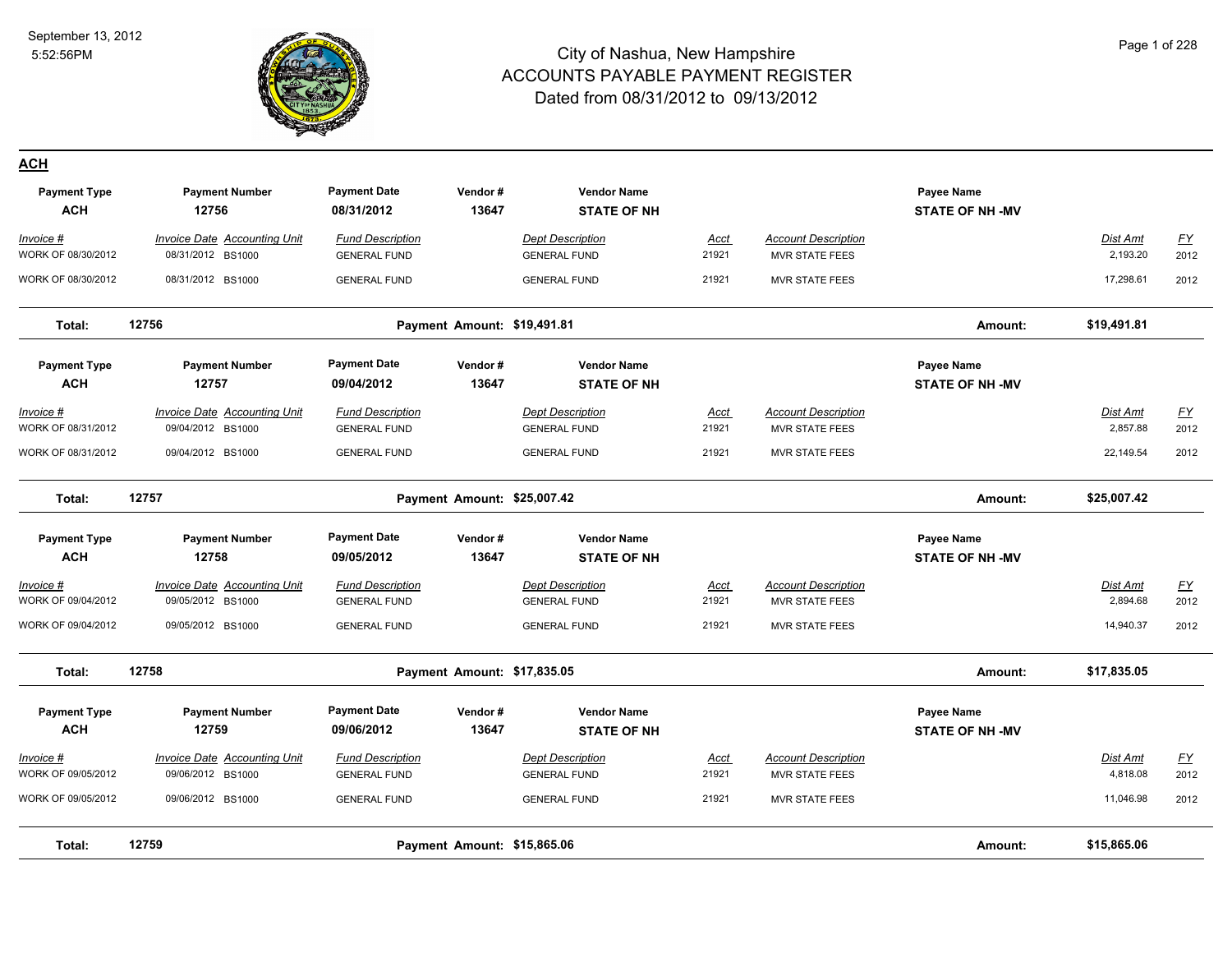

| <b>Payment Type</b>                 | <b>Payment Number</b>                                         | <b>Payment Date</b>                                               | Vendor#                      | <b>Vendor Name</b>                                 |                      |                                                     |                                  |                              |                          |
|-------------------------------------|---------------------------------------------------------------|-------------------------------------------------------------------|------------------------------|----------------------------------------------------|----------------------|-----------------------------------------------------|----------------------------------|------------------------------|--------------------------|
| <b>ACH</b>                          | 12760                                                         | 09/06/2012                                                        | 13978                        | <b>ANTHEM BCBS OF NE</b>                           |                      |                                                     |                                  |                              |                          |
| Invoice #                           | Invoice Date Accounting Unit                                  | <b>Fund Description</b>                                           |                              | Dept Description                                   | <b>Acct</b>          | <b>Account Description</b>                          |                                  | Dist Amt                     | EY                       |
| AENH00040905                        | 08/27/2012 13.6600.890                                        | BENEFITS SELF INSURANCE<br><b>FUND</b>                            |                              | BENEFITS ADMINISTRATION                            | 59507                | CLAIMS-BC/BS POS PLAN                               |                                  | 7,997.28                     | 2012                     |
| AENH00040905                        | 08/27/2012 13.6600.890                                        | BENEFITS SELF INSURANCE<br><b>FUND</b>                            |                              | BENEFITS ADMINISTRATION                            | 59507                | CLAIMS-BC/BS HMO PLAN                               |                                  | 165,313.80                   | 2012                     |
| AENH00040905                        | 08/27/2012 13.6600.890                                        | BENEFITS SELF INSURANCE<br><b>FUND</b>                            |                              | BENEFITS ADMINISTRATION                            | 59507                | CLAIMS-BC/BS JW PLAN                                |                                  | 12.103.73                    | 2012                     |
| AENH00040905                        | 08/27/2012 13.6600.890.S                                      | BENEFITS SELF INSURANCE<br><b>FUND</b>                            |                              | BENEFITS ADMINISTRATION                            | 59507                | CLAIMS-BC/BS POS PLAN                               |                                  | 13,104.75                    | 2012                     |
| AENH00040905                        | 08/27/2012 13.6600.890.S                                      | BENEFITS SELF INSURANCE<br><b>FUND</b>                            |                              | BENEFITS ADMINISTRATION                            | 59507                | CLAIMS-BC/BS HMO PLAN                               |                                  | 172,307.57                   | 2012                     |
| Total:                              | 12760                                                         |                                                                   | Payment Amount: \$370,827.13 |                                                    |                      |                                                     | Amount:                          | \$370,827.13                 |                          |
| <b>Payment Type</b>                 | <b>Payment Number</b>                                         | <b>Payment Date</b>                                               | Vendor#                      | <b>Vendor Name</b>                                 |                      |                                                     | Payee Name                       |                              |                          |
| <b>ACH</b>                          | 12761                                                         | 09/06/2012                                                        | 14017                        | <b>BENEFIT STRATEGIES INC</b>                      |                      |                                                     | <b>BENEFIT STRATEGIES (FLEX)</b> |                              |                          |
| Invoice #<br>CP081512232-33         | <b>Invoice Date Accounting Unit</b><br>08/15/2012 BS1000      | <b>Fund Description</b><br><b>GENERAL FUND</b>                    |                              | <b>Dept Description</b><br><b>GENERAL FUND</b>     | <b>Acct</b><br>21467 | <b>Account Description</b><br>125 FLEXIBLE BENEFITS |                                  | <b>Dist Amt</b><br>32,523.82 | <u>FY</u><br>2012        |
| Total:                              | 12761                                                         |                                                                   | Payment Amount: \$32,523.82  |                                                    |                      |                                                     | Amount:                          | \$32,523.82                  |                          |
| <b>Payment Type</b>                 | <b>Payment Number</b>                                         | <b>Payment Date</b>                                               | Vendor#                      | <b>Vendor Name</b>                                 |                      |                                                     |                                  |                              |                          |
| <b>ACH</b>                          | 12762                                                         | 09/06/2012                                                        | 12837                        | <b>HARVARD PILGRIM HEALTH CARE</b>                 |                      |                                                     |                                  |                              |                          |
| <u> Invoice #</u><br>264224         | <b>Invoice Date Accounting Unit</b><br>09/06/2012 13.6600.890 | <b>Fund Description</b><br>BENEFITS SELF INSURANCE<br><b>FUND</b> |                              | <b>Dept Description</b><br>BENEFITS ADMINISTRATION | <b>Acct</b><br>59507 | <b>Account Description</b><br>CLAIMS-HPHC PLAN      |                                  | <b>Dist Amt</b><br>45,571.35 | EY<br>2012               |
| 264224                              | 09/06/2012 13.6600.890.S                                      | BENEFITS SELF INSURANCE<br><b>FUND</b>                            |                              | BENEFITS ADMINISTRATION                            | 59507                | <b>CLAIMS-HPHC PLAN</b>                             |                                  | 136,503.51                   | 2012                     |
| Total:                              | 12762                                                         |                                                                   | Payment Amount: \$182,074.86 |                                                    |                      |                                                     | Amount:                          | \$182,074.86                 |                          |
| <b>Payment Type</b>                 | <b>Payment Number</b>                                         | <b>Payment Date</b>                                               | Vendor#                      | <b>Vendor Name</b>                                 |                      |                                                     |                                  |                              |                          |
| <b>ACH</b>                          | 12763                                                         | 09/06/2012                                                        | 14555                        | <b>NORTHEAST DELTA DENTAL</b>                      |                      |                                                     |                                  |                              |                          |
| Invoice #<br>0134-00004200 8/27/201 | Invoice Date Accounting Unit<br>09/06/2012 13.6600.890.S      | <b>Fund Description</b><br>BENEFITS SELF INSURANCE                |                              | <b>Dept Description</b><br>BENEFITS ADMINISTRATION | <b>Acct</b><br>59525 | <b>Account Description</b><br>CLAIMS-DENTAL         |                                  | Dist Amt<br>13,101.87        | $\underline{FY}$<br>2012 |
|                                     |                                                               | <b>FUND</b>                                                       |                              |                                                    |                      |                                                     |                                  |                              |                          |
| 04336-00004285 8/27/12              | 09/06/2012 13.6600.890                                        | BENEFITS SELF INSURANCE<br><b>FUND</b>                            |                              | BENEFITS ADMINISTRATION                            | 59525                | CLAIMS-DENTAL                                       |                                  | 22,984.52                    | 2012                     |
| SEPT2012 TEACHERS                   | 09/06/2012 13.6600.525.S                                      | BENEFITS SELF INSURANCE<br><b>FUND</b>                            |                              | BENEFITS ADMINISTRATION                            | 59007                | <b>DENTAL POLICIES</b>                              |                                  | 155,585.91                   | 2012                     |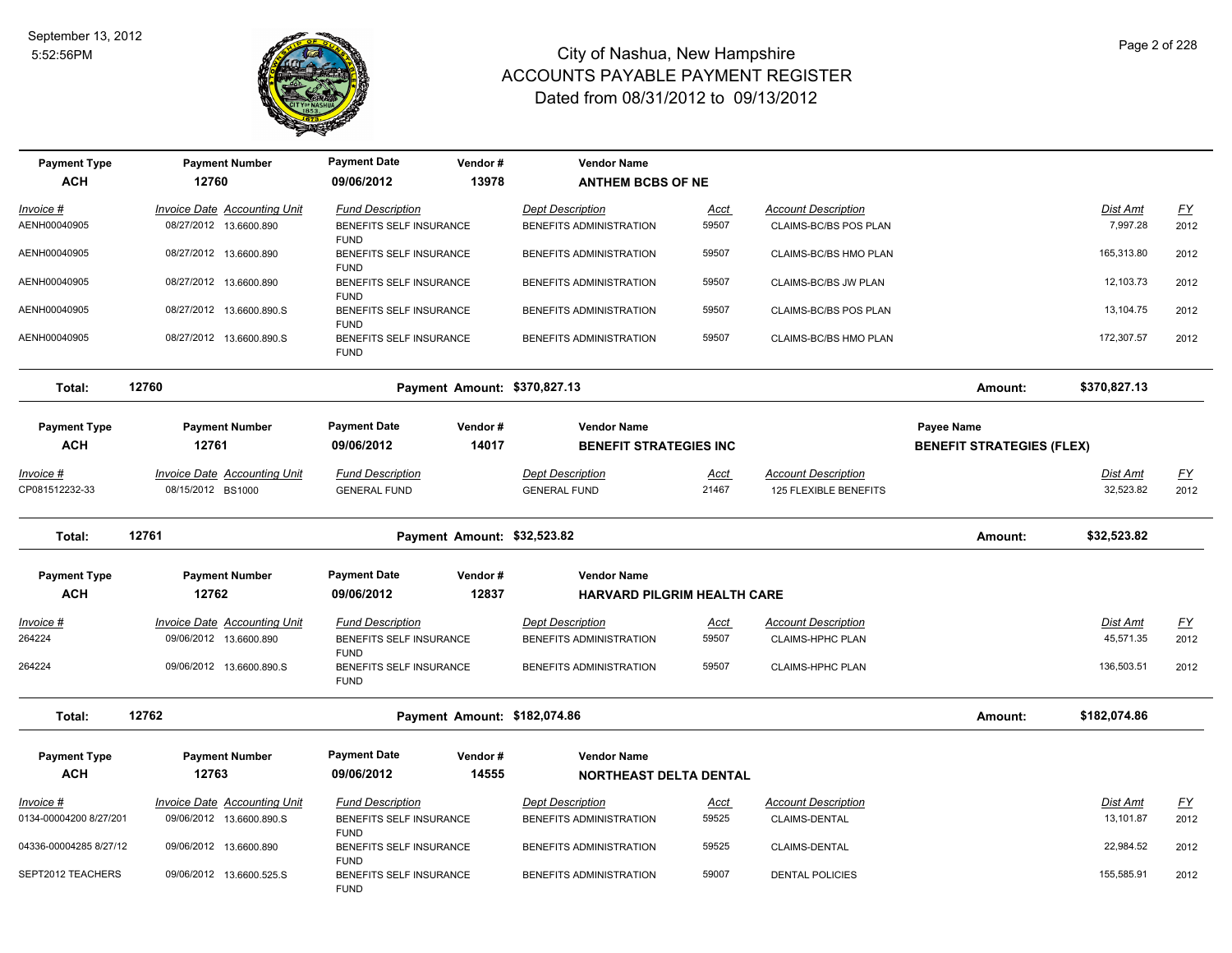

| Total:                            | 12763                                                         |                                                                          | Payment Amount: \$191,672.30 |                                                             |                      |                                                      | Amount:                                             | \$191,672.30          |                          |
|-----------------------------------|---------------------------------------------------------------|--------------------------------------------------------------------------|------------------------------|-------------------------------------------------------------|----------------------|------------------------------------------------------|-----------------------------------------------------|-----------------------|--------------------------|
| <b>Payment Type</b><br><b>ACH</b> | <b>Payment Number</b><br>12764                                | <b>Payment Date</b><br>09/06/2012                                        | Vendor#<br>13197             | <b>Vendor Name</b><br><b>NORTHERN NEW ENGLAND BENEFIT</b>   |                      |                                                      | Payee Name<br><b>NORTHERN NEW ENGLAND BENEFIT T</b> |                       |                          |
| Invoice #<br>OCT 2012 COVERAGE    | <b>Invoice Date Accounting Unit</b><br>09/06/2012 13.6600.525 | <b>Fund Description</b><br><b>BENEFITS SELF INSURANCE</b><br><b>FUND</b> |                              | <b>Dept Description</b><br>BENEFITS ADMINISTRATION          | Acct<br>59000        | <b>Account Description</b><br><b>HEALTH POLICIES</b> |                                                     | Dist Amt<br>39,768.27 | $\underline{FY}$<br>2012 |
| Total:                            | 12764                                                         |                                                                          | Payment Amount: \$39,768.27  |                                                             |                      |                                                      | Amount:                                             | \$39,768.27           |                          |
| <b>Payment Type</b><br><b>ACH</b> | <b>Payment Number</b><br>12765                                | <b>Payment Date</b><br>09/06/2012                                        | Vendor#<br>13682             | <b>Vendor Name</b><br><b>SUN LIFE ASSURANCE CO OF CANAD</b> |                      |                                                      |                                                     |                       |                          |
| Invoice #<br>079661-AUG12         | <b>Invoice Date Accounting Unit</b><br>09/06/2012 BS1000      | <b>Fund Description</b><br><b>GENERAL FUND</b>                           |                              | <b>Dept Description</b><br><b>GENERAL FUND</b>              | <b>Acct</b><br>21505 | <b>Account Description</b><br>OTHER VOLUNTARY LIFE   |                                                     | Dist Amt<br>3,548.88  | <u>FY</u><br>2012        |
| Total:                            | 12765                                                         |                                                                          | Payment Amount: \$3,548.88   |                                                             |                      |                                                      | Amount:                                             | \$3,548.88            |                          |
| <b>Payment Type</b><br><b>ACH</b> | <b>Payment Number</b><br>12766                                | <b>Payment Date</b><br>09/07/2012                                        | Vendor#<br>13647             | <b>Vendor Name</b><br><b>STATE OF NH</b>                    |                      |                                                      | Payee Name<br><b>STATE OF NH -MV</b>                |                       |                          |
| Invoice #<br>WORK OF 09/06/2012   | <b>Invoice Date Accounting Unit</b><br>09/07/2012 BS1000      | <b>Fund Description</b><br><b>GENERAL FUND</b>                           |                              | <b>Dept Description</b><br><b>GENERAL FUND</b>              | <u>Acct</u><br>21921 | <b>Account Description</b><br><b>MVR STATE FEES</b>  |                                                     | Dist Amt<br>5.342.68  | $\underline{FY}$<br>2012 |
| WORK OF 09/06/2012                | 09/07/2012 BS1000                                             | <b>GENERAL FUND</b>                                                      |                              | <b>GENERAL FUND</b>                                         | 21921                | <b>MVR STATE FEES</b>                                |                                                     | 12,677.96             | 2012                     |
| Total:                            | 12766                                                         |                                                                          | Payment Amount: \$18,020.64  |                                                             |                      |                                                      | Amount:                                             | \$18,020.64           |                          |
| <b>Payment Type</b><br><b>ACH</b> | <b>Payment Number</b><br>12767                                | <b>Payment Date</b><br>09/10/2012                                        | Vendor#<br>13647             | <b>Vendor Name</b><br><b>STATE OF NH</b>                    |                      |                                                      | <b>Payee Name</b><br><b>STATE OF NH -MV</b>         |                       |                          |
| Invoice #<br>WORK OF 09/07/2012   | <b>Invoice Date Accounting Unit</b><br>09/10/2012 BS1000      | <b>Fund Description</b><br><b>GENERAL FUND</b>                           |                              | <b>Dept Description</b><br><b>GENERAL FUND</b>              | Acct<br>21921        | <b>Account Description</b><br><b>MVR STATE FEES</b>  |                                                     | Dist Amt<br>3,160.16  | EY<br>2012               |
| WORK OF 09/07/2012                | 09/10/2012 BS1000                                             | <b>GENERAL FUND</b>                                                      |                              | <b>GENERAL FUND</b>                                         | 21921                | <b>MVR STATE FEES</b>                                |                                                     | 13,979.59             | 2012                     |
| Total:                            | 12767                                                         |                                                                          | Payment Amount: \$17,139.75  |                                                             |                      |                                                      | Amount:                                             | \$17,139.75           |                          |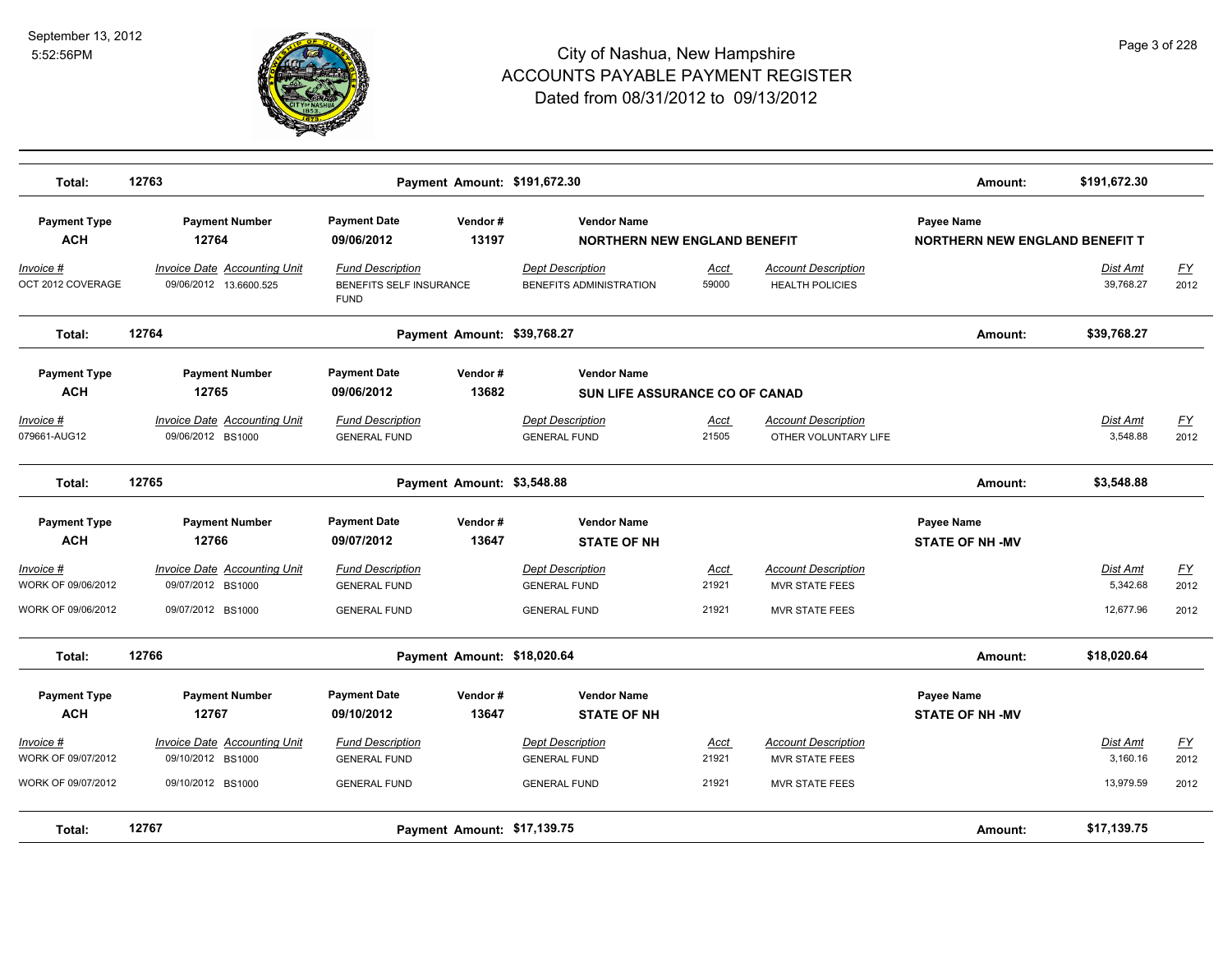

| <b>Payment Type</b><br><b>ACH</b>      | <b>Payment Number</b><br>12768                                | <b>Payment Date</b><br>09/11/2012                     | Vendor#<br>13647            | <b>Vendor Name</b><br><b>STATE OF NH</b>           |                      |                                                     | Payee Name<br><b>STATE OF NH -MV</b> |                              |                   |
|----------------------------------------|---------------------------------------------------------------|-------------------------------------------------------|-----------------------------|----------------------------------------------------|----------------------|-----------------------------------------------------|--------------------------------------|------------------------------|-------------------|
| Invoice #                              | <b>Invoice Date Accounting Unit</b>                           | <b>Fund Description</b>                               |                             | <b>Dept Description</b>                            | Acct                 | <b>Account Description</b>                          |                                      | Dist Amt                     | <u>FY</u>         |
| WORK OF 09/10/2012                     | 09/11/2012 BS1000                                             | <b>GENERAL FUND</b>                                   |                             | <b>GENERAL FUND</b>                                | 21921                | <b>MVR STATE FEES</b>                               |                                      | 4,176.08                     | 2012              |
| WORK OF 09/10/2012                     | 09/11/2012 BS1000                                             | <b>GENERAL FUND</b>                                   |                             | <b>GENERAL FUND</b>                                | 21921                | <b>MVR STATE FEES</b>                               |                                      | 11,360.26                    | 2012              |
| Total:                                 | 12768                                                         |                                                       | Payment Amount: \$15,536.34 |                                                    |                      |                                                     | Amount:                              | \$15,536.34                  |                   |
| <b>Payment Type</b>                    | <b>Payment Number</b>                                         | <b>Payment Date</b>                                   | Vendor#                     | <b>Vendor Name</b>                                 |                      |                                                     | Payee Name                           |                              |                   |
| <b>ACH</b>                             | 12769                                                         | 09/12/2012                                            | 13647                       | <b>STATE OF NH</b>                                 |                      |                                                     | <b>STATE OF NH -MV</b>               |                              |                   |
| <u>Invoice #</u><br>WORK OF 09/11/2012 | <b>Invoice Date Accounting Unit</b><br>09/12/2012 BS1000      | <b>Fund Description</b><br><b>GENERAL FUND</b>        |                             | <b>Dept Description</b><br><b>GENERAL FUND</b>     | <u>Acct</u><br>21921 | <b>Account Description</b><br><b>MVR STATE FEES</b> |                                      | <b>Dist Amt</b><br>5,580.88  | <u>FY</u><br>2012 |
| WORK OF 09/11/2012                     | 09/12/2012 BS1000                                             | <b>GENERAL FUND</b>                                   |                             | <b>GENERAL FUND</b>                                | 21921                | <b>MVR STATE FEES</b>                               |                                      | 5,700.39                     | 2012              |
| Total:                                 | 12769                                                         |                                                       | Payment Amount: \$11,281.27 |                                                    |                      |                                                     | Amount:                              | \$11,281.27                  |                   |
| <b>Payment Type</b>                    | <b>Payment Number</b>                                         | <b>Payment Date</b>                                   | Vendor#                     | <b>Vendor Name</b>                                 |                      |                                                     |                                      |                              |                   |
| <b>ACH</b>                             | 12770                                                         | 09/12/2012                                            | 13978                       | <b>ANTHEM BCBS OF NE</b>                           |                      |                                                     |                                      |                              |                   |
| Invoice #<br>AENH00040986              | <b>Invoice Date Accounting Unit</b><br>09/04/2012 13.6600.890 | <b>Fund Description</b><br>BENEFITS SELF INSURANCE    |                             | <b>Dept Description</b><br>BENEFITS ADMINISTRATION | <u>Acct</u><br>59507 | <b>Account Description</b><br>CLAIMS-BC/BS POS PLAN |                                      | <b>Dist Amt</b><br>31,776.44 | <u>FY</u><br>2012 |
| AENH00040986                           | 09/04/2012 13.6600.890                                        | <b>FUND</b><br>BENEFITS SELF INSURANCE<br><b>FUND</b> |                             | BENEFITS ADMINISTRATION                            | 59507                | CLAIMS-BC/BS HMO PLAN                               |                                      | 208,667.65                   | 2012              |
| AENH00040986                           | 09/04/2012 13.6600.890                                        | BENEFITS SELF INSURANCE<br><b>FUND</b>                |                             | BENEFITS ADMINISTRATION                            | 59507                | CLAIMS-BC/BS JW PLAN                                |                                      | 65,248.72                    | 2012              |
| AENH00040986                           | 09/04/2012 13.6600.890.S                                      | BENEFITS SELF INSURANCE<br><b>FUND</b>                |                             | BENEFITS ADMINISTRATION                            | 59507                | CLAIMS-BC/BS POS PLAN                               |                                      | 75,108.07                    | 2012              |
| AENH00040986                           | 09/04/2012 13.6600.890.S                                      | BENEFITS SELF INSURANCE<br><b>FUND</b>                |                             | BENEFITS ADMINISTRATION                            | 59507                | CLAIMS-BC/BS HMO PLAN                               |                                      | 251,597.79                   | 2012              |
| Total:                                 | 12770                                                         |                                                       |                             | Payment Amount: \$632,398.67                       |                      |                                                     | Amount:                              | \$632,398.67                 |                   |
| <b>Payment Type</b>                    | <b>Payment Number</b>                                         | <b>Payment Date</b>                                   | Vendor#                     | <b>Vendor Name</b>                                 |                      |                                                     | Payee Name                           |                              |                   |
| <b>ACH</b>                             | 12771                                                         | 09/12/2012                                            | 14017                       | <b>BENEFIT STRATEGIES INC</b>                      |                      |                                                     | <b>BENEFIT STRATEGIES (ADMIN)</b>    |                              |                   |
| <u>Invoice #</u><br>DCF09062012038     | <b>Invoice Date Accounting Unit</b><br>08/31/2012 BS1000      | <b>Fund Description</b><br><b>GENERAL FUND</b>        |                             | <b>Dept Description</b><br><b>GENERAL FUND</b>     | <u>Acct</u><br>21467 | <b>Account Description</b><br>125 FLEXIBLE BENEFITS |                                      | <u>Dist Amt</u><br>195.00    | <u>FY</u><br>2012 |
| Total:                                 | 12771                                                         |                                                       | Payment Amount: \$195.00    |                                                    |                      |                                                     | Amount:                              | \$195.00                     |                   |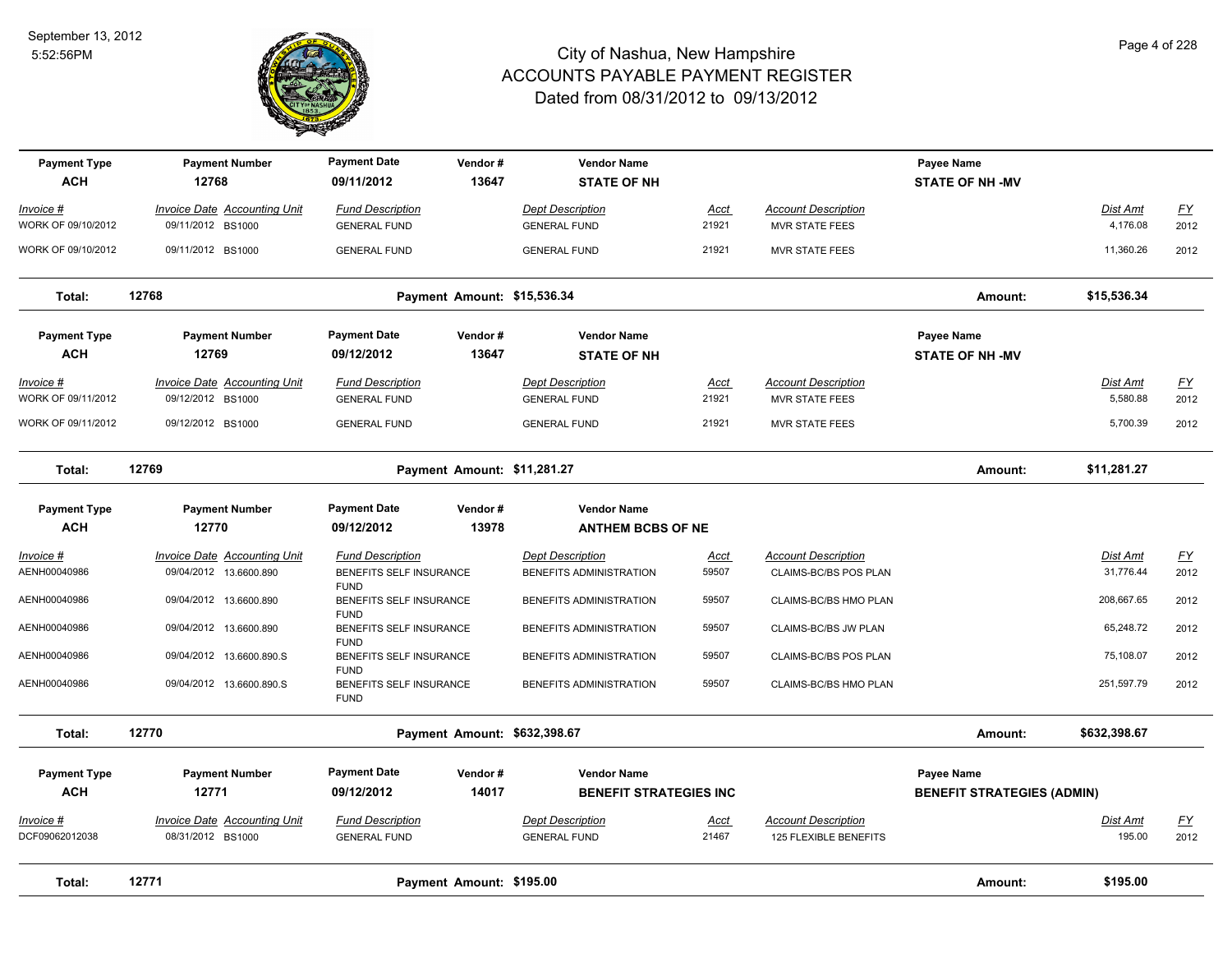

| <b>Payment Type</b><br><b>ACH</b> | <b>Payment Number</b><br>12772                         | <b>Payment Date</b><br>09/12/2012                     | Vendor#                      | <b>Vendor Name</b>                                 |               |                                                       | Payee Name                       |                       |                   |
|-----------------------------------|--------------------------------------------------------|-------------------------------------------------------|------------------------------|----------------------------------------------------|---------------|-------------------------------------------------------|----------------------------------|-----------------------|-------------------|
|                                   |                                                        |                                                       | 14017                        | <b>BENEFIT STRATEGIES INC</b>                      |               |                                                       | <b>BENEFIT STRATEGIES (FLEX)</b> |                       |                   |
| Invoice #<br>CP083112230-31       | Invoice Date Accounting Unit<br>08/31/2012 BS1000      | <b>Fund Description</b><br><b>GENERAL FUND</b>        |                              | <b>Dept Description</b><br><b>GENERAL FUND</b>     | Acct<br>21467 | <b>Account Description</b><br>125 FLEXIBLE BENEFITS   |                                  | Dist Amt<br>34,683.30 | <u>FY</u><br>2012 |
| Total:                            | 12772                                                  |                                                       | Payment Amount: \$34,683.30  |                                                    |               |                                                       | Amount:                          | \$34,683.30           |                   |
| <b>Payment Type</b>               | <b>Payment Number</b>                                  | <b>Payment Date</b>                                   | Vendor#                      | <b>Vendor Name</b>                                 |               |                                                       |                                  |                       |                   |
| <b>ACH</b>                        | 12773                                                  | 09/12/2012                                            | 12837                        | <b>HARVARD PILGRIM HEALTH CARE</b>                 |               |                                                       |                                  |                       |                   |
| Invoice #<br>264844               | Invoice Date Accounting Unit<br>09/05/2012 13.6600.890 | <b>Fund Description</b><br>BENEFITS SELF INSURANCE    |                              | <b>Dept Description</b><br>BENEFITS ADMINISTRATION | Acct<br>59507 | <b>Account Description</b><br><b>CLAIMS-HPHC PLAN</b> |                                  | Dist Amt<br>44,814.32 | <u>FY</u><br>2012 |
| 264844                            | 09/05/2012 13.6600.890.S                               | <b>FUND</b><br>BENEFITS SELF INSURANCE<br><b>FUND</b> |                              | BENEFITS ADMINISTRATION                            | 59507         | <b>CLAIMS-HPHC PLAN</b>                               |                                  | 127,973.95            | 2012              |
| Total:                            | 12773                                                  |                                                       | Payment Amount: \$172,788.27 |                                                    |               |                                                       | Amount:                          | \$172,788.27          |                   |
| <b>Payment Type</b>               | <b>Payment Number</b>                                  | <b>Payment Date</b>                                   | Vendor#                      | <b>Vendor Name</b>                                 |               |                                                       |                                  |                       |                   |
| <b>ACH</b>                        | 12774                                                  | 09/12/2012                                            | 14555                        | <b>NORTHEAST DELTA DENTAL</b>                      |               |                                                       |                                  |                       |                   |
| $Invoice$ #                       | <b>Invoice Date Accounting Unit</b>                    | <b>Fund Description</b>                               |                              | <b>Dept Description</b>                            | <u>Acct</u>   | <b>Account Description</b>                            |                                  | <b>Dist Amt</b>       | <u>FY</u>         |
| 0134-00004200 8/30/201            | 08/30/2012 13.6600.890.S                               | BENEFITS SELF INSURANCE<br><b>FUND</b>                |                              | BENEFITS ADMINISTRATION                            | 59525         | CLAIMS-DENTAL                                         |                                  | 4,794.57              | 2012              |
| 0134-99999999 08/2012             | 08/31/2012 13.6600.890.S                               | BENEFITS SELF INSURANCE<br><b>FUND</b>                |                              | BENEFITS ADMINISTRATION                            | 59500         | <b>CLAIMS ADMINISTRATION</b>                          |                                  | 4,148.28              | 2012              |
| 04336-00004285 8/30/12            | 08/30/2012 13.6600.890                                 | BENEFITS SELF INSURANCE<br><b>FUND</b>                |                              | BENEFITS ADMINISTRATION                            | 59525         | <b>CLAIMS-DENTAL</b>                                  |                                  | 15,890.00             | 2012              |
| 4336-99999999 08/2012             | 08/31/2012 13.6600.890                                 | BENEFITS SELF INSURANCE<br><b>FUND</b>                |                              | BENEFITS ADMINISTRATION                            | 59500         | <b>CLAIMS ADMINISTRATION</b>                          |                                  | 6,953.88              | 2012              |
| Total:                            | 12774                                                  |                                                       | Payment Amount: \$31,786.73  |                                                    |               |                                                       | Amount:                          | \$31,786.73           |                   |
| <b>Payment Type</b>               | <b>Payment Number</b>                                  | <b>Payment Date</b>                                   | Vendor#                      | <b>Vendor Name</b>                                 |               |                                                       | Payee Name                       |                       |                   |
| <b>ACH</b>                        | 12775                                                  | 09/12/2012                                            | 13354                        | <b>PRINTGRAPHICS OF MAINE</b>                      |               |                                                       | <b>PRINTGRAPHICS OF ME - MVR</b> |                       |                   |
| Invoice #                         | Invoice Date Accounting Unit                           | <b>Fund Description</b>                               |                              | <b>Dept Description</b>                            | Acct          | <b>Account Description</b>                            |                                  | Dist Amt              | <u>FY</u>         |
| 34342                             | 09/10/2012 26.4005                                     | TRAFFIC VIOLATIONS FUND                               |                              | <b>TRAFFIC VIOLATIONS</b>                          | 55607         | POSTAGE & DELIVERY                                    |                                  | 850.00                | 2012              |
| 34342                             | 09/10/2012 26.1.500                                    | <b>GENERAL FUND</b>                                   |                              | <b>FINANCIAL SERVICES</b>                          | 55607         | POSTAGE & DELIVERY                                    |                                  | 850.00                | 2012              |
| Total:                            | 12775                                                  |                                                       | Payment Amount: \$1,700.00   |                                                    |               |                                                       | Amount:                          | \$1,700.00            |                   |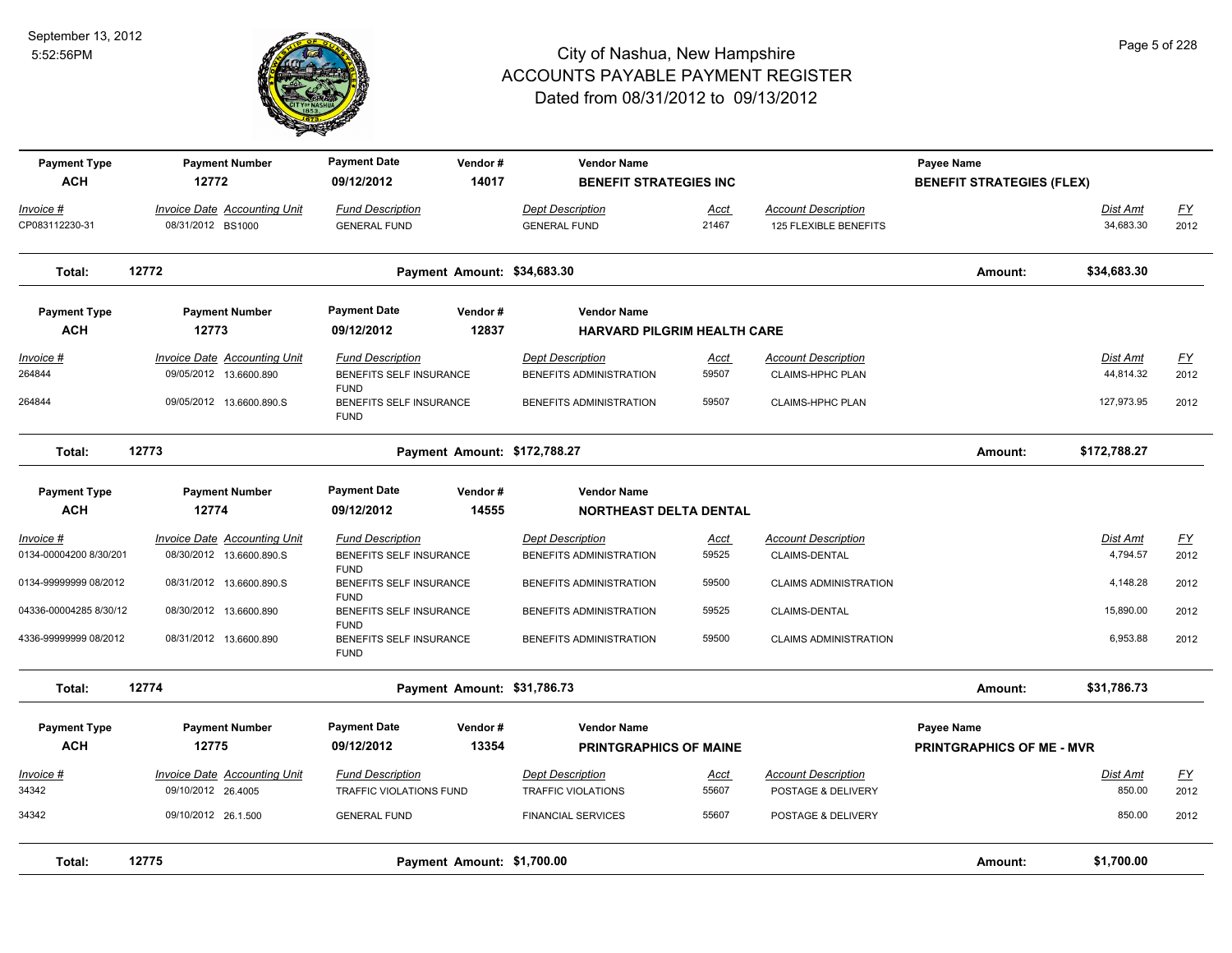

| <b>Payment Type</b><br><b>ACH</b> | <b>Payment Number</b><br>12776                             | <b>Payment Date</b><br>09/13/2012              | Vendor#<br>13647             | <b>Vendor Name</b><br><b>STATE OF NH</b>       |                      |                                                     | Payee Name<br><b>STATE OF NH -MV</b> |                             |                   |
|-----------------------------------|------------------------------------------------------------|------------------------------------------------|------------------------------|------------------------------------------------|----------------------|-----------------------------------------------------|--------------------------------------|-----------------------------|-------------------|
| Invoice #                         | <b>Invoice Date Accounting Unit</b>                        | <b>Fund Description</b>                        |                              | <b>Dept Description</b>                        | Acct                 | <b>Account Description</b>                          |                                      | Dist Amt                    | <u>FY</u>         |
| WORK OF 09/12/2012                | 09/13/2012 BS1000                                          | <b>GENERAL FUND</b>                            |                              | <b>GENERAL FUND</b>                            | 21921                | <b>MVR STATE FEES</b>                               |                                      | 2,131.44                    | 2012              |
| WORK OF 09/12/2012                | 09/13/2012 BS1000                                          | <b>GENERAL FUND</b>                            |                              | <b>GENERAL FUND</b>                            | 21921                | <b>MVR STATE FEES</b>                               |                                      | 5,755.08                    | 2012              |
| Total:                            | 12776                                                      |                                                | Payment Amount: \$7,886.52   |                                                |                      |                                                     | Amount:                              | \$7,886.52                  |                   |
| <b>Payment Type</b>               | <b>Payment Number</b>                                      | <b>Payment Date</b>                            | Vendor#                      | <b>Vendor Name</b>                             |                      |                                                     |                                      |                             |                   |
| <b>ACH</b>                        | 12777                                                      | 09/13/2012                                     | 14536                        | <b>NH RETIREMENT SYSTEM</b>                    |                      |                                                     |                                      |                             |                   |
| Invoice #<br>AUGUST 2012          | <b>Invoice Date Accounting Unit</b><br>09/12/2012 BS1000   | <b>Fund Description</b><br><b>GENERAL FUND</b> |                              | <b>Dept Description</b><br><b>GENERAL FUND</b> | Acct<br>21425        | <b>Account Description</b><br>NHRS PENSION 4 - FIRE |                                      | Dist Amt<br>134,063.01      | <u>FY</u><br>2012 |
|                                   |                                                            |                                                |                              |                                                |                      |                                                     |                                      |                             |                   |
| AUGUST 2012                       | 09/12/2012 BS1000                                          | <b>GENERAL FUND</b>                            |                              | <b>GENERAL FUND</b>                            | 21422                | NHRS PENSION 4 - POLICE                             |                                      | 146,423.13                  | 2012              |
| AUGUST 2012                       | 09/12/2012 BS1000                                          | <b>GENERAL FUND</b>                            |                              | <b>GENERAL FUND</b>                            | 21420                | NHRS PENSION 2<br>-EMPLOYEES                        |                                      | 169,727.58                  | 2012              |
| AUGUST 2012                       | 09/12/2012 BS1000                                          | <b>GENERAL FUND</b>                            |                              | <b>GENERAL FUND</b>                            | 21418                | NHRS PENSION 1 - TEACHERS                           |                                      | 359,935.39                  | 2012              |
| AUGUST 2012                       | 09/12/2012 15.1.500.S                                      | <b>GENERAL FUND</b>                            |                              | <b>CITYWIDE PENSIONS</b>                       | 52150                | PENSION CONTRIBUTIONS                               |                                      | 94,048.07                   | 2012              |
| AUGUST 2012                       | 09/12/2012 15.1.500.S                                      | <b>GENERAL FUND</b>                            |                              | <b>CITYWIDE PENSIONS</b>                       | 52150                | PENSION CONTRIBUTIONS                               |                                      | 581,035.61                  | 2012              |
| AUGUST 2012                       | 09/12/2012 15.1.500                                        | <b>GENERAL FUND</b>                            |                              | <b>CITYWIDE PENSIONS</b>                       | 52150                | PENSION CONTRIBUTIONS                               |                                      | 260,059.63                  | 2012              |
| AUGUST 2012                       | 09/12/2012 15.1.500                                        | <b>GENERAL FUND</b>                            |                              | <b>CITYWIDE PENSIONS</b>                       | 52150                | PENSION CONTRIBUTIONS                               |                                      | 252,911.56                  | 2012              |
| AUGUST 2012                       | 09/12/2012 15.1.500                                        | <b>GENERAL FUND</b>                            |                              | <b>CITYWIDE PENSIONS</b>                       | 52150                | PENSION CONTRIBUTIONS                               |                                      | 119,322.23                  | 2012              |
| Total:                            | 12777                                                      |                                                |                              | Payment Amount: \$2,117,526.21                 |                      |                                                     | Amount:                              | \$2,117,526.21              |                   |
| <b>Payment Type</b>               | <b>Payment Number</b>                                      | <b>Payment Date</b>                            | Vendor#                      | <b>Vendor Name</b>                             |                      |                                                     | Payee Name                           |                             |                   |
| <b>ACH</b>                        | 12778                                                      | 09/13/2012                                     | 13813                        | <b>US BANK</b>                                 |                      |                                                     | US BANK N.A. (091000022)             |                             |                   |
| <u>Invoice #</u><br>09/15/12      | <b>Invoice Date Accounting Unit</b><br>09/13/2012 93.1.900 | <b>Fund Description</b><br><b>GENERAL FUND</b> |                              | <b>Dept Description</b><br><b>DEBT SERVICE</b> | <u>Acct</u><br>75200 | <b>Account Description</b><br><b>INTEREST</b>       |                                      | <b>Dist Amt</b><br>4,950.00 | <u>FY</u><br>2012 |
| 09/15/12                          | 09/13/2012 93.1.902                                        | <b>GENERAL FUND</b>                            |                              | DEBT SERVICE                                   | 75200                | <b>INTEREST</b>                                     |                                      | 587,725.27                  | 2012              |
| Total:                            | 12778                                                      |                                                | Payment Amount: \$592,675.27 |                                                |                      |                                                     | Amount:                              | \$592,675.27                |                   |
| <b>Payment Type</b><br><b>ACH</b> | <b>Payment Number</b><br>9201302                           | <b>Payment Date</b><br>08/31/2012              | Vendor#<br>14109             | <b>Vendor Name</b><br><b>CITIZENS BANK</b>     |                      |                                                     |                                      |                             |                   |
| Invoice #                         | <b>Invoice Date Accounting Unit</b>                        | <b>Fund Description</b>                        |                              | <b>Dept Description</b>                        | Acct                 | <b>Account Description</b>                          | <b>Activity</b>                      | Dist Amt                    | <u>FY</u>         |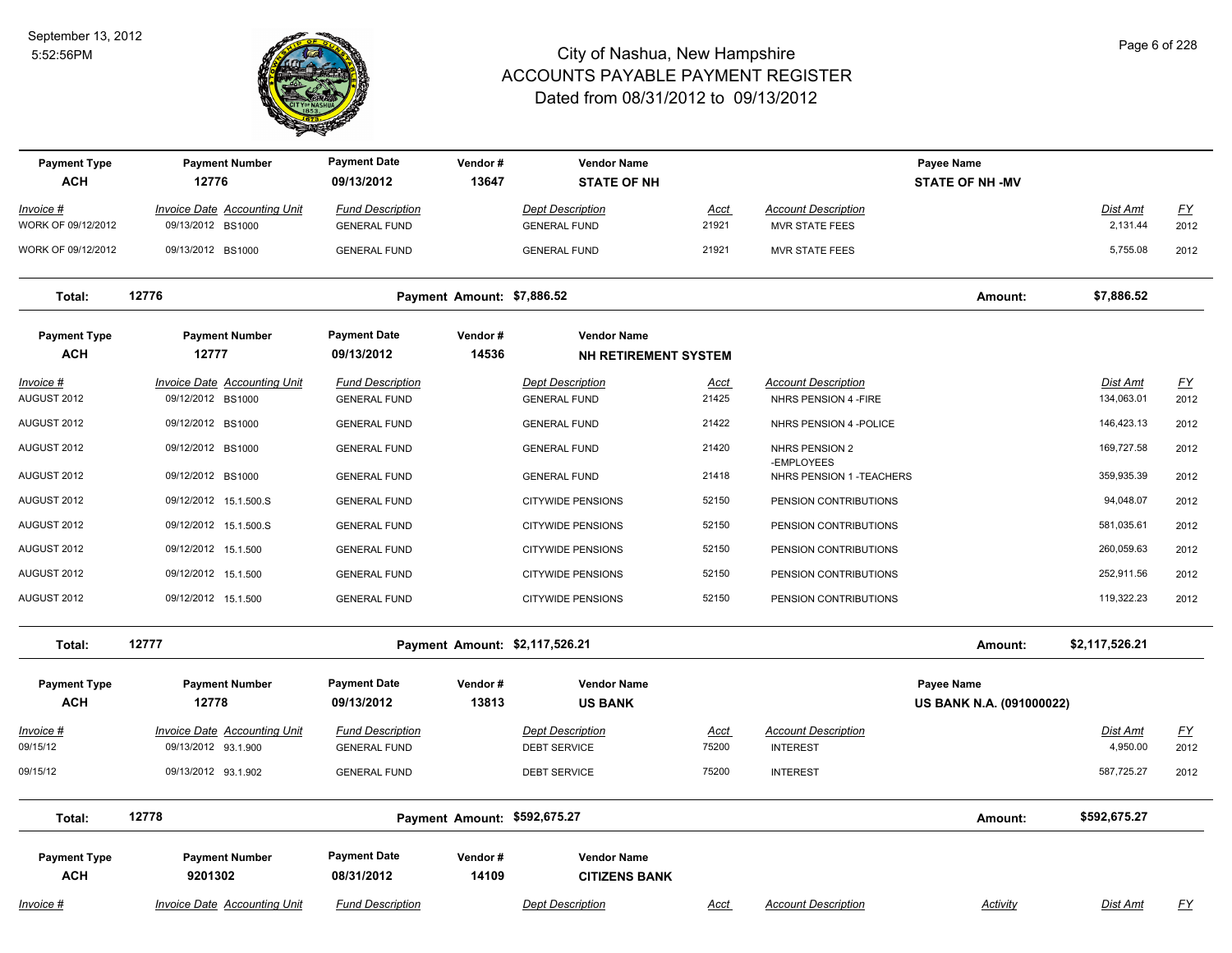

| <b>CREDIT CARD</b> | 07/31/2012 22.5010     | CAP PROJECTS-INFO           | CAPITAL PROJECTS-INFO         | 81342 | <b>COMPUTER SOFTWARE &amp;</b> | 1010.22.01.30   | 35.00    | 2012 |
|--------------------|------------------------|-----------------------------|-------------------------------|-------|--------------------------------|-----------------|----------|------|
| 07/31/2012         |                        | <b>TECHNOLOGY</b>           | <b>TECH</b>                   |       | <b>HARDWARE</b>                |                 |          |      |
| <b>CREDIT CARD</b> | 07/31/2012 91.1.012320 | <b>GENERAL FUND</b>         | <b>SCHOOL</b>                 | 61299 | MISCELLANEOUS SUPPLIES         |                 | 0.99     | 2012 |
| 07/31/2012         |                        |                             |                               |       |                                |                 |          |      |
| <b>CREDIT CARD</b> | 07/31/2012 91.1.051160 | <b>GENERAL FUND</b>         | <b>SCHOOL</b>                 | 61135 | EDUCATIONAL SUPPLIES           |                 | 474.75   | 2012 |
| 07/31/2012         |                        |                             |                               |       |                                |                 |          |      |
| <b>CREDIT CARD</b> | 07/31/2012 91.1.071105 | <b>GENERAL FUND</b>         | SCHOOL                        | 61135 | <b>EDUCATIONAL SUPPLIES</b>    |                 | 48.00    | 2012 |
| 07/31/2012         |                        |                             |                               |       |                                |                 |          |      |
| <b>CREDIT CARD</b> | 07/31/2012 50.1.635    | <b>GENERAL FUND</b>         | <b>POLICE</b>                 | 55400 | <b>CONFERENCES AND</b>         |                 | 299.00   | 2012 |
| 07/31/2012         |                        |                             |                               |       | <b>SEMINARS</b>                |                 |          |      |
| <b>CREDIT CARD</b> | 07/31/2012 50.1.635    | <b>GENERAL FUND</b>         | <b>POLICE</b>                 | 55400 | <b>CONFERENCES AND</b>         |                 | 2,014.20 | 2012 |
| 07/31/2012         |                        |                             |                               |       | <b>SEMINARS</b>                |                 |          |      |
| <b>CREDIT CARD</b> | 07/31/2012 91.1.991421 | <b>GENERAL FUND</b>         | <b>SCHOOL</b>                 | 61299 | MISCELLANEOUS SUPPLIES         |                 | 6,109.97 | 2012 |
| 07/31/2012         |                        |                             |                               |       |                                |                 |          |      |
| <b>CREDIT CARD</b> | 07/31/2012 50.3050     | POLICE GRANTS FUND          | POLICE GRANTS FUND            | 55400 | <b>CONFERENCES AND</b>         | 50.1001.11.01   | 453.88   | 2012 |
| 07/31/2012         |                        |                             |                               |       | <b>SEMINARS</b>                |                 |          |      |
| <b>CREDIT CARD</b> | 07/31/2012 71.3068     | <b>COMMUNITY SERVICES</b>   | <b>COMMUNITY SERVICES</b>     | 61917 | <b>MEETING EXPENSES</b>        | 71.1004.13.01   | 60.66    | 2012 |
| 07/31/2012         |                        | <b>GRANTS</b>               | <b>GRANTS</b>                 |       |                                |                 |          |      |
| <b>CREDIT CARD</b> | 07/31/2012 91.1.051105 | <b>GENERAL FUND</b>         | <b>SCHOOL</b>                 | 61875 | <b>BOOKS</b>                   |                 | 42.00    | 2012 |
| 07/31/2012         |                        |                             |                               |       |                                |                 |          |      |
| <b>CREDIT CARD</b> | 07/31/2012 22.2505     | <b>GOVT &amp; EDUCATION</b> | <b>GOV'T &amp; EDUCATION</b>  | 55699 | OTHER CONTRACTED               |                 | 100.00   | 2012 |
| 07/31/2012         |                        | <b>CHANNELS FUND</b>        | <b>CHANNELS</b>               |       | <b>SERVICES</b>                |                 |          |      |
| <b>CREDIT CARD</b> | 07/31/2012 22.1.535    | <b>GENERAL FUND</b>         | INFORMATION TECHNOLOGY        | 54407 | SOFTWARE MAINTENANCE           |                 | 69.95    | 2012 |
| 07/31/2012         |                        |                             |                               |       |                                |                 |          |      |
| <b>CREDIT CARD</b> | 07/31/2012 22.1.535    | <b>GENERAL FUND</b>         | INFORMATION TECHNOLOGY        | 54407 | SOFTWARE MAINTENANCE           |                 | 1.50     | 2012 |
| 07/31/2012         |                        |                             |                               |       |                                |                 |          |      |
| <b>CREDIT CARD</b> | 07/31/2012 22.1.535    | <b>GENERAL FUND</b>         | <b>INFORMATION TECHNOLOGY</b> | 54407 | SOFTWARE MAINTENANCE           |                 | 20.00    | 2012 |
| 07/31/2012         |                        |                             |                               |       |                                |                 |          |      |
| <b>CREDIT CARD</b> | 07/31/2012 22.1.535    | <b>GENERAL FUND</b>         | INFORMATION TECHNOLOGY        | 54407 | SOFTWARE MAINTENANCE           |                 | 99.00    | 2012 |
| 07/31/2012         |                        |                             |                               |       |                                |                 |          |      |
| <b>CREDIT CARD</b> | 07/31/2012 22.1.535    | <b>GENERAL FUND</b>         | INFORMATION TECHNOLOGY        | 54407 | SOFTWARE MAINTENANCE           |                 | 5.00     | 2012 |
| 07/31/2012         |                        |                             |                               |       |                                |                 |          |      |
| <b>CREDIT CARD</b> | 07/31/2012 22.1.535    | <b>GENERAL FUND</b>         | INFORMATION TECHNOLOGY        | 54407 | SOFTWARE MAINTENANCE           |                 | 5.00     | 2012 |
| 07/31/2012         |                        |                             |                               |       |                                |                 |          |      |
| <b>CREDIT CARD</b> | 07/31/2012 86.3120     | <b>TRANSIT GRANTS</b>       | <b>GRANT FUNDS-TRANSIT</b>    | 55400 | <b>CONFERENCES AND</b>         | 86.800.13.10.10 | 397.22   | 2012 |
| 07/31/2012         |                        |                             |                               |       | <b>SEMINARS</b>                |                 |          |      |
| <b>CREDIT CARD</b> | 07/31/2012 86.3120     | <b>TRANSIT GRANTS</b>       | <b>GRANT FUNDS-TRANSIT</b>    | 55400 | <b>CONFERENCES AND</b>         | 86.800.13.10.10 | 1,066.40 | 2012 |
| 07/31/2012         |                        |                             |                               |       | <b>SEMINARS</b>                |                 |          |      |
| <b>CREDIT CARD</b> | 07/31/2012 50.4020     | POLICE DRUG ENFORCEMENT     | POLICE DRUG                   | 55400 | <b>CONFERENCES AND</b>         |                 | 438.45   | 2012 |
| 07/31/2012         |                        | <b>FUND</b>                 | <b>ENFORCEMENT FUND</b>       |       | <b>SEMINARS</b>                |                 |          |      |
| <b>CREDIT CARD</b> | 07/31/2012 52.1.635    | <b>GENERAL FUND</b>         | <b>FIRE</b>                   | 52800 | EDUCATIONAL ASSISTANCE         |                 | 338.00   | 2012 |
| 07/31/2012         |                        |                             |                               |       |                                |                 |          |      |
| <b>CREDIT CARD</b> | 07/31/2012 57.1.620    | <b>GENERAL FUND</b>         | CITYWIDE COMMUNICATIONS       | 55400 | <b>CONFERENCES AND</b>         |                 | 1,266.40 | 2012 |
| 07/31/2012         |                        |                             |                               |       | <b>SEMINARS</b>                |                 |          |      |
| <b>CREDIT CARD</b> | 07/31/2012 57.1.620    | <b>GENERAL FUND</b>         | CITYWIDE COMMUNICATIONS       | 54487 | <b>EQUIPMENT REPAIRS &amp;</b> |                 | 224.84   | 2012 |
| 07/31/2012         |                        |                             |                               |       | <b>MAINTENANCE</b>             |                 |          |      |
| <b>CREDIT CARD</b> | 07/31/2012 61.1001     | <b>CAPITAL IMPROVEMENTS</b> | STREETS-CAP IMP               | 81100 | <b>CAPITAL IMPROVEMENTS</b>    | 1000            | 418.85   | 2012 |
| 07/31/2012         |                        |                             |                               |       |                                |                 |          |      |
| <b>CREDIT CARD</b> | 07/31/2012 83.1.500    | <b>GENERAL FUND</b>         | <b>ECONOMIC DEVELOPMENT</b>   | 61830 | <b>SUBSCRIPTIONS</b>           |                 | 35.00    | 2012 |
| 07/31/2012         |                        |                             |                               |       |                                |                 |          |      |
| <b>CREDIT CARD</b> | 07/31/2012 79.1.755    | <b>GENERAL FUND</b>         | <b>LIBRARY</b>                | 71450 | AUDIO VISUAL EQUIPMENT         |                 | 301.97   | 2012 |
| 07/31/2012         |                        |                             |                               |       |                                |                 |          |      |
| <b>CREDIT CARD</b> | 07/31/2012 22.1.500    | <b>GENERAL FUND</b>         | <b>INFORMATION TECHNOLOGY</b> | 71228 | <b>COMPUTER SOFTWARE</b>       |                 | 2.52     | 2012 |
| 07/31/2012         |                        |                             |                               |       |                                |                 |          |      |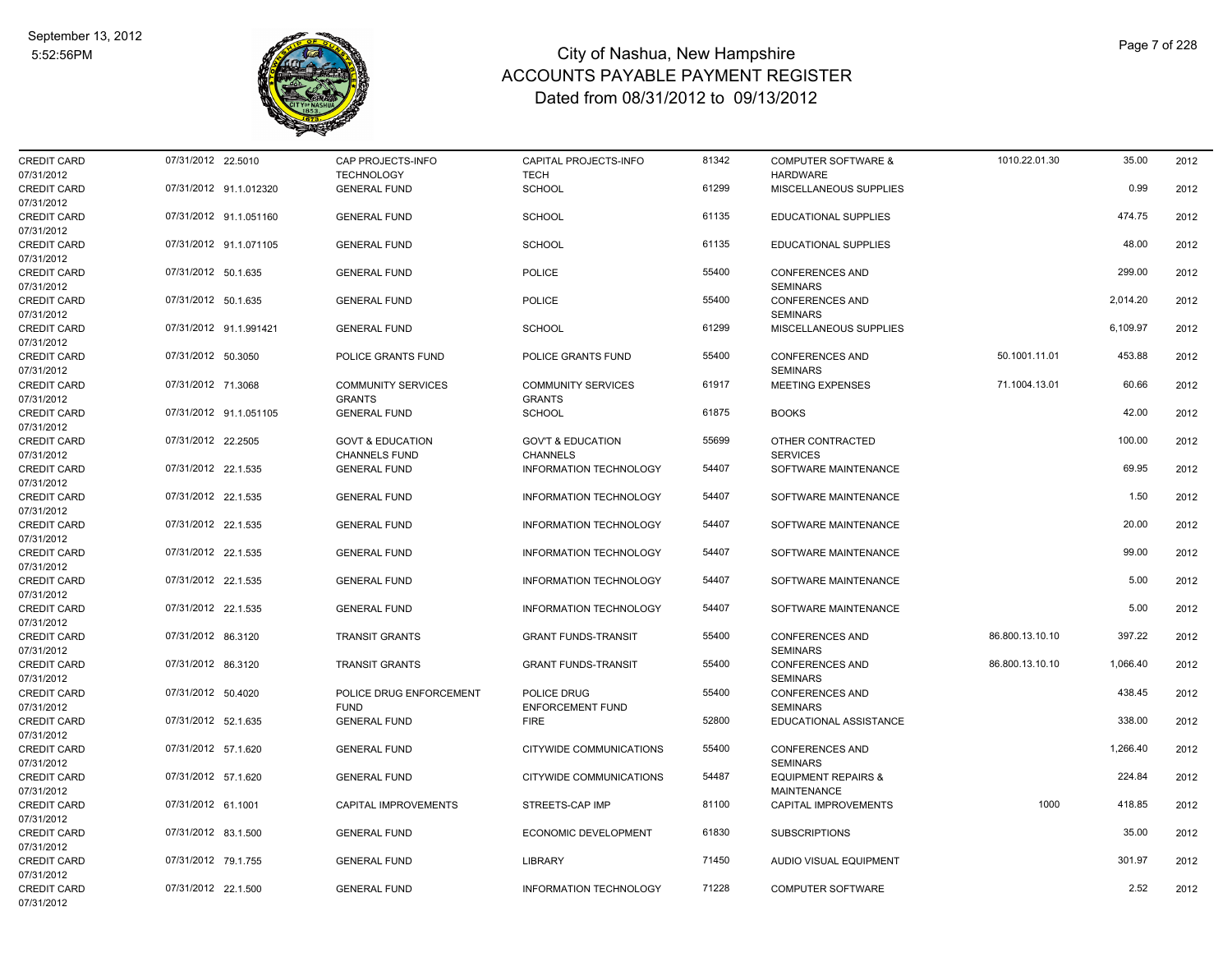

| <b>Total ACH</b>                               |                     |                           | <b>Transaction Amount:</b>  | \$4,569,451.12                |       |                           | Amount:         | \$4,569,451.12 |      |
|------------------------------------------------|---------------------|---------------------------|-----------------------------|-------------------------------|-------|---------------------------|-----------------|----------------|------|
| Total:                                         | 9201302             |                           | Payment Amount: \$17,218.55 |                               |       |                           | Amount:         | \$17,218.55    |      |
| 07/31/2012                                     |                     |                           |                             |                               |       |                           |                 |                |      |
| 07/31/2012<br><b>CREDIT CARD</b>               | 07/31/2012 01.1.500 |                           | <b>GENERAL FUND</b>         | <b>MAYOR</b>                  | 61910 | <b>MEALS - FUNCTIONS</b>  |                 | 31.58          | 2012 |
| <b>CREDIT CARD</b>                             | 07/31/2012 01.1.500 |                           | <b>GENERAL FUND</b>         | <b>MAYOR</b>                  | 61910 | <b>MEALS - FUNCTIONS</b>  |                 | 34.44          | 2012 |
| CREDIT CARD<br>07/31/2012                      | 07/31/2012 01.1.500 |                           | <b>GENERAL FUND</b>         | <b>MAYOR</b>                  | 68300 | MAYORS EXPENSE ACCOUNT    |                 | 86.01          | 2012 |
| CREDIT CARD<br>07/31/2012                      | 07/31/2012 01.1.500 |                           | <b>GENERAL FUND</b>         | <b>MAYOR</b>                  | 68300 | MAYORS EXPENSE ACCOUNT    |                 | 69.68          | 2012 |
| <b>CREDIT CARD</b><br>07/31/2012               |                     | 07/31/2012 91.3800.042219 | <b>SCHOOL GRANTS FUND</b>   | <b>SCHOOL</b>                 | 55300 | <b>TRAVEL</b>             | 91.03468.042219 | 559.60         | 2012 |
| <b>CREDIT CARD</b><br>07/31/2012               |                     | 07/31/2012 91.3800.142210 | <b>SCHOOL GRANTS FUND</b>   | <b>SCHOOL</b>                 | 71221 | <b>COMPUTER EQUIPMENT</b> | 91.03362.142210 | 1,380.00       | 2012 |
| <b>CREDIT CARD</b><br>07/31/2012               | 07/31/2012 50.1.500 |                           | <b>GENERAL FUND</b>         | <b>POLICE</b>                 | 54407 | SOFTWARE MAINTENANCE      |                 | 99.00          | 2012 |
| 07/31/2012<br><b>CREDIT CARD</b><br>07/31/2012 | 07/31/2012 50.1.500 |                           | <b>GENERAL FUND</b>         | <b>POLICE</b>                 | 71228 | <b>COMPUTER SOFTWARE</b>  |                 | 396.00         | 2012 |
| 07/31/2012<br><b>CREDIT CARD</b>               | 07/31/2012 26.1.500 |                           | <b>GENERAL FUND</b>         | <b>FINANCIAL SERVICES</b>     | 61830 | <b>SUBSCRIPTIONS</b>      |                 | 113.75         | 2012 |
| 07/31/2012<br><b>CREDIT CARD</b>               | 07/31/2012 22.1.500 |                           | <b>GENERAL FUND</b>         | <b>INFORMATION TECHNOLOGY</b> | 71228 | COMPUTER SOFTWARE         |                 | 29.99          | 2012 |
| <b>CREDIT CARD</b>                             | 07/31/2012 22.1.500 |                           | <b>GENERAL FUND</b>         | <b>INFORMATION TECHNOLOGY</b> | 71228 | <b>COMPUTER SOFTWARE</b>  |                 | 89.95          | 2012 |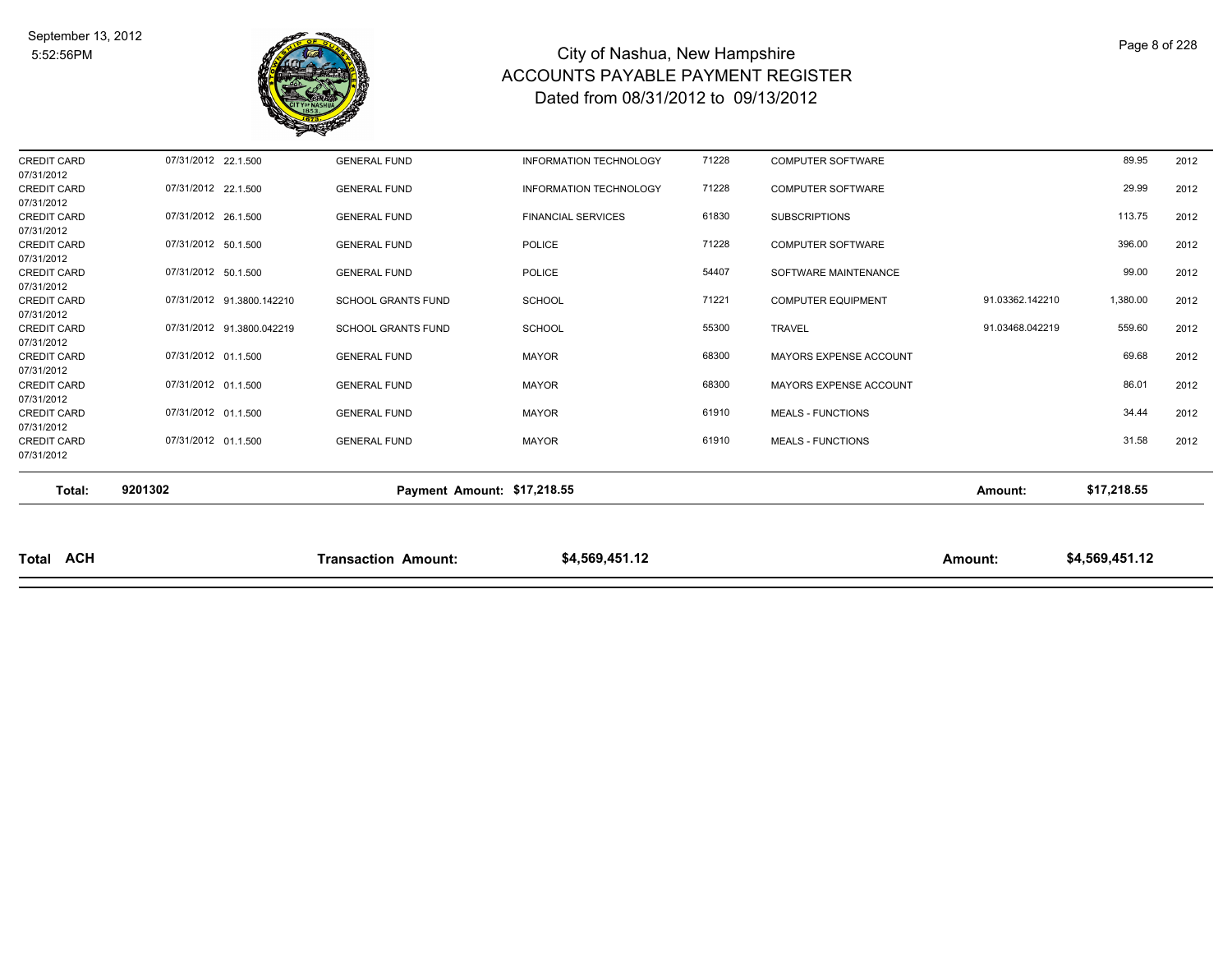

#### **SYS**

| <b>Payment Type</b> | <b>Payment Number</b>               | <b>Payment Date</b>      | Vendor#                  | <b>Vendor Name</b>                    |             |                                                               |         |                 |           |
|---------------------|-------------------------------------|--------------------------|--------------------------|---------------------------------------|-------------|---------------------------------------------------------------|---------|-----------------|-----------|
| <b>SYS</b>          | 210096                              | 08/31/2012               | 12350                    | <b>ASSOCIATED RADIOLOGISTS PA</b>     |             |                                                               |         |                 |           |
| Invoice #           | Invoice Date Accounting Unit        | <b>Fund Description</b>  |                          | <b>Dept Description</b>               | Acct        | <b>Account Description</b>                                    |         | Dist Amt        | <u>FY</u> |
| 6647093             | 08/22/2012 28.6500.890              | PROPERTY & CASUALTY FUND |                          | <b>RISK MANAGEMENT</b>                | 59207       | <b>WORKERS COMPENSATION</b><br><b>CLAIMS</b>                  |         | 31.00           | 2012      |
| 6647093             | 08/22/2012 28.6500.890              | PROPERTY & CASUALTY FUND |                          | <b>RISK MANAGEMENT</b>                | 59207       | WORKERS COMPENSATION<br><b>CLAIMS</b>                         |         | 87.00           | 2012      |
| 6647093             | 08/22/2012 28.6500.890              | PROPERTY & CASUALTY FUND |                          | <b>RISK MANAGEMENT</b>                | 59207       | WORKERS COMPENSATION<br><b>CLAIMS</b>                         |         | 320.00          | 2012      |
| 6892921             | 08/22/2012 28.6500.895              | PROPERTY & CASUALTY FUND |                          | <b>RISK MANAGEMENT</b>                | 59207       | WORKERS COMPENSATION<br><b>CLAIMS</b>                         |         | 181.00          | 2012      |
| 7080864             | 08/22/2012 28.6500.890              | PROPERTY & CASUALTY FUND |                          | <b>RISK MANAGEMENT</b>                | 59207       | WORKERS COMPENSATION<br><b>CLAIMS</b>                         |         | 240.00          | 2012      |
| Total:              | 210096                              |                          | Payment Amount: \$859.00 |                                       |             |                                                               | Amount: | \$859.00        |           |
| <b>Payment Type</b> | <b>Payment Number</b>               | <b>Payment Date</b>      | Vendor#                  | <b>Vendor Name</b>                    |             |                                                               |         |                 |           |
| <b>SYS</b>          | 210097                              | 08/31/2012               | 12600                    | <b>DARTMOUTH HITCHCOCK CLINIC</b>     |             |                                                               |         |                 |           |
|                     |                                     |                          |                          |                                       |             |                                                               |         |                 |           |
| Invoice #           | <b>Invoice Date Accounting Unit</b> | <b>Fund Description</b>  |                          | <b>Dept Description</b>               | Acct        | <b>Account Description</b>                                    |         | Dist Amt        | <u>FY</u> |
| 36468697            | 08/06/2012 28.6500.895              | PROPERTY & CASUALTY FUND |                          | <b>RISK MANAGEMENT</b>                | 59207       | WORKERS COMPENSATION                                          |         | 169.00          | 2012      |
| 36480843            | 08/13/2012 28.6500.890              | PROPERTY & CASUALTY FUND |                          | <b>RISK MANAGEMENT</b>                | 59207       | <b>CLAIMS</b><br><b>WORKERS COMPENSATION</b><br><b>CLAIMS</b> |         | 195.00          | 2012      |
| Total:              | 210097                              |                          | Payment Amount: \$364.00 |                                       |             |                                                               | Amount: | \$364.00        |           |
| <b>Payment Type</b> | <b>Payment Number</b>               | <b>Payment Date</b>      | Vendor#                  | <b>Vendor Name</b>                    |             |                                                               |         |                 |           |
| <b>SYS</b>          | 210098                              | 08/31/2012               | 12741                    | <b>FOUNDATION MEDICAL PARTNERS</b>    |             |                                                               |         |                 |           |
| $Invoice$ #         | <b>Invoice Date Accounting Unit</b> | <b>Fund Description</b>  |                          | <b>Dept Description</b>               | <u>Acct</u> | <b>Account Description</b>                                    |         | <b>Dist Amt</b> | <u>FY</u> |
| 5119751             | 08/07/2012 28.6500.890              | PROPERTY & CASUALTY FUND |                          | <b>RISK MANAGEMENT</b>                | 59207       | <b>WORKERS COMPENSATION</b><br><b>CLAIMS</b>                  |         | 354.00          | 2012      |
| Total:              | 210098                              |                          | Payment Amount: \$354.00 |                                       |             |                                                               | Amount: | \$354.00        |           |
| <b>Payment Type</b> | <b>Payment Number</b>               | <b>Payment Date</b>      | Vendor#                  | <b>Vendor Name</b>                    |             |                                                               |         |                 |           |
|                     |                                     |                          |                          |                                       |             |                                                               |         |                 |           |
| <b>SYS</b>          | 210099                              | 08/31/2012               | 12743                    | <b>FOUR SEASONS ORTHOPAEDIC CTR P</b> |             |                                                               |         |                 |           |
| <i>Invoice</i> #    | <b>Invoice Date Accounting Unit</b> | <b>Fund Description</b>  |                          | <b>Dept Description</b>               | <u>Acct</u> | <b>Account Description</b>                                    |         | Dist Amt        | <u>FY</u> |
| 10049996 18748      | 08/17/2012 28.6500.895              | PROPERTY & CASUALTY FUND |                          | <b>RISK MANAGEMENT</b>                | 59207       | <b>WORKERS COMPENSATION</b><br><b>CLAIMS</b>                  |         | 296.00          | 2012      |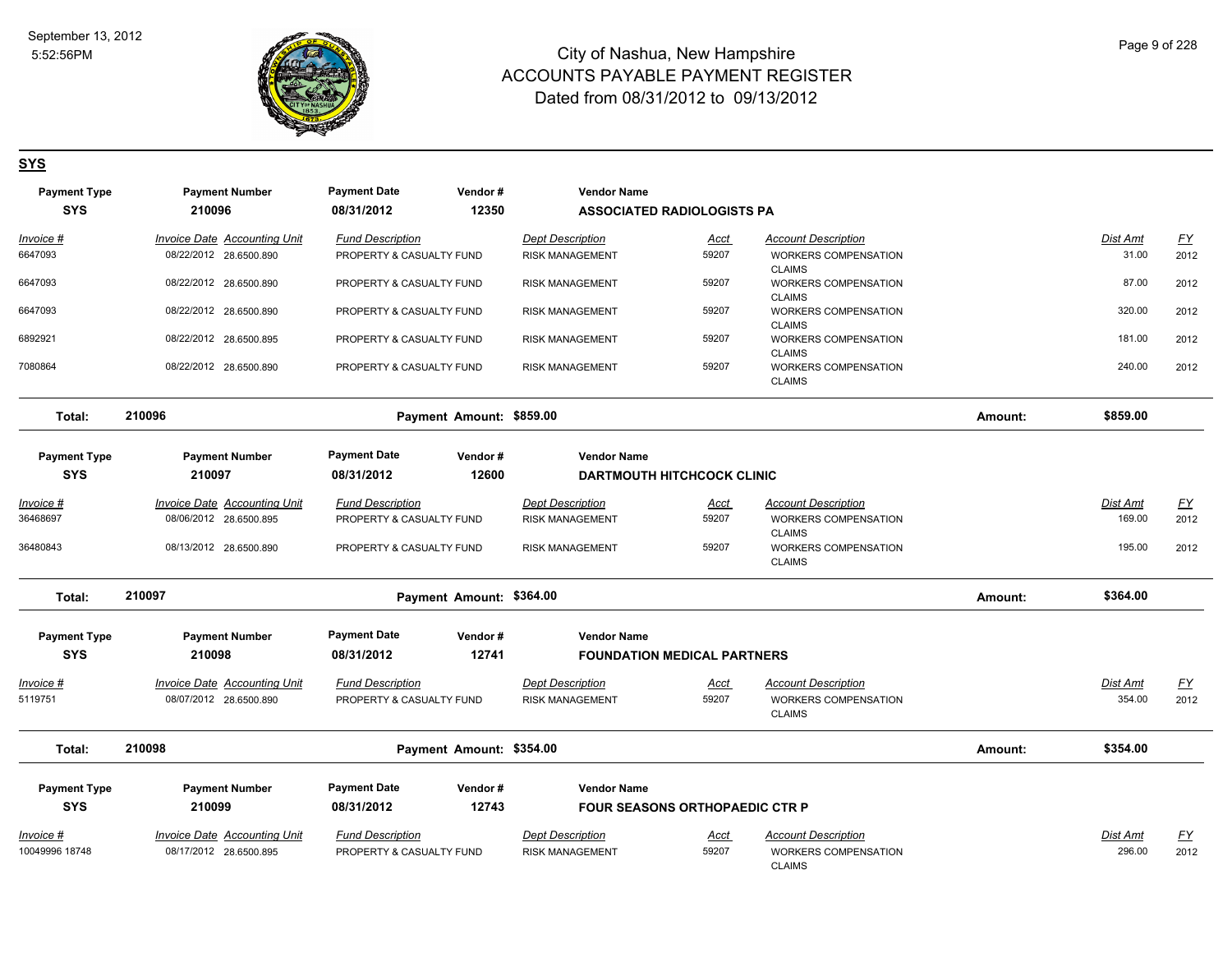

| Total:              | 210099                              |                          | Payment Amount: \$296.00   |                         |                                       |                                              | Amount:                               | \$296.00        |           |
|---------------------|-------------------------------------|--------------------------|----------------------------|-------------------------|---------------------------------------|----------------------------------------------|---------------------------------------|-----------------|-----------|
| <b>Payment Type</b> | <b>Payment Number</b>               | <b>Payment Date</b>      | Vendor#                    | <b>Vendor Name</b>      |                                       |                                              | Payee Name                            |                 |           |
| <b>SYS</b>          | 210100                              | 08/31/2012               | 12743                      |                         | <b>FOUR SEASONS ORTHOPAEDIC CTR P</b> |                                              | <b>FOUR SEASONS ORTHOPEDIC CENTER</b> |                 |           |
| Invoice #           | <b>Invoice Date Accounting Unit</b> | <b>Fund Description</b>  |                            | <b>Dept Description</b> | <u>Acct</u>                           | <b>Account Description</b>                   |                                       | Dist Amt        | <u>FY</u> |
| 1218254 18760       | 08/14/2012 28.6500.890              | PROPERTY & CASUALTY FUND |                            | <b>RISK MANAGEMENT</b>  | 59207                                 | <b>WORKERS COMPENSATION</b>                  |                                       | 155.00          | 2012      |
| 457739 18754        | 08/17/2012 28.6500.895              |                          |                            | <b>RISK MANAGEMENT</b>  | 59207                                 | <b>CLAIMS</b><br>WORKERS COMPENSATION        |                                       | 155.00          | 2012      |
|                     |                                     | PROPERTY & CASUALTY FUND |                            |                         |                                       | <b>CLAIMS</b>                                |                                       |                 |           |
| 577114 18749        | 08/14/2012 28.6500.895              | PROPERTY & CASUALTY FUND |                            | <b>RISK MANAGEMENT</b>  | 59207                                 | WORKERS COMPENSATION<br><b>CLAIMS</b>        |                                       | 333.00          | 2012      |
| Total:              | 210100                              |                          | Payment Amount: \$643.00   |                         |                                       |                                              | Amount:                               | \$643.00        |           |
| <b>Payment Type</b> | <b>Payment Number</b>               | <b>Payment Date</b>      | Vendor#                    | <b>Vendor Name</b>      |                                       |                                              |                                       |                 |           |
| <b>SYS</b>          | 210101                              | 08/31/2012               | 11915                      |                         | <b>INDEPENDENT SYSTEM DISTRIBUTOR</b> |                                              |                                       |                 |           |
|                     |                                     |                          |                            |                         |                                       |                                              |                                       |                 |           |
| <u>Invoice #</u>    | <b>Invoice Date Accounting Unit</b> | <b>Fund Description</b>  |                            | <b>Dept Description</b> | <b>Acct</b>                           | <b>Account Description</b>                   |                                       | Dist Amt        | <u>FY</u> |
| 25074               | 08/13/2012 28.6500.890              | PROPERTY & CASUALTY FUND |                            | <b>RISK MANAGEMENT</b>  | 59250                                 | PROPERTY CLAIMS                              |                                       | 6,449.38        | 2012      |
| Total:              | 210101                              |                          | Payment Amount: \$6,449.38 |                         |                                       |                                              | Amount:                               | \$6,449.38      |           |
| <b>Payment Type</b> | <b>Payment Number</b>               | <b>Payment Date</b>      | Vendor#                    | <b>Vendor Name</b>      |                                       |                                              |                                       |                 |           |
| <b>SYS</b>          | 210102                              | 08/31/2012               | 13063                      |                         | <b>MARVELL PLATE GLASS INC</b>        |                                              |                                       |                 |           |
|                     |                                     |                          |                            |                         |                                       |                                              |                                       |                 |           |
| <u>Invoice #</u>    | <b>Invoice Date Accounting Unit</b> | <b>Fund Description</b>  |                            | <b>Dept Description</b> | <u>Acct</u>                           | <b>Account Description</b>                   |                                       | Dist Amt        | <u>FY</u> |
| 3685                | 08/17/2012 28.6500.890              | PROPERTY & CASUALTY FUND |                            | <b>RISK MANAGEMENT</b>  | 59250                                 | PROPERTY CLAIMS                              |                                       | 147.00          | 2012      |
| Total:              | 210102                              |                          | Payment Amount: \$147.00   |                         |                                       |                                              | Amount:                               | \$147.00        |           |
| <b>Payment Type</b> | <b>Payment Number</b>               | <b>Payment Date</b>      | Vendor#                    | <b>Vendor Name</b>      |                                       |                                              |                                       |                 |           |
| <b>SYS</b>          | 210103                              | 08/31/2012               | 13597                      |                         | SO NH REGIONAL MEDICAL CENTER         |                                              |                                       |                 |           |
|                     |                                     |                          |                            |                         |                                       |                                              |                                       |                 |           |
| <u>Invoice #</u>    | <b>Invoice Date Accounting Unit</b> | <b>Fund Description</b>  |                            | <b>Dept Description</b> | <u>Acct</u>                           | <b>Account Description</b>                   |                                       | <u>Dist Amt</u> | <u>FY</u> |
| SRN2302023          | 04/20/2012 28.6500.895              | PROPERTY & CASUALTY FUND |                            | <b>RISK MANAGEMENT</b>  | 59207                                 | WORKERS COMPENSATION<br><b>CLAIMS</b>        |                                       | 253.81          | 2012      |
| SRN2452215          | 08/15/2012 28.6500.890              | PROPERTY & CASUALTY FUND |                            | <b>RISK MANAGEMENT</b>  | 59207                                 | <b>WORKERS COMPENSATION</b><br><b>CLAIMS</b> |                                       | 843.68          | 2012      |
| SRN2453844          | 08/16/2012 28.6500.890              | PROPERTY & CASUALTY FUND |                            | <b>RISK MANAGEMENT</b>  | 59207                                 | <b>WORKERS COMPENSATION</b>                  |                                       | 917.67          | 2012      |
| SRN2453878          | 08/17/2012 28.6500.890              | PROPERTY & CASUALTY FUND |                            | <b>RISK MANAGEMENT</b>  | 59207                                 | <b>CLAIMS</b><br><b>WORKERS COMPENSATION</b> |                                       | 233.80          | 2012      |
|                     |                                     |                          |                            |                         |                                       | <b>CLAIMS</b>                                |                                       |                 |           |
| SRN2453925          | 08/17/2012 28.6500.890              | PROPERTY & CASUALTY FUND |                            | <b>RISK MANAGEMENT</b>  | 59207                                 | <b>WORKERS COMPENSATION</b><br><b>CLAIMS</b> |                                       | 798.85          | 2012      |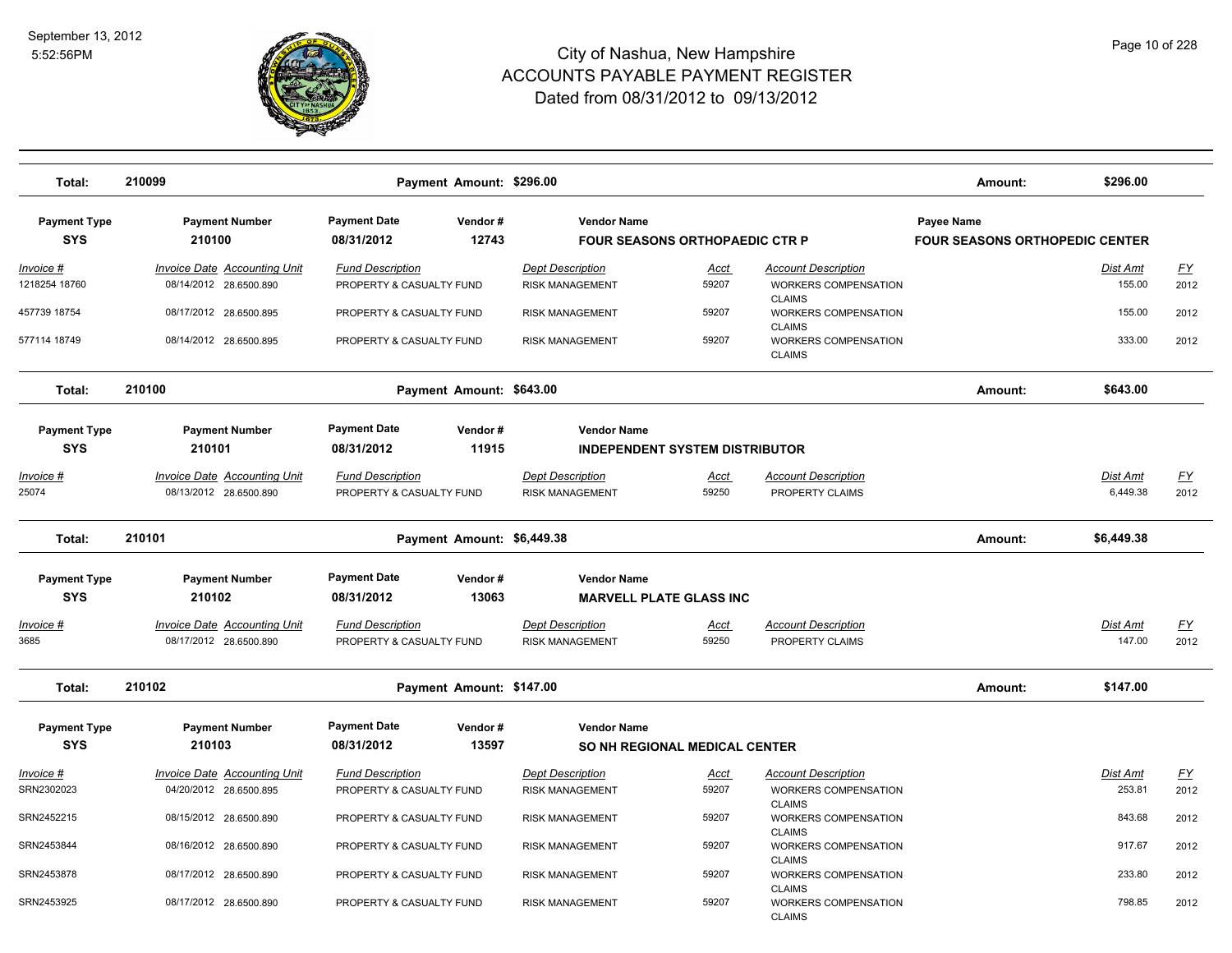

| Total:                                            | 210107                                                        | Payment Amount: \$300.00                                       |                      |                                                   |                      |                                                                            | Amount: | \$300.00                  |                   |
|---------------------------------------------------|---------------------------------------------------------------|----------------------------------------------------------------|----------------------|---------------------------------------------------|----------------------|----------------------------------------------------------------------------|---------|---------------------------|-------------------|
| Invoice #<br>OFFICIAL ASSIGNING<br>COO            | Invoice Date Accounting Unit<br>08/22/2012 77.1.655           | <b>Fund Description</b><br><b>GENERAL FUND</b>                 |                      | <b>Dept Description</b><br>PARKS & RECREATION     | Acct<br>55642        | <b>Account Description</b><br><b>GAME OFFICIALS</b>                        |         | Dist Amt<br>300.00        | <u>FY</u><br>2012 |
| <b>SYS</b>                                        | 210107                                                        | 08/31/2012                                                     | 12755                | <b>GERALD GADBOIS</b>                             |                      |                                                                            |         |                           |                   |
| <b>Payment Type</b>                               | <b>Payment Number</b>                                         | <b>Payment Date</b>                                            | Vendor#              | <b>Vendor Name</b>                                |                      |                                                                            |         |                           |                   |
| Total:                                            | 210106                                                        | Payment Amount: \$90.00                                        |                      |                                                   |                      |                                                                            | Amount: | \$90.00                   |                   |
| Invoice #<br><b>ADULT TENNIS</b><br><b>REFUND</b> | <b>Invoice Date Accounting Unit</b><br>08/22/2012 77.2503     | <b>Fund Description</b><br>PARKS & REC PROGRAMS<br><b>FUND</b> |                      | <b>Dept Description</b><br>PARKS & REC PROGRAMS   | Acct<br>44549        | <b>Account Description</b><br><b>CAMPS</b>                                 |         | Dist Amt<br>90.00         | <u>FY</u><br>2012 |
| <b>Payment Type</b><br><b>SYS</b>                 | <b>Payment Number</b><br>210106                               | <b>Payment Date</b><br>08/31/2012                              | Vendor#<br>999000986 | <b>Vendor Name</b><br><b>DAVID BOULIA</b>         |                      |                                                                            |         |                           |                   |
| Total:                                            | 210105                                                        | Payment Amount: \$150.00                                       |                      |                                                   |                      |                                                                            | Amount: | \$150.00                  |                   |
| Invoice #<br>SKATEBOARD CAMP<br>8/13              | <b>Invoice Date Accounting Unit</b><br>08/22/2012 77.2503     | <b>Fund Description</b><br>PARKS & REC PROGRAMS<br><b>FUND</b> |                      | <b>Dept Description</b><br>PARKS & REC PROGRAMS   | <u>Acct</u><br>51400 | <b>Account Description</b><br><b>WAGES TEMP-SEASONAL</b>                   |         | <b>Dist Amt</b><br>150.00 | <u>FY</u><br>2012 |
| <b>Payment Type</b><br><b>SYS</b>                 | <b>Payment Number</b><br>210105                               | <b>Payment Date</b><br>08/31/2012                              | Vendor#<br>10115     | <b>Vendor Name</b><br><b>MATTHEW BACHELDER</b>    |                      |                                                                            |         |                           |                   |
| Total:                                            | 210104                                                        | Payment Amount: \$15.84                                        |                      |                                                   |                      |                                                                            | Amount: | \$15.84                   |                   |
| Invoice #<br>37569654                             | <b>Invoice Date Accounting Unit</b><br>08/08/2012 28.6500.890 | <b>Fund Description</b><br>PROPERTY & CASUALTY FUND            |                      | <b>Dept Description</b><br><b>RISK MANAGEMENT</b> | <b>Acct</b><br>59207 | <b>Account Description</b><br><b>WORKERS COMPENSATION</b><br><b>CLAIMS</b> |         | Dist Amt<br>15.84         | EY<br>2012        |
| <b>SYS</b>                                        | 210104                                                        | 08/31/2012                                                     | 13666                | STONERIVER PHARMACY SOLUTIONS                     |                      |                                                                            |         |                           |                   |
| <b>Payment Type</b>                               | <b>Payment Number</b>                                         | <b>Payment Date</b>                                            | Vendor#              | <b>Vendor Name</b>                                |                      |                                                                            |         |                           |                   |
| Total:                                            | 210103                                                        | Payment Amount: \$5,726.83                                     |                      |                                                   |                      |                                                                            | Amount: | \$5,726.83                |                   |
| SRN2454071                                        | 08/16/2012 28.6500.890                                        | PROPERTY & CASUALTY FUND                                       |                      | <b>RISK MANAGEMENT</b>                            | 59207                | WORKERS COMPENSATION<br><b>CLAIMS</b>                                      |         | 917.67                    | 2012              |
| SRN2454027                                        | 08/16/2012 28.6500.890                                        | PROPERTY & CASUALTY FUND                                       |                      | <b>RISK MANAGEMENT</b>                            | 59207                | <b>CLAIMS</b><br>WORKERS COMPENSATION<br><b>CLAIMS</b>                     |         | 917.67                    | 2012              |
| SRN2453963                                        | 08/16/2012 28.6500.890                                        | PROPERTY & CASUALTY FUND                                       |                      | <b>RISK MANAGEMENT</b>                            | 59207                | WORKERS COMPENSATION                                                       |         | 843.68                    | 2012              |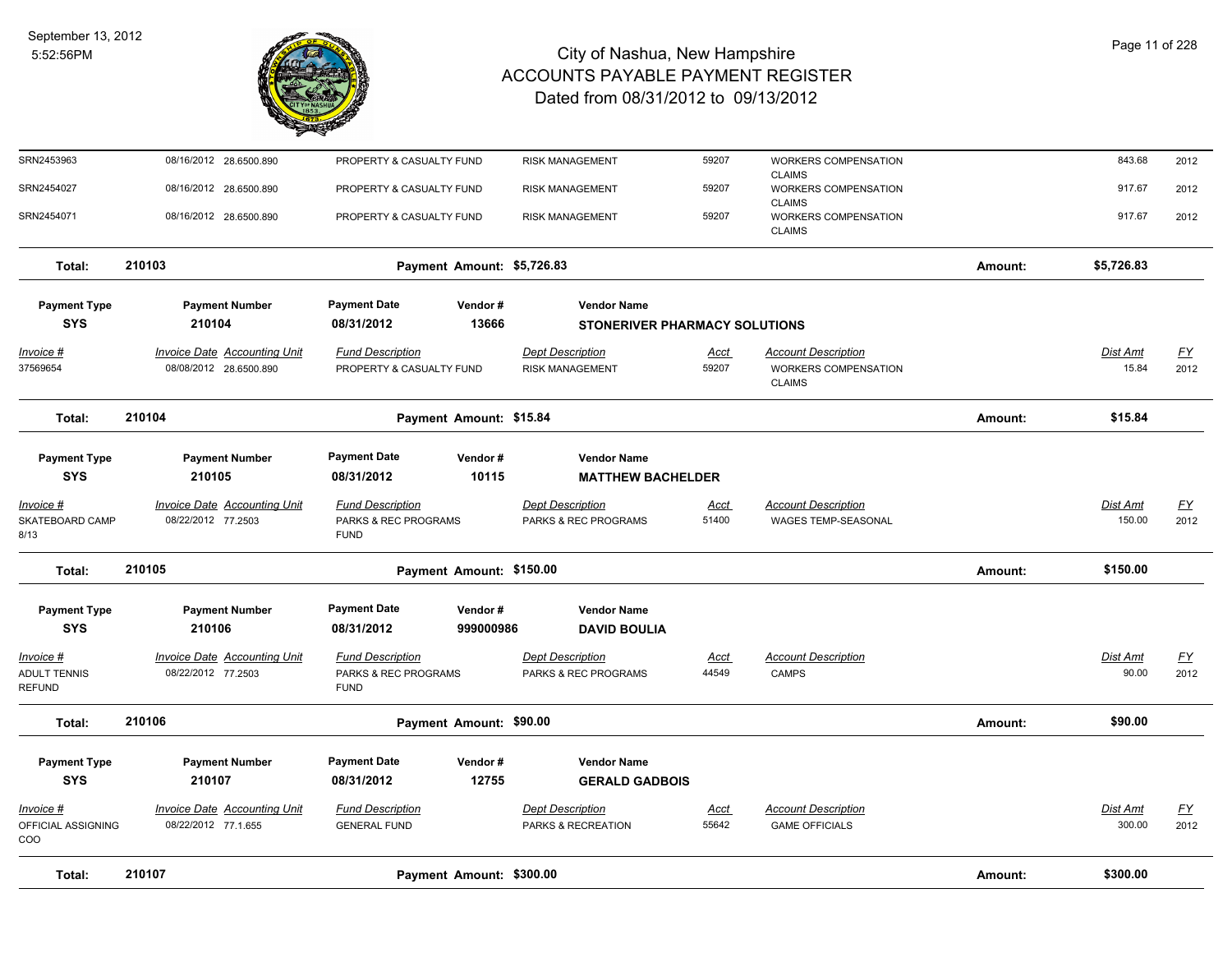

| Total:                              | 210112                                                     |                                                                | Payment Amount: \$50.00  |                                                 |                      |                                                     | Amount: | \$50.00                  |                                   |
|-------------------------------------|------------------------------------------------------------|----------------------------------------------------------------|--------------------------|-------------------------------------------------|----------------------|-----------------------------------------------------|---------|--------------------------|-----------------------------------|
| Invoice #<br>OFFICIAL-8/3/12        | Invoice Date Accounting Unit<br>08/27/2012 77.1.655        | <b>Fund Description</b><br><b>GENERAL FUND</b>                 |                          | <b>Dept Description</b><br>PARKS & RECREATION   | Acct<br>55642        | <b>Account Description</b><br><b>GAME OFFICIALS</b> |         | Dist Amt<br>50.00        | <u>FY</u><br>2012                 |
| <b>SYS</b>                          | 210112                                                     | 08/31/2012                                                     | 13087                    | <b>DENNIS MELANSON</b>                          |                      |                                                     |         |                          |                                   |
| <b>Payment Type</b>                 | <b>Payment Number</b>                                      | <b>Payment Date</b>                                            | Vendor#                  | <b>Vendor Name</b>                              |                      |                                                     |         |                          |                                   |
| Total:                              | 210111                                                     |                                                                | Payment Amount: \$175.00 |                                                 |                      |                                                     | Amount: | \$175.00                 |                                   |
| Invoice #<br>TRIP REFUND-RED<br>SOX | <b>Invoice Date Accounting Unit</b><br>08/27/2012 77.2503  | <b>Fund Description</b><br>PARKS & REC PROGRAMS<br><b>FUND</b> |                          | <b>Dept Description</b><br>PARKS & REC PROGRAMS | <b>Acct</b><br>44549 | <b>Account Description</b><br><b>TRIPS</b>          |         | Dist Amt<br>175.00       | $\underline{\mathsf{FY}}$<br>2012 |
| <b>Payment Type</b><br><b>SYS</b>   | <b>Payment Number</b><br>210111                            | <b>Payment Date</b><br>08/31/2012                              | Vendor#<br>999000988     | <b>Vendor Name</b><br><b>JOHN MUISE</b>         |                      |                                                     |         |                          |                                   |
| Total:                              | 210110                                                     |                                                                | Payment Amount: \$20.00  |                                                 |                      |                                                     | Amount: | \$20.00                  |                                   |
| $Invoice$ #<br>SOFTBALL REFUND      | <b>Invoice Date Accounting Unit</b><br>08/22/2012 77.1.655 | <b>Fund Description</b><br><b>GENERAL FUND</b>                 |                          | <b>Dept Description</b><br>PARKS & RECREATION   | <b>Acct</b><br>44549 | <b>Account Description</b><br><b>BASEBALL</b>       |         | <b>Dist Amt</b><br>20.00 | EY<br>2012                        |
| <b>Payment Type</b><br><b>SYS</b>   | <b>Payment Number</b><br>210110                            | <b>Payment Date</b><br>08/31/2012                              | Vendor#<br>999000987     | <b>Vendor Name</b><br><b>JEANNE ROSS</b>        |                      |                                                     |         |                          |                                   |
| Total:                              | 210109                                                     |                                                                | Payment Amount: \$60.00  |                                                 |                      |                                                     | Amount: | \$60.00                  |                                   |
| Invoice #<br>7/5/2012-PERSONNEL     | <b>Invoice Date Accounting Unit</b><br>07/05/2012 77.2503  | <b>Fund Description</b><br>PARKS & REC PROGRAMS<br><b>FUND</b> |                          | <b>Dept Description</b><br>PARKS & REC PROGRAMS | <u>Acct</u><br>51400 | <b>Account Description</b><br>WAGES TEMP-SEASONAL   |         | <b>Dist Amt</b><br>60.00 | $\underline{FY}$<br>2012          |
| <b>Payment Type</b><br><b>SYS</b>   | <b>Payment Number</b><br>210109                            | <b>Payment Date</b><br>08/31/2012                              | Vendor#<br>12161         | <b>Vendor Name</b><br><b>SARA-LYNN HORNE</b>    |                      |                                                     |         |                          |                                   |
| Total:                              | 210108                                                     |                                                                | Payment Amount: \$60.00  |                                                 |                      |                                                     | Amount: | \$60.00                  |                                   |
| Invoice #<br>7/5/2012-PERSONNEL     | <b>Invoice Date Accounting Unit</b><br>07/05/2012 77.2503  | <b>Fund Description</b><br>PARKS & REC PROGRAMS<br><b>FUND</b> |                          | <b>Dept Description</b><br>PARKS & REC PROGRAMS | <u>Acct</u><br>51400 | <b>Account Description</b><br>WAGES TEMP-SEASONAL   |         | <b>Dist Amt</b><br>60.00 | <u>FY</u><br>2012                 |
| <b>Payment Type</b><br><b>SYS</b>   | <b>Payment Number</b><br>210108                            | <b>Payment Date</b><br>08/31/2012                              | Vendor#<br>12162         | <b>Vendor Name</b><br><b>SAMSON HORNE</b>       |                      |                                                     |         |                          |                                   |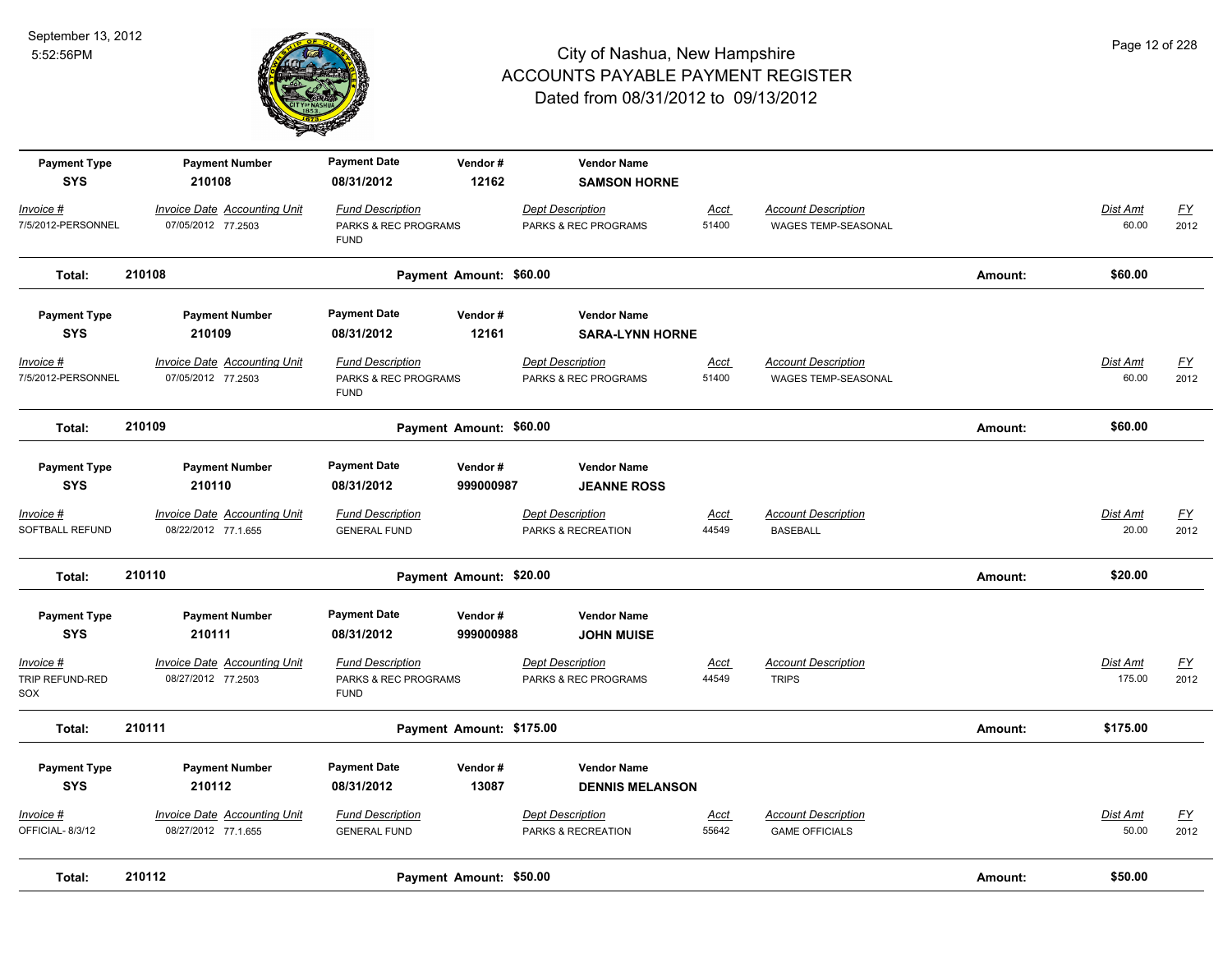

| <b>Payment Type</b><br><b>SYS</b>         | <b>Payment Number</b><br>210113                            | <b>Payment Date</b><br>08/31/2012                              | Vendor#<br>13229         | <b>Vendor Name</b><br><b>DAVID OSBORN</b>       |                      |                                                          |         |                           |                          |
|-------------------------------------------|------------------------------------------------------------|----------------------------------------------------------------|--------------------------|-------------------------------------------------|----------------------|----------------------------------------------------------|---------|---------------------------|--------------------------|
| Invoice #<br>ADULT TENNIS 8/13/12         | <b>Invoice Date Accounting Unit</b><br>08/22/2012 77.2503  | <b>Fund Description</b><br>PARKS & REC PROGRAMS<br><b>FUND</b> |                          | <b>Dept Description</b><br>PARKS & REC PROGRAMS | Acct<br>51400        | <b>Account Description</b><br><b>WAGES TEMP-SEASONAL</b> |         | Dist Amt<br>810.00        | $\underline{FY}$<br>2012 |
| Total:                                    | 210113                                                     |                                                                | Payment Amount: \$810.00 |                                                 |                      |                                                          | Amount: | \$810.00                  |                          |
| <b>Payment Type</b><br><b>SYS</b>         | <b>Payment Number</b><br>210114                            | <b>Payment Date</b><br>08/31/2012                              | Vendor#<br>13269         | <b>Vendor Name</b><br><b>JOHN PASQUARIELLO</b>  |                      |                                                          |         |                           |                          |
| Invoice #<br>OFFICIAL-8/3/12              | Invoice Date Accounting Unit<br>08/27/2012 77.1.655        | <b>Fund Description</b><br><b>GENERAL FUND</b>                 |                          | <b>Dept Description</b><br>PARKS & RECREATION   | Acct<br>55642        | <b>Account Description</b><br><b>GAME OFFICIALS</b>      |         | Dist Amt<br>50.00         | $\underline{FY}$<br>2012 |
| Total:                                    | 210114                                                     |                                                                | Payment Amount: \$50.00  |                                                 |                      |                                                          | Amount: | \$50.00                   |                          |
| <b>Payment Type</b><br><b>SYS</b>         | <b>Payment Number</b><br>210115                            | <b>Payment Date</b><br>08/31/2012                              | Vendor#<br>14859         | <b>Vendor Name</b><br><b>RILEY RHEAULT</b>      |                      |                                                          |         |                           |                          |
| Invoice #<br>SKATEBOARD CAMP<br>8/13      | <b>Invoice Date Accounting Unit</b><br>08/22/2012 77.2503  | <b>Fund Description</b><br>PARKS & REC PROGRAMS<br><b>FUND</b> |                          | <b>Dept Description</b><br>PARKS & REC PROGRAMS | <u>Acct</u><br>51400 | <b>Account Description</b><br>WAGES TEMP-SEASONAL        |         | <b>Dist Amt</b><br>650.00 | <u>FY</u><br>2012        |
| Total:                                    | 210115                                                     |                                                                | Payment Amount: \$650.00 |                                                 |                      |                                                          | Amount: | \$650.00                  |                          |
| <b>Payment Type</b><br><b>SYS</b>         | <b>Payment Number</b><br>210116                            | <b>Payment Date</b><br>08/31/2012                              | Vendor#<br>14581         | <b>Vendor Name</b><br><b>ALYSHA SMITH</b>       |                      |                                                          |         |                           |                          |
| Invoice #<br>FIELD HOCKEY 7/16/12         | <b>Invoice Date Accounting Unit</b><br>08/22/2012 77.2503  | <b>Fund Description</b><br>PARKS & REC PROGRAMS<br><b>FUND</b> |                          | <b>Dept Description</b><br>PARKS & REC PROGRAMS | <u>Acct</u><br>51400 | <b>Account Description</b><br>WAGES TEMP-SEASONAL        |         | Dist Amt<br>75.00         | <u>FY</u><br>2012        |
| Total:                                    | 210116                                                     |                                                                | Payment Amount: \$75.00  |                                                 |                      |                                                          | Amount: | \$75.00                   |                          |
| <b>Payment Type</b><br><b>SYS</b>         | <b>Payment Number</b><br>210117                            | <b>Payment Date</b><br>08/31/2012                              | Vendor#<br>999000989     | <b>Vendor Name</b><br><b>SWATI SINGH</b>        |                      |                                                          |         |                           |                          |
| Invoice #<br>SWIM LESSON<br><b>REFUND</b> | <b>Invoice Date Accounting Unit</b><br>08/22/2012 77.1.660 | <b>Fund Description</b><br><b>GENERAL FUND</b>                 |                          | <b>Dept Description</b><br>PARKS & RECREATION   | Acct<br>44549        | <b>Account Description</b><br>SWIMMING                   |         | Dist Amt<br>20.00         | <u>FY</u><br>2012        |
| Total:                                    | 210117                                                     |                                                                | Payment Amount: \$20.00  |                                                 |                      |                                                          | Amount: | \$20.00                   |                          |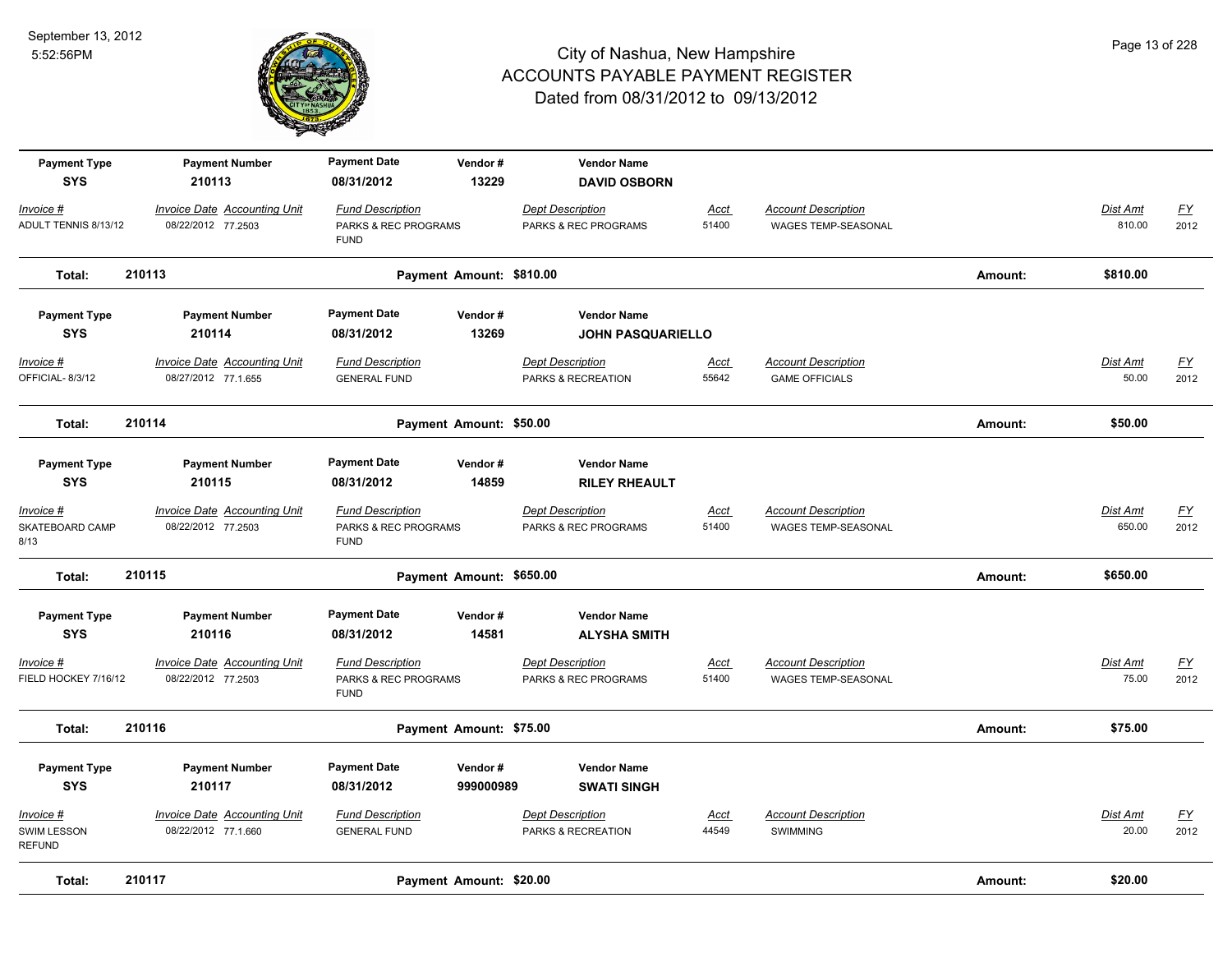

| <b>Payment Type</b><br><b>SYS</b>     | <b>Payment Number</b><br>210118                             | <b>Payment Date</b><br>09/06/2012                     | Vendor#<br>14899           | <b>Vendor Name</b><br><b>ABMC</b>                                            |                      |                                                                         |         |                             |                                   |
|---------------------------------------|-------------------------------------------------------------|-------------------------------------------------------|----------------------------|------------------------------------------------------------------------------|----------------------|-------------------------------------------------------------------------|---------|-----------------------------|-----------------------------------|
| Invoice #<br>2012 FLORAL DEC<br>ORDER | <b>Invoice Date Accounting Unit</b><br>09/05/2012 09.1.510  | <b>Fund Description</b><br><b>GENERAL FUND</b>        |                            | <b>Dept Description</b><br><b>CIVIC &amp; COMMUNITY</b><br><b>ACTIVITIES</b> | <u>Acct</u><br>56218 | <b>Account Description</b><br><b>GOLD STAR OF NASHUA</b>                |         | <b>Dist Amt</b><br>2,794.00 | $\underline{FY}$<br>2012          |
| Total:                                | 210118                                                      |                                                       | Payment Amount: \$2,794.00 |                                                                              |                      |                                                                         | Amount: | \$2,794.00                  |                                   |
| <b>Payment Type</b><br><b>SYS</b>     | <b>Payment Number</b><br>210119                             | <b>Payment Date</b><br>09/06/2012                     | Vendor#<br>14833           | <b>Vendor Name</b><br><b>LISA ALLEN</b>                                      |                      |                                                                         |         |                             |                                   |
| Invoice #<br>PROGRAM ON<br>9/11/2012  | <b>Invoice Date Accounting Unit</b><br>08/21/2012 TF79.7549 | <b>Fund Description</b><br>LIBRARY-MISC LIB DONATIONS |                            | <b>Dept Description</b><br>LIBRARY-MISC LIB<br><b>DONATIONS</b>              | <u>Acct</u><br>53999 | <b>Account Description</b><br>OTHER PROFESSIONAL<br><b>SERVICES</b>     |         | Dist Amt<br>200.00          | <u>FY</u><br>2012                 |
| Total:                                | 210119                                                      |                                                       | Payment Amount: \$200.00   |                                                                              |                      |                                                                         | Amount: | \$200.00                    |                                   |
| <b>Payment Type</b><br><b>SYS</b>     | <b>Payment Number</b><br>210120                             | <b>Payment Date</b><br>09/06/2012                     | Vendor#<br>11898           | <b>Vendor Name</b><br><b>EDWARD ANNINO</b>                                   |                      |                                                                         |         |                             |                                   |
| $Invoice$ #<br>8/29-MILEAGE           | <b>Invoice Date Accounting Unit</b><br>08/29/2012 50.1.500  | <b>Fund Description</b><br><b>GENERAL FUND</b>        |                            | <b>Dept Description</b><br>POLICE                                            | <u>Acct</u><br>55307 | <b>Account Description</b><br>MILEAGE REIMBURSEMENTS                    |         | Dist Amt<br>44.40           | <u>FY</u><br>2012                 |
| Total:                                | 210120                                                      |                                                       | Payment Amount: \$44.40    |                                                                              |                      |                                                                         | Amount: | \$44.40                     |                                   |
| <b>Payment Type</b><br><b>SYS</b>     | <b>Payment Number</b><br>210121                             | <b>Payment Date</b><br>09/06/2012                     | Vendor#<br>14055           | <b>Vendor Name</b><br><b>LOUISE BROWN</b>                                    |                      |                                                                         |         |                             |                                   |
| Invoice #<br>8/29-MILEAGE             | <b>Invoice Date Accounting Unit</b><br>08/30/2012 32.1.600  | <b>Fund Description</b><br><b>GENERAL FUND</b>        |                            | <b>Dept Description</b><br><b>ASSESSING</b>                                  | <u>Acct</u><br>55307 | <b>Account Description</b><br>MILEAGE REIMBURSEMENTS                    |         | Dist Amt<br>48.40           | $\underline{FY}$<br>2012          |
| Total:                                | 210121                                                      |                                                       | Payment Amount: \$48.40    |                                                                              |                      |                                                                         | Amount: | \$48.40                     |                                   |
| <b>Payment Type</b><br><b>SYS</b>     | <b>Payment Number</b><br>210122                             | <b>Payment Date</b><br>09/06/2012                     | Vendor#<br>11959           | <b>Vendor Name</b><br><b>CHRISTOPHER CARON</b>                               |                      |                                                                         |         |                             |                                   |
| Invoice #<br>REIMB CONF MEALS         | <b>Invoice Date Accounting Unit</b><br>09/04/2012 50.1.635  | <b>Fund Description</b><br><b>GENERAL FUND</b>        |                            | <b>Dept Description</b><br><b>POLICE</b>                                     | <u>Acct</u><br>55400 | <b>Account Description</b><br><b>CONFERENCES AND</b><br><b>SEMINARS</b> |         | Dist Amt<br>105.00          | $\underline{\mathsf{FY}}$<br>2012 |
| Total:                                | 210122                                                      |                                                       | Payment Amount: \$105.00   |                                                                              |                      |                                                                         | Amount: | \$105.00                    |                                   |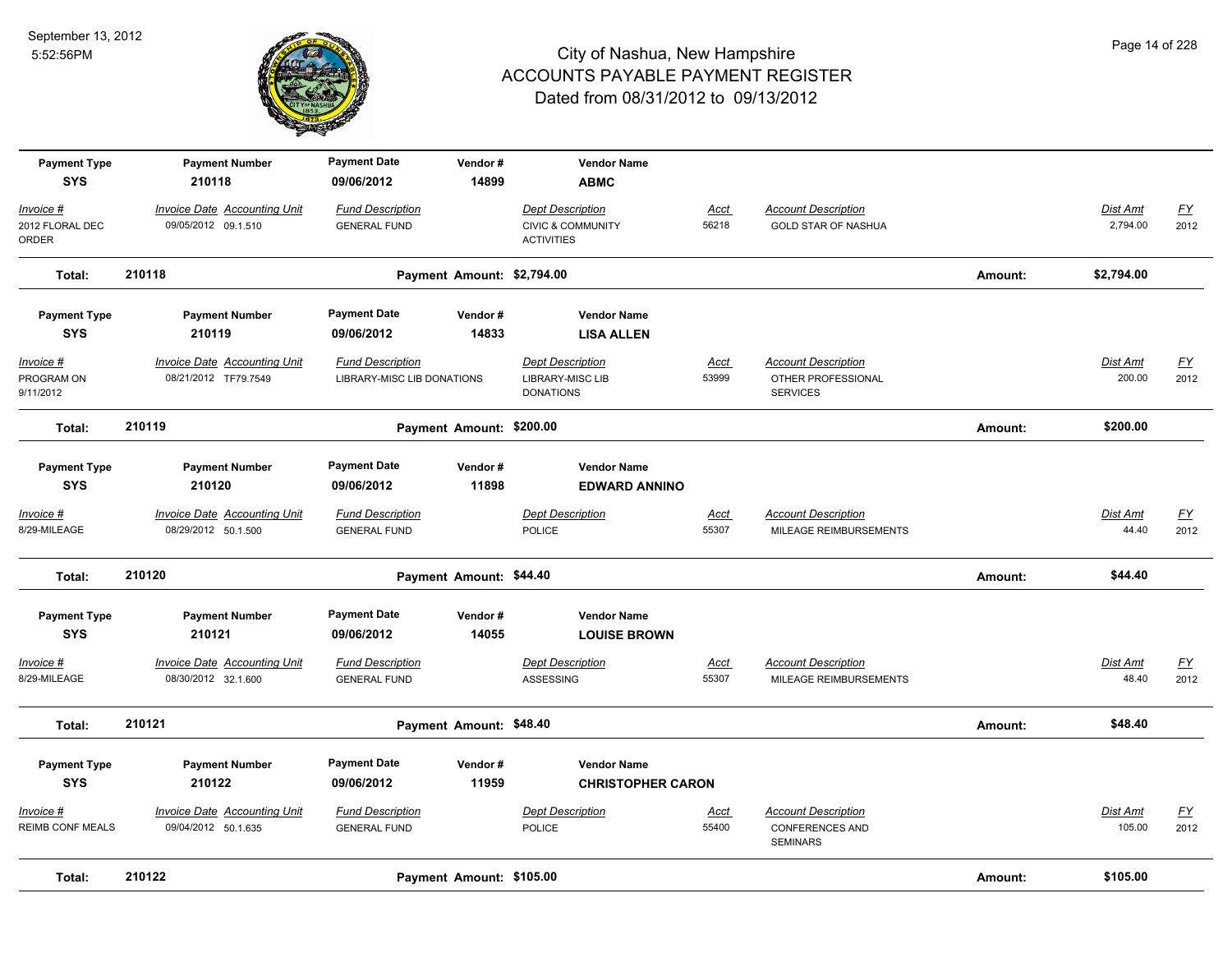

| <b>Payment Type</b>                      | <b>Payment Number</b>                                                | <b>Payment Date</b>                                          | Vendor#                     | <b>Vendor Name</b>                                                  |                      |                                                                         |                           |                               |                                   |
|------------------------------------------|----------------------------------------------------------------------|--------------------------------------------------------------|-----------------------------|---------------------------------------------------------------------|----------------------|-------------------------------------------------------------------------|---------------------------|-------------------------------|-----------------------------------|
| <b>SYS</b><br>Invoice #<br>8/28/2012-DSW | 210123<br><b>Invoice Date Accounting Unit</b><br>08/28/2012 50.1.500 | 09/06/2012<br><b>Fund Description</b><br><b>GENERAL FUND</b> | 14843                       | <b>JENNIFER CARTIER</b><br><b>Dept Description</b><br><b>POLICE</b> | Acct<br>61107        | <b>Account Description</b><br><b>CLOTHING &amp; UNIFORMS</b>            |                           | Dist Amt<br>114.90            | <u>FY</u><br>2012                 |
| Total:                                   | 210123                                                               |                                                              | Payment Amount: \$114.90    |                                                                     |                      |                                                                         | Amount:                   | \$114.90                      |                                   |
| <b>Payment Type</b><br><b>SYS</b>        | <b>Payment Number</b><br>210124                                      | <b>Payment Date</b><br>09/06/2012                            | Vendor#<br>11857            | <b>Vendor Name</b>                                                  |                      |                                                                         |                           |                               |                                   |
|                                          |                                                                      |                                                              |                             | <b>KEVIN COLLINS</b>                                                |                      |                                                                         |                           |                               |                                   |
| Invoice #<br>REIMB 8/16/12               | Invoice Date Accounting Unit<br>08/16/2012 50.1.500                  | <b>Fund Description</b><br><b>GENERAL FUND</b>               |                             | <b>Dept Description</b><br><b>POLICE</b>                            | Acct<br>61107        | <b>Account Description</b><br><b>CLOTHING &amp; UNIFORMS</b>            |                           | Dist Amt<br>74.10             | <u>FY</u><br>2012                 |
| Total:                                   | 210124                                                               |                                                              | Payment Amount: \$74.10     |                                                                     |                      |                                                                         | Amount:                   | \$74.10                       |                                   |
| <b>Payment Type</b><br><b>SYS</b>        | <b>Payment Number</b><br>210125                                      | <b>Payment Date</b><br>09/06/2012                            | Vendor#<br>12607            | <b>Vendor Name</b><br><b>DEFELICE CORPORATION</b>                   |                      |                                                                         |                           |                               |                                   |
| $Invoice$ #<br><b>REQUISITION 6</b>      | <b>Invoice Date Accounting Unit</b><br>07/31/2012 60.5700            | <b>Fund Description</b><br>CAP PROJECTS-BROAD ST             |                             | <b>Dept Description</b><br>CAP PROJECTS-BROAD ST                    | <b>Acct</b><br>81700 | <b>Account Description</b><br><b>INFRASTRUCTURE</b>                     | Activity<br>1061.60.02.10 | <b>Dist Amt</b><br>119,965.49 | <u>FY</u><br>2012                 |
| <b>REQUISITION 6</b>                     | 07/31/2012 69.6200.950                                               | <b>PKWY</b><br><b>WASTEWATER FUND</b>                        |                             | <b>PKWY</b><br>WASTEWATER                                           | 81700                | <b>INFRASTRUCTURE</b>                                                   | 1052.69.01.30             | 82,220.50                     | 2012                              |
| <b>REQUISITION 6</b>                     | 07/31/2012 BS1000                                                    | <b>GENERAL FUND</b>                                          |                             | <b>GENERAL FUND</b>                                                 | 20800                | RETAINAGE PAYABLE                                                       |                           | $-18,508.28$                  | 2012                              |
| Total:                                   | 210125                                                               |                                                              |                             | Payment Amount: \$183,677.71                                        |                      |                                                                         | Amount:                   | \$183,677.71                  |                                   |
| <b>Payment Type</b><br><b>SYS</b>        | <b>Payment Number</b><br>210126                                      | <b>Payment Date</b><br>09/06/2012                            | Vendor#<br>14891            | <b>Vendor Name</b><br><b>CYNTHIA FORD</b>                           |                      |                                                                         |                           |                               |                                   |
| Invoice #<br><b>BPW PENSION FUND</b>     | <b>Invoice Date Accounting Unit</b><br>09/05/2012 TF15.8200          | <b>Fund Description</b><br><b>BPW PENSION FUND</b>           |                             | <b>Dept Description</b><br><b>BPW PENSION FUND</b>                  | <b>Acct</b><br>52120 | <b>Account Description</b><br>PENSION DISTRIBUTIONS                     |                           | Dist Amt<br>48,717.41         | $\underline{\mathsf{FY}}$<br>2012 |
| Total:                                   | 210126                                                               |                                                              | Payment Amount: \$48,717.41 |                                                                     |                      |                                                                         | Amount:                   | \$48,717.41                   |                                   |
| <b>Payment Type</b><br><b>SYS</b>        | <b>Payment Number</b><br>210127                                      | <b>Payment Date</b><br>09/06/2012                            | Vendor#<br>11753            | <b>Vendor Name</b><br><b>ADALBERTO GARCIA</b>                       |                      |                                                                         |                           |                               |                                   |
| Invoice #<br><b>REIMB CONF MEALS</b>     | <b>Invoice Date Accounting Unit</b><br>09/04/2012 50.1.635           | <b>Fund Description</b><br><b>GENERAL FUND</b>               |                             | Dept Description<br><b>POLICE</b>                                   | <u>Acct</u><br>55400 | <b>Account Description</b><br><b>CONFERENCES AND</b><br><b>SEMINARS</b> |                           | Dist Amt<br>105.00            | <u>FY</u><br>2012                 |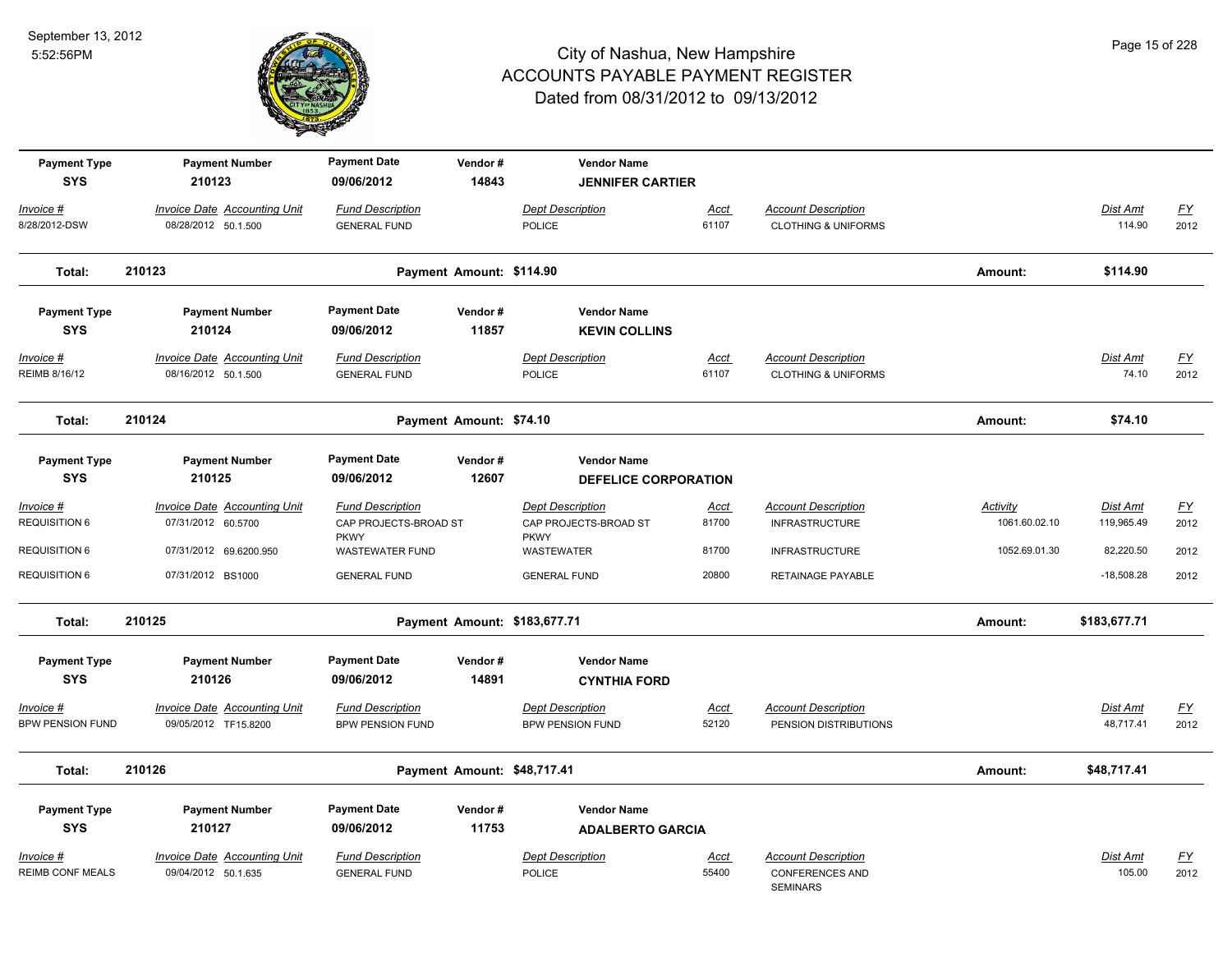

| Total:                                    | 210127                                                     |                                                                        | Payment Amount: \$105.00 |                                                                              |                      |                                                                      | Amount:                   | \$105.00                 |                   |
|-------------------------------------------|------------------------------------------------------------|------------------------------------------------------------------------|--------------------------|------------------------------------------------------------------------------|----------------------|----------------------------------------------------------------------|---------------------------|--------------------------|-------------------|
| <b>Payment Type</b><br><b>SYS</b>         | <b>Payment Number</b><br>210128                            | <b>Payment Date</b><br>09/06/2012                                      | Vendor#<br>14799         | <b>Vendor Name</b><br><b>JOHN KILLORAN</b>                                   |                      |                                                                      |                           |                          |                   |
| Invoice #<br>8/20-23-MILEAGE              | Invoice Date Accounting Unit<br>08/29/2012 22.5010         | <b>Fund Description</b><br>CAP PROJECTS-INFO                           |                          | <b>Dept Description</b><br>CAPITAL PROJECTS-INFO                             | Acct<br>81342        | <b>Account Description</b><br><b>COMPUTER SOFTWARE &amp;</b>         | Activity<br>1010.22.01.30 | Dist Amt<br>181.54       | <u>FY</u><br>2012 |
| $8/27 - 31$                               | 08/31/2012 22.5010                                         | <b>TECHNOLOGY</b><br>CAP PROJECTS-INFO<br><b>TECHNOLOGY</b>            |                          | <b>TECH</b><br>CAPITAL PROJECTS-INFO<br><b>TECH</b>                          | 81342                | <b>HARDWARE</b><br><b>COMPUTER SOFTWARE &amp;</b><br><b>HARDWARE</b> | 1010.22.01.30             | 182.62                   | 2012              |
| Total:                                    | 210128                                                     |                                                                        | Payment Amount: \$364.16 |                                                                              |                      |                                                                      | Amount:                   | \$364.16                 |                   |
| <b>Payment Type</b><br><b>SYS</b>         | <b>Payment Number</b><br>210129                            | <b>Payment Date</b><br>09/06/2012                                      | Vendor#<br>10891         | <b>Vendor Name</b><br><b>ANDREW LEMAY</b>                                    |                      |                                                                      |                           |                          |                   |
| <u>Invoice #</u><br>7/29 - 8/26 - MILEAGE | <b>Invoice Date Accounting Unit</b><br>08/31/2012 32.1.600 | <b>Fund Description</b><br><b>GENERAL FUND</b>                         |                          | <b>Dept Description</b><br><b>ASSESSING</b>                                  | <u>Acct</u><br>55307 | <b>Account Description</b><br>MILEAGE REIMBURSEMENTS                 |                           | <b>Dist Amt</b><br>37.74 | <u>FY</u><br>2012 |
| Total:                                    | 210129                                                     |                                                                        | Payment Amount: \$37.74  |                                                                              |                      |                                                                      | Amount:                   | \$37.74                  |                   |
| <b>Payment Type</b><br><b>SYS</b>         | <b>Payment Number</b><br>210130                            | <b>Payment Date</b><br>09/06/2012                                      | Vendor#<br>14898         | <b>Vendor Name</b><br><b>MANILA AMERICAN CEMETERY</b>                        |                      |                                                                      |                           |                          |                   |
| Invoice #<br>2012 FLORAL DEC<br>ORDER     | <b>Invoice Date Accounting Unit</b><br>09/05/2012 09.1.510 | <b>Fund Description</b><br><b>GENERAL FUND</b>                         |                          | <b>Dept Description</b><br><b>CIVIC &amp; COMMUNITY</b><br><b>ACTIVITIES</b> | Acct<br>56218        | <b>Account Description</b><br><b>GOLD STAR OF NASHUA</b>             |                           | Dist Amt<br>640.00       | <u>FY</u><br>2012 |
| Total:                                    | 210130                                                     |                                                                        | Payment Amount: \$640.00 |                                                                              |                      |                                                                      | Amount:                   | \$640.00                 |                   |
| <b>Payment Type</b><br><b>SYS</b>         | <b>Payment Number</b><br>210131                            | <b>Payment Date</b><br>09/06/2012                                      | Vendor#<br>14902         | <b>Vendor Name</b><br><b>NH STATE LIQUOR COMMISSION</b>                      |                      |                                                                      |                           |                          |                   |
| Invoice #<br><b>APPLICATION FEE</b>       | Invoice Date Accounting Unit<br>09/04/2012 77.2504         | <b>Fund Description</b><br><b>HOLMAN STADIUM EVENTS</b><br><b>FUND</b> |                          | Dept Description<br><b>HOLMAN STADIUM EVENTS</b>                             | Acct<br>55699        | <b>Account Description</b><br>OTHER CONTRACTED<br><b>SERVICES</b>    |                           | Dist Amt<br>125.00       | <u>FY</u><br>2012 |
| Total:                                    | 210131                                                     |                                                                        | Payment Amount: \$125.00 |                                                                              |                      |                                                                      | Amount:                   | \$125.00                 |                   |
| <b>Payment Type</b><br><b>SYS</b>         | <b>Payment Number</b><br>210132                            | <b>Payment Date</b><br>09/06/2012                                      | Vendor#<br>999000337     | <b>Vendor Name</b><br><b>JERRY NYE</b>                                       |                      |                                                                      |                           |                          |                   |
| Invoice #                                 | <b>Invoice Date Accounting Unit</b>                        | <b>Fund Description</b>                                                |                          | <b>Dept Description</b>                                                      | Acct                 | <b>Account Description</b>                                           |                           | <b>Dist Amt</b>          | FY                |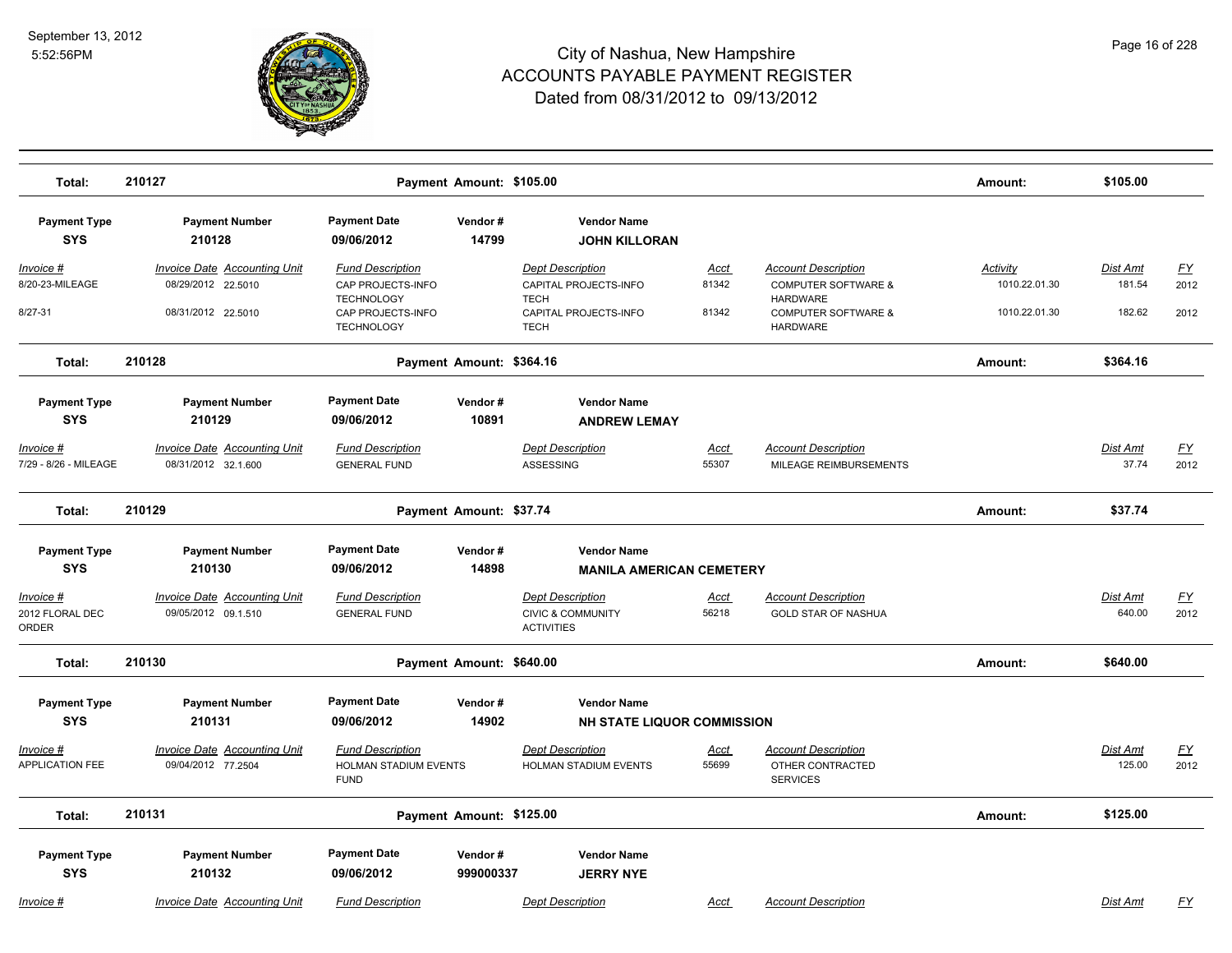

| 2012 NHRS REFUND                      | 09/05/2012 13.6600.890                                     | BENEFITS SELF INSURANCE<br><b>FUND</b>         | BENEFITS ADMINISTRATION                       | 59507                | CLAIMS-BC/BS HMO PLAN                                        |         | 35,739.87                | 2012                     |
|---------------------------------------|------------------------------------------------------------|------------------------------------------------|-----------------------------------------------|----------------------|--------------------------------------------------------------|---------|--------------------------|--------------------------|
| Total:                                | 210132                                                     | Payment Amount: \$35,739.87                    |                                               |                      |                                                              | Amount: | \$35,739.87              |                          |
| <b>Payment Type</b>                   | <b>Payment Number</b>                                      | <b>Payment Date</b><br>Vendor#                 | <b>Vendor Name</b>                            |                      |                                                              |         |                          |                          |
| <b>SYS</b>                            | 210133                                                     | 13303<br>09/06/2012                            | <b>PETTY CASH</b>                             |                      |                                                              |         |                          |                          |
| Invoice #<br>PETTYCASH20120831        | <b>Invoice Date Accounting Unit</b><br>09/05/2012 79.1.770 | <b>Fund Description</b><br><b>GENERAL FUND</b> | <b>Dept Description</b><br><b>LIBRARY</b>     | Acct<br>61299        | <b>Account Description</b><br>MISCELLANEOUS SUPPLIES         |         | Dist Amt<br>39.96        | $\underline{FY}$<br>2012 |
| PETTYCASH20120831                     | 09/05/2012 79.4090                                         | LIB-LOST/DAMAGED BOOK                          | LIB-LOST/DAMAGED BOOK                         | 61299                | MISCELLANEOUS SUPPLIES                                       |         | 40.00                    | 2012                     |
| PETTYCASH20120831                     | 09/05/2012 79.1.500                                        | <b>FINES</b><br><b>GENERAL FUND</b>            | <b>FINES</b><br><b>LIBRARY</b>                | 55607                | POSTAGE & DELIVERY                                           |         | 7.60                     | 2012                     |
| PETTYCASH20120831                     | 09/05/2012 79.1.720                                        | <b>GENERAL FUND</b>                            | <b>LIBRARY</b>                                | 61428                | <b>JANITORIAL SUPPLIES</b>                                   |         | 7.77                     | 2012                     |
| PETTYCASH20120831                     | 09/05/2012 79.1.750                                        | <b>GENERAL FUND</b>                            | <b>LIBRARY</b>                                | 61819                | <b>TEEN MEDIA</b>                                            |         | 8.96                     | 2012                     |
| PETTYCASH20120831                     | 09/05/2012 79.1.750                                        | <b>GENERAL FUND</b>                            | LIBRARY                                       | 61816                | CHILDREN'S MEDIA                                             |         | 40.65                    | 2012                     |
| PETTYCASH20120831                     | 09/05/2012 79.1.755                                        | <b>GENERAL FUND</b>                            | <b>LIBRARY</b>                                | 61814                | <b>MEDIA</b>                                                 |         | 74.97                    | 2012                     |
| Total:                                | 210133                                                     | Payment Amount: \$219.91                       |                                               |                      |                                                              | Amount: | \$219.91                 |                          |
| <b>Payment Type</b>                   | <b>Payment Number</b>                                      | <b>Payment Date</b><br>Vendor#                 | <b>Vendor Name</b>                            |                      |                                                              |         |                          |                          |
| <b>SYS</b>                            | 210134                                                     | 13303<br>09/06/2012                            | <b>PETTY CASH</b>                             |                      |                                                              |         |                          |                          |
| <u>Invoice #</u><br>PETTYCASH20120830 | <b>Invoice Date Accounting Unit</b><br>08/30/2012 77.1.500 | <b>Fund Description</b><br><b>GENERAL FUND</b> | <b>Dept Description</b><br>PARKS & RECREATION | <u>Acct</u><br>55400 | <b>Account Description</b><br><b>CONFERENCES AND</b>         |         | <b>Dist Amt</b><br>75.00 | <u>FY</u><br>2012        |
| PETTYCASH20120830                     | 08/30/2012 77.2503                                         | PARKS & REC PROGRAMS<br><b>FUND</b>            | PARKS & REC PROGRAMS                          | 55658                | <b>SEMINARS</b><br>RECREATION PROGRAM<br><b>SERVICES</b>     |         | 19.97                    | 2012                     |
| Total:                                | 210134                                                     | Payment Amount: \$94.97                        |                                               |                      |                                                              | Amount: | \$94.97                  |                          |
| <b>Payment Type</b>                   | <b>Payment Number</b>                                      | <b>Payment Date</b><br>Vendor#                 | <b>Vendor Name</b>                            |                      |                                                              |         |                          |                          |
| <b>SYS</b>                            | 210135                                                     | 09/06/2012<br>11743                            | <b>ROBERT POWERS</b>                          |                      |                                                              |         |                          |                          |
| <u>Invoice #</u><br>8/26-HAGGAR       | <b>Invoice Date Accounting Unit</b><br>08/26/2012 50.1.500 | <b>Fund Description</b><br><b>GENERAL FUND</b> | <b>Dept Description</b><br><b>POLICE</b>      | <u>Acct</u><br>61107 | <b>Account Description</b><br><b>CLOTHING &amp; UNIFORMS</b> |         | Dist Amt<br>144.50       | $\underline{FY}$<br>2012 |
| Total:                                | 210135                                                     | Payment Amount: \$144.50                       |                                               |                      |                                                              | Amount: | \$144.50                 |                          |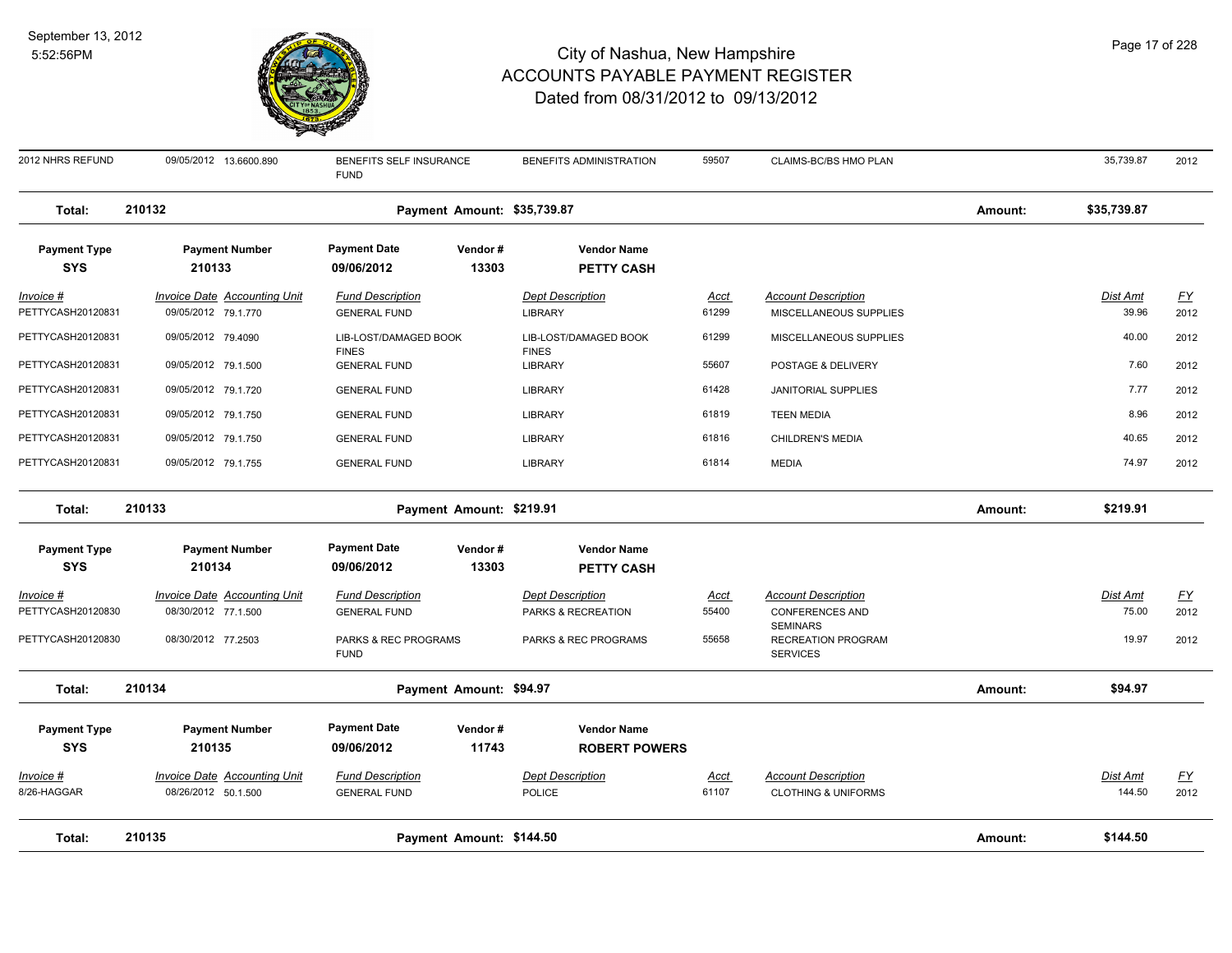

| <b>Payment Type</b><br><b>SYS</b>             | <b>Payment Number</b><br>210136                            | <b>Payment Date</b><br>09/06/2012              | Vendor#<br>11522         | <b>Vendor Name</b><br><b>GEOFFREY ROGAN</b>    |                      |                                                                         |         |                           |                   |
|-----------------------------------------------|------------------------------------------------------------|------------------------------------------------|--------------------------|------------------------------------------------|----------------------|-------------------------------------------------------------------------|---------|---------------------------|-------------------|
| Invoice #                                     | <b>Invoice Date Accounting Unit</b>                        | <b>Fund Description</b>                        |                          | <b>Dept Description</b>                        | Acct                 | <b>Account Description</b>                                              |         | Dist Amt                  | $\underline{FY}$  |
| LOWELL CT<br>MILEAGE08/30                     | 08/30/2012 50.1.500                                        | <b>GENERAL FUND</b>                            |                          | <b>POLICE</b>                                  | 55307                | MILEAGE REIMBURSEMENTS                                                  |         | 13.88                     | 2012              |
| Total:                                        | 210136                                                     |                                                | Payment Amount: \$13.88  |                                                |                      |                                                                         | Amount: | \$13.88                   |                   |
| <b>Payment Type</b><br><b>SYS</b>             | <b>Payment Number</b><br>210137                            | <b>Payment Date</b><br>09/06/2012              | Vendor#<br>11212         | <b>Vendor Name</b><br><b>JILL STANSFIELD</b>   |                      |                                                                         |         |                           |                   |
| Invoice #<br>023561 09/06/2012<br><b>DCAP</b> | <b>Invoice Date Accounting Unit</b><br>09/05/2012 BS1000   | <b>Fund Description</b><br><b>GENERAL FUND</b> |                          | <b>Dept Description</b><br><b>GENERAL FUND</b> | Acct<br>21460        | <b>Account Description</b><br>125 DEPENDENT CARE                        |         | Dist Amt<br>96.15         | EY<br>2012        |
| Total:                                        | 210137                                                     |                                                | Payment Amount: \$96.15  |                                                |                      |                                                                         | Amount: | \$96.15                   |                   |
| <b>Payment Type</b><br><b>SYS</b>             | <b>Payment Number</b><br>210138                            | <b>Payment Date</b><br>09/06/2012              | Vendor#<br>13782         | <b>Vendor Name</b><br><b>GREG TURGISS</b>      |                      |                                                                         |         |                           |                   |
| <u>Invoice #</u><br>JUL29-SEPT1 MILEAGE       | <b>Invoice Date Accounting Unit</b><br>08/31/2012 32.1.600 | <b>Fund Description</b><br><b>GENERAL FUND</b> |                          | <b>Dept Description</b><br>ASSESSING           | <u>Acct</u><br>55307 | <b>Account Description</b><br>MILEAGE REIMBURSEMENTS                    |         | <b>Dist Amt</b><br>143.19 | <u>FY</u><br>2012 |
| Total:                                        | 210138                                                     |                                                | Payment Amount: \$143.19 |                                                |                      |                                                                         | Amount: | \$143.19                  |                   |
| <b>Payment Type</b>                           | <b>Payment Number</b>                                      | <b>Payment Date</b>                            | Vendor#                  | <b>Vendor Name</b>                             |                      |                                                                         |         |                           |                   |
| <b>SYS</b>                                    | 210139                                                     | 09/06/2012                                     | 11759                    | ALA AMERICAN LIBRARY ASSOC                     |                      |                                                                         |         |                           |                   |
| Invoice #<br>10/17/2012-WEBINAR               | <b>Invoice Date Accounting Unit</b><br>08/30/2012 79.1.500 | <b>Fund Description</b><br><b>GENERAL FUND</b> |                          | <b>Dept Description</b><br><b>LIBRARY</b>      | Acct<br>55400        | <b>Account Description</b><br><b>CONFERENCES AND</b><br><b>SEMINARS</b> |         | Dist Amt<br>108.00        | <u>FY</u><br>2012 |
| Total:                                        | 210139                                                     |                                                | Payment Amount: \$108.00 |                                                |                      |                                                                         | Amount: | \$108.00                  |                   |
| <b>Payment Type</b><br><b>SYS</b>             | <b>Payment Number</b><br>210140                            | <b>Payment Date</b><br>09/06/2012              | Vendor#<br>14888         | <b>Vendor Name</b><br>THE BOSTON GLOBE         |                      |                                                                         |         |                           |                   |
| Invoice #<br>347259-7 DAY - 1 YR              | <b>Invoice Date Accounting Unit</b><br>08/20/2012 79.1.760 | <b>Fund Description</b><br><b>GENERAL FUND</b> |                          | <b>Dept Description</b><br><b>LIBRARY</b>      | Acct<br>61821        | <b>Account Description</b><br><b>PERIODICALS</b>                        |         | Dist Amt<br>685.36        | <u>FY</u><br>2012 |
| 347294-SUNDAY-1 YR                            | 08/20/2012 79.1.760                                        | <b>GENERAL FUND</b>                            |                          | <b>LIBRARY</b>                                 | 61821                | <b>PERIODICALS</b>                                                      |         | 221.00                    | 2012              |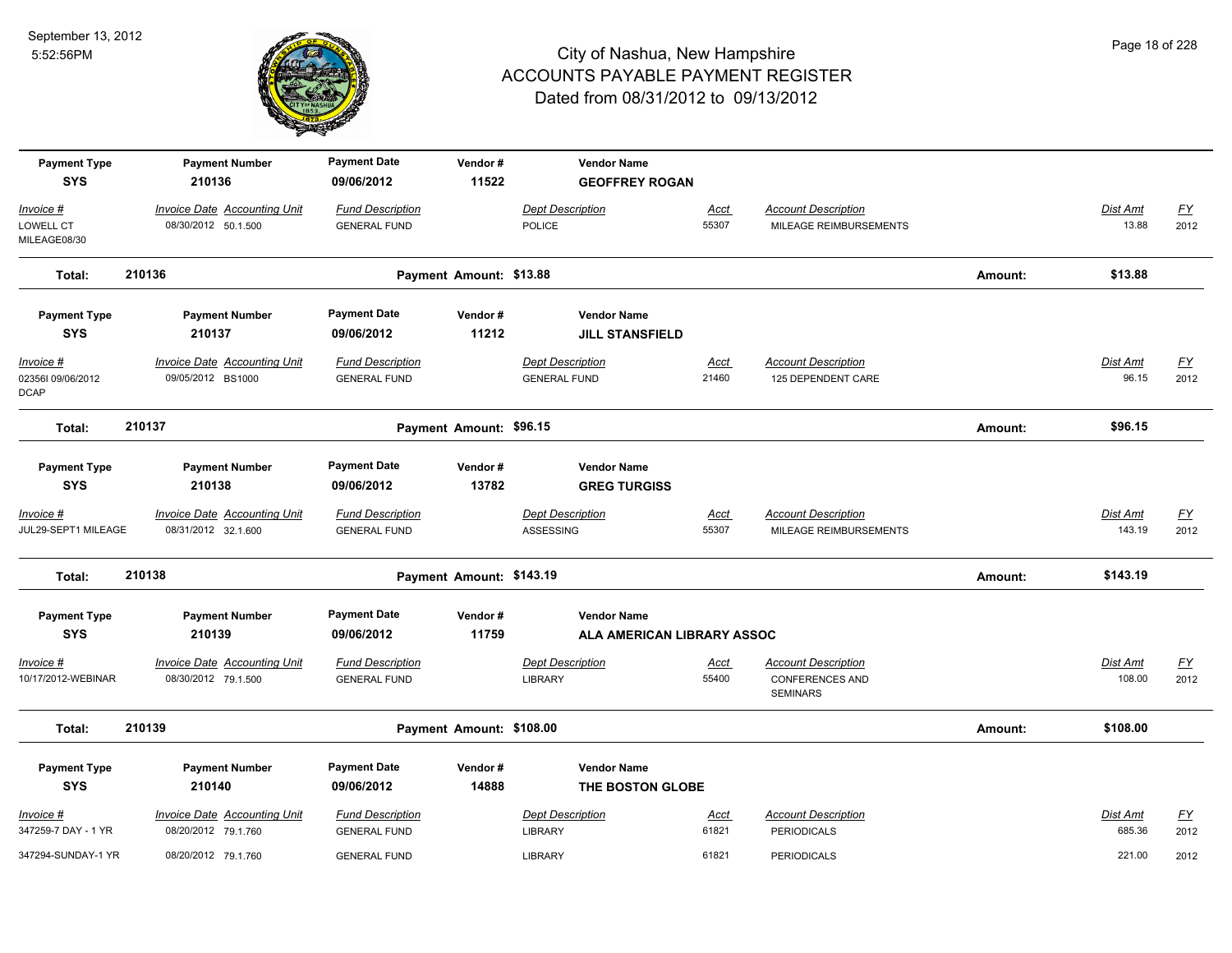

| Total:                                        | 210140                                                     |                                                                   | Payment Amount: \$906.36 |                                                                   |                      |                                                                         | Amount: | \$906.36                  |                   |
|-----------------------------------------------|------------------------------------------------------------|-------------------------------------------------------------------|--------------------------|-------------------------------------------------------------------|----------------------|-------------------------------------------------------------------------|---------|---------------------------|-------------------|
| <b>Payment Type</b>                           | <b>Payment Number</b>                                      | <b>Payment Date</b>                                               | Vendor#                  | <b>Vendor Name</b>                                                |                      |                                                                         |         |                           |                   |
| <b>SYS</b>                                    | 210141                                                     | 09/06/2012                                                        | 12536                    | <b>COMCAST CABLE COMMUNICATIONS I</b>                             |                      |                                                                         |         |                           |                   |
| Invoice #<br>8773200811354293<br>AUG13        | <b>Invoice Date Accounting Unit</b><br>08/22/2012 50.4020  | <b>Fund Description</b><br>POLICE DRUG ENFORCEMENT<br><b>FUND</b> |                          | <b>Dept Description</b><br>POLICE DRUG<br><b>ENFORCEMENT FUND</b> | Acct<br>55699        | <b>Account Description</b><br>OTHER CONTRACTED<br><b>SERVICES</b>       |         | Dist Amt<br>222.15        | <u>FY</u><br>2012 |
| Total:                                        | 210141                                                     |                                                                   | Payment Amount: \$222.15 |                                                                   |                      |                                                                         | Amount: | \$222.15                  |                   |
| <b>Payment Type</b>                           | <b>Payment Number</b>                                      | <b>Payment Date</b>                                               | Vendor#                  | <b>Vendor Name</b>                                                |                      |                                                                         |         |                           |                   |
| <b>SYS</b>                                    | 210142                                                     | 09/06/2012                                                        | 14216                    | <b>FAIRPOINT COMMUNICATIONS</b>                                   |                      |                                                                         |         |                           |                   |
| <u>Invoice #</u><br>006 301 3068<br>256-AUG13 | <b>Invoice Date Accounting Unit</b><br>08/18/2012 20.1.555 | <b>Fund Description</b><br><b>GENERAL FUND</b>                    |                          | <b>Dept Description</b><br><b>TELECOMMUNICATIONS</b>              | <u>Acct</u><br>55109 | <b>Account Description</b><br>TELEPHONE-VOICE                           |         | <b>Dist Amt</b><br>259.99 | <u>FY</u><br>2012 |
| 007 301 4299<br>811-AUG13                     | 08/24/2012 20.1.555                                        | <b>GENERAL FUND</b>                                               |                          | TELECOMMUNICATIONS                                                | 55109                | TELEPHONE-VOICE                                                         |         | 69.99                     | 2012              |
| 603 401 2132<br>196-AUG13                     | 08/21/2012 20.1.555                                        | <b>GENERAL FUND</b>                                               |                          | TELECOMMUNICATIONS                                                | 55109                | TELEPHONE-VOICE                                                         |         | 153.00                    | 2012              |
| 603 401 3412<br>403-AUG13                     | 08/21/2012 20.1.555                                        | <b>GENERAL FUND</b>                                               |                          | TELECOMMUNICATIONS                                                | 55109                | TELEPHONE-VOICE                                                         |         | 51.00                     | 2012              |
| 603 598 0569<br>443-AUG13                     | 08/21/2012 20.1.555                                        | <b>GENERAL FUND</b>                                               |                          | TELECOMMUNICATIONS                                                | 55109                | TELEPHONE-VOICE                                                         |         | 30.12                     | 2012              |
| 603 598 3556<br>002-AUG13                     | 08/21/2012 20.1.555<br>08/21/2012 20.1.555                 | <b>GENERAL FUND</b>                                               |                          | <b>TELECOMMUNICATIONS</b>                                         | 55109<br>55109       | TELEPHONE-VOICE                                                         |         | 30.12<br>30.12            | 2012<br>2012      |
| 603 883 6924<br>992-AUG13<br>603 886 9256     | 08/21/2012 50.1.500                                        | <b>GENERAL FUND</b><br><b>GENERAL FUND</b>                        |                          | TELECOMMUNICATIONS<br><b>POLICE</b>                               | 54849                | TELEPHONE-VOICE<br><b>TELEPHONE LEASE</b>                               |         | 30.12                     | 2012              |
| 877-AUG13<br>603 889 3201                     | 08/21/2012 20.1.555                                        | <b>GENERAL FUND</b>                                               |                          | <b>TELECOMMUNICATIONS</b>                                         | 55109                | TELEPHONE-VOICE                                                         |         | 30.12                     | 2012              |
| 324-AUG13<br>603 889 3456                     | 08/21/2012 20.1.555                                        | <b>GENERAL FUND</b>                                               |                          | TELECOMMUNICATIONS                                                | 55109                | TELEPHONE-VOICE                                                         |         | 33.09                     | 2012              |
| 850-AUG13<br>603 889 3850                     | 08/21/2012 20.1.555                                        | <b>GENERAL FUND</b>                                               |                          | <b>TELECOMMUNICATIONS</b>                                         | 55109                | TELEPHONE-VOICE                                                         |         | 33.09                     | 2012              |
| 726-AUG13<br>603 889 9525<br>823-AUG13        | 08/21/2012 20.1.555                                        | <b>GENERAL FUND</b>                                               |                          | TELECOMMUNICATIONS                                                | 55109                | TELEPHONE-VOICE                                                         |         | 82.68                     | 2012              |
| Total:                                        | 210142                                                     |                                                                   | Payment Amount: \$833.44 |                                                                   |                      |                                                                         | Amount: | \$833.44                  |                   |
| <b>Payment Type</b>                           | <b>Payment Number</b>                                      | <b>Payment Date</b>                                               | Vendor#                  | <b>Vendor Name</b>                                                |                      |                                                                         |         |                           |                   |
| <b>SYS</b>                                    | 210143                                                     | 09/06/2012                                                        | 14894                    | <b>NACKEY S LOEB SCHOOL OF</b>                                    |                      |                                                                         |         |                           |                   |
| Invoice #<br>9/15/2012-WORKSHOP               | Invoice Date Accounting Unit<br>08/27/2012 50.1.635        | <b>Fund Description</b><br><b>GENERAL FUND</b>                    |                          | <b>Dept Description</b><br><b>POLICE</b>                          | <u>Acct</u><br>55400 | <b>Account Description</b><br><b>CONFERENCES AND</b><br><b>SEMINARS</b> |         | Dist Amt<br>45.00         | EY<br>2012        |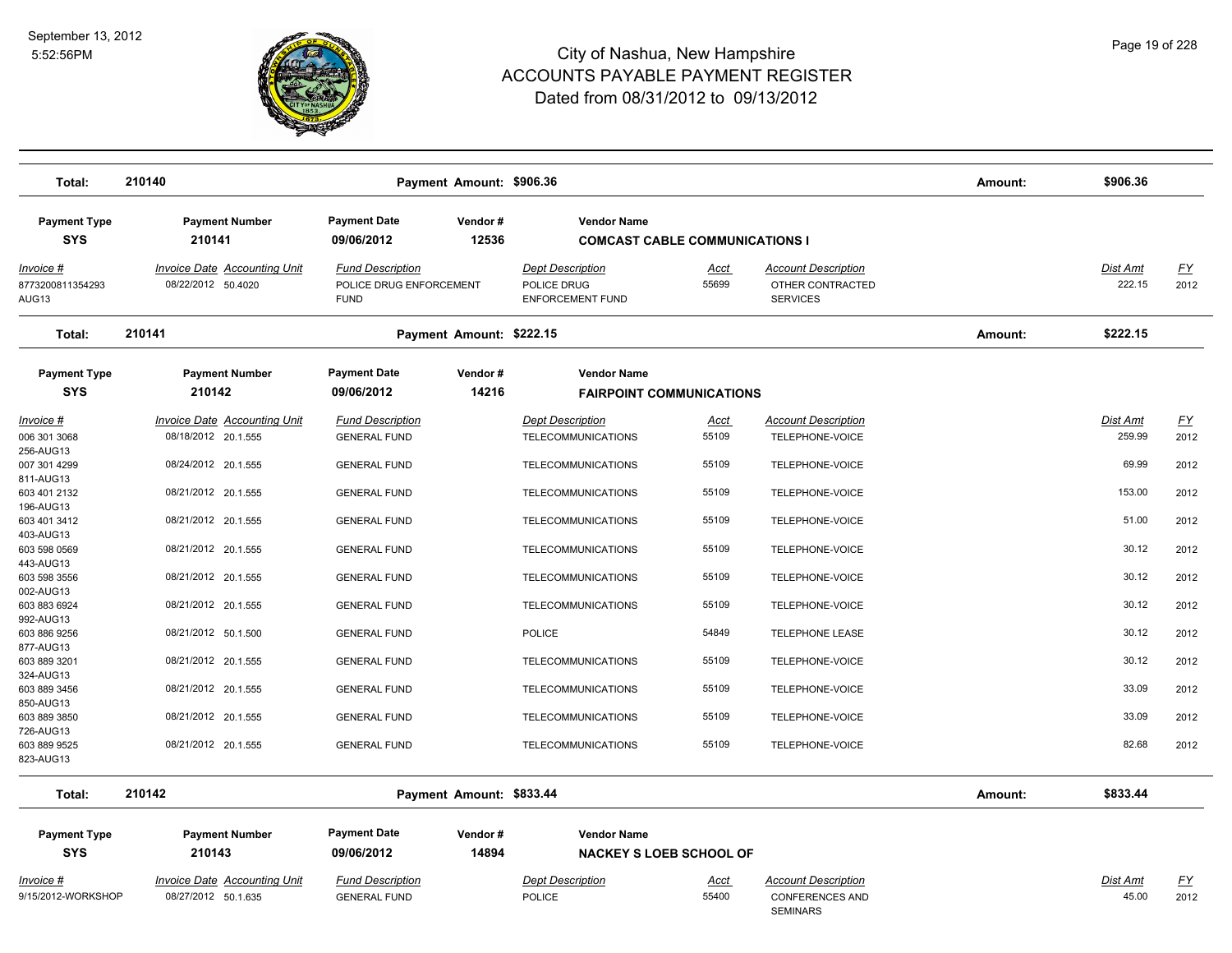

| Total:                                    | 210143                                                     | Payment Amount: \$45.00                               |                                                  |               |                                                                         | Amount:         | \$45.00                   |                   |
|-------------------------------------------|------------------------------------------------------------|-------------------------------------------------------|--------------------------------------------------|---------------|-------------------------------------------------------------------------|-----------------|---------------------------|-------------------|
| <b>Payment Type</b><br><b>SYS</b>         | <b>Payment Number</b><br>210144                            | <b>Payment Date</b><br>Vendor#<br>09/06/2012<br>14563 | <b>Vendor Name</b><br><b>NHBWHP</b>              |               |                                                                         |                 |                           |                   |
| Invoice #<br>SGT.JOSEPH<br>Molinari       | Invoice Date Accounting Unit<br>07/10/2012 50.1.635        | <b>Fund Description</b><br><b>GENERAL FUND</b>        | <b>Dept Description</b><br>POLICE                | Acct<br>55400 | <b>Account Description</b><br><b>CONFERENCES AND</b><br><b>SEMINARS</b> |                 | Dist Amt<br>300.00        | <u>FY</u><br>2012 |
| Total:                                    | 210144                                                     | Payment Amount: \$300.00                              |                                                  |               |                                                                         | Amount:         | \$300.00                  |                   |
| <b>Payment Type</b><br><b>SYS</b>         | <b>Payment Number</b><br>210145                            | <b>Payment Date</b><br>Vendor#<br>13291<br>09/06/2012 | <b>Vendor Name</b><br>PENNICHUCK WATER WORKS INC |               |                                                                         |                 |                           |                   |
| <u> Invoice #</u><br>1000007911-2241JUL13 | <b>Invoice Date Accounting Unit</b><br>08/02/2012 44.1.720 | <b>Fund Description</b><br><b>GENERAL FUND</b>        | <b>Dept Description</b><br>EDGEWOOD CEMETERY     | Acct<br>54141 | <b>Account Description</b><br><b>WATER &amp; SEWER</b>                  | <b>Activity</b> | <b>Dist Amt</b><br>231.22 | <u>FY</u><br>2012 |
| 100000807-991AUG13                        | 08/09/2012 29.1.720.8162                                   | <b>GENERAL FUND</b>                                   | <b>CITY BUILDINGS</b>                            | 54141         | WATER & SEWER                                                           |                 | 251.33                    | 2012              |
| 100000881-991JUL13                        | 08/02/2012 50.1.500                                        | <b>GENERAL FUND</b>                                   | <b>POLICE</b>                                    | 54141         | <b>WATER &amp; SEWER</b>                                                |                 | 24.75                     | 2012              |
| 1000013459-5329AUG13                      | 08/16/2012 29.1.720.8163                                   | <b>GENERAL FUND</b>                                   | <b>CITY BUILDINGS</b>                            | 54141         | <b>WATER &amp; SEWER</b>                                                |                 | 21.32                     | 2012              |
| 100001601-1922JUL13                       | 08/16/2012 45.1.720                                        | <b>GENERAL FUND</b>                                   | SUBURBAN CEMETERY                                | 54141         | <b>WATER &amp; SEWER</b>                                                |                 | 179.16                    | 2012              |
| 100001628-991JUL13                        | 08/09/2012 69.6200.670                                     | WASTEWATER FUND                                       | WASTEWATER                                       | 54141         | <b>WATER &amp; SEWER</b>                                                |                 | 50.16                     | 2012              |
| 100001998-2371JUL13                       | 08/02/2012 52.1.720.8172                                   | <b>GENERAL FUND</b>                                   | <b>FIRE</b>                                      | 54141         | <b>WATER &amp; SEWER</b>                                                |                 | 192.24                    | 2012              |
| 100002003-2377AUG13                       | 08/16/2012 TF79.7534                                       | LIBRARY-CHANDLER MEM LIB                              | LIBRARY-CHANDLER MEM LIB                         | 54141         | <b>WATER &amp; SEWER</b>                                                |                 | 23.85                     | 2012              |
| 100002823-3271AUG13                       | 08/16/2012 52.1.720.8182                                   | <b>FUND</b><br><b>GENERAL FUND</b>                    | <b>FUND</b><br><b>FIRE</b>                       | 54141         | <b>WATER &amp; SEWER</b>                                                |                 | 40.90                     | 2012              |
| 100003748-4266AUG13                       | 08/09/2012 77.1.650                                        | <b>GENERAL FUND</b>                                   | PARKS & RECREATION                               | 54141         | <b>WATER &amp; SEWER</b>                                                |                 | 850.91                    | 2012              |
| 100005315-6281JUL13                       | 08/09/2012 77.1.650                                        | <b>GENERAL FUND</b>                                   | PARKS & RECREATION                               | 54141         | <b>WATER &amp; SEWER</b>                                                |                 | 95.09                     | 2012              |
| 100005484-6492AUG13                       | 08/16/2012 29.1.720.8162                                   | <b>GENERAL FUND</b>                                   | <b>CITY BUILDINGS</b>                            | 54141         | <b>WATER &amp; SEWER</b>                                                |                 | 527.74                    | 2012              |
| 100006776-2241JUL13                       | 08/09/2012 77.1.650                                        | <b>GENERAL FUND</b>                                   | PARKS & RECREATION                               | 54141         | <b>WATER &amp; SEWER</b>                                                |                 | 52.25                     | 2012              |
| 100007252-2371JUL13                       | 08/02/2012 77.1.660                                        | <b>GENERAL FUND</b>                                   | PARKS & RECREATION                               | 54141         | WATER & SEWER                                                           |                 | 1,239.47                  | 2012              |
| 100008548-5329AUG13                       | 08/16/2012 69.6200.670                                     | WASTEWATER FUND                                       | WASTEWATER                                       | 54141         | <b>WATER &amp; SEWER</b>                                                |                 | 1,089.59                  | 2012              |
| 100009394-5329AUG13                       | 08/16/2012 77.1.650                                        | <b>GENERAL FUND</b>                                   | PARKS & RECREATION                               | 54141         | <b>WATER &amp; SEWER</b>                                                |                 | 3,905.79                  | 2012              |
| 100009703-12242JUL13                      | 08/09/2012 77.1.650                                        | <b>GENERAL FUND</b>                                   | PARKS & RECREATION                               | 54141         | <b>WATER &amp; SEWER</b>                                                |                 | 949.86                    | 2012              |
| 100011656-14849AUG13                      | 08/16/2012 77.1.650                                        | <b>GENERAL FUND</b>                                   | PARKS & RECREATION                               | 54141         | <b>WATER &amp; SEWER</b>                                                |                 | 95.25                     | 2012              |
| 100012411-2241JUL13                       | 08/02/2012 52.1.720.8176                                   | <b>GENERAL FUND</b>                                   | <b>FIRE</b>                                      | 54141         | <b>WATER &amp; SEWER</b>                                                |                 | 145.68                    | 2012              |
| 100012767-991JUL13                        | 08/09/2012 79.1.720                                        | <b>GENERAL FUND</b>                                   | <b>LIBRARY</b>                                   | 54141         | <b>WATER &amp; SEWER</b>                                                |                 | 395.17                    | 2012              |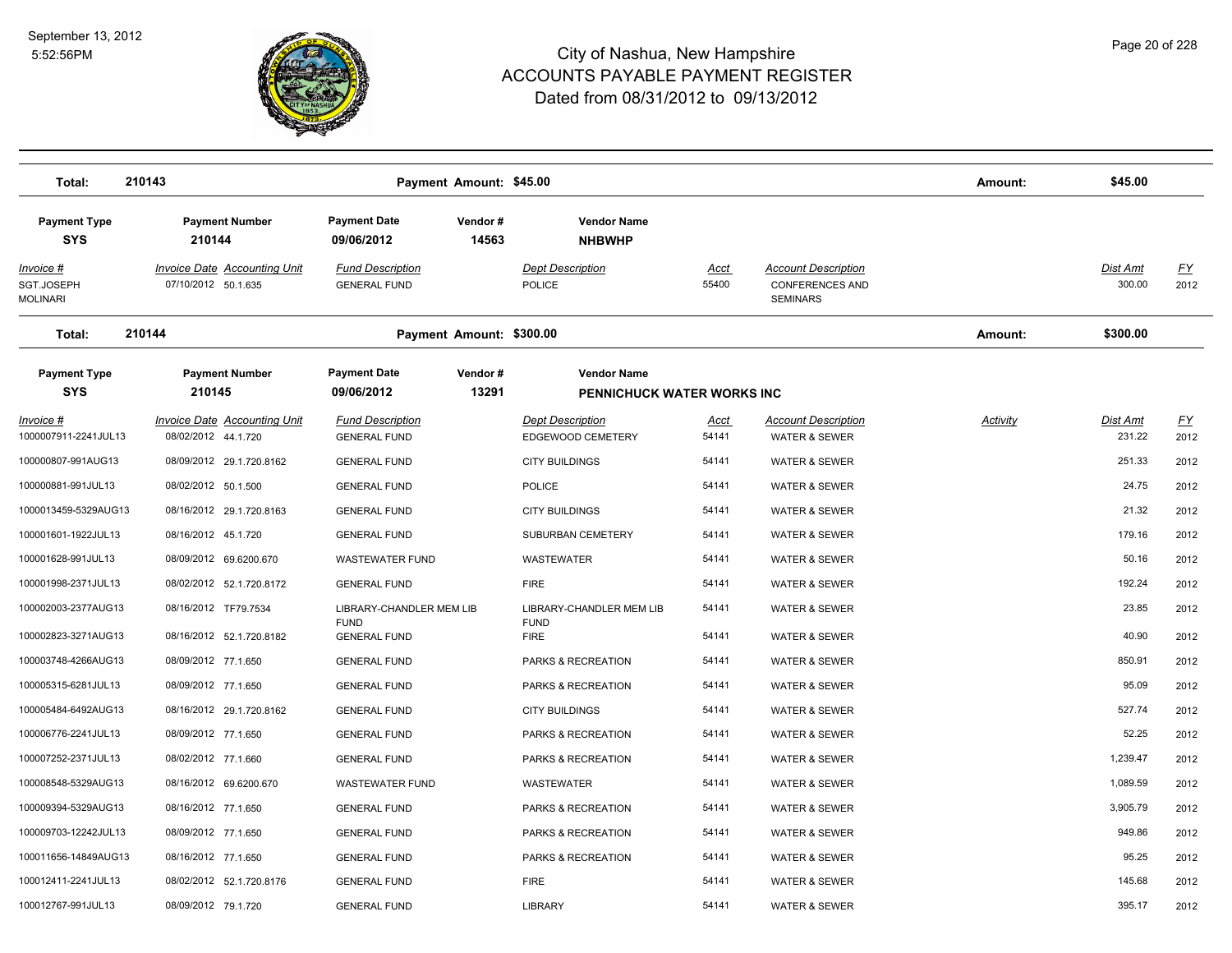

| 100013144-4266AUG13  | 08/16/2012 77.1.650      | <b>GENERAL FUND</b>                                 | PARKS & RECREATION                              | 54141 | <b>WATER &amp; SEWER</b> |                 | 685.91   | 2012 |
|----------------------|--------------------------|-----------------------------------------------------|-------------------------------------------------|-------|--------------------------|-----------------|----------|------|
| 100013951-15303JUL13 | 08/09/2012 22.2505       | <b>GOVT &amp; EDUCATION</b><br><b>CHANNELS FUND</b> | <b>GOV'T &amp; EDUCATION</b><br><b>CHANNELS</b> | 54114 | <b>HEATING GAS</b>       |                 | 18.27    | 2012 |
| 100013951-15303JUL13 | 08/09/2012 86.3120       | TRANSIT GRANTS                                      | <b>GRANT FUNDS-TRANSIT</b>                      | 54114 | <b>HEATING GAS</b>       | 86.800.12.10.10 | 67.61    | 2012 |
| 100013951-15303JUL13 | 08/09/2012 60.1.500      | <b>GENERAL FUND</b>                                 | <b>PUBLIC</b><br>WORKS-ADMIN/ENGINEERIN         | 54114 | <b>HEATING GAS</b>       |                 | 65.78    | 2012 |
| 100013951-15303JUL13 | 08/09/2012 50.1.500      | <b>GENERAL FUND</b>                                 | POLICE                                          | 54114 | <b>HEATING GAS</b>       |                 | 31.06    | 2012 |
| 100014076-4266AUG13  | 08/16/2012 77.1.660      | <b>GENERAL FUND</b>                                 | PARKS & RECREATION                              | 54141 | <b>WATER &amp; SEWER</b> |                 | 487.91   | 2012 |
| 100014553-991AUG13   | 08/16/2012 77.1.650      | <b>GENERAL FUND</b>                                 | PARKS & RECREATION                              | 54141 | <b>WATER &amp; SEWER</b> |                 | 20.34    | 2012 |
| 100015404-991AUG13   | 08/16/2012 79.1.720      | <b>GENERAL FUND</b>                                 | <b>LIBRARY</b>                                  | 54141 | <b>WATER &amp; SEWER</b> |                 | 60.09    | 2012 |
| 100016526-21591AUG13 | 08/16/2012 29.1.720.8162 | <b>GENERAL FUND</b>                                 | <b>CITY BUILDINGS</b>                           | 54141 | <b>WATER &amp; SEWER</b> |                 | 87.68    | 2012 |
| 100016980-22195JUL13 | 08/02/2012 77.1.650      | <b>GENERAL FUND</b>                                 | PARKS & RECREATION                              | 54141 | <b>WATER &amp; SEWER</b> |                 | 502.56   | 2012 |
| 100017785-2371JUL13  | 08/02/2012 69.6200.540   | WASTEWATER FUND                                     | WASTEWATER                                      | 54141 | <b>WATER &amp; SEWER</b> |                 | 96.94    | 2012 |
| 100018628-991JUL13   | 08/16/2012 79.1.720      | <b>GENERAL FUND</b>                                 | <b>LIBRARY</b>                                  | 54141 | <b>WATER &amp; SEWER</b> |                 | 24.79    | 2012 |
| 100020009-991JUL13   | 08/02/2012 69.6200.540   | <b>WASTEWATER FUND</b>                              | <b>WASTEWATER</b>                               | 54141 | <b>WATER &amp; SEWER</b> |                 | 52.41    | 2012 |
| 100020198-27002AUG13 | 08/02/2012 52.1.720.8172 | <b>GENERAL FUND</b>                                 | <b>FIRE</b>                                     | 54141 | <b>WATER &amp; SEWER</b> |                 | 52.41    | 2012 |
| 100020319-346JUL13   | 08/16/2012 77.1.660      | <b>GENERAL FUND</b>                                 | PARKS & RECREATION                              | 54141 | <b>WATER &amp; SEWER</b> |                 | 1,004.91 | 2012 |
| 100020645-27469AUG13 | 08/16/2012 71.1.500      | <b>GENERAL FUND</b>                                 | <b>COMMUNITY SERVICES</b>                       | 54141 | <b>WATER &amp; SEWER</b> |                 | 87.68    | 2012 |
| 100021002-5329AUG13  | 08/16/2012 52.1.720.8182 | <b>GENERAL FUND</b>                                 | <b>FIRE</b>                                     | 54141 | <b>WATER &amp; SEWER</b> |                 | 52.40    | 2012 |
| 100021208-5329AUG13  | 08/16/2012 29.1.720.8163 | <b>GENERAL FUND</b>                                 | <b>CITY BUILDINGS</b>                           | 54141 | <b>WATER &amp; SEWER</b> |                 | 52.40    | 2012 |
| 100021221-28285JUL13 | 08/02/2012 77.1.650      | <b>GENERAL FUND</b>                                 | PARKS & RECREATION                              | 54141 | <b>WATER &amp; SEWER</b> |                 | 95.79    | 2012 |
| 100021229-2241JUL13  | 08/02/2012 52.1.720.8176 | <b>GENERAL FUND</b>                                 | <b>FIRE</b>                                     | 54141 | <b>WATER &amp; SEWER</b> |                 | 52.41    | 2012 |
| 100021258-5329AUG13  | 08/16/2012 52.1.720.8174 | <b>GENERAL FUND</b>                                 | <b>FIRE</b>                                     | 54141 | <b>WATER &amp; SEWER</b> |                 | 410.38   | 2012 |
| 100021433-28520JUL13 | 08/09/2012 77.1.650      | <b>GENERAL FUND</b>                                 | PARKS & RECREATION                              | 54141 | <b>WATER &amp; SEWER</b> |                 | 345.31   | 2012 |
| 100022670-2241       | 08/02/2012 77.1.650      | <b>GENERAL FUND</b>                                 | PARKS & RECREATION                              | 54141 | <b>WATER &amp; SEWER</b> |                 | 56.64    | 2012 |
| 100022823-2241AUG13  | 08/16/2012 77.1.650      | <b>GENERAL FUND</b>                                 | PARKS & RECREATION                              | 54141 | <b>WATER &amp; SEWER</b> |                 | 91.91    | 2012 |
| 100023214-991AUG13   | 08/16/2012 52.1.720.8173 | <b>GENERAL FUND</b>                                 | <b>FIRE</b>                                     | 54141 | <b>WATER &amp; SEWER</b> |                 | 395.68   | 2012 |
| 100023215-3271AUG13  | 08/16/2012 52.1.720.8173 | <b>GENERAL FUND</b>                                 | <b>FIRE</b>                                     | 54141 | <b>WATER &amp; SEWER</b> |                 | 87.68    | 2012 |
| 100023396-31096AUG13 | 08/16/2012 86.3120       | <b>TRANSIT GRANTS</b>                               | <b>GRANT FUNDS-TRANSIT</b>                      | 54141 | <b>WATER &amp; SEWER</b> | 86.800.12.10.10 | 51.04    | 2012 |
| 100023507-31249JUL13 | 08/09/2012 77.1.650      | <b>GENERAL FUND</b>                                 | PARKS & RECREATION                              | 54141 | <b>WATER &amp; SEWER</b> |                 | 91.91    | 2012 |
| 100023672-31457JUL13 | 08/02/2012 77.1.650      | <b>GENERAL FUND</b>                                 | PARKS & RECREATION                              | 54141 | <b>WATER &amp; SEWER</b> |                 | 106.14   | 2012 |
| 100024019-2241AUG    | 08/16/2012 71.1.500      | <b>GENERAL FUND</b>                                 | <b>COMMUNITY SERVICES</b>                       | 54141 | <b>WATER &amp; SEWER</b> |                 | 232.70   | 2012 |
| 100024390-31457AUG13 | 08/16/2012 77.1.650      | <b>GENERAL FUND</b>                                 | PARKS & RECREATION                              | 54141 | <b>WATER &amp; SEWER</b> |                 | 150.47   | 2012 |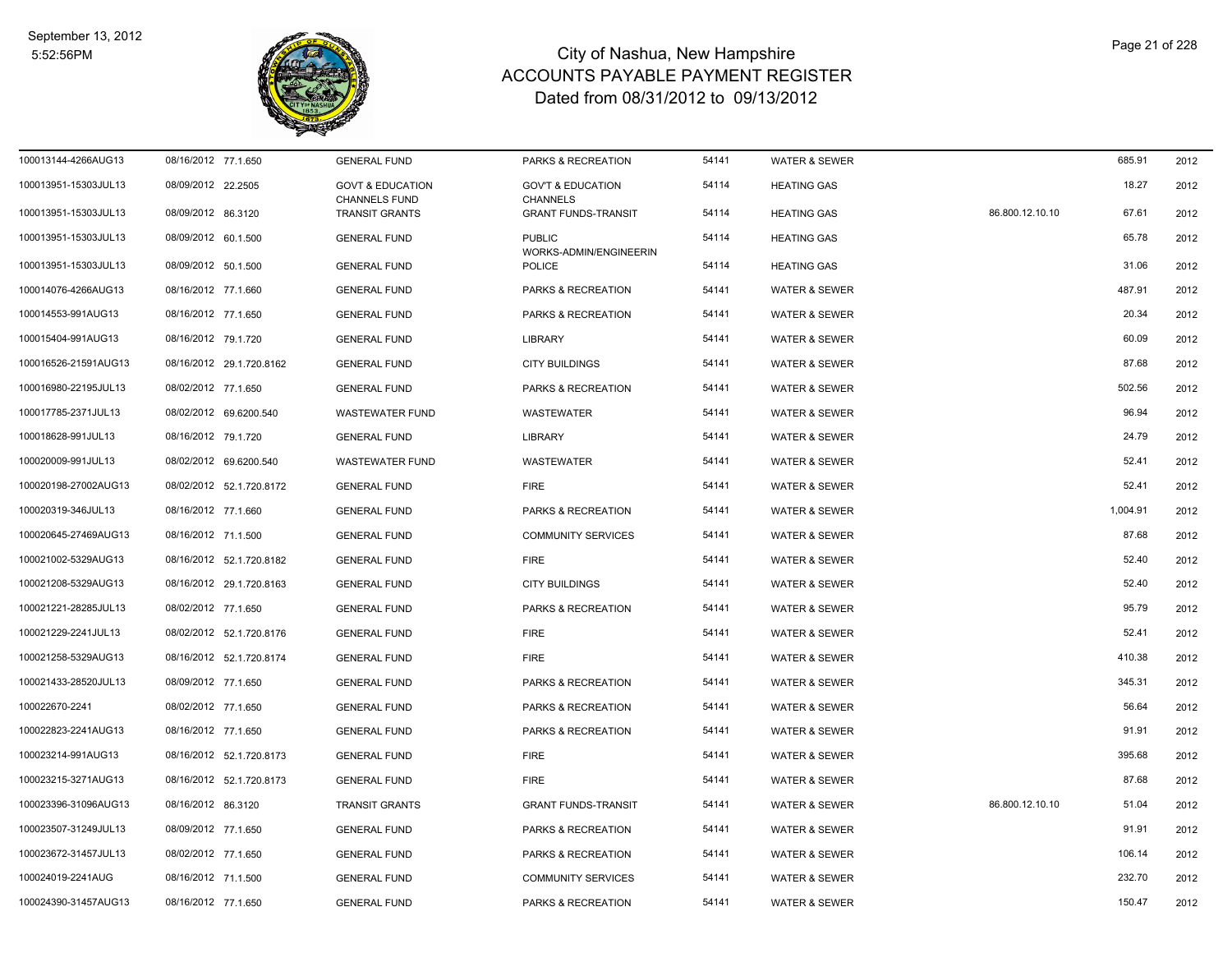

| 100024452-32436JUL13 |                        | 08/02/2012 77.1.720.8191 | <b>GENERAL FUND</b>    | <b>PARKS &amp; RECREATION</b> | 54141 | <b>WATER &amp; SEWER</b> | 128.95   | 2012 |
|----------------------|------------------------|--------------------------|------------------------|-------------------------------|-------|--------------------------|----------|------|
| 100024453-32436JUL13 |                        | 08/02/2012 77.1.720.8191 | <b>GENERAL FUND</b>    | <b>PARKS &amp; RECREATION</b> | 54141 | <b>WATER &amp; SEWER</b> | 3,263.06 | 2012 |
| 100024489-32436JUL13 | 08/02/2012 77.1.650    |                          | <b>GENERAL FUND</b>    | <b>PARKS &amp; RECREATION</b> | 54141 | <b>WATER &amp; SEWER</b> | 31.37    | 2012 |
| 100024828-32837JUL13 | 08/16/2012 77.1.650    |                          | <b>GENERAL FUND</b>    | <b>PARKS &amp; RECREATION</b> | 54141 | <b>WATER &amp; SEWER</b> | 2,295.47 | 2012 |
| 100024830-32837JUL13 | 08/02/2012 77.1.650    |                          | <b>GENERAL FUND</b>    | <b>PARKS &amp; RECREATION</b> | 54141 | <b>WATER &amp; SEWER</b> | 1,239.47 | 2012 |
| 100025146-32975AUG13 | 08/16/2012 77.1.650    |                          | <b>GENERAL FUND</b>    | <b>PARKS &amp; RECREATION</b> | 54141 | <b>WATER &amp; SEWER</b> | 29.28    | 2012 |
| 100025584-63686AUG13 |                        | 08/09/2012 52.1.720.8175 | <b>GENERAL FUND</b>    | <b>FIRE</b>                   | 54141 | <b>WATER &amp; SEWER</b> | 328.04   | 2012 |
| 100025586-63686AUG13 |                        | 08/09/2012 52.1.720.8175 | <b>GENERAL FUND</b>    | <b>FIRE</b>                   | 54141 | <b>WATER &amp; SEWER</b> | 127.72   | 2012 |
| 100025641-346JUL13   | 08/02/2012 77.1.650    |                          | <b>GENERAL FUND</b>    | <b>PARKS &amp; RECREATION</b> | 54141 | <b>WATER &amp; SEWER</b> | 78.71    | 2012 |
| 100026526-5329AUG13  | 08/16/2012 69.6200.540 |                          | <b>WASTEWATER FUND</b> | <b>WASTEWATER</b>             | 54141 | <b>WATER &amp; SEWER</b> | 21.35    | 2012 |
| 100027254-87372JUL13 | 08/16/2012 77.1.650    |                          | <b>GENERAL FUND</b>    | <b>PARKS &amp; RECREATION</b> | 54141 | <b>WATER &amp; SEWER</b> | 715.85   | 2012 |
|                      |                        |                          |                        |                               |       |                          |          |      |

**Total: 210145 Payment Amount: \$24,240.21 Amount: \$24,240.21 Payment Type Payment Number Payment Date Vendor # Vendor Name SYS 09/06/2012** *Invoice # Invoice Date Accounting Unit Fund Description Dept Description Acct Account Description Dist Amt FY*  **210146 10948 STATE OF NH DEPT OF SAFETY** 20120831URENA 08/30/2012 BS1000 GENERAL FUND GENERAL FUND 21922 FBI FINGERPRINT STATE FEE 2012 CARMEN 16.50 ALLISON IRELAND 08/29/2012 BS1000 GENERAL FUND GENERAL FUND 21922 FBI FINGERPRINT STATE FEE 16.50 12012 NATHACHA CAMILLE 08/29/2012 BS1000 GENERAL FUND GENERAL FUND 21922 FBI FINGERPRINT STATE FEE 16.50 16.50 2012 WILLIAM DILLON 08/30/2012 BS1000 GENERAL FUND GENERAL FUND 21922 FBI FINGERPRINT STATE FEE 16.50 12012 **Total: 210146 Payment Amount: \$66.00 Amount: \$66.00 Payment Type Payment Number Payment Date Vendor # Vendor Name SYS 09/06/2012** *Invoice # Invoice Date Accounting Unit Fund Description Dept Description Acct Account Description Dist Amt FY*  **210147 13718 THE TELEGRAPH** 1398669-1 YR RENEW 08/31/2012 81.1.500 GENERAL FUND COMMUNITY DEVELOPMENT 61830 SUBSCRIPTIONS 195.50 2012 **Total: 210147 Payment Amount: \$195.50 Amount: \$195.50**

| <b>Payment Type</b> | <b>Payment Number</b>               | <b>Payment Date</b>     | Vendor# | <b>Vendor Name</b>      |      |                            | <b>Pavee Name</b>         |     |
|---------------------|-------------------------------------|-------------------------|---------|-------------------------|------|----------------------------|---------------------------|-----|
| <b>SYS</b>          | 210148                              | 09/06/2012              | 13788   | <b>US BANK</b>          |      |                            | US BANK EQUIPMENT FINANCE |     |
| <u>Invoice #</u>    | <b>Invoice Date Accounting Unit</b> | <b>Fund Description</b> |         | <b>Dept Description</b> | Acct | <b>Account Description</b> | Dist Amt                  | FY. |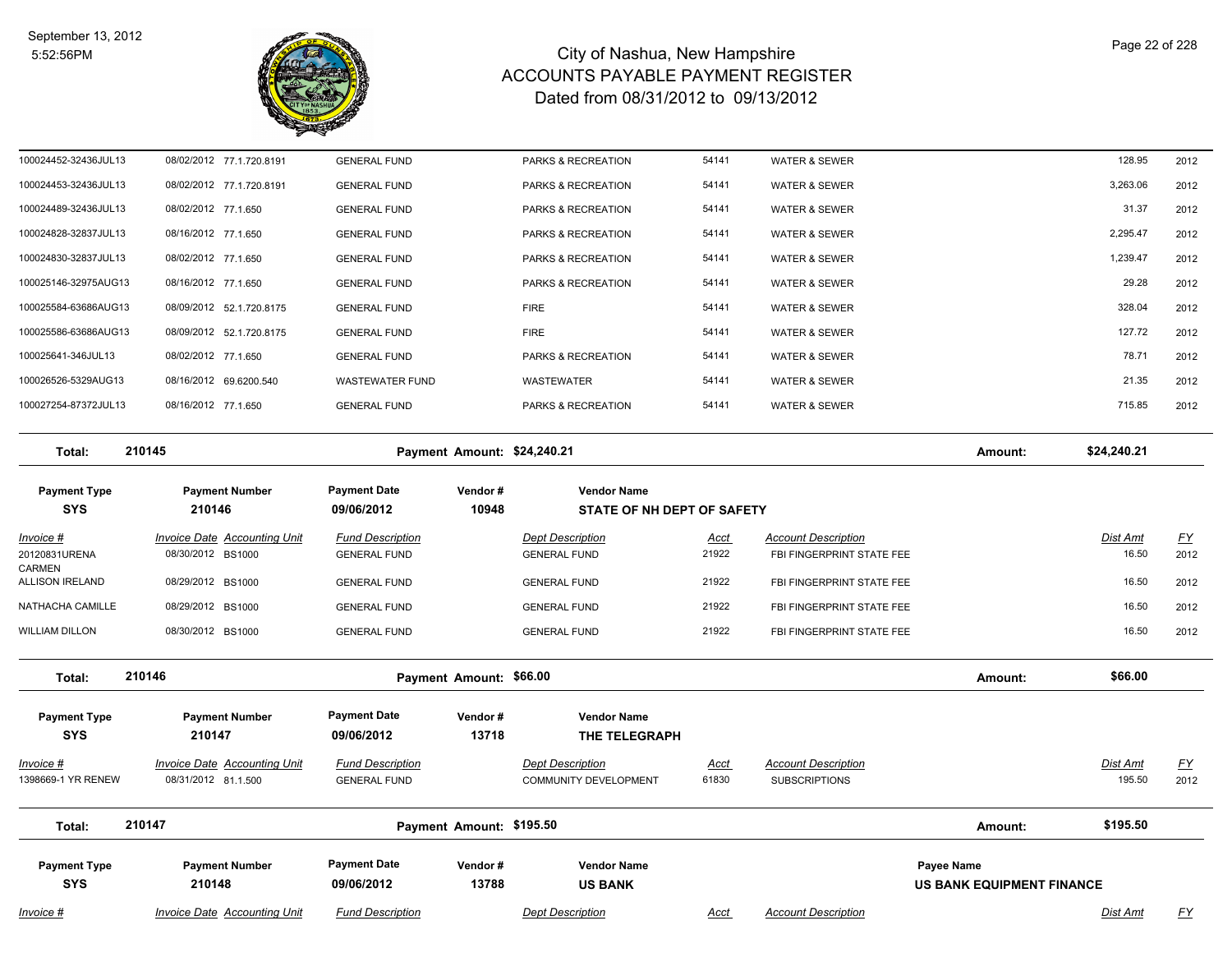

| Total:                            | 210149                                                    | Payment Amount: \$486.76                                       |                  |                                                                       |               |                                                  | Amount:                                  | \$486.76           |                   |
|-----------------------------------|-----------------------------------------------------------|----------------------------------------------------------------|------------------|-----------------------------------------------------------------------|---------------|--------------------------------------------------|------------------------------------------|--------------------|-------------------|
| Invoice #<br>2786029080           | <b>Invoice Date Accounting Unit</b><br>08/13/2012 50.4025 | <b>Fund Description</b><br>DOJ DRUG FORFEITURE<br><b>FUNDS</b> |                  | <b>Dept Description</b><br><b>DOJ DRUG FORFEITURE</b><br><b>FUNDS</b> | Acct<br>55118 | <b>Account Description</b><br>TELEPHONE-CELLULAR |                                          | Dist Amt<br>486.76 | <u>FY</u><br>2012 |
| <b>Payment Type</b><br><b>SYS</b> | <b>Payment Number</b><br>210149                           | <b>Payment Date</b><br>09/06/2012                              | Vendor#<br>13833 | <b>Vendor Name</b><br><b>VERIZON WIRELESS</b>                         |               |                                                  | Payee Name<br>VERIZON WIRELESS-785728687 |                    |                   |
| Total:                            | 210148                                                    | Payment Amount: \$4,814.28                                     |                  |                                                                       |               |                                                  | Amount:                                  | \$4,814.28         |                   |
| 210702361                         | 08/29/2012 26.1.500                                       | <b>GENERAL FUND</b>                                            |                  | <b>FINANCIAL SERVICES</b>                                             | 54828         | PHOTOCOPIER LEASE                                |                                          | 26.55              | 2012              |
| 210702361                         | 08/29/2012 68.6000.500                                    | SOLID WASTE FUND                                               |                  | <b>SOLID WASTE</b>                                                    | 54828         | PHOTOCOPIER LEASE                                |                                          | 26.55              | 2012              |
| 210702361                         | 08/29/2012 69.6200.500                                    | <b>WASTEWATER FUND</b>                                         |                  | <b>WASTEWATER</b>                                                     | 54828         | PHOTOCOPIER LEASE                                |                                          | 26.55              | 2012              |
| 209339159                         | 08/08/2012 50.1.500                                       | <b>GENERAL FUND</b>                                            |                  | POLICE                                                                | 54828         | PHOTOCOPIER LEASE                                |                                          | 1,385.98           | 2012              |
| 209317783                         | 08/07/2012 02.1.500                                       | <b>GENERAL FUND</b>                                            |                  | <b>BOARD OF ALDERMEN</b>                                              | 54828         | PHOTOCOPIER LEASE                                |                                          | 150.40             | 2012              |
| 209317783                         | 08/07/2012 81.1.500                                       | <b>GENERAL FUND</b>                                            |                  | WORKS-ADMIN/ENGINEERIN<br><b>COMMUNITY DEVELOPMENT</b>                | 54828         | PHOTOCOPIER LEASE                                |                                          | 364.19             | 2012              |
| 209317783                         | 08/07/2012 60.1.500                                       | <b>GENERAL FUND</b>                                            |                  | <b>PUBLIC</b>                                                         | 54821         | <b>EQUIPMENT RENTAL</b>                          |                                          | 198.72             | 2012              |
| 208751081                         | 07/29/2012 26.1.500                                       | <b>GENERAL FUND</b>                                            |                  | <b>FINANCIAL SERVICES</b>                                             | 54828         | PHOTOCOPIER LEASE                                |                                          | 26.55              | 2012              |
| 208751081                         | 07/29/2012 68.6000.500                                    | SOLID WASTE FUND                                               |                  | <b>SOLID WASTE</b>                                                    | 54828         | PHOTOCOPIER LEASE                                |                                          | 26.55              | 2012              |
| 208751081                         | 07/29/2012 69.6200.500                                    | <b>WASTEWATER FUND</b>                                         |                  | <b>WASTEWATER</b>                                                     | 54828         | PHOTOCOPIER LEASE                                |                                          | 26.55              | 2012              |
| 207217852                         | 07/08/2012 50.1.500                                       | <b>GENERAL FUND</b>                                            |                  | POLICE                                                                | 54828         | PHOTOCOPIER LEASE                                |                                          | 1,385.98           | 2012              |
| 207217365                         | 07/07/2012 02.1.500                                       | <b>GENERAL FUND</b>                                            |                  | <b>BOARD OF ALDERMEN</b>                                              | 54828         | PHOTOCOPIER LEASE                                |                                          | 150.40             | 2012              |
| 207217365                         | 07/07/2012 81.1.500                                       | <b>GENERAL FUND</b>                                            |                  | WORKS-ADMIN/ENGINEERIN<br>COMMUNITY DEVELOPMENT                       | 54828         | PHOTOCOPIER LEASE                                |                                          | 364.19             | 2012              |
| 207217365                         | 07/07/2012 60.1.500                                       | <b>GENERAL FUND</b>                                            |                  | <b>PUBLIC</b>                                                         | 54821         | <b>EQUIPMENT RENTAL</b>                          |                                          | 198.72             | 2012              |
| 207217027                         | 07/08/2012 30.1.500                                       | <b>GENERAL FUND</b>                                            |                  | <b>PURCHASING</b>                                                     | 54828         | PHOTOCOPIER LEASE                                |                                          | 376.75             | 2012              |
| 206511230                         | 07/01/2012 26.1.500                                       | <b>GENERAL FUND</b>                                            |                  | <b>FINANCIAL SERVICES</b>                                             | 54828         | PHOTOCOPIER LEASE                                |                                          | 26.55              | 2012              |
| 206511230                         | 07/01/2012 68.6000.500                                    | SOLID WASTE FUND                                               |                  | <b>SOLID WASTE</b>                                                    | 54828         | PHOTOCOPIER LEASE                                |                                          | 26.55              | 2012              |
| 206511230                         | 07/01/2012 69.6200.500                                    | <b>WASTEWATER FUND</b>                                         |                  | <b>WASTEWATER</b>                                                     | 54828         | PHOTOCOPIER LEASE                                |                                          | 26.55              | 2012              |
| 205129877-PREPAY CM               | 06/07/2012 BS1000                                         | <b>GENERAL FUND</b>                                            |                  | <b>GENERAL FUND</b>                                                   | 14121         | PREPAID EXPENSES                                 |                                          | $-1,385.98$        | 2012              |
| 205129877                         | 07/01/2012 50.1.500                                       | <b>GENERAL FUND</b>                                            |                  | POLICE                                                                | 54828         | PHOTOCOPIER LEASE                                |                                          | 1,385.98           | 2012              |
| 205129588-PREPAY CM               | 06/07/2012 BS1000                                         | <b>GENERAL FUND</b>                                            |                  | <b>GENERAL FUND</b>                                                   | 14121         | PREPAID EXPENSES                                 |                                          | $-376.75$          | 2012              |
| 205129588                         | 07/01/2012 30.1.500                                       | <b>GENERAL FUND</b>                                            |                  | <b>PURCHASING</b>                                                     | 54828         | PHOTOCOPIER LEASE                                |                                          | 376.75             | 2012              |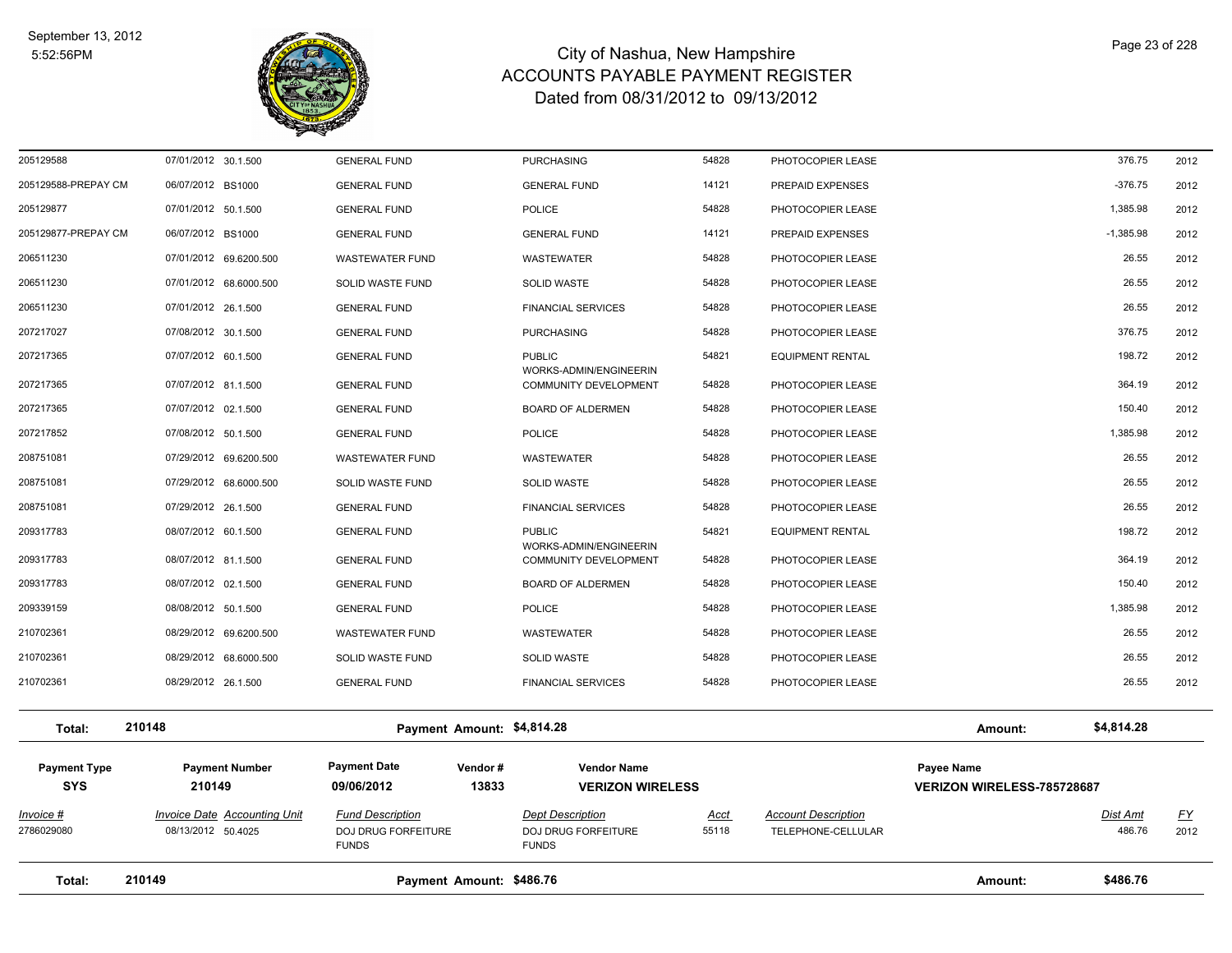

| <b>Payment Type</b> | <b>Payment Number</b>               | <b>Payment Date</b>                                 | Vendor#                  | <b>Vendor Name</b>                              |             |                                                   | Payee Name                 |                 |           |
|---------------------|-------------------------------------|-----------------------------------------------------|--------------------------|-------------------------------------------------|-------------|---------------------------------------------------|----------------------------|-----------------|-----------|
| <b>SYS</b>          | 210150                              | 09/06/2012                                          | 13833                    | <b>VERIZON WIRELESS</b>                         |             |                                                   | VERIZON WIRELESS-985557535 |                 |           |
| Invoice #           | <b>Invoice Date Accounting Unit</b> | <b>Fund Description</b>                             |                          | <b>Dept Description</b>                         | Acct        | <b>Account Description</b>                        |                            | Dist Amt        | <u>FY</u> |
| 2790106048          | 08/21/2012 22.1.500                 | <b>GENERAL FUND</b>                                 |                          | <b>INFORMATION TECHNOLOGY</b>                   | 55118       | TELEPHONE-CELLULAR                                |                            | 40.01           | 2012      |
| Total:              | 210150                              |                                                     | Payment Amount: \$40.01  |                                                 |             |                                                   | Amount:                    | \$40.01         |           |
| <b>Payment Type</b> | <b>Payment Number</b>               | <b>Payment Date</b>                                 | Vendor#                  | <b>Vendor Name</b>                              |             |                                                   |                            |                 |           |
| <b>SYS</b>          | 210151                              | 09/06/2012                                          | 10748                    | A H HARRIS & SONS INC                           |             |                                                   |                            |                 |           |
| Invoice #           | <b>Invoice Date Accounting Unit</b> | <b>Fund Description</b>                             |                          | <b>Dept Description</b>                         | <u>Acct</u> | <b>Account Description</b>                        | <b>Activity</b>            | <b>Dist Amt</b> | <u>FY</u> |
| 2292988-00          | 08/09/2012 61.1001                  | CAPITAL IMPROVEMENTS                                |                          | STREETS-CAP IMP                                 | 81100       | CAPITAL IMPROVEMENTS                              | 1000                       | 520.60          | 2012      |
| Total:              | 210151                              |                                                     | Payment Amount: \$520.60 |                                                 |             |                                                   | Amount:                    | \$520.60        |           |
| <b>Payment Type</b> | <b>Payment Number</b>               | <b>Payment Date</b>                                 | Vendor#                  | <b>Vendor Name</b>                              |             |                                                   |                            |                 |           |
| <b>SYS</b>          | 210152                              | 09/06/2012                                          | 10806                    | AARDVARK THE DEAN OF CLEAN                      |             |                                                   |                            |                 |           |
| $Invoice$ #         | <b>Invoice Date Accounting Unit</b> | <b>Fund Description</b>                             |                          | <b>Dept Description</b>                         | <u>Acct</u> | <b>Account Description</b>                        |                            | <b>Dist Amt</b> | <u>FY</u> |
| ACN101450           | 08/29/2012 22.2505                  | <b>GOVT &amp; EDUCATION</b><br><b>CHANNELS FUND</b> |                          | <b>GOV'T &amp; EDUCATION</b><br><b>CHANNELS</b> | 61428       | <b>JANITORIAL SUPPLIES</b>                        |                            | 195.00          | 2012      |
| Total:              | 210152                              |                                                     | Payment Amount: \$195.00 |                                                 |             |                                                   | Amount:                    | \$195.00        |           |
| <b>Payment Type</b> | <b>Payment Number</b>               | <b>Void Date</b>                                    | Vendor#                  | <b>Vendor Name</b>                              |             |                                                   |                            |                 |           |
| <b>SYS</b>          | 210153                              | 09/06/2012                                          | 13946                    | <b>AC MOORE INC</b>                             |             |                                                   |                            |                 |           |
| Invoice #           | <b>Invoice Date Accounting Unit</b> | <b>Fund Description</b>                             |                          | <b>Dept Description</b>                         | Acct        | <b>Account Description</b>                        |                            | Dist Amt        | <u>FY</u> |
| 1435                | 08/29/2012 79.1.750                 | <b>GENERAL FUND</b>                                 |                          | LIBRARY                                         | 61819       | <b>TEEN MEDIA</b>                                 |                            | 29.97           | 2012      |
| 9558                | 06/11/2012 79.1.750                 | <b>GENERAL FUND</b>                                 |                          | <b>LIBRARY</b>                                  | 61816       | <b>CHILDREN'S MEDIA</b>                           |                            | 18.36           | 2012      |
| 9958                | 06/11/2012 79.1.750                 | <b>GENERAL FUND</b>                                 |                          | <b>LIBRARY</b>                                  | 61816       | <b>CHILDREN'S MEDIA</b>                           |                            | 18.36           | 2012      |
| Total:              | 210153                              |                                                     | Payment Amount: \$66.69  |                                                 |             |                                                   | Amount:                    | \$66.69         |           |
| <b>Payment Type</b> | <b>Payment Number</b>               | <b>Payment Date</b>                                 | Vendor#                  | <b>Vendor Name</b>                              |             |                                                   |                            |                 |           |
| <b>SYS</b>          | 210154                              | 09/06/2012                                          | 11849                    | <b>ACCOUNTEMPS</b>                              |             |                                                   |                            |                 |           |
| Invoice #           | Invoice Date Accounting Unit        | <b>Fund Description</b>                             |                          | <b>Dept Description</b>                         | Acct        | <b>Account Description</b>                        | Activity                   | Dist Amt        | <u>FY</u> |
| 36190340            | 08/27/2012 22.5010                  | CAP PROJECTS-INFO<br><b>TECHNOLOGY</b>              |                          | CAPITAL PROJECTS-INFO<br><b>TECH</b>            | 81342       | <b>COMPUTER SOFTWARE &amp;</b><br><b>HARDWARE</b> | 1010.22.01.30              | 689.92          | 2012      |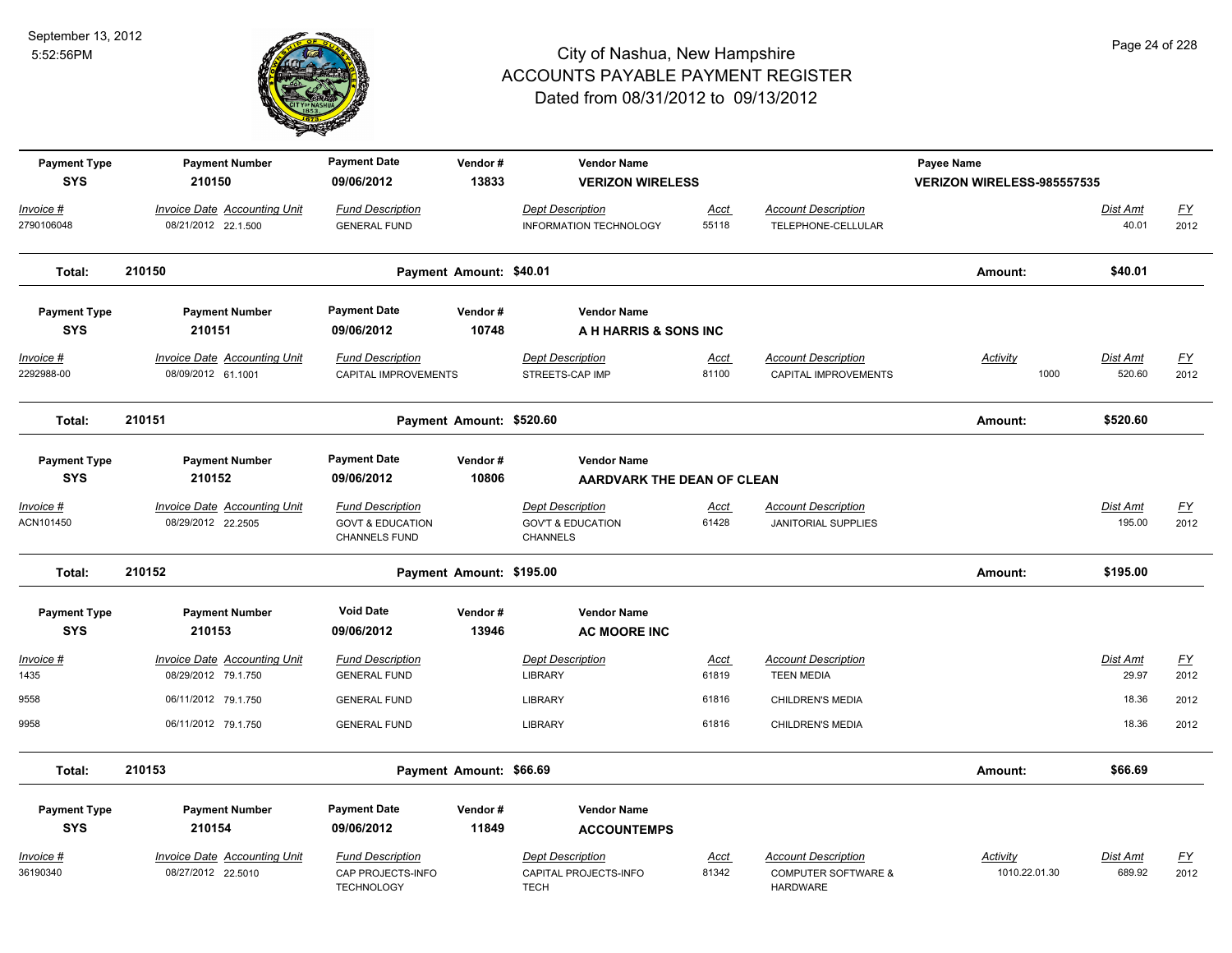

| Total:                                   | 210154                                                     |                                                   | Payment Amount: \$689.92 |                                                |                                     |                                                                             | Amount: | \$689.92                  |                   |
|------------------------------------------|------------------------------------------------------------|---------------------------------------------------|--------------------------|------------------------------------------------|-------------------------------------|-----------------------------------------------------------------------------|---------|---------------------------|-------------------|
| <b>Payment Type</b><br><b>SYS</b>        | <b>Payment Number</b><br>210155                            | <b>Payment Date</b><br>09/06/2012                 | Vendor#<br>11120         | <b>Vendor Name</b>                             | ALL GREEN COMMERCIAL JANITORS       |                                                                             |         |                           |                   |
| Invoice #<br>2450                        | Invoice Date Accounting Unit<br>08/31/2012 69.6200.670     | <b>Fund Description</b><br><b>WASTEWATER FUND</b> |                          | <b>Dept Description</b><br><b>WASTEWATER</b>   | Acct<br>54200                       | <b>Account Description</b><br><b>JANITORIAL SERVICES</b>                    |         | Dist Amt<br>693.33        | <u>FY</u><br>2012 |
| Total:                                   | 210155                                                     |                                                   | Payment Amount: \$693.33 |                                                |                                     |                                                                             | Amount: | \$693.33                  |                   |
| <b>Payment Type</b><br><b>SYS</b>        | <b>Payment Number</b><br>210156                            | <b>Payment Date</b><br>09/06/2012                 | Vendor#<br>13962         | <b>Vendor Name</b><br><b>STACEY L ALLEN</b>    |                                     |                                                                             |         |                           |                   |
| <u>Invoice #</u><br>20112A 09/06/12 DCAP | <b>Invoice Date Accounting Unit</b><br>09/05/2012 BS1000   | <b>Fund Description</b><br><b>GENERAL FUND</b>    |                          | <b>Dept Description</b><br><b>GENERAL FUND</b> | <u>Acct</u><br>21460                | <b>Account Description</b><br>125 DEPENDENT CARE                            |         | <b>Dist Amt</b><br>192.31 | <u>FY</u><br>2012 |
| Total:                                   | 210156                                                     |                                                   | Payment Amount: \$192.31 |                                                |                                     |                                                                             | Amount: | \$192.31                  |                   |
| <b>Payment Type</b><br><b>SYS</b>        | <b>Payment Number</b><br>210157                            | <b>Payment Date</b><br>09/06/2012                 | Vendor#<br>12325         | <b>Vendor Name</b>                             | <b>ANCO SIGNS &amp; STAMPS INC</b>  |                                                                             |         |                           |                   |
| Invoice #<br>2012003355                  | Invoice Date Accounting Unit<br>08/29/2012 79.1.500        | <b>Fund Description</b><br><b>GENERAL FUND</b>    |                          | <b>Dept Description</b><br><b>LIBRARY</b>      | Acct<br>61100                       | <b>Account Description</b><br>OFFICE SUPPLIES                               |         | Dist Amt<br>15.60         | <u>FY</u><br>2012 |
| Total:                                   | 210157                                                     |                                                   | Payment Amount: \$15.29  |                                                | Discount:                           | 0.31                                                                        | Amount: | \$15.60                   |                   |
| <b>Payment Type</b><br><b>SYS</b>        | <b>Payment Number</b><br>210158                            | <b>Payment Date</b><br>09/06/2012                 | Vendor#<br>12334         | <b>Vendor Name</b>                             | <b>ANSWERING SERVICES OF NH LLC</b> |                                                                             |         |                           |                   |
| Invoice #<br>120800058101                | Invoice Date Accounting Unit<br>09/01/2012 69.6200.670     | <b>Fund Description</b><br><b>WASTEWATER FUND</b> |                          | <b>Dept Description</b><br><b>WASTEWATER</b>   | Acct<br>55699                       | <b>Account Description</b><br>OTHER CONTRACTED<br><b>SERVICES</b>           |         | Dist Amt<br>92.45         | <u>FY</u><br>2012 |
| Total:                                   | 210158                                                     |                                                   | Payment Amount: \$92.45  |                                                |                                     |                                                                             | Amount: | \$92.45                   |                   |
| <b>Payment Type</b><br><b>SYS</b>        | <b>Payment Number</b><br>210159                            | <b>Payment Date</b><br>09/06/2012                 | Vendor#<br>12375         | <b>Vendor Name</b><br><b>ARROW PAPER CORP</b>  |                                     |                                                                             |         |                           |                   |
| <u>Invoice #</u><br>103296               | <b>Invoice Date Accounting Unit</b><br>08/18/2012 52.1.720 | <b>Fund Description</b><br><b>GENERAL FUND</b>    |                          | <b>Dept Description</b><br><b>FIRE</b>         | Acct<br>54280                       | <b>Account Description</b><br><b>BUILDING/GROUNDS</b><br><b>MAINTENANCE</b> |         | Dist Amt<br>3.00          | <u>FY</u><br>2012 |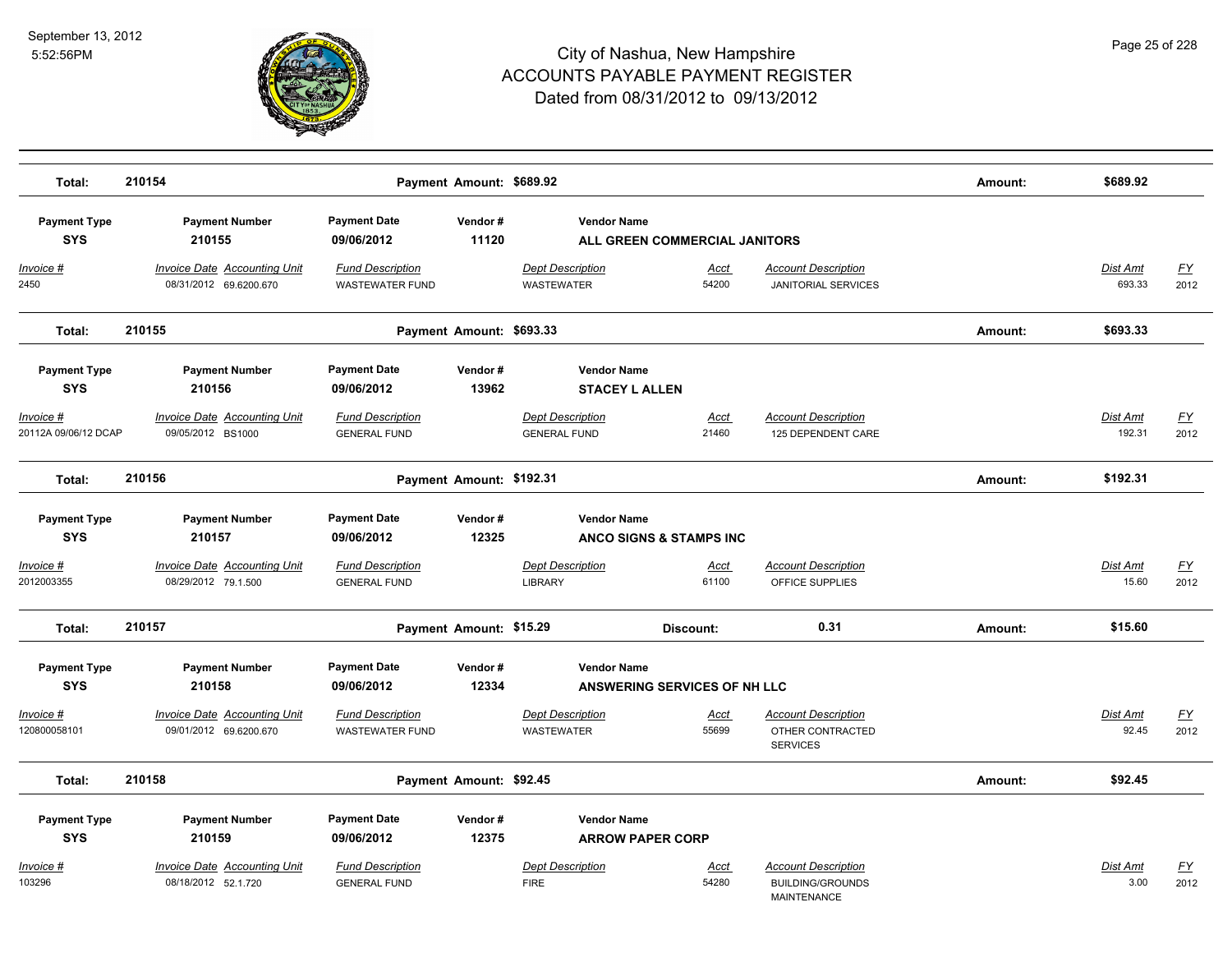

| 103296                          | 08/18/2012 52.1.720                                        | <b>GENERAL FUND</b>                            |                          | <b>FIRE</b>                              | 54280                      | <b>BUILDING/GROUNDS</b><br><b>MAINTENANCE</b>                     |         | 519.63                    | 2012              |
|---------------------------------|------------------------------------------------------------|------------------------------------------------|--------------------------|------------------------------------------|----------------------------|-------------------------------------------------------------------|---------|---------------------------|-------------------|
| Total:                          | 210159                                                     |                                                | Payment Amount: \$522.63 |                                          |                            |                                                                   | Amount: | \$522.63                  |                   |
| <b>Payment Type</b>             | <b>Payment Number</b>                                      | <b>Payment Date</b>                            | Vendor#                  | <b>Vendor Name</b>                       |                            |                                                                   |         |                           |                   |
| <b>SYS</b>                      | 210160                                                     | 09/06/2012                                     | 11821                    |                                          | <b>ARROWHEAD FORENSICS</b> |                                                                   |         |                           |                   |
| Invoice #                       | <b>Invoice Date Accounting Unit</b>                        | <b>Fund Description</b>                        |                          | <b>Dept Description</b>                  | Acct                       | <b>Account Description</b>                                        |         | Dist Amt                  | $\underline{FY}$  |
| 57584                           | 08/10/2012 50.1.500                                        | <b>GENERAL FUND</b>                            |                          | POLICE                                   | 61185                      | CRIME SCENE/EVIDENCE<br><b>SUPPLIES</b>                           |         | 20.00                     | 2012              |
| 57636                           | 08/14/2012 50.1.500                                        | <b>GENERAL FUND</b>                            |                          | <b>POLICE</b>                            | 61185                      | CRIME SCENE/EVIDENCE                                              |         | 12.87                     | 2012              |
| 57636                           | 08/14/2012 50.1.500                                        | <b>GENERAL FUND</b>                            |                          | <b>POLICE</b>                            | 61185                      | <b>SUPPLIES</b><br>CRIME SCENE/EVIDENCE<br><b>SUPPLIES</b>        |         | 484.20                    | 2012              |
| Total:                          | 210160                                                     |                                                | Payment Amount: \$517.07 |                                          |                            |                                                                   | Amount: | \$517.07                  |                   |
| <b>Payment Type</b>             | <b>Payment Number</b>                                      | <b>Payment Date</b>                            | Vendor#                  | <b>Vendor Name</b>                       |                            |                                                                   |         |                           |                   |
| <b>SYS</b>                      | 210161                                                     | 09/06/2012                                     | 12359                    |                                          | <b>ALEXANDRA BAER</b>      |                                                                   |         |                           |                   |
| <u> Invoice #</u><br>155        | <b>Invoice Date Accounting Unit</b><br>08/21/2012 50.1.500 | <b>Fund Description</b><br><b>GENERAL FUND</b> |                          | <b>Dept Description</b><br><b>POLICE</b> | Acct<br>55699              | <b>Account Description</b><br>OTHER CONTRACTED<br><b>SERVICES</b> |         | <b>Dist Amt</b><br>180.00 | <u>FY</u><br>2012 |
| Total:                          | 210161                                                     |                                                | Payment Amount: \$180.00 |                                          |                            |                                                                   | Amount: | \$180.00                  |                   |
| <b>Payment Type</b>             | <b>Payment Number</b>                                      | <b>Payment Date</b>                            | Vendor#                  | <b>Vendor Name</b>                       |                            |                                                                   |         |                           |                   |
| <b>SYS</b>                      | 210162                                                     | 09/06/2012                                     | 12362                    |                                          | <b>BAKER &amp; TAYLOR</b>  |                                                                   |         |                           |                   |
| <u> Invoice #</u><br>3018097892 | <b>Invoice Date Accounting Unit</b><br>08/09/2012 79.1.760 | <b>Fund Description</b><br><b>GENERAL FUND</b> |                          | <b>Dept Description</b><br>LIBRARY       | <u>Acct</u><br>61807       | <b>Account Description</b><br><b>PUBLICATIONS</b>                 |         | Dist Amt<br>14.69         | EY<br>2012        |
| 3018097893                      | 08/09/2012 79.1.760                                        | <b>GENERAL FUND</b>                            |                          | <b>LIBRARY</b>                           | 61807                      | <b>PUBLICATIONS</b>                                               |         | 14.72                     | 2012              |
| 3018097894                      | 08/09/2012 79.1.760                                        | <b>GENERAL FUND</b>                            |                          | <b>LIBRARY</b>                           | 61807                      | <b>PUBLICATIONS</b>                                               |         | 14.17                     | 2012              |
| 3018097896                      | 08/09/2012 79.1.760                                        | <b>GENERAL FUND</b>                            |                          | LIBRARY                                  | 61807                      | <b>PUBLICATIONS</b>                                               |         | 481.11                    | 2012              |
| 3018097900                      | 08/09/2012 79.1.760                                        | <b>GENERAL FUND</b>                            |                          | <b>LIBRARY</b>                           | 61807                      | <b>PUBLICATIONS</b>                                               |         | 50.00                     | 2012              |
| 3018097901                      | 08/09/2012 79.1.760                                        | <b>GENERAL FUND</b>                            |                          | <b>LIBRARY</b>                           | 61807                      | <b>PUBLICATIONS</b>                                               |         | 21.25                     | 2012              |
| 3018097902                      | 08/09/2012 79.1.760                                        | <b>GENERAL FUND</b>                            |                          | <b>LIBRARY</b>                           | 61807                      | <b>PUBLICATIONS</b>                                               |         | 25.73                     | 2012              |
| 3018097903                      | 08/09/2012 79.1.760                                        | <b>GENERAL FUND</b>                            |                          | <b>LIBRARY</b>                           | 61807                      | <b>PUBLICATIONS</b>                                               |         | 14.16                     | 2012              |
| 3018097904                      | 08/09/2012 79.1.760                                        | <b>GENERAL FUND</b>                            |                          | LIBRARY                                  | 61807                      | <b>PUBLICATIONS</b>                                               |         | 79.00                     | 2012              |
| 3018097905                      | 08/09/2012 79.1.760                                        | <b>GENERAL FUND</b>                            |                          | LIBRARY                                  | 61807                      | <b>PUBLICATIONS</b>                                               |         | 12.19                     | 2012              |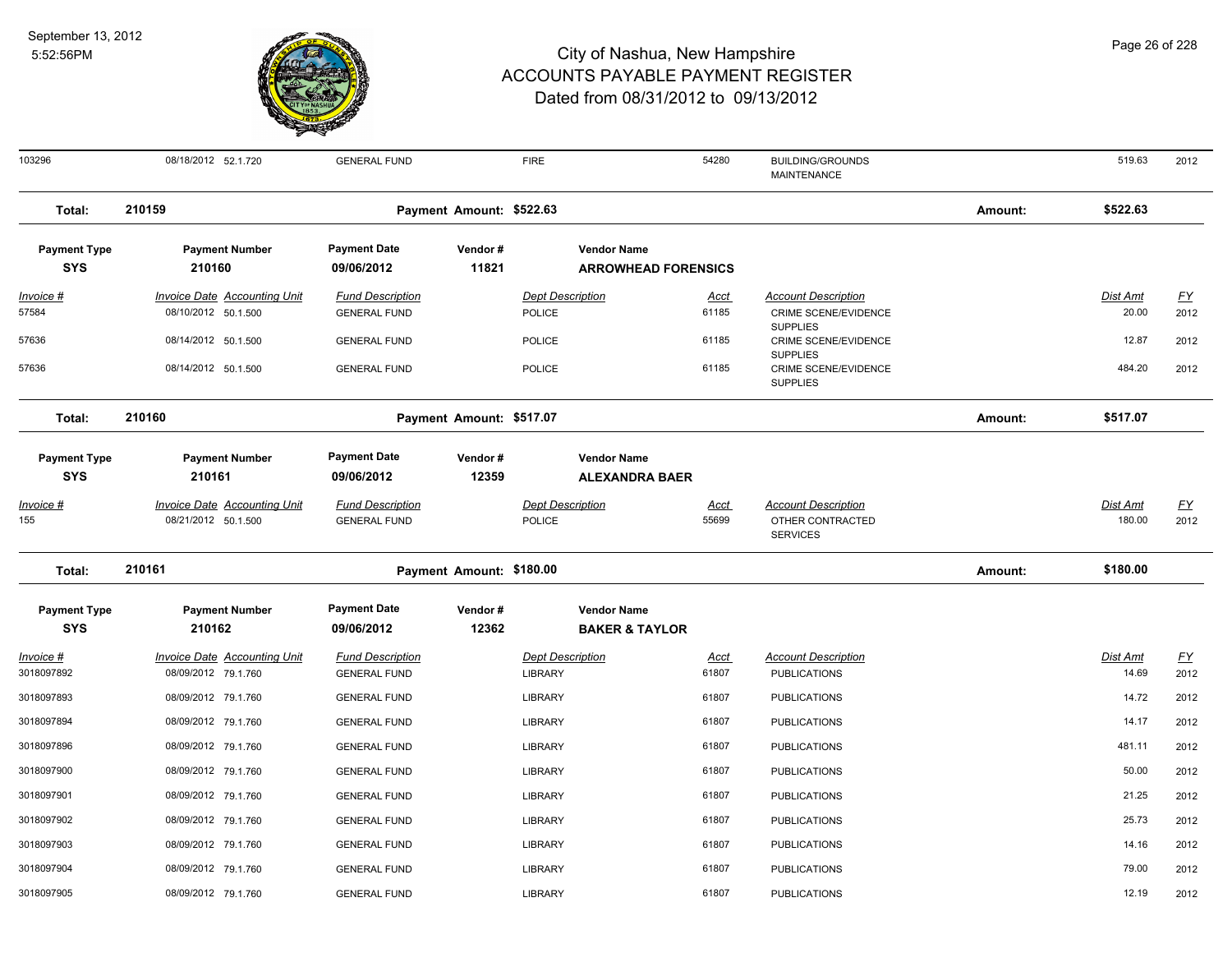

| NELA CONF. REG.<br><b>NELA MEMBERSHIP</b> | 08/31/2012 79.1.500<br>08/31/2012 79.1.500 | <b>GENERAL FUND</b><br><b>GENERAL FUND</b> | <b>LIBRARY</b><br>LIBRARY  |                                          | 55400<br>55200 | <b>CONFERENCES AND</b><br><b>SEMINARS</b><br>DUES AND MEMBERSHIPS |         | 95.00<br>60.00  | 2012<br>2012     |
|-------------------------------------------|--------------------------------------------|--------------------------------------------|----------------------------|------------------------------------------|----------------|-------------------------------------------------------------------|---------|-----------------|------------------|
| Invoice #                                 | <b>Invoice Date Accounting Unit</b>        | <b>Fund Description</b>                    | <b>Dept Description</b>    |                                          | <u>Acct</u>    | <b>Account Description</b>                                        |         | <b>Dist Amt</b> | $\underline{FY}$ |
| <b>Payment Type</b><br><b>SYS</b>         | <b>Payment Number</b><br>210163            | <b>Payment Date</b><br>09/06/2012          | Vendor#<br>14895           | <b>Vendor Name</b><br><b>CARA BARLOW</b> |                |                                                                   |         |                 |                  |
| Total:                                    | 210162                                     |                                            | Payment Amount: \$1,401.97 |                                          |                |                                                                   | Amount: | \$1,401.97      |                  |
| 3018103063                                | 08/13/2012 79.1.760                        | <b>GENERAL FUND</b>                        | LIBRARY                    |                                          | 61807          | <b>PUBLICATIONS</b>                                               |         | 15.26           | 2012             |
| 3018103062                                | 08/13/2012 79.1.760                        | <b>GENERAL FUND</b>                        | <b>LIBRARY</b>             |                                          | 61807          | <b>PUBLICATIONS</b>                                               |         | 12.75           | 2012             |
| 3018103061                                | 08/13/2012 79.1.760                        | <b>GENERAL FUND</b>                        | LIBRARY                    |                                          | 61807          | <b>PUBLICATIONS</b>                                               |         | 5.19            | 2012             |
| 3018103060                                | 08/13/2012 79.1.760                        | <b>GENERAL FUND</b>                        | <b>LIBRARY</b>             |                                          | 61807          | <b>PUBLICATIONS</b>                                               |         | 7.78            | 2012             |
| 3018103059                                | 08/13/2012 79.1.760                        | <b>GENERAL FUND</b>                        | <b>LIBRARY</b>             |                                          | 61807          | <b>PUBLICATIONS</b>                                               |         | 21.80           | 2012             |
| 3018103058                                | 08/13/2012 79.1.760                        | <b>GENERAL FUND</b>                        | LIBRARY                    |                                          | 61807          | <b>PUBLICATIONS</b>                                               |         | 21.21           | 2012             |
| 3018103057                                | 08/13/2012 79.1.760                        | <b>GENERAL FUND</b>                        | <b>LIBRARY</b>             |                                          | 61807          | <b>PUBLICATIONS</b>                                               |         | 46.93           | 2012             |
| 3018103056                                | 08/13/2012 79.1.760                        | <b>GENERAL FUND</b>                        | <b>LIBRARY</b>             |                                          | 61807          | <b>PUBLICATIONS</b>                                               |         | 33.24           | 2012             |
| 3018103055                                | 08/13/2012 79.1.760                        | <b>GENERAL FUND</b>                        | <b>LIBRARY</b>             |                                          | 61807          | <b>PUBLICATIONS</b>                                               |         | 38.00           | 2012             |
| 3018103054                                | 08/13/2012 79.1.760                        | <b>GENERAL FUND</b>                        | LIBRARY                    |                                          | 61807          | <b>PUBLICATIONS</b>                                               |         | 9.73            | 2012             |
| 3018103053                                | 08/13/2012 79.1.760                        | <b>GENERAL FUND</b>                        | LIBRARY                    |                                          | 61807          | <b>PUBLICATIONS</b>                                               |         | 57.30           | 2012             |
| 3018103052                                | 08/13/2012 79.1.760                        | <b>GENERAL FUND</b>                        | LIBRARY                    |                                          | 61807          | <b>PUBLICATIONS</b>                                               |         | 14.16           | 2012             |
| 3018103051                                | 08/13/2012 79.1.760                        | <b>GENERAL FUND</b>                        | LIBRARY                    |                                          | 61807          | <b>PUBLICATIONS</b>                                               |         | 26.70           | 2012             |
| 3018097914                                | 08/09/2012 79.1.760                        | <b>GENERAL FUND</b>                        | LIBRARY                    |                                          | 61807          | <b>PUBLICATIONS</b>                                               |         | 29.41           | 2012             |
| 3018097913                                | 08/09/2012 79.1.760                        | <b>GENERAL FUND</b>                        | LIBRARY                    |                                          | 61807          | <b>PUBLICATIONS</b>                                               |         | 6.49            | 2012             |
| 3018097912                                | 08/09/2012 79.1.760                        | <b>GENERAL FUND</b>                        | LIBRARY                    |                                          | 61807          | <b>PUBLICATIONS</b>                                               |         | 21.77           | 2012             |
| 3018097911                                | 08/09/2012 79.1.760                        | <b>GENERAL FUND</b>                        | LIBRARY                    |                                          | 61807          | <b>PUBLICATIONS</b>                                               |         | 68.12           | 2012             |
| 3018097910                                | 08/09/2012 79.1.760                        | <b>GENERAL FUND</b>                        | LIBRARY                    |                                          | 61807          | <b>PUBLICATIONS</b>                                               |         | 5.19            | 2012             |
| 3018097909                                | 08/09/2012 79.1.760                        | <b>GENERAL FUND</b>                        | LIBRARY                    |                                          | 61807          | <b>PUBLICATIONS</b>                                               |         | 152.91          | 2012             |
| 3018097908                                | 08/09/2012 79.1.760                        | <b>GENERAL FUND</b>                        | LIBRARY                    |                                          | 61807          | <b>PUBLICATIONS</b>                                               |         | 13.60           | 2012             |
| 3018097907                                | 08/09/2012 79.1.760                        | <b>GENERAL FUND</b>                        | LIBRARY                    |                                          | 61807          | <b>PUBLICATIONS</b>                                               |         | 46.09           | 2012             |
| 3018097906                                | 08/09/2012 79.1.760                        | <b>GENERAL FUND</b>                        | <b>LIBRARY</b>             |                                          | 61807          | <b>PUBLICATIONS</b>                                               |         | 21.32           | 2012             |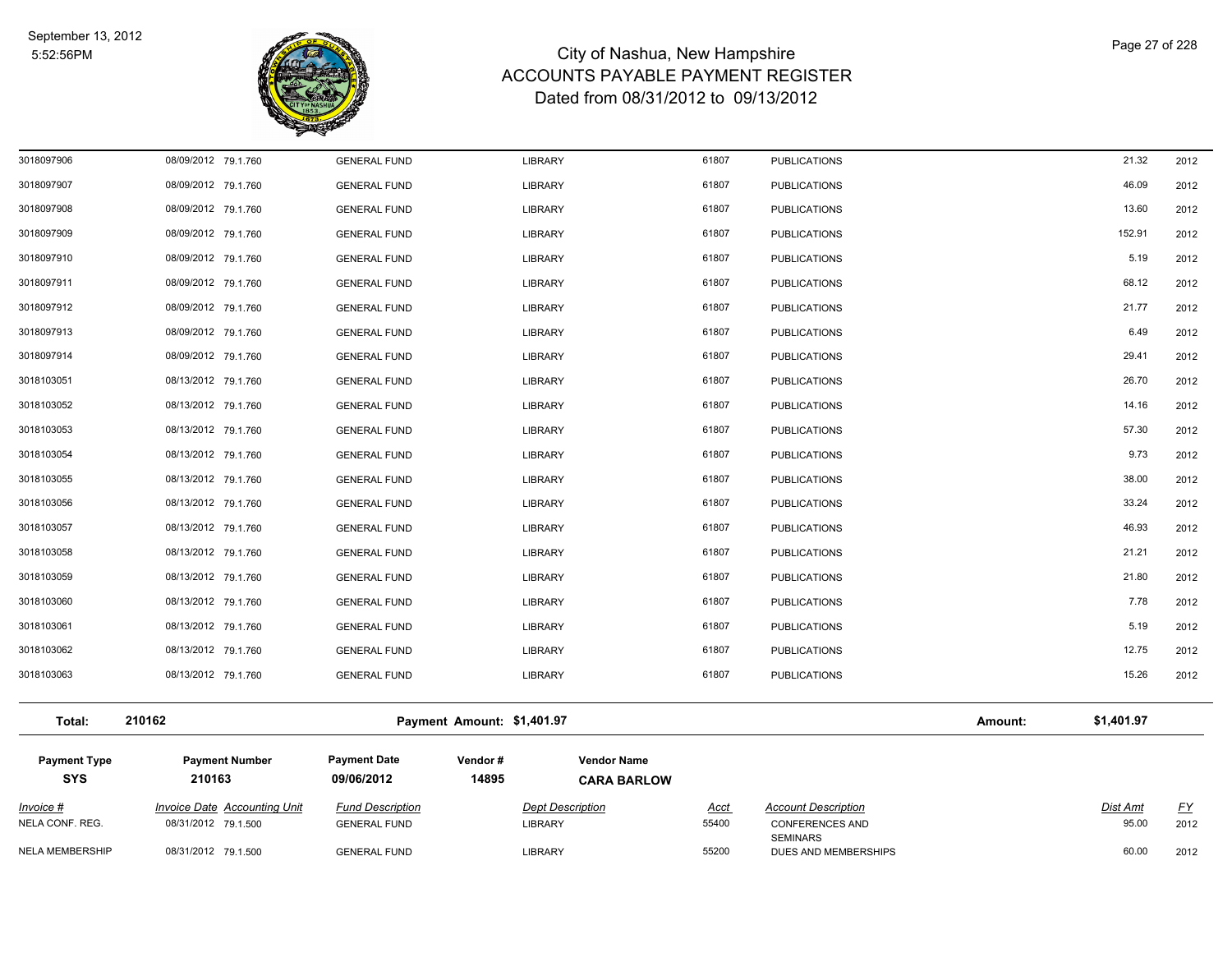

| Total:                            | 210163                                                     |                                                                        | Payment Amount: \$155.00 |                                                                        |                      |                                                                            | Amount: | \$155.00           |                                   |
|-----------------------------------|------------------------------------------------------------|------------------------------------------------------------------------|--------------------------|------------------------------------------------------------------------|----------------------|----------------------------------------------------------------------------|---------|--------------------|-----------------------------------|
| <b>Payment Type</b><br><b>SYS</b> | <b>Payment Number</b><br>210164                            | <b>Payment Date</b><br>09/06/2012                                      | Vendor#<br>12090         | <b>Vendor Name</b><br><b>HEATHER BEAUDOIN</b>                          |                      |                                                                            |         |                    |                                   |
| Invoice #<br>REIMB TUITION 9/4/12 | Invoice Date Accounting Unit<br>09/04/2012 TF11.7020       | <b>Fund Description</b><br><b>UAW EDUCATIONAL</b><br><b>ASSISTANCE</b> |                          | <b>Dept Description</b><br><b>UAW EDUCATIONAL</b><br><b>ASSISTANCE</b> | Acct<br>51607        | <b>Account Description</b><br>EDUCATIONAL INCENTIVE                        |         | Dist Amt<br>913.50 | EY<br>2012                        |
| Total:                            | 210164                                                     |                                                                        | Payment Amount: \$913.50 |                                                                        |                      |                                                                            | Amount: | \$913.50           |                                   |
| <b>Payment Type</b><br><b>SYS</b> | <b>Payment Number</b><br>210165                            | <b>Payment Date</b><br>09/06/2012                                      | Vendor#<br>12395         | <b>Vendor Name</b><br><b>BENS UNIFORMS</b>                             |                      |                                                                            |         |                    |                                   |
| Invoice #<br>35335                | <b>Invoice Date Accounting Unit</b><br>08/08/2012 50.1.500 | <b>Fund Description</b><br><b>GENERAL FUND</b>                         |                          | <b>Dept Description</b><br><b>POLICE</b>                               | <u>Acct</u><br>61107 | <b>Account Description</b><br><b>CLOTHING &amp; UNIFORMS</b>               |         | Dist Amt<br>100.00 | <u>FY</u><br>2012                 |
| Total:                            | 210165                                                     |                                                                        | Payment Amount: \$100.00 |                                                                        |                      |                                                                            | Amount: | \$100.00           |                                   |
| <b>Payment Type</b><br><b>SYS</b> | <b>Payment Number</b><br>210166                            | <b>Payment Date</b><br>09/06/2012                                      | Vendor#<br>14020         | <b>Vendor Name</b><br><b>THOMAS BERGERON</b>                           |                      |                                                                            |         |                    |                                   |
| Invoice #<br>8/30/12 MILEAGE      | Invoice Date Accounting Unit<br>08/30/2012 50.1.500        | <b>Fund Description</b><br><b>GENERAL FUND</b>                         |                          | <b>Dept Description</b><br><b>POLICE</b>                               | <u>Acct</u><br>55307 | <b>Account Description</b><br>MILEAGE REIMBURSEMENTS                       |         | Dist Amt<br>44.40  | <u>FY</u><br>2012                 |
| Total:                            | 210166                                                     |                                                                        | Payment Amount: \$44.40  |                                                                        |                      |                                                                            | Amount: | \$44.40            |                                   |
| <b>Payment Type</b><br><b>SYS</b> | <b>Payment Number</b><br>210167                            | <b>Payment Date</b><br>09/06/2012                                      | Vendor#<br>12402         | <b>Vendor Name</b><br><b>BEST FORD</b>                                 |                      |                                                                            |         |                    |                                   |
| Invoice #<br>5029826              | <b>Invoice Date Accounting Unit</b><br>08/06/2012 77.1.690 | <b>Fund Description</b><br><b>GENERAL FUND</b>                         |                          | <b>Dept Description</b><br>PARKS & RECREATION                          | <b>Acct</b><br>61799 | <b>Account Description</b><br>VEHICLE PARTS & SUPPLIES                     |         | Dist Amt<br>43.81  | $\underline{\mathsf{FY}}$<br>2012 |
| 5029911                           | 08/08/2012 50.4020                                         | POLICE DRUG ENFORCEMENT<br><b>FUND</b>                                 |                          | POLICE DRUG<br><b>ENFORCEMENT FUND</b>                                 | 61299                | MISCELLANEOUS SUPPLIES                                                     |         | 71.48              | 2012                              |
| 5030258<br>5030383                | 08/21/2012 50.1.500<br>08/23/2012 50.1.500                 | <b>GENERAL FUND</b><br><b>GENERAL FUND</b>                             |                          | POLICE<br><b>POLICE</b>                                                | 61799<br>61799       | <b>VEHICLE PARTS &amp; SUPPLIES</b><br><b>VEHICLE PARTS &amp; SUPPLIES</b> |         | 186.03<br>25.00    | 2012<br>2012                      |
| Total:                            | 210167                                                     |                                                                        | Payment Amount: \$326.32 |                                                                        |                      |                                                                            | Amount: | \$326.32           |                                   |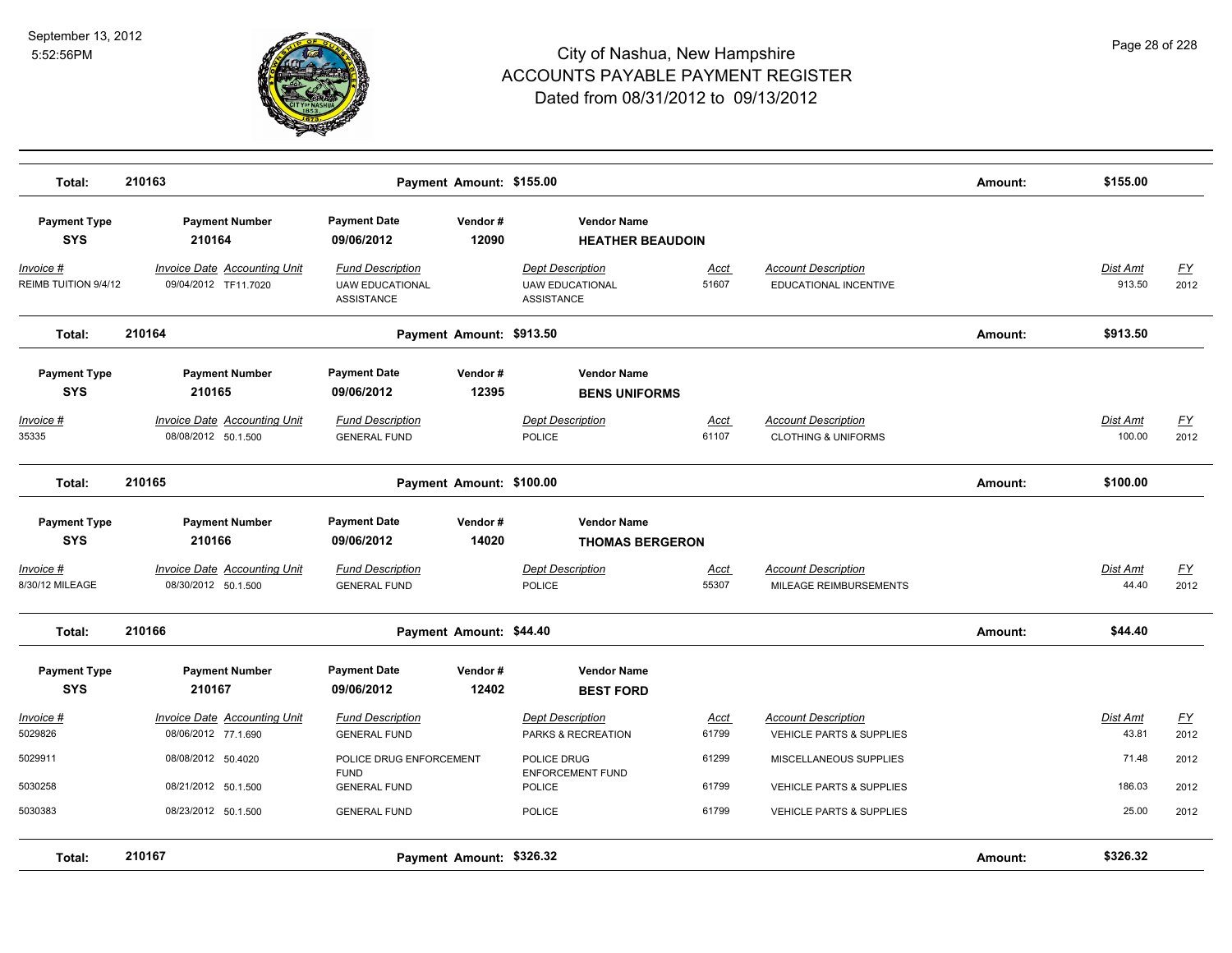

| <b>Payment Type</b><br><b>SYS</b> | <b>Payment Number</b><br>210168                            | <b>Payment Date</b><br>09/06/2012              | Vendor#<br>12404           | <b>Vendor Name</b><br><b>BILLS WORLD CLASS CLEANING SER</b> |                      |                                                                      |                                  |                             |                           |
|-----------------------------------|------------------------------------------------------------|------------------------------------------------|----------------------------|-------------------------------------------------------------|----------------------|----------------------------------------------------------------------|----------------------------------|-----------------------------|---------------------------|
| Invoice #                         | <b>Invoice Date Accounting Unit</b>                        | <b>Fund Description</b>                        |                            | <b>Dept Description</b>                                     | Acct                 | <b>Account Description</b>                                           |                                  | Dist Amt                    | $\underline{\mathsf{FY}}$ |
| AUGUST                            | 08/01/2012 68.6000.692                                     | SOLID WASTE FUND                               |                            | <b>SOLID WASTE</b>                                          | 54200                | <b>JANITORIAL SERVICES</b>                                           |                                  | 780.00                      | 2012                      |
| JULY                              | 07/01/2012 68.6000.692                                     | <b>SOLID WASTE FUND</b>                        |                            | <b>SOLID WASTE</b>                                          | 54200                | <b>JANITORIAL SERVICES</b>                                           |                                  | 780.00                      | 2012                      |
| SEP <sub>13</sub>                 | 09/01/2012 68.6000.692                                     | SOLID WASTE FUND                               |                            | SOLID WASTE                                                 | 54200                | <b>JANITORIAL SERVICES</b>                                           |                                  | 780.00                      | 2012                      |
| Total:                            | 210168                                                     |                                                | Payment Amount: \$2,340.00 |                                                             |                      |                                                                      | Amount:                          | \$2,340.00                  |                           |
| <b>Payment Type</b><br><b>SYS</b> | <b>Payment Number</b><br>210169                            | <b>Payment Date</b><br>09/06/2012              | Vendor#<br>10430           | <b>Vendor Name</b><br><b>BIT DIRECT INC</b>                 |                      |                                                                      |                                  |                             |                           |
| <b>Invoice #</b><br>5941          | <b>Invoice Date Accounting Unit</b><br>08/08/2012 50.1.500 | <b>Fund Description</b><br><b>GENERAL FUND</b> |                            | <b>Dept Description</b><br><b>POLICE</b>                    | <u>Acct</u><br>71900 | <b>Account Description</b><br>OFFICE EQUIPMENT                       |                                  | <b>Dist Amt</b><br>1,098.00 | $\underline{FY}$<br>2012  |
| Total:                            | 210169                                                     |                                                | Payment Amount: \$1,098.00 |                                                             |                      |                                                                      | Amount:                          | \$1,098.00                  |                           |
| <b>Payment Type</b><br><b>SYS</b> | <b>Payment Number</b><br>210170                            | <b>Payment Date</b><br>09/06/2012              | Vendor#<br>10486           | <b>Vendor Name</b><br><b>BLACK DAWG SEALCOAT MMK VALLEY</b> |                      |                                                                      |                                  |                             |                           |
| <u>Invoice #</u><br>$12 - 2$      | <b>Invoice Date Accounting Unit</b><br>08/06/2012 52.1.720 | <b>Fund Description</b><br><b>GENERAL FUND</b> |                            | <b>Dept Description</b><br><b>FIRE</b>                      | <u>Acct</u><br>54280 | <b>Account Description</b><br><b>BUILDING/GROUNDS</b><br>MAINTENANCE |                                  | Dist Amt<br>545.73          | <u>FY</u><br>2012         |
| Total:                            | 210170                                                     |                                                | Payment Amount: \$545.73   |                                                             |                      |                                                                      | Amount:                          | \$545.73                    |                           |
| <b>Payment Type</b><br><b>SYS</b> | <b>Payment Number</b><br>210171                            | <b>Payment Date</b><br>09/06/2012              | Vendor#<br>12422           | <b>Vendor Name</b><br><b>BOT L GAS INC</b>                  |                      |                                                                      |                                  |                             |                           |
| <b>Invoice #</b><br>32223         | <b>Invoice Date Accounting Unit</b><br>08/20/2012 61.1.700 | <b>Fund Description</b><br><b>GENERAL FUND</b> |                            | <b>Dept Description</b><br><b>STREETS</b>                   | <u>Acct</u><br>61166 | <b>Account Description</b><br><b>GASES</b>                           |                                  | Dist Amt<br>24.75           | $\underline{FY}$<br>2012  |
| Total:                            | 210171                                                     |                                                | Payment Amount: \$24.75    |                                                             |                      |                                                                      | Amount:                          | \$24.75                     |                           |
| <b>Payment Type</b><br><b>SYS</b> | <b>Payment Number</b><br>210172                            | <b>Payment Date</b><br>09/06/2012              | Vendor#<br>12031           | <b>Vendor Name</b><br><b>BRIGHAM INDUSTRIES</b>             |                      |                                                                      |                                  |                             |                           |
| Invoice #<br>12546                | <b>Invoice Date Accounting Unit</b><br>08/09/2012 50.3050  | <b>Fund Description</b><br>POLICE GRANTS FUND  |                            | <b>Dept Description</b><br>POLICE GRANTS FUND               | <u>Acct</u><br>71999 | <b>Account Description</b><br>MISCELLANEOUS EQUIPMENT                | <b>Activity</b><br>50.1001.11.01 | Dist Amt<br>165.78          | $\underline{FY}$<br>2012  |
| 12546                             | 08/09/2012 50.3050                                         | POLICE GRANTS FUND                             |                            | POLICE GRANTS FUND                                          | 71999                | MISCELLANEOUS EQUIPMENT                                              | 50.1001.11.01                    | 8,997.50                    | 2012                      |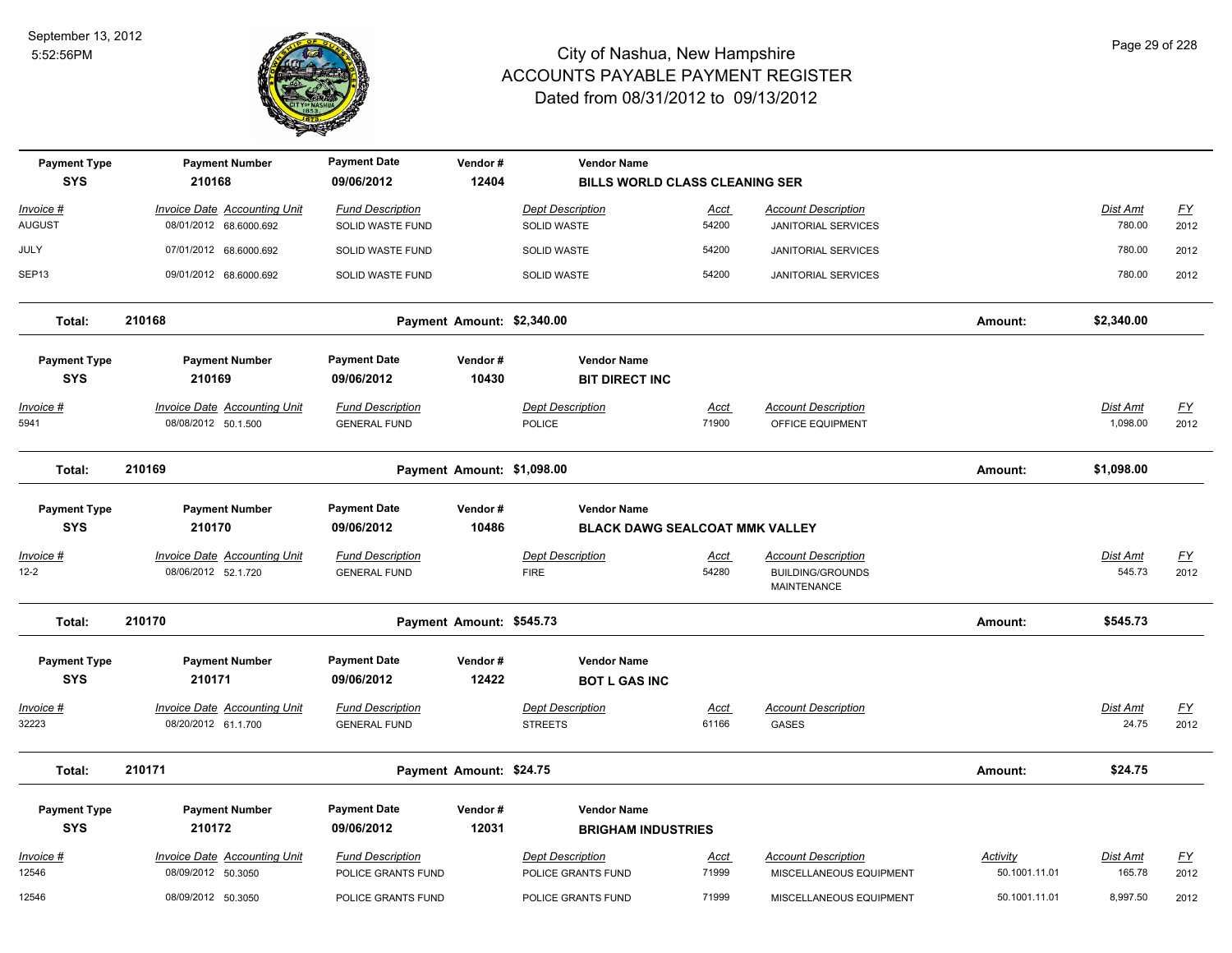

| Total:                            | 210172                                                        |                                                    | Payment Amount: \$9,163.28 |                                                      |                      |                                                        | Amount: | \$9,163.28                |                   |
|-----------------------------------|---------------------------------------------------------------|----------------------------------------------------|----------------------------|------------------------------------------------------|----------------------|--------------------------------------------------------|---------|---------------------------|-------------------|
| <b>Payment Type</b><br><b>SYS</b> | <b>Payment Number</b><br>210173                               | <b>Payment Date</b><br>09/06/2012                  | Vendor#<br>12440           | <b>Vendor Name</b><br><b>BRODART CO</b>              |                      |                                                        |         |                           |                   |
| Invoice #<br>261390               | Invoice Date Accounting Unit<br>08/09/2012 79.1.770           | <b>Fund Description</b><br><b>GENERAL FUND</b>     |                            | <b>Dept Description</b><br><b>LIBRARY</b>            | Acct<br>61299        | <b>Account Description</b><br>MISCELLANEOUS SUPPLIES   |         | Dist Amt<br>225.20        | <u>FY</u><br>2012 |
| Total:                            | 210173                                                        |                                                    | Payment Amount: \$225.20   |                                                      |                      |                                                        | Amount: | \$225.20                  |                   |
| <b>Payment Type</b><br><b>SYS</b> | <b>Payment Number</b><br>210174                               | <b>Payment Date</b><br>09/06/2012                  | Vendor#<br>11214           | <b>Vendor Name</b><br><b>KATERI BRODEUR</b>          |                      |                                                        |         |                           |                   |
| Invoice #<br>33232A 09/06/12 DCAP | <b>Invoice Date Accounting Unit</b><br>09/05/2012 BS1000      | <b>Fund Description</b><br><b>GENERAL FUND</b>     |                            | <b>Dept Description</b><br><b>GENERAL FUND</b>       | <u>Acct</u><br>21460 | <b>Account Description</b><br>125 DEPENDENT CARE       |         | <b>Dist Amt</b><br>192.30 | <u>FY</u><br>2012 |
| Total:                            | 210174                                                        |                                                    | Payment Amount: \$192.30   |                                                      |                      |                                                        | Amount: | \$192.30                  |                   |
| <b>Payment Type</b><br><b>SYS</b> | <b>Payment Number</b><br>210175                               | <b>Payment Date</b><br>09/06/2012                  | Vendor#<br>14057           | <b>Vendor Name</b><br><b>BROX INDUSTRIES INC</b>     |                      |                                                        |         |                           |                   |
| Invoice #<br>351821               | Invoice Date Accounting Unit<br>08/07/2012 69.6200.540        | <b>Fund Description</b><br><b>WASTEWATER FUND</b>  |                            | <b>Dept Description</b><br><b>WASTEWATER</b>         | <u>Acct</u><br>54300 | <b>Account Description</b><br><b>SEWER MAINTENANCE</b> |         | Dist Amt<br>112.36        | <u>FY</u><br>2012 |
| 351821                            | 08/07/2012 61.1.675                                           | <b>GENERAL FUND</b>                                |                            | <b>STREETS</b>                                       | 61535                | <b>GRAVEL/LOAM</b>                                     |         | 46.35                     | 2012              |
| Total:                            | 210175                                                        |                                                    | Payment Amount: \$158.71   |                                                      |                      |                                                        | Amount: | \$158.71                  |                   |
| <b>Payment Type</b><br><b>SYS</b> | <b>Payment Number</b><br>210176                               | <b>Payment Date</b><br>09/06/2012                  | Vendor#<br>11547           | <b>Vendor Name</b><br><b>CALLOGIX INC</b>            |                      |                                                        |         |                           |                   |
| Invoice #<br>120700498            | <b>Invoice Date Accounting Unit</b><br>07/31/2012 68.6000.692 | <b>Fund Description</b><br><b>SOLID WASTE FUND</b> |                            | <b>Dept Description</b><br><b>SOLID WASTE</b>        | <u>Acct</u><br>61192 | <b>Account Description</b><br><b>SAFETY SUPPLIES</b>   |         | Dist Amt<br>107.20        | <u>FY</u><br>2012 |
| 120700498                         | 07/31/2012 61.1.670                                           | <b>GENERAL FUND</b>                                |                            | <b>STREETS</b>                                       | 54236                | <b>SECURITY SERVICES</b>                               |         | 52.80                     | 2012              |
| Total:                            | 210176                                                        |                                                    | Payment Amount: \$160.00   |                                                      |                      |                                                        | Amount: | \$160.00                  |                   |
| <b>Payment Type</b><br><b>SYS</b> | <b>Payment Number</b><br>210177                               | <b>Payment Date</b><br>09/06/2012                  | Vendor#<br>12464           | <b>Vendor Name</b><br><b>CANAL ART &amp; FRAMING</b> |                      |                                                        |         |                           |                   |
| Invoice #                         | <b>Invoice Date Accounting Unit</b>                           | <b>Fund Description</b>                            |                            | <b>Dept Description</b>                              | Acct                 | <b>Account Description</b>                             |         | Dist Amt                  | FΥ                |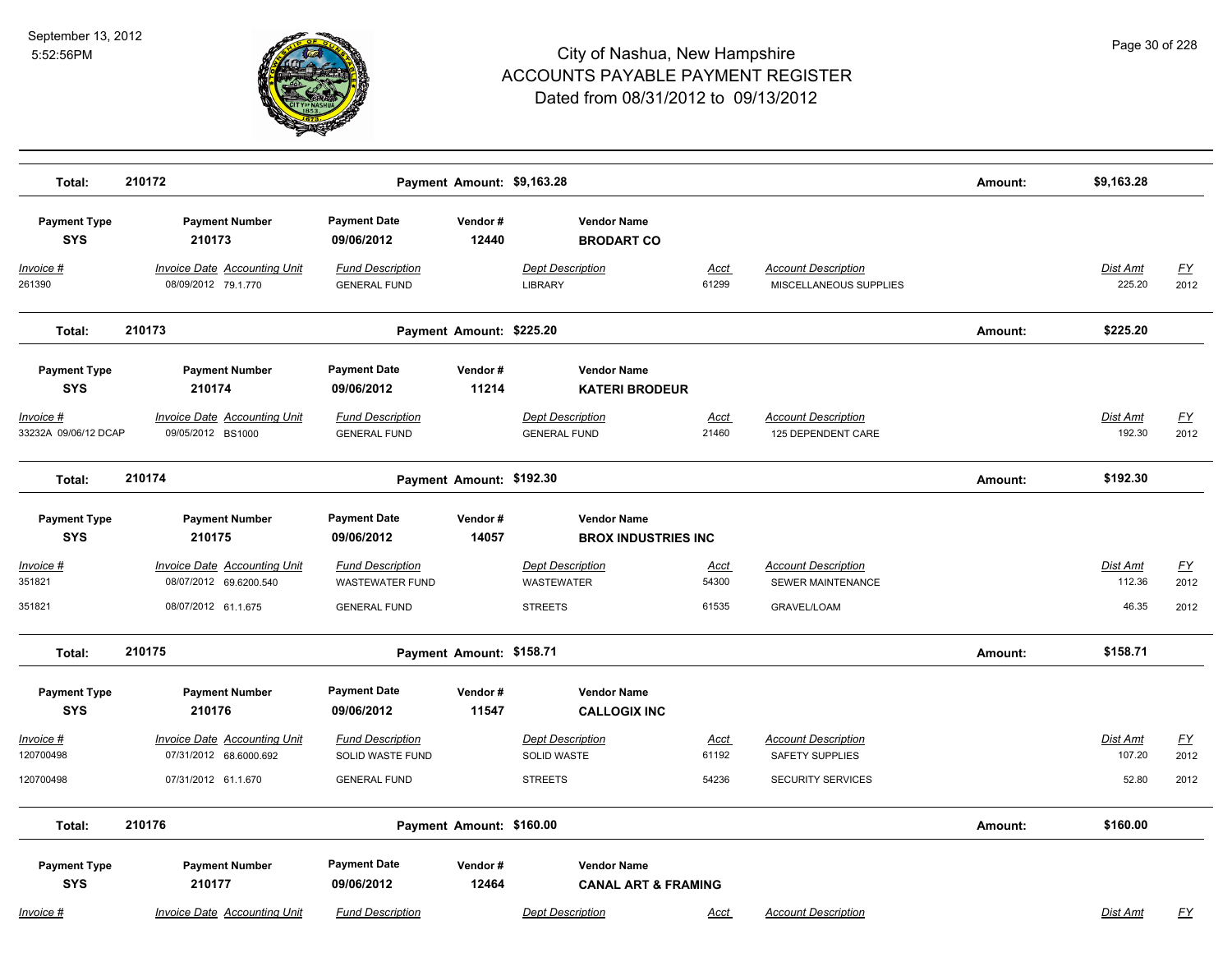

| NASHUA PD 9/4/12                               | 09/04/2012 50.1.500                                                    | <b>GENERAL FUND</b>                                                   |                            | <b>POLICE</b>                                                         | 55699                            | OTHER CONTRACTED<br><b>SERVICES</b>               |                           | 140.00               | 2012              |
|------------------------------------------------|------------------------------------------------------------------------|-----------------------------------------------------------------------|----------------------------|-----------------------------------------------------------------------|----------------------------------|---------------------------------------------------|---------------------------|----------------------|-------------------|
| Total:                                         | 210177                                                                 |                                                                       | Payment Amount: \$140.00   |                                                                       |                                  |                                                   | Amount:                   | \$140.00             |                   |
| <b>Payment Type</b><br><b>SYS</b>              | <b>Payment Number</b><br>210178                                        | <b>Payment Date</b><br>09/06/2012                                     | Vendor#<br>12468           | <b>Vendor Name</b><br><b>CARD TECH ID</b>                             |                                  |                                                   |                           |                      |                   |
| Invoice #<br>18560                             | Invoice Date Accounting Unit<br>08/08/2012 71.3068                     | <b>Fund Description</b><br><b>COMMUNITY SERVICES</b><br><b>GRANTS</b> |                            | <b>Dept Description</b><br><b>COMMUNITY SERVICES</b><br><b>GRANTS</b> | Acct<br>71000                    | <b>Account Description</b><br><b>EQUIPMENT</b>    | Activity<br>71.1004.12.01 | Dist Amt<br>1,869.55 | <u>FY</u><br>2012 |
| Total:                                         | 210178                                                                 |                                                                       | Payment Amount: \$1,869.55 |                                                                       |                                  |                                                   | Amount:                   | \$1,869.55           |                   |
| <b>Payment Type</b><br><b>SYS</b><br>Invoice # | <b>Payment Number</b><br>210179<br><b>Invoice Date Accounting Unit</b> | <b>Payment Date</b><br>09/06/2012<br><b>Fund Description</b>          | Vendor#<br>12479           | <b>Vendor Name</b><br><b>CASCO</b><br><b>Dept Description</b>         | Acct                             | <b>Account Description</b>                        |                           | Dist Amt             | <u>FY</u>         |
| 390703                                         | 08/15/2012 52.1.720                                                    | <b>GENERAL FUND</b>                                                   |                            | <b>FIRE</b>                                                           | 54280                            | <b>BUILDING/GROUNDS</b><br><b>MAINTENANCE</b>     |                           | 82.00                | 2012              |
| Total:                                         | 210179                                                                 |                                                                       | Payment Amount: \$82.00    |                                                                       |                                  |                                                   | Amount:                   | \$82.00              |                   |
| <b>Payment Type</b><br><b>SYS</b><br>Invoice # | <b>Payment Number</b><br>210180<br><b>Invoice Date Accounting Unit</b> | <b>Payment Date</b><br>09/06/2012<br><b>Fund Description</b>          | Vendor#<br>11756           | <b>Vendor Name</b><br><b>CDM SMITH INC</b><br><b>Dept Description</b> | Acct                             | <b>Account Description</b>                        |                           | Dist Amt             |                   |
| 80427847                                       | 05/23/2012 34.1.500                                                    | <b>GENERAL FUND</b>                                                   |                            | GIS                                                                   | 53142                            | <b>CONSULTING SERVICES</b>                        |                           | 1,500.00             | <u>FY</u><br>2012 |
| Total:                                         | 210180                                                                 |                                                                       | Payment Amount: \$1,500.00 |                                                                       |                                  |                                                   | Amount:                   | \$1,500.00           |                   |
| <b>Payment Type</b><br><b>SYS</b>              | <b>Payment Number</b><br>210181                                        | <b>Payment Date</b><br>09/06/2012                                     | Vendor#<br>12492           | <b>Vendor Name</b>                                                    | <b>CENTER POINT PUBLISHING</b>   |                                                   |                           |                      |                   |
| Invoice #<br>1044260                           | Invoice Date Accounting Unit<br>08/15/2012 79.1.760                    | <b>Fund Description</b><br><b>GENERAL FUND</b>                        |                            | <b>Dept Description</b><br><b>LIBRARY</b>                             | Acct<br>61807                    | <b>Account Description</b><br><b>PUBLICATIONS</b> |                           | Dist Amt<br>52.51    | <u>FY</u><br>2012 |
| Total:                                         | 210181                                                                 |                                                                       | Payment Amount: \$52.51    |                                                                       |                                  |                                                   | Amount:                   | \$52.51              |                   |
| <b>Payment Type</b><br><b>SYS</b>              | <b>Payment Number</b><br>210182                                        | <b>Payment Date</b><br>09/06/2012                                     | Vendor#<br>12493           | <b>Vendor Name</b>                                                    | <b>CENTRAL PAPER PRODUCTS CO</b> |                                                   |                           |                      |                   |
| Invoice #                                      | <b>Invoice Date Accounting Unit</b>                                    | <b>Fund Description</b>                                               |                            | <b>Dept Description</b>                                               | <b>Acct</b>                      | <b>Account Description</b>                        | Activity                  | <b>Dist Amt</b>      | <u>FY</u>         |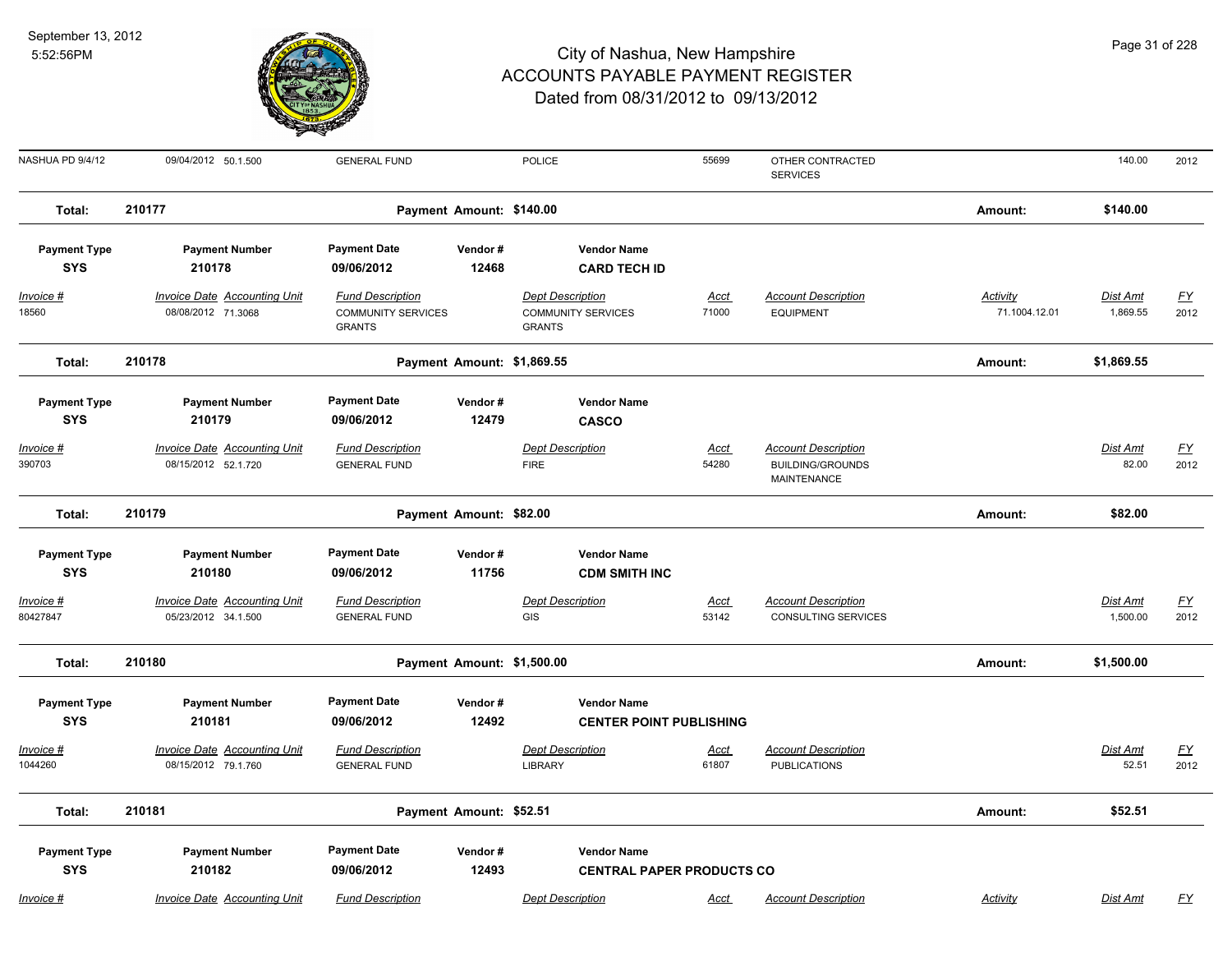

| 1192149                 | 08/13/2012 86.3120                                        | <b>TRANSIT GRANTS</b>                                           |                            | <b>GRANT FUNDS-TRANSIT</b>                                      | 61299                | MISCELLANEOUS SUPPLIES                                            | 86.800.13.40.01                   | 157.52                      | 2012              |
|-------------------------|-----------------------------------------------------------|-----------------------------------------------------------------|----------------------------|-----------------------------------------------------------------|----------------------|-------------------------------------------------------------------|-----------------------------------|-----------------------------|-------------------|
| 1192216                 | 08/13/2012 50.1.500                                       | <b>GENERAL FUND</b>                                             |                            | <b>POLICE</b>                                                   | 61428                | <b>JANITORIAL SUPPLIES</b>                                        |                                   | 24.35                       | 2012              |
| Total:                  | 210182                                                    |                                                                 | Payment Amount: \$181.87   |                                                                 |                      |                                                                   | Amount:                           | \$181.87                    |                   |
| <b>Payment Type</b>     | <b>Payment Number</b>                                     | <b>Payment Date</b>                                             | Vendor#                    | <b>Vendor Name</b>                                              |                      |                                                                   | Payee Name                        |                             |                   |
| <b>SYS</b>              | 210183                                                    | 09/06/2012                                                      | 14106                      | <b>CINTAS</b>                                                   |                      |                                                                   | <b>CINTAS DOCUMENT MANAGEMENT</b> |                             |                   |
| Invoice #<br>DF21198540 | Invoice Date Accounting Unit<br>04/30/2012 26.4010        | <b>Fund Description</b><br>MOTOR VEHICLE ADMIN FUND             |                            | <b>Dept Description</b><br>MOTOR VEHICLE ADMIN<br><b>FUND</b>   | <b>Acct</b><br>55699 | <b>Account Description</b><br>OTHER CONTRACTED<br><b>SERVICES</b> |                                   | <b>Dist Amt</b><br>35.00    | <u>FY</u><br>2012 |
| Total:                  | 210183                                                    |                                                                 | Payment Amount: \$35.00    |                                                                 |                      |                                                                   | Amount:                           | \$35.00                     |                   |
| <b>Payment Type</b>     | <b>Payment Number</b>                                     | Payment Date                                                    | Vendor#                    | <b>Vendor Name</b>                                              |                      |                                                                   | Payee Name                        |                             |                   |
| <b>SYS</b>              | 210184                                                    | 09/06/2012                                                      | 14106                      | <b>CINTAS</b>                                                   |                      |                                                                   | <b>CINTAS UNIFORMS</b>            |                             |                   |
| <u>Invoice #</u>        | <b>Invoice Date Accounting Unit</b>                       | <b>Fund Description</b>                                         |                            | <b>Dept Description</b>                                         | <u>Acct</u>          | <b>Account Description</b>                                        | <b>Activity</b>                   | <b>Dist Amt</b>             | <u>FY</u>         |
| 016771463               | 08/06/2012 86.3120                                        | <b>TRANSIT GRANTS</b>                                           |                            | <b>GRANT FUNDS-TRANSIT</b>                                      | 55699                | OTHER CONTRACTED<br><b>SERVICES</b>                               | 86.800.13.40.01                   | 63.77                       | 2012              |
| 016778453               | 08/13/2012 86.3120                                        | <b>TRANSIT GRANTS</b>                                           |                            | <b>GRANT FUNDS-TRANSIT</b>                                      | 55699                | OTHER CONTRACTED                                                  | 86.800.13.40.01                   | 57.29                       | 2012              |
| 016792586               | 08/27/2012 86.3120                                        | <b>TRANSIT GRANTS</b>                                           |                            | <b>GRANT FUNDS-TRANSIT</b>                                      | 55699                | <b>SERVICES</b><br>OTHER CONTRACTED<br><b>SERVICES</b>            | 86.800.13.40.01                   | 57.29                       | 2012              |
| Total:                  | 210184                                                    |                                                                 | Payment Amount: \$178.35   |                                                                 |                      |                                                                   | Amount:                           | \$178.35                    |                   |
| <b>Payment Type</b>     | <b>Payment Number</b>                                     | <b>Payment Date</b>                                             | Vendor#                    | <b>Vendor Name</b>                                              |                      |                                                                   |                                   |                             |                   |
| <b>SYS</b>              | 210185                                                    | 09/06/2012                                                      | 13725                      | <b>CN CARLEY ASSOCICATES</b>                                    |                      |                                                                   |                                   |                             |                   |
| Invoice #<br>3134       | <b>Invoice Date Accounting Unit</b><br>08/06/2012 60.5700 | <b>Fund Description</b><br>CAP PROJECTS-BROAD ST<br><b>PKWY</b> |                            | <b>Dept Description</b><br>CAP PROJECTS-BROAD ST<br><b>PKWY</b> | <u>Acct</u><br>81700 | <b>Account Description</b><br><b>INFRASTRUCTURE</b>               | Activity<br>1061.60.10.70         | <b>Dist Amt</b><br>1,324.40 | <u>FY</u><br>2012 |
| Total:                  | 210185                                                    |                                                                 | Payment Amount: \$1,324.40 |                                                                 |                      |                                                                   | Amount:                           | \$1,324.40                  |                   |
| <b>Payment Type</b>     | <b>Payment Number</b>                                     | <b>Payment Date</b>                                             | Vendor#                    | <b>Vendor Name</b>                                              |                      |                                                                   | Payee Name                        |                             |                   |
| <b>SYS</b>              | 210186                                                    | 09/06/2012                                                      | 10820                      | <b>CONNECTIVITY INC</b>                                         |                      |                                                                   | <b>CONNECTIVITY</b>               |                             |                   |
| <u>Invoice #</u>        | <b>Invoice Date Accounting Unit</b>                       | <b>Fund Description</b>                                         |                            | <b>Dept Description</b>                                         | <u>Acct</u>          | <b>Account Description</b>                                        |                                   | <b>Dist Amt</b>             | <u>FY</u>         |
| 207365                  | 08/16/2012 61.1.670                                       | <b>GENERAL FUND</b>                                             |                            | <b>STREETS</b>                                                  | 54236                | <b>SECURITY SERVICES</b>                                          |                                   | 1,538.56                    | 2012              |
| Total:                  | 210186                                                    |                                                                 | Payment Amount: \$1,538.56 |                                                                 |                      |                                                                   | Amount:                           | \$1,538.56                  |                   |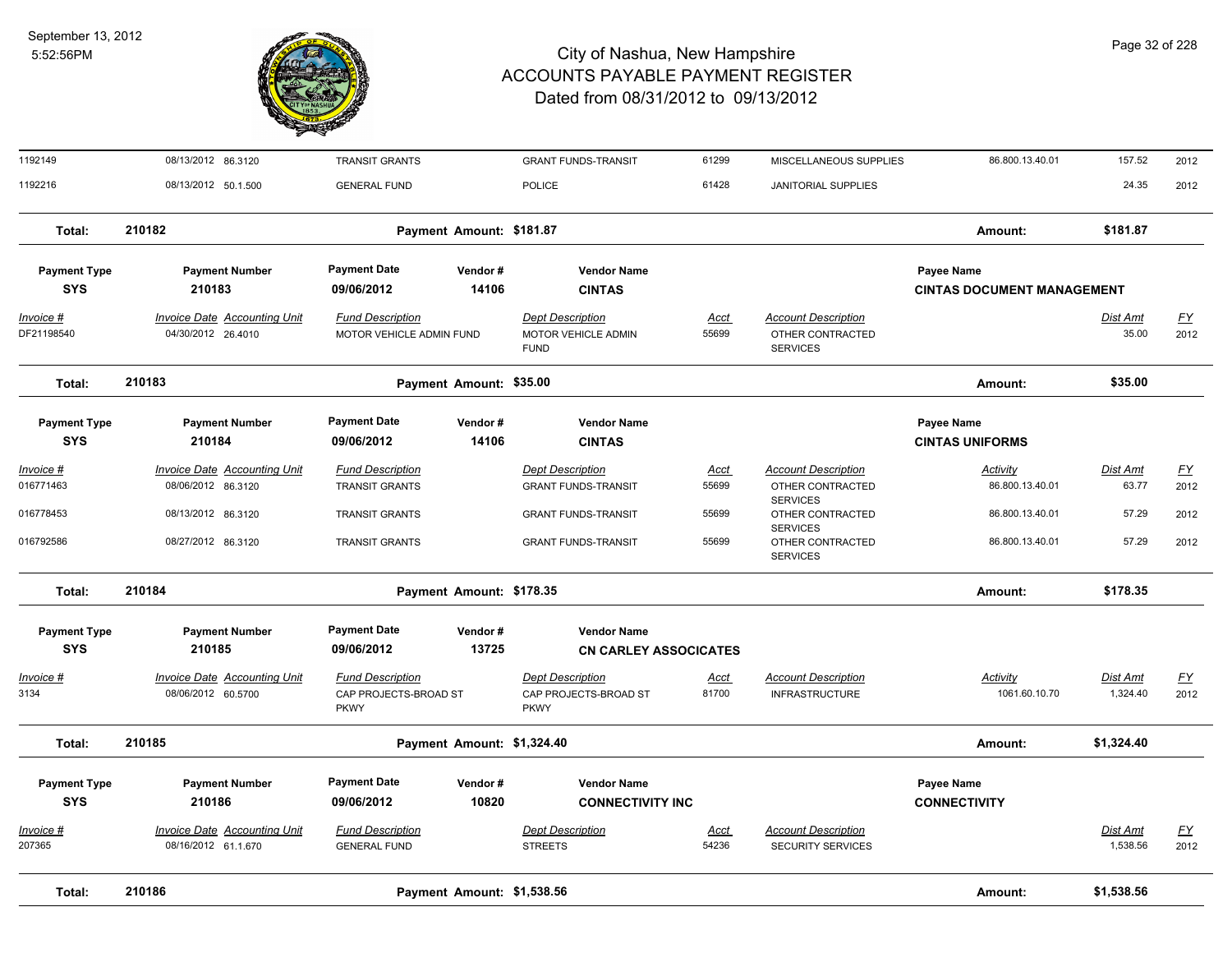

| <b>Payment Type</b>               | <b>Payment Number</b>               | <b>Payment Date</b>               | Vendor#          | <b>Vendor Name</b>                                      |       |                                                                   |          |                 |           |
|-----------------------------------|-------------------------------------|-----------------------------------|------------------|---------------------------------------------------------|-------|-------------------------------------------------------------------|----------|-----------------|-----------|
| <b>SYS</b>                        | 210187                              | 09/06/2012                        | 11874            | <b>CONSHOHOCKEN STEEL PRODUCTS</b>                      |       |                                                                   |          |                 |           |
| Invoice #                         | <b>Invoice Date Accounting Unit</b> | <b>Fund Description</b>           |                  | <b>Dept Description</b>                                 | Acct  | <b>Account Description</b>                                        |          | Dist Amt        | <u>FY</u> |
| 9730186                           | 08/06/2012 68.6000.540              | SOLID WASTE FUND                  |                  | <b>SOLID WASTE</b>                                      | 71000 | <b>EQUIPMENT</b>                                                  |          | 6,740.00        | 2012      |
| 9730197                           | 08/08/2012 68.6000.540              | <b>SOLID WASTE FUND</b>           |                  | <b>SOLID WASTE</b>                                      | 71000 | <b>EQUIPMENT</b>                                                  |          | 6,740.00        | 2012      |
| 9730206                           | 08/13/2012 68.6000.540              | SOLID WASTE FUND                  |                  | <b>SOLID WASTE</b>                                      | 71000 | <b>EQUIPMENT</b>                                                  |          | 6,740.00        | 2012      |
| Total:                            | 210187                              | Payment Amount: \$20,220.00       |                  |                                                         |       |                                                                   | Amount:  | \$20,220.00     |           |
| <b>Payment Type</b><br><b>SYS</b> | <b>Payment Number</b><br>210188     | <b>Payment Date</b><br>09/06/2012 | Vendor#<br>10490 | <b>Vendor Name</b><br><b>CONWAY OFFICE PRODUCTS LLC</b> |       |                                                                   |          |                 |           |
| Invoice #                         | <b>Invoice Date Accounting Unit</b> | <b>Fund Description</b>           |                  | <b>Dept Description</b>                                 | Acct  | <b>Account Description</b>                                        | Activity | <b>Dist Amt</b> | <u>FY</u> |
| 004700                            | 07/12/2012 81.1.500                 | <b>GENERAL FUND</b>               |                  | COMMUNITY DEVELOPMENT                                   | 54421 | <b>COPIER MAINTENANCE</b>                                         |          | 430.00          | 2012      |
| 005029                            | 07/12/2012 50.1.500                 | <b>GENERAL FUND</b>               |                  | <b>POLICE</b>                                           | 54421 | <b>CONTRACTS</b><br><b>COPIER MAINTENANCE</b><br><b>CONTRACTS</b> |          | 487.00          | 2012      |
| 006102                            | 07/16/2012 52.1.720                 | <b>GENERAL FUND</b>               |                  | <b>FIRE</b>                                             | 54421 | <b>COPIER MAINTENANCE</b>                                         |          | 180.00          | 2012      |
| 007202                            | 07/19/2012 79.1.770                 | <b>GENERAL FUND</b>               |                  | <b>LIBRARY</b>                                          | 54421 | <b>CONTRACTS</b><br><b>COPIER MAINTENANCE</b>                     |          | 114.00          | 2012      |
|                                   |                                     |                                   |                  |                                                         |       | <b>CONTRACTS</b>                                                  |          |                 |           |
| 007203                            | 07/19/2012 79.1.770                 | <b>GENERAL FUND</b>               |                  | <b>LIBRARY</b>                                          | 54421 | <b>COPIER MAINTENANCE</b><br><b>CONTRACTS</b>                     |          | 114.00          | 2012      |
| 007212                            | 07/19/2012 61.1.670                 | <b>GENERAL FUND</b>               |                  | <b>STREETS</b>                                          | 54450 | OFFICE EQUIP REPAIRS &                                            |          | 103.00          | 2012      |
| 007213                            | 07/19/2012 32.1.500                 | <b>GENERAL FUND</b>               |                  | ASSESSING                                               | 54421 | MAINTENANCE<br><b>COPIER MAINTENANCE</b>                          |          | 103.00          | 2012      |
|                                   |                                     |                                   |                  |                                                         | 54828 | <b>CONTRACTS</b>                                                  |          | 108.00          |           |
| 007214                            | 07/19/2012 69.6200.670              | <b>WASTEWATER FUND</b>            |                  | <b>WASTEWATER</b>                                       |       | PHOTOCOPIER LEASE                                                 |          |                 | 2012      |
| 007215                            | 07/19/2012 26.1.500                 | <b>GENERAL FUND</b>               |                  | <b>FINANCIAL SERVICES</b>                               | 54421 | <b>COPIER MAINTENANCE</b><br><b>CONTRACTS</b>                     |          | 108.00          | 2012      |
| 007216                            | 07/19/2012 26.1.500                 | <b>GENERAL FUND</b>               |                  | <b>FINANCIAL SERVICES</b>                               | 54421 | <b>COPIER MAINTENANCE</b>                                         |          | 108.00          | 2012      |
| 007280                            | 07/19/2012 79.1.770                 | <b>GENERAL FUND</b>               |                  | <b>LIBRARY</b>                                          | 54421 | CONTRACTS<br>COPIER MAINTENANCE                                   |          | 103.00          | 2012      |
|                                   |                                     |                                   |                  |                                                         |       | <b>CONTRACTS</b>                                                  |          |                 |           |
| 007281                            | 07/19/2012 03.1.500                 | <b>GENERAL FUND</b>               |                  | <b>LEGAL</b>                                            | 54421 | <b>COPIER MAINTENANCE</b><br><b>CONTRACTS</b>                     |          | 108.00          | 2012      |
| 007283                            | 07/19/2012 28.6500.500              | PROPERTY & CASUALTY FUND          |                  | <b>RISK MANAGEMENT</b>                                  | 54421 | <b>COPIER MAINTENANCE</b>                                         |          | 103.00          | 2012      |
| 007284                            | 07/19/2012 52.1.720                 | <b>GENERAL FUND</b>               |                  | <b>FIRE</b>                                             | 54421 | <b>CONTRACTS</b><br><b>COPIER MAINTENANCE</b>                     |          | 103.00          | 2012      |
|                                   |                                     |                                   |                  |                                                         |       | <b>CONTRACTS</b>                                                  |          |                 |           |
| 007285                            | 07/19/2012 52.1.720                 | <b>GENERAL FUND</b>               |                  | <b>FIRE</b>                                             | 54421 | <b>COPIER MAINTENANCE</b>                                         |          | 103.00          | 2012      |
| 007365                            | 07/19/2012 11.1.500                 | <b>GENERAL FUND</b>               |                  | <b>HUMAN RESOURCES</b>                                  | 54421 | <b>CONTRACTS</b><br><b>COPIER MAINTENANCE</b>                     |          | 120.00          | 2012      |
|                                   |                                     |                                   |                  |                                                         | 61650 | <b>CONTRACTS</b>                                                  |          | 114.00          |           |
| 007480                            | 07/19/2012 26.1.500                 | <b>GENERAL FUND</b>               |                  | <b>FINANCIAL SERVICES</b>                               |       | <b>COPIER SUPPLIES</b>                                            |          |                 | 2012      |
| 007503                            | 07/19/2012 26.1.500                 | <b>GENERAL FUND</b>               |                  | <b>FINANCIAL SERVICES</b>                               | 61650 | <b>COPIER SUPPLIES</b>                                            |          | 114.00          | 2012      |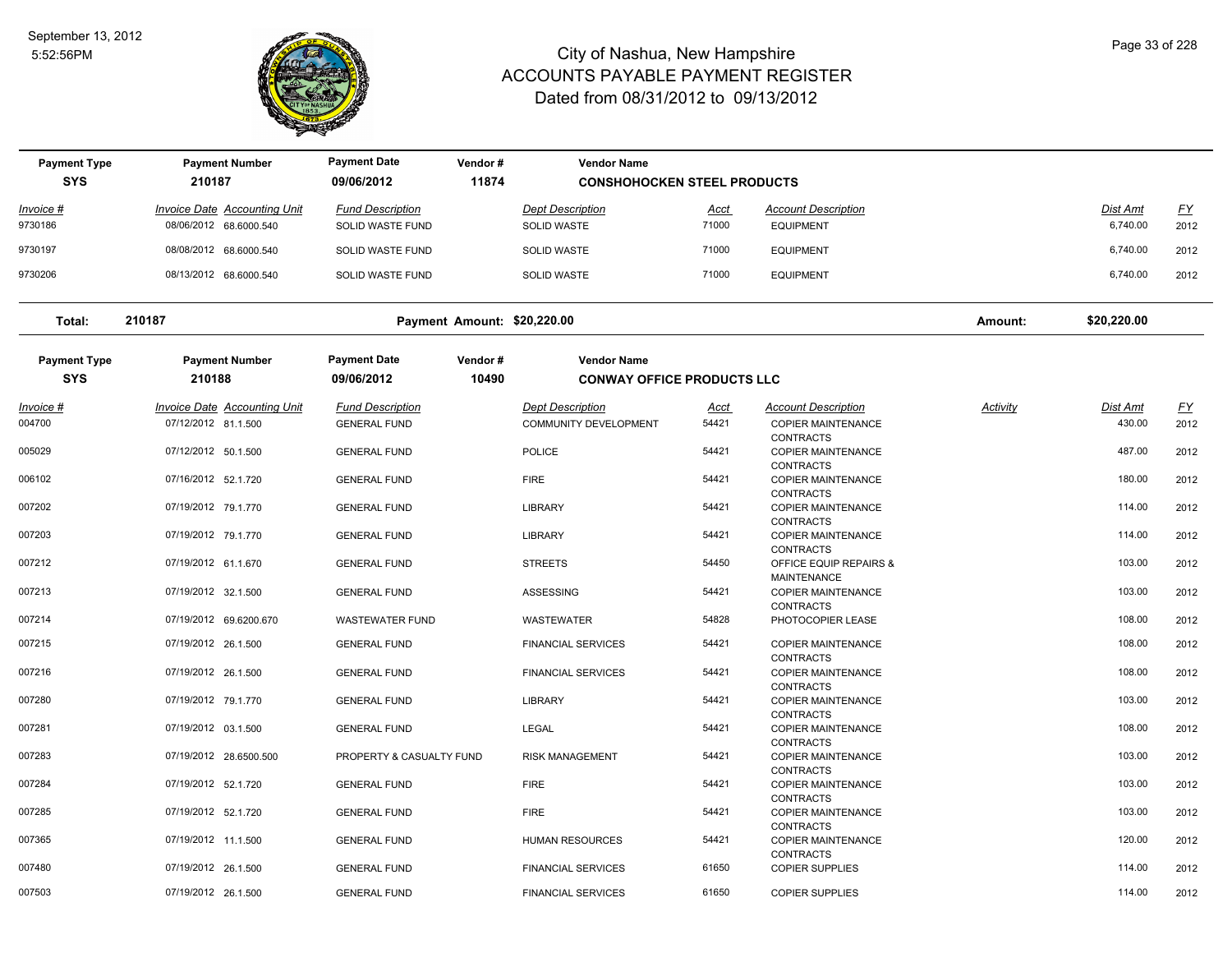

| 007546  | 07/19/2012 64.1.705    | <b>GENERAL FUND</b>   | <b>TRAFFIC</b>               | 54450 | OFFICE EQUIP REPAIRS &    |                 | 114.00      | 2012 |
|---------|------------------------|-----------------------|------------------------------|-------|---------------------------|-----------------|-------------|------|
|         |                        |                       |                              |       | <b>MAINTENANCE</b>        |                 |             |      |
| 007548  | 07/19/2012 86.3120     | <b>TRANSIT GRANTS</b> | <b>GRANT FUNDS-TRANSIT</b>   | 54421 | <b>COPIER MAINTENANCE</b> | 86.800.12.10.10 | 114.00      | 2012 |
|         |                        |                       |                              |       | <b>CONTRACTS</b>          |                 |             |      |
| 007561  | 07/19/2012 52.1.720    | <b>GENERAL FUND</b>   | <b>FIRE</b>                  | 54421 | <b>COPIER MAINTENANCE</b> |                 | 108.00      | 2012 |
|         |                        |                       |                              |       | <b>CONTRACTS</b>          |                 |             |      |
| 007703  | 07/19/2012 68.6000.500 | SOLID WASTE FUND      | <b>SOLID WASTE</b>           | 54421 | <b>COPIER MAINTENANCE</b> |                 | 60.00       | 2012 |
|         |                        |                       |                              |       | <b>CONTRACTS</b>          |                 |             |      |
| 007708  | 07/19/2012 26.1.500    | <b>GENERAL FUND</b>   | <b>FINANCIAL SERVICES</b>    | 61650 | <b>COPIER SUPPLIES</b>    |                 | 94.50       | 2012 |
|         |                        |                       |                              |       |                           |                 |             |      |
| 007730  | 07/19/2012 81.1.500    | <b>GENERAL FUND</b>   | <b>COMMUNITY DEVELOPMENT</b> | 54421 | <b>COPIER MAINTENANCE</b> |                 | 40.00       | 2012 |
|         |                        |                       |                              |       | <b>CONTRACTS</b>          |                 |             |      |
| 007771  | 07/19/2012 02.1.500    | <b>GENERAL FUND</b>   | <b>BOARD OF ALDERMEN</b>     | 54421 | <b>COPIER MAINTENANCE</b> |                 | 140.00      | 2012 |
|         |                        |                       |                              |       | <b>CONTRACTS</b>          |                 |             |      |
| 007786  | 07/19/2012 07.1.565    | <b>GENERAL FUND</b>   | <b>CITY CLERK</b>            | 54421 | <b>COPIER MAINTENANCE</b> |                 | 250.00      | 2012 |
|         |                        |                       |                              |       | <b>CONTRACTS</b>          |                 |             |      |
| 007854  | 07/19/2012 83.1.500    | <b>GENERAL FUND</b>   | <b>ECONOMIC DEVELOPMENT</b>  | 54421 | <b>COPIER MAINTENANCE</b> |                 | 66.00       | 2012 |
|         |                        |                       |                              |       | <b>CONTRACTS</b>          |                 |             |      |
| 007854  | 07/19/2012 01.1.500    | <b>GENERAL FUND</b>   | <b>MAYOR</b>                 | 54421 | <b>COPIER MAINTENANCE</b> |                 | 66.00       | 2012 |
|         |                        |                       |                              |       | <b>CONTRACTS</b>          |                 |             |      |
| 007854  | 07/19/2012 05.1.500    | <b>GENERAL FUND</b>   | <b>CITI-STAT</b>             | 54421 | <b>COPIER MAINTENANCE</b> |                 | 66.00       | 2012 |
|         |                        |                       |                              |       | <b>CONTRACTS</b>          |                 |             |      |
| 007979  | 07/19/2012 60.1.500    | <b>GENERAL FUND</b>   | <b>PUBLIC</b>                | 54421 | COPIER MAINTENANCE        |                 | $-1,023.00$ | 2012 |
|         |                        |                       | WORKS-ADMIN/ENGINEERIN       |       | <b>CONTRACTS</b>          |                 |             |      |
| 007979  | 07/19/2012 60.1.500    | <b>GENERAL FUND</b>   | <b>PUBLIC</b>                | 54421 | <b>COPIER MAINTENANCE</b> |                 | 1,023.00    | 2012 |
|         |                        |                       | WORKS-ADMIN/ENGINEERIN       |       | <b>CONTRACTS</b>          |                 |             |      |
| 007979  | 07/19/2012 50.1.500    | <b>GENERAL FUND</b>   | <b>POLICE</b>                | 54421 | <b>COPIER MAINTENANCE</b> |                 | 1,023.00    | 2012 |
|         |                        |                       |                              |       | <b>CONTRACTS</b>          |                 |             |      |
| 007989  | 07/19/2012 52.1.720    | <b>GENERAL FUND</b>   | <b>FIRE</b>                  | 54421 | <b>COPIER MAINTENANCE</b> |                 | 158.00      | 2012 |
|         |                        |                       |                              |       | <b>CONTRACTS</b>          |                 |             |      |
| 992478  | 07/01/2012 77.1.500    | <b>GENERAL FUND</b>   | PARKS & RECREATION           | 54421 | <b>COPIER MAINTENANCE</b> |                 | 90.00       | 2012 |
|         |                        |                       |                              |       | <b>CONTRACTS</b>          |                 |             |      |
| 992479  | 07/01/2012 71.1.500    | <b>GENERAL FUND</b>   | <b>COMMUNITY SERVICES</b>    | 54421 | <b>COPIER MAINTENANCE</b> |                 | 90.00       | 2012 |
|         |                        |                       |                              |       | <b>CONTRACTS</b>          |                 |             |      |
| 992480  | 07/01/2012 71.1.500    | <b>GENERAL FUND</b>   | <b>COMMUNITY SERVICES</b>    | 54421 | <b>COPIER MAINTENANCE</b> |                 | 90.00       | 2012 |
|         |                        |                       |                              |       | <b>CONTRACTS</b>          |                 |             |      |
| 992481  | 07/01/2012 71.1.500    | <b>GENERAL FUND</b>   | <b>COMMUNITY SERVICES</b>    | 54421 | <b>COPIER MAINTENANCE</b> |                 | 160.00      | 2012 |
|         |                        |                       |                              |       | <b>CONTRACTS</b>          |                 |             |      |
| 992977  | 07/01/2012 30.1.500    | <b>GENERAL FUND</b>   | <b>PURCHASING</b>            | 54421 | <b>COPIER MAINTENANCE</b> |                 | 720.00      | 2012 |
|         |                        |                       |                              |       | <b>CONTRACTS</b>          |                 |             |      |
| 999733A | 07/02/2012 60.1.500    | <b>GENERAL FUND</b>   | <b>PUBLIC</b>                | 54421 | <b>COPIER MAINTENANCE</b> |                 | 315.00      | 2012 |
|         |                        |                       | WORKS-ADMIN/ENGINEERIN       |       | <b>CONTRACTS</b>          |                 |             |      |
|         |                        |                       |                              |       |                           |                 |             |      |
|         |                        |                       |                              |       |                           |                 |             |      |

**Total: 210188 Payment Amount: \$6,487.50 Amount: \$6,487.50**

| <b>Payment Type</b><br><b>SYS</b> | <b>Payment Number</b><br>210189                        | <b>Payment Date</b><br>09/06/2012                 | Vendor#<br>12560 | <b>Vendor Name</b>                    | <b>CORRIVEAU ROUTHIER INC.</b> |                                                        |                    |            |
|-----------------------------------|--------------------------------------------------------|---------------------------------------------------|------------------|---------------------------------------|--------------------------------|--------------------------------------------------------|--------------------|------------|
| Invoice #<br>265290               | Invoice Date Accounting Unit<br>08/08/2012 69.6200.540 | <b>Fund Description</b><br><b>WASTEWATER FUND</b> |                  | <b>Dept Description</b><br>WASTEWATER | Acct<br>54300                  | <b>Account Description</b><br><b>SEWER MAINTENANCE</b> | Dist Amt<br>314.95 | EY<br>2012 |
| 265301                            | 08/08/2012 69.6200.540                                 | WASTEWATER FUND                                   |                  | WASTEWATER                            | 54300                          | SEWER MAINTENANCE                                      | 595.00             | 2012       |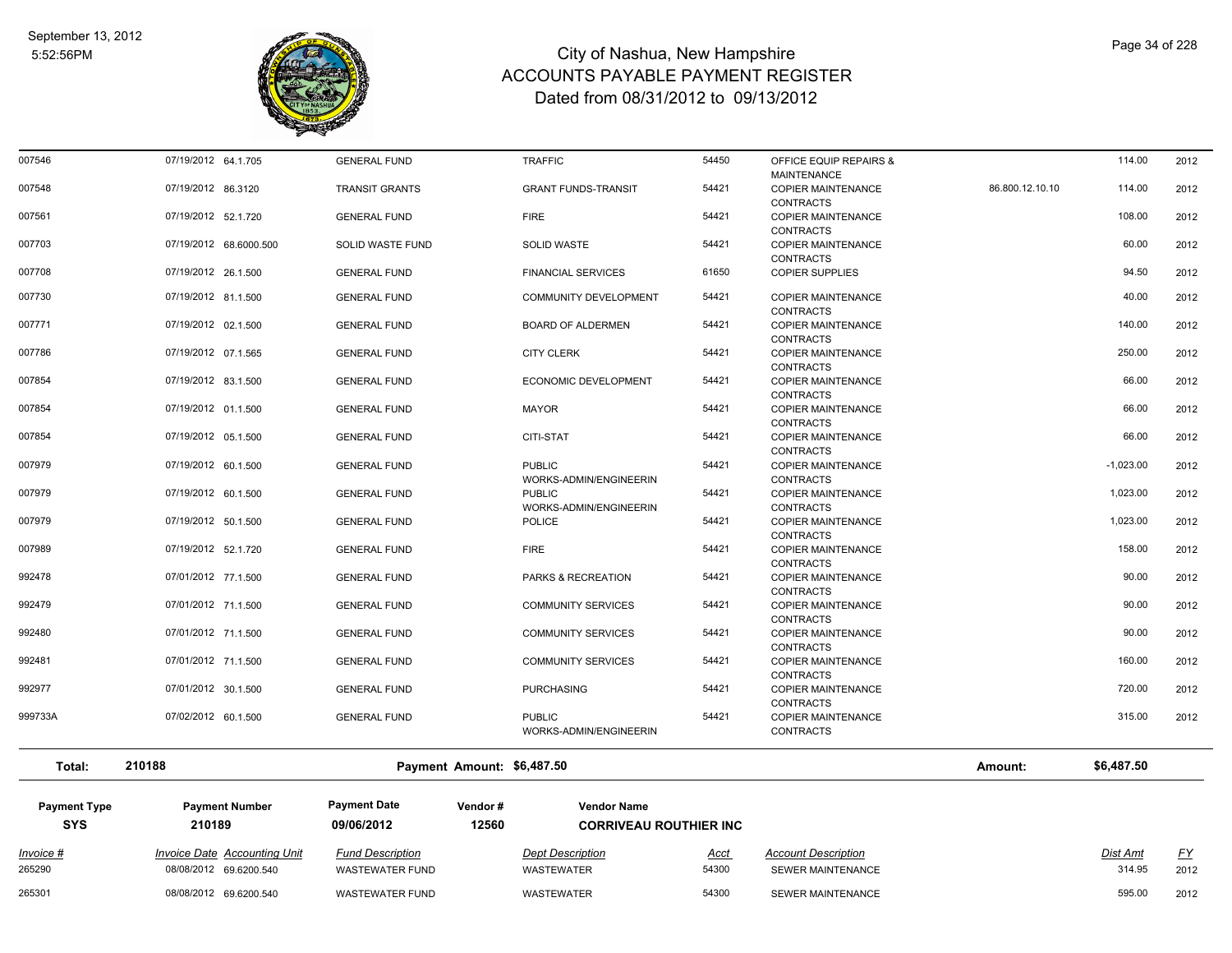

| Total:                              | 210189<br>Payment Amount: \$909.95                            |                                                        |                  |                                                                   |                      |                                                                                    |                             | \$909.95                    |                                   |
|-------------------------------------|---------------------------------------------------------------|--------------------------------------------------------|------------------|-------------------------------------------------------------------|----------------------|------------------------------------------------------------------------------------|-----------------------------|-----------------------------|-----------------------------------|
| <b>Payment Type</b><br><b>SYS</b>   | <b>Payment Number</b><br>210190                               | <b>Payment Date</b><br>09/06/2012                      | Vendor#<br>14142 | <b>Vendor Name</b><br><b>KEITH COTE</b>                           |                      |                                                                                    |                             |                             |                                   |
| Invoice #<br>11211A 09/06/12 DCAP   | <b>Invoice Date Accounting Unit</b><br>09/05/2012 BS1000      | <b>Fund Description</b><br><b>GENERAL FUND</b>         |                  | <b>Dept Description</b><br><b>GENERAL FUND</b>                    | <u>Acct</u><br>21460 | <b>Account Description</b><br>125 DEPENDENT CARE                                   |                             | Dist Amt<br>192.31          | <u>FY</u><br>2012                 |
| Total:                              | 210190                                                        | Payment Amount: \$192.31                               |                  |                                                                   |                      |                                                                                    | Amount:                     | \$192.31                    |                                   |
| <b>Payment Type</b><br><b>SYS</b>   | <b>Payment Number</b><br>210191                               | <b>Payment Date</b><br>09/06/2012                      | Vendor#<br>14156 | <b>Vendor Name</b><br><b>CUES INC</b>                             |                      |                                                                                    |                             |                             |                                   |
| Invoice #<br>32895                  | <b>Invoice Date Accounting Unit</b><br>07/23/2012 69.6200.670 | <b>Fund Description</b><br><b>WASTEWATER FUND</b>      |                  | <b>Dept Description</b><br><b>WASTEWATER</b>                      | Acct<br>54487        | <b>Account Description</b><br><b>EQUIPMENT REPAIRS &amp;</b><br><b>MAINTENANCE</b> |                             | Dist Amt<br>463.05          | <u>FY</u><br>2012                 |
| Total:                              | 210191                                                        | Payment Amount: \$463.05                               |                  |                                                                   |                      |                                                                                    | Amount:                     | \$463.05                    |                                   |
| <b>Payment Type</b><br><b>SYS</b>   | <b>Payment Number</b><br>210192                               | <b>Payment Date</b><br>09/06/2012                      | Vendor#<br>12588 | <b>Vendor Name</b><br><b>CUMMINS NORTHEAST INC</b>                |                      |                                                                                    |                             |                             |                                   |
| Invoice #<br>100-93112              | <b>Invoice Date Accounting Unit</b><br>08/13/2012 86.3120     | <b>Fund Description</b><br><b>TRANSIT GRANTS</b>       |                  | <b>Dept Description</b><br><b>GRANT FUNDS-TRANSIT</b>             | Acct<br>61799        | <b>Account Description</b><br><b>VEHICLE PARTS &amp; SUPPLIES</b>                  | Activity<br>86.800.13.30.01 | <u>Dist Amt</u><br>1,142.98 | $\underline{\mathsf{FY}}$<br>2012 |
| 200-48848                           | 08/10/2012 86.3120                                            | <b>TRANSIT GRANTS</b>                                  |                  | <b>GRANT FUNDS-TRANSIT</b>                                        | 61799                | <b>VEHICLE PARTS &amp; SUPPLIES</b>                                                | 86.800.13.30.01             | 915.58                      | 2012                              |
| 200-49235                           | 08/16/2012 86.3120                                            | <b>TRANSIT GRANTS</b>                                  |                  | <b>GRANT FUNDS-TRANSIT</b>                                        | 61799                | VEHICLE PARTS & SUPPLIES                                                           | 86.800.13.30.01             | $-903.70$                   | 2012                              |
| Total:                              | 210192                                                        | Payment Amount: \$1,154.86                             |                  |                                                                   |                      | Amount:                                                                            | \$1,154.86                  |                             |                                   |
| <b>Payment Type</b><br><b>SYS</b>   | <b>Payment Number</b><br>210193                               | <b>Payment Date</b><br>09/06/2012                      | Vendor#<br>14161 | <b>Vendor Name</b><br><b>DLKING &amp; ASSOCING</b>                |                      |                                                                                    |                             |                             |                                   |
| <u> Invoice #</u><br>APPLICATION 03 | <b>Invoice Date Accounting Unit</b><br>08/24/2012 29.1001     | <b>Fund Description</b><br><b>CAPITAL IMPROVEMENTS</b> |                  | <b>Dept Description</b><br><b>BUILDING</b><br>MAINTENANCE-CAP IMP | Acct<br>81100        | <b>Account Description</b><br><b>CAPITAL IMPROVEMENTS</b>                          | Activity                    | Dist Amt<br>0.17            | <u>FY</u><br>2012                 |
| APPLICATION 03                      | 08/24/2012 29.1001                                            | <b>CAPITAL IMPROVEMENTS</b>                            |                  | <b>BUILDING</b>                                                   | 81100                | <b>CAPITAL IMPROVEMENTS</b>                                                        |                             | 2,753.43                    | 2012                              |
| <b>APPLICATION 03</b>               | 08/24/2012 29.5000                                            | CAP PROJECTS-GEN GOVT                                  |                  | MAINTENANCE-CAP IMP<br>CAPITAL PROJECTS-CITY                      | 81200                | <b>BUILDINGS AND</b>                                                               | 1002.29.02.30               | 0.04                        | 2012                              |
| APPLICATION 03                      | 08/24/2012 29.5000                                            | <b>BLDGS</b><br>CAP PROJECTS-GEN GOVT<br><b>BLDGS</b>  |                  | <b>BLDGS</b><br>CAPITAL PROJECTS-CITY<br><b>BLDGS</b>             | 81200                | <b>IMPROVEMENTS</b><br><b>BUILDINGS AND</b><br><b>IMPROVEMENTS</b>                 | 1002.29.02.30               | 4,131.98                    | 2012                              |
| <b>APPLICATION 03</b>               | 08/24/2012 29.5000                                            | CAP PROJECTS-GEN GOVT<br><b>BLDGS</b>                  |                  | CAPITAL PROJECTS-CITY<br><b>BLDGS</b>                             | 81200                | <b>BUILDINGS AND</b><br><b>IMPROVEMENTS</b>                                        | 1001.29.01.30               | 0.18                        | 2012                              |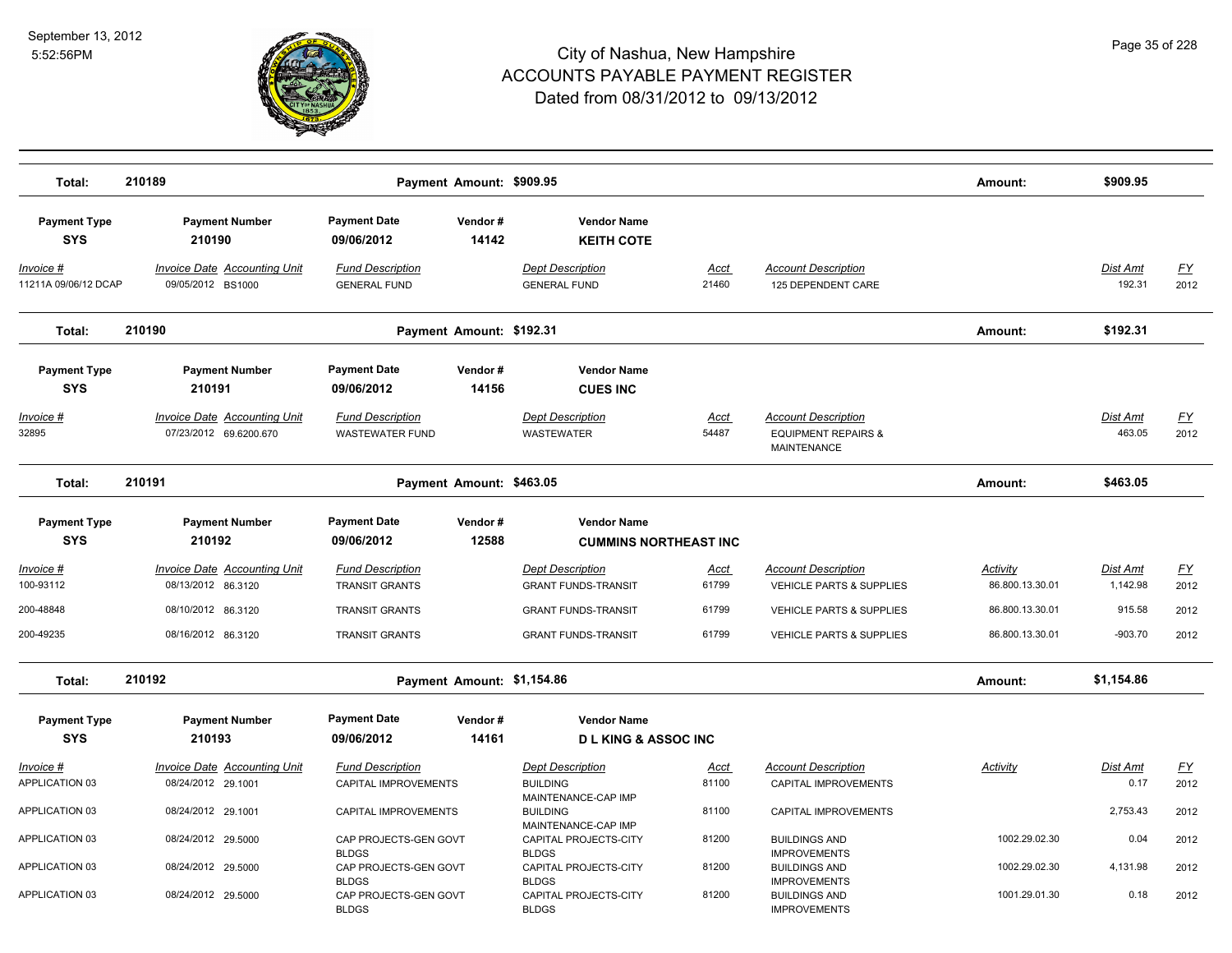

| <b>APPLICATION 03</b>             | 08/24/2012 29.5000                                            | CAP PROJECTS-GEN GOVT<br><b>BLDGS</b>               |                            | CAPITAL PROJECTS-CITY<br><b>BLDGS</b>           | 81200                | <b>BUILDINGS AND</b><br><b>IMPROVEMENTS</b>             | 1001.29.01.30    | 18,219.19             | 2012              |
|-----------------------------------|---------------------------------------------------------------|-----------------------------------------------------|----------------------------|-------------------------------------------------|----------------------|---------------------------------------------------------|------------------|-----------------------|-------------------|
| APPLICATION 03                    | 08/24/2012 BS1000                                             | <b>GENERAL FUND</b>                                 |                            | <b>GENERAL FUND</b>                             | 29185                | <b>LAWSON INVENTORY</b><br>SUSPENSE                     |                  | 0.01                  | 2012              |
| Total:                            | 210193                                                        | Payment Amount: \$25,105.00                         |                            |                                                 |                      |                                                         | Amount:          | \$25,105.00           |                   |
| <b>Payment Type</b>               | <b>Payment Number</b>                                         | <b>Payment Date</b>                                 | Vendor#                    | <b>Vendor Name</b>                              |                      |                                                         | Payee Name       |                       |                   |
| <b>SYS</b>                        | 210194                                                        | 09/06/2012                                          | 12604                      | <b>DAY TIMERS INC</b>                           |                      |                                                         | <b>DAY TIMER</b> |                       |                   |
| Invoice #<br>61598681             | <b>Invoice Date Accounting Unit</b><br>07/21/2012 69.6200.670 | <b>Fund Description</b><br><b>WASTEWATER FUND</b>   |                            | <b>Dept Description</b><br><b>WASTEWATER</b>    | <u>Acct</u><br>61100 | <b>Account Description</b><br>OFFICE SUPPLIES           |                  | Dist Amt<br>8.99      | <u>FY</u><br>2012 |
| 61598681                          | 07/21/2012 69.6200.670                                        | <b>WASTEWATER FUND</b>                              |                            | <b>WASTEWATER</b>                               | 61100                | OFFICE SUPPLIES                                         |                  | 35.99                 | 2012              |
| Total:                            | 210194                                                        | Payment Amount: \$44.98                             |                            |                                                 |                      | Amount:                                                 | \$44.98          |                       |                   |
| <b>Payment Type</b><br><b>SYS</b> | <b>Payment Number</b><br>210195                               | <b>Payment Date</b><br>09/06/2012                   | Vendor#<br>11718           | <b>Vendor Name</b><br><b>JERALYN M DEHOYOS</b>  |                      |                                                         |                  |                       |                   |
| <u>Invoice #</u>                  | <b>Invoice Date Accounting Unit</b>                           | <b>Fund Description</b>                             |                            | <b>Dept Description</b>                         | <u>Acct</u>          | <b>Account Description</b>                              |                  | Dist Amt              | <u>FY</u>         |
| 20148A 09/06/12 DCAP              | 09/05/2012 BS1000                                             | <b>GENERAL FUND</b>                                 |                            | <b>GENERAL FUND</b>                             | 21460                | 125 DEPENDENT CARE                                      |                  | 192.31                | 2012              |
| Total:                            | 210195                                                        | Payment Amount: \$192.31                            |                            |                                                 |                      |                                                         | Amount:          | \$192.31              |                   |
| <b>Payment Type</b>               | <b>Payment Number</b>                                         | <b>Payment Date</b>                                 | Vendor#                    | <b>Vendor Name</b>                              |                      |                                                         |                  |                       |                   |
| <b>SYS</b>                        | 210196                                                        | 09/06/2012                                          | 12609                      | <b>DELL MARKETING LP</b>                        |                      |                                                         |                  |                       |                   |
| <u> Invoice #</u><br>XFW8K37F8-1  | <b>Invoice Date Accounting Unit</b><br>08/06/2012 50.1.500    | <b>Fund Description</b><br><b>GENERAL FUND</b>      |                            | <b>Dept Description</b><br><b>POLICE</b>        | <u>Acct</u><br>71221 | <b>Account Description</b><br><b>COMPUTER EQUIPMENT</b> |                  | Dist Amt<br>$-290.79$ | <u>FY</u><br>2012 |
| XFW97P8K4                         | 08/08/2012 22.2505                                            | <b>GOVT &amp; EDUCATION</b><br><b>CHANNELS FUND</b> |                            | <b>GOV'T &amp; EDUCATION</b><br><b>CHANNELS</b> | 81100                | CAPITAL IMPROVEMENTS                                    |                  | 531.36                | 2012              |
| XFW9C4714                         | 08/08/2012 22.2505                                            | <b>GOVT &amp; EDUCATION</b><br><b>CHANNELS FUND</b> |                            | <b>GOV'T &amp; EDUCATION</b><br><b>CHANNELS</b> | 81100                | CAPITAL IMPROVEMENTS                                    |                  | 248.36                | 2012              |
| XFWDC8W65                         | 08/13/2012 22.1.535                                           | <b>GENERAL FUND</b>                                 |                            | INFORMATION TECHNOLOGY                          | 71221                | <b>COMPUTER EQUIPMENT</b>                               |                  | 389.80                | 2012              |
| XFWF2MWT4                         | 08/14/2012 22.2505                                            | <b>GOVT &amp; EDUCATION</b><br><b>CHANNELS FUND</b> |                            | <b>GOV'T &amp; EDUCATION</b><br><b>CHANNELS</b> | 81100                | CAPITAL IMPROVEMENTS                                    |                  | 2,997.38              | 2012              |
| Total:                            | 210196                                                        |                                                     | Payment Amount: \$3,876.11 |                                                 |                      |                                                         | Amount:          | \$3,876.11            |                   |
| <b>Payment Type</b>               | <b>Payment Number</b>                                         | <b>Payment Date</b>                                 | Vendor#                    | <b>Vendor Name</b>                              |                      |                                                         |                  |                       |                   |
| <b>SYS</b>                        | 210197                                                        | 09/06/2012                                          | 14792                      | <b>DOMAINDISCOVER</b>                           |                      |                                                         |                  |                       |                   |
| Invoice #                         | <b>Invoice Date Accounting Unit</b>                           | <b>Fund Description</b>                             |                            | <b>Dept Description</b>                         | Acct                 | <b>Account Description</b>                              |                  | Dist Amt              | <u>FY</u>         |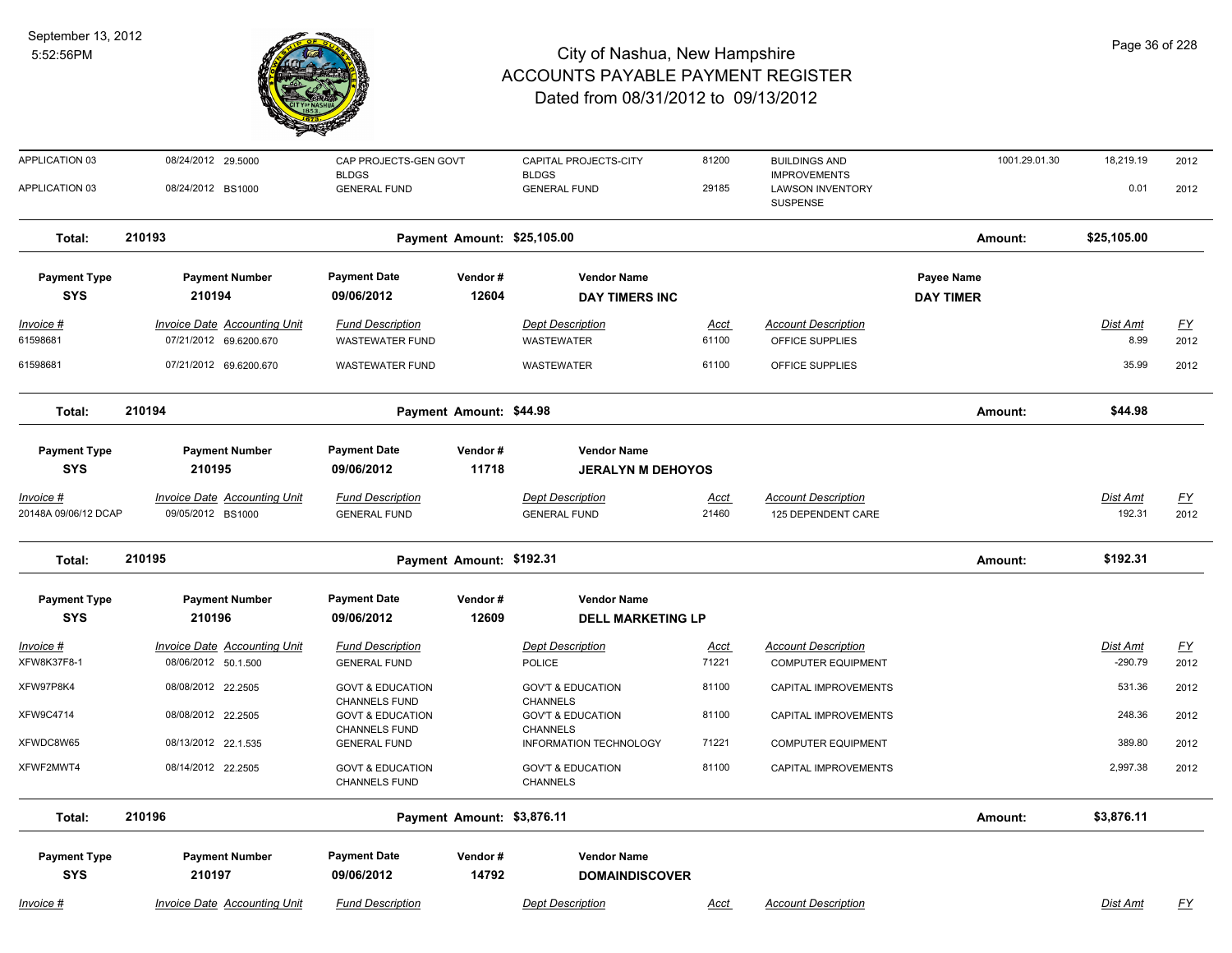

| 2021561                                                                            | 08/20/2012 52.1.500                                                                         | <b>GENERAL FUND</b>                                                                 |                          | <b>FIRE</b>                                                                                  | 61830                | <b>SUBSCRIPTIONS</b>                                                             |                                       | 34.00                     | 2012                              |
|------------------------------------------------------------------------------------|---------------------------------------------------------------------------------------------|-------------------------------------------------------------------------------------|--------------------------|----------------------------------------------------------------------------------------------|----------------------|----------------------------------------------------------------------------------|---------------------------------------|---------------------------|-----------------------------------|
| Total:                                                                             | 210197                                                                                      |                                                                                     | Payment Amount: \$34.00  |                                                                                              |                      |                                                                                  | Amount:                               | \$34.00                   |                                   |
| <b>Payment Type</b><br><b>SYS</b>                                                  | <b>Payment Number</b><br>210198                                                             | <b>Payment Date</b><br>09/06/2012                                                   | Vendor#<br>12638         | <b>Vendor Name</b><br><b>DONOVAN EQUIPMENT CO INC</b>                                        |                      |                                                                                  |                                       |                           |                                   |
| Invoice #<br>652000                                                                | Invoice Date Accounting Unit<br>08/21/2012 61.1.700                                         | <b>Fund Description</b><br><b>GENERAL FUND</b>                                      |                          | <b>Dept Description</b><br><b>STREETS</b>                                                    | Acct<br>54600        | <b>Account Description</b><br><b>VEHICLE REPAIRS &amp;</b><br><b>MAINTENANCE</b> |                                       | Dist Amt<br>720.38        | $\underline{\mathsf{FY}}$<br>2012 |
| Total:                                                                             | 210198                                                                                      |                                                                                     | Payment Amount: \$720.38 |                                                                                              |                      |                                                                                  | Amount:                               | \$720.38                  |                                   |
| <b>Payment Type</b><br><b>SYS</b><br>Invoice #<br>33240A 09/06/2012<br><b>DCAP</b> | <b>Payment Number</b><br>210199<br><b>Invoice Date Accounting Unit</b><br>09/05/2012 BS1000 | <b>Payment Date</b><br>09/06/2012<br><b>Fund Description</b><br><b>GENERAL FUND</b> | Vendor#<br>11717         | <b>Vendor Name</b><br><b>JASON W DUFOE</b><br><b>Dept Description</b><br><b>GENERAL FUND</b> | <u>Acct</u><br>21460 | <b>Account Description</b><br>125 DEPENDENT CARE                                 |                                       | <b>Dist Amt</b><br>192.30 | EY<br>2012                        |
| Total:                                                                             | 210199                                                                                      |                                                                                     | Payment Amount: \$192.30 |                                                                                              |                      |                                                                                  | Amount:                               | \$192.30                  |                                   |
| <b>Payment Type</b><br><b>SYS</b>                                                  | <b>Payment Number</b><br>210200                                                             | <b>Payment Date</b><br>09/06/2012                                                   | Vendor#<br>12696         | <b>Vendor Name</b><br><b>EVERETT J PRESCOTT INC</b>                                          |                      |                                                                                  | Payee Name<br><b>E J PRESCOTT INC</b> |                           |                                   |
| Invoice #<br>4566879                                                               | Invoice Date Accounting Unit<br>08/03/2012 61.1001                                          | <b>Fund Description</b><br>CAPITAL IMPROVEMENTS                                     |                          | <b>Dept Description</b><br>STREETS-CAP IMP                                                   | Acct<br>81100        | <b>Account Description</b><br>CAPITAL IMPROVEMENTS                               | Activity<br>1000                      | Dist Amt<br>76.59         | $\underline{FY}$<br>2012          |
| Total:                                                                             | 210200                                                                                      |                                                                                     | Payment Amount: \$76.59  |                                                                                              |                      |                                                                                  | Amount:                               | \$76.59                   |                                   |
| <b>Payment Type</b><br><b>SYS</b>                                                  | <b>Payment Number</b><br>210201                                                             | <b>Payment Date</b><br>09/06/2012                                                   | Vendor#<br>14222         | <b>Vendor Name</b><br><b>FASTENAL CO</b>                                                     |                      |                                                                                  |                                       |                           |                                   |
| Invoice #<br><b>NHNAS87471</b>                                                     | Invoice Date Accounting Unit<br>08/03/2012 86.3120                                          | <b>Fund Description</b><br><b>TRANSIT GRANTS</b>                                    |                          | <b>Dept Description</b><br><b>GRANT FUNDS-TRANSIT</b>                                        | <u>Acct</u><br>61799 | <b>Account Description</b><br>VEHICLE PARTS & SUPPLIES                           | Activity<br>86.800.13.30.04           | Dist Amt<br>38.76         | <u>FY</u><br>2012                 |
| <b>NHNAS87540</b>                                                                  | 08/09/2012 86.3120                                                                          | <b>TRANSIT GRANTS</b>                                                               |                          | <b>GRANT FUNDS-TRANSIT</b>                                                                   | 61799                | VEHICLE PARTS & SUPPLIES                                                         | 86.800.13.30.01                       | 28.71                     | 2012                              |
| <b>NHNAS87564</b>                                                                  | 08/10/2012 69.6200.670                                                                      | <b>WASTEWATER FUND</b>                                                              |                          | WASTEWATER                                                                                   | 54487                | <b>EQUIPMENT REPAIRS &amp;</b><br><b>MAINTENANCE</b>                             |                                       | 7.56                      | 2012                              |
| Total:                                                                             | 210201                                                                                      |                                                                                     | Payment Amount: \$75.03  |                                                                                              |                      |                                                                                  | Amount:                               | \$75.03                   |                                   |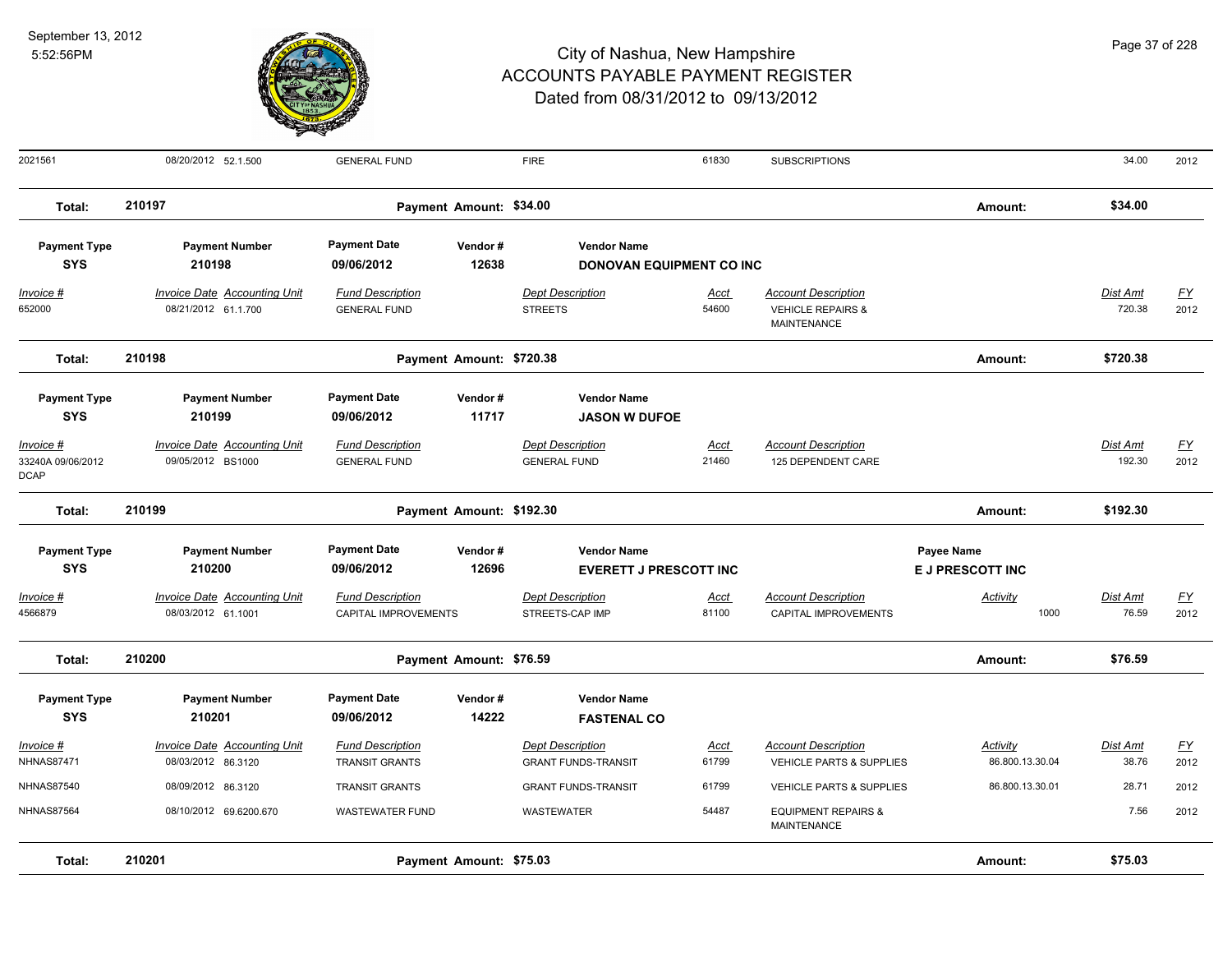

| <b>Payment Type</b>        | <b>Payment Number</b>                                      | <b>Payment Date</b>                            | Vendor#                     | <b>Vendor Name</b>                        |               |                                                                                  | Payee Name                          |                           |                   |
|----------------------------|------------------------------------------------------------|------------------------------------------------|-----------------------------|-------------------------------------------|---------------|----------------------------------------------------------------------------------|-------------------------------------|---------------------------|-------------------|
| <b>SYS</b>                 | 210202                                                     | 09/06/2012                                     | 12706                       | <b>FAY SPOFFORD &amp; THORNDIKE LLC</b>   |               |                                                                                  | <b>FAY SPOFFORD &amp; THORNDIKE</b> |                           |                   |
| Invoice #                  | Invoice Date Accounting Unit                               | <b>Fund Description</b>                        |                             | <b>Dept Description</b>                   | Acct          | <b>Account Description</b>                                                       | Activity                            | <b>Dist Amt</b>           | <u>FY</u>         |
| 1 QN-066A                  | 06/30/2012 60.5700                                         | CAP PROJECTS-BROAD ST<br><b>PKWY</b>           |                             | CAP PROJECTS-BROAD ST<br><b>PKWY</b>      | 81700         | <b>INFRASTRUCTURE</b>                                                            | 1061.60.04.50                       | 9,137.76                  | 2012              |
| 1 QN-066A                  | 06/30/2012 60.5700                                         | CAP PROJECTS-BROAD ST<br><b>PKWY</b>           |                             | CAP PROJECTS-BROAD ST<br><b>PKWY</b>      | 81700         | <b>INFRASTRUCTURE</b>                                                            | 1061.60.04.45                       | 10,142.34                 | 2012              |
| 5 QN-066                   | 06/30/2012 60.5700                                         | CAP PROJECTS-BROAD ST<br><b>PKWY</b>           |                             | CAP PROJECTS-BROAD ST<br><b>PKWY</b>      | 81700         | <b>INFRASTRUCTURE</b>                                                            | 1061.60.05.65                       | 10,685.38                 | 2012              |
| 5 QN-066                   | 06/30/2012 60.5700                                         | CAP PROJECTS-BROAD ST<br><b>PKWY</b>           |                             | CAP PROJECTS-BROAD ST<br><b>PKWY</b>      | 81700         | <b>INFRASTRUCTURE</b>                                                            | 1061.60.04.60                       | 15,855.74                 | 2012              |
| 5 QN-066                   | 06/30/2012 60.5700                                         | CAP PROJECTS-BROAD ST<br><b>PKWY</b>           |                             | CAP PROJECTS-BROAD ST<br><b>PKWY</b>      | 81700         | <b>INFRASTRUCTURE</b>                                                            | 1061.60.04.55                       | 27,575.20                 | 2012              |
| 5 QN-066                   | 06/30/2012 60.5700                                         | CAP PROJECTS-BROAD ST<br><b>PKWY</b>           |                             | CAP PROJECTS-BROAD ST<br><b>PKWY</b>      | 81700         | <b>INFRASTRUCTURE</b>                                                            | 1061.60.04.50                       | 3,102.21                  | 2012              |
| 5 QN-066                   | 06/30/2012 60.5700                                         | CAP PROJECTS-BROAD ST<br><b>PKWY</b>           |                             | CAP PROJECTS-BROAD ST<br><b>PKWY</b>      | 81700         | <b>INFRASTRUCTURE</b>                                                            | 1061.60.04.45                       | 11,719.46                 | 2012              |
| Total:                     | 210202                                                     |                                                | Payment Amount: \$88,218.09 |                                           |               |                                                                                  | Amount:                             | \$88,218.09               |                   |
| <b>Payment Type</b>        | <b>Payment Number</b>                                      | <b>Payment Date</b>                            | Vendor#                     | <b>Vendor Name</b>                        |               |                                                                                  |                                     |                           |                   |
| <b>SYS</b>                 | 210203                                                     | 09/06/2012                                     | 10210                       | <b>FISHER AUTO PARTS INC</b>              |               |                                                                                  |                                     |                           |                   |
| Invoice #                  | Invoice Date Accounting Unit                               | <b>Fund Description</b>                        |                             | <b>Dept Description</b>                   | Acct          | <b>Account Description</b>                                                       |                                     | Dist Amt                  | <u>FY</u>         |
| 459-185820                 | 08/22/2012 50.1.500                                        | <b>GENERAL FUND</b>                            |                             | <b>POLICE</b>                             | 61799         | VEHICLE PARTS & SUPPLIES                                                         |                                     | 120.37                    | 2012              |
| 459-185831                 | 08/22/2012 50.1.500                                        | <b>GENERAL FUND</b>                            |                             | POLICE                                    | 61799         | VEHICLE PARTS & SUPPLIES                                                         |                                     | 80.03                     | 2012              |
| 459-185961                 | 08/23/2012 50.1.500                                        | <b>GENERAL FUND</b>                            |                             | <b>POLICE</b>                             | 61799         | <b>VEHICLE PARTS &amp; SUPPLIES</b>                                              |                                     | 207.46                    | 2012              |
| 459-186126                 | 08/24/2012 50.1.500                                        | <b>GENERAL FUND</b>                            |                             | <b>POLICE</b>                             | 61799         | VEHICLE PARTS & SUPPLIES                                                         |                                     | 267.20                    | 2012              |
| 459-186558                 | 08/28/2012 50.1.500                                        | <b>GENERAL FUND</b>                            |                             | <b>POLICE</b>                             | 61799         | <b>VEHICLE PARTS &amp; SUPPLIES</b>                                              |                                     | 244.92                    | 2012              |
| Total:                     | 210203                                                     |                                                | Payment Amount: \$919.98    |                                           |               |                                                                                  | Amount:                             | \$919.98                  |                   |
| <b>Payment Type</b>        | <b>Payment Number</b>                                      | <b>Payment Date</b>                            | Vendor#                     | <b>Vendor Name</b>                        |               |                                                                                  |                                     |                           |                   |
| <b>SYS</b>                 | 210204                                                     | 09/06/2012                                     | 14639                       | <b>FOLEY MARINE &amp; INDUST, ENGINES</b> |               |                                                                                  |                                     |                           |                   |
| <u>Invoice #</u><br>153313 | <b>Invoice Date Accounting Unit</b><br>08/13/2012 61.1.700 | <b>Fund Description</b><br><b>GENERAL FUND</b> |                             | <b>Dept Description</b><br><b>STREETS</b> | Acct<br>54600 | <b>Account Description</b><br><b>VEHICLE REPAIRS &amp;</b><br><b>MAINTENANCE</b> |                                     | <b>Dist Amt</b><br>170.95 | <u>FY</u><br>2012 |
| Total:                     | 210204                                                     |                                                | Payment Amount: \$170.95    |                                           |               |                                                                                  | Amount:                             | \$170.95                  |                   |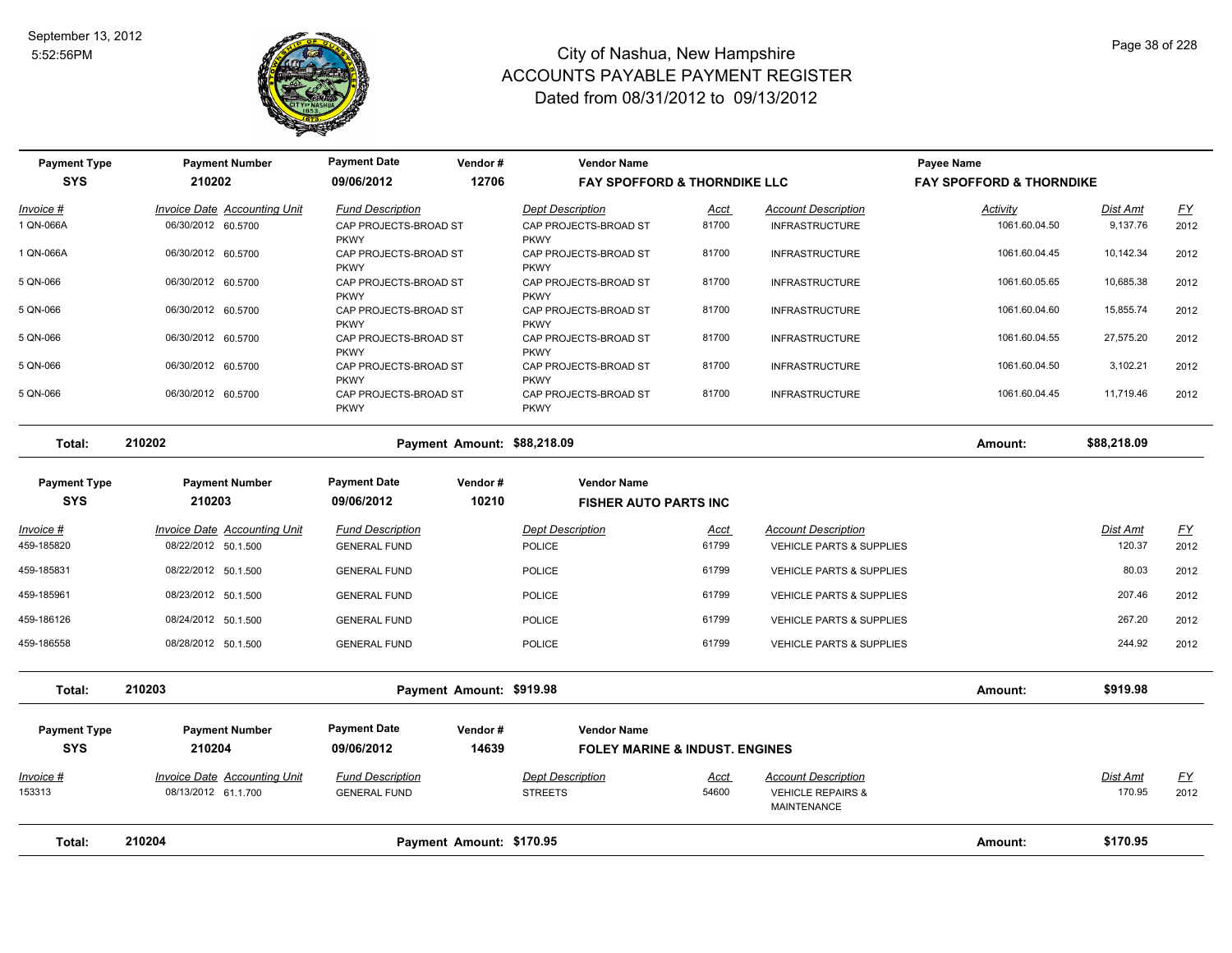

| <b>Payment Type</b><br><b>SYS</b>             | <b>Payment Number</b><br>210205                     | <b>Payment Date</b><br>09/06/2012              | Vendor#<br>12753           | <b>Vendor Name</b><br><b>GH BERLIN LUBRICANTS</b>   |               |                                                   |                           |                   |                          |
|-----------------------------------------------|-----------------------------------------------------|------------------------------------------------|----------------------------|-----------------------------------------------------|---------------|---------------------------------------------------|---------------------------|-------------------|--------------------------|
| Invoice #                                     | Invoice Date Accounting Unit                        | <b>Fund Description</b>                        |                            | <b>Dept Description</b>                             | Acct          | <b>Account Description</b>                        |                           | Dist Amt          | $\underline{FY}$         |
| 1714668                                       | 07/23/2012 61.1.700                                 | <b>GENERAL FUND</b>                            |                            | <b>STREETS</b>                                      | 61709         | <b>LUBRICANTS</b>                                 |                           | 2,919.23          | 2012                     |
| 5005472                                       | 08/09/2012 50.1.500                                 | <b>GENERAL FUND</b>                            |                            | <b>POLICE</b>                                       | 61799         | <b>VEHICLE PARTS &amp; SUPPLIES</b>               |                           | 193.38            | 2012                     |
| 5005694                                       | 08/09/2012 50.1.500                                 | <b>GENERAL FUND</b>                            |                            | <b>POLICE</b>                                       | 61799         | <b>VEHICLE PARTS &amp; SUPPLIES</b>               |                           | 106.69            | 2012                     |
| Total:                                        | 210205                                              |                                                | Payment Amount: \$3,219.30 |                                                     |               |                                                   | Amount:                   | \$3,219.30        |                          |
| <b>Payment Type</b><br><b>SYS</b>             | <b>Payment Number</b><br>210206                     | <b>Payment Date</b><br>09/06/2012              | Vendor#<br>14241           | <b>Vendor Name</b><br><b>GALE GROUP INC</b>         |               |                                                   | Payee Name<br><b>GALE</b> |                   |                          |
| Invoice #<br>96953280                         | Invoice Date Accounting Unit<br>08/17/2012 79.1.760 | <b>Fund Description</b><br><b>GENERAL FUND</b> |                            | Dept Description<br><b>LIBRARY</b>                  | Acct<br>61807 | <b>Account Description</b><br><b>PUBLICATIONS</b> |                           | Dist Amt<br>16.19 | <u>FY</u><br>2012        |
| Total:                                        | 210206                                              |                                                | Payment Amount: \$16.19    |                                                     |               |                                                   | Amount:                   | \$16.19           |                          |
| <b>Payment Type</b><br><b>SYS</b>             | <b>Payment Number</b><br>210207                     | <b>Payment Date</b><br>09/06/2012              | Vendor#<br>12776           | <b>Vendor Name</b><br><b>GILLIG LLC</b>             |               |                                                   |                           |                   |                          |
| <u>Invoice #</u>                              | <b>Invoice Date Accounting Unit</b>                 | <b>Fund Description</b>                        |                            | <b>Dept Description</b>                             | <u>Acct</u>   | <b>Account Description</b>                        | <u>Activity</u>           | Dist Amt          | EY                       |
| 4838470                                       | 08/09/2012 86.3120                                  | <b>TRANSIT GRANTS</b>                          |                            | <b>GRANT FUNDS-TRANSIT</b>                          | 61799         | VEHICLE PARTS & SUPPLIES                          | 86.800.13.30.01           | 133.60            | 2012                     |
| 4838471                                       | 08/09/2012 86.3120                                  | <b>TRANSIT GRANTS</b>                          |                            | <b>GRANT FUNDS-TRANSIT</b>                          | 61799         | VEHICLE PARTS & SUPPLIES                          | 86.800.13.30.01           | 96.03             | 2012                     |
| 4839252                                       | 08/13/2012 86.3120                                  | <b>TRANSIT GRANTS</b>                          |                            | <b>GRANT FUNDS-TRANSIT</b>                          | 61799         | <b>VEHICLE PARTS &amp; SUPPLIES</b>               | 86.800.13.30.01           | 503.23            | 2012                     |
| Total:                                        | 210207                                              |                                                | Payment Amount: \$732.86   |                                                     |               |                                                   | Amount:                   | \$732.86          |                          |
| <b>Payment Type</b><br><b>SYS</b>             | <b>Payment Number</b><br>210208                     | <b>Payment Date</b><br>09/06/2012              | Vendor#<br>11370           | <b>Vendor Name</b><br><b>KAREN GLEASON</b>          |               |                                                   |                           |                   |                          |
| Invoice #<br>33248A 09/06/2012<br><b>DCAP</b> | Invoice Date Accounting Unit<br>09/05/2012 BS1000   | <b>Fund Description</b><br><b>GENERAL FUND</b> |                            | <b>Dept Description</b><br><b>GENERAL FUND</b>      | Acct<br>21460 | <b>Account Description</b><br>125 DEPENDENT CARE  |                           | Dist Amt<br>60.00 | $\underline{FY}$<br>2012 |
| Total:                                        | 210208                                              |                                                | Payment Amount: \$60.00    |                                                     |               |                                                   | Amount:                   | \$60.00           |                          |
| <b>Payment Type</b><br><b>SYS</b>             | <b>Payment Number</b><br>210209                     | <b>Payment Date</b><br>09/06/2012              | Vendor#<br>14700           | <b>Vendor Name</b><br><b>GRAFFITI SOLUTIONS INC</b> |               |                                                   |                           |                   |                          |
| Invoice #                                     | Invoice Date Accounting Unit                        | <b>Fund Description</b>                        |                            | <b>Dept Description</b>                             | Acct          | <b>Account Description</b>                        |                           | Dist Amt          | <u>FY</u>                |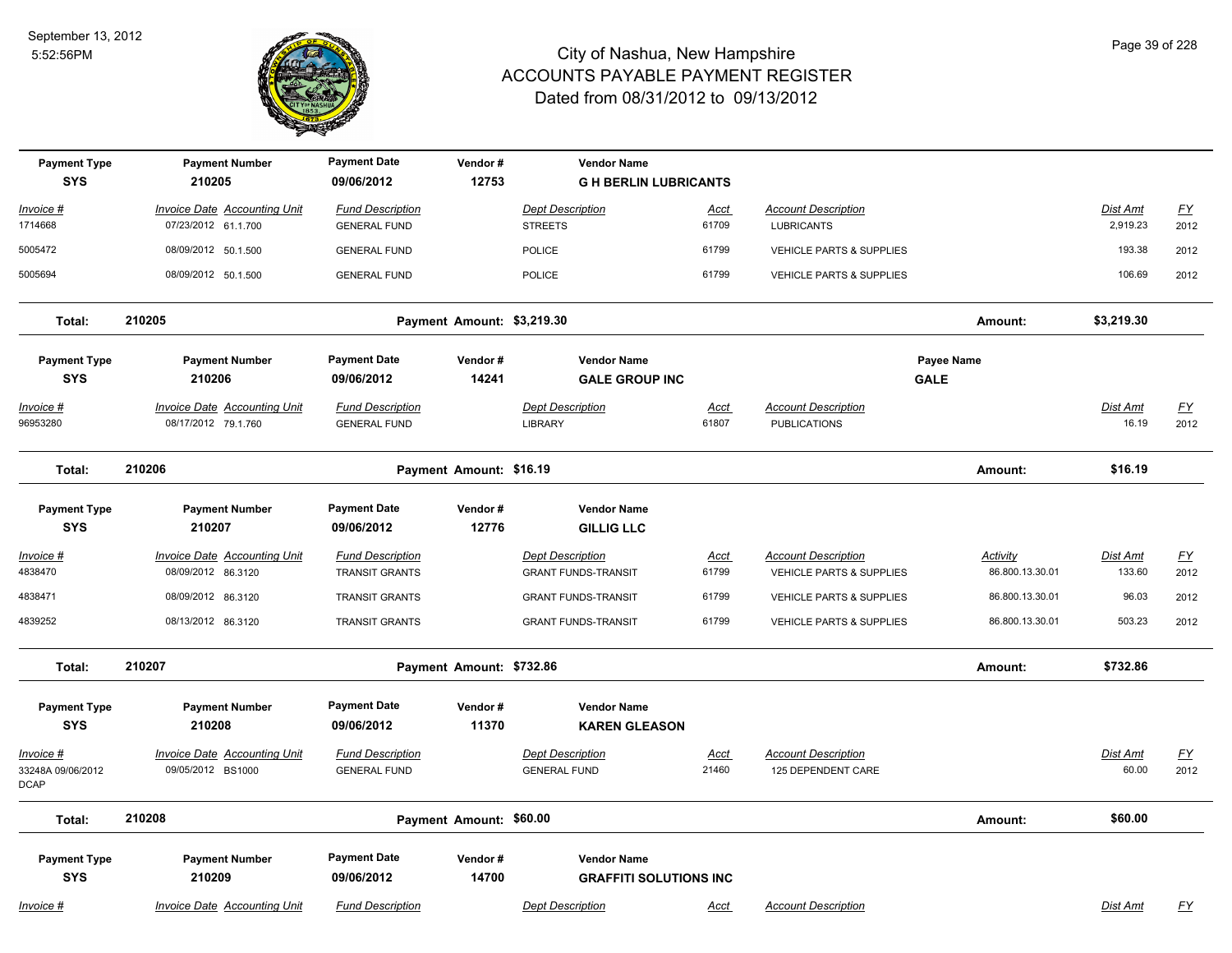8/22/12

8/20/12



| 16023                                | 08/13/2012 77.1.650                                 | <b>GENERAL FUND</b>                                       |                            | PARKS & RECREATION                                        | 54280         | <b>BUILDING/GROUNDS</b><br><b>MAINTENANCE</b>        |                                    | 921.00                   | 2012              |
|--------------------------------------|-----------------------------------------------------|-----------------------------------------------------------|----------------------------|-----------------------------------------------------------|---------------|------------------------------------------------------|------------------------------------|--------------------------|-------------------|
| Total:                               | 210209                                              |                                                           | Payment Amount: \$921.00   |                                                           |               |                                                      | Amount:                            | \$921.00                 |                   |
| <b>Payment Type</b><br><b>SYS</b>    | <b>Payment Number</b><br>210210                     | <b>Payment Date</b><br>09/06/2012                         | Vendor#<br>12791           | <b>Vendor Name</b><br><b>DONNA GRAHAM</b>                 |               |                                                      |                                    |                          |                   |
| Invoice #<br><b>INFR MTNG COMM</b>   | Invoice Date Accounting Unit<br>08/26/2012 02.1.500 | <b>Fund Description</b><br><b>GENERAL FUND</b>            |                            | <b>Dept Description</b><br><b>BOARD OF ALDERMEN</b>       | Acct<br>53428 | <b>Account Description</b><br>STENOGRAPHIC SERVICES  |                                    | Dist Amt<br>80.00        | <u>FY</u><br>2012 |
| 8/22/12<br>PRSNL ADMN AFF<br>8/20/12 | 08/23/2012 02.1.500                                 | <b>GENERAL FUND</b>                                       |                            | <b>BOARD OF ALDERMEN</b>                                  | 53428         | STENOGRAPHIC SERVICES                                |                                    | 130.00                   | 2012              |
| Total:                               | 210210                                              |                                                           | Payment Amount: \$210.00   |                                                           |               |                                                      | Amount:                            | \$210.00                 |                   |
| <b>Payment Type</b><br><b>SYS</b>    | <b>Payment Number</b><br>210211                     | <b>Payment Date</b><br>09/06/2012                         | Vendor#<br>10853           | <b>Vendor Name</b><br><b>GRAINGER</b>                     |               |                                                      |                                    |                          |                   |
| Invoice #<br>9893686775              | Invoice Date Accounting Unit<br>08/03/2012 86.3120  | <b>Fund Description</b><br><b>TRANSIT GRANTS</b>          |                            | <b>Dept Description</b><br><b>GRANT FUNDS-TRANSIT</b>     | Acct<br>61299 | <b>Account Description</b><br>MISCELLANEOUS SUPPLIES | <u>Activity</u><br>86.800.13.40.01 | <u>Dist Amt</u><br>40.21 | <u>FY</u><br>2012 |
| 9897018827                           | 08/08/2012 69.6200.670                              | <b>WASTEWATER FUND</b>                                    |                            | <b>WASTEWATER</b>                                         | 54487         | <b>EQUIPMENT REPAIRS &amp;</b><br><b>MAINTENANCE</b> |                                    | 47.18                    | 2012              |
| 9898585287                           | 08/10/2012 69.6200.670                              | <b>WASTEWATER FUND</b>                                    |                            | <b>WASTEWATER</b>                                         | 54487         | <b>EQUIPMENT REPAIRS &amp;</b><br><b>MAINTENANCE</b> |                                    | 3.40                     | 2012              |
| Total:                               | 210211                                              |                                                           | Payment Amount: \$90.79    |                                                           |               |                                                      | Amount:                            | \$90.79                  |                   |
| <b>Payment Type</b>                  | <b>Payment Number</b>                               | <b>Payment Date</b>                                       | Vendor#                    | <b>Vendor Name</b>                                        |               |                                                      |                                    |                          |                   |
| <b>SYS</b>                           | 210212                                              | 09/06/2012                                                | 14266                      | <b>GRANITE STATE CONCRETE CO INC</b>                      |               |                                                      |                                    |                          |                   |
| Invoice #                            | <b>Invoice Date Accounting Unit</b>                 | <b>Fund Description</b>                                   |                            | <b>Dept Description</b>                                   | Acct          | <b>Account Description</b>                           | Activity                           | Dist Amt                 | <u>FY</u>         |
| 20111591                             | 07/13/2012 TF60.7530                                | P&Z-SIDEWALK                                              |                            | <b>ENG-SIDEWALK</b>                                       | 54210         | <b>CONSTRUCTION SERVICES</b>                         | 1000                               | 1,940.00                 | 2012              |
| 20111597                             | 07/14/2012 TF60.7530                                | CONSTRUCTION SE<br>P&Z-SIDEWALK<br><b>CONSTRUCTION SE</b> |                            | CONSTRUCTION SE<br><b>ENG-SIDEWALK</b><br>CONSTRUCTION SE | 54210         | <b>CONSTRUCTION SERVICES</b>                         | 1000                               | 2,295.00                 | 2012              |
| Total:                               | 210212                                              |                                                           | Payment Amount: \$4,235.00 |                                                           |               |                                                      | Amount:                            | \$4,235.00               |                   |
| <b>Payment Type</b>                  | <b>Payment Number</b>                               | <b>Payment Date</b>                                       | Vendor#                    | <b>Vendor Name</b>                                        |               |                                                      |                                    |                          |                   |
| <b>SYS</b>                           | 210213                                              | 09/06/2012                                                | 14284                      | <b>TINA HAMILTON</b>                                      |               |                                                      |                                    |                          |                   |
| Invoice #                            | <b>Invoice Date Accounting Unit</b>                 | <b>Fund Description</b>                                   |                            | <b>Dept Description</b>                                   | Acct          | <b>Account Description</b>                           |                                    | Dist Amt                 | <u>FY</u>         |
| 20176A 09/06/12 DCAP                 | 09/05/2012 BS1000                                   | <b>GENERAL FUND</b>                                       |                            | <b>GENERAL FUND</b>                                       | 21460         | 125 DEPENDENT CARE                                   |                                    | 100.00                   | 2012              |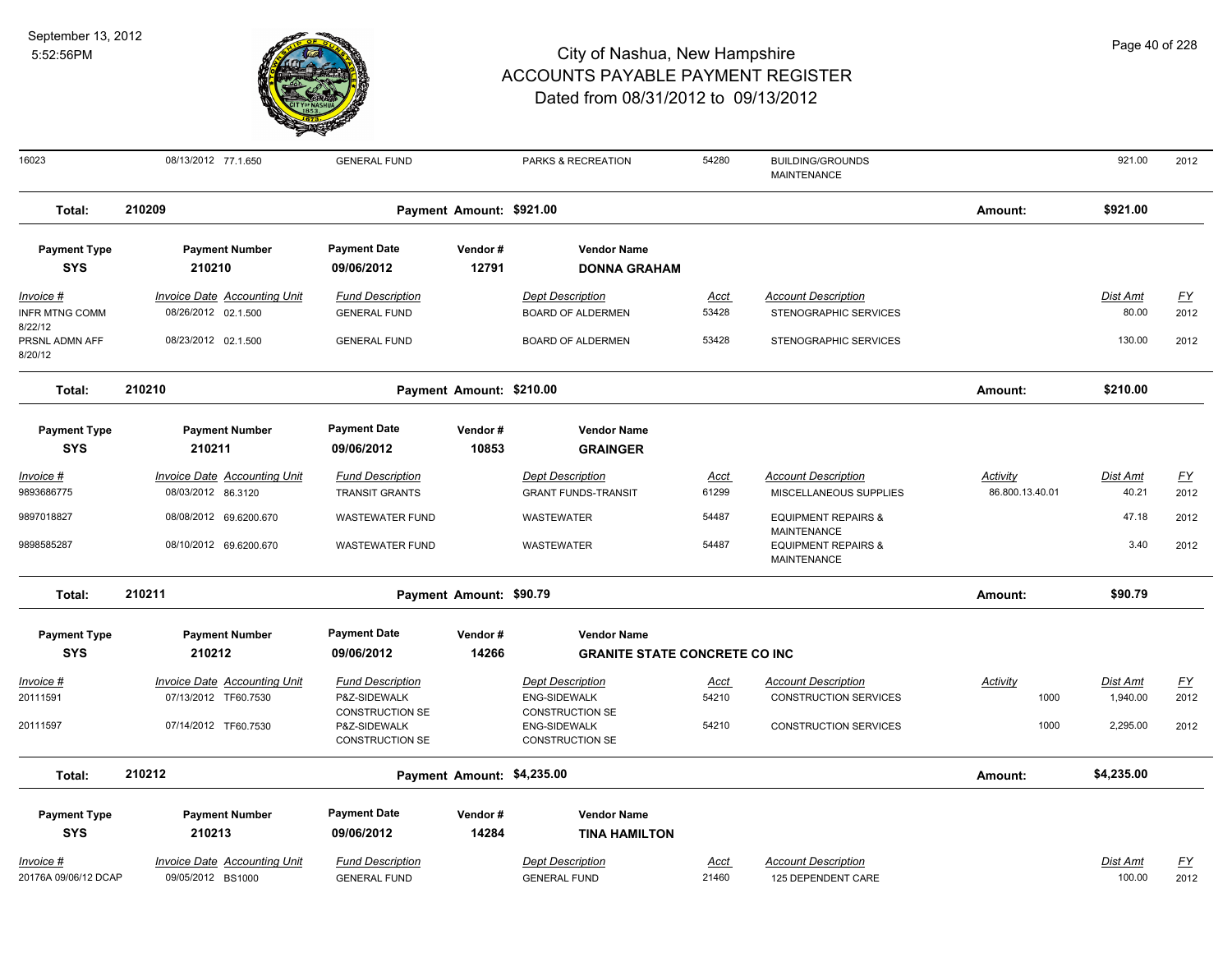

| Total:                            | 210213                                                        |                                                             | Payment Amount: \$100.00 |                                                             |                      |                                                                                    | Amount:                               | \$100.00                    |                   |
|-----------------------------------|---------------------------------------------------------------|-------------------------------------------------------------|--------------------------|-------------------------------------------------------------|----------------------|------------------------------------------------------------------------------------|---------------------------------------|-----------------------------|-------------------|
| <b>Payment Type</b><br><b>SYS</b> | <b>Payment Number</b><br>210214                               | <b>Payment Date</b><br>09/06/2012                           | Vendor#<br>14286         | <b>Vendor Name</b><br><b>SCOTT HAMMOND</b>                  |                      |                                                                                    |                                       |                             |                   |
| Invoice #<br>REIMB 8/29/12        | Invoice Date Accounting Unit<br>08/30/2012 50.1.500           | <b>Fund Description</b><br><b>GENERAL FUND</b>              |                          | <b>Dept Description</b><br>POLICE                           | Acct<br>61107        | <b>Account Description</b><br><b>CLOTHING &amp; UNIFORMS</b>                       |                                       | Dist Amt<br>31.90           | <u>FY</u><br>2012 |
| Total:                            | 210214                                                        |                                                             | Payment Amount: \$31.90  |                                                             |                      |                                                                                    | Amount:                               | \$31.90                     |                   |
| <b>Payment Type</b>               | <b>Payment Number</b>                                         | <b>Payment Date</b>                                         | Vendor#                  | <b>Vendor Name</b>                                          |                      |                                                                                    |                                       |                             |                   |
| <b>SYS</b>                        | 210215                                                        | 09/06/2012                                                  | 12826                    | <b>HARBOR HOMES INC</b>                                     |                      |                                                                                    |                                       |                             |                   |
| Invoice #<br>JULY                 | <b>Invoice Date Accounting Unit</b><br>08/15/2012 71.3068     | <b>Fund Description</b><br><b>COMMUNITY SERVICES</b>        |                          | <b>Dept Description</b><br><b>COMMUNITY SERVICES</b>        | <u>Acct</u><br>68235 | <b>Account Description</b><br>ADMINISTRATIVE EXPENSES                              | <b>Activity</b><br>71.1006.13.01      | <b>Dist Amt</b><br>1,593.76 | <u>FY</u><br>2012 |
| JULY                              | 08/15/2012 71.3068                                            | <b>GRANTS</b><br><b>COMMUNITY SERVICES</b><br><b>GRANTS</b> |                          | <b>GRANTS</b><br><b>COMMUNITY SERVICES</b><br><b>GRANTS</b> | 55810                | RENTAL ASSISTANCE                                                                  | 71.1006.13.01                         | 22,768.00                   | 2012              |
| JULY                              | 08/15/2012 71.3068                                            | <b>COMMUNITY SERVICES</b><br><b>GRANTS</b>                  |                          | <b>COMMUNITY SERVICES</b><br><b>GRANTS</b>                  | 68235                | ADMINISTRATIVE EXPENSES                                                            | 71.1006.12.01                         | 1,593.76                    | 2012              |
| JULY                              | 08/15/2012 71.3068                                            | <b>COMMUNITY SERVICES</b><br><b>GRANTS</b>                  |                          | <b>COMMUNITY SERVICES</b><br><b>GRANTS</b>                  | 68235                | ADMINISTRATIVE EXPENSES                                                            | 71.1006.13.01                         | $-1,593.76$                 | 2012              |
| JULY                              | 08/15/2012 71.3068                                            | <b>COMMUNITY SERVICES</b><br><b>GRANTS</b>                  |                          | <b>COMMUNITY SERVICES</b><br><b>GRANTS</b>                  | 55810                | RENTAL ASSISTANCE                                                                  | 71.1006.12.01                         | 22,768.00                   | 2012              |
| JULY                              | 08/15/2012 71.3068                                            | <b>COMMUNITY SERVICES</b><br><b>GRANTS</b>                  |                          | <b>COMMUNITY SERVICES</b><br><b>GRANTS</b>                  | 55810                | RENTAL ASSISTANCE                                                                  | 71.1006.13.01                         | $-22,768.00$                | 2012              |
| Total:                            | 210215                                                        |                                                             |                          | Payment Amount: \$24,361.76                                 |                      |                                                                                    | Amount:                               | \$24,361.76                 |                   |
| <b>Payment Type</b><br><b>SYS</b> | <b>Payment Number</b><br>210216                               | <b>Payment Date</b><br>09/06/2012                           | Vendor#<br>12831         | <b>Vendor Name</b><br><b>HARRY W WELLS &amp; SON INC</b>    |                      |                                                                                    |                                       |                             |                   |
| <u> Invoice #</u>                 | <b>Invoice Date Accounting Unit</b>                           | <b>Fund Description</b>                                     |                          | <b>Dept Description</b>                                     | <u>Acct</u>          | <b>Account Description</b>                                                         |                                       | Dist Amt                    | <u>FY</u>         |
| 54687                             | 08/14/2012 52.1.720                                           | <b>GENERAL FUND</b>                                         |                          | <b>FIRE</b>                                                 | 54280                | <b>BUILDING/GROUNDS</b><br><b>MAINTENANCE</b>                                      |                                       | 220.71                      | 2012              |
| Total:                            | 210216                                                        |                                                             | Payment Amount: \$220.71 |                                                             |                      |                                                                                    | Amount:                               | \$220.71                    |                   |
| <b>Payment Type</b>               | <b>Payment Number</b>                                         | <b>Payment Date</b>                                         | Vendor#                  | <b>Vendor Name</b>                                          |                      |                                                                                    | Payee Name                            |                             |                   |
| <b>SYS</b>                        | 210217                                                        | 09/06/2012                                                  | 14309                    | <b>HOME DEPOT CREDIT SERVICES</b>                           |                      |                                                                                    | <b>HOME DEPOT CREDIT SERVICE 3065</b> |                             |                   |
| <u>Invoice #</u><br>3054207       | <b>Invoice Date Accounting Unit</b><br>08/24/2012 69.6200.670 | <b>Fund Description</b><br><b>WASTEWATER FUND</b>           |                          | <b>Dept Description</b><br><b>WASTEWATER</b>                | <u>Acct</u><br>54487 | <b>Account Description</b><br><b>EQUIPMENT REPAIRS &amp;</b><br><b>MAINTENANCE</b> |                                       | Dist Amt<br>132.33          | <u>FY</u><br>2012 |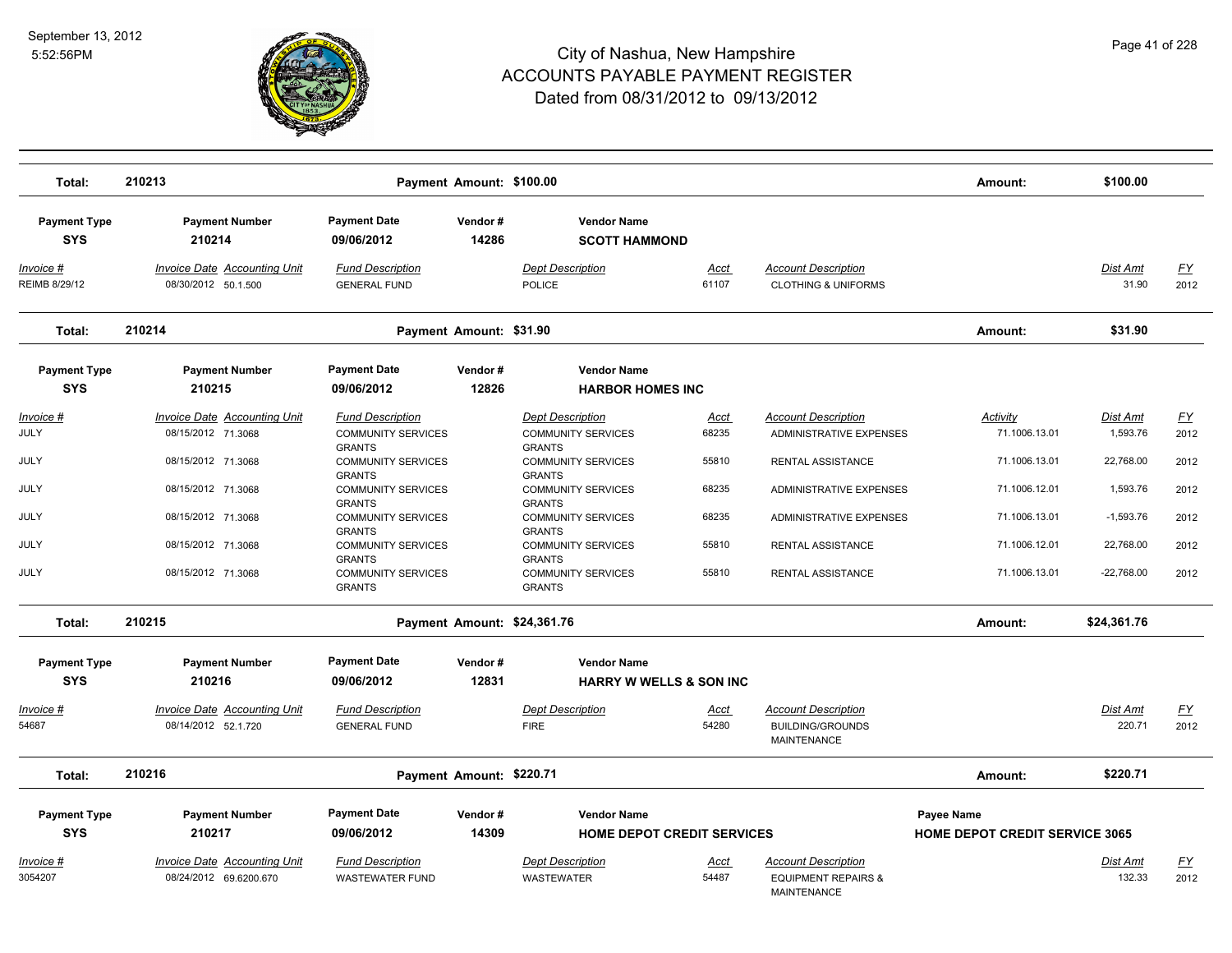

| 5021826                           | 08/22/2012 69.6200.670                                        | <b>WASTEWATER FUND</b>                               |                          | <b>WASTEWATER</b>                                              | 54487                | <b>EQUIPMENT REPAIRS &amp;</b>                                             |                                                     | 9.94                 | 2012              |
|-----------------------------------|---------------------------------------------------------------|------------------------------------------------------|--------------------------|----------------------------------------------------------------|----------------------|----------------------------------------------------------------------------|-----------------------------------------------------|----------------------|-------------------|
| 5213700                           | 08/22/2012 69.6200.670                                        | <b>WASTEWATER FUND</b>                               |                          | WASTEWATER                                                     | 54487                | <b>MAINTENANCE</b><br><b>EQUIPMENT REPAIRS &amp;</b><br><b>MAINTENANCE</b> |                                                     | $-9.94$              | 2012              |
| 5213701                           | 08/22/2012 69.6200.670                                        | <b>WASTEWATER FUND</b>                               |                          | WASTEWATER                                                     | 54487                | <b>EQUIPMENT REPAIRS &amp;</b><br>MAINTENANCE                              |                                                     | 5.47                 | 2012              |
| 6022330                           | 08/21/2012 52.1.720                                           | <b>GENERAL FUND</b>                                  |                          | <b>FIRE</b>                                                    | 61538                | LIME AND FERTILIZER                                                        |                                                     | 31.73                | 2012              |
| 8055523                           | 08/29/2012 29.1.720.8162                                      | <b>GENERAL FUND</b>                                  |                          | <b>CITY BUILDINGS</b>                                          | 61428                | <b>JANITORIAL SUPPLIES</b>                                                 |                                                     | 67.92                | 2012              |
| Total:                            | 210217                                                        |                                                      | Payment Amount: \$237.45 |                                                                |                      |                                                                            | Amount:                                             | \$237.45             |                   |
| <b>Payment Type</b><br><b>SYS</b> | <b>Payment Number</b><br>210218                               | <b>Payment Date</b><br>09/06/2012                    | Vendor#<br>14309         | <b>Vendor Name</b><br><b>HOME DEPOT CREDIT SERVICES</b>        |                      |                                                                            | Payee Name<br><b>HOME DEPOT CREDIT SERVICE 3073</b> |                      |                   |
| Invoice #                         | <b>Invoice Date Accounting Unit</b>                           | <b>Fund Description</b>                              |                          | <b>Dept Description</b>                                        | Acct                 | <b>Account Description</b>                                                 |                                                     | Dist Amt             | <u>FY</u>         |
| 4053923                           | 08/23/2012 50.1.500                                           | <b>GENERAL FUND</b>                                  |                          | <b>POLICE</b>                                                  | 54280                | <b>BUILDING/GROUNDS</b>                                                    |                                                     | 59.87                | 2012              |
| 8055521                           | 08/29/2012 50.1.500                                           | <b>GENERAL FUND</b>                                  |                          | <b>POLICE</b>                                                  | 54280                | <b>MAINTENANCE</b><br><b>BUILDING/GROUNDS</b><br><b>MAINTENANCE</b>        |                                                     | 42.19                | 2012              |
| Total:                            | 210218                                                        |                                                      | Payment Amount: \$102.06 |                                                                |                      |                                                                            | Amount:                                             | \$102.06             |                   |
| <b>Payment Type</b><br><b>SYS</b> | <b>Payment Number</b><br>210219                               | <b>Payment Date</b><br>09/06/2012                    | Vendor#<br>14887         | <b>Vendor Name</b><br><b>RAYNALD HOULE</b>                     |                      |                                                                            |                                                     |                      |                   |
| <u>Invoice #</u><br>8/26-SHOES    | <b>Invoice Date Accounting Unit</b><br>08/26/2012 69.6200.670 | <b>Fund Description</b><br><b>WASTEWATER FUND</b>    |                          | <b>Dept Description</b><br><b>WASTEWATER</b>                   | <u>Acct</u><br>61107 | <b>Account Description</b><br><b>CLOTHING &amp; UNIFORMS</b>               |                                                     | Dist Amt<br>77.99    | <u>FY</u><br>2012 |
| Total:                            | 210219                                                        |                                                      | Payment Amount: \$77.99  |                                                                |                      |                                                                            | Amount:                                             | \$77.99              |                   |
| <b>Payment Type</b><br><b>SYS</b> | <b>Payment Number</b><br>210220                               | <b>Payment Date</b><br>09/06/2012                    | Vendor#<br>12872         | <b>Vendor Name</b><br><b>HOWARD P FAIRFIELD LLC</b>            |                      |                                                                            |                                                     |                      |                   |
| Invoice #<br>173343               | <b>Invoice Date Accounting Unit</b><br>08/13/2012 61.1.700    | <b>Fund Description</b><br><b>GENERAL FUND</b>       |                          | <b>Dept Description</b><br><b>STREETS</b>                      | <u>Acct</u><br>54600 | <b>Account Description</b><br><b>VEHICLE REPAIRS &amp;</b><br>MAINTENANCE  |                                                     | Dist Amt<br>519.54   | <u>FY</u><br>2012 |
| Total:                            | 210220                                                        |                                                      | Payment Amount: \$519.54 |                                                                |                      |                                                                            | Amount:                                             | \$519.54             |                   |
| <b>Payment Type</b><br><b>SYS</b> | <b>Payment Number</b><br>210221                               | <b>Payment Date</b><br>09/06/2012                    | Vendor#<br>12889         | <b>Vendor Name</b><br><b>INDUSTRIAL PROTECTION SERVICES</b>    |                      |                                                                            |                                                     |                      |                   |
| Invoice #<br>106500-00            | <b>Invoice Date Accounting Unit</b><br>08/14/2012 52.4053     | <b>Fund Description</b><br>FIRE REGIONAL HAZMAT FUND |                          | <b>Dept Description</b><br>FIRE REGIONAL HAZMAT<br><b>FUND</b> | Acct<br>71000        | <b>Account Description</b><br><b>EQUIPMENT</b>                             |                                                     | Dist Amt<br>3,060.00 | <u>FY</u><br>2012 |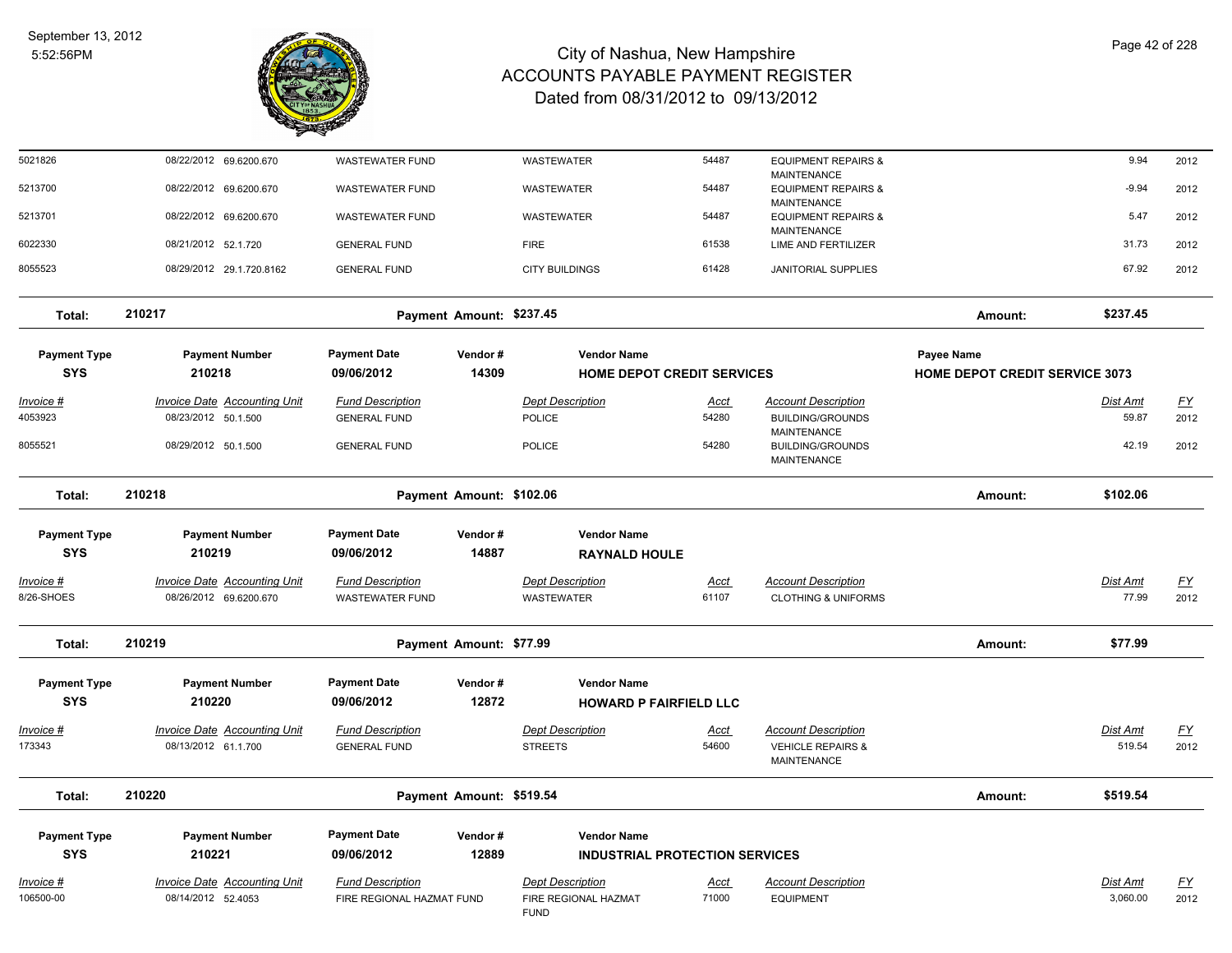

| 107314-00                              | 08/07/2012 52.1.625                                                               | <b>GENERAL FUND</b>                                                   |                            | <b>FIRE</b>                                              | 61110                           | PROTECTIVE CLOTHING                                                          |         | 179.88                     | 2012                             |
|----------------------------------------|-----------------------------------------------------------------------------------|-----------------------------------------------------------------------|----------------------------|----------------------------------------------------------|---------------------------------|------------------------------------------------------------------------------|---------|----------------------------|----------------------------------|
| Total:                                 | 210221                                                                            |                                                                       | Payment Amount: \$3,239.88 |                                                          |                                 |                                                                              | Amount: | \$3,239.88                 |                                  |
| <b>Payment Type</b><br><b>SYS</b>      | <b>Payment Number</b><br>210222                                                   | <b>Payment Date</b><br>09/06/2012                                     | Vendor#<br>11468           | <b>Vendor Name</b>                                       | <b>INNER CITY MATERIALS LLC</b> |                                                                              |         |                            |                                  |
| Invoice #<br>1589                      | Invoice Date Accounting Unit<br>08/12/2012 69.6200.540                            | <b>Fund Description</b><br><b>WASTEWATER FUND</b>                     |                            | <b>Dept Description</b><br><b>WASTEWATER</b>             | Acct<br>54300                   | <b>Account Description</b><br>SEWER MAINTENANCE                              |         | Dist Amt<br>1,900.00       | $\underline{FY}$<br>2012         |
| Total:                                 | 210222                                                                            |                                                                       | Payment Amount: \$1,900.00 |                                                          |                                 |                                                                              | Amount: | \$1,900.00                 |                                  |
| <b>Payment Type</b><br><b>SYS</b>      | <b>Payment Number</b><br>210223                                                   | <b>Payment Date</b><br>09/06/2012                                     | Vendor#<br>12906           | <b>Vendor Name</b><br><b>J LAWRENCE HALL INC</b>         |                                 |                                                                              |         |                            |                                  |
| Invoice #<br>56426                     | <b>Invoice Date Accounting Unit</b><br>08/09/2012 50.1.500                        | <b>Fund Description</b><br><b>GENERAL FUND</b>                        |                            | <b>Dept Description</b><br>POLICE                        | <b>Acct</b><br>54243            | <b>Account Description</b><br><b>HVAC MAINTENANCE</b>                        |         | <b>Dist Amt</b><br>990.41  | <u>FY</u><br>2012                |
| Total:                                 | 210223                                                                            |                                                                       | Payment Amount: \$990.41   |                                                          |                                 |                                                                              | Amount: | \$990.41                   |                                  |
| <b>Payment Type</b><br><b>SYS</b>      | <b>Payment Number</b><br>210224                                                   | <b>Payment Date</b><br>09/06/2012                                     | Vendor#<br>12907           | <b>Vendor Name</b><br><b>JP PEST SERVICES</b>            |                                 |                                                                              |         |                            |                                  |
| <b>Invoice #</b><br>1058153<br>1058156 | <b>Invoice Date Accounting Unit</b><br>08/08/2012 52.1.720<br>08/13/2012 61.1.670 | <b>Fund Description</b><br><b>GENERAL FUND</b><br><b>GENERAL FUND</b> |                            | <b>Dept Description</b><br><b>FIRE</b><br><b>STREETS</b> | <u>Acct</u><br>54228<br>54228   | <b>Account Description</b><br>PEST CONTROL SERVICES<br>PEST CONTROL SERVICES |         | Dist Amt<br>85.00<br>65.00 | $\underline{FY}$<br>2012<br>2012 |
| Total:                                 | 210224                                                                            |                                                                       | Payment Amount: \$150.00   |                                                          |                                 |                                                                              | Amount: | \$150.00                   |                                  |
| <b>Payment Type</b><br><b>SYS</b>      | <b>Payment Number</b><br>210225                                                   | <b>Payment Date</b><br>09/06/2012                                     | Vendor#<br>14337           | <b>Vendor Name</b><br><b>JACK YOUNG CO INC</b>           |                                 |                                                                              |         |                            |                                  |
| Invoice #<br>189263                    | <b>Invoice Date Accounting Unit</b><br>08/02/2012 52.1.630                        | <b>Fund Description</b><br><b>GENERAL FUND</b>                        |                            | <b>Dept Description</b><br><b>FIRE</b>                   | <b>Acct</b><br>61799            | <b>Account Description</b><br><b>VEHICLE PARTS &amp; SUPPLIES</b>            |         | Dist Amt<br>374.46         | EY<br>2012                       |
| Total:                                 | 210225                                                                            |                                                                       | Payment Amount: \$374.46   |                                                          |                                 |                                                                              | Amount: | \$374.46                   |                                  |
| <b>Payment Type</b><br><b>SYS</b>      | <b>Payment Number</b><br>210226                                                   | <b>Payment Date</b><br>09/06/2012                                     | Vendor#<br>11213           | <b>Vendor Name</b><br><b>AMANDA JAGENTENFL</b>           |                                 |                                                                              |         |                            |                                  |
| Invoice #                              | <b>Invoice Date Accounting Unit</b>                                               | <b>Fund Description</b>                                               |                            | <b>Dept Description</b>                                  | <b>Acct</b>                     | <b>Account Description</b>                                                   |         | Dist Amt                   | <u>FY</u>                        |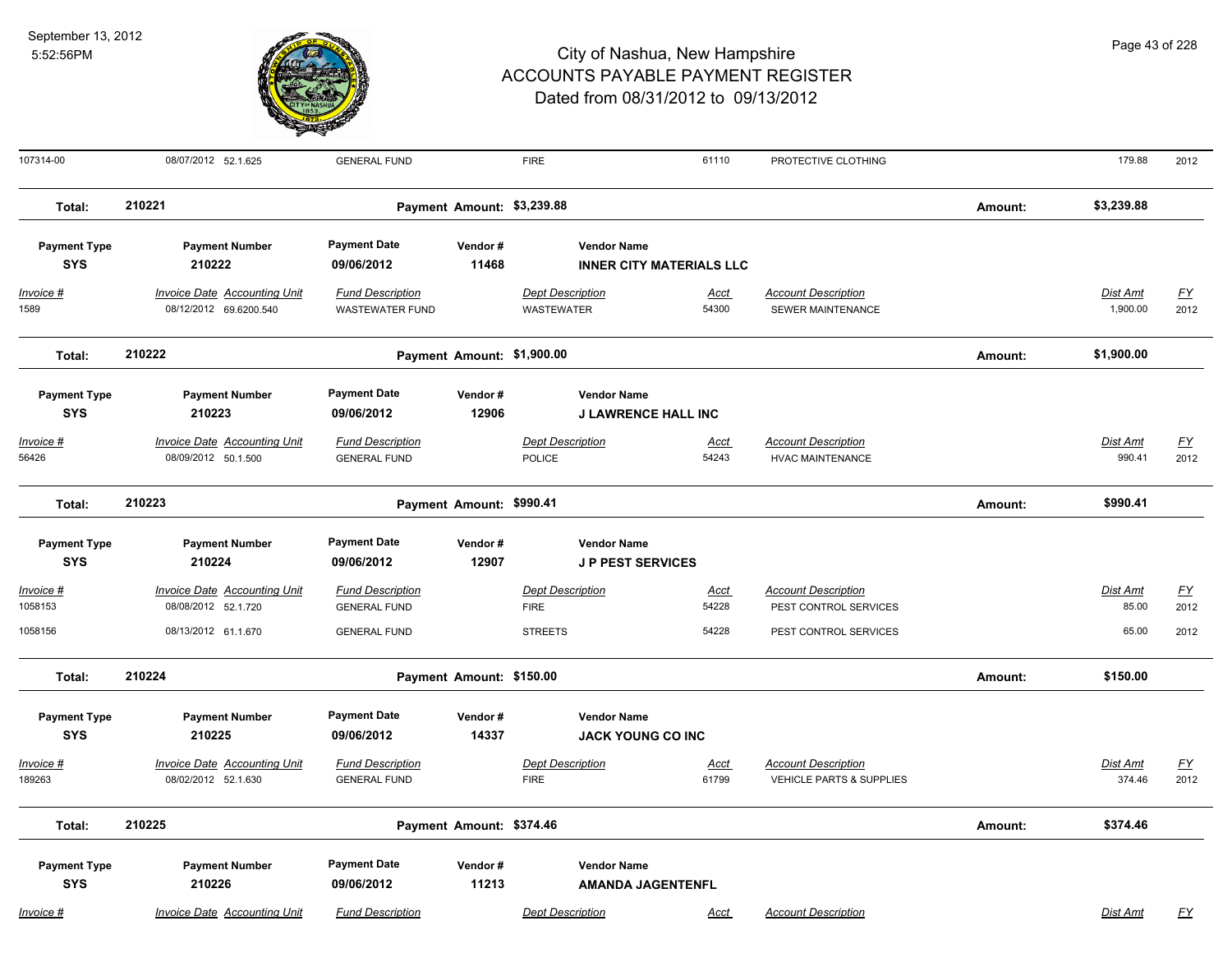

| 33256A 09/06/12 DCAP                 | 09/05/2012 BS1000                                          | <b>GENERAL FUND</b>                                                     |                          | <b>GENERAL FUND</b>                                                        | 21460                | 125 DEPENDENT CARE                                                  |         | 192.31                   | 2012                     |
|--------------------------------------|------------------------------------------------------------|-------------------------------------------------------------------------|--------------------------|----------------------------------------------------------------------------|----------------------|---------------------------------------------------------------------|---------|--------------------------|--------------------------|
| Total:                               | 210226                                                     |                                                                         | Payment Amount: \$192.31 |                                                                            |                      |                                                                     | Amount: | \$192.31                 |                          |
| <b>Payment Type</b>                  | <b>Payment Number</b>                                      | <b>Payment Date</b>                                                     | Vendor#                  | <b>Vendor Name</b>                                                         |                      |                                                                     |         |                          |                          |
| <b>SYS</b>                           | 210227                                                     | 09/06/2012                                                              | 12911                    | <b>JAN PRO CLEANING SYSTEMS NORTH</b>                                      |                      |                                                                     |         |                          |                          |
| Invoice #                            | <b>Invoice Date Accounting Unit</b>                        | <b>Fund Description</b>                                                 |                          | <b>Dept Description</b>                                                    | <b>Acct</b>          | <b>Account Description</b>                                          |         | Dist Amt                 | $\underline{FY}$         |
| 18207                                | 09/01/2012 77.1.650                                        | <b>GENERAL FUND</b>                                                     |                          | PARKS & RECREATION                                                         | 54280                | <b>BUILDING/GROUNDS</b>                                             |         | 300.00                   | 2012                     |
| 18208                                | 09/01/2012 60.1.500                                        | <b>GENERAL FUND</b>                                                     |                          | <b>PUBLIC</b><br>WORKS-ADMIN/ENGINEERIN                                    | 54280                | <b>MAINTENANCE</b><br><b>BUILDING/GROUNDS</b><br><b>MAINTENANCE</b> |         | 665.00                   | 2012                     |
| Total:                               | 210227                                                     |                                                                         | Payment Amount: \$965.00 |                                                                            |                      |                                                                     | Amount: | \$965.00                 |                          |
| <b>Payment Type</b>                  | <b>Payment Number</b>                                      | <b>Payment Date</b>                                                     | Vendor#                  | <b>Vendor Name</b>                                                         |                      |                                                                     |         |                          |                          |
| <b>SYS</b>                           | 210228                                                     | 09/06/2012                                                              | 12919                    | <b>MIKE JEYNES</b>                                                         |                      |                                                                     |         |                          |                          |
| Invoice #<br>08/23-09/06 TAPING      | <b>Invoice Date Accounting Unit</b><br>09/05/2012 22.2505  | <b>Fund Description</b><br><b>GOVT &amp; EDUCATION</b><br>CHANNELS FUND |                          | <b>Dept Description</b><br><b>GOV'T &amp; EDUCATION</b><br><b>CHANNELS</b> | <b>Acct</b><br>53470 | <b>Account Description</b><br><b>VIDEOGRAPHY SERVICES</b>           |         | Dist Amt<br>250.00       | EY<br>2012               |
| Total:                               | 210228                                                     |                                                                         | Payment Amount: \$250.00 |                                                                            |                      |                                                                     | Amount: | \$250.00                 |                          |
| <b>Payment Type</b>                  | <b>Payment Number</b>                                      | <b>Payment Date</b>                                                     | Vendor#                  | <b>Vendor Name</b>                                                         |                      |                                                                     |         |                          |                          |
| <b>SYS</b>                           | 210229                                                     | 09/06/2012                                                              | 14665                    | JOHNSON SUPPLY CO INC                                                      |                      |                                                                     |         |                          |                          |
| <u> Invoice #</u>                    | <b>Invoice Date Accounting Unit</b>                        | <b>Fund Description</b>                                                 |                          | <b>Dept Description</b>                                                    | <u>Acct</u>          | <b>Account Description</b>                                          |         | <b>Dist Amt</b>          | $\underline{FY}$         |
| 203791                               | 08/14/2012 61.1.670                                        | <b>GENERAL FUND</b>                                                     |                          | <b>STREETS</b>                                                             | 61299                | MISCELLANEOUS SUPPLIES                                              |         | 84.28                    | 2012                     |
| Total:                               | 210229                                                     |                                                                         | Payment Amount: \$84.28  |                                                                            |                      |                                                                     | Amount: | \$84.28                  |                          |
| <b>Payment Type</b>                  | <b>Payment Number</b>                                      | <b>Payment Date</b>                                                     | Vendor#                  | <b>Vendor Name</b>                                                         |                      |                                                                     |         |                          |                          |
| <b>SYS</b>                           | 210230                                                     | 09/06/2012                                                              | 14344                    | <b>RYAN JONES</b>                                                          |                      |                                                                     |         |                          |                          |
| <u> Invoice #</u><br>8/31/12 MILEAGE | <b>Invoice Date Accounting Unit</b><br>09/01/2012 50.1.500 | <b>Fund Description</b><br><b>GENERAL FUND</b>                          |                          | <b>Dept Description</b><br><b>POLICE</b>                                   | <u>Acct</u><br>55307 | <b>Account Description</b><br>MILEAGE REIMBURSEMENTS                |         | <b>Dist Amt</b><br>44.40 | $\underline{FY}$<br>2012 |
| Total:                               | 210230                                                     |                                                                         | Payment Amount: \$44.40  |                                                                            |                      |                                                                     | Amount: | \$44.40                  |                          |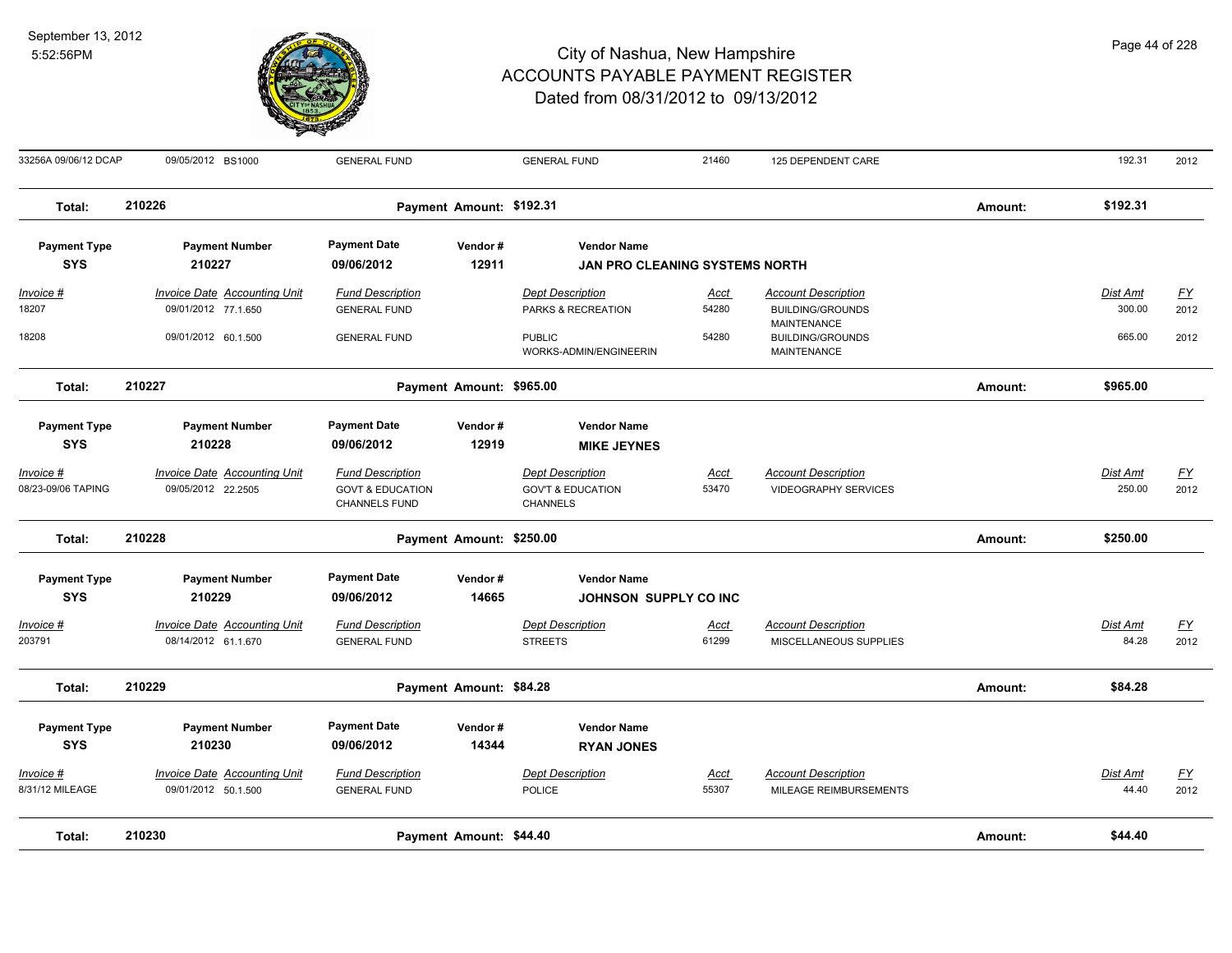

| <b>Payment Type</b><br><b>SYS</b>             | <b>Payment Number</b>                                     | <b>Payment Date</b>                                               | Vendor#                    | <b>Vendor Name</b>                                              |                      |                                                                                 |                           |                           |                   |
|-----------------------------------------------|-----------------------------------------------------------|-------------------------------------------------------------------|----------------------------|-----------------------------------------------------------------|----------------------|---------------------------------------------------------------------------------|---------------------------|---------------------------|-------------------|
|                                               | 210231                                                    | 09/06/2012                                                        | 12954                      | <b>KERRY FIRE PROTECTION INC</b>                                |                      |                                                                                 |                           |                           |                   |
| Invoice #<br>4676                             | Invoice Date Accounting Unit<br>08/19/2012 52.1.620       | <b>Fund Description</b><br><b>GENERAL FUND</b>                    |                            | <b>Dept Description</b><br><b>FIRE</b>                          | <u>Acct</u><br>54487 | <b>Account Description</b><br><b>EQUIPMENT REPAIRS &amp;</b><br>MAINTENANCE     |                           | <b>Dist Amt</b><br>285.25 | EY<br>2012        |
| Total:                                        | 210231                                                    |                                                                   | Payment Amount: \$285.25   |                                                                 |                      |                                                                                 | Amount:                   | \$285.25                  |                   |
| <b>Payment Type</b><br><b>SYS</b>             | <b>Payment Number</b><br>210232                           | <b>Payment Date</b><br>09/06/2012                                 | Vendor#<br>14364           | <b>Vendor Name</b><br><b>JAMES W KIRK</b>                       |                      |                                                                                 |                           |                           |                   |
| Invoice #<br>20190A 09/06/2012<br><b>DCAP</b> | <b>Invoice Date Accounting Unit</b><br>09/05/2012 BS1000  | <b>Fund Description</b><br><b>GENERAL FUND</b>                    |                            | <b>Dept Description</b><br><b>GENERAL FUND</b>                  | Acct<br>21460        | <b>Account Description</b><br>125 DEPENDENT CARE                                |                           | <b>Dist Amt</b><br>67.30  | EY<br>2012        |
| Total:                                        | 210232                                                    |                                                                   | Payment Amount: \$67.30    |                                                                 |                      |                                                                                 | Amount:                   | \$67.30                   |                   |
| <b>Payment Type</b><br><b>SYS</b>             | <b>Payment Number</b><br>210233                           | <b>Payment Date</b><br>09/06/2012                                 | Vendor#<br>999000246       | <b>Vendor Name</b><br><b>JEANNETTE KOTOPOULIS</b>               |                      |                                                                                 |                           |                           |                   |
| Invoice #<br>REFUND-OVERDEDUC<br>TED          | <b>Invoice Date Accounting Unit</b><br>08/31/2012 BS6600  | <b>Fund Description</b><br>BENEFITS SELF INSURANCE<br><b>FUND</b> |                            | <b>Dept Description</b><br>BENEFITS ADMINISTRATION              | <u>Acct</u><br>21550 | <b>Account Description</b><br><b>HARVARD MEDICARE</b><br><b>ENHANCED PLAN</b>   |                           | <b>Dist Amt</b><br>551.21 | <u>FY</u><br>2012 |
| Total:                                        | 210233                                                    |                                                                   | Payment Amount: \$551.21   |                                                                 |                      |                                                                                 | Amount:                   | \$551.21                  |                   |
| <b>Payment Type</b>                           | <b>Payment Number</b>                                     | <b>Payment Date</b>                                               | Vendor#                    | <b>Vendor Name</b>                                              |                      |                                                                                 |                           |                           |                   |
| <b>SYS</b>                                    | 210234                                                    | 09/06/2012                                                        | 10501                      | <b>KRONOS INC</b>                                               |                      |                                                                                 |                           |                           |                   |
| <u> Invoice #</u><br>10696793                 | <b>Invoice Date Accounting Unit</b><br>07/26/2012 22.5010 | <b>Fund Description</b><br>CAP PROJECTS-INFO<br><b>TECHNOLOGY</b> |                            | <b>Dept Description</b><br>CAPITAL PROJECTS-INFO<br><b>TECH</b> | <u>Acct</u><br>81342 | <b>Account Description</b><br><b>COMPUTER SOFTWARE &amp;</b><br><b>HARDWARE</b> | Activity<br>1010.22.01.30 | Dist Amt<br>765.16        | <u>FY</u><br>2012 |
| 10696794                                      | 07/26/2012 22.5010                                        | CAP PROJECTS-INFO<br><b>TECHNOLOGY</b>                            |                            | CAPITAL PROJECTS-INFO<br><b>TECH</b>                            | 81342                | <b>COMPUTER SOFTWARE &amp;</b><br><b>HARDWARE</b>                               | 1010.22.01.30             | 720.00                    | 2012              |
| Total:                                        | 210234                                                    |                                                                   | Payment Amount: \$1,485.16 |                                                                 |                      |                                                                                 | Amount:                   | \$1,485.16                |                   |
| <b>Payment Type</b>                           | <b>Payment Number</b>                                     | <b>Payment Date</b>                                               | Vendor#                    | <b>Vendor Name</b>                                              |                      |                                                                                 |                           |                           |                   |
| <b>SYS</b>                                    | 210235                                                    | 09/06/2012                                                        | 12982                      | <b>LANGUAGE LINE SERVICES</b>                                   |                      |                                                                                 |                           |                           |                   |
| Invoice #                                     | <b>Invoice Date Accounting Unit</b>                       | <b>Fund Description</b>                                           |                            | <b>Dept Description</b>                                         | <u>Acct</u>          | <b>Account Description</b>                                                      |                           | Dist Amt                  | $\underline{FY}$  |
| 2991834                                       | 07/31/2012 20.1.555                                       | <b>GENERAL FUND</b>                                               |                            | <b>TELECOMMUNICATIONS</b>                                       | 55109                | TELEPHONE-VOICE                                                                 |                           | 218.25                    | 2012              |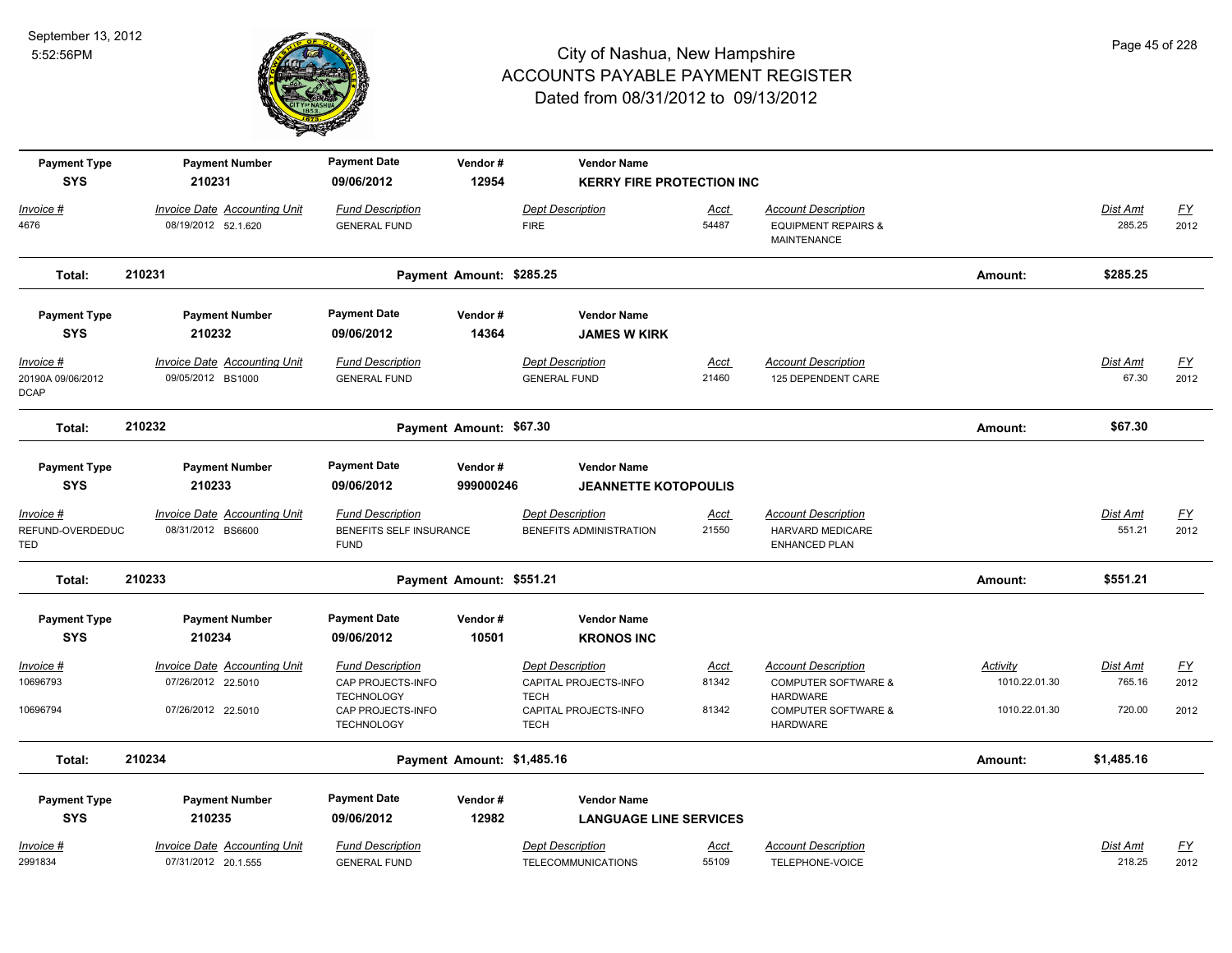

| Total:              | 210235                              |                         | Payment Amount: \$218.25   |                           |                                |                                                    | Amount: | \$218.25   |                  |
|---------------------|-------------------------------------|-------------------------|----------------------------|---------------------------|--------------------------------|----------------------------------------------------|---------|------------|------------------|
| <b>Payment Type</b> | <b>Payment Number</b>               | <b>Payment Date</b>     | Vendor#                    | <b>Vendor Name</b>        |                                |                                                    |         |            |                  |
| <b>SYS</b>          | 210236                              | 09/06/2012              | 13012                      |                           | LIBERTY INTNL TRUCKS OF NH LLC |                                                    |         |            |                  |
| <u> Invoice #</u>   | <b>Invoice Date Accounting Unit</b> | <b>Fund Description</b> |                            | <b>Dept Description</b>   | <u>Acct</u>                    | <b>Account Description</b>                         |         | Dist Amt   | $\underline{FY}$ |
| 108650              | 08/21/2012 61.1.700                 | <b>GENERAL FUND</b>     |                            | <b>STREETS</b>            | 54600                          | <b>VEHICLE REPAIRS &amp;</b>                       |         | 94.33      | 2012             |
|                     |                                     |                         |                            |                           |                                | <b>MAINTENANCE</b>                                 |         |            |                  |
| 179011              | 08/21/2012 61.1.700                 | <b>GENERAL FUND</b>     |                            | <b>STREETS</b>            | 54600                          | <b>VEHICLE REPAIRS &amp;</b>                       |         | 63.66      | 2012             |
|                     |                                     |                         |                            |                           |                                | <b>MAINTENANCE</b>                                 |         |            |                  |
| 179657              | 08/15/2012 61.1.700                 | <b>GENERAL FUND</b>     |                            | <b>STREETS</b>            | 54600                          | <b>VEHICLE REPAIRS &amp;</b>                       |         | 137.31     | 2012             |
|                     |                                     |                         |                            |                           | 54600                          | MAINTENANCE                                        |         | 159.87     |                  |
| 179879              | 08/16/2012 61.1.700                 | <b>GENERAL FUND</b>     |                            | <b>STREETS</b>            |                                | <b>VEHICLE REPAIRS &amp;</b><br><b>MAINTENANCE</b> |         |            | 2012             |
| 179938              | 08/16/2012 69.6200.540              | <b>WASTEWATER FUND</b>  |                            | <b>WASTEWATER</b>         | 54600                          | <b>VEHICLE REPAIRS &amp;</b>                       |         | 103.64     | 2012             |
|                     |                                     |                         |                            |                           |                                | <b>MAINTENANCE</b>                                 |         |            |                  |
| 179959              | 08/16/2012 61.1.700                 | <b>GENERAL FUND</b>     |                            | <b>STREETS</b>            | 54600                          | <b>VEHICLE REPAIRS &amp;</b>                       |         | 1,032.92   | 2012             |
|                     |                                     |                         |                            |                           |                                | MAINTENANCE                                        |         |            |                  |
| 179961              | 08/16/2012 61.1.700                 | <b>GENERAL FUND</b>     |                            | <b>STREETS</b>            | 54600                          | <b>VEHICLE REPAIRS &amp;</b>                       |         | 39.21      | 2012             |
|                     |                                     |                         |                            |                           |                                | <b>MAINTENANCE</b>                                 |         |            |                  |
| 180228              | 08/17/2012 69.6200.540              | <b>WASTEWATER FUND</b>  |                            | <b>WASTEWATER</b>         | 54600                          | <b>VEHICLE REPAIRS &amp;</b>                       |         | 269.98     | 2012             |
|                     |                                     |                         |                            |                           |                                | <b>MAINTENANCE</b>                                 |         |            |                  |
| 180505              | 08/20/2012 61.1.700                 | <b>GENERAL FUND</b>     |                            | <b>STREETS</b>            | 54600                          | <b>VEHICLE REPAIRS &amp;</b>                       |         | 39.21      | 2012             |
|                     |                                     |                         |                            |                           |                                | MAINTENANCE                                        |         |            |                  |
| 181402              | 08/24/2012 61.1.700                 | <b>GENERAL FUND</b>     |                            | <b>STREETS</b>            | 54600                          | <b>VEHICLE REPAIRS &amp;</b>                       |         | 118.96     | 2012             |
| CM178565            |                                     |                         |                            |                           | 54600                          | <b>MAINTENANCE</b>                                 |         | $-250.00$  |                  |
|                     | 08/14/2012 61.1.700                 | <b>GENERAL FUND</b>     |                            | <b>STREETS</b>            |                                | <b>VEHICLE REPAIRS &amp;</b><br><b>MAINTENANCE</b> |         |            | 2012             |
|                     |                                     |                         |                            |                           |                                |                                                    |         |            |                  |
| Total:              | 210236                              |                         | Payment Amount: \$1,809.09 |                           |                                |                                                    | Amount: | \$1,809.09 |                  |
|                     |                                     |                         |                            |                           |                                |                                                    |         |            |                  |
| <b>Payment Type</b> | <b>Payment Number</b>               | <b>Payment Date</b>     | Vendor#                    | <b>Vendor Name</b>        |                                |                                                    |         |            |                  |
| <b>SYS</b>          | 210237                              | 09/06/2012              | 14711                      |                           | LIFE RAFT & SURVIVAL EQUIPMENT |                                                    |         |            |                  |
|                     |                                     |                         |                            |                           |                                |                                                    |         |            |                  |
| <u>Invoice #</u>    | <b>Invoice Date Accounting Unit</b> | <b>Fund Description</b> |                            | <b>Dept Description</b>   | <u>Acct</u>                    | <b>Account Description</b>                         |         | Dist Amt   | <u>FY</u>        |
| 45798               | 08/07/2012 52.1.625                 | <b>GENERAL FUND</b>     |                            | <b>FIRE</b>               | 71999                          | MISCELLANEOUS EQUIPMENT                            |         | 12.27      | 2012             |
|                     |                                     |                         |                            |                           |                                |                                                    |         |            |                  |
| Total:              | 210237                              |                         | Payment Amount: \$12.27    |                           |                                |                                                    | Amount: | \$12.27    |                  |
|                     |                                     |                         |                            |                           |                                |                                                    |         |            |                  |
| <b>Payment Type</b> | <b>Payment Number</b>               | <b>Payment Date</b>     | Vendor#                    | <b>Vendor Name</b>        |                                |                                                    |         |            |                  |
|                     |                                     |                         |                            |                           |                                |                                                    |         |            |                  |
| <b>SYS</b>          | 210238                              | 09/06/2012              | 14409                      |                           | <b>LOCAL GOVERNMENT CENTER</b> |                                                    |         |            |                  |
| <u> Invoice #</u>   | <b>Invoice Date Accounting Unit</b> | <b>Fund Description</b> |                            | <b>Dept Description</b>   | <u>Acct</u>                    | <b>Account Description</b>                         |         | Dist Amt   | <u>FY</u>        |
| 5752                | 09/05/2012 26.1.590                 | <b>GENERAL FUND</b>     |                            | <b>FINANCIAL SERVICES</b> | 55400                          | <b>CONFERENCES AND</b>                             |         | 45.00      | 2012             |
|                     |                                     |                         |                            |                           |                                | <b>SEMINARS</b>                                    |         |            |                  |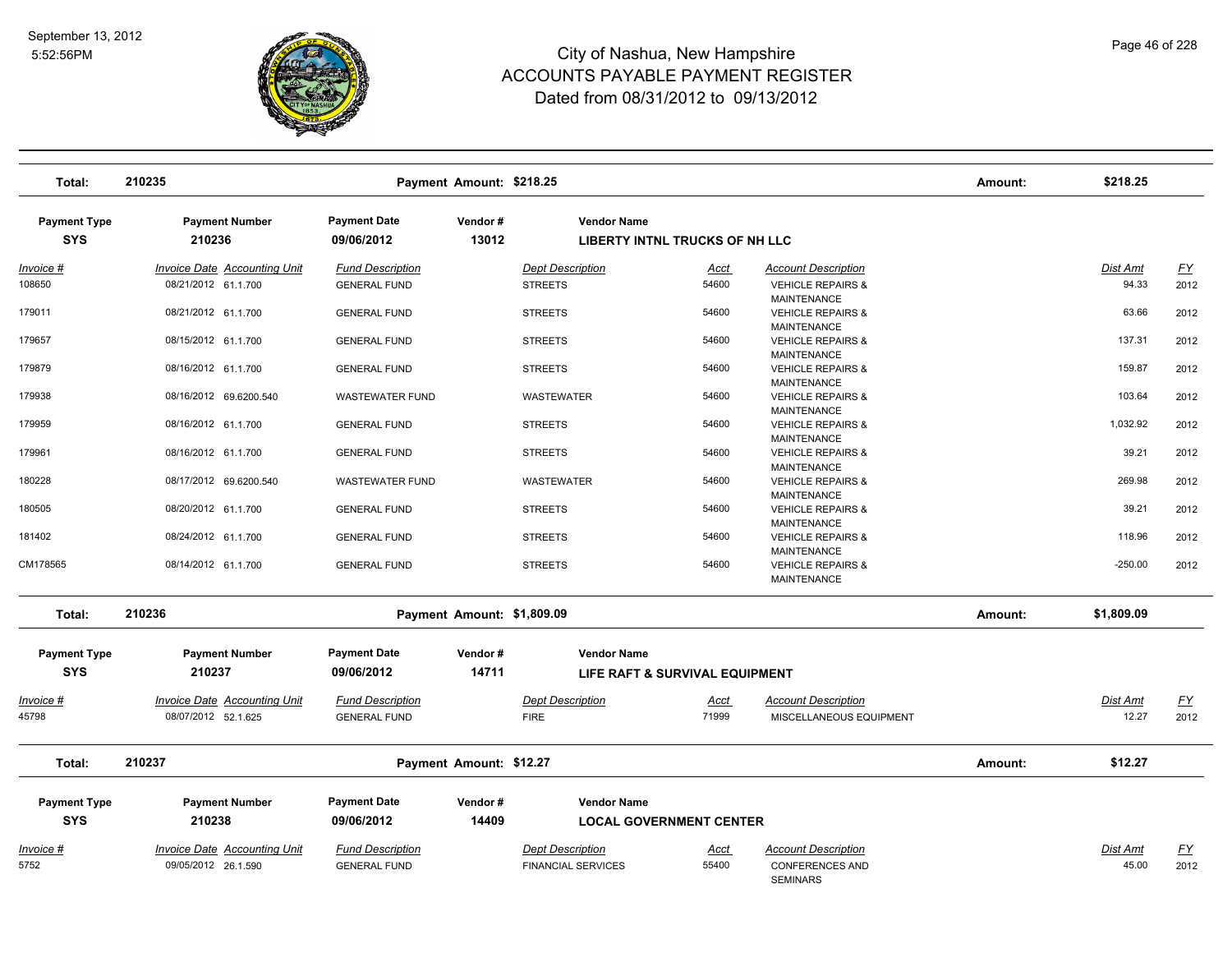

| Total:                            | 210238                                                     |                                                 | Payment Amount: \$45.00 |                                                                      |                      |                                                                             | Amount:                            | \$45.00                      |                                   |
|-----------------------------------|------------------------------------------------------------|-------------------------------------------------|-------------------------|----------------------------------------------------------------------|----------------------|-----------------------------------------------------------------------------|------------------------------------|------------------------------|-----------------------------------|
| <b>Payment Type</b><br><b>SYS</b> | <b>Payment Number</b><br>210239                            | <b>Payment Date</b><br>09/06/2012               | Vendor#<br>14414        | <b>Vendor Name</b><br><b>SUSAN LOVERING</b>                          |                      |                                                                             |                                    |                              |                                   |
| Invoice #<br>REIMB AUG COMCAST    | Invoice Date Accounting Unit<br>08/18/2012 20.1.555        | <b>Fund Description</b><br><b>GENERAL FUND</b>  |                         | <b>Dept Description</b><br>TELECOMMUNICATIONS                        | Acct<br>55109        | <b>Account Description</b><br>TELEPHONE-VOICE                               |                                    | Dist Amt<br>33.00            | $\underline{FY}$<br>2012          |
| Total:                            | 210239                                                     |                                                 | Payment Amount: \$33.00 |                                                                      |                      |                                                                             | Amount:                            | \$33.00                      |                                   |
| <b>Payment Type</b><br><b>SYS</b> | <b>Payment Number</b><br>210240                            | <b>Payment Date</b><br>09/06/2012               | Vendor#<br>14415        | <b>Vendor Name</b><br><b>LOWES</b>                                   |                      |                                                                             | Payee Name<br><b>LOWE'S - 3502</b> |                              |                                   |
| <u>Invoice #</u><br>2165756       | <b>Invoice Date Accounting Unit</b><br>08/28/2012 50.1.500 | <b>Fund Description</b><br><b>GENERAL FUND</b>  |                         | <b>Dept Description</b><br><b>POLICE</b>                             | <u>Acct</u><br>54280 | <b>Account Description</b><br><b>BUILDING/GROUNDS</b><br><b>MAINTENANCE</b> |                                    | <b>Dist Amt</b><br>99.84     | <u>FY</u><br>2012                 |
| Total:                            | 210240                                                     |                                                 | Payment Amount: \$99.84 |                                                                      |                      |                                                                             | Amount:                            | \$99.84                      |                                   |
| <b>Payment Type</b><br><b>SYS</b> | <b>Payment Number</b><br>210241                            | <b>Payment Date</b><br>09/06/2012               | Vendor#<br>13035        | <b>Vendor Name</b><br><b>M &amp; M ELECTRICAL SUPPLY CO INC.</b>     |                      |                                                                             |                                    |                              |                                   |
| Invoice #<br>R 26813              | <b>Invoice Date Accounting Unit</b><br>08/10/2012 61.1001  | <b>Fund Description</b><br>CAPITAL IMPROVEMENTS |                         | <b>Dept Description</b><br>STREETS-CAP IMP                           | Acct<br>81100        | <b>Account Description</b><br>CAPITAL IMPROVEMENTS                          | Activity<br>1000                   | Dist Amt<br>46.44            | $\underline{FY}$<br>2012          |
| R 26814                           | 08/10/2012 61.1001                                         | CAPITAL IMPROVEMENTS                            |                         | STREETS-CAP IMP                                                      | 81100                | <b>CAPITAL IMPROVEMENTS</b>                                                 | 1000                               | 32.36                        | 2012                              |
| R 26857                           | 08/10/2012 61.1001                                         | CAPITAL IMPROVEMENTS                            |                         | STREETS-CAP IMP                                                      | 81100                | CAPITAL IMPROVEMENTS                                                        | 1000                               | 5.92                         | 2012                              |
| R 26896                           | 08/13/2012 61.1001                                         | CAPITAL IMPROVEMENTS                            |                         | STREETS-CAP IMP                                                      | 81100                | CAPITAL IMPROVEMENTS                                                        | 1000                               | 14.72                        | 2012                              |
| Total:                            | 210241                                                     |                                                 | Payment Amount: \$99.44 |                                                                      |                      |                                                                             | Amount:                            | \$99.44                      |                                   |
| <b>Payment Type</b>               | <b>Payment Number</b>                                      | <b>Payment Date</b>                             | Vendor#                 | <b>Vendor Name</b>                                                   |                      |                                                                             |                                    |                              |                                   |
| <b>SYS</b>                        | 210242                                                     | 09/06/2012                                      | 13039                   | <b>MAC MULKIN CHEVROLET INC</b>                                      |                      |                                                                             |                                    |                              |                                   |
| <u> Invoice #</u><br>130747       | <b>Invoice Date Accounting Unit</b><br>08/22/2012 95.1.500 | <b>Fund Description</b><br><b>GENERAL FUND</b>  |                         | <b>Dept Description</b><br><b>CERF EQUIPMENT</b><br><b>PURCHASES</b> | <u>Acct</u><br>81500 | <b>Account Description</b><br><b>VEHICLES</b>                               | <b>Activity</b><br>CERF50.12       | <u>Dist Amt</u><br>19,015.00 | $\underline{\mathsf{FY}}$<br>2012 |
| 377474                            | 08/23/2012 61.1.700                                        | <b>GENERAL FUND</b>                             |                         | <b>STREETS</b>                                                       | 54600                | <b>VEHICLE REPAIRS &amp;</b><br><b>MAINTENANCE</b>                          |                                    | 201.34                       | 2012                              |
| 377475                            | 08/22/2012 61.1.700                                        | <b>GENERAL FUND</b>                             |                         | <b>STREETS</b>                                                       | 61799                | <b>VEHICLE PARTS &amp; SUPPLIES</b>                                         |                                    | 38.62                        | 2012                              |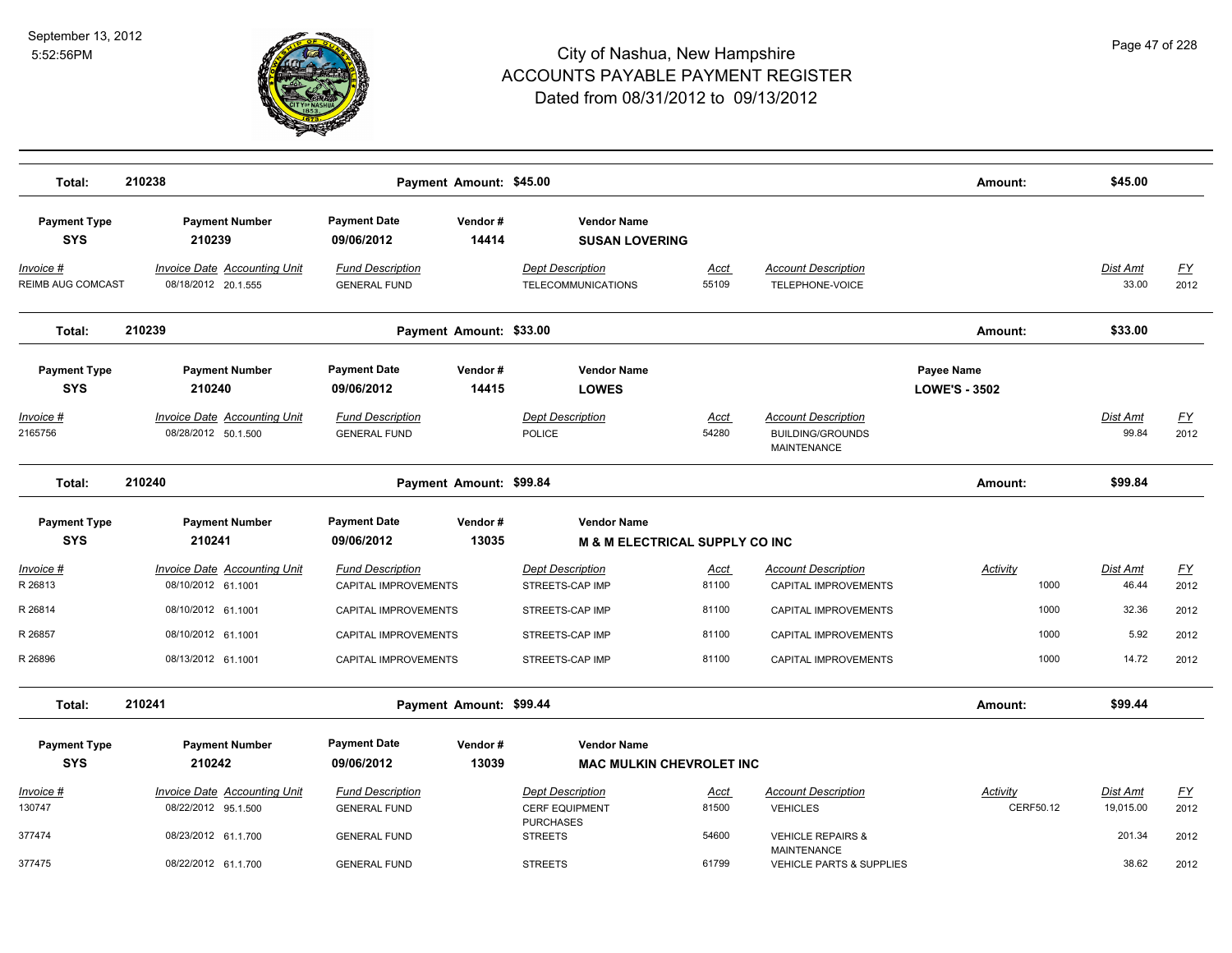

| Total:                            | 210242                                                     |                                                | Payment Amount: \$19,254.96 |                                                  |                                  |                                                               | Amount:                                      | \$19,254.96              |                   |
|-----------------------------------|------------------------------------------------------------|------------------------------------------------|-----------------------------|--------------------------------------------------|----------------------------------|---------------------------------------------------------------|----------------------------------------------|--------------------------|-------------------|
| <b>Payment Type</b><br><b>SYS</b> | <b>Payment Number</b><br>210243                            | <b>Payment Date</b><br>09/06/2012              | Vendor#<br>10858            | <b>Vendor Name</b><br><b>MARLIN CONTROLS INC</b> |                                  |                                                               |                                              |                          |                   |
| Invoice #<br>327-2471             | Invoice Date Accounting Unit<br>08/06/2012 61.1.705        | <b>Fund Description</b><br><b>GENERAL FUND</b> |                             | <b>Dept Description</b><br><b>STREETS</b>        | Acct<br>61556                    | <b>Account Description</b><br><b>TRAFFIC SIGNAL MATERIALS</b> |                                              | Dist Amt<br>5,685.00     | EY<br>2012        |
| Total:                            | 210243                                                     |                                                | Payment Amount: \$5,685.00  |                                                  |                                  |                                                               | Amount:                                      | \$5,685.00               |                   |
| <b>Payment Type</b><br><b>SYS</b> | <b>Payment Number</b><br>210244                            | <b>Payment Date</b><br>09/06/2012              | Vendor#<br>13008            | <b>Vendor Name</b>                               | <b>LEXISNEXIS MATTHEW BENDER</b> |                                                               | Payee Name<br><b>MATTHEW BENDER &amp; CO</b> |                          |                   |
| <u> Invoice #</u><br>31793878     | <b>Invoice Date Accounting Unit</b><br>05/09/2012 03.1.500 | <b>Fund Description</b><br><b>GENERAL FUND</b> |                             | <b>Dept Description</b><br><b>LEGAL</b>          | Acct<br>61807                    | <b>Account Description</b><br><b>PUBLICATIONS</b>             |                                              | <b>Dist Amt</b><br>72.89 | <u>FY</u><br>2012 |
| 35184825                          | 08/14/2012 03.1.500                                        | <b>GENERAL FUND</b>                            |                             | <b>LEGAL</b>                                     | 61807                            | <b>PUBLICATIONS</b>                                           |                                              | 134.94                   | 2012              |
| 35184833                          | 08/14/2012 03.1.500                                        | <b>GENERAL FUND</b>                            |                             | <b>LEGAL</b>                                     | 61807                            | <b>PUBLICATIONS</b>                                           |                                              | 111.94                   | 2012              |
| Total:                            | 210244                                                     |                                                | Payment Amount: \$319.77    |                                                  |                                  |                                                               | Amount:                                      | \$319.77                 |                   |
| <b>Payment Type</b>               | <b>Payment Number</b>                                      | <b>Payment Date</b>                            | Vendor#                     | <b>Vendor Name</b>                               |                                  |                                                               |                                              |                          |                   |
| <b>SYS</b>                        | 210245                                                     | 09/06/2012                                     | 13067                       |                                                  | <b>MAYNARD &amp; LESIEUR INC</b> |                                                               |                                              |                          |                   |
| Invoice #<br>45171                | <b>Invoice Date Accounting Unit</b><br>08/22/2012 52.1.630 | <b>Fund Description</b><br><b>GENERAL FUND</b> |                             | <b>Dept Description</b><br><b>FIRE</b>           | Acct<br>61705                    | <b>Account Description</b><br><b>TIRES</b>                    |                                              | Dist Amt<br>153.00       | EY<br>2012        |
| 45172                             | 08/22/2012 52.1.630                                        | <b>GENERAL FUND</b>                            |                             | <b>FIRE</b>                                      | 61705                            | <b>TIRES</b>                                                  |                                              | 990.66                   | 2012              |
| 45288                             | 08/23/2012 52.1.630                                        | <b>GENERAL FUND</b>                            |                             | <b>FIRE</b>                                      | 61705                            | <b>TIRES</b>                                                  |                                              | 395.00                   | 2012              |
| 45398                             | 08/24/2012 52.1.630                                        | <b>GENERAL FUND</b>                            |                             | <b>FIRE</b>                                      | 61705                            | <b>TIRES</b>                                                  |                                              | 83.00                    | 2012              |
| Total:                            | 210245                                                     |                                                | Payment Amount: \$1,621.66  |                                                  |                                  |                                                               | Amount:                                      | \$1,621.66               |                   |
| <b>Payment Type</b><br><b>SYS</b> | <b>Payment Number</b><br>210246                            | <b>Payment Date</b><br>09/06/2012              | Vendor#<br>13067            | <b>Vendor Name</b>                               | <b>MAYNARD &amp; LESIEUR INC</b> |                                                               |                                              |                          |                   |
| Invoice #                         | Invoice Date Accounting Unit                               | <b>Fund Description</b>                        |                             | <b>Dept Description</b>                          | <u>Acct</u>                      | <b>Account Description</b>                                    |                                              | Dist Amt                 | <u>FY</u>         |
| 44996                             | 08/20/2012 61.1.700                                        | <b>GENERAL FUND</b>                            |                             | <b>STREETS</b>                                   | 54600                            | <b>VEHICLE REPAIRS &amp;</b><br><b>MAINTENANCE</b>            |                                              | 1,889.02                 | 2012              |
| 45182                             | 08/22/2012 61.1.700                                        | <b>GENERAL FUND</b>                            |                             | <b>STREETS</b>                                   | 54600                            | <b>VEHICLE REPAIRS &amp;</b><br><b>MAINTENANCE</b>            |                                              | 600.00                   | 2012              |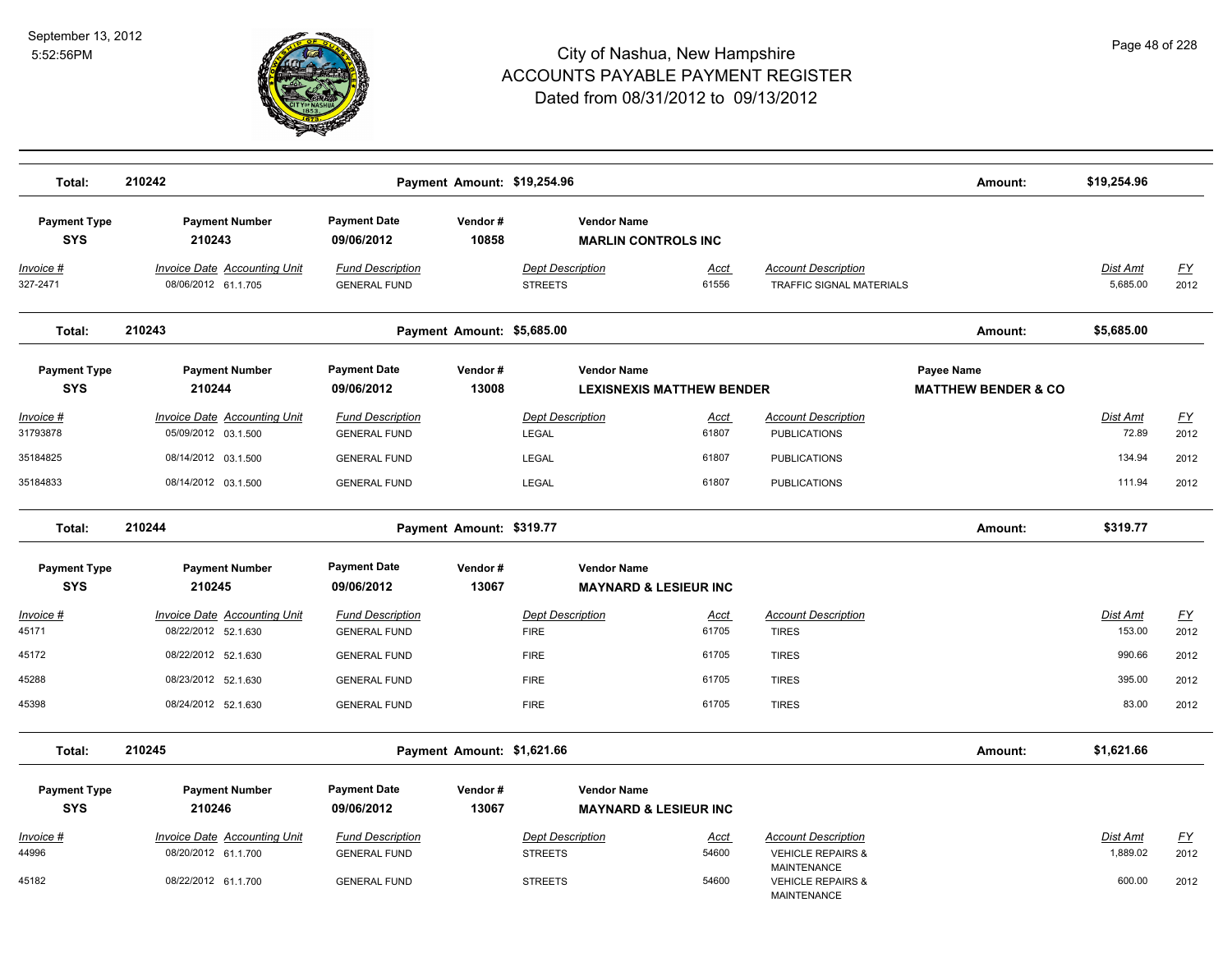

| Total:                            | 210250                                                        |                                                                         | Payment Amount: \$192.31   |                                                                            |                      |                                                                                  | Amount:                                   | \$192.31                 |                                   |
|-----------------------------------|---------------------------------------------------------------|-------------------------------------------------------------------------|----------------------------|----------------------------------------------------------------------------|----------------------|----------------------------------------------------------------------------------|-------------------------------------------|--------------------------|-----------------------------------|
| Invoice #<br>11227A 09/06/12 DCAP | Invoice Date Accounting Unit<br>09/05/2012 BS1000             | <b>Fund Description</b><br><b>GENERAL FUND</b>                          |                            | <b>Dept Description</b><br><b>GENERAL FUND</b>                             | Acct<br>21460        | <b>Account Description</b><br>125 DEPENDENT CARE                                 |                                           | Dist Amt<br>192.31       | <u>FY</u><br>2012                 |
| <b>Payment Type</b><br><b>SYS</b> | <b>Payment Number</b><br>210250                               | <b>Payment Date</b><br>09/06/2012                                       | Vendor#<br>14464           | <b>Vendor Name</b><br><b>PAUL MENARD</b>                                   |                      |                                                                                  |                                           |                          |                                   |
| Total:                            | 210249                                                        |                                                                         | Payment Amount: \$398.63   |                                                                            |                      |                                                                                  | Amount:                                   | \$398.63                 |                                   |
| <u> Invoice #</u><br>33689255     | <b>Invoice Date Accounting Unit</b><br>08/07/2012 69.6200.540 | <b>Fund Description</b><br><b>WASTEWATER FUND</b>                       |                            | <b>Dept Description</b><br>WASTEWATER                                      | <u>Acct</u><br>54487 | <b>Account Description</b><br><b>EQUIPMENT REPAIRS &amp;</b><br>MAINTENANCE      |                                           | Dist Amt<br>398.63       | EY<br>2012                        |
| <b>Payment Type</b><br><b>SYS</b> | <b>Payment Number</b><br>210249                               | <b>Payment Date</b><br>09/06/2012                                       | Vendor#<br>13081           | <b>Vendor Name</b><br><b>MCMASTER CARR SUPPLY CO</b>                       |                      |                                                                                  | <b>Payee Name</b><br><b>MCMASTER-CARR</b> |                          |                                   |
| Total:                            | 210248                                                        |                                                                         | Payment Amount: \$50.00    |                                                                            |                      |                                                                                  | Amount:                                   | \$50.00                  |                                   |
| Invoice #<br>09/06 TAPING         | <b>Invoice Date Accounting Unit</b><br>09/05/2012 22.2505     | <b>Fund Description</b><br><b>GOVT &amp; EDUCATION</b><br>CHANNELS FUND |                            | <b>Dept Description</b><br><b>GOV'T &amp; EDUCATION</b><br><b>CHANNELS</b> | Acct<br>53470        | <b>Account Description</b><br><b>VIDEOGRAPHY SERVICES</b>                        |                                           | <b>Dist Amt</b><br>50.00 | <u>FY</u><br>2012                 |
| <b>Payment Type</b><br><b>SYS</b> | <b>Payment Number</b><br>210248                               | <b>Payment Date</b><br>09/06/2012                                       | Vendor#<br>13080           | <b>Vendor Name</b><br><b>JIM MCLEAN</b>                                    |                      |                                                                                  |                                           |                          |                                   |
| Total:                            | 210247                                                        |                                                                         | Payment Amount: \$266.20   |                                                                            |                      |                                                                                  | Amount:                                   | \$266.20                 |                                   |
| <u> Invoice #</u><br>45114        | <b>Invoice Date Accounting Unit</b><br>08/21/2012 69.6200.540 | <b>Fund Description</b><br><b>WASTEWATER FUND</b>                       |                            | <b>Dept Description</b><br><b>WASTEWATER</b>                               | <u>Acct</u><br>54600 | <b>Account Description</b><br><b>VEHICLE REPAIRS &amp;</b><br><b>MAINTENANCE</b> |                                           | Dist Amt<br>266.20       | $\underline{\mathsf{FY}}$<br>2012 |
| <b>Payment Type</b><br><b>SYS</b> | <b>Payment Number</b><br>210247                               | <b>Payment Date</b><br>09/06/2012                                       | Vendor#<br>13067           | <b>Vendor Name</b><br><b>MAYNARD &amp; LESIEUR INC</b>                     |                      |                                                                                  |                                           |                          |                                   |
| Total:                            | 210246                                                        |                                                                         | Payment Amount: \$3,429.02 |                                                                            |                      |                                                                                  | Amount:                                   | \$3,429.02               |                                   |
| 45188                             | 08/22/2012 61.1.700                                           | <b>GENERAL FUND</b>                                                     |                            | <b>STREETS</b>                                                             | 54600                | MAINTENANCE<br><b>VEHICLE REPAIRS &amp;</b><br>MAINTENANCE                       |                                           | 630.00                   | 2012                              |
| 45184                             | 08/22/2012 61.1.700                                           | <b>GENERAL FUND</b>                                                     |                            | <b>STREETS</b>                                                             | 54600                | <b>VEHICLE REPAIRS &amp;</b>                                                     |                                           | 310.00                   | 2012                              |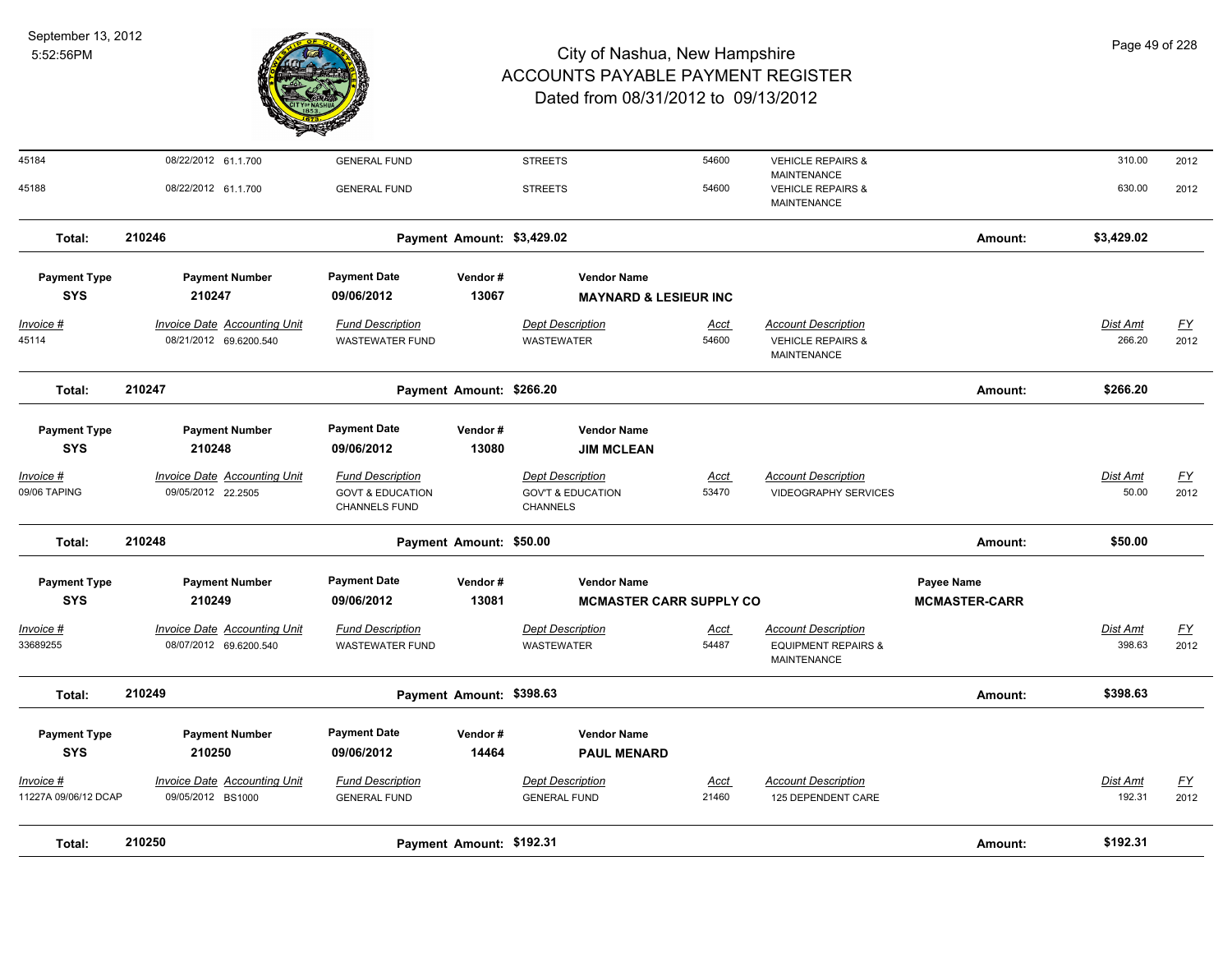

| <b>Payment Type</b><br><b>SYS</b>                   | <b>Payment Number</b><br>210251                            | <b>Payment Date</b><br>09/06/2012                                | Vendor#<br>10321           | <b>Vendor Name</b><br><b>METRO PCS WIRELESS INC</b>              |                      |                                                                                  | Payee Name<br><b>METRO PCS WIRELESS, INC.</b> |                           |                                   |
|-----------------------------------------------------|------------------------------------------------------------|------------------------------------------------------------------|----------------------------|------------------------------------------------------------------|----------------------|----------------------------------------------------------------------------------|-----------------------------------------------|---------------------------|-----------------------------------|
| Invoice #<br>734021                                 | Invoice Date Accounting Unit<br>08/21/2012 50.1.500        | <b>Fund Description</b><br><b>GENERAL FUND</b>                   |                            | Dept Description<br>POLICE                                       | Acct<br>55699        | <b>Account Description</b><br>OTHER CONTRACTED<br><b>SERVICES</b>                |                                               | Dist Amt<br>200.00        | $\underline{\mathsf{FY}}$<br>2012 |
| Total:                                              | 210251                                                     |                                                                  | Payment Amount: \$200.00   |                                                                  |                      |                                                                                  | Amount:                                       | \$200.00                  |                                   |
| <b>Payment Type</b><br><b>SYS</b>                   | <b>Payment Number</b><br>210252                            | <b>Payment Date</b><br>09/06/2012                                | Vendor#<br>14848           | <b>Vendor Name</b><br><b>MICHIGAN STATE UNIVERSITY</b>           |                      |                                                                                  |                                               |                           |                                   |
| Invoice #<br>9069                                   | <b>Invoice Date Accounting Unit</b><br>08/17/2012 79.4090  | <b>Fund Description</b><br>LIB-LOST/DAMAGED BOOK<br><b>FINES</b> |                            | <b>Dept Description</b><br>LIB-LOST/DAMAGED BOOK<br><b>FINES</b> | Acct<br>45440        | <b>Account Description</b><br><b>LIBRARY BOOK FINES</b>                          |                                               | Dist Amt<br>20.00         | <u>FY</u><br>2012                 |
| Total:                                              | 210252                                                     |                                                                  | Payment Amount: \$20.00    |                                                                  |                      |                                                                                  | Amount:                                       | \$20.00                   |                                   |
| <b>Payment Type</b><br><b>SYS</b>                   | <b>Payment Number</b><br>210253                            | <b>Payment Date</b><br>09/06/2012                                | Vendor#<br>14893           | <b>Vendor Name</b><br><b>MILFORD GRANITE CO LLC</b>              |                      |                                                                                  |                                               |                           |                                   |
| $Invoice$ #<br>1676                                 | <b>Invoice Date Accounting Unit</b><br>08/13/2012 61.1001  | <b>Fund Description</b><br>CAPITAL IMPROVEMENTS                  |                            | <b>Dept Description</b><br>STREETS-CAP IMP                       | <u>Acct</u><br>81100 | <b>Account Description</b><br>CAPITAL IMPROVEMENTS                               | <b>Activity</b><br>1000                       | <b>Dist Amt</b><br>752.00 | <u>FY</u><br>2012                 |
| 1678                                                | 08/14/2012 61.1001                                         | CAPITAL IMPROVEMENTS                                             |                            | STREETS-CAP IMP                                                  | 81100                | CAPITAL IMPROVEMENTS                                                             | 1000                                          | 1,290.00                  | 2012                              |
| Total:                                              | 210253                                                     |                                                                  | Payment Amount: \$2,042.00 |                                                                  |                      |                                                                                  | Amount:                                       | \$2,042.00                |                                   |
| <b>Payment Type</b><br><b>SYS</b>                   | <b>Payment Number</b><br>210254                            | <b>Payment Date</b><br>09/06/2012                                | Vendor#<br>13106           | <b>Vendor Name</b><br><b>MINUTEMAN TRUCKS INC</b>                |                      |                                                                                  |                                               |                           |                                   |
| Invoice #<br>933260                                 | Invoice Date Accounting Unit<br>08/08/2012 61.1.700        | <b>Fund Description</b><br><b>GENERAL FUND</b>                   |                            | <b>Dept Description</b><br><b>STREETS</b>                        | Acct<br>54600        | <b>Account Description</b><br><b>VEHICLE REPAIRS &amp;</b><br><b>MAINTENANCE</b> |                                               | Dist Amt<br>342.80        | EY<br>2012                        |
| Total:                                              | 210254                                                     |                                                                  | Payment Amount: \$342.80   |                                                                  |                      |                                                                                  | Amount:                                       | \$342.80                  |                                   |
| <b>Payment Type</b><br><b>SYS</b>                   | <b>Payment Number</b><br>210255                            | <b>Payment Date</b><br>09/06/2012                                | Vendor#<br>12015           | <b>Vendor Name</b><br><b>BRIAN MORRISSEY</b>                     |                      |                                                                                  |                                               |                           |                                   |
| Invoice #<br><b>SIMONS CLOTHING</b><br><b>REIMB</b> | <b>Invoice Date Accounting Unit</b><br>08/23/2012 52.1.620 | <b>Fund Description</b><br><b>GENERAL FUND</b>                   |                            | <b>Dept Description</b><br><b>FIRE</b>                           | <b>Acct</b><br>61107 | <b>Account Description</b><br><b>CLOTHING &amp; UNIFORMS</b>                     |                                               | Dist Amt<br>455.00        | $\underline{FY}$<br>2012          |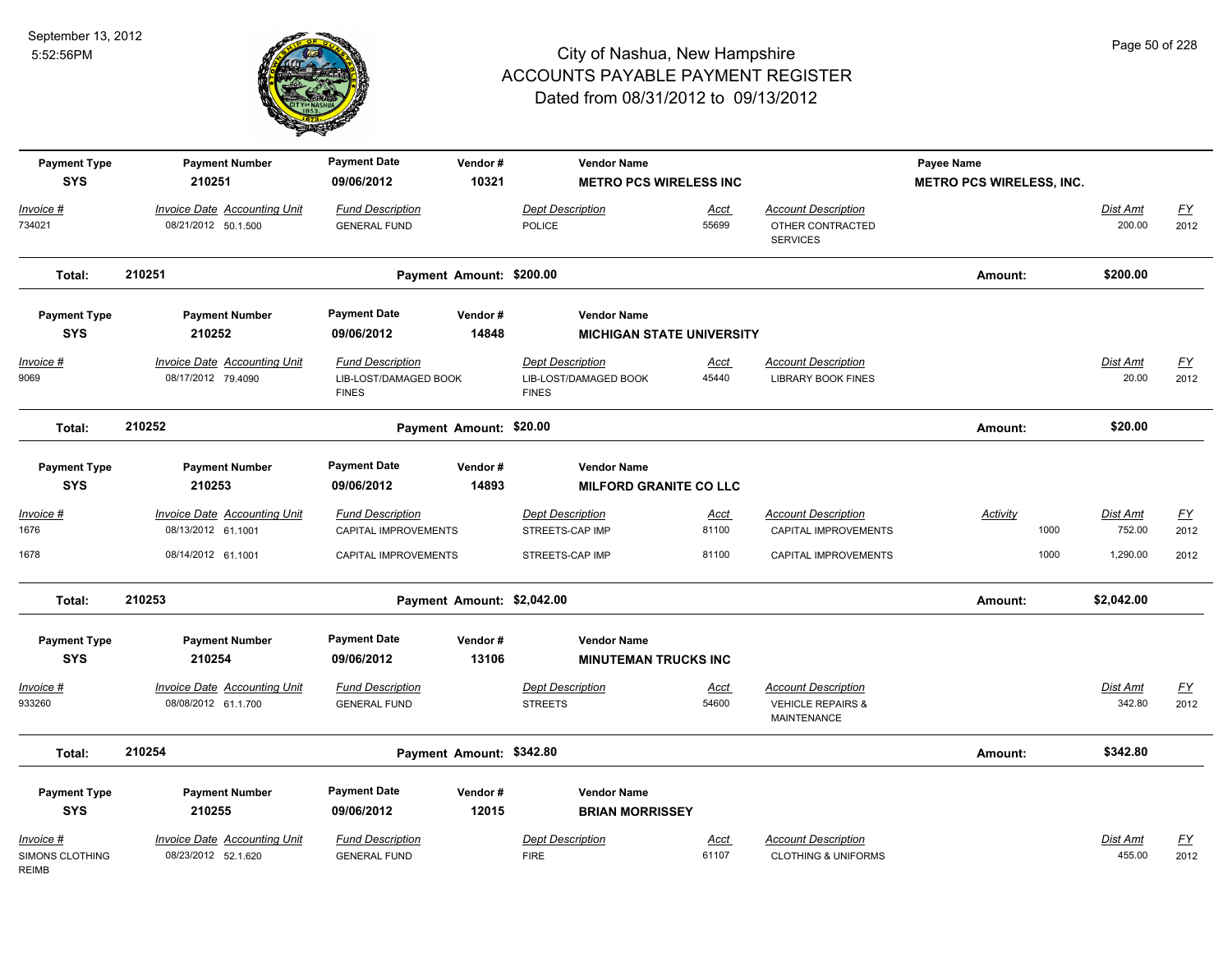

| Total:                            | 210255                                                     |                                                | Payment Amount: \$455.00    |                                                    |                               |                                                                          | Amount: | \$455.00                 |                   |
|-----------------------------------|------------------------------------------------------------|------------------------------------------------|-----------------------------|----------------------------------------------------|-------------------------------|--------------------------------------------------------------------------|---------|--------------------------|-------------------|
| <b>Payment Type</b><br><b>SYS</b> | <b>Payment Number</b><br>210256                            | <b>Payment Date</b><br>09/06/2012              | Vendor#<br>10930            | <b>Vendor Name</b>                                 | <b>MOTOROLA SOLUTIONS INC</b> |                                                                          |         |                          |                   |
| Invoice #<br>S00001001976         | <b>Invoice Date Accounting Unit</b><br>08/01/2012 57.1.620 | <b>Fund Description</b><br><b>GENERAL FUND</b> |                             | <b>Dept Description</b><br>CITYWIDE COMMUNICATIONS | Acct<br>54435                 | <b>Account Description</b><br><b>COMMUNICATIONS EQUIP</b><br>MAINTENANCE |         | Dist Amt<br>22,882.56    | EY<br>2012        |
| Total:                            | 210256                                                     |                                                | Payment Amount: \$22,882.56 |                                                    |                               |                                                                          | Amount: | \$22,882.56              |                   |
| <b>Payment Type</b><br><b>SYS</b> | <b>Payment Number</b><br>210257                            | <b>Payment Date</b><br>09/06/2012              | Vendor#<br>13131            | <b>Vendor Name</b><br><b>NAPA AUTO PARTS</b>       |                               |                                                                          |         |                          |                   |
| <u>Invoice #</u><br>845353        | <b>Invoice Date Accounting Unit</b><br>08/08/2012 61.1.700 | <b>Fund Description</b><br><b>GENERAL FUND</b> |                             | <b>Dept Description</b><br><b>STREETS</b>          | <u>Acct</u><br>61799          | <b>Account Description</b><br><b>VEHICLE PARTS &amp; SUPPLIES</b>        |         | <b>Dist Amt</b><br>23.60 | <u>FY</u><br>2012 |
| 845356                            | 08/08/2012 61.1.700                                        | <b>GENERAL FUND</b>                            |                             | <b>STREETS</b>                                     | 54600                         | <b>VEHICLE REPAIRS &amp;</b>                                             |         | 56.81                    | 2012              |
| 845383                            | 08/08/2012 61.1.700                                        | <b>GENERAL FUND</b>                            |                             | <b>STREETS</b>                                     | 54600                         | <b>MAINTENANCE</b><br><b>VEHICLE REPAIRS &amp;</b>                       |         | 957.53                   | 2012              |
| 845436                            | 08/08/2012 61.1.700                                        | <b>GENERAL FUND</b>                            |                             | <b>STREETS</b>                                     | 61299                         | <b>MAINTENANCE</b><br>MISCELLANEOUS SUPPLIES                             |         | $-90.00$                 | 2012              |
| 845539                            | 08/09/2012 61.1.700                                        | <b>GENERAL FUND</b>                            |                             | <b>STREETS</b>                                     | 54600                         | <b>VEHICLE REPAIRS &amp;</b><br><b>MAINTENANCE</b>                       |         | 35.34                    | 2012              |
| 845567                            | 08/09/2012 61.1.700                                        | <b>GENERAL FUND</b>                            |                             | <b>STREETS</b>                                     | 61299                         | MISCELLANEOUS SUPPLIES                                                   |         | 12.92                    | 2012              |
| 845605                            | 08/09/2012 61.1.700                                        | <b>GENERAL FUND</b>                            |                             | <b>STREETS</b>                                     | 61799                         | <b>VEHICLE PARTS &amp; SUPPLIES</b>                                      |         | 7.76                     | 2012              |
| 845632                            | 08/09/2012 61.1.700                                        | <b>GENERAL FUND</b>                            |                             | <b>STREETS</b>                                     | 61799                         | <b>VEHICLE PARTS &amp; SUPPLIES</b>                                      |         | $-213.50$                | 2012              |
| 845672                            | 08/10/2012 61.1.700                                        | <b>GENERAL FUND</b>                            |                             | <b>STREETS</b>                                     | 54600                         | <b>VEHICLE REPAIRS &amp;</b>                                             |         | 116.08                   | 2012              |
| 845724                            | 08/10/2012 61.1.700                                        | <b>GENERAL FUND</b>                            |                             | <b>STREETS</b>                                     | 61299                         | <b>MAINTENANCE</b><br>MISCELLANEOUS SUPPLIES                             |         | 14.00                    | 2012              |
| 845783                            | 08/10/2012 61.1.700                                        | <b>GENERAL FUND</b>                            |                             | <b>STREETS</b>                                     | 61799                         | <b>VEHICLE PARTS &amp; SUPPLIES</b>                                      |         | 14.55                    | 2012              |
| 845960                            | 08/13/2012 61.1.700                                        | <b>GENERAL FUND</b>                            |                             | <b>STREETS</b>                                     | 71025                         | <b>SMALL TOOLS</b>                                                       |         | 11.30                    | 2012              |
| 845996                            | 08/13/2012 61.1.700                                        | <b>GENERAL FUND</b>                            |                             | <b>STREETS</b>                                     | 61299                         | MISCELLANEOUS SUPPLIES                                                   |         | 70.33                    | 2012              |
| 845998                            | 08/13/2012 61.1.700                                        | <b>GENERAL FUND</b>                            |                             | <b>STREETS</b>                                     | 61799                         | <b>VEHICLE PARTS &amp; SUPPLIES</b>                                      |         | 15.15                    | 2012              |
| 846070                            | 08/13/2012 61.1.700                                        | <b>GENERAL FUND</b>                            |                             | <b>STREETS</b>                                     | 61799                         | <b>VEHICLE PARTS &amp; SUPPLIES</b>                                      |         | 9.67                     | 2012              |
| 846072                            | 08/13/2012 61.1.700                                        | <b>GENERAL FUND</b>                            |                             | <b>STREETS</b>                                     | 71025                         | <b>SMALL TOOLS</b>                                                       |         | 219.00                   | 2012              |
| 846213                            | 08/14/2012 61.1.700                                        | <b>GENERAL FUND</b>                            |                             | <b>STREETS</b>                                     | 61299                         | MISCELLANEOUS SUPPLIES                                                   |         | 142.50                   | 2012              |
| 846232                            | 08/14/2012 61.1.700                                        | <b>GENERAL FUND</b>                            |                             | <b>STREETS</b>                                     | 61299                         | MISCELLANEOUS SUPPLIES                                                   |         | 31.17                    | 2012              |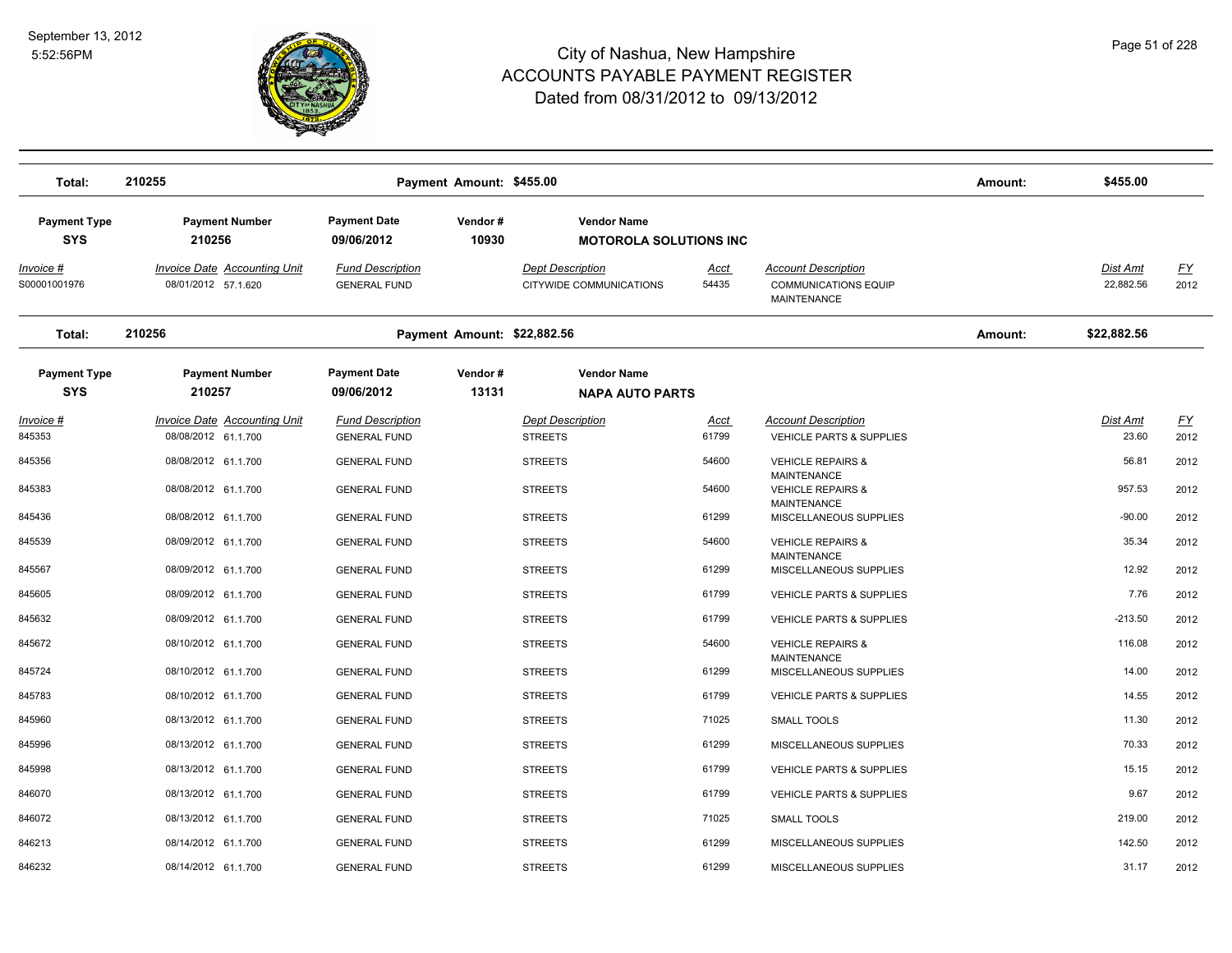

| Total:                            | 210257                                                    | Payment Amount: \$1,434.21                       |                  |                                                       |                      |                                                                   | Amount:                     | \$1,434.21         |                   |
|-----------------------------------|-----------------------------------------------------------|--------------------------------------------------|------------------|-------------------------------------------------------|----------------------|-------------------------------------------------------------------|-----------------------------|--------------------|-------------------|
| <b>Payment Type</b><br><b>SYS</b> | <b>Payment Number</b><br>210258                           | <b>Payment Date</b><br>09/06/2012                | Vendor#<br>13131 | <b>Vendor Name</b><br><b>NAPA AUTO PARTS</b>          |                      |                                                                   |                             |                    |                   |
| Invoice #<br>840406               | <b>Invoice Date Accounting Unit</b><br>07/02/2012 86.3120 | <b>Fund Description</b><br><b>TRANSIT GRANTS</b> |                  | <b>Dept Description</b><br><b>GRANT FUNDS-TRANSIT</b> | <u>Acct</u><br>61799 | <b>Account Description</b><br><b>VEHICLE PARTS &amp; SUPPLIES</b> | Activity<br>86.800.13.30.01 | Dist Amt<br>559.99 | <u>FY</u><br>2012 |
| 840457                            | 07/02/2012 86.3120                                        | <b>TRANSIT GRANTS</b>                            |                  | <b>GRANT FUNDS-TRANSIT</b>                            | 61799                | <b>VEHICLE PARTS &amp; SUPPLIES</b>                               | 86.800.13.30.01             | $-129.48$          | 2012              |
| 840457ADJ                         | 07/02/2012 86.3120                                        | <b>TRANSIT GRANTS</b>                            |                  | <b>GRANT FUNDS-TRANSIT</b>                            | 61799                | <b>VEHICLE PARTS &amp; SUPPLIES</b>                               | 86.800.13.30.03             | 129.48             | 2012              |
| 840501                            | 07/02/2012 86.3120                                        | <b>TRANSIT GRANTS</b>                            |                  | <b>GRANT FUNDS-TRANSIT</b>                            | 61799                | <b>VEHICLE PARTS &amp; SUPPLIES</b>                               | 86.800.13.30.01             | $-8.76$            | 2012              |
| 840501ADJ                         | 07/02/2012 86.3120                                        | <b>TRANSIT GRANTS</b>                            |                  | <b>GRANT FUNDS-TRANSIT</b>                            | 61799                | <b>VEHICLE PARTS &amp; SUPPLIES</b>                               | 86.800.13.30.04             | 8.76               | 2012              |
| 841222                            | 07/09/2012 86.3120                                        | <b>TRANSIT GRANTS</b>                            |                  | <b>GRANT FUNDS-TRANSIT</b>                            | 61799                | <b>VEHICLE PARTS &amp; SUPPLIES</b>                               | 86.800.13.30.01             | 286.99             | 2012              |
| 841234                            | 07/09/2012 86.3120                                        | <b>TRANSIT GRANTS</b>                            |                  | <b>GRANT FUNDS-TRANSIT</b>                            | 61799                | <b>VEHICLE PARTS &amp; SUPPLIES</b>                               | 86.800.13.30.03             | $-318.00$          | 2012              |
| 841234ADJ                         | 07/09/2012 86.3120                                        | <b>TRANSIT GRANTS</b>                            |                  | <b>GRANT FUNDS-TRANSIT</b>                            | 61799                | <b>VEHICLE PARTS &amp; SUPPLIES</b>                               | 86.800.13.30.05             | 79.50              | 2012              |
| 841234ADJ                         | 07/09/2012 86.3120                                        | <b>TRANSIT GRANTS</b>                            |                  | <b>GRANT FUNDS-TRANSIT</b>                            | 61799                | <b>VEHICLE PARTS &amp; SUPPLIES</b>                               | 86.800.13.30.03             | 79.50              | 2012              |
| 841234ADJ                         | 07/09/2012 86.3120                                        | <b>TRANSIT GRANTS</b>                            |                  | <b>GRANT FUNDS-TRANSIT</b>                            | 61799                | VEHICLE PARTS & SUPPLIES                                          | 86.800.13.30.02             | 79.50              | 2012              |
| 841234ADJ                         | 07/09/2012 86.3120                                        | <b>TRANSIT GRANTS</b>                            |                  | <b>GRANT FUNDS-TRANSIT</b>                            | 61799                | <b>VEHICLE PARTS &amp; SUPPLIES</b>                               | 86.800.13.30.01             | 79.50              | 2012              |
| 841370                            | 07/09/2012 86.3120                                        | <b>TRANSIT GRANTS</b>                            |                  | <b>GRANT FUNDS-TRANSIT</b>                            | 61799                | <b>VEHICLE PARTS &amp; SUPPLIES</b>                               | 86.800.13.30.01             | $-641.58$          | 2012              |
| 841370ADJ                         | 07/09/2012 86.3120                                        | <b>TRANSIT GRANTS</b>                            |                  | <b>GRANT FUNDS-TRANSIT</b>                            | 61799                | <b>VEHICLE PARTS &amp; SUPPLIES</b>                               | 86.800.13.30.04             | 641.58             | 2012              |
| 841372                            | 07/09/2012 86.3120                                        | <b>TRANSIT GRANTS</b>                            |                  | <b>GRANT FUNDS-TRANSIT</b>                            | 61799                | <b>VEHICLE PARTS &amp; SUPPLIES</b>                               | 86.800.13.30.01             | $-108.78$          | 2012              |
| 841372ADJ                         | 07/09/2012 86.3120                                        | <b>TRANSIT GRANTS</b>                            |                  | <b>GRANT FUNDS-TRANSIT</b>                            | 61799                | VEHICLE PARTS & SUPPLIES                                          | 86.800.13.30.02             | 108.78             | 2012              |
| 841625                            | 07/11/2012 86.3120                                        | <b>TRANSIT GRANTS</b>                            |                  | <b>GRANT FUNDS-TRANSIT</b>                            | 61799                | <b>VEHICLE PARTS &amp; SUPPLIES</b>                               | 86.800.13.30.01             | $-6.60$            | 2012              |
| 841625ADJ                         | 07/11/2012 86.3120                                        | <b>TRANSIT GRANTS</b>                            |                  | <b>GRANT FUNDS-TRANSIT</b>                            | 61799                | <b>VEHICLE PARTS &amp; SUPPLIES</b>                               | 86.800.13.30.03             | 6.60               | 2012              |
| 841825                            | 07/12/2012 86.3120                                        | <b>TRANSIT GRANTS</b>                            |                  | <b>GRANT FUNDS-TRANSIT</b>                            | 61799                | <b>VEHICLE PARTS &amp; SUPPLIES</b>                               | 86.800.13.30.01             | $-5.14$            | 2012              |
| 841825ADJ                         | 07/12/2012 86.3120                                        | <b>TRANSIT GRANTS</b>                            |                  | <b>GRANT FUNDS-TRANSIT</b>                            | 61799                | <b>VEHICLE PARTS &amp; SUPPLIES</b>                               | 86.800.13.30.04             | 5.14               | 2012              |
| 842657                            | 07/18/2012 86.3120                                        | <b>TRANSIT GRANTS</b>                            |                  | <b>GRANT FUNDS-TRANSIT</b>                            | 61799                | <b>VEHICLE PARTS &amp; SUPPLIES</b>                               | 86.800.13.30.01             | $-107.68$          | 2012              |
| 842657ADJ                         | 07/18/2012 86.3120                                        | <b>TRANSIT GRANTS</b>                            |                  | <b>GRANT FUNDS-TRANSIT</b>                            | 61799                | <b>VEHICLE PARTS &amp; SUPPLIES</b>                               | 86.800.13.30.05             | 107.68             | 2012              |
| 843218                            | 07/18/2002 86.3120                                        | <b>TRANSIT GRANTS</b>                            |                  | <b>GRANT FUNDS-TRANSIT</b>                            | 61799                | <b>VEHICLE PARTS &amp; SUPPLIES</b>                               | 86.800.13.30.01             | $-45.99$           | 2012              |
| 843218-RM INV DATE<br>AD.I        | 07/23/2012 86.3120                                        | <b>TRANSIT GRANTS</b>                            |                  | <b>GRANT FUNDS-TRANSIT</b>                            | 61799                | <b>VEHICLE PARTS &amp; SUPPLIES</b>                               | 86.800.13.30.01             | 45.99              | 2012              |
| 843246                            | 07/23/2012 86.3120                                        | <b>TRANSIT GRANTS</b>                            |                  | <b>GRANT FUNDS-TRANSIT</b>                            | 61799                | <b>VEHICLE PARTS &amp; SUPPLIES</b>                               | 86.800.13.30.01             | $-36.24$           | 2012              |
| 843246ADJ                         | 07/23/2012 86.3120                                        | TRANSIT GRANTS                                   |                  | <b>GRANT FUNDS-TRANSIT</b>                            | 61799                | <b>VEHICLE PARTS &amp; SUPPLIES</b>                               | 86.800.13.30.05             | 36.24              | 2012              |
| 843263                            | 07/23/2012 86.3120                                        | <b>TRANSIT GRANTS</b>                            |                  | <b>GRANT FUNDS-TRANSIT</b>                            | 61799                | <b>VEHICLE PARTS &amp; SUPPLIES</b>                               | 86.800.13.30.01             | $-19.00$           | 2012              |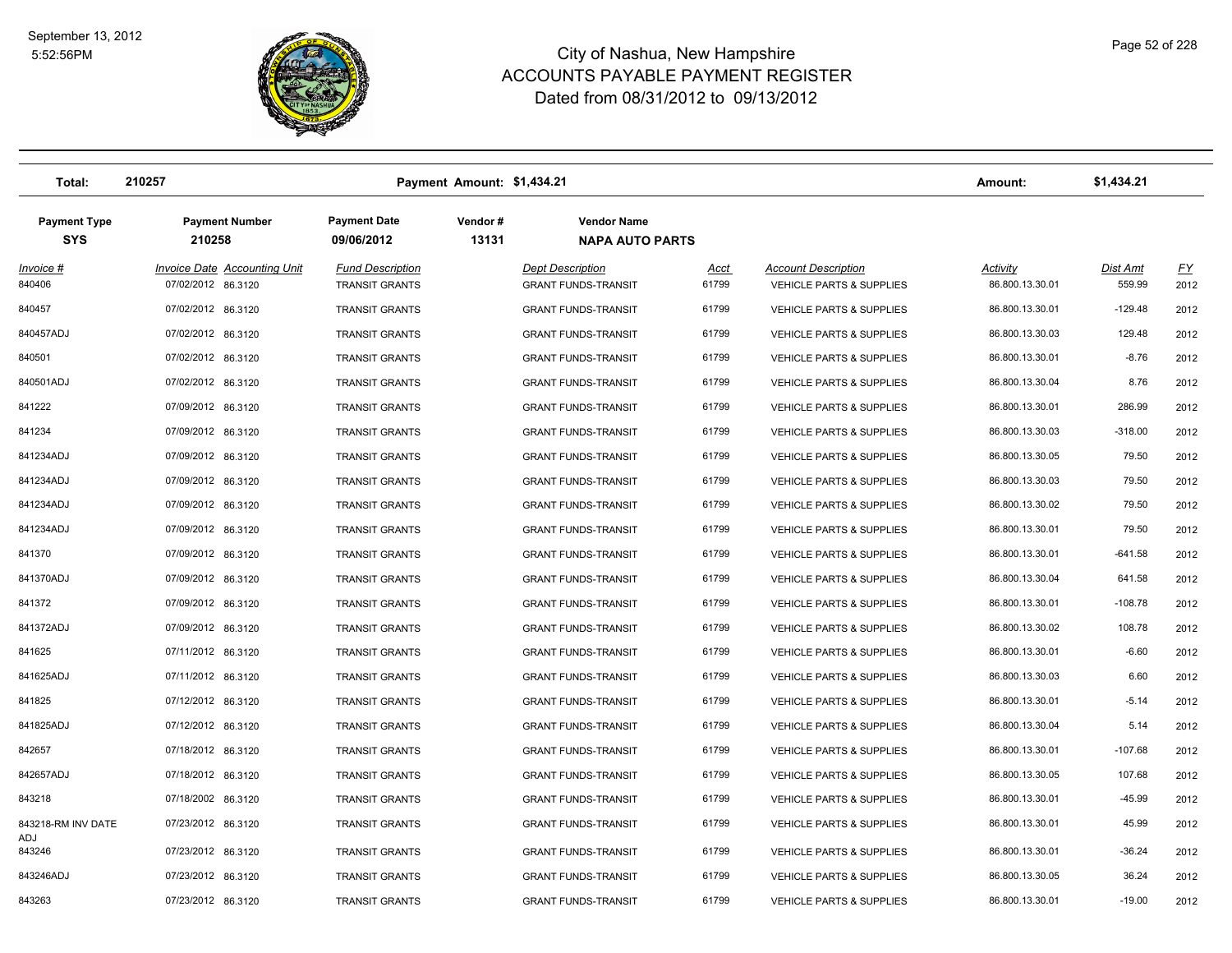

| $Invoice$ #                       | <b>Invoice Date Accounting Unit</b>                       | <b>Fund Description</b>                                 | <b>Dept Description</b>                                  | <u>Acct</u>          | <b>Account Description</b>                           |                                    | <b>Dist Amt</b>        | <u>FY</u>         |
|-----------------------------------|-----------------------------------------------------------|---------------------------------------------------------|----------------------------------------------------------|----------------------|------------------------------------------------------|------------------------------------|------------------------|-------------------|
| <b>Payment Type</b><br><b>SYS</b> | <b>Payment Number</b><br>210260                           | <b>Payment Date</b><br>Vendor#<br>09/06/2012<br>10548   | <b>Vendor Name</b><br><b>NEENAH FOUNDRY CO</b>           |                      |                                                      |                                    |                        |                   |
| Total:                            | 210259                                                    | Payment Amount: \$211,672.00                            |                                                          |                      |                                                      | Amount:                            | \$211,672.00           |                   |
| <u>Invoice #</u>                  | <b>Invoice Date Accounting Unit</b><br>08/27/2012 48.1010 | <b>Fund Description</b><br><b>GF-PRIOR YEAR ESCROWS</b> | <b>Dept Description</b><br>AIRPORT AUTH-PRIOR YEAR       | <u>Acct</u><br>81100 | <b>Account Description</b><br>CAPITAL IMPROVEMENTS   |                                    | Dist Amt<br>211,672.00 | <u>FY</u><br>2012 |
| <b>Payment Type</b><br><b>SYS</b> | <b>Payment Number</b><br>210259                           | <b>Payment Date</b><br>Vendor#<br>09/06/2012<br>14892   | <b>Vendor Name</b><br><b>NASHUA AIRPORT AUTHORITY</b>    |                      |                                                      |                                    |                        |                   |
| Total:                            | 210258                                                    | Payment Amount: \$2,236.68                              |                                                          |                      |                                                      | Amount:                            | \$2,236.68             |                   |
| 847097                            | 08/20/2012 86.3120                                        | <b>TRANSIT GRANTS</b>                                   | <b>GRANT FUNDS-TRANSIT</b>                               | 61799                | <b>VEHICLE PARTS &amp; SUPPLIES</b>                  | 86.800.13.30.03                    | 59.56                  | 2012              |
| 846476                            | 08/15/2012 86.3120                                        | <b>TRANSIT GRANTS</b>                                   | <b>GRANT FUNDS-TRANSIT</b>                               | 61799                | <b>VEHICLE PARTS &amp; SUPPLIES</b>                  | 86.800.13.30.04                    | 31.18                  | 2012              |
| 846398                            | 08/15/2012 86.3120                                        | <b>TRANSIT GRANTS</b>                                   | <b>GRANT FUNDS-TRANSIT</b>                               | 61799                | <b>VEHICLE PARTS &amp; SUPPLIES</b>                  | 86.800.13.30.03                    | $-70.00$               | 2012              |
| 846289                            | 08/14/2012 86.3120                                        | <b>TRANSIT GRANTS</b>                                   | <b>GRANT FUNDS-TRANSIT</b>                               | 61799                | <b>VEHICLE PARTS &amp; SUPPLIES</b>                  | 86.800.13.30.03                    | 108.66                 | 2012              |
| 845963                            | 08/13/2012 86.3120                                        | <b>TRANSIT GRANTS</b>                                   | <b>GRANT FUNDS-TRANSIT</b>                               | 61799                | <b>VEHICLE PARTS &amp; SUPPLIES</b>                  | 86.800.13.30.03                    | 114.44                 | 2012              |
| 845630                            | 08/09/2012 86.3120                                        | <b>TRANSIT GRANTS</b>                                   | <b>GRANT FUNDS-TRANSIT</b>                               | 61799                | <b>VEHICLE PARTS &amp; SUPPLIES</b>                  | 86.800.13.30.01                    | $-123.98$              | 2012              |
| 845615                            | 08/09/2012 86.3120                                        | TRANSIT GRANTS                                          | <b>GRANT FUNDS-TRANSIT</b>                               | 61799                | VEHICLE PARTS & SUPPLIES                             | 86.800.13.30.02                    | 140.74                 | 2012              |
| 845528                            | 08/09/2012 86.3120                                        | <b>TRANSIT GRANTS</b>                                   | <b>GRANT FUNDS-TRANSIT</b>                               | 61799                | VEHICLE PARTS & SUPPLIES                             | 86.800.13.30.01                    | 480.00                 | 2012              |
| 845462<br>845526                  | 08/05/2012 86.3120<br>08/09/2012 86.3120                  | <b>TRANSIT GRANTS</b><br><b>TRANSIT GRANTS</b>          | <b>GRANT FUNDS-TRANSIT</b><br><b>GRANT FUNDS-TRANSIT</b> | 61799                | VEHICLE PARTS & SUPPLIES<br>VEHICLE PARTS & SUPPLIES | 86.800.13.30.02<br>86.800.13.30.02 | $-262.92$              | 2012<br>2012      |
| 845449                            | 08/08/2012 86.3120                                        | TRANSIT GRANTS                                          | <b>GRANT FUNDS-TRANSIT</b>                               | 61799<br>61799       | VEHICLE PARTS & SUPPLIES                             | 86.800.13.30.02                    | 56.49<br>42.95         | 2012              |
| 845390                            | 08/08/2012 86.3120                                        | TRANSIT GRANTS                                          | <b>GRANT FUNDS-TRANSIT</b>                               | 61799                | VEHICLE PARTS & SUPPLIES                             | 86.800.13.30.02                    | 527.27                 | 2012              |
| 845108                            | 08/09/2012 86.3120                                        | <b>TRANSIT GRANTS</b>                                   | <b>GRANT FUNDS-TRANSIT</b>                               | 61799                | <b>VEHICLE PARTS &amp; SUPPLIES</b>                  | 86.800.13.30.02                    | 69.33                  | 2012              |
| 844865                            | 08/03/2012 86.3120                                        | <b>TRANSIT GRANTS</b>                                   | <b>GRANT FUNDS-TRANSIT</b>                               | 61799                | <b>VEHICLE PARTS &amp; SUPPLIES</b>                  | 86.800.13.30.02                    | 0.75                   | 2012              |
| 844823                            | 08/03/2012 86.3120                                        | <b>TRANSIT GRANTS</b>                                   | <b>GRANT FUNDS-TRANSIT</b>                               | 61799                | VEHICLE PARTS & SUPPLIES                             | 86.800.13.30.04                    | 65.29                  | 2012              |
| 844793                            | 08/03/2012 86.3120                                        | <b>TRANSIT GRANTS</b>                                   | <b>GRANT FUNDS-TRANSIT</b>                               | 61799                | <b>VEHICLE PARTS &amp; SUPPLIES</b>                  | 86.800.13.30.01                    | 132.24                 | 2012              |
| 844456                            | 07/31/2012 86.3120                                        | <b>TRANSIT GRANTS</b>                                   | <b>GRANT FUNDS-TRANSIT</b>                               | 61799                | <b>VEHICLE PARTS &amp; SUPPLIES</b>                  | 86.800.13.30.01                    | 17.70                  | 2012              |
| 843364ADJ                         | 07/23/2012 86.3120                                        | <b>TRANSIT GRANTS</b>                                   | <b>GRANT FUNDS-TRANSIT</b>                               | 61799                | <b>VEHICLE PARTS &amp; SUPPLIES</b>                  | 86.800.13.30.04                    | 27.64                  | 2012              |
| 843364                            | 07/23/2012 86.3120                                        | <b>TRANSIT GRANTS</b>                                   | <b>GRANT FUNDS-TRANSIT</b>                               | 61799                | <b>VEHICLE PARTS &amp; SUPPLIES</b>                  | 86.800.13.30.01                    | $-27.64$               | 2012              |
| 843263ADJ                         | 07/23/2012 86.3120                                        | <b>TRANSIT GRANTS</b>                                   | <b>GRANT FUNDS-TRANSIT</b>                               | 61799                | <b>VEHICLE PARTS &amp; SUPPLIES</b>                  | 86.800.13.30.05                    | 19.00                  | 2012              |
|                                   |                                                           |                                                         |                                                          |                      |                                                      |                                    |                        |                   |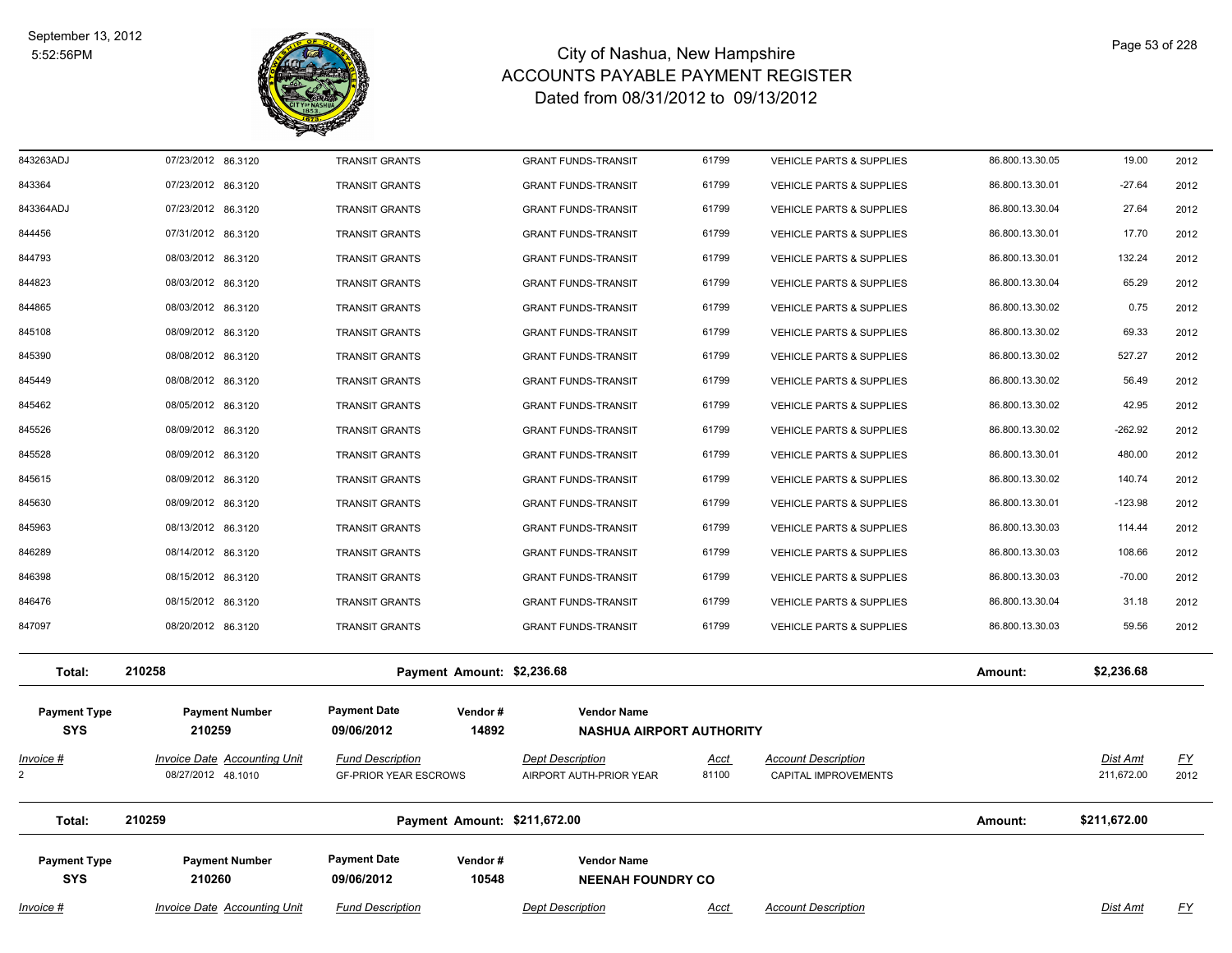

| 759479                            | 08/13/2012 69.6200.540                                        | <b>WASTEWATER FUND</b>                                                |                            | <b>WASTEWATER</b>                                                     | 54300                | SEWER MAINTENANCE                                        |                                                   | 2,979.00                 | 2012                     |
|-----------------------------------|---------------------------------------------------------------|-----------------------------------------------------------------------|----------------------------|-----------------------------------------------------------------------|----------------------|----------------------------------------------------------|---------------------------------------------------|--------------------------|--------------------------|
| Total:                            | 210260                                                        |                                                                       | Payment Amount: \$2,979.00 |                                                                       |                      |                                                          | Amount:                                           | \$2,979.00               |                          |
| <b>Payment Type</b><br><b>SYS</b> | <b>Payment Number</b><br>210261                               | <b>Payment Date</b><br>09/06/2012                                     | Vendor#<br>11473           | <b>Vendor Name</b><br><b>NEW ENGLAND PAPER &amp; SUPPLY</b>           |                      |                                                          |                                                   |                          |                          |
| Invoice #<br>11439                | <b>Invoice Date Accounting Unit</b><br>07/12/2012 68.6000.692 | <b>Fund Description</b><br>SOLID WASTE FUND                           |                            | <b>Dept Description</b><br><b>SOLID WASTE</b>                         | <u>Acct</u><br>54200 | <b>Account Description</b><br><b>JANITORIAL SERVICES</b> |                                                   | Dist Amt<br>109.40       | $\underline{FY}$<br>2012 |
| 11440                             | 07/16/2012 68.6000.692                                        | SOLID WASTE FUND                                                      |                            | <b>SOLID WASTE</b>                                                    | 54200                | <b>JANITORIAL SERVICES</b>                               |                                                   | 169.08                   | 2012                     |
| 11533                             | 08/06/2012 52.1.720                                           | <b>GENERAL FUND</b>                                                   |                            | <b>FIRE</b>                                                           | 61428                | JANITORIAL SUPPLIES                                      |                                                   | 157.86                   | 2012                     |
| 11536                             | 08/07/2012 52.1.720                                           | <b>GENERAL FUND</b>                                                   |                            | <b>FIRE</b>                                                           | 61428                | <b>JANITORIAL SUPPLIES</b>                               |                                                   | 179.88                   | 2012                     |
| 11537                             | 08/07/2012 52.1.720                                           | <b>GENERAL FUND</b>                                                   |                            | <b>FIRE</b>                                                           | 61428                | <b>JANITORIAL SUPPLIES</b>                               |                                                   | 126.82                   | 2012                     |
| 11538                             | 08/07/2012 52.1.720                                           | <b>GENERAL FUND</b>                                                   |                            | <b>FIRE</b>                                                           | 61428                | JANITORIAL SUPPLIES                                      |                                                   | 498.61                   | 2012                     |
| 11541                             | 08/07/2012 79.1.720                                           | <b>GENERAL FUND</b>                                                   |                            | <b>LIBRARY</b>                                                        | 61428                | JANITORIAL SUPPLIES                                      |                                                   | 710.18                   | 2012                     |
| Total:                            | 210261                                                        |                                                                       | Payment Amount: \$1,951.83 |                                                                       |                      |                                                          | Amount:                                           | \$1,951.83               |                          |
| <b>Payment Type</b><br><b>SYS</b> | <b>Payment Number</b><br>210262                               | <b>Payment Date</b><br>09/06/2012                                     | Vendor#<br>11202           | <b>Vendor Name</b><br><b>NEW FUTURES INC</b>                          |                      |                                                          |                                                   |                          |                          |
| <u> Invoice #</u>                 | <b>Invoice Date Accounting Unit</b><br>04/09/2012 71.3068     | <b>Fund Description</b><br><b>COMMUNITY SERVICES</b><br><b>GRANTS</b> |                            | <b>Dept Description</b><br><b>COMMUNITY SERVICES</b><br><b>GRANTS</b> | <u>Acct</u><br>55421 | <b>Account Description</b><br>TRAINING & CERTIFICATIONS  | <b>Activity</b><br>71.1001.12.01                  | <b>Dist Amt</b><br>25.00 | <u>FY</u><br>2012        |
| Total:                            | 210262                                                        |                                                                       | Payment Amount: \$25.00    |                                                                       |                      |                                                          | Amount:                                           | \$25.00                  |                          |
| <b>Payment Type</b><br><b>SYS</b> | <b>Payment Number</b><br>210263                               | <b>Payment Date</b><br>09/06/2012                                     | Vendor#<br>14544           | <b>Vendor Name</b><br><b>NHGFOA</b>                                   |                      |                                                          | <b>Payee Name</b><br>NH GOVERMENT FINANCE OFFICER |                          |                          |
| <u>Invoice #</u>                  | <b>Invoice Date Accounting Unit</b>                           | <b>Fund Description</b>                                               |                            | <b>Dept Description</b>                                               | <u>Acct</u>          | <b>Account Description</b>                               |                                                   | <b>Dist Amt</b>          | <u>FY</u>                |
| 284                               | 08/27/2012 26.1.500                                           | <b>GENERAL FUND</b>                                                   |                            | <b>FINANCIAL SERVICES</b>                                             | 55200                | DUES AND MEMBERSHIPS                                     |                                                   | 40.00                    | 2012                     |
| 29                                | 08/27/2012 26.1.500                                           | <b>GENERAL FUND</b>                                                   |                            | <b>FINANCIAL SERVICES</b>                                             | 55200                | DUES AND MEMBERSHIPS                                     |                                                   | 40.00                    | 2012                     |
| 35                                | 08/27/2012 26.1.500                                           | <b>GENERAL FUND</b>                                                   |                            | <b>FINANCIAL SERVICES</b>                                             | 55200                | DUES AND MEMBERSHIPS                                     |                                                   | 40.00                    | 2012                     |
| Total:                            | 210263                                                        |                                                                       | Payment Amount: \$120.00   |                                                                       |                      |                                                          | Amount:                                           | \$120.00                 |                          |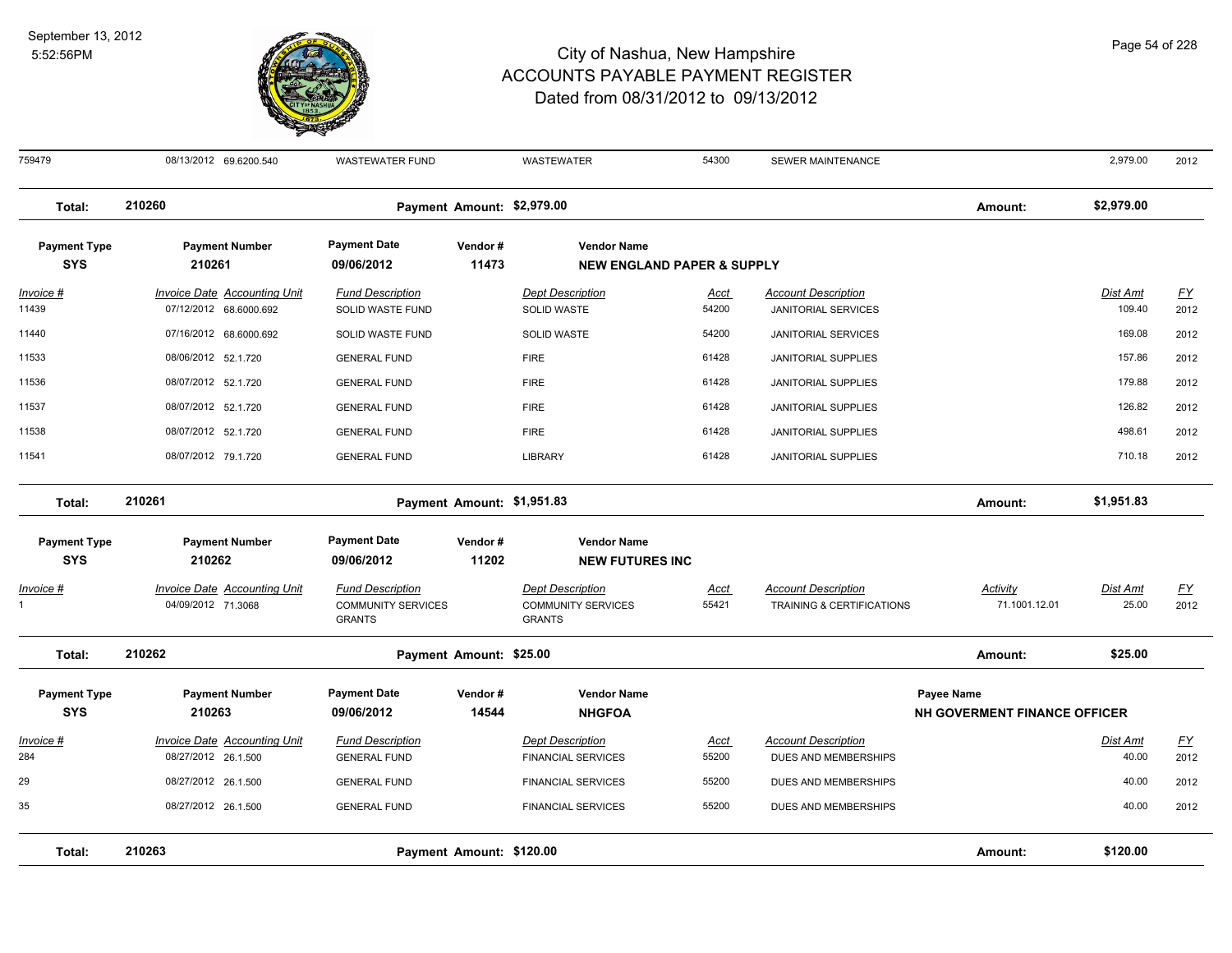

| <b>Payment Type</b><br><b>SYS</b> | <b>Payment Number</b><br>210264                            | <b>Payment Date</b><br>09/06/2012                                              | Vendor#<br>11442         | <b>Vendor Name</b><br><b>TIM O'NEIL</b>                                    |                      |                                                           |         |                    |                   |
|-----------------------------------|------------------------------------------------------------|--------------------------------------------------------------------------------|--------------------------|----------------------------------------------------------------------------|----------------------|-----------------------------------------------------------|---------|--------------------|-------------------|
| Invoice #<br>08/24-09/05 TAPING   | Invoice Date Accounting Unit<br>09/05/2012 22.2505         | <b>Fund Description</b><br><b>GOVT &amp; EDUCATION</b><br><b>CHANNELS FUND</b> |                          | <b>Dept Description</b><br><b>GOV'T &amp; EDUCATION</b><br><b>CHANNELS</b> | Acct<br>53470        | <b>Account Description</b><br><b>VIDEOGRAPHY SERVICES</b> |         | Dist Amt<br>150.00 | <u>FY</u><br>2012 |
| Total:                            | 210264                                                     |                                                                                | Payment Amount: \$150.00 |                                                                            |                      |                                                           | Amount: | \$150.00           |                   |
| <b>Payment Type</b>               | <b>Payment Number</b>                                      | <b>Payment Date</b>                                                            | Vendor#                  | <b>Vendor Name</b>                                                         |                      |                                                           |         |                    |                   |
| <b>SYS</b>                        | 210265                                                     | 09/06/2012                                                                     | 13221                    | OMEGA INDUSTRIAL SUPPLY INC                                                |                      |                                                           |         |                    |                   |
| Invoice #<br>SI25300              | Invoice Date Accounting Unit<br>07/27/2012 69.6200.670     | <b>Fund Description</b><br><b>WASTEWATER FUND</b>                              |                          | <b>Dept Description</b><br>WASTEWATER                                      | Acct<br>54200        | <b>Account Description</b><br><b>JANITORIAL SERVICES</b>  |         | Dist Amt<br>42.76  | <u>FY</u><br>2012 |
| SI25300                           | 07/27/2012 69.6200.670                                     | <b>WASTEWATER FUND</b>                                                         |                          | <b>WASTEWATER</b>                                                          | 54200                | <b>JANITORIAL SERVICES</b>                                |         | 622.00             | 2012              |
| Total:                            | 210265                                                     |                                                                                | Payment Amount: \$664.76 |                                                                            |                      |                                                           | Amount: | \$664.76           |                   |
| <b>Payment Type</b><br><b>SYS</b> | <b>Payment Number</b><br>210266                            | <b>Payment Date</b><br>09/06/2012                                              | Vendor#<br>13297         | <b>Vendor Name</b><br>PERMA LINE CORP OF NEW ENGLAND                       |                      |                                                           |         |                    |                   |
| <u>Invoice #</u><br>135263        | <b>Invoice Date Accounting Unit</b><br>07/30/2012 61.1.705 | <b>Fund Description</b><br><b>GENERAL FUND</b>                                 |                          | <b>Dept Description</b><br><b>STREETS</b>                                  | <u>Acct</u><br>61542 | <b>Account Description</b><br><b>SIGNS</b>                |         | Dist Amt<br>142.30 | <u>FY</u><br>2012 |
| 135335                            | 07/31/2012 61.1.705                                        | <b>GENERAL FUND</b>                                                            |                          | <b>STREETS</b>                                                             | 61542                | <b>SIGNS</b>                                              |         | 74.80              | 2012              |
| 135407                            | 08/07/2012 61.1.705                                        | <b>GENERAL FUND</b>                                                            |                          | <b>STREETS</b>                                                             | 61542                | <b>SIGNS</b>                                              |         | 458.95             | 2012              |
| Total:                            | 210266                                                     |                                                                                | Payment Amount: \$676.05 |                                                                            |                      |                                                           | Amount: | \$676.05           |                   |
| <b>Payment Type</b><br><b>SYS</b> | <b>Payment Number</b><br>210267                            | <b>Payment Date</b><br>09/06/2012                                              | Vendor#<br>13319         | <b>Vendor Name</b><br><b>PINE MOTOR PARTS</b>                              |                      |                                                           |         |                    |                   |
| <u> Invoice #</u>                 | <b>Invoice Date Accounting Unit</b>                        | <b>Fund Description</b>                                                        |                          | <b>Dept Description</b>                                                    | <u>Acct</u>          | <b>Account Description</b>                                |         | Dist Amt           | <u>FY</u>         |
| 92519B                            | 08/21/2012 69.6200.670                                     | <b>WASTEWATER FUND</b>                                                         |                          | <b>WASTEWATER</b>                                                          | 54487                | <b>EQUIPMENT REPAIRS &amp;</b><br><b>MAINTENANCE</b>      |         | 179.73             | 2012              |
| 92654B                            | 08/22/2012 69.6200.670                                     | WASTEWATER FUND                                                                |                          | WASTEWATER                                                                 | 54487                | <b>EQUIPMENT REPAIRS &amp;</b><br><b>MAINTENANCE</b>      |         | 74.40              | 2012              |
| 92685B                            | 08/23/2012 69.6200.670                                     | <b>WASTEWATER FUND</b>                                                         |                          | WASTEWATER                                                                 | 54487                | <b>EQUIPMENT REPAIRS &amp;</b><br><b>MAINTENANCE</b>      |         | 58.98              | 2012              |
| 92711B                            | 08/23/2012 69.6200.670                                     | <b>WASTEWATER FUND</b>                                                         |                          | WASTEWATER                                                                 | 54487                | <b>EQUIPMENT REPAIRS &amp;</b><br><b>MAINTENANCE</b>      |         | 12.49              | 2012              |
| 92747B                            | 08/23/2012 69.6200.670                                     | <b>WASTEWATER FUND</b>                                                         |                          | WASTEWATER                                                                 | 54487                | <b>EQUIPMENT REPAIRS &amp;</b><br><b>MAINTENANCE</b>      |         | 55.90              | 2012              |
| 92793B                            | 08/24/2012 69.6200.670                                     | <b>WASTEWATER FUND</b>                                                         |                          | <b>WASTEWATER</b>                                                          | 54487                | <b>EQUIPMENT REPAIRS &amp;</b><br>MAINTENANCE             |         | 6.99               | 2012              |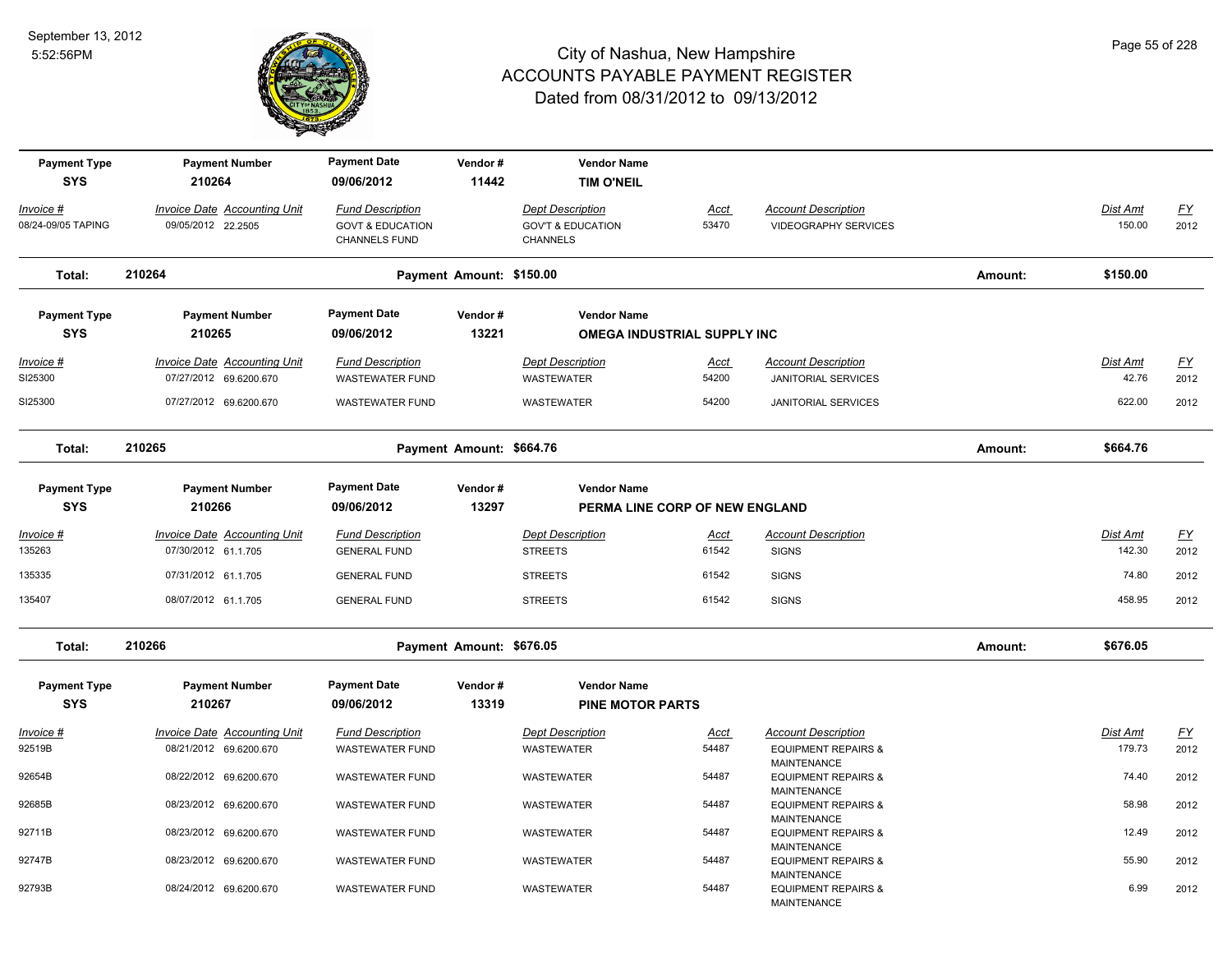

| Total:                            | 210267                                                        |                                                   | Payment Amount: \$388.49   |                                                     |                      |                                                                     | Amount:                               | \$388.49                  |                          |
|-----------------------------------|---------------------------------------------------------------|---------------------------------------------------|----------------------------|-----------------------------------------------------|----------------------|---------------------------------------------------------------------|---------------------------------------|---------------------------|--------------------------|
| <b>Payment Type</b><br><b>SYS</b> | <b>Payment Number</b><br>210268                               | <b>Payment Date</b><br>09/06/2012                 | Vendor#<br>13321           | <b>Vendor Name</b><br>PIONEER TREE SERVICE LLC      |                      |                                                                     |                                       |                           |                          |
| $Invoice$ #<br>4 CAROLINA         | <b>Invoice Date Accounting Unit</b><br>08/22/2012 77.1.650    | <b>Fund Description</b><br><b>GENERAL FUND</b>    |                            | <b>Dept Description</b><br>PARKS & RECREATION       | <u>Acct</u><br>54253 | <b>Account Description</b><br>TREE REMOVAL SERVICES                 |                                       | Dist Amt<br>600.00        | EY<br>2012               |
| <b>BURGESS</b>                    | 08/15/2012 77.1.650                                           | <b>GENERAL FUND</b>                               |                            | PARKS & RECREATION                                  | 54253                | TREE REMOVAL SERVICES                                               |                                       | 1,000.00                  | 2012                     |
| <b>STUMP GRINDING</b>             | 08/21/2012 77.1.650                                           | <b>GENERAL FUND</b>                               |                            | PARKS & RECREATION                                  | 54253                | TREE REMOVAL SERVICES                                               |                                       | 932.00                    | 2012                     |
| <b>VIEKAS DRIVE</b>               | 08/10/2012 77.1.650                                           | <b>GENERAL FUND</b>                               |                            | PARKS & RECREATION                                  | 54253                | TREE REMOVAL SERVICES                                               |                                       | 360.00                    | 2012                     |
| Total:                            | 210268                                                        |                                                   | Payment Amount: \$2,892.00 |                                                     |                      |                                                                     | Amount:                               | \$2,892.00                |                          |
| <b>Payment Type</b><br><b>SYS</b> | <b>Payment Number</b><br>210269                               | <b>Payment Date</b><br>09/06/2012                 | Vendor#<br>13354           | <b>Vendor Name</b><br><b>PRINTGRAPHICS OF MAINE</b> |                      |                                                                     |                                       |                           |                          |
| $Invoice$ #<br>34288              | <b>Invoice Date Accounting Unit</b><br>08/10/2012 69.6200.500 | <b>Fund Description</b><br><b>WASTEWATER FUND</b> |                            | <b>Dept Description</b><br>WASTEWATER               | <u>Acct</u><br>53467 | <b>Account Description</b><br><b>BILLING &amp; MAILING SERVICES</b> |                                       | <u>Dist Amt</u><br>151.59 | <u>FY</u><br>2012        |
| 34294                             | 08/13/2012 69.6200.500                                        | <b>WASTEWATER FUND</b>                            |                            | <b>WASTEWATER</b>                                   | 53467                | <b>BILLING &amp; MAILING SERVICES</b>                               |                                       | 141.84                    | 2012                     |
| 34318                             | 08/16/2012 69.6200.500                                        | <b>WASTEWATER FUND</b>                            |                            | WASTEWATER                                          | 53467                | <b>BILLING &amp; MAILING SERVICES</b>                               |                                       | 270.60                    | 2012                     |
| Total:                            | 210269                                                        |                                                   | Payment Amount: \$564.03   |                                                     |                      |                                                                     | Amount:                               | \$564.03                  |                          |
| <b>Payment Type</b><br><b>SYS</b> | <b>Payment Number</b><br>210270                               | <b>Payment Date</b><br>09/06/2012                 | Vendor#<br>13389           | <b>Vendor Name</b><br><b>QUIRK GM PARTS DEPOT</b>   |                      |                                                                     |                                       |                           |                          |
| Invoice #<br>931542               | Invoice Date Accounting Unit<br>08/21/2012 50.1.500           | <b>Fund Description</b><br><b>GENERAL FUND</b>    |                            | <b>Dept Description</b><br><b>POLICE</b>            | Acct<br>61799        | <b>Account Description</b><br>VEHICLE PARTS & SUPPLIES              |                                       | Dist Amt<br>84.22         | $\underline{FY}$<br>2012 |
| Total:                            | 210270                                                        |                                                   | Payment Amount: \$84.22    |                                                     |                      |                                                                     | Amount:                               | \$84.22                   |                          |
| <b>Payment Type</b><br><b>SYS</b> | <b>Payment Number</b><br>210271                               | <b>Payment Date</b><br>09/06/2012                 | Vendor#<br>13394           | <b>Vendor Name</b><br><b>RADIO SHACK</b>            |                      |                                                                     | Payee Name<br><b>RADIO SHACK CORP</b> |                           |                          |
| Invoice #<br>024128               | Invoice Date Accounting Unit<br>08/24/2012 52.1.635           | <b>Fund Description</b><br><b>GENERAL FUND</b>    |                            | <b>Dept Description</b><br><b>FIRE</b>              | <u>Acct</u><br>71450 | <b>Account Description</b><br>AUDIO VISUAL EQUIPMENT                |                                       | Dist Amt<br>22.99         | EY<br>2012               |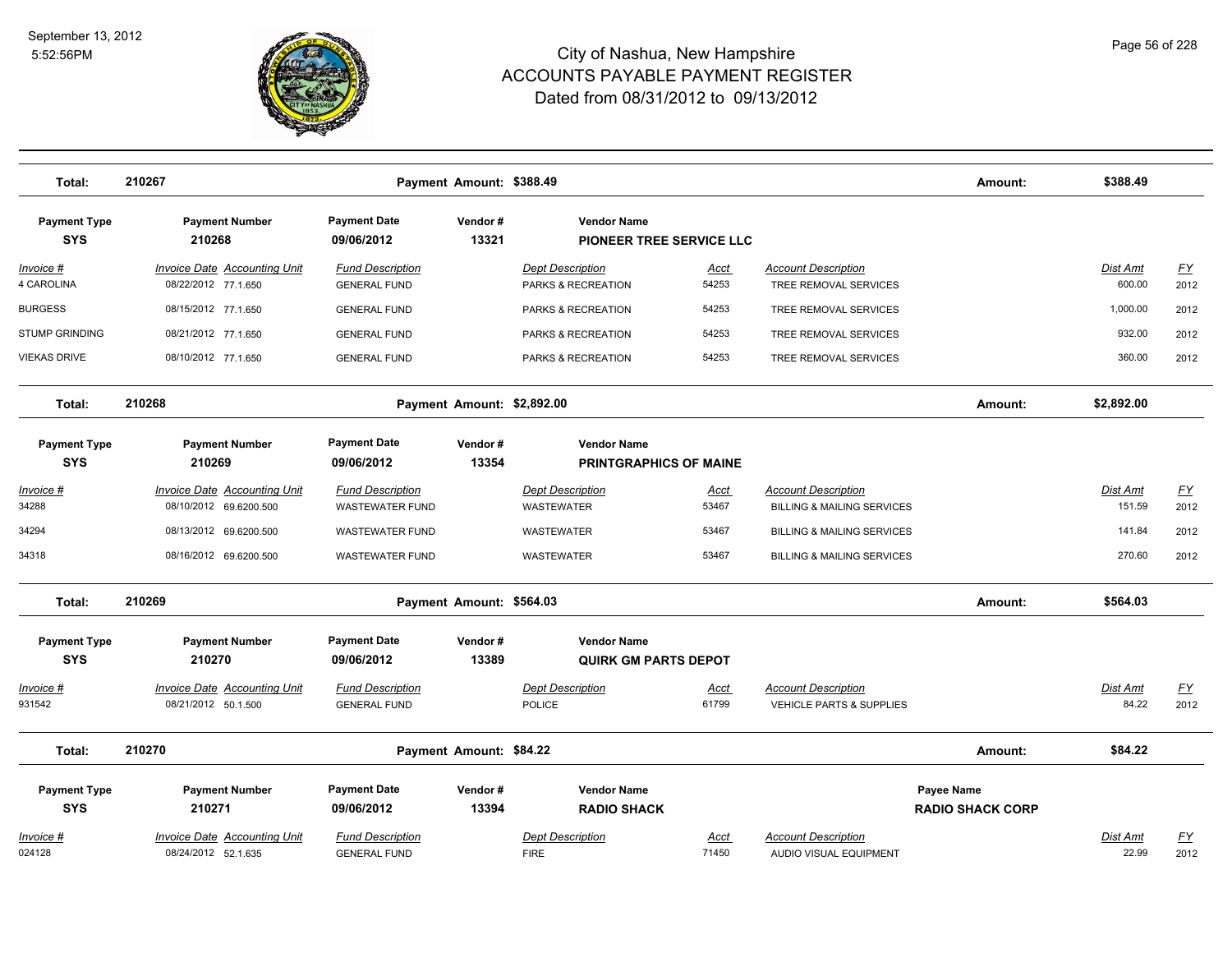

| Total:                            | 210271                                                      | Payment Amount: \$22.99                                           |                  |                                                                          |                      |                                                            | Amount:                                          | \$22.99                     |                                   |
|-----------------------------------|-------------------------------------------------------------|-------------------------------------------------------------------|------------------|--------------------------------------------------------------------------|----------------------|------------------------------------------------------------|--------------------------------------------------|-----------------------------|-----------------------------------|
| <b>Payment Type</b><br><b>SYS</b> | <b>Payment Number</b><br>210272                             | <b>Payment Date</b><br>09/06/2012                                 | Vendor#<br>13417 | <b>Vendor Name</b><br><b>REDIMIX COMPANIES INC</b>                       |                      |                                                            |                                                  |                             |                                   |
| Invoice #<br>79467                | <b>Invoice Date Accounting Unit</b><br>08/09/2012 TF60.7530 | <b>Fund Description</b><br>P&Z-SIDEWALK                           |                  | <b>Dept Description</b><br><b>ENG-SIDEWALK</b>                           | Acct<br>54210        | <b>Account Description</b><br><b>CONSTRUCTION SERVICES</b> | Activity<br>1000                                 | Dist Amt<br>1,712.00        | $\underline{FY}$<br>2012          |
| 79467                             | 08/09/2012 61.1.675                                         | <b>CONSTRUCTION SE</b><br><b>GENERAL FUND</b>                     |                  | <b>CONSTRUCTION SE</b><br><b>STREETS</b>                                 | 61560                | <b>CONSTRUCTION MATERIALS</b>                              |                                                  | 520.00                      | 2012                              |
| Total:                            | 210272                                                      | Payment Amount: \$2,232.00                                        |                  |                                                                          |                      |                                                            | Amount:                                          | \$2,232.00                  |                                   |
| <b>Payment Type</b><br><b>SYS</b> | <b>Payment Number</b><br>210273                             | <b>Payment Date</b><br>09/06/2012                                 | Vendor#<br>13417 | <b>Vendor Name</b><br><b>REDIMIX COMPANIES INC</b>                       |                      |                                                            |                                                  |                             |                                   |
| <u>Invoice #</u><br>79205         | <b>Invoice Date Accounting Unit</b><br>07/28/2012 TF60.7530 | <b>Fund Description</b><br>P&Z-SIDEWALK<br><b>CONSTRUCTION SE</b> |                  | <b>Dept Description</b><br><b>ENG-SIDEWALK</b><br><b>CONSTRUCTION SE</b> | <u>Acct</u><br>54210 | <b>Account Description</b><br><b>CONSTRUCTION SERVICES</b> | <b>Activity</b><br>1000                          | <u>Dist Amt</u><br>1,421.00 | EY<br>2012                        |
| 79791                             | 08/15/2012 TF60.7530                                        | P&Z-SIDEWALK<br><b>CONSTRUCTION SE</b>                            |                  | <b>ENG-SIDEWALK</b><br><b>CONSTRUCTION SE</b>                            | 54210                | <b>CONSTRUCTION SERVICES</b>                               | 1000                                             | 706.00                      | 2012                              |
| Total:                            | 210273                                                      | Payment Amount: \$2,127.00                                        |                  |                                                                          |                      |                                                            | Amount:                                          | \$2,127.00                  |                                   |
| <b>Payment Type</b><br><b>SYS</b> | <b>Payment Number</b><br>210274                             | <b>Payment Date</b><br>09/06/2012                                 | Vendor#<br>11211 | <b>Vendor Name</b><br><b>KIMBERLEE REICH</b>                             |                      |                                                            |                                                  |                             |                                   |
| Invoice #<br>33252A 09/06/12 DCAP | <b>Invoice Date Accounting Unit</b><br>09/05/2012 BS1000    | <b>Fund Description</b><br><b>GENERAL FUND</b>                    |                  | <b>Dept Description</b><br><b>GENERAL FUND</b>                           | <u>Acct</u><br>21460 | <b>Account Description</b><br>125 DEPENDENT CARE           |                                                  | Dist Amt<br>192.31          | $\underline{FY}$<br>2012          |
| Total:                            | 210274                                                      | Payment Amount: \$192.31                                          |                  |                                                                          |                      |                                                            | Amount:                                          | \$192.31                    |                                   |
| <b>Payment Type</b><br><b>SYS</b> | <b>Payment Number</b><br>210275                             | <b>Payment Date</b><br>09/06/2012                                 | Vendor#<br>13486 | <b>Vendor Name</b><br><b>RYDER FLEET PRODUCTS COM INC</b>                |                      |                                                            | <b>Payee Name</b><br><b>RYDER FLEET PRODUCTS</b> |                             |                                   |
| Invoice #<br>2669622              | <b>Invoice Date Accounting Unit</b><br>08/03/2012 86.3120   | <b>Fund Description</b><br><b>TRANSIT GRANTS</b>                  |                  | <b>Dept Description</b><br><b>GRANT FUNDS-TRANSIT</b>                    | <b>Acct</b><br>61299 | <b>Account Description</b><br>MISCELLANEOUS SUPPLIES       | Activity<br>86.800.13.40.01                      | Dist Amt<br>92.62           | $\underline{\mathsf{FY}}$<br>2012 |
| 2670078                           | 08/03/2012 86.3120                                          | <b>TRANSIT GRANTS</b>                                             |                  | <b>GRANT FUNDS-TRANSIT</b>                                               | 61299                | MISCELLANEOUS SUPPLIES                                     | 86.800.13.40.01                                  | 66.03                       | 2012                              |
| Total:                            | 210275                                                      | Payment Amount: \$158.65                                          |                  |                                                                          |                      |                                                            | Amount:                                          | \$158.65                    |                                   |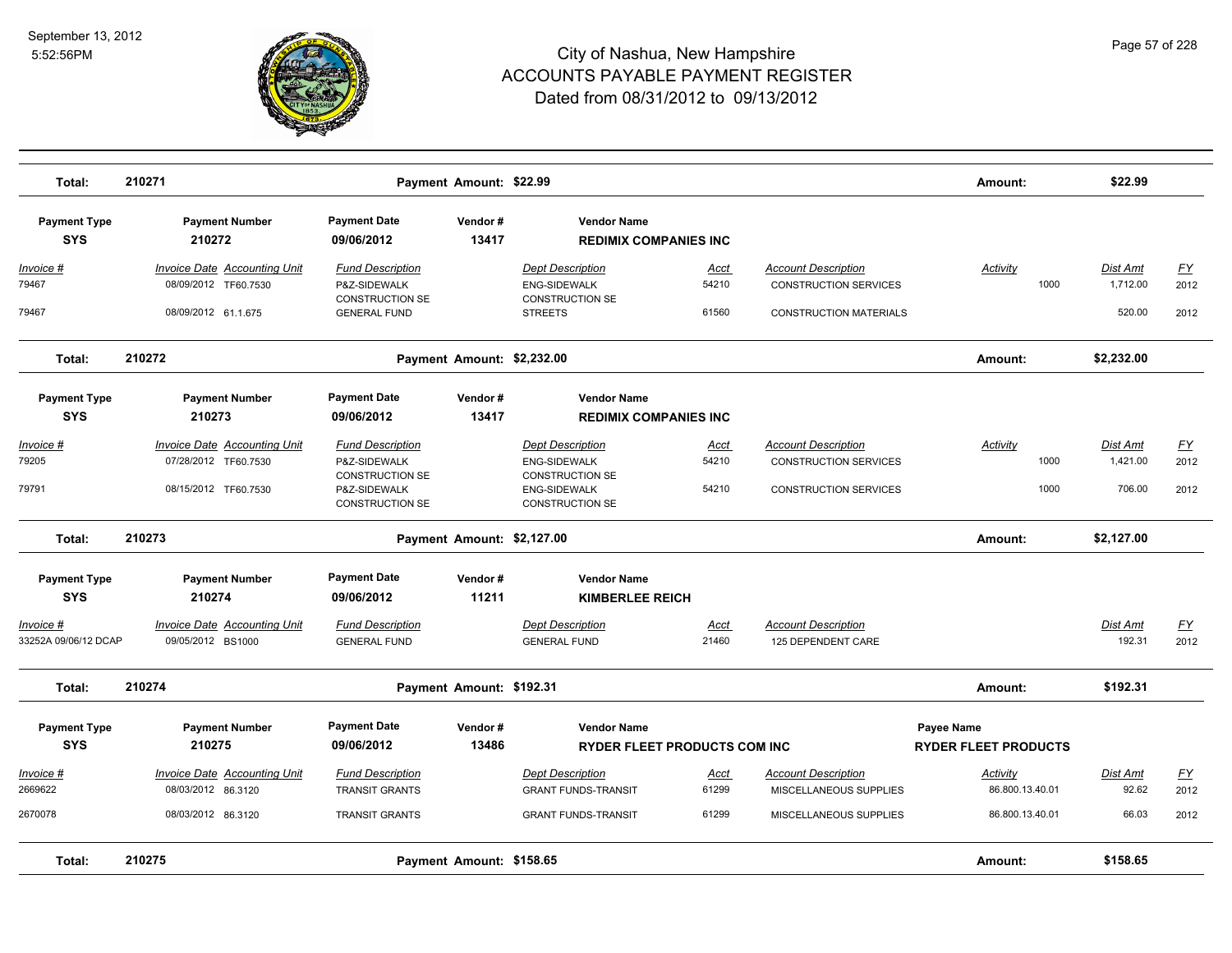

| <b>Payment Type</b><br><b>SYS</b> | <b>Payment Number</b><br>210276                               | <b>Payment Date</b><br>09/06/2012                                 | Vendor#<br>13495         | <b>Vendor Name</b><br><b>SAFETY KLEEN SYSTEMS INC</b>             |                      |                                                                           |                           |                          |                          |
|-----------------------------------|---------------------------------------------------------------|-------------------------------------------------------------------|--------------------------|-------------------------------------------------------------------|----------------------|---------------------------------------------------------------------------|---------------------------|--------------------------|--------------------------|
| Invoice #<br>58515128             | <b>Invoice Date Accounting Unit</b><br>08/17/2012 61.1.700    | <b>Fund Description</b><br><b>GENERAL FUND</b>                    |                          | <b>Dept Description</b><br><b>STREETS</b>                         | Acct<br>55699        | <b>Account Description</b><br>OTHER CONTRACTED<br><b>SERVICES</b>         |                           | Dist Amt<br>556.20       | $\underline{FY}$<br>2012 |
| Total:                            | 210276                                                        |                                                                   | Payment Amount: \$556.20 |                                                                   |                      |                                                                           | Amount:                   | \$556.20                 |                          |
| <b>Payment Type</b><br><b>SYS</b> | <b>Payment Number</b><br>210277                               | <b>Payment Date</b><br>09/06/2012                                 | Vendor#<br>14609         | <b>Vendor Name</b><br><b>SAINTS LANDSCAPING &amp; IRRIGATIO</b>   |                      |                                                                           |                           |                          |                          |
| Invoice #<br>5096                 | <b>Invoice Date Accounting Unit</b><br>08/20/2012 81.3080     | <b>Fund Description</b><br>COMMUNITY DEVELOPMENT<br><b>GRANTS</b> |                          | <b>Dept Description</b><br>COMMUNITY DEVELOPMENT<br><b>GRANTS</b> | Acct<br>54210        | <b>Account Description</b><br><b>CONSTRUCTION SERVICES</b>                | Activity<br>1078.81.02.30 | Dist Amt<br>800.00       | <u>FY</u><br>2012        |
| Total:                            | 210277                                                        |                                                                   | Payment Amount: \$800.00 |                                                                   |                      |                                                                           | Amount:                   | \$800.00                 |                          |
| <b>Payment Type</b><br><b>SYS</b> | <b>Payment Number</b><br>210278                               | <b>Payment Date</b><br>09/06/2012                                 | Vendor#<br>13504         | <b>Vendor Name</b><br><b>SANEL AUTO PARTS CO</b>                  |                      |                                                                           |                           |                          |                          |
| $Invoice$ #<br>02NK9068           | <b>Invoice Date Accounting Unit</b><br>08/06/2012 52.1.630    | <b>Fund Description</b><br><b>GENERAL FUND</b>                    |                          | <b>Dept Description</b><br><b>FIRE</b>                            | Acct<br>61799        | <b>Account Description</b><br>VEHICLE PARTS & SUPPLIES                    |                           | <b>Dist Amt</b><br>8.81  | <u>FY</u><br>2012        |
| Total:                            | 210278                                                        |                                                                   | Payment Amount: \$8.81   |                                                                   |                      |                                                                           | Amount:                   | \$8.81                   |                          |
| <b>Payment Type</b><br><b>SYS</b> | <b>Payment Number</b><br>210279                               | <b>Payment Date</b><br>09/06/2012                                 | Vendor#<br>13504         | <b>Vendor Name</b><br><b>SANEL AUTO PARTS CO</b>                  |                      |                                                                           |                           |                          |                          |
| Invoice #<br>02NM0875             | <b>Invoice Date Accounting Unit</b><br>08/08/2012 69.6200.540 | <b>Fund Description</b><br>WASTEWATER FUND                        |                          | <b>Dept Description</b><br><b>WASTEWATER</b>                      | Acct<br>54600        | <b>Account Description</b><br><b>VEHICLE REPAIRS &amp;</b><br>MAINTENANCE |                           | <b>Dist Amt</b><br>17.23 | <u>FY</u><br>2012        |
| Total:                            | 210279                                                        |                                                                   | Payment Amount: \$17.23  |                                                                   |                      |                                                                           | Amount:                   | \$17.23                  |                          |
| <b>Payment Type</b><br><b>SYS</b> | <b>Payment Number</b><br>210280                               | <b>Payment Date</b><br>09/06/2012                                 | Vendor#<br>13575         | <b>Vendor Name</b><br><b>SIMON &amp; SCHUSTER</b>                 |                      |                                                                           |                           |                          |                          |
| Invoice #<br>013880547            | <b>Invoice Date Accounting Unit</b><br>08/17/2012 79.1.760    | <b>Fund Description</b><br><b>GENERAL FUND</b>                    |                          | <b>Dept Description</b><br>LIBRARY                                | <u>Acct</u><br>61807 | <b>Account Description</b><br><b>PUBLICATIONS</b>                         |                           | Dist Amt<br>31.64        | <u>FY</u><br>2012        |
| Total:                            | 210280                                                        |                                                                   | Payment Amount: \$31.64  |                                                                   |                      |                                                                           | Amount:                   | \$31.64                  |                          |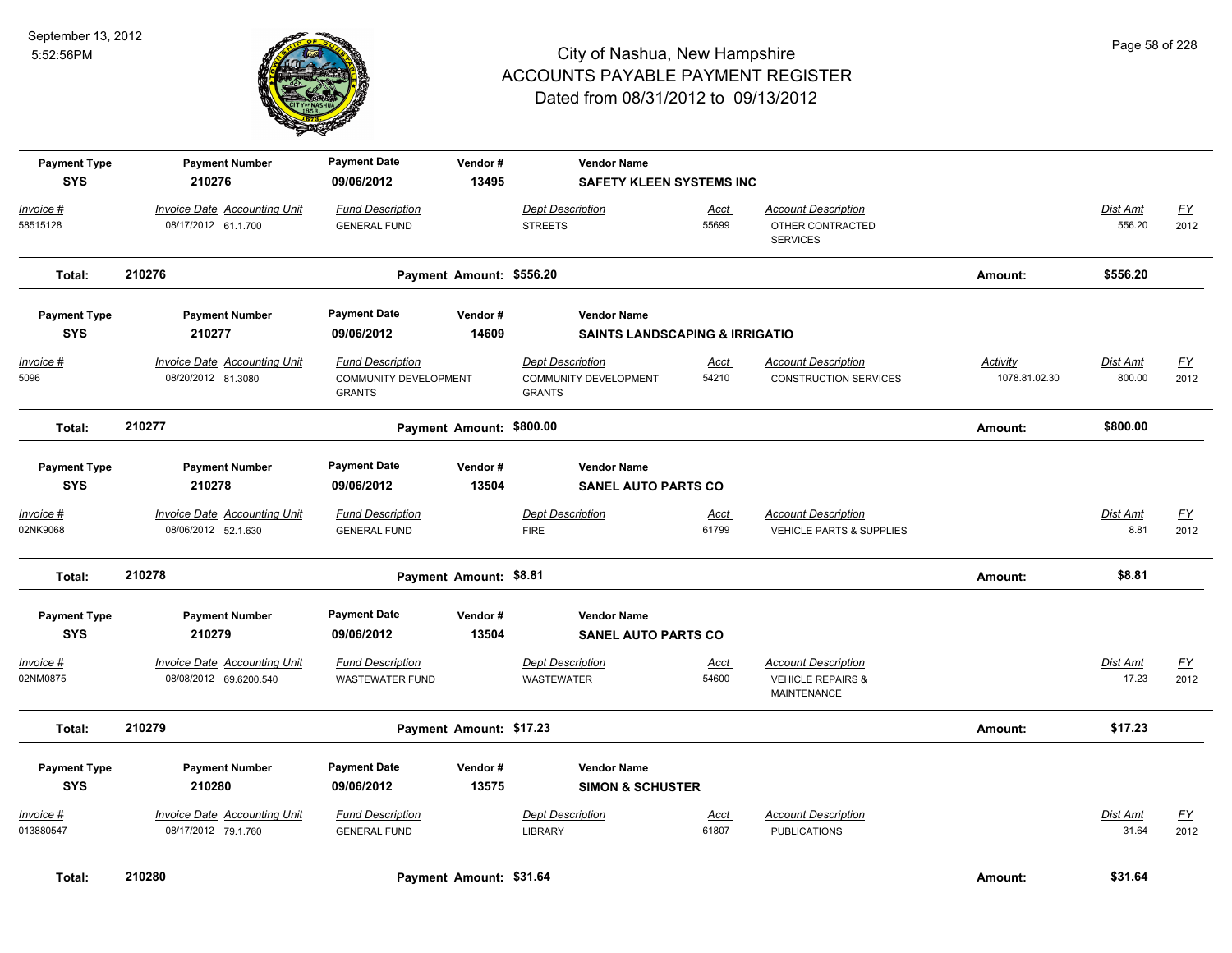

| <b>Payment Type</b><br><b>SYS</b> | <b>Payment Number</b><br>210281                            | <b>Payment Date</b><br>09/06/2012               | Vendor#<br>13595           | <b>Vendor Name</b><br><b>SNAP ON TOOLS</b> |                                |                                                    |                                            |                      |                   |
|-----------------------------------|------------------------------------------------------------|-------------------------------------------------|----------------------------|--------------------------------------------|--------------------------------|----------------------------------------------------|--------------------------------------------|----------------------|-------------------|
| Invoice #                         | <b>Invoice Date Accounting Unit</b>                        | <b>Fund Description</b>                         |                            | <b>Dept Description</b>                    | <b>Acct</b>                    | <b>Account Description</b>                         |                                            | <b>Dist Amt</b>      | <u>FY</u>         |
| 198439                            | 08/28/2012 50.1.500                                        | <b>GENERAL FUND</b>                             |                            | POLICE                                     | 71025                          | <b>SMALL TOOLS</b>                                 |                                            | 66.70                | 2012              |
| Total:                            | 210281                                                     |                                                 | Payment Amount: \$66.70    |                                            |                                |                                                    | Amount:                                    | \$66.70              |                   |
| <b>Payment Type</b>               | <b>Payment Number</b>                                      | <b>Payment Date</b>                             | Vendor#                    | <b>Vendor Name</b>                         |                                |                                                    |                                            |                      |                   |
| <b>SYS</b>                        | 210282                                                     | 09/06/2012                                      | 11963                      |                                            | STAPLES BUSINESS ADVANTAGE     |                                                    |                                            |                      |                   |
| Invoice #<br>3179621015           | <b>Invoice Date Accounting Unit</b><br>08/04/2012 79.1.500 | <b>Fund Description</b><br><b>GENERAL FUND</b>  |                            | <b>Dept Description</b><br>LIBRARY         | Acct<br>61100                  | <b>Account Description</b><br>OFFICE SUPPLIES      |                                            | Dist Amt<br>478.91   | <u>FY</u><br>2012 |
| 3179621015                        | 08/04/2012 18.1.500                                        | <b>GENERAL FUND</b>                             |                            | OTHER GENERAL GOV'T                        | 45960                          | <b>VENDOR DISCOUNTS</b>                            |                                            | $-14.37$             | 2012              |
| 3179621017                        | 08/04/2012 18.1.500                                        | <b>GENERAL FUND</b>                             |                            | OTHER GENERAL GOV'T                        | 45960                          | <b>VENDOR DISCOUNTS</b>                            |                                            | $-32.38$             | 2012              |
| 3179621017                        | 08/04/2012 50.1.500                                        | <b>GENERAL FUND</b>                             |                            | <b>POLICE</b>                              | 61650                          | <b>COPIER SUPPLIES</b>                             |                                            | 218.35               | 2012              |
| 3179621017                        | 08/04/2012 50.1.500                                        | <b>GENERAL FUND</b>                             |                            | <b>POLICE</b>                              | 61100                          | OFFICE SUPPLIES                                    |                                            | 860.84               | 2012              |
| 3179674485                        | 08/05/2012 18.1.500                                        | <b>GENERAL FUND</b>                             |                            | OTHER GENERAL GOV'T                        | 45960                          | <b>VENDOR DISCOUNTS</b>                            |                                            | $-10.15$             | 2012              |
| 3179674485                        | 08/05/2012 52.1.500                                        | <b>GENERAL FUND</b>                             |                            | <b>FIRE</b>                                | 61100                          | OFFICE SUPPLIES                                    |                                            | 338.49               | 2012              |
| 3179674486                        | 08/08/2012 26.1.590                                        | <b>GENERAL FUND</b>                             |                            | <b>FINANCIAL SERVICES</b>                  | 61100                          | OFFICE SUPPLIES                                    |                                            | 329.98               | 2012              |
| 3179674486                        | 08/08/2012 18.1.500                                        | <b>GENERAL FUND</b>                             |                            | OTHER GENERAL GOV'T                        | 45960                          | <b>VENDOR DISCOUNTS</b>                            |                                            | $-9.90$              | 2012              |
| 3180008141                        | 08/15/2012 18.1.500                                        | <b>GENERAL FUND</b>                             |                            | OTHER GENERAL GOV'T                        | 45960                          | <b>VENDOR DISCOUNTS</b>                            |                                            | $-9.72$              | 2012              |
| 3180008141                        | 08/15/2012 07.1.565                                        | <b>GENERAL FUND</b>                             |                            | <b>CITY CLERK</b>                          | 61100                          | OFFICE SUPPLIES                                    |                                            | 324.00               | 2012              |
| Total:                            | 210282                                                     |                                                 | Payment Amount: \$2,474.05 |                                            | Discount:                      | 9.30                                               | Amount:                                    | \$2,474.05           |                   |
| <b>Payment Type</b><br><b>SYS</b> | <b>Payment Number</b><br>210283                            | <b>Payment Date</b><br>09/06/2012               | Vendor#<br>11878           | <b>Vendor Name</b>                         | <b>SWENSON GRANITE CO LLC</b>  |                                                    | Payee Name<br><b>SWENSON GRANITE WORKS</b> |                      |                   |
| Invoice #<br>1-110367             | <b>Invoice Date Accounting Unit</b><br>07/26/2012 64.1001  | <b>Fund Description</b><br>CAPITAL IMPROVEMENTS |                            | <b>Dept Description</b><br>TRAFFIC-CAP IMP | <b>Acct</b><br>81100           | <b>Account Description</b><br>CAPITAL IMPROVEMENTS | <b>Activity</b><br>1000                    | Dist Amt<br>5,096.74 | <u>FY</u><br>2012 |
| Total:                            | 210283                                                     |                                                 | Payment Amount: \$5,096.74 |                                            |                                |                                                    | Amount:                                    | \$5,096.74           |                   |
| <b>Payment Type</b>               | <b>Payment Number</b>                                      | <b>Payment Date</b>                             | Vendor#                    | <b>Vendor Name</b>                         |                                |                                                    |                                            |                      |                   |
| <b>SYS</b>                        | 210284                                                     | 09/06/2012                                      | 13757                      |                                            | <b>TOWERS MOTOR PARTS CORP</b> |                                                    |                                            |                      |                   |
| Invoice #                         | <b>Invoice Date Accounting Unit</b>                        | <b>Fund Description</b>                         |                            | <b>Dept Description</b>                    | <u>Acct</u>                    | <b>Account Description</b>                         |                                            | Dist Amt             | $\underline{FY}$  |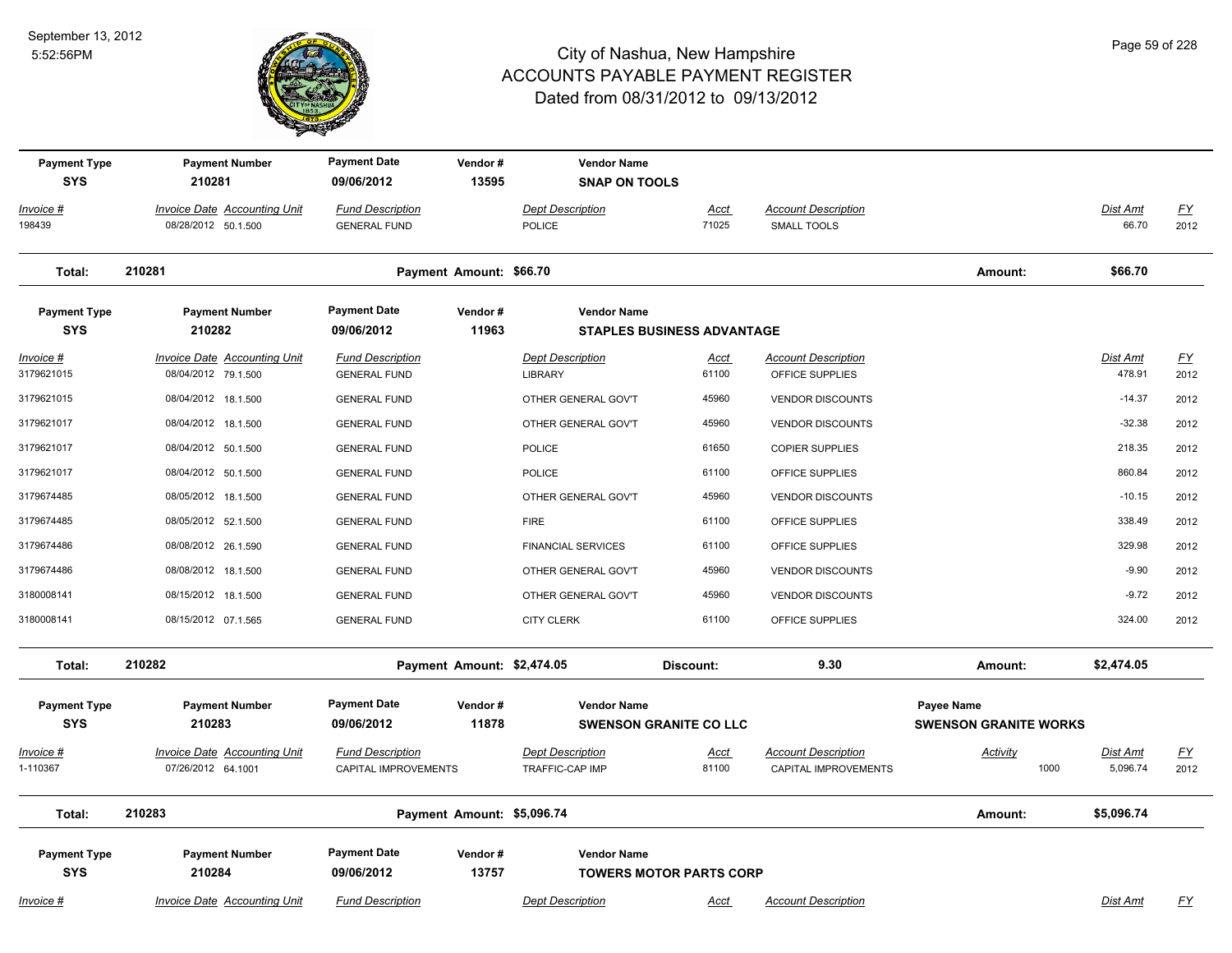

| 689442                  | 08/17/2012 50.1.500                                        | <b>GENERAL FUND</b>                            |                          | POLICE                                        | 61799                | VEHICLE PARTS & SUPPLIES                              |         | 3.00              | 2012              |
|-------------------------|------------------------------------------------------------|------------------------------------------------|--------------------------|-----------------------------------------------|----------------------|-------------------------------------------------------|---------|-------------------|-------------------|
| Total:                  | 210284                                                     |                                                | Payment Amount: \$3.00   |                                               |                      |                                                       | Amount: | \$3.00            |                   |
| <b>Payment Type</b>     | <b>Payment Number</b>                                      | <b>Payment Date</b>                            | Vendor#                  | <b>Vendor Name</b>                            |                      |                                                       |         |                   |                   |
| <b>SYS</b>              | 210285                                                     | 09/06/2012                                     | 13773                    | <b>TRUE BLUE CLEANERS</b>                     |                      |                                                       |         |                   |                   |
| Invoice #               | Invoice Date Accounting Unit                               | <b>Fund Description</b>                        |                          | <b>Dept Description</b>                       | Acct                 | <b>Account Description</b>                            |         | Dist Amt          | <u>FY</u>         |
| 114805                  | 08/06/2012 52.1.625                                        | <b>GENERAL FUND</b>                            |                          | <b>FIRE</b>                                   | 55699                | OTHER CONTRACTED<br><b>SERVICES</b>                   |         | 7.54              | 2012              |
| 121658                  | 08/20/2012 52.1.625                                        | <b>GENERAL FUND</b>                            |                          | <b>FIRE</b>                                   | 55699                | OTHER CONTRACTED                                      |         | 30.16             | 2012              |
| 121685                  | 08/20/2012 52.1.625                                        | <b>GENERAL FUND</b>                            |                          | <b>FIRE</b>                                   | 55699                | <b>SERVICES</b><br>OTHER CONTRACTED                   |         | 30.16             | 2012              |
| 121686                  | 08/20/2012 52.1.625                                        | <b>GENERAL FUND</b>                            |                          | <b>FIRE</b>                                   | 55699                | <b>SERVICES</b><br>OTHER CONTRACTED                   |         | 30.16             | 2012              |
|                         |                                                            |                                                |                          |                                               |                      | <b>SERVICES</b>                                       |         |                   |                   |
| Total:                  | 210285                                                     |                                                | Payment Amount: \$98.02  |                                               |                      |                                                       | Amount: | \$98.02           |                   |
| <b>Payment Type</b>     | <b>Payment Number</b>                                      | <b>Payment Date</b>                            | Vendor#                  | <b>Vendor Name</b>                            |                      |                                                       |         |                   |                   |
| <b>SYS</b>              | 210286                                                     | 09/06/2012                                     | 13781                    | <b>GARY TURGISS</b>                           |                      |                                                       |         |                   |                   |
| <u> Invoice #</u>       | <b>Invoice Date Accounting Unit</b>                        | <b>Fund Description</b>                        |                          | <b>Dept Description</b>                       | <u>Acct</u>          | <b>Account Description</b>                            |         | <b>Dist Amt</b>   | <u>FY</u>         |
| JUL29-SEPT1 MILEAGE     | 09/05/2012 32.1.600                                        | <b>GENERAL FUND</b>                            |                          | ASSESSING                                     | 55307                | MILEAGE REIMBURSEMENTS                                |         | 106.56            | 2012              |
| Total:                  | 210286                                                     |                                                | Payment Amount: \$106.56 |                                               |                      |                                                       | Amount: | \$106.56          |                   |
| <b>Payment Type</b>     | <b>Payment Number</b>                                      | <b>Payment Date</b>                            | Vendor#                  | <b>Vendor Name</b>                            |                      |                                                       |         |                   |                   |
| <b>SYS</b>              | 210287                                                     | 09/06/2012                                     | 13804                    | UNITED SITE SERVICES NORTHEAST                |                      |                                                       |         |                   |                   |
| Invoice #<br>114-750531 | <b>Invoice Date Accounting Unit</b><br>08/02/2012 77.1.650 | <b>Fund Description</b><br><b>GENERAL FUND</b> |                          | <b>Dept Description</b><br>PARKS & RECREATION | <u>Acct</u><br>54821 | <b>Account Description</b><br><b>EQUIPMENT RENTAL</b> |         | Dist Amt<br>54.97 | <u>FY</u><br>2012 |
| 114-750532              | 08/02/2012 77.1.650                                        | <b>GENERAL FUND</b>                            |                          | PARKS & RECREATION                            | 54821                | <b>EQUIPMENT RENTAL</b>                               |         | 54.97             | 2012              |
| 114-750533              | 08/02/2012 77.1.650                                        | <b>GENERAL FUND</b>                            |                          | PARKS & RECREATION                            | 54821                | <b>EQUIPMENT RENTAL</b>                               |         | 54.97             | 2012              |
| 114-750534              | 08/02/2012 77.1.650                                        | <b>GENERAL FUND</b>                            |                          | PARKS & RECREATION                            | 54821                | <b>EQUIPMENT RENTAL</b>                               |         | 54.97             | 2012              |
| 114-750535              | 08/02/2012 77.1.650                                        | <b>GENERAL FUND</b>                            |                          | PARKS & RECREATION                            | 54821                | <b>EQUIPMENT RENTAL</b>                               |         | 54.97             | 2012              |
| 114-750536              | 08/02/2012 77.1.650                                        | <b>GENERAL FUND</b>                            |                          | PARKS & RECREATION                            | 54821                | <b>EQUIPMENT RENTAL</b>                               |         | 54.97             | 2012              |
| 114-750537              | 08/02/2012 77.1.650                                        | <b>GENERAL FUND</b>                            |                          | PARKS & RECREATION                            | 54821                | <b>EQUIPMENT RENTAL</b>                               |         | 109.94            | 2012              |
| 114-750538              | 08/02/2012 77.1.650                                        | <b>GENERAL FUND</b>                            |                          | PARKS & RECREATION                            | 54821                | <b>EQUIPMENT RENTAL</b>                               |         | 54.97             | 2012              |
| 114-750539              | 08/02/2012 77.1.650                                        | <b>GENERAL FUND</b>                            |                          | PARKS & RECREATION                            | 54821                | <b>EQUIPMENT RENTAL</b>                               |         | 109.94            | 2012              |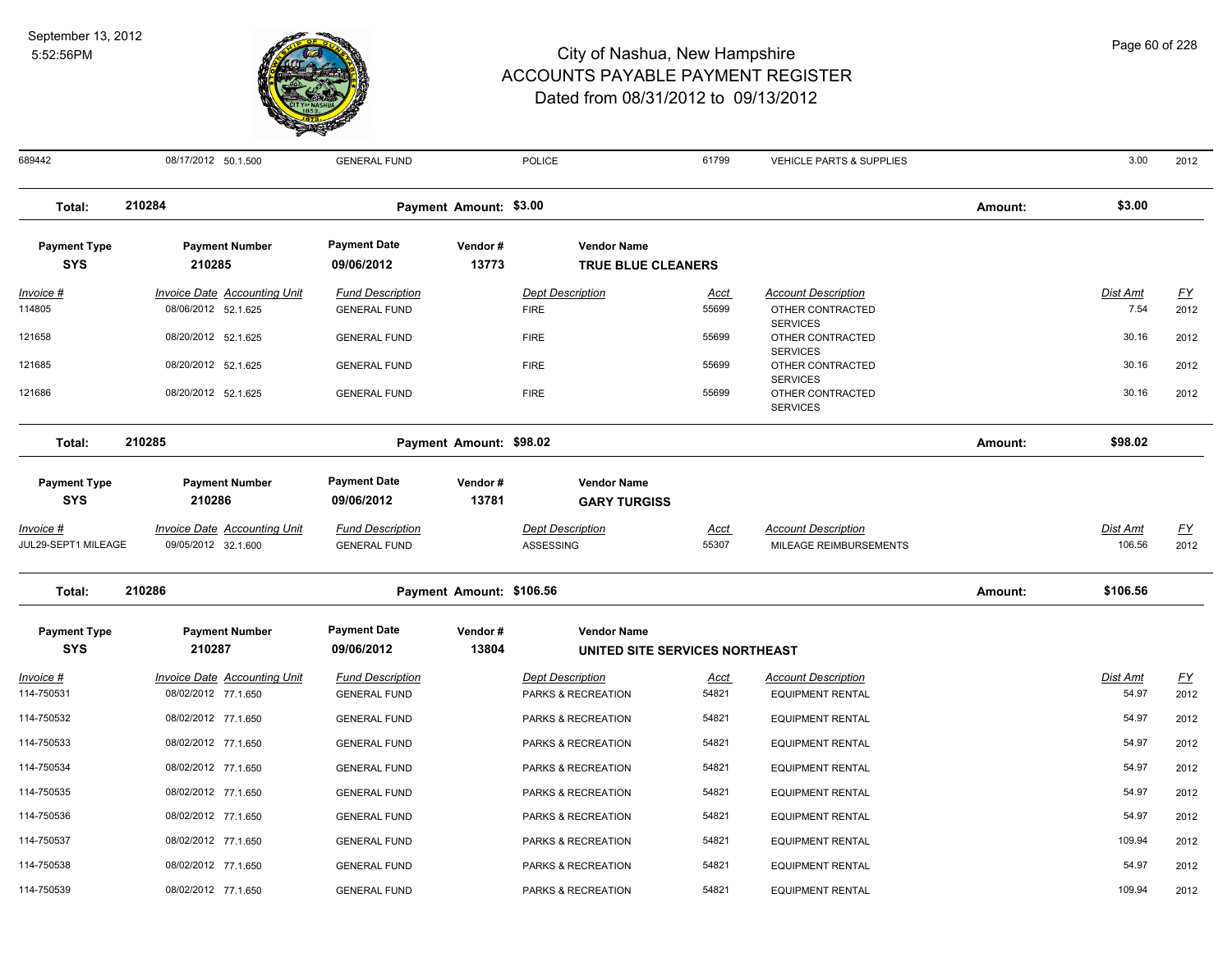

| Invoice #<br>R2854                      | <b>Invoice Date Accounting Unit</b><br>08/08/2012 50.1.500 | <b>Fund Description</b><br><b>GENERAL FUND</b>                                 |                            | <b>Dept Description</b><br><b>POLICE</b>                                   | <u>Acct</u><br>54414 | <b>Account Description</b><br>HARDWARE MAINTENANCE                               |         | Dist Amt<br>773.00       | <u>FY</u><br>2012 |
|-----------------------------------------|------------------------------------------------------------|--------------------------------------------------------------------------------|----------------------------|----------------------------------------------------------------------------|----------------------|----------------------------------------------------------------------------------|---------|--------------------------|-------------------|
| <b>Payment Type</b><br><b>SYS</b>       | <b>Payment Number</b><br>210290                            | <b>Payment Date</b><br>09/06/2012                                              | Vendor#<br>13895           | <b>Vendor Name</b><br><b>WINCO IDENTIFICATION CORP</b>                     |                      |                                                                                  |         |                          |                   |
| Total:                                  | 210289                                                     |                                                                                | Payment Amount: \$65.00    |                                                                            |                      |                                                                                  | Amount: | \$65.00                  |                   |
| <u>Invoice #</u><br>16339               | <b>Invoice Date Accounting Unit</b><br>08/14/2012 61.1.700 | <b>Fund Description</b><br><b>GENERAL FUND</b>                                 |                            | <b>Dept Description</b><br><b>STREETS</b>                                  | <u>Acct</u><br>54600 | <b>Account Description</b><br><b>VEHICLE REPAIRS &amp;</b><br><b>MAINTENANCE</b> |         | <b>Dist Amt</b><br>65.00 | <u>FY</u><br>2012 |
| <b>SYS</b>                              | 210289                                                     | 09/06/2012                                                                     | 13889                      | <b>WILLARDS AUTO RADIATOR SHOP</b>                                         |                      |                                                                                  |         |                          |                   |
| <b>Payment Type</b>                     | <b>Payment Number</b>                                      | <b>Payment Date</b>                                                            | Vendor#                    | <b>Vendor Name</b>                                                         |                      |                                                                                  |         |                          |                   |
| Total:                                  | 210288                                                     |                                                                                | Payment Amount: \$250.00   |                                                                            |                      |                                                                                  | Amount: | \$250.00                 |                   |
| <u> Invoice #</u><br>08/24-09/06 TAPING | <b>Invoice Date Accounting Unit</b><br>09/05/2012 22.2505  | <b>Fund Description</b><br><b>GOVT &amp; EDUCATION</b><br><b>CHANNELS FUND</b> |                            | <b>Dept Description</b><br><b>GOV'T &amp; EDUCATION</b><br><b>CHANNELS</b> | <u>Acct</u><br>53470 | <b>Account Description</b><br><b>VIDEOGRAPHY SERVICES</b>                        |         | Dist Amt<br>250.00       | <u>FY</u><br>2012 |
| <b>Payment Type</b><br><b>SYS</b>       | <b>Payment Number</b><br>210288                            | <b>Payment Date</b><br>09/06/2012                                              | Vendor#<br>13855           | <b>Vendor Name</b><br><b>FRANK J WALLENT</b>                               |                      |                                                                                  |         |                          |                   |
| Total:                                  | 210287                                                     |                                                                                | Payment Amount: \$1,374.25 |                                                                            |                      |                                                                                  | Amount: | \$1,374.25               |                   |
| 114-750698                              | 08/02/2012 66.1.500                                        | <b>GENERAL FUND</b>                                                            |                            | PARKING LOTS                                                               | 55699                | OTHER CONTRACTED<br><b>SERVICES</b>                                              |         | 54.97                    | 2012              |
| 114-750670                              | 08/02/2012 77.1.650                                        | <b>GENERAL FUND</b>                                                            |                            | PARKS & RECREATION                                                         | 54821                | <b>EQUIPMENT RENTAL</b>                                                          |         | 54.97                    | 2012              |
| 114-750551                              | 08/02/2012 77.1.650                                        | <b>GENERAL FUND</b>                                                            |                            | PARKS & RECREATION                                                         | 54821                | <b>EQUIPMENT RENTAL</b>                                                          |         | 54.97                    | 2012              |
| 114-750548                              | 08/02/2012 77.1.650                                        | <b>IMPROVEMNTS ETF</b><br><b>GENERAL FUND</b>                                  |                            | <b>IMPROVEMNTS ETF</b><br>PARKS & RECREATION                               | 54821                | <b>EQUIPMENT RENTAL</b>                                                          |         | 54.97                    | 2012              |
| 114-750547                              | 08/02/2012 TF77.7050                                       | <b>HOLMAN STADIUM</b>                                                          |                            | <b>HOLMAN STADIUM</b>                                                      | 61299                | MISCELLANEOUS SUPPLIES                                                           |         | 109.94                   | 2012              |
| 114-750546                              | 08/02/2012 77.1.650                                        | <b>GENERAL FUND</b>                                                            |                            | PARKS & RECREATION                                                         | 54821                | <b>EQUIPMENT RENTAL</b>                                                          |         | 54.97                    | 2012              |
| 114-750545                              | 08/02/2012 77.1.650                                        | <b>GENERAL FUND</b>                                                            |                            | PARKS & RECREATION                                                         | 54821                | <b>EQUIPMENT RENTAL</b>                                                          |         | 54.97                    | 2012              |
| 114-750544                              | 08/02/2012 77.1.650                                        | <b>GENERAL FUND</b>                                                            |                            | PARKS & RECREATION                                                         | 54821                | <b>EQUIPMENT RENTAL</b>                                                          |         | 54.97                    | 2012              |
| 114-750543                              | 08/02/2012 77.1.650                                        | <b>GENERAL FUND</b>                                                            |                            | PARKS & RECREATION                                                         | 54821                | <b>EQUIPMENT RENTAL</b>                                                          |         | 109.94                   | 2012              |
| 114-750542                              | 08/02/2012 77.1.650                                        | <b>GENERAL FUND</b>                                                            |                            | PARKS & RECREATION                                                         | 54821                | <b>EQUIPMENT RENTAL</b>                                                          |         | 54.97                    | 2012              |
| 114-750541                              | 08/02/2012 77.1.650                                        | <b>GENERAL FUND</b>                                                            |                            | PARKS & RECREATION                                                         | 54821                | <b>EQUIPMENT RENTAL</b>                                                          |         | 54.97                    | 2012              |
| 114-750540                              | 08/02/2012 77.1.650                                        | <b>GENERAL FUND</b>                                                            |                            | PARKS & RECREATION                                                         | 54821                | <b>EQUIPMENT RENTAL</b>                                                          |         | 54.97                    | 2012              |

Page 61 of 228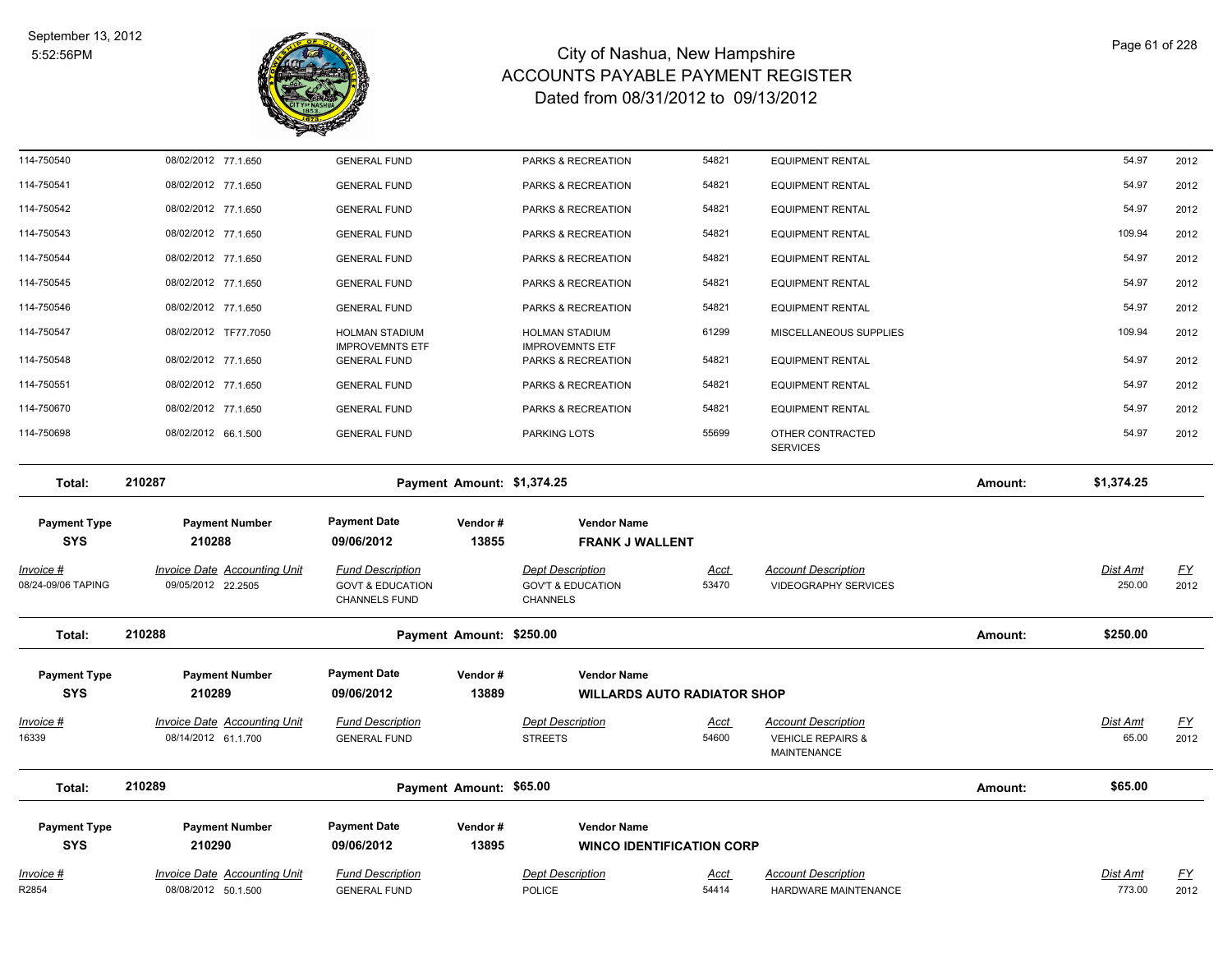

| Total:                                      | 210290                                                          |                                                | Payment Amount: \$773.00   |                                                  |                      |                                                                             | Amount: | \$773.00           |                   |
|---------------------------------------------|-----------------------------------------------------------------|------------------------------------------------|----------------------------|--------------------------------------------------|----------------------|-----------------------------------------------------------------------------|---------|--------------------|-------------------|
| <b>Payment Type</b><br><b>SYS</b>           | <b>Payment Number</b><br>210291                                 | <b>Payment Date</b><br>09/06/2012              | Vendor#<br>13906           | <b>Vendor Name</b><br><b>SCOTT WOODBURY</b>      |                      |                                                                             |         |                    |                   |
| Invoice #<br><b>CABINET CONF</b><br>MAYOR'S | <b>Invoice Date Accounting Unit</b><br>08/13/2012 29.1.720.8162 | <b>Fund Description</b><br><b>GENERAL FUND</b> |                            | <b>Dept Description</b><br><b>CITY BUILDINGS</b> | Acct<br>54280        | <b>Account Description</b><br><b>BUILDING/GROUNDS</b><br><b>MAINTENANCE</b> |         | Dist Amt<br>785.00 | <u>FY</u><br>2012 |
| <b>CABINET CONF</b><br><b>MAYOR'S</b>       | 08/13/2012 01.1010                                              | <b>GF-PRIOR YEAR ESCROWS</b>                   |                            | <b>MAYOR-PRIOR YEAR</b>                          | 94100                | PRIOR YEAR<br><b>ENCUMBRANCES</b>                                           |         | 715.00             | 2012              |
| Total:                                      | 210291                                                          |                                                | Payment Amount: \$1,500.00 |                                                  |                      |                                                                             | Amount: | \$1,500.00         |                   |
| <b>Payment Type</b><br><b>SYS</b>           | <b>Payment Number</b><br>210292                                 | <b>Payment Date</b><br>09/06/2012              | Vendor#<br>13291           | <b>Vendor Name</b><br>PENNICHUCK WATER WORKS INC |                      |                                                                             |         |                    |                   |
| Invoice #<br>31954425AUG                    | <b>Invoice Date Accounting Unit</b><br>08/23/2012 91.1.192621   | <b>Fund Description</b><br><b>GENERAL FUND</b> |                            | <b>Dept Description</b><br><b>SCHOOL</b>         | <u>Acct</u><br>54141 | <b>Account Description</b><br><b>WATER &amp; SEWER</b>                      |         | Dist Amt<br>354.30 | <u>FY</u><br>2012 |
| 60109723AUG                                 | 08/23/2012 91.1.172621                                          | <b>GENERAL FUND</b>                            |                            | SCHOOL                                           | 54141                | <b>WATER &amp; SEWER</b>                                                    |         | 291.49             | 2012              |
| 61607611AUG                                 | 08/23/2012 91.1.222621                                          | <b>GENERAL FUND</b>                            |                            | <b>SCHOOL</b>                                    | 54141                | <b>WATER &amp; SEWER</b>                                                    |         | 76.64              | 2012              |
| 70093754AUG                                 | 08/23/2012 91.1.042621                                          | <b>GENERAL FUND</b>                            |                            | <b>SCHOOL</b>                                    | 54141                | <b>WATER &amp; SEWER</b>                                                    |         | 1,707.99           | 2012              |
| Total:                                      | 210292                                                          |                                                | Payment Amount: \$2,430.42 |                                                  |                      |                                                                             | Amount: | \$2,430.42         |                   |
| <b>Payment Type</b><br><b>SYS</b>           | <b>Payment Number</b><br>210293                                 | <b>Payment Date</b><br>09/06/2012              | Vendor#<br>13372           | <b>Vendor Name</b><br><b>PSNH</b>                |                      |                                                                             |         |                    |                   |
| <u> Invoice #</u><br>G15012118AUG           | <b>Invoice Date Accounting Unit</b><br>08/17/2012 91.1.052621   | <b>Fund Description</b><br><b>GENERAL FUND</b> |                            | <b>Dept Description</b><br>SCHOOL                | <u>Acct</u><br>54100 | <b>Account Description</b><br><b>ELECTRICITY</b>                            |         | Dist Amt<br>718.57 | <u>FY</u><br>2012 |
| G20519295AUG                                | 08/03/2012 91.1.202621                                          | <b>GENERAL FUND</b>                            |                            | <b>SCHOOL</b>                                    | 54100                | <b>ELECTRICITY</b>                                                          |         | 15.41              | 2012              |
| G45746069AUG                                | 08/23/2012 91.1.222621                                          | <b>GENERAL FUND</b>                            |                            | <b>SCHOOL</b>                                    | 54100                | <b>ELECTRICITY</b>                                                          |         | 823.41             | 2012              |
| G57831274AUG                                | 08/23/2012 91.1.062621                                          | <b>GENERAL FUND</b>                            |                            | <b>SCHOOL</b>                                    | 54100                | <b>ELECTRICITY</b>                                                          |         | 49.68              | 2012              |
| G72165264AUG                                | 08/14/2012 91.1.162621                                          | <b>GENERAL FUND</b>                            |                            | <b>SCHOOL</b>                                    | 54100                | <b>ELECTRICITY</b>                                                          |         | 14.04              | 2012              |
| G80097783AUG                                | 08/13/2012 91.1.102621                                          | <b>GENERAL FUND</b>                            |                            | <b>SCHOOL</b>                                    | 54100                | <b>ELECTRICITY</b>                                                          |         | 14.04              | 2012              |
| S24898725AUG                                | 08/03/2012 91.1.202621                                          | <b>GENERAL FUND</b>                            |                            | <b>SCHOOL</b>                                    | 54100                | <b>ELECTRICITY</b>                                                          |         | 15.23              | 2012              |
| S27767499AUG                                | 08/23/2012 91.1.152621                                          | <b>GENERAL FUND</b>                            |                            | SCHOOL                                           | 54100                | <b>ELECTRICITY</b>                                                          |         | 55.03              | 2012              |
| S41770458AUG                                | 08/09/2012 91.1.042621                                          | <b>GENERAL FUND</b>                            |                            | <b>SCHOOL</b>                                    | 54100                | <b>ELECTRICITY</b>                                                          |         | 14.21              | 2012              |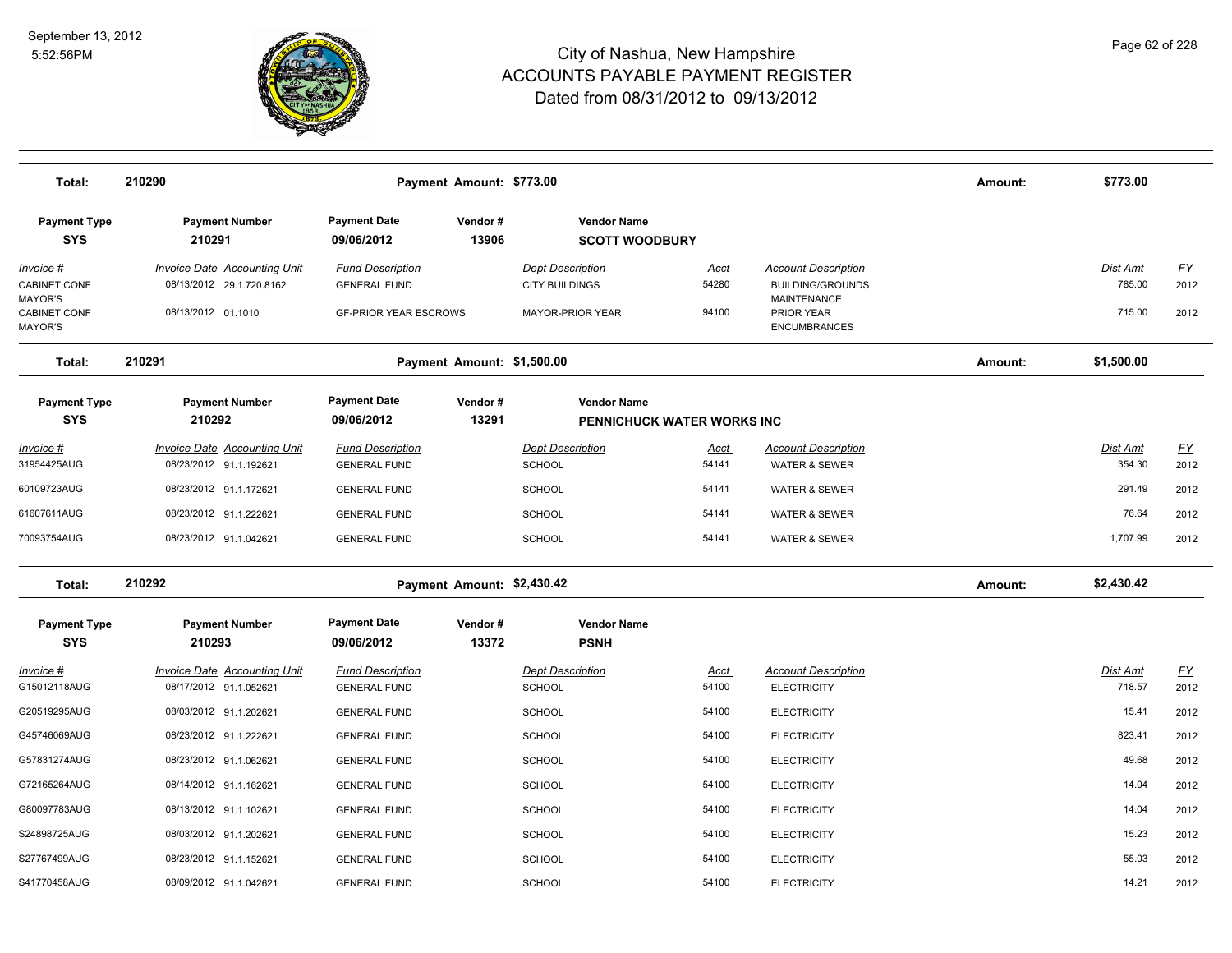

| S64577438AUG | 08/22/2012 91.1.142621 | <b>GENERAL FUND</b> | <b>SCHOOL</b> | 54100 | <b>ELECTRICITY</b> | 14.04  | 2012 |
|--------------|------------------------|---------------------|---------------|-------|--------------------|--------|------|
| S82722697AUG | 08/14/2012 91.1.162621 | <b>GENERAL FUND</b> | <b>SCHOOL</b> | 54100 | <b>ELECTRICITY</b> | 14.04  | 2012 |
| S87003128AUG | 08/24/2012 91.1.072621 | <b>GENERAL FUND</b> | <b>SCHOOL</b> | 54100 | <b>ELECTRICITY</b> | 184.48 | 2012 |
| W01615867AUG | 08/24/2012 91.1.072621 | <b>GENERAL FUND</b> | <b>SCHOOL</b> | 54100 | <b>ELECTRICITY</b> | 122.63 | 2012 |
| W57545405AUG | 08/02/2012 91.1.092621 | <b>GENERAL FUND</b> | <b>SCHOOL</b> | 54100 | <b>ELECTRICITY</b> | 14.38  | 2012 |
| W60800486AUG | 08/09/2012 91.1.122621 | <b>GENERAL FUND</b> | <b>SCHOOL</b> | 54100 | <b>ELECTRICITY</b> | 14.55  | 2012 |
| W71970670AUG | 08/23/2012 91.1.032621 | <b>GENERAL FUND</b> | <b>SCHOOL</b> | 54100 | <b>ELECTRICITY</b> | 779.38 | 2012 |
|              |                        |                     |               |       |                    |        |      |

**Total: 210293 Payment Amount: \$2,863.12 Amount: \$2,863.12**

| <b>Payment Type</b><br><b>SYS</b> | <b>Payment Number</b><br>210294                        | <b>Payment Date</b><br>09/06/2012              | Vendor#<br>14616 | <b>Vendor Name</b><br><b>HESS CORPORATION</b> |                                                  |                    |                          |
|-----------------------------------|--------------------------------------------------------|------------------------------------------------|------------------|-----------------------------------------------|--------------------------------------------------|--------------------|--------------------------|
|                                   |                                                        |                                                |                  |                                               |                                                  |                    |                          |
| Invoice #<br>H12131291AUG         | Invoice Date Accounting Unit<br>07/31/2012 91.1.042621 | <b>Fund Description</b><br><b>GENERAL FUND</b> | <b>SCHOOL</b>    | <b>Dept Description</b><br>Acct<br>54114      | <b>Account Description</b><br><b>HEATING GAS</b> | Dist Amt<br>568.55 | $\underline{FY}$<br>2012 |
| H12131292AUG                      | 07/31/2012 91.1.052621                                 | <b>GENERAL FUND</b>                            | <b>SCHOOL</b>    | 54114                                         | <b>HEATING GAS</b>                               | 75.80              | 2012                     |
| H12131293AUG                      | 07/31/2012 91.1.032621                                 | <b>GENERAL FUND</b>                            | <b>SCHOOL</b>    | 54114                                         | <b>HEATING GAS</b>                               | 694.78             | 2012                     |
| H12131294AUG                      | 08/02/2012 91.1.142621                                 | <b>GENERAL FUND</b>                            | SCHOOL           | 54114                                         | <b>HEATING GAS</b>                               | 53.27              | 2012                     |
| H12131296AUG                      | 08/13/2012 91.1.112621                                 | <b>GENERAL FUND</b>                            | SCHOOL           | 54114                                         | <b>HEATING GAS</b>                               | 36.72              | 2012                     |
| H12131297AUG                      | 08/10/2012 91.1.062621                                 | <b>GENERAL FUND</b>                            | <b>SCHOOL</b>    | 54114                                         | <b>HEATING GAS</b>                               | 116.39             | 2012                     |
| H12131298AUG                      | 08/06/2012 91.1.222621                                 | <b>GENERAL FUND</b>                            | <b>SCHOOL</b>    | 54114                                         | <b>HEATING GAS</b>                               | 17.15              | 2012                     |
| H12131299AUG                      | 08/02/2012 91.1.052621                                 | <b>GENERAL FUND</b>                            | <b>SCHOOL</b>    | 54114                                         | <b>HEATING GAS</b>                               | 1.21               | 2012                     |
| H12131303AUG                      | 08/06/2012 91.1.172621                                 | <b>GENERAL FUND</b>                            | <b>SCHOOL</b>    | 54114                                         | <b>HEATING GAS</b>                               | 48.98              | 2012                     |
| H12131304AUG                      | 08/13/2012 91.1.122621                                 | <b>GENERAL FUND</b>                            | <b>SCHOOL</b>    | 54114                                         | <b>HEATING GAS</b>                               | 36.12              | 2012                     |
| H12131305AUG                      | 08/07/2012 91.1.072621                                 | <b>GENERAL FUND</b>                            | SCHOOL           | 54114                                         | <b>HEATING GAS</b>                               | 102.26             | 2012                     |
| H12131306AUG                      | 08/21/2012 91.1.092621                                 | <b>GENERAL FUND</b>                            | <b>SCHOOL</b>    | 54114                                         | <b>HEATING GAS</b>                               | 45.90              | 2012                     |
| H12131307AUG                      | 08/21/2012 91.1.182621                                 | <b>GENERAL FUND</b>                            | <b>SCHOOL</b>    | 54114                                         | <b>HEATING GAS</b>                               | 52.06              | 2012                     |
| H12131308AUG                      | 08/21/2012 91.1.132621                                 | <b>GENERAL FUND</b>                            | <b>SCHOOL</b>    | 54114                                         | <b>HEATING GAS</b>                               | 46.57              | 2012                     |
| H12131309AUG                      | 08/20/2012 91.1.192621                                 | <b>GENERAL FUND</b>                            | <b>SCHOOL</b>    | 54114                                         | <b>HEATING GAS</b>                               | 62.51              | 2012                     |
| H12131310AUG                      | 08/10/2012 91.1.162621                                 | <b>GENERAL FUND</b>                            | <b>SCHOOL</b>    | 54114                                         | <b>HEATING GAS</b>                               | 42.88              | 2012                     |
| H12131311AUG                      | 08/08/2012 91.1.202621                                 | <b>GENERAL FUND</b>                            | <b>SCHOOL</b>    | 54114                                         | <b>HEATING GAS</b>                               | 35.52              | 2012                     |
| H12131312AUG                      | 08/10/2012 91.1.152621                                 | <b>GENERAL FUND</b>                            | SCHOOL           | 54114                                         | <b>HEATING GAS</b>                               | 74.71              | 2012                     |
| H12131313AUG                      | 08/14/2012 91.1.102621                                 | <b>GENERAL FUND</b>                            | <b>SCHOOL</b>    | 54114                                         | <b>HEATING GAS</b>                               | 19.63              | 2012                     |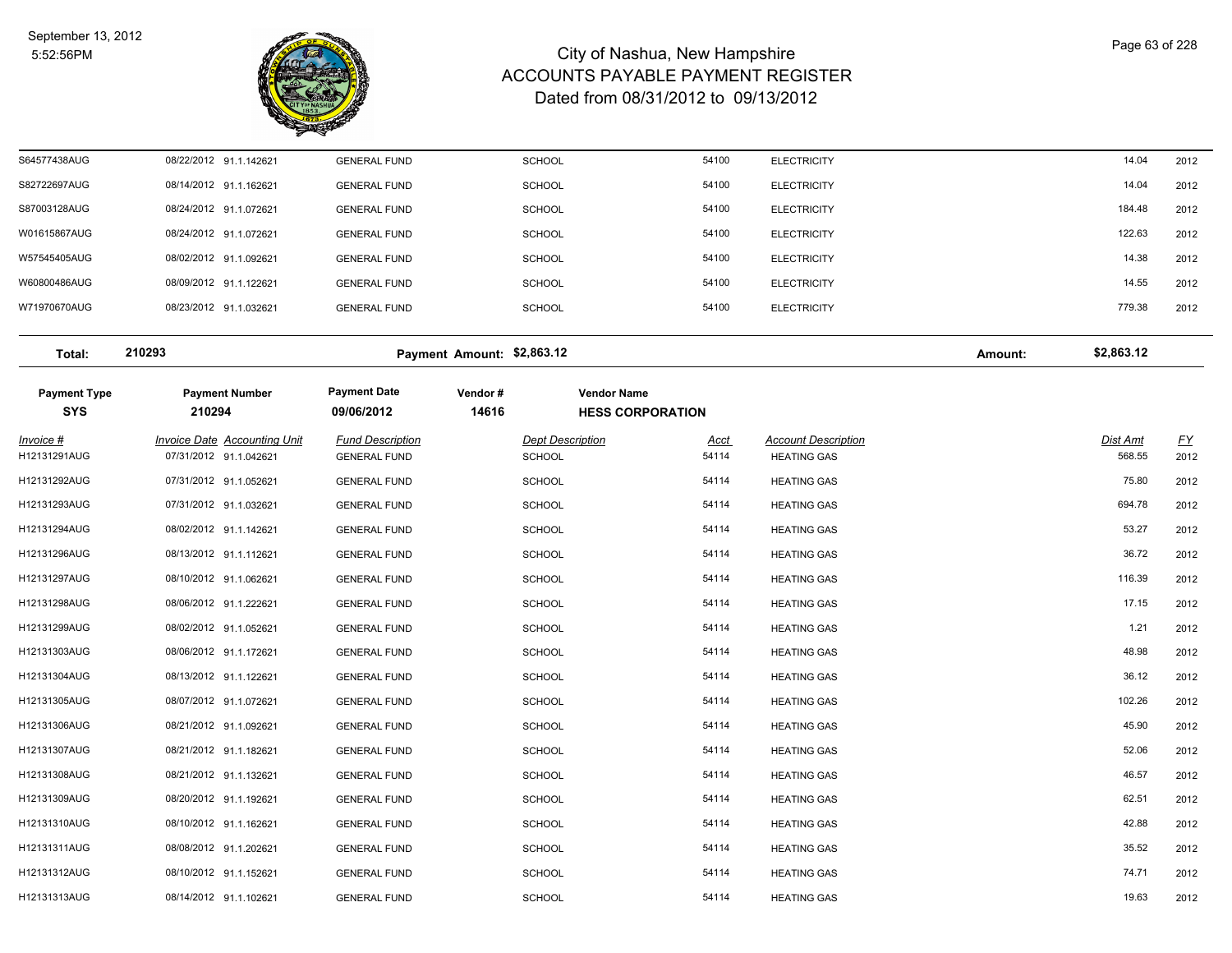

| Total:                            | 210294                                                        |                                                | Payment Amount: \$2,131.01  |                                                   |                                 |                                                  | Amount: | \$2,131.01                  |                          |
|-----------------------------------|---------------------------------------------------------------|------------------------------------------------|-----------------------------|---------------------------------------------------|---------------------------------|--------------------------------------------------|---------|-----------------------------|--------------------------|
| <b>Payment Type</b><br><b>SYS</b> | <b>Payment Number</b><br>210295                               | <b>Payment Date</b><br>09/06/2012              | Vendor#<br>14702            | <b>Vendor Name</b><br><b>LIBERTY UTILITIES</b>    |                                 |                                                  |         |                             |                          |
| Invoice #<br>49144AUG2            | Invoice Date Accounting Unit<br>08/22/2012 91.1.182621        | <b>Fund Description</b><br><b>GENERAL FUND</b> |                             | <b>Dept Description</b><br><b>SCHOOL</b>          | <b>Acct</b><br>54114            | <b>Account Description</b><br><b>HEATING GAS</b> |         | Dist Amt<br>160.68          | $\underline{FY}$<br>2012 |
| 605704AUG2                        | 08/20/2012 91.1.192621                                        | <b>GENERAL FUND</b>                            |                             | <b>SCHOOL</b>                                     | 54114                           | <b>HEATING GAS</b>                               |         | 170.83                      | 2012                     |
| 611135AUG2                        | 08/22/2012 91.1.092621                                        | <b>GENERAL FUND</b>                            |                             | <b>SCHOOL</b>                                     | 54114                           | <b>HEATING GAS</b>                               |         | 157.12                      | 2012                     |
| Total:                            | 210295                                                        |                                                | Payment Amount: \$488.63    |                                                   |                                 |                                                  | Amount: | \$488.63                    |                          |
| <b>Payment Type</b><br><b>SYS</b> | <b>Payment Number</b><br>210296                               | <b>Payment Date</b><br>09/06/2012              | Vendor#<br>13376            | <b>Vendor Name</b><br><b>PUBLIC SERVICE OF NH</b> |                                 |                                                  |         |                             |                          |
| <u> Invoice #</u><br>G36425421AUG | <b>Invoice Date Accounting Unit</b><br>08/24/2012 91.1.072621 | <b>Fund Description</b><br><b>GENERAL FUND</b> |                             | <b>Dept Description</b><br><b>SCHOOL</b>          | <u>Acct</u><br>54100            | <b>Account Description</b><br><b>ELECTRICITY</b> |         | <b>Dist Amt</b><br>5,410.48 | <u>FY</u><br>2012        |
| S40993326AUG                      | 08/23/2012 91.1.152621                                        | <b>GENERAL FUND</b>                            |                             | <b>SCHOOL</b>                                     | 54100                           | <b>ELECTRICITY</b>                               |         | 3,111.00                    | 2012                     |
| S59146593AUG                      | 08/22/2012 91.1.142621                                        | <b>GENERAL FUND</b>                            |                             | <b>SCHOOL</b>                                     | 54100                           | <b>ELECTRICITY</b>                               |         | 2,147.83                    | 2012                     |
| S93312408AUG                      | 08/14/2012 91.1.102621                                        | <b>GENERAL FUND</b>                            |                             | <b>SCHOOL</b>                                     | 54100                           | <b>ELECTRICITY</b>                               |         | 2,378.12                    | 2012                     |
| Total:                            | 210296                                                        |                                                | Payment Amount: \$13,047.43 |                                                   |                                 |                                                  | Amount: | \$13,047.43                 |                          |
| <b>Payment Type</b><br><b>SYS</b> | <b>Payment Number</b><br>210297                               | <b>Payment Date</b><br>09/06/2012              | Vendor#<br>14216            | <b>Vendor Name</b>                                | <b>FAIRPOINT COMMUNICATIONS</b> |                                                  |         |                             |                          |
| Invoice #<br>AUG-12-6038891241983 | <b>Invoice Date Accounting Unit</b><br>08/21/2012 91.1.042621 | <b>Fund Description</b><br><b>GENERAL FUND</b> |                             | <b>Dept Description</b><br><b>SCHOOL</b>          | Acct<br>54114                   | <b>Account Description</b><br><b>HEATING GAS</b> |         | Dist Amt<br>30.12           | $\underline{FY}$<br>2012 |
| AUG-12-6038891684953              | 08/21/2012 91.1.032621                                        | <b>GENERAL FUND</b>                            |                             | <b>SCHOOL</b>                                     | 54114                           | <b>HEATING GAS</b>                               |         | 33.09                       | 2012                     |
| AUG-12-6038897529583              | 08/21/2012 91.1.012621                                        | <b>GENERAL FUND</b>                            |                             | <b>SCHOOL</b>                                     | 55109                           | TELEPHONE-VOICE                                  |         | 30.12                       | 2012                     |
| AUG-12-8860963899                 | 08/21/2012 91.1.052621                                        | <b>GENERAL FUND</b>                            |                             | <b>SCHOOL</b>                                     | 54114                           | <b>HEATING GAS</b>                               |         | 30.12                       | 2012                     |
| Total:                            | 210297                                                        |                                                | Payment Amount: \$123.45    |                                                   |                                 |                                                  | Amount: | \$123.45                    |                          |
| <b>Payment Type</b><br><b>SYS</b> | <b>Payment Number</b><br>210298                               | <b>Payment Date</b><br>09/06/2012              | Vendor#<br>14862            | <b>Vendor Name</b><br><b>NHASBO</b>               |                                 |                                                  |         |                             |                          |
| Invoice #                         | <b>Invoice Date Accounting Unit</b>                           | <b>Fund Description</b>                        |                             | <b>Dept Description</b>                           | Acct                            | <b>Account Description</b>                       |         | Dist Amt                    | <u>FY</u>                |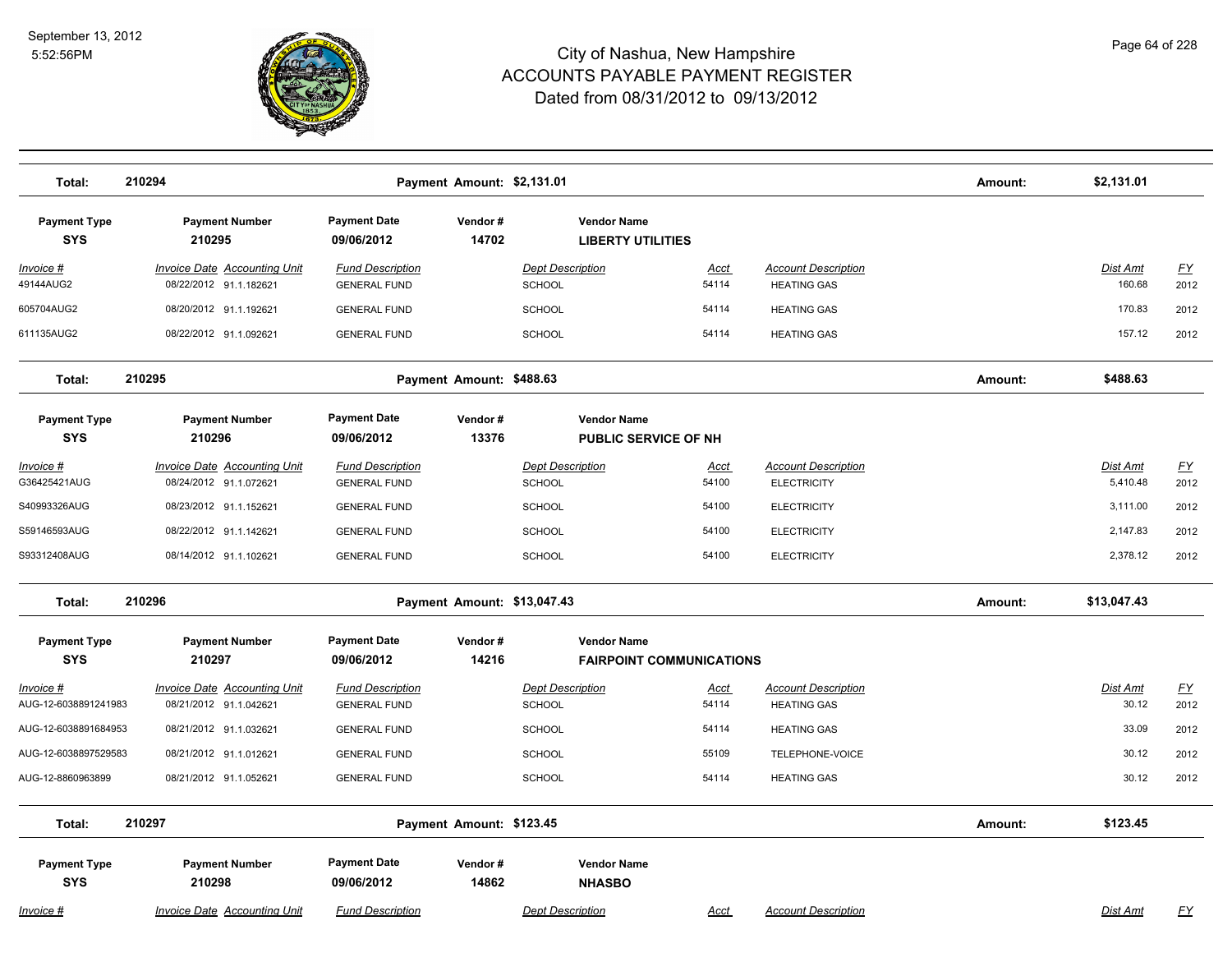

| DUES2012/13                         | 09/04/2012 91.1.012320                                        | <b>GENERAL FUND</b>                            |                            | SCHOOL                                   |                                                       | 55200                | DUES AND MEMBERSHIPS                                                               |                                                   | 349.00                   | 2012                     |
|-------------------------------------|---------------------------------------------------------------|------------------------------------------------|----------------------------|------------------------------------------|-------------------------------------------------------|----------------------|------------------------------------------------------------------------------------|---------------------------------------------------|--------------------------|--------------------------|
| Total:                              | 210298                                                        |                                                | Payment Amount: \$349.00   |                                          |                                                       |                      |                                                                                    | Amount:                                           | \$349.00                 |                          |
| <b>Payment Type</b><br><b>SYS</b>   | <b>Payment Number</b><br>210299                               | <b>Payment Date</b><br>09/06/2012              | Vendor#<br>14540           |                                          | <b>Vendor Name</b><br><b>NHASP</b>                    |                      |                                                                                    |                                                   |                          |                          |
| Invoice #<br>DUES2012-13            | Invoice Date Accounting Unit<br>08/31/2012 91.1.992322        | <b>Fund Description</b><br><b>GENERAL FUND</b> |                            | <b>Dept Description</b><br><b>SCHOOL</b> |                                                       | Acct<br>55200        | <b>Account Description</b><br><b>DUES AND MEMBERSHIPS</b>                          |                                                   | Dist Amt<br>3,675.00     | <u>FY</u><br>2012        |
| Total:                              | 210299                                                        |                                                | Payment Amount: \$3,675.00 |                                          |                                                       |                      |                                                                                    | Amount:                                           | \$3,675.00               |                          |
| <b>Payment Type</b><br><b>SYS</b>   | <b>Payment Number</b><br>210300                               | <b>Payment Date</b><br>09/06/2012              | Vendor#<br>13626           |                                          | <b>Vendor Name</b><br><b>SPRINT</b>                   |                      |                                                                                    |                                                   |                          |                          |
| <u>Invoice #</u><br>AUG12-635426250 | <b>Invoice Date Accounting Unit</b><br>08/25/2012 91.1.012621 | <b>Fund Description</b><br><b>GENERAL FUND</b> |                            | <b>Dept Description</b><br><b>SCHOOL</b> |                                                       | <b>Acct</b><br>55109 | <b>Account Description</b><br>TELEPHONE-VOICE                                      |                                                   | <u>Dist Amt</u><br>12.90 | <u>FY</u><br>2012        |
| Total:                              | 210300                                                        |                                                | Payment Amount: \$12.90    |                                          |                                                       |                      |                                                                                    | Amount:                                           | \$12.90                  |                          |
| <b>Payment Type</b><br><b>SYS</b>   | <b>Payment Number</b><br>210301                               | <b>Payment Date</b><br>09/06/2012              | Vendor#<br>13913           |                                          | <b>Vendor Name</b><br><b>WRIGHT GROUP MCGRAW HILL</b> |                      |                                                                                    | <b>Payee Name</b><br><b>MCGRAW HILL COMPANIES</b> |                          |                          |
| Invoice #<br>68744878001            | Invoice Date Accounting Unit<br>08/07/2012 91.1.101160        | <b>Fund Description</b><br><b>GENERAL FUND</b> |                            | <b>Dept Description</b><br><b>SCHOOL</b> |                                                       | Acct<br>61135        | <b>Account Description</b><br>EDUCATIONAL SUPPLIES                                 |                                                   | Dist Amt<br>203.38       | EY<br>2012               |
| Total:                              | 210301                                                        |                                                | Payment Amount: \$203.38   |                                          |                                                       |                      |                                                                                    | Amount:                                           | \$203.38                 |                          |
| <b>Payment Type</b><br><b>SYS</b>   | <b>Payment Number</b><br>210302                               | <b>Payment Date</b><br>09/06/2012              | Vendor#<br>12532           |                                          | <b>Vendor Name</b><br>A - Z QUALITY REPAIR            |                      |                                                                                    |                                                   |                          |                          |
| Invoice #<br>1005                   | <b>Invoice Date Accounting Unit</b><br>08/07/2012 91.1.222620 | <b>Fund Description</b><br><b>GENERAL FUND</b> |                            | <b>Dept Description</b><br><b>SCHOOL</b> |                                                       | <b>Acct</b><br>54487 | <b>Account Description</b><br><b>EQUIPMENT REPAIRS &amp;</b><br><b>MAINTENANCE</b> |                                                   | Dist Amt<br>225.00       | $\underline{FY}$<br>2012 |
| 1007                                | 08/08/2012 91.1.222620                                        | <b>GENERAL FUND</b>                            |                            | <b>SCHOOL</b>                            |                                                       | 54487                | <b>EQUIPMENT REPAIRS &amp;</b><br><b>MAINTENANCE</b>                               |                                                   | 180.00                   | 2012                     |
| 1008                                | 08/23/2012 91.1.222620                                        | <b>GENERAL FUND</b>                            |                            | <b>SCHOOL</b>                            |                                                       | 54487                | <b>EQUIPMENT REPAIRS &amp;</b><br><b>MAINTENANCE</b>                               |                                                   | 45.00                    | 2012                     |
| Total:                              | 210302                                                        |                                                | Payment Amount: \$450.00   |                                          |                                                       |                      |                                                                                    | Amount:                                           | \$450.00                 |                          |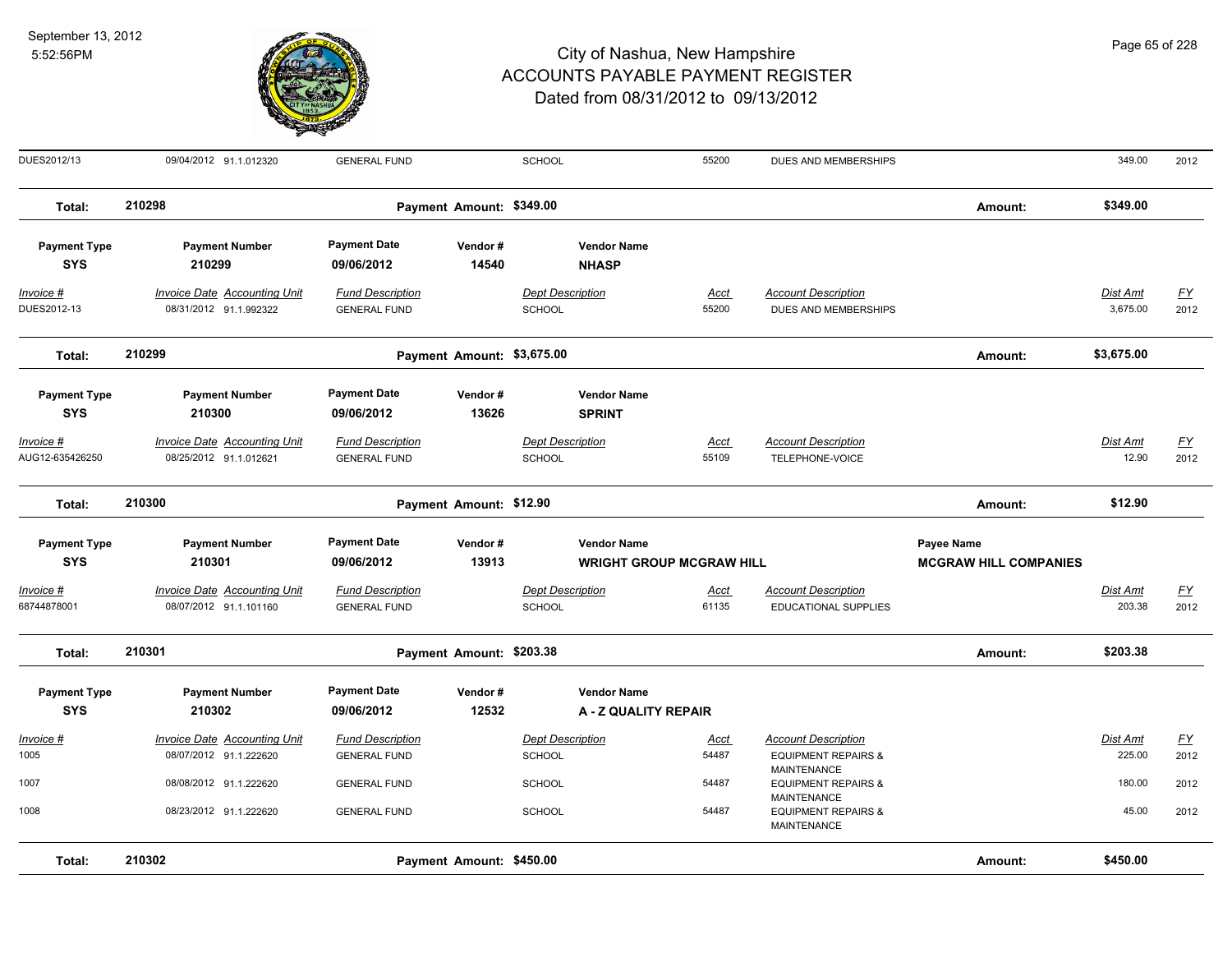

| <b>Payment Type</b><br><b>SYS</b> | <b>Payment Number</b><br>210303                                  | <b>Payment Date</b><br>09/06/2012               | Vendor#<br>12295           | <b>Vendor Name</b><br><b>AIREX FILTER CORPORATION</b> |                      |                                                      |         |                           |                                   |
|-----------------------------------|------------------------------------------------------------------|-------------------------------------------------|----------------------------|-------------------------------------------------------|----------------------|------------------------------------------------------|---------|---------------------------|-----------------------------------|
| Invoice #                         | <b>Invoice Date Accounting Unit</b>                              | <b>Fund Description</b>                         |                            | <b>Dept Description</b>                               | Acct                 | <b>Account Description</b>                           |         | <b>Dist Amt</b>           | $\underline{\mathsf{FY}}$         |
| 186127                            | 07/25/2012 91.1.222620                                           | <b>GENERAL FUND</b>                             |                            | <b>SCHOOL</b>                                         | 61421                | SUPPLIES, HVAC                                       |         | 69.14                     | 2012                              |
| 186128                            | 07/25/2012 91.1.222620                                           | <b>GENERAL FUND</b>                             |                            | <b>SCHOOL</b>                                         | 61421                | SUPPLIES, HVAC                                       |         | 88.08                     | 2012                              |
| 186129                            | 07/25/2012 91.1.222620                                           | <b>GENERAL FUND</b>                             |                            | <b>SCHOOL</b>                                         | 61421                | SUPPLIES, HVAC                                       |         | 42.98                     | 2012                              |
| 186336                            | 08/02/2012 91.1.222620                                           | <b>GENERAL FUND</b>                             |                            | <b>SCHOOL</b>                                         | 61421                | SUPPLIES, HVAC                                       |         | 1,841.02                  | 2012                              |
| 186639                            | 08/13/2012 91.1.222620                                           | <b>GENERAL FUND</b>                             |                            | <b>SCHOOL</b>                                         | 61421                | SUPPLIES, HVAC                                       |         | 162.32                    | 2012                              |
| 186640                            | 08/13/2012 91.1.222620                                           | <b>GENERAL FUND</b>                             |                            | <b>SCHOOL</b>                                         | 61421                | SUPPLIES, HVAC                                       |         | 151.91                    | 2012                              |
| 186641                            | 08/13/2012 91.1.222620                                           | <b>GENERAL FUND</b>                             |                            | <b>SCHOOL</b>                                         | 61421                | SUPPLIES, HVAC                                       |         | 230.08                    | 2012                              |
| 186642                            | 08/13/2012 91.1.222620                                           | <b>GENERAL FUND</b>                             |                            | <b>SCHOOL</b>                                         | 61421                | SUPPLIES, HVAC                                       |         | 68.71                     | 2012                              |
| 186643                            | 08/13/2012 91.1.222620                                           | <b>GENERAL FUND</b>                             |                            | <b>SCHOOL</b>                                         | 61421                | SUPPLIES, HVAC                                       |         | 261.81                    | 2012                              |
| 186683                            | 08/14/2012 91.1.222620                                           | <b>GENERAL FUND</b>                             |                            | <b>SCHOOL</b>                                         | 61421                | SUPPLIES, HVAC                                       |         | 197.75                    | 2012                              |
| 186684                            | 08/14/2012 91.1.222620                                           | <b>GENERAL FUND</b>                             |                            | <b>SCHOOL</b>                                         | 61421                | SUPPLIES, HVAC                                       |         | 216.68                    | 2012                              |
| 186685                            | 08/14/2012 91.1.222620                                           | <b>GENERAL FUND</b>                             |                            | <b>SCHOOL</b>                                         | 61421                | SUPPLIES, HVAC                                       |         | 147.17                    | 2012                              |
| 186713                            | 08/15/2012 91.1.222620                                           | <b>GENERAL FUND</b>                             |                            | SCHOOL                                                | 61421                | SUPPLIES, HVAC                                       |         | 558.25                    | 2012                              |
| 186761                            | 08/16/2012 91.1.222620                                           | <b>GENERAL FUND</b>                             |                            | SCHOOL                                                | 61421                | SUPPLIES, HVAC                                       |         | 431.49                    | 2012                              |
| Total:                            | 210303                                                           |                                                 | Payment Amount: \$4,467.39 |                                                       |                      |                                                      | Amount: | \$4,467.39                |                                   |
| <b>Payment Type</b><br><b>SYS</b> | <b>Payment Number</b><br>210304                                  | <b>Payment Date</b><br>09/06/2012               | Vendor#<br>13964           | <b>Vendor Name</b><br><b>SUSAN ALMEIDA</b>            |                      |                                                      |         |                           |                                   |
| <u>Invoice #</u><br>8/14/12       | <b>Invoice Date Accounting Unit</b><br>08/30/2012 91.2222.991490 | <b>Fund Description</b><br>AFTER SCHOOL PROGRAM |                            | <b>Dept Description</b><br><b>SCHOOL</b>              | <b>Acct</b><br>61299 | <b>Account Description</b><br>MISCELLANEOUS SUPPLIES |         | Dist Amt<br>41.31         | $\underline{\mathsf{FY}}$<br>2012 |
| Total:                            | 210304                                                           |                                                 | Payment Amount: \$41.31    |                                                       |                      |                                                      | Amount: | \$41.31                   |                                   |
| <b>Payment Type</b><br><b>SYS</b> | <b>Payment Number</b><br>210305                                  | <b>Payment Date</b><br>09/06/2012               | Vendor#<br>11449           | <b>Vendor Name</b><br><b>APPLE INC</b>                |                      |                                                      |         |                           |                                   |
| Invoice #<br>4200964776           | <b>Invoice Date Accounting Unit</b><br>08/07/2012 91.1.071135    | <b>Fund Description</b><br><b>GENERAL FUND</b>  |                            | <b>Dept Description</b><br><b>SCHOOL</b>              | <u>Acct</u><br>61135 | <b>Account Description</b><br>EDUCATIONAL SUPPLIES   |         | <b>Dist Amt</b><br>100.00 | <u>FY</u><br>2012                 |
| Total:                            | 210305                                                           |                                                 | Payment Amount: \$100.00   |                                                       |                      |                                                      | Amount: | \$100.00                  |                                   |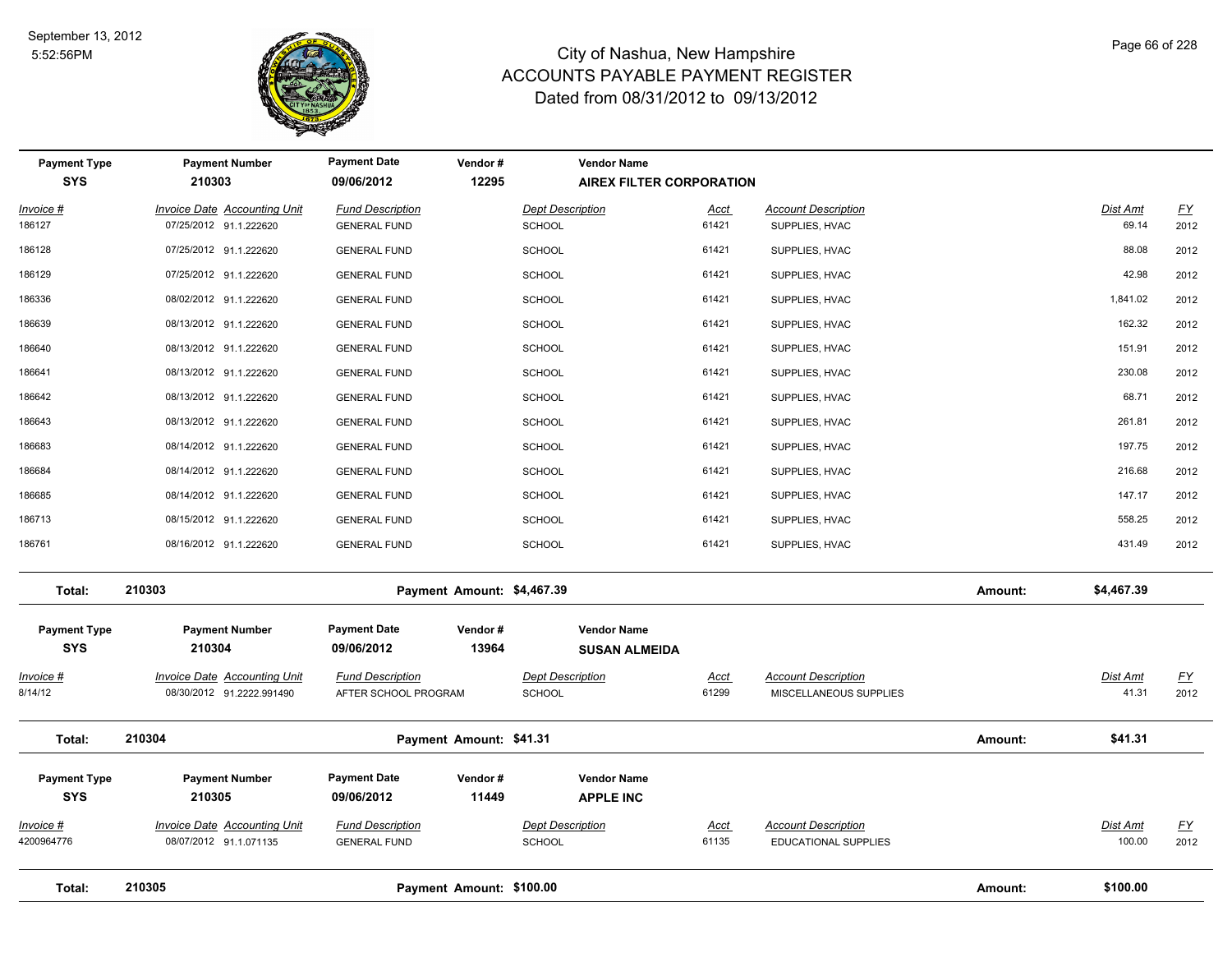

| <b>Payment Type</b> | <b>Payment Number</b>               | <b>Payment Date</b>     | Vendor#                  | <b>Vendor Name</b>            |             |                            |         |                 |                           |
|---------------------|-------------------------------------|-------------------------|--------------------------|-------------------------------|-------------|----------------------------|---------|-----------------|---------------------------|
| <b>SYS</b>          | 210306                              | 09/06/2012              | 12343                    | <b>ARCSOURCE INC</b>          |             |                            |         |                 |                           |
| Invoice #           | <b>Invoice Date Accounting Unit</b> | <b>Fund Description</b> |                          | <b>Dept Description</b>       | <u>Acct</u> | <b>Account Description</b> |         | Dist Amt        | $\underline{\mathsf{FY}}$ |
| 678448              | 07/31/2012 91.1.222620              | <b>GENERAL FUND</b>     |                          | <b>SCHOOL</b>                 | 61421       | SUPPLIES, HVAC             |         | 120.00          | 2012                      |
|                     |                                     |                         |                          |                               |             |                            |         |                 |                           |
| Total:              | 210306                              |                         | Payment Amount: \$120.00 |                               |             |                            | Amount: | \$120.00        |                           |
| <b>Payment Type</b> | <b>Payment Number</b>               | <b>Payment Date</b>     | Vendor#                  | <b>Vendor Name</b>            |             |                            |         |                 |                           |
| <b>SYS</b>          | 210307                              | 09/06/2012              | 11128                    | <b>THOMAS ARRIA</b>           |             |                            |         |                 |                           |
|                     |                                     |                         |                          |                               |             |                            |         |                 |                           |
| Invoice #           | Invoice Date Accounting Unit        | <b>Fund Description</b> |                          | <b>Dept Description</b>       | Acct        | <b>Account Description</b> |         | Dist Amt        | $\underline{\mathsf{FY}}$ |
| MILES-JUL           | 07/29/2012 91.1.012338              | <b>GENERAL FUND</b>     |                          | <b>SCHOOL</b>                 | 55307       | MILEAGE REIMBURSEMENTS     |         | 30.80           | 2012                      |
| MILES-JUN           | 06/30/2012 91.1.012338              | <b>GENERAL FUND</b>     |                          | <b>SCHOOL</b>                 | 55307       | MILEAGE REIMBURSEMENTS     |         | 133.76          | 2012                      |
| Total:              | 210307                              |                         | Payment Amount: \$164.56 |                               |             |                            | Amount: | \$164.56        |                           |
|                     |                                     |                         |                          |                               |             |                            |         |                 |                           |
| <b>Payment Type</b> | <b>Payment Number</b>               | <b>Payment Date</b>     | Vendor#                  | <b>Vendor Name</b>            |             |                            |         |                 |                           |
| <b>SYS</b>          | 210308                              | 09/06/2012              | 11602                    | <b>WILLIAM AUBIN</b>          |             |                            |         |                 |                           |
| Invoice #           | <b>Invoice Date Accounting Unit</b> | <b>Fund Description</b> |                          | <b>Dept Description</b>       | <b>Acct</b> | <b>Account Description</b> |         | <b>Dist Amt</b> | <u>FY</u>                 |
| 82812-04            | 08/28/2012 91.1.041456              | <b>GENERAL FUND</b>     |                          | <b>SCHOOL</b>                 | 55642       | <b>GAME OFFICIALS</b>      |         | 80.00           | 2012                      |
| Total:              | 210308                              |                         | Payment Amount: \$80.00  |                               |             |                            | Amount: | \$80.00         |                           |
|                     |                                     |                         |                          |                               |             |                            |         |                 |                           |
| <b>Payment Type</b> | <b>Payment Number</b>               | <b>Payment Date</b>     | Vendor#                  | <b>Vendor Name</b>            |             |                            |         |                 |                           |
| <b>SYS</b>          | 210309                              | 09/06/2012              | 13990                    | <b>AUBUCHON HARDWARE</b>      |             |                            |         |                 |                           |
| Invoice #           | Invoice Date Accounting Unit        | <b>Fund Description</b> |                          | <b>Dept Description</b>       | <u>Acct</u> | <b>Account Description</b> |         | Dist Amt        | <u>FY</u>                 |
| 199060              | 08/06/2012 91.1.222620              | <b>GENERAL FUND</b>     |                          | <b>SCHOOL</b>                 | 61299       | MISCELLANEOUS SUPPLIES     |         | 44.33           | 2012                      |
| 199061              | 08/06/2012 91.1.222620              | <b>GENERAL FUND</b>     |                          | <b>SCHOOL</b>                 | 61299       | MISCELLANEOUS SUPPLIES     |         | 15.29           | 2012                      |
|                     | 210309                              |                         |                          |                               |             |                            |         |                 |                           |
| Total:              |                                     |                         | Payment Amount: \$59.62  |                               |             |                            | Amount: | \$59.62         |                           |
| <b>Payment Type</b> | <b>Payment Number</b>               | <b>Payment Date</b>     | Vendor#                  | <b>Vendor Name</b>            |             |                            |         |                 |                           |
| <b>SYS</b>          | 210310                              | 09/06/2012              | 12369                    | <b>BARNES &amp; NOBLE INC</b> |             |                            |         |                 |                           |
| $Invoice$ #         | <b>Invoice Date Accounting Unit</b> | <b>Fund Description</b> |                          | <b>Dept Description</b>       | <u>Acct</u> | <b>Account Description</b> |         | Dist Amt        | $\underline{FY}$          |
| 2370810             | 08/01/2012 91.1.992212              | <b>GENERAL FUND</b>     |                          | SCHOOL                        | 61875       | <b>BOOKS</b>               |         | 161.22          | 2012                      |
| 2371515             | 08/02/2012 91.1.012320              | <b>GENERAL FUND</b>     |                          | <b>SCHOOL</b>                 | 61299       | MISCELLANEOUS SUPPLIES     |         | 621.18          | 2012                      |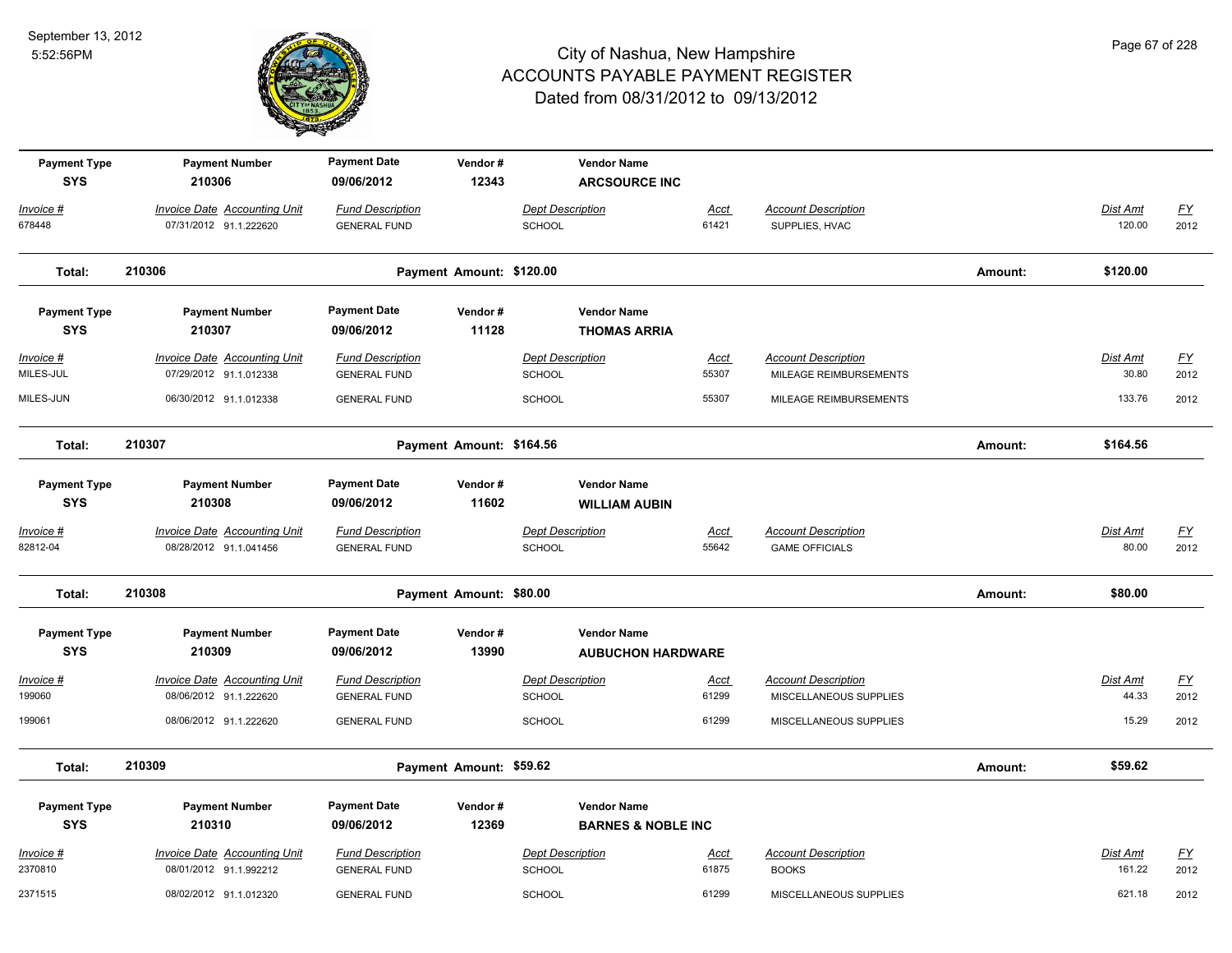

2371516 08/02/2012 91.1.012320 GENERAL FUND SCHOOL 61299 MISCELLANEOUS SUPPLIES 18.27 2012 **Total: 210310 Payment Amount: \$800.67 Amount: \$800.67 Payment Type Payment Number Payment Date Vendor # Vendor Name SYS 09/06/2012** *Invoice # Invoice Date Accounting Unit Fund Description Dept Description Acct Account Description Dist Amt FY*  **210311 12391 BELLETETES INC** 4584594 07/12/2012 91.1.222620 GENERAL FUND SCHOOL 61299 MISCELLANEOUS SUPPLIES 25.82 2012 4588998 08/03/2012 91.1.222620 GENERAL FUND SCHOOL 61299 MISCELLANEOUS SUPPLIES 8.25 2012 4590400 08/10/2012 91.1.222620 GENERAL FUND SCHOOL 61299 MISCELLANEOUS SUPPLIES 155.26 2012 08/10/2012 BS1000 GENERAL FUND GENERAL FUND 29185 LAWSON INVENTORY 2012 SUSPENSE 4590400 -9.66 4590859 08/13/2012 91.1.222620 GENERAL FUND SCHOOL 61299 MISCELLANEOUS SUPPLIES 277.41 2012 08/13/2012 BS1000 GENERAL FUND GENERAL FUND 29185 LAWSON INVENTORY 2012 **SUSPENSE** 4590859 -17.21 4591057 08/14/2012 91.1.222620 GENERAL FUND SCHOOL 61299 MISCELLANEOUS SUPPLIES 100.82 2012 08/14/2012 BS1000 GENERAL FUND GENERAL FUND 29185 LAWSON INVENTORY 2012 SUSPENSE 4591057 -6.25 4591239 08/15/2012 91.1.222620 GENERAL FUND SCHOOL 61299 MISCELLANEOUS SUPPLIES 3.86 2012 4591492 08/16/2012 91.1.222620 GENERAL FUND SCHOOL 61299 MISCELLANEOUS SUPPLIES 3.86 2012 08/16/2012 BS1000 GENERAL FUND GENERAL FUND 29185 LAWSON INVENTORY 2012 **SUSPENSE** 4591492 08/16/2012 BS1000 GENERAL FUND 29185 LAWSON INVENTORY 20.30 4591622 08/17/2012 91.1.222620 GENERAL FUND SCHOOL 61299 MISCELLANEOUS SUPPLIES 38.37 2012 08/17/2012 BS1000 GENERAL FUND GENERAL FUND 29185 LAWSON INVENTORY 2012 **SUSPENSE** 4591622 -2.38 4591631 08/17/2012 91.1.222620 GENERAL FUND SCHOOL 61299 MISCELLANEOUS SUPPLIES 53.82 2012 08/17/2012 BS1000 GENERAL FUND GENERAL FUND 29185 LAWSON INVENTORY 2012 **SUSPENSE** 4591631 08/17/2012 BS1000 GENERAL FUND 29185 LAWSON INVENTORY 1.52 4591646 08/17/2012 91.1.222620 GENERAL FUND SCHOOL 61299 MISCELLANEOUS SUPPLIES 19.24 2012 08/17/2012 BS1000 GENERAL FUND GENERAL FUND 29185 LAWSON INVENTORY 2012 **SUSPENSE** 4591646 08/17/2012 BS1000 GENERAL FUND 29185 LAWSON INVENTORY 0.54 4591648 08/17/2012 91.1.222620 GENERAL FUND SCHOOL 61299 MISCELLANEOUS SUPPLIES 23.36 2012 08/17/2012 BS1000 GENERAL FUND GENERAL FUND 29185 LAWSON INVENTORY 2012 **SUSPENSE** 4591648 08/17/2012 BS1000 GENERAL FUND 29185 LAWSON INVENTORY 0.65 4592389 08/21/2012 91.1.222620 GENERAL FUND SCHOOL 61299 MISCELLANEOUS SUPPLIES 8.18 2012 08/21/2012 BS1000 GENERAL FUND GENERAL FUND 29185 LAWSON INVENTORY 2012 SUSPENSE 4592389 12.47 **Total: 210311 Payment Amount: \$718.23 Amount: \$718.23**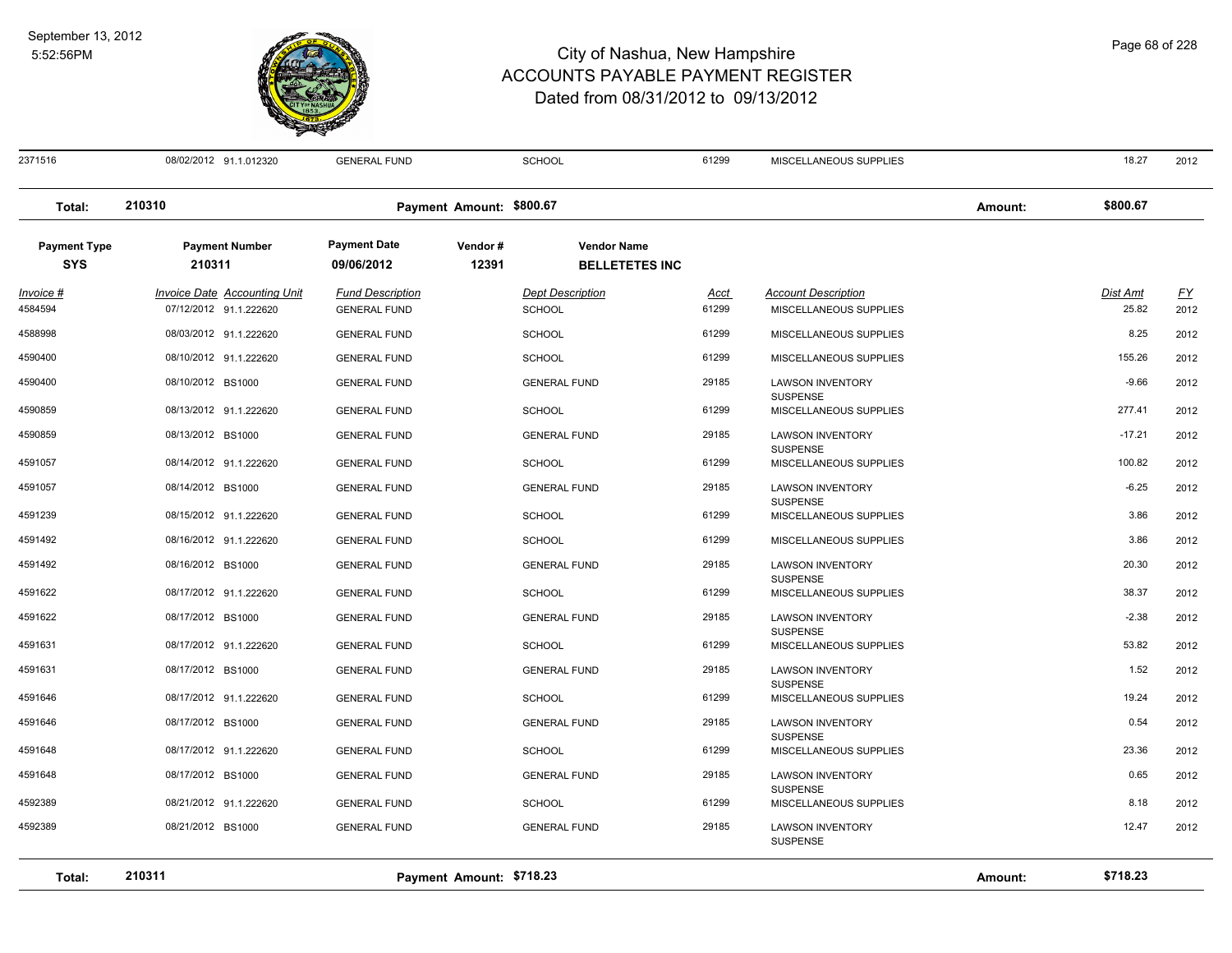

| <b>Payment Type</b><br><b>SYS</b> | <b>Payment Number</b><br>210312                               | <b>Payment Date</b><br>09/06/2012              | Vendor#<br>14878         |                                          | <b>Vendor Name</b><br><b>MAURICE BILODEAU</b>  |                      |                                                    |                                                 |                             |                           |
|-----------------------------------|---------------------------------------------------------------|------------------------------------------------|--------------------------|------------------------------------------|------------------------------------------------|----------------------|----------------------------------------------------|-------------------------------------------------|-----------------------------|---------------------------|
| Invoice #                         | <b>Invoice Date Accounting Unit</b>                           | <b>Fund Description</b>                        |                          | <b>Dept Description</b>                  |                                                | Acct                 | <b>Account Description</b>                         |                                                 | Dist Amt                    | $\underline{FY}$          |
| 81712-04                          | 08/17/2012 91.1.041441                                        | <b>GENERAL FUND</b>                            |                          | <b>SCHOOL</b>                            |                                                | 55642                | <b>GAME OFFICIALS</b>                              |                                                 | 35.00                       | 2012                      |
| 82412-04                          | 08/24/2012 91.1.041441                                        | <b>GENERAL FUND</b>                            |                          | <b>SCHOOL</b>                            |                                                | 55642                | <b>GAME OFFICIALS</b>                              |                                                 | 35.00                       | 2012                      |
| Total:                            | 210312                                                        |                                                | Payment Amount: \$70.00  |                                          |                                                |                      |                                                    | Amount:                                         | \$70.00                     |                           |
| <b>Payment Type</b>               | <b>Payment Number</b>                                         | <b>Payment Date</b>                            | Vendor#                  |                                          | <b>Vendor Name</b>                             |                      |                                                    |                                                 |                             |                           |
| <b>SYS</b>                        | 210313                                                        | 09/06/2012                                     | 14029                    |                                          | <b>BLICK ART MATERIALS</b>                     |                      |                                                    |                                                 |                             |                           |
| Invoice #<br>901705               | <b>Invoice Date Accounting Unit</b><br>07/31/2012 91.1.041102 | <b>Fund Description</b><br><b>GENERAL FUND</b> |                          | <b>Dept Description</b><br><b>SCHOOL</b> |                                                | <u>Acct</u><br>61135 | <b>Account Description</b><br>EDUCATIONAL SUPPLIES |                                                 | <b>Dist Amt</b><br>$-47.90$ | $\underline{FY}$<br>2012  |
| 902636                            | 07/31/2012 91.1.041102                                        | <b>GENERAL FUND</b>                            |                          | SCHOOL                                   |                                                | 61135                | EDUCATIONAL SUPPLIES                               |                                                 | 47.90                       | 2012                      |
| 926221                            | 08/08/2012 91.1.041102                                        | <b>GENERAL FUND</b>                            |                          | <b>SCHOOL</b>                            |                                                | 61135                | EDUCATIONAL SUPPLIES                               |                                                 | 39.32                       | 2012                      |
| 926284                            | 08/08/2012 91.1.041102                                        | <b>GENERAL FUND</b>                            |                          | <b>SCHOOL</b>                            |                                                | 61135                | EDUCATIONAL SUPPLIES                               |                                                 | 2.90                        | 2012                      |
| 926849                            | 08/08/2012 91.1.031102                                        | <b>GENERAL FUND</b>                            |                          | <b>SCHOOL</b>                            |                                                | 61135                | <b>EDUCATIONAL SUPPLIES</b>                        |                                                 | 39.90                       | 2012                      |
| 946328                            | 08/15/2012 91.1.041102                                        | <b>GENERAL FUND</b>                            |                          | <b>SCHOOL</b>                            |                                                | 61135                | <b>EDUCATIONAL SUPPLIES</b>                        |                                                 | 17.40                       | 2012                      |
| 948898                            | 08/16/2012 91.1.041102                                        | <b>GENERAL FUND</b>                            |                          | <b>SCHOOL</b>                            |                                                | 61135                | <b>EDUCATIONAL SUPPLIES</b>                        |                                                 | 247.69                      | 2012                      |
| 949265                            | 08/16/2012 91.1.041102                                        | <b>GENERAL FUND</b>                            |                          | <b>SCHOOL</b>                            |                                                | 61135                | <b>EDUCATIONAL SUPPLIES</b>                        |                                                 | 28.70                       | 2012                      |
| Total:                            | 210313                                                        |                                                | Payment Amount: \$375.91 |                                          |                                                |                      |                                                    | Amount:                                         | \$375.91                    |                           |
| <b>Payment Type</b><br><b>SYS</b> | <b>Payment Number</b><br>210314                               | <b>Payment Date</b><br>09/06/2012              | Vendor#<br>13990         |                                          | <b>Vendor Name</b><br><b>AUBUCHON HARDWARE</b> |                      |                                                    | <b>Payee Name</b><br><b>BLUE TARP FINANCIAL</b> |                             |                           |
| <u> Invoice #</u>                 | <b>Invoice Date Accounting Unit</b>                           | <b>Fund Description</b>                        |                          | <b>Dept Description</b>                  |                                                | <u>Acct</u>          | <b>Account Description</b>                         |                                                 | Dist Amt                    | <u>FY</u>                 |
| 199187                            | 08/14/2012 91.1.222620                                        | <b>GENERAL FUND</b>                            |                          | SCHOOL                                   |                                                | 61299                | MISCELLANEOUS SUPPLIES                             |                                                 | 29.68                       | 2012                      |
| 199195                            | 08/15/2012 91.1.222620                                        | <b>GENERAL FUND</b>                            |                          | <b>SCHOOL</b>                            |                                                | 61299                | MISCELLANEOUS SUPPLIES                             |                                                 | 9.89                        | 2012                      |
| 199235                            | 08/20/2012 91.1.222620                                        | <b>GENERAL FUND</b>                            |                          | SCHOOL                                   |                                                | 61299                | MISCELLANEOUS SUPPLIES                             |                                                 | 55.23                       | 2012                      |
| Total:                            | 210314                                                        |                                                | Payment Amount: \$94.80  |                                          |                                                |                      |                                                    | Amount:                                         | \$94.80                     |                           |
| <b>Payment Type</b>               | <b>Payment Number</b>                                         | <b>Payment Date</b>                            | Vendor#                  |                                          | <b>Vendor Name</b>                             |                      |                                                    |                                                 |                             |                           |
| <b>SYS</b>                        | 210315                                                        | 09/06/2012                                     | 11041                    |                                          | <b>BOOKSOURCE INC</b>                          |                      |                                                    |                                                 |                             |                           |
| <u> Invoice #</u>                 | <b>Invoice Date Accounting Unit</b>                           | <b>Fund Description</b>                        |                          | <b>Dept Description</b>                  |                                                | <u>Acct</u>          | <b>Account Description</b>                         |                                                 | <b>Dist Amt</b>             | $\underline{\mathsf{FY}}$ |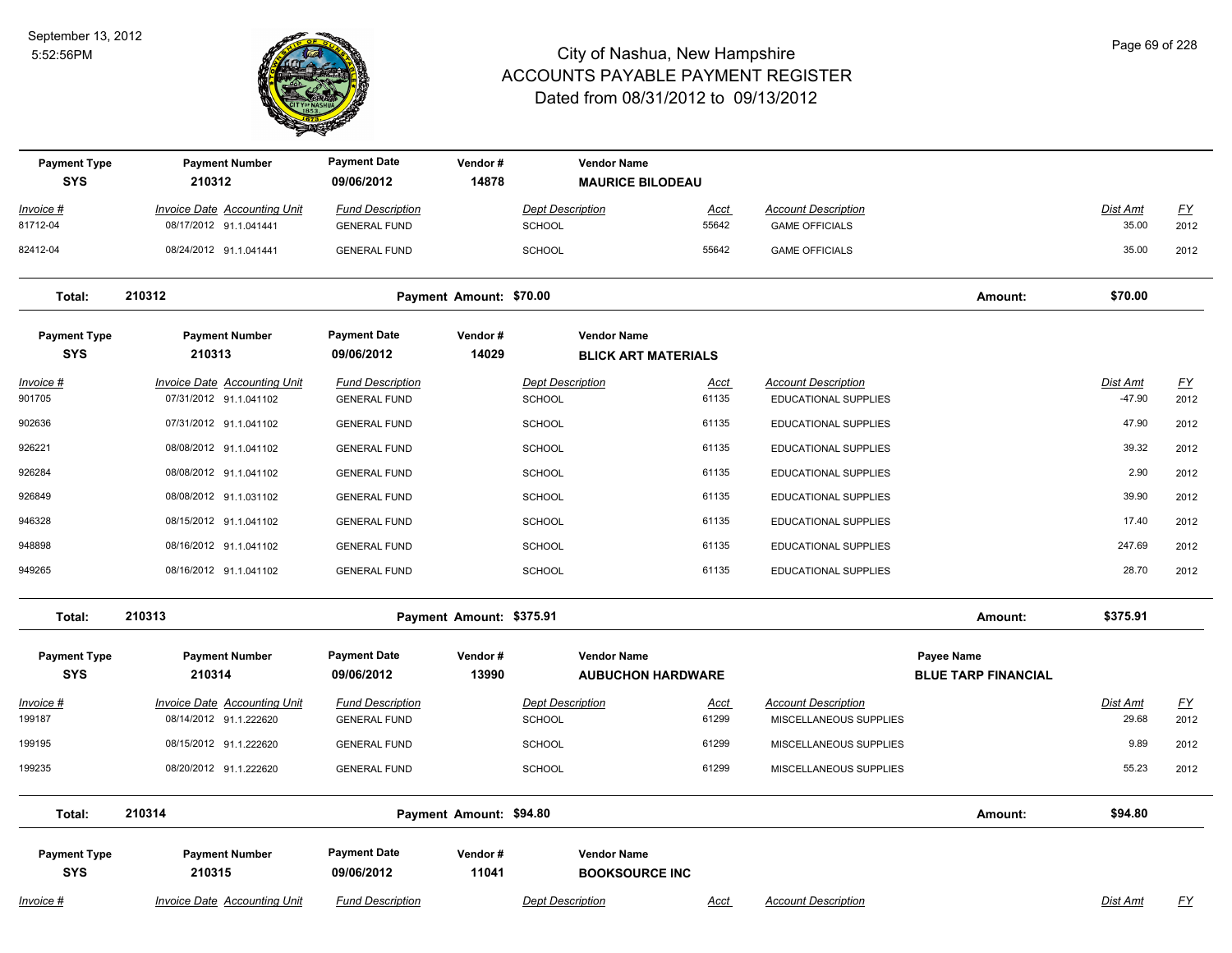

| 166765                            | 08/03/2012 91.1.051105                                 | <b>GENERAL FUND</b>                            |                            | SCHOOL                                   |                                                          | 61875         | <b>BOOKS</b>                               |                                           | 294.33            | 2012       |
|-----------------------------------|--------------------------------------------------------|------------------------------------------------|----------------------------|------------------------------------------|----------------------------------------------------------|---------------|--------------------------------------------|-------------------------------------------|-------------------|------------|
| Total:                            | 210315                                                 |                                                | Payment Amount: \$294.33   |                                          |                                                          |               |                                            | Amount:                                   | \$294.33          |            |
| <b>Payment Type</b><br><b>SYS</b> | <b>Payment Number</b><br>210316                        | <b>Payment Date</b><br>09/06/2012              | Vendor#<br>14562           |                                          | <b>Vendor Name</b><br><b>SOPRIS WEST</b>                 |               |                                            | Payee Name<br><b>CAMBIUM LEARNING INC</b> |                   |            |
| Invoice #                         | <b>Invoice Date Accounting Unit</b>                    | <b>Fund Description</b>                        |                            | <b>Dept Description</b>                  |                                                          | Acct          | <b>Account Description</b>                 |                                           | Dist Amt          | EY         |
| RI 968314                         | 07/24/2012 91.1.121160                                 | <b>GENERAL FUND</b>                            |                            | <b>SCHOOL</b>                            |                                                          | 61135         | EDUCATIONAL SUPPLIES                       |                                           | 1.14              | 2012       |
| RI 968314                         | 07/24/2012 91.1.121160                                 | <b>GENERAL FUND</b>                            |                            | SCHOOL                                   |                                                          | 61135         | EDUCATIONAL SUPPLIES                       |                                           | 484.40            | 2012       |
| Total:                            | 210316                                                 |                                                | Payment Amount: \$485.54   |                                          |                                                          |               |                                            | Amount:                                   | \$485.54          |            |
| <b>Payment Type</b>               | <b>Payment Number</b>                                  | <b>Payment Date</b>                            | Vendor#                    |                                          | <b>Vendor Name</b>                                       |               |                                            |                                           |                   |            |
| <b>SYS</b>                        | 210317                                                 | 09/06/2012                                     | 14077                      |                                          | <b>BRAD CANFIELD</b>                                     |               |                                            |                                           |                   |            |
| <u> Invoice #</u>                 | <b>Invoice Date Accounting Unit</b>                    | <b>Fund Description</b>                        |                            | <b>Dept Description</b>                  |                                                          | <u>Acct</u>   | <b>Account Description</b>                 |                                           | <u>Dist Amt</u>   | <u>FY</u>  |
| MILES-AUG                         | 08/31/2012 91.1.992700                                 | <b>GENERAL FUND</b>                            |                            | <b>SCHOOL</b>                            |                                                          | 55690         | REGULAR TRANSPORTATION<br><b>SERVICES</b>  |                                           | 1,054.50          | 2012       |
| Total:                            | 210317                                                 |                                                | Payment Amount: \$1,054.50 |                                          |                                                          |               |                                            | Amount:                                   | \$1,054.50        |            |
| <b>Payment Type</b><br><b>SYS</b> | <b>Payment Number</b><br>210318                        | <b>Payment Date</b><br>09/06/2012              | Vendor#<br>12490           |                                          | <b>Vendor Name</b><br><b>CENGAGE DISTRIBUTION CENTER</b> |               |                                            | Payee Name<br><b>CENGAGE LEARNING</b>     |                   |            |
| Invoice #<br>96887606             | Invoice Date Accounting Unit<br>08/10/2012 91.1.041160 | <b>Fund Description</b><br><b>GENERAL FUND</b> |                            | <b>Dept Description</b><br><b>SCHOOL</b> |                                                          | Acct<br>61875 | <b>Account Description</b><br><b>BOOKS</b> |                                           | Dist Amt<br>11.81 | EY<br>2012 |
| 96887606                          | 08/10/2012 91.1.041160                                 | <b>GENERAL FUND</b>                            |                            | <b>SCHOOL</b>                            |                                                          | 61875         | <b>BOOKS</b>                               |                                           | 248.07            | 2012       |
| Total:                            | 210318                                                 |                                                | Payment Amount: \$259.88   |                                          |                                                          |               |                                            | Amount:                                   | \$259.88          |            |
| <b>Payment Type</b>               | <b>Payment Number</b>                                  | <b>Payment Date</b>                            | Vendor#                    |                                          | <b>Vendor Name</b>                                       |               |                                            |                                           |                   |            |
| <b>SYS</b>                        | 210319                                                 | 09/06/2012                                     | 12493                      |                                          | <b>CENTRAL PAPER PRODUCTS CO</b>                         |               |                                            |                                           |                   |            |
| Invoice #                         | <b>Invoice Date Accounting Unit</b>                    | <b>Fund Description</b>                        |                            | <b>Dept Description</b>                  |                                                          | <u>Acct</u>   | <b>Account Description</b>                 |                                           | Dist Amt          | <u>FY</u>  |
| 1195964CM                         | 08/31/2012 91.1.222620                                 | <b>GENERAL FUND</b>                            |                            | SCHOOL                                   |                                                          | 61428         | JANITORIAL SUPPLIES                        |                                           | $-144.36$         | 2012       |
| 1196060                           | 08/17/2012 91.1.222620                                 | <b>GENERAL FUND</b>                            |                            | <b>SCHOOL</b>                            |                                                          | 61428         | JANITORIAL SUPPLIES                        |                                           | 721.80            | 2012       |
| Total:                            | 210319                                                 |                                                | Payment Amount: \$577.44   |                                          |                                                          |               |                                            | Amount:                                   | \$577.44          |            |
|                                   |                                                        |                                                |                            |                                          |                                                          |               |                                            |                                           |                   |            |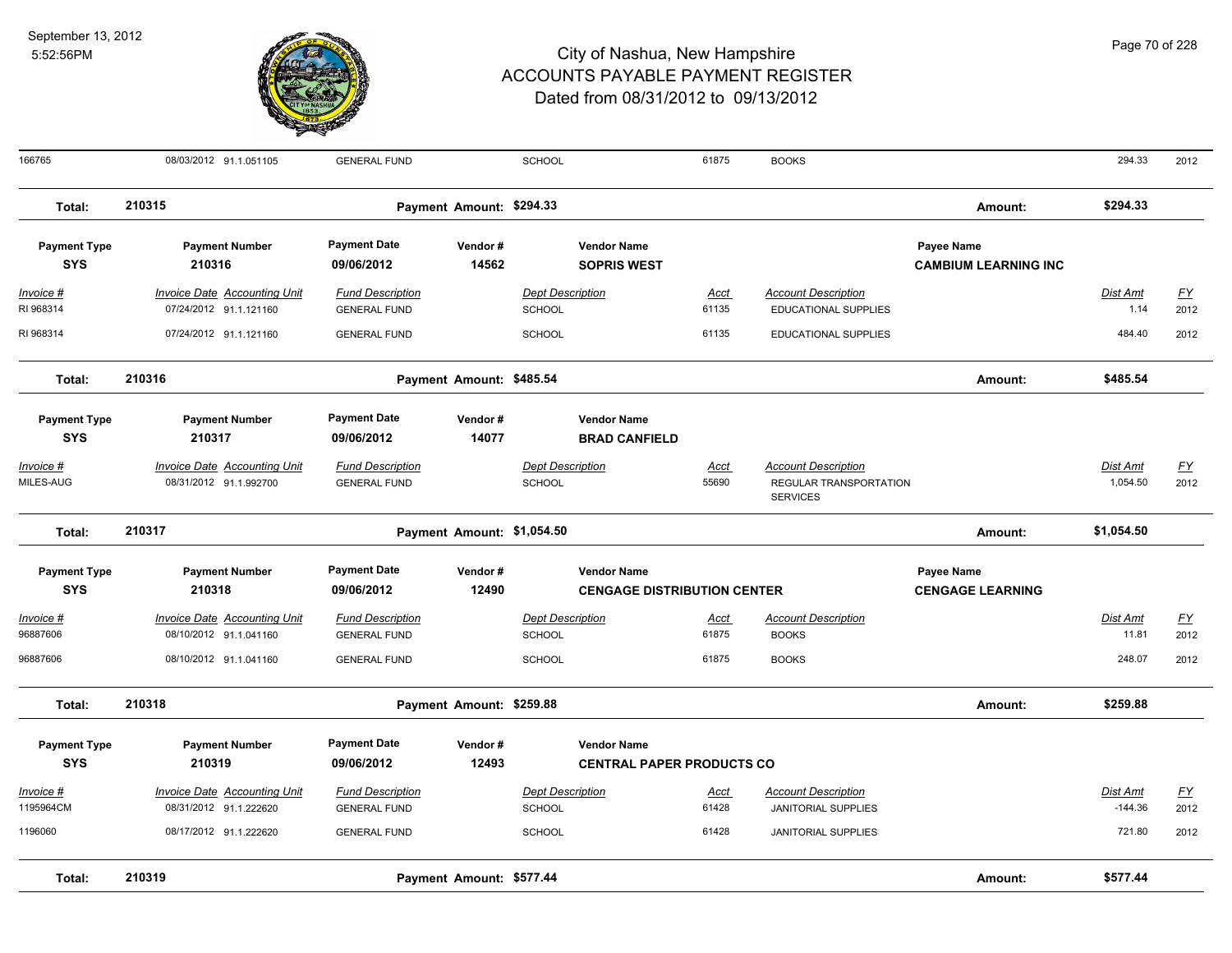

| <b>Payment Type</b><br><b>SYS</b> | <b>Payment Number</b><br>210320                                  | <b>Payment Date</b><br>09/06/2012                    | Vendor#<br>12522         |                                          | <b>Vendor Name</b><br>PHILIP CLINTON                     |                      |                                                        |                             |                           |                          |
|-----------------------------------|------------------------------------------------------------------|------------------------------------------------------|--------------------------|------------------------------------------|----------------------------------------------------------|----------------------|--------------------------------------------------------|-----------------------------|---------------------------|--------------------------|
| Invoice #<br>82412-04             | Invoice Date Accounting Unit<br>08/24/2012 91.1.041467           | <b>Fund Description</b><br><b>GENERAL FUND</b>       |                          | <b>Dept Description</b><br>SCHOOL        |                                                          | Acct<br>55642        | <b>Account Description</b><br><b>GAME OFFICIALS</b>    |                             | Dist Amt<br>60.00         | <u>FY</u><br>2012        |
| Total:                            | 210320                                                           |                                                      | Payment Amount: \$60.00  |                                          |                                                          |                      |                                                        | Amount:                     | \$60.00                   |                          |
| <b>Payment Type</b><br><b>SYS</b> | <b>Payment Number</b><br>210321                                  | <b>Payment Date</b><br>09/06/2012                    | Vendor#<br>14118         |                                          | <b>Vendor Name</b><br><b>CATHERINE COGSWELL</b>          |                      |                                                        |                             |                           |                          |
| Invoice #<br><b>AUG-12</b>        | <b>Invoice Date Accounting Unit</b><br>08/29/2012 91.2222.991490 | <b>Fund Description</b><br>AFTER SCHOOL PROGRAM      |                          | <b>Dept Description</b><br><b>SCHOOL</b> |                                                          | <u>Acct</u><br>61299 | <b>Account Description</b><br>MISCELLANEOUS SUPPLIES   |                             | Dist Amt<br>54.85         | $\underline{FY}$<br>2012 |
| PV-080612                         | 08/30/2012 91.2222.991490                                        | AFTER SCHOOL PROGRAM                                 |                          | SCHOOL                                   |                                                          | 55300                | <b>TRAVEL</b>                                          |                             | 87.25                     | 2012                     |
| Total:                            | 210321                                                           |                                                      | Payment Amount: \$142.10 |                                          |                                                          |                      |                                                        | Amount:                     | \$142.10                  |                          |
| <b>Payment Type</b><br><b>SYS</b> | <b>Payment Number</b><br>210322                                  | <b>Payment Date</b><br>09/06/2012                    | Vendor#<br>11771         |                                          | <b>Vendor Name</b><br><b>MICHELLE R COHEN</b>            |                      |                                                        |                             |                           |                          |
| Invoice #<br><b>AUG-12</b>        | <b>Invoice Date Accounting Unit</b><br>08/17/2012 91.1.031160    | <b>Fund Description</b><br><b>GENERAL FUND</b>       |                          | <b>Dept Description</b><br><b>SCHOOL</b> |                                                          | <u>Acct</u><br>61135 | <b>Account Description</b><br>EDUCATIONAL SUPPLIES     |                             | <b>Dist Amt</b><br>158.75 | <u>FY</u><br>2012        |
| Total:                            | 210322                                                           |                                                      | Payment Amount: \$158.75 |                                          |                                                          |                      |                                                        | Amount:                     | \$158.75                  |                          |
| <b>Payment Type</b><br><b>SYS</b> | <b>Payment Number</b><br>210323                                  | <b>Payment Date</b><br>09/06/2012                    | Vendor#<br>14873         |                                          | <b>Vendor Name</b><br><b>DEBORAH COLE</b>                |                      |                                                        |                             |                           |                          |
| Invoice #<br>ED511/ED535          | <b>Invoice Date Accounting Unit</b><br>08/30/2012 91.1.991160    | <b>Fund Description</b><br><b>GENERAL FUND</b>       |                          | <b>Dept Description</b><br>SCHOOL        |                                                          | <u>Acct</u><br>52800 | <b>Account Description</b><br>EDUCATIONAL ASSISTANCE   |                             | Dist Amt<br>307.69        | <u>FY</u><br>2012        |
| Total:                            | 210323                                                           |                                                      | Payment Amount: \$307.69 |                                          |                                                          |                      |                                                        | Amount:                     | \$307.69                  |                          |
| <b>Payment Type</b><br><b>SYS</b> | <b>Payment Number</b><br>210324                                  | <b>Payment Date</b><br>09/06/2012                    | Vendor#<br>12533         |                                          | <b>Vendor Name</b><br><b>COLLINS EDUCATION ASSOC LLC</b> |                      |                                                        |                             |                           |                          |
| Invoice #<br>2303                 | <b>Invoice Date Accounting Unit</b><br>08/14/2012 91.3800.992210 | <b>Fund Description</b><br><b>SCHOOL GRANTS FUND</b> |                          | <b>Dept Description</b><br><b>SCHOOL</b> |                                                          | <u>Acct</u><br>53628 | <b>Account Description</b><br><b>CONTRACT SERVICES</b> | Activity<br>91.03502.992210 | Dist Amt<br>1,699.91      | <u>FY</u><br>2012        |
| 2304                              | 08/20/2012 91.3800.992210                                        | <b>SCHOOL GRANTS FUND</b>                            |                          | SCHOOL                                   |                                                          | 53628                | <b>CONTRACT SERVICES</b>                               | 91.03502.992210             | 3,059.90                  | 2012                     |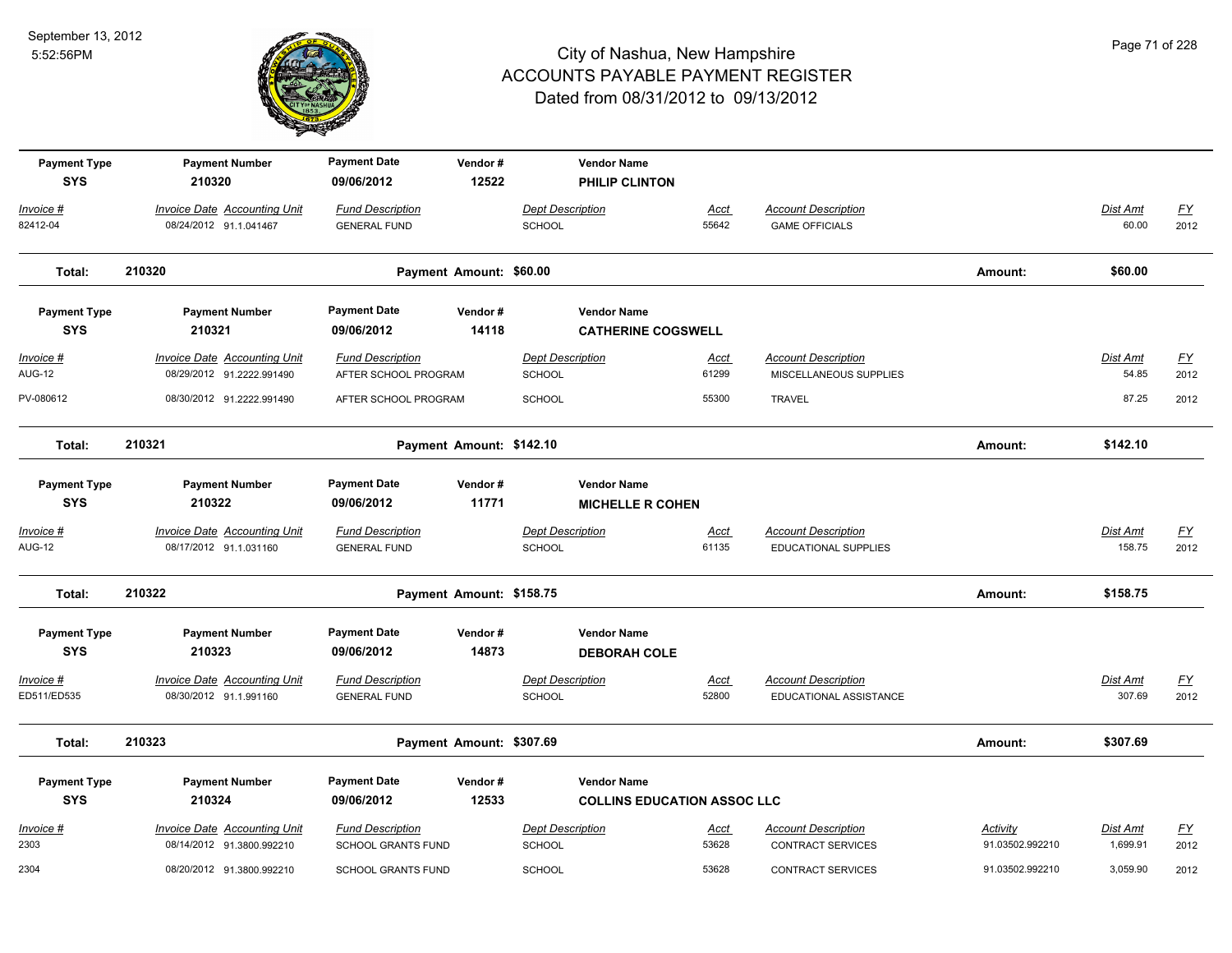

| Total:                            | 210324                                                        |                                                | Payment Amount: \$4,759.81 |                                                |                                     |                                                       | Amount: | \$4,759.81               |                   |
|-----------------------------------|---------------------------------------------------------------|------------------------------------------------|----------------------------|------------------------------------------------|-------------------------------------|-------------------------------------------------------|---------|--------------------------|-------------------|
| <b>Payment Type</b><br><b>SYS</b> | <b>Payment Number</b><br>210325                               | <b>Payment Date</b><br>09/06/2012              | Vendor#<br>12540           | <b>Vendor Name</b>                             | <b>COMPUTER HUT dba IT INSIDERS</b> |                                                       |         |                          |                   |
| Invoice #<br>82816                | Invoice Date Accounting Unit<br>08/14/2012 91.1.041160        | <b>Fund Description</b><br><b>GENERAL FUND</b> |                            | <b>Dept Description</b><br><b>SCHOOL</b>       | Acct<br>71999                       | <b>Account Description</b><br>MISCELLANEOUS EQUIPMENT |         | Dist Amt<br>295.80       | <u>FY</u><br>2012 |
| Total:                            | 210325                                                        |                                                | Payment Amount: \$295.80   |                                                |                                     |                                                       | Amount: | \$295.80                 |                   |
| <b>Payment Type</b><br><b>SYS</b> | <b>Payment Number</b><br>210326                               | <b>Payment Date</b><br>09/06/2012              | Vendor#<br>14145           | <b>Vendor Name</b><br><b>COVART VIRGINIA L</b> |                                     |                                                       |         |                          |                   |
| Invoice #<br><b>AUG-12</b>        | <b>Invoice Date Accounting Unit</b><br>08/30/2012 91.1.072130 | <b>Fund Description</b><br><b>GENERAL FUND</b> |                            | <b>Dept Description</b><br><b>SCHOOL</b>       | Acct<br>61142                       | <b>Account Description</b><br>MEDICAL SUPPLIES        |         | <b>Dist Amt</b><br>20.88 | <u>FY</u><br>2012 |
| Total:                            | 210326                                                        |                                                | Payment Amount: \$20.88    |                                                |                                     |                                                       | Amount: | \$20.88                  |                   |
| <b>Payment Type</b><br><b>SYS</b> | <b>Payment Number</b><br>210327                               | <b>Payment Date</b><br>09/06/2012              | Vendor#<br>12615           | <b>Vendor Name</b><br><b>DEMCO INC</b>         |                                     |                                                       |         |                          |                   |
| Invoice #<br>4678408              | <b>Invoice Date Accounting Unit</b><br>07/25/2012 91.1.051105 | <b>Fund Description</b><br><b>GENERAL FUND</b> |                            | <b>Dept Description</b><br><b>SCHOOL</b>       | Acct<br>61135                       | <b>Account Description</b><br>EDUCATIONAL SUPPLIES    |         | Dist Amt<br>112.39       | <u>FY</u><br>2012 |
| Total:                            | 210327                                                        |                                                | Payment Amount: \$112.39   |                                                |                                     |                                                       | Amount: | \$112.39                 |                   |
| <b>Payment Type</b><br><b>SYS</b> | <b>Payment Number</b><br>210328                               | <b>Payment Date</b><br>09/06/2012              | Vendor#<br>14861           | <b>Vendor Name</b><br><b>DIVISION 1 LEAGUE</b> |                                     |                                                       |         |                          |                   |
| Invoice #<br><b>AUG-12</b>        | <b>Invoice Date Accounting Unit</b><br>08/25/2012 91.1.012338 | <b>Fund Description</b><br><b>GENERAL FUND</b> |                            | <b>Dept Description</b><br><b>SCHOOL</b>       | <u>Acct</u><br>55200                | <b>Account Description</b><br>DUES AND MEMBERSHIPS    |         | <b>Dist Amt</b><br>70.00 | <u>FY</u><br>2012 |
| Total:                            | 210328                                                        |                                                | Payment Amount: \$70.00    |                                                |                                     |                                                       | Amount: | \$70.00                  |                   |
| <b>Payment Type</b><br><b>SYS</b> | <b>Payment Number</b><br>210329                               | <b>Payment Date</b><br>09/06/2012              | Vendor#<br>12649           | <b>Vendor Name</b><br><b>COLLEEN DRUGAN</b>    |                                     |                                                       |         |                          |                   |
| Invoice #<br>82912-04             | <b>Invoice Date Accounting Unit</b><br>08/29/2012 91.1.041440 | <b>Fund Description</b><br><b>GENERAL FUND</b> |                            | <b>Dept Description</b><br><b>SCHOOL</b>       | Acct<br>55642                       | <b>Account Description</b><br><b>GAME OFFICIALS</b>   |         | <b>Dist Amt</b><br>80.00 | <u>FY</u><br>2012 |
| 82912-04                          | 08/29/2012 91.1.041470                                        | <b>GENERAL FUND</b>                            |                            | <b>SCHOOL</b>                                  | 55642                               | <b>GAME OFFICIALS</b>                                 |         | 50.00                    | 2012              |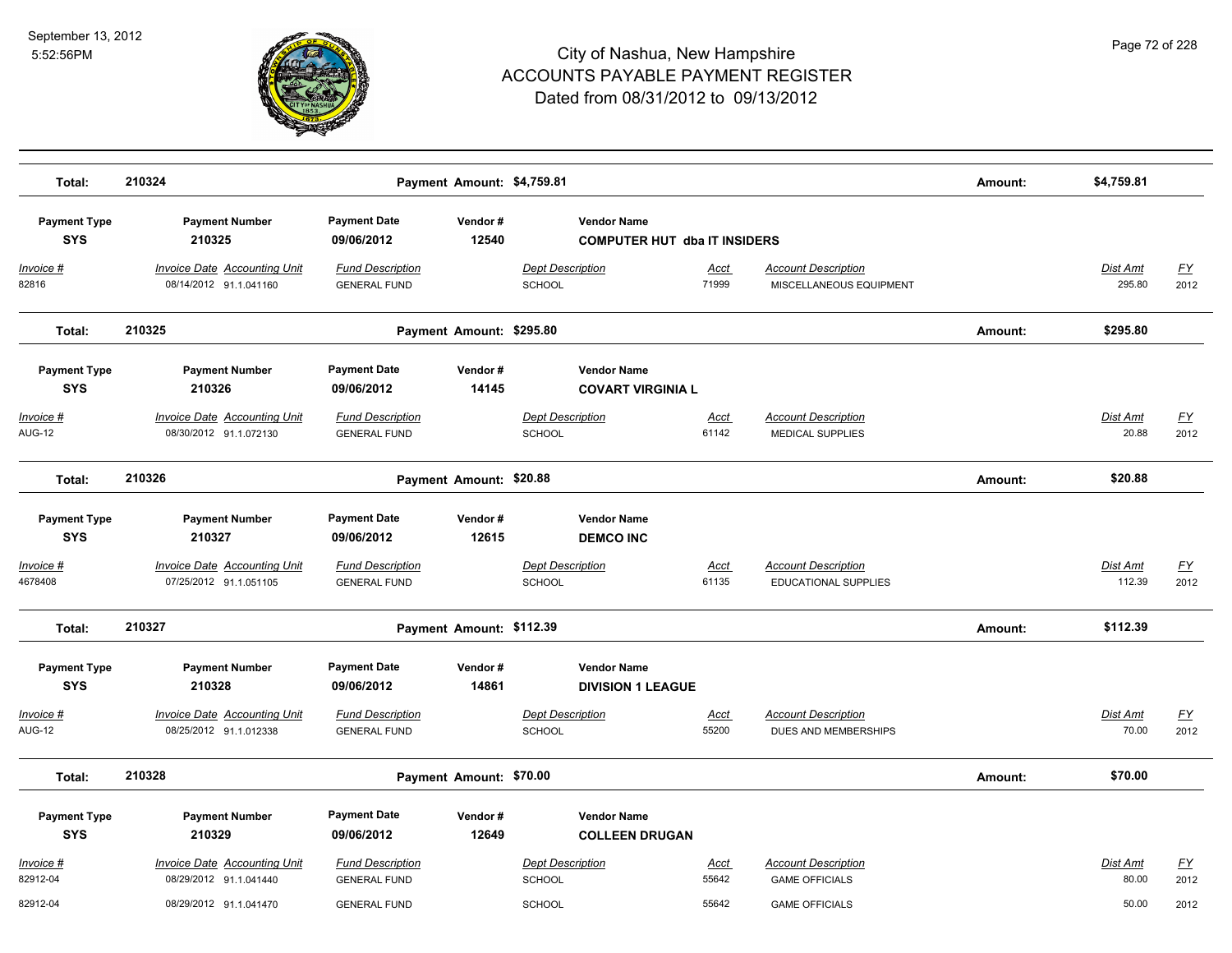

| 83112-03                          | 08/31/2012 91.1.031440                                        | <b>GENERAL FUND</b>                            |                            | SCHOOL                                   |                                                         | 55642                | <b>GAME OFFICIALS</b>                                |                                            | 80.00                       | 2012              |
|-----------------------------------|---------------------------------------------------------------|------------------------------------------------|----------------------------|------------------------------------------|---------------------------------------------------------|----------------------|------------------------------------------------------|--------------------------------------------|-----------------------------|-------------------|
| 83112-03                          | 08/31/2012 91.1.031470                                        | <b>GENERAL FUND</b>                            |                            | <b>SCHOOL</b>                            |                                                         | 55642                | <b>GAME OFFICIALS</b>                                |                                            | 50.00                       | 2012              |
| Total:                            | 210329                                                        |                                                | Payment Amount: \$260.00   |                                          |                                                         |                      |                                                      | Amount:                                    | \$260.00                    |                   |
| <b>Payment Type</b><br><b>SYS</b> | <b>Payment Number</b><br>210330                               | <b>Payment Date</b><br>09/06/2012              | Vendor#<br>12670           |                                          | <b>Vendor Name</b><br><b>EBSCO INFORMATION SERVICES</b> |                      |                                                      |                                            |                             |                   |
| Invoice #<br>7734191              | <b>Invoice Date Accounting Unit</b><br>08/08/2012 91.1.102220 | <b>Fund Description</b><br><b>GENERAL FUND</b> |                            | <b>Dept Description</b><br><b>SCHOOL</b> |                                                         | <u>Acct</u><br>61821 | <b>Account Description</b><br><b>PERIODICALS</b>     |                                            | Dist Amt<br>590.51          | <u>FY</u><br>2012 |
| 7739224                           | 08/08/2012 91.1.122220                                        | <b>GENERAL FUND</b>                            |                            | <b>SCHOOL</b>                            |                                                         | 61821                | <b>PERIODICALS</b>                                   |                                            | 487.69                      | 2012              |
| Total:                            | 210330                                                        |                                                | Payment Amount: \$1,078.20 |                                          |                                                         |                      |                                                      | Amount:                                    | \$1,078.20                  |                   |
| <b>Payment Type</b><br><b>SYS</b> | <b>Payment Number</b><br>210331                               | <b>Payment Date</b><br>09/06/2012              | Vendor#<br>12080           |                                          | <b>Vendor Name</b><br><b>EDUCATION LOGISTICS INC</b>    |                      |                                                      |                                            |                             |                   |
| <u>Invoice #</u><br>92903         | <b>Invoice Date Accounting Unit</b><br>06/11/2012 91.1.992225 | <b>Fund Description</b><br><b>GENERAL FUND</b> |                            | <b>Dept Description</b><br><b>SCHOOL</b> |                                                         | <u>Acct</u><br>71228 | <b>Account Description</b><br>COMPUTER SOFTWARE      |                                            | <u>Dist Amt</u><br>4,362.00 | <u>FY</u><br>2012 |
| Total:                            | 210331                                                        |                                                | Payment Amount: \$4,362.00 |                                          |                                                         |                      |                                                      | Amount:                                    | \$4,362.00                  |                   |
| <b>Payment Type</b><br><b>SYS</b> | <b>Payment Number</b><br>210332                               | <b>Payment Date</b><br>09/06/2012              | Vendor#<br>14201           |                                          | <b>Vendor Name</b><br><b>EAI EDUCATION</b>              |                      |                                                      | <b>Payee Name</b><br><b>ERIC ARMIN INC</b> |                             |                   |
| Invoice #<br>562874               | <b>Invoice Date Accounting Unit</b><br>07/31/2012 91.1.051111 | <b>Fund Description</b><br><b>GENERAL FUND</b> |                            | <b>Dept Description</b><br>SCHOOL        |                                                         | <b>Acct</b><br>61135 | <b>Account Description</b><br>EDUCATIONAL SUPPLIES   |                                            | Dist Amt<br>176.57          | EY<br>2012        |
| Total:                            | 210332                                                        |                                                | Payment Amount: \$176.57   |                                          |                                                         |                      |                                                      | Amount:                                    | \$176.57                    |                   |
| <b>Payment Type</b><br><b>SYS</b> | <b>Payment Number</b><br>210333                               | <b>Payment Date</b><br>09/06/2012              | Vendor#<br>14222           |                                          | <b>Vendor Name</b><br><b>FASTENAL CO</b>                |                      |                                                      |                                            |                             |                   |
| Invoice #<br>87446                | <b>Invoice Date Accounting Unit</b><br>08/02/2012 91.1.222620 | <b>Fund Description</b><br><b>GENERAL FUND</b> |                            | <b>Dept Description</b><br>SCHOOL        |                                                         | <u>Acct</u><br>61299 | <b>Account Description</b><br>MISCELLANEOUS SUPPLIES |                                            | <u>Dist Amt</u><br>11.81    | <u>FY</u><br>2012 |
| 87480                             | 08/06/2012 91.1.222620                                        | <b>GENERAL FUND</b>                            |                            | <b>SCHOOL</b>                            |                                                         | 61299                | MISCELLANEOUS SUPPLIES                               |                                            | 15.75                       | 2012              |
| 87485                             | 08/06/2012 91.1.222620                                        | <b>GENERAL FUND</b>                            |                            | <b>SCHOOL</b>                            |                                                         | 61299                | MISCELLANEOUS SUPPLIES                               |                                            | 34.25                       | 2012              |
| 87718                             | 08/24/2012 91.1.222620                                        | <b>GENERAL FUND</b>                            |                            | <b>SCHOOL</b>                            |                                                         | 61299                | MISCELLANEOUS SUPPLIES                               |                                            | 3.34                        | 2012              |
| 87739                             | 08/24/2012 91.1.222620                                        | <b>GENERAL FUND</b>                            |                            | <b>SCHOOL</b>                            |                                                         | 61299                | MISCELLANEOUS SUPPLIES                               |                                            | 43.44                       | 2012              |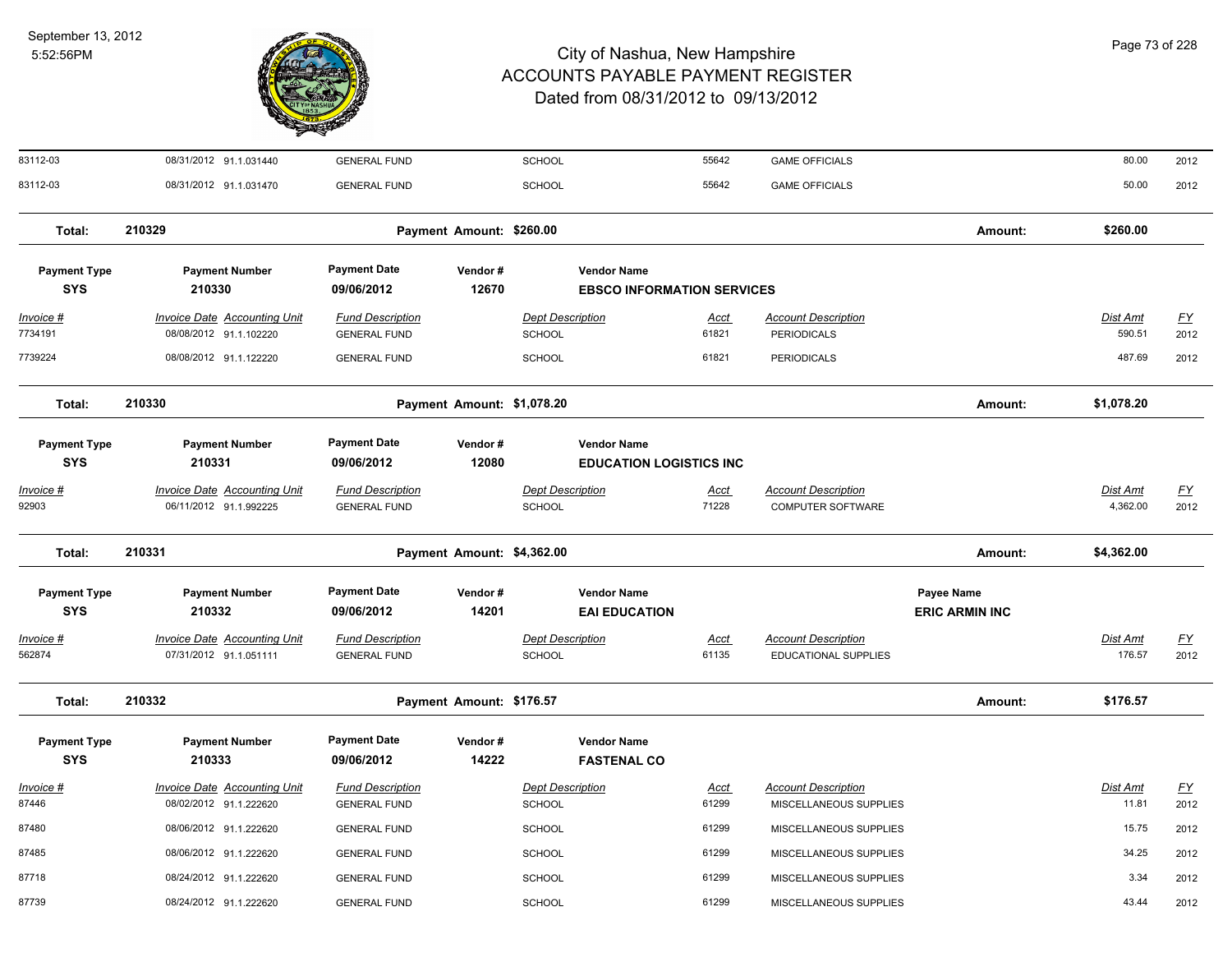

#### City of Nashua, New Hampshire ACCOUNTS PAYABLE PAYMENT REGISTER Dated from 08/31/2012 to 09/13/2012

87742 08/24/2012 91.1.222620 GENERAL FUND SCHOOL 61299 MISCELLANEOUS SUPPLIES -21.32 2012

| 87743                             | 08/24/2012 91.1.222620                                           | <b>GENERAL FUND</b>                                  |                            | <b>SCHOOL</b>                            |                                                        | 61299                | MISCELLANEOUS SUPPLIES                                                  |                             | 22.12                     | 2012              |
|-----------------------------------|------------------------------------------------------------------|------------------------------------------------------|----------------------------|------------------------------------------|--------------------------------------------------------|----------------------|-------------------------------------------------------------------------|-----------------------------|---------------------------|-------------------|
| Total:                            | 210333                                                           |                                                      | Payment Amount: \$109.39   |                                          |                                                        |                      |                                                                         | Amount:                     | \$109.39                  |                   |
| <b>Payment Type</b><br><b>SYS</b> | <b>Payment Number</b><br>210334                                  | <b>Payment Date</b><br>09/06/2012                    | Vendor#<br>14227           |                                          | <b>Vendor Name</b><br><b>FIRST STUDENT INC</b>         |                      |                                                                         |                             |                           |                   |
| Invoice #<br>17746535             | <b>Invoice Date Accounting Unit</b><br>07/31/2012 91.3800.991430 | <b>Fund Description</b><br><b>SCHOOL GRANTS FUND</b> |                            | <b>Dept Description</b><br><b>SCHOOL</b> |                                                        | Acct<br>55690        | <b>Account Description</b><br>REGULAR TRANSPORTATION<br><b>SERVICES</b> | Activity<br>91.03762.991430 | Dist Amt<br>234.10        | <u>FY</u><br>2012 |
| 17746578                          | 08/14/2012 91.3800.991430                                        | <b>SCHOOL GRANTS FUND</b>                            |                            | <b>SCHOOL</b>                            |                                                        | 55690                | REGULAR TRANSPORTATION<br><b>SERVICES</b>                               | 91.03762.991430             | 233.45                    | 2012              |
| 17746579                          | 08/17/2012 91.3800.991430                                        | <b>SCHOOL GRANTS FUND</b>                            |                            | <b>SCHOOL</b>                            |                                                        | 55690                | REGULAR TRANSPORTATION<br><b>SERVICES</b>                               | 91.03762.991430             | 459.71                    | 2012              |
| 17746580                          | 08/14/2012 91.3800.991430                                        | <b>SCHOOL GRANTS FUND</b>                            |                            | <b>SCHOOL</b>                            |                                                        | 55690                | REGULAR TRANSPORTATION<br><b>SERVICES</b>                               | 91.03762.991430             | 226.65                    | 2012              |
| 17746581                          | 08/14/2012 91.3800.991430                                        | <b>SCHOOL GRANTS FUND</b>                            |                            | <b>SCHOOL</b>                            |                                                        | 55690                | REGULAR TRANSPORTATION<br><b>SERVICES</b>                               | 91.03762.991430             | 427.11                    | 2012              |
| Total:                            | 210334                                                           |                                                      | Payment Amount: \$1,581.02 |                                          |                                                        |                      |                                                                         | Amount:                     | \$1,581.02                |                   |
| <b>Payment Type</b>               | <b>Payment Number</b>                                            | <b>Payment Date</b>                                  | Vendor#                    |                                          | <b>Vendor Name</b>                                     |                      |                                                                         |                             |                           |                   |
| <b>SYS</b>                        | 210335                                                           | 09/06/2012                                           | 14231                      |                                          | <b>FLINN SCIENTIFIC INC</b>                            |                      |                                                                         |                             |                           |                   |
| <u> Invoice #</u><br>1574928      | <b>Invoice Date Accounting Unit</b><br>08/07/2012 91.1.061113    | <b>Fund Description</b><br><b>GENERAL FUND</b>       |                            | <b>Dept Description</b><br><b>SCHOOL</b> |                                                        | <u>Acct</u><br>61135 | <b>Account Description</b><br><b>EDUCATIONAL SUPPLIES</b>               |                             | <b>Dist Amt</b><br>195.15 | <u>FY</u><br>2012 |
| Total:                            | 210335                                                           |                                                      | Payment Amount: \$195.15   |                                          |                                                        |                      |                                                                         | Amount:                     | \$195.15                  |                   |
| <b>Payment Type</b><br><b>SYS</b> | <b>Payment Number</b><br>210336                                  | <b>Payment Date</b><br>09/06/2012                    | Vendor#<br>12735           |                                          | <b>Vendor Name</b><br><b>FOLLETT LIBRARY RESOURCES</b> |                      |                                                                         |                             |                           |                   |
| Invoice #<br>635170F-0            | <b>Invoice Date Accounting Unit</b><br>08/03/2012 91.1.172220    | <b>Fund Description</b><br><b>GENERAL FUND</b>       |                            | <b>Dept Description</b><br>SCHOOL        |                                                        | <u>Acct</u><br>61814 | <b>Account Description</b><br><b>MEDIA</b>                              |                             | <b>Dist Amt</b><br>98.64  | <u>FY</u><br>2012 |
| 638873-1                          | 07/30/2012 91.1.182220                                           | <b>GENERAL FUND</b>                                  |                            | <b>SCHOOL</b>                            |                                                        | 61135                | <b>EDUCATIONAL SUPPLIES</b>                                             |                             | 1,745.95                  | 2012              |
| 638873F-0                         | 08/14/2012 91.1.182220                                           | <b>GENERAL FUND</b>                                  |                            | <b>SCHOOL</b>                            |                                                        | 61135                | <b>EDUCATIONAL SUPPLIES</b>                                             |                             | 261.30                    | 2012              |
| 638882-0                          | 08/02/2012 91.1.202220                                           | <b>GENERAL FUND</b>                                  |                            | <b>SCHOOL</b>                            |                                                        | 61814                | <b>MEDIA</b>                                                            |                             | 1,842.65                  | 2012              |
| 638882F-6                         | 08/07/2012 91.1.202220                                           | <b>GENERAL FUND</b>                                  |                            | <b>SCHOOL</b>                            |                                                        | 61814                | <b>MEDIA</b>                                                            |                             | 220.31                    | 2012              |
| 641212-4                          | 08/02/2012 91.1.192220                                           | <b>GENERAL FUND</b>                                  |                            | <b>SCHOOL</b>                            |                                                        | 61814                | <b>MEDIA</b>                                                            |                             | 95.33                     | 2012              |
| 642293F-0                         | 08/07/2012 91.1.152220                                           | <b>GENERAL FUND</b>                                  |                            | <b>SCHOOL</b>                            |                                                        | 61814                | <b>MEDIA</b>                                                            |                             | 271.30                    | 2012              |
|                                   |                                                                  |                                                      |                            |                                          |                                                        |                      |                                                                         |                             |                           |                   |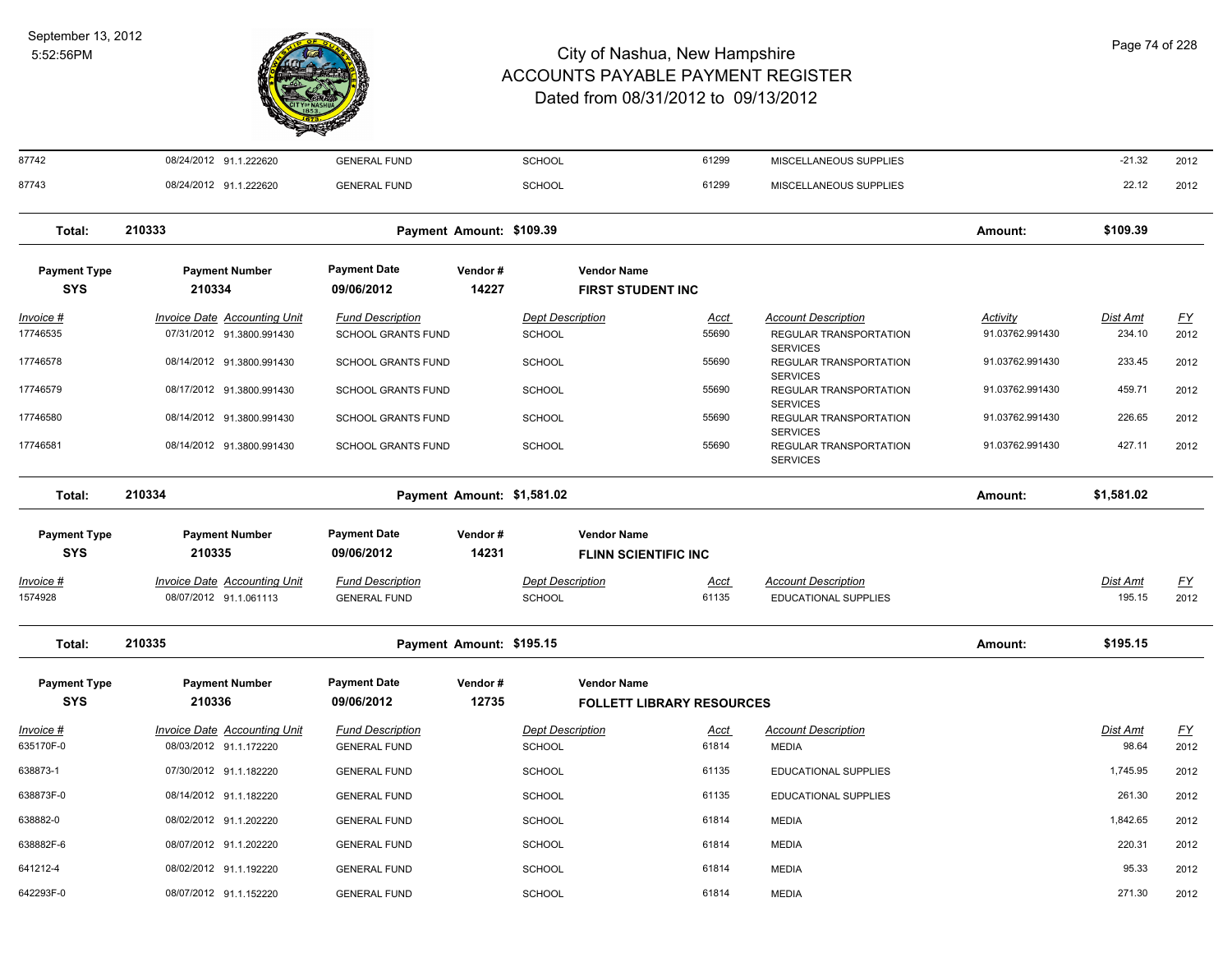

| 644067-0                              | 08/09/2012 91.1.152220                                                           | <b>GENERAL FUND</b>                                                   |                            | <b>SCHOOL</b>                                             |                                                             | 61814                  | <b>MEDIA</b>                                                                 |                                    | 277.02                      | 2012                              |
|---------------------------------------|----------------------------------------------------------------------------------|-----------------------------------------------------------------------|----------------------------|-----------------------------------------------------------|-------------------------------------------------------------|------------------------|------------------------------------------------------------------------------|------------------------------------|-----------------------------|-----------------------------------|
| Total:                                | 210336                                                                           |                                                                       | Payment Amount: \$4,812.50 |                                                           |                                                             |                        |                                                                              | Amount:                            | \$4,812.50                  |                                   |
| <b>Payment Type</b><br><b>SYS</b>     | <b>Payment Number</b><br>210337                                                  | <b>Payment Date</b><br>09/06/2012                                     | Vendor#<br>10974           |                                                           | <b>Vendor Name</b><br><b>FRANKLIN COVEY</b>                 |                        |                                                                              |                                    |                             |                                   |
| Invoice #<br>32024565                 | <b>Invoice Date Accounting Unit</b><br>06/29/2012 91.3800.151271                 | <b>Fund Description</b><br><b>SCHOOL GRANTS FUND</b>                  |                            | <b>Dept Description</b><br>SCHOOL                         |                                                             | Acct<br>61875          | <b>Account Description</b><br><b>BOOKS</b>                                   | <b>Activity</b><br>91.03762.151271 | Dist Amt<br>340.00          | $\underline{FY}$<br>2012          |
| Total:                                | 210337                                                                           |                                                                       | Payment Amount: \$340.00   |                                                           |                                                             |                        |                                                                              | Amount:                            | \$340.00                    |                                   |
| <b>Payment Type</b><br><b>SYS</b>     | <b>Payment Number</b><br>210338                                                  | <b>Payment Date</b><br>09/06/2012                                     | Vendor#<br>14238           |                                                           | <b>Vendor Name</b><br><b>FREESTYLE PHOTOGRAPHIC SUPPLIE</b> |                        |                                                                              |                                    |                             |                                   |
| <u> Invoice #</u><br>307841           | <b>Invoice Date Accounting Unit</b><br>08/08/2012 91.1.031102                    | <b>Fund Description</b><br><b>GENERAL FUND</b>                        |                            | <b>Dept Description</b><br><b>SCHOOL</b>                  |                                                             | <b>Acct</b><br>61135   | <b>Account Description</b><br>EDUCATIONAL SUPPLIES                           |                                    | <b>Dist Amt</b><br>2,837.60 | $\underline{\mathsf{FY}}$<br>2012 |
| Total:                                | 210338                                                                           |                                                                       | Payment Amount: \$2,837.60 |                                                           |                                                             |                        |                                                                              | Amount:                            | \$2,837.60                  |                                   |
| <b>Payment Type</b><br><b>SYS</b>     | <b>Payment Number</b><br>210339                                                  | <b>Payment Date</b><br>09/06/2012                                     | Vendor#<br>12751           |                                                           | <b>Vendor Name</b><br><b>FREY SCIENTIFIC</b>                |                        |                                                                              |                                    |                             |                                   |
| Invoice #<br>202500912366<br>21985605 | <b>Invoice Date Accounting Unit</b><br>08/08/2012 91.1.051113                    | <b>Fund Description</b><br><b>GENERAL FUND</b>                        |                            | <b>Dept Description</b><br><b>SCHOOL</b>                  |                                                             | Acct<br>61135<br>61135 | <b>Account Description</b><br><b>EDUCATIONAL SUPPLIES</b>                    |                                    | Dist Amt<br>34.85<br>6.87   | EY<br>2012                        |
| Total:                                | 08/09/2012 91.1.051113<br>210339                                                 | <b>GENERAL FUND</b>                                                   | Payment Amount: \$41.72    | <b>SCHOOL</b>                                             |                                                             |                        | <b>EDUCATIONAL SUPPLIES</b>                                                  | Amount:                            | \$41.72                     | 2012                              |
| <b>Payment Type</b><br><b>SYS</b>     | <b>Payment Number</b><br>210340                                                  | <b>Payment Date</b><br>09/06/2012                                     | Vendor#<br>10458           |                                                           | <b>Vendor Name</b><br><b>RITA S GEORGES</b>                 |                        |                                                                              |                                    |                             |                                   |
| Invoice #<br>82912-04<br>82912-04     | Invoice Date Accounting Unit<br>08/29/2012 91.1.041440<br>08/29/2012 91.1.041470 | <b>Fund Description</b><br><b>GENERAL FUND</b><br><b>GENERAL FUND</b> |                            | <b>Dept Description</b><br><b>SCHOOL</b><br><b>SCHOOL</b> |                                                             | Acct<br>55642<br>55642 | <b>Account Description</b><br><b>GAME OFFICIALS</b><br><b>GAME OFFICIALS</b> |                                    | Dist Amt<br>80.00<br>62.00  | $\underline{FY}$<br>2012<br>2012  |
| Total:                                | 210340                                                                           |                                                                       | Payment Amount: \$142.00   |                                                           |                                                             |                        |                                                                              | Amount:                            | \$142.00                    |                                   |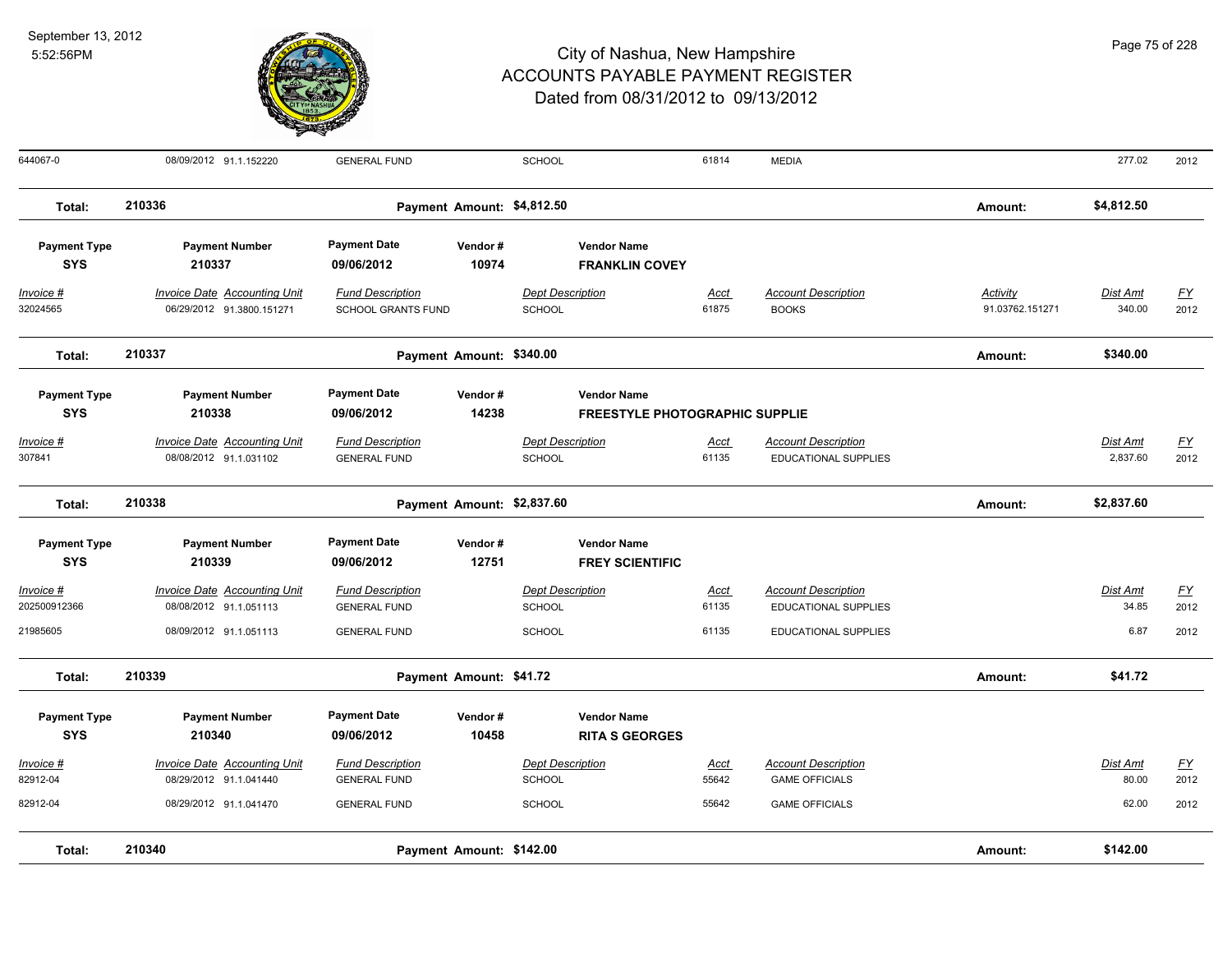

| <b>Payment Type</b><br><b>SYS</b> | <b>Payment Number</b><br>210341     | <b>Payment Date</b><br>09/06/2012 | Vendor#<br>10853           | <b>Vendor Name</b><br><b>GRAINGER</b>           |             |                             |                 |                 |           |
|-----------------------------------|-------------------------------------|-----------------------------------|----------------------------|-------------------------------------------------|-------------|-----------------------------|-----------------|-----------------|-----------|
| Invoice #                         | Invoice Date Accounting Unit        | <b>Fund Description</b>           |                            | <b>Dept Description</b>                         | Acct        | <b>Account Description</b>  |                 | Dist Amt        | <u>FY</u> |
| 9897922085                        | 08/09/2012 91.1.222620              | <b>GENERAL FUND</b>               |                            | SCHOOL                                          | 61421       | SUPPLIES, HVAC              |                 | 48.46           | 2012      |
| 9904838548                        | 08/17/2012 91.1.222620              | <b>GENERAL FUND</b>               |                            | SCHOOL                                          | 61421       | SUPPLIES, HVAC              |                 | 46.04           | 2012      |
| 9907241013                        | 08/21/2012 91.1.222620              | <b>GENERAL FUND</b>               |                            | SCHOOL                                          | 61421       | SUPPLIES, HVAC              |                 | 92.25           | 2012      |
| 9910616391                        | 08/24/2012 91.1.222620              | <b>GENERAL FUND</b>               |                            | SCHOOL                                          | 61421       | SUPPLIES, HVAC              |                 | 22.56           | 2012      |
| Total:                            | 210341                              |                                   | Payment Amount: \$209.31   |                                                 |             |                             | Amount:         | \$209.31        |           |
| <b>Payment Type</b><br><b>SYS</b> | <b>Payment Number</b><br>210342     | <b>Payment Date</b><br>09/06/2012 | Vendor#<br>11512           | <b>Vendor Name</b><br><b>GWINN DESIGN BUILD</b> |             |                             |                 |                 |           |
| <u> Invoice #</u>                 | <b>Invoice Date Accounting Unit</b> | <b>Fund Description</b>           |                            | <b>Dept Description</b>                         | Acct        | <b>Account Description</b>  | Activity        | <b>Dist Amt</b> | <u>FY</u> |
| 1-83112                           | 08/31/2012 91.1001.994600           | CAPITAL IMPROVEMENTS              |                            | SCHOOL                                          | 81100       | CAPITAL IMPROVEMENTS        | 1075.91.13.01   | 4,674.00        | 2012      |
| Total:                            | 210342                              |                                   | Payment Amount: \$4,674.00 |                                                 |             |                             | Amount:         | \$4,674.00      |           |
| <b>Payment Type</b><br><b>SYS</b> | <b>Payment Number</b><br>210343     | <b>Payment Date</b><br>09/06/2012 | Vendor#<br>14285           | <b>Vendor Name</b><br><b>LINDA HAMM</b>         |             |                             |                 |                 |           |
| <u> Invoice #</u>                 | <b>Invoice Date Accounting Unit</b> | <b>Fund Description</b>           |                            | <b>Dept Description</b>                         | <b>Acct</b> | <b>Account Description</b>  |                 | <b>Dist Amt</b> | <u>FY</u> |
| <b>AUG-12</b>                     | 08/29/2012 91.2222.991490           | AFTER SCHOOL PROGRAM              |                            | SCHOOL                                          | 61299       | MISCELLANEOUS SUPPLIES      |                 | 17.98           | 2012      |
| PV-080612                         | 08/29/2012 91.2222.991490           | AFTER SCHOOL PROGRAM              |                            | <b>SCHOOL</b>                                   | 55300       | <b>TRAVEL</b>               |                 | 68.60           | 2012      |
| Total:                            | 210343                              |                                   | Payment Amount: \$86.58    |                                                 |             |                             | Amount:         | \$86.58         |           |
| <b>Payment Type</b><br><b>SYS</b> | <b>Payment Number</b><br>210344     | <b>Payment Date</b><br>09/06/2012 | Vendor#<br>14292           | <b>Vendor Name</b><br><b>MICHAEL HARRINGTON</b> |             |                             |                 |                 |           |
| Invoice #                         | Invoice Date Accounting Unit        | <b>Fund Description</b>           |                            | <b>Dept Description</b>                         | <u>Acct</u> | <b>Account Description</b>  | Activity        | Dist Amt        | <u>FY</u> |
| AUG-12                            | 08/30/2012 91.3800.151271           | <b>SCHOOL GRANTS FUND</b>         |                            | SCHOOL                                          | 61135       | <b>EDUCATIONAL SUPPLIES</b> | 91.03763.151271 | 59.86           | 2012      |
| Total:                            | 210344                              |                                   | Payment Amount: \$59.86    |                                                 |             |                             | Amount:         | \$59.86         |           |
| <b>Payment Type</b><br><b>SYS</b> | <b>Payment Number</b><br>210345     | <b>Payment Date</b><br>09/06/2012 | Vendor#<br>14874           | <b>Vendor Name</b><br><b>JOSEPH HINES</b>       |             |                             |                 |                 |           |
| <u> Invoice #</u>                 | <b>Invoice Date Accounting Unit</b> | <b>Fund Description</b>           |                            | <b>Dept Description</b>                         | <b>Acct</b> | <b>Account Description</b>  |                 | Dist Amt        | <u>FY</u> |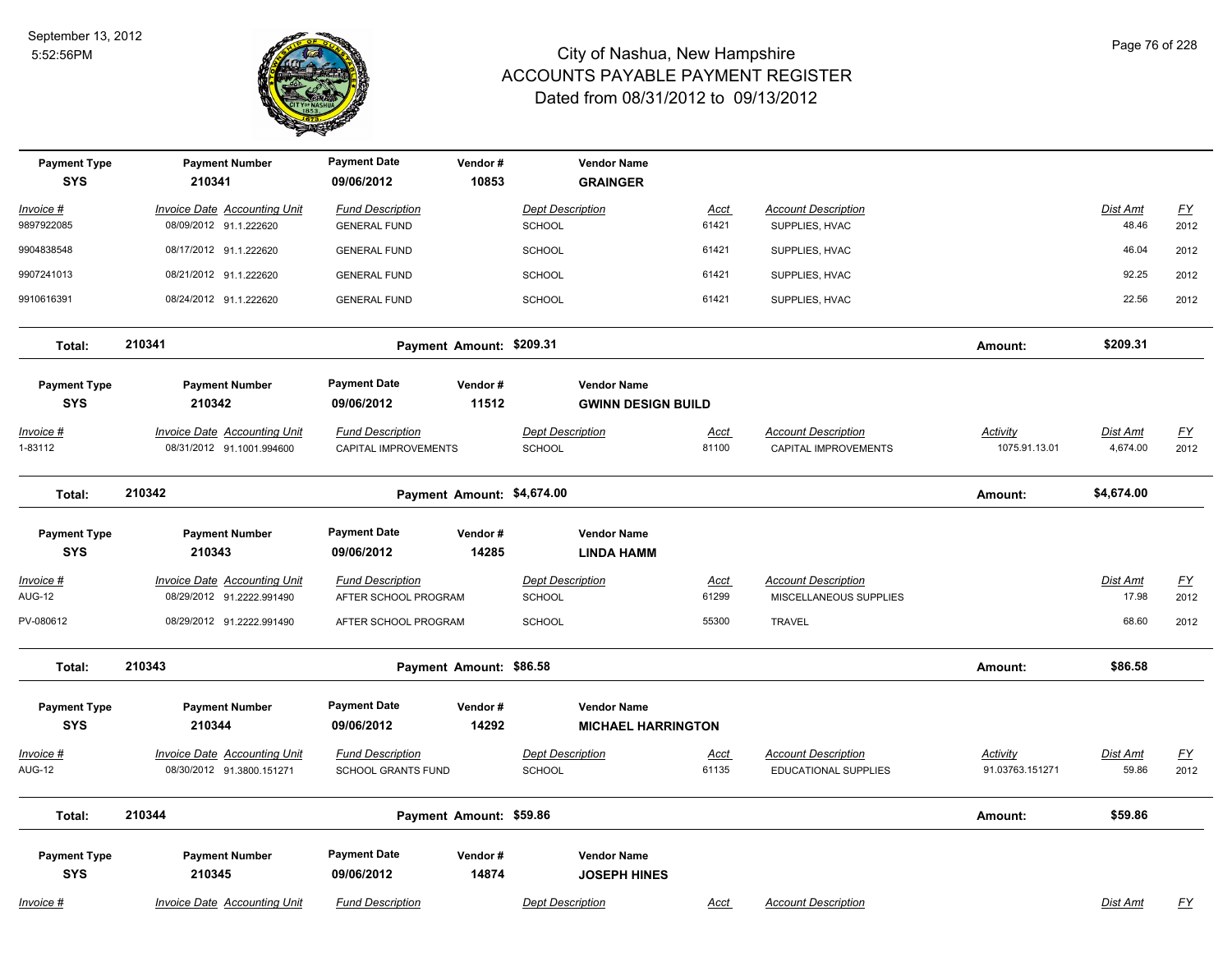

| Total:                            | 210349                                                           |                                                   | Payment Amount: \$1,080.00 |                                          |                                                    |               |                                                    | Amount:         | \$1,080.00              |                   |
|-----------------------------------|------------------------------------------------------------------|---------------------------------------------------|----------------------------|------------------------------------------|----------------------------------------------------|---------------|----------------------------------------------------|-----------------|-------------------------|-------------------|
| AUG 2012 SUMMER<br>CONF.          | 07/24/2012 91.2222.991490                                        | AFTER SCHOOL PROGRAM                              |                            | <b>SCHOOL</b>                            |                                                    | 55300         | <b>TRAVEL</b>                                      |                 | 540.00                  | 2012              |
| AUG 2012 SUMMER<br>CONF.          | 07/24/2012 91.3800.991490                                        | SCHOOL GRANTS FUND                                |                            | <b>SCHOOL</b>                            |                                                    | 55300         | <b>TRAVEL</b>                                      | 91.03463.991490 | 540.00                  | 2012              |
| <u> Invoice #</u>                 | <b>Invoice Date Accounting Unit</b>                              | <b>Fund Description</b>                           |                            | <b>Dept Description</b>                  |                                                    | <u>Acct</u>   | <b>Account Description</b>                         | <u>Activity</u> | Dist Amt                | $\underline{FY}$  |
| <b>SYS</b>                        | 210349                                                           | 09/06/2012                                        | 12463                      |                                          | <b>LACONIA SCHOOL DISTRICT</b>                     |               |                                                    |                 |                         |                   |
| <b>Payment Type</b>               | <b>Payment Number</b>                                            | <b>Payment Date</b>                               | Vendor#                    |                                          | <b>Vendor Name</b>                                 |               |                                                    |                 |                         |                   |
| Total:                            | 210348                                                           |                                                   | Payment Amount: \$769.23   |                                          |                                                    |               |                                                    | Amount:         | \$769.23                |                   |
| PSY/SOC/PSY/PSY/PS<br>Ý           | 08/30/2012 91.1.991160                                           | <b>GENERAL FUND</b>                               |                            | <b>SCHOOL</b>                            |                                                    | 52800         | EDUCATIONAL ASSISTANCE                             |                 | 769.23                  | 2012              |
| Invoice #                         | <b>Invoice Date Accounting Unit</b>                              | <b>Fund Description</b>                           |                            | <b>Dept Description</b>                  |                                                    | Acct          | <b>Account Description</b>                         |                 | Dist Amt                | $\underline{FY}$  |
| <b>Payment Type</b><br><b>SYS</b> | <b>Payment Number</b><br>210348                                  | <b>Payment Date</b><br>09/06/2012                 | Vendor#<br>14875           |                                          | <b>Vendor Name</b><br><b>ANGELA TARANTO KELLEY</b> |               |                                                    |                 |                         |                   |
|                                   |                                                                  |                                                   |                            |                                          |                                                    |               |                                                    |                 |                         |                   |
| Total:                            | 210347                                                           |                                                   | Payment Amount: \$8.25     |                                          |                                                    |               |                                                    | Amount:         | \$8.25                  |                   |
| Invoice #<br>15367157             | <b>Invoice Date Accounting Unit</b><br>08/13/2012 91.2207.991600 | <b>Fund Description</b><br>ADULT ED/CONTINUING ED |                            | <b>Dept Description</b><br><b>SCHOOL</b> |                                                    | Acct<br>61135 | <b>Account Description</b><br>EDUCATIONAL SUPPLIES |                 | <b>Dist Amt</b><br>8.25 | <u>FY</u><br>2012 |
| <b>SYS</b>                        | 210347                                                           | 09/06/2012                                        | 14347                      |                                          | <b>JOSTENS INC</b>                                 |               |                                                    |                 |                         |                   |
| <b>Payment Type</b>               | <b>Payment Number</b>                                            | <b>Payment Date</b>                               | Vendor#                    |                                          | <b>Vendor Name</b>                                 |               |                                                    |                 |                         |                   |
| Total:                            | 210346                                                           |                                                   | Payment Amount: \$461.54   |                                          |                                                    |               |                                                    | Amount:         | \$461.54                |                   |
| ED530/535/528                     | 09/04/2012 91.1.991160                                           | <b>GENERAL FUND</b>                               |                            | <b>SCHOOL</b>                            |                                                    | 52800         | EDUCATIONAL ASSISTANCE                             |                 | 461.54                  | 2012              |
| Invoice #                         | Invoice Date Accounting Unit                                     | <b>Fund Description</b>                           |                            | <b>Dept Description</b>                  |                                                    | Acct          | <b>Account Description</b>                         |                 | Dist Amt                | EY                |
| <b>Payment Type</b><br><b>SYS</b> | <b>Payment Number</b><br>210346                                  | <b>Payment Date</b><br>09/06/2012                 | Vendor#<br>14871           |                                          | <b>Vendor Name</b><br><b>DENISE JEAN</b>           |               |                                                    |                 |                         |                   |
| Total:                            | 210345                                                           |                                                   | Payment Amount: \$461.54   |                                          |                                                    |               |                                                    | Amount:         | \$461.54                |                   |
|                                   |                                                                  |                                                   |                            |                                          |                                                    |               |                                                    |                 |                         |                   |
| ED530/ED535/ED517                 | 08/30/2012 91.1.991160                                           | <b>GENERAL FUND</b>                               |                            | <b>SCHOOL</b>                            |                                                    | 52800         | EDUCATIONAL ASSISTANCE                             |                 | 461.54                  | 2012              |

Page 77 of 228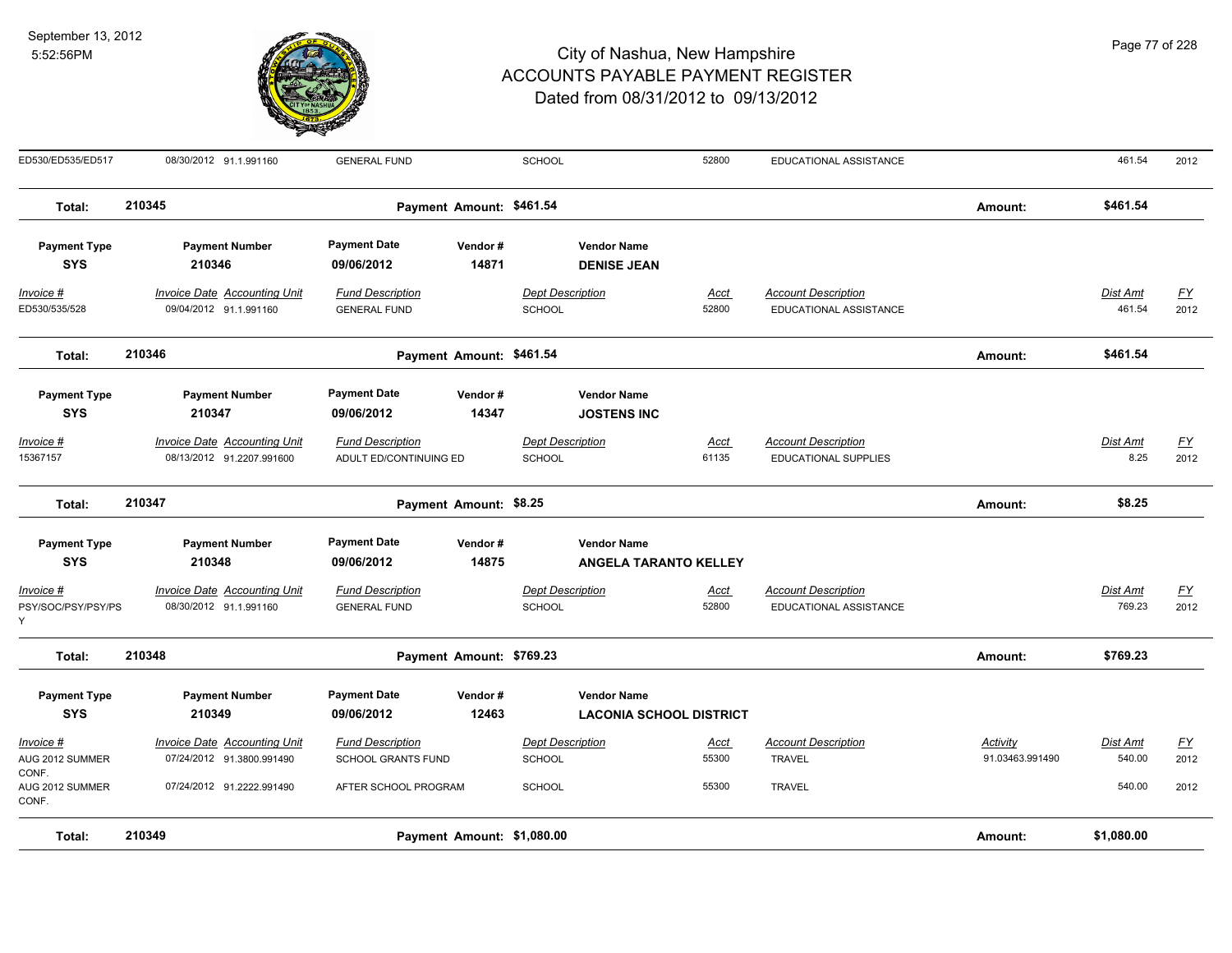

| <b>Payment Type</b><br><b>SYS</b> | <b>Payment Number</b><br>210350                                  | <b>Payment Date</b><br>09/06/2012                    | Vendor#<br>12985         |                                          | <b>Vendor Name</b><br><b>LARCHMONT IRRIGATION</b>               |                      |                                                                             |                             |                           |                          |
|-----------------------------------|------------------------------------------------------------------|------------------------------------------------------|--------------------------|------------------------------------------|-----------------------------------------------------------------|----------------------|-----------------------------------------------------------------------------|-----------------------------|---------------------------|--------------------------|
| Invoice #<br>3058950              | <b>Invoice Date Accounting Unit</b><br>08/17/2012 91.1.222630    | <b>Fund Description</b><br><b>GENERAL FUND</b>       |                          | <b>Dept Description</b><br><b>SCHOOL</b> |                                                                 | <u>Acct</u><br>61599 | <b>Account Description</b><br><b>GROUNDS MAINTENANCE</b><br><b>SUPPLIES</b> |                             | Dist Amt<br>206.47        | $\underline{FY}$<br>2012 |
| Total:                            | 210350                                                           |                                                      | Payment Amount: \$206.47 |                                          |                                                                 |                      |                                                                             | Amount:                     | \$206.47                  |                          |
| <b>Payment Type</b><br><b>SYS</b> | <b>Payment Number</b><br>210351                                  | <b>Payment Date</b><br>09/06/2012                    | Vendor#<br>11415         |                                          | <b>Vendor Name</b><br><b>LINGUISYSTEMS</b>                      |                      |                                                                             |                             |                           |                          |
| Invoice #<br>2702211              | <b>Invoice Date Accounting Unit</b><br>08/21/2012 91.3800.021210 | <b>Fund Description</b><br><b>SCHOOL GRANTS FUND</b> |                          | <b>Dept Description</b><br><b>SCHOOL</b> |                                                                 | <u>Acct</u><br>61875 | <b>Account Description</b><br><b>BOOKS</b>                                  | Activity<br>91.03953.021210 | Dist Amt<br>69.85         | $\underline{FY}$<br>2012 |
| Total:                            | 210351                                                           |                                                      | Payment Amount: \$69.85  |                                          |                                                                 |                      |                                                                             | Amount:                     | \$69.85                   |                          |
| <b>Payment Type</b><br><b>SYS</b> | <b>Payment Number</b><br>210352                                  | <b>Payment Date</b><br>09/06/2012                    | Vendor#<br>14870         |                                          | <b>Vendor Name</b><br><b>ANASTASIA LOPEZ</b>                    |                      |                                                                             |                             |                           |                          |
| Invoice #<br>ED501/535/524        | <b>Invoice Date Accounting Unit</b><br>09/04/2012 91.1.991160    | <b>Fund Description</b><br><b>GENERAL FUND</b>       |                          | <b>Dept Description</b><br>SCHOOL        |                                                                 | <u>Acct</u><br>52800 | <b>Account Description</b><br>EDUCATIONAL ASSISTANCE                        |                             | <b>Dist Amt</b><br>461.54 | <u>FY</u><br>2012        |
| Total:                            | 210352                                                           |                                                      | Payment Amount: \$461.54 |                                          |                                                                 |                      |                                                                             | Amount:                     | \$461.54                  |                          |
| <b>Payment Type</b><br><b>SYS</b> | <b>Payment Number</b><br>210353                                  | <b>Payment Date</b><br>09/06/2012                    | Vendor#<br>13030         |                                          | <b>Vendor Name</b><br><b>BRIAN LUSIGNAN</b>                     |                      |                                                                             |                             |                           |                          |
| Invoice #<br>82812-03             | <b>Invoice Date Accounting Unit</b><br>08/28/2012 91.1.031455    | <b>Fund Description</b><br><b>GENERAL FUND</b>       |                          | <b>Dept Description</b><br><b>SCHOOL</b> |                                                                 | Acct<br>55642        | <b>Account Description</b><br><b>GAME OFFICIALS</b>                         |                             | Dist Amt<br>80.00         | $\underline{FY}$<br>2012 |
| Total:                            | 210353                                                           |                                                      | Payment Amount: \$80.00  |                                          |                                                                 |                      |                                                                             | Amount:                     | \$80.00                   |                          |
| <b>Payment Type</b><br><b>SYS</b> | <b>Payment Number</b><br>210354                                  | <b>Payment Date</b><br>09/06/2012                    | Vendor#<br>13035         |                                          | <b>Vendor Name</b><br><b>M &amp; M ELECTRICAL SUPPLY CO INC</b> |                      |                                                                             |                             |                           |                          |
| Invoice #<br>26555                | Invoice Date Accounting Unit<br>08/08/2012 91.1.031300           | <b>Fund Description</b><br><b>GENERAL FUND</b>       |                          | Dept Description<br><b>SCHOOL</b>        |                                                                 | Acct<br>61135        | <b>Account Description</b><br>EDUCATIONAL SUPPLIES                          |                             | Dist Amt<br>7.20          | $\underline{FY}$<br>2012 |
| 26657                             | 08/13/2012 91.1.222620                                           | <b>GENERAL FUND</b>                                  |                          | SCHOOL                                   |                                                                 | 61407                | SUPPLIES, ELECTRICAL                                                        |                             | 137.53                    | 2012                     |
| 26999                             | 08/16/2012 91.1.222620                                           | <b>GENERAL FUND</b>                                  |                          | <b>SCHOOL</b>                            |                                                                 | 61407                | SUPPLIES, ELECTRICAL                                                        |                             | 182.00                    | 2012                     |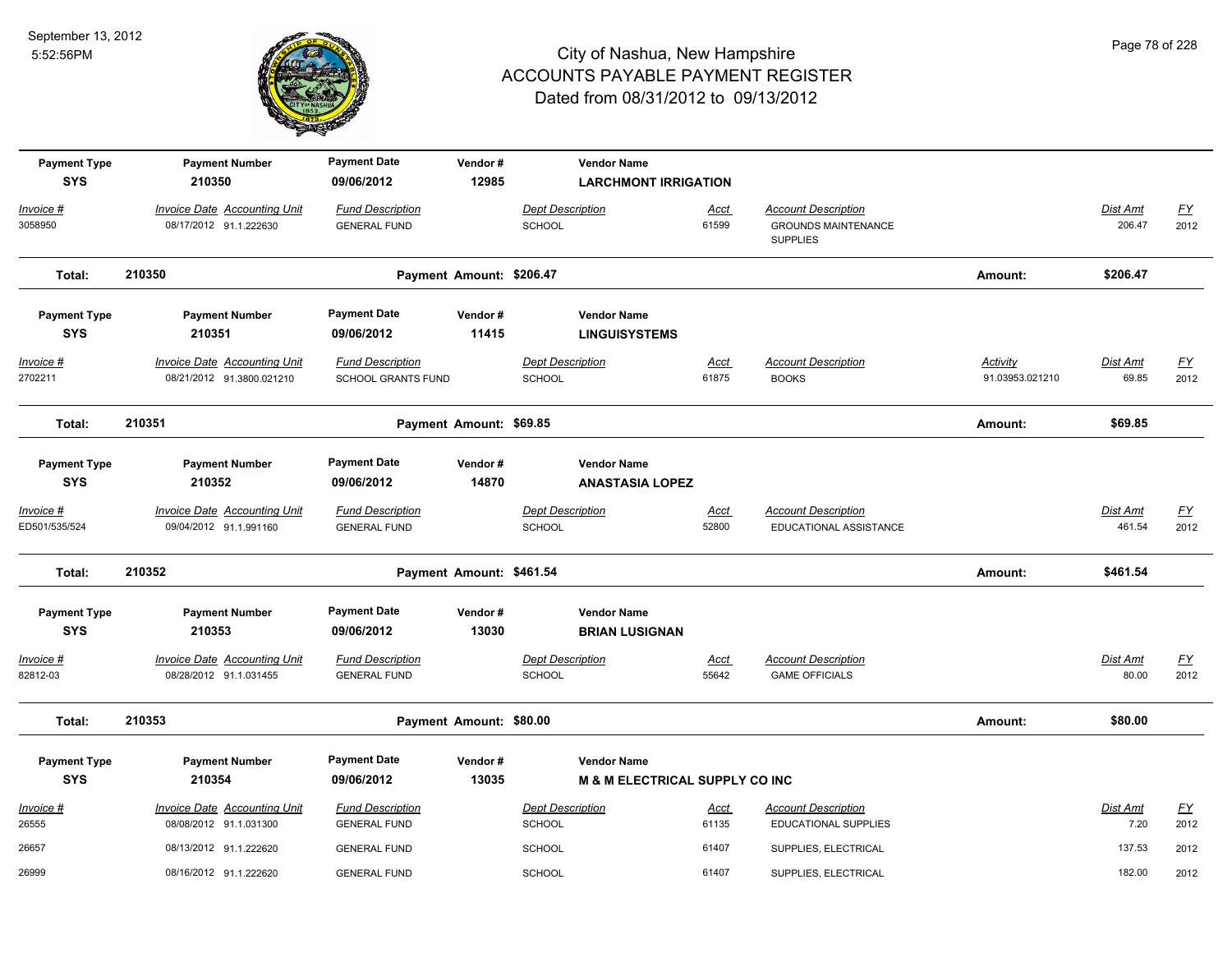

| Total:                               | 210354                                                           |                                                | Payment Amount: \$326.73 |                                                         |                      |                                                                   | Amount: | \$326.73                  |                   |
|--------------------------------------|------------------------------------------------------------------|------------------------------------------------|--------------------------|---------------------------------------------------------|----------------------|-------------------------------------------------------------------|---------|---------------------------|-------------------|
| <b>Payment Type</b><br><b>SYS</b>    | <b>Payment Number</b><br>210355                                  | <b>Payment Date</b><br>09/06/2012              | Vendor#<br>13039         | <b>Vendor Name</b><br><b>MAC MULKIN CHEVROLET INC</b>   |                      |                                                                   |         |                           |                   |
| <u>Invoice #</u><br>479422           | <b>Invoice Date Accounting Unit</b><br>08/02/2012 91.2201.041490 | <b>Fund Description</b><br>DRIVERS EDUCATION   |                          | <b>Dept Description</b><br><b>SCHOOL</b>                | <b>Acct</b><br>61799 | <b>Account Description</b><br><b>VEHICLE PARTS &amp; SUPPLIES</b> |         | <b>Dist Amt</b><br>249.31 | <u>FY</u><br>2012 |
| Total:                               | 210355                                                           |                                                | Payment Amount: \$249.31 |                                                         |                      |                                                                   | Amount: | \$249.31                  |                   |
| <b>Payment Type</b><br><b>SYS</b>    | <b>Payment Number</b><br>210356                                  | <b>Payment Date</b><br>09/06/2012              | Vendor#<br>13041         | <b>Vendor Name</b><br><b>WILLIAM V MACGILL &amp; CO</b> |                      |                                                                   |         |                           |                   |
| <u> Invoice #</u><br>411241          | <b>Invoice Date Accounting Unit</b><br>07/31/2012 91.1.032130    | <b>Fund Description</b><br><b>GENERAL FUND</b> |                          | <b>Dept Description</b><br>SCHOOL                       | <u>Acct</u><br>61142 | <b>Account Description</b><br>MEDICAL SUPPLIES                    |         | Dist Amt<br>54.74         | <u>FY</u><br>2012 |
| Total:                               | 210356                                                           |                                                | Payment Amount: \$54.74  |                                                         |                      |                                                                   | Amount: | \$54.74                   |                   |
| <b>Payment Type</b><br><b>SYS</b>    | <b>Payment Number</b><br>210357                                  | <b>Payment Date</b><br>09/06/2012              | Vendor#<br>14869         | <b>Vendor Name</b><br><b>KAREN MARISON</b>              |                      |                                                                   |         |                           |                   |
| Invoice #<br>HISTORY 113             | <b>Invoice Date Accounting Unit</b><br>09/04/2012 91.1.991160    | <b>Fund Description</b><br><b>GENERAL FUND</b> |                          | <b>Dept Description</b><br><b>SCHOOL</b>                | Acct<br>52800        | <b>Account Description</b><br>EDUCATIONAL ASSISTANCE              |         | Dist Amt<br>153.85        | <u>FY</u><br>2012 |
| Total:                               | 210357                                                           |                                                | Payment Amount: \$153.85 |                                                         |                      |                                                                   | Amount: | \$153.85                  |                   |
| <b>Payment Type</b><br><b>SYS</b>    | <b>Payment Number</b><br>210358                                  | <b>Payment Date</b><br>09/06/2012              | Vendor#<br>14821         | <b>Vendor Name</b><br><b>MEGAN MCCAGH</b>               |                      |                                                                   |         |                           |                   |
| <u> Invoice #</u><br><b>COACHING</b> | <b>Invoice Date Accounting Unit</b><br>08/27/2012 91.1.012338    | <b>Fund Description</b><br><b>GENERAL FUND</b> |                          | <b>Dept Description</b><br>SCHOOL                       | Acct<br>55300        | <b>Account Description</b><br><b>TRAVEL</b>                       |         | Dist Amt<br>75.00         | <u>FY</u><br>2012 |
| Total:                               | 210358                                                           |                                                | Payment Amount: \$75.00  |                                                         |                      |                                                                   | Amount: | \$75.00                   |                   |
| <b>Payment Type</b><br><b>SYS</b>    | <b>Payment Number</b><br>210359                                  | <b>Payment Date</b><br>09/06/2012              | Vendor#<br>14868         | <b>Vendor Name</b><br><b>MARIE MCCARTHY</b>             |                      |                                                                   |         |                           |                   |
| Invoice #<br>70.291/70.245           | <b>Invoice Date Accounting Unit</b><br>09/04/2012 91.1.991160    | <b>Fund Description</b><br><b>GENERAL FUND</b> |                          | <b>Dept Description</b><br>SCHOOL                       | Acct<br>52800        | <b>Account Description</b><br>EDUCATIONAL ASSISTANCE              |         | <b>Dist Amt</b><br>307.69 | <u>FY</u><br>2012 |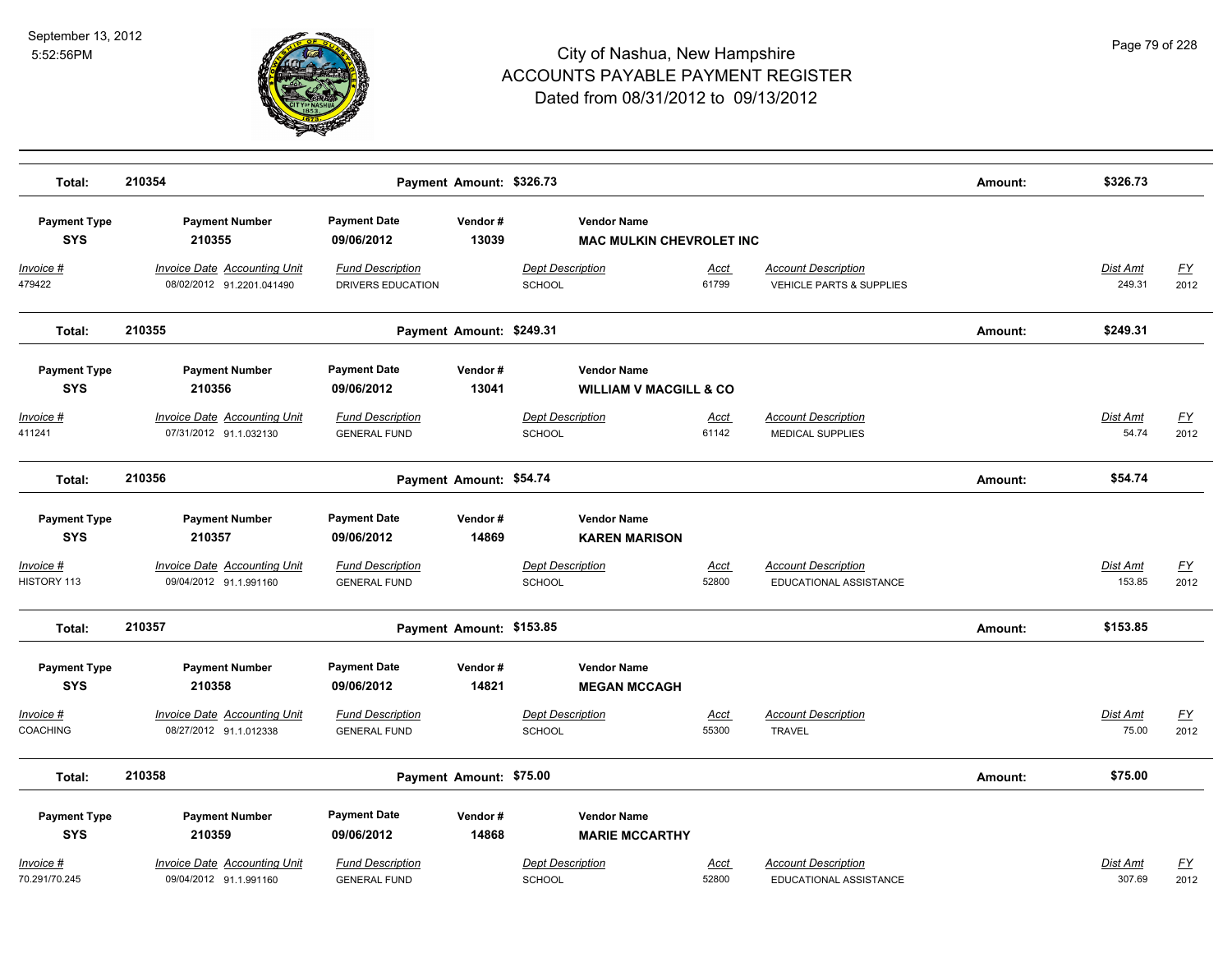

| Total:                            | 210359                                                        |                                                | Payment Amount: \$307.69   |                                                             |                      |                                                        | Amount: | \$307.69                  |                   |
|-----------------------------------|---------------------------------------------------------------|------------------------------------------------|----------------------------|-------------------------------------------------------------|----------------------|--------------------------------------------------------|---------|---------------------------|-------------------|
| <b>Payment Type</b><br><b>SYS</b> | <b>Payment Number</b><br>210360                               | <b>Payment Date</b><br>09/06/2012              | Vendor#<br>12267           | <b>Vendor Name</b><br><b>AMY MCCARTNEY</b>                  |                      |                                                        |         |                           |                   |
| <u>Invoice #</u><br><b>AUG-12</b> | <b>Invoice Date Accounting Unit</b><br>08/19/2012 91.1.022160 | <b>Fund Description</b><br><b>GENERAL FUND</b> |                            | <b>Dept Description</b><br>SCHOOL                           | <u>Acct</u><br>53614 | <b>Account Description</b><br>PUPIL SUPPORT SERVICES   |         | Dist Amt<br>3,246.75      | <u>FY</u><br>2012 |
| Total:                            | 210360                                                        |                                                | Payment Amount: \$3,246.75 |                                                             |                      |                                                        | Amount: | \$3,246.75                |                   |
| <b>Payment Type</b><br><b>SYS</b> | <b>Payment Number</b><br>210361                               | <b>Payment Date</b><br>09/06/2012              | Vendor#<br>14460           | <b>Vendor Name</b><br><b>PAMELA MCNULTY</b>                 |                      |                                                        |         |                           |                   |
| Invoice #<br>ED6951/6410          | <b>Invoice Date Accounting Unit</b><br>09/04/2012 91.1.991160 | <b>Fund Description</b><br><b>GENERAL FUND</b> |                            | <b>Dept Description</b><br>SCHOOL                           | Acct<br>52800        | <b>Account Description</b><br>EDUCATIONAL ASSISTANCE   |         | <b>Dist Amt</b><br>256.41 | <u>FY</u><br>2012 |
| Total:                            | 210361                                                        |                                                | Payment Amount: \$256.41   |                                                             |                      |                                                        | Amount: | \$256.41                  |                   |
| <b>Payment Type</b>               | <b>Payment Number</b>                                         | <b>Payment Date</b>                            | Vendor#                    | <b>Vendor Name</b>                                          |                      |                                                        |         |                           |                   |
| <b>SYS</b>                        | 210362                                                        | 09/06/2012                                     | 14462                      | <b>MEDCO SUPPLY INC</b>                                     |                      |                                                        |         |                           |                   |
| Invoice #<br>41557289             | <b>Invoice Date Accounting Unit</b><br>08/14/2012 91.1.031210 | <b>Fund Description</b><br><b>GENERAL FUND</b> |                            | <b>Dept Description</b><br><b>SCHOOL</b>                    | Acct<br>61142        | <b>Account Description</b><br><b>MEDICAL SUPPLIES</b>  |         | Dist Amt<br>140.68        | <u>FY</u><br>2012 |
| 41558005                          | 08/15/2012 91.1.031210                                        | <b>GENERAL FUND</b>                            |                            | <b>SCHOOL</b>                                               | 61142                | <b>MEDICAL SUPPLIES</b>                                |         | 6.99                      | 2012              |
| Total:                            | 210362                                                        |                                                | Payment Amount: \$147.67   |                                                             |                      |                                                        | Amount: | \$147.67                  |                   |
| <b>Payment Type</b><br><b>SYS</b> | <b>Payment Number</b><br>210363                               | <b>Payment Date</b><br>09/06/2012              | Vendor#<br>13119           | <b>Vendor Name</b><br><b>MULTI STATE BILLING SERVICES L</b> |                      |                                                        |         |                           |                   |
| <u>Invoice #</u><br>NH127795      | <b>Invoice Date Accounting Unit</b><br>08/21/2012 91.1.022332 | <b>Fund Description</b><br><b>GENERAL FUND</b> |                            | <b>Dept Description</b><br>SCHOOL                           | <u>Acct</u><br>53628 | <b>Account Description</b><br><b>CONTRACT SERVICES</b> |         | Dist Amt<br>1,316.87      | <u>FY</u><br>2012 |
| Total:                            | 210363                                                        |                                                | Payment Amount: \$1,316.87 |                                                             |                      |                                                        | Amount: | \$1,316.87                |                   |
| <b>Payment Type</b><br><b>SYS</b> | <b>Payment Number</b><br>210364                               | <b>Payment Date</b><br>09/06/2012              | Vendor#<br>13144           | <b>Vendor Name</b><br><b>NASHUA OUTDOOR POWER EQUIPMENT</b> |                      |                                                        |         |                           |                   |
| Invoice #                         | <b>Invoice Date Accounting Unit</b>                           | <b>Fund Description</b>                        |                            | <b>Dept Description</b>                                     | Acct                 | <b>Account Description</b>                             |         | Dist Amt                  | FY                |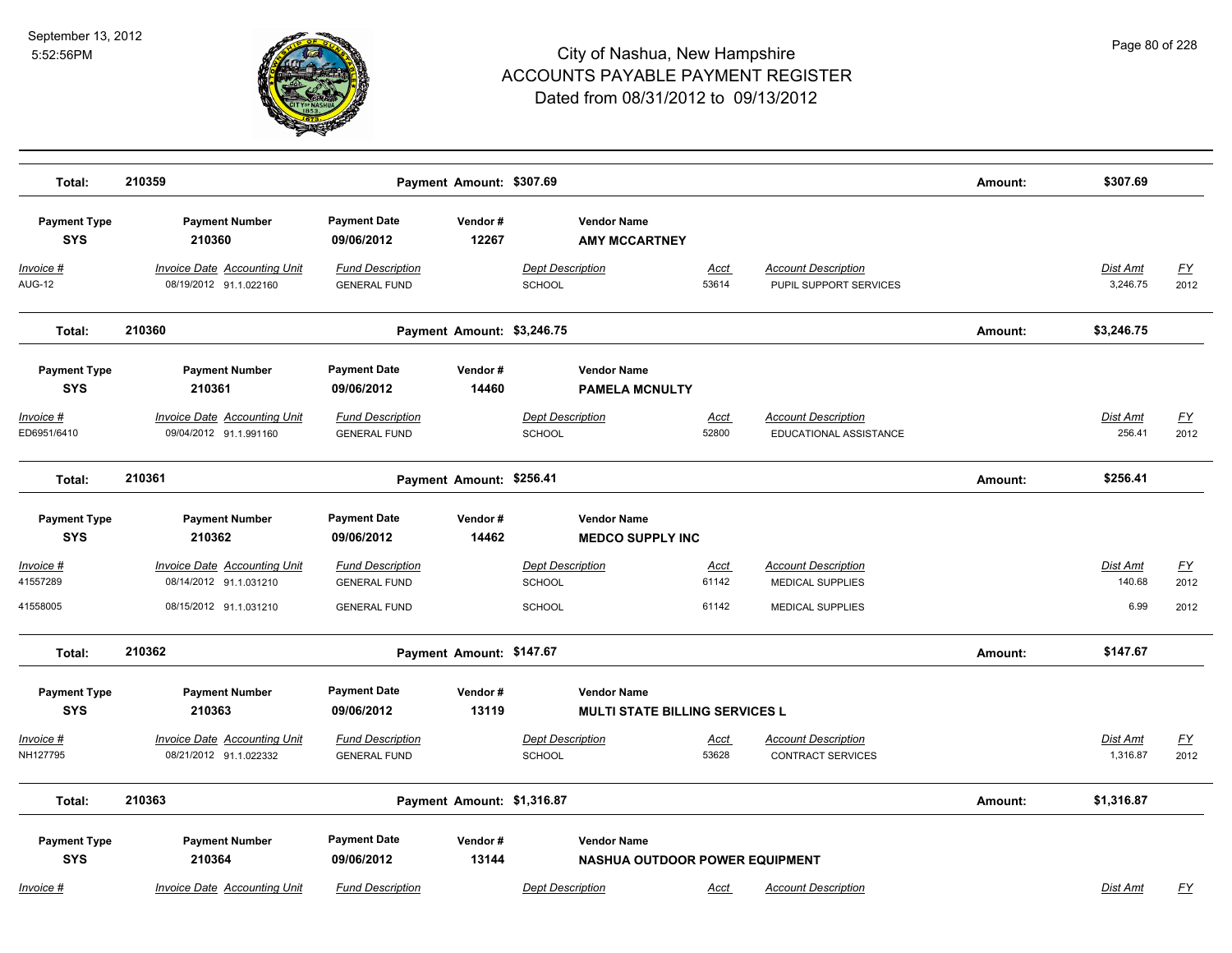

| Total:                             | 210367                                                        |                                                | Payment Amount: \$345.06 |                                   |                           |                                                           | Amount: | \$345.06                 |                   |
|------------------------------------|---------------------------------------------------------------|------------------------------------------------|--------------------------|-----------------------------------|---------------------------|-----------------------------------------------------------|---------|--------------------------|-------------------|
|                                    |                                                               |                                                |                          |                                   |                           |                                                           |         |                          |                   |
| 3803                               | 08/17/2012 91.1.222620                                        | <b>GENERAL FUND</b>                            |                          | <b>SCHOOL</b>                     | 61414                     | SUPPLIES, PLUMBING                                        |         | 31.68                    | 2012              |
| 2498                               | 08/15/2012 91.1.222620                                        | <b>GENERAL FUND</b>                            |                          | <b>SCHOOL</b>                     | 61414                     | SUPPLIES, PLUMBING                                        |         | 57.11                    | 2012              |
| 2118                               | 08/14/2012 91.1.222620                                        | <b>GENERAL FUND</b>                            |                          | <b>SCHOOL</b>                     | 61414                     | SUPPLIES, PLUMBING                                        |         | 28.09                    | 2012              |
| 1357                               | 08/13/2012 91.1.222620                                        | <b>GENERAL FUND</b>                            |                          | SCHOOL                            | 61414                     | SUPPLIES, PLUMBING                                        |         | 228.18                   | 2012              |
| Invoice #                          | <b>Invoice Date Accounting Unit</b>                           | <b>Fund Description</b>                        |                          | <b>Dept Description</b>           | Acct                      | <b>Account Description</b>                                |         | Dist Amt                 | <u>FY</u>         |
| <b>Payment Type</b><br><b>SYS</b>  | <b>Payment Number</b><br>210367                               | <b>Payment Date</b><br>09/06/2012              | Vendor#<br>13276         | <b>Vendor Name</b>                | PEABODY SUPPLY CO         |                                                           |         |                          |                   |
| Total:                             | 210366                                                        |                                                | Payment Amount: \$17.28  |                                   |                           |                                                           | Amount: | \$17.28                  |                   |
| <u> Invoice #</u><br><b>AUG-12</b> | <b>Invoice Date Accounting Unit</b><br>09/04/2012 91.1.992212 | <b>Fund Description</b><br><b>GENERAL FUND</b> |                          | <b>Dept Description</b><br>SCHOOL | <u>Acct</u><br>61135      | <b>Account Description</b><br><b>EDUCATIONAL SUPPLIES</b> |         | <b>Dist Amt</b><br>17.28 | <u>FY</u><br>2012 |
| <b>SYS</b>                         | 210366                                                        | 09/06/2012                                     | 13251                    |                                   | <b>PAULA PAPANICOLAOU</b> |                                                           |         |                          |                   |
| <b>Payment Type</b>                | <b>Payment Number</b>                                         | <b>Payment Date</b>                            | Vendor#                  | <b>Vendor Name</b>                |                           |                                                           |         |                          |                   |
| Total:                             | 210365                                                        |                                                | Payment Amount: \$285.00 |                                   |                           |                                                           | Amount: | \$285.00                 |                   |
| Invoice #<br>13-172211             | Invoice Date Accounting Unit<br>07/01/2012 91.1.052410        | <b>Fund Description</b><br><b>GENERAL FUND</b> |                          | <b>Dept Description</b><br>SCHOOL | Acct<br>55200             | <b>Account Description</b><br>DUES AND MEMBERSHIPS        |         | Dist Amt<br>285.00       | <u>FY</u><br>2012 |
| <b>SYS</b>                         | 210365                                                        | 09/06/2012                                     | 13163                    | <b>NELMS</b>                      |                           |                                                           |         |                          |                   |
| <b>Payment Type</b>                | <b>Payment Number</b>                                         | <b>Payment Date</b>                            | Vendor#                  | <b>Vendor Name</b>                |                           |                                                           |         |                          |                   |
| Total:                             | 210364                                                        |                                                | Payment Amount: \$584.67 |                                   |                           |                                                           | Amount: | \$584.67                 |                   |
|                                    |                                                               |                                                |                          |                                   |                           | <b>SUPPLIES</b>                                           |         |                          |                   |
| 378554                             | 08/13/2012 91.1.222630                                        | <b>GENERAL FUND</b>                            |                          | SCHOOL                            | 61599                     | <b>SUPPLIES</b><br><b>GROUNDS MAINTENANCE</b>             |         | 232.00                   | 2012              |
| 378281                             | 08/08/2012 91.1.222630                                        | <b>GENERAL FUND</b>                            |                          | <b>SCHOOL</b>                     | 61599                     | <b>SUPPLIES</b><br><b>GROUNDS MAINTENANCE</b>             |         | 228.65                   | 2012              |
| 378234                             | 08/08/2012 91.1.222630                                        | <b>GENERAL FUND</b>                            |                          | <b>SCHOOL</b>                     | 61599                     | <b>SUPPLIES</b><br><b>GROUNDS MAINTENANCE</b>             |         | 16.07                    | 2012              |
| 378190                             | 08/07/2012 91.1.222630                                        | <b>GENERAL FUND</b>                            |                          | SCHOOL                            | 61599                     | <b>SUPPLIES</b><br><b>GROUNDS MAINTENANCE</b>             |         | 68.79                    | 2012              |
| 377761                             | 08/01/2012 91.1.222630                                        | <b>GENERAL FUND</b>                            |                          | <b>SCHOOL</b>                     | 61599                     | <b>SUPPLIES</b><br><b>GROUNDS MAINTENANCE</b>             |         | 15.16                    | 2012              |
| 377759                             | 08/01/2012 91.1.222630                                        | <b>GENERAL FUND</b>                            |                          | <b>SCHOOL</b>                     | 61599                     | <b>GROUNDS MAINTENANCE</b>                                |         | 24.00                    | 2012              |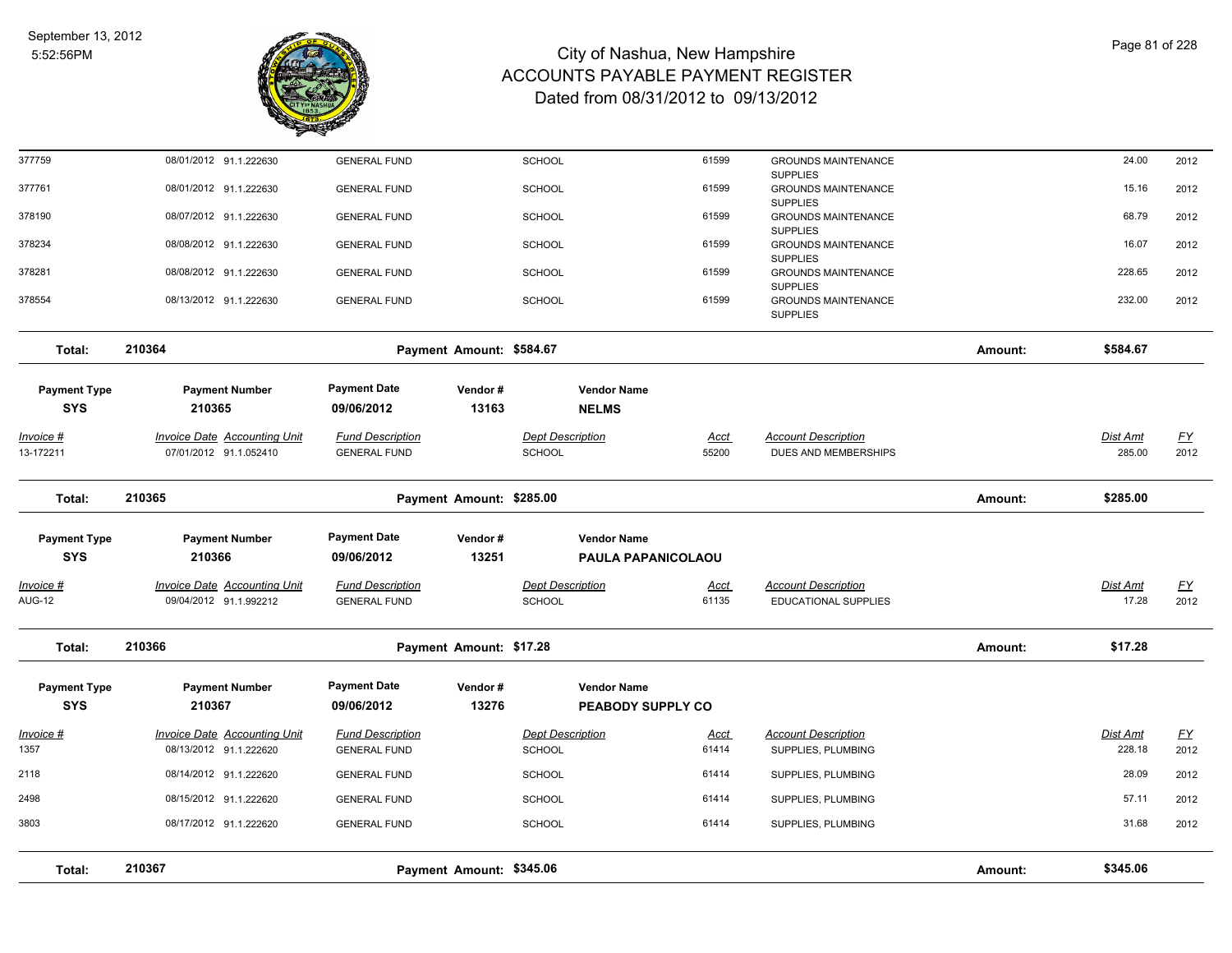

| <b>Payment Type</b><br><b>SYS</b> | <b>Payment Number</b><br>210368                               | <b>Payment Date</b><br>09/06/2012              | Vendor#<br>11474         |                                          | <b>Vendor Name</b><br><b>PEARSON ASSESSMENTS</b> |                                                           |                              |                          |                   |
|-----------------------------------|---------------------------------------------------------------|------------------------------------------------|--------------------------|------------------------------------------|--------------------------------------------------|-----------------------------------------------------------|------------------------------|--------------------------|-------------------|
| Invoice #                         | <b>Invoice Date Accounting Unit</b>                           | <b>Fund Description</b>                        |                          | <b>Dept Description</b>                  | <u>Acct</u>                                      | <b>Account Description</b>                                |                              | Dist Amt                 | $\underline{FY}$  |
| 3719736                           | 08/17/2012 91.1.061160                                        | <b>GENERAL FUND</b>                            |                          | <b>SCHOOL</b>                            | 61135                                            | <b>EDUCATIONAL SUPPLIES</b>                               |                              | 4.33                     | 2012              |
| 3719736                           | 08/17/2012 91.1.061160                                        | <b>GENERAL FUND</b>                            |                          | <b>SCHOOL</b>                            | 61135                                            | <b>EDUCATIONAL SUPPLIES</b>                               |                              | 183.38                   | 2012              |
| Total:                            | 210368                                                        |                                                | Payment Amount: \$187.71 |                                          |                                                  |                                                           | Amount:                      | \$187.71                 |                   |
| <b>Payment Type</b>               | <b>Payment Number</b>                                         | <b>Payment Date</b>                            | Vendor#                  |                                          | <b>Vendor Name</b>                               |                                                           | <b>Payee Name</b>            |                          |                   |
| <b>SYS</b>                        | 210369                                                        | 09/06/2012                                     | 13280                    |                                          | <b>PEARSON LEARNING GROUP</b>                    |                                                           | <b>PEARSON EDUCATION INC</b> |                          |                   |
| <u> Invoice #</u>                 | <b>Invoice Date Accounting Unit</b>                           | <b>Fund Description</b>                        |                          | <b>Dept Description</b>                  | Acct                                             | <b>Account Description</b>                                |                              | Dist Amt                 | <u>FY</u>         |
| 4021691922                        | 08/14/2012 91.1.051215                                        | <b>GENERAL FUND</b>                            |                          | <b>SCHOOL</b>                            | 61135                                            | EDUCATIONAL SUPPLIES                                      |                              | 408.07                   | 2012              |
| 4021692400                        | 08/15/2012 91.1.051215                                        | <b>GENERAL FUND</b>                            |                          | <b>SCHOOL</b>                            | 61135                                            | EDUCATIONAL SUPPLIES                                      |                              | 3.24                     | 2012              |
| 4021692400                        | 08/15/2012 91.1.051215                                        | <b>GENERAL FUND</b>                            |                          | <b>SCHOOL</b>                            | 61135                                            | EDUCATIONAL SUPPLIES                                      |                              | 32.41                    | 2012              |
| Total:                            | 210369                                                        |                                                | Payment Amount: \$443.72 |                                          |                                                  |                                                           | Amount:                      | \$443.72                 |                   |
| <b>Payment Type</b>               | <b>Payment Number</b>                                         | <b>Payment Date</b>                            | Vendor#                  |                                          | <b>Vendor Name</b>                               |                                                           | <b>Payee Name</b>            |                          |                   |
| <b>SYS</b>                        | 210370                                                        | 09/06/2012                                     | 13282                    |                                          | <b>PEARSON SCOTT FORESMAN</b>                    |                                                           | <b>PEARSON EDUCATION INC</b> |                          |                   |
| <u> Invoice #</u><br>4021694395   | <b>Invoice Date Accounting Unit</b><br>08/14/2012 91.1.131160 | <b>Fund Description</b><br><b>GENERAL FUND</b> |                          | <b>Dept Description</b><br><b>SCHOOL</b> | <u>Acct</u><br>61135                             | <b>Account Description</b><br><b>EDUCATIONAL SUPPLIES</b> |                              | <b>Dist Amt</b><br>89.64 | <u>FY</u><br>2012 |
| 4021694395                        | 08/14/2012 91.1.131160                                        | <b>GENERAL FUND</b>                            |                          | <b>SCHOOL</b>                            | 61135                                            | EDUCATIONAL SUPPLIES                                      |                              | 896.40                   | 2012              |
| Total:                            | 210370                                                        |                                                | Payment Amount: \$986.04 |                                          |                                                  |                                                           | Amount:                      | \$986.04                 |                   |
| <b>Payment Type</b>               | <b>Payment Number</b>                                         | <b>Payment Date</b>                            | Vendor#                  |                                          | <b>Vendor Name</b>                               |                                                           |                              |                          |                   |
| <b>SYS</b>                        | 210371                                                        | 09/06/2012                                     | 12194                    |                                          | <b>PEN GROUP ONLINE LLC</b>                      |                                                           |                              |                          |                   |
| <u> Invoice #</u>                 | <b>Invoice Date Accounting Unit</b>                           | <b>Fund Description</b>                        |                          | <b>Dept Description</b>                  | <u>Acct</u>                                      | <b>Account Description</b>                                |                              | Dist Amt                 | <u>FY</u>         |
| 2003                              | 08/11/2012 91.1.201160                                        | <b>GENERAL FUND</b>                            |                          | <b>SCHOOL</b>                            | 61135                                            | EDUCATIONAL SUPPLIES                                      |                              | $-21.98$                 | 2012              |
| 2003                              | 08/11/2012 91.1.201160                                        | <b>GENERAL FUND</b>                            |                          | <b>SCHOOL</b>                            | 61135                                            | EDUCATIONAL SUPPLIES                                      |                              | 234.78                   | 2012              |
| Total:                            | 210371                                                        |                                                | Payment Amount: \$212.80 |                                          |                                                  |                                                           | Amount:                      | \$212.80                 |                   |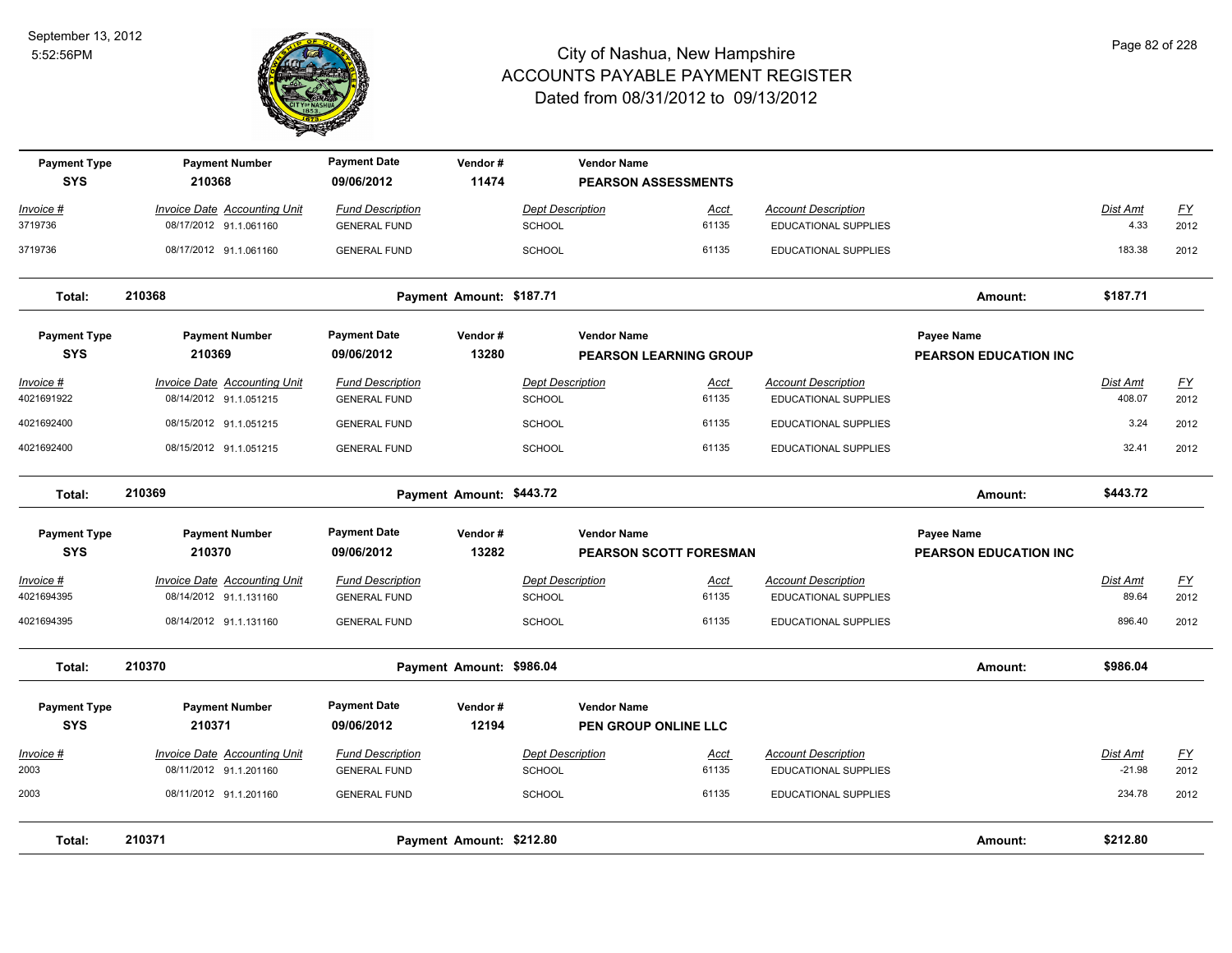

| <b>Payment Type</b><br><b>SYS</b> | <b>Payment Number</b><br>210372                               | <b>Payment Date</b><br>09/06/2012              | Vendor#<br>13310           |                                          | <b>Vendor Name</b><br><b>PHONAK INC</b>           |                      |                                                      | Payee Name<br>PHONAK, LLC |                           |                           |
|-----------------------------------|---------------------------------------------------------------|------------------------------------------------|----------------------------|------------------------------------------|---------------------------------------------------|----------------------|------------------------------------------------------|---------------------------|---------------------------|---------------------------|
| Invoice #                         | <b>Invoice Date Accounting Unit</b>                           | <b>Fund Description</b>                        |                            | <b>Dept Description</b>                  |                                                   | <u>Acct</u>          | <b>Account Description</b>                           | <b>Activity</b>           | <b>Dist Amt</b>           | $\underline{\mathsf{FY}}$ |
| 5195890771                        | 08/20/2012 91.3800.021210                                     | <b>SCHOOL GRANTS FUND</b>                      |                            | <b>SCHOOL</b>                            |                                                   | 71999                | MISCELLANEOUS EQUIPMENT                              | 91.03953.021210           | 4,766.39                  | 2012                      |
| 5195890797                        | 08/20/2012 91.3800.021210                                     | SCHOOL GRANTS FUND                             |                            | <b>SCHOOL</b>                            |                                                   | 71999                | MISCELLANEOUS EQUIPMENT                              | 91.03953.021210           | 4,932.39                  | 2012                      |
| Total:                            | 210372                                                        |                                                | Payment Amount: \$9,698.78 |                                          |                                                   |                      |                                                      | Amount:                   | \$9,698.78                |                           |
| <b>Payment Type</b>               | <b>Payment Number</b>                                         | <b>Payment Date</b>                            | Vendor#                    |                                          | <b>Vendor Name</b>                                |                      |                                                      |                           |                           |                           |
| <b>SYS</b>                        | 210373                                                        | 09/06/2012                                     | 14867                      |                                          | <b>SHAWNA PREVOST</b>                             |                      |                                                      |                           |                           |                           |
| Invoice #<br>EDUC901C/940         | <b>Invoice Date Accounting Unit</b><br>09/04/2012 91.1.991160 | <b>Fund Description</b><br><b>GENERAL FUND</b> |                            | <b>Dept Description</b><br>SCHOOL        |                                                   | Acct<br>52800        | <b>Account Description</b><br>EDUCATIONAL ASSISTANCE |                           | Dist Amt<br>512.82        | <u>FY</u><br>2012         |
| Total:                            | 210373                                                        |                                                | Payment Amount: \$512.82   |                                          |                                                   |                      |                                                      | Amount:                   | \$512.82                  |                           |
| <b>Payment Type</b><br><b>SYS</b> | <b>Payment Number</b><br>210374                               | <b>Payment Date</b><br>09/06/2012              | Vendor#<br>13418           |                                          | <b>Vendor Name</b><br><b>REDLON &amp; JOHNSON</b> |                      |                                                      |                           |                           |                           |
| <u>Invoice #</u><br>952496        | <b>Invoice Date Accounting Unit</b><br>08/17/2012 91.1.222620 | <b>Fund Description</b><br><b>GENERAL FUND</b> |                            | <b>Dept Description</b><br><b>SCHOOL</b> |                                                   | <u>Acct</u><br>61414 | <b>Account Description</b><br>SUPPLIES, PLUMBING     |                           | <b>Dist Amt</b><br>180.24 | <u>FY</u><br>2012         |
| Total:                            | 210374                                                        |                                                | Payment Amount: \$180.24   |                                          |                                                   |                      |                                                      | Amount:                   | \$180.24                  |                           |
| <b>Payment Type</b><br><b>SYS</b> | <b>Payment Number</b><br>210375                               | <b>Payment Date</b><br>09/06/2012              | Vendor#<br>11077           |                                          | <b>Vendor Name</b><br><b>CAROL RIVARD</b>         |                      |                                                      |                           |                           |                           |
| Invoice #                         | <b>Invoice Date Accounting Unit</b>                           | <b>Fund Description</b>                        |                            | <b>Dept Description</b>                  |                                                   | Acct                 | <b>Account Description</b>                           |                           | Dist Amt                  | $\underline{\mathsf{FY}}$ |
| 83112-03                          | 08/31/2012 91.1.031440                                        | <b>GENERAL FUND</b>                            |                            | SCHOOL                                   |                                                   | 55642                | <b>GAME OFFICIALS</b>                                |                           | 80.00                     | 2012                      |
| 83112-03                          | 08/31/2012 91.1.031470                                        | <b>GENERAL FUND</b>                            |                            | <b>SCHOOL</b>                            |                                                   | 55642                | <b>GAME OFFICIALS</b>                                |                           | 50.00                     | 2012                      |
| Total:                            | 210375                                                        |                                                | Payment Amount: \$130.00   |                                          |                                                   |                      |                                                      | Amount:                   | \$130.00                  |                           |
| <b>Payment Type</b>               | <b>Payment Number</b>                                         | <b>Payment Date</b>                            | Vendor#                    |                                          | <b>Vendor Name</b>                                |                      |                                                      |                           |                           |                           |
| <b>SYS</b>                        | 210376                                                        | 09/06/2012                                     | 14886                      |                                          | <b>CHARLES ROBERT</b>                             |                      |                                                      |                           |                           |                           |
| Invoice #                         | <b>Invoice Date Accounting Unit</b>                           | <b>Fund Description</b>                        |                            | <b>Dept Description</b>                  |                                                   | <u>Acct</u>          | <b>Account Description</b>                           |                           | Dist Amt                  | <u>FY</u>                 |
| 83012-03                          | 08/30/2012 91.1.031443                                        | <b>GENERAL FUND</b>                            |                            | <b>SCHOOL</b>                            |                                                   | 55642                | <b>GAME OFFICIALS</b>                                |                           | 50.00                     | 2012                      |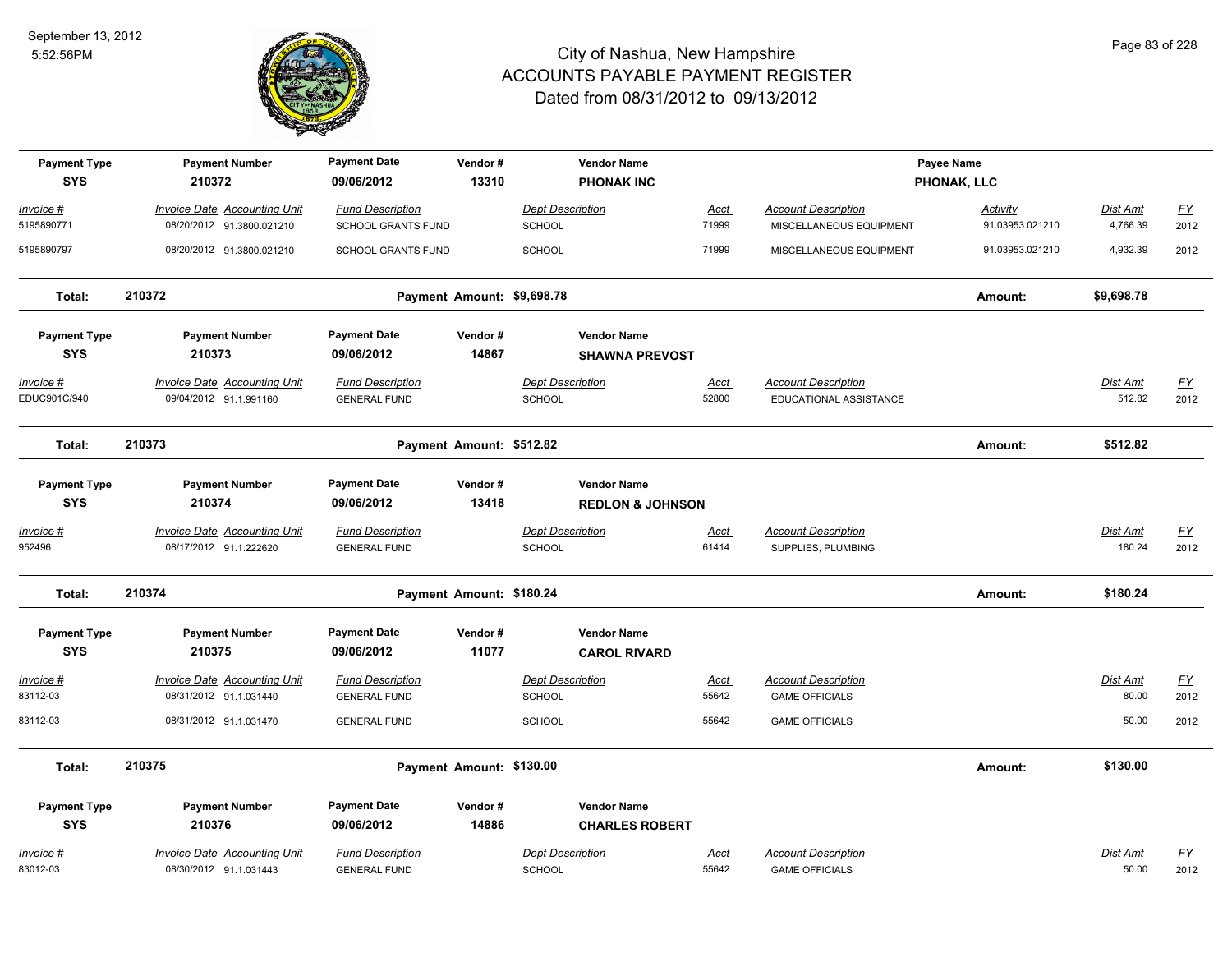

| Total:                            | 210376                                                        |                                                | Payment Amount: \$50.00  |                                                |                      |                                                           | Amount: | \$50.00            |                          |
|-----------------------------------|---------------------------------------------------------------|------------------------------------------------|--------------------------|------------------------------------------------|----------------------|-----------------------------------------------------------|---------|--------------------|--------------------------|
| <b>Payment Type</b><br><b>SYS</b> | <b>Payment Number</b><br>210377                               | <b>Payment Date</b><br>09/06/2012              | Vendor#<br>14877         | <b>Vendor Name</b><br><b>NANCY ROLFS</b>       |                      |                                                           |         |                    |                          |
| Invoice #<br><b>AUG-12</b>        | Invoice Date Accounting Unit<br>08/22/2012 91.1.161119        | <b>Fund Description</b><br><b>GENERAL FUND</b> |                          | <b>Dept Description</b><br><b>SCHOOL</b>       | Acct<br>61135        | <b>Account Description</b><br>EDUCATIONAL SUPPLIES        |         | Dist Amt<br>83.76  | $\underline{FY}$<br>2012 |
| Total:                            | 210377                                                        |                                                | Payment Amount: \$83.76  |                                                |                      |                                                           | Amount: | \$83.76            |                          |
| <b>Payment Type</b><br><b>SYS</b> | <b>Payment Number</b><br>210378                               | <b>Payment Date</b><br>09/06/2012              | Vendor#<br>14860         | <b>Vendor Name</b><br><b>NATHAN ROSENSTEIN</b> |                      |                                                           |         |                    |                          |
| Invoice #<br>82812-03             | <b>Invoice Date Accounting Unit</b><br>08/28/2012 91.1.031466 | <b>Fund Description</b><br><b>GENERAL FUND</b> |                          | <b>Dept Description</b><br><b>SCHOOL</b>       | <u>Acct</u><br>55642 | <b>Account Description</b><br><b>GAME OFFICIALS</b>       |         | Dist Amt<br>60.00  | <u>FY</u><br>2012        |
| Total:                            | 210378                                                        |                                                | Payment Amount: \$60.00  |                                                |                      |                                                           | Amount: | \$60.00            |                          |
| <b>Payment Type</b><br><b>SYS</b> | <b>Payment Number</b><br>210379                               | <b>Payment Date</b><br>09/06/2012              | Vendor#<br>13475         | <b>Vendor Name</b><br><b>STEVE ROSSETTI</b>    |                      |                                                           |         |                    |                          |
| Invoice #<br>FEES2012-13          | <b>Invoice Date Accounting Unit</b><br>08/31/2012 91.1.031455 | <b>Fund Description</b><br><b>GENERAL FUND</b> |                          | <b>Dept Description</b><br>SCHOOL              | <u>Acct</u><br>55649 | <b>Account Description</b><br><b>ASSIGNMENT FEES</b>      |         | Dist Amt<br>120.00 | $\underline{FY}$<br>2012 |
| FEES2012-13                       | 08/31/2012 91.1.031457                                        | <b>GENERAL FUND</b>                            |                          | <b>SCHOOL</b>                                  | 55649                | <b>ASSIGNMENT FEES</b>                                    |         | 120.00             | 2012                     |
| FEES2012-13                       | 08/31/2012 91.1.041455                                        | <b>GENERAL FUND</b>                            |                          | <b>SCHOOL</b>                                  | 55649                | <b>ASSIGNMENT FEES</b>                                    |         | 120.00             | 2012                     |
| FEES2012-13                       | 08/31/2012 91.1.041457                                        | <b>GENERAL FUND</b>                            |                          | <b>SCHOOL</b>                                  | 55649                | <b>ASSIGNMENT FEES</b>                                    |         | 120.00             | 2012                     |
| Total:                            | 210379                                                        |                                                | Payment Amount: \$480.00 |                                                |                      |                                                           | Amount: | \$480.00           |                          |
| <b>Payment Type</b><br><b>SYS</b> | <b>Payment Number</b><br>210380                               | <b>Payment Date</b><br>09/06/2012              | Vendor#<br>14885         | <b>Vendor Name</b><br><b>ALYSE SAVAGE</b>      |                      |                                                           |         |                    |                          |
| Invoice #<br>45318                | <b>Invoice Date Accounting Unit</b><br>08/17/2012 91.1.991490 | <b>Fund Description</b><br><b>GENERAL FUND</b> |                          | <b>Dept Description</b><br><b>SCHOOL</b>       | Acct<br>61135        | <b>Account Description</b><br><b>EDUCATIONAL SUPPLIES</b> |         | Dist Amt<br>321.00 | EY<br>2012               |
| Total:                            | 210380                                                        |                                                | Payment Amount: \$321.00 |                                                |                      |                                                           | Amount: | \$321.00           |                          |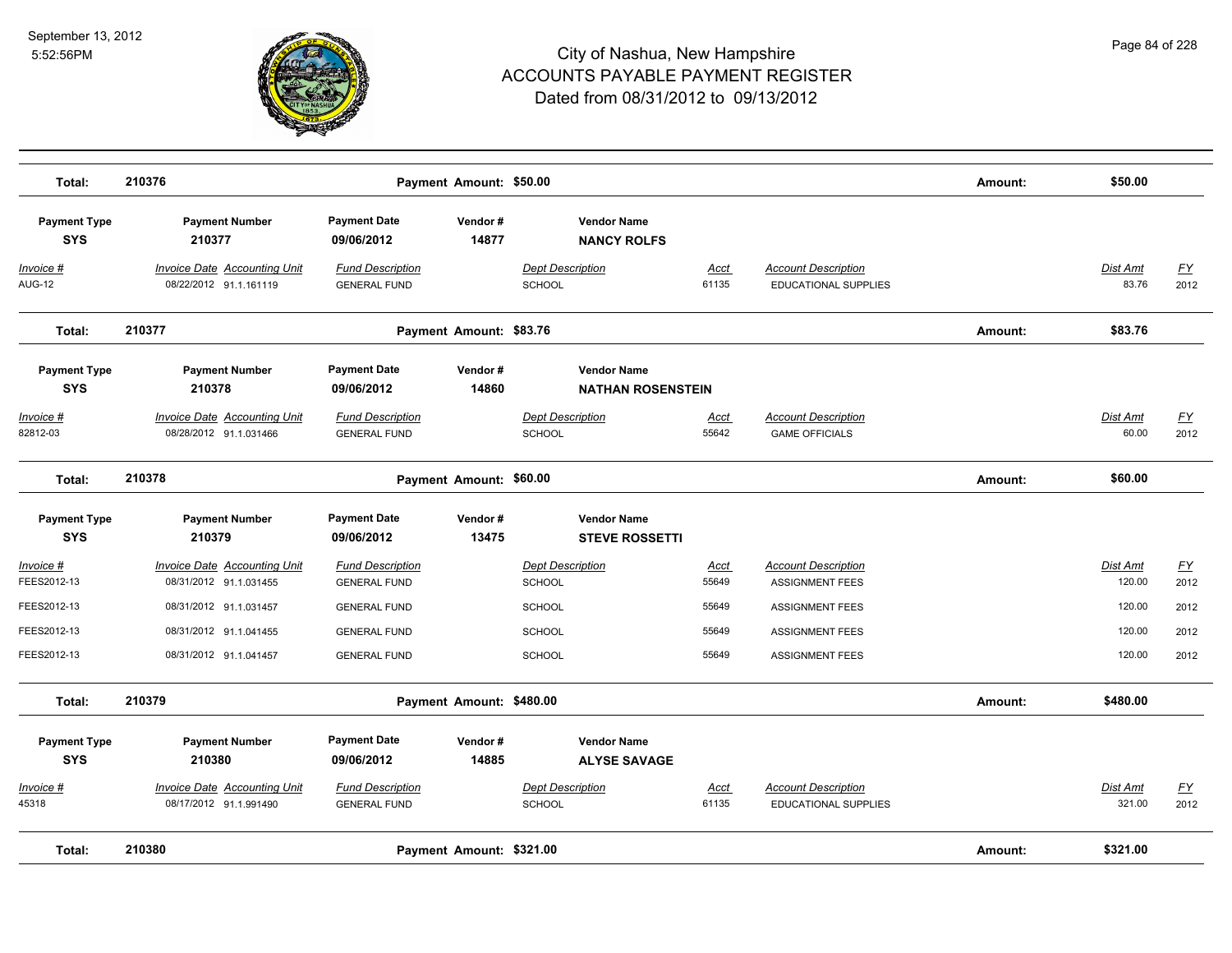

| <b>Payment Type</b><br><b>SYS</b> | <b>Payment Number</b><br>210381                        | <b>Payment Date</b><br>09/06/2012              | Vendor#<br>11020         |                                          | <b>Vendor Name</b><br><b>SCHOLASTIC INC</b>   |               |                                                           | Payee Name<br><b>SCHOLASTIC MAGAZINES</b> |                    |                          |
|-----------------------------------|--------------------------------------------------------|------------------------------------------------|--------------------------|------------------------------------------|-----------------------------------------------|---------------|-----------------------------------------------------------|-------------------------------------------|--------------------|--------------------------|
| Invoice #<br>5193413              | Invoice Date Accounting Unit<br>08/03/2012 91.1.071115 | <b>Fund Description</b><br><b>GENERAL FUND</b> |                          | <b>Dept Description</b><br><b>SCHOOL</b> |                                               | Acct<br>61875 | <b>Account Description</b><br><b>BOOKS</b>                |                                           | Dist Amt<br>260.72 | $\underline{FY}$<br>2012 |
| Total:                            | 210381                                                 |                                                | Payment Amount: \$260.72 |                                          |                                               |               |                                                           | Amount:                                   | \$260.72           |                          |
| <b>Payment Type</b><br><b>SYS</b> | <b>Payment Number</b><br>210382                        | <b>Payment Date</b><br>09/06/2012              | Vendor#<br>13526         |                                          | <b>Vendor Name</b><br><b>SCHOOL SPECIALTY</b> |               |                                                           |                                           |                    |                          |
| Invoice #<br>208108516371         | Invoice Date Accounting Unit<br>07/11/2012 91.1.181160 | <b>Fund Description</b><br><b>GENERAL FUND</b> |                          | <b>Dept Description</b><br><b>SCHOOL</b> |                                               | Acct<br>61135 | <b>Account Description</b><br><b>EDUCATIONAL SUPPLIES</b> |                                           | Dist Amt<br>275.04 | $\underline{FY}$<br>2012 |
| 208108604937                      | 07/19/2012 91.1.171124                                 | <b>GENERAL FUND</b>                            |                          | <b>SCHOOL</b>                            |                                               | 61135         | EDUCATIONAL SUPPLIES                                      |                                           | 713.60             | 2012                     |
| 208108669684                      | 07/23/2012 91.1.041160                                 | <b>GENERAL FUND</b>                            |                          | <b>SCHOOL</b>                            |                                               | 61135         | EDUCATIONAL SUPPLIES                                      |                                           | 573.95             | 2012                     |
| 208108863638                      | 08/08/2012 91.1.041160                                 | <b>GENERAL FUND</b>                            |                          | <b>SCHOOL</b>                            |                                               | 61135         | EDUCATIONAL SUPPLIES                                      |                                           | $-573.95$          | 2012                     |
| 208108876214                      | 08/09/2012 91.1.111160                                 | <b>GENERAL FUND</b>                            |                          | <b>SCHOOL</b>                            |                                               | 61135         | EDUCATIONAL SUPPLIES                                      |                                           | 11.56              | 2012                     |
| 208108876214                      | 08/09/2012 91.1.111215                                 | <b>GENERAL FUND</b>                            |                          | <b>SCHOOL</b>                            |                                               | 61135         | EDUCATIONAL SUPPLIES                                      |                                           | 203.70             | 2012                     |
| 208108903801                      | 08/13/2012 91.1.111215                                 | <b>GENERAL FUND</b>                            |                          | <b>SCHOOL</b>                            |                                               | 61135         | EDUCATIONAL SUPPLIES                                      |                                           | 11.56              | 2012                     |
| 208108903809                      | 08/13/2012 91.1.201120                                 | <b>GENERAL FUND</b>                            |                          | <b>SCHOOL</b>                            |                                               | 61135         | <b>EDUCATIONAL SUPPLIES</b>                               |                                           | 238.64             | 2012                     |
| 208108903816                      | 08/13/2012 91.1.201117                                 | <b>GENERAL FUND</b>                            |                          | <b>SCHOOL</b>                            |                                               | 61135         | EDUCATIONAL SUPPLIES                                      |                                           | 186.08             | 2012                     |
| 208108903828                      | 08/13/2012 91.1.201124                                 | <b>GENERAL FUND</b>                            |                          | <b>SCHOOL</b>                            |                                               | 61135         | EDUCATIONAL SUPPLIES                                      |                                           | 207.15             | 2012                     |
| 208108903832                      | 08/13/2012 91.1.201121                                 | <b>GENERAL FUND</b>                            |                          | <b>SCHOOL</b>                            |                                               | 61135         | EDUCATIONAL SUPPLIES                                      |                                           | 105.50             | 2012                     |
| 208108903836                      | 08/13/2012 91.1.202220                                 | <b>GENERAL FUND</b>                            |                          | <b>SCHOOL</b>                            |                                               | 61135         | EDUCATIONAL SUPPLIES                                      |                                           | 162.00             | 2012                     |
| 208108903837                      | 08/13/2012 91.1.202120                                 | <b>GENERAL FUND</b>                            |                          | <b>SCHOOL</b>                            |                                               | 61135         | EDUCATIONAL SUPPLIES                                      |                                           | 78.76              | 2012                     |
| 208108903839                      | 08/13/2012 91.1.201210                                 | <b>GENERAL FUND</b>                            |                          | <b>SCHOOL</b>                            |                                               | 61135         | EDUCATIONAL SUPPLIES                                      |                                           | 53.20              | 2012                     |
| 208108903841                      | 08/13/2012 91.1.201119                                 | <b>GENERAL FUND</b>                            |                          | <b>SCHOOL</b>                            |                                               | 61135         | EDUCATIONAL SUPPLIES                                      |                                           | 265.27             | 2012                     |
| 208108903842                      | 08/13/2012 91.1.201121                                 | <b>GENERAL FUND</b>                            |                          | <b>SCHOOL</b>                            |                                               | 61135         | EDUCATIONAL SUPPLIES                                      |                                           | 118.74             | 2012                     |
| 208108903844                      | 08/13/2012 91.1.201260                                 | <b>GENERAL FUND</b>                            |                          | <b>SCHOOL</b>                            |                                               | 61135         | EDUCATIONAL SUPPLIES                                      |                                           | 89.41              | 2012                     |
| 208108903850                      | 08/13/2012 91.1.201112                                 | <b>GENERAL FUND</b>                            |                          | <b>SCHOOL</b>                            |                                               | 61135         | EDUCATIONAL SUPPLIES                                      |                                           | 105.02             | 2012                     |
| 208108903853                      | 08/13/2012 91.1.201121                                 | <b>GENERAL FUND</b>                            |                          | <b>SCHOOL</b>                            |                                               | 61135         | EDUCATIONAL SUPPLIES                                      |                                           | 249.35             | 2012                     |
| 208108903856                      | 08/13/2012 91.1.201122                                 | <b>GENERAL FUND</b>                            |                          | <b>SCHOOL</b>                            |                                               | 61135         | EDUCATIONAL SUPPLIES                                      |                                           | 266.16             | 2012                     |
| 208108903857                      | 08/13/2012 91.1.201119                                 | <b>GENERAL FUND</b>                            |                          | <b>SCHOOL</b>                            |                                               | 61135         | EDUCATIONAL SUPPLIES                                      |                                           | 156.46             | 2012                     |
| 208108903858                      | 08/13/2012 91.1.201119                                 | <b>GENERAL FUND</b>                            |                          | SCHOOL                                   |                                               | 61135         | EDUCATIONAL SUPPLIES                                      |                                           | 265.01             | 2012                     |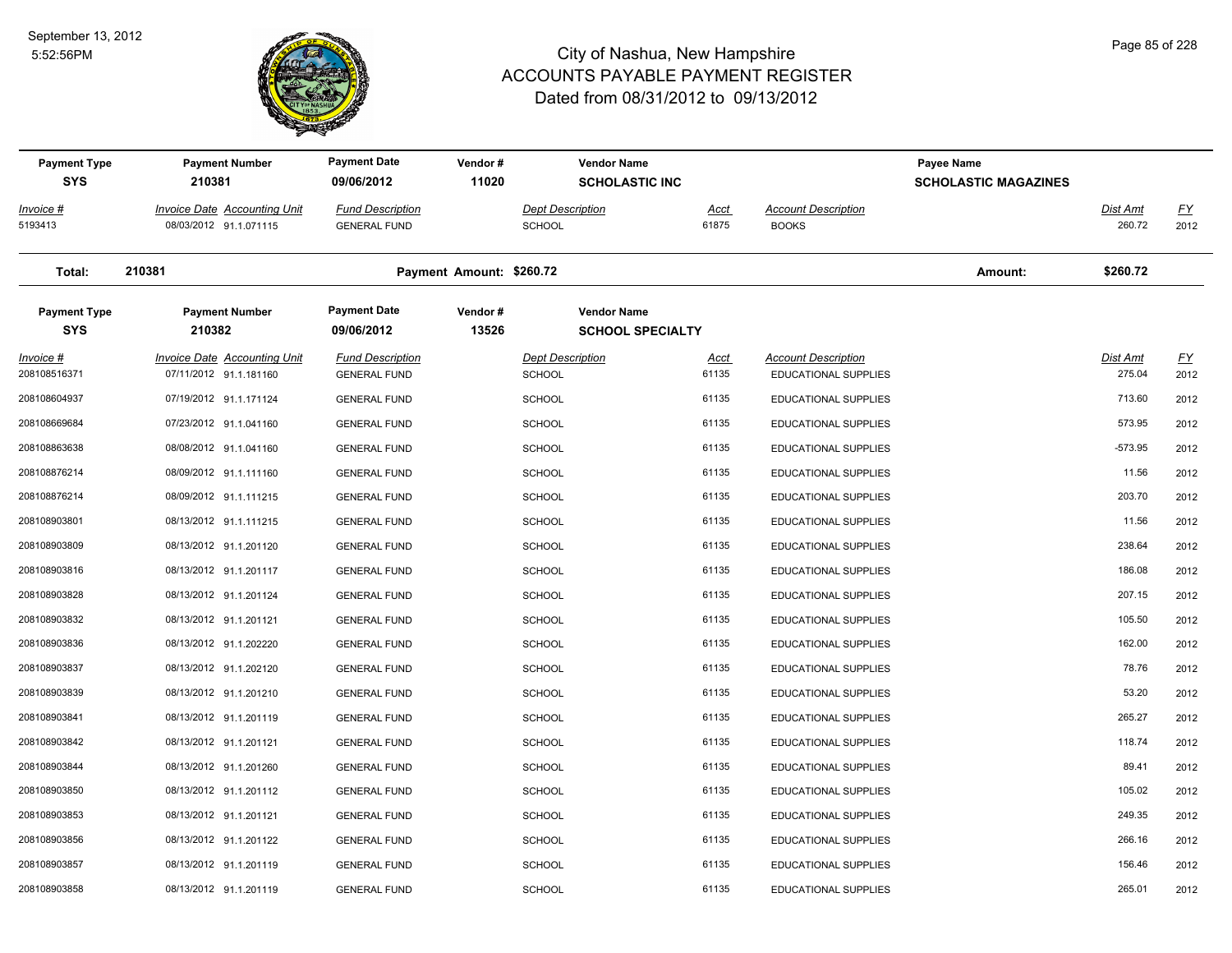

| 208108903863 | 08/13/2012 91.1.201120 | <b>GENERAL FUND</b> | <b>SCHOOL</b> | 61135 | <b>EDUCATIONAL SUPPLIES</b> | 267.71 | 2012 |
|--------------|------------------------|---------------------|---------------|-------|-----------------------------|--------|------|
| 208108903864 | 08/13/2012 91.1.201108 | <b>GENERAL FUND</b> | <b>SCHOOL</b> | 61135 | EDUCATIONAL SUPPLIES        | 66.12  | 2012 |
| 208108903869 | 08/13/2012 91.1.201210 | <b>GENERAL FUND</b> | <b>SCHOOL</b> | 61135 | EDUCATIONAL SUPPLIES        | 79.64  | 2012 |
| 208108903871 | 08/13/2012 91.1.201210 | <b>GENERAL FUND</b> | <b>SCHOOL</b> | 61135 | EDUCATIONAL SUPPLIES        | 100.63 | 2012 |
| 208108903879 | 08/13/2012 91.1.201124 | <b>GENERAL FUND</b> | <b>SCHOOL</b> | 61135 | <b>EDUCATIONAL SUPPLIES</b> | 173.88 | 2012 |
| 208108903881 | 08/13/2012 91.1.181160 | <b>GENERAL FUND</b> | <b>SCHOOL</b> | 61135 | EDUCATIONAL SUPPLIES        | 1.59   | 2012 |
| 208108903884 | 08/13/2012 91.1.151120 | <b>GENERAL FUND</b> | <b>SCHOOL</b> | 61135 | EDUCATIONAL SUPPLIES        | 10.38  | 2012 |
| 208108903887 | 08/13/2012 91.1.151122 | <b>GENERAL FUND</b> | <b>SCHOOL</b> | 61135 | EDUCATIONAL SUPPLIES        | 4.19   | 2012 |
| 208108903891 | 08/13/2012 91.1.151160 | <b>GENERAL FUND</b> | <b>SCHOOL</b> | 61135 | <b>EDUCATIONAL SUPPLIES</b> | 15.12  | 2012 |
| 208108903900 | 08/13/2012 91.1.041160 | <b>GENERAL FUND</b> | <b>SCHOOL</b> | 61135 | EDUCATIONAL SUPPLIES        | 17.78  | 2012 |
| 208108922013 | 08/14/2012 91.1.202220 | <b>GENERAL FUND</b> | <b>SCHOOL</b> | 61135 | EDUCATIONAL SUPPLIES        | 26.69  | 2012 |
| 208108922023 | 08/14/2012 91.1.151121 | <b>GENERAL FUND</b> | <b>SCHOOL</b> | 61135 | <b>EDUCATIONAL SUPPLIES</b> | 8.35   | 2012 |
| 208108936367 | 08/15/2012 91.1.051106 | <b>GENERAL FUND</b> | <b>SCHOOL</b> | 61135 | EDUCATIONAL SUPPLIES        | 63.21  | 2012 |
| 208108936368 | 08/15/2012 91.1.051215 | <b>GENERAL FUND</b> | <b>SCHOOL</b> | 61299 | MISCELLANEOUS SUPPLIES      | 97.98  | 2012 |
| 208108936369 | 08/15/2012 91.1.102410 | <b>GENERAL FUND</b> | <b>SCHOOL</b> | 61100 | OFFICE SUPPLIES             | 21.35  | 2012 |
| 208108936370 | 08/15/2012 91.1.201120 | <b>GENERAL FUND</b> | <b>SCHOOL</b> | 61135 | EDUCATIONAL SUPPLIES        | 10.05  | 2012 |
| 208108936371 | 08/15/2012 91.1.202220 | <b>GENERAL FUND</b> | <b>SCHOOL</b> | 61135 | EDUCATIONAL SUPPLIES        | 14.06  | 2012 |
| 208108936373 | 08/15/2012 91.1.201210 | <b>GENERAL FUND</b> | <b>SCHOOL</b> | 61135 | EDUCATIONAL SUPPLIES        | 4.62   | 2012 |
| 208108936377 | 08/15/2012 91.1.201122 | <b>GENERAL FUND</b> | <b>SCHOOL</b> | 61135 | EDUCATIONAL SUPPLIES        | 3.82   | 2012 |
| 208108936378 | 08/15/2012 91.1.201121 | <b>GENERAL FUND</b> | <b>SCHOOL</b> | 61135 | EDUCATIONAL SUPPLIES        | 15.10  | 2012 |
| 208108936380 | 08/15/2012 91.1.201112 | <b>GENERAL FUND</b> | <b>SCHOOL</b> | 61135 | <b>EDUCATIONAL SUPPLIES</b> | 11.79  | 2012 |
| 208108936382 | 08/15/2012 91.1.201121 | <b>GENERAL FUND</b> | <b>SCHOOL</b> | 61135 | <b>EDUCATIONAL SUPPLIES</b> | 22.59  | 2012 |
| 208108936383 | 08/15/2012 91.1.201122 | <b>GENERAL FUND</b> | <b>SCHOOL</b> | 61135 | EDUCATIONAL SUPPLIES        | 19.97  | 2012 |
| 208108936385 | 08/15/2012 91.1.201119 | <b>GENERAL FUND</b> | <b>SCHOOL</b> | 61135 | EDUCATIONAL SUPPLIES        | 39.38  | 2012 |
| 208108936386 | 08/15/2012 91.1.201119 | <b>GENERAL FUND</b> | <b>SCHOOL</b> | 61135 | EDUCATIONAL SUPPLIES        | 8.44   | 2012 |
| 208108936387 | 08/15/2012 91.1.201120 | <b>GENERAL FUND</b> | <b>SCHOOL</b> | 61135 | EDUCATIONAL SUPPLIES        | 8.11   | 2012 |
| 208108936388 | 08/15/2012 91.1.141160 | <b>GENERAL FUND</b> | <b>SCHOOL</b> | 61135 | EDUCATIONAL SUPPLIES        | 81.98  | 2012 |
| 208108936390 | 08/15/2012 91.1.151160 | <b>GENERAL FUND</b> | <b>SCHOOL</b> | 61135 | EDUCATIONAL SUPPLIES        | 11.38  | 2012 |
| 208108936392 | 08/15/2012 91.1.111160 | <b>GENERAL FUND</b> | <b>SCHOOL</b> | 61135 | EDUCATIONAL SUPPLIES        | 374.62 | 2012 |
| 208108936394 | 08/15/2012 91.1.111122 | <b>GENERAL FUND</b> | <b>SCHOOL</b> | 61135 | EDUCATIONAL SUPPLIES        | 452.81 | 2012 |
| 208108936396 | 08/15/2012 91.1.111119 | <b>GENERAL FUND</b> | <b>SCHOOL</b> | 61135 | <b>EDUCATIONAL SUPPLIES</b> | 184.18 | 2012 |
|              |                        |                     |               |       |                             |        |      |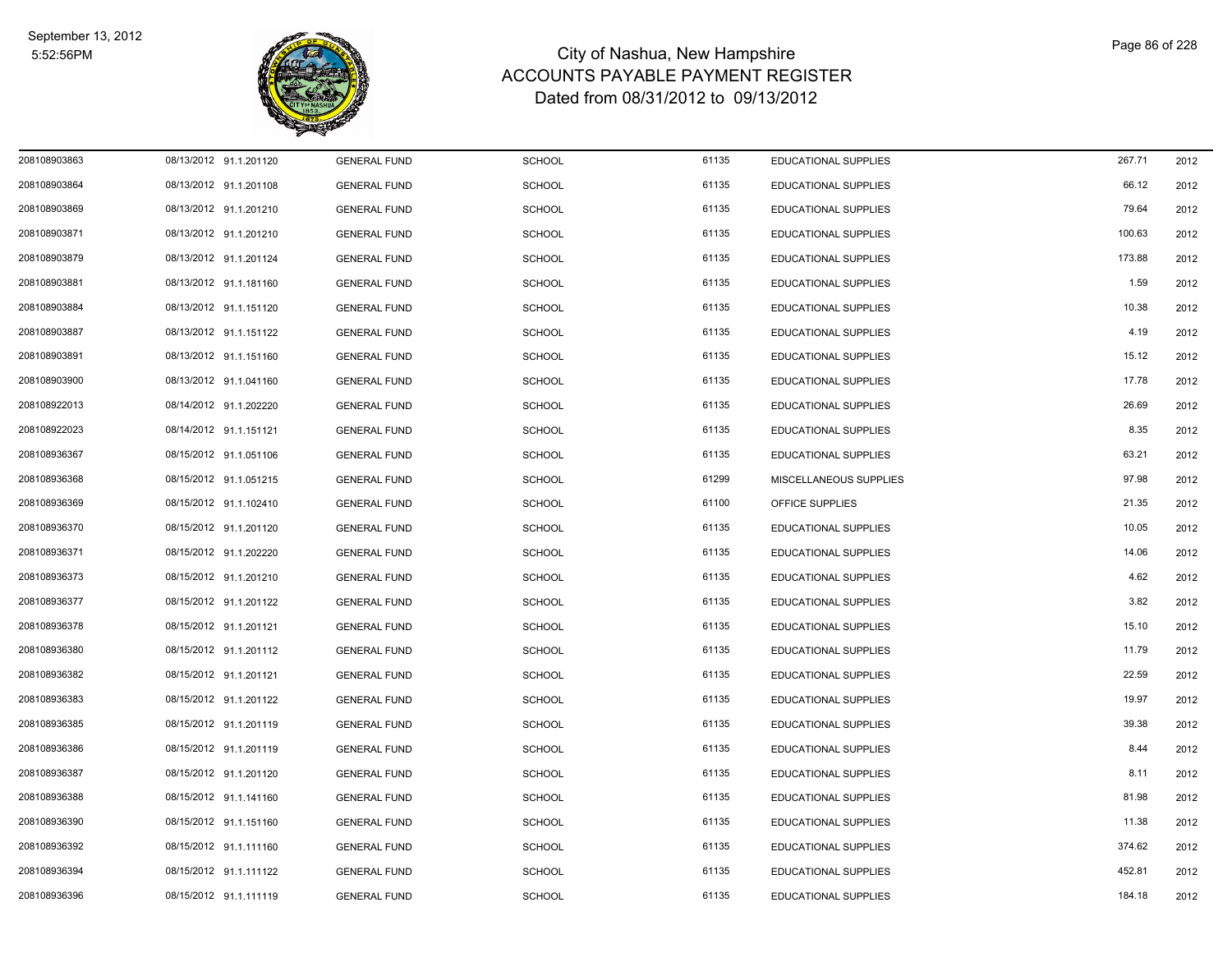

| 208108936397                      | 08/15/2012 91.1.111117                                        | <b>GENERAL FUND</b>                            |                            | SCHOOL                                   | 61135                             | EDUCATIONAL SUPPLIES                                      |          | 11.38             | 2012                              |
|-----------------------------------|---------------------------------------------------------------|------------------------------------------------|----------------------------|------------------------------------------|-----------------------------------|-----------------------------------------------------------|----------|-------------------|-----------------------------------|
| 208108936399                      | 08/15/2012 91.1.121210                                        | <b>GENERAL FUND</b>                            |                            | <b>SCHOOL</b>                            | 61135                             | EDUCATIONAL SUPPLIES                                      |          | 14.58             | 2012                              |
| 208108936401                      | 08/15/2012 91.1.111102                                        | <b>GENERAL FUND</b>                            |                            | <b>SCHOOL</b>                            | 61135                             | EDUCATIONAL SUPPLIES                                      |          | 1,419.57          | 2012                              |
| 208108936404                      | 08/15/2012 91.1.111117                                        | <b>GENERAL FUND</b>                            |                            | <b>SCHOOL</b>                            | 61135                             | <b>EDUCATIONAL SUPPLIES</b>                               |          | 221.90            | 2012                              |
| 208108951416                      | 08/16/2012 91.1.201120                                        | <b>GENERAL FUND</b>                            |                            | <b>SCHOOL</b>                            | 61135                             | EDUCATIONAL SUPPLIES                                      |          | 6.67              | 2012                              |
| 208108951425                      | 08/16/2012 91.1.061210                                        | <b>GENERAL FUND</b>                            |                            | SCHOOL                                   | 61135                             | EDUCATIONAL SUPPLIES                                      |          | 12.80             | 2012                              |
| 208108951429                      | 08/15/2012 91.1.111160                                        | <b>GENERAL FUND</b>                            |                            | <b>SCHOOL</b>                            | 61135                             | EDUCATIONAL SUPPLIES                                      |          | 69.40             | 2012                              |
| 208108971679                      | 08/17/2012 91.1.051106                                        | <b>GENERAL FUND</b>                            |                            | <b>SCHOOL</b>                            | 61135                             | <b>EDUCATIONAL SUPPLIES</b>                               |          | 85.37             | 2012                              |
| 208108986943                      | 08/20/2012 91.1.141160                                        | <b>GENERAL FUND</b>                            |                            | <b>SCHOOL</b>                            | 61135                             | EDUCATIONAL SUPPLIES                                      |          | 7.82              | 2012                              |
| 208109007349                      | 08/21/2012 91.1.111122                                        | <b>GENERAL FUND</b>                            |                            | <b>SCHOOL</b>                            | 61135                             | EDUCATIONAL SUPPLIES                                      |          | $-50.04$          | 2012                              |
| 208109026903                      | 08/23/2012 91.1.111122                                        | <b>GENERAL FUND</b>                            |                            | <b>SCHOOL</b>                            | 61135                             | <b>EDUCATIONAL SUPPLIES</b>                               |          | 40.20             | 2012                              |
| 208109072470                      | 08/28/2012 91.1.121210                                        | <b>GENERAL FUND</b>                            |                            | <b>SCHOOL</b>                            | 61135                             | EDUCATIONAL SUPPLIES                                      |          | $-0.72$           | 2012                              |
| Total:                            | 210382                                                        |                                                | Payment Amount: \$7,818.66 |                                          |                                   |                                                           | Amount:  | \$7,818.66        |                                   |
| <b>Payment Type</b>               | <b>Payment Number</b>                                         | <b>Payment Date</b>                            | Vendor#                    | <b>Vendor Name</b>                       |                                   |                                                           |          |                   |                                   |
| <b>SYS</b>                        | 210383                                                        | 09/06/2012                                     | 13526                      |                                          | <b>SCHOOL SPECIALTY</b>           |                                                           |          |                   |                                   |
| Invoice #<br>208108846316         | <b>Invoice Date Accounting Unit</b><br>08/07/2012 91.1.121102 | <b>Fund Description</b><br><b>GENERAL FUND</b> |                            | <b>Dept Description</b><br><b>SCHOOL</b> | <u>Acct</u><br>61135              | <b>Account Description</b><br><b>EDUCATIONAL SUPPLIES</b> |          | Dist Amt<br>13.29 | $\underline{\mathsf{FY}}$<br>2012 |
| Total:                            | 210383                                                        |                                                | Payment Amount: \$13.29    |                                          |                                   |                                                           | Amount:  | \$13.29           |                                   |
| <b>Payment Type</b><br><b>SYS</b> | <b>Payment Number</b><br>210384                               | <b>Payment Date</b><br>09/06/2012              | Vendor#<br>13593           | <b>Vendor Name</b><br><b>MIKE SMITH</b>  |                                   |                                                           |          |                   |                                   |
| <u> Invoice #</u>                 | <b>Invoice Date Accounting Unit</b>                           | <b>Fund Description</b>                        |                            | <b>Dept Description</b>                  | <u>Acct</u>                       | <b>Account Description</b>                                |          | <b>Dist Amt</b>   | <u>FY</u>                         |
| 83112-03                          | 08/31/2012 91.1.031456                                        | <b>GENERAL FUND</b>                            |                            | <b>SCHOOL</b>                            | 55642                             | <b>GAME OFFICIALS</b>                                     |          | 80.00             | 2012                              |
| Total:                            | 210384                                                        |                                                | Payment Amount: \$80.00    |                                          |                                   |                                                           | Amount:  | \$80.00           |                                   |
| <b>Payment Type</b>               | <b>Payment Number</b>                                         | <b>Payment Date</b>                            | Vendor#                    | <b>Vendor Name</b>                       |                                   |                                                           |          |                   |                                   |
| <b>SYS</b>                        | 210385                                                        | 09/06/2012                                     | 11963                      |                                          | <b>STAPLES BUSINESS ADVANTAGE</b> |                                                           |          |                   |                                   |
| Invoice #                         | <b>Invoice Date Accounting Unit</b>                           | <b>Fund Description</b>                        |                            | <b>Dept Description</b>                  | <u>Acct</u>                       | <b>Account Description</b>                                | Activity | Dist Amt          | <u>FY</u>                         |
| 3180008134                        | 08/15/2012 91.2207.991600                                     | ADULT ED/CONTINUING ED                         |                            | <b>SCHOOL</b>                            | 61135                             | <b>EDUCATIONAL SUPPLIES</b>                               |          | 52.00             | 2012                              |
| 3180008136                        | 08/15/2012 91.1.041160                                        | <b>GENERAL FUND</b>                            |                            | <b>SCHOOL</b>                            | 61135                             | EDUCATIONAL SUPPLIES                                      |          | 60.76             | 2012                              |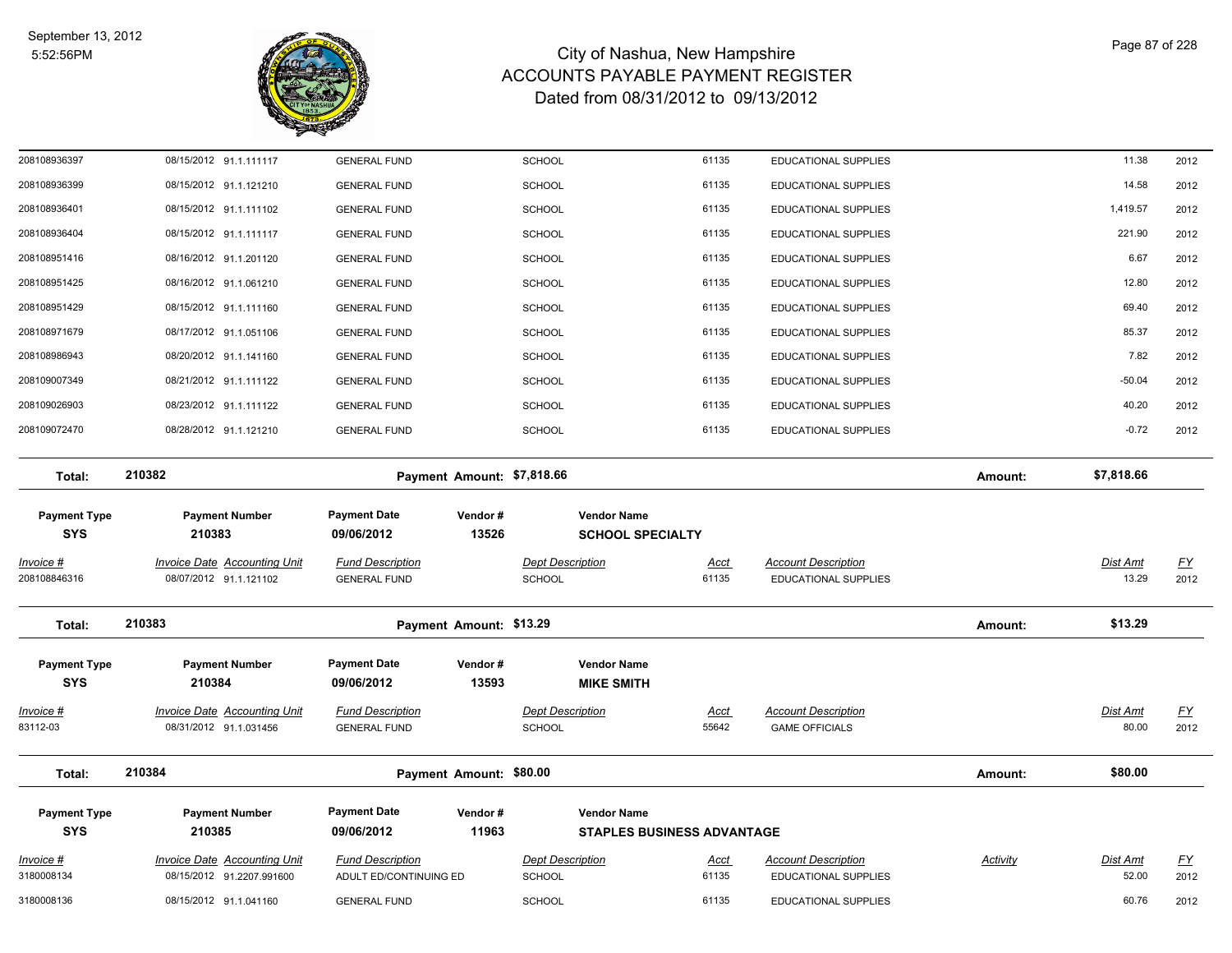

| <b>SYS</b>                        |                                                               |                                                  |                            |                                              |                           |                                                           |                 |                           |                   |
|-----------------------------------|---------------------------------------------------------------|--------------------------------------------------|----------------------------|----------------------------------------------|---------------------------|-----------------------------------------------------------|-----------------|---------------------------|-------------------|
| <b>Payment Type</b>               | <b>Payment Number</b><br>210388                               | <b>Payment Date</b><br>09/06/2012                | Vendor#<br>13762           | <b>Vendor Name</b><br><b>TRANE PARTS</b>     |                           |                                                           |                 |                           |                   |
| Total:                            | 210387                                                        |                                                  | Payment Amount: \$187.59   |                                              |                           |                                                           | Amount:         | \$187.59                  |                   |
| Invoice #<br>P040016701013        | <b>Invoice Date Accounting Unit</b><br>07/31/2012 91.1.051106 | <b>Fund Description</b><br><b>GENERAL FUND</b>   |                            | <b>Dept Description</b><br>SCHOOL            | <b>Acct</b><br>61135      | <b>Account Description</b><br><b>EDUCATIONAL SUPPLIES</b> |                 | <b>Dist Amt</b><br>187.59 | <u>FY</u><br>2012 |
| <b>Payment Type</b><br><b>SYS</b> | <b>Payment Number</b><br>210387                               | <b>Payment Date</b><br>09/06/2012                | Vendor#<br>13715           | <b>Vendor Name</b>                           | <b>TEACHERS DISCOVERY</b> |                                                           |                 |                           |                   |
| Total:                            | 210386                                                        |                                                  | Payment Amount: \$47.85    |                                              |                           |                                                           | Amount:         | \$47.85                   |                   |
| 13921                             | 08/08/2012 91.1.061111                                        | <b>GENERAL FUND</b>                              |                            | <b>SCHOOL</b>                                | 61135                     | <b>EDUCATIONAL SUPPLIES</b>                               |                 | 44.43                     | 2012              |
| Invoice #<br>13921                | <b>Invoice Date Accounting Unit</b><br>08/08/2012 91.1.061111 | <b>Fund Description</b><br><b>GENERAL FUND</b>   |                            | <b>Dept Description</b><br><b>SCHOOL</b>     | <u>Acct</u><br>61135      | <b>Account Description</b><br><b>EDUCATIONAL SUPPLIES</b> |                 | Dist Amt<br>3.42          | <u>FY</u><br>2012 |
| <b>Payment Type</b><br><b>SYS</b> | <b>Payment Number</b><br>210386                               | <b>Payment Date</b><br>09/06/2012                | Vendor#<br>13680           | <b>Vendor Name</b><br><b>SUMMIT LEARNING</b> |                           |                                                           |                 |                           |                   |
| Total:                            | 210385                                                        |                                                  | Payment Amount: \$1,939.49 |                                              |                           |                                                           | Amount:         | \$1,939.49                |                   |
| 3180302069                        | 08/19/2012 91.2222.991490                                     | AFTER SCHOOL PROGRAM                             |                            | SCHOOL                                       | 61299                     | MISCELLANEOUS SUPPLIES                                    |                 | 500.00                    | 2012              |
| 3180302069                        | 08/19/2012 91.3800.991490                                     | <b>SCHOOL GRANTS FUND</b>                        |                            | <b>SCHOOL</b>                                | 61299                     | MISCELLANEOUS SUPPLIES                                    | 91.03462.991490 | 500.00                    | 2012              |
| 3180287220                        | 08/18/2012 91.1.072410                                        | <b>GENERAL FUND</b>                              |                            | <b>SCHOOL</b>                                | 61100                     | OFFICE SUPPLIES                                           |                 | 46.34                     | 2012              |
| 3180287218                        | 08/18/2012 91.2222.991490                                     | AFTER SCHOOL PROGRAM                             |                            | <b>SCHOOL</b>                                | 61299                     | MISCELLANEOUS SUPPLIES                                    |                 | 132.00                    | 2012              |
| 3180287217                        | 08/18/2012 91.1.012320                                        | <b>GENERAL FUND</b>                              |                            | <b>SCHOOL</b>                                | 61100                     | OFFICE SUPPLIES                                           |                 | 162.42                    | 2012              |
| 3180084676                        | 08/17/2012 91.1.172410                                        | <b>GENERAL FUND</b>                              |                            | <b>SCHOOL</b>                                | 61100                     | OFFICE SUPPLIES                                           |                 | 12.00                     | 2012              |
| 3180084675                        | 08/17/2012 91.3800.042219                                     | <b>GENERAL FUND</b><br><b>SCHOOL GRANTS FUND</b> |                            | <b>SCHOOL</b><br><b>SCHOOL</b>               | 61299                     | MISCELLANEOUS SUPPLIES<br>MISCELLANEOUS SUPPLIES          | 91.03468.042219 | 63.64                     | 2012              |
| 3180053268<br>3180053270          | 08/16/2012 91.1.012320<br>08/16/2012 91.1.992225              | <b>GENERAL FUND</b>                              |                            | <b>SCHOOL</b>                                | 61100<br>61299            | OFFICE SUPPLIES                                           |                 | 92.79<br>159.90           | 2012<br>2012      |
| 3180053264                        | 08/16/2012 91.1.111160                                        | <b>GENERAL FUND</b>                              |                            | <b>SCHOOL</b>                                | 61100                     | OFFICE SUPPLIES                                           |                 | 102.44                    | 2012              |
| 3180053262                        | 08/16/2012 91.1.101160                                        | <b>GENERAL FUND</b>                              |                            | <b>SCHOOL</b>                                | 61100                     | OFFICE SUPPLIES                                           |                 | 55.20                     | 2012              |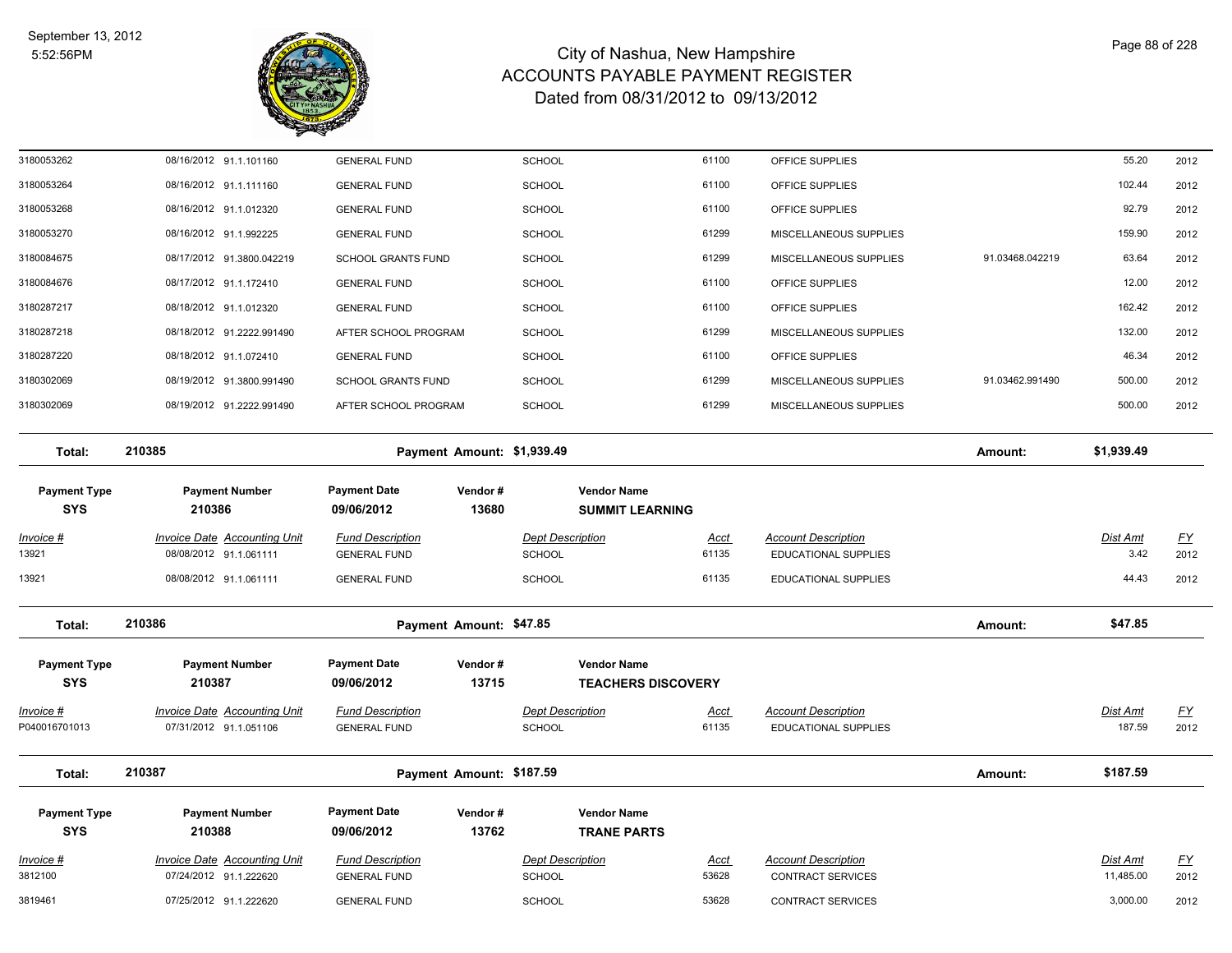

| Total:                              | 210388                                                                           |                                                                       |                          | Payment Amount: \$14,485.00                               |                        |                                                                            | Amount:                            | \$14,485.00                  |                           |
|-------------------------------------|----------------------------------------------------------------------------------|-----------------------------------------------------------------------|--------------------------|-----------------------------------------------------------|------------------------|----------------------------------------------------------------------------|------------------------------------|------------------------------|---------------------------|
| <b>Payment Type</b><br><b>SYS</b>   | <b>Payment Number</b><br>210389                                                  | <b>Payment Date</b><br>09/06/2012                                     | Vendor#<br>13864         | <b>Vendor Name</b><br><b>WB MASON CO INC</b>              |                        |                                                                            |                                    |                              |                           |
| Invoice #<br>6615752                | <b>Invoice Date Accounting Unit</b><br>08/08/2012 91.1.012320                    | <b>Fund Description</b><br><b>GENERAL FUND</b>                        |                          | <b>Dept Description</b><br>SCHOOL                         | Acct<br>61100          | <b>Account Description</b><br>OFFICE SUPPLIES                              |                                    | Dist Amt<br>290.30           | EY<br>2012                |
| Total:                              | 210389                                                                           |                                                                       | Payment Amount: \$290.30 |                                                           |                        |                                                                            | Amount:                            | \$290.30                     |                           |
| <b>Payment Type</b><br><b>SYS</b>   | <b>Payment Number</b><br>210390                                                  | <b>Payment Date</b><br>09/06/2012                                     | Vendor#<br>14863         | <b>Vendor Name</b><br><b>ERIN WOODS</b>                   |                        |                                                                            |                                    |                              |                           |
| Invoice #<br>PV-070812              | <b>Invoice Date Accounting Unit</b><br>08/11/2012 91.3800.992210                 | <b>Fund Description</b><br>SCHOOL GRANTS FUND                         |                          | <b>Dept Description</b><br><b>SCHOOL</b>                  | <u>Acct</u><br>55300   | <b>Account Description</b><br><b>TRAVEL</b>                                | <b>Activity</b><br>91.03502.992210 | <b>Dist Amt</b><br>249.85    | <u>FY</u><br>2012         |
| Total:                              | 210390                                                                           |                                                                       | Payment Amount: \$249.85 |                                                           |                        |                                                                            | Amount:                            | \$249.85                     |                           |
| <b>Payment Type</b><br><b>SYS</b>   | <b>Payment Number</b><br>210391                                                  | <b>Payment Date</b><br>09/06/2012                                     | Vendor#<br>11356         | <b>Vendor Name</b><br><b>WOODWORKER'S SUPPLY INC</b>      |                        |                                                                            |                                    |                              |                           |
| Invoice #<br>8188969-1<br>8188969-3 | Invoice Date Accounting Unit<br>08/06/2012 91.1.051375<br>08/16/2012 91.1.051375 | <b>Fund Description</b><br><b>GENERAL FUND</b><br><b>GENERAL FUND</b> |                          | <b>Dept Description</b><br><b>SCHOOL</b><br><b>SCHOOL</b> | Acct<br>61135<br>61135 | <b>Account Description</b><br>EDUCATIONAL SUPPLIES<br>EDUCATIONAL SUPPLIES |                                    | Dist Amt<br>435.84<br>108.64 | <u>FY</u><br>2012<br>2012 |
| Total:                              | 210391                                                                           |                                                                       | Payment Amount: \$544.48 |                                                           |                        |                                                                            | Amount:                            | \$544.48                     |                           |
| <b>Payment Type</b><br><b>SYS</b>   | <b>Payment Number</b><br>210392                                                  | <b>Payment Date</b><br>09/06/2012                                     | Vendor#<br>14876         | <b>Vendor Name</b><br><b>KIMBERLY WOZNIAK</b>             |                        |                                                                            |                                    |                              |                           |
| Invoice #<br>ED517                  | <b>Invoice Date Accounting Unit</b><br>08/30/2012 91.1.991160                    | <b>Fund Description</b><br><b>GENERAL FUND</b>                        |                          | <b>Dept Description</b><br><b>SCHOOL</b>                  | Acct<br>52800          | <b>Account Description</b><br>EDUCATIONAL ASSISTANCE                       |                                    | Dist Amt<br>307.69           | <u>FY</u><br>2012         |
| Total:                              | 210392                                                                           |                                                                       | Payment Amount: \$307.69 |                                                           |                        |                                                                            | Amount:                            | \$307.69                     |                           |
| <b>Payment Type</b><br><b>SYS</b>   | <b>Payment Number</b><br>210393                                                  | <b>Payment Date</b><br>09/06/2012                                     | Vendor#<br>13935         | <b>Vendor Name</b><br><b>DAVE ZWICKER</b>                 |                        |                                                                            |                                    |                              |                           |
| Invoice #<br>82412-03               | Invoice Date Accounting Unit<br>08/24/2012 91.1.031455                           | <b>Fund Description</b><br><b>GENERAL FUND</b>                        |                          | <b>Dept Description</b><br><b>SCHOOL</b>                  | Acct<br>55642          | <b>Account Description</b><br><b>GAME OFFICIALS</b>                        |                                    | Dist Amt<br>80.00            | FY<br>2012                |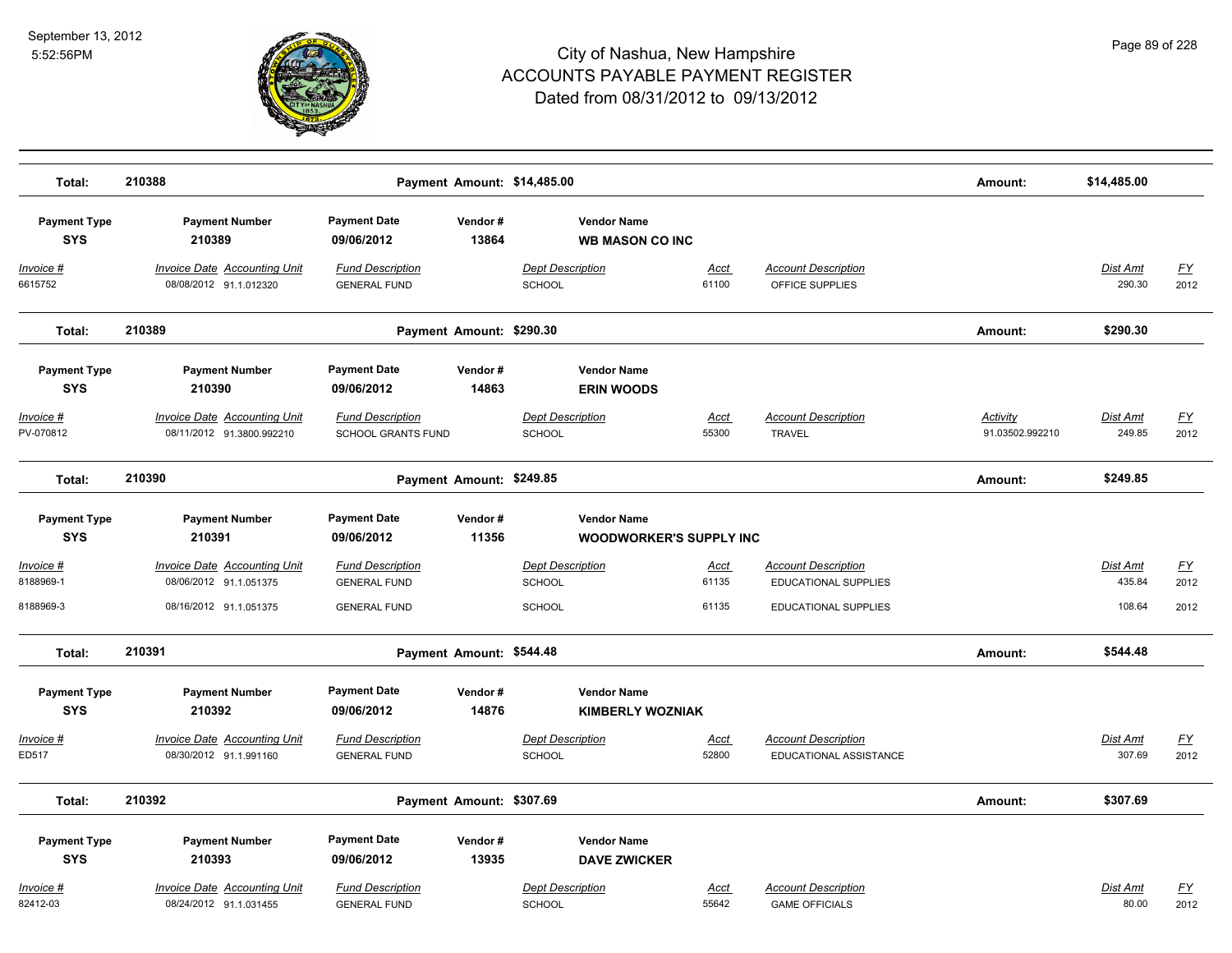

| Total:                                 | 210393                                                    | Payment Amount: \$80.00                                        |                                                        |                      |                                                   | Amount:                              | \$80.00                   |                   |
|----------------------------------------|-----------------------------------------------------------|----------------------------------------------------------------|--------------------------------------------------------|----------------------|---------------------------------------------------|--------------------------------------|---------------------------|-------------------|
| <b>Payment Type</b><br><b>SYS</b>      | <b>Payment Number</b><br>210394                           | <b>Payment Date</b><br>Vendor#<br>14691<br>09/06/2012          | <b>Vendor Name</b><br><b>JESSE CLAUSS</b>              |                      |                                                   |                                      |                           |                   |
| Invoice #<br>CAMP STAFF-<br>7/30/12-8/ | <b>Invoice Date Accounting Unit</b><br>08/06/2012 77.2503 | <b>Fund Description</b><br>PARKS & REC PROGRAMS<br><b>FUND</b> | <b>Dept Description</b><br>PARKS & REC PROGRAMS        | <u>Acct</u><br>51400 | <b>Account Description</b><br>WAGES TEMP-SEASONAL |                                      | Dist Amt<br>300.00        | <u>FY</u><br>2012 |
| Total:                                 | 210394                                                    | Payment Amount: \$300.00                                       |                                                        |                      |                                                   | Amount:                              | \$300.00                  |                   |
| <b>Payment Type</b><br><b>SYS</b>      | <b>Payment Number</b><br>210395                           | <b>Payment Date</b><br>Vendor#<br>14577<br>09/06/2012          | <b>Vendor Name</b><br><b>TREVOR KNIGHT</b>             |                      |                                                   |                                      |                           |                   |
| <u> Invoice #</u><br>7/16/12-7/20/12   | <b>Invoice Date Accounting Unit</b><br>07/23/2012 77.2503 | <b>Fund Description</b><br>PARKS & REC PROGRAMS<br><b>FUND</b> | <b>Dept Description</b><br>PARKS & REC PROGRAMS        | <u>Acct</u><br>51400 | <b>Account Description</b><br>WAGES TEMP-SEASONAL |                                      | <b>Dist Amt</b><br>300.00 | <u>FY</u><br>2012 |
| Total:                                 | 210395                                                    | Payment Amount: \$300.00                                       |                                                        |                      |                                                   | Amount:                              | \$300.00                  |                   |
| <b>Payment Type</b><br><b>SYS</b>      | <b>Payment Number</b><br>210396                           | <b>Payment Date</b><br>Vendor#<br>14802<br>09/06/2012          | <b>Vendor Name</b><br><b>ADAM LETARTE</b>              |                      |                                                   |                                      |                           |                   |
| Invoice #<br>HOCKEY CAMP-8/3/12        | <b>Invoice Date Accounting Unit</b><br>08/13/2012 77.2503 | <b>Fund Description</b><br>PARKS & REC PROGRAMS<br><b>FUND</b> | <b>Dept Description</b><br>PARKS & REC PROGRAMS        | Acct<br>51400        | <b>Account Description</b><br>WAGES TEMP-SEASONAL |                                      | Dist Amt<br>300.00        | <u>FY</u><br>2012 |
| Total:                                 | 210396                                                    | Payment Amount: \$300.00                                       |                                                        |                      |                                                   | Amount:                              | \$300.00                  |                   |
| <b>Payment Type</b><br><b>SYS</b>      | <b>Payment Number</b><br>210397                           | <b>Payment Date</b><br>Vendor#<br>09/06/2012<br>13647          | <b>Vendor Name</b><br><b>STATE OF NH</b>               |                      |                                                   | Payee Name<br><b>STATE OF NH ROW</b> |                           |                   |
| Invoice #<br><b>TAX REFUND</b>         | <b>Invoice Date Accounting Unit</b><br>09/04/2012 BS1000  | <b>Fund Description</b><br><b>GENERAL FUND</b>                 | <b>Dept Description</b><br><b>GENERAL FUND</b>         | Acct<br>11500        | <b>Account Description</b><br>Overlay-Interest    |                                      | Dist Amt<br>21.04         | <u>FY</u><br>2012 |
| <b>TAX REFUND</b>                      | 09/04/2012 BS1000                                         | <b>GENERAL FUND</b>                                            | <b>GENERAL FUND</b>                                    | 11500                | Overlay-Prior Year                                |                                      | 493.21                    | 2012              |
| Total:                                 | 210397                                                    | Payment Amount: \$514.25                                       |                                                        |                      |                                                   | Amount:                              | \$514.25                  |                   |
| <b>Payment Type</b><br><b>SYS</b>      | <b>Payment Number</b><br>210398                           | <b>Payment Date</b><br>Vendor#<br>09/06/2012<br>999000990      | <b>Vendor Name</b><br><b>DWA HOLLIS PROPERTIES LLC</b> |                      |                                                   |                                      |                           |                   |
| Invoice #                              | Invoice Date Accounting Unit                              | <b>Fund Description</b>                                        | <b>Dept Description</b>                                | Acct                 | <b>Account Description</b>                        |                                      | Dist Amt                  | FY                |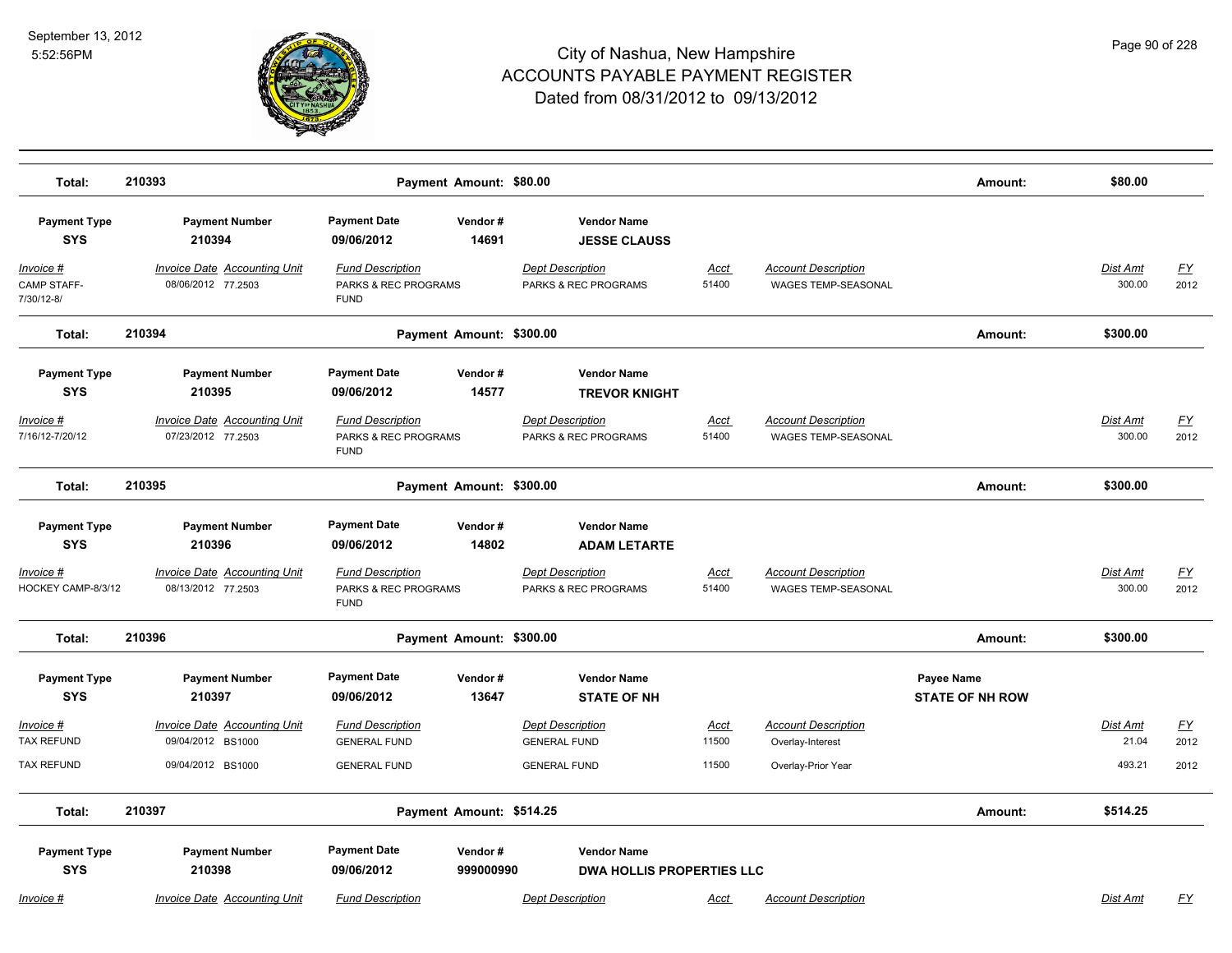

| <b>TAX REFUND</b>                     | 09/04/2012 BS1000                                          | <b>GENERAL FUND</b>                            |                             | <b>GENERAL FUND</b>                                   | 11500                | Overlay-Interest                                        |         | 1,888.40                  | 2012              |
|---------------------------------------|------------------------------------------------------------|------------------------------------------------|-----------------------------|-------------------------------------------------------|----------------------|---------------------------------------------------------|---------|---------------------------|-------------------|
| <b>TAX REFUND</b>                     | 09/04/2012 BS1000                                          | <b>GENERAL FUND</b>                            |                             | <b>GENERAL FUND</b>                                   | 11500                | Overlay-Prior Year                                      |         | 22,380.73                 | 2012              |
| Total:                                | 210398                                                     |                                                | Payment Amount: \$24,269.13 |                                                       |                      |                                                         | Amount: | \$24,269.13               |                   |
| <b>Payment Type</b><br><b>SYS</b>     | <b>Payment Number</b><br>210399                            | <b>Payment Date</b><br>09/06/2012              | Vendor#<br>999000991        | <b>Vendor Name</b><br><b>KARTIK &amp; JAYESH SHAH</b> |                      |                                                         |         |                           |                   |
| Invoice #<br><b>TAX REFUND</b>        | Invoice Date Accounting Unit<br>09/04/2012 BS1000          | <b>Fund Description</b><br><b>GENERAL FUND</b> |                             | <b>Dept Description</b><br><b>GENERAL FUND</b>        | <u>Acct</u><br>11500 | <b>Account Description</b><br>Overlay-Interest          |         | Dist Amt<br>129.25        | EY<br>2012        |
| <b>TAX REFUND</b>                     | 09/04/2012 BS1000                                          | <b>GENERAL FUND</b>                            |                             | <b>GENERAL FUND</b>                                   | 11500                | Overlay-Prior Year                                      |         | 2,854.02                  | 2012              |
| Total:                                | 210399                                                     |                                                | Payment Amount: \$2,983.27  |                                                       |                      |                                                         | Amount: | \$2,983.27                |                   |
| <b>Payment Type</b><br><b>SYS</b>     | <b>Payment Number</b><br>210400                            | <b>Payment Date</b><br>09/06/2012              | Vendor#<br>999000992        | <b>Vendor Name</b><br><b>RTN LLC</b>                  |                      |                                                         |         |                           |                   |
| <u>Invoice #</u><br><b>TAX REFUND</b> | <b>Invoice Date Accounting Unit</b><br>09/04/2012 BS1000   | <b>Fund Description</b><br><b>GENERAL FUND</b> |                             | <b>Dept Description</b><br><b>GENERAL FUND</b>        | <b>Acct</b><br>11500 | <b>Account Description</b><br>Overlay-Interest          |         | Dist Amt<br>353.70        | <u>FY</u><br>2012 |
| <b>TAX REFUND</b>                     | 09/04/2012 BS1000                                          | <b>GENERAL FUND</b>                            |                             | <b>GENERAL FUND</b>                                   | 11500                | Overlay-Prior Year                                      |         | 7,389.88                  | 2012              |
| Total:                                | 210400                                                     |                                                | Payment Amount: \$7,743.58  |                                                       |                      |                                                         | Amount: | \$7,743.58                |                   |
| <b>Payment Type</b><br><b>SYS</b>     | <b>Payment Number</b><br>210401                            | <b>Payment Date</b><br>09/06/2012              | Vendor#<br>13372            | <b>Vendor Name</b><br><b>PSNH</b>                     |                      |                                                         |         |                           |                   |
| <u>Invoice #</u><br>33642-5908457     | <b>Invoice Date Accounting Unit</b><br>08/30/2012 75.1.500 | <b>Fund Description</b><br><b>GENERAL FUND</b> |                             | <b>Dept Description</b><br><b>WELFARE ASSISTANCE</b>  | <u>Acct</u><br>55800 | <b>Account Description</b><br><b>GENERAL ASSISTANCE</b> |         | <b>Dist Amt</b><br>110.09 | <u>FY</u><br>2012 |
| 38873-6908756                         | 08/16/2012 75.1.500                                        | <b>GENERAL FUND</b>                            |                             | <b>WELFARE ASSISTANCE</b>                             | 55800                | <b>GENERAL ASSISTANCE</b>                               |         | 137.00                    | 2012              |
| 39148-7901362                         | 08/21/2012 75.1.500                                        | <b>GENERAL FUND</b>                            |                             | WELFARE ASSISTANCE                                    | 55800                | <b>GENERAL ASSISTANCE</b>                               |         | 135.00                    | 2012              |
| 39183-7901352                         | 08/16/2012 75.1.500                                        | <b>GENERAL FUND</b>                            |                             | <b>WELFARE ASSISTANCE</b>                             | 55800                | <b>GENERAL ASSISTANCE</b>                               |         | 41.21                     | 2012              |
| 41162-6908768                         | 08/20/2012 75.1.500                                        | <b>GENERAL FUND</b>                            |                             | <b>WELFARE ASSISTANCE</b>                             | 55800                | <b>GENERAL ASSISTANCE</b>                               |         | 52.46                     | 2012              |
| 41541-6908793                         | 08/29/2012 75.1.500                                        | <b>GENERAL FUND</b>                            |                             | <b>WELFARE ASSISTANCE</b>                             | 55800                | <b>GENERAL ASSISTANCE</b>                               |         | 61.96                     | 2012              |
| 41686-6908776                         | 08/22/2012 75.1.500                                        | <b>GENERAL FUND</b>                            |                             | <b>WELFARE ASSISTANCE</b>                             | 55800                | <b>GENERAL ASSISTANCE</b>                               |         | 134.54                    | 2012              |
| 41714-4945179                         | 08/31/2012 75.1.500                                        | <b>GENERAL FUND</b>                            |                             | <b>WELFARE ASSISTANCE</b>                             | 55800                | <b>GENERAL ASSISTANCE</b>                               |         | 345.70                    | 2012              |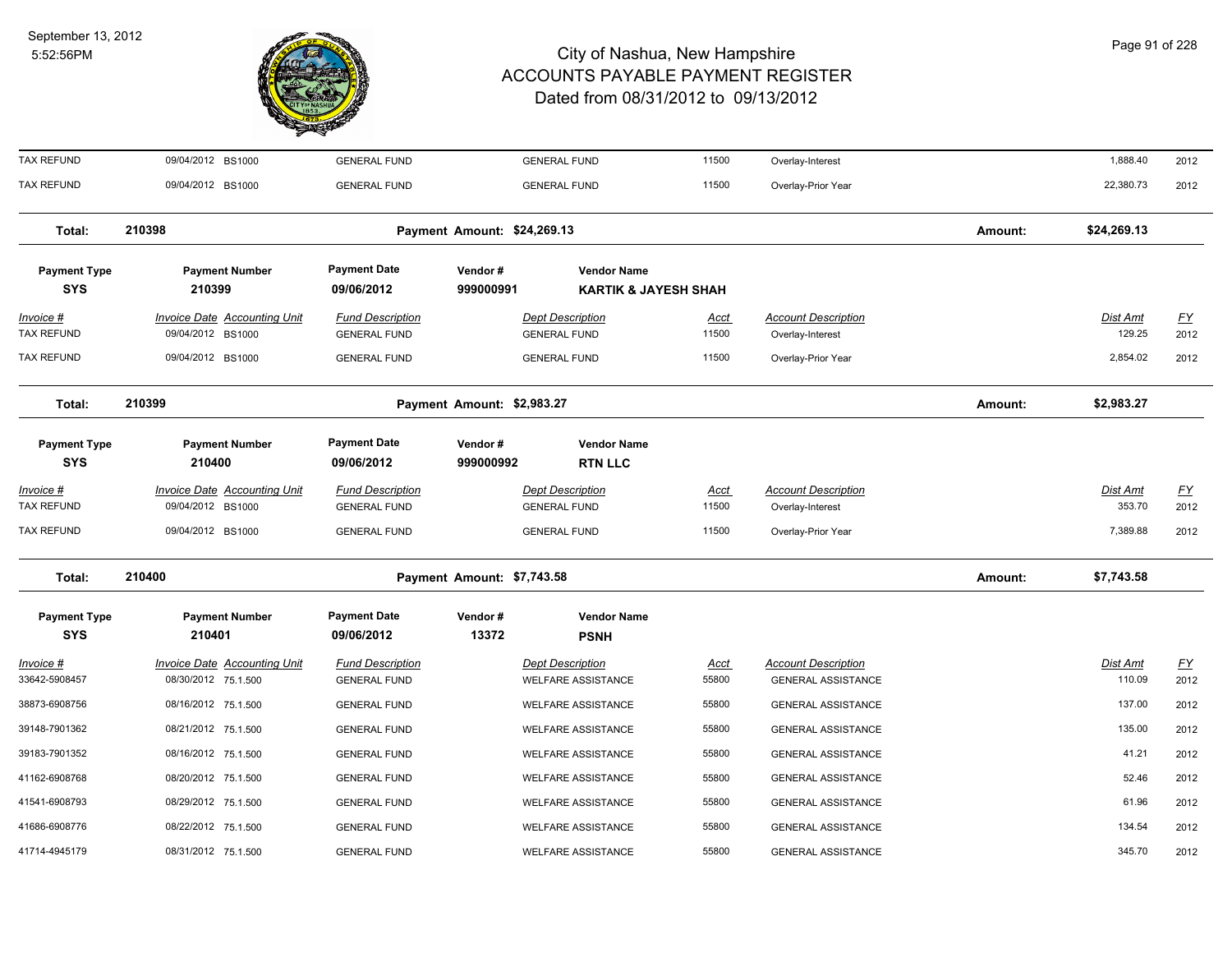

|                                    | 210401                                                     |                                                |                            |                                                      |                      |                                                 |                                       | \$1,017.96                |                   |
|------------------------------------|------------------------------------------------------------|------------------------------------------------|----------------------------|------------------------------------------------------|----------------------|-------------------------------------------------|---------------------------------------|---------------------------|-------------------|
| Total:                             |                                                            |                                                | Payment Amount: \$1,017.96 |                                                      |                      |                                                 | Amount:                               |                           |                   |
| <b>Payment Type</b><br><b>SYS</b>  | <b>Payment Number</b><br>210402                            | <b>Payment Date</b><br>09/06/2012              | Vendor#<br>12253           | <b>Vendor Name</b><br><b>188 CONCORD ST LLC</b>      |                      |                                                 |                                       |                           |                   |
| Invoice #<br>36642-6908785         | <b>Invoice Date Accounting Unit</b><br>08/27/2012 75.1.500 | <b>Fund Description</b><br><b>GENERAL FUND</b> |                            | <b>Dept Description</b><br><b>WELFARE ASSISTANCE</b> | <b>Acct</b><br>55810 | <b>Account Description</b><br>RENTAL ASSISTANCE |                                       | <b>Dist Amt</b><br>344.00 | <u>FY</u><br>2012 |
| Total:                             | 210402                                                     |                                                | Payment Amount: \$344.00   |                                                      |                      |                                                 | Amount:                               | \$344.00                  |                   |
| <b>Payment Type</b>                | <b>Payment Number</b>                                      | <b>Payment Date</b>                            | Vendor#                    | <b>Vendor Name</b>                                   |                      |                                                 |                                       |                           |                   |
| <b>SYS</b>                         | 210403                                                     | 09/06/2012                                     | 12254                      | <b>23 TO 25 TEMPLE ST REALTY LLC</b>                 |                      |                                                 |                                       |                           |                   |
| <u> Invoice #</u><br>41544-1946809 | <b>Invoice Date Accounting Unit</b><br>08/28/2012 75.1.500 | <b>Fund Description</b><br><b>GENERAL FUND</b> |                            | <b>Dept Description</b><br><b>WELFARE ASSISTANCE</b> | <u>Acct</u><br>55810 | <b>Account Description</b><br>RENTAL ASSISTANCE |                                       | Dist Amt<br>477.00        | <u>FY</u><br>2012 |
| Total:                             | 210403                                                     |                                                | Payment Amount: \$477.00   |                                                      |                      |                                                 | Amount:                               | \$477.00                  |                   |
| <b>Payment Type</b>                | <b>Payment Number</b>                                      | <b>Payment Date</b>                            | Vendor#                    | <b>Vendor Name</b>                                   |                      |                                                 | Payee Name                            |                           |                   |
| <b>SYS</b>                         | 210404                                                     | 09/06/2012                                     | 12255                      | <b>28 - 34 RAILROAD SQUARE LLC</b>                   |                      |                                                 | <b>28-34 RAILROAD SQ LLC AND DADS</b> |                           |                   |
| Invoice #<br>31957-5908448         | <b>Invoice Date Accounting Unit</b><br>08/24/2012 75.1.500 | <b>Fund Description</b><br><b>GENERAL FUND</b> |                            | <b>Dept Description</b><br><b>WELFARE ASSISTANCE</b> | <u>Acct</u><br>55810 | <b>Account Description</b><br>RENTAL ASSISTANCE |                                       | Dist Amt<br>450.00        | <u>FY</u><br>2012 |
| Total:                             | 210404                                                     |                                                | Payment Amount: \$450.00   |                                                      |                      |                                                 | Amount:                               | \$450.00                  |                   |
| <b>Payment Type</b><br><b>SYS</b>  | <b>Payment Number</b><br>210405                            | <b>Payment Date</b><br>09/06/2012              | Vendor#<br>11032           | <b>Vendor Name</b><br><b>3-5 ALLDS LLC</b>           |                      |                                                 |                                       |                           |                   |
| <u> Invoice #</u><br>41389-7901373 | <b>Invoice Date Accounting Unit</b><br>08/24/2012 75.1.500 | <b>Fund Description</b><br><b>GENERAL FUND</b> |                            | <b>Dept Description</b><br><b>WELFARE ASSISTANCE</b> | <u>Acct</u><br>55810 | <b>Account Description</b><br>RENTAL ASSISTANCE |                                       | Dist Amt<br>448.31        | <u>FY</u><br>2012 |
| Total:                             | 210405                                                     |                                                | Payment Amount: \$448.31   |                                                      |                      |                                                 | Amount:                               | \$448.31                  |                   |
| <b>Payment Type</b>                | <b>Payment Number</b>                                      | <b>Payment Date</b>                            | Vendor#                    | <b>Vendor Name</b>                                   |                      |                                                 |                                       |                           |                   |
| <b>SYS</b>                         | 210406                                                     | 09/06/2012                                     | 12494                      | <b>CENTRAL REALTY</b>                                |                      |                                                 |                                       |                           |                   |
| Invoice #<br>10633-6908786         | <b>Invoice Date Accounting Unit</b><br>08/28/2012 75.1.500 | <b>Fund Description</b><br><b>GENERAL FUND</b> |                            | <b>Dept Description</b><br><b>WELFARE ASSISTANCE</b> | Acct<br>55810        | <b>Account Description</b><br>RENTAL ASSISTANCE |                                       | Dist Amt<br>795.00        | <u>FY</u><br>2012 |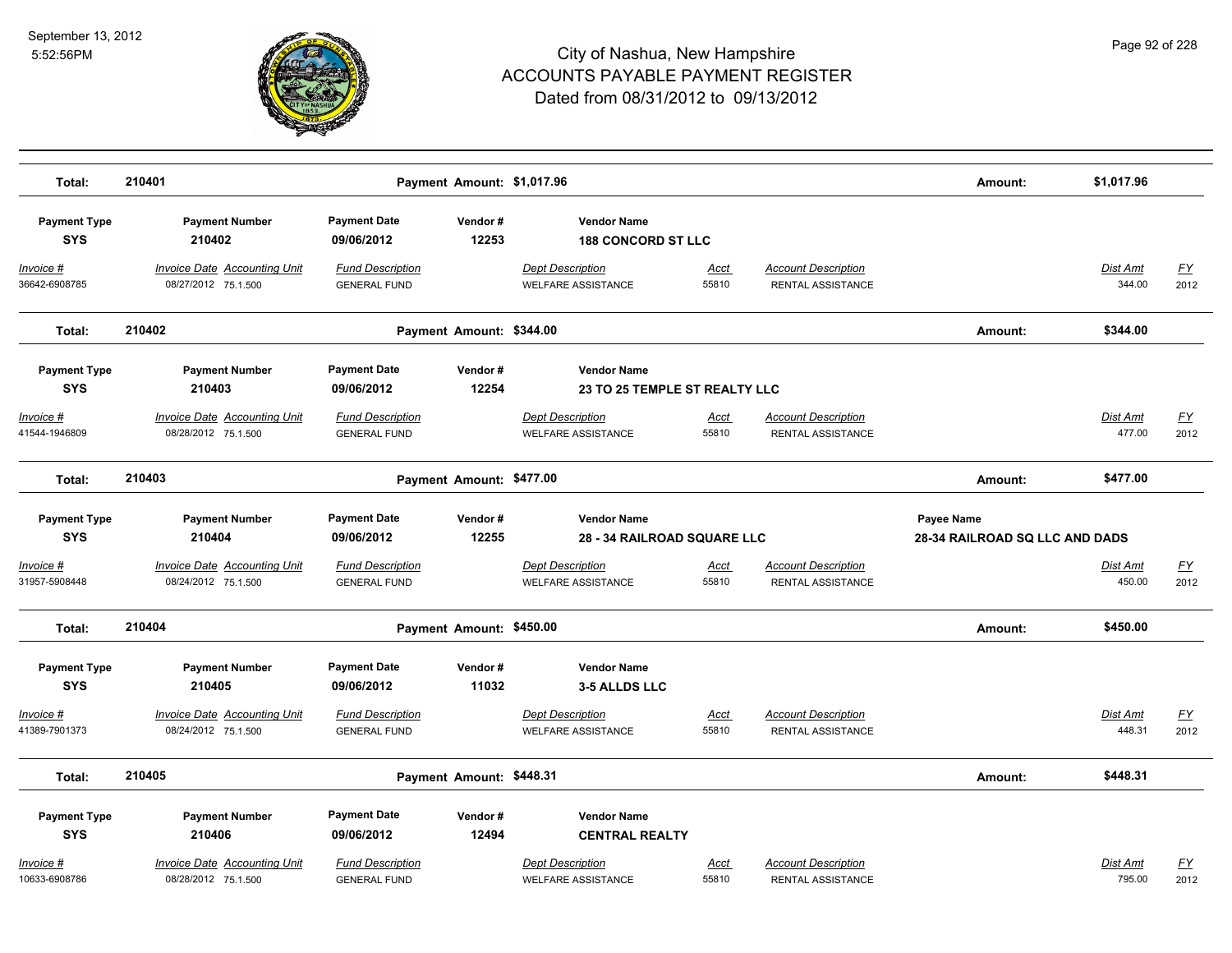

| Total:                            | 210406                                                     |                                                | Payment Amount: \$795.00 |                                                      |                      |                                                         | Amount: | \$795.00                  |                   |
|-----------------------------------|------------------------------------------------------------|------------------------------------------------|--------------------------|------------------------------------------------------|----------------------|---------------------------------------------------------|---------|---------------------------|-------------------|
| <b>Payment Type</b><br><b>SYS</b> | <b>Payment Number</b><br>210407                            | <b>Payment Date</b><br>09/06/2012              | Vendor#<br>12563         | <b>Vendor Name</b><br><b>COUNTRY BARN MOTEL</b>      |                      |                                                         |         |                           |                   |
| Invoice #<br>41322-5908444        | Invoice Date Accounting Unit<br>08/23/2012 75.1.500        | <b>Fund Description</b><br><b>GENERAL FUND</b> |                          | <b>Dept Description</b><br><b>WELFARE ASSISTANCE</b> | Acct<br>55810        | <b>Account Description</b><br><b>RENTAL ASSISTANCE</b>  |         | Dist Amt<br>259.00        | <u>FY</u><br>2012 |
| Total:                            | 210407                                                     |                                                | Payment Amount: \$259.00 |                                                      |                      |                                                         | Amount: | \$259.00                  |                   |
| <b>Payment Type</b><br><b>SYS</b> | <b>Payment Number</b><br>210408                            | <b>Payment Date</b><br>09/06/2012              | Vendor#<br>12596         | <b>Vendor Name</b><br><b>TERRY DAKIN</b>             |                      |                                                         |         |                           |                   |
| $Invoice$ #<br>41622-4945180      | <b>Invoice Date Accounting Unit</b><br>08/31/2012 75.1.500 | <b>Fund Description</b><br><b>GENERAL FUND</b> |                          | <b>Dept Description</b><br><b>WELFARE ASSISTANCE</b> | <b>Acct</b><br>55810 | <b>Account Description</b><br>RENTAL ASSISTANCE         |         | <b>Dist Amt</b><br>240.00 | <u>FY</u><br>2012 |
| Total:                            | 210408                                                     |                                                | Payment Amount: \$240.00 |                                                      |                      |                                                         | Amount: | \$240.00                  |                   |
| <b>Payment Type</b><br><b>SYS</b> | <b>Payment Number</b><br>210409                            | <b>Payment Date</b><br>09/06/2012              | Vendor#<br>12603         | <b>Vendor Name</b><br><b>DAVIS FUNERAL HOME</b>      |                      |                                                         |         |                           |                   |
| Invoice #<br>32422-4945175        | <b>Invoice Date Accounting Unit</b><br>08/29/2012 75.1.500 | <b>Fund Description</b><br><b>GENERAL FUND</b> |                          | <b>Dept Description</b><br><b>WELFARE ASSISTANCE</b> | <u>Acct</u><br>55800 | <b>Account Description</b><br><b>GENERAL ASSISTANCE</b> |         | Dist Amt<br>750.00        | <u>FY</u><br>2012 |
| Total:                            | 210409                                                     |                                                | Payment Amount: \$750.00 |                                                      |                      |                                                         | Amount: | \$750.00                  |                   |
| <b>Payment Type</b><br><b>SYS</b> | <b>Payment Number</b><br>210410                            | <b>Payment Date</b><br>09/06/2012              | Vendor#<br>12651         | <b>Vendor Name</b><br><b>DANA DRURY</b>              |                      |                                                         |         |                           |                   |
| Invoice #<br>41693-7901384        | <b>Invoice Date Accounting Unit</b><br>08/28/2012 75.1.500 | <b>Fund Description</b><br><b>GENERAL FUND</b> |                          | <b>Dept Description</b><br><b>WELFARE ASSISTANCE</b> | <u>Acct</u><br>55810 | <b>Account Description</b><br>RENTAL ASSISTANCE         |         | <b>Dist Amt</b><br>740.00 | <u>FY</u><br>2012 |
| Total:                            | 210410                                                     |                                                | Payment Amount: \$740.00 |                                                      |                      |                                                         | Amount: | \$740.00                  |                   |
| <b>Payment Type</b>               | <b>Payment Number</b>                                      | <b>Payment Date</b>                            | Vendor#                  | <b>Vendor Name</b>                                   |                      |                                                         |         |                           |                   |
| <b>SYS</b>                        | 210411                                                     | 09/06/2012                                     | 14804                    | <b>EDWARD A FISICHELLI &amp; DAVID C</b>             |                      |                                                         |         |                           |                   |
| Invoice #<br>41541-6908783        | <b>Invoice Date Accounting Unit</b><br>08/24/2012 75.1.500 | <b>Fund Description</b><br><b>GENERAL FUND</b> |                          | <b>Dept Description</b><br><b>WELFARE ASSISTANCE</b> | Acct<br>55810        | <b>Account Description</b><br>RENTAL ASSISTANCE         |         | Dist Amt<br>675.00        | <u>FY</u><br>2012 |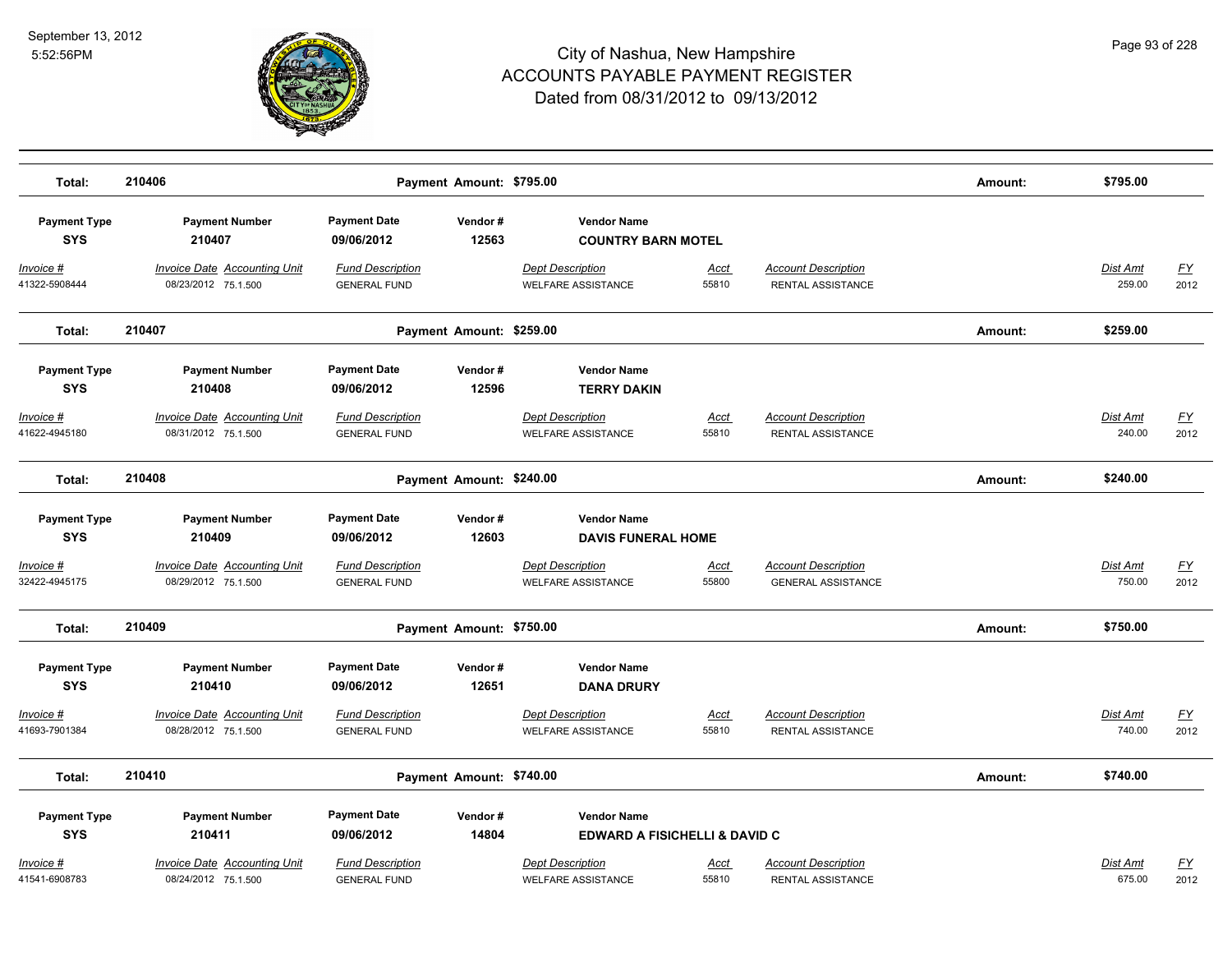

| Total:                            | 210411                                                     |                                                | Payment Amount: \$675.00 |                                                       |                      |                                                 | Amount: | \$675.00                  |                   |
|-----------------------------------|------------------------------------------------------------|------------------------------------------------|--------------------------|-------------------------------------------------------|----------------------|-------------------------------------------------|---------|---------------------------|-------------------|
| <b>Payment Type</b><br><b>SYS</b> | <b>Payment Number</b><br>210412                            | <b>Payment Date</b><br>09/06/2012              | Vendor#<br>12685         | <b>Vendor Name</b><br><b>NATHAN ENG</b>               |                      |                                                 |         |                           |                   |
| Invoice #<br>40365-6908795        | <b>Invoice Date Accounting Unit</b><br>08/31/2012 75.1.500 | <b>Fund Description</b><br><b>GENERAL FUND</b> |                          | <b>Dept Description</b><br><b>WELFARE ASSISTANCE</b>  | Acct<br>55810        | <b>Account Description</b><br>RENTAL ASSISTANCE |         | Dist Amt<br>165.00        | <u>FY</u><br>2012 |
| Total:                            | 210412                                                     |                                                | Payment Amount: \$165.00 |                                                       |                      |                                                 | Amount: | \$165.00                  |                   |
| <b>Payment Type</b><br><b>SYS</b> | <b>Payment Number</b><br>210413                            | <b>Payment Date</b><br>09/06/2012              | Vendor#<br>14827         | <b>Vendor Name</b><br><b>GULZAR-E-RAZIA LLC</b>       |                      |                                                 |         |                           |                   |
| <u>Invoice #</u><br>35832-6908782 | <b>Invoice Date Accounting Unit</b><br>08/24/2012 75.1.500 | <b>Fund Description</b><br><b>GENERAL FUND</b> |                          | <b>Dept Description</b><br><b>WELFARE ASSISTANCE</b>  | <u>Acct</u><br>55810 | <b>Account Description</b><br>RENTAL ASSISTANCE |         | <b>Dist Amt</b><br>766.00 | <u>FY</u><br>2012 |
| Total:                            | 210413                                                     |                                                | Payment Amount: \$766.00 |                                                       |                      |                                                 | Amount: | \$766.00                  |                   |
| <b>Payment Type</b><br><b>SYS</b> | <b>Payment Number</b><br>210414                            | <b>Payment Date</b><br>09/06/2012              | Vendor#<br>14741         | <b>Vendor Name</b><br><b>PAULINE HOULE</b>            |                      |                                                 |         |                           |                   |
| Invoice #<br>41650-7901342        | <b>Invoice Date Accounting Unit</b><br>08/14/2012 75.1.500 | <b>Fund Description</b><br><b>GENERAL FUND</b> |                          | <b>Dept Description</b><br><b>WELFARE ASSISTANCE</b>  | Acct<br>55810        | <b>Account Description</b><br>RENTAL ASSISTANCE |         | Dist Amt<br>550.00        | <u>FY</u><br>2012 |
| Total:                            | 210414                                                     |                                                | Payment Amount: \$550.00 |                                                       |                      |                                                 | Amount: | \$550.00                  |                   |
| <b>Payment Type</b><br><b>SYS</b> | <b>Payment Number</b><br>210415                            | <b>Payment Date</b><br>09/06/2012              | Vendor#<br>12965         | <b>Vendor Name</b><br><b>CHARLES KOLOCOTRONIS</b>     |                      |                                                 |         |                           |                   |
| Invoice #<br>35201-5908451        | <b>Invoice Date Accounting Unit</b><br>08/29/2012 75.1.500 | <b>Fund Description</b><br><b>GENERAL FUND</b> |                          | <b>Dept Description</b><br><b>WELFARE ASSISTANCE</b>  | <u>Acct</u><br>55810 | <b>Account Description</b><br>RENTAL ASSISTANCE |         | <b>Dist Amt</b><br>975.00 | <u>FY</u><br>2012 |
| Total:                            | 210415                                                     |                                                | Payment Amount: \$975.00 |                                                       |                      |                                                 | Amount: | \$975.00                  |                   |
| <b>Payment Type</b><br><b>SYS</b> | <b>Payment Number</b><br>210416                            | <b>Payment Date</b><br>09/06/2012              | Vendor#<br>13141         | <b>Vendor Name</b><br><b>NASHUA HOUSING AUTHORITY</b> |                      |                                                 |         |                           |                   |
| Invoice #<br>40045-6908770        | <b>Invoice Date Accounting Unit</b><br>08/21/2012 75.1.500 | <b>Fund Description</b><br><b>GENERAL FUND</b> |                          | <b>Dept Description</b><br><b>WELFARE ASSISTANCE</b>  | Acct<br>55810        | <b>Account Description</b><br>RENTAL ASSISTANCE |         | Dist Amt<br>243.00        | <u>FY</u><br>2012 |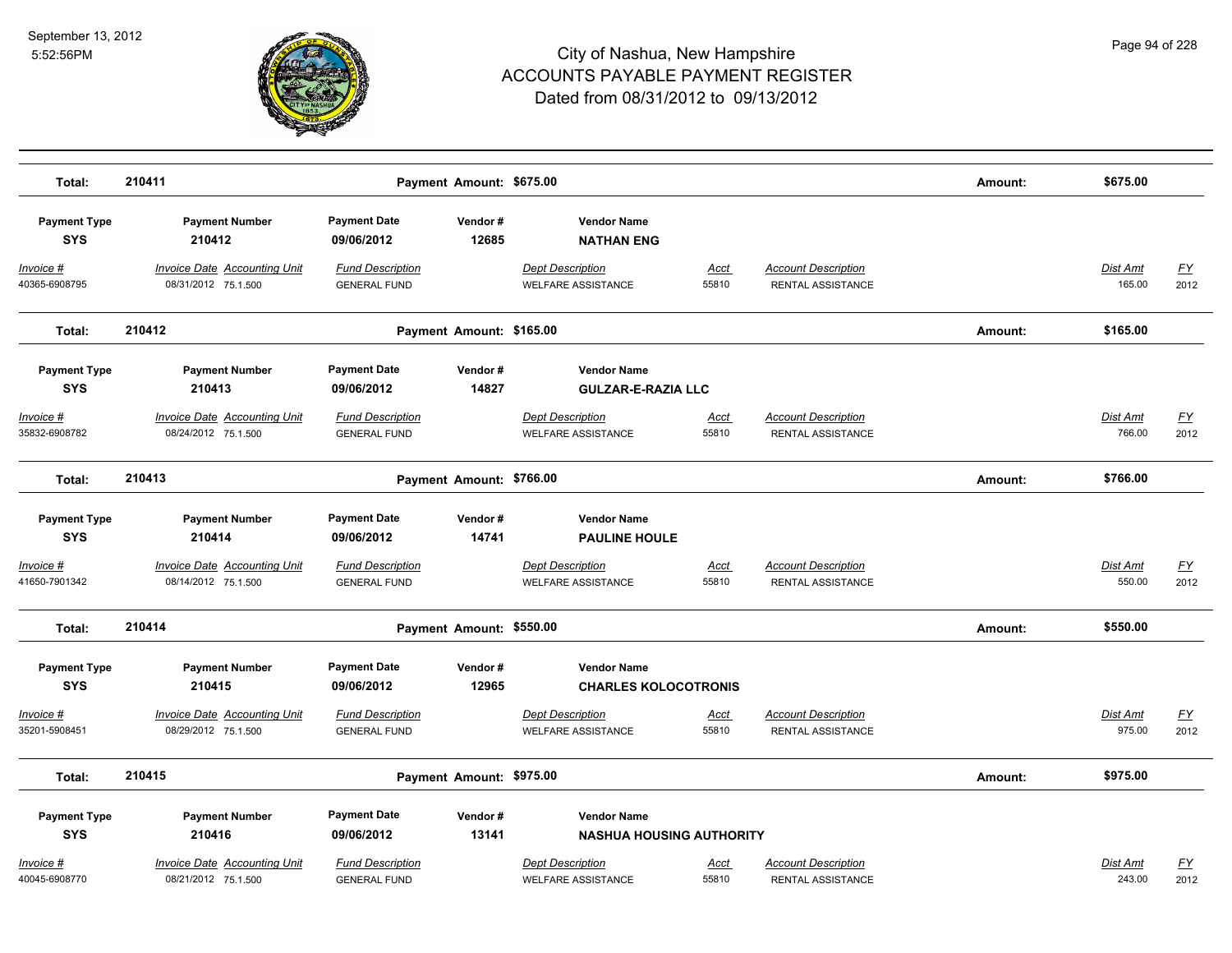

| Total:                                  | 210416                                                     | Payment Amount: \$243.00                                          |                  |                                                                 |                      |                                                                                 | Amount:                          | \$243.00                 |                   |
|-----------------------------------------|------------------------------------------------------------|-------------------------------------------------------------------|------------------|-----------------------------------------------------------------|----------------------|---------------------------------------------------------------------------------|----------------------------------|--------------------------|-------------------|
| <b>Payment Type</b><br><b>SYS</b>       | <b>Payment Number</b><br>210417                            | <b>Payment Date</b><br>09/06/2012                                 | Vendor#<br>14828 | <b>Vendor Name</b><br><b>JOSE R RAMOS</b>                       |                      |                                                                                 |                                  |                          |                   |
| Invoice #<br>41158-7901295              | <b>Invoice Date Accounting Unit</b><br>07/24/2012 75.1.500 | <b>Fund Description</b><br><b>GENERAL FUND</b>                    |                  | <b>Dept Description</b><br><b>WELFARE ASSISTANCE</b>            | Acct<br>55810        | <b>Account Description</b><br>RENTAL ASSISTANCE                                 |                                  | Dist Amt<br>949.00       | <u>FY</u><br>2012 |
| Total:                                  | 210417                                                     | Payment Amount: \$949.00                                          |                  |                                                                 |                      |                                                                                 | Amount:                          | \$949.00                 |                   |
| <b>Payment Type</b><br><b>SYS</b>       | <b>Payment Number</b><br>210418                            | <b>Payment Date</b><br>09/11/2012                                 | Vendor#<br>13303 | <b>Vendor Name</b><br><b>PETTY CASH</b>                         |                      |                                                                                 |                                  |                          |                   |
| <u>Invoice #</u><br>PETTYCASH09/11/2012 | <b>Invoice Date Accounting Unit</b><br>09/11/2012 22.5010  | <b>Fund Description</b><br>CAP PROJECTS-INFO<br><b>TECHNOLOGY</b> |                  | <b>Dept Description</b><br>CAPITAL PROJECTS-INFO<br><b>TECH</b> | <u>Acct</u><br>81342 | <b>Account Description</b><br><b>COMPUTER SOFTWARE &amp;</b><br><b>HARDWARE</b> | <b>Activity</b><br>1010.22.01.30 | <b>Dist Amt</b><br>51.39 | <u>FY</u><br>2012 |
| PETTYCASH09/11/2012                     | 09/11/2012 44.1.720                                        | <b>GENERAL FUND</b>                                               |                  | EDGEWOOD CEMETERY                                               | 54487                | <b>EQUIPMENT REPAIRS &amp;</b><br><b>MAINTENANCE</b>                            |                                  | 26.00                    | 2012              |
| PETTYCASH09/11/2012                     | 09/11/2012 44.1.720                                        | <b>GENERAL FUND</b>                                               |                  | EDGEWOOD CEMETERY                                               | 54280                | <b>BUILDING/GROUNDS</b><br><b>MAINTENANCE</b>                                   |                                  | 9.23                     | 2012              |
| PETTYCASH09/11/2012                     | 09/11/2012 45.1.720                                        | <b>GENERAL FUND</b>                                               |                  | SUBURBAN CEMETERY                                               | 54280                | <b>BUILDING/GROUNDS</b><br><b>MAINTENANCE</b>                                   |                                  | 59.39                    | 2012              |
| PETTYCASH09/11/2012                     | 09/11/2012 84.3090                                         | URBAN PROGRAM GRANTS                                              |                  | URBAN PROGRAM GRANTS                                            | 68240                | OTHER EXPENSES                                                                  | 1092.84.10.50                    | 19.90                    | 2012              |
| PETTYCASH09/11/2012                     | 09/11/2012 84.3090                                         | <b>URBAN PROGRAM GRANTS</b>                                       |                  | <b>URBAN PROGRAM GRANTS</b>                                     | 61100                | OFFICE SUPPLIES                                                                 | 1032.84.01.30                    | 29.98                    | 2012              |
| PETTYCASH09/11/2012                     | 09/11/2012 22.2505                                         | <b>GOVT &amp; EDUCATION</b><br><b>CHANNELS FUND</b>               |                  | <b>GOV'T &amp; EDUCATION</b><br><b>CHANNELS</b>                 | 61299                | MISCELLANEOUS SUPPLIES                                                          |                                  | 12.96                    | 2012              |
| PETTYCASH09/11/2012                     | 09/11/2012 29.1.720.8162                                   | <b>GENERAL FUND</b>                                               |                  | <b>CITY BUILDINGS</b>                                           | 54487                | <b>EQUIPMENT REPAIRS &amp;</b><br><b>MAINTENANCE</b>                            |                                  | 47.49                    | 2012              |
| PETTYCASH09/11/2012                     | 09/11/2012 69.6200.670                                     | <b>WASTEWATER FUND</b>                                            |                  | WASTEWATER                                                      | 61149                | LABORATORY SUPPLIES                                                             |                                  | 12.99                    | 2012              |
| PETTYCASH09/11/2012                     | 09/11/2012 69.6200.670                                     | <b>WASTEWATER FUND</b>                                            |                  | WASTEWATER                                                      | 55607                | POSTAGE & DELIVERY                                                              |                                  | 6.40                     | 2012              |
| PETTYCASH09/11/2012                     | 09/11/2012 69.6200.670                                     | <b>WASTEWATER FUND</b>                                            |                  | <b>WASTEWATER</b>                                               | 55421                | TRAINING & CERTIFICATIONS                                                       |                                  | 20.00                    | 2012              |
| PETTYCASH09/11/2012                     | 09/11/2012 69.6200.670                                     | <b>WASTEWATER FUND</b>                                            |                  | WASTEWATER                                                      | 54487                | <b>EQUIPMENT REPAIRS &amp;</b><br><b>MAINTENANCE</b>                            |                                  | 9.74                     | 2012              |
| PETTYCASH09/11/2012                     | 09/11/2012 69.6200.670                                     | <b>WASTEWATER FUND</b>                                            |                  | <b>WASTEWATER</b>                                               | 54280                | <b>BUILDING/GROUNDS</b>                                                         |                                  | 11.48                    | 2012              |
| PETTYCASH09/11/2012                     | 09/11/2012 60.1.500                                        | <b>GENERAL FUND</b>                                               |                  | <b>PUBLIC</b>                                                   | 61100                | <b>MAINTENANCE</b><br>OFFICE SUPPLIES                                           |                                  | 48.96                    | 2012              |
| PETTYCASH09/11/2012                     | 09/11/2012 60.1.665                                        | <b>GENERAL FUND</b>                                               |                  | WORKS-ADMIN/ENGINEERIN<br><b>PUBLIC</b>                         | 55314                | FIXED RATE MILEAGE                                                              |                                  | 1.00                     | 2012              |
| PETTYCASH09/11/2012                     | 09/11/2012 61.1.685                                        | <b>GENERAL FUND</b>                                               |                  | WORKS-ADMIN/ENGINEERIN<br><b>STREETS</b>                        | 61900                | <b>ALLOWANCE</b><br><b>MEALS</b>                                                |                                  | 15.03                    | 2012              |
| PETTYCASH09/11/2012                     | 09/11/2012 61.1.670                                        | <b>GENERAL FUND</b>                                               |                  | <b>STREETS</b>                                                  | 61100                | OFFICE SUPPLIES                                                                 |                                  | 13.99                    | 2012              |
| PETTYCASH09/11/2012                     | 09/11/2012 61.1.670                                        | <b>GENERAL FUND</b>                                               |                  | <b>STREETS</b>                                                  | 54280                | <b>BUILDING/GROUNDS</b><br><b>MAINTENANCE</b>                                   |                                  | 9.60                     | 2012              |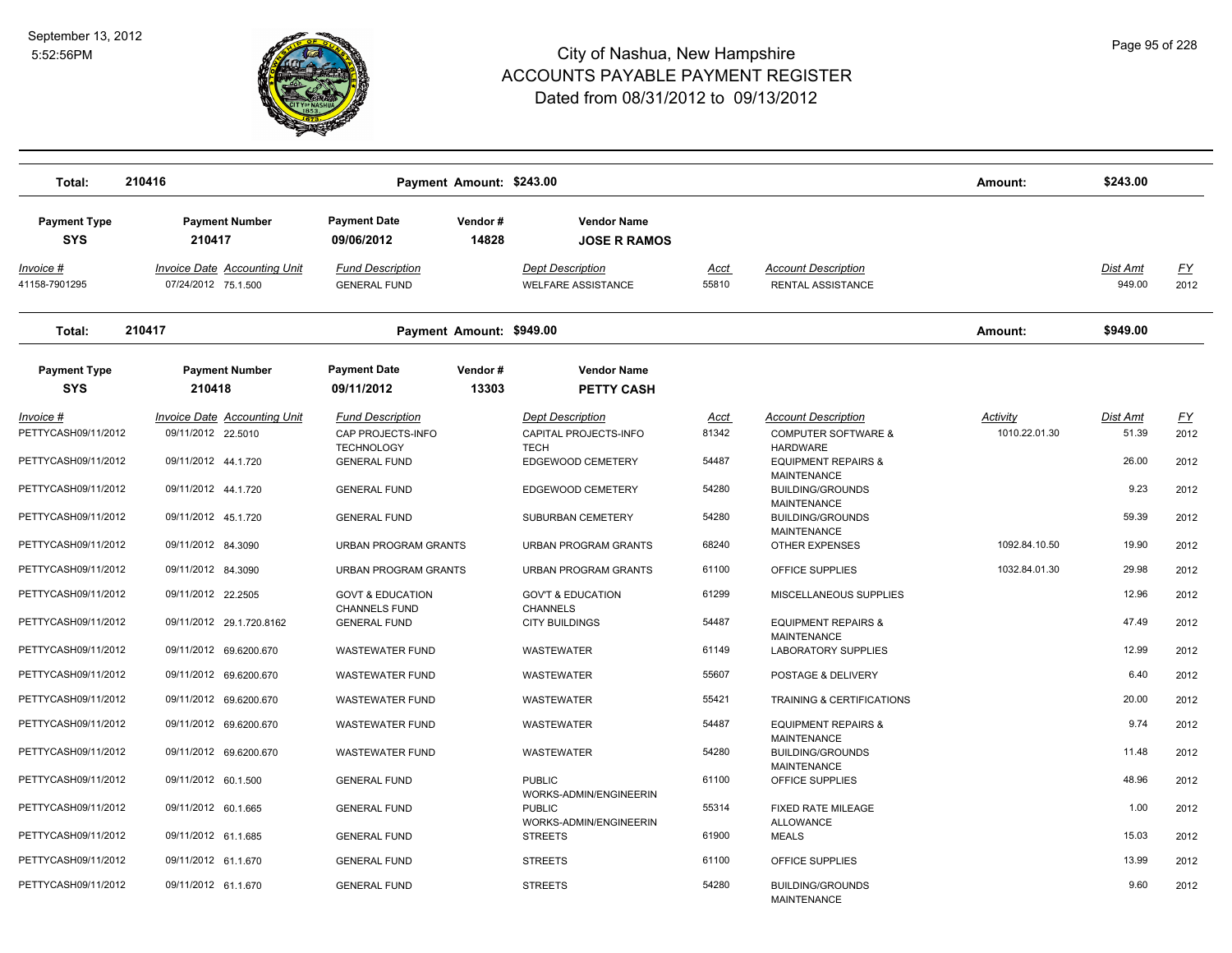

| PETTYCASH09/11/2012                          | 09/11/2012 82.1.500                                         | <b>GENERAL FUND</b>                                   |                  | PLANNING & ZONING                                               | 61910                | <b>MEALS - FUNCTIONS</b>                                            |                 | 11.85                     | 2012              |
|----------------------------------------------|-------------------------------------------------------------|-------------------------------------------------------|------------------|-----------------------------------------------------------------|----------------------|---------------------------------------------------------------------|-----------------|---------------------------|-------------------|
| PETTYCASH09/11/2012                          | 09/11/2012 82.1.500                                         | <b>GENERAL FUND</b>                                   |                  | PLANNING & ZONING                                               | 55307                | MILEAGE REIMBURSEMENTS                                              |                 | 92.14                     | 2012              |
| PETTYCASH09/11/2012                          | 09/11/2012 01.1.500                                         | <b>GENERAL FUND</b>                                   |                  | <b>MAYOR</b>                                                    | 68300                | MAYORS EXPENSE ACCOUNT                                              |                 | 10.50                     | 2012              |
| PETTYCASH09/11/2012                          | 09/11/2012 01.1.500                                         | <b>GENERAL FUND</b>                                   |                  | <b>MAYOR</b>                                                    | 61910                | <b>MEALS - FUNCTIONS</b>                                            |                 | 33.14                     | 2012              |
| PETTYCASH09/11/2012                          | 09/11/2012 01.1.500                                         | <b>GENERAL FUND</b>                                   |                  | <b>MAYOR</b>                                                    | 61299                | MISCELLANEOUS SUPPLIES                                              |                 | 5.58                      | 2012              |
| PETTYCASH09/11/2012                          | 09/11/2012 07.1.565                                         | <b>GENERAL FUND</b>                                   |                  | <b>CITY CLERK</b>                                               | 61100                | OFFICE SUPPLIES                                                     |                 | 30.95                     | 2012              |
| PETTYCASH09/11/2012                          | 09/11/2012 07.1.565                                         | <b>GENERAL FUND</b>                                   |                  | <b>CITY CLERK</b>                                               | 53435                | <b>ELECTION SERVICES</b>                                            |                 | 40.00                     | 2012              |
| Total:                                       | 210418                                                      | Payment Amount: \$629.69                              |                  |                                                                 |                      |                                                                     | Amount:         | \$629.69                  |                   |
| <b>Payment Type</b>                          | <b>Payment Number</b>                                       | <b>Payment Date</b>                                   | Vendor#          | <b>Vendor Name</b>                                              |                      |                                                                     |                 |                           |                   |
| <b>SYS</b>                                   | 210419                                                      | 09/12/2012                                            | 12464            | <b>CANAL ART &amp; FRAMING</b>                                  |                      |                                                                     |                 |                           |                   |
| Invoice #                                    | <b>Invoice Date Accounting Unit</b>                         | <b>Fund Description</b>                               |                  | <b>Dept Description</b>                                         | Acct                 | <b>Account Description</b>                                          |                 | <b>Dist Amt</b>           | $\underline{FY}$  |
| RIVIER UNIV                                  | 09/12/2012 01.1.500                                         | <b>GENERAL FUND</b>                                   |                  | <b>MAYOR</b>                                                    | 68300                | MAYORS EXPENSE ACCOUNT                                              |                 | 143.00                    | 2012              |
| Total:                                       | 210419                                                      | Payment Amount: \$143.00                              |                  |                                                                 |                      |                                                                     | Amount:         | \$143.00                  |                   |
| <b>Payment Type</b>                          | <b>Payment Number</b>                                       | <b>Payment Date</b>                                   | Vendor#          | <b>Vendor Name</b>                                              |                      |                                                                     |                 |                           |                   |
| <b>SYS</b>                                   | 210420                                                      | 09/13/2012                                            | 14833            | <b>LISA ALLEN</b>                                               |                      |                                                                     |                 |                           |                   |
| <u> Invoice #</u><br>PROGRAM ON<br>9/25/2012 | <b>Invoice Date Accounting Unit</b><br>08/21/2012 TF79.7549 | <b>Fund Description</b><br>LIBRARY-MISC LIB DONATIONS |                  | <b>Dept Description</b><br>LIBRARY-MISC LIB<br><b>DONATIONS</b> | <u>Acct</u><br>53999 | <b>Account Description</b><br>OTHER PROFESSIONAL<br><b>SERVICES</b> |                 | <b>Dist Amt</b><br>200.00 | <u>FY</u><br>2012 |
| Total:                                       | 210420                                                      | Payment Amount: \$200.00                              |                  |                                                                 |                      |                                                                     | Amount:         | \$200.00                  |                   |
| <b>Payment Type</b><br><b>SYS</b>            | <b>Payment Number</b><br>210421                             | <b>Payment Date</b><br>09/13/2012                     | Vendor#<br>14019 | <b>Vendor Name</b><br><b>PAUL BERGERON</b>                      |                      |                                                                     |                 |                           |                   |
| Invoice #                                    | <b>Invoice Date Accounting Unit</b>                         | <b>Fund Description</b>                               |                  | <b>Dept Description</b>                                         | <u>Acct</u>          | <b>Account Description</b>                                          |                 | Dist Amt                  | <u>FY</u>         |
| REIMB 8/30/12                                | 08/30/2012 07.1.565                                         | <b>GENERAL FUND</b>                                   |                  | <b>CITY CLERK</b>                                               | 61299                | MISCELLANEOUS SUPPLIES                                              |                 | 58.90                     | 2012              |
| Total:                                       | 210421                                                      | Payment Amount: \$58.90                               |                  |                                                                 |                      |                                                                     | Amount:         | \$58.90                   |                   |
| <b>Payment Type</b><br><b>SYS</b>            | <b>Payment Number</b><br>210422                             | <b>Payment Date</b><br>09/13/2012                     | Vendor#<br>14027 | <b>Vendor Name</b><br><b>NANCY BISSELL</b>                      |                      |                                                                     |                 |                           |                   |
| Invoice #                                    | <b>Invoice Date Accounting Unit</b>                         | <b>Fund Description</b>                               |                  | <b>Dept Description</b>                                         | <u>Acct</u>          | <b>Account Description</b>                                          | <b>Activity</b> | Dist Amt                  | <u>FY</u>         |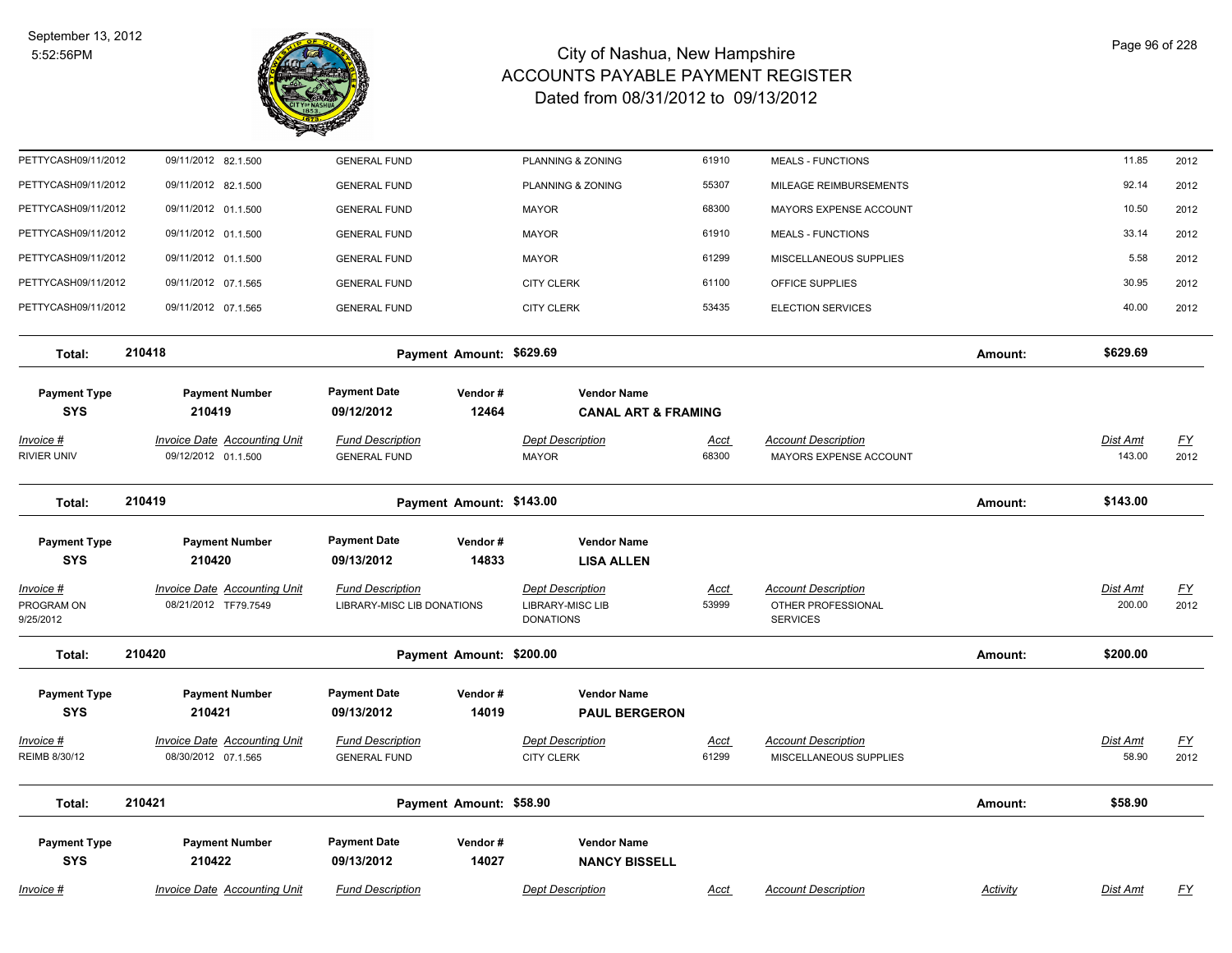

| 7/30 - 9/1 - MILEAGE                    | 08/31/2012 72.3070                                         | <b>COMMUNITY HEALTH GRANTS</b><br><b>FUND</b>  |         | <b>COMMUNITY HEALTH</b><br><b>GRANTS FUND</b>         | 55300                | <b>TRAVEL</b>                                                 | 72.1003.13.01 | 29.41                     | 2012              |
|-----------------------------------------|------------------------------------------------------------|------------------------------------------------|---------|-------------------------------------------------------|----------------------|---------------------------------------------------------------|---------------|---------------------------|-------------------|
| 7/30 - 9/1 - MILEAGE                    | 08/31/2012 72.1.500                                        | <b>GENERAL FUND</b>                            |         | <b>COMMUNITY HEALTH</b>                               | 55307                | MILEAGE REIMBURSEMENTS                                        |               | 159.58                    | 2012              |
| 8/13 - 18 - MILEAGE                     | 08/31/2012 71.3068                                         | <b>COMMUNITY SERVICES</b><br><b>GRANTS</b>     |         | <b>COMMUNITY SERVICES</b><br><b>GRANTS</b>            | 55300                | <b>TRAVEL</b>                                                 | 71.1004.13.01 | 54.68                     | 2012              |
| Total:                                  | 210422                                                     | Payment Amount: \$243.67                       |         |                                                       |                      |                                                               | Amount:       | \$243.67                  |                   |
| <b>Payment Type</b>                     | <b>Payment Number</b>                                      | <b>Payment Date</b>                            | Vendor# | <b>Vendor Name</b>                                    |                      |                                                               |               |                           |                   |
| <b>SYS</b>                              | 210423                                                     | 09/13/2012                                     | 14122   | <b>MARK COLLINS</b>                                   |                      |                                                               |               |                           |                   |
| Invoice #<br>6/13 - 8/27 - MILEAGE      | Invoice Date Accounting Unit<br>09/07/2012 53.1.730        | <b>Fund Description</b><br><b>GENERAL FUND</b> |         | <b>Dept Description</b><br><b>BUILDING INSPECTION</b> | Acct<br>55307        | <b>Account Description</b><br>MILEAGE REIMBURSEMENTS          |               | Dist Amt<br>93.80         | <u>FY</u><br>2012 |
| Total:                                  | 210423                                                     | Payment Amount: \$93.80                        |         |                                                       |                      |                                                               | Amount:       | \$93.80                   |                   |
| <b>Payment Type</b>                     | <b>Payment Number</b>                                      | <b>Payment Date</b>                            | Vendor# | <b>Vendor Name</b>                                    |                      |                                                               |               |                           |                   |
| <b>SYS</b>                              | 210424                                                     | 09/13/2012                                     | 14959   | <b>WILLIAM CONDRA</b>                                 |                      |                                                               |               |                           |                   |
| <u>Invoice #</u><br>MILEAGE 8/14-9/5/12 | <b>Invoice Date Accounting Unit</b><br>09/05/2012 53.1.730 | <b>Fund Description</b><br><b>GENERAL FUND</b> |         | <b>Dept Description</b><br><b>BUILDING INSPECTION</b> | <u>Acct</u><br>55314 | <b>Account Description</b><br>FIXED RATE MILEAGE<br>ALLOWANCE |               | <b>Dist Amt</b><br>147.63 | <u>FY</u><br>2012 |
| Total:                                  | 210424                                                     | Payment Amount: \$147.63                       |         |                                                       |                      |                                                               | Amount:       | \$147.63                  |                   |
| <b>Payment Type</b>                     | <b>Payment Number</b>                                      | <b>Payment Date</b>                            | Vendor# | <b>Vendor Name</b>                                    |                      |                                                               |               |                           |                   |
| <b>SYS</b>                              | 210425                                                     | 09/13/2012                                     | 14834   | <b>JASON CRIGLER</b>                                  |                      |                                                               |               |                           |                   |
| Invoice #                               | <b>Invoice Date Accounting Unit</b>                        | <b>Fund Description</b>                        |         | <b>Dept Description</b>                               | <u>Acct</u>          | <b>Account Description</b>                                    |               | Dist Amt                  | <u>FY</u>         |
| PROGRAM ON<br>9/27/2012                 | 08/21/2012 TF79.7549                                       | LIBRARY-MISC LIB DONATIONS                     |         | <b>LIBRARY-MISC LIB</b><br><b>DONATIONS</b>           | 53999                | OTHER PROFESSIONAL<br><b>SERVICES</b>                         |               | 225.00                    | 2012              |
| Total:                                  | 210425                                                     | Payment Amount: \$225.00                       |         |                                                       |                      |                                                               | Amount:       | \$225.00                  |                   |
| <b>Payment Type</b>                     | <b>Payment Number</b>                                      | <b>Payment Date</b>                            | Vendor# | <b>Vendor Name</b>                                    |                      |                                                               |               |                           |                   |
| <b>SYS</b>                              | 210426                                                     | 09/13/2012                                     | 14835   | <b>MARJORIE CRIGLER</b>                               |                      |                                                               |               |                           |                   |
| Invoice #                               | <b>Invoice Date Accounting Unit</b>                        | <b>Fund Description</b>                        |         | <b>Dept Description</b>                               | Acct                 | <b>Account Description</b>                                    |               | <b>Dist Amt</b>           | <u>FY</u>         |
| PROGRAM ON<br>9/27/2012                 | 08/21/2012 TF79.7549                                       | LIBRARY-MISC LIB DONATIONS                     |         | <b>LIBRARY-MISC LIB</b><br><b>DONATIONS</b>           | 53999                | OTHER PROFESSIONAL<br><b>SERVICES</b>                         |               | 225.00                    | 2012              |
| Total:                                  | 210426                                                     | Payment Amount: \$225.00                       |         |                                                       |                      |                                                               | Amount:       | \$225.00                  |                   |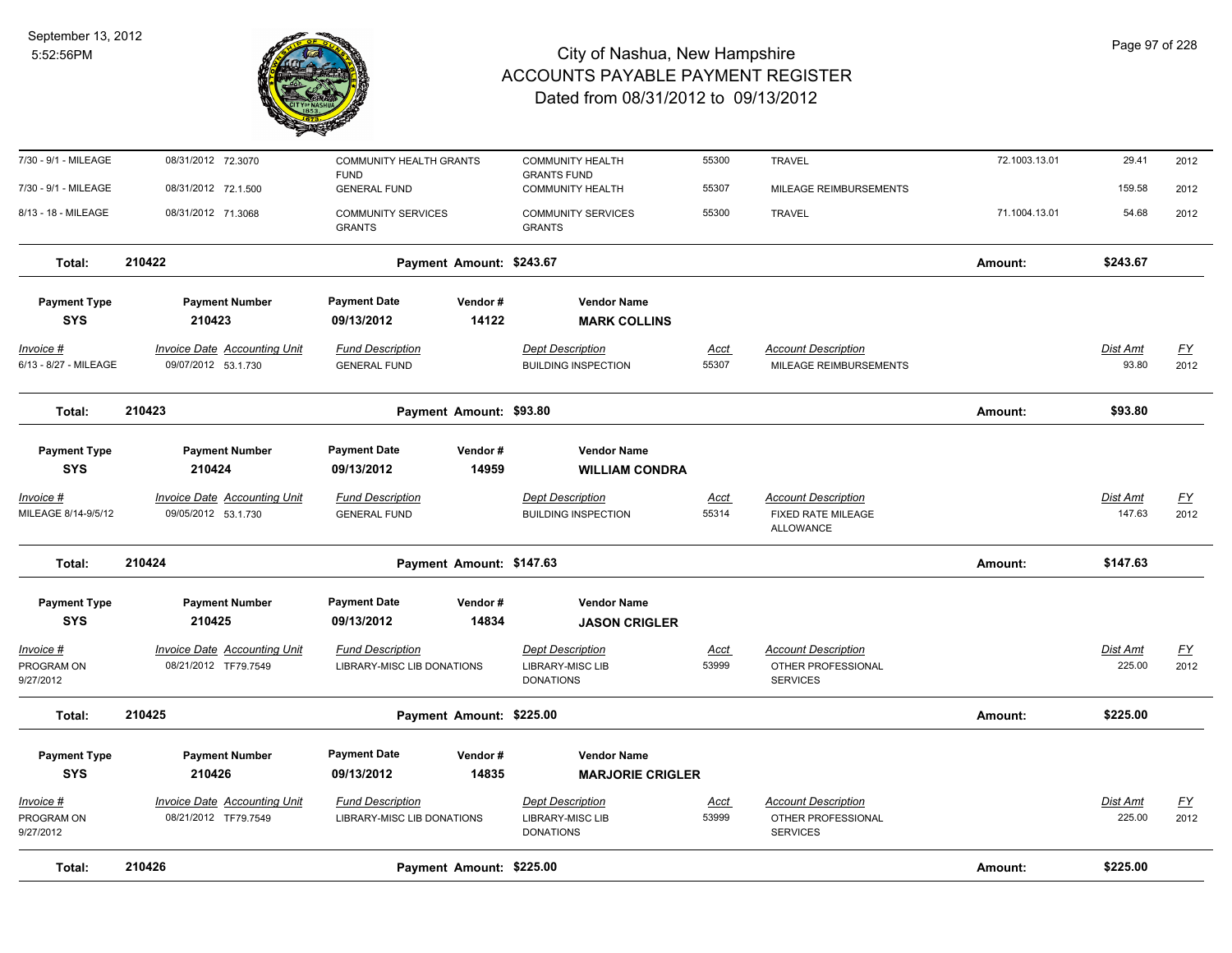

| <b>Payment Type</b><br><b>SYS</b>             | <b>Payment Number</b><br>210427                            | <b>Payment Date</b><br>09/13/2012                                  | Vendor#<br>14935           | <b>Vendor Name</b><br><b>JUDITH DOMINICI</b>                       |                      |                                                                             |         |                           |                                   |
|-----------------------------------------------|------------------------------------------------------------|--------------------------------------------------------------------|----------------------------|--------------------------------------------------------------------|----------------------|-----------------------------------------------------------------------------|---------|---------------------------|-----------------------------------|
| Invoice #<br>READS CONF.<br><b>REIMBURSE</b>  | <b>Invoice Date Accounting Unit</b><br>09/06/2012 79.1.500 | <b>Fund Description</b><br><b>GENERAL FUND</b>                     |                            | <b>Dept Description</b><br><b>LIBRARY</b>                          | Acct<br>55400        | <b>Account Description</b><br><b>CONFERENCES AND</b><br><b>SEMINARS</b>     |         | Dist Amt<br>35.00         | $\underline{FY}$<br>2012          |
| Total:                                        | 210427                                                     |                                                                    | Payment Amount: \$35.00    |                                                                    |                      |                                                                             | Amount: | \$35.00                   |                                   |
| <b>Payment Type</b>                           | <b>Payment Number</b>                                      | <b>Payment Date</b>                                                | Vendor#                    | <b>Vendor Name</b>                                                 |                      |                                                                             |         |                           |                                   |
| <b>SYS</b>                                    | 210428                                                     | 09/13/2012                                                         | 11587                      | <b>DONALD M THERIAULT</b>                                          |                      |                                                                             |         |                           |                                   |
| Invoice #<br>CHIMNEY REBUILD                  | Invoice Date Accounting Unit<br>08/25/2012 TF42.7506       | <b>Fund Description</b><br>ETF CONTRIB-WOODLAWN<br><b>CEMETERY</b> |                            | <b>Dept Description</b><br>ETF CONTRIB-WOODLAWN<br><b>CEMETERY</b> | Acct<br>54280        | <b>Account Description</b><br><b>BUILDING/GROUNDS</b><br><b>MAINTENANCE</b> |         | Dist Amt<br>2,500.00      | <u>FY</u><br>2012                 |
| Total:                                        | 210428                                                     |                                                                    | Payment Amount: \$2,500.00 |                                                                    |                      |                                                                             | Amount: | \$2,500.00                |                                   |
| <b>Payment Type</b><br><b>SYS</b>             | <b>Payment Number</b><br>210429                            | <b>Payment Date</b><br>09/13/2012                                  | Vendor#<br>11404           | <b>Vendor Name</b><br><b>TIMOTHY DUPONT</b>                        |                      |                                                                             |         |                           |                                   |
| Invoice #<br>8/16 - 31 - MILEAGE              | <b>Invoice Date Accounting Unit</b><br>09/05/2012 53.1.730 | <b>Fund Description</b><br><b>GENERAL FUND</b>                     |                            | <b>Dept Description</b><br><b>BUILDING INSPECTION</b>              | <b>Acct</b><br>55314 | <b>Account Description</b><br><b>FIXED RATE MILEAGE</b><br>ALLOWANCE        |         | <b>Dist Amt</b><br>208.13 | $\underline{\mathsf{FY}}$<br>2012 |
| Total:                                        | 210429                                                     |                                                                    | Payment Amount: \$208.13   |                                                                    |                      |                                                                             | Amount: | \$208.13                  |                                   |
| <b>Payment Type</b><br><b>SYS</b>             | <b>Payment Number</b><br>210430                            | <b>Payment Date</b><br>09/13/2012                                  | Vendor#<br>14237           | <b>Vendor Name</b><br><b>DAVID FREDETTE</b>                        |                      |                                                                             |         |                           |                                   |
| Invoice #<br><b>JUL - AUG 2012</b><br>MILEAGE | Invoice Date Accounting Unit<br>09/12/2012 26.1.500        | <b>Fund Description</b><br><b>GENERAL FUND</b>                     |                            | <b>Dept Description</b><br><b>FINANCIAL SERVICES</b>               | Acct<br>55300        | <b>Account Description</b><br><b>TRAVEL</b>                                 |         | Dist Amt<br>104.68        | $\underline{FY}$<br>2012          |
| Total:                                        | 210430                                                     |                                                                    | Payment Amount: \$104.68   |                                                                    |                      |                                                                             | Amount: | \$104.68                  |                                   |
| <b>Payment Type</b><br><b>SYS</b>             | <b>Payment Number</b><br>210431                            | <b>Payment Date</b><br>09/13/2012                                  | Vendor#<br>12075           | <b>Vendor Name</b><br><b>RICHARD HABERMAN</b>                      |                      |                                                                             |         |                           |                                   |
| Invoice #<br>AUGUST MILEAGE                   | <b>Invoice Date Accounting Unit</b><br>09/04/2012 60.1.665 | <b>Fund Description</b><br><b>GENERAL FUND</b>                     |                            | <b>Dept Description</b><br><b>PUBLIC</b><br>WORKS-ADMIN/ENGINEERIN | <u>Acct</u><br>55307 | <b>Account Description</b><br>MILEAGE REIMBURSEMENTS                        |         | <b>Dist Amt</b><br>158.18 | $\underline{\mathsf{FY}}$<br>2012 |
| Total:                                        | 210431                                                     |                                                                    | Payment Amount: \$158.18   |                                                                    |                      |                                                                             | Amount: | \$158.18                  |                                   |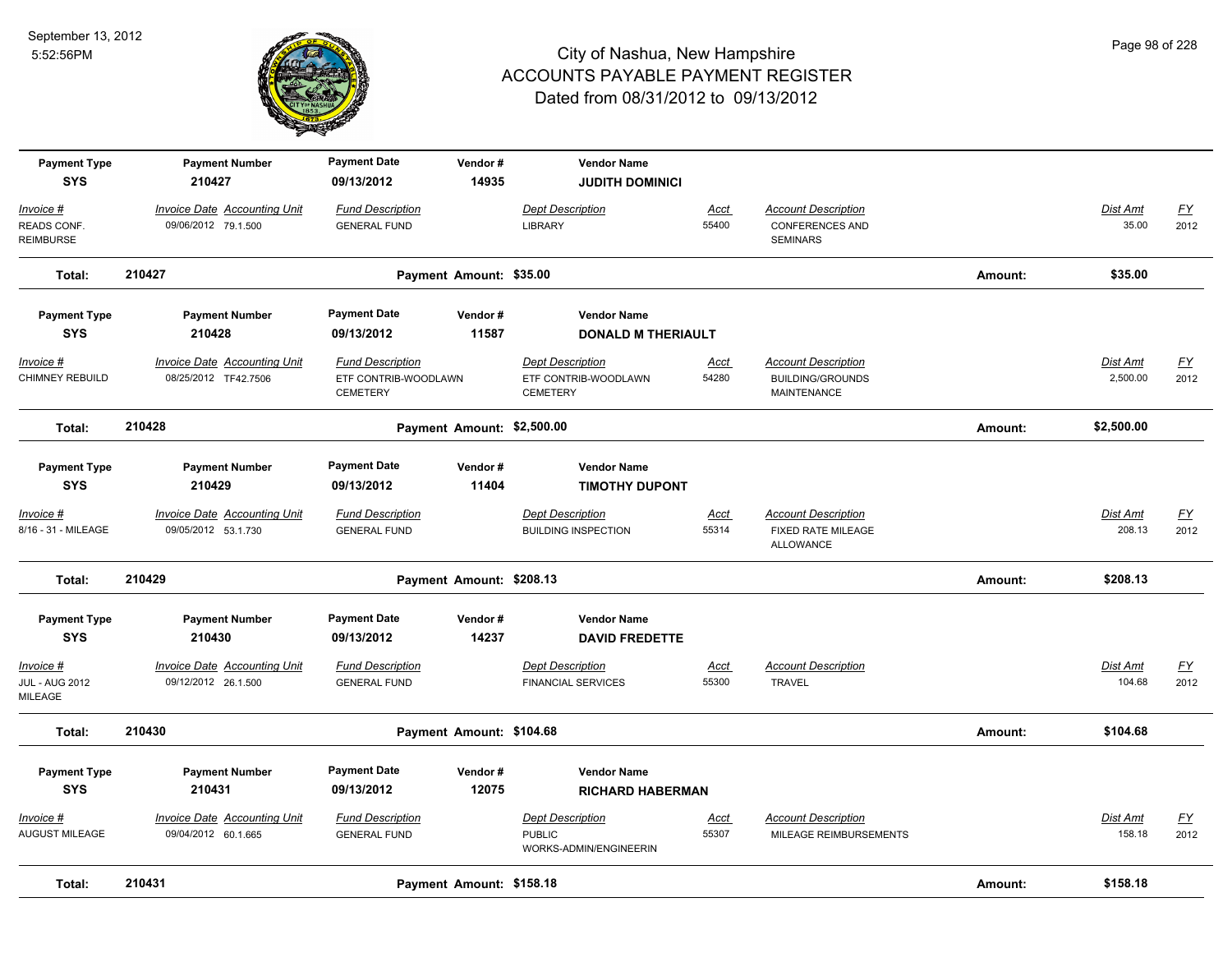

| <b>Payment Type</b>               | <b>Payment Number</b>                                      | <b>Payment Date</b>                                 | Vendor#                  | <b>Vendor Name</b>                               |                      |                                                      |                 |                   |                   |
|-----------------------------------|------------------------------------------------------------|-----------------------------------------------------|--------------------------|--------------------------------------------------|----------------------|------------------------------------------------------|-----------------|-------------------|-------------------|
| <b>SYS</b>                        | 210432                                                     | 09/13/2012                                          | 14343                    | PETER JOHNSON                                    |                      |                                                      |                 |                   |                   |
| Invoice #                         | Invoice Date Accounting Unit                               | <b>Fund Description</b>                             |                          | <b>Dept Description</b>                          | Acct                 | <b>Account Description</b>                           |                 | Dist Amt          | <u>FY</u>         |
| REIMB MAY-AUG 2012                | 09/01/2012 22.2505                                         | <b>GOVT &amp; EDUCATION</b>                         |                          | <b>GOV'T &amp; EDUCATION</b>                     | 71000                | <b>EQUIPMENT</b>                                     |                 | 27.50             | 2012              |
| REIMB MAY-AUG 2012                | 09/01/2012 22.2505                                         | <b>CHANNELS FUND</b><br><b>GOVT &amp; EDUCATION</b> |                          | <b>CHANNELS</b><br><b>GOV'T &amp; EDUCATION</b>  | 61299                | MISCELLANEOUS SUPPLIES                               |                 | 295.07            | 2012              |
|                                   |                                                            | <b>CHANNELS FUND</b>                                |                          | <b>CHANNELS</b>                                  |                      |                                                      |                 |                   |                   |
| REIMB MAY-AUG 2012                | 09/01/2012 22.2505                                         | <b>GOVT &amp; EDUCATION</b><br><b>CHANNELS FUND</b> |                          | <b>GOV'T &amp; EDUCATION</b><br><b>CHANNELS</b>  | 55699                | OTHER CONTRACTED<br><b>SERVICES</b>                  |                 | 99.00             | 2012              |
| REIMB MAY-AUG 2012                | 09/01/2012 22.2505                                         | <b>GOVT &amp; EDUCATION</b>                         |                          | <b>GOV'T &amp; EDUCATION</b>                     | 54280                | <b>BUILDING/GROUNDS</b>                              |                 | 21.48             | 2012              |
|                                   |                                                            | <b>CHANNELS FUND</b>                                |                          | <b>CHANNELS</b>                                  |                      | MAINTENANCE                                          |                 |                   |                   |
| Total:                            | 210432                                                     |                                                     | Payment Amount: \$443.05 |                                                  |                      |                                                      | Amount:         | \$443.05          |                   |
| <b>Payment Type</b>               | <b>Payment Number</b>                                      | <b>Payment Date</b>                                 | Vendor#                  | <b>Vendor Name</b>                               |                      |                                                      |                 |                   |                   |
| <b>SYS</b>                        | 210433                                                     | 09/13/2012                                          | 10897                    | <b>JUSTIN KATES</b>                              |                      |                                                      |                 |                   |                   |
| Invoice #                         | <b>Invoice Date Accounting Unit</b>                        | <b>Fund Description</b>                             |                          | Dept Description                                 | <u>Acct</u>          | <b>Account Description</b>                           |                 | Dist Amt          | <u>FY</u>         |
| <b>JUL - SEP 2012</b>             | 09/10/2012 56.1.500                                        | <b>GENERAL FUND</b>                                 |                          | <b>EMERGENCY MANAGEMENT</b>                      | 55421                | TRAINING & CERTIFICATIONS                            |                 | 743.38            | 2012              |
|                                   |                                                            |                                                     |                          |                                                  |                      |                                                      |                 |                   |                   |
| Total:                            | 210433                                                     | Payment Amount: \$743.38                            |                          |                                                  |                      | Amount:                                              | \$743.38        |                   |                   |
| <b>Payment Type</b>               | <b>Payment Number</b>                                      | <b>Payment Date</b>                                 | Vendor#                  | <b>Vendor Name</b>                               |                      |                                                      |                 |                   |                   |
| <b>SYS</b>                        | 210434                                                     | 09/13/2012                                          | 14702                    | <b>LIBERTY UTILITIES</b>                         |                      |                                                      |                 |                   |                   |
| <u>Invoice #</u>                  | <b>Invoice Date Accounting Unit</b>                        | <b>Fund Description</b>                             |                          | <b>Dept Description</b>                          | <u>Acct</u>          | <b>Account Description</b>                           | <b>Activity</b> | Dist Amt          | <u>FY</u>         |
| <b>GENARO URIBE/79</b>            | 09/11/2012 84.3090                                         | <b>URBAN PROGRAM GRANTS</b>                         |                          | <b>URBAN PROGRAM GRANTS</b>                      | 69025                | <b>HOUSING PROGRAM</b>                               | 1018.84.01.30   | 900.00            | 2012              |
| <b>VINE</b>                       |                                                            |                                                     |                          |                                                  |                      | <b>ACTIVITIES</b>                                    |                 |                   |                   |
| Total:                            | 210434                                                     |                                                     | Payment Amount: \$900.00 |                                                  |                      |                                                      | Amount:         | \$900.00          |                   |
| <b>Payment Type</b>               | <b>Payment Number</b>                                      | <b>Payment Date</b>                                 | Vendor#                  | <b>Vendor Name</b>                               |                      |                                                      |                 |                   |                   |
| <b>SYS</b>                        | 210435                                                     | 09/13/2012                                          | 14421                    | <b>SEAN MABRY</b>                                |                      |                                                      |                 |                   |                   |
|                                   |                                                            |                                                     |                          |                                                  |                      |                                                      |                 |                   |                   |
| Invoice #<br>9/5-MILEAGE          | <b>Invoice Date Accounting Unit</b><br>09/05/2012 50.1.500 | <b>Fund Description</b><br><b>GENERAL FUND</b>      |                          | <b>Dept Description</b><br><b>POLICE</b>         | <u>Acct</u><br>55307 | <b>Account Description</b><br>MILEAGE REIMBURSEMENTS |                 | Dist Amt<br>44.40 | <u>FY</u><br>2012 |
|                                   |                                                            |                                                     |                          |                                                  |                      |                                                      |                 |                   |                   |
| Total:                            | 210435                                                     |                                                     | Payment Amount: \$44.40  |                                                  |                      |                                                      | Amount:         | \$44.40           |                   |
|                                   |                                                            | <b>Payment Date</b>                                 |                          |                                                  |                      |                                                      |                 |                   |                   |
| <b>Payment Type</b><br><b>SYS</b> | <b>Payment Number</b><br>210436                            | 09/13/2012                                          | Vendor#<br>14436         | <b>Vendor Name</b><br><b>MANSFIELD WILLIAM R</b> |                      |                                                      |                 |                   |                   |
|                                   |                                                            |                                                     |                          |                                                  |                      |                                                      |                 |                   |                   |
| Invoice #                         | <b>Invoice Date Accounting Unit</b>                        | <b>Fund Description</b>                             |                          | <b>Dept Description</b>                          | Acct                 | <b>Account Description</b>                           |                 | Dist Amt          | <u>FY</u>         |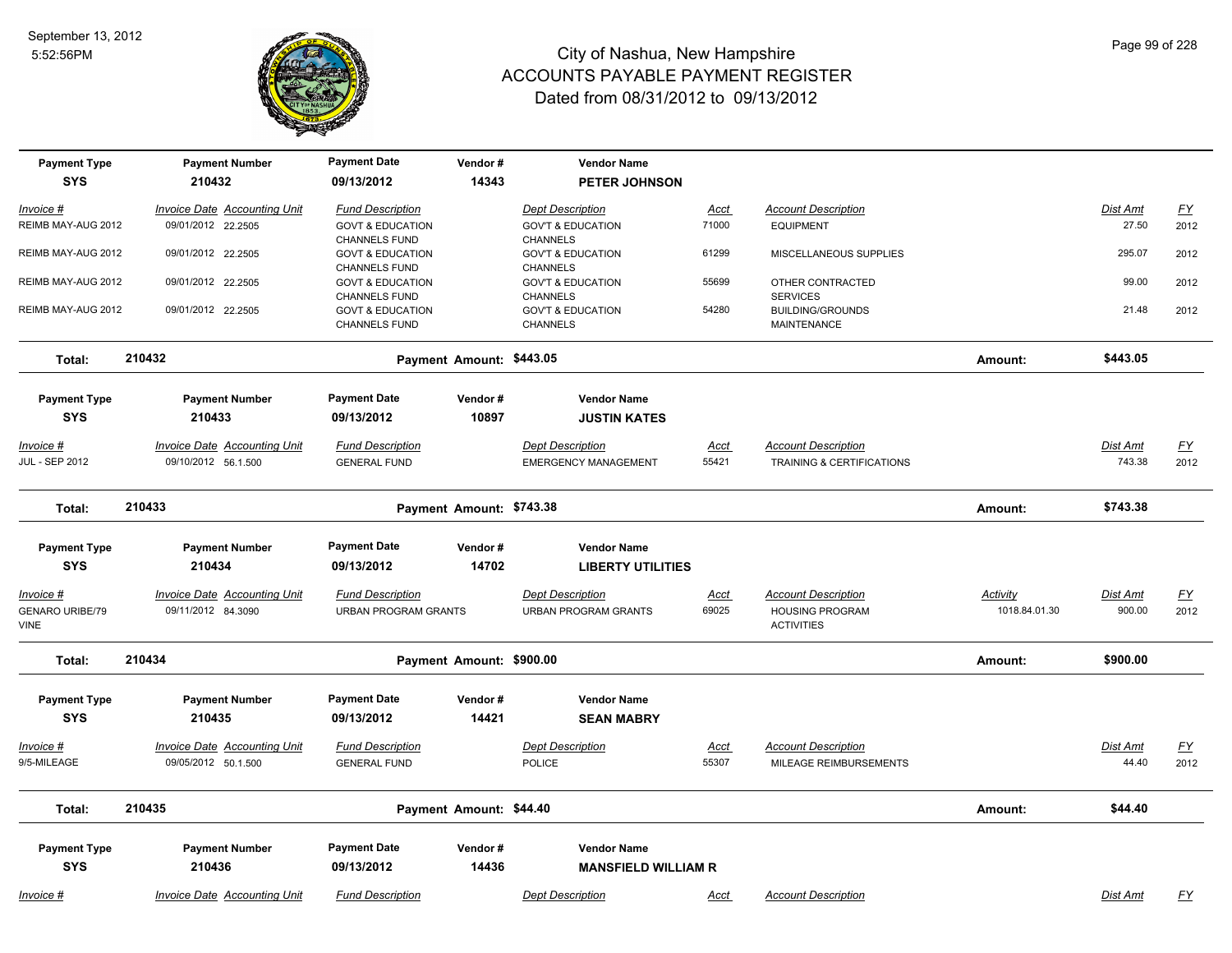

| 8/20-24-REIMBURSEME<br>NΤ                                        | 09/05/2012 57.1.620                                                                           | <b>GENERAL FUND</b>                                                                 |                            | CITYWIDE COMMUNICATIONS                                                                 | 55421         | TRAINING & CERTIFICATIONS                                               |         | 1,900.44                 | 2012              |
|------------------------------------------------------------------|-----------------------------------------------------------------------------------------------|-------------------------------------------------------------------------------------|----------------------------|-----------------------------------------------------------------------------------------|---------------|-------------------------------------------------------------------------|---------|--------------------------|-------------------|
| Total:                                                           | 210436                                                                                        |                                                                                     | Payment Amount: \$1,900.44 |                                                                                         |               |                                                                         | Amount: | \$1,900.44               |                   |
| <b>Payment Type</b><br><b>SYS</b>                                | <b>Payment Number</b><br>210437                                                               | <b>Payment Date</b><br>09/13/2012                                                   | Vendor#<br>14437           | <b>Vendor Name</b><br><b>RUSS MARCUM</b>                                                |               |                                                                         |         |                          |                   |
| Invoice #<br>8/14-31 - MILEAGE                                   | Invoice Date Accounting Unit<br>09/05/2012 53.1.730                                           | <b>Fund Description</b><br><b>GENERAL FUND</b>                                      |                            | <b>Dept Description</b><br><b>BUILDING INSPECTION</b>                                   | Acct<br>55314 | <b>Account Description</b><br><b>FIXED RATE MILEAGE</b><br>ALLOWANCE    |         | Dist Amt<br>270.56       | <u>FY</u><br>2012 |
| Total:                                                           | 210437                                                                                        |                                                                                     | Payment Amount: \$270.56   |                                                                                         |               |                                                                         | Amount: | \$270.56                 |                   |
| <b>Payment Type</b><br><b>SYS</b><br>Invoice #<br>8/31- MILEAGE  | <b>Payment Number</b><br>210438<br><b>Invoice Date Accounting Unit</b><br>08/31/2012 50.1.500 | <b>Payment Date</b><br>09/13/2012<br><b>Fund Description</b><br><b>GENERAL FUND</b> | Vendor#<br>14442           | <b>Vendor Name</b><br><b>JACLYN MARQUIS</b><br><b>Dept Description</b><br><b>POLICE</b> | Acct<br>55307 | <b>Account Description</b><br>MILEAGE REIMBURSEMENTS                    |         | <b>Dist Amt</b><br>44.40 | <u>FY</u><br>2012 |
| Total:                                                           | 210438                                                                                        |                                                                                     | Payment Amount: \$44.40    |                                                                                         |               |                                                                         | Amount: | \$44.40                  |                   |
| <b>Payment Type</b><br><b>SYS</b><br>Invoice #<br>10/15-26-MEALS | <b>Payment Number</b><br>210439<br><b>Invoice Date Accounting Unit</b><br>09/04/2012 50.1.635 | <b>Payment Date</b><br>09/13/2012<br><b>Fund Description</b><br><b>GENERAL FUND</b> | Vendor#<br>14445           | <b>Vendor Name</b><br><b>BRYAN MARSHALL</b><br><b>Dept Description</b><br><b>POLICE</b> | Acct<br>55400 | <b>Account Description</b><br><b>CONFERENCES AND</b><br><b>SEMINARS</b> |         | Dist Amt<br>200.00       | <u>FY</u><br>2012 |
| Total:                                                           | 210439                                                                                        |                                                                                     | Payment Amount: \$200.00   |                                                                                         |               |                                                                         | Amount: | \$200.00                 |                   |
| <b>Payment Type</b><br><b>SYS</b><br>Invoice #                   | <b>Payment Number</b><br>210440<br><b>Invoice Date Accounting Unit</b>                        | <b>Payment Date</b><br>09/13/2012<br><b>Fund Description</b>                        | Vendor#<br>14933           | <b>Vendor Name</b><br><b>DANIEL MCCOY</b><br><b>Dept Description</b>                    | Acct          | <b>Account Description</b>                                              |         | <b>Dist Amt</b>          | <u>FY</u>         |
| 8/12-9/1 - MILEAGE                                               | 09/01/2012 60.1.665                                                                           | <b>GENERAL FUND</b>                                                                 |                            | <b>PUBLIC</b><br>WORKS-ADMIN/ENGINEERIN                                                 | 55307         | MILEAGE REIMBURSEMENTS                                                  |         | 261.80                   | 2012              |
| Total:                                                           | 210440                                                                                        |                                                                                     | Payment Amount: \$261.80   |                                                                                         |               |                                                                         | Amount: | \$261.80                 |                   |
| <b>Payment Type</b><br><b>SYS</b>                                | <b>Payment Number</b><br>210441                                                               | <b>Payment Date</b><br>09/13/2012                                                   | Vendor#<br>14470           | <b>Vendor Name</b><br><b>KYLE METCALF</b>                                               |               |                                                                         |         |                          |                   |
| <u> Invoice #</u>                                                | <b>Invoice Date Accounting Unit</b>                                                           | <b>Fund Description</b>                                                             |                            | <b>Dept Description</b>                                                                 | <u>Acct</u>   | <b>Account Description</b>                                              |         | <b>Dist Amt</b>          | $\underline{FY}$  |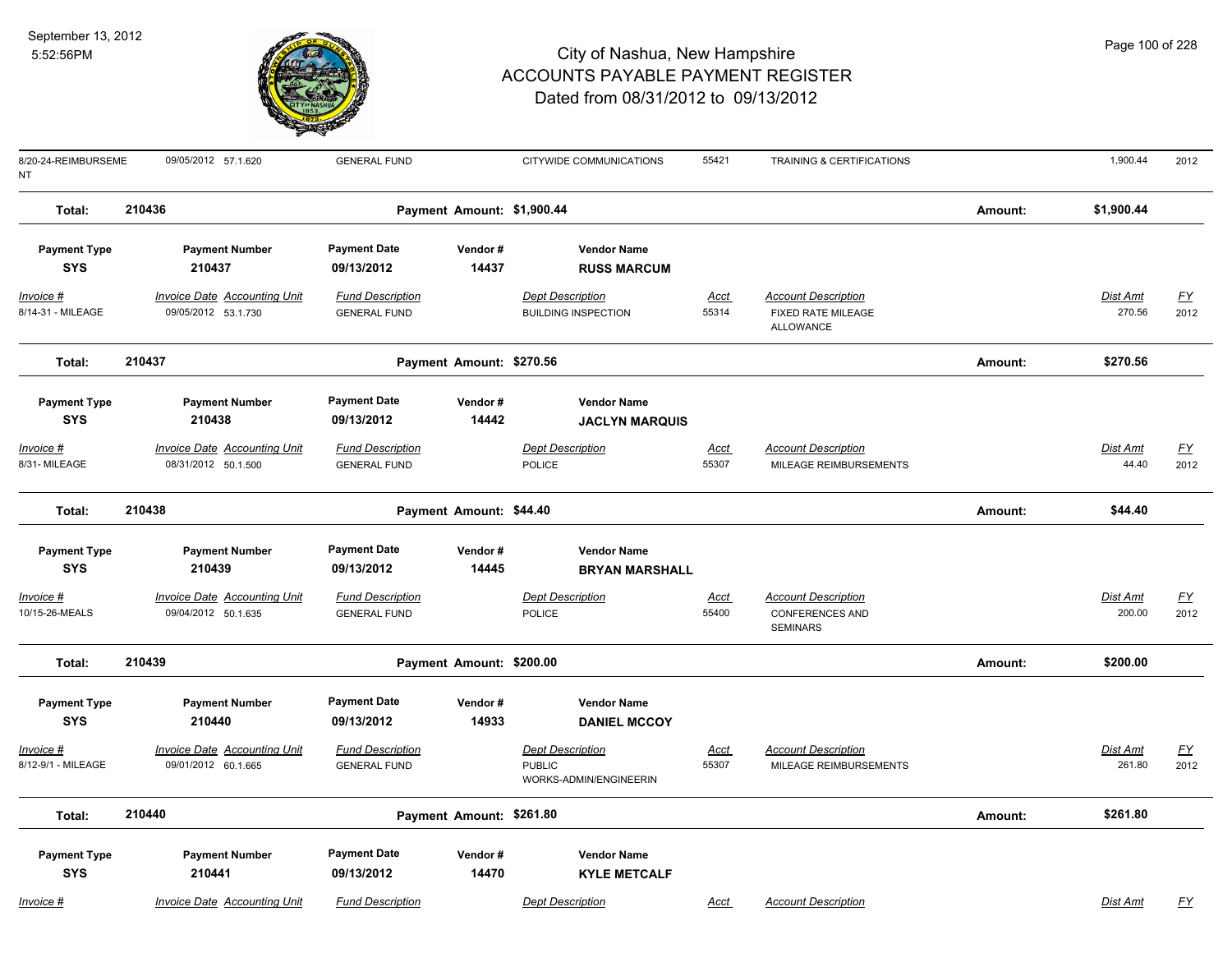

|  |  | Page 101 of 228 |
|--|--|-----------------|
|--|--|-----------------|

| 8/16-31-MILEAGE                                 | 09/04/2012 55.1.740                                                    | <b>GENERAL FUND</b>                                                   |                  | <b>CODE ENFORCEMENT</b>                                                    | 55314          | FIXED RATE MILEAGE<br><b>ALLOWANCE</b>               |                                | 223.66             | 2012                     |
|-------------------------------------------------|------------------------------------------------------------------------|-----------------------------------------------------------------------|------------------|----------------------------------------------------------------------------|----------------|------------------------------------------------------|--------------------------------|--------------------|--------------------------|
| Total:                                          | 210441                                                                 | Payment Amount: \$223.66                                              |                  |                                                                            |                |                                                      | Amount:                        | \$223.66           |                          |
| <b>Payment Type</b><br><b>SYS</b>               | <b>Payment Number</b><br>210442                                        | <b>Payment Date</b><br>09/13/2012                                     | Vendor#<br>14932 | <b>Vendor Name</b><br><b>ROBERT MEUNIER</b>                                |                |                                                      |                                |                    |                          |
| Invoice #<br>8/18 - 9/1 - MILEAGE               | <b>Invoice Date Accounting Unit</b><br>09/01/2012 60.1.665             | <b>Fund Description</b><br><b>GENERAL FUND</b>                        |                  | <b>Dept Description</b><br><b>PUBLIC</b><br>WORKS-ADMIN/ENGINEERIN         | Acct<br>55307  | <b>Account Description</b><br>MILEAGE REIMBURSEMENTS |                                | Dist Amt<br>131.45 | <u>FY</u><br>2012        |
| Total:                                          | 210442                                                                 | Payment Amount: \$131.45                                              |                  |                                                                            |                |                                                      | Amount:                        | \$131.45           |                          |
| <b>Payment Type</b><br><b>SYS</b><br>Invoice #  | <b>Payment Number</b><br>210443<br><b>Invoice Date Accounting Unit</b> | <b>Payment Date</b><br>09/13/2012<br><b>Fund Description</b>          | Vendor#<br>14486 | <b>Vendor Name</b><br><b>MICHAEL MOUSHEGIAN</b><br><b>Dept Description</b> | <u>Acct</u>    | <b>Account Description</b>                           |                                | Dist Amt           | <u>FY</u>                |
| 10/15-26-MEALS                                  | 09/04/2012 50.1.635                                                    | <b>GENERAL FUND</b>                                                   |                  | <b>POLICE</b>                                                              | 55400          | <b>CONFERENCES AND</b><br><b>SEMINARS</b>            |                                | 200.00             | 2012                     |
| Total:                                          | 210443                                                                 | Payment Amount: \$200.00                                              |                  |                                                                            |                |                                                      | Amount:                        | \$200.00           |                          |
| <b>Payment Type</b><br><b>SYS</b>               | <b>Payment Number</b><br>210444                                        | <b>Payment Date</b><br>09/13/2012                                     | Vendor#<br>10893 | <b>Vendor Name</b><br><b>JILL A O'MEARA</b>                                |                |                                                      |                                |                    |                          |
| Invoice #<br>8//1 - 31 - MILEAGE                | Invoice Date Accounting Unit<br>09/07/2012 71.3068                     | <b>Fund Description</b><br><b>COMMUNITY SERVICES</b><br><b>GRANTS</b> |                  | <b>Dept Description</b><br><b>COMMUNITY SERVICES</b><br><b>GRANTS</b>      | Acct<br>55300  | <b>Account Description</b><br><b>TRAVEL</b>          | Activity<br>71.1004.13.01      | Dist Amt<br>442.02 | $\underline{FY}$<br>2012 |
| Total:                                          | 210444                                                                 | Payment Amount: \$442.02                                              |                  |                                                                            |                |                                                      | Amount:                        | \$442.02           |                          |
| <b>Payment Type</b><br><b>SYS</b>               | <b>Payment Number</b><br>210445                                        | <b>Payment Date</b><br>09/13/2012                                     | Vendor#<br>13303 | <b>Vendor Name</b><br><b>PETTY CASH</b>                                    |                |                                                      |                                |                    |                          |
| Invoice #<br>PETTYCASHPHEALTH0<br>90712         | <b>Invoice Date Accounting Unit</b><br>09/07/2012 71.3068              | <b>Fund Description</b><br><b>COMMUNITY SERVICES</b><br><b>GRANTS</b> |                  | <b>Dept Description</b><br><b>COMMUNITY SERVICES</b><br><b>GRANTS</b>      | Acct<br>55300  | <b>Account Description</b><br><b>TRAVEL</b>          | Activity<br>71.1004.13.01      | Dist Amt<br>13.32  | <u>FY</u><br>2012        |
| PETTYCASHPHEALTH0<br>90712                      | 09/07/2012 71.3068                                                     | <b>COMMUNITY SERVICES</b><br><b>GRANTS</b>                            |                  | <b>COMMUNITY SERVICES</b><br><b>GRANTS</b>                                 | 55300          | <b>TRAVEL</b>                                        | 1092.84.10.35                  | 5.00               | 2012                     |
| PETTYCASHPHEALTH0<br>90712<br>PETTYCASHPHEALTH0 | 09/07/2012 71.3068<br>09/07/2012 72.3070                               | <b>COMMUNITY SERVICES</b><br><b>GRANTS</b><br>COMMUNITY HEALTH GRANTS |                  | <b>COMMUNITY SERVICES</b><br><b>GRANTS</b><br><b>COMMUNITY HEALTH</b>      | 53400<br>55300 | MARKETING & PROMOTION<br><b>TRAVEL</b>               | 71.1001.13.01<br>72.1002.13.01 | 8.00<br>2.78       | 2012<br>2012             |
| 90712<br>PETTYCASHPHEALTH0<br>90712             | 09/07/2012 72.3070                                                     | <b>FUND</b><br>COMMUNITY HEALTH GRANTS<br><b>FUND</b>                 |                  | <b>GRANTS FUND</b><br><b>COMMUNITY HEALTH</b><br><b>GRANTS FUND</b>        | 55300          | <b>TRAVEL</b>                                        | 72.1003.13.01                  | 17.20              | 2012                     |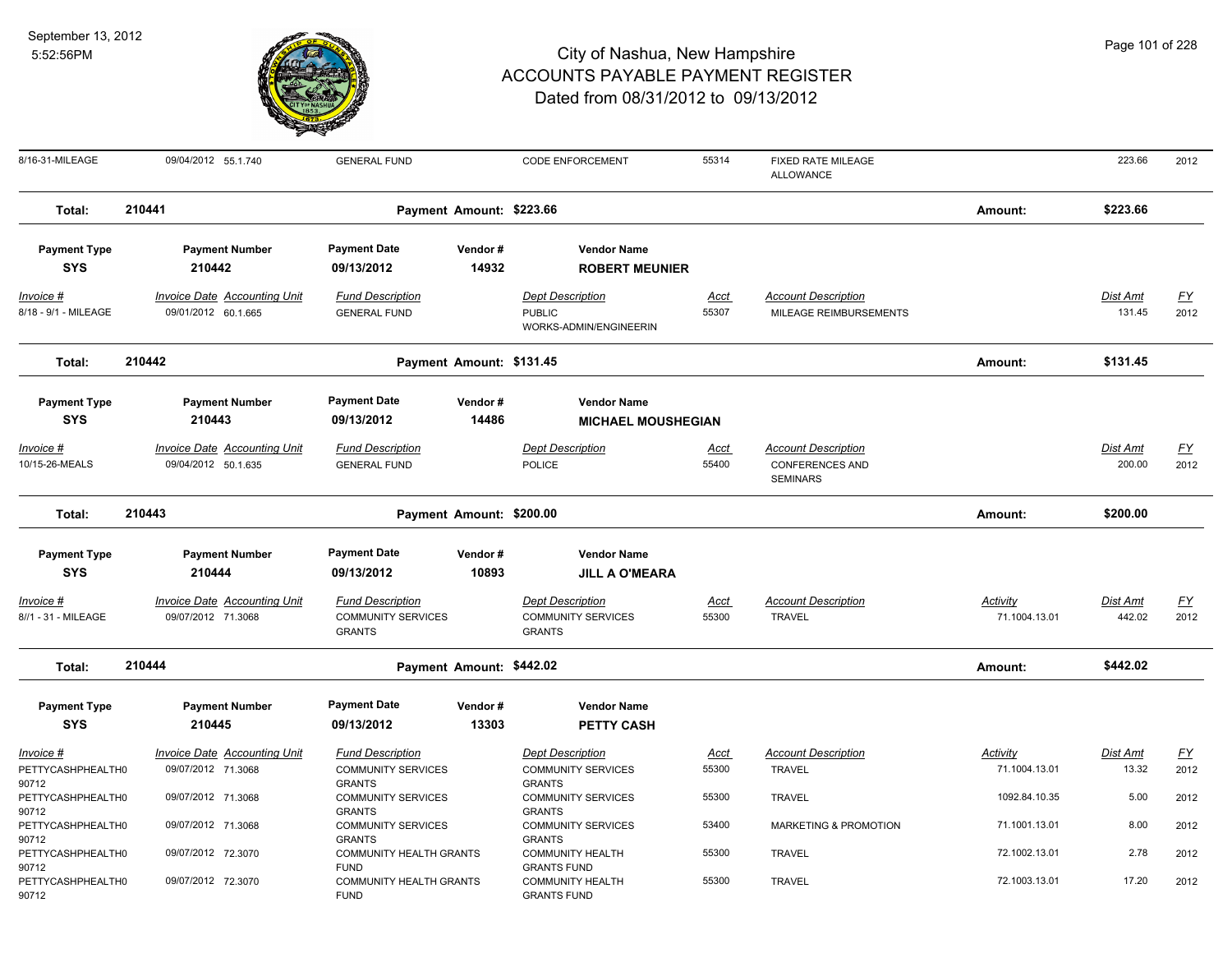

| PETTYCASHPHEALTH0<br>90712          | 09/07/2012 72.3070                  | <b>COMMUNITY HEALTH GRANTS</b><br><b>FUND</b> |                          | <b>COMMUNITY HEALTH</b><br><b>GRANTS FUND</b> | 55300       | <b>TRAVEL</b>              | 72.1003.13.01 | 12.36    | 2012      |
|-------------------------------------|-------------------------------------|-----------------------------------------------|--------------------------|-----------------------------------------------|-------------|----------------------------|---------------|----------|-----------|
| PETTYCASHPHEALTH0                   | 09/07/2012 72.3070                  | COMMUNITY HEALTH GRANTS<br><b>FUND</b>        |                          | <b>COMMUNITY HEALTH</b><br><b>GRANTS FUND</b> | 55300       | <b>TRAVEL</b>              | 72.1002.13.01 | 34.97    | 2012      |
| 90712<br>PETTYCASHPHEALTH0<br>90712 | 09/07/2012 71.1.500                 | <b>GENERAL FUND</b>                           |                          | <b>COMMUNITY SERVICES</b>                     | 61100       | OFFICE SUPPLIES            |               | 48.00    | 2012      |
| PETTYCASHPHEALTH0<br>90712          | 09/07/2012 72.1.500                 | <b>GENERAL FUND</b>                           |                          | <b>COMMUNITY HEALTH</b>                       | 55307       | MILEAGE REIMBURSEMENTS     |               | 1.10     | 2012      |
| Total:                              | 210445                              |                                               | Payment Amount: \$142.73 |                                               |             |                            | Amount:       | \$142.73 |           |
| <b>Payment Type</b><br><b>SYS</b>   | <b>Payment Number</b><br>210446     | <b>Payment Date</b><br>09/13/2012             | Vendor#<br>13303         | <b>Vendor Name</b><br><b>PETTY CASH</b>       |             |                            |               |          |           |
| Invoice #                           | <b>Invoice Date Accounting Unit</b> | <b>Fund Description</b>                       |                          | <b>Dept Description</b>                       | Acct        | <b>Account Description</b> |               | Dist Amt | <u>FY</u> |
| PETTYCASH09/07/12                   | 09/07/2012 50.1.635                 | <b>GENERAL FUND</b>                           |                          | POLICE                                        | 55500       | <b>ADVERTISING</b>         |               | 1.50     | 2012      |
| PETTYCASH09/07/12                   | 09/07/2012 50.1.635                 | <b>GENERAL FUND</b>                           |                          | <b>POLICE</b>                                 | 55421       | TRAINING & CERTIFICATIONS  |               | 43.50    | 2012      |
| PETTYCASH09/07/12                   | 09/07/2012 50.1.500                 | <b>GENERAL FUND</b>                           |                          | <b>POLICE</b>                                 | 71025       | <b>SMALL TOOLS</b>         |               | 27.97    | 2012      |
| PETTYCASH09/07/12                   | 09/07/2012 50.1.500                 | <b>GENERAL FUND</b>                           |                          | <b>POLICE</b>                                 | 61300       | FUEL, UNLEADED             |               | 11.00    | 2012      |
| PETTYCASH09/07/12                   | 09/07/2012 50.1.500                 | <b>GENERAL FUND</b>                           |                          | <b>POLICE</b>                                 | 61110       | PROTECTIVE CLOTHING        |               | 16.95    | 2012      |
| Total:                              | 210446                              |                                               | Payment Amount: \$100.92 |                                               |             |                            | Amount:       | \$100.92 |           |
| <b>Payment Type</b><br><b>SYS</b>   | <b>Payment Number</b><br>210447     | <b>Payment Date</b><br>09/13/2012             | Vendor#<br>13303         | <b>Vendor Name</b><br><b>PETTY CASH</b>       |             |                            |               |          |           |
| <u> Invoice #</u>                   | <b>Invoice Date Accounting Unit</b> | <b>Fund Description</b>                       |                          | <b>Dept Description</b>                       | <u>Acct</u> | <b>Account Description</b> |               | Dist Amt | <u>FY</u> |
| PETTYCASH09/07/2012                 | 09/12/2012 50.1.500                 | <b>GENERAL FUND</b>                           |                          | POLICE                                        | 61299       | MISCELLANEOUS SUPPLIES     |               | 101.50   | 2012      |
| Total:                              | 210447                              |                                               | Payment Amount: \$101.50 |                                               |             |                            | Amount:       | \$101.50 |           |
| <b>Payment Type</b>                 | <b>Payment Number</b>               | <b>Payment Date</b>                           | Vendor#                  | <b>Vendor Name</b>                            |             |                            |               |          |           |
| <b>SYS</b>                          | 210448                              | 09/13/2012                                    | 13303                    | <b>PETTY CASH</b>                             |             |                            |               |          |           |
| Invoice #                           | Invoice Date Accounting Unit        | <b>Fund Description</b>                       |                          | <b>Dept Description</b>                       | Acct        | <b>Account Description</b> |               | Dist Amt | <u>FY</u> |
| PETTYCASH09/07//12                  | 09/12/2012 50.1.635                 | <b>GENERAL FUND</b>                           |                          | <b>POLICE</b>                                 | 55421       | TRAINING & CERTIFICATIONS  |               | 125.00   | 2012      |
| PETTYCASH09/07//12                  | 09/12/2012 50.1.500                 | <b>GENERAL FUND</b>                           |                          | <b>POLICE</b>                                 | 61799       | VEHICLE PARTS & SUPPLIES   |               | 83.00    | 2012      |
| PETTYCASH09/07//12                  | 09/12/2012 50.1.500                 | <b>GENERAL FUND</b>                           |                          | <b>POLICE</b>                                 | 61100       | OFFICE SUPPLIES            |               | 18.00    | 2012      |
| PETTYCASH09/07//12                  | 09/12/2012 50.1.500                 | <b>GENERAL FUND</b>                           |                          | <b>POLICE</b>                                 | 55607       | POSTAGE & DELIVERY         |               | 2.80     | 2012      |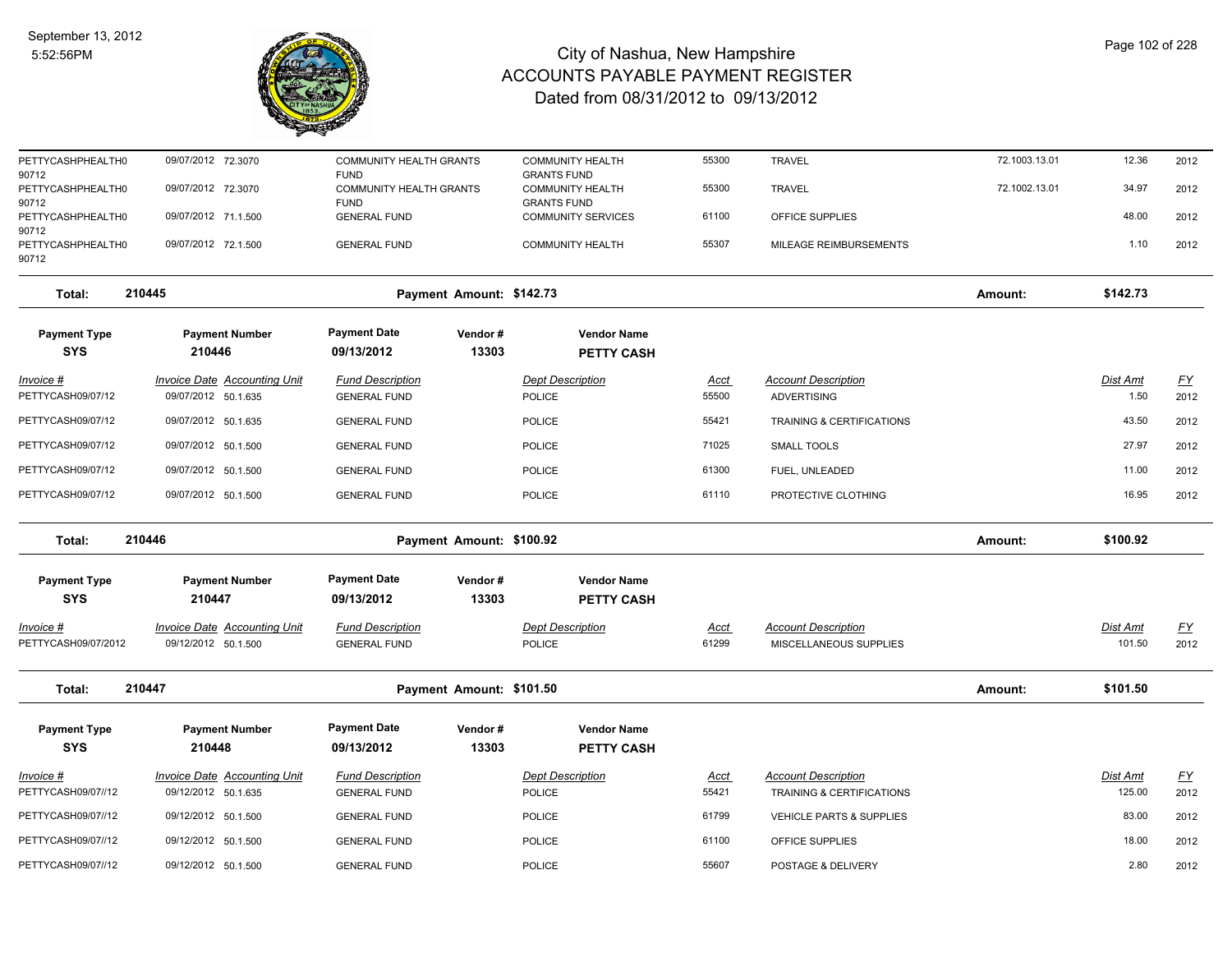

| Total:                                   | 210448                                                     |                                                                       | Payment Amount: \$228.80 |                                                                       |                      |                                                                      | Amount:                          | \$228.80                  |                                   |
|------------------------------------------|------------------------------------------------------------|-----------------------------------------------------------------------|--------------------------|-----------------------------------------------------------------------|----------------------|----------------------------------------------------------------------|----------------------------------|---------------------------|-----------------------------------|
| <b>Payment Type</b><br><b>SYS</b>        | <b>Payment Number</b><br>210449                            | <b>Payment Date</b><br>09/13/2012                                     | Vendor#<br>13303         | <b>Vendor Name</b><br><b>PETTY CASH</b>                               |                      |                                                                      |                                  |                           |                                   |
| Invoice #<br>PETTYCASHDET09/07/2<br>012  | <b>Invoice Date Accounting Unit</b><br>09/07/2012 50.1.500 | <b>Fund Description</b><br><b>GENERAL FUND</b>                        |                          | <b>Dept Description</b><br>POLICE                                     | Acct<br>61299        | <b>Account Description</b><br>MISCELLANEOUS SUPPLIES                 |                                  | Dist Amt<br>34.59         | <u>FY</u><br>2012                 |
| Total:                                   | 210449                                                     |                                                                       | Payment Amount: \$34.59  |                                                                       |                      |                                                                      | Amount:                          | \$34.59                   |                                   |
| <b>Payment Type</b><br><b>SYS</b>        | <b>Payment Number</b><br>210450                            | <b>Payment Date</b><br>09/13/2012                                     | Vendor#<br>13335         | <b>Vendor Name</b><br><b>LUIS PORRES</b>                              |                      |                                                                      |                                  |                           |                                   |
| <u> Invoice #</u><br>8/17 - 24 - MILEAGE | <b>Invoice Date Accounting Unit</b><br>09/07/2012 71.3068  | <b>Fund Description</b><br><b>COMMUNITY SERVICES</b><br><b>GRANTS</b> |                          | <b>Dept Description</b><br><b>COMMUNITY SERVICES</b><br><b>GRANTS</b> | <u>Acct</u><br>55300 | <b>Account Description</b><br><b>TRAVEL</b>                          | <b>Activity</b><br>71.1004.13.01 | <b>Dist Amt</b><br>177.39 | <u>FY</u><br>2012                 |
| Total:                                   | 210450                                                     |                                                                       | Payment Amount: \$177.39 |                                                                       |                      |                                                                      | Amount:                          | \$177.39                  |                                   |
| <b>Payment Type</b><br><b>SYS</b>        | <b>Payment Number</b><br>210451                            | <b>Payment Date</b><br>09/13/2012                                     | Vendor#<br>11205         | <b>Vendor Name</b><br><b>RICHARD SPRANKLE</b>                         |                      |                                                                      |                                  |                           |                                   |
| <u> Invoice #</u><br>8/30-MILEAGE        | <b>Invoice Date Accounting Unit</b><br>08/31/2012 50.1.500 | <b>Fund Description</b><br><b>GENERAL FUND</b>                        |                          | <b>Dept Description</b><br><b>POLICE</b>                              | <b>Acct</b><br>55307 | <b>Account Description</b><br>MILEAGE REIMBURSEMENTS                 |                                  | <b>Dist Amt</b><br>44.40  | <u>FY</u><br>2012                 |
| Total:                                   | 210451                                                     |                                                                       | Payment Amount: \$44.40  |                                                                       |                      |                                                                      | Amount:                          | \$44.40                   |                                   |
| <b>Payment Type</b><br><b>SYS</b>        | <b>Payment Number</b><br>210452                            | <b>Payment Date</b><br>09/13/2012                                     | Vendor#<br>12167         | <b>Vendor Name</b><br><b>MARK SIMARD</b>                              |                      |                                                                      |                                  |                           |                                   |
| <u> Invoice #</u><br>8/15 - 31 - MILEAGE | <b>Invoice Date Accounting Unit</b><br>09/05/2012 53.1.730 | <b>Fund Description</b><br><b>GENERAL FUND</b>                        |                          | <b>Dept Description</b><br><b>BUILDING INSPECTION</b>                 | <u>Acct</u><br>55314 | <b>Account Description</b><br>FIXED RATE MILEAGE<br><b>ALLOWANCE</b> |                                  | Dist Amt<br>223.11        | $\underline{\mathsf{FY}}$<br>2012 |
| Total:                                   | 210452                                                     |                                                                       | Payment Amount: \$223.11 |                                                                       |                      |                                                                      | Amount:                          | \$223.11                  |                                   |
| <b>Payment Type</b><br><b>SYS</b>        | <b>Payment Number</b><br>210453                            | <b>Payment Date</b><br>09/13/2012                                     | Vendor#<br>13606         | <b>Vendor Name</b><br><b>ROBERT SOUSA</b>                             |                      |                                                                      |                                  |                           |                                   |
| Invoice #<br>8/16-30-MILEAGE             | <b>Invoice Date Accounting Unit</b><br>09/04/2012 55.1.740 | <b>Fund Description</b><br><b>GENERAL FUND</b>                        |                          | <b>Dept Description</b><br><b>CODE ENFORCEMENT</b>                    | <u>Acct</u><br>55314 | <b>Account Description</b><br>FIXED RATE MILEAGE<br><b>ALLOWANCE</b> |                                  | Dist Amt<br>164.84        | <u>FY</u><br>2012                 |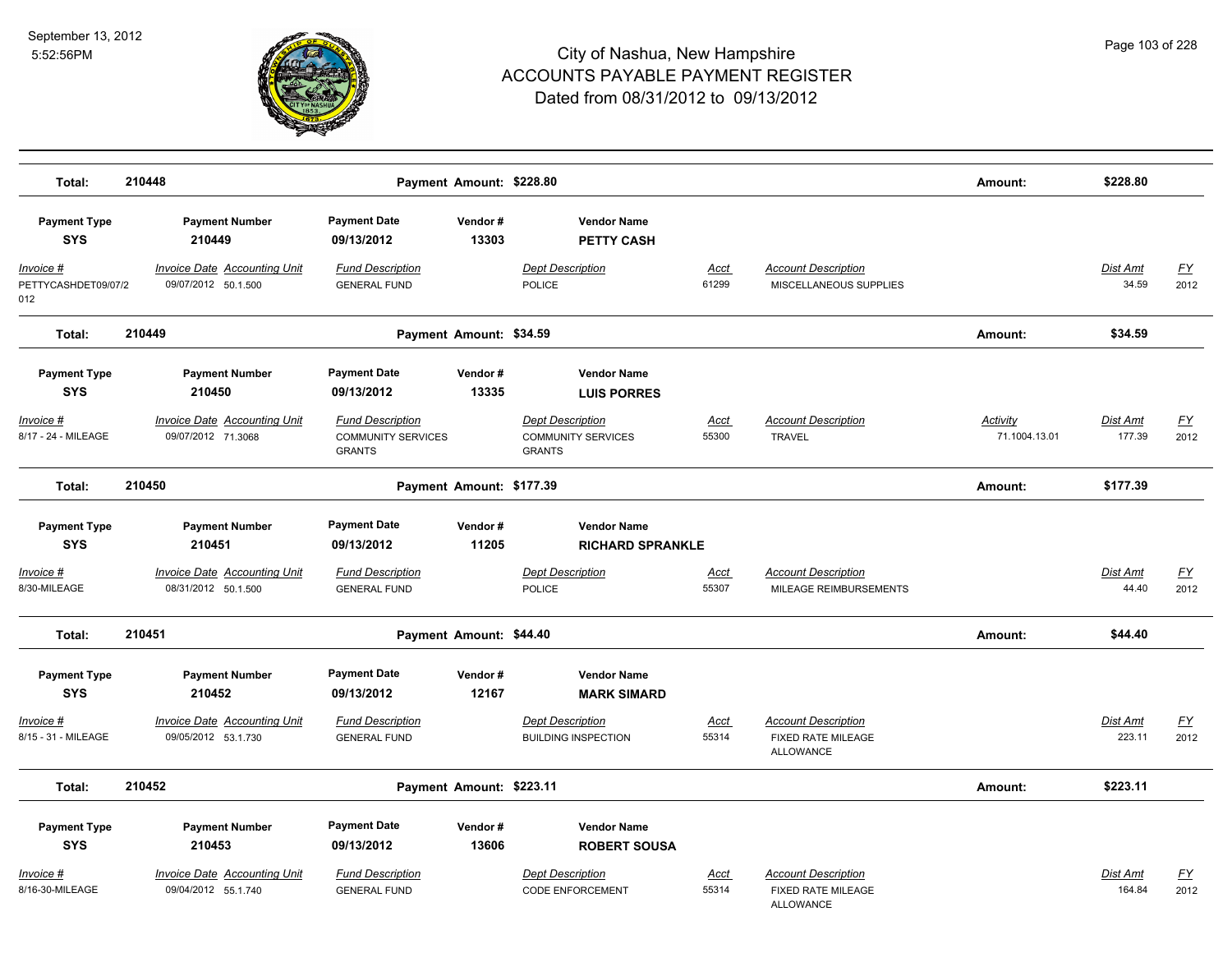

| Total:                                                                             | 210453                                                                                      |                                                                                             | Payment Amount: \$164.84 |                                                                                                                   |                      |                                                                      | Amount:                   | \$164.84           |                   |
|------------------------------------------------------------------------------------|---------------------------------------------------------------------------------------------|---------------------------------------------------------------------------------------------|--------------------------|-------------------------------------------------------------------------------------------------------------------|----------------------|----------------------------------------------------------------------|---------------------------|--------------------|-------------------|
| <b>Payment Type</b><br><b>SYS</b>                                                  | <b>Payment Number</b><br>210454                                                             | <b>Payment Date</b><br>09/13/2012                                                           | Vendor#<br>13637         | <b>Vendor Name</b><br><b>JOSHUA ST ONGE</b>                                                                       |                      |                                                                      |                           |                    |                   |
| Invoice #<br>8/30 - 9/29 - COMCAST                                                 | Invoice Date Accounting Unit<br>08/28/2012 50.1.500                                         | <b>Fund Description</b><br><b>GENERAL FUND</b>                                              |                          | <b>Dept Description</b><br><b>POLICE</b>                                                                          | Acct<br>54849        | <b>Account Description</b><br><b>TELEPHONE LEASE</b>                 |                           | Dist Amt<br>45.96  | <u>FY</u><br>2012 |
| Total:                                                                             | 210454                                                                                      |                                                                                             | Payment Amount: \$45.96  |                                                                                                                   |                      |                                                                      | Amount:                   | \$45.96            |                   |
| <b>Payment Type</b><br><b>SYS</b><br>Invoice #<br>023561 09/13/2012<br><b>DCAP</b> | <b>Payment Number</b><br>210455<br><b>Invoice Date Accounting Unit</b><br>09/12/2012 BS1000 | <b>Payment Date</b><br>09/13/2012<br><b>Fund Description</b><br><b>GENERAL FUND</b>         | Vendor#<br>11212         | <b>Vendor Name</b><br><b>JILL STANSFIELD</b><br><b>Dept Description</b><br><b>GENERAL FUND</b>                    | Acct<br>21460        | <b>Account Description</b><br>125 DEPENDENT CARE                     |                           | Dist Amt<br>96.15  | <u>FY</u><br>2012 |
| Total:                                                                             | 210455                                                                                      |                                                                                             | Payment Amount: \$96.15  |                                                                                                                   |                      |                                                                      | Amount:                   | \$96.15            |                   |
| <b>Payment Type</b><br><b>SYS</b><br>Invoice #<br>RENEWAL-REIMBURS<br>MENT         | <b>Payment Number</b><br>210456<br>Invoice Date Accounting Unit<br>08/30/2012 84.3090       | <b>Payment Date</b><br>09/13/2012<br><b>Fund Description</b><br><b>URBAN PROGRAM GRANTS</b> | Vendor#<br>13676         | <b>Vendor Name</b><br><b>DAVID SULLIVAN</b><br><b>Dept Description</b><br><b>URBAN PROGRAM GRANTS</b>             | Acct<br>68240        | <b>Account Description</b><br><b>OTHER EXPENSES</b>                  | Activity<br>1092.84.10.50 | Dist Amt<br>300.00 | <u>FY</u><br>2012 |
| Total:                                                                             | 210456                                                                                      |                                                                                             | Payment Amount: \$300.00 |                                                                                                                   |                      |                                                                      | Amount:                   | \$300.00           |                   |
| <b>Payment Type</b><br><b>SYS</b><br>Invoice #<br>8/20-31-MILEAGE                  | <b>Payment Number</b><br>210457<br>Invoice Date Accounting Unit<br>08/31/2012 60.1.665      | <b>Payment Date</b><br>09/13/2012<br><b>Fund Description</b><br><b>GENERAL FUND</b>         | Vendor#<br>14934         | <b>Vendor Name</b><br><b>WILLIAM TOOMEY</b><br><b>Dept Description</b><br><b>PUBLIC</b><br>WORKS-ADMIN/ENGINEERIN | <b>Acct</b><br>55307 | <b>Account Description</b><br>MILEAGE REIMBURSEMENTS                 |                           | Dist Amt<br>195.80 | <u>FY</u><br>2012 |
| Total:                                                                             | 210457                                                                                      |                                                                                             | Payment Amount: \$195.80 |                                                                                                                   |                      |                                                                      | Amount:                   | \$195.80           |                   |
| <b>Payment Type</b><br><b>SYS</b>                                                  | <b>Payment Number</b><br>210458                                                             | <b>Payment Date</b><br>09/13/2012                                                           | Vendor#<br>13760         | <b>Vendor Name</b><br><b>WILLIAM TRACY</b>                                                                        |                      |                                                                      |                           |                    |                   |
| Invoice #<br>8/1 - 30 - MILEAGE                                                    | <b>Invoice Date Accounting Unit</b><br>09/05/2012 53.1.730                                  | <b>Fund Description</b><br><b>GENERAL FUND</b>                                              |                          | <b>Dept Description</b><br><b>BUILDING INSPECTION</b>                                                             | <u>Acct</u><br>55314 | <b>Account Description</b><br>FIXED RATE MILEAGE<br><b>ALLOWANCE</b> |                           | Dist Amt<br>138.19 | <u>FY</u><br>2012 |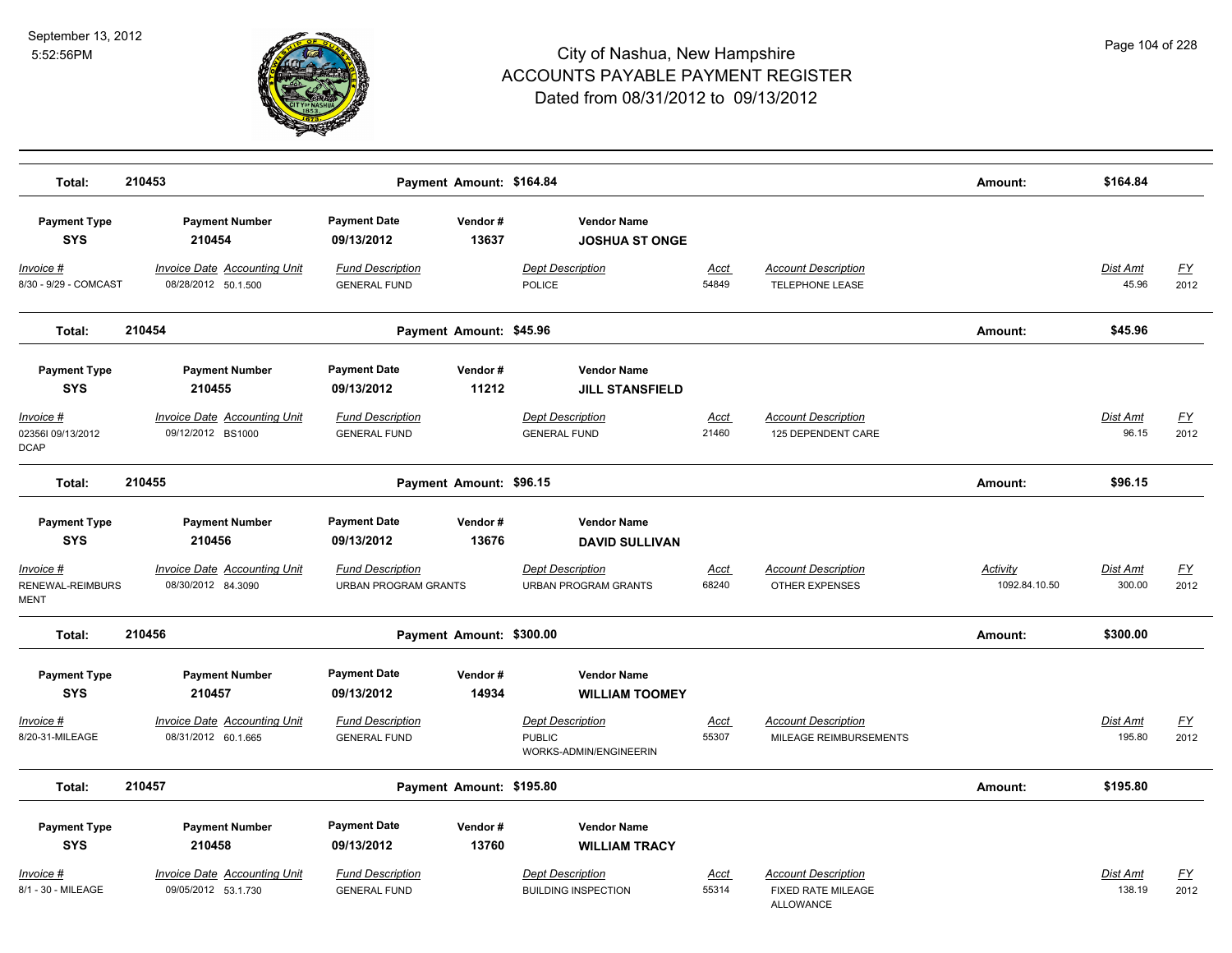

| Total:                     | 210458                              |                                         | Payment Amount: \$138.19    |                                         |       |                                               | Amount: | \$138.19        |                           |
|----------------------------|-------------------------------------|-----------------------------------------|-----------------------------|-----------------------------------------|-------|-----------------------------------------------|---------|-----------------|---------------------------|
| <b>Payment Type</b>        | <b>Payment Number</b>               | <b>Payment Date</b>                     | Vendor#                     | <b>Vendor Name</b>                      |       |                                               |         |                 |                           |
| <b>SYS</b>                 | 210459                              | 09/13/2012                              | 14951                       | <b>VAN TASSELL CONSTRUCTION</b>         |       |                                               |         |                 |                           |
| Invoice #                  | <b>Invoice Date Accounting Unit</b> | <b>Fund Description</b>                 |                             | <b>Dept Description</b>                 | Acct  | <b>Account Description</b>                    |         | Dist Amt        | <u>FY</u>                 |
| <b>GARAGE ROOF</b>         | 08/29/2012 TF42.7506                | ETF CONTRIB-WOODLAWN                    |                             | ETF CONTRIB-WOODLAWN                    | 54280 | <b>BUILDING/GROUNDS</b>                       |         | 3,455.00        | 2012                      |
| <b>GARAGE ROOF</b>         | 08/29/2012 TF42.7506                | <b>CEMETERY</b><br>ETF CONTRIB-WOODLAWN |                             | <b>CEMETERY</b><br>ETF CONTRIB-WOODLAWN | 54280 | <b>MAINTENANCE</b><br><b>BUILDING/GROUNDS</b> |         | 10,800.00       | 2012                      |
|                            |                                     | <b>CEMETERY</b>                         |                             | <b>CEMETERY</b>                         |       | <b>MAINTENANCE</b>                            |         |                 |                           |
| Total:                     | 210459                              |                                         | Payment Amount: \$14,255.00 |                                         |       |                                               | Amount: | \$14,255.00     |                           |
| <b>Payment Type</b>        | <b>Payment Number</b>               | <b>Payment Date</b>                     | Vendor#                     | <b>Vendor Name</b>                      |       |                                               |         |                 |                           |
| <b>SYS</b>                 | 210460                              | 09/13/2012                              | 14958                       | <b>AACE</b>                             |       |                                               |         |                 |                           |
| $Invoice$ #                | <b>Invoice Date Accounting Unit</b> | <b>Fund Description</b>                 |                             | <b>Dept Description</b>                 | Acct  | <b>Account Description</b>                    |         | <b>Dist Amt</b> | $\underline{\mathsf{FY}}$ |
| CONF 11/27-11/29/12        | 09/05/2012 55.1.740                 | <b>GENERAL FUND</b>                     |                             | <b>CODE ENFORCEMENT</b>                 | 55421 | TRAINING & CERTIFICATIONS                     |         | 425.00          | 2012                      |
| Total:                     | 210460                              |                                         | Payment Amount: \$425.00    |                                         |       |                                               | Amount: | \$425.00        |                           |
| <b>Payment Type</b>        | <b>Payment Number</b>               | <b>Payment Date</b>                     | Vendor#                     | <b>Vendor Name</b>                      |       |                                               |         |                 |                           |
| <b>SYS</b>                 | 210461                              | 09/13/2012                              | 14011                       | <b>BAYRING COMMUNICATIONS</b>           |       |                                               |         |                 |                           |
| Invoice #                  | <b>Invoice Date Accounting Unit</b> | <b>Fund Description</b>                 |                             | <b>Dept Description</b>                 | Acct  | <b>Account Description</b>                    |         | <b>Dist Amt</b> | <u>FY</u>                 |
| 251465                     | 09/01/2012 20.1.555                 | <b>GENERAL FUND</b>                     |                             | <b>TELECOMMUNICATIONS</b>               | 55109 | TELEPHONE-VOICE                               |         | 2,370.44        | 2012                      |
| 251465                     | 09/01/2012 69.6200.670              | <b>WASTEWATER FUND</b>                  |                             | WASTEWATER                              | 55109 | TELEPHONE-VOICE                               |         | 60.21           | 2012                      |
| 251465                     | 09/01/2012 TF79.7534                | LIBRARY-CHANDLER MEM LIB<br><b>FUND</b> |                             | LIBRARY-CHANDLER MEM LIB<br><b>FUND</b> | 55109 | TELEPHONE-VOICE                               |         | 25.00           | 2012                      |
| Total:                     | 210461                              |                                         | Payment Amount: \$2,455.65  |                                         |       |                                               | Amount: | \$2,455.65      |                           |
| <b>Payment Type</b>        | <b>Payment Number</b>               | <b>Payment Date</b>                     | Vendor#                     | <b>Vendor Name</b>                      |       |                                               |         |                 |                           |
| <b>SYS</b>                 | 210462                              | 09/13/2012                              | 12536                       | <b>COMCAST CABLE COMMUNICATIONS I</b>   |       |                                               |         |                 |                           |
| Invoice #                  | <b>Invoice Date Accounting Unit</b> | <b>Fund Description</b>                 |                             | <b>Dept Description</b>                 | Acct  | <b>Account Description</b>                    |         | Dist Amt        | <u>FY</u>                 |
| 8773200810425144-AUG       | 08/24/2012 50.1.500                 | <b>GENERAL FUND</b>                     |                             | <b>POLICE</b>                           | 54849 | <b>TELEPHONE LEASE</b>                        |         | 100.00          | 2012                      |
| 13<br>8773200810425144-JUL | 07/24/2012 50.1.500                 | <b>GENERAL FUND</b>                     |                             | <b>POLICE</b>                           | 54849 | <b>TELEPHONE LEASE</b>                        |         | 103.67          | 2012                      |
| 13                         |                                     |                                         |                             |                                         |       |                                               |         |                 |                           |
| 8773200810859417<br>AUG13  | 08/22/2012 BS1000                   | <b>GENERAL FUND</b>                     |                             | <b>GENERAL FUND</b>                     | 12428 | A/R STATE-VITAL STATISTICS                    |         | 112.00          | 2012                      |
| 8773200811209679<br>AUG13  | 08/26/2012 50.1.500                 | <b>GENERAL FUND</b>                     |                             | <b>POLICE</b>                           | 54849 | <b>TELEPHONE LEASE</b>                        |         | 216.90          | 2012                      |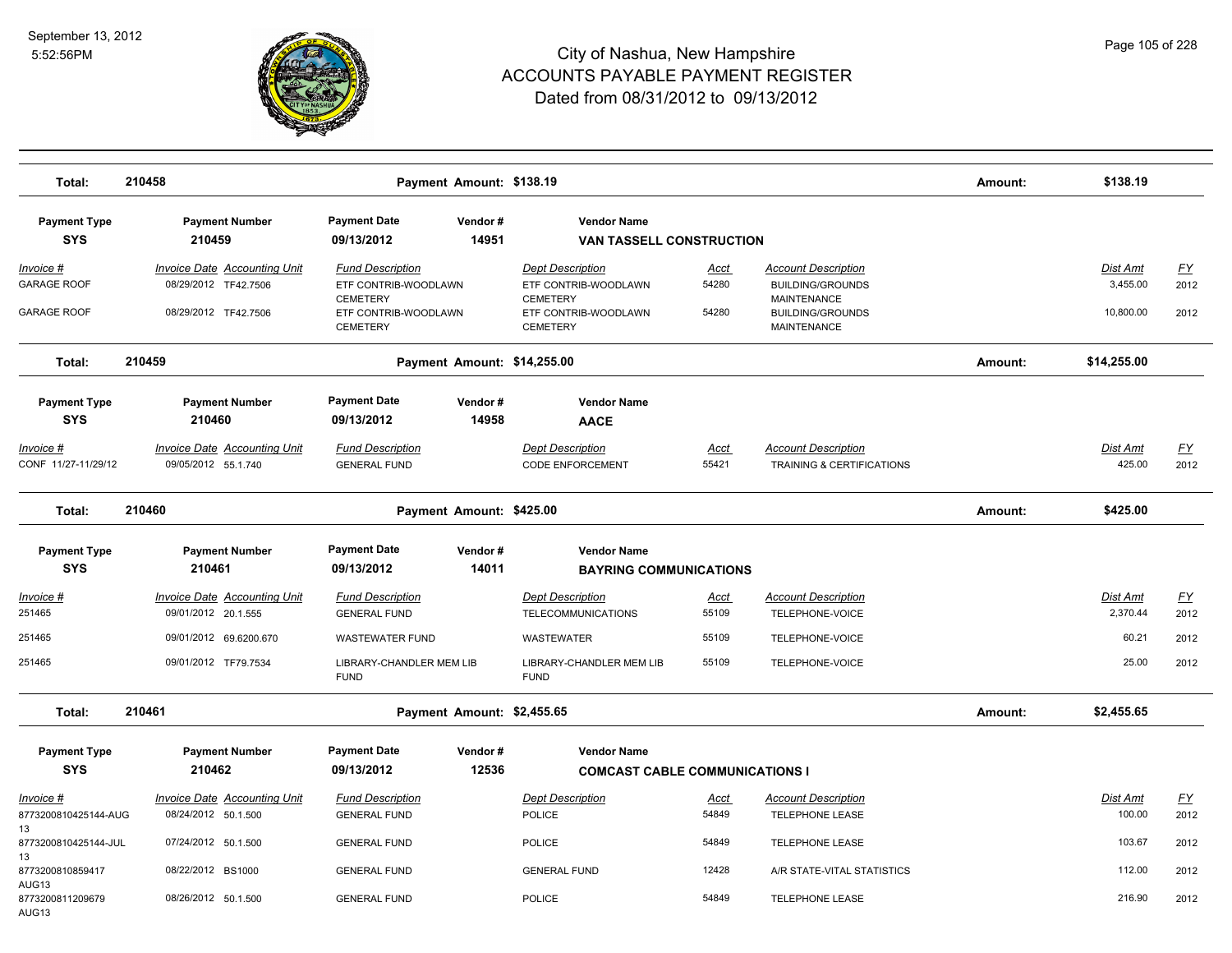

| Total:                                                 | 210462                                                                              |                                                                     | Payment Amount: \$532.57 |                                                                     |                               |                                                                            | Amount:                            | \$532.57                          |                           |
|--------------------------------------------------------|-------------------------------------------------------------------------------------|---------------------------------------------------------------------|--------------------------|---------------------------------------------------------------------|-------------------------------|----------------------------------------------------------------------------|------------------------------------|-----------------------------------|---------------------------|
| <b>Payment Type</b><br><b>SYS</b>                      | <b>Payment Number</b><br>210463                                                     | <b>Payment Date</b><br>09/13/2012                                   | Vendor#<br>14126         | <b>Vendor Name</b><br><b>CONCORD MONITOR</b>                        |                               |                                                                            |                                    |                                   |                           |
| Invoice #<br>AC 9209 LIBRARY                           | <b>Invoice Date Accounting Unit</b><br>09/10/2012 79.1.760                          | <b>Fund Description</b><br><b>GENERAL FUND</b>                      |                          | <b>Dept Description</b><br><b>LIBRARY</b>                           | Acct<br>61821                 | <b>Account Description</b><br><b>PERIODICALS</b>                           |                                    | Dist Amt<br>296.40                | <u>FY</u><br>2012         |
| Total:                                                 | 210463                                                                              |                                                                     | Payment Amount: \$296.40 |                                                                     |                               |                                                                            | Amount:                            | \$296.40                          |                           |
| <b>Payment Type</b><br><b>SYS</b>                      | <b>Payment Number</b><br>210464                                                     | <b>Payment Date</b><br>09/13/2012                                   | Vendor#<br>14216         | <b>Vendor Name</b><br><b>FAIRPOINT COMMUNICATIONS</b>               |                               |                                                                            |                                    |                                   |                           |
| Invoice #<br>603 401 7002<br>982-AUG13<br>603 578 0289 | <b>Invoice Date Accounting Unit</b><br>08/21/2012 86.3120<br>08/30/2012 69.6200.540 | <b>Fund Description</b><br><b>TRANSIT GRANTS</b><br>WASTEWATER FUND |                          | <b>Dept Description</b><br><b>GRANT FUNDS-TRANSIT</b><br>WASTEWATER | <u>Acct</u><br>55109<br>55109 | <b>Account Description</b><br>TELEPHONE-VOICE<br>TELEPHONE-VOICE           | <b>Activity</b><br>86.800.13.10.10 | <b>Dist Amt</b><br>50.00<br>33.09 | <u>FY</u><br>2012<br>2012 |
| 234-AUG13<br>603 578 0430<br>796-AUG13                 | 08/30/2012 69.6200.540                                                              | <b>WASTEWATER FUND</b>                                              |                          | WASTEWATER                                                          | 55109                         | TELEPHONE-VOICE                                                            |                                    | 33.09                             | 2012                      |
| Total:                                                 | 210464                                                                              | Payment Amount: \$116.18                                            |                          |                                                                     |                               |                                                                            | Amount:                            | \$116.18                          |                           |
| <b>Payment Type</b><br><b>SYS</b>                      | <b>Payment Number</b><br>210465                                                     | <b>Payment Date</b><br>09/13/2012                                   | Vendor#<br>12721         | <b>Vendor Name</b><br><b>FIRST TRANSIT INC</b>                      |                               |                                                                            |                                    |                                   |                           |
| Invoice #<br>10718292                                  | <b>Invoice Date Accounting Unit</b><br>09/11/2012 86.3120                           | <b>Fund Description</b><br><b>TRANSIT GRANTS</b>                    |                          | <b>Dept Description</b><br><b>GRANT FUNDS-TRANSIT</b>               | <u>Acct</u><br>55699          | <b>Account Description</b><br>OTHER CONTRACTED<br><b>SERVICES</b>          | Activity<br>86.800.13.20.01        | Dist Amt<br>22,322.07             | <u>FY</u><br>2012         |
| 10718292<br>10718292                                   | 09/11/2012 86.3120<br>09/11/2012 86.3120                                            | <b>TRANSIT GRANTS</b><br><b>TRANSIT GRANTS</b>                      |                          | <b>GRANT FUNDS-TRANSIT</b><br><b>GRANT FUNDS-TRANSIT</b>            | 55699<br>55699                | OTHER CONTRACTED<br><b>SERVICES</b><br>OTHER CONTRACTED<br><b>SERVICES</b> | 86.800.13.20.01<br>86.800.13.20.01 | 66,966.21<br>29,830.01            | 2012<br>2012              |
| Total:                                                 | 210465                                                                              |                                                                     |                          | Payment Amount: \$119,118.29                                        |                               |                                                                            | Amount:                            | \$119,118.29                      |                           |
| <b>Payment Type</b><br><b>SYS</b>                      | <b>Payment Number</b><br>210466                                                     | <b>Payment Date</b><br>09/13/2012                                   | Vendor#<br>14602         | <b>Vendor Name</b><br>INT'L ASSOC OF FIRE CHIEFS                    |                               |                                                                            |                                    |                                   |                           |
| Invoice #<br><b>MEMBER APPL</b>                        | <b>Invoice Date Accounting Unit</b><br>09/11/2012 52.1.500                          | <b>Fund Description</b><br><b>GENERAL FUND</b>                      |                          | <b>Dept Description</b><br><b>FIRE</b>                              | <u>Acct</u><br>55200          | <b>Account Description</b><br>DUES AND MEMBERSHIPS                         |                                    | Dist Amt<br>234.00                | $\underline{FY}$<br>2012  |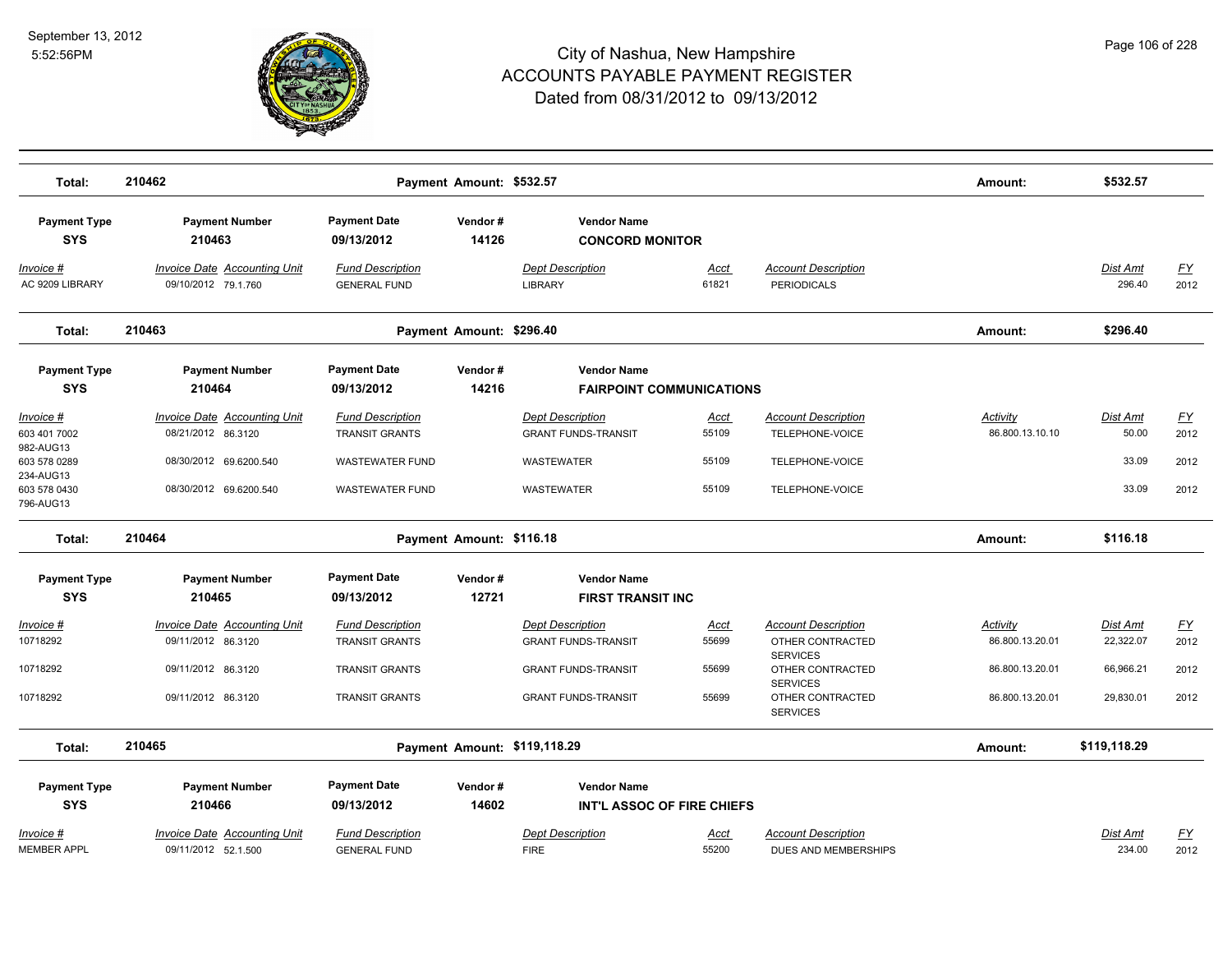

| Total:                                                 | 210466                                                                 |                                                              | Payment Amount: \$234.00 |                                                                   |                      |                                                  | Amount:                                        | \$234.00           |                   |
|--------------------------------------------------------|------------------------------------------------------------------------|--------------------------------------------------------------|--------------------------|-------------------------------------------------------------------|----------------------|--------------------------------------------------|------------------------------------------------|--------------------|-------------------|
| <b>Payment Type</b><br><b>SYS</b>                      | <b>Payment Number</b><br>210467                                        | <b>Payment Date</b><br>09/13/2012                            | Vendor#<br>13026         | <b>Vendor Name</b><br>THE LOWELL PUBLISHING CO                    |                      |                                                  | Payee Name<br><b>LOWELL PUBLISHING COMPANY</b> |                    |                   |
| Invoice #<br>9/2012-9/2013-0991831                     | <b>Invoice Date Accounting Unit</b><br>09/05/2012 79.1.760             | <b>Fund Description</b><br><b>GENERAL FUND</b>               |                          | <b>Dept Description</b><br><b>LIBRARY</b>                         | <b>Acct</b><br>61821 | <b>Account Description</b><br><b>PERIODICALS</b> |                                                | Dist Amt<br>239.20 | <u>FY</u><br>2012 |
| Total:                                                 | 210467                                                                 |                                                              | Payment Amount: \$239.20 |                                                                   |                      |                                                  | Amount:                                        | \$239.20           |                   |
| <b>Payment Type</b><br><b>SYS</b><br><u> Invoice #</u> | <b>Payment Number</b><br>210468<br><b>Invoice Date Accounting Unit</b> | <b>Payment Date</b><br>09/13/2012<br><b>Fund Description</b> | Vendor#<br>11200         | <b>Vendor Name</b><br><b>NEARC</b><br><b>Dept Description</b>     | <u>Acct</u>          | <b>Account Description</b>                       |                                                | Dist Amt           | <u>FY</u>         |
| 11/11-14-REGISTRATIO<br>ΝS                             | 09/05/2012 32.1.600                                                    | <b>GENERAL FUND</b>                                          |                          | ASSESSING                                                         | 55400                | <b>CONFERENCES AND</b><br><b>SEMINARS</b>        |                                                | 660.00             | 2012              |
| Total:                                                 | 210468                                                                 |                                                              | Payment Amount: \$660.00 |                                                                   |                      |                                                  | Amount:                                        | \$660.00           |                   |
| <b>Payment Type</b><br><b>SYS</b>                      | <b>Payment Number</b><br>210469                                        | <b>Payment Date</b><br>09/13/2012                            | Vendor#<br>13242         | <b>Vendor Name</b><br><b>PAETEC COMMUNICATIONS INC</b>            |                      |                                                  |                                                |                    |                   |
| Invoice #<br>54138662-164361                           | <b>Invoice Date Accounting Unit</b><br>08/22/2012 77.1.500             | <b>Fund Description</b><br><b>GENERAL FUND</b>               |                          | <b>Dept Description</b><br>PARKS & RECREATION                     | <u>Acct</u><br>55109 | <b>Account Description</b><br>TELEPHONE-VOICE    |                                                | Dist Amt<br>13.41  | <u>FY</u><br>2012 |
| 54138662-164361                                        | 08/22/2012 20.1.555                                                    | <b>GENERAL FUND</b>                                          |                          | TELECOMMUNICATIONS                                                | 55109                | TELEPHONE-VOICE                                  |                                                | 3,758.73           | 2012              |
| 54138662-164361                                        | 08/22/2012 68.6000.692                                                 | SOLID WASTE FUND                                             |                          | <b>SOLID WASTE</b>                                                | 55109                | TELEPHONE-VOICE                                  |                                                | 4.40               | 2012              |
| 54138662-164361                                        | 08/22/2012 69.6200.670                                                 | <b>WASTEWATER FUND</b>                                       |                          | WASTEWATER                                                        | 55109                | TELEPHONE-VOICE                                  |                                                | 4.23               | 2012              |
| 54138662-164361                                        | 08/22/2012 60.1.500                                                    | <b>GENERAL FUND</b>                                          |                          | <b>PUBLIC</b>                                                     | 55109                | TELEPHONE-VOICE                                  |                                                | 6.96               | 2012              |
| 54138662-164361                                        | 08/22/2012 60.1.665                                                    | <b>GENERAL FUND</b>                                          |                          | WORKS-ADMIN/ENGINEERIN<br><b>PUBLIC</b><br>WORKS-ADMIN/ENGINEERIN | 55109                | TELEPHONE-VOICE                                  |                                                | 12.88              | 2012              |
| 54138662-164361                                        | 08/22/2012 61.1.670                                                    | <b>GENERAL FUND</b>                                          |                          | <b>STREETS</b>                                                    | 55109                | TELEPHONE-VOICE                                  |                                                | 18.80              | 2012              |
| 54138662-164361                                        | 08/22/2012 66.1.500                                                    | <b>GENERAL FUND</b>                                          |                          | <b>PARKING LOTS</b>                                               | 55109                | TELEPHONE-VOICE                                  |                                                | 7.26               | 2012              |
| 54138662-164361                                        | 08/22/2012 79.1.500                                                    | <b>GENERAL FUND</b>                                          |                          | <b>LIBRARY</b>                                                    | 55109                | TELEPHONE-VOICE                                  |                                                | 12.53              | 2012              |
| 54138662-164361                                        | 08/22/2012 52.1.720                                                    | <b>GENERAL FUND</b>                                          |                          | <b>FIRE</b>                                                       | 55118                | TELEPHONE-CELLULAR                               |                                                | 10.83              | 2012              |
| 54138662-164361                                        | 08/22/2012 61.1.705                                                    | <b>GENERAL FUND</b>                                          |                          | <b>STREETS</b>                                                    | 55109                | TELEPHONE-VOICE                                  |                                                | 18.80              | 2012              |
| 54143299-164393                                        | 08/22/2012 20.1.555                                                    | <b>GENERAL FUND</b>                                          |                          | TELECOMMUNICATIONS                                                | 55109                | TELEPHONE-VOICE                                  |                                                | 1,270.91           | 2012              |
| 54143299-164393                                        | 08/22/2012 50.1.500                                                    | <b>GENERAL FUND</b>                                          |                          | <b>POLICE</b>                                                     | 55109                | TELEPHONE-VOICE                                  |                                                | 253.31             | 2012              |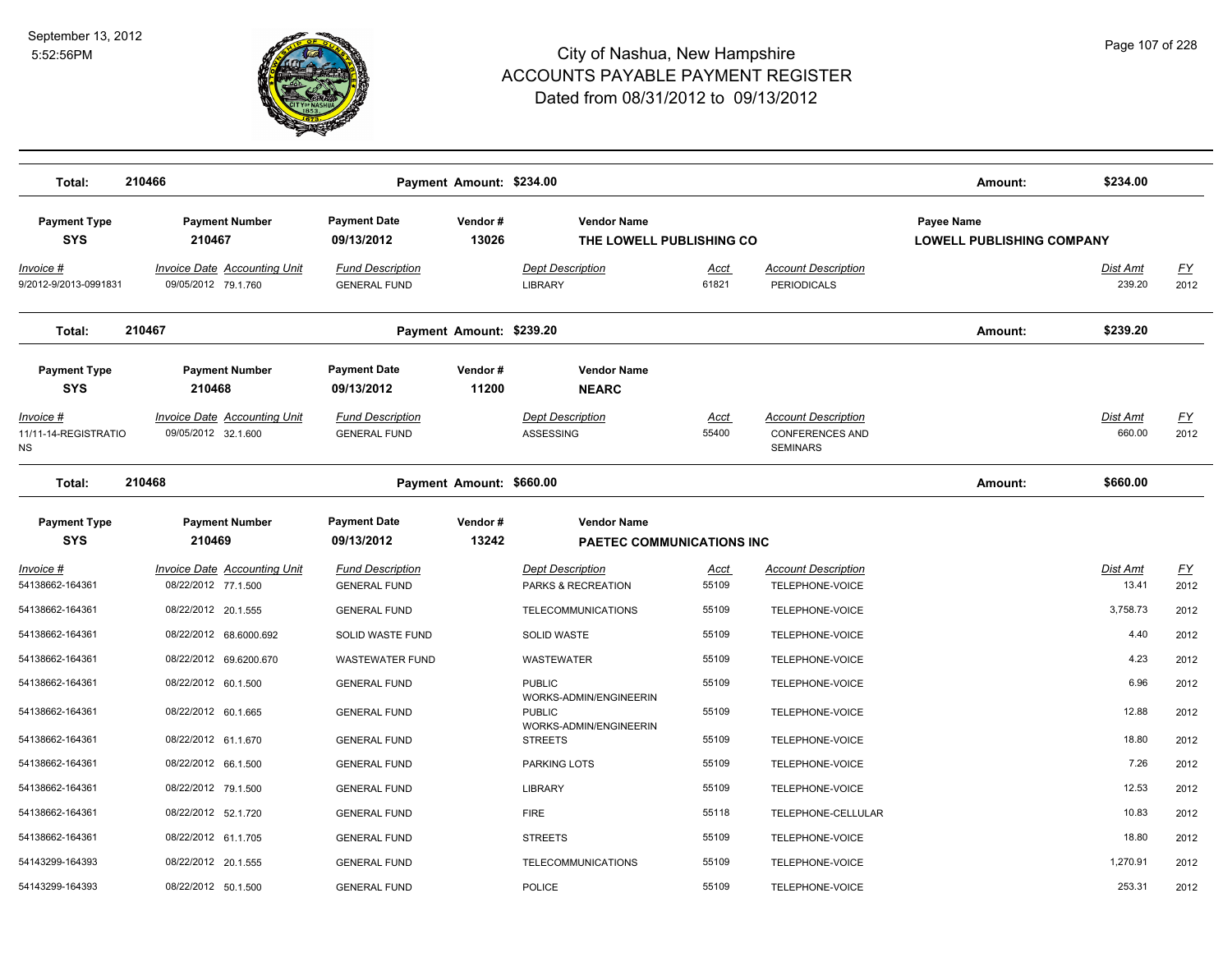

54152650-173735 08/29/2012 20.1.555 GENERAL FUND TELECOMMUNICATIONS 55109 TELEPHONE-VOICE 600.00 2012 **Total: 210469 Payment Amount: \$5,993.05 Amount: \$5,993.05 Payment Type Payment Number Payment Date Vendor # Vendor Name SYS 09/13/2012** *Invoice # Invoice Date Accounting Unit Fund Description Dept Description Acct Account Description Dist Amt FY* **13291 PENNICHUCK WATER WORKS INC** 100002980-991JUL13 08/09/2012 31.1.500 GENERAL FUND HUNT BUILDING 54141 WATER & SEWER 616.77 2012 73112 07/31/2012 69.6200.500 WASTEWATER FUND WASTEWATER 53467 BILLING & MAILING SERVICES 8,746.40 2012 **Total: 210470 Payment Amount: \$9,363.17 Amount: \$9,363.17 Payment Type Payment Number Payment Date Vendor # Vendor Name SYS 09/13/2012** *Invoice # Invoice Date Accounting Unit Fund Description Dept Description Acct Account Description Dist Amt FY*  **210471 11887 SHATTUCK MALONE OIL CO** 49010 07/03/2012 61.1.700 GENERAL FUND STREETS FUEL, DIESEL 4,248.43 2012 51267 08/28/2012 61.1.700 GENERAL FUND STREETS 61307 FUEL, DIESEL 5,040.80 2012 516991 08/10/2012 68.6000.692 SOLID WASTE FUND SOLID WASTE 61307 FUEL, DIESEL 173.76 2012 516991 08/10/2012 68.6000.540 SOLID WASTE FUND SOLID WASTE 61307 FUEL, DIESEL 151.09 2012 516991 08/10/2012 68.6000.695 SOLID WASTE FUND SOLID WASTE 61307 FUEL, DIESEL 52.88 2012 520091 08/13/2012 68.6000.692 SOLID WASTE FUND SOLID WASTE 61307 FUEL, DIESEL 133.24 2012 520091 08/13/2012 68.6000.540 SOLID WASTE FUND SOLID WASTE NOTEL SOLID WASTE NOTEL, DIESEL NOTEL, DIESEL NOTEL, DIESEL NOTEL, DIESEL NOTEL, DIESEL NOTEL, DIESEL NOTEL, DIESEL NOTEL, DIESEL NOTEL, DIESEL NOTEL, 520091 08/13/2012 68.6000.695 SOLID WASTE FUND SOLID WASTE 61307 FUEL, DIESEL 40.56 2012 521094 08/14/2012 68.6000.692 SOLID WASTE FUND SOLID WASTE 61307 FUEL, DIESEL 213.43 2012 521094 08/14/2012 68.6000.540 SOLID WASTE FUND SOLID WASTE 61307 FUEL, DIESEL 185.59 2012 521094 08/14/2012 68.6000.695 SOLID WASTE FUND SOLID WASTE 61307 FUEL, DIESEL 64.95 2012 522084 08/15/2012 68.6000.692 SOLID WASTE FUND SOLID WASTE 61307 FUEL, DIESEL 154.87 2012 522084 08/15/2012 68.6000.540 SOLID WASTE FUND SOLID WASTE 61307 FUEL, DIESEL 134.67 2012 522084 08/15/2012 68.6000.695 SOLID WASTE FUND SOLID WASTE 61307 FUEL, DIESEL 47.13 2012 523093 08/16/2012 68.6000.692 SOLID WASTE FUND SOLID WASTE NORTH SOLID WASTE GOLID WASTE GOLID WASTE GOLID WASTE GOLID WASTE GOLID WASTE GOLID WASTE GOLID WASTE GOLID WASTE GOLID WASTE GOLID WASTE GOLID WASTE G 523093 08/16/2012 68.6000.540 SOLID WASTE FUND SOLID WASTE 61307 FUEL, DIESEL 245.00 2012 523093 08/16/2012 68.6000.695 SOLID WASTE FUND SOLID WASTE 61307 FUEL, DIESEL 85.76 2012 527991 08/21/2012 68.6000.692 SOLID WASTE FUND SOLID WASTE 61307 FUEL, DIESEL 180.63 2012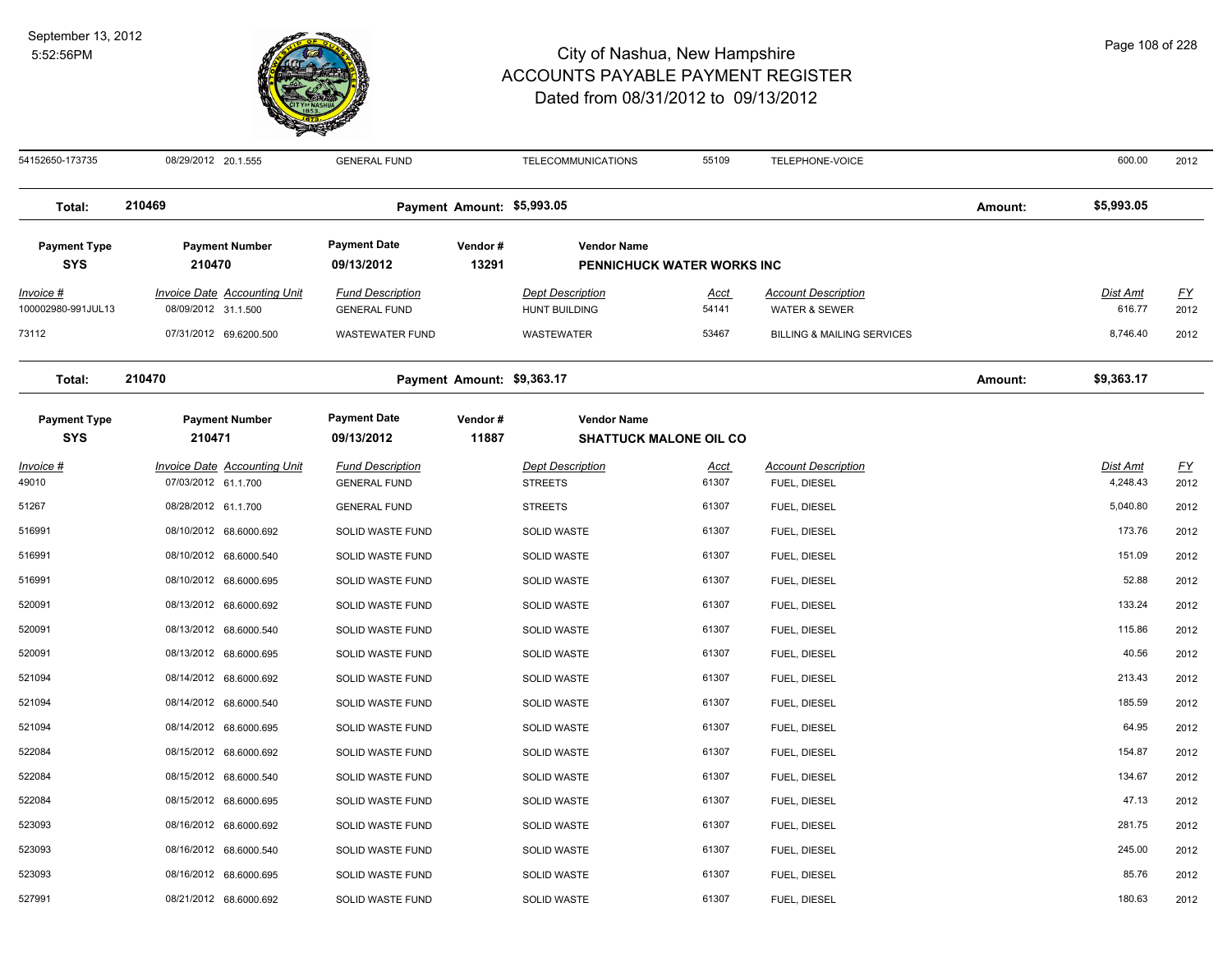

| 527991                                | 08/21/2012 68.6000.540                                   | SOLID WASTE FUND                               |                             | <b>SOLID WASTE</b>                             | 61307         | FUEL, DIESEL                                            |                                            | 157.07            | 2012              |
|---------------------------------------|----------------------------------------------------------|------------------------------------------------|-----------------------------|------------------------------------------------|---------------|---------------------------------------------------------|--------------------------------------------|-------------------|-------------------|
| 527991                                | 08/21/2012 68.6000.695                                   | SOLID WASTE FUND                               |                             | SOLID WASTE                                    | 61307         | FUEL, DIESEL                                            |                                            | 54.97             | 2012              |
| 529093                                | 08/22/2012 68.6000.692                                   | SOLID WASTE FUND                               |                             | <b>SOLID WASTE</b>                             | 61307         | FUEL, DIESEL                                            |                                            | 159.46            | 2012              |
| 529093                                | 08/22/2012 68.6000.540                                   | SOLID WASTE FUND                               |                             | SOLID WASTE                                    | 61307         | FUEL, DIESEL                                            |                                            | 138.66            | 2012              |
| 529093                                | 08/22/2012 68.6000.695                                   | SOLID WASTE FUND                               |                             | <b>SOLID WASTE</b>                             | 61307         | FUEL, DIESEL                                            |                                            | 48.53             | 2012              |
| 530090                                | 08/23/2012 68.6000.692                                   | SOLID WASTE FUND                               |                             | SOLID WASTE                                    | 61307         | FUEL, DIESEL                                            |                                            | 198.99            | 2012              |
| 530090                                | 08/23/2012 68.6000.540                                   | SOLID WASTE FUND                               |                             | SOLID WASTE                                    | 61307         | FUEL, DIESEL                                            |                                            | 173.04            | 2012              |
| 530090                                | 08/23/2012 68.6000.695                                   | SOLID WASTE FUND                               |                             | SOLID WASTE                                    | 61307         | FUEL, DIESEL                                            |                                            | 60.56             | 2012              |
| 530987                                | 08/24/2012 68.6000.692                                   | SOLID WASTE FUND                               |                             | SOLID WASTE                                    | 61307         | FUEL, DIESEL                                            |                                            | 203.72            | 2012              |
| 530987                                | 08/24/2012 68.6000.540                                   | SOLID WASTE FUND                               |                             | SOLID WASTE                                    | 61307         | FUEL, DIESEL                                            |                                            | 177.15            | 2012              |
| 530987                                | 08/24/2012 68.6000.695                                   | SOLID WASTE FUND                               |                             | SOLID WASTE                                    | 61307         | FUEL, DIESEL                                            |                                            | 62.01             | 2012              |
| 534087                                | 08/27/2012 68.6000.692                                   | SOLID WASTE FUND                               |                             | SOLID WASTE                                    | 61307         | FUEL, DIESEL                                            |                                            | 209.48            | 2012              |
| 534087                                | 08/27/2012 68.6000.540                                   | SOLID WASTE FUND                               |                             | <b>SOLID WASTE</b>                             | 61307         | FUEL, DIESEL                                            |                                            | 182.16            | 2012              |
| 534087                                | 08/27/2012 68.6000.695                                   | SOLID WASTE FUND                               |                             | SOLID WASTE                                    | 61307         | FUEL, DIESEL                                            |                                            | 63.76             | 2012              |
| 535088                                | 08/28/2012 68.6000.692                                   | SOLID WASTE FUND                               |                             | SOLID WASTE                                    | 61307         | FUEL, DIESEL                                            |                                            | 149.19            | 2012              |
| 535088                                | 08/28/2012 68.6000.540                                   | SOLID WASTE FUND                               |                             | <b>SOLID WASTE</b>                             | 61307         | FUEL, DIESEL                                            |                                            | 129.73            | 2012              |
| 535088                                | 08/28/2012 68.6000.695                                   | SOLID WASTE FUND                               |                             | SOLID WASTE                                    | 61307         | FUEL, DIESEL                                            |                                            | 45.41             | 2012              |
| 782000                                | 08/09/2012 61.1.700                                      | <b>GENERAL FUND</b>                            |                             | <b>STREETS</b>                                 | 61307         | FUEL, DIESEL                                            |                                            | 19,572.90         | 2012              |
| Total:                                | 210471                                                   |                                                | Payment Amount: \$33,337.19 |                                                |               |                                                         | Amount:                                    | \$33,337.19       |                   |
| <b>Payment Type</b><br><b>SYS</b>     | <b>Payment Number</b><br>210472                          | <b>Payment Date</b><br>09/13/2012              | Vendor#<br>13647            | <b>Vendor Name</b><br><b>STATE OF NH</b>       |               |                                                         | Payee Name<br>STATE OF NH - DEPT OF SAFETY |                   |                   |
| <u> Invoice #</u><br>YELENA V KUPCHIK | <b>Invoice Date Accounting Unit</b><br>09/04/2012 BS1000 | <b>Fund Description</b><br><b>GENERAL FUND</b> |                             | <b>Dept Description</b><br><b>GENERAL FUND</b> | Acct<br>21922 | <b>Account Description</b><br>FBI FINGERPRINT STATE FEE |                                            | Dist Amt<br>16.50 | <u>FY</u><br>2012 |
| Total:                                | 210472                                                   |                                                | Payment Amount: \$16.50     |                                                |               |                                                         | Amount:                                    | \$16.50           |                   |
| <b>Payment Type</b><br><b>SYS</b>     | <b>Payment Number</b><br>210473                          | <b>Payment Date</b><br>09/13/2012              | Vendor#<br>13649            | <b>Vendor Name</b><br><b>STATE OF NH UC</b>    |               |                                                         |                                            |                   |                   |
| <u> Invoice #</u>                     | <b>Invoice Date Accounting Unit</b>                      | <b>Fund Description</b>                        |                             | <b>Dept Description</b>                        | <u>Acct</u>   | <b>Account Description</b>                              |                                            | <b>Dist Amt</b>   | <u>FY</u>         |
| 99375/JULY 2012                       | 08/28/2012 13.1.500.S                                    | <b>GENERAL FUND</b>                            |                             | <b>BENEFITS</b>                                | 59580         | UNEMPLOYMENT<br>COMPENSATION                            |                                            | 5,069.25          | 2012              |
| 99375/JULY 2012                       | 08/28/2012 13.1.500                                      | <b>GENERAL FUND</b>                            |                             | <b>BENEFITS</b>                                | 59580         | <b>UNEMPLOYMENT</b><br>COMPENSATION                     |                                            | 8,670.89          | 2012              |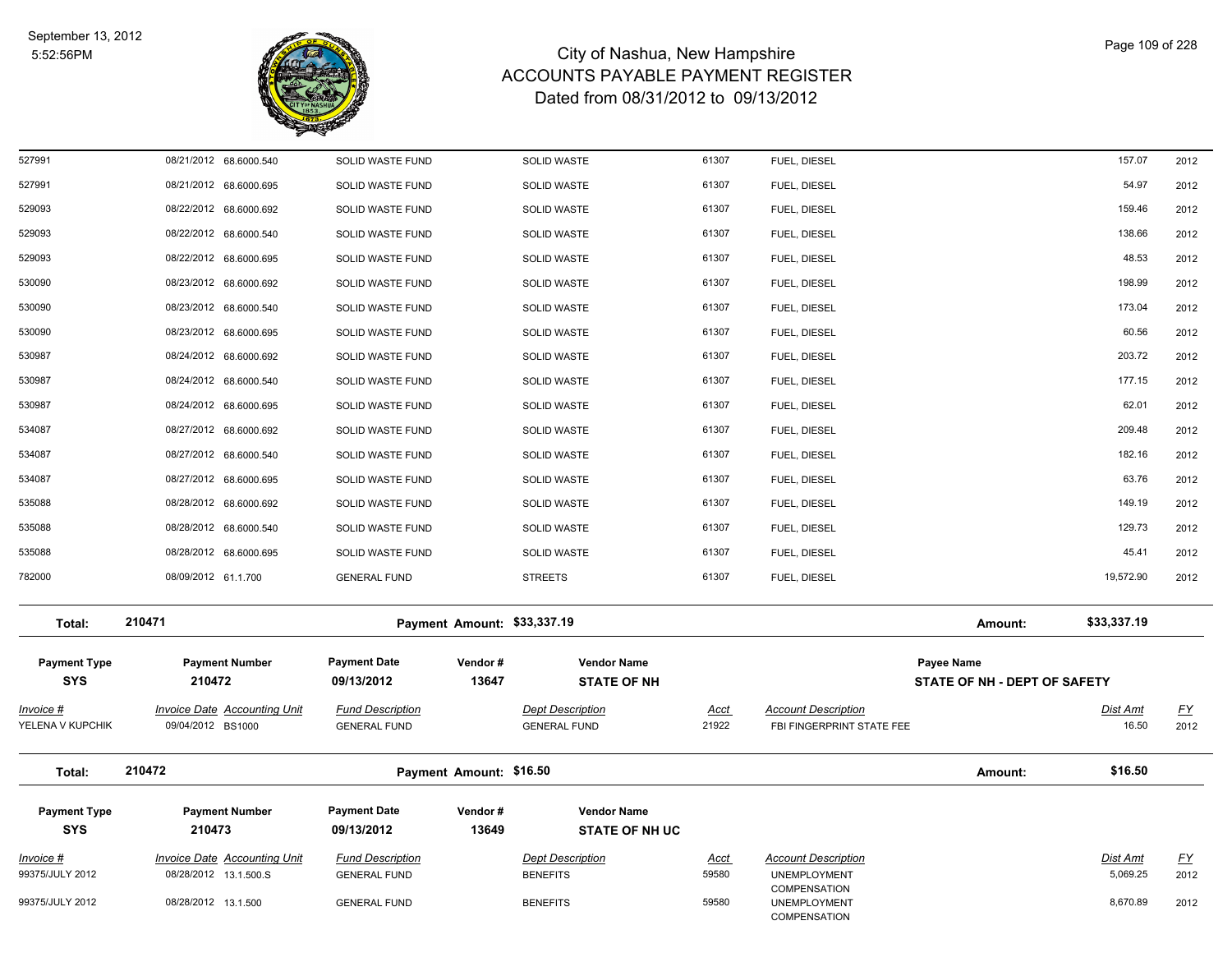

| Total:                                                   | 210473                                                                                                   |                                                                                              | Payment Amount: \$13,740.14 |                                                                                                                         |                                 |                                                                                                 | Amount:                                         | \$13,740.14                                   |                                   |
|----------------------------------------------------------|----------------------------------------------------------------------------------------------------------|----------------------------------------------------------------------------------------------|-----------------------------|-------------------------------------------------------------------------------------------------------------------------|---------------------------------|-------------------------------------------------------------------------------------------------|-------------------------------------------------|-----------------------------------------------|-----------------------------------|
| <b>Payment Type</b><br><b>SYS</b>                        | <b>Payment Number</b><br>210474                                                                          | <b>Payment Date</b><br>09/13/2012                                                            | Vendor#<br>13801            | <b>Vendor Name</b><br><b>UNITED PARCEL SERVICE</b>                                                                      |                                 |                                                                                                 |                                                 |                                               |                                   |
| Invoice #<br>0000571YY8352                               | Invoice Date Accounting Unit<br>09/01/2012 50.1.500                                                      | <b>Fund Description</b><br><b>GENERAL FUND</b>                                               |                             | <b>Dept Description</b><br><b>POLICE</b>                                                                                | Acct<br>55607                   | <b>Account Description</b><br>POSTAGE & DELIVERY                                                |                                                 | <b>Dist Amt</b><br>13.87                      | <u>FY</u><br>2012                 |
| Total:                                                   | 210474                                                                                                   |                                                                                              | Payment Amount: \$13.87     |                                                                                                                         |                                 |                                                                                                 | Amount:                                         | \$13.87                                       |                                   |
| <b>Payment Type</b><br><b>SYS</b>                        | <b>Payment Number</b><br>210475                                                                          | <b>Payment Date</b><br>09/13/2012                                                            | Vendor#<br>13788            | <b>Vendor Name</b><br><b>US BANK</b>                                                                                    |                                 |                                                                                                 | Payee Name<br><b>US BANK EQUIPMENT FINANCE</b>  |                                               |                                   |
| <u> Invoice #</u><br>211402086<br>211402086<br>211402086 | <b>Invoice Date Accounting Unit</b><br>09/06/2012 60.1.500<br>09/06/2012 81.1.500<br>09/06/2012 02.1.500 | <b>Fund Description</b><br><b>GENERAL FUND</b><br><b>GENERAL FUND</b><br><b>GENERAL FUND</b> |                             | <b>Dept Description</b><br><b>PUBLIC</b><br>WORKS-ADMIN/ENGINEERIN<br>COMMUNITY DEVELOPMENT<br><b>BOARD OF ALDERMEN</b> | Acct<br>54821<br>54828<br>54828 | <b>Account Description</b><br><b>EQUIPMENT RENTAL</b><br>PHOTOCOPIER LEASE<br>PHOTOCOPIER LEASE |                                                 | <b>Dist Amt</b><br>198.72<br>364.19<br>150.40 | <u>FY</u><br>2012<br>2012<br>2012 |
| Total:                                                   | 210475                                                                                                   |                                                                                              | Payment Amount: \$713.31    |                                                                                                                         |                                 |                                                                                                 | Amount:                                         | \$713.31                                      |                                   |
| <b>Payment Type</b><br><b>SYS</b>                        | <b>Payment Number</b><br>210476                                                                          | <b>Payment Date</b><br>09/13/2012                                                            | Vendor#<br>13833            | <b>Vendor Name</b><br><b>VERIZON WIRELESS</b>                                                                           |                                 |                                                                                                 | Payee Name<br><b>VERIZON WIRELESS-286546928</b> |                                               |                                   |
| Invoice #<br>2789412668                                  | <b>Invoice Date Accounting Unit</b><br>08/20/2012 50.1.500                                               | <b>Fund Description</b><br><b>GENERAL FUND</b>                                               |                             | <b>Dept Description</b><br><b>POLICE</b>                                                                                | Acct<br>54849                   | <b>Account Description</b><br><b>TELEPHONE LEASE</b>                                            |                                                 | Dist Amt<br>1,072.67                          | <u>FY</u><br>2012                 |
| Total:                                                   | 210476                                                                                                   |                                                                                              | Payment Amount: \$1,072.67  |                                                                                                                         |                                 |                                                                                                 | Amount:                                         | \$1,072.67                                    |                                   |
| <b>Payment Type</b><br><b>SYS</b>                        | <b>Payment Number</b><br>210477                                                                          | <b>Payment Date</b><br>09/13/2012                                                            | Vendor#<br>11375            | <b>Vendor Name</b><br><b>1ST PRIORITY TOWING &amp; RECOVERY</b>                                                         |                                 |                                                                                                 |                                                 |                                               |                                   |
| Invoice #<br>1242                                        | <b>Invoice Date Accounting Unit</b><br>07/31/2012 50.1.500                                               | <b>Fund Description</b><br><b>GENERAL FUND</b>                                               |                             | <b>Dept Description</b><br><b>POLICE</b>                                                                                | <u>Acct</u><br>55699            | <b>Account Description</b><br>OTHER CONTRACTED<br><b>SERVICES</b>                               |                                                 | Dist Amt<br>95.00                             | <u>FY</u><br>2012                 |
| 1243                                                     | 07/09/2012 50.1.500                                                                                      | <b>GENERAL FUND</b>                                                                          |                             | <b>POLICE</b>                                                                                                           | 55699                           | OTHER CONTRACTED<br><b>SERVICES</b>                                                             |                                                 | 95.00                                         | 2012                              |
| 1244<br>1245                                             | 06/26/2012 50.1.500<br>06/26/2012 50.1.500                                                               | <b>GENERAL FUND</b><br><b>GENERAL FUND</b>                                                   |                             | <b>POLICE</b><br><b>POLICE</b>                                                                                          | 55699<br>55699                  | OTHER CONTRACTED<br><b>SERVICES</b><br>OTHER CONTRACTED                                         |                                                 | 95.00<br>95.00                                | 2012<br>2012                      |
| 1246                                                     | 06/19/2012 50.1.500                                                                                      | <b>GENERAL FUND</b>                                                                          |                             | <b>POLICE</b>                                                                                                           | 55699                           | <b>SERVICES</b><br>OTHER CONTRACTED<br><b>SERVICES</b>                                          |                                                 | 95.00                                         | 2012                              |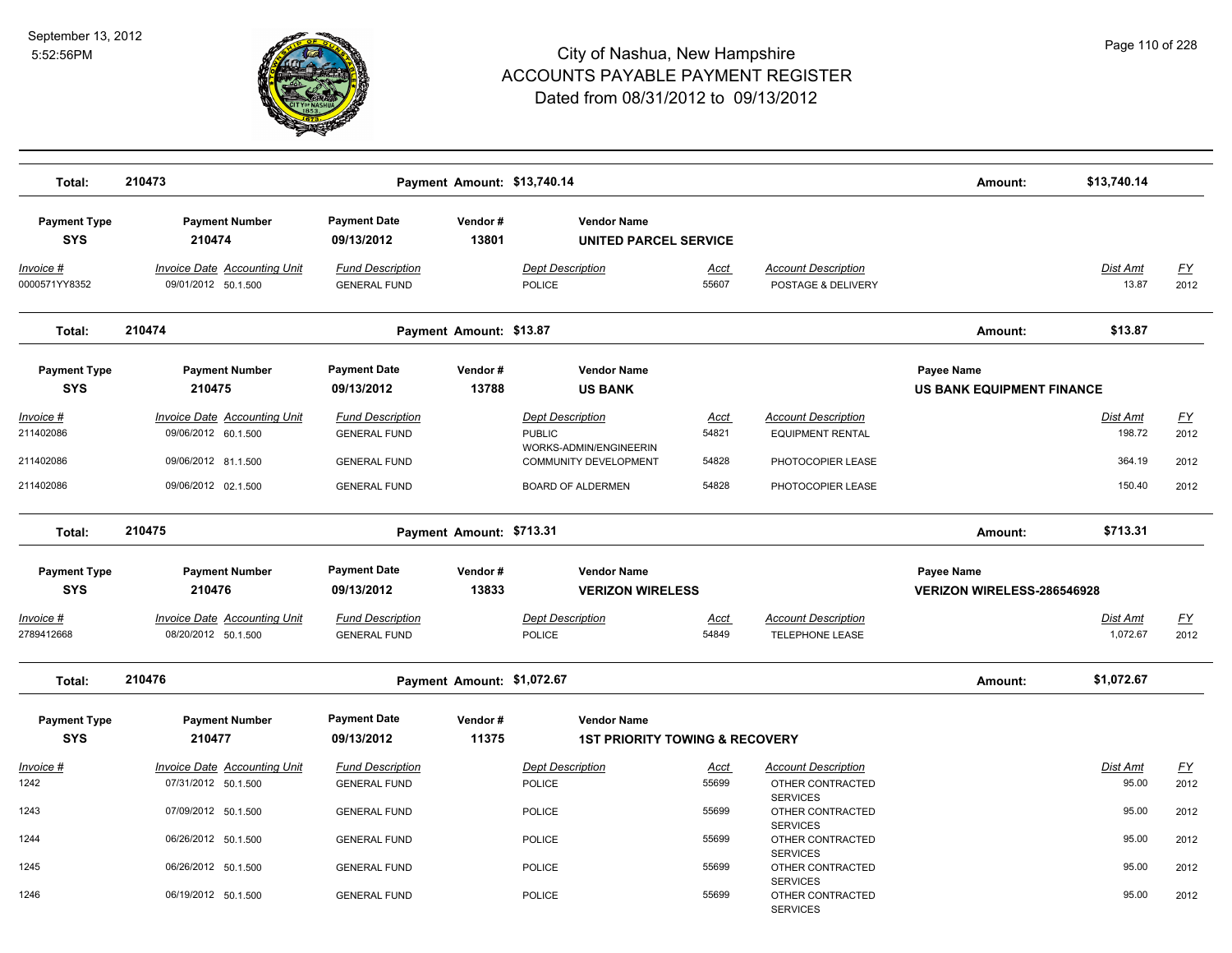

| Total:                            | 210477                                                     |                                                | Payment Amount: \$475.00 |                                                    |                              |                                                                      | Amount: | \$475.00                  |                          |
|-----------------------------------|------------------------------------------------------------|------------------------------------------------|--------------------------|----------------------------------------------------|------------------------------|----------------------------------------------------------------------|---------|---------------------------|--------------------------|
| <b>Payment Type</b><br><b>SYS</b> | <b>Payment Number</b><br>210478                            | <b>Payment Date</b><br>09/13/2012              | Vendor#<br>10963         | <b>Vendor Name</b>                                 | A G LANDSCAPING SERVICES LLC |                                                                      |         |                           |                          |
| Invoice #<br>1498                 | <b>Invoice Date Accounting Unit</b><br>08/27/2012 77.1.650 | <b>Fund Description</b><br><b>GENERAL FUND</b> |                          | <b>Dept Description</b><br>PARKS & RECREATION      | Acct<br>54280                | <b>Account Description</b><br><b>BUILDING/GROUNDS</b><br>MAINTENANCE |         | <b>Dist Amt</b><br>150.00 | $\underline{FY}$<br>2012 |
| Total:                            | 210478                                                     |                                                | Payment Amount: \$150.00 |                                                    |                              |                                                                      | Amount: | \$150.00                  |                          |
| <b>Payment Type</b><br><b>SYS</b> | <b>Payment Number</b><br>210479                            | <b>Payment Date</b><br>09/13/2012              | Vendor#<br>13946         | <b>Vendor Name</b><br><b>AC MOORE INC</b>          |                              |                                                                      |         |                           |                          |
| Invoice #<br>1435                 | <b>Invoice Date Accounting Unit</b><br>08/29/2012 79.1.750 | <b>Fund Description</b><br><b>GENERAL FUND</b> |                          | <b>Dept Description</b><br><b>LIBRARY</b>          | Acct<br>61819                | <b>Account Description</b><br><b>TEEN MEDIA</b>                      |         | Dist Amt<br>29.97         | <u>FY</u><br>2012        |
| 3240                              | 09/10/2012 79.1.750                                        | <b>GENERAL FUND</b>                            |                          | <b>LIBRARY</b>                                     | 61816                        | CHILDREN'S MEDIA                                                     |         | 45.59                     | 2012                     |
| 9558                              | 06/11/2012 79.1.750                                        | <b>GENERAL FUND</b>                            |                          | <b>LIBRARY</b>                                     | 61816                        | CHILDREN'S MEDIA                                                     |         | 18.36                     | 2012                     |
| Total:                            | 210479                                                     |                                                | Payment Amount: \$93.92  |                                                    |                              |                                                                      | Amount: | \$93.92                   |                          |
| <b>Payment Type</b><br><b>SYS</b> | <b>Payment Number</b><br>210480                            | <b>Payment Date</b><br>09/13/2012              | Vendor#<br>12298         | <b>Vendor Name</b><br><b>ALECS SHOE STORE INC</b>  |                              |                                                                      |         |                           |                          |
| Invoice #<br>44028                | <b>Invoice Date Accounting Unit</b><br>07/14/2012 77.1.650 | <b>Fund Description</b><br><b>GENERAL FUND</b> |                          | <b>Dept Description</b><br>PARKS & RECREATION      | Acct<br>61107                | <b>Account Description</b><br><b>CLOTHING &amp; UNIFORMS</b>         |         | Dist Amt<br>94.95         | EY<br>2012               |
| Total:                            | 210480                                                     |                                                | Payment Amount: \$94.95  |                                                    |                              |                                                                      | Amount: | \$94.95                   |                          |
| <b>Payment Type</b>               | <b>Payment Number</b>                                      | <b>Payment Date</b>                            | Vendor#                  | <b>Vendor Name</b>                                 |                              |                                                                      |         |                           |                          |
| <b>SYS</b>                        | 210481                                                     | 09/13/2012                                     | 12189                    | <b>ALEXANDER GRANOK MD</b>                         |                              |                                                                      |         |                           |                          |
| Invoice #<br>JULY                 | <b>Invoice Date Accounting Unit</b><br>07/31/2012 72.1.500 | <b>Fund Description</b><br><b>GENERAL FUND</b> |                          | <b>Dept Description</b><br><b>COMMUNITY HEALTH</b> | Acct<br>55699                | <b>Account Description</b><br>OTHER CONTRACTED<br><b>SERVICES</b>    |         | Dist Amt<br>800.00        | EY<br>2012               |
| Total:                            | 210481                                                     |                                                | Payment Amount: \$800.00 |                                                    |                              |                                                                      | Amount: | \$800.00                  |                          |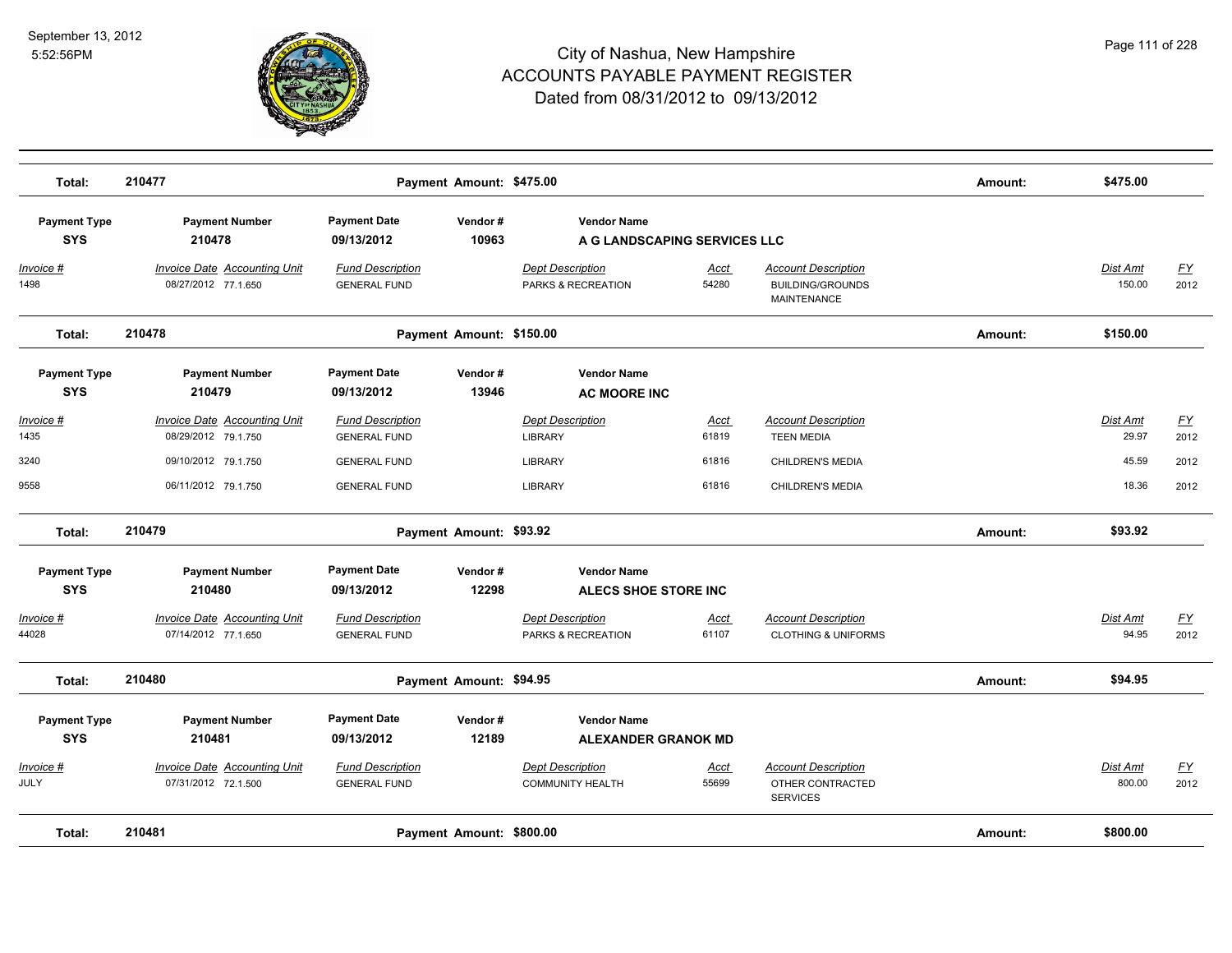

| <b>Payment Type</b>         | <b>Payment Number</b>                                      | <b>Payment Date</b>                            | Vendor#                  | <b>Vendor Name</b>                            |                      |                                                                   |         |                  |                   |
|-----------------------------|------------------------------------------------------------|------------------------------------------------|--------------------------|-----------------------------------------------|----------------------|-------------------------------------------------------------------|---------|------------------|-------------------|
| <b>SYS</b>                  | 210482                                                     | 09/13/2012                                     | 14866                    | ALL CREATURES PEST CONROL LLC                 |                      |                                                                   |         |                  |                   |
| Invoice #                   | <b>Invoice Date Accounting Unit</b>                        | <b>Fund Description</b>                        |                          | <b>Dept Description</b>                       | Acct                 | <b>Account Description</b>                                        |         | Dist Amt         | <u>FY</u>         |
| 3829                        | 08/28/2012 29.1.720.8165                                   | <b>GENERAL FUND</b>                            |                          | <b>CITY BUILDINGS</b>                         | 54280                | <b>BUILDING/GROUNDS</b><br>MAINTENANCE                            |         | 95.00            | 2012              |
| Total:                      | 210482                                                     |                                                | Payment Amount: \$95.00  |                                               |                      |                                                                   | Amount: | \$95.00          |                   |
| <b>Payment Type</b>         | <b>Payment Number</b>                                      | <b>Payment Date</b>                            | Vendor#                  | <b>Vendor Name</b>                            |                      |                                                                   |         |                  |                   |
| <b>SYS</b>                  | 210483                                                     | 09/13/2012                                     | 12303                    | ALLEN MELLO DODGE INC                         |                      |                                                                   |         |                  |                   |
| <u>Invoice #</u><br>IA29731 | <b>Invoice Date Accounting Unit</b><br>08/24/2012 77.1.690 | <b>Fund Description</b><br><b>GENERAL FUND</b> |                          | <b>Dept Description</b><br>PARKS & RECREATION | <u>Acct</u><br>61799 | <b>Account Description</b><br><b>VEHICLE PARTS &amp; SUPPLIES</b> |         | Dist Amt<br>6.64 | <u>FY</u><br>2012 |
|                             |                                                            |                                                |                          |                                               |                      |                                                                   |         |                  |                   |
| Total:                      | 210483                                                     |                                                | Payment Amount: \$6.64   |                                               |                      |                                                                   | Amount: | \$6.64           |                   |
| <b>Payment Type</b>         | <b>Payment Number</b>                                      | <b>Payment Date</b>                            | Vendor#                  | <b>Vendor Name</b>                            |                      |                                                                   |         |                  |                   |
| <b>SYS</b>                  | 210484                                                     | 09/13/2012                                     | 12318                    | <b>AMERICAN TELECOM SERVICES LLC</b>          |                      |                                                                   |         |                  |                   |
| Invoice #                   | <b>Invoice Date Accounting Unit</b>                        | <b>Fund Description</b>                        |                          | <b>Dept Description</b>                       | Acct                 | <b>Account Description</b>                                        |         | <b>Dist Amt</b>  | <u>FY</u>         |
| 105177                      | 08/20/2012 22.1.500                                        | <b>GENERAL FUND</b>                            |                          | INFORMATION TECHNOLOGY                        | 71221                | <b>COMPUTER EQUIPMENT</b>                                         |         | 390.80           | 2012              |
| 105178                      | 08/20/2012 22.1.500                                        | <b>GENERAL FUND</b>                            |                          | <b>INFORMATION TECHNOLOGY</b>                 | 71221                | <b>COMPUTER EQUIPMENT</b>                                         |         | 390.80           | 2012              |
| Total:                      | 210484                                                     |                                                | Payment Amount: \$781.60 |                                               |                      |                                                                   | Amount: | \$781.60         |                   |
| <b>Payment Type</b>         | <b>Payment Number</b>                                      | <b>Payment Date</b>                            | Vendor#                  | <b>Vendor Name</b>                            |                      |                                                                   |         |                  |                   |
| <b>SYS</b>                  | 210485                                                     | 09/13/2012                                     | 14890                    | <b>ANIMAL MEDICAL CENTER OF NE</b>            |                      |                                                                   |         |                  |                   |
| Invoice #                   | Invoice Date Accounting Unit                               | <b>Fund Description</b>                        |                          | <b>Dept Description</b>                       | Acct                 | <b>Account Description</b>                                        |         | Dist Amt         | <u>FY</u>         |
| 582362                      | 08/17/2012 50.1.500                                        | <b>GENERAL FUND</b>                            |                          | POLICE                                        | 53149                | <b>VETERINARY SERVICES</b>                                        |         | 240.06           | 2012              |
| Total:                      | 210485                                                     |                                                | Payment Amount: \$240.06 |                                               |                      |                                                                   | Amount: | \$240.06         |                   |
| <b>Payment Type</b>         | <b>Payment Number</b>                                      | <b>Payment Date</b>                            | Vendor#                  | <b>Vendor Name</b>                            |                      |                                                                   |         |                  |                   |
| <b>SYS</b>                  | 210486                                                     | 09/13/2012                                     | 12334                    | <b>ANSWERING SERVICES OF NH LLC</b>           |                      |                                                                   |         |                  |                   |
| Invoice #                   | <b>Invoice Date Accounting Unit</b>                        | <b>Fund Description</b>                        |                          | <b>Dept Description</b>                       | Acct                 | <b>Account Description</b>                                        |         | Dist Amt         | <u>FY</u>         |
| 120700058101                | 07/25/2012 69.6200.670                                     | <b>WASTEWATER FUND</b>                         |                          | <b>WASTEWATER</b>                             | 55699                | OTHER CONTRACTED<br><b>SERVICES</b>                               |         | 106.90           | 2012              |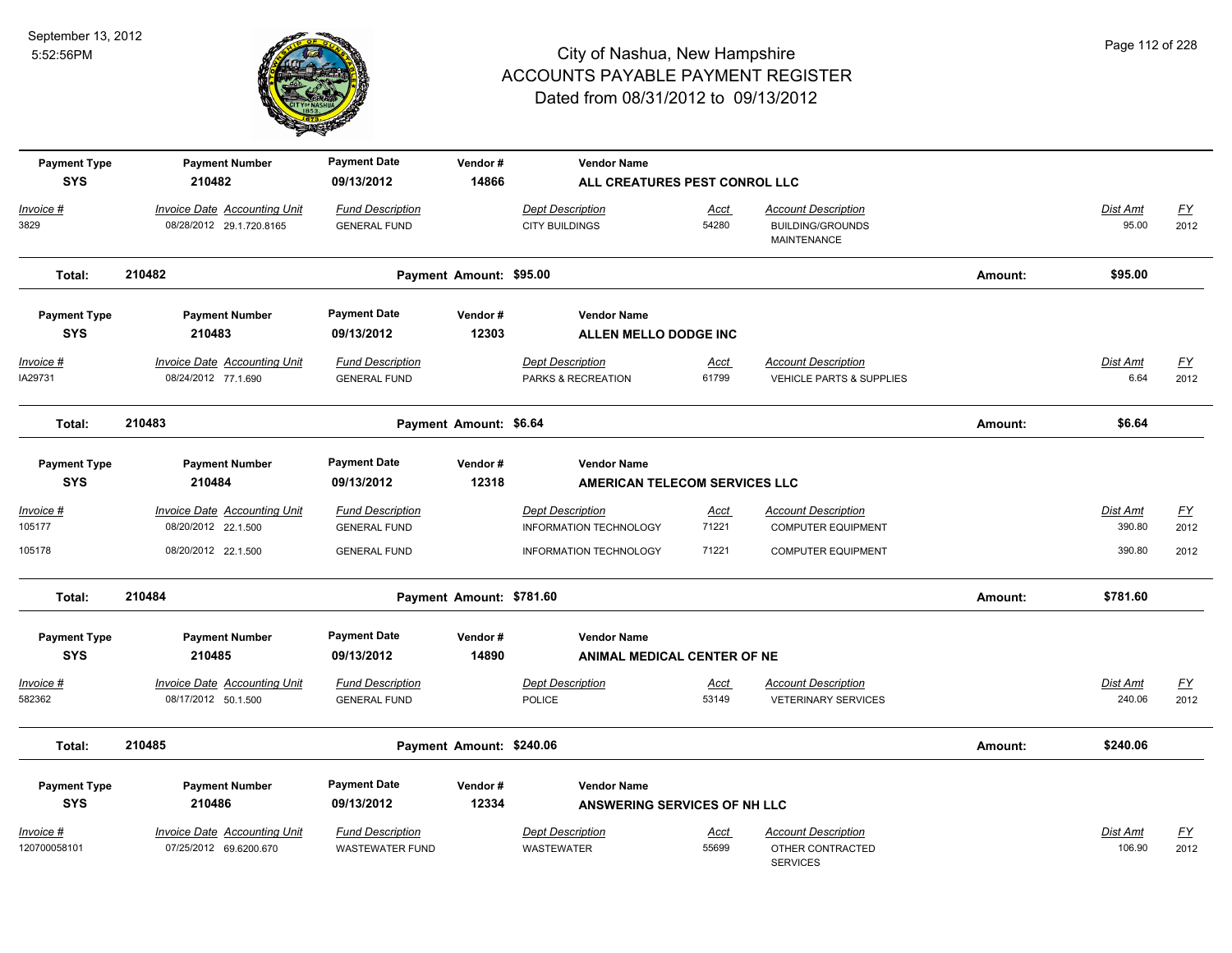

| Total:                                                          | 210486                                                                    |                                                                         | Payment Amount: \$106.90 |                                                                             |                               |                                                                                         | Amount:                                  | \$106.90                   |                                           |
|-----------------------------------------------------------------|---------------------------------------------------------------------------|-------------------------------------------------------------------------|--------------------------|-----------------------------------------------------------------------------|-------------------------------|-----------------------------------------------------------------------------------------|------------------------------------------|----------------------------|-------------------------------------------|
| <b>Payment Type</b><br><b>SYS</b>                               | <b>Payment Number</b><br>210487                                           | <b>Payment Date</b><br>09/13/2012                                       | Vendor#<br>14920         | <b>Vendor Name</b><br><b>NATHAN ARMSTRONG</b>                               |                               |                                                                                         |                                          |                            |                                           |
| Invoice #<br>HAY                                                | <b>Invoice Date Accounting Unit</b><br>08/29/2012 52.1.625                | <b>Fund Description</b><br><b>GENERAL FUND</b>                          |                          | <b>Dept Description</b><br><b>FIRE</b>                                      | Acct<br>61299                 | <b>Account Description</b><br>MISCELLANEOUS SUPPLIES                                    |                                          | Dist Amt<br>100.00         | <u>FY</u><br>2012                         |
| Total:                                                          | 210487                                                                    |                                                                         | Payment Amount: \$100.00 |                                                                             |                               |                                                                                         | Amount:                                  | \$100.00                   |                                           |
| <b>Payment Type</b><br><b>SYS</b>                               | <b>Payment Number</b><br>210488                                           | <b>Payment Date</b><br>09/13/2012                                       | Vendor#<br>14953         | <b>Vendor Name</b><br><b>DANIEL ARSENAULT</b>                               |                               |                                                                                         |                                          |                            |                                           |
| Invoice #<br><b>REFUND</b>                                      | <b>Invoice Date Accounting Unit</b><br>09/07/2012 11.1.500                | <b>Fund Description</b><br><b>GENERAL FUND</b>                          |                          | <b>Dept Description</b><br>HUMAN RESOURCES                                  | <u>Acct</u><br>55425          | <b>Account Description</b><br>EMPLOYMENT BACKGROUND<br><b>CHECKS</b>                    |                                          | Dist Amt<br>25.00          | <u>FY</u><br>2012                         |
| Total:                                                          | 210488                                                                    |                                                                         | Payment Amount: \$25.00  |                                                                             |                               |                                                                                         | Amount:                                  | \$25.00                    |                                           |
| <b>Payment Type</b><br><b>SYS</b>                               | <b>Payment Number</b><br>210489                                           | <b>Payment Date</b><br>09/13/2012                                       | Vendor#<br>13987         | <b>Vendor Name</b><br>AT&T                                                  |                               |                                                                                         | Payee Name<br><b>AT &amp; T MOBILITY</b> |                            |                                           |
| Invoice #<br>287246586379X0815201<br>2A<br>287246586379X0815201 | Invoice Date Accounting Unit<br>08/07/2012 86.3120<br>08/07/2012 77.1.500 | <b>Fund Description</b><br><b>TRANSIT GRANTS</b><br><b>GENERAL FUND</b> |                          | <b>Dept Description</b><br><b>GRANT FUNDS-TRANSIT</b><br>PARKS & RECREATION | <b>Acct</b><br>55699<br>55118 | <b>Account Description</b><br>OTHER CONTRACTED<br><b>SERVICES</b><br>TELEPHONE-CELLULAR | Activity<br>86.800.13.40.01              | Dist Amt<br>745.70<br>1.79 | $\underline{\mathsf{FY}}$<br>2012<br>2012 |
| 2B<br>287246586379X0815201<br>2B                                | 08/07/2012 71.3068                                                        | <b>COMMUNITY SERVICES</b><br><b>GRANTS</b>                              |                          | <b>COMMUNITY SERVICES</b><br><b>GRANTS</b>                                  | 55100                         | TELEPHONE-DATA                                                                          | 71.1004.13.01                            | 75.00                      | 2012                                      |
| 287246586379X0815201<br>2B<br>287246586379X0815201<br>2B        | 08/07/2012 69.6200.670<br>08/07/2012 68.6000.500                          | <b>WASTEWATER FUND</b><br>SOLID WASTE FUND                              |                          | WASTEWATER<br>SOLID WASTE                                                   | 55118<br>55118                | TELEPHONE-CELLULAR<br>TELEPHONE-CELLULAR                                                |                                          | 102.85<br>0.61             | 2012<br>2012                              |
| 287246586379X0815201<br>2B<br>287246586379X0815201              | 08/07/2012 52.1.625<br>08/07/2012 52.1.620                                | <b>GENERAL FUND</b><br><b>GENERAL FUND</b>                              |                          | <b>FIRE</b><br><b>FIRE</b>                                                  | 55118<br>55118                | TELEPHONE-CELLULAR<br>TELEPHONE-CELLULAR                                                |                                          | 38.68<br>40.50             | 2012<br>2012                              |
| 2B<br>287246586379X0815201<br>2B                                | 08/07/2012 55.1.740                                                       | <b>GENERAL FUND</b>                                                     |                          | <b>CODE ENFORCEMENT</b>                                                     | 55118                         | TELEPHONE-CELLULAR                                                                      |                                          | 76.18                      | 2012                                      |
| 287246586379X0815201<br>2B<br>287246586379X0815201              | 08/07/2012 60.1.665<br>08/07/2012 61.1.685                                | <b>GENERAL FUND</b><br><b>GENERAL FUND</b>                              |                          | <b>PUBLIC</b><br>WORKS-ADMIN/ENGINEERIN<br><b>STREETS</b>                   | 55118<br>55118                | TELEPHONE-CELLULAR<br>TELEPHONE-CELLULAR                                                |                                          | 26.59<br>44.64             | 2012<br>2012                              |
| 2B<br>287246586379X0815201<br>2C<br>287246586379X0815201        | 08/07/2012 77.1.500<br>08/07/2012 77.1.500                                | <b>GENERAL FUND</b><br><b>GENERAL FUND</b>                              |                          | PARKS & RECREATION<br>PARKS & RECREATION                                    | 55118<br>55118                | TELEPHONE-CELLULAR<br>TELEPHONE-CELLULAR                                                |                                          | $-18.62$<br>$-18.82$       | 2012<br>2012                              |
| 2C                                                              |                                                                           |                                                                         |                          |                                                                             |                               |                                                                                         |                                          |                            |                                           |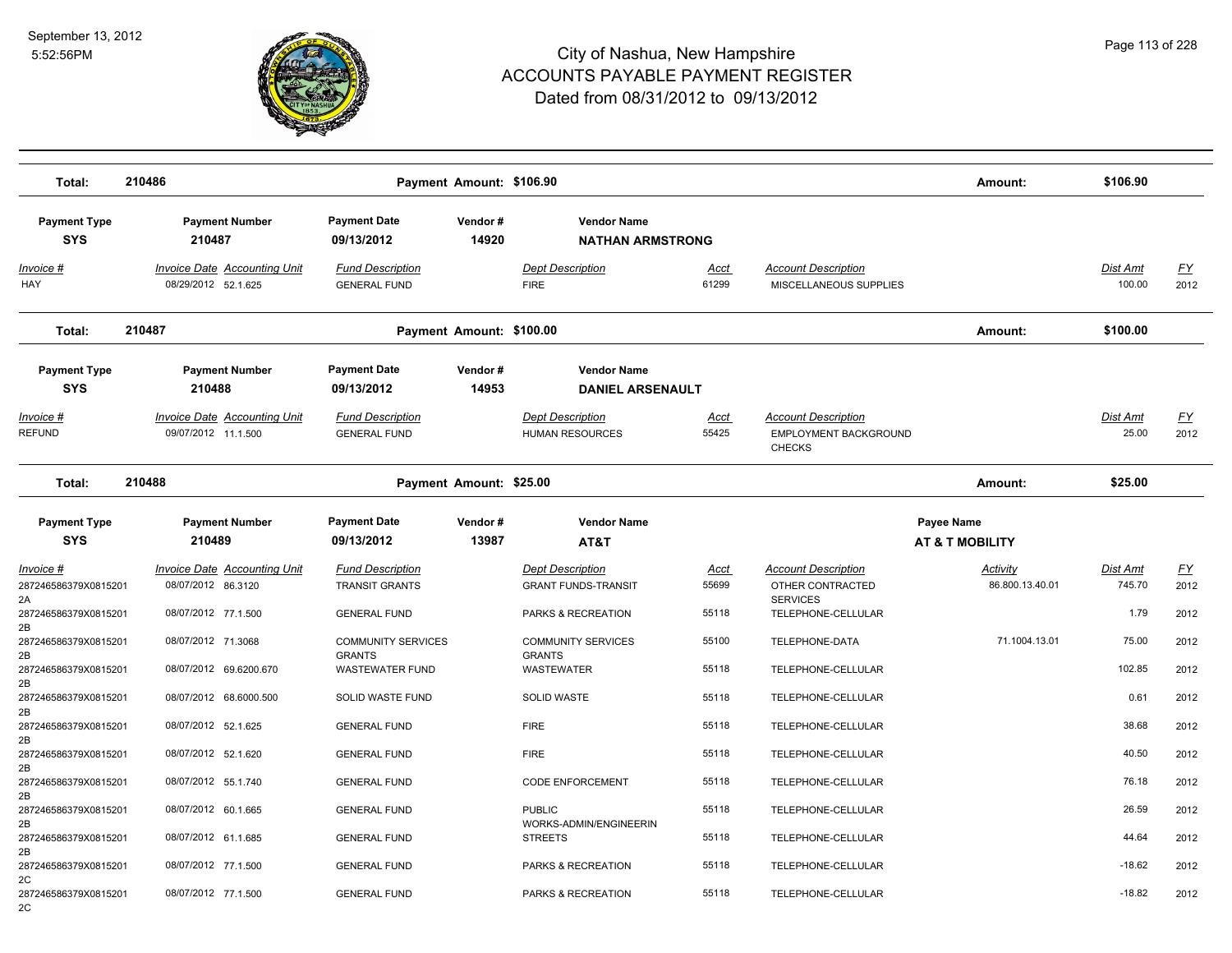

| 287246586379X0815201<br>2C | 08/07/2012 77.1.500 |                          | <b>GENERAL FUND</b>                        | PARKS & RECREATION                         | 55118 | TELEPHONE-CELLULAR |                 | $-18.81$  | 2012 |
|----------------------------|---------------------|--------------------------|--------------------------------------------|--------------------------------------------|-------|--------------------|-----------------|-----------|------|
| 287246586379X0815201<br>2C | 08/07/2012 71.3068  |                          | <b>COMMUNITY SERVICES</b><br><b>GRANTS</b> | <b>COMMUNITY SERVICES</b><br><b>GRANTS</b> | 55109 | TELEPHONE-VOICE    | 71.1004.13.01   | $-99.52$  | 2012 |
| 287246586379X0815201<br>2C |                     | 08/07/2012 29.1.720.8162 | <b>GENERAL FUND</b>                        | <b>CITY BUILDINGS</b>                      | 55118 | TELEPHONE-CELLULAR |                 | $-18.82$  | 2012 |
| 287246586379X0815201<br>2C |                     | 08/07/2012 29.1.720.8162 | <b>GENERAL FUND</b>                        | <b>CITY BUILDINGS</b>                      | 55118 | TELEPHONE-CELLULAR |                 | $-16.17$  | 2012 |
| 287246586379X0815201<br>2C |                     | 08/07/2012 29.1.720.8162 | <b>GENERAL FUND</b>                        | <b>CITY BUILDINGS</b>                      | 55118 | TELEPHONE-CELLULAR |                 | $-19.03$  | 2012 |
| 287246586379X0815201<br>2C | 08/07/2012 86.3120  |                          | <b>TRANSIT GRANTS</b>                      | <b>GRANT FUNDS-TRANSIT</b>                 | 55118 | TELEPHONE-CELLULAR | 86.800.13.10.10 | $-18.43$  | 2012 |
| 287246586379X0815201<br>2C | 08/07/2012 86.3120  |                          | <b>TRANSIT GRANTS</b>                      | <b>GRANT FUNDS-TRANSIT</b>                 | 55118 | TELEPHONE-CELLULAR | 86.800.13.10.10 | $-18.82$  | 2012 |
| 287246586379X0815201<br>2C | 08/07/2012 86.3120  |                          | <b>TRANSIT GRANTS</b>                      | <b>GRANT FUNDS-TRANSIT</b>                 | 55118 | TELEPHONE-CELLULAR | 86.800.13.10.10 | $-18.62$  | 2012 |
| 287246586379X0815201<br>2C | 08/07/2012 86.3120  |                          | <b>TRANSIT GRANTS</b>                      | <b>GRANT FUNDS-TRANSIT</b>                 | 55118 | TELEPHONE-CELLULAR | 86.800.13.10.10 | $-16.25$  | 2012 |
| 287246586379X0815201<br>2C | 08/07/2012 86.3120  |                          | <b>TRANSIT GRANTS</b>                      | <b>GRANT FUNDS-TRANSIT</b>                 | 55118 | TELEPHONE-CELLULAR | 86.800.13.10.10 | $-100.09$ | 2012 |
| 287246586379X0815201<br>2C |                     | 08/07/2012 69.6200.670   | <b>WASTEWATER FUND</b>                     | WASTEWATER                                 | 55118 | TELEPHONE-CELLULAR |                 | $-17.81$  | 2012 |
| 287246586379X0815201<br>2C |                     | 08/07/2012 69.6200.670   | <b>WASTEWATER FUND</b>                     | WASTEWATER                                 | 55118 | TELEPHONE-CELLULAR |                 | $-19.39$  | 2012 |
| 287246586379X0815201<br>2C |                     | 08/07/2012 69.6200.670   | <b>WASTEWATER FUND</b>                     | <b>WASTEWATER</b>                          | 55118 | TELEPHONE-CELLULAR |                 | $-17.85$  | 2012 |
| 287246586379X0815201<br>2C |                     | 08/07/2012 69.6200.670   | <b>WASTEWATER FUND</b>                     | <b>WASTEWATER</b>                          | 55118 | TELEPHONE-CELLULAR |                 | $-69.39$  | 2012 |
| 287246586379X0815201<br>2C |                     | 08/07/2012 69.6200.670   | <b>WASTEWATER FUND</b>                     | WASTEWATER                                 | 55118 | TELEPHONE-CELLULAR |                 | $-19.19$  | 2012 |
| 287246586379X0815201<br>2C |                     | 08/07/2012 68.6000.500   | SOLID WASTE FUND                           | <b>SOLID WASTE</b>                         | 55118 | TELEPHONE-CELLULAR |                 | $-18.82$  | 2012 |
| 287246586379X0815201<br>2C | 08/07/2012 52.1.620 |                          | <b>GENERAL FUND</b>                        | <b>FIRE</b>                                | 55118 | TELEPHONE-CELLULAR |                 | $-15.42$  | 2012 |
| 287246586379X0815201<br>2C | 08/07/2012 55.1.740 |                          | <b>GENERAL FUND</b>                        | <b>CODE ENFORCEMENT</b>                    | 55118 | TELEPHONE-CELLULAR |                 | $-18.82$  | 2012 |
| 287246586379X0815201<br>2C | 08/07/2012 55.1.740 |                          | <b>GENERAL FUND</b>                        | <b>CODE ENFORCEMENT</b>                    | 55118 | TELEPHONE-CELLULAR |                 | $-14.84$  | 2012 |
| 287246586379X0815201<br>2C | 08/07/2012 60.1.665 |                          | <b>GENERAL FUND</b>                        | <b>PUBLIC</b><br>WORKS-ADMIN/ENGINEERIN    | 55118 | TELEPHONE-CELLULAR |                 | $-13.99$  | 2012 |
| 287246586379X0815201<br>2C | 08/07/2012 60.1.665 |                          | <b>GENERAL FUND</b>                        | <b>PUBLIC</b><br>WORKS-ADMIN/ENGINEERIN    | 55118 | TELEPHONE-CELLULAR |                 | $-19.00$  | 2012 |
| 287246586379X0815201<br>2C | 08/07/2012 60.1.665 |                          | <b>GENERAL FUND</b>                        | <b>PUBLIC</b><br>WORKS-ADMIN/ENGINEERIN    | 55118 | TELEPHONE-CELLULAR |                 | $-9.64$   | 2012 |
| 287246586379X0815201<br>2C | 08/07/2012 60.1.665 |                          | <b>GENERAL FUND</b>                        | <b>PUBLIC</b><br>WORKS-ADMIN/ENGINEERIN    | 55118 | TELEPHONE-CELLULAR |                 | $-18.91$  | 2012 |
| 287246586379X0815201<br>2C | 08/07/2012 61.1.685 |                          | <b>GENERAL FUND</b>                        | <b>STREETS</b>                             | 55118 | TELEPHONE-CELLULAR |                 | $-68.82$  | 2012 |
| 287246586379X0815201<br>2C | 08/07/2012 61.1.685 |                          | <b>GENERAL FUND</b>                        | <b>STREETS</b>                             | 55118 | TELEPHONE-CELLULAR |                 | $-18.58$  | 2012 |
| 287246586379X0815201<br>2C | 08/07/2012 61.1.685 |                          | <b>GENERAL FUND</b>                        | <b>STREETS</b>                             | 55118 | TELEPHONE-CELLULAR |                 | $-18.99$  | 2012 |
| 287246586379X0815201<br>2C | 08/07/2012 61.1.685 |                          | <b>GENERAL FUND</b>                        | <b>STREETS</b>                             | 55118 | TELEPHONE-CELLULAR |                 | $-18.62$  | 2012 |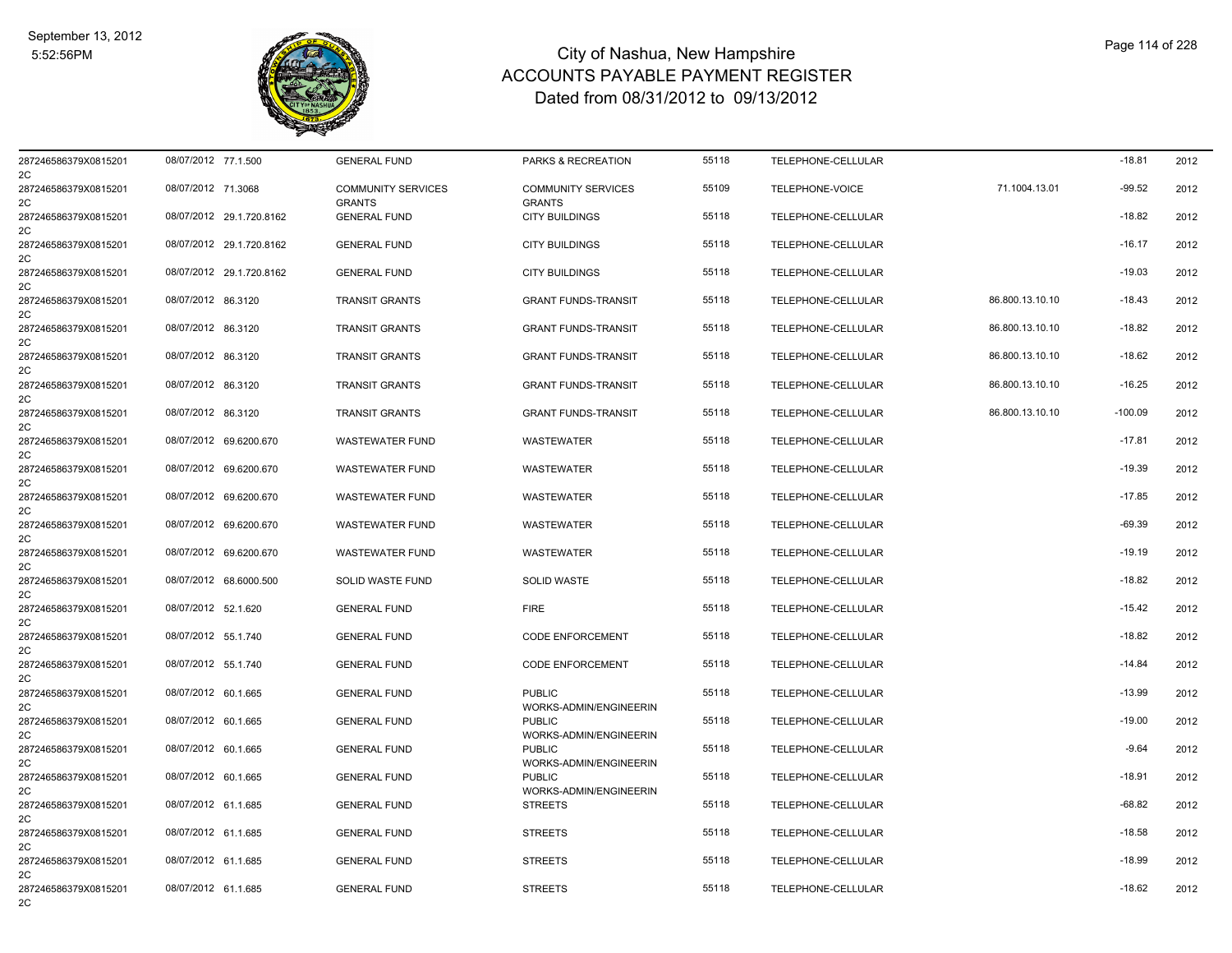

| 287246586379X0815201<br>2C        | 08/07/2012 61.1.685                                           | <b>GENERAL FUND</b>                               |                             | <b>STREETS</b>                                | 55118                | TELEPHONE-CELLULAR                                    |         | $-8.71$                      | 2012                              |
|-----------------------------------|---------------------------------------------------------------|---------------------------------------------------|-----------------------------|-----------------------------------------------|----------------------|-------------------------------------------------------|---------|------------------------------|-----------------------------------|
| 287246586379X0815201<br>2C        | 08/07/2012 61.1.685                                           | <b>GENERAL FUND</b>                               |                             | <b>STREETS</b>                                | 55118                | TELEPHONE-CELLULAR                                    |         | $-19.00$                     | 2012                              |
| 287246586379X0815201<br>2C        | 08/07/2012 79.1.500                                           | <b>GENERAL FUND</b>                               |                             | <b>LIBRARY</b>                                | 55109                | TELEPHONE-VOICE                                       |         | $-18.81$                     | 2012                              |
| 287246586379X0815201<br>2C        | 08/07/2012 22.1.500                                           | <b>GENERAL FUND</b>                               |                             | <b>INFORMATION TECHNOLOGY</b>                 | 55118                | TELEPHONE-CELLULAR                                    |         | $-18.82$                     | 2012                              |
| 287246586379X0815201<br>2C        | 08/07/2012 22.1.500                                           | <b>GENERAL FUND</b>                               |                             | INFORMATION TECHNOLOGY                        | 55118                | TELEPHONE-CELLULAR                                    |         | $-68.39$                     | 2012                              |
| 287246586379X0815201<br>2C        | 08/07/2012 22.1.500                                           | <b>GENERAL FUND</b>                               |                             | <b>INFORMATION TECHNOLOGY</b>                 | 55118                | TELEPHONE-CELLULAR                                    |         | $-19.39$                     | 2012                              |
| 287246586379X0815201<br>2C        | 08/07/2012 28.6500.500                                        | PROPERTY & CASUALTY FUND                          |                             | RISK MANAGEMENT                               | 55118                | TELEPHONE-CELLULAR                                    |         | $-68.82$                     | 2012                              |
| 287246586379X0815201<br>2C        | 08/07/2012 73.1.500                                           | <b>GENERAL FUND</b>                               |                             | ENVIRONMENTAL HEALTH                          | 55118                | TELEPHONE-CELLULAR                                    |         | $-18.43$                     | 2012                              |
| Total:                            | 210489                                                        |                                                   | Payment Amount: \$132.09    |                                               |                      |                                                       | Amount: | \$132.09                     |                                   |
| <b>Payment Type</b>               | <b>Payment Number</b>                                         | <b>Payment Date</b>                               | Vendor#                     | <b>Vendor Name</b>                            |                      |                                                       |         |                              |                                   |
| <b>SYS</b>                        | 210490                                                        | 09/13/2012                                        | 12358                       | <b>B &amp; S LOCKSMITHS INC</b>               |                      |                                                       |         |                              |                                   |
| <u> Invoice #</u><br>23432        | <b>Invoice Date Accounting Unit</b><br>08/20/2012 77.1.650    | <b>Fund Description</b><br><b>GENERAL FUND</b>    |                             | <b>Dept Description</b><br>PARKS & RECREATION | <u>Acct</u><br>54280 | <b>Account Description</b><br><b>BUILDING/GROUNDS</b> |         | <b>Dist Amt</b><br>2.25      | $\underline{\mathsf{FY}}$<br>2012 |
| 23445                             | 08/21/2012 29.1.720.8162                                      | <b>GENERAL FUND</b>                               |                             | <b>CITY BUILDINGS</b>                         | 54280                | MAINTENANCE<br><b>BUILDING/GROUNDS</b><br>MAINTENANCE |         | 450.74                       | 2012                              |
| Total:                            | 210490                                                        |                                                   | Payment Amount: \$452.99    |                                               |                      |                                                       | Amount: | \$452.99                     |                                   |
| <b>Payment Type</b><br><b>SYS</b> | <b>Payment Number</b><br>210491                               | <b>Payment Date</b><br>09/13/2012                 | Vendor#<br>10074            | <b>Vendor Name</b><br><b>BAHR SALES INC</b>   |                      |                                                       |         |                              |                                   |
| <u> Invoice #</u><br>9968         | <b>Invoice Date Accounting Unit</b><br>08/14/2012 69.6200.540 | <b>Fund Description</b><br><b>WASTEWATER FUND</b> |                             | <b>Dept Description</b><br>WASTEWATER         | <u>Acct</u><br>71000 | <b>Account Description</b><br><b>EQUIPMENT</b>        |         | <b>Dist Amt</b><br>33,145.00 | $\underline{\mathsf{FY}}$<br>2012 |
| Total:                            | 210491                                                        |                                                   | Payment Amount: \$33,145.00 |                                               |                      |                                                       | Amount: | \$33,145.00                  |                                   |
| <b>Payment Type</b>               | <b>Payment Number</b>                                         | <b>Payment Date</b>                               | Vendor#                     | <b>Vendor Name</b>                            |                      |                                                       |         |                              |                                   |
| <b>SYS</b>                        | 210492                                                        | 09/13/2012                                        | 12362                       | <b>BAKER &amp; TAYLOR</b>                     |                      |                                                       |         |                              |                                   |
| Invoice #<br>3018113521           | <b>Invoice Date Accounting Unit</b><br>08/16/2012 79.1.760    | <b>Fund Description</b><br><b>GENERAL FUND</b>    |                             | <b>Dept Description</b><br><b>LIBRARY</b>     | <u>Acct</u><br>61807 | <b>Account Description</b><br><b>PUBLICATIONS</b>     |         | <b>Dist Amt</b><br>636.30    | $\underline{FY}$<br>2012          |
| 3018114336                        | 08/16/2012 79.1.760                                           | <b>GENERAL FUND</b>                               |                             | <b>LIBRARY</b>                                | 61807                | <b>PUBLICATIONS</b>                                   |         | 14.98                        | 2012                              |
| 3018114337                        | 08/16/2012 79.1.760                                           | <b>GENERAL FUND</b>                               |                             | <b>LIBRARY</b>                                | 61807                | <b>PUBLICATIONS</b>                                   |         | 12.74                        | 2012                              |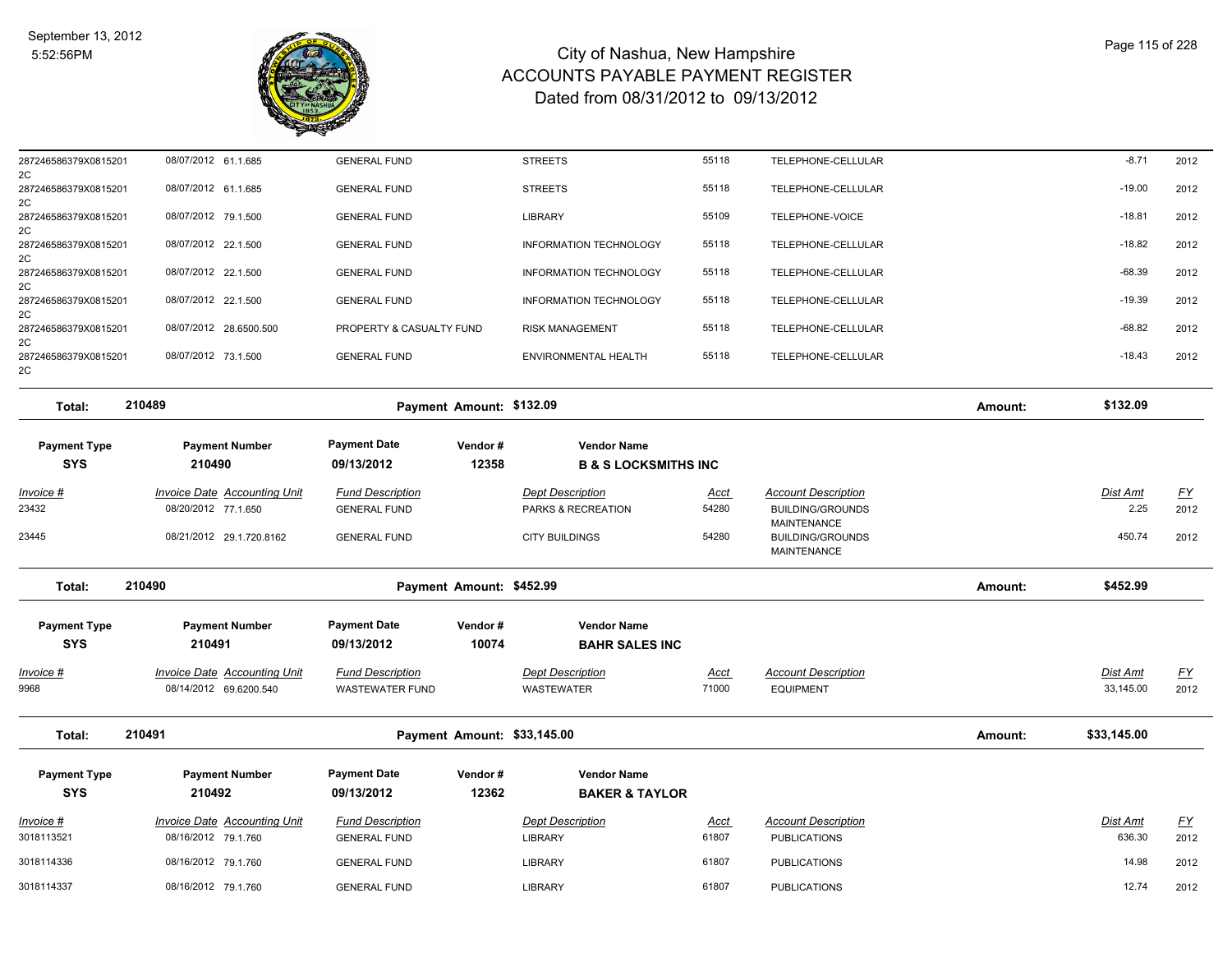

| Invoice #                         | <b>Invoice Date Accounting Unit</b> | <b>Fund Description</b>           | <b>Dept Description</b>    | <b>Acct</b>                                                 | <b>Account Description</b> |         | Dist Amt   | <u>FY</u> |
|-----------------------------------|-------------------------------------|-----------------------------------|----------------------------|-------------------------------------------------------------|----------------------------|---------|------------|-----------|
| <b>Payment Type</b><br><b>SYS</b> | <b>Payment Number</b><br>210493     | <b>Payment Date</b><br>09/13/2012 | Vendor#<br>12366           | <b>Vendor Name</b><br><b>BANNER SYSTEMS OF MASSACHUSETT</b> |                            |         |            |           |
| Total:                            | 210492                              |                                   | Payment Amount: \$1,312.09 |                                                             |                            | Amount: | \$1,312.09 |           |
| 3018130477                        | 08/23/2012 79.1.760                 | <b>GENERAL FUND</b>               | <b>LIBRARY</b>             | 61807                                                       | <b>PUBLICATIONS</b>        |         | 22.56      | 2012      |
| 3018118449                        | 08/17/2012 79.1.760                 | <b>GENERAL FUND</b>               | LIBRARY                    | 61807                                                       | <b>PUBLICATIONS</b>        |         | 12.74      | 2012      |
| 3018118448                        | 08/17/2012 79.1.760                 | <b>GENERAL FUND</b>               | LIBRARY                    | 61807                                                       | <b>PUBLICATIONS</b>        |         | 24.65      | 2012      |
| 3018118447                        | 08/17/2012 79.1.760                 | <b>GENERAL FUND</b>               | <b>LIBRARY</b>             | 61807                                                       | <b>PUBLICATIONS</b>        |         | 57.56      | 2012      |
| 3018118446                        | 08/17/2012 79.1.760                 | <b>GENERAL FUND</b>               | LIBRARY                    | 61807                                                       | <b>PUBLICATIONS</b>        |         | 16.32      | 2012      |
| 3018118445                        | 08/17/2012 79.1.760                 | <b>GENERAL FUND</b>               | LIBRARY                    | 61807                                                       | <b>PUBLICATIONS</b>        |         | 12.17      | 2012      |
| 3018118444                        | 08/17/2012 79.1.760                 | <b>GENERAL FUND</b>               | <b>LIBRARY</b>             | 61807                                                       | <b>PUBLICATIONS</b>        |         | 14.69      | 2012      |
| 3018118443                        | 08/17/2012 79.1.760                 | <b>GENERAL FUND</b>               | LIBRARY                    | 61807                                                       | <b>PUBLICATIONS</b>        |         | 64.58      | 2012      |
| 3018118442                        | 08/17/2012 79.1.760                 | <b>GENERAL FUND</b>               | LIBRARY                    | 61807                                                       | <b>PUBLICATIONS</b>        |         | 89.91      | 2012      |
| 3018118441                        | 08/17/2012 79.1.760                 | <b>GENERAL FUND</b>               | LIBRARY                    | 61807                                                       | <b>PUBLICATIONS</b>        |         | 9.14       | 2012      |
| 3018118440                        | 08/17/2012 79.1.760                 | <b>GENERAL FUND</b>               | <b>LIBRARY</b>             | 61807                                                       | <b>PUBLICATIONS</b>        |         | 13.60      | 2012      |
| 3018118439                        | 08/17/2012 79.1.760                 | <b>GENERAL FUND</b>               | LIBRARY                    | 61807                                                       | <b>PUBLICATIONS</b>        |         | 14.95      | 2012      |
| 3018118438                        | 08/17/2012 79.1.760                 | <b>GENERAL FUND</b>               | <b>LIBRARY</b>             | 61807                                                       | <b>PUBLICATIONS</b>        |         | 15.23      | 2012      |
| 3018118437                        | 08/17/2012 79.1.760                 | <b>GENERAL FUND</b>               | <b>LIBRARY</b>             | 61807                                                       | <b>PUBLICATIONS</b>        |         | 27.79      | 2012      |
| 3018118436                        | 08/17/2012 79.1.760                 | <b>GENERAL FUND</b>               | LIBRARY                    | 61807                                                       | <b>PUBLICATIONS</b>        |         | 30.52      | 2012      |
| 3018114348                        | 08/16/2012 79.1.760                 | <b>GENERAL FUND</b>               | LIBRARY                    | 61807                                                       | <b>PUBLICATIONS</b>        |         | 14.34      | 2012      |
| 3018114347                        | 08/16/2012 79.1.760                 | <b>GENERAL FUND</b>               | LIBRARY                    | 61807                                                       | <b>PUBLICATIONS</b>        |         | 5.19       | 2012      |
| 3018114346                        | 08/16/2012 79.1.760                 | <b>GENERAL FUND</b>               | LIBRARY                    | 61807                                                       | <b>PUBLICATIONS</b>        |         | 9.73       | 2012      |
| 3018114345                        | 08/16/2012 79.1.760                 | <b>GENERAL FUND</b>               | <b>LIBRARY</b>             | 61807                                                       | <b>PUBLICATIONS</b>        |         | 70.07      | 2012      |
| 3018114344                        | 08/16/2012 79.1.760                 | <b>GENERAL FUND</b>               | LIBRARY                    | 61807                                                       | <b>PUBLICATIONS</b>        |         | 20.71      | 2012      |
| 3018114343                        | 08/16/2012 79.1.760                 | <b>GENERAL FUND</b>               | LIBRARY                    | 61807                                                       | <b>PUBLICATIONS</b>        |         | 15.24      | 2012      |
| 3018114342                        | 08/16/2012 79.1.760                 | <b>GENERAL FUND</b>               | <b>LIBRARY</b>             | 61807                                                       | <b>PUBLICATIONS</b>        |         | 12.19      | 2012      |
| 3018114341                        | 08/16/2012 79.1.760                 | <b>GENERAL FUND</b>               | <b>LIBRARY</b>             | 61807                                                       | <b>PUBLICATIONS</b>        |         | 20.33      | 2012      |
| 3018114340                        | 08/16/2012 79.1.760                 | <b>GENERAL FUND</b>               | LIBRARY                    | 61807                                                       | <b>PUBLICATIONS</b>        |         | 29.42      | 2012      |
| 3018114339                        | 08/16/2012 79.1.760                 | <b>GENERAL FUND</b>               | LIBRARY                    | 61807                                                       | <b>PUBLICATIONS</b>        |         | 9.73       | 2012      |
| 3018114338                        | 08/16/2012 79.1.760                 | <b>GENERAL FUND</b>               | <b>LIBRARY</b>             | 61807                                                       | <b>PUBLICATIONS</b>        |         | 14.71      | 2012      |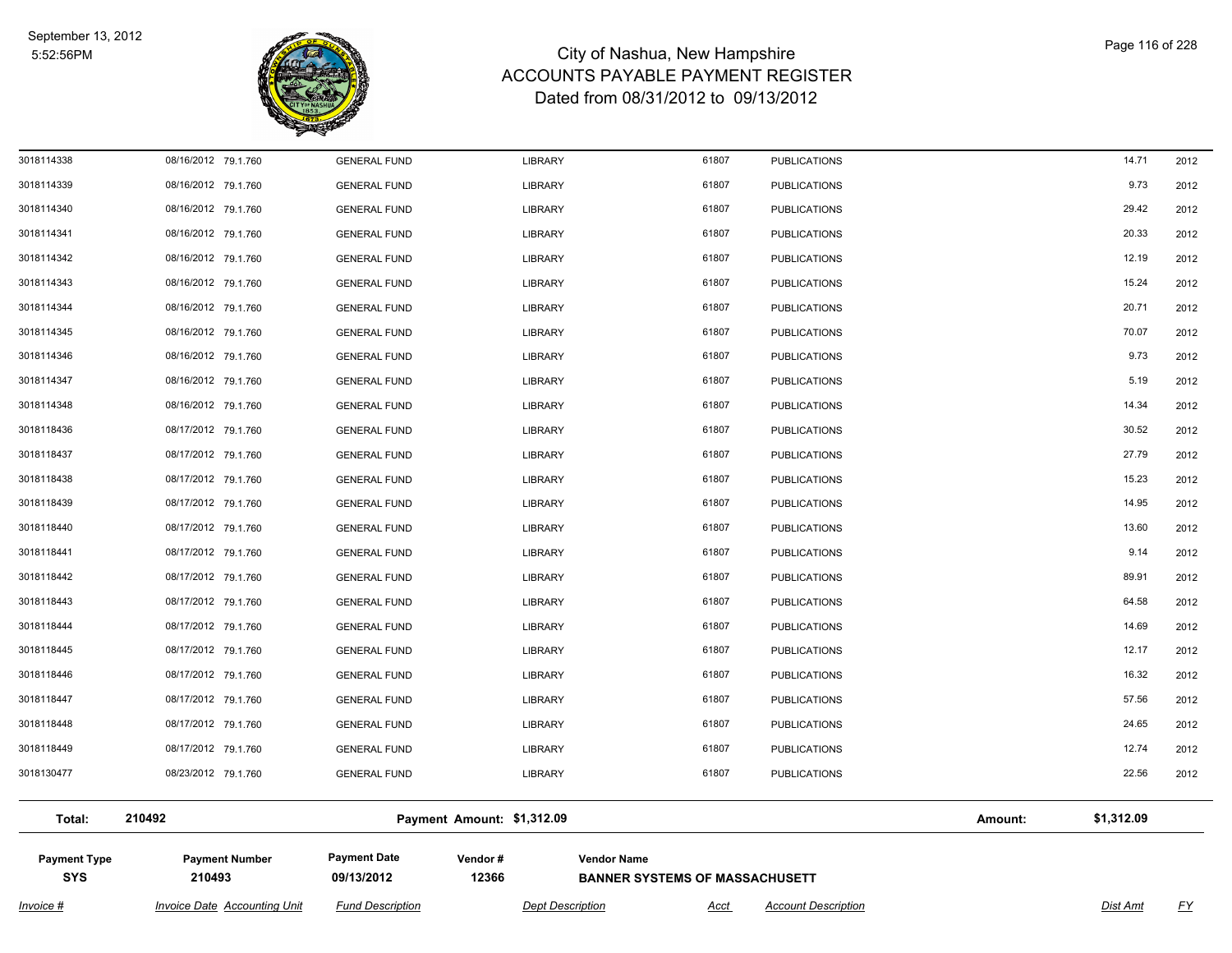

| 48697                             | 08/14/2012 77.1.650                                           | <b>GENERAL FUND</b>                                     |                  | PARKS & RECREATION                                      | 54280                | <b>BUILDING/GROUNDS</b>                                       |                                          | 7.50                      | 2012              |
|-----------------------------------|---------------------------------------------------------------|---------------------------------------------------------|------------------|---------------------------------------------------------|----------------------|---------------------------------------------------------------|------------------------------------------|---------------------------|-------------------|
| 48697                             | 08/14/2012 77.1.650                                           | <b>GENERAL FUND</b>                                     |                  | PARKS & RECREATION                                      | 54280                | MAINTENANCE<br><b>BUILDING/GROUNDS</b><br>MAINTENANCE         |                                          | 902.59                    | 2012              |
| Total:                            | 210493                                                        | Payment Amount: \$910.09                                |                  |                                                         |                      |                                                               | Amount:                                  | \$910.09                  |                   |
| <b>Payment Type</b><br><b>SYS</b> | <b>Payment Number</b><br>210494                               | <b>Payment Date</b><br>09/13/2012                       | Vendor#<br>12379 | <b>Vendor Name</b><br><b>BATTERIES PLUS</b>             |                      |                                                               |                                          |                           |                   |
| Invoice #<br>226525               | <b>Invoice Date Accounting Unit</b><br>08/31/2012 52.1.620    | <b>Fund Description</b><br><b>GENERAL FUND</b>          |                  | <b>Dept Description</b><br><b>FIRE</b>                  | <u>Acct</u><br>61699 | <b>Account Description</b><br><b>EQUIPMENT MAINT SUPPLIES</b> |                                          | Dist Amt<br>49.98         | <u>FY</u><br>2012 |
| Total:                            | 210494                                                        | Payment Amount: \$49.98                                 |                  |                                                         |                      |                                                               | Amount:                                  | \$49.98                   |                   |
| <b>Payment Type</b><br><b>SYS</b> | <b>Payment Number</b><br>210495                               | <b>Payment Date</b><br>09/13/2012                       | Vendor#<br>14010 | <b>Vendor Name</b><br><b>BAYNE PREMIUM LIFT SYSTEMS</b> |                      |                                                               | Payee Name<br><b>BAYNE MACHINE WORKS</b> |                           |                   |
| <u> Invoice #</u><br>079409       | <b>Invoice Date Accounting Unit</b><br>08/28/2012 68.6000.540 | <b>Fund Description</b><br><b>SOLID WASTE FUND</b>      |                  | <b>Dept Description</b><br><b>SOLID WASTE</b>           | <u>Acct</u><br>71000 | <b>Account Description</b><br><b>EQUIPMENT</b>                |                                          | <b>Dist Amt</b><br>107.18 | <u>FY</u><br>2012 |
| Total:                            | 210495                                                        | Payment Amount: \$107.18                                |                  |                                                         |                      |                                                               | Amount:                                  | \$107.18                  |                   |
| <b>Payment Type</b><br><b>SYS</b> | <b>Payment Number</b><br>210496                               | <b>Payment Date</b><br>09/13/2012                       | Vendor#<br>12391 | <b>Vendor Name</b><br><b>BELLETETES INC</b>             |                      |                                                               |                                          |                           |                   |
| Invoice #<br>4592210              | Invoice Date Accounting Unit<br>08/20/2012 61.1010            | <b>Fund Description</b><br><b>GF-PRIOR YEAR ESCROWS</b> |                  | <b>Dept Description</b><br>STREETS-PRIOR YEAR           | <u>Acct</u><br>81100 | <b>Account Description</b><br>CAPITAL IMPROVEMENTS            | Activity<br>1000                         | Dist Amt<br>25.17         | EY<br>2012        |
| 4592396                           | 08/21/2012 61.1010                                            | <b>GF-PRIOR YEAR ESCROWS</b>                            |                  | STREETS-PRIOR YEAR                                      | 81100                | CAPITAL IMPROVEMENTS                                          | 1000                                     | 27.69                     | 2012              |
| 4592434                           | 08/21/2012 77.1.650                                           | <b>GENERAL FUND</b>                                     |                  | PARKS & RECREATION                                      | 54280                | <b>BUILDING/GROUNDS</b><br><b>MAINTENANCE</b>                 |                                          | 38.82                     | 2012              |
| 4592443                           | 08/21/2012 77.1.650                                           | <b>GENERAL FUND</b>                                     |                  | PARKS & RECREATION                                      | 54280                | <b>BUILDING/GROUNDS</b><br>MAINTENANCE                        |                                          | 182.54                    | 2012              |
| 4592522                           | 08/21/2012 61.1010                                            | <b>GF-PRIOR YEAR ESCROWS</b>                            |                  | STREETS-PRIOR YEAR                                      | 81100                | CAPITAL IMPROVEMENTS                                          | 1000                                     | 5.29                      | 2012              |
| 4592870                           | 08/23/2012 61.1010                                            | <b>GF-PRIOR YEAR ESCROWS</b>                            |                  | STREETS-PRIOR YEAR                                      | 81100                | CAPITAL IMPROVEMENTS                                          | 1000                                     | 49.74                     | 2012              |
| Total:                            | 210496                                                        | Payment Amount: \$329.25                                |                  |                                                         |                      |                                                               | Amount:                                  | \$329.25                  |                   |
| <b>Payment Type</b><br><b>SYS</b> | <b>Payment Number</b><br>210497                               | <b>Payment Date</b><br>09/13/2012                       | Vendor#<br>12395 | <b>Vendor Name</b><br><b>BENS UNIFORMS</b>              |                      |                                                               |                                          |                           |                   |
| <u> Invoice #</u>                 | <b>Invoice Date Accounting Unit</b>                           | <b>Fund Description</b>                                 |                  | <b>Dept Description</b>                                 | Acct                 | <b>Account Description</b>                                    |                                          | Dist Amt                  | <u>FY</u>         |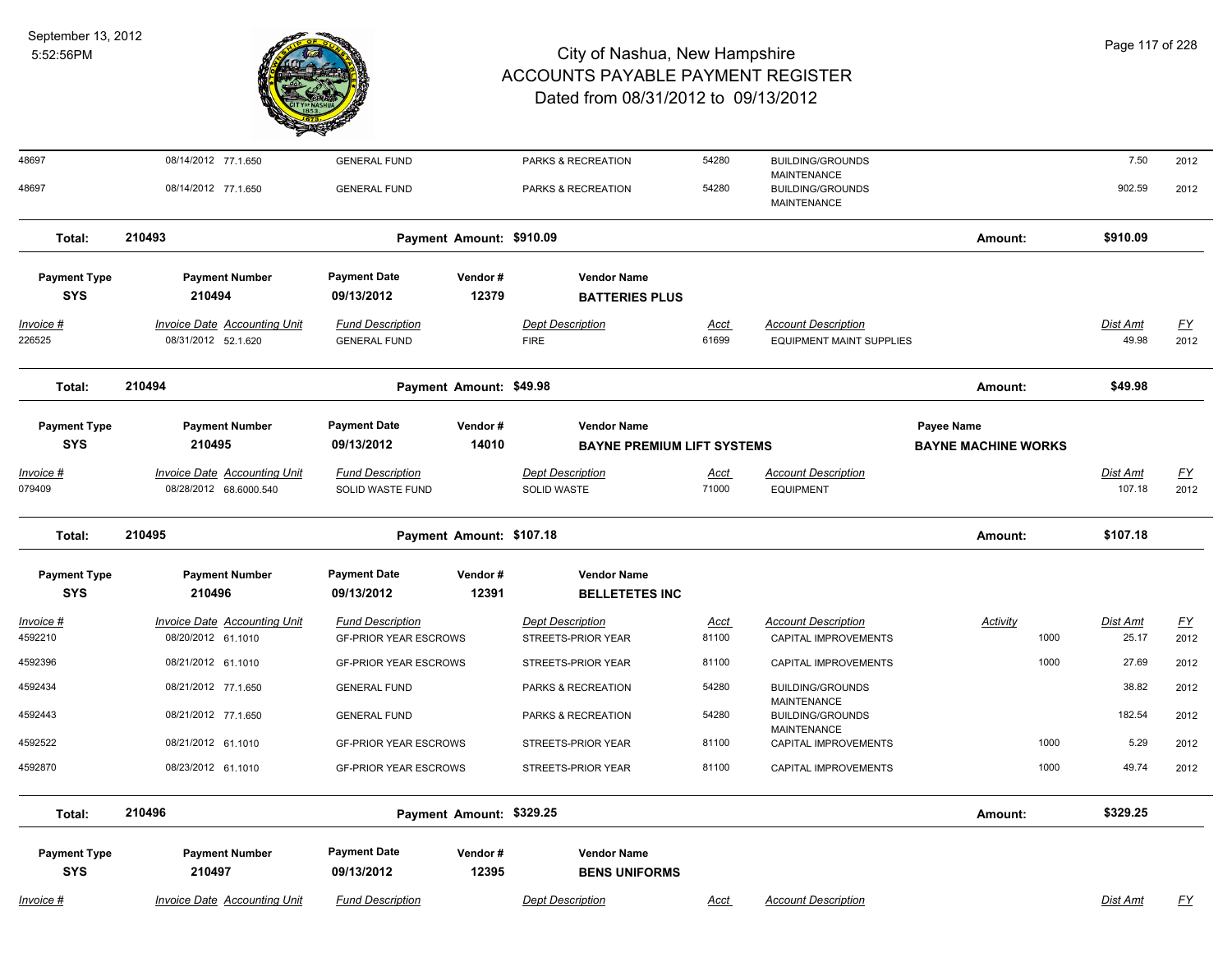

| 34731                             | 07/18/2012 50.1.500                                        | <b>GENERAL FUND</b>                            |                            | <b>POLICE</b>                            |                                                | 61107                | <b>CLOTHING &amp; UNIFORMS</b>                               |         | 549.99                    | 2012                     |
|-----------------------------------|------------------------------------------------------------|------------------------------------------------|----------------------------|------------------------------------------|------------------------------------------------|----------------------|--------------------------------------------------------------|---------|---------------------------|--------------------------|
| 35065                             | 08/10/2012 50.1.500                                        | <b>GENERAL FUND</b>                            |                            | <b>POLICE</b>                            |                                                | 61107                | <b>CLOTHING &amp; UNIFORMS</b>                               |         | 278.98                    | 2012                     |
| 35601                             | 08/14/2012 50.1.500                                        | <b>GENERAL FUND</b>                            |                            | <b>POLICE</b>                            |                                                | 61107                | <b>CLOTHING &amp; UNIFORMS</b>                               |         | 113.00                    | 2012                     |
| 35653                             | 08/20/2012 50.1.500                                        | <b>GENERAL FUND</b>                            |                            | <b>POLICE</b>                            |                                                | 61107                | <b>CLOTHING &amp; UNIFORMS</b>                               |         | 125.00                    | 2012                     |
| 35654                             | 08/20/2012 50.1.500                                        | <b>GENERAL FUND</b>                            |                            | <b>POLICE</b>                            |                                                | 61107                | <b>CLOTHING &amp; UNIFORMS</b>                               |         | 110.00                    | 2012                     |
| 37098                             | 07/06/2012 50.1.500                                        | <b>GENERAL FUND</b>                            |                            | <b>POLICE</b>                            |                                                | 61107                | <b>CLOTHING &amp; UNIFORMS</b>                               |         | 136.00                    | 2012                     |
| Total:                            | 210497                                                     |                                                | Payment Amount: \$1,312.97 |                                          |                                                |                      |                                                              | Amount: | \$1,312.97                |                          |
| <b>Payment Type</b><br><b>SYS</b> | <b>Payment Number</b><br>210498                            | <b>Payment Date</b><br>09/13/2012              | Vendor#<br>12402           |                                          | <b>Vendor Name</b><br><b>BEST FORD</b>         |                      |                                                              |         |                           |                          |
| Invoice #<br>5030002              | <b>Invoice Date Accounting Unit</b><br>08/11/2012 50.1.500 | <b>Fund Description</b><br><b>GENERAL FUND</b> |                            | Dept Description<br><b>POLICE</b>        |                                                | <u>Acct</u><br>61799 | <b>Account Description</b><br>VEHICLE PARTS & SUPPLIES       |         | Dist Amt<br>165.63        | <u>FY</u><br>2012        |
| 5030240                           | 08/20/2012 50.1.500                                        | <b>GENERAL FUND</b>                            |                            | <b>POLICE</b>                            |                                                | 61799                | <b>VEHICLE PARTS &amp; SUPPLIES</b>                          |         | 8.00                      | 2012                     |
| 5030305                           | 08/22/2012 50.1.500                                        | <b>GENERAL FUND</b>                            |                            | <b>POLICE</b>                            |                                                | 61799                | <b>VEHICLE PARTS &amp; SUPPLIES</b>                          |         | 59.86                     | 2012                     |
| Total:                            | 210498                                                     |                                                | Payment Amount: \$233.49   |                                          |                                                |                      |                                                              | Amount: | \$233.49                  |                          |
| <b>Payment Type</b><br><b>SYS</b> | <b>Payment Number</b><br>210499                            | <b>Payment Date</b><br>09/13/2012              | Vendor#<br>14043           |                                          | <b>Vendor Name</b><br><b>FRANCIS BOURGEOIS</b> |                      |                                                              |         |                           |                          |
| <u>Invoice #</u><br>REIMB 8/31/12 | <b>Invoice Date Accounting Unit</b><br>08/31/2012 50.1.500 | <b>Fund Description</b><br><b>GENERAL FUND</b> |                            | <b>Dept Description</b><br><b>POLICE</b> |                                                | <b>Acct</b><br>61107 | <b>Account Description</b><br><b>CLOTHING &amp; UNIFORMS</b> |         | <b>Dist Amt</b><br>104.24 | <u>FY</u><br>2012        |
| Total:                            | 210499                                                     |                                                | Payment Amount: \$104.24   |                                          |                                                |                      |                                                              | Amount: | \$104.24                  |                          |
| <b>Payment Type</b><br><b>SYS</b> | <b>Payment Number</b><br>210500                            | <b>Payment Date</b><br>09/13/2012              | Vendor#<br>12445           |                                          | <b>Vendor Name</b><br><b>BROWNELLS INC</b>     |                      |                                                              |         |                           |                          |
| Invoice #<br>07535551.00          | <b>Invoice Date Accounting Unit</b><br>08/02/2012 50.1.635 | <b>Fund Description</b><br><b>GENERAL FUND</b> |                            | <b>Dept Description</b><br><b>POLICE</b> |                                                | <u>Acct</u><br>71407 | <b>Account Description</b><br><b>FIREARMS</b>                |         | Dist Amt<br>12.95         | $\underline{FY}$<br>2012 |
| 07535551.00                       | 08/02/2012 50.1.635                                        | <b>GENERAL FUND</b>                            |                            | <b>POLICE</b>                            |                                                | 71407                | <b>FIREARMS</b>                                              |         | 151.44                    | 2012                     |
| 07708961.00                       | 08/20/2012 50.1.635                                        | <b>GENERAL FUND</b>                            |                            | <b>POLICE</b>                            |                                                | 61121                | <b>AMMUNITION</b>                                            |         | 13.95                     | 2012                     |
| 07708961.00                       | 08/20/2012 50.1.635                                        | <b>GENERAL FUND</b>                            |                            | <b>POLICE</b>                            |                                                | 61121                | <b>AMMUNITION</b>                                            |         | 469.34                    | 2012                     |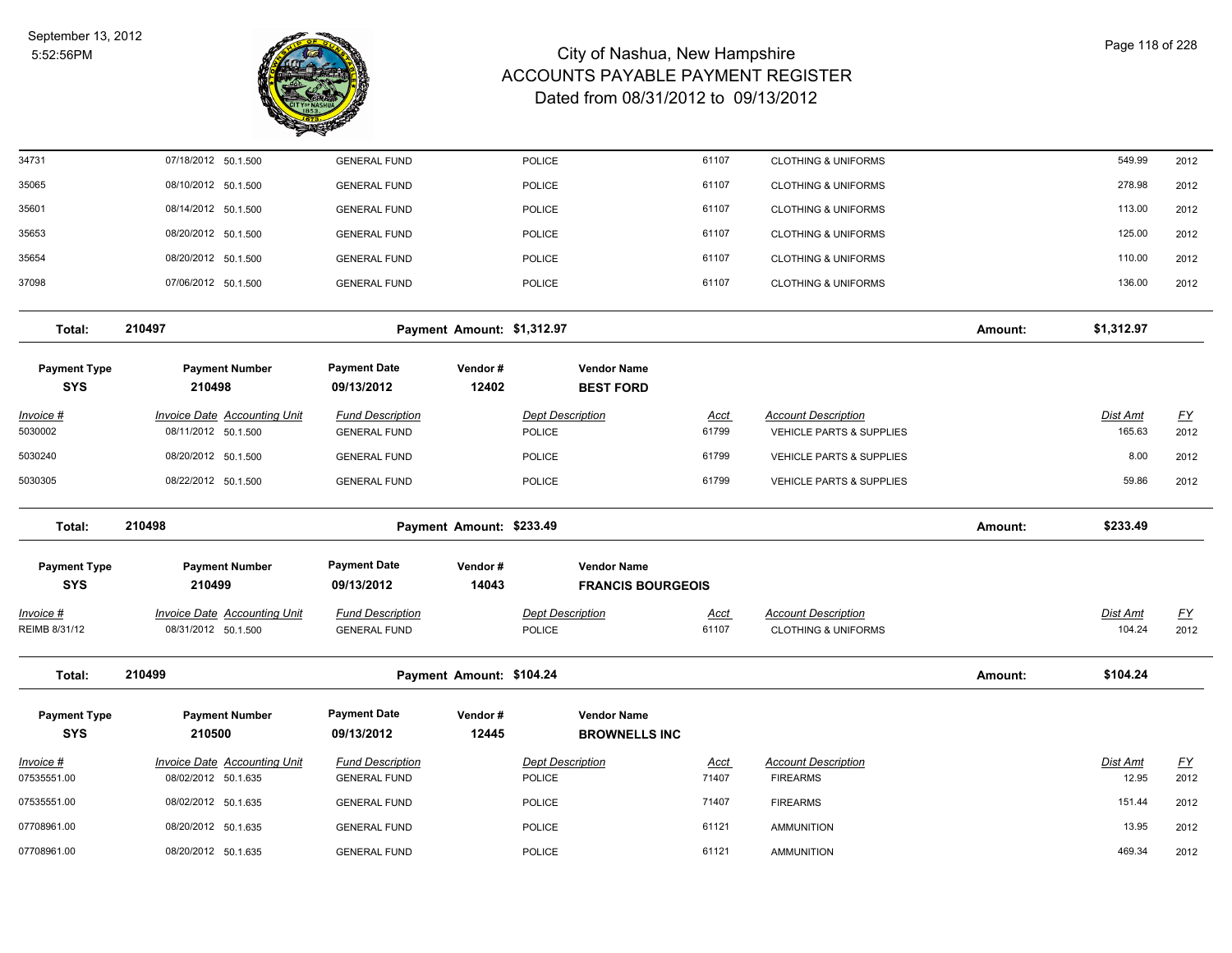

| Total:                            | 210500                                                     |                                                                   | Payment Amount: \$647.68   |                                                                 |                      |                                                                                 | Amount:                          | \$647.68                  |                   |
|-----------------------------------|------------------------------------------------------------|-------------------------------------------------------------------|----------------------------|-----------------------------------------------------------------|----------------------|---------------------------------------------------------------------------------|----------------------------------|---------------------------|-------------------|
| <b>Payment Type</b><br><b>SYS</b> | <b>Payment Number</b><br>210501                            | <b>Payment Date</b><br>09/13/2012                                 | Vendor#<br>14063           | <b>Vendor Name</b><br><b>CHRISTINE BURKE</b>                    |                      |                                                                                 |                                  |                           |                   |
| Invoice #<br>30662A 09/13/12 DCAP | <b>Invoice Date Accounting Unit</b><br>09/12/2012 BS1000   | <b>Fund Description</b><br><b>GENERAL FUND</b>                    |                            | <b>Dept Description</b><br><b>GENERAL FUND</b>                  | <u>Acct</u><br>21460 | <b>Account Description</b><br>125 DEPENDENT CARE                                |                                  | Dist Amt<br>2,970.00      | <u>FY</u><br>2012 |
| Total:                            | 210501                                                     |                                                                   | Payment Amount: \$2,970.00 |                                                                 |                      |                                                                                 | Amount:                          | \$2,970.00                |                   |
| <b>Payment Type</b><br><b>SYS</b> | <b>Payment Number</b><br>210502                            | <b>Payment Date</b><br>09/13/2012                                 | Vendor#<br>12468           | <b>Vendor Name</b><br><b>CARD TECH ID</b>                       |                      |                                                                                 |                                  |                           |                   |
| <u>Invoice #</u><br>18590         | <b>Invoice Date Accounting Unit</b><br>08/20/2012 56.1.500 | <b>Fund Description</b><br><b>GENERAL FUND</b>                    |                            | <b>Dept Description</b><br><b>EMERGENCY MANAGEMENT</b>          | <u>Acct</u><br>61100 | <b>Account Description</b><br>OFFICE SUPPLIES                                   |                                  | Dist Amt<br>7.25          | <u>FY</u><br>2012 |
| 18590                             | 08/20/2012 56.1.500                                        | <b>GENERAL FUND</b>                                               |                            | <b>EMERGENCY MANAGEMENT</b>                                     | 61100                | OFFICE SUPPLIES                                                                 |                                  | 12.50                     | 2012              |
| Total:                            | 210502                                                     |                                                                   | Payment Amount: \$19.75    |                                                                 |                      |                                                                                 | Amount:                          | \$19.75                   |                   |
| <b>Payment Type</b>               | <b>Payment Number</b>                                      | <b>Payment Date</b>                                               | Vendor#                    | <b>Vendor Name</b>                                              |                      |                                                                                 |                                  |                           |                   |
| <b>SYS</b>                        | 210503                                                     | 09/13/2012                                                        | 12470                      | <b>CAREER CONNECTIONS</b>                                       |                      |                                                                                 |                                  |                           |                   |
| Invoice #<br>35760                | <b>Invoice Date Accounting Unit</b><br>08/28/2012 22.5010  | <b>Fund Description</b><br>CAP PROJECTS-INFO<br><b>TECHNOLOGY</b> |                            | <b>Dept Description</b><br>CAPITAL PROJECTS-INFO<br><b>TECH</b> | <u>Acct</u><br>81342 | <b>Account Description</b><br><b>COMPUTER SOFTWARE &amp;</b><br><b>HARDWARE</b> | <b>Activity</b><br>1010.22.01.30 | <b>Dist Amt</b><br>857.38 | <u>FY</u><br>2012 |
| Total:                            | 210503                                                     |                                                                   | Payment Amount: \$857.38   |                                                                 |                      |                                                                                 | Amount:                          | \$857.38                  |                   |
| <b>Payment Type</b><br><b>SYS</b> | <b>Payment Number</b><br>210504                            | <b>Payment Date</b><br>09/13/2012                                 | Vendor#<br>12476           | <b>Vendor Name</b><br><b>CARPARTS OF NASHUA</b>                 |                      |                                                                                 |                                  |                           |                   |
| Invoice #<br>C60314               | Invoice Date Accounting Unit<br>08/13/2012 50.1.500        | <b>Fund Description</b><br><b>GENERAL FUND</b>                    |                            | <b>Dept Description</b><br>POLICE                               | <b>Acct</b><br>61799 | <b>Account Description</b><br>VEHICLE PARTS & SUPPLIES                          |                                  | Dist Amt<br>$-202.26$     | <u>FY</u><br>2012 |
| D553923                           | 08/16/2012 50.1.500                                        | <b>GENERAL FUND</b>                                               |                            | POLICE                                                          | 61799                | VEHICLE PARTS & SUPPLIES                                                        |                                  | 12.44                     | 2012              |
| D554400                           | 08/20/2012 50.1.500                                        | <b>GENERAL FUND</b>                                               |                            | <b>POLICE</b>                                                   | 61799                | <b>VEHICLE PARTS &amp; SUPPLIES</b>                                             |                                  | 24.88                     | 2012              |
| D554401                           | 08/20/2012 50.1.500                                        | <b>GENERAL FUND</b>                                               |                            | POLICE                                                          | 61799                | VEHICLE PARTS & SUPPLIES                                                        |                                  | 99.52                     | 2012              |
| D554427                           | 08/20/2012 50.1.500                                        | <b>GENERAL FUND</b>                                               |                            | <b>POLICE</b>                                                   | 61799                | VEHICLE PARTS & SUPPLIES                                                        |                                  | 55.69                     | 2012              |
| D555025                           | 08/23/2012 57.1.620                                        | <b>GENERAL FUND</b>                                               |                            | CITYWIDE COMMUNICATIONS                                         | 61799                | <b>VEHICLE PARTS &amp; SUPPLIES</b>                                             |                                  | 71.50                     | 2012              |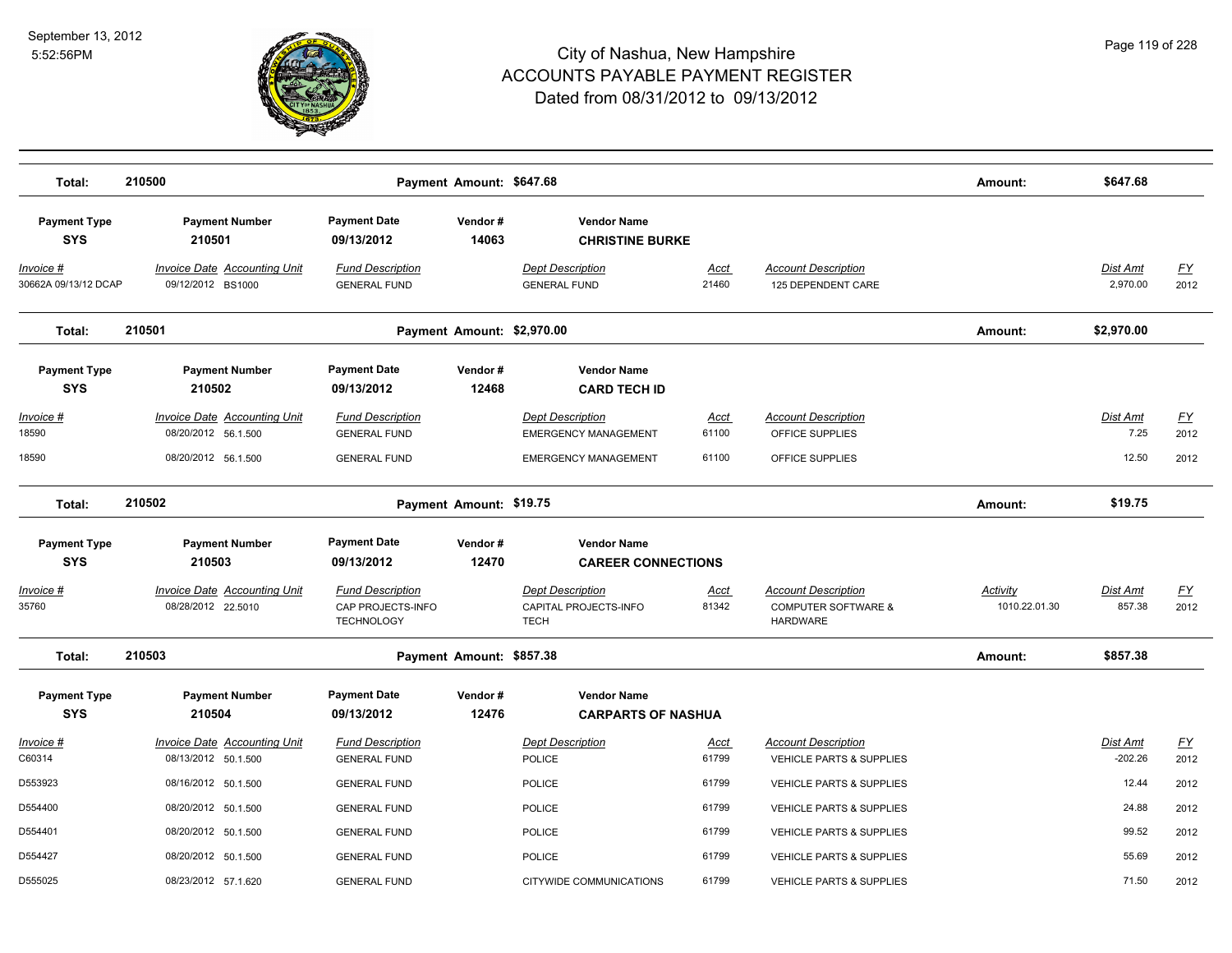

| Total:                            | 210504                                                        |                                                   | Payment Amount: \$61.77  |                                                             |                      |                                                                   | Amount:                              | \$61.77                   |                   |
|-----------------------------------|---------------------------------------------------------------|---------------------------------------------------|--------------------------|-------------------------------------------------------------|----------------------|-------------------------------------------------------------------|--------------------------------------|---------------------------|-------------------|
| <b>Payment Type</b><br><b>SYS</b> | <b>Payment Number</b><br>210505                               | <b>Payment Date</b><br>09/13/2012                 | Vendor#<br>12493         | <b>Vendor Name</b><br><b>CENTRAL PAPER PRODUCTS CO</b>      |                      |                                                                   |                                      |                           |                   |
| Invoice #<br>1194221              | <b>Invoice Date Accounting Unit</b><br>08/22/2012 50.1.500    | <b>Fund Description</b><br><b>GENERAL FUND</b>    |                          | <b>Dept Description</b><br><b>POLICE</b>                    | <u>Acct</u><br>61428 | <b>Account Description</b><br><b>JANITORIAL SUPPLIES</b>          |                                      | Dist Amt<br>277.91        | <u>FY</u><br>2012 |
| Total:                            | 210505                                                        |                                                   | Payment Amount: \$277.91 |                                                             |                      |                                                                   | Amount:                              | \$277.91                  |                   |
| <b>Payment Type</b><br><b>SYS</b> | <b>Payment Number</b><br>210506                               | <b>Payment Date</b><br>09/13/2012                 | Vendor#<br>12504         | <b>Vendor Name</b><br><b>CHEMSERVE ENVIRONMENTAL ANALYS</b> |                      |                                                                   |                                      |                           |                   |
| Invoice #<br>47957                | <b>Invoice Date Accounting Unit</b><br>07/30/2012 69.6200.670 | <b>Fund Description</b><br><b>WASTEWATER FUND</b> |                          | <b>Dept Description</b><br><b>WASTEWATER</b>                | <u>Acct</u><br>53107 | <b>Account Description</b><br>ARCHITECT/ENGINEERING               |                                      | <b>Dist Amt</b><br>350.00 | <u>FY</u><br>2012 |
| 47960                             | 08/06/2012 69.6200.670                                        | <b>WASTEWATER FUND</b>                            |                          | WASTEWATER                                                  | 53107                | <b>SERVICES</b><br>ARCHITECT/ENGINEERING<br><b>SERVICES</b>       |                                      | 87.71                     | 2012              |
| 47961                             | 07/31/2012 69.6200.670                                        | <b>WASTEWATER FUND</b>                            |                          | <b>WASTEWATER</b>                                           | 53107                | ARCHITECT/ENGINEERING<br><b>SERVICES</b>                          |                                      | 17.56                     | 2012              |
| 47962                             | 08/06/2012 69.6200.670                                        | <b>WASTEWATER FUND</b>                            |                          | <b>WASTEWATER</b>                                           | 53107                | ARCHITECT/ENGINEERING<br><b>SERVICES</b>                          |                                      | 126.49                    | 2012              |
| 48086                             | 08/14/2012 69.6200.670                                        | <b>WASTEWATER FUND</b>                            |                          | <b>WASTEWATER</b>                                           | 53107                | ARCHITECT/ENGINEERING<br><b>SERVICES</b>                          |                                      | 87.71                     | 2012              |
| Total:                            | 210506                                                        |                                                   | Payment Amount: \$669.47 |                                                             |                      |                                                                   | Amount:                              | \$669.47                  |                   |
| <b>Payment Type</b><br><b>SYS</b> | <b>Payment Number</b><br>210507                               | <b>Payment Date</b><br>09/13/2012                 | Vendor#<br>14105         | <b>Vendor Name</b><br><b>PETER CINFO</b>                    |                      |                                                                   |                                      |                           |                   |
| Invoice #<br>REIMB SEP COMCAST    | Invoice Date Accounting Unit<br>08/28/2012 50.1.500           | <b>Fund Description</b><br><b>GENERAL FUND</b>    |                          | <b>Dept Description</b><br><b>POLICE</b>                    | Acct<br>54849        | <b>Account Description</b><br>TELEPHONE LEASE                     |                                      | Dist Amt<br>45.96         | <u>FY</u><br>2012 |
| Total:                            | 210507                                                        |                                                   | Payment Amount: \$45.96  |                                                             |                      |                                                                   | Amount:                              | \$45.96                   |                   |
| <b>Payment Type</b><br><b>SYS</b> | <b>Payment Number</b><br>210508                               | <b>Payment Date</b><br>09/13/2012                 | Vendor#<br>14106         | <b>Vendor Name</b><br><b>CINTAS</b>                         |                      |                                                                   | Payee Name<br><b>CINTAS UNIFORMS</b> |                           |                   |
| <u> Invoice #</u><br>016785669    | <b>Invoice Date Accounting Unit</b><br>08/20/2012 86.3120     | <b>Fund Description</b><br><b>TRANSIT GRANTS</b>  |                          | <b>Dept Description</b><br><b>GRANT FUNDS-TRANSIT</b>       | <b>Acct</b><br>55699 | <b>Account Description</b><br>OTHER CONTRACTED<br><b>SERVICES</b> | Activity<br>86.800.13.40.01          | <b>Dist Amt</b><br>57.29  | <u>FY</u><br>2012 |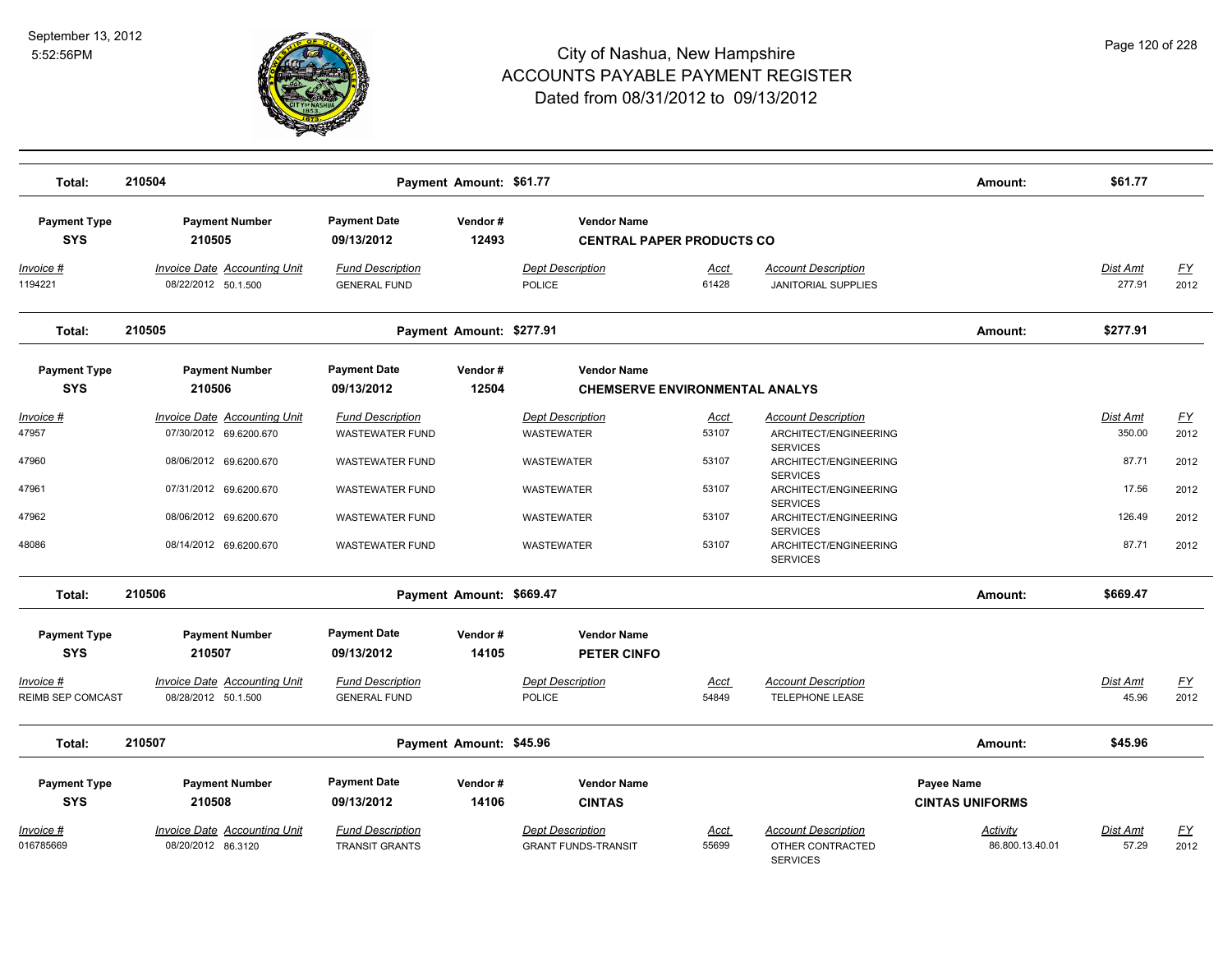

| Total:                     | 210508                                                     |                                                | Payment Amount: \$57.29     |                                               |                      |                                                                          | Amount:         | \$57.29                   |                   |
|----------------------------|------------------------------------------------------------|------------------------------------------------|-----------------------------|-----------------------------------------------|----------------------|--------------------------------------------------------------------------|-----------------|---------------------------|-------------------|
|                            |                                                            |                                                |                             |                                               |                      |                                                                          |                 |                           |                   |
| <b>Payment Type</b>        | <b>Payment Number</b>                                      | <b>Payment Date</b>                            | Vendor#                     | <b>Vendor Name</b>                            |                      |                                                                          |                 |                           |                   |
| <b>SYS</b>                 | 210509                                                     | 09/13/2012                                     | 12525                       | CN WOOD CO INC                                |                      |                                                                          |                 |                           |                   |
| Invoice #                  | <b>Invoice Date Accounting Unit</b>                        | <b>Fund Description</b>                        |                             | <b>Dept Description</b>                       | <b>Acct</b>          | <b>Account Description</b>                                               |                 | <b>Dist Amt</b>           | <u>FY</u>         |
| 01446351A                  | 08/14/2012 69.6200.540                                     | WASTEWATER FUND                                |                             | <b>WASTEWATER</b>                             | 54600                | <b>VEHICLE REPAIRS &amp;</b>                                             |                 | $-255.35$                 | 2012              |
| 01446412A                  | 08/14/2012 69.6200.540                                     | <b>WASTEWATER FUND</b>                         |                             | <b>WASTEWATER</b>                             | 54600                | <b>MAINTENANCE</b><br><b>VEHICLE REPAIRS &amp;</b><br><b>MAINTENANCE</b> |                 | $-80.47$                  | 2012              |
| 01447940                   | 08/15/2012 69.6200.540                                     | <b>WASTEWATER FUND</b>                         |                             | <b>WASTEWATER</b>                             | 54600                | <b>VEHICLE REPAIRS &amp;</b>                                             |                 | 474.11                    | 2012              |
| 01448195                   | 08/20/2012 69.6200.540                                     | <b>WASTEWATER FUND</b>                         |                             | WASTEWATER                                    | 54600                | MAINTENANCE<br><b>VEHICLE REPAIRS &amp;</b><br><b>MAINTENANCE</b>        |                 | 1,000.38                  | 2012              |
| Total:                     | 210509                                                     |                                                | Payment Amount: \$1,138.67  |                                               |                      |                                                                          | Amount:         | \$1,138.67                |                   |
| <b>Payment Type</b>        | <b>Payment Number</b>                                      | <b>Payment Date</b>                            | Vendor#                     | <b>Vendor Name</b>                            |                      |                                                                          |                 |                           |                   |
| <b>SYS</b>                 | 210510                                                     | 09/13/2012                                     | 10334                       | <b>COMMERCIAL MAINTENANCE CHEMICA</b>         |                      |                                                                          |                 |                           |                   |
|                            |                                                            |                                                |                             |                                               |                      |                                                                          |                 |                           |                   |
| <u>Invoice #</u><br>64749  | <b>Invoice Date Accounting Unit</b><br>02/03/2012 61.1.670 | <b>Fund Description</b><br><b>GENERAL FUND</b> |                             | <b>Dept Description</b><br><b>STREETS</b>     | <u>Acct</u><br>61299 | <b>Account Description</b><br>MISCELLANEOUS SUPPLIES                     |                 | <b>Dist Amt</b><br>349.90 | <u>FY</u><br>2012 |
|                            |                                                            |                                                |                             |                                               |                      |                                                                          |                 |                           |                   |
| Total:                     | 210510                                                     |                                                | Payment Amount: \$349.90    |                                               |                      |                                                                          | Amount:         | \$349.90                  |                   |
| <b>Payment Type</b>        | <b>Payment Number</b>                                      | <b>Payment Date</b>                            | Vendor#                     | <b>Vendor Name</b>                            |                      |                                                                          |                 |                           |                   |
| <b>SYS</b>                 | 210511                                                     | 09/13/2012                                     | 11874                       | <b>CONSHOHOCKEN STEEL PRODUCTS</b>            |                      |                                                                          |                 |                           |                   |
| Invoice #                  | <b>Invoice Date Accounting Unit</b>                        | <b>Fund Description</b>                        |                             | <b>Dept Description</b>                       | Acct                 | <b>Account Description</b>                                               |                 | Dist Amt                  | FY                |
| 9730223                    | 08/16/2012 68.6000.540                                     | <b>SOLID WASTE FUND</b>                        |                             | <b>SOLID WASTE</b>                            | 71000                | <b>EQUIPMENT</b>                                                         |                 | 6,660.00                  | 2012              |
| 9730231                    | 08/20/2012 68.6000.540                                     | SOLID WASTE FUND                               |                             | SOLID WASTE                                   | 71000                | <b>EQUIPMENT</b>                                                         |                 | 13,240.00                 | 2012              |
| Total:                     | 210511                                                     |                                                | Payment Amount: \$19,900.00 |                                               |                      |                                                                          | Amount:         | \$19,900.00               |                   |
| <b>Payment Type</b>        | <b>Payment Number</b>                                      | <b>Payment Date</b>                            | Vendor#                     | <b>Vendor Name</b>                            |                      |                                                                          |                 |                           |                   |
| <b>SYS</b>                 | 210512                                                     | 09/13/2012                                     | 12560                       | <b>CORRIVEAU ROUTHIER INC</b>                 |                      |                                                                          |                 |                           |                   |
|                            |                                                            |                                                |                             |                                               |                      |                                                                          |                 |                           |                   |
| <u>Invoice #</u><br>264077 | <b>Invoice Date Accounting Unit</b><br>06/27/2012 77.1.650 | <b>Fund Description</b><br><b>GENERAL FUND</b> |                             | <b>Dept Description</b><br>PARKS & RECREATION | <u>Acct</u><br>54280 | <b>Account Description</b><br><b>BUILDING/GROUNDS</b>                    | <b>Activity</b> | Dist Amt<br>6.49          | <u>FY</u><br>2012 |
|                            |                                                            |                                                |                             |                                               |                      | <b>MAINTENANCE</b>                                                       |                 |                           |                   |
| 264539                     | 07/12/2012 61.1001                                         | CAPITAL IMPROVEMENTS                           |                             | STREETS-CAP IMP                               | 81100                | CAPITAL IMPROVEMENTS                                                     | 1000            | 58.95                     | 2012              |
| 264630                     | 07/16/2012 77.1.650                                        | <b>GENERAL FUND</b>                            |                             | PARKS & RECREATION                            | 54280                | <b>BUILDING/GROUNDS</b><br><b>MAINTENANCE</b>                            |                 | 11.98                     | 2012              |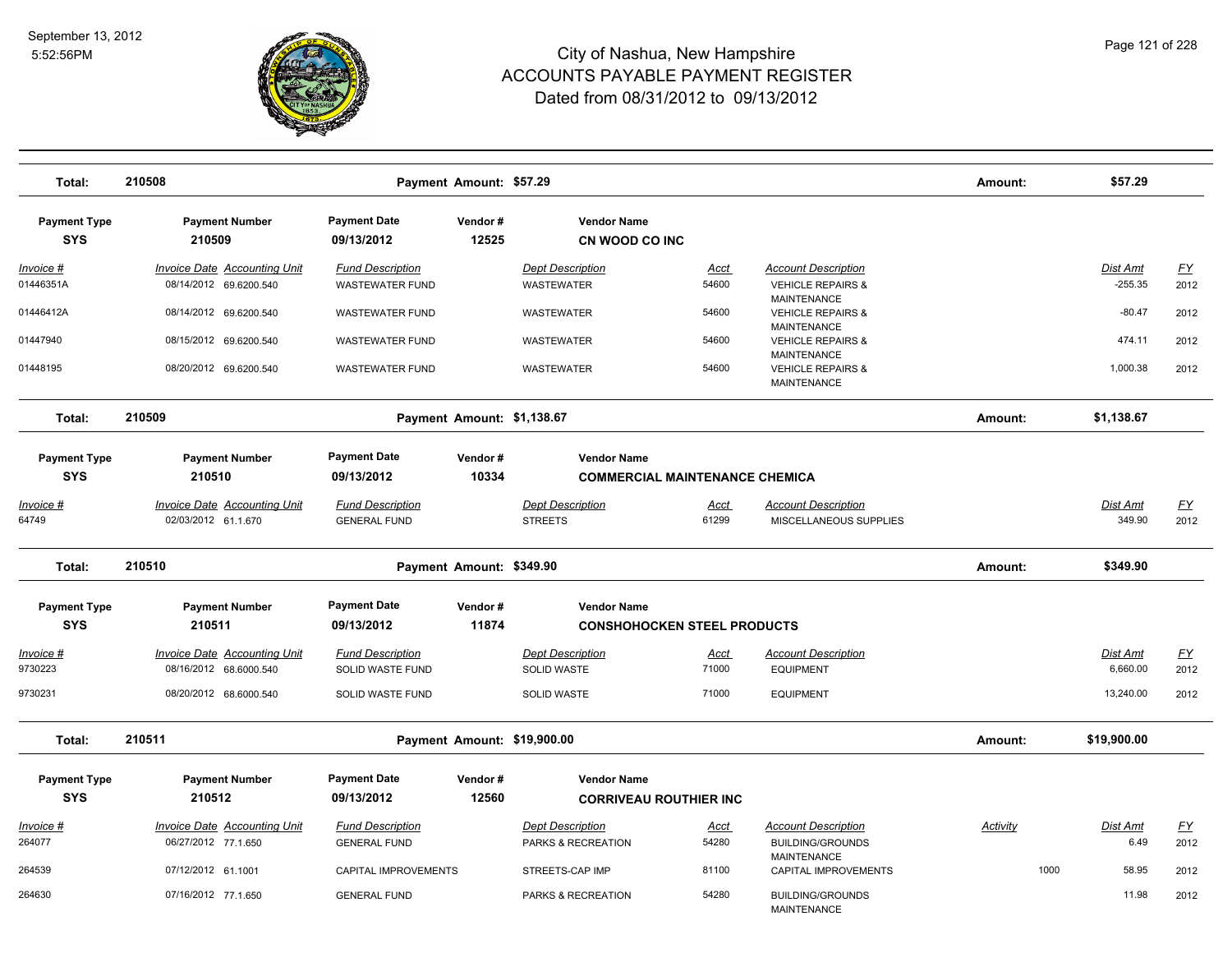

| 264631                            | 07/16/2012 77.1.650                 | <b>GENERAL FUND</b>                                   | PARKS & RECREATION                                | 54280       | <b>BUILDING/GROUNDS</b>                                   |         | 0.99     | 2012      |
|-----------------------------------|-------------------------------------|-------------------------------------------------------|---------------------------------------------------|-------------|-----------------------------------------------------------|---------|----------|-----------|
| 264908                            | 07/25/2012 52.1.630                 | <b>GENERAL FUND</b>                                   | <b>FIRE</b>                                       | 61799       | <b>MAINTENANCE</b><br><b>VEHICLE PARTS &amp; SUPPLIES</b> |         | 6.49     | 2012      |
| 265101                            | 08/01/2012 61.1001                  | CAPITAL IMPROVEMENTS                                  | STREETS-CAP IMP                                   | 81100       | CAPITAL IMPROVEMENTS                                      | 1000    | 15.94    | 2012      |
| 265235                            | 08/06/2012 61.1.675                 | <b>GENERAL FUND</b>                                   | <b>STREETS</b>                                    | 61560       | CONSTRUCTION MATERIALS                                    |         | 54.00    | 2012      |
| 265258                            | 08/07/2012 77.1.650                 | <b>GENERAL FUND</b>                                   | PARKS & RECREATION                                | 54280       | <b>BUILDING/GROUNDS</b>                                   |         | 19.90    | 2012      |
| 265279                            | 08/07/2012 61.1.675                 | <b>GENERAL FUND</b>                                   | <b>STREETS</b>                                    | 61560       | <b>MAINTENANCE</b><br><b>CONSTRUCTION MATERIALS</b>       |         | 36.00    | 2012      |
| 265348                            | 08/10/2012 61.1001                  | CAPITAL IMPROVEMENTS                                  | STREETS-CAP IMP                                   | 81100       | CAPITAL IMPROVEMENTS                                      | 1000    | 198.27   | 2012      |
| 265367                            | 08/10/2012 61.1001                  | CAPITAL IMPROVEMENTS                                  | STREETS-CAP IMP                                   | 81100       | CAPITAL IMPROVEMENTS                                      | 1000    | 59.95    | 2012      |
| 265400                            | 08/11/2012 61.1001                  | CAPITAL IMPROVEMENTS                                  | STREETS-CAP IMP                                   | 81100       | CAPITAL IMPROVEMENTS                                      | 1000    | 5.90     | 2012      |
| 265410                            | 08/13/2012 61.1001                  | CAPITAL IMPROVEMENTS                                  | STREETS-CAP IMP                                   | 81100       | CAPITAL IMPROVEMENTS                                      | 1000    | 15.94    | 2012      |
| 265413                            | 08/13/2012 61.1.670                 | <b>GENERAL FUND</b>                                   | <b>STREETS</b>                                    | 71025       | <b>SMALL TOOLS</b>                                        |         | 29.95    | 2012      |
| 265423                            | 08/13/2012 61.1001                  | CAPITAL IMPROVEMENTS                                  | STREETS-CAP IMP                                   | 81100       | CAPITAL IMPROVEMENTS                                      | 1000    | 25.96    | 2012      |
| 265424                            | 08/13/2012 61.1001                  | CAPITAL IMPROVEMENTS                                  | STREETS-CAP IMP                                   | 81100       | CAPITAL IMPROVEMENTS                                      | 1000    | 8.95     | 2012      |
| 265425                            | 08/13/2012 61.1001                  | CAPITAL IMPROVEMENTS                                  | STREETS-CAP IMP                                   | 81100       | CAPITAL IMPROVEMENTS                                      | 1000    | 29.95    | 2012      |
| 265461                            | 08/14/2012 61.1001                  | CAPITAL IMPROVEMENTS                                  | STREETS-CAP IMP                                   | 81100       | CAPITAL IMPROVEMENTS                                      | 1000    | 9.95     | 2012      |
| 265468                            | 08/14/2012 69.6200.540              | <b>WASTEWATER FUND</b>                                | WASTEWATER                                        | 54300       | SEWER MAINTENANCE                                         |         | 357.00   | 2012      |
| 265470                            | 08/14/2012 61.1.670                 | <b>GENERAL FUND</b>                                   | <b>STREETS</b>                                    | 71025       | <b>SMALL TOOLS</b>                                        |         | 34.95    | 2012      |
| 265752                            | 08/23/2012 52.1.720                 | <b>GENERAL FUND</b>                                   | <b>FIRE</b>                                       | 54280       | <b>BUILDING/GROUNDS</b><br><b>MAINTENANCE</b>             |         | 6.49     | 2012      |
| Total:                            | 210512                              | Payment Amount: \$994.00                              |                                                   |             |                                                           | Amount: | \$994.00 |           |
| <b>Payment Type</b><br><b>SYS</b> | <b>Payment Number</b><br>210513     | <b>Payment Date</b><br>Vendor#<br>09/13/2012<br>12593 | <b>Vendor Name</b><br><b>D &amp; R TOWING INC</b> |             |                                                           |         |          |           |
| <u> Invoice #</u>                 | <b>Invoice Date Accounting Unit</b> | <b>Fund Description</b>                               | <b>Dept Description</b>                           | <u>Acct</u> | <b>Account Description</b>                                |         | Dist Amt | <u>FY</u> |
| 171327                            | 08/08/2012 26.4005                  | TRAFFIC VIOLATIONS FUND                               | <b>TRAFFIC VIOLATIONS</b>                         | 45400       | <b>TRAFFIC VIOLATIONS</b>                                 |         | 125.00   | 2012      |
| 171333                            | 08/14/2012 26.4005                  | TRAFFIC VIOLATIONS FUND                               | <b>TRAFFIC VIOLATIONS</b>                         | 45400       | TRAFFIC VIOLATIONS                                        |         | 125.00   | 2012      |
| 171388                            | 08/07/2012 26.4005                  | TRAFFIC VIOLATIONS FUND                               | <b>TRAFFIC VIOLATIONS</b>                         | 45400       | TRAFFIC VIOLATIONS                                        |         | 95.00    | 2012      |
| 171390                            | 08/07/2012 26.4005                  | TRAFFIC VIOLATIONS FUND                               | <b>TRAFFIC VIOLATIONS</b>                         | 45400       | TRAFFIC VIOLATIONS                                        |         | 95.00    | 2012      |
| 171392                            | 08/07/2012 26.4005                  | TRAFFIC VIOLATIONS FUND                               | <b>TRAFFIC VIOLATIONS</b>                         | 45400       | <b>TRAFFIC VIOLATIONS</b>                                 |         | 95.00    | 2012      |
| 171495                            | 08/20/2012 77.1.690                 | <b>GENERAL FUND</b>                                   | PARKS & RECREATION                                | 61799       | <b>VEHICLE PARTS &amp; SUPPLIES</b>                       |         | 105.00   | 2012      |
| 171571                            | 08/22/2012 26.4005                  | TRAFFIC VIOLATIONS FUND                               | <b>TRAFFIC VIOLATIONS</b>                         | 45400       | TRAFFIC VIOLATIONS                                        |         | 125.00   | 2012      |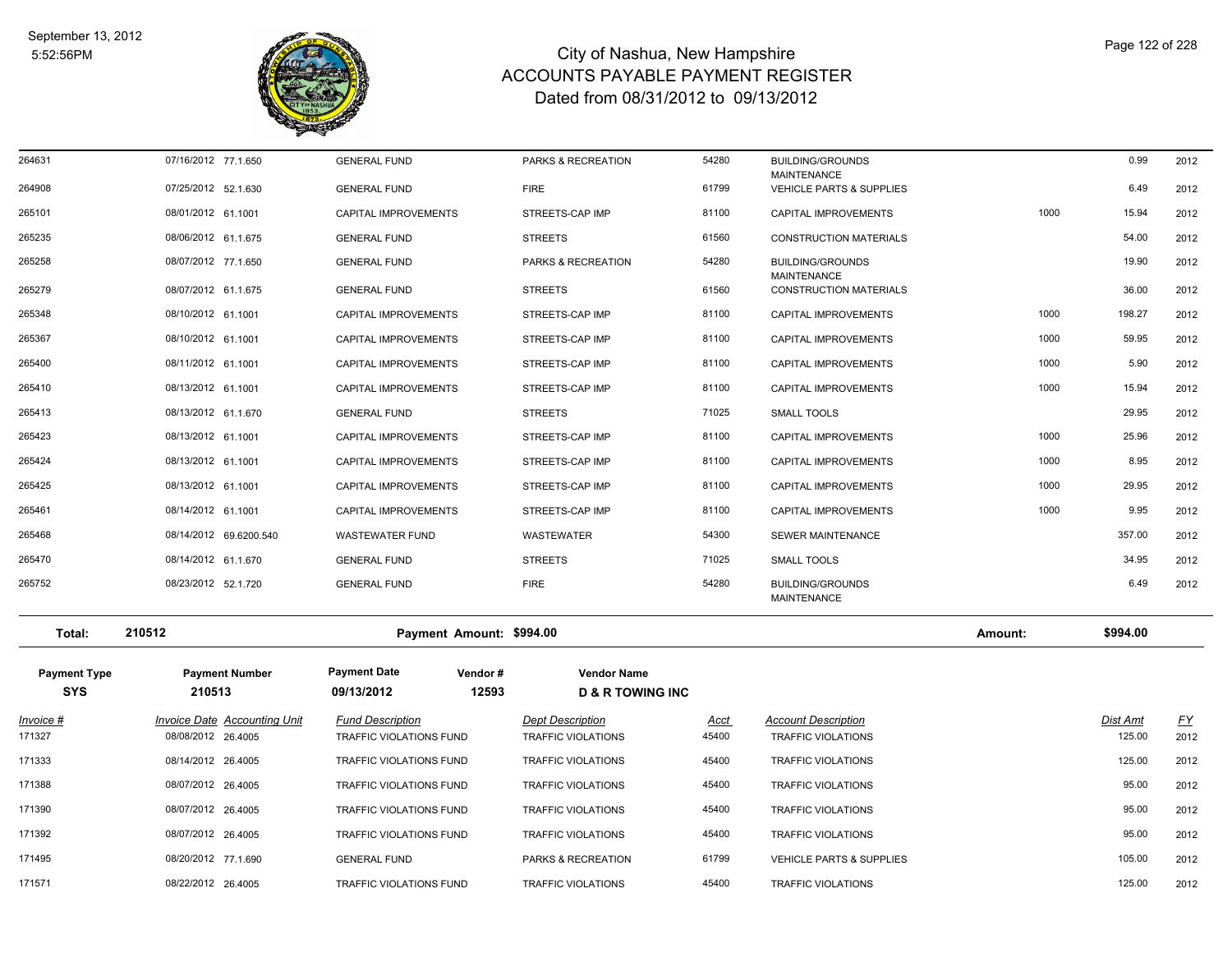

171602 08/30/2012 26.4005 TRAFFIC VIOLATIONS FUND TRAFFIC VIOLATIONS 45400 TRAFFIC VIOLATIONS 95.00 2012 **Total: 210513 Payment Amount: \$860.00 Amount: \$860.00 Payment Type Payment Number Payment Date Vendor # Vendor Name SYS 09/13/2012** *Invoice # Invoice Date Accounting Unit Fund Description Dept Description Acct Account Description Dist Amt FY*  **210514 10588 DENNIS K BURKE INC** 74277 08/14/2012 61.1.700 GENERAL FUND STREETS 61300 FUEL, UNLEADED 20,361.15 2012 77651 08/28/2012 61.1.700 GENERAL FUND STREETS 61300 FUEL, UNLEADED 21,251.76 2012 78259 08/30/2012 44.1.720 GENERAL FUND EDGEWOOD CEMETERY 61300 FUEL, UNLEADED 618.47 2012 78262 08/30/2012 42.1.720 GENERAL FUND WOODLAWN CEMETERY 61300 FUEL, UNLEADED 889.12 2012 **Total: 210514 Payment Amount: \$43,120.50 Amount: \$43,120.50 Payment Type Payment Number Payment Date Vendor # Vendor Name SYS 09/13/2012** *Invoice # Invoice Date Accounting Unit Fund Description Dept Description Acct Account Description Dist Amt FY*  **210515 14775 DEWEY'S AUTO DETAILING** FORD FOCUS 08/24/2012 77.1.690 GENERAL FUND PARKS & RECREATION 61799 VEHICLE PARTS & SUPPLIES 200.00 2012 **Total: 210515 Payment Amount: \$200.00 Amount: \$200.00 Payment Type Payment Number Payment Date Vendor # Vendor Name SYS 09/13/2012** *Invoice # Invoice Date Accounting Unit Fund Description Dept Description Acct Account Description Dist Amt FY*  **210516 14645 DILLON PRECISION PRODUCTS INC** 2537470 08/22/2012 50.1.635 GENERAL FUND POLICE 61121 AMMUNITION 24.99 2012 2537470 08/22/2012 50.1.635 GENERAL FUND POLICE 61121 AMMUNITION 699.50 2012 **Total: 210516 Payment Amount: \$724.49 Amount: \$724.49 Payment Type Payment Number Payment Date Vendor # Vendor Name SYS 09/13/2012** *Invoice # Invoice Date Accounting Unit Fund Description Dept Description Acct Account Description Dist Amt FY*  **210517 14753 DISCOUNTECHNOLOGY** IV8101 08/21/2012 79.1.770 GENERAL FUND LIBRARY 71221 COMPUTER EQUIPMENT 14.36 2012 IV8101 08/21/2012 79.1.770 GENERAL FUND LIBRARY 71221 COMPUTER EQUIPMENT 498.00 2012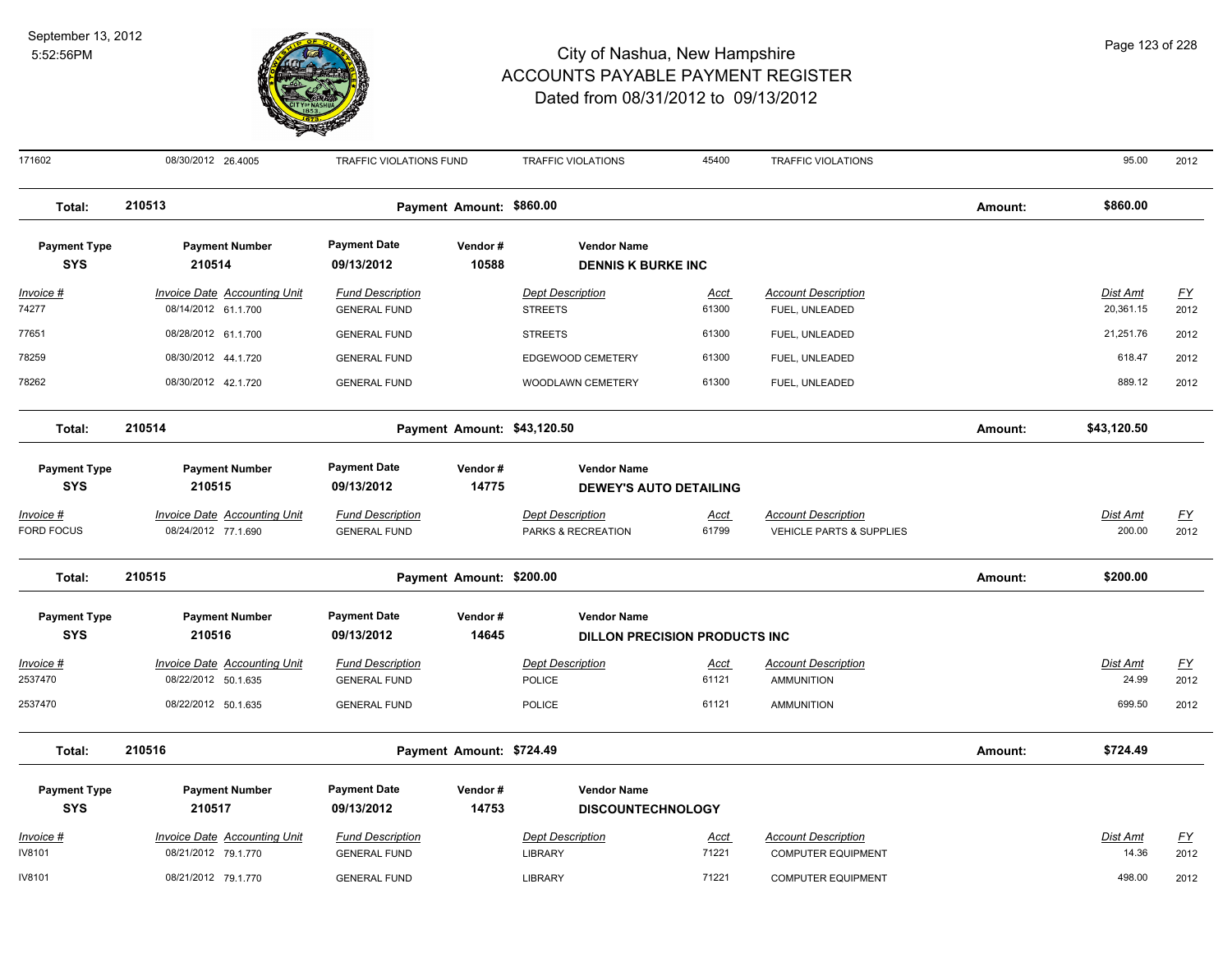

| Total:                          | 210517                                                     |                                                | Payment Amount: \$512.36   |                                               |                      |                                                                            | Amount: | \$512.36                  |                   |
|---------------------------------|------------------------------------------------------------|------------------------------------------------|----------------------------|-----------------------------------------------|----------------------|----------------------------------------------------------------------------|---------|---------------------------|-------------------|
| <b>Payment Type</b>             | <b>Payment Number</b>                                      | <b>Payment Date</b>                            | Vendor#                    | <b>Vendor Name</b>                            |                      |                                                                            |         |                           |                   |
| <b>SYS</b>                      | 210518                                                     | 09/13/2012                                     | 12638                      | DONOVAN EQUIPMENT CO INC                      |                      |                                                                            |         |                           |                   |
| Invoice #<br>651148             | Invoice Date Accounting Unit<br>07/16/2012 77.1.690        | <b>Fund Description</b><br><b>GENERAL FUND</b> |                            | <b>Dept Description</b><br>PARKS & RECREATION | Acct<br>61799        | <b>Account Description</b><br>VEHICLE PARTS & SUPPLIES                     |         | Dist Amt<br>1,198.50      | <u>FY</u><br>2012 |
| Total:                          | 210518                                                     |                                                | Payment Amount: \$1,198.50 |                                               |                      |                                                                            | Amount: | \$1,198.50                |                   |
| <b>Payment Type</b>             | <b>Payment Number</b>                                      | <b>Payment Date</b>                            | Vendor#                    | <b>Vendor Name</b>                            |                      |                                                                            |         |                           |                   |
| <b>SYS</b>                      | 210519                                                     | 09/13/2012                                     | 12660                      | THE DURKIN CO INC                             |                      |                                                                            |         |                           |                   |
| <u> Invoice #</u><br>0068949-IN | <b>Invoice Date Accounting Unit</b><br>08/08/2012 50.1.500 | <b>Fund Description</b><br><b>GENERAL FUND</b> |                            | <b>Dept Description</b><br>POLICE             | <b>Acct</b><br>61428 | <b>Account Description</b><br><b>JANITORIAL SUPPLIES</b>                   |         | <b>Dist Amt</b><br>341.60 | <u>FY</u><br>2012 |
| 0069321-IN                      | 08/23/2012 50.1.500                                        | <b>GENERAL FUND</b>                            |                            | <b>POLICE</b>                                 | 61428                | <b>JANITORIAL SUPPLIES</b>                                                 |         | 297.77                    | 2012              |
| Total:                          | 210519                                                     |                                                | Payment Amount: \$639.37   |                                               |                      |                                                                            | Amount: | \$639.37                  |                   |
| <b>Payment Type</b>             | <b>Payment Number</b>                                      | <b>Payment Date</b>                            | Vendor#                    | <b>Vendor Name</b>                            |                      |                                                                            |         |                           |                   |
| <b>SYS</b>                      | 210520                                                     | 09/13/2012                                     | 11894                      | <b>EASTERN INDUSTRIAL AUTOMATION</b>          |                      |                                                                            |         |                           |                   |
| <u> Invoice #</u>               | <b>Invoice Date Accounting Unit</b>                        | <b>Fund Description</b>                        |                            | <b>Dept Description</b>                       | <u>Acct</u>          | <b>Account Description</b>                                                 |         | Dist Amt                  | <u>FY</u>         |
| 3743456                         | 07/19/2012 69.6200.670                                     | <b>WASTEWATER FUND</b>                         |                            | WASTEWATER                                    | 54487                | <b>EQUIPMENT REPAIRS &amp;</b>                                             |         | 108.95                    | 2012              |
| 3743486                         | 07/19/2012 69.6200.670                                     | <b>WASTEWATER FUND</b>                         |                            | <b>WASTEWATER</b>                             | 54487                | <b>MAINTENANCE</b><br><b>EQUIPMENT REPAIRS &amp;</b><br><b>MAINTENANCE</b> |         | 35.28                     | 2012              |
| 3744823                         | 07/24/2012 69.6200.670                                     | <b>WASTEWATER FUND</b>                         |                            | <b>WASTEWATER</b>                             | 54487                | <b>EQUIPMENT REPAIRS &amp;</b>                                             |         | 105.50                    | 2012              |
| 3750526                         | 08/07/2012 69.6200.670                                     | <b>WASTEWATER FUND</b>                         |                            | <b>WASTEWATER</b>                             | 54487                | <b>MAINTENANCE</b><br><b>EQUIPMENT REPAIRS &amp;</b><br><b>MAINTENANCE</b> |         | 771.48                    | 2012              |
| 3750976                         | 08/09/2012 69.6200.670                                     | <b>WASTEWATER FUND</b>                         |                            | WASTEWATER                                    | 54487                | <b>EQUIPMENT REPAIRS &amp;</b>                                             |         | 342.51                    | 2012              |
| 3750979                         | 08/09/2012 69.6200.670                                     | <b>WASTEWATER FUND</b>                         |                            | WASTEWATER                                    | 54487                | <b>MAINTENANCE</b><br><b>EQUIPMENT REPAIRS &amp;</b><br><b>MAINTENANCE</b> |         | 1,083.48                  | 2012              |
| Total:                          | 210520                                                     |                                                | Payment Amount: \$2,447.20 |                                               |                      |                                                                            | Amount: | \$2,447.20                |                   |
| <b>Payment Type</b>             | <b>Payment Number</b>                                      | <b>Payment Date</b>                            | Vendor#                    | <b>Vendor Name</b>                            |                      |                                                                            |         |                           |                   |
| <b>SYS</b>                      | 210521                                                     | 09/13/2012                                     | 11439                      | <b>ELECTRICAL SUPPLY OF MILFORD</b>           |                      |                                                                            |         |                           |                   |
| Invoice #                       | <b>Invoice Date Accounting Unit</b>                        | <b>Fund Description</b>                        |                            | <b>Dept Description</b>                       | Acct                 | <b>Account Description</b>                                                 |         | Dist Amt                  | <u>FY</u>         |
| 010252020-01                    | 07/21/2012 52.1.620                                        | <b>GENERAL FUND</b>                            |                            | <b>FIRE</b>                                   | 54487                | <b>EQUIPMENT REPAIRS &amp;</b><br><b>MAINTENANCE</b>                       |         | 667.11                    | 2012              |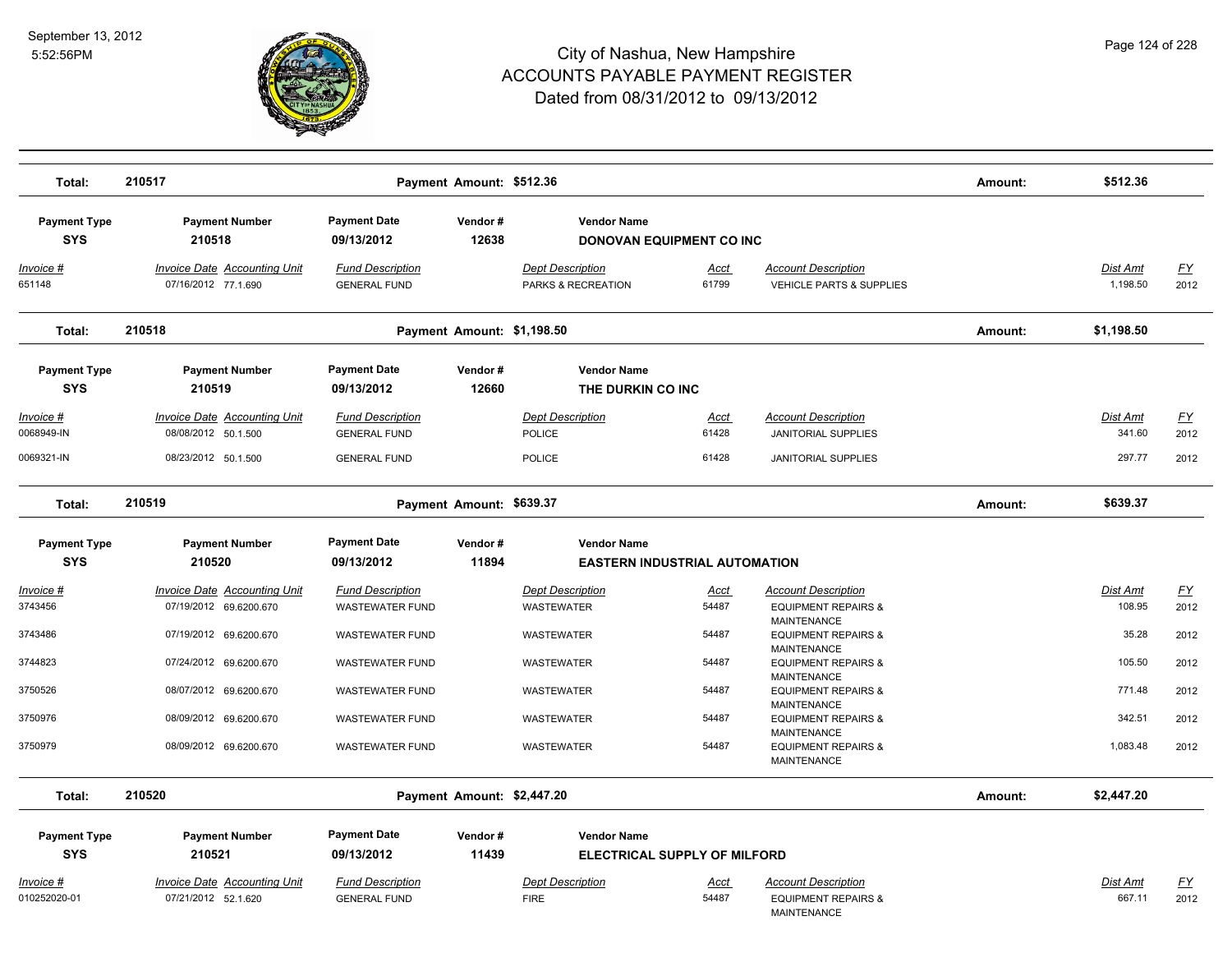

| 010252335-01                      | 07/19/2012 52.1.620                                           | <b>GENERAL FUND</b>                            |                            | <b>FIRE</b>                                         | 54487                | <b>EQUIPMENT REPAIRS &amp;</b>                                                     |                 | 514.16                   | 2012                     |
|-----------------------------------|---------------------------------------------------------------|------------------------------------------------|----------------------------|-----------------------------------------------------|----------------------|------------------------------------------------------------------------------------|-----------------|--------------------------|--------------------------|
| 010252435-01                      | 07/21/2012 52.1.620                                           | <b>GENERAL FUND</b>                            |                            | <b>FIRE</b>                                         | 54487                | MAINTENANCE<br><b>EQUIPMENT REPAIRS &amp;</b>                                      |                 | 312.90                   | 2012                     |
| 010252435-02                      | 08/01/2012 52.1.620                                           | <b>GENERAL FUND</b>                            |                            | <b>FIRE</b>                                         | 54487                | MAINTENANCE<br><b>EQUIPMENT REPAIRS &amp;</b>                                      |                 | 7.02                     | 2012                     |
| 010252760-01                      | 07/25/2012 52.1.620                                           | <b>GENERAL FUND</b>                            |                            | <b>FIRE</b>                                         | 54487                | <b>MAINTENANCE</b><br><b>EQUIPMENT REPAIRS &amp;</b><br><b>MAINTENANCE</b>         |                 | 71.03                    | 2012                     |
| Total:                            | 210521                                                        |                                                | Payment Amount: \$1,572.22 |                                                     |                      |                                                                                    | Amount:         | \$1,572.22               |                          |
| <b>Payment Type</b>               | <b>Payment Number</b>                                         | <b>Payment Date</b>                            | Vendor#                    | <b>Vendor Name</b>                                  |                      |                                                                                    |                 |                          |                          |
| <b>SYS</b>                        | 210522                                                        | 09/13/2012                                     | 14222                      | <b>FASTENAL CO</b>                                  |                      |                                                                                    |                 |                          |                          |
| Invoice #<br><b>NHNAS87440</b>    | <b>Invoice Date Accounting Unit</b><br>08/02/2012 69.6200.670 | <b>Fund Description</b><br>WASTEWATER FUND     |                            | <b>Dept Description</b><br>WASTEWATER               | <u>Acct</u><br>54487 | <b>Account Description</b><br><b>EQUIPMENT REPAIRS &amp;</b><br><b>MAINTENANCE</b> | <b>Activity</b> | Dist Amt<br>108.93       | $\underline{FY}$<br>2012 |
| <b>NHNAS87589</b>                 | 08/13/2012 86.3120                                            | <b>TRANSIT GRANTS</b>                          |                            | <b>GRANT FUNDS-TRANSIT</b>                          | 61799                | VEHICLE PARTS & SUPPLIES                                                           | 86.800.13.30.02 | 19.40                    | 2012                     |
| <b>NHNAS87663</b>                 | 08/17/2012 86.3120                                            | <b>TRANSIT GRANTS</b>                          |                            | <b>GRANT FUNDS-TRANSIT</b>                          | 61299                | MISCELLANEOUS SUPPLIES                                                             | 86.800.13.40.01 | 1.44                     | 2012                     |
| Total:                            | 210522                                                        |                                                | Payment Amount: \$129.77   |                                                     |                      |                                                                                    | Amount:         | \$129.77                 |                          |
| <b>Payment Type</b>               | <b>Payment Number</b>                                         | <b>Payment Date</b>                            | Vendor#                    | <b>Vendor Name</b>                                  |                      |                                                                                    |                 |                          |                          |
| <b>SYS</b>                        | 210523                                                        | 09/13/2012                                     | 12707                      | <b>FEDEX</b>                                        |                      |                                                                                    |                 |                          |                          |
| <u> Invoice #</u><br>7-997-52901  | <b>Invoice Date Accounting Unit</b><br>08/27/2012 69.6200.670 | <b>Fund Description</b><br>WASTEWATER FUND     |                            | <b>Dept Description</b><br>WASTEWATER               | <b>Acct</b><br>54487 | <b>Account Description</b><br><b>EQUIPMENT REPAIRS &amp;</b><br><b>MAINTENANCE</b> |                 | <b>Dist Amt</b><br>99.06 | <u>FY</u><br>2012        |
| Total:                            | 210523                                                        |                                                | Payment Amount: \$99.06    |                                                     |                      |                                                                                    | Amount:         | \$99.06                  |                          |
| <b>Payment Type</b><br><b>SYS</b> | <b>Payment Number</b><br>210524                               | <b>Payment Date</b><br>09/13/2012              | Vendor#<br>12715           | <b>Vendor Name</b><br><b>FILLION ASSOCIATES INC</b> |                      |                                                                                    |                 |                          |                          |
| Invoice #<br>16781                | <b>Invoice Date Accounting Unit</b><br>08/09/2012 77.1.660    | <b>Fund Description</b><br><b>GENERAL FUND</b> |                            | <b>Dept Description</b><br>PARKS & RECREATION       | <u>Acct</u><br>61114 | <b>Account Description</b><br>POOL SUPPLIES                                        |                 | Dist Amt<br>254.65       | $\underline{FY}$<br>2012 |
| Total:                            | 210524                                                        |                                                | Payment Amount: \$254.65   |                                                     |                      |                                                                                    | Amount:         | \$254.65                 |                          |
| <b>Payment Type</b>               | <b>Payment Number</b>                                         | <b>Payment Date</b>                            | Vendor#                    | <b>Vendor Name</b>                                  |                      |                                                                                    |                 |                          |                          |
| <b>SYS</b>                        | 210525                                                        | 09/13/2012                                     | 12718                      | FIRE TECH & SAFETY OF NEW ENGL                      |                      |                                                                                    |                 |                          |                          |
| Invoice #<br>126483               | <b>Invoice Date Accounting Unit</b>                           | <b>Fund Description</b>                        |                            | <b>Dept Description</b>                             | <u>Acct</u><br>71400 | <b>Account Description</b>                                                         |                 | <b>Dist Amt</b>          | <u>FY</u>                |
|                                   | 08/17/2012 52.1.625                                           | <b>GENERAL FUND</b>                            |                            | <b>FIRE</b>                                         |                      | <b>EMERGENCY RESCUE</b><br><b>EQUIPMENT</b>                                        |                 | 134.40                   | 2012                     |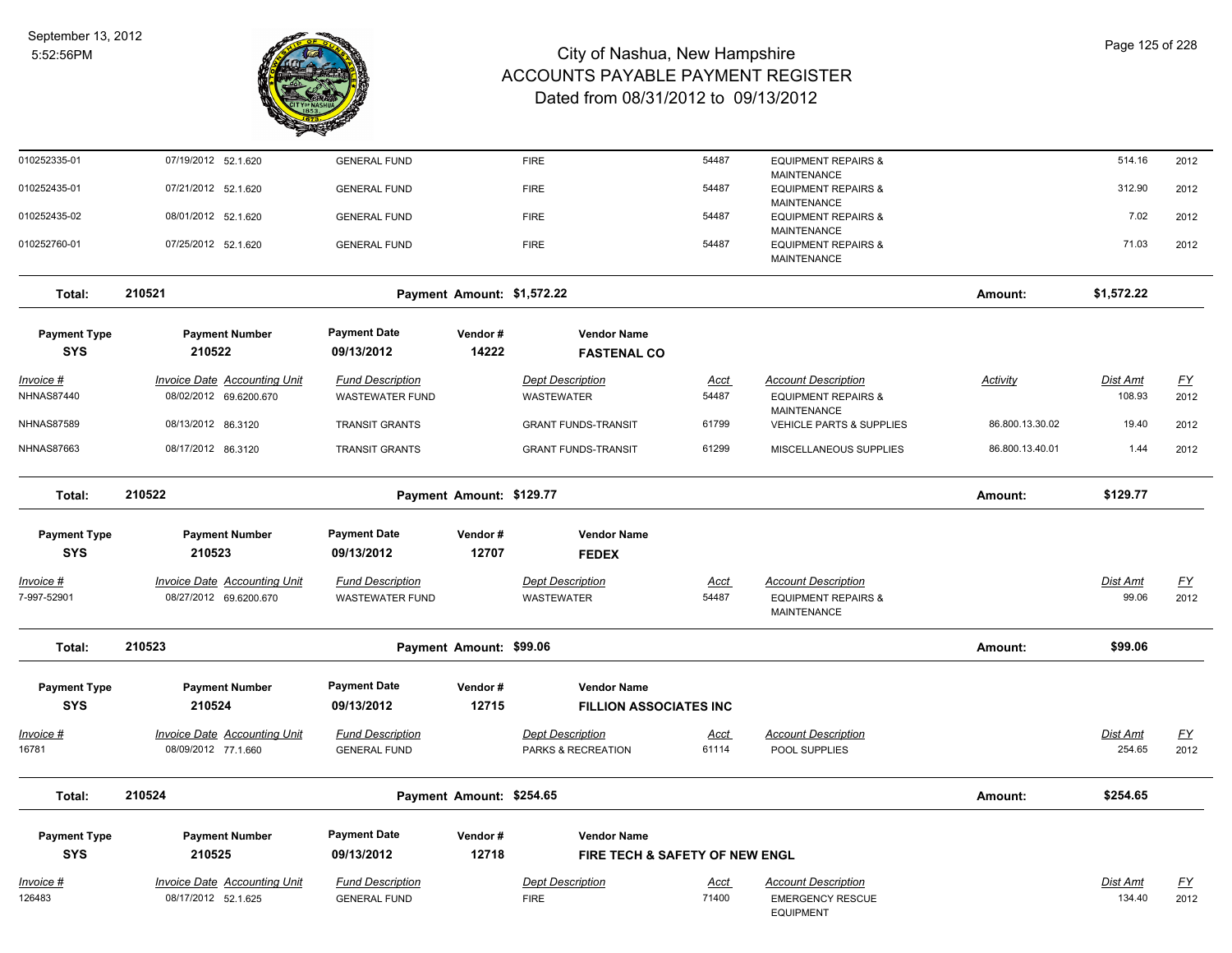

| Total:                            | 210525                                                     | Payment Amount: \$134.40                         |                  |                                                       |                      |                                                                                  | Amount:                     | \$134.40                 |                   |
|-----------------------------------|------------------------------------------------------------|--------------------------------------------------|------------------|-------------------------------------------------------|----------------------|----------------------------------------------------------------------------------|-----------------------------|--------------------------|-------------------|
| <b>Payment Type</b><br><b>SYS</b> | <b>Payment Number</b><br>210526                            | <b>Payment Date</b><br>09/13/2012                | Vendor#<br>10751 | <b>Vendor Name</b><br><b>FISHER SCIENTIFIC</b>        |                      |                                                                                  |                             |                          |                   |
| Invoice #<br>1017008              | <b>Invoice Date Accounting Unit</b><br>05/31/2012 73.1.500 | <b>Fund Description</b><br><b>GENERAL FUND</b>   |                  | <b>Dept Description</b><br>ENVIRONMENTAL HEALTH       | <b>Acct</b><br>61149 | <b>Account Description</b><br><b>LABORATORY SUPPLIES</b>                         |                             | Dist Amt<br>349.18       | <u>FY</u><br>2012 |
| Total:                            | 210526                                                     | Payment Amount: \$349.18                         |                  |                                                       |                      |                                                                                  | Amount:                     | \$349.18                 |                   |
| <b>Payment Type</b><br><b>SYS</b> | <b>Payment Number</b><br>210527                            | <b>Payment Date</b><br>09/13/2012                | Vendor#<br>12750 | <b>Vendor Name</b><br><b>FREIGHTLINER OF NH INC</b>   |                      |                                                                                  |                             |                          |                   |
| Invoice #<br>358356               | <b>Invoice Date Accounting Unit</b><br>08/21/2012 61.1.700 | <b>Fund Description</b><br><b>GENERAL FUND</b>   |                  | <b>Dept Description</b><br><b>STREETS</b>             | <u>Acct</u><br>54600 | <b>Account Description</b><br><b>VEHICLE REPAIRS &amp;</b><br><b>MAINTENANCE</b> |                             | <b>Dist Amt</b><br>47.75 | <u>FY</u><br>2012 |
| Total:                            | 210527                                                     | Payment Amount: \$47.75                          |                  |                                                       |                      |                                                                                  | Amount:                     | \$47.75                  |                   |
| <b>Payment Type</b><br><b>SYS</b> | <b>Payment Number</b><br>210528                            | <b>Payment Date</b><br>09/13/2012                | Vendor#<br>12753 | <b>Vendor Name</b><br><b>GH BERLIN LUBRICANTS</b>     |                      |                                                                                  |                             |                          |                   |
| Invoice #<br>5013128              | <b>Invoice Date Accounting Unit</b><br>08/23/2012 61.1.700 | <b>Fund Description</b><br><b>GENERAL FUND</b>   |                  | <b>Dept Description</b><br><b>STREETS</b>             | Acct<br>61709        | <b>Account Description</b><br><b>LUBRICANTS</b>                                  |                             | Dist Amt<br>802.92       | <u>FY</u><br>2012 |
| 5013494                           | 08/24/2012 61.1.700                                        | <b>GENERAL FUND</b>                              |                  | <b>STREETS</b>                                        | 61709                | <b>LUBRICANTS</b>                                                                |                             | 719.12                   | 2012              |
| Total:                            | 210528                                                     | Payment Amount: \$1,522.04                       |                  |                                                       |                      |                                                                                  | Amount:                     | \$1,522.04               |                   |
| <b>Payment Type</b><br><b>SYS</b> | <b>Payment Number</b><br>210529                            | <b>Payment Date</b><br>09/13/2012                | Vendor#<br>12776 | <b>Vendor Name</b><br><b>GILLIG LLC</b>               |                      |                                                                                  |                             |                          |                   |
| Invoice #<br>4840387              | <b>Invoice Date Accounting Unit</b><br>08/16/2012 86.3120  | <b>Fund Description</b><br><b>TRANSIT GRANTS</b> |                  | <b>Dept Description</b><br><b>GRANT FUNDS-TRANSIT</b> | Acct<br>61799        | <b>Account Description</b><br><b>VEHICLE PARTS &amp; SUPPLIES</b>                | Activity<br>86.800.13.30.01 | Dist Amt<br>165.60       | <u>FY</u><br>2012 |
| Total:                            | 210529                                                     | Payment Amount: \$165.60                         |                  |                                                       |                      |                                                                                  | Amount:                     | \$165.60                 |                   |
| <b>Payment Type</b><br><b>SYS</b> | <b>Payment Number</b><br>210530                            | <b>Payment Date</b><br>09/13/2012                | Vendor#<br>12776 | <b>Vendor Name</b><br><b>GILLIG LLC</b>               |                      |                                                                                  |                             |                          |                   |
| Invoice #                         | Invoice Date Accounting Unit                               | <b>Fund Description</b>                          |                  | <b>Dept Description</b>                               | Acct                 | <b>Account Description</b>                                                       | Activity                    | Dist Amt                 | FY                |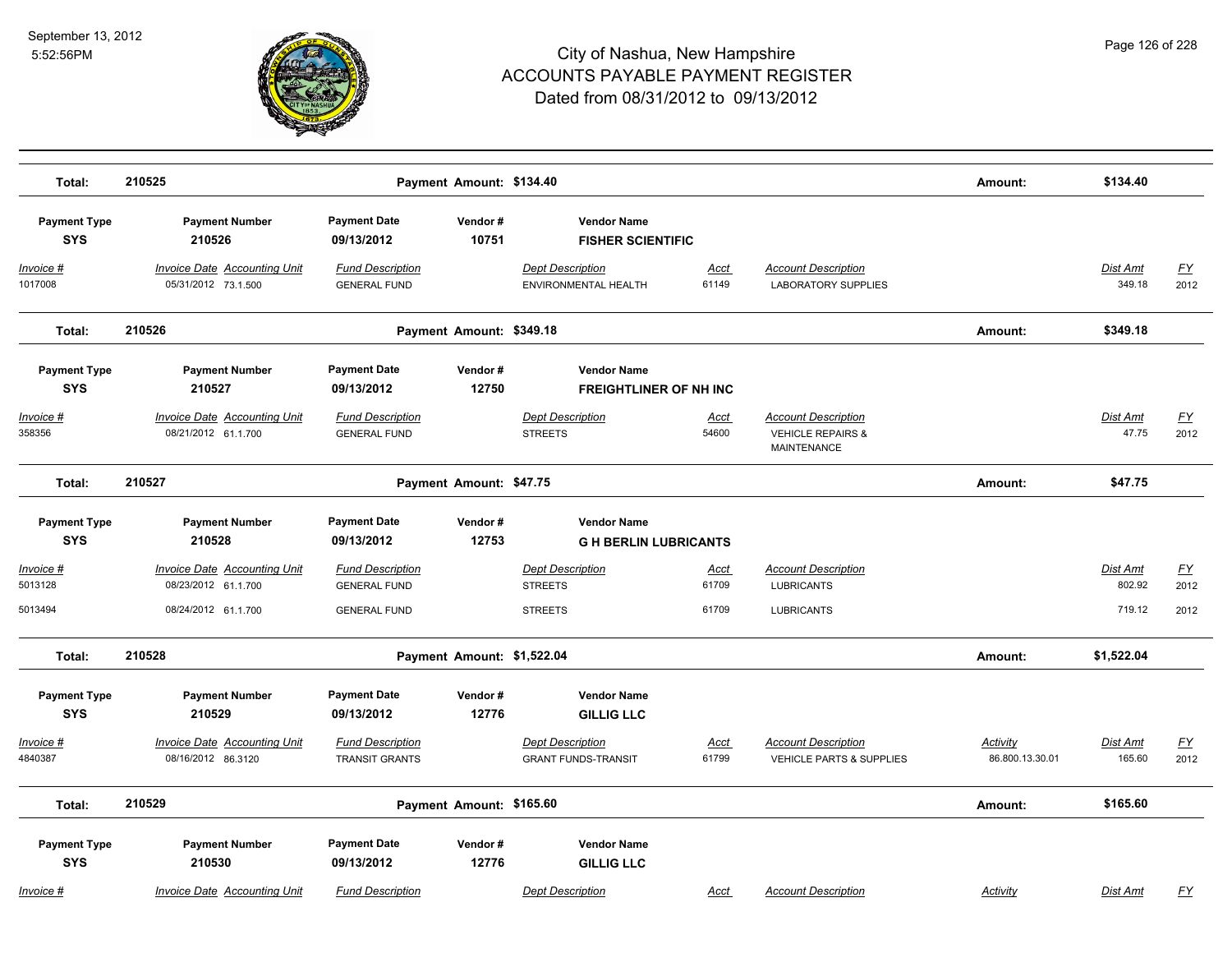

| 4840742                           | 08/17/2012 86.3120                                            | <b>TRANSIT GRANTS</b>                             |                          | <b>GRANT FUNDS-TRANSIT</b>                          | 61799                | VEHICLE PARTS & SUPPLIES                                                           | 86.800.13.30.01 | 122.50                    | 2012              |
|-----------------------------------|---------------------------------------------------------------|---------------------------------------------------|--------------------------|-----------------------------------------------------|----------------------|------------------------------------------------------------------------------------|-----------------|---------------------------|-------------------|
| 4841050                           | 08/20/2012 86.3120                                            | <b>TRANSIT GRANTS</b>                             |                          | <b>GRANT FUNDS-TRANSIT</b>                          | 61799                | <b>VEHICLE PARTS &amp; SUPPLIES</b>                                                | 86.800.13.30.01 | 104.54                    | 2012              |
| Total:                            | 210530                                                        |                                                   | Payment Amount: \$227.04 |                                                     |                      |                                                                                    | Amount:         | \$227.04                  |                   |
| <b>Payment Type</b>               | <b>Payment Number</b>                                         | <b>Payment Date</b>                               | Vendor#                  | <b>Vendor Name</b>                                  |                      |                                                                                    |                 |                           |                   |
| <b>SYS</b>                        | 210531                                                        | 09/13/2012                                        | 14791                    | <b>GLOBAL TRAFFIC TECHNOLOGIES</b>                  |                      |                                                                                    |                 |                           |                   |
| Invoice #<br>27575                | <b>Invoice Date Accounting Unit</b><br>08/27/2012 52.1.625    | <b>Fund Description</b><br><b>GENERAL FUND</b>    |                          | <b>Dept Description</b><br><b>FIRE</b>              | Acct<br>54487        | <b>Account Description</b><br><b>EQUIPMENT REPAIRS &amp;</b><br><b>MAINTENANCE</b> |                 | Dist Amt<br>700.00        | EY<br>2012        |
| Total:                            | 210531                                                        |                                                   | Payment Amount: \$700.00 |                                                     |                      |                                                                                    | Amount:         | \$700.00                  |                   |
| <b>Payment Type</b><br><b>SYS</b> | <b>Payment Number</b><br>210532                               | <b>Payment Date</b><br>09/13/2012                 | Vendor#<br>12791         | <b>Vendor Name</b><br><b>DONNA GRAHAM</b>           |                      |                                                                                    |                 |                           |                   |
| Invoice #<br>PEDC 9/4/12          | Invoice Date Accounting Unit<br>09/06/2012 02.1.500           | <b>Fund Description</b><br><b>GENERAL FUND</b>    |                          | <b>Dept Description</b><br><b>BOARD OF ALDERMEN</b> | <u>Acct</u><br>53428 | <b>Account Description</b><br>STENOGRAPHIC SERVICES                                |                 | <u>Dist Amt</u><br>140.00 | <u>FY</u><br>2012 |
| Total:                            | 210532                                                        |                                                   | Payment Amount: \$140.00 |                                                     |                      |                                                                                    | Amount:         | \$140.00                  |                   |
| <b>Payment Type</b><br><b>SYS</b> | <b>Payment Number</b><br>210533                               | <b>Payment Date</b><br>09/13/2012                 | Vendor#<br>10853         | <b>Vendor Name</b><br><b>GRAINGER</b>               |                      |                                                                                    |                 |                           |                   |
| Invoice #<br>9861970078           | <b>Invoice Date Accounting Unit</b><br>06/26/2012 69.6200.670 | <b>Fund Description</b><br><b>WASTEWATER FUND</b> |                          | <b>Dept Description</b><br>WASTEWATER               | Acct<br>54487        | <b>Account Description</b><br><b>EQUIPMENT REPAIRS &amp;</b><br><b>MAINTENANCE</b> |                 | Dist Amt<br>84.24         | <u>FY</u><br>2012 |
| 9862951473                        | 06/27/2012 69.6200.670                                        | <b>WASTEWATER FUND</b>                            |                          | WASTEWATER                                          | 54487                | <b>EQUIPMENT REPAIRS &amp;</b><br><b>MAINTENANCE</b>                               |                 | 93.16                     | 2012              |
| 9885013301                        | 07/25/2012 69.6200.670                                        | <b>WASTEWATER FUND</b>                            |                          | WASTEWATER                                          | 54487                | <b>EQUIPMENT REPAIRS &amp;</b><br><b>MAINTENANCE</b>                               |                 | 226.18                    | 2012              |
| 9896505378                        | 08/08/2012 77.1.650                                           | <b>GENERAL FUND</b>                               |                          | PARKS & RECREATION                                  | 61107                | <b>CLOTHING &amp; UNIFORMS</b>                                                     |                 | 226.08                    | 2012              |
| 9903459155                        | 08/16/2012 29.1.720.8162                                      | <b>GENERAL FUND</b>                               |                          | <b>CITY BUILDINGS</b>                               | 61428                | <b>JANITORIAL SUPPLIES</b>                                                         |                 | 58.14                     | 2012              |
| 9906497277                        | 08/20/2012 69.6200.670                                        | <b>WASTEWATER FUND</b>                            |                          | WASTEWATER                                          | 54487                | <b>EQUIPMENT REPAIRS &amp;</b><br><b>MAINTENANCE</b>                               |                 | 58.96                     | 2012              |
| 9908608830                        | 08/22/2012 69.6200.670                                        | <b>WASTEWATER FUND</b>                            |                          | <b>WASTEWATER</b>                                   | 54487                | <b>EQUIPMENT REPAIRS &amp;</b><br><b>MAINTENANCE</b>                               |                 | 493.84                    | 2012              |
| 9909895220                        | 08/23/2012 69.6200.670                                        | <b>WASTEWATER FUND</b>                            |                          | WASTEWATER                                          | 54487                | <b>EQUIPMENT REPAIRS &amp;</b><br><b>MAINTENANCE</b>                               |                 | 102.24                    | 2012              |
| 9912586048                        | 08/28/2012 69.6200.670                                        | <b>WASTEWATER FUND</b>                            |                          | <b>WASTEWATER</b>                                   | 54487                | <b>EQUIPMENT REPAIRS &amp;</b><br><b>MAINTENANCE</b>                               |                 | 292.86                    | 2012              |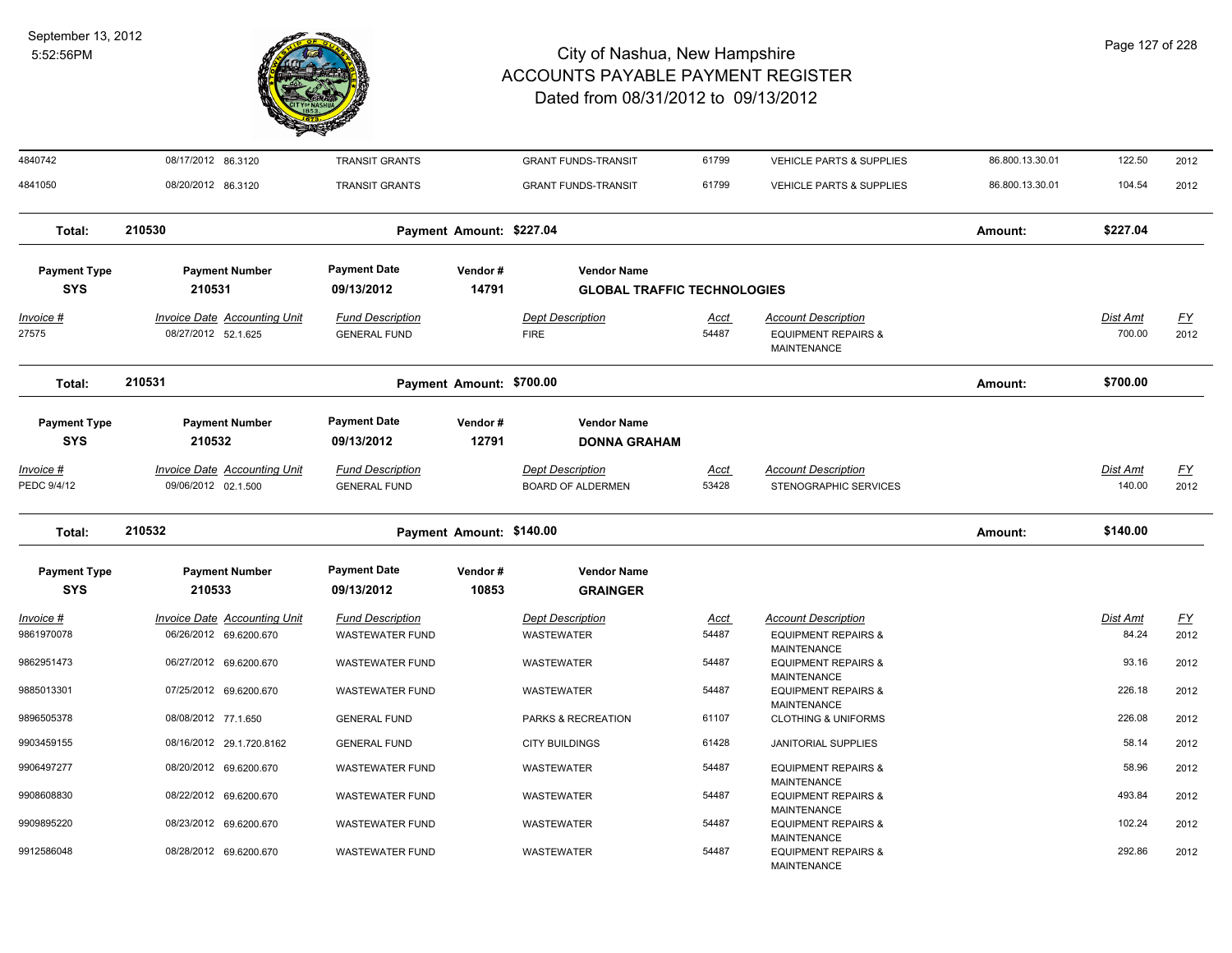

| Total:                                         | 210533                                                                            |                                                                       | Payment Amount: \$1,635.70 |                                                                               |                        |                                                                                                                      | Amount:                                           | \$1,635.70                       |                    |
|------------------------------------------------|-----------------------------------------------------------------------------------|-----------------------------------------------------------------------|----------------------------|-------------------------------------------------------------------------------|------------------------|----------------------------------------------------------------------------------------------------------------------|---------------------------------------------------|----------------------------------|--------------------|
| <b>Payment Type</b><br><b>SYS</b>              | <b>Payment Number</b><br>210534                                                   | <b>Payment Date</b><br>09/13/2012                                     | Vendor#<br>11828           | <b>Vendor Name</b><br><b>GRANITE STATE BOAT WORKS</b>                         |                        |                                                                                                                      |                                                   |                                  |                    |
| Invoice #<br>22904                             | Invoice Date Accounting Unit<br>08/29/2012 52.1.630                               | <b>Fund Description</b><br><b>GENERAL FUND</b>                        |                            | <b>Dept Description</b><br><b>FIRE</b>                                        | <u>Acct</u><br>61709   | <b>Account Description</b><br><b>LUBRICANTS</b>                                                                      |                                                   | <b>Dist Amt</b><br>123.00        | <u>FY</u><br>2012  |
| Total:                                         | 210534                                                                            |                                                                       | Payment Amount: \$123.00   |                                                                               |                        |                                                                                                                      | Amount:                                           | \$123.00                         |                    |
| <b>Payment Type</b><br><b>SYS</b>              | <b>Payment Number</b><br>210535                                                   | <b>Payment Date</b><br>09/13/2012                                     | Vendor#<br>14273           | <b>Vendor Name</b><br><b>GREATER NASHUA CHAMBER OF COMM</b>                   |                        |                                                                                                                      |                                                   |                                  |                    |
| Invoice #<br>14648<br>14649                    | <b>Invoice Date Accounting Unit</b><br>08/29/2012 52.1.500<br>08/29/2012 50.1.635 | <b>Fund Description</b><br><b>GENERAL FUND</b><br><b>GENERAL FUND</b> |                            | <b>Dept Description</b><br><b>FIRE</b><br><b>POLICE</b>                       | Acct<br>55400<br>55400 | <b>Account Description</b><br><b>CONFERENCES AND</b><br><b>SEMINARS</b><br><b>CONFERENCES AND</b><br><b>SEMINARS</b> |                                                   | Dist Amt<br>1,000.00<br>1,000.00 | FY<br>2012<br>2012 |
| Total:                                         | 210535                                                                            | Payment Amount: \$2,000.00                                            |                            |                                                                               |                        |                                                                                                                      | Amount:                                           | \$2,000.00                       |                    |
| <b>Payment Type</b><br><b>SYS</b><br>Invoice # | <b>Payment Number</b><br>210536<br><b>Invoice Date Accounting Unit</b>            | <b>Payment Date</b><br>09/13/2012<br><b>Fund Description</b>          | Vendor#<br>12812           | <b>Vendor Name</b><br><b>GREY HOUSE PUBLISHING</b><br><b>Dept Description</b> | Acct                   | <b>Account Description</b>                                                                                           |                                                   | Dist Amt                         | <u>FY</u>          |
| 847906<br>Total:                               | 08/08/2012 79.1.760<br>210536                                                     | <b>GENERAL FUND</b>                                                   | Payment Amount: \$448.95   | <b>LIBRARY</b>                                                                | 61807                  | <b>PUBLICATIONS</b>                                                                                                  | Amount:                                           | 448.95<br>\$448.95               | 2012               |
| <b>Payment Type</b><br><b>SYS</b>              | <b>Payment Number</b><br>210537                                                   | <b>Payment Date</b><br>09/13/2012                                     | Vendor#<br>14303           | <b>Vendor Name</b><br><b>HILLSBOROUGH COUNTY REGISTRY O</b>                   |                        |                                                                                                                      | Payee Name<br><b>HILLSBOROUGH COUNTY REGISTRY</b> |                                  |                    |
| Invoice #<br>265 URBAN 9/4/2012                | Invoice Date Accounting Unit<br>09/04/2012 84.3090                                | <b>Fund Description</b><br><b>URBAN PROGRAM GRANTS</b>                |                            | Dept Description<br><b>URBAN PROGRAM GRANTS</b>                               | Acct<br>51100          | <b>Account Description</b><br><b>WAGES FULL TIME</b>                                                                 | Activity<br>1032.84.01.30                         | Dist Amt<br>37.90                | <u>FY</u><br>2012  |
| 443 WW 9/4/2012                                | 09/04/2012 69.6200                                                                | <b>WASTEWATER FUND</b>                                                |                            | <b>WASTEWATER</b>                                                             | 44597                  | <b>INTEREST ON LIENS</b>                                                                                             |                                                   | 69.60                            | 2012               |
| 577 PLAN 9/4/2012                              | 09/04/2012 82.1.500                                                               | <b>GENERAL FUND</b>                                                   |                            | PLANNING & ZONING                                                             | 55614                  | FILING AND RECORDING<br><b>FEES</b>                                                                                  |                                                   | 57.65                            | 2012               |
| 578 TAX 9/4/2012                               | 09/04/2012 26.1.580                                                               | <b>GENERAL FUND</b>                                                   |                            | <b>FINANCIAL SERVICES</b>                                                     | 41307                  | TAX REDEMPTIONS-INTEREST<br>& COSTS                                                                                  |                                                   | 53.80                            | 2012               |
| Total:                                         | 210537                                                                            |                                                                       | Payment Amount: \$218.95   |                                                                               |                        |                                                                                                                      | Amount:                                           | \$218.95                         |                    |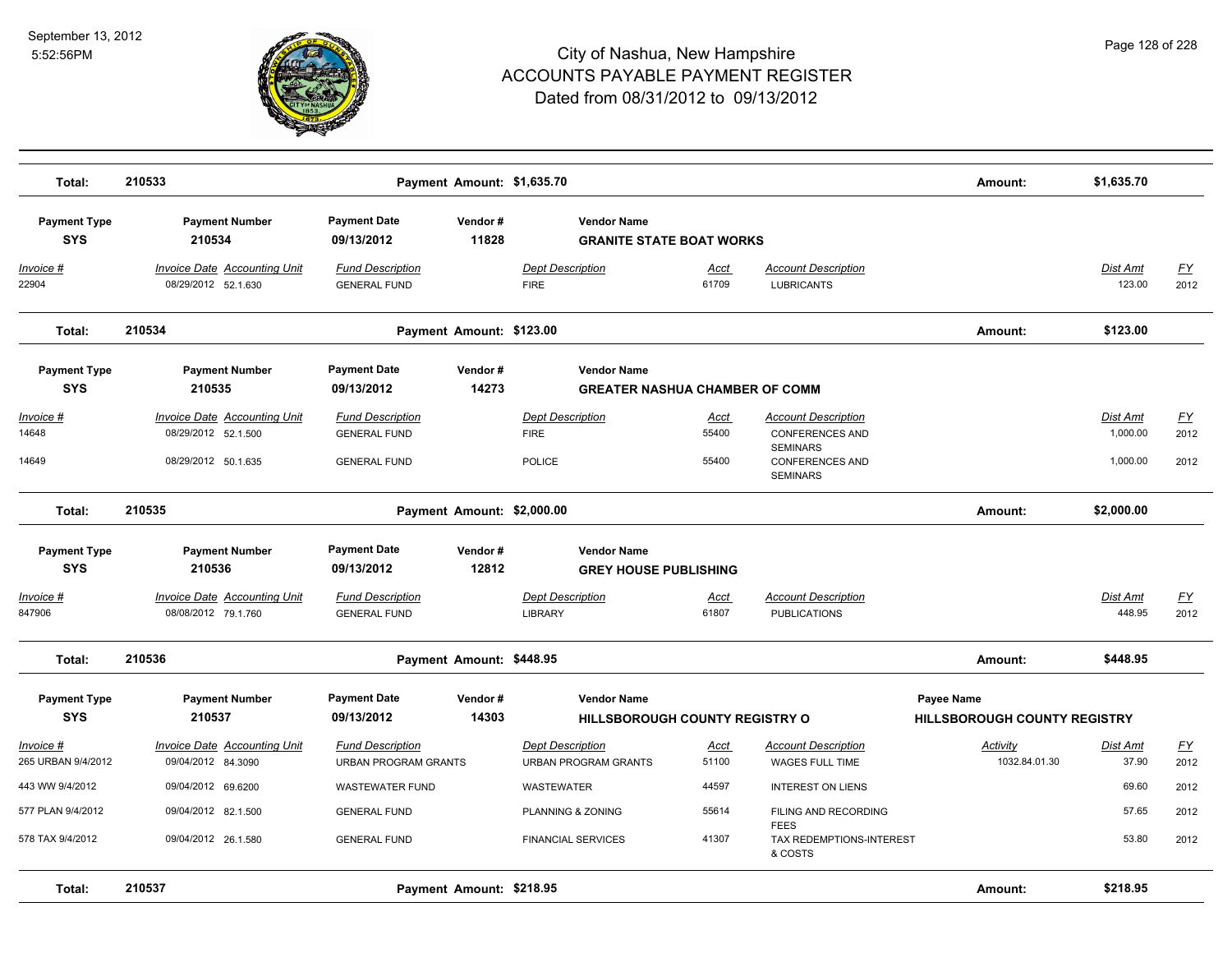

| <b>Payment Type</b> | <b>Payment Number</b>        | <b>Payment Date</b>     | Vendor# | <b>Vendor Name</b>      |                                   |                                               | Payee Name                            |          |           |  |  |
|---------------------|------------------------------|-------------------------|---------|-------------------------|-----------------------------------|-----------------------------------------------|---------------------------------------|----------|-----------|--|--|
| <b>SYS</b>          | 210538                       | 09/13/2012              | 14309   |                         | <b>HOME DEPOT CREDIT SERVICES</b> |                                               | <b>HOME DEPOT CREDIT SERVICE 3065</b> |          |           |  |  |
| Invoice #           | Invoice Date Accounting Unit | <b>Fund Description</b> |         | <b>Dept Description</b> | <u>Acct</u>                       | <b>Account Description</b>                    | Activity                              | Dist Amt | <u>FY</u> |  |  |
| 0012615             | 08/27/2012 77.1.650          | <b>GENERAL FUND</b>     |         | PARKS & RECREATION      | 54280                             | <b>BUILDING/GROUNDS</b>                       |                                       | 59.45    | 2012      |  |  |
|                     |                              |                         |         |                         |                                   | <b>MAINTENANCE</b>                            |                                       |          |           |  |  |
| 0014112             | 08/07/2012 77.1.650          | <b>GENERAL FUND</b>     |         | PARKS & RECREATION      | 54280                             | <b>BUILDING/GROUNDS</b>                       |                                       | 28.50    | 2012      |  |  |
|                     |                              |                         |         |                         |                                   | <b>MAINTENANCE</b>                            |                                       |          |           |  |  |
| 0014327             | 09/06/2012 77.1.650          | <b>GENERAL FUND</b>     |         | PARKS & RECREATION      | 54280                             | <b>BUILDING/GROUNDS</b>                       |                                       | 34.11    | 2012      |  |  |
|                     |                              |                         |         |                         |                                   | <b>MAINTENANCE</b>                            |                                       |          |           |  |  |
| 0022305             | 08/27/2012 77.1.650          | <b>GENERAL FUND</b>     |         | PARKS & RECREATION      | 54280                             | <b>BUILDING/GROUNDS</b>                       |                                       | 47.64    | 2012      |  |  |
| 1014220             | 05/08/2012 77.1.660          | <b>GENERAL FUND</b>     |         | PARKS & RECREATION      | 54250                             | <b>MAINTENANCE</b><br>POOL REPAIRS &          |                                       | 21.81    | 2012      |  |  |
|                     |                              |                         |         |                         |                                   | <b>MAINTENANCE</b>                            |                                       |          |           |  |  |
| 1023706             | 09/05/2012 77.1.650          | <b>GENERAL FUND</b>     |         | PARKS & RECREATION      | 71025                             | SMALL TOOLS                                   |                                       | 386.64   | 2012      |  |  |
|                     |                              |                         |         |                         |                                   |                                               |                                       |          |           |  |  |
| 1023706             | 09/05/2012 77.1.650          | <b>GENERAL FUND</b>     |         | PARKS & RECREATION      | 54280                             | <b>BUILDING/GROUNDS</b>                       |                                       | 182.69   | 2012      |  |  |
|                     |                              |                         |         |                         |                                   | <b>MAINTENANCE</b>                            |                                       |          |           |  |  |
| 1023715             | 09/05/2012 77.1.650          | <b>GENERAL FUND</b>     |         | PARKS & RECREATION      | 54280                             | <b>BUILDING/GROUNDS</b>                       |                                       | 11.60    | 2012      |  |  |
|                     |                              |                         |         |                         |                                   | <b>MAINTENANCE</b>                            |                                       |          |           |  |  |
| 1023733             | 09/05/2012 77.1.650          | <b>GENERAL FUND</b>     |         | PARKS & RECREATION      | 54280                             | <b>BUILDING/GROUNDS</b><br><b>MAINTENANCE</b> |                                       | 32.41    | 2012      |  |  |
| 1023737             | 09/05/2012 77.1.650          | <b>GENERAL FUND</b>     |         | PARKS & RECREATION      | 54280                             | <b>BUILDING/GROUNDS</b>                       |                                       | 379.00   | 2012      |  |  |
|                     |                              |                         |         |                         |                                   | <b>MAINTENANCE</b>                            |                                       |          |           |  |  |
| 1024141             | 05/08/2012 77.1.650          | <b>GENERAL FUND</b>     |         | PARKS & RECREATION      | 54280                             | <b>BUILDING/GROUNDS</b>                       |                                       | 47.61    | 2012      |  |  |
|                     |                              |                         |         |                         |                                   | <b>MAINTENANCE</b>                            |                                       |          |           |  |  |
| 1027228             | 09/05/2012 69.6200.670       | <b>WASTEWATER FUND</b>  |         | <b>WASTEWATER</b>       | 54487                             | <b>EQUIPMENT REPAIRS &amp;</b>                |                                       | 141.97   | 2012      |  |  |
|                     |                              |                         |         |                         |                                   | <b>MAINTENANCE</b>                            |                                       |          |           |  |  |
| 2014072             | 05/07/2012 77.1.660          | <b>GENERAL FUND</b>     |         | PARKS & RECREATION      | 54250                             | POOL REPAIRS &                                |                                       | 40.93    | 2012      |  |  |
|                     |                              |                         |         |                         |                                   | <b>MAINTENANCE</b>                            |                                       |          |           |  |  |
| 2023588             | 09/04/2012 66.1.500          | <b>GENERAL FUND</b>     |         | <b>PARKING LOTS</b>     | 61299                             | MISCELLANEOUS SUPPLIES                        |                                       | 184.94   | 2012      |  |  |
| 2993562             | 08/15/2012 TF77.7052         | MINE FALLS PARK ETF     |         | MINE FALLS PARK ETF     | 54280                             | <b>BUILDING/GROUNDS</b>                       |                                       | 203.63   | 2012      |  |  |
|                     |                              |                         |         |                         |                                   | MAINTENANCE                                   |                                       |          |           |  |  |
| 3022165             | 08/24/2012 77.1.650          | <b>GENERAL FUND</b>     |         | PARKS & RECREATION      | 54280                             | <b>BUILDING/GROUNDS</b>                       |                                       | 89.93    | 2012      |  |  |
|                     |                              |                         |         |                         |                                   | <b>MAINTENANCE</b>                            |                                       |          |           |  |  |
| 3023340             | 08/24/2012 69.6200.670       | <b>WASTEWATER FUND</b>  |         | <b>WASTEWATER</b>       | 54487                             | <b>EQUIPMENT REPAIRS &amp;</b>                |                                       | 36.79    | 2012      |  |  |
|                     |                              |                         |         |                         |                                   | <b>MAINTENANCE</b>                            |                                       |          |           |  |  |
| 33049391            | 08/14/2012 77.1.650          | <b>GENERAL FUND</b>     |         | PARKS & RECREATION      | 54280                             | <b>BUILDING/GROUNDS</b><br><b>MAINTENANCE</b> |                                       | 75.36    | 2012      |  |  |
| 4021945             | 08/23/2012 77.1.650          | <b>GENERAL FUND</b>     |         | PARKS & RECREATION      | 54280                             | <b>BUILDING/GROUNDS</b>                       |                                       | 27.96    | 2012      |  |  |
|                     |                              |                         |         |                         |                                   | <b>MAINTENANCE</b>                            |                                       |          |           |  |  |
| 4022033             | 08/23/2012 TF77.7052         | MINE FALLS PARK ETF     |         | MINE FALLS PARK ETF     | 54280                             | <b>BUILDING/GROUNDS</b>                       |                                       | 333.62   | 2012      |  |  |
|                     |                              |                         |         |                         |                                   | <b>MAINTENANCE</b>                            |                                       |          |           |  |  |
| 4028207             | 06/04/2012 77.1.660          | <b>GENERAL FUND</b>     |         | PARKS & RECREATION      | 54250                             | POOL REPAIRS &                                |                                       | 45.84    | 2012      |  |  |
|                     |                              |                         |         |                         |                                   | <b>MAINTENANCE</b>                            |                                       |          |           |  |  |
| 5013425             | 05/04/2012 77.1.660          | <b>GENERAL FUND</b>     |         | PARKS & RECREATION      | 54250                             | POOL REPAIRS &                                |                                       | 16.89    | 2012      |  |  |
|                     |                              |                         |         |                         |                                   | <b>MAINTENANCE</b>                            |                                       |          |           |  |  |
| 5272501             | 05/04/2012 77.1.650          | <b>GENERAL FUND</b>     |         | PARKS & RECREATION      | 54280                             | <b>BUILDING/GROUNDS</b>                       |                                       | 7.04     | 2012      |  |  |
| 5293410             | 08/22/2012 77.1.650          | <b>GENERAL FUND</b>     |         | PARKS & RECREATION      | 54280                             | <b>MAINTENANCE</b><br><b>BUILDING/GROUNDS</b> |                                       | 348.94   | 2012      |  |  |
|                     |                              |                         |         |                         |                                   | <b>MAINTENANCE</b>                            |                                       |          |           |  |  |
| 591423              | 05/19/2012 77.1.650          | <b>GENERAL FUND</b>     |         | PARKS & RECREATION      | 54280                             | <b>BUILDING/GROUNDS</b>                       |                                       | 199.94   | 2012      |  |  |
|                     |                              |                         |         |                         |                                   | <b>MAINTENANCE</b>                            |                                       |          |           |  |  |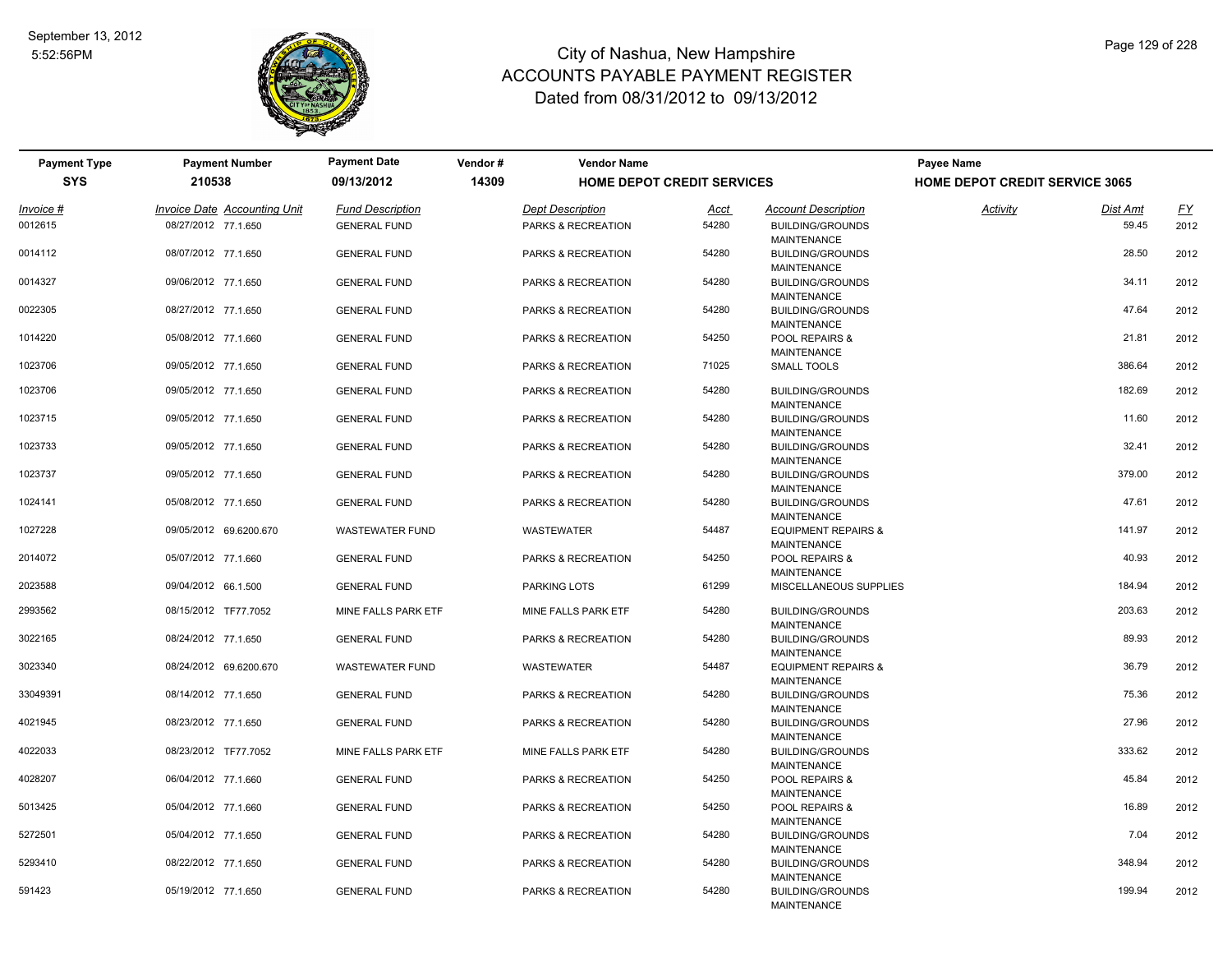

| Total:                            | 210539                                                     |                                                | Payment Amount: \$2.67                           |                                   |                                                                         | Amount:                                             | \$2.67                  |                   |
|-----------------------------------|------------------------------------------------------------|------------------------------------------------|--------------------------------------------------|-----------------------------------|-------------------------------------------------------------------------|-----------------------------------------------------|-------------------------|-------------------|
| Invoice #<br>7996739              | <b>Invoice Date Accounting Unit</b><br>08/30/2012 50.1.500 | <b>Fund Description</b><br><b>GENERAL FUND</b> | <b>Dept Description</b><br><b>POLICE</b>         | Acct<br>61799                     | <b>Account Description</b><br>VEHICLE PARTS & SUPPLIES                  |                                                     | <b>Dist Amt</b><br>2.67 | <u>FY</u><br>2012 |
| <b>Payment Type</b><br><b>SYS</b> | <b>Payment Number</b><br>210539                            | <b>Payment Date</b><br>09/13/2012              | Vendor#<br><b>Vendor Name</b><br>14309           | <b>HOME DEPOT CREDIT SERVICES</b> |                                                                         | Payee Name<br><b>HOME DEPOT CREDIT SERVICE 3073</b> |                         |                   |
| Total:                            | 210538                                                     |                                                | Payment Amount: \$4,713.63                       |                                   |                                                                         | Amount:                                             | \$4,713.63              |                   |
| 9300127                           | 08/28/2012 52.1.625                                        | <b>GENERAL FUND</b>                            | <b>FIRE</b>                                      | 71025                             | <b>SMALL TOOLS</b>                                                      |                                                     | 734.70                  | 2012              |
| 9024460                           | 05/10/2012 77.1.650                                        | <b>GENERAL FUND</b>                            | PARKS & RECREATION                               | 54280                             | <b>BUILDING/GROUNDS</b><br><b>MAINTENANCE</b>                           |                                                     | 5.37                    | 2012              |
| 9024074                           | 09/07/2012 77.1.650                                        | <b>GENERAL FUND</b>                            | PARKS & RECREATION                               | 54280                             | <b>BUILDING/GROUNDS</b><br><b>MAINTENANCE</b>                           |                                                     | 99.72                   | 2012              |
| 9018212                           | 05/30/2012 77.1.660                                        | <b>GENERAL FUND</b>                            | PARKS & RECREATION                               | 54250                             | <b>MAINTENANCE</b><br>POOL REPAIRS &<br>MAINTENANCE                     |                                                     | 28.38                   | 2012              |
| 9015552                           | 05/30/2012 77.1.660                                        | <b>GENERAL FUND</b>                            | PARKS & RECREATION                               | 54250                             | <b>MAINTENANCE</b><br>POOL REPAIRS &                                    |                                                     | 39.90                   | 2012              |
| 9014463                           | 09/07/2012 77.1.650                                        | <b>GENERAL FUND</b>                            | PARKS & RECREATION                               | 54280                             | <b>MAINTENANCE</b><br><b>BUILDING/GROUNDS</b>                           |                                                     | 42.60                   | 2012              |
| 9012785                           | 08/28/2012 77.1.650                                        | <b>GENERAL FUND</b>                            | PARKS & RECREATION                               | 54280                             | <b>BUILDING/GROUNDS</b>                                                 |                                                     | 178.97                  | 2012              |
| 8262676                           | 08/29/2012 77.1.650<br>08/29/2012 86.3120                  | <b>GENERAL FUND</b><br><b>TRANSIT GRANTS</b>   | PARKS & RECREATION<br><b>GRANT FUNDS-TRANSIT</b> | 61299                             | <b>BUILDING/GROUNDS</b><br><b>MAINTENANCE</b><br>MISCELLANEOUS SUPPLIES | 86.800.13.40.01                                     | 136.71                  | 2012<br>2012      |
| 8018446<br>8022712                | 05/31/2012 77.1.660                                        | <b>GENERAL FUND</b>                            | PARKS & RECREATION                               | 54250<br>54280                    | POOL REPAIRS &<br>MAINTENANCE                                           |                                                     | 25.31<br>16.68          | 2012              |
| 7055883                           | 08/30/2012 86.3120                                         | <b>TRANSIT GRANTS</b>                          | <b>GRANT FUNDS-TRANSIT</b>                       | 61299                             | MISCELLANEOUS SUPPLIES                                                  | 86.800.13.40.01                                     | 15.76                   | 2012              |
| 7022912                           | 08/30/2012 77.1.650                                        | <b>GENERAL FUND</b>                            | PARKS & RECREATION                               | 54280                             | BUILDING/GROUNDS<br><b>MAINTENANCE</b>                                  |                                                     | 122.81                  | 2012              |
| 7022864                           | 08/30/2012 77.1.650                                        | <b>GENERAL FUND</b>                            | PARKS & RECREATION                               | 54280                             | <b>BUILDING/GROUNDS</b><br><b>MAINTENANCE</b>                           |                                                     | 31.22                   | 2012              |
| 7021395                           | 08/20/2012 77.1.650                                        | <b>GENERAL FUND</b>                            | PARKS & RECREATION                               | 54280                             | <b>BUILDING/GROUNDS</b><br><b>MAINTENANCE</b>                           |                                                     | 15.94                   | 2012              |
| 6293398                           | 08/21/2012 77.1.650                                        | <b>GENERAL FUND</b>                            | PARKS & RECREATION                               | 54280                             | <b>MAINTENANCE</b><br><b>BUILDING/GROUNDS</b><br><b>MAINTENANCE</b>     |                                                     | 16.71                   | 2012              |
| 6293392                           | 08/21/2012 77.1.650                                        | <b>GENERAL FUND</b>                            | PARKS & RECREATION                               | 54280                             | <b>MAINTENANCE</b><br><b>BUILDING/GROUNDS</b>                           |                                                     | 19.97                   | 2012              |
| 6023063                           | 08/31/2012 77.1.650                                        | <b>GENERAL FUND</b>                            | PARKS & RECREATION                               | 54280                             | MAINTENANCE<br><b>BUILDING/GROUNDS</b>                                  |                                                     | 61.94                   | 2012              |
| 6023043                           | 08/31/2012 77.1.650                                        | <b>GENERAL FUND</b>                            | PARKS & RECREATION                               | 54280                             | <b>MAINTENANCE</b><br><b>BUILDING/GROUNDS</b>                           |                                                     | 7.77                    | 2012              |
| 6022986                           | 08/31/2012 77.1.660                                        | <b>GENERAL FUND</b>                            | PARKS & RECREATION                               | 54250                             | <b>MAINTENANCE</b><br>POOL REPAIRS &                                    |                                                     | 57.96                   | 2012              |
| 6011333                           | 08/21/2012 77.1.650                                        | <b>GENERAL FUND</b>                            | PARKS & RECREATION                               | 54280                             | <b>BUILDING/GROUNDS</b>                                                 |                                                     | 69.97                   | 2012              |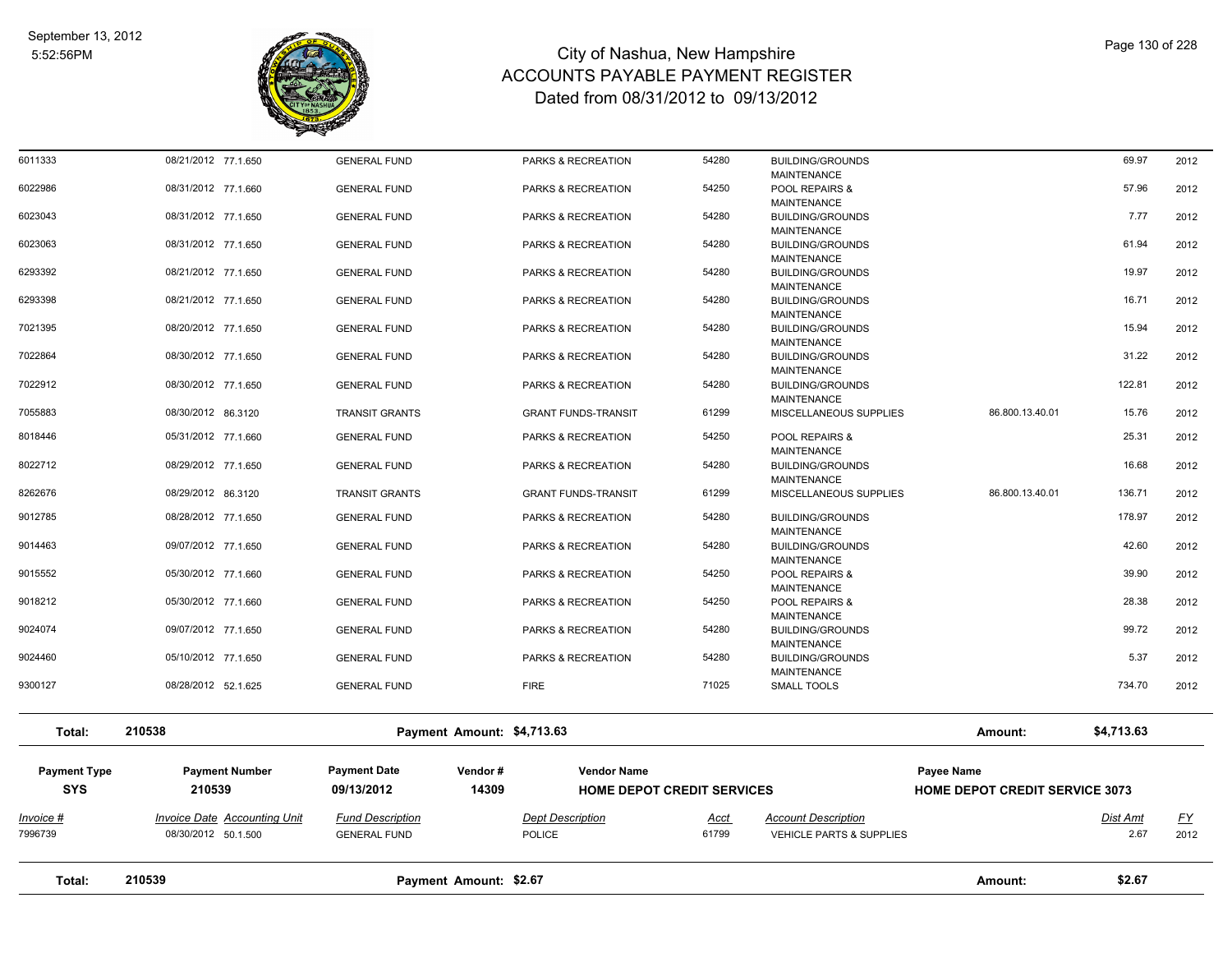

| <b>Payment Type</b><br><b>SYS</b> | <b>Payment Number</b><br>210540     | <b>Payment Date</b><br>09/13/2012 | Vendor#<br>12868           | <b>Vendor Name</b><br><b>HORIZON SOLUTIONS CORP</b> |             |                                               | Payee Name<br><b>HORIZON SOLUTIONS LLC</b> |            |           |
|-----------------------------------|-------------------------------------|-----------------------------------|----------------------------|-----------------------------------------------------|-------------|-----------------------------------------------|--------------------------------------------|------------|-----------|
|                                   |                                     |                                   |                            |                                                     |             |                                               |                                            |            |           |
| Invoice #                         | <b>Invoice Date Accounting Unit</b> | <b>Fund Description</b>           |                            | <b>Dept Description</b>                             | Acct        | <b>Account Description</b>                    |                                            | Dist Amt   | EY        |
| 3905384-00                        | 08/17/2012 69.6200.670              | <b>WASTEWATER FUND</b>            |                            | <b>WASTEWATER</b>                                   | 54487       | <b>EQUIPMENT REPAIRS &amp;</b><br>MAINTENANCE |                                            | 13.37      | 2012      |
| 3905384-00                        | 08/17/2012 69.6200.670              | <b>WASTEWATER FUND</b>            |                            | <b>WASTEWATER</b>                                   | 54487       | <b>EQUIPMENT REPAIRS &amp;</b><br>MAINTENANCE |                                            | 9,922.20   | 2012      |
| Total:                            | 210540                              |                                   | Payment Amount: \$9,935.57 |                                                     |             |                                               | Amount:                                    | \$9,935.57 |           |
| <b>Payment Type</b><br><b>SYS</b> | <b>Payment Number</b><br>210541     | <b>Payment Date</b><br>09/13/2012 | Vendor#<br>14312           | <b>Vendor Name</b><br><b>JENNIFER HOSKING</b>       |             |                                               |                                            |            |           |
| Invoice #                         | Invoice Date Accounting Unit        | <b>Fund Description</b>           |                            | <b>Dept Description</b>                             | Acct        | <b>Account Description</b>                    |                                            | Dist Amt   | EY        |
| MILEAGE 8/24/12                   | 08/25/2012 79.1.500                 | <b>GENERAL FUND</b>               |                            | <b>LIBRARY</b>                                      | 55300       | <b>TRAVEL</b>                                 |                                            | 13.87      | 2012      |
| MILEAGE 8/27-9/5/12               | 09/05/2012 79.1.500                 | <b>GENERAL FUND</b>               |                            | <b>LIBRARY</b>                                      | 55307       | MILEAGE REIMBURSEMENTS                        |                                            | 13.20      | 2012      |
| MILEAGE 8/30/12                   | 09/01/2012 79.1.500                 | <b>GENERAL FUND</b>               |                            | <b>LIBRARY</b>                                      | 55300       | <b>TRAVEL</b>                                 |                                            | 45.07      | 2012      |
| Total:                            | 210541                              |                                   | Payment Amount: \$72.14    |                                                     |             |                                               | Amount:                                    | \$72.14    |           |
| <b>Payment Type</b>               | <b>Payment Number</b>               | <b>Payment Date</b>               | Vendor#                    | <b>Vendor Name</b>                                  |             |                                               |                                            |            |           |
| <b>SYS</b>                        | 210542                              | 09/13/2012                        | 12888                      | <b>IMTEK REPROGRAPHICS INC</b>                      |             |                                               |                                            |            |           |
| Invoice #                         | <b>Invoice Date Accounting Unit</b> | <b>Fund Description</b>           |                            | <b>Dept Description</b>                             | Acct        | <b>Account Description</b>                    | <b>Activity</b>                            | Dist Amt   | <u>FY</u> |
| 806-44207                         | 08/17/2012 69.6200.950              | <b>WASTEWATER FUND</b>            |                            | <b>WASTEWATER</b>                                   | 81700       | <b>INFRASTRUCTURE</b>                         | 1046.69.01.30                              | 320.74     | 2012      |
| Total:                            | 210542                              |                                   | Payment Amount: \$320.74   |                                                     |             |                                               | Amount:                                    | \$320.74   |           |
| <b>Payment Type</b>               | <b>Payment Number</b>               | <b>Payment Date</b>               | Vendor#                    | <b>Vendor Name</b>                                  |             |                                               |                                            |            |           |
| <b>SYS</b>                        | 210543                              | 09/13/2012                        | 12893                      | <b>INGRAM LIBRARY SERVICES</b>                      |             |                                               |                                            |            |           |
| <u> Invoice #</u>                 | <b>Invoice Date Accounting Unit</b> | <b>Fund Description</b>           |                            | <b>Dept Description</b>                             | <u>Acct</u> | <b>Account Description</b>                    |                                            | Dist Amt   | <u>FY</u> |
| 06137202                          | 08/15/2012 79.1.760                 | <b>GENERAL FUND</b>               |                            | <b>LIBRARY</b>                                      | 61807       | <b>PUBLICATIONS</b>                           |                                            | 92.12      | 2012      |
| 06318173                          | 08/23/2012 79.1.760                 | <b>GENERAL FUND</b>               |                            | <b>LIBRARY</b>                                      | 61807       | <b>PUBLICATIONS</b>                           |                                            | 69.90      | 2012      |
| 06379554                          | 08/26/2012 79.1.760                 | <b>GENERAL FUND</b>               |                            | <b>LIBRARY</b>                                      | 61807       | <b>PUBLICATIONS</b>                           |                                            | 3.83       | 2012      |
| Total:                            | 210543                              |                                   | Payment Amount: \$165.85   |                                                     |             |                                               | Amount:                                    | \$165.85   |           |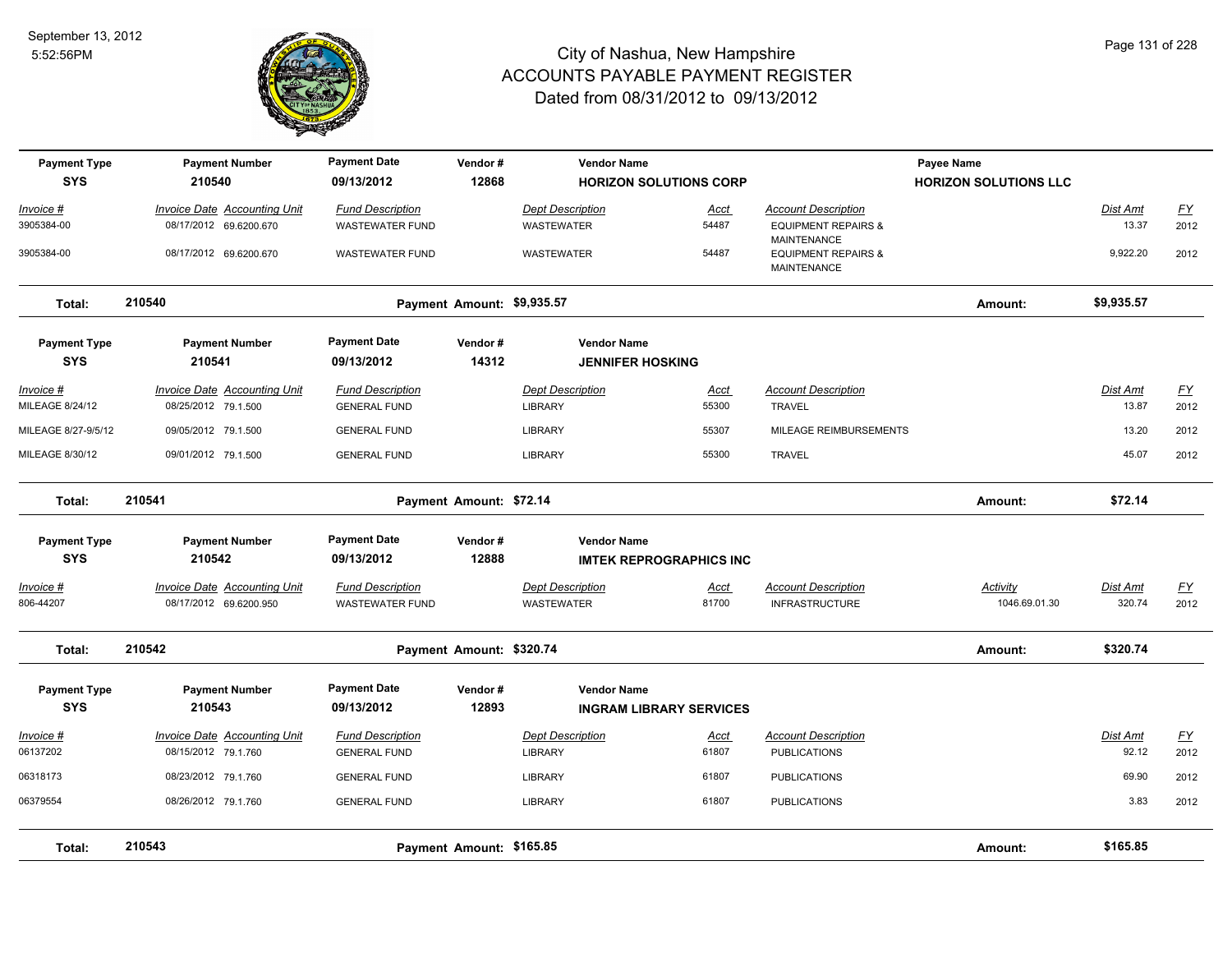

| <b>Payment Type</b><br><b>SYS</b> | <b>Payment Number</b><br>210544                               | <b>Payment Date</b><br>09/13/2012                 | Vendor#<br>12902         | <b>Vendor Name</b><br><b>INTERSTATE ARMS CORP</b> |                                       |                                                                   |         |                           |                          |
|-----------------------------------|---------------------------------------------------------------|---------------------------------------------------|--------------------------|---------------------------------------------------|---------------------------------------|-------------------------------------------------------------------|---------|---------------------------|--------------------------|
| Invoice #                         | <b>Invoice Date Accounting Unit</b>                           | <b>Fund Description</b>                           |                          | <b>Dept Description</b>                           | Acct                                  | <b>Account Description</b>                                        |         | Dist Amt                  | <u>FY</u>                |
| 422528                            | 08/21/2012 50.1.635                                           | <b>GENERAL FUND</b>                               |                          | <b>POLICE</b>                                     | 61121                                 | AMMUNITION                                                        |         | 0.19                      | 2012                     |
| 422528                            | 08/21/2012 50.1.635                                           | <b>GENERAL FUND</b>                               |                          | <b>POLICE</b>                                     | 61121                                 | <b>AMMUNITION</b>                                                 |         | 450.90                    | 2012                     |
| Total:                            | 210544                                                        |                                                   | Payment Amount: \$451.09 |                                                   |                                       |                                                                   | Amount: | \$451.09                  |                          |
| <b>Payment Type</b><br><b>SYS</b> | <b>Payment Number</b><br>210545                               | <b>Payment Date</b><br>09/13/2012                 | Vendor#<br>12907         | <b>Vendor Name</b><br><b>J P PEST SERVICES</b>    |                                       |                                                                   |         |                           |                          |
| Invoice #<br>1058269              | <b>Invoice Date Accounting Unit</b><br>08/15/2012 52.1.720    | <b>Fund Description</b><br><b>GENERAL FUND</b>    |                          | <b>Dept Description</b><br><b>FIRE</b>            | Acct<br>54228                         | <b>Account Description</b><br>PEST CONTROL SERVICES               |         | Dist Amt<br>85.00         | $\underline{FY}$<br>2012 |
| Total:                            | 210545                                                        |                                                   | Payment Amount: \$85.00  |                                                   |                                       |                                                                   | Amount: | \$85.00                   |                          |
| <b>Payment Type</b><br><b>SYS</b> | <b>Payment Number</b><br>210546                               | <b>Payment Date</b><br>09/13/2012                 | Vendor#<br>14337         | <b>Vendor Name</b><br><b>JACK YOUNG CO INC</b>    |                                       |                                                                   |         |                           |                          |
| Invoice #<br>191537               | <b>Invoice Date Accounting Unit</b><br>08/09/2012 52.1.630    | <b>Fund Description</b><br><b>GENERAL FUND</b>    |                          | <b>Dept Description</b><br><b>FIRE</b>            | <u>Acct</u><br>61799                  | <b>Account Description</b><br><b>VEHICLE PARTS &amp; SUPPLIES</b> |         | <b>Dist Amt</b><br>315.69 | <u>FY</u><br>2012        |
| Total:                            | 210546                                                        |                                                   | Payment Amount: \$315.69 |                                                   |                                       |                                                                   | Amount: | \$315.69                  |                          |
| <b>Payment Type</b><br><b>SYS</b> | <b>Payment Number</b><br>210547                               | <b>Payment Date</b><br>09/13/2012                 | Vendor#<br>12911         | <b>Vendor Name</b>                                | <b>JAN PRO CLEANING SYSTEMS NORTH</b> |                                                                   |         |                           |                          |
| <u> Invoice #</u><br>18209        | <b>Invoice Date Accounting Unit</b><br>09/01/2012 61.1.670    | <b>Fund Description</b><br><b>GENERAL FUND</b>    |                          | <b>Dept Description</b><br><b>STREETS</b>         | Acct<br>54200                         | <b>Account Description</b><br><b>JANITORIAL SERVICES</b>          |         | Dist Amt<br>855.00        | EY<br>2012               |
| Total:                            | 210547                                                        |                                                   | Payment Amount: \$855.00 |                                                   |                                       |                                                                   | Amount: | \$855.00                  |                          |
| <b>Payment Type</b><br><b>SYS</b> | <b>Payment Number</b><br>210548                               | <b>Payment Date</b><br>09/13/2012                 | Vendor#<br>11040         | <b>Vendor Name</b>                                | <b>JCI JONES CHEMICALS INC</b>        |                                                                   |         |                           |                          |
| Invoice #<br>556774               | <b>Invoice Date Accounting Unit</b><br>08/15/2012 69.6200.670 | <b>Fund Description</b><br><b>WASTEWATER FUND</b> |                          | <b>Dept Description</b><br>WASTEWATER             | <u>Acct</u><br>61156                  | <b>Account Description</b><br><b>CHEMICALS</b>                    |         | Dist Amt<br>2,486.18      | <u>FY</u><br>2012        |
| 556863                            | 08/15/2012 69.6200.670                                        | <b>WASTEWATER FUND</b>                            |                          | WASTEWATER                                        | 61156                                 | <b>CHEMICALS</b>                                                  |         | 5,923.50                  | 2012                     |

Page 132 of 228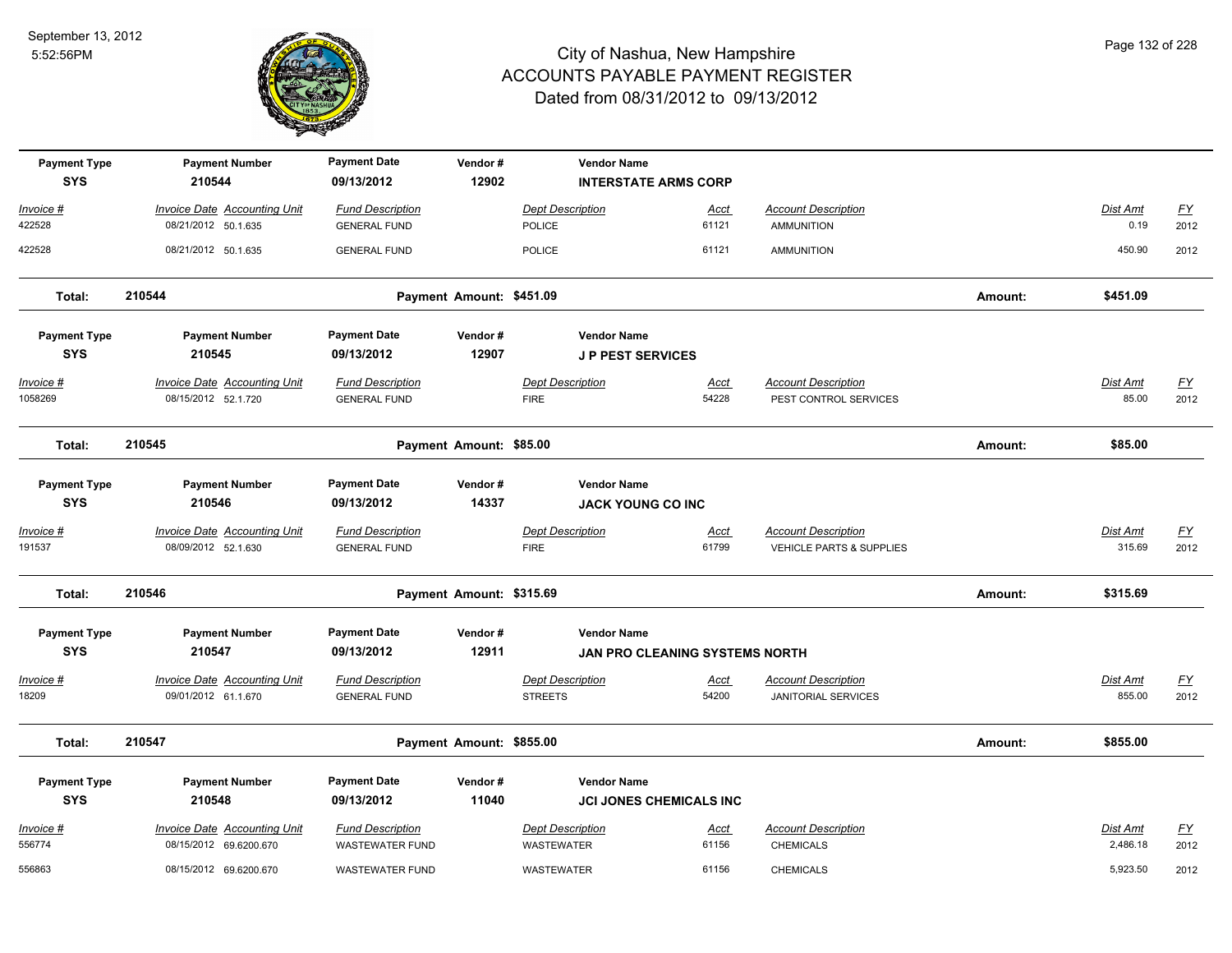

| Total:                                    | 210548                              |                                   | Payment Amount: \$8,409.68 |                                                    |                                           |                                                                  | Amount: | \$8,409.68      |           |
|-------------------------------------------|-------------------------------------|-----------------------------------|----------------------------|----------------------------------------------------|-------------------------------------------|------------------------------------------------------------------|---------|-----------------|-----------|
| <b>Payment Type</b><br><b>SYS</b>         | <b>Payment Number</b><br>210549     | <b>Payment Date</b><br>09/13/2012 | Vendor#<br>12922           | <b>Vendor Name</b><br><b>JOHN DEERE LANDSCAPES</b> |                                           |                                                                  |         |                 |           |
| Invoice #                                 | Invoice Date Accounting Unit        | <b>Fund Description</b>           |                            | <b>Dept Description</b>                            | Acct                                      | <b>Account Description</b>                                       |         | Dist Amt        | <u>FY</u> |
| 62072390                                  | 07/19/2012 77.1.650                 | <b>GENERAL FUND</b>               |                            | PARKS & RECREATION                                 | 54280                                     | <b>BUILDING/GROUNDS</b><br><b>MAINTENANCE</b>                    |         | 43.06           | 2012      |
| 62107075                                  | 07/23/2012 77.1.650                 | <b>GENERAL FUND</b>               |                            | PARKS & RECREATION                                 | 54280                                     | <b>BUILDING/GROUNDS</b><br><b>MAINTENANCE</b>                    |         | 487.98          | 2012      |
| 62313130                                  | 08/10/2012 77.1.650                 | <b>GENERAL FUND</b>               |                            | PARKS & RECREATION                                 | 54280                                     | <b>BUILDING/GROUNDS</b><br><b>MAINTENANCE</b>                    |         | 498.80          | 2012      |
| 62405645                                  | 08/20/2012 77.1.650                 | <b>GENERAL FUND</b>               |                            | PARKS & RECREATION                                 | 54280                                     | <b>BUILDING/GROUNDS</b><br><b>MAINTENANCE</b>                    |         | 54.00           | 2012      |
| 624525001                                 | 08/21/2012 77.1.650                 | <b>GENERAL FUND</b>               |                            | PARKS & RECREATION                                 | 54280                                     | <b>BUILDING/GROUNDS</b><br><b>MAINTENANCE</b>                    |         | 287.10          | 2012      |
| 62509903                                  | 08/30/2012 77.1.650                 | <b>GENERAL FUND</b>               |                            | PARKS & RECREATION                                 | 54280                                     | <b>BUILDING/GROUNDS</b><br><b>MAINTENANCE</b>                    |         | 575.00          | 2012      |
| CONF <sub>5</sub><br><b>REGISTRATIONS</b> | 08/24/2012 77.1.500                 | <b>GENERAL FUND</b>               |                            | PARKS & RECREATION                                 | 55400                                     | <b>CONFERENCES AND</b><br><b>SEMINARS</b>                        |         | 100.00          | 2012      |
| Total:                                    | 210549                              |                                   | Payment Amount: \$2,045.94 |                                                    |                                           |                                                                  | Amount: | \$2,045.94      |           |
| <b>Payment Type</b><br><b>SYS</b>         | <b>Payment Number</b><br>210550     | <b>Payment Date</b><br>09/13/2012 | Vendor#<br>14851           | <b>Vendor Name</b>                                 | <b>JOHNNY APPLESEED TREE &amp; LANDSC</b> |                                                                  |         |                 |           |
| Invoice #                                 | <b>Invoice Date Accounting Unit</b> | <b>Fund Description</b>           |                            | <b>Dept Description</b>                            | <u>Acct</u>                               | <b>Account Description</b>                                       |         | <b>Dist Amt</b> | <u>FY</u> |
| <b>MOW LANDFILL</b>                       | 07/01/2012 68.6000.692              | SOLID WASTE FUND                  |                            | <b>SOLID WASTE</b>                                 | 54280                                     | <b>BUILDING/GROUNDS</b><br><b>MAINTENANCE</b>                    |         | 6,000.00        | 2012      |
| Total:                                    | 210550                              |                                   | Payment Amount: \$6,000.00 |                                                    |                                           |                                                                  | Amount: | \$6,000.00      |           |
| <b>Payment Type</b>                       | <b>Payment Number</b>               | <b>Payment Date</b>               | Vendor#                    | <b>Vendor Name</b>                                 |                                           |                                                                  |         |                 |           |
| <b>SYS</b>                                | 210551                              | 09/13/2012                        | 12927                      | <b>JOHNSONS ELECTRIC INC</b>                       |                                           |                                                                  |         |                 |           |
| Invoice #                                 | <b>Invoice Date Accounting Unit</b> | <b>Fund Description</b>           |                            | <b>Dept Description</b>                            | Acct                                      | <b>Account Description</b>                                       |         | Dist Amt        | <u>FY</u> |
| 471                                       | 05/05/2012 TF77.7052                | MINE FALLS PARK ETF               |                            | MINE FALLS PARK ETF                                | 54280                                     | <b>BUILDING/GROUNDS</b><br>MAINTENANCE                           |         | 691.80          | 2012      |
| 803                                       | 07/28/2012 61.1.675                 | <b>GENERAL FUND</b>               |                            | <b>STREETS</b>                                     | 55699                                     | OTHER CONTRACTED                                                 |         | 181.24          | 2012      |
| 847                                       | 08/11/2012 TF77.7052                | MINE FALLS PARK ETF               |                            | MINE FALLS PARK ETF                                | 54280                                     | <b>SERVICES</b><br><b>BUILDING/GROUNDS</b><br><b>MAINTENANCE</b> |         | 208.00          | 2012      |
| 848                                       | 08/11/2012 TF77.7052                | MINE FALLS PARK ETF               |                            | MINE FALLS PARK ETF                                | 54280                                     | <b>BUILDING/GROUNDS</b><br><b>MAINTENANCE</b>                    |         | 782.73          | 2012      |
| Total:                                    | 210551                              |                                   | Payment Amount: \$1,863.77 |                                                    |                                           |                                                                  | Amount: | \$1,863.77      |           |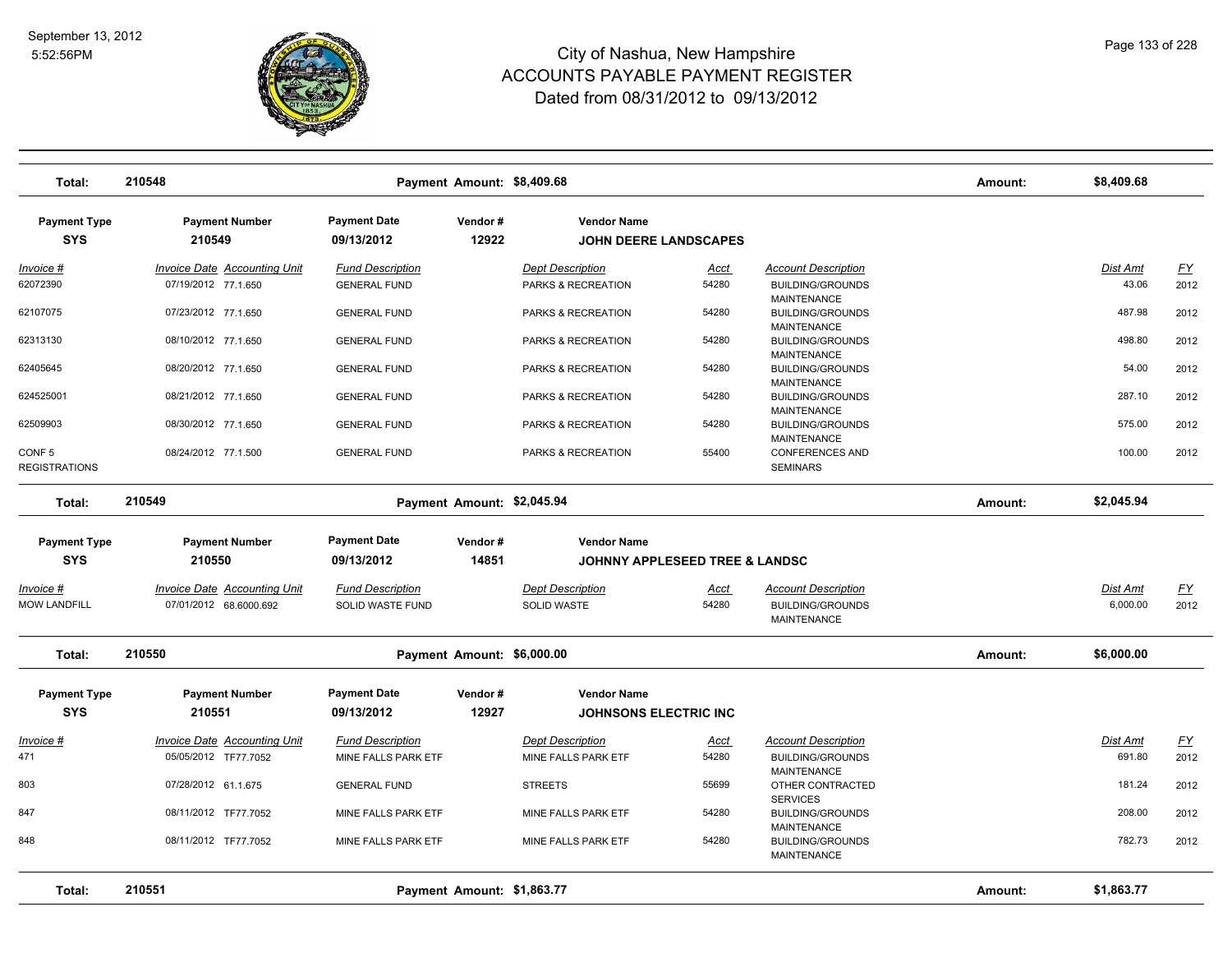

| <b>Payment Type</b><br><b>SYS</b> | <b>Payment Number</b><br>210552     | <b>Payment Date</b><br>09/13/2012 | Vendor#<br>14364           | <b>Vendor Name</b><br><b>JAMES W KIRK</b> |             |                                                    |                 |                 |                  |
|-----------------------------------|-------------------------------------|-----------------------------------|----------------------------|-------------------------------------------|-------------|----------------------------------------------------|-----------------|-----------------|------------------|
| Invoice #                         | <b>Invoice Date Accounting Unit</b> | <b>Fund Description</b>           |                            | <b>Dept Description</b>                   | <u>Acct</u> | <b>Account Description</b>                         |                 | Dist Amt        | $\underline{FY}$ |
| 20190A 09/13/2012<br><b>DCAP</b>  | 09/12/2012 BS1000                   | <b>GENERAL FUND</b>               |                            | <b>GENERAL FUND</b>                       | 21460       | 125 DEPENDENT CARE                                 |                 | 67.30           | 2012             |
| Total:                            | 210552                              |                                   | Payment Amount: \$67.30    |                                           |             |                                                    | Amount:         | \$67.30         |                  |
| <b>Payment Type</b>               | <b>Payment Number</b>               | <b>Payment Date</b>               | Vendor#                    | <b>Vendor Name</b>                        |             |                                                    |                 |                 |                  |
| <b>SYS</b>                        | 210553                              | 09/13/2012                        | 13012                      | LIBERTY INTNL TRUCKS OF NH LLC            |             |                                                    |                 |                 |                  |
| Invoice #                         | Invoice Date Accounting Unit        | <b>Fund Description</b>           |                            | <b>Dept Description</b>                   | Acct        | <b>Account Description</b>                         |                 | Dist Amt        | EY               |
| 177261                            | 08/01/2012 61.1.700                 | <b>GENERAL FUND</b>               |                            | <b>STREETS</b>                            | 54600       | <b>VEHICLE REPAIRS &amp;</b><br><b>MAINTENANCE</b> |                 | 314.97          | 2012             |
| 177460                            | 08/02/2012 61.1.700                 | <b>GENERAL FUND</b>               |                            | <b>STREETS</b>                            | 54600       | <b>VEHICLE REPAIRS &amp;</b><br><b>MAINTENANCE</b> |                 | 139.32          | 2012             |
| 177572                            | 08/02/2012 61.1.700                 | <b>GENERAL FUND</b>               |                            | <b>STREETS</b>                            | 54600       | <b>VEHICLE REPAIRS &amp;</b><br><b>MAINTENANCE</b> |                 | 663.99          | 2012             |
| 177786                            | 08/03/2012 61.1.700                 | <b>GENERAL FUND</b>               |                            | <b>STREETS</b>                            | 54600       | <b>VEHICLE REPAIRS &amp;</b><br><b>MAINTENANCE</b> |                 | 210.70          | 2012             |
| 178103                            | 08/06/2012 61.1.700                 | <b>GENERAL FUND</b>               |                            | <b>STREETS</b>                            | 54600       | <b>VEHICLE REPAIRS &amp;</b><br><b>MAINTENANCE</b> |                 | 479.06          | 2012             |
| 178420                            | 08/08/2012 61.1.700                 | <b>GENERAL FUND</b>               |                            | <b>STREETS</b>                            | 54600       | <b>VEHICLE REPAIRS &amp;</b><br><b>MAINTENANCE</b> |                 | 89.35           | 2012             |
| 178449                            | 08/08/2012 61.1.700                 | <b>GENERAL FUND</b>               |                            | <b>STREETS</b>                            | 54600       | <b>VEHICLE REPAIRS &amp;</b><br><b>MAINTENANCE</b> |                 | 204.46          | 2012             |
| 178556                            | 08/08/2012 61.1.700                 | <b>GENERAL FUND</b>               |                            | <b>STREETS</b>                            | 54600       | <b>VEHICLE REPAIRS &amp;</b><br><b>MAINTENANCE</b> |                 | 288.81          | 2012             |
| 178565                            | 08/08/2012 61.1.700                 | <b>GENERAL FUND</b>               |                            | <b>STREETS</b>                            | 54600       | <b>VEHICLE REPAIRS &amp;</b><br><b>MAINTENANCE</b> |                 | 847.35          | 2012             |
| 179278                            | 08/13/2012 61.1.700                 | <b>GENERAL FUND</b>               |                            | <b>STREETS</b>                            | 54600       | <b>VEHICLE REPAIRS &amp;</b><br><b>MAINTENANCE</b> |                 | 90.52           | 2012             |
| 179413                            | 08/14/2012 61.1.700                 | <b>GENERAL FUND</b>               |                            | <b>STREETS</b>                            | 54600       | <b>VEHICLE REPAIRS &amp;</b><br><b>MAINTENANCE</b> |                 | 321.88          | 2012             |
| 182018                            | 08/28/2012 61.1.700                 | <b>GENERAL FUND</b>               |                            | <b>STREETS</b>                            | 54600       | <b>VEHICLE REPAIRS &amp;</b><br>MAINTENANCE        |                 | 397.12          | 2012             |
| Total:                            | 210553                              |                                   | Payment Amount: \$4,047.53 |                                           |             |                                                    | Amount:         | \$4,047.53      |                  |
| <b>Payment Type</b>               | <b>Payment Number</b>               | <b>Payment Date</b>               | Vendor#                    | <b>Vendor Name</b>                        |             |                                                    | Payee Name      |                 |                  |
| <b>SYS</b>                        | 210554                              | 09/13/2012                        | 13023                      | <b>LOOMIS FARGO &amp; CO</b>              |             |                                                    | <b>LOOMIS</b>   |                 |                  |
| Invoice #                         | <b>Invoice Date Accounting Unit</b> | <b>Fund Description</b>           |                            | <b>Dept Description</b>                   | <u>Acct</u> | <b>Account Description</b>                         | <b>Activity</b> | <b>Dist Amt</b> | <u>FY</u>        |
| 11115193                          | 08/31/2012 86.3120                  | <b>TRANSIT GRANTS</b>             |                            | <b>GRANT FUNDS-TRANSIT</b>                | 53999       | OTHER PROFESSIONAL<br><b>SERVICES</b>              | 86.800.13.20.01 | 198.93          | 2012             |
| 11115193                          | 08/31/2012 66.1.500                 | <b>GENERAL FUND</b>               |                            | <b>PARKING LOTS</b>                       | 55699       | OTHER CONTRACTED<br><b>SERVICES</b>                |                 | 64.92           | 2012             |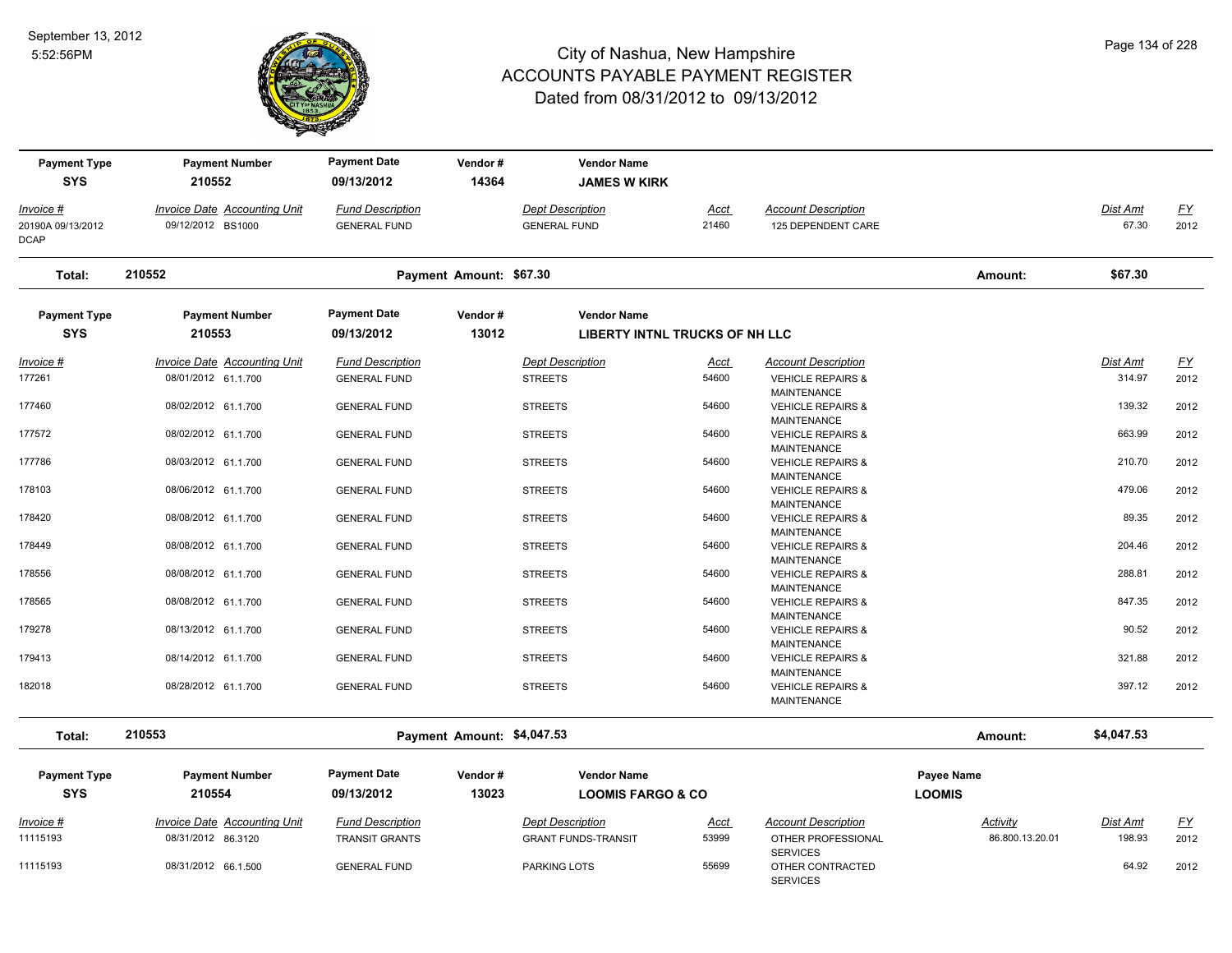

| Total:                                                 | 210554                                                                 |                                                              | Payment Amount: \$263.85   |                                                                    |               |                                                                             | Amount:                                   | \$263.85          |                           |
|--------------------------------------------------------|------------------------------------------------------------------------|--------------------------------------------------------------|----------------------------|--------------------------------------------------------------------|---------------|-----------------------------------------------------------------------------|-------------------------------------------|-------------------|---------------------------|
| <b>Payment Type</b><br><b>SYS</b>                      | <b>Payment Number</b><br>210555                                        | <b>Payment Date</b><br>09/13/2012                            | Vendor#<br>14415           | <b>Vendor Name</b><br><b>LOWES</b>                                 |               |                                                                             | <b>Payee Name</b><br><b>LOWE'S - 3502</b> |                   |                           |
| Invoice #<br>88640362                                  | <b>Invoice Date Accounting Unit</b><br>08/22/2012 77.1.650             | <b>Fund Description</b><br><b>GENERAL FUND</b>               |                            | <b>Dept Description</b><br>PARKS & RECREATION                      | Acct<br>54280 | <b>Account Description</b><br><b>BUILDING/GROUNDS</b><br><b>MAINTENANCE</b> |                                           | Dist Amt<br>14.42 | $\underline{FY}$<br>2012  |
| Total:                                                 | 210555                                                                 |                                                              | Payment Amount: \$14.42    |                                                                    |               |                                                                             | Amount:                                   | \$14.42           |                           |
| <b>Payment Type</b><br><b>SYS</b><br><u> Invoice #</u> | <b>Payment Number</b><br>210556<br><b>Invoice Date Accounting Unit</b> | <b>Payment Date</b><br>09/13/2012<br><b>Fund Description</b> | Vendor#<br>11209           | <b>Vendor Name</b><br><b>JOHN LYONS</b><br><b>Dept Description</b> | Acct          | <b>Account Description</b>                                                  |                                           | <b>Dist Amt</b>   | $\underline{\mathsf{FY}}$ |
| 32172A 09/13/12 DCAP                                   | 09/12/2012 BS1000                                                      | <b>GENERAL FUND</b>                                          |                            | <b>GENERAL FUND</b>                                                | 21460         | 125 DEPENDENT CARE                                                          |                                           | 1,140.00          | 2012                      |
| Total:                                                 | 210556                                                                 |                                                              | Payment Amount: \$1,140.00 |                                                                    |               |                                                                             | Amount:                                   | \$1,140.00        |                           |
| <b>Payment Type</b><br><b>SYS</b>                      | <b>Payment Number</b><br>210557                                        | <b>Payment Date</b><br>09/13/2012                            | Vendor#<br>13035           | <b>Vendor Name</b><br><b>M &amp; M ELECTRICAL SUPPLY CO INC</b>    |               |                                                                             |                                           |                   |                           |
| Invoice #<br>R 26934                                   | Invoice Date Accounting Unit<br>08/14/2012 61.1001                     | <b>Fund Description</b><br>CAPITAL IMPROVEMENTS              |                            | Dept Description<br>STREETS-CAP IMP                                | Acct<br>81100 | <b>Account Description</b><br>CAPITAL IMPROVEMENTS                          | Activity<br>1000                          | Dist Amt<br>15.05 | $\underline{FY}$<br>2012  |
| R 27121                                                | 08/21/2012 61.1001                                                     | CAPITAL IMPROVEMENTS                                         |                            | STREETS-CAP IMP                                                    | 81100         | CAPITAL IMPROVEMENTS                                                        | 1000                                      | 22.00             | 2012                      |
| R 27124                                                | 08/21/2012 61.1001                                                     | CAPITAL IMPROVEMENTS                                         |                            | STREETS-CAP IMP                                                    | 81100         | CAPITAL IMPROVEMENTS                                                        | 1000                                      | 489.05            | 2012                      |
| R 27131                                                | 08/21/2012 61.1001                                                     | <b>CAPITAL IMPROVEMENTS</b>                                  |                            | STREETS-CAP IMP                                                    | 81100         | <b>CAPITAL IMPROVEMENTS</b>                                                 | 1000                                      | 35.88             | 2012                      |
| R 27134                                                | 08/21/2012 61.1001                                                     | CAPITAL IMPROVEMENTS                                         |                            | STREETS-CAP IMP                                                    | 81100         | CAPITAL IMPROVEMENTS                                                        | 1000                                      | 78.37             | 2012                      |
| R 27139                                                | 08/21/2012 61.1001                                                     | CAPITAL IMPROVEMENTS                                         |                            | STREETS-CAP IMP                                                    | 81100         | CAPITAL IMPROVEMENTS                                                        | 1000                                      | 36.40             | 2012                      |
| R 27197                                                | 08/22/2012 61.1001                                                     | CAPITAL IMPROVEMENTS                                         |                            | STREETS-CAP IMP                                                    | 81100         | CAPITAL IMPROVEMENTS                                                        | 1000                                      | 47.84             | 2012                      |
| R 27262                                                | 08/23/2012 61.1001                                                     | CAPITAL IMPROVEMENTS                                         |                            | STREETS-CAP IMP                                                    | 81100         | CAPITAL IMPROVEMENTS                                                        | 1000                                      | 66.84             | 2012                      |
| R 27265                                                | 08/23/2012 61.1001                                                     | CAPITAL IMPROVEMENTS                                         |                            | STREETS-CAP IMP                                                    | 81100         | <b>CAPITAL IMPROVEMENTS</b>                                                 | 1000                                      | 75.84             | 2012                      |
| R 27283                                                | 08/24/2012 61.1001                                                     | CAPITAL IMPROVEMENTS                                         |                            | STREETS-CAP IMP                                                    | 81100         | CAPITAL IMPROVEMENTS                                                        | 1000                                      | 21.13             | 2012                      |
| R 27290                                                | 08/24/2012 61.1001                                                     | CAPITAL IMPROVEMENTS                                         |                            | STREETS-CAP IMP                                                    | 81100         | CAPITAL IMPROVEMENTS                                                        | 1000                                      | 58.45             | 2012                      |
| Total:                                                 | 210557                                                                 |                                                              | Payment Amount: \$946.85   |                                                                    |               |                                                                             | Amount:                                   | \$946.85          |                           |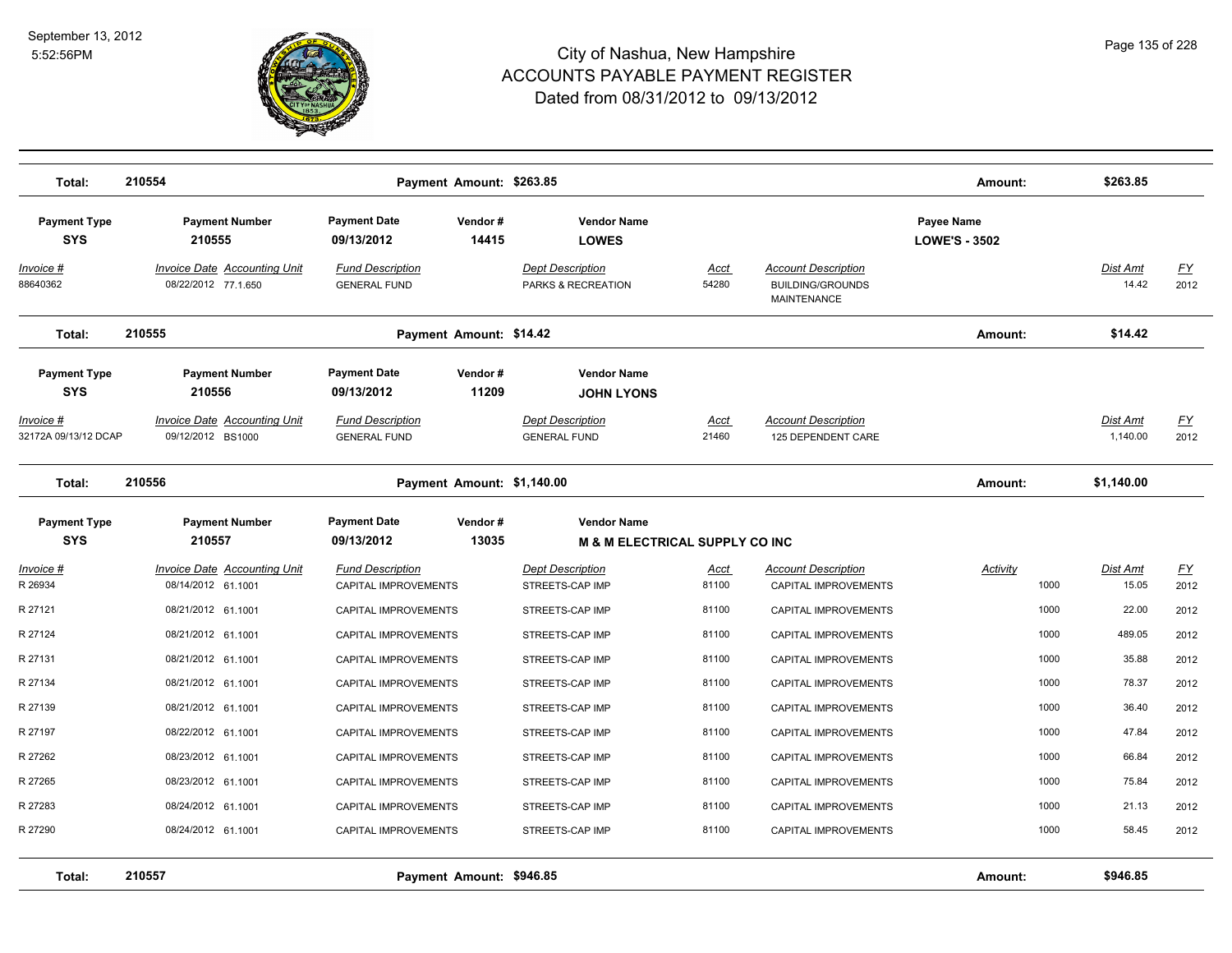

| <b>Payment Type</b>            | <b>Payment Number</b>                                      | <b>Payment Date</b>                                    | Vendor#                     | <b>Vendor Name</b>                                     |                      |                                                                    |                                  |                           |                                   |
|--------------------------------|------------------------------------------------------------|--------------------------------------------------------|-----------------------------|--------------------------------------------------------|----------------------|--------------------------------------------------------------------|----------------------------------|---------------------------|-----------------------------------|
| <b>SYS</b>                     | 210558                                                     | 09/13/2012                                             | 13039                       | <b>MAC MULKIN CHEVROLET INC</b>                        |                      |                                                                    |                                  |                           |                                   |
| Invoice #                      | Invoice Date Accounting Unit                               | <b>Fund Description</b>                                |                             | <b>Dept Description</b>                                | Acct                 | <b>Account Description</b>                                         | Activity                         | Dist Amt                  | $\underline{FY}$                  |
| 130065                         | 08/31/2012 95.1.500                                        | <b>GENERAL FUND</b>                                    |                             | <b>CERF EQUIPMENT</b><br><b>PURCHASES</b>              | 81500                | <b>VEHICLES</b>                                                    | CERF50.12                        | 18,215.00                 | 2012                              |
| 130849                         | 08/30/2012 95.1.500                                        | <b>GENERAL FUND</b>                                    |                             | <b>CERF EQUIPMENT</b><br><b>PURCHASES</b>              | 81500                | <b>VEHICLES</b>                                                    | CERF50.12                        | 19,515.00                 | 2012                              |
| 130850                         | 08/30/2012 95.1.500                                        | <b>GENERAL FUND</b>                                    |                             | <b>CERF EQUIPMENT</b><br><b>PURCHASES</b>              | 81500                | <b>VEHICLES</b>                                                    | CERF50.12                        | 19,515.00                 | 2012                              |
| 377916                         | 08/29/2012 50.1.500                                        | <b>GENERAL FUND</b>                                    |                             | <b>POLICE</b>                                          | 61799                | <b>VEHICLE PARTS &amp; SUPPLIES</b>                                |                                  | 10.15                     | 2012                              |
| Total:                         | 210558                                                     |                                                        | Payment Amount: \$57,255.15 |                                                        |                      |                                                                    | Amount:                          | \$57,255.15               |                                   |
| <b>Payment Type</b>            | <b>Payment Number</b>                                      | <b>Payment Date</b>                                    | Vendor#                     | <b>Vendor Name</b>                                     |                      |                                                                    |                                  |                           |                                   |
| <b>SYS</b>                     | 210559                                                     | 09/13/2012                                             | 14919                       | <b>MANCHESTER COMMUNITY COLLEGE</b>                    |                      |                                                                    |                                  |                           |                                   |
| Invoice #<br>123108            | <b>Invoice Date Accounting Unit</b><br>08/31/2012 84.3090  | <b>Fund Description</b><br><b>URBAN PROGRAM GRANTS</b> |                             | <b>Dept Description</b><br><b>URBAN PROGRAM GRANTS</b> | <u>Acct</u><br>55421 | <b>Account Description</b><br><b>TRAINING &amp; CERTIFICATIONS</b> | <b>Activity</b><br>1092.84.10.50 | <u>Dist Amt</u><br>845.00 | $\underline{FY}$<br>2012          |
| Total:                         | 210559                                                     |                                                        | Payment Amount: \$845.00    |                                                        |                      |                                                                    | Amount:                          | \$845.00                  |                                   |
| <b>Payment Type</b>            | <b>Payment Number</b>                                      | <b>Payment Date</b>                                    | Vendor#                     | <b>Vendor Name</b>                                     |                      |                                                                    |                                  |                           |                                   |
| <b>SYS</b>                     | 210560                                                     | 09/13/2012                                             | 14824                       | <b>MANUFACTURERS NEWS INC</b>                          |                      |                                                                    |                                  |                           |                                   |
| <u> Invoice #</u><br>249206-00 | <b>Invoice Date Accounting Unit</b><br>08/21/2012 79.1.760 | <b>Fund Description</b><br><b>GENERAL FUND</b>         |                             | <b>Dept Description</b><br><b>LIBRARY</b>              | <u>Acct</u><br>61807 | <b>Account Description</b><br><b>PUBLICATIONS</b>                  |                                  | Dist Amt<br>150.45        | $\underline{\mathsf{FY}}$<br>2012 |
| Total:                         | 210560                                                     |                                                        | Payment Amount: \$150.45    |                                                        |                      |                                                                    | Amount:                          | \$150.45                  |                                   |
| <b>Payment Type</b>            | <b>Payment Number</b>                                      | <b>Payment Date</b>                                    | Vendor#                     | <b>Vendor Name</b>                                     |                      |                                                                    |                                  |                           |                                   |
| <b>SYS</b>                     | 210561                                                     | 09/13/2012                                             | 13055                       | <b>MARGUERITES PLACE INC</b>                           |                      |                                                                    |                                  |                           |                                   |
| Invoice #                      | Invoice Date Accounting Unit                               | <b>Fund Description</b>                                |                             | <b>Dept Description</b>                                | <u>Acct</u>          | <b>Account Description</b>                                         |                                  | <u>Dist Amt</u>           | $\underline{FY}$                  |
| 1712                           | 07/01/2012 09.1.505                                        | <b>GENERAL FUND</b>                                    |                             | <b>CIVIC &amp; COMMUNITY</b><br><b>ACTIVITIES</b>      | 56332                | <b>MARGUERITES PLACE</b>                                           |                                  | 4,750.00                  | 2012                              |
| Total:                         | 210561                                                     |                                                        | Payment Amount: \$4,750.00  |                                                        |                      |                                                                    | Amount:                          | \$4,750.00                |                                   |
| <b>Payment Type</b>            | <b>Payment Number</b>                                      | <b>Payment Date</b>                                    | Vendor#                     | <b>Vendor Name</b>                                     |                      |                                                                    | <b>Payee Name</b>                |                           |                                   |
| <b>SYS</b>                     | 210562                                                     | 09/13/2012                                             | 13008                       | <b>LEXISNEXIS MATTHEW BENDER</b>                       |                      |                                                                    | <b>MATTHEW BENDER &amp; CO</b>   |                           |                                   |
| Invoice #                      | <b>Invoice Date Accounting Unit</b>                        | <b>Fund Description</b>                                |                             | <b>Dept Description</b>                                | Acct                 | <b>Account Description</b>                                         |                                  | Dist Amt                  | <u>FY</u>                         |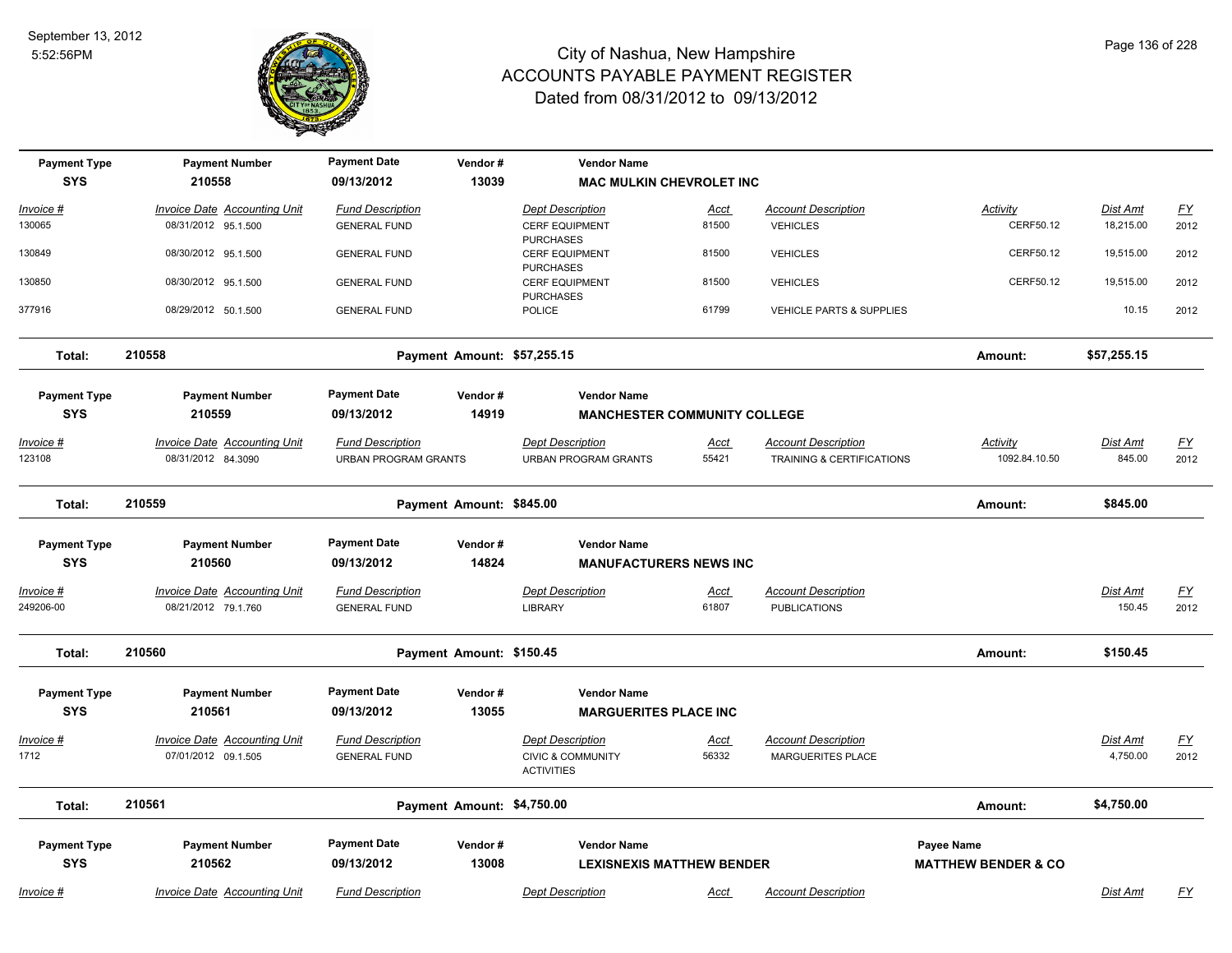

| 35416742            | 08/22/2012 79.1.760                 | <b>GENERAL FUND</b>     |                          | LIBRARY                          | 61807       | <b>PUBLICATIONS</b>                         |                                    | 131.04          | 2012      |
|---------------------|-------------------------------------|-------------------------|--------------------------|----------------------------------|-------------|---------------------------------------------|------------------------------------|-----------------|-----------|
| Total:              | 210562                              |                         | Payment Amount: \$131.04 |                                  |             |                                             | Amount:                            | \$131.04        |           |
| <b>Payment Type</b> | <b>Payment Number</b>               | <b>Payment Date</b>     | Vendor#                  | <b>Vendor Name</b>               |             |                                             |                                    |                 |           |
| <b>SYS</b>          | 210563                              | 09/13/2012              | 13067                    | <b>MAYNARD &amp; LESIEUR INC</b> |             |                                             |                                    |                 |           |
| <u>Invoice #</u>    | <b>Invoice Date Accounting Unit</b> | <b>Fund Description</b> |                          | <b>Dept Description</b>          | Acct        | <b>Account Description</b>                  |                                    | Dist Amt        | EY        |
| 43831               | 08/02/2012 50.1.500                 | <b>GENERAL FUND</b>     |                          | <b>POLICE</b>                    | 54600       | <b>VEHICLE REPAIRS &amp;</b><br>MAINTENANCE |                                    | 171.00          | 2012      |
| Total:              | 210563                              |                         | Payment Amount: \$171.00 |                                  |             |                                             | Amount:                            | \$171.00        |           |
| <b>Payment Type</b> | <b>Payment Number</b>               | <b>Payment Date</b>     | Vendor#                  | <b>Vendor Name</b>               |             |                                             |                                    |                 |           |
| <b>SYS</b>          | 210564                              | 09/13/2012              | 13067                    | <b>MAYNARD &amp; LESIEUR INC</b> |             |                                             |                                    |                 |           |
| <u> Invoice #</u>   | <b>Invoice Date Accounting Unit</b> | <b>Fund Description</b> |                          | <b>Dept Description</b>          | Acct        | <b>Account Description</b>                  |                                    | <b>Dist Amt</b> | <u>FY</u> |
| 43726               | 08/01/2012 52.1.630                 | <b>GENERAL FUND</b>     |                          | <b>FIRE</b>                      | 54600       | <b>VEHICLE REPAIRS &amp;</b><br>MAINTENANCE |                                    | 145.15          | 2012      |
| 45599               | 08/28/2012 52.1.630                 | <b>GENERAL FUND</b>     |                          | <b>FIRE</b>                      | 61705       | <b>TIRES</b>                                |                                    | 199.00          | 2012      |
| 45620               | 08/28/2012 52.1.630                 | <b>GENERAL FUND</b>     |                          | <b>FIRE</b>                      | 61705       | <b>TIRES</b>                                |                                    | 50.00           | 2012      |
| Total:              | 210564                              |                         | Payment Amount: \$394.15 |                                  |             |                                             | Amount:                            | \$394.15        |           |
| <b>Payment Type</b> | <b>Payment Number</b>               | <b>Payment Date</b>     | Vendor#                  | <b>Vendor Name</b>               |             |                                             |                                    |                 |           |
| <b>SYS</b>          | 210565                              | 09/13/2012              | 13067                    | <b>MAYNARD &amp; LESIEUR INC</b> |             |                                             |                                    |                 |           |
| Invoice #           | <b>Invoice Date Accounting Unit</b> | <b>Fund Description</b> |                          | <b>Dept Description</b>          | <u>Acct</u> | <b>Account Description</b>                  |                                    | Dist Amt        | EY        |
| 44537               | 08/13/2012 77.1.690                 | <b>GENERAL FUND</b>     |                          | PARKS & RECREATION               | 61705       | <b>TIRES</b>                                |                                    | 110.35          | 2012      |
| 45292               | 08/23/2012 77.1.690                 | <b>GENERAL FUND</b>     |                          | PARKS & RECREATION               | 61705       | <b>TIRES</b>                                |                                    | 235.00          | 2012      |
| Total:              | 210565                              |                         | Payment Amount: \$345.35 |                                  |             |                                             | Amount:                            | \$345.35        |           |
| <b>Payment Type</b> | <b>Payment Number</b>               | <b>Payment Date</b>     | Vendor#                  | <b>Vendor Name</b>               |             |                                             | Payee Name                         |                 |           |
| <b>SYS</b>          | 210566                              | 09/13/2012              | 13067                    | <b>MAYNARD &amp; LESIEUR INC</b> |             |                                             | <b>MAYNARD &amp; LESIEUR, INC.</b> |                 |           |
| <u> Invoice #</u>   | <b>Invoice Date Accounting Unit</b> | <b>Fund Description</b> |                          | <b>Dept Description</b>          | <u>Acct</u> | <b>Account Description</b>                  |                                    | Dist Amt        | <u>FY</u> |
| 45160               | 08/22/2012 44.1.720                 | <b>GENERAL FUND</b>     |                          | EDGEWOOD CEMETERY                | 61705       | <b>TIRES</b>                                |                                    | 18.55           | 2012      |
| Total:              | 210566                              |                         | Payment Amount: \$18.55  |                                  |             |                                             | Amount:                            | \$18.55         |           |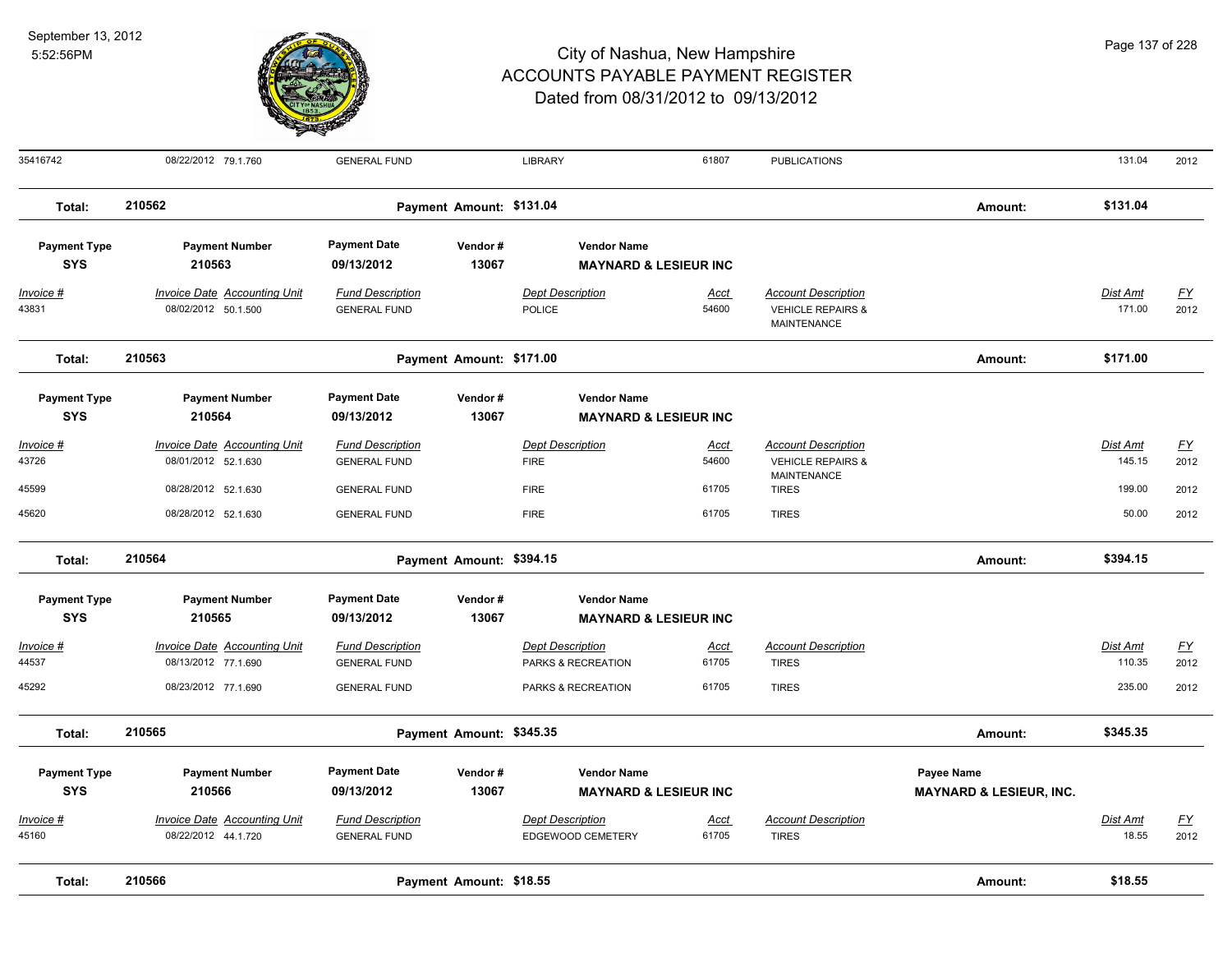

| <b>Payment Type</b><br><b>SYS</b> | <b>Payment Number</b><br>210567                               | <b>Payment Date</b><br>09/13/2012                 | Vendor#<br>13081         | <b>Vendor Name</b><br><b>MCMASTER CARR SUPPLY CO</b> |                      |                                                                                    | Payee Name<br><b>MCMASTER-CARR</b> |                           |                                   |
|-----------------------------------|---------------------------------------------------------------|---------------------------------------------------|--------------------------|------------------------------------------------------|----------------------|------------------------------------------------------------------------------------|------------------------------------|---------------------------|-----------------------------------|
| Invoice #<br>34098314             | <b>Invoice Date Accounting Unit</b><br>08/13/2012 69.6200.670 | <b>Fund Description</b><br><b>WASTEWATER FUND</b> |                          | <b>Dept Description</b><br><b>WASTEWATER</b>         | <b>Acct</b><br>54487 | <b>Account Description</b><br><b>EQUIPMENT REPAIRS &amp;</b><br>MAINTENANCE        |                                    | Dist Amt<br>460.24        | $\underline{\mathsf{FY}}$<br>2012 |
| Total:                            | 210567                                                        |                                                   | Payment Amount: \$460.24 |                                                      |                      |                                                                                    | Amount:                            | \$460.24                  |                                   |
| <b>Payment Type</b><br><b>SYS</b> | <b>Payment Number</b><br>210568                               | <b>Payment Date</b><br>09/13/2012                 | Vendor#<br>14471         | <b>Vendor Name</b><br><b>MHQ MUNICIPAL VEHICLES</b>  |                      |                                                                                    |                                    |                           |                                   |
| Invoice #<br>MV-078934            | <b>Invoice Date Accounting Unit</b><br>08/16/2012 52.1.625    | <b>Fund Description</b><br><b>GENERAL FUND</b>    |                          | <b>Dept Description</b><br><b>FIRE</b>               | Acct<br>54487        | <b>Account Description</b><br><b>EQUIPMENT REPAIRS &amp;</b><br><b>MAINTENANCE</b> |                                    | Dist Amt<br>325.00        | $\underline{FY}$<br>2012          |
| Total:                            | 210568                                                        |                                                   | Payment Amount: \$325.00 |                                                      |                      |                                                                                    | Amount:                            | \$325.00                  |                                   |
| <b>Payment Type</b><br><b>SYS</b> | <b>Payment Number</b><br>210569                               | <b>Payment Date</b><br>09/13/2012                 | Vendor#<br>10901         | <b>Vendor Name</b><br><b>MICHIE CORP</b>             |                      |                                                                                    |                                    |                           |                                   |
| <u>Invoice #</u><br>0022947-IN    | <b>Invoice Date Accounting Unit</b><br>08/08/2012 61.1001     | <b>Fund Description</b><br>CAPITAL IMPROVEMENTS   |                          | <b>Dept Description</b><br>STREETS-CAP IMP           | Acct<br>81100        | <b>Account Description</b><br>CAPITAL IMPROVEMENTS                                 | <b>Activity</b><br>1000            | <b>Dist Amt</b><br>570.00 | EY<br>2012                        |
| Total:                            | 210569                                                        |                                                   | Payment Amount: \$570.00 |                                                      |                      |                                                                                    | Amount:                            | \$570.00                  |                                   |
| <b>Payment Type</b><br><b>SYS</b> | <b>Payment Number</b><br>210570                               | <b>Payment Date</b><br>09/13/2012                 | Vendor#<br>10861         | <b>Vendor Name</b><br><b>MIDWEST TAPE LLC</b>        |                      |                                                                                    | Payee Name<br><b>MIDWEST TAPE</b>  |                           |                                   |
| Invoice #<br>90306431             | <b>Invoice Date Accounting Unit</b><br>08/10/2012 79.1.755    | <b>Fund Description</b><br><b>GENERAL FUND</b>    |                          | <b>Dept Description</b><br>LIBRARY                   | Acct<br>61814        | <b>Account Description</b><br><b>MEDIA</b>                                         |                                    | <b>Dist Amt</b><br>94.72  | $\underline{FY}$<br>2012          |
| 90306434                          | 08/10/2012 79.1.755                                           | <b>GENERAL FUND</b>                               |                          | <b>LIBRARY</b>                                       | 61814                | <b>MEDIA</b>                                                                       |                                    | 136.00                    | 2012                              |
| 90316385                          | 08/14/2012 79.1.755                                           | <b>GENERAL FUND</b>                               |                          | <b>LIBRARY</b>                                       | 61814                | <b>MEDIA</b>                                                                       |                                    | 140.16                    | 2012                              |
| 903168383                         | 08/14/2012 79.1.755                                           | <b>GENERAL FUND</b>                               |                          | <b>LIBRARY</b>                                       | 61814                | <b>MEDIA</b>                                                                       |                                    | 21.59                     | 2012                              |
| 90326217                          | 08/17/2012 79.1.755                                           | <b>GENERAL FUND</b>                               |                          | <b>LIBRARY</b>                                       | 61814                | <b>MEDIA</b>                                                                       |                                    | 218.54                    | 2012                              |
| 90329349                          | 08/20/2012 79.1.755                                           | <b>GENERAL FUND</b>                               |                          | <b>LIBRARY</b>                                       | 61814                | <b>MEDIA</b>                                                                       |                                    | 218.63                    | 2012                              |
| 90329371                          | 08/20/2012 79.1.755                                           | <b>GENERAL FUND</b>                               |                          | <b>LIBRARY</b>                                       | 61814                | <b>MEDIA</b>                                                                       |                                    | 65.76                     | 2012                              |
| 90345235                          | 08/27/2012 79.1.755                                           | <b>GENERAL FUND</b>                               |                          | <b>LIBRARY</b>                                       | 61814                | <b>MEDIA</b>                                                                       |                                    | 108.47                    | 2012                              |
| 90351846                          | 08/29/2012 79.1.755                                           | <b>GENERAL FUND</b>                               |                          | <b>LIBRARY</b>                                       | 61814                | <b>MEDIA</b>                                                                       |                                    | 73.24                     | 2012                              |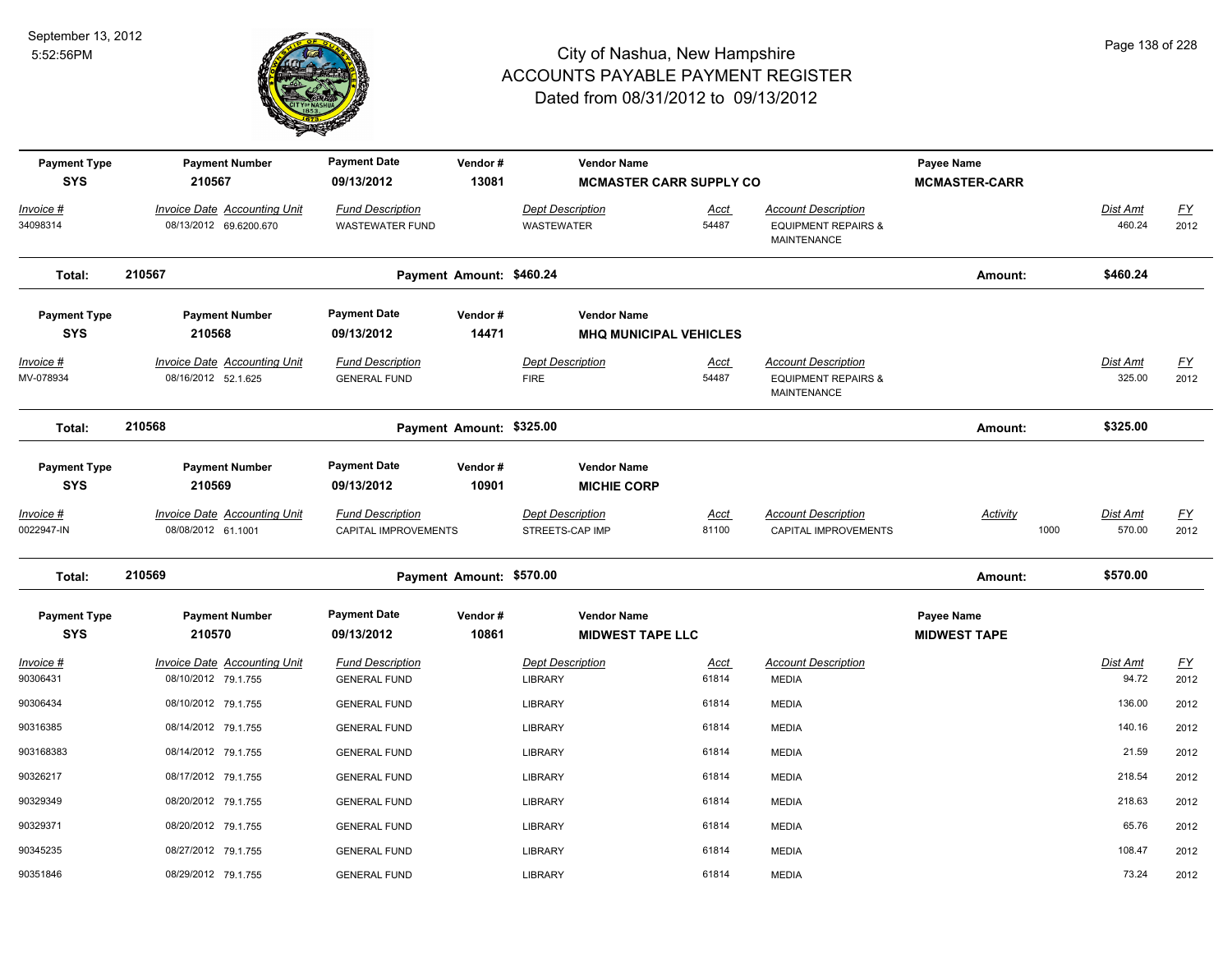

| Total:                                       | 210570                                                                                                    |                                                                                                            | Payment Amount: \$1,077.11 |                                                                                                          |                                 |                                                                                                                                                                 | Amount: | \$1,077.11                             |                                   |
|----------------------------------------------|-----------------------------------------------------------------------------------------------------------|------------------------------------------------------------------------------------------------------------|----------------------------|----------------------------------------------------------------------------------------------------------|---------------------------------|-----------------------------------------------------------------------------------------------------------------------------------------------------------------|---------|----------------------------------------|-----------------------------------|
| <b>Payment Type</b><br><b>SYS</b>            | <b>Payment Number</b><br>210571                                                                           | <b>Payment Date</b><br>09/13/2012                                                                          | Vendor#<br>13102           | <b>Vendor Name</b><br><b>MILL METALS CORP</b>                                                            |                                 |                                                                                                                                                                 |         |                                        |                                   |
| Invoice #<br>20373496                        | Invoice Date Accounting Unit<br>08/23/2012 61.1.700                                                       | <b>Fund Description</b><br><b>GENERAL FUND</b>                                                             |                            | Dept Description<br><b>STREETS</b>                                                                       | <u>Acct</u><br>54600            | <b>Account Description</b><br><b>VEHICLE REPAIRS &amp;</b><br><b>MAINTENANCE</b>                                                                                |         | Dist Amt<br>1,571.94                   | <u>FY</u><br>2012                 |
| Total:                                       | 210571                                                                                                    |                                                                                                            | Payment Amount: \$1,571.94 |                                                                                                          |                                 |                                                                                                                                                                 | Amount: | \$1,571.94                             |                                   |
| <b>Payment Type</b><br><b>SYS</b>            | <b>Payment Number</b><br>210572                                                                           | <b>Payment Date</b><br>09/13/2012                                                                          | Vendor#<br>10080           | <b>Vendor Name</b><br><b>MORINS LANDSCAPING INC</b>                                                      |                                 |                                                                                                                                                                 |         |                                        |                                   |
| <u> Invoice #</u><br>74326<br>74327<br>74400 | <b>Invoice Date Accounting Unit</b><br>08/14/2012 77.1.650<br>08/14/2012 TF77.7054<br>08/14/2012 77.1.650 | <b>Fund Description</b><br><b>GENERAL FUND</b><br>DAVID DEAN SKATEBOARD<br>PARK ETF<br><b>GENERAL FUND</b> |                            | <b>Dept Description</b><br>PARKS & RECREATION<br>DAVID DEAN SKATEBOARD<br>PARK ETF<br>PARKS & RECREATION | Acct<br>54280<br>54280<br>54280 | <b>Account Description</b><br><b>BUILDING/GROUNDS</b><br>MAINTENANCE<br><b>BUILDING/GROUNDS</b><br>MAINTENANCE<br><b>BUILDING/GROUNDS</b><br><b>MAINTENANCE</b> |         | Dist Amt<br>184.64<br>140.00<br>204.42 | <u>FY</u><br>2012<br>2012<br>2012 |
| Total:                                       | 210572                                                                                                    |                                                                                                            | Payment Amount: \$529.06   |                                                                                                          |                                 |                                                                                                                                                                 | Amount: | \$529.06                               |                                   |
| <b>Payment Type</b><br><b>SYS</b>            | <b>Payment Number</b><br>210573                                                                           | <b>Payment Date</b><br>09/13/2012                                                                          | Vendor#<br>10930           | <b>Vendor Name</b><br><b>MOTOROLA SOLUTIONS INC</b>                                                      |                                 |                                                                                                                                                                 |         |                                        |                                   |
| Invoice #<br>91054062<br>91059931            | <b>Invoice Date Accounting Unit</b><br>08/09/2012 57.1.620<br>08/15/2012 57.1.620                         | <b>Fund Description</b><br><b>GENERAL FUND</b><br><b>GENERAL FUND</b>                                      |                            | <b>Dept Description</b><br>CITYWIDE COMMUNICATIONS<br>CITYWIDE COMMUNICATIONS                            | <u>Acct</u><br>71207<br>71207   | <b>Account Description</b><br><b>COMMUNICATIONS</b><br><b>EQUIPMENT</b><br><b>COMMUNICATIONS</b><br><b>EQUIPMENT</b>                                            |         | Dist Amt<br>2,199.30<br>6,621.93       | <u>FY</u><br>2012<br>2012         |
| Total:                                       | 210573                                                                                                    |                                                                                                            | Payment Amount: \$8,821.23 |                                                                                                          |                                 |                                                                                                                                                                 | Amount: | \$8,821.23                             |                                   |
| <b>Payment Type</b><br><b>SYS</b>            | <b>Payment Number</b><br>210574                                                                           | <b>Payment Date</b><br>09/13/2012                                                                          | Vendor#<br>13131           | <b>Vendor Name</b><br><b>NAPA AUTO PARTS</b>                                                             |                                 |                                                                                                                                                                 |         |                                        |                                   |
| <u> Invoice #</u><br>844550                  | <b>Invoice Date Accounting Unit</b><br>08/15/2012 61.1.700                                                | <b>Fund Description</b><br><b>GENERAL FUND</b>                                                             |                            | <b>Dept Description</b><br><b>STREETS</b>                                                                | <u>Acct</u><br>61799            | <b>Account Description</b><br>VEHICLE PARTS & SUPPLIES                                                                                                          |         | Dist Amt<br>$-72.88$                   | <u>FY</u><br>2012                 |
| 845549                                       | 08/15/2012 61.1.700                                                                                       | <b>GENERAL FUND</b>                                                                                        |                            | <b>STREETS</b>                                                                                           | 54600                           | <b>VEHICLE REPAIRS &amp;</b><br><b>MAINTENANCE</b>                                                                                                              |         | 99.10                                  | 2012                              |
| 846463<br>846522                             | 08/15/2012 61.1.700<br>08/16/2012 61.1.700                                                                | <b>GENERAL FUND</b><br><b>GENERAL FUND</b>                                                                 |                            | <b>STREETS</b><br><b>STREETS</b>                                                                         | 61299<br>61799                  | MISCELLANEOUS SUPPLIES<br><b>VEHICLE PARTS &amp; SUPPLIES</b>                                                                                                   |         | 14.10<br>2.53                          | 2012<br>2012                      |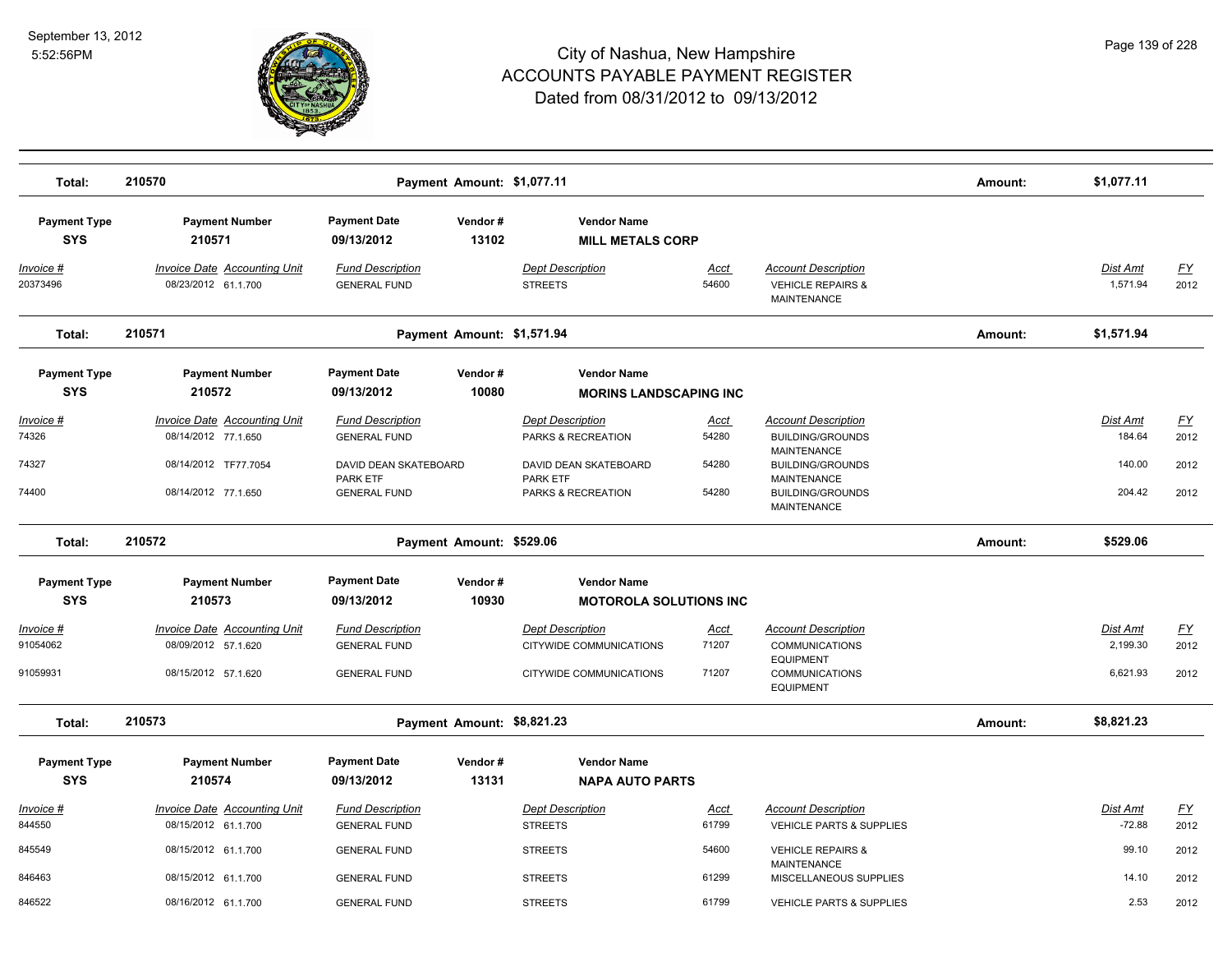

| 846535              | 08/16/2012 61.1.700                 | <b>GENERAL FUND</b>     | <b>STREETS</b>             | 54600                  | <b>VEHICLE REPAIRS &amp;</b>                       |         | 25.62      | 2012      |
|---------------------|-------------------------------------|-------------------------|----------------------------|------------------------|----------------------------------------------------|---------|------------|-----------|
| 846641              | 08/16/2012 61.1.700                 | <b>GENERAL FUND</b>     | <b>STREETS</b>             | 54600                  | MAINTENANCE<br><b>VEHICLE REPAIRS &amp;</b>        |         | 45.56      | 2012      |
| 846645              | 08/16/2012 61.1.700                 | <b>GENERAL FUND</b>     | <b>STREETS</b>             | 54600                  | <b>MAINTENANCE</b><br><b>VEHICLE REPAIRS &amp;</b> |         | 64.03      | 2012      |
|                     |                                     |                         |                            |                        | <b>MAINTENANCE</b>                                 |         |            |           |
| 846684              | 08/17/2012 61.1.700                 | <b>GENERAL FUND</b>     | <b>STREETS</b>             | 54600                  | <b>VEHICLE REPAIRS &amp;</b>                       |         | 54.27      | 2012      |
| 846691              | 08/17/2012 61.1.700                 | <b>GENERAL FUND</b>     | <b>STREETS</b>             | 61709                  | <b>MAINTENANCE</b><br><b>LUBRICANTS</b>            |         | 24.72      | 2012      |
|                     |                                     |                         |                            |                        |                                                    |         |            |           |
| 846701              | 08/20/2012 61.1.700                 | <b>GENERAL FUND</b>     | <b>STREETS</b>             | 61799                  | <b>VEHICLE PARTS &amp; SUPPLIES</b>                |         | 3.43       | 2012      |
| 846704              | 08/17/2012 61.1.700                 | <b>GENERAL FUND</b>     | <b>STREETS</b>             | 61799                  | <b>VEHICLE PARTS &amp; SUPPLIES</b>                |         | 66.46      | 2012      |
| 846765              | 08/17/2012 61.1.700                 | <b>GENERAL FUND</b>     | <b>STREETS</b>             | 61799                  | <b>VEHICLE PARTS &amp; SUPPLIES</b>                |         | $-31.37$   | 2012      |
| 846956              | 08/20/2012 61.1.700                 | <b>GENERAL FUND</b>     | <b>STREETS</b>             | 61709                  | <b>LUBRICANTS</b>                                  |         | 5.98       | 2012      |
| 847071              | 08/20/2012 61.1.700                 | <b>GENERAL FUND</b>     | <b>STREETS</b>             | 54600                  | <b>VEHICLE REPAIRS &amp;</b>                       |         | 67.40      | 2012      |
|                     |                                     |                         |                            |                        | <b>MAINTENANCE</b>                                 |         |            |           |
| 847093              | 08/20/2012 61.1.700                 | <b>GENERAL FUND</b>     | <b>STREETS</b>             | 54600                  | <b>VEHICLE REPAIRS &amp;</b>                       |         | 29.00      | 2012      |
| 847202              | 08/21/2012 61.1.700                 | <b>GENERAL FUND</b>     | <b>STREETS</b>             | 61799                  | <b>MAINTENANCE</b><br>VEHICLE PARTS & SUPPLIES     |         | 58.33      | 2012      |
|                     |                                     |                         |                            |                        |                                                    |         |            |           |
| 847213              | 08/21/2012 61.1.700                 | <b>GENERAL FUND</b>     | <b>STREETS</b>             | 61799                  | <b>VEHICLE PARTS &amp; SUPPLIES</b>                |         | 5.96       | 2012      |
| 847220              | 08/21/2012 61.1.700                 | <b>GENERAL FUND</b>     | <b>STREETS</b>             | 54600                  | <b>VEHICLE REPAIRS &amp;</b>                       |         | 685.81     | 2012      |
| 847290              | 08/22/2012 61.1.700                 | <b>GENERAL FUND</b>     | <b>STREETS</b>             | 54600                  | <b>MAINTENANCE</b><br><b>VEHICLE REPAIRS &amp;</b> |         | 394.20     | 2012      |
|                     |                                     |                         |                            |                        | <b>MAINTENANCE</b>                                 |         |            |           |
| 847296              | 08/22/2012 61.1.700                 | <b>GENERAL FUND</b>     | <b>STREETS</b>             | 54600                  | <b>VEHICLE REPAIRS &amp;</b>                       |         | 443.44     | 2012      |
| 847329              | 08/22/2012 61.1.700                 | <b>GENERAL FUND</b>     | <b>STREETS</b>             | 61299                  | MAINTENANCE<br>MISCELLANEOUS SUPPLIES              |         | 59.76      | 2012      |
|                     |                                     |                         |                            |                        |                                                    |         |            |           |
| 847349              | 08/22/2012 61.1.700                 | <b>GENERAL FUND</b>     | <b>STREETS</b>             | 54600                  | <b>VEHICLE REPAIRS &amp;</b><br><b>MAINTENANCE</b> |         | 171.63     | 2012      |
| 847350              | 08/22/2012 61.1.700                 | <b>GENERAL FUND</b>     | <b>STREETS</b>             | 54600                  | <b>VEHICLE REPAIRS &amp;</b>                       |         | 131.22     | 2012      |
|                     |                                     |                         |                            |                        | MAINTENANCE                                        |         |            |           |
| 847402              | 08/22/2012 61.1.700                 | <b>GENERAL FUND</b>     | <b>STREETS</b>             | 54600                  | <b>VEHICLE REPAIRS &amp;</b><br><b>MAINTENANCE</b> |         | $-248.56$  | 2012      |
| 847546              | 08/23/2012 61.1.700                 | <b>GENERAL FUND</b>     | <b>STREETS</b>             | 54600                  | <b>VEHICLE REPAIRS &amp;</b>                       |         | 40.42      | 2012      |
|                     |                                     |                         |                            |                        | <b>MAINTENANCE</b>                                 |         |            |           |
| 847674              | 08/24/2012 61.1.700                 | <b>GENERAL FUND</b>     | <b>STREETS</b>             | 54600                  | <b>VEHICLE REPAIRS &amp;</b>                       |         | 15.49      | 2012      |
| 847736              | 08/24/2012 61.1.700                 | <b>GENERAL FUND</b>     | <b>STREETS</b>             | 54600                  | <b>MAINTENANCE</b><br><b>VEHICLE REPAIRS &amp;</b> |         | 245.74     | 2012      |
|                     |                                     |                         |                            |                        | <b>MAINTENANCE</b>                                 |         |            |           |
| 848139              | 08/28/2012 61.1.700                 | <b>GENERAL FUND</b>     | <b>STREETS</b>             | 61299                  | MISCELLANEOUS SUPPLIES                             |         | 15.36      | 2012      |
| Total:              | 210574                              |                         | Payment Amount: \$2,416.75 |                        |                                                    | Amount: | \$2,416.75 |           |
|                     |                                     |                         |                            |                        |                                                    |         |            |           |
| <b>Payment Type</b> | <b>Payment Number</b>               | <b>Payment Date</b>     | Vendor#                    | <b>Vendor Name</b>     |                                                    |         |            |           |
| <b>SYS</b>          | 210575                              | 09/13/2012              | 13131                      | <b>NAPA AUTO PARTS</b> |                                                    |         |            |           |
|                     |                                     |                         |                            |                        |                                                    |         |            |           |
| Invoice #           | <b>Invoice Date Accounting Unit</b> | <b>Fund Description</b> | <b>Dept Description</b>    | Acct                   | <b>Account Description</b>                         |         | Dist Amt   | <u>FY</u> |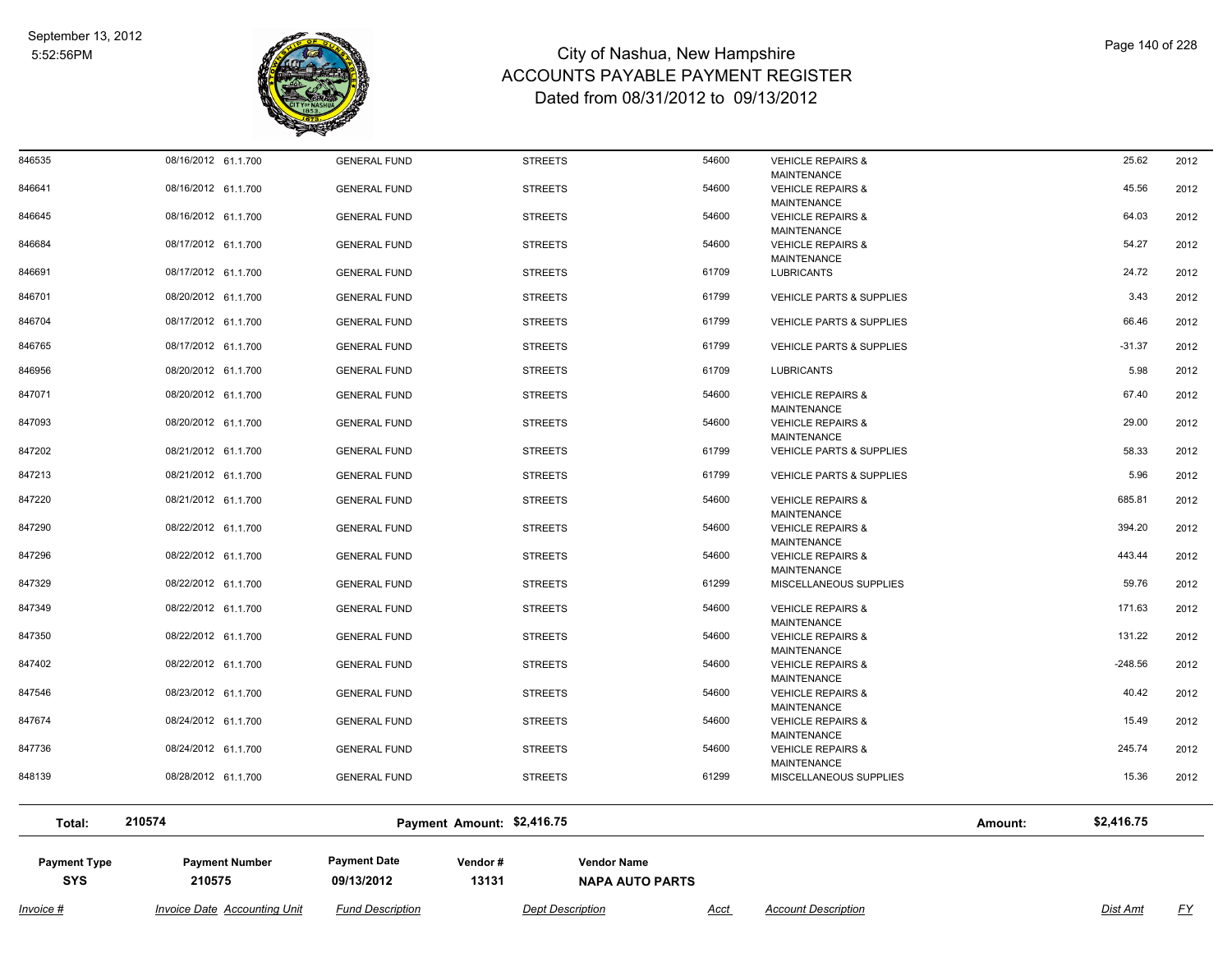

| Total:                            | 210576                                              |                                                | Payment Amount: \$1,307.88 |                                               |                      |                                                        | Amount: | \$1,307.88               |            |
|-----------------------------------|-----------------------------------------------------|------------------------------------------------|----------------------------|-----------------------------------------------|----------------------|--------------------------------------------------------|---------|--------------------------|------------|
|                                   |                                                     |                                                |                            |                                               |                      |                                                        |         |                          |            |
| 848309                            | 08/29/2012 77.1.690                                 | <b>GENERAL FUND</b>                            |                            | PARKS & RECREATION                            | 61799                | <b>VEHICLE PARTS &amp; SUPPLIES</b>                    |         | 58.40                    | 2012       |
| 847945                            | 08/27/2012 77.1.690                                 | <b>GENERAL FUND</b>                            |                            | PARKS & RECREATION                            | 61799                | VEHICLE PARTS & SUPPLIES                               |         | 106.56                   | 2012       |
| 847695                            | 08/24/2012 77.1.690                                 | <b>GENERAL FUND</b>                            |                            | PARKS & RECREATION                            | 61799                | VEHICLE PARTS & SUPPLIES                               |         | 168.61                   | 2012       |
| 847545                            | 08/23/2012 77.1.690                                 | <b>GENERAL FUND</b>                            |                            | PARKS & RECREATION                            | 61799                | <b>VEHICLE PARTS &amp; SUPPLIES</b>                    |         | 34.91                    | 2012       |
| 847534                            | 08/23/2012 77.1.690                                 | <b>GENERAL FUND</b>                            |                            | PARKS & RECREATION                            | 61799                | <b>VEHICLE PARTS &amp; SUPPLIES</b>                    |         | 180.74                   | 2012       |
| 847475                            | 08/23/2012 77.1.690                                 | <b>GENERAL FUND</b>                            |                            | PARKS & RECREATION                            | 61799                | <b>VEHICLE PARTS &amp; SUPPLIES</b>                    |         | 18.49                    | 2012       |
| 847406                            | 08/22/2012 77.1.690                                 | <b>GENERAL FUND</b>                            |                            | PARKS & RECREATION                            | 61799                | <b>VEHICLE PARTS &amp; SUPPLIES</b>                    |         | $-75.00$                 | 2012       |
| 847317                            | 08/22/2012 77.1.690                                 | <b>GENERAL FUND</b>                            |                            | PARKS & RECREATION                            | 61799                | <b>VEHICLE PARTS &amp; SUPPLIES</b>                    |         | 245.40                   | 2012       |
| 847313                            | 08/22/2012 77.1.690                                 | <b>GENERAL FUND</b>                            |                            | PARKS & RECREATION                            | 61799                | <b>VEHICLE PARTS &amp; SUPPLIES</b>                    |         | $-7.04$                  | 2012       |
| 847118                            | 08/21/2012 77.1.690                                 | <b>GENERAL FUND</b>                            |                            | PARKS & RECREATION                            | 61799                | <b>VEHICLE PARTS &amp; SUPPLIES</b>                    |         | 7.04                     | 2012       |
| 847117                            | 08/21/2012 77.1.690                                 | <b>GENERAL FUND</b>                            |                            | PARKS & RECREATION                            | 61799                | VEHICLE PARTS & SUPPLIES                               |         | 211.92                   | 2012       |
| 847053                            | 08/20/2012 77.1.690                                 | <b>GENERAL FUND</b>                            |                            | PARKS & RECREATION                            | 61799                | <b>VEHICLE PARTS &amp; SUPPLIES</b>                    |         | $-10.63$                 | 2012       |
| 847039                            | 08/20/2012 77.1.690                                 | <b>GENERAL FUND</b>                            |                            | PARKS & RECREATION                            | 61799                | <b>VEHICLE PARTS &amp; SUPPLIES</b>                    |         | 18.53                    | 2012       |
| 846967                            | 08/20/2012 77.1.690                                 | <b>GENERAL FUND</b>                            |                            | PARKS & RECREATION                            | 61799                | <b>VEHICLE PARTS &amp; SUPPLIES</b>                    |         | 102.37                   | 2012       |
| 846766                            | 08/17/2012 77.1.690                                 | <b>GENERAL FUND</b>                            |                            | PARKS & RECREATION                            | 61799                | <b>VEHICLE PARTS &amp; SUPPLIES</b>                    |         | $-69.51$                 | 2012       |
| 846537                            | 08/16/2012 77.1.690                                 | <b>GENERAL FUND</b>                            |                            | PARKS & RECREATION                            | 61799                | <b>VEHICLE PARTS &amp; SUPPLIES</b>                    |         | 154.54                   | 2012       |
| 846534                            | 08/16/2012 77.1.690                                 | <b>GENERAL FUND</b>                            |                            | PARKS & RECREATION                            | 61799                | VEHICLE PARTS & SUPPLIES                               |         | 106.93                   | 2012       |
| 846447                            | 08/15/2012 77.1.690                                 | <b>GENERAL FUND</b>                            |                            | PARKS & RECREATION                            | 61799                | VEHICLE PARTS & SUPPLIES                               |         | 9.78                     | 2012       |
| 846338                            | 08/15/2012 77.1.690                                 | <b>GENERAL FUND</b>                            |                            | PARKS & RECREATION                            | 61799                | <b>VEHICLE PARTS &amp; SUPPLIES</b>                    |         | 33.75                    | 2012       |
| <u> Invoice #</u><br>845204       | Invoice Date Accounting Unit<br>08/07/2012 77.1.690 | <b>Fund Description</b><br><b>GENERAL FUND</b> |                            | <b>Dept Description</b><br>PARKS & RECREATION | <u>Acct</u><br>61799 | <b>Account Description</b><br>VEHICLE PARTS & SUPPLIES |         | <b>Dist Amt</b><br>12.09 | EY<br>2012 |
| <b>Payment Type</b><br><b>SYS</b> | <b>Payment Number</b><br>210576                     | <b>Payment Date</b><br>09/13/2012              | Vendor#<br>13131           | <b>Vendor Name</b><br><b>NAPA AUTO PARTS</b>  |                      |                                                        |         |                          |            |
| Total:                            | 210575                                              |                                                | Payment Amount: \$28.41    |                                               |                      |                                                        | Amount: | \$28.41                  |            |
| 846770                            | 08/17/2012 69.6200.670                              | <b>WASTEWATER FUND</b>                         |                            | WASTEWATER                                    | 54487                | <b>EQUIPMENT REPAIRS &amp;</b><br><b>MAINTENANCE</b>   |         | 5.14                     | 2012       |
| 846700                            | 08/17/2012 69.6200.670                              | <b>WASTEWATER FUND</b>                         |                            | <b>WASTEWATER</b>                             | 54487                | <b>EQUIPMENT REPAIRS &amp;</b><br><b>MAINTENANCE</b>   |         | 23.27                    | 2012       |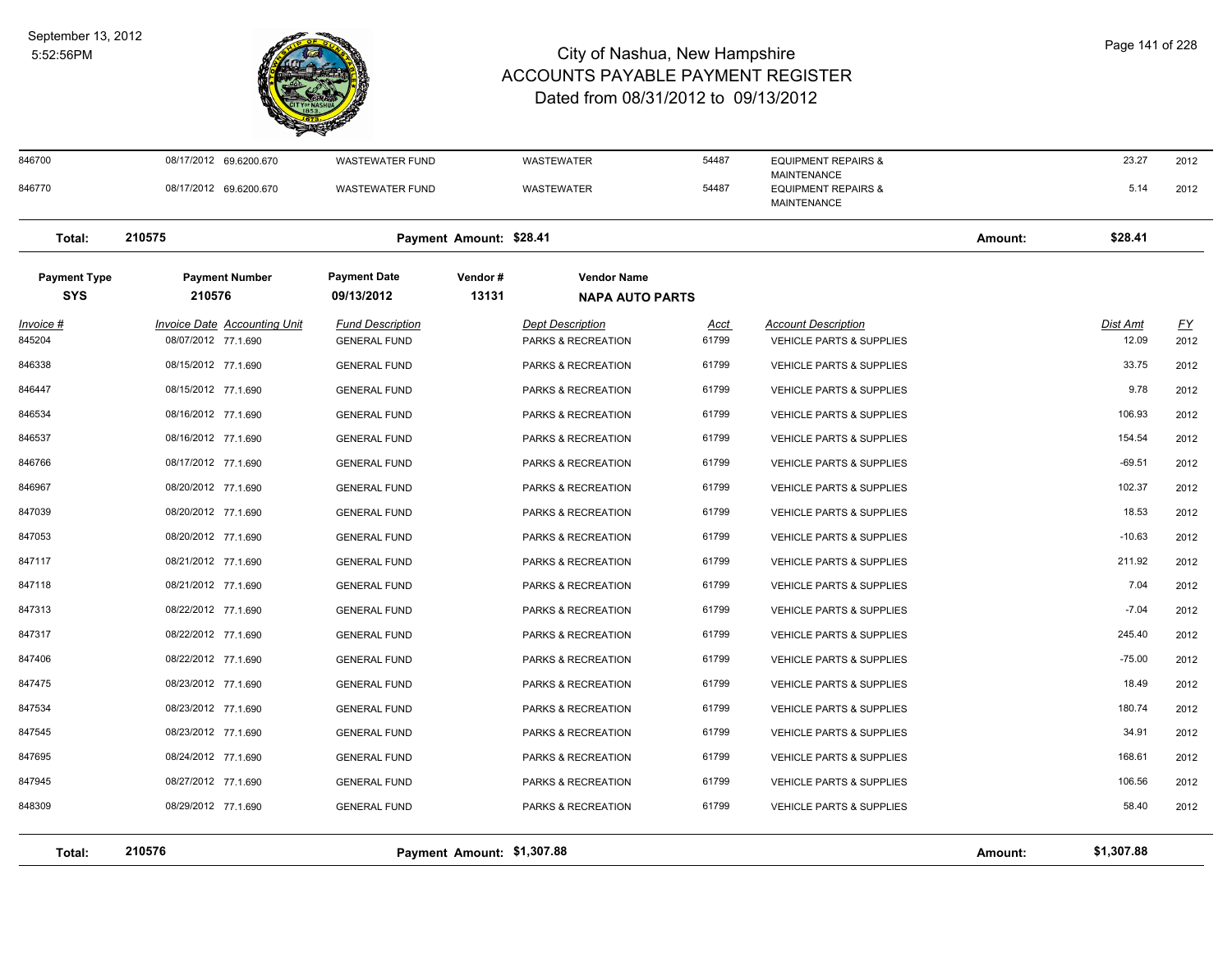

| <b>Payment Type</b><br><b>SYS</b> | <b>Payment Number</b><br>210577                            | <b>Payment Date</b><br>09/13/2012              | Vendor#<br>13131           | <b>Vendor Name</b><br><b>NAPA AUTO PARTS</b>                |                      |                                                                   |                 |                         |                           |
|-----------------------------------|------------------------------------------------------------|------------------------------------------------|----------------------------|-------------------------------------------------------------|----------------------|-------------------------------------------------------------------|-----------------|-------------------------|---------------------------|
| Invoice #                         | <b>Invoice Date Accounting Unit</b>                        | <b>Fund Description</b>                        |                            | <b>Dept Description</b>                                     | <b>Acct</b>          | <b>Account Description</b>                                        | Activity        | Dist Amt                | $\underline{FY}$          |
| 842707                            | 07/18/2012 86.3120                                         | TRANSIT GRANTS                                 |                            | <b>GRANT FUNDS-TRANSIT</b>                                  | 61799                | VEHICLE PARTS & SUPPLIES                                          | 86.800.13.30.05 | 60.68                   | 2012                      |
| 842707                            | 07/18/2012 86.3120                                         | <b>TRANSIT GRANTS</b>                          |                            | <b>GRANT FUNDS-TRANSIT</b>                                  | 61799                | <b>VEHICLE PARTS &amp; SUPPLIES</b>                               | 86.800.13.30.03 | 60.70                   | 2012                      |
| 842707                            | 07/18/2012 86.3120                                         | <b>TRANSIT GRANTS</b>                          |                            | <b>GRANT FUNDS-TRANSIT</b>                                  | 61799                | <b>VEHICLE PARTS &amp; SUPPLIES</b>                               | 86.800.13.30.02 | 60.70                   | 2012                      |
| 842707                            | 07/18/2012 86.3120                                         | <b>TRANSIT GRANTS</b>                          |                            | <b>GRANT FUNDS-TRANSIT</b>                                  | 61799                | VEHICLE PARTS & SUPPLIES                                          | 86.800.13.30.01 | 1,070.97                | 2012                      |
| 846185                            | 08/14/2012 86.3120                                         | <b>TRANSIT GRANTS</b>                          |                            | <b>GRANT FUNDS-TRANSIT</b>                                  | 61799                | VEHICLE PARTS & SUPPLIES                                          | 86.800.13.30.03 | 132.98                  | 2012                      |
| 848541                            | 08/31/2012 86.3120                                         | <b>TRANSIT GRANTS</b>                          |                            | <b>GRANT FUNDS-TRANSIT</b>                                  | 61799                | <b>VEHICLE PARTS &amp; SUPPLIES</b>                               | 86.800.13.30.02 | 140.74                  | 2012                      |
| Total:                            | 210577                                                     |                                                | Payment Amount: \$1,526.77 |                                                             |                      |                                                                   | Amount:         | \$1,526.77              |                           |
| <b>Payment Type</b>               | <b>Payment Number</b>                                      | <b>Payment Date</b>                            | Vendor#                    | <b>Vendor Name</b>                                          |                      |                                                                   |                 |                         |                           |
| <b>SYS</b>                        | 210578                                                     | 09/13/2012                                     | 14500                      | <b>NASHUA MILLYARD ASSOC INC</b>                            |                      |                                                                   |                 |                         |                           |
| Invoice #<br>6414                 | Invoice Date Accounting Unit<br>09/01/2012 50.1.500        | <b>Fund Description</b><br><b>GENERAL FUND</b> |                            | <b>Dept Description</b><br><b>POLICE</b>                    | Acct<br>55699        | <b>Account Description</b><br>OTHER CONTRACTED<br><b>SERVICES</b> |                 | Dist Amt<br>489.13      | $\underline{FY}$<br>2012  |
| Total:                            | 210578                                                     |                                                | Payment Amount: \$489.13   |                                                             |                      |                                                                   | Amount:         | \$489.13                |                           |
| <b>Payment Type</b>               | <b>Payment Number</b>                                      | <b>Payment Date</b>                            | Vendor#                    | <b>Vendor Name</b>                                          |                      |                                                                   |                 |                         |                           |
| <b>SYS</b>                        | 210579                                                     | 09/13/2012                                     | 13144                      | NASHUA OUTDOOR POWER EQUIPMENT                              |                      |                                                                   |                 |                         |                           |
| <u> Invoice #</u><br>378734       | <b>Invoice Date Accounting Unit</b><br>08/16/2012 77.1.690 | <b>Fund Description</b><br><b>GENERAL FUND</b> |                            | <b>Dept Description</b><br>PARKS & RECREATION               | <u>Acct</u><br>61799 | <b>Account Description</b><br>VEHICLE PARTS & SUPPLIES            |                 | <b>Dist Amt</b><br>8.76 | <u>FY</u><br>2012         |
| Total:                            | 210579                                                     |                                                | Payment Amount: \$8.76     |                                                             |                      |                                                                   | Amount:         | \$8.76                  |                           |
| <b>Payment Type</b><br><b>SYS</b> | <b>Payment Number</b><br>210580                            | <b>Payment Date</b><br>09/13/2012              | Vendor#<br>11473           | <b>Vendor Name</b><br><b>NEW ENGLAND PAPER &amp; SUPPLY</b> |                      |                                                                   |                 |                         |                           |
| <u> Invoice #</u>                 | <b>Invoice Date Accounting Unit</b>                        | <b>Fund Description</b>                        |                            | <b>Dept Description</b>                                     | <u>Acct</u>          | <b>Account Description</b>                                        |                 | Dist Amt                | $\underline{\mathsf{FY}}$ |
| 11563                             | 08/14/2012 60.1.665                                        | <b>GENERAL FUND</b>                            |                            | <b>PUBLIC</b><br>WORKS-ADMIN/ENGINEERIN                     | 61299                | MISCELLANEOUS SUPPLIES                                            |                 | 28.64                   | 2012                      |
| 11565                             | 08/15/2012 52.1.720                                        | <b>GENERAL FUND</b>                            |                            | <b>FIRE</b>                                                 | 61428                | <b>JANITORIAL SUPPLIES</b>                                        |                 | 128.69                  | 2012                      |
| 11594                             | 08/24/2012 52.1.720                                        | <b>GENERAL FUND</b>                            |                            | <b>FIRE</b>                                                 | 61428                | JANITORIAL SUPPLIES                                               |                 | 362.88                  | 2012                      |
| 11604                             | 08/28/2012 60.1.665                                        | <b>GENERAL FUND</b>                            |                            | <b>PUBLIC</b><br>WORKS-ADMIN/ENGINEERIN                     | 61299                | MISCELLANEOUS SUPPLIES                                            |                 | 29.05                   | 2012                      |
| 11605                             | 08/28/2012 79.1.720                                        | <b>GENERAL FUND</b>                            |                            | LIBRARY                                                     | 61428                | <b>JANITORIAL SUPPLIES</b>                                        |                 | 255.88                  | 2012                      |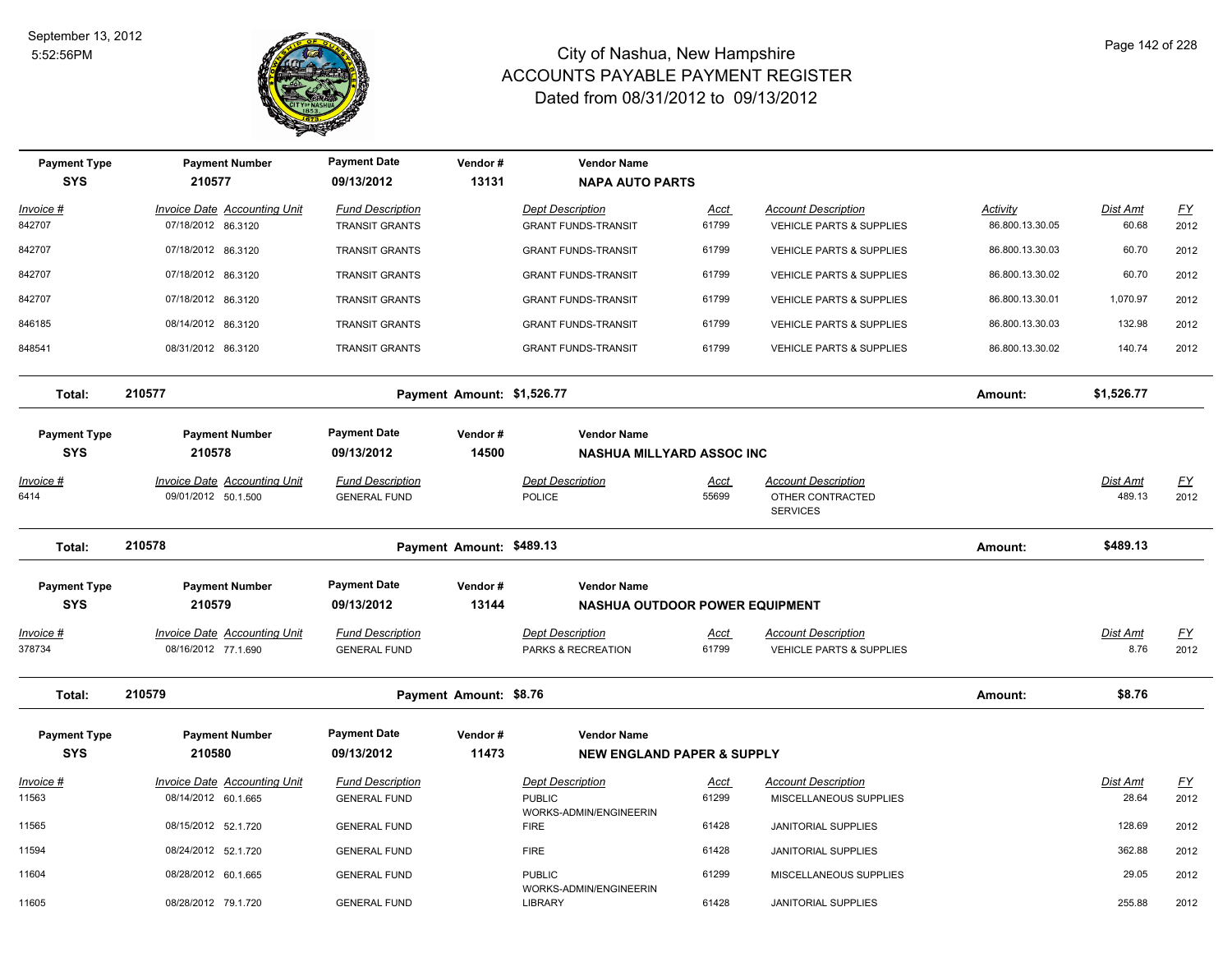

| Total:                                | 210580                                                        |                                                       | Payment Amount: \$805.14   |                                                            |                      |                                                                         | Amount: | \$805.14                  |                                   |
|---------------------------------------|---------------------------------------------------------------|-------------------------------------------------------|----------------------------|------------------------------------------------------------|----------------------|-------------------------------------------------------------------------|---------|---------------------------|-----------------------------------|
| <b>Payment Type</b><br><b>SYS</b>     | <b>Payment Number</b><br>210581                               | <b>Payment Date</b><br>Vendor#<br>09/13/2012<br>10865 |                            | <b>Vendor Name</b><br><b>NEW ENGLAND PARTS WAREHOUSE</b>   |                      |                                                                         |         |                           |                                   |
| Invoice #<br>5-648474                 | <b>Invoice Date Accounting Unit</b><br>08/06/2012 50.1.500    | <b>Fund Description</b><br><b>GENERAL FUND</b>        |                            | <b>Dept Description</b><br>POLICE                          | <u>Acct</u><br>61799 | <b>Account Description</b><br>VEHICLE PARTS & SUPPLIES                  |         | <b>Dist Amt</b><br>279.85 | $\underline{\mathsf{FY}}$<br>2012 |
| 5-649112                              | 08/07/2012 50.1.500                                           | <b>GENERAL FUND</b>                                   |                            | POLICE                                                     | 61799                | VEHICLE PARTS & SUPPLIES                                                |         | 179.03                    | 2012                              |
| 5-649363                              | 08/07/2012 50.1.500                                           | <b>GENERAL FUND</b>                                   |                            | <b>POLICE</b>                                              | 61799                | VEHICLE PARTS & SUPPLIES                                                |         | $-310.94$                 | 2012                              |
| 5-649368                              | 08/07/2012 50.1.500                                           | <b>GENERAL FUND</b>                                   |                            | <b>POLICE</b>                                              | 61799                | VEHICLE PARTS & SUPPLIES                                                |         | 108.00                    | 2012                              |
| 5-649370                              | 08/07/2012 50.1.500                                           | <b>GENERAL FUND</b>                                   |                            | <b>POLICE</b>                                              | 61799                | <b>VEHICLE PARTS &amp; SUPPLIES</b>                                     |         | 279.85                    | 2012                              |
| 5-649688                              | 08/08/2012 50.1.500                                           | <b>GENERAL FUND</b>                                   |                            | POLICE                                                     | 61799                | VEHICLE PARTS & SUPPLIES                                                |         | 401.48                    | 2012                              |
| 5-661320                              | 08/30/2012 50.1.500                                           | <b>GENERAL FUND</b>                                   |                            | <b>POLICE</b>                                              | 61799                | <b>VEHICLE PARTS &amp; SUPPLIES</b>                                     |         | 179.03                    | 2012                              |
| Total:                                | 210581                                                        |                                                       | Payment Amount: \$1,116.30 |                                                            |                      |                                                                         | Amount: | \$1,116.30                |                                   |
| <b>Payment Type</b><br><b>SYS</b>     | <b>Payment Number</b><br>210582                               | <b>Payment Date</b><br>09/13/2012                     | Vendor#<br>13180           | <b>Vendor Name</b><br><b>NH BRAGG &amp; SONS INC</b>       |                      |                                                                         |         |                           |                                   |
| <u>Invoice #</u>                      | <b>Invoice Date Accounting Unit</b>                           | <b>Fund Description</b>                               |                            | <b>Dept Description</b>                                    | <u>Acct</u>          | <b>Account Description</b>                                              |         | <b>Dist Amt</b>           | <u>FY</u>                         |
| 291934-00                             | 08/13/2012 61.1.670                                           | <b>GENERAL FUND</b>                                   |                            | <b>STREETS</b>                                             | 71025                | SMALL TOOLS                                                             |         | 10.27                     | 2012                              |
| 291934-00                             | 08/13/2012 61.1.670                                           | <b>GENERAL FUND</b>                                   |                            | <b>STREETS</b>                                             | 71025                | <b>SMALL TOOLS</b>                                                      |         | 205.88                    | 2012                              |
| 293304-00                             | 08/10/2012 61.1.670                                           | <b>GENERAL FUND</b>                                   |                            | <b>STREETS</b>                                             | 71025                | SMALL TOOLS                                                             |         | $-75.92$                  | 2012                              |
| Total:                                | 210582                                                        |                                                       | Payment Amount: \$140.23   |                                                            |                      |                                                                         | Amount: | \$140.23                  |                                   |
| <b>Payment Type</b><br><b>SYS</b>     | <b>Payment Number</b><br>210583                               | <b>Payment Date</b><br>09/13/2012                     | Vendor#<br>14547           | <b>Vendor Name</b><br><b>NHWPCA</b>                        |                      |                                                                         |         |                           |                                   |
| Invoice #<br>PHILIP APPERT REG<br>FEE | <b>Invoice Date Accounting Unit</b><br>08/31/2012 69.6200.670 | <b>Fund Description</b><br><b>WASTEWATER FUND</b>     |                            | <b>Dept Description</b><br>WASTEWATER                      | <u>Acct</u><br>55400 | <b>Account Description</b><br><b>CONFERENCES AND</b><br><b>SEMINARS</b> |         | Dist Amt<br>110.00        | <u>FY</u><br>2012                 |
| Total:                                | 210583                                                        |                                                       | Payment Amount: \$110.00   |                                                            |                      |                                                                         | Amount: | \$110.00                  |                                   |
| <b>Payment Type</b><br><b>SYS</b>     | <b>Payment Number</b><br>210584                               | <b>Payment Date</b><br>09/13/2012                     | Vendor#<br>10576           | <b>Vendor Name</b><br><b>NORTHLAND INDUSTRIAL TRUCK CO</b> |                      |                                                                         |         |                           |                                   |
| Invoice #                             | <b>Invoice Date Accounting Unit</b>                           | <b>Fund Description</b>                               |                            | <b>Dept Description</b>                                    | Acct                 | <b>Account Description</b>                                              |         | <b>Dist Amt</b>           | FY                                |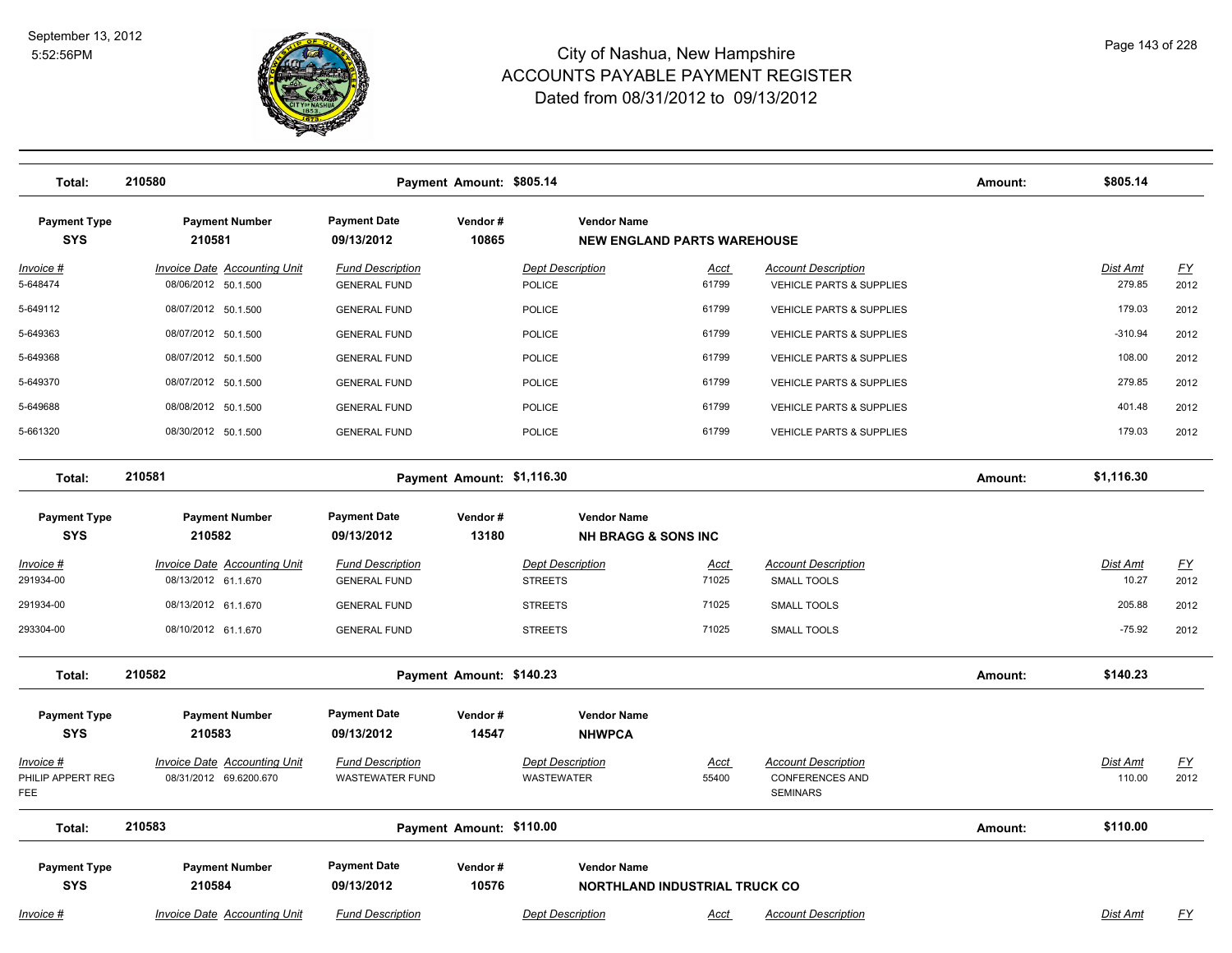

| Total:                            | 210588                                                        |                                                   | Payment Amount: \$26.27  |                                                   |                                |                                                                             | Amount:                                        | \$26.27                  |                   |
|-----------------------------------|---------------------------------------------------------------|---------------------------------------------------|--------------------------|---------------------------------------------------|--------------------------------|-----------------------------------------------------------------------------|------------------------------------------------|--------------------------|-------------------|
| <u> Invoice #</u><br>4565728      | Invoice Date Accounting Unit<br>08/15/2012 79.1.760           | <b>Fund Description</b><br><b>GENERAL FUND</b>    |                          | <b>Dept Description</b><br><b>LIBRARY</b>         | <b>Acct</b><br>61807           | <b>Account Description</b><br><b>PUBLICATIONS</b>                           |                                                | <b>Dist Amt</b><br>26.27 | <u>FY</u><br>2012 |
| <b>Payment Type</b><br><b>SYS</b> | <b>Payment Number</b><br>210588                               | <b>Payment Date</b><br>09/13/2012                 | Vendor#<br>13300         | <b>Vendor Name</b><br>PETERSONS NELNET LLC        |                                |                                                                             | <b>Payee Name</b><br>PETERSON'S NELNET COMPANY |                          |                   |
| Total:                            | 210587                                                        |                                                   | Payment Amount: \$336.75 |                                                   |                                |                                                                             | Amount:                                        | \$336.75                 |                   |
| Invoice #<br>135450               | <b>Invoice Date Accounting Unit</b><br>08/09/2012 64.1.705    | <b>Fund Description</b><br><b>GENERAL FUND</b>    |                          | <b>Dept Description</b><br><b>TRAFFIC</b>         | <u>Acct</u><br>61542           | <b>Account Description</b><br><b>SIGNS</b>                                  |                                                | Dist Amt<br>336.75       | <u>FY</u><br>2012 |
| <b>SYS</b>                        | 210587                                                        | 09/13/2012                                        | 13297                    |                                                   | PERMA LINE CORP OF NEW ENGLAND |                                                                             |                                                |                          |                   |
| <b>Payment Type</b>               | <b>Payment Number</b>                                         | <b>Payment Date</b>                               | Vendor#                  | <b>Vendor Name</b>                                |                                |                                                                             |                                                |                          |                   |
| Total:                            | 210586                                                        |                                                   | Payment Amount: \$13.87  |                                                   |                                |                                                                             | Amount:                                        | \$13.87                  |                   |
| Invoice #<br>002117               | <b>Invoice Date Accounting Unit</b><br>08/14/2012 69.6200.670 | <b>Fund Description</b><br><b>WASTEWATER FUND</b> |                          | <b>Dept Description</b><br><b>WASTEWATER</b>      | <u>Acct</u><br>54487           | <b>Account Description</b><br><b>EQUIPMENT REPAIRS &amp;</b><br>MAINTENANCE |                                                | Dist Amt<br>13.87        | EY<br>2012        |
| <b>Payment Type</b><br><b>SYS</b> | <b>Payment Number</b><br>210586                               | <b>Payment Date</b><br>09/13/2012                 | Vendor#<br>13276         | <b>Vendor Name</b><br>PEABODY SUPPLY CO           |                                |                                                                             |                                                |                          |                   |
| Total:                            | 210585                                                        |                                                   | Payment Amount: \$25.00  |                                                   |                                |                                                                             | Amount:                                        | \$25.00                  |                   |
| Invoice #<br>9/6/2012 - REFUND    | <b>Invoice Date Accounting Unit</b><br>09/06/2012 11.1.500    | <b>Fund Description</b><br><b>GENERAL FUND</b>    |                          | <b>Dept Description</b><br><b>HUMAN RESOURCES</b> | <b>Acct</b><br>55425           | <b>Account Description</b><br>EMPLOYMENT BACKGROUND<br><b>CHECKS</b>        |                                                | Dist Amt<br>25.00        | <u>FY</u><br>2012 |
| <b>Payment Type</b><br><b>SYS</b> | <b>Payment Number</b><br>210585                               | <b>Payment Date</b><br>09/13/2012                 | Vendor#<br>14921         | <b>Vendor Name</b><br><b>JOSHUA PARADISE</b>      |                                |                                                                             |                                                |                          |                   |
| Total:                            | 210584                                                        |                                                   | Payment Amount: \$399.51 |                                                   |                                |                                                                             | Amount:                                        | \$399.51                 |                   |
| K55219                            | 08/14/2012 61.1.700                                           | <b>GENERAL FUND</b>                               |                          | <b>STREETS</b>                                    | 54600                          | <b>VEHICLE REPAIRS &amp;</b><br><b>MAINTENANCE</b>                          |                                                | 222.04                   | 2012              |
| J00402                            | 08/15/2012 61.1.700                                           | <b>GENERAL FUND</b>                               |                          | <b>STREETS</b>                                    | 54600                          | <b>VEHICLE REPAIRS &amp;</b><br><b>MAINTENANCE</b>                          |                                                | 177.47                   | 2012              |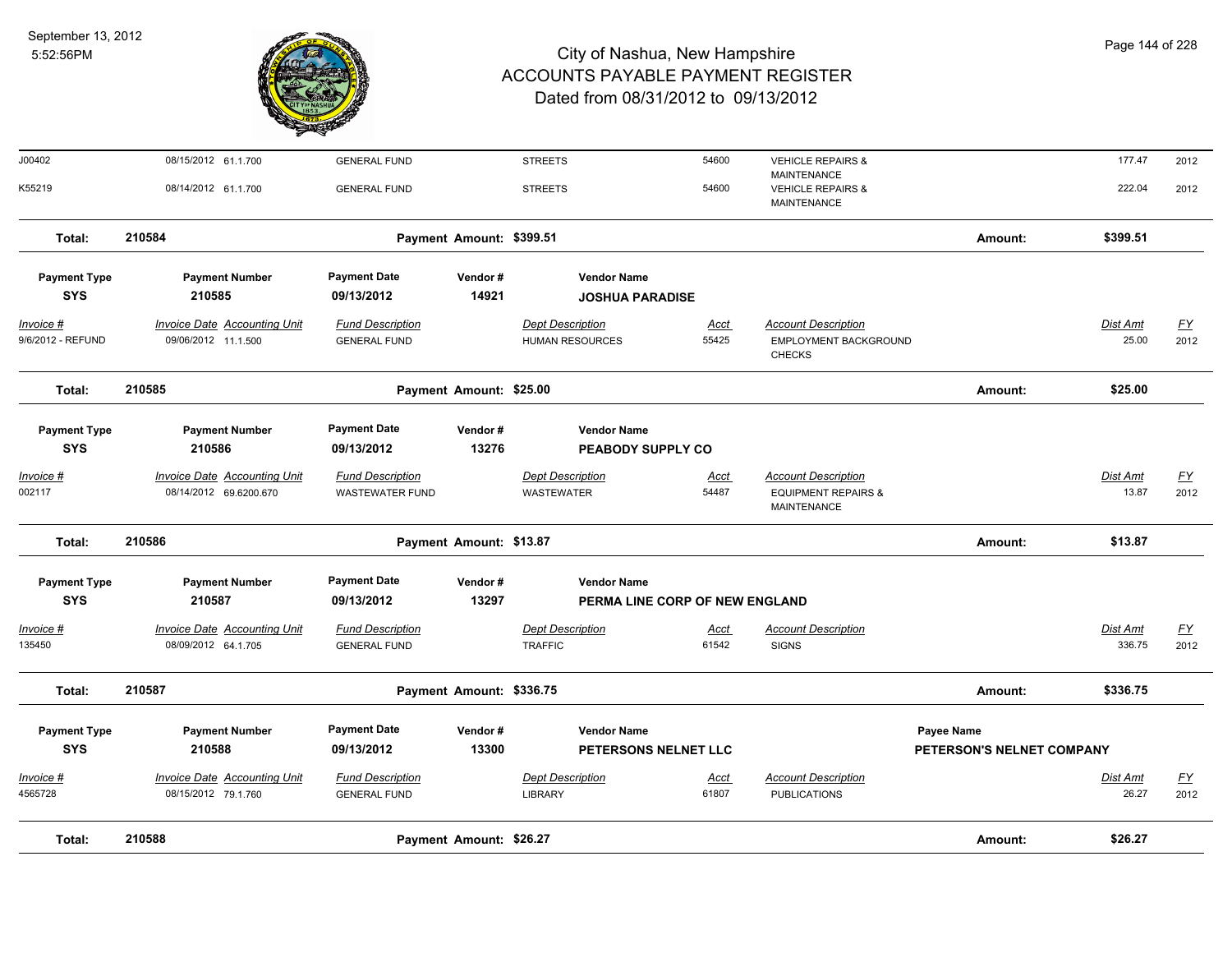

| <b>Payment Type</b><br><b>SYS</b> | <b>Payment Number</b><br>210589                               | <b>Payment Date</b><br>09/13/2012                                  | Vendor#<br>14847           | <b>Vendor Name</b><br>PHILIP J STYLIANOS INC                       |                      |                                                                             |         |                             |                                   |
|-----------------------------------|---------------------------------------------------------------|--------------------------------------------------------------------|----------------------------|--------------------------------------------------------------------|----------------------|-----------------------------------------------------------------------------|---------|-----------------------------|-----------------------------------|
| Invoice #<br>10097                | Invoice Date Accounting Unit<br>08/20/2012 TF42.7506          | <b>Fund Description</b><br>ETF CONTRIB-WOODLAWN<br><b>CEMETERY</b> |                            | <b>Dept Description</b><br>ETF CONTRIB-WOODLAWN<br><b>CEMETERY</b> | Acct<br>54280        | <b>Account Description</b><br><b>BUILDING/GROUNDS</b><br><b>MAINTENANCE</b> |         | Dist Amt<br>2,453.90        | $\underline{\mathsf{FY}}$<br>2012 |
| Total:                            | 210589                                                        |                                                                    | Payment Amount: \$2,453.90 |                                                                    |                      |                                                                             | Amount: | \$2,453.90                  |                                   |
| <b>Payment Type</b><br><b>SYS</b> | <b>Payment Number</b><br>210590                               | <b>Payment Date</b><br>09/13/2012                                  | Vendor#<br>13354           | <b>Vendor Name</b><br><b>PRINTGRAPHICS OF MAINE</b>                |                      |                                                                             |         |                             |                                   |
| Invoice #<br>34299                | Invoice Date Accounting Unit<br>08/14/2012 26.1.580           | <b>Fund Description</b><br><b>GENERAL FUND</b>                     |                            | <b>Dept Description</b><br><b>FINANCIAL SERVICES</b>               | Acct<br>53467        | <b>Account Description</b><br><b>BILLING &amp; MAILING SERVICES</b>         |         | Dist Amt<br>673.43          | EY<br>2012                        |
| 34299                             | 08/14/2012 26.4010                                            | MOTOR VEHICLE ADMIN FUND                                           |                            | MOTOR VEHICLE ADMIN                                                | 53467                | <b>BILLING &amp; MAILING SERVICES</b>                                       |         | 118.84                      | 2012                              |
| 34325                             | 08/28/2012 69.6200.500                                        | <b>WASTEWATER FUND</b>                                             |                            | <b>FUND</b><br>WASTEWATER                                          | 53467                | <b>BILLING &amp; MAILING SERVICES</b>                                       |         | 151.00                      | 2012                              |
| 34330                             | 08/22/2012 69.6200.500                                        | <b>WASTEWATER FUND</b>                                             |                            | <b>WASTEWATER</b>                                                  | 53467                | <b>BILLING &amp; MAILING SERVICES</b>                                       |         | 366.11                      | 2012                              |
| Total:                            | 210590                                                        | Payment Amount: \$1,309.38                                         | Amount:                    | \$1,309.38                                                         |                      |                                                                             |         |                             |                                   |
| <b>Payment Type</b><br><b>SYS</b> | <b>Payment Number</b><br>210591                               | <b>Payment Date</b><br>09/13/2012                                  | Vendor#<br>13357           | <b>Vendor Name</b><br><b>PROGRESSIVE ALARM SERVICES INC.</b>       |                      |                                                                             |         |                             |                                   |
| $Invoice$ #<br>2012560.06         | <b>Invoice Date Accounting Unit</b><br>07/31/2012 69.6200.670 | <b>Fund Description</b><br><b>WASTEWATER FUND</b>                  |                            | <b>Dept Description</b><br>WASTEWATER                              | <u>Acct</u><br>55699 | <b>Account Description</b><br>OTHER CONTRACTED<br><b>SERVICES</b>           |         | <b>Dist Amt</b><br>2,174.09 | EY<br>2012                        |
| Total:                            | 210591                                                        |                                                                    | Payment Amount: \$2,174.09 |                                                                    |                      |                                                                             | Amount: | \$2,174.09                  |                                   |
| <b>Payment Type</b><br><b>SYS</b> | <b>Payment Number</b><br>210592                               | <b>Payment Date</b><br>09/13/2012                                  | Vendor#<br>13368           | <b>Vendor Name</b><br><b>PROVANTAGE LLC</b>                        |                      |                                                                             |         |                             |                                   |
| Invoice #<br>6436842              | Invoice Date Accounting Unit<br>08/24/2012 79.1.770           | <b>Fund Description</b><br><b>GENERAL FUND</b>                     |                            | <b>Dept Description</b><br><b>LIBRARY</b>                          | Acct<br>71221        | <b>Account Description</b><br><b>COMPUTER EQUIPMENT</b>                     |         | Dist Amt<br>7.45            | EY<br>2012                        |
| 6436842                           | 08/24/2012 79.1.770                                           | <b>GENERAL FUND</b>                                                |                            | LIBRARY                                                            | 71221                | <b>COMPUTER EQUIPMENT</b>                                                   |         | 48.45                       | 2012                              |
| 6436967                           | 08/24/2012 79.1.770                                           | <b>GENERAL FUND</b>                                                |                            | <b>LIBRARY</b>                                                     | 71221                | <b>COMPUTER EQUIPMENT</b>                                                   |         | 9.35                        | 2012                              |
| 6436967                           | 08/24/2012 79.1.770                                           | <b>GENERAL FUND</b>                                                |                            | <b>LIBRARY</b>                                                     | 71221                | <b>COMPUTER EQUIPMENT</b>                                                   |         | 55.08                       | 2012                              |
| Total:                            | 210592                                                        |                                                                    | Payment Amount: \$120.33   |                                                                    |                      |                                                                             | Amount: | \$120.33                    |                                   |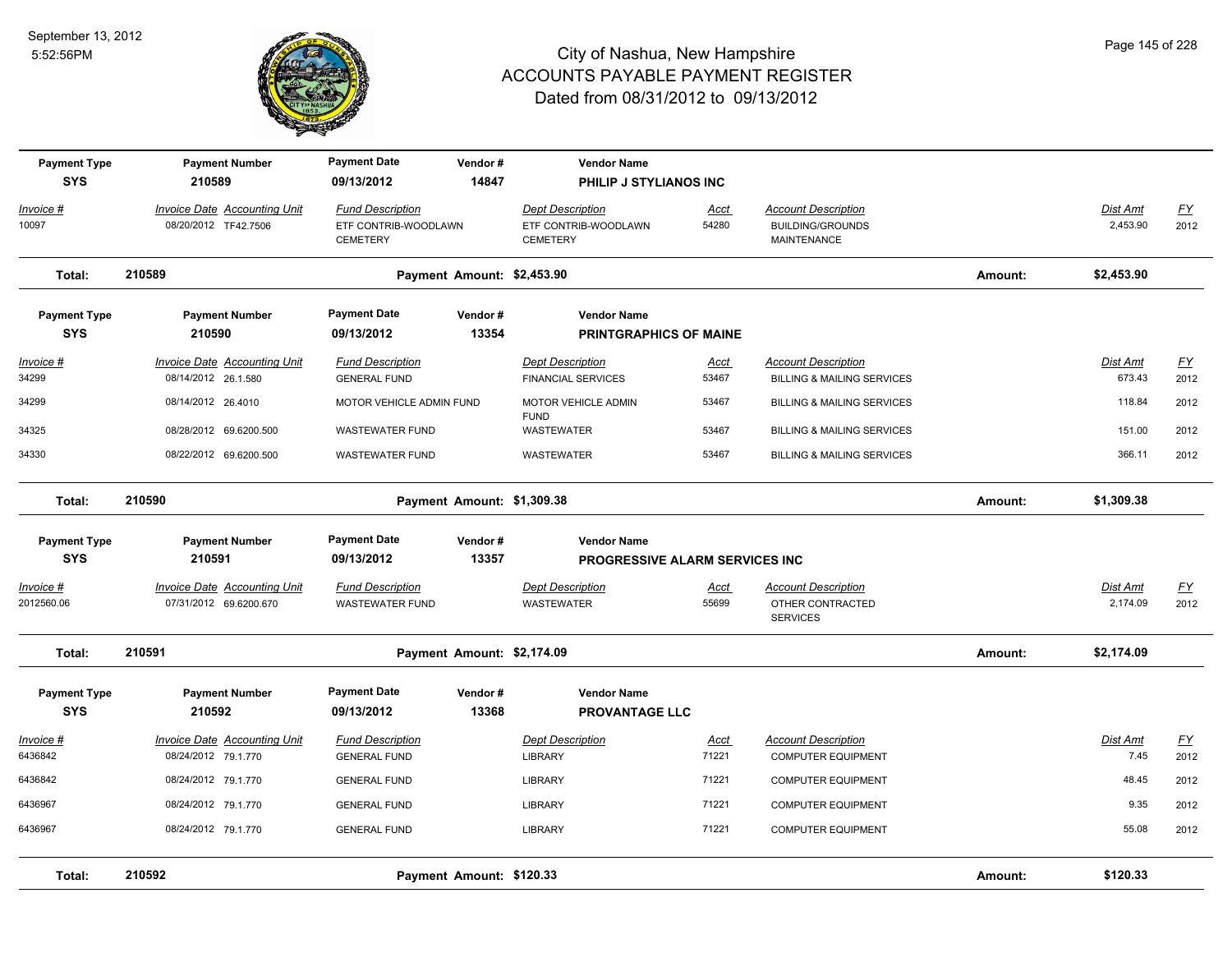

| <b>SYS</b><br>210593<br>09/13/2012<br>13378<br>PURE WATERS OF NEW ENGLAND LLC<br><b>Invoice Date Accounting Unit</b><br><b>Fund Description</b><br><b>Account Description</b><br>Invoice #<br><b>Dept Description</b><br><u>Acct</u><br>14655<br>08/06/2012 86.3120<br><b>GRANT FUNDS-TRANSIT</b><br>61299<br>MISCELLANEOUS SUPPLIES<br><b>TRANSIT GRANTS</b> | Activity<br>86.800.13.10.10<br>Amount: | Dist Amt<br>31.50<br>\$31.50 | <u>FY</u><br>2012 |
|---------------------------------------------------------------------------------------------------------------------------------------------------------------------------------------------------------------------------------------------------------------------------------------------------------------------------------------------------------------|----------------------------------------|------------------------------|-------------------|
|                                                                                                                                                                                                                                                                                                                                                               |                                        |                              |                   |
|                                                                                                                                                                                                                                                                                                                                                               |                                        |                              |                   |
|                                                                                                                                                                                                                                                                                                                                                               |                                        |                              |                   |
| 210593<br>Payment Amount: \$31.50<br>Total:                                                                                                                                                                                                                                                                                                                   |                                        |                              |                   |
| <b>Payment Date</b><br><b>Payment Number</b><br><b>Vendor Name</b><br><b>Payment Type</b><br>Vendor#                                                                                                                                                                                                                                                          |                                        |                              |                   |
| <b>SYS</b><br>210594<br>09/13/2012<br>13383<br>QUICK RESPONSE TOWING LLC                                                                                                                                                                                                                                                                                      |                                        |                              |                   |
| <b>Invoice Date Accounting Unit</b><br><b>Fund Description</b><br><b>Dept Description</b><br><b>Account Description</b><br>Invoice #<br><b>Acct</b>                                                                                                                                                                                                           |                                        | <b>Dist Amt</b>              | <u>FY</u>         |
| 31237<br>55699<br>05/23/2012 50.1.500<br><b>GENERAL FUND</b><br><b>POLICE</b><br>OTHER CONTRACTED<br><b>SERVICES</b>                                                                                                                                                                                                                                          |                                        | 125.00                       | 2012              |
| 31246<br>05/29/2012 50.1.500<br>55699<br><b>GENERAL FUND</b><br><b>POLICE</b><br>OTHER CONTRACTED<br><b>SERVICES</b>                                                                                                                                                                                                                                          |                                        | 95.00                        | 2012              |
| 55699<br>31465<br>07/10/2012 50.1.500<br>POLICE<br>OTHER CONTRACTED<br><b>GENERAL FUND</b><br><b>SERVICES</b>                                                                                                                                                                                                                                                 |                                        | 125.00                       | 2012              |
| 55699<br>31567<br>02/27/2012 50.1.500<br><b>GENERAL FUND</b><br><b>POLICE</b><br>OTHER CONTRACTED<br><b>SERVICES</b>                                                                                                                                                                                                                                          |                                        | 95.00                        | 2012              |
| 31611<br>07/09/2012 50.1.500<br>55699<br><b>GENERAL FUND</b><br><b>POLICE</b><br>OTHER CONTRACTED<br><b>SERVICES</b>                                                                                                                                                                                                                                          |                                        | 95.00                        | 2012              |
| 55699<br>31657<br>08/08/2012 50.1.500<br>POLICE<br><b>GENERAL FUND</b><br>OTHER CONTRACTED<br><b>SERVICES</b>                                                                                                                                                                                                                                                 |                                        | 125.00                       | 2012              |
| 210594<br>Payment Amount: \$660.00<br>Total:                                                                                                                                                                                                                                                                                                                  | Amount:                                | \$660.00                     |                   |
| <b>Payment Date</b><br>Vendor#<br><b>Vendor Name</b><br><b>Payment Type</b><br><b>Payment Number</b>                                                                                                                                                                                                                                                          |                                        |                              |                   |
| <b>SYS</b><br>210595<br>09/13/2012<br>10624<br><b>R B ALLEN CO INC</b>                                                                                                                                                                                                                                                                                        |                                        |                              |                   |
| <b>Invoice Date Accounting Unit</b><br><b>Fund Description</b><br><b>Dept Description</b><br><b>Account Description</b><br>$Invoice$ #<br>Acct<br>0185365/0185499<br>07/19/2012 52.1001<br>81100<br>FIRE-CAP IMP<br>CAPITAL IMPROVEMENTS<br>CAPITAL IMPROVEMENTS                                                                                              |                                        | <b>Dist Amt</b><br>9,041.00  | <u>FY</u><br>2012 |
| 0185365/0185499<br>54414<br>07/19/2012 52.1.720<br><b>GENERAL FUND</b><br><b>FIRE</b><br>HARDWARE MAINTENANCE                                                                                                                                                                                                                                                 |                                        | 4,995.00                     | 2012              |
| 54487<br>0185797<br>08/10/2012 52.1.620<br><b>GENERAL FUND</b><br><b>FIRE</b><br><b>EQUIPMENT REPAIRS &amp;</b><br><b>MAINTENANCE</b>                                                                                                                                                                                                                         |                                        | 255.00                       | 2012              |
| 210595<br>Payment Amount: \$14,291.00<br>Total:                                                                                                                                                                                                                                                                                                               | Amount:                                | \$14,291.00                  |                   |
| <b>Payment Date</b><br><b>Payment Type</b><br><b>Payment Number</b><br>Vendor#<br><b>Vendor Name</b>                                                                                                                                                                                                                                                          |                                        |                              |                   |
| <b>SYS</b><br>210596<br>09/13/2012<br>13397<br><b>RANDOM HOUSE INC</b>                                                                                                                                                                                                                                                                                        |                                        |                              |                   |
| <b>Account Description</b><br>Invoice #<br><b>Invoice Date Accounting Unit</b><br><b>Fund Description</b><br><b>Dept Description</b><br>Acct<br>1084998567<br>08/28/2012 79.1.760<br>61807<br><b>GENERAL FUND</b><br><b>LIBRARY</b><br><b>PUBLICATIONS</b>                                                                                                    |                                        | <b>Dist Amt</b><br>105.00    | <u>FY</u><br>2012 |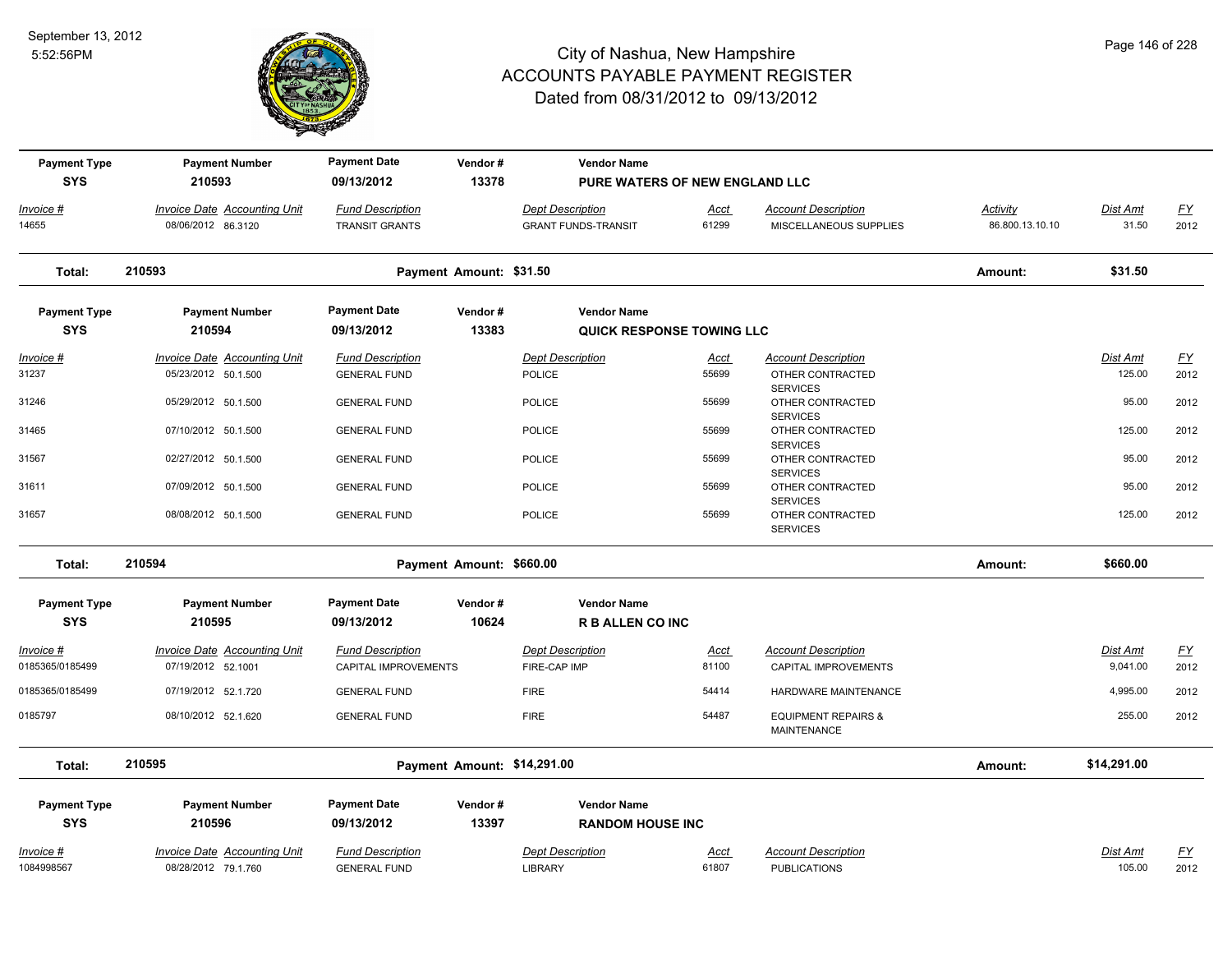

| Total:                            | 210596                                                      |                                                | Payment Amount: \$105.00 |                                                    |                      |                                                          | Amount:                   | \$105.00             |                   |
|-----------------------------------|-------------------------------------------------------------|------------------------------------------------|--------------------------|----------------------------------------------------|----------------------|----------------------------------------------------------|---------------------------|----------------------|-------------------|
| <b>Payment Type</b><br><b>SYS</b> | <b>Payment Number</b><br>210597                             | <b>Payment Date</b><br>09/13/2012              | Vendor#<br>14765         | <b>Vendor Name</b><br><b>WAYNE READ</b>            |                      |                                                          |                           |                      |                   |
| Invoice #<br>101609               | <b>Invoice Date Accounting Unit</b><br>09/06/2012 TF77.7551 | <b>Fund Description</b><br>P&R-SUMMERFUN       |                          | <b>Dept Description</b><br>P&R-SUMMERFUN           | <u>Acct</u><br>55650 | <b>Account Description</b><br><b>ENRICHMENT PROGRAMS</b> |                           | Dist Amt<br>650.00   | <u>FY</u><br>2012 |
| Total:                            | 210597                                                      |                                                | Payment Amount: \$650.00 |                                                    |                      |                                                          | Amount:                   | \$650.00             |                   |
| <b>Payment Type</b><br><b>SYS</b> | <b>Payment Number</b><br>210598                             | <b>Payment Date</b><br>09/13/2012              | Vendor#<br>13412         | <b>Vendor Name</b><br><b>RECORDED BOOKS LLC</b>    |                      |                                                          |                           |                      |                   |
| <u>Invoice #</u><br>74586211      | <b>Invoice Date Accounting Unit</b><br>08/10/2012 79.1.770  | <b>Fund Description</b><br><b>GENERAL FUND</b> |                          | <b>Dept Description</b><br><b>LIBRARY</b>          | <u>Acct</u><br>61299 | <b>Account Description</b><br>MISCELLANEOUS SUPPLIES     |                           | Dist Amt<br>14.00    | <u>FY</u><br>2012 |
| 74586211                          | 08/10/2012 79.1.770                                         | <b>GENERAL FUND</b>                            |                          | <b>LIBRARY</b>                                     | 61299                | MISCELLANEOUS SUPPLIES                                   |                           | 145.00               | 2012              |
| Total:                            | 210598                                                      |                                                | Payment Amount: \$159.00 |                                                    |                      |                                                          | Amount:                   | \$159.00             |                   |
| <b>Payment Type</b>               | <b>Payment Number</b>                                       | <b>Payment Date</b>                            | Vendor#                  | <b>Vendor Name</b>                                 |                      |                                                          |                           |                      |                   |
| <b>SYS</b>                        | 210599                                                      | 09/13/2012                                     | 13431                    | <b>RESOURCE MANAGEMENT INC</b>                     |                      |                                                          |                           |                      |                   |
| Invoice #                         | Invoice Date Accounting Unit                                | <b>Fund Description</b>                        |                          | <b>Dept Description</b>                            | Acct                 | <b>Account Description</b>                               |                           | Dist Amt             | <u>FY</u>         |
| 15467                             | 08/15/2012 69.6200.670                                      | <b>WASTEWATER FUND</b>                         |                          | WASTEWATER                                         | 54221                | <b>DISPOSAL SERVICES</b>                                 |                           | 27,936.05            | 2012              |
| 15510                             | 08/31/2012 69.6200.670                                      | <b>WASTEWATER FUND</b>                         |                          | WASTEWATER                                         | 54221                | <b>DISPOSAL SERVICES</b>                                 |                           | 18,225.30            | 2012              |
| Total:                            | 210599                                                      |                                                |                          | Payment Amount: \$46,161.35                        |                      |                                                          | Amount:                   | \$46,161.35          |                   |
| <b>Payment Type</b><br><b>SYS</b> | <b>Payment Number</b><br>210600                             | <b>Payment Date</b><br>09/13/2012              | Vendor#<br>13447         | <b>Vendor Name</b><br><b>RILEYS SPORT SHOP INC</b> |                      |                                                          |                           |                      |                   |
| Invoice #<br>24970                | Invoice Date Accounting Unit<br>07/23/2012 50.3050          | <b>Fund Description</b><br>POLICE GRANTS FUND  |                          | <b>Dept Description</b><br>POLICE GRANTS FUND      | Acct<br>61110        | <b>Account Description</b><br>PROTECTIVE CLOTHING        | Activity<br>50.1005.11.01 | Dist Amt<br>1,263.78 | <u>FY</u><br>2012 |
| 24970                             | 07/23/2012 50.3050                                          | POLICE GRANTS FUND                             |                          | POLICE GRANTS FUND                                 | 61110                | PROTECTIVE CLOTHING                                      | 50.1005.10.01             | 906.22               | 2012              |
| 24970                             | 07/23/2012 50.1.500                                         | <b>GENERAL FUND</b>                            |                          | <b>POLICE</b>                                      | 61110                | PROTECTIVE CLOTHING                                      |                           | 2,170.00             | 2012              |
| 25273                             | 08/22/2012 50.1.635                                         | <b>GENERAL FUND</b>                            |                          | <b>POLICE</b>                                      | 61121                | <b>AMMUNITION</b>                                        |                           | 2,837.25             | 2012              |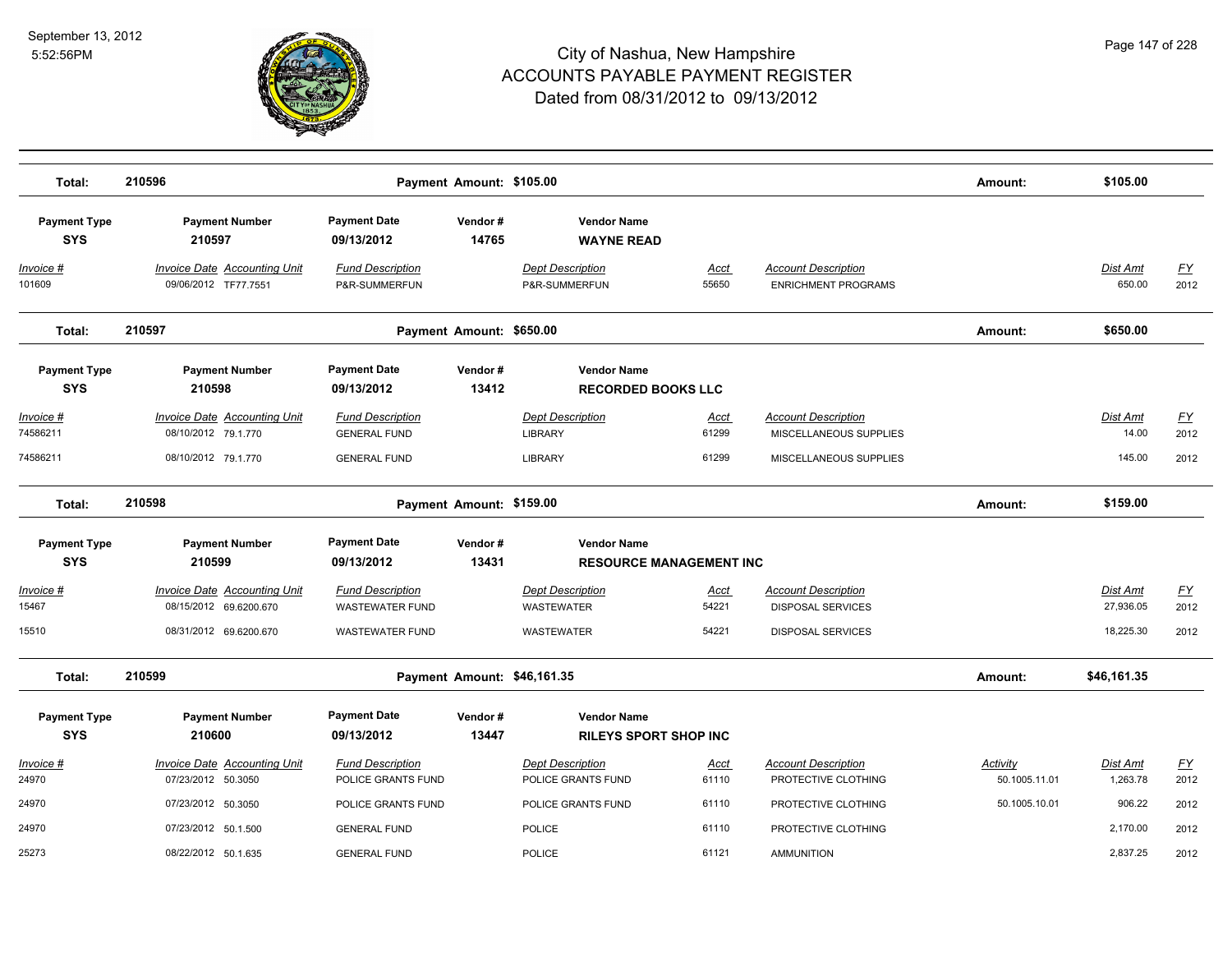

| Total:                                  | 210600                                                     |                                                  | Payment Amount: \$7,177.25 |                                                           |                      |                                                                         | Amount:                                   | \$7,177.25                  |                          |
|-----------------------------------------|------------------------------------------------------------|--------------------------------------------------|----------------------------|-----------------------------------------------------------|----------------------|-------------------------------------------------------------------------|-------------------------------------------|-----------------------------|--------------------------|
| <b>Payment Type</b><br><b>SYS</b>       | <b>Payment Number</b><br>210601                            | <b>Payment Date</b><br>09/13/2012                | Vendor#<br>13467           | <b>Vendor Name</b><br><b>ROGER WILLIAMS UNIVERSITY</b>    |                      |                                                                         |                                           |                             |                          |
| Invoice #<br>2457                       | <b>Invoice Date Accounting Unit</b><br>08/28/2012 50.1.635 | <b>Fund Description</b><br><b>GENERAL FUND</b>   |                            | <b>Dept Description</b><br>POLICE                         | <u>Acct</u><br>55400 | <b>Account Description</b><br><b>CONFERENCES AND</b><br><b>SEMINARS</b> |                                           | <b>Dist Amt</b><br>3.000.00 | $\underline{FY}$<br>2012 |
| Total:                                  | 210601                                                     |                                                  | Payment Amount: \$3,000.00 |                                                           |                      |                                                                         | Amount:                                   | \$3,000.00                  |                          |
| <b>Payment Type</b><br><b>SYS</b>       | <b>Payment Number</b><br>210602                            | <b>Payment Date</b><br>09/13/2012                | Vendor#<br>13469           | <b>Vendor Name</b><br><b>RON TURLEY ASSOC INC</b>         |                      |                                                                         |                                           |                             |                          |
| <u> Invoice #</u><br>337753 STR PORTION | <b>Invoice Date Accounting Unit</b><br>07/30/2012 61.1.670 | <b>Fund Description</b><br><b>GENERAL FUND</b>   |                            | <b>Dept Description</b><br><b>STREETS</b>                 | <u>Acct</u><br>54450 | <b>Account Description</b><br>OFFICE EQUIP REPAIRS &<br>MAINTENANCE     | <b>Activity</b>                           | <b>Dist Amt</b><br>775.00   | EY<br>2012               |
| 37753 TRANSIT<br>PORTION                | 07/30/2012 86.3120                                         | <b>TRANSIT GRANTS</b>                            |                            | <b>GRANT FUNDS-TRANSIT</b>                                | 55699                | OTHER CONTRACTED<br><b>SERVICES</b>                                     | 86.800.13.30.05                           | 775.00                      | 2012                     |
| Total:                                  | 210602                                                     |                                                  | Payment Amount: \$1,550.00 |                                                           |                      |                                                                         | Amount:                                   | \$1,550.00                  |                          |
| <b>Payment Type</b><br><b>SYS</b>       | <b>Payment Number</b><br>210603                            | <b>Payment Date</b><br>09/13/2012                | Vendor#<br>13486           | <b>Vendor Name</b><br><b>RYDER FLEET PRODUCTS COM INC</b> |                      |                                                                         | Payee Name<br><b>RYDER FLEET PRODUCTS</b> |                             |                          |
| <u> Invoice #</u><br>2676030            | <b>Invoice Date Accounting Unit</b><br>08/15/2012 86.3120  | <b>Fund Description</b><br><b>TRANSIT GRANTS</b> |                            | <b>Dept Description</b><br><b>GRANT FUNDS-TRANSIT</b>     | <u>Acct</u><br>61799 | <b>Account Description</b><br><b>VEHICLE PARTS &amp; SUPPLIES</b>       | Activity<br>86.800.13.30.03               | Dist Amt<br>80.90           | <u>FY</u><br>2012        |
| 2676030                                 | 08/15/2012 86.3120                                         | <b>TRANSIT GRANTS</b>                            |                            | <b>GRANT FUNDS-TRANSIT</b>                                | 61299                | MISCELLANEOUS SUPPLIES                                                  | 86.800.13.40.01                           | 52.99                       | 2012                     |
| 2676719                                 | 08/16/2012 86.3120                                         | <b>TRANSIT GRANTS</b>                            |                            | <b>GRANT FUNDS-TRANSIT</b>                                | 61799                | <b>VEHICLE PARTS &amp; SUPPLIES</b>                                     | 86.800.13.30.01                           | 145.89                      | 2012                     |
| 2676719                                 | 08/16/2012 86.3120                                         | <b>TRANSIT GRANTS</b>                            |                            | <b>GRANT FUNDS-TRANSIT</b>                                | 61799                | <b>VEHICLE PARTS &amp; SUPPLIES</b>                                     | 86.800.13.30.04                           | 66.22                       | 2012                     |
| Total:                                  | 210603                                                     |                                                  | Payment Amount: \$346.00   |                                                           |                      |                                                                         | Amount:                                   | \$346.00                    |                          |
| <b>Payment Type</b><br><b>SYS</b>       | <b>Payment Number</b><br>210604                            | <b>Payment Date</b><br>09/13/2012                | Vendor#<br>11823           | <b>Vendor Name</b><br><b>SAFARILAND LLC</b>               |                      |                                                                         |                                           |                             |                          |
| <u> Invoice #</u>                       | <b>Invoice Date Accounting Unit</b>                        | <b>Fund Description</b>                          |                            | <b>Dept Description</b>                                   | <u>Acct</u>          | <b>Account Description</b>                                              |                                           | Dist Amt                    | $\underline{FY}$         |
| 112-087724                              | 07/10/2012 50.1.500                                        | <b>GENERAL FUND</b>                              |                            | <b>POLICE</b>                                             | 61185                | CRIME SCENE/EVIDENCE<br><b>SUPPLIES</b>                                 |                                           | 24.99                       | 2012                     |
| 112-087724                              | 07/10/2012 50.1.500                                        | <b>GENERAL FUND</b>                              |                            | <b>POLICE</b>                                             | 61185                | <b>CRIME SCENE/EVIDENCE</b><br><b>SUPPLIES</b>                          |                                           | 290.69                      | 2012                     |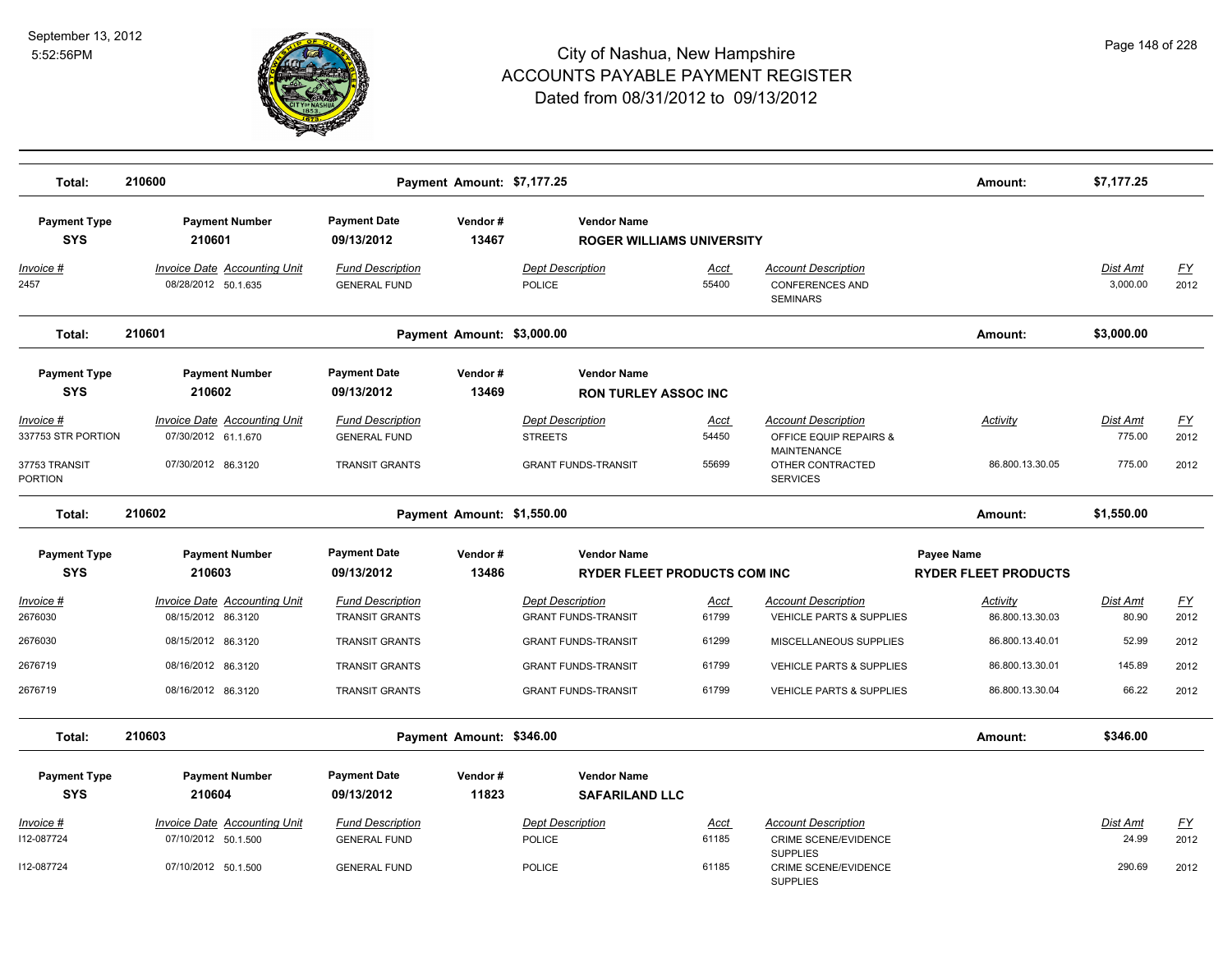

| Total:                            | 210604                                                     |                                                | Payment Amount: \$315.68 |                                                  |                      |                                                                          | Amount:                                     | \$315.68                 |                   |
|-----------------------------------|------------------------------------------------------------|------------------------------------------------|--------------------------|--------------------------------------------------|----------------------|--------------------------------------------------------------------------|---------------------------------------------|--------------------------|-------------------|
| <b>Payment Type</b><br><b>SYS</b> | <b>Payment Number</b><br>210605                            | <b>Payment Date</b><br>09/13/2012              | Vendor#<br>13501         | <b>Vendor Name</b><br><b>SAM'S CLUB</b>          |                      |                                                                          | Payee Name<br><b>SAM'S CLUB DIRECT-0860</b> |                          |                   |
| Invoice #<br>0993 6352 007        | Invoice Date Accounting Unit<br>08/30/2012 50.1.500        | <b>Fund Description</b><br><b>GENERAL FUND</b> |                          | <b>Dept Description</b><br><b>POLICE</b>         | Acct<br>61428        | <b>Account Description</b><br><b>JANITORIAL SUPPLIES</b>                 |                                             | <b>Dist Amt</b><br>15.16 | EY<br>2012        |
| 0993 6352 007                     | 08/30/2012 50.1.500                                        | <b>GENERAL FUND</b>                            |                          | <b>POLICE</b>                                    | 61299                | MISCELLANEOUS SUPPLIES                                                   |                                             | 33.39                    | 2012              |
| 9530 6352 038                     | 09/10/2012 50.1.500                                        | <b>GENERAL FUND</b>                            |                          | <b>POLICE</b>                                    | 61299                | MISCELLANEOUS SUPPLIES                                                   |                                             | 480.30                   | 2012              |
| Total:                            | 210605                                                     | Payment Amount: \$528.85                       | Amount:                  | \$528.85                                         |                      |                                                                          |                                             |                          |                   |
| <b>Payment Type</b><br><b>SYS</b> | <b>Payment Number</b><br>210606                            | <b>Payment Date</b><br>09/13/2012              | Vendor#<br>13504         | <b>Vendor Name</b><br><b>SANEL AUTO PARTS CO</b> |                      |                                                                          |                                             |                          |                   |
| Invoice #<br>02NP7585             | <b>Invoice Date Accounting Unit</b><br>08/15/2012 61.1.700 | <b>Fund Description</b><br><b>GENERAL FUND</b> |                          | <b>Dept Description</b><br><b>STREETS</b>        | <u>Acct</u><br>54600 | <b>Account Description</b><br><b>VEHICLE REPAIRS &amp;</b>               |                                             | Dist Amt<br>87.55        | <u>FY</u><br>2012 |
| 02NP8315                          | 08/15/2012 61.1.700                                        | <b>GENERAL FUND</b>                            |                          | <b>STREETS</b>                                   | 61299                | <b>MAINTENANCE</b><br>MISCELLANEOUS SUPPLIES                             |                                             | 27.72                    | 2012              |
| 02NQ7189                          | 08/16/2012 61.1.700                                        | <b>GENERAL FUND</b>                            |                          | <b>STREETS</b>                                   | 61299                | MISCELLANEOUS SUPPLIES                                                   |                                             | 29.00                    | 2012              |
| 02NQ7566                          | 08/16/2012 61.1.700                                        | <b>GENERAL FUND</b>                            |                          | <b>STREETS</b>                                   | 61299                | MISCELLANEOUS SUPPLIES                                                   |                                             | $-26.10$                 | 2012              |
| 02NQ7881                          | 08/16/2012 61.1.700                                        | <b>GENERAL FUND</b>                            |                          | <b>STREETS</b>                                   | 54600                | <b>VEHICLE REPAIRS &amp;</b><br><b>MAINTENANCE</b>                       |                                             | 70.73                    | 2012              |
| 02NR0801                          | 08/17/2012 61.1.700                                        | <b>GENERAL FUND</b>                            |                          | <b>STREETS</b>                                   | 54600                | <b>VEHICLE REPAIRS &amp;</b><br><b>MAINTENANCE</b>                       |                                             | 28.88                    | 2012              |
| 02NR4275                          | 08/17/2012 61.1.700                                        | <b>GENERAL FUND</b>                            |                          | <b>STREETS</b>                                   | 61299                | MISCELLANEOUS SUPPLIES                                                   |                                             | 35.60                    | 2012              |
| 02NS2602                          | 08/20/2012 61.1.700                                        | <b>GENERAL FUND</b>                            |                          | <b>STREETS</b>                                   | 61299                | MISCELLANEOUS SUPPLIES                                                   |                                             | 28.10                    | 2012              |
| 02NT0744                          | 08/21/2012 61.1.700                                        | <b>GENERAL FUND</b>                            |                          | <b>STREETS</b>                                   | 54600                | <b>VEHICLE REPAIRS &amp;</b>                                             |                                             | 24.35                    | 2012              |
| 02NT1441                          | 08/22/2012 61.1.700                                        | <b>GENERAL FUND</b>                            |                          | <b>STREETS</b>                                   | 61799                | <b>MAINTENANCE</b><br>VEHICLE PARTS & SUPPLIES                           |                                             | 8.64                     | 2012              |
| 02NT4890                          | 08/22/2012 61.1.700                                        | <b>GENERAL FUND</b>                            |                          | <b>STREETS</b>                                   | 54600                | <b>VEHICLE REPAIRS &amp;</b>                                             |                                             | 101.02                   | 2012              |
| 02NT9379                          | 08/22/2012 61.1.700                                        | <b>GENERAL FUND</b>                            |                          | <b>STREETS</b>                                   | 54600                | <b>MAINTENANCE</b><br><b>VEHICLE REPAIRS &amp;</b>                       |                                             | 10.84                    | 2012              |
| 02NT9774                          | 08/22/2012 61.1.700                                        | <b>GENERAL FUND</b>                            |                          | <b>STREETS</b>                                   | 54600                | <b>MAINTENANCE</b><br><b>VEHICLE REPAIRS &amp;</b><br><b>MAINTENANCE</b> |                                             | 11.81                    | 2012              |
| Total:                            | 210606                                                     |                                                | Payment Amount: \$438.14 |                                                  |                      |                                                                          | Amount:                                     | \$438.14                 |                   |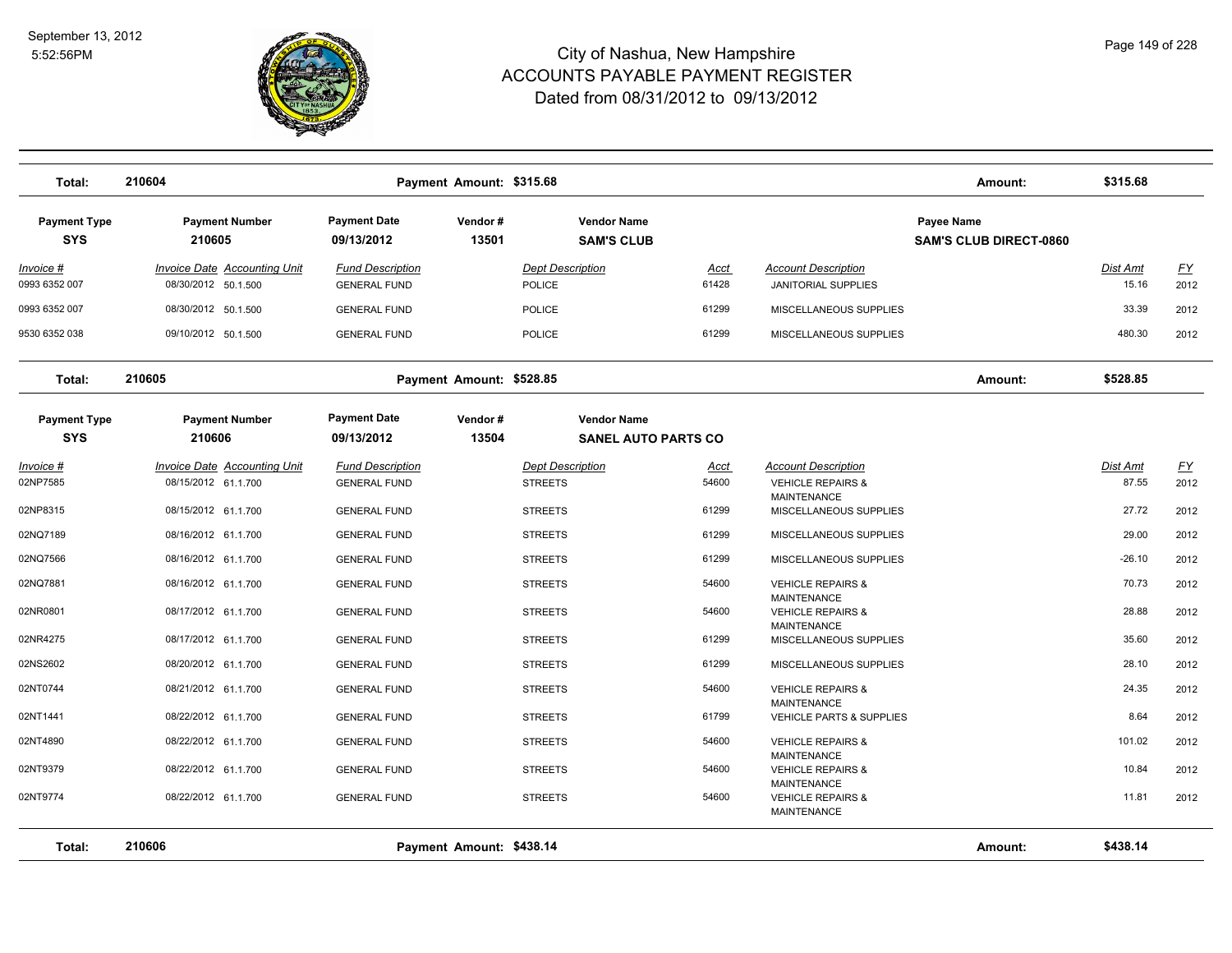

| <b>Payment Type</b>               | <b>Payment Number</b>                                         | <b>Payment Date</b>                                               | Vendor#                  | <b>Vendor Name</b>                                 |                      |                                                       |         |                      |                   |
|-----------------------------------|---------------------------------------------------------------|-------------------------------------------------------------------|--------------------------|----------------------------------------------------|----------------------|-------------------------------------------------------|---------|----------------------|-------------------|
| <b>SYS</b>                        | 210607                                                        | 09/13/2012                                                        | 13504                    | <b>SANEL AUTO PARTS CO</b>                         |                      |                                                       |         |                      |                   |
| Invoice #                         | <b>Invoice Date Accounting Unit</b>                           | <b>Fund Description</b>                                           |                          | <b>Dept Description</b>                            | <u>Acct</u>          | <b>Account Description</b>                            |         | Dist Amt             | $\underline{FY}$  |
| 02LK8342                          | 04/30/2012 69.6200.670                                        | WASTEWATER FUND                                                   |                          | <b>WASTEWATER</b>                                  | 54487                | <b>EQUIPMENT REPAIRS &amp;</b><br><b>MAINTENANCE</b>  |         | 289.98               | 2012              |
| 02LL3171                          | 05/01/2012 69.6200.670                                        | <b>WASTEWATER FUND</b>                                            |                          | <b>WASTEWATER</b>                                  | 54487                | <b>EQUIPMENT REPAIRS &amp;</b><br>MAINTENANCE         |         | $-144.90$            | 2012              |
| 02MB5005                          | 05/31/2012 69.6200.670                                        | <b>WASTEWATER FUND</b>                                            |                          | <b>WASTEWATER</b>                                  | 54600                | <b>VEHICLE REPAIRS &amp;</b><br><b>MAINTENANCE</b>    |         | 14.69                | 2012              |
| 02MD9635                          | 06/05/2012 69.6200.670                                        | <b>WASTEWATER FUND</b>                                            |                          | WASTEWATER                                         | 54600                | <b>VEHICLE REPAIRS &amp;</b><br>MAINTENANCE           |         | 8.33                 | 2012              |
| 02MH7975                          | 06/12/2012 69.6200.540                                        | <b>WASTEWATER FUND</b>                                            |                          | <b>WASTEWATER</b>                                  | 54600                | <b>VEHICLE REPAIRS &amp;</b><br>MAINTENANCE           |         | 11.13                | 2012              |
| 02MH8095                          | 06/12/2012 69.6200.540                                        | <b>WASTEWATER FUND</b>                                            |                          | <b>WASTEWATER</b>                                  | 54600                | <b>VEHICLE REPAIRS &amp;</b><br>MAINTENANCE           |         | 36.47                | 2012              |
| 02MO6523                          | 06/25/2012 69.6200.540                                        | <b>WASTEWATER FUND</b>                                            |                          | <b>WASTEWATER</b>                                  | 54600                | <b>VEHICLE REPAIRS &amp;</b><br><b>MAINTENANCE</b>    |         | 14.42                | 2012              |
| 02NZ1733                          | 08/31/2012 69.6200.670                                        | <b>WASTEWATER FUND</b>                                            |                          | WASTEWATER                                         | 54600                | <b>VEHICLE REPAIRS &amp;</b><br>MAINTENANCE           |         | 4.22                 | 2012              |
| Total:                            | 210607                                                        |                                                                   | Payment Amount: \$234.34 |                                                    |                      |                                                       | Amount: | \$234.34             |                   |
| <b>Payment Type</b><br><b>SYS</b> | <b>Payment Number</b><br>210608                               | <b>Payment Date</b><br>09/13/2012                                 | Vendor#<br>14960         | <b>Vendor Name</b><br><b>SANOFI PASTEUR INC</b>    |                      |                                                       |         |                      |                   |
| <u> Invoice #</u><br>900469590    | <b>Invoice Date Accounting Unit</b><br>08/22/2012 13.6600.525 | <b>Fund Description</b><br>BENEFITS SELF INSURANCE<br><b>FUND</b> |                          | <b>Dept Description</b><br>BENEFITS ADMINISTRATION | <u>Acct</u><br>52809 | <b>Account Description</b><br><b>WELLNESS PROGRAM</b> |         | Dist Amt<br>1,275.02 | <u>FY</u><br>2012 |
| CM900341543                       | 08/09/2012 13.6600.525                                        | BENEFITS SELF INSURANCE<br><b>FUND</b>                            |                          | BENEFITS ADMINISTRATION                            | 52809                | <b>WELLNESS PROGRAM</b>                               |         | $-661.96$            | 2012              |
| Total:                            | 210608                                                        |                                                                   | Payment Amount: \$613.06 |                                                    |                      |                                                       | Amount: | \$613.06             |                   |
| <b>Payment Type</b>               | <b>Payment Number</b>                                         | <b>Payment Date</b>                                               | Vendor#                  | <b>Vendor Name</b>                                 |                      |                                                       |         |                      |                   |
| <b>SYS</b>                        | 210609                                                        | 09/13/2012                                                        | 14727                    | THE SAUSAGE KING OF NASHUA                         |                      |                                                       |         |                      |                   |
| <u>Invoice #</u><br>1-10079       | <b>Invoice Date Accounting Unit</b><br>08/27/2012 61.1.685    | <b>Fund Description</b><br><b>GENERAL FUND</b>                    |                          | <b>Dept Description</b><br><b>STREETS</b>          | <u>Acct</u><br>61900 | <b>Account Description</b><br><b>MEALS</b>            |         | Dist Amt<br>21.88    | <u>FY</u><br>2012 |
| 1-10159                           | 08/27/2012 61.1.685                                           | <b>GENERAL FUND</b>                                               |                          | <b>STREETS</b>                                     | 61900                | <b>MEALS</b>                                          |         | 23.68                | 2012              |
| 1-10165                           | 08/27/2012 61.1.685                                           | <b>GENERAL FUND</b>                                               |                          | <b>STREETS</b>                                     | 61900                | <b>MEALS</b>                                          |         | 20.52                | 2012              |
| 1-10470                           | 08/27/2012 61.1.685                                           | <b>GENERAL FUND</b>                                               |                          | <b>STREETS</b>                                     | 61900                | <b>MEALS</b>                                          |         | 25.93                | 2012              |
| 1-10769                           | 08/27/2012 61.1.685                                           | <b>GENERAL FUND</b>                                               |                          | <b>STREETS</b>                                     | 61900                | <b>MEALS</b>                                          |         | 20.35                | 2012              |
| 1-11219                           | 08/27/2012 61.1.685                                           | <b>GENERAL FUND</b>                                               |                          | <b>STREETS</b>                                     | 61900                | <b>MEALS</b>                                          |         | 19.43                | 2012              |
| 1-11320                           | 08/24/2012 61.1.685                                           | <b>GENERAL FUND</b>                                               |                          | <b>STREETS</b>                                     | 61900                | <b>MEALS</b>                                          |         | 25.38                | 2012              |
|                                   |                                                               |                                                                   |                          |                                                    |                      |                                                       |         |                      |                   |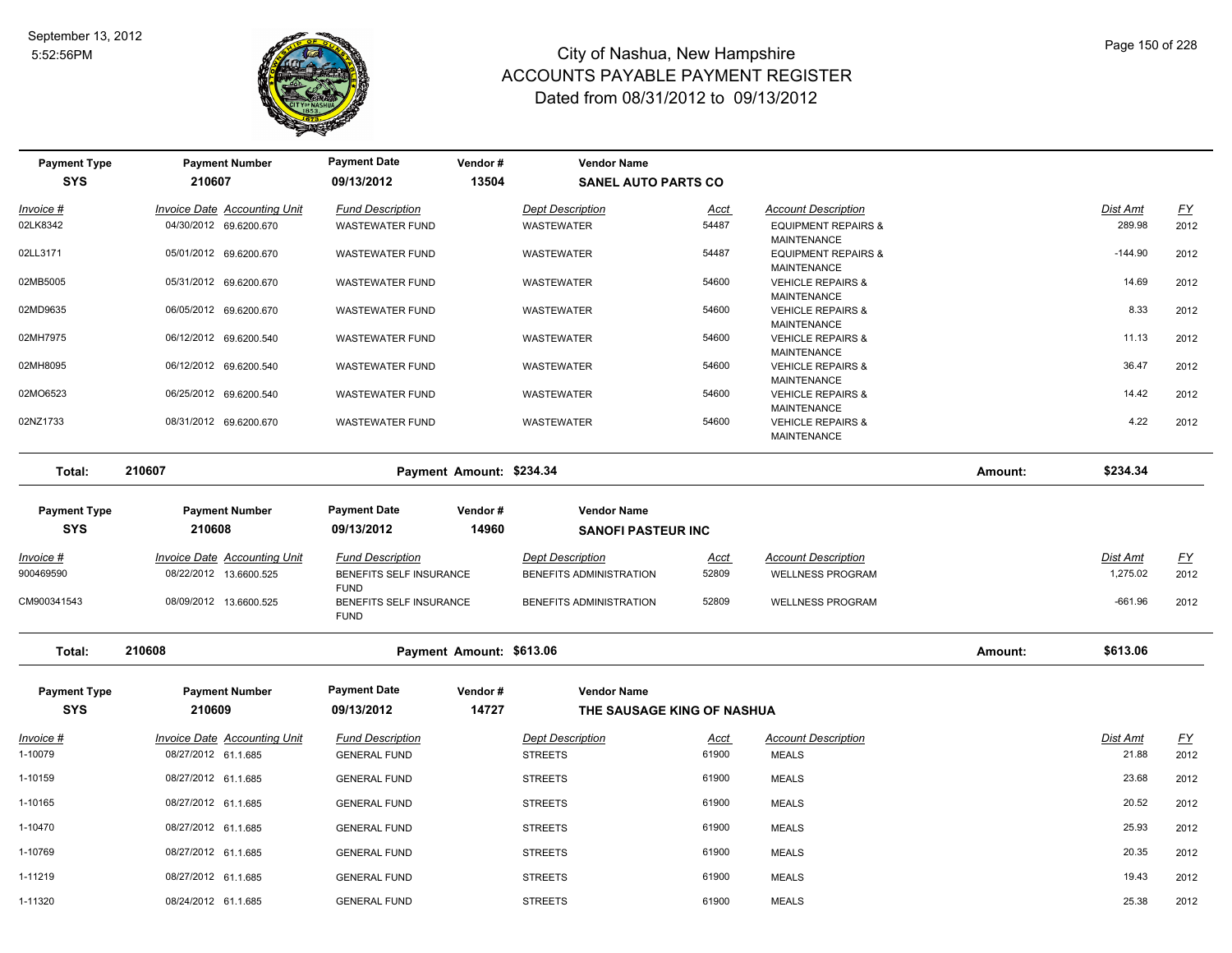

| 1-11321                           | 08/27/2012 61.1.685                                           | <b>GENERAL FUND</b>                               |                            | <b>STREETS</b>                                         | 61900                | <b>MEALS</b>                                                         |         | 19.21                       | 2012              |
|-----------------------------------|---------------------------------------------------------------|---------------------------------------------------|----------------------------|--------------------------------------------------------|----------------------|----------------------------------------------------------------------|---------|-----------------------------|-------------------|
| 1-11681                           | 08/27/2012 61.1.685                                           | <b>GENERAL FUND</b>                               |                            | <b>STREETS</b>                                         | 61900                | <b>MEALS</b>                                                         |         | 19.42                       | 2012              |
| Total:                            | 210609                                                        |                                                   | Payment Amount: \$195.80   |                                                        |                      |                                                                      | Amount: | \$195.80                    |                   |
| <b>Payment Type</b><br><b>SYS</b> | <b>Payment Number</b><br>210610                               | <b>Payment Date</b><br>09/13/2012                 | Vendor#<br>14937           | <b>Vendor Name</b><br><b>SUSAN SCURINI</b>             |                      |                                                                      |         |                             |                   |
| Invoice #<br>8/27 - REFUND        | <b>Invoice Date Accounting Unit</b><br>09/07/2012 11.1.500    | <b>Fund Description</b><br><b>GENERAL FUND</b>    |                            | <b>Dept Description</b><br><b>HUMAN RESOURCES</b>      | Acct<br>55425        | <b>Account Description</b><br>EMPLOYMENT BACKGROUND<br><b>CHECKS</b> |         | Dist Amt<br>25.00           | <u>FY</u><br>2012 |
| Total:                            | 210610                                                        |                                                   | Payment Amount: \$25.00    |                                                        |                      |                                                                      |         | \$25.00                     |                   |
| <b>Payment Type</b><br><b>SYS</b> | <b>Payment Number</b><br>210611                               | <b>Payment Date</b><br>09/13/2012                 | Vendor#<br>13543           | <b>Vendor Name</b><br><b>SEASONAL SPECIALTY STORES</b> |                      |                                                                      |         |                             |                   |
| Invoice #<br>55997                | <b>Invoice Date Accounting Unit</b><br>08/14/2012 77.1.660    | <b>Fund Description</b><br><b>GENERAL FUND</b>    |                            | <b>Dept Description</b><br>PARKS & RECREATION          | Acct<br>61114        | <b>Account Description</b><br>POOL SUPPLIES                          |         | Dist Amt<br>636.00          | <u>FY</u><br>2012 |
| 56354                             | 08/10/2012 77.1.660                                           | <b>GENERAL FUND</b>                               |                            | PARKS & RECREATION                                     | 61114                | POOL SUPPLIES                                                        |         | 104.93                      | 2012              |
| 56388                             | 08/28/2012 77.1.660                                           | <b>GENERAL FUND</b>                               |                            | PARKS & RECREATION                                     | 54250                | POOL REPAIRS &<br>MAINTENANCE                                        |         | 134.67                      | 2012              |
| Total:                            | 210611                                                        |                                                   | Payment Amount: \$875.60   |                                                        |                      |                                                                      | Amount: | \$875.60                    |                   |
| <b>Payment Type</b><br><b>SYS</b> | <b>Payment Number</b><br>210612                               | <b>Payment Date</b><br>09/13/2012                 | Vendor#<br>13563           | <b>Vendor Name</b><br><b>SHI INTERNATIONAL CORP</b>    |                      |                                                                      |         |                             |                   |
| Invoice #<br>B00748940            | <b>Invoice Date Accounting Unit</b><br>08/30/2012 22.1.535    | <b>Fund Description</b><br><b>GENERAL FUND</b>    |                            | <b>Dept Description</b><br>INFORMATION TECHNOLOGY      | Acct<br>54407        | <b>Account Description</b><br>SOFTWARE MAINTENANCE                   |         | <b>Dist Amt</b><br>5,008.50 | <u>FY</u><br>2012 |
| Total:                            | 210612                                                        |                                                   | Payment Amount: \$5,008.50 |                                                        |                      |                                                                      | Amount: | \$5,008.50                  |                   |
| <b>Payment Type</b>               | <b>Payment Number</b>                                         | <b>Payment Date</b>                               | Vendor#                    | <b>Vendor Name</b>                                     |                      |                                                                      |         |                             |                   |
| <b>SYS</b>                        | 210613                                                        | 09/13/2012                                        | 12248                      | SICILIANO LANDSCAPE CO INC                             |                      |                                                                      |         |                             |                   |
| Invoice #<br>86820                | <b>Invoice Date Accounting Unit</b><br>07/26/2012 69.6200.670 | <b>Fund Description</b><br><b>WASTEWATER FUND</b> |                            | <b>Dept Description</b><br><b>WASTEWATER</b>           | <u>Acct</u><br>54280 | <b>Account Description</b><br><b>BUILDING/GROUNDS</b><br>MAINTENANCE |         | Dist Amt<br>216.00          | <u>FY</u><br>2012 |
| Total:                            | 210613                                                        |                                                   | Payment Amount: \$216.00   |                                                        |                      |                                                                      | Amount: | \$216.00                    |                   |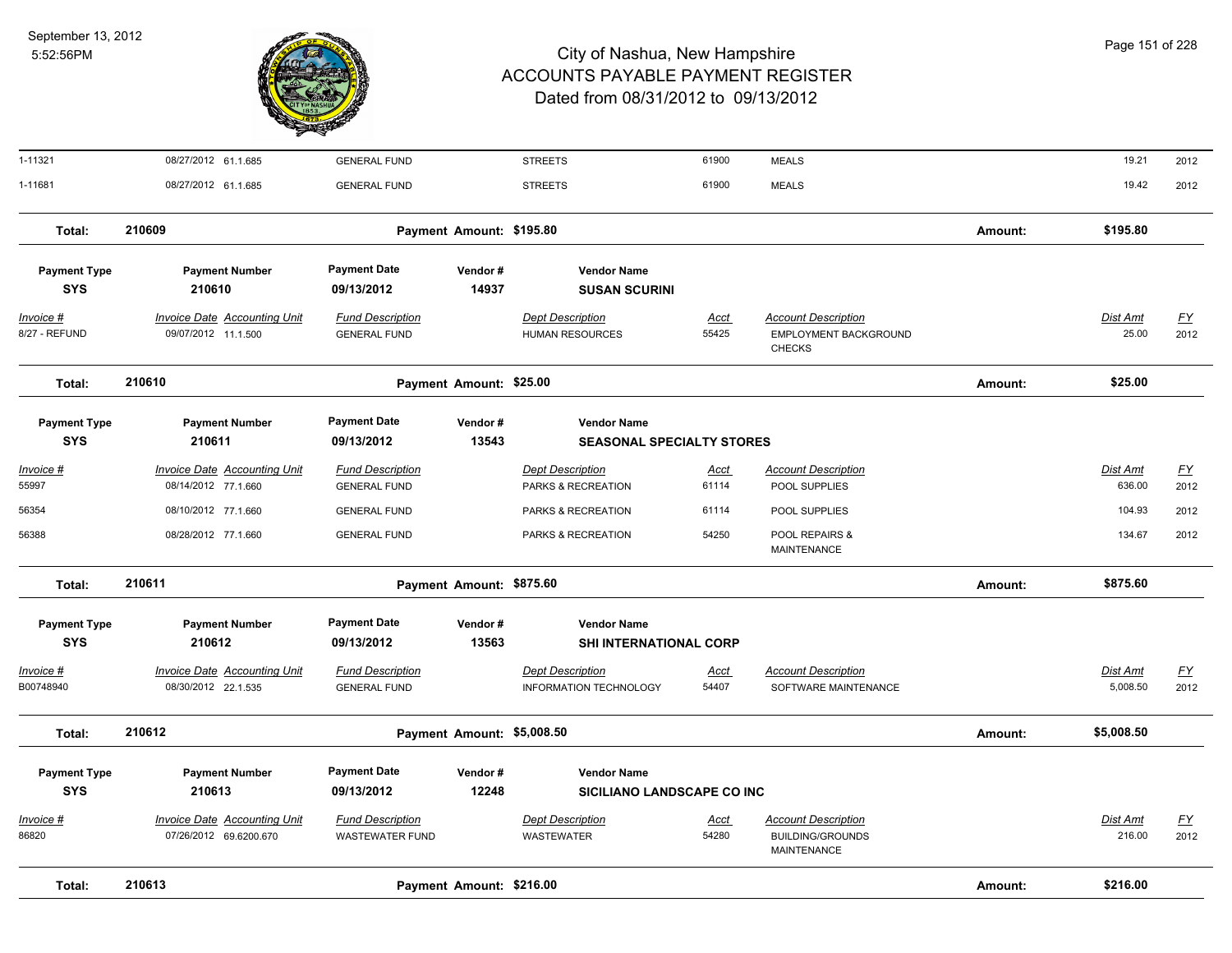

| <b>Payment Type</b>      | <b>Payment Number</b>                                         | <b>Payment Date</b>                               | Vendor#                    | <b>Vendor Name</b>                                       |                      |                                                    |                              |                             |                                   |
|--------------------------|---------------------------------------------------------------|---------------------------------------------------|----------------------------|----------------------------------------------------------|----------------------|----------------------------------------------------|------------------------------|-----------------------------|-----------------------------------|
| <b>SYS</b>               | 210614                                                        | 09/13/2012                                        | 13575                      | <b>SIMON &amp; SCHUSTER</b>                              |                      |                                                    |                              |                             |                                   |
| Invoice #                | <b>Invoice Date Accounting Unit</b>                           | <b>Fund Description</b>                           |                            | <b>Dept Description</b>                                  | <b>Acct</b>          | <b>Account Description</b>                         |                              | Dist Amt                    | $\underline{\mathsf{FY}}$         |
| 013841573                | 08/31/2012 79.1.760                                           | <b>GENERAL FUND</b>                               |                            | <b>LIBRARY</b>                                           | 61807                | <b>PUBLICATIONS</b>                                |                              | 35.22                       | 2012                              |
| Total:                   | 210614                                                        |                                                   | Payment Amount: \$35.22    |                                                          |                      |                                                    | Amount:                      | \$35.22                     |                                   |
| <b>Payment Type</b>      | <b>Payment Number</b>                                         | <b>Payment Date</b>                               | Vendor#                    | <b>Vendor Name</b>                                       |                      |                                                    |                              |                             |                                   |
| <b>SYS</b>               | 210615                                                        | 09/13/2012                                        | 13577                      | <b>SIMPLEX GRINNELL</b>                                  |                      |                                                    |                              |                             |                                   |
| Invoice #<br>50016007    | <b>Invoice Date Accounting Unit</b><br>08/08/2012 69.6200.670 | <b>Fund Description</b><br><b>WASTEWATER FUND</b> |                            | <b>Dept Description</b><br>WASTEWATER                    | <b>Acct</b><br>61100 | <b>Account Description</b><br>OFFICE SUPPLIES      |                              | Dist Amt<br>123.53          | $\underline{FY}$<br>2012          |
| Total:                   | 210615                                                        |                                                   | Payment Amount: \$123.53   |                                                          |                      |                                                    | Amount:                      | \$123.53                    |                                   |
| <b>Payment Type</b>      | <b>Payment Number</b>                                         | <b>Payment Date</b>                               | Vendor#                    | <b>Vendor Name</b>                                       |                      |                                                    |                              |                             |                                   |
| <b>SYS</b>               | 210616                                                        | 09/13/2012                                        | 13595                      | <b>SNAP ON TOOLS</b>                                     |                      |                                                    |                              |                             |                                   |
| $Invoice$ #<br>198261    | <b>Invoice Date Accounting Unit</b><br>08/21/2012 50.1.500    | <b>Fund Description</b><br><b>GENERAL FUND</b>    |                            | <b>Dept Description</b><br><b>POLICE</b>                 | <u>Acct</u><br>71025 | <b>Account Description</b><br>SMALL TOOLS          |                              | <b>Dist Amt</b><br>1,399.95 | <u>FY</u><br>2012                 |
| Total:                   | 210616                                                        |                                                   | Payment Amount: \$1,399.95 |                                                          |                      |                                                    | Amount:                      | \$1,399.95                  |                                   |
| <b>Payment Type</b>      | <b>Payment Number</b>                                         | <b>Payment Date</b>                               | Vendor#                    | <b>Vendor Name</b>                                       |                      |                                                    | Payee Name                   |                             |                                   |
| <b>SYS</b>               | 210617                                                        | 09/13/2012                                        | 10862                      | <b>MILTON CAT</b>                                        |                      |                                                    | <b>SOUTHWORTH-MILTON INC</b> |                             |                                   |
| Invoice #<br>SERV1471224 | Invoice Date Accounting Unit<br>08/23/2012 22.1.535           | <b>Fund Description</b><br><b>GENERAL FUND</b>    |                            | <b>Dept Description</b><br><b>INFORMATION TECHNOLOGY</b> | <b>Acct</b><br>54414 | <b>Account Description</b><br>HARDWARE MAINTENANCE |                              | Dist Amt<br>1,050.00        | $\underline{\mathsf{FY}}$<br>2012 |
| Total:                   | 210617                                                        |                                                   | Payment Amount: \$1,050.00 |                                                          |                      |                                                    | Amount:                      | \$1,050.00                  |                                   |
| <b>Payment Type</b>      | <b>Payment Number</b>                                         | <b>Payment Date</b>                               | Vendor#                    | <b>Vendor Name</b>                                       |                      |                                                    |                              |                             |                                   |
| <b>SYS</b>               | 210618                                                        | 09/13/2012                                        | 13619                      | <b>SPILLERS</b>                                          |                      |                                                    |                              |                             |                                   |
| Invoice #                | <b>Invoice Date Accounting Unit</b>                           | <b>Fund Description</b>                           |                            | <b>Dept Description</b>                                  | <u>Acct</u>          | <b>Account Description</b>                         |                              | Dist Amt                    | $\underline{FY}$                  |
| 1274552-01               | 08/13/2012 82.1.500                                           | <b>GENERAL FUND</b>                               |                            | PLANNING & ZONING                                        | 71900                | OFFICE EQUIPMENT                                   |                              | 235.00                      | 2012                              |
| 1274552-01               | 08/13/2012 82.1.500                                           | <b>GENERAL FUND</b>                               |                            | PLANNING & ZONING                                        | 71900                | OFFICE EQUIPMENT                                   |                              | 2,151.00                    | 2012                              |
| Total:                   | 210618                                                        |                                                   | Payment Amount: \$2,386.00 |                                                          |                      |                                                    | Amount:                      | \$2,386.00                  |                                   |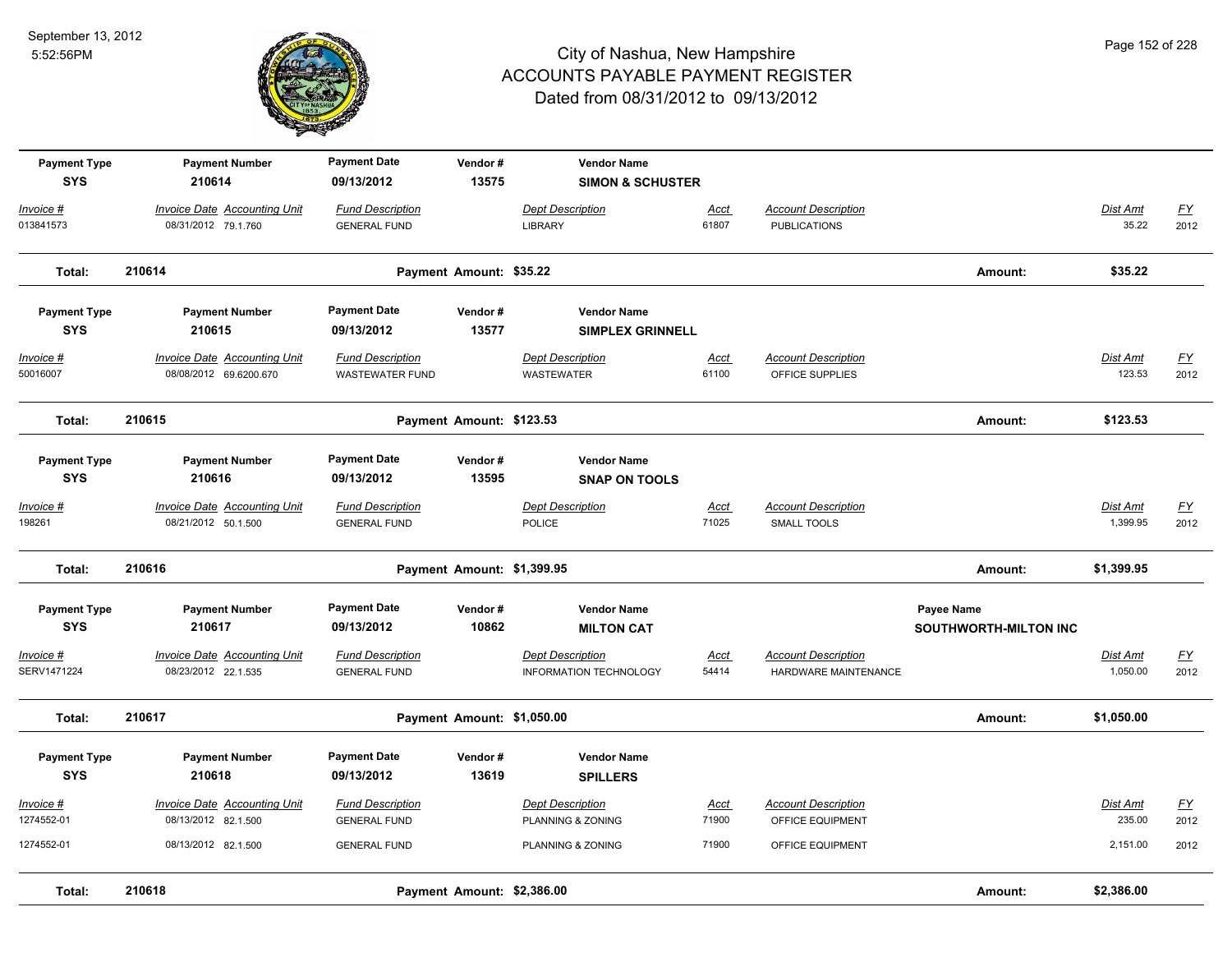

| <b>Payment Type</b>               | <b>Payment Number</b>                                         | <b>Payment Date</b><br>Vendor#                        | <b>Vendor Name</b>                                      |                      |                                                    |                 |                             |                   |
|-----------------------------------|---------------------------------------------------------------|-------------------------------------------------------|---------------------------------------------------------|----------------------|----------------------------------------------------|-----------------|-----------------------------|-------------------|
| <b>SYS</b>                        | 210619                                                        | 09/13/2012<br>13643                                   | <b>STANLEY ELEVATOR CO INC</b>                          |                      |                                                    |                 |                             |                   |
| Invoice #<br>SRV000194050         | <b>Invoice Date Accounting Unit</b><br>09/01/2012 28.6500.500 | <b>Fund Description</b><br>PROPERTY & CASUALTY FUND   | <b>Dept Description</b><br><b>RISK MANAGEMENT</b>       | <u>Acct</u><br>54267 | <b>Account Description</b><br>ELEVATOR MAINTENANCE |                 | <b>Dist Amt</b><br>4,076.28 | <u>FY</u><br>2012 |
| Total:                            | 210619                                                        | Payment Amount: \$4,076.28                            |                                                         |                      |                                                    | Amount:         | \$4,076.28                  |                   |
| <b>Payment Type</b><br><b>SYS</b> | <b>Payment Number</b><br>210620                               | <b>Payment Date</b><br>Vendor#<br>11963<br>09/13/2012 | <b>Vendor Name</b><br><b>STAPLES BUSINESS ADVANTAGE</b> |                      |                                                    |                 |                             |                   |
| Invoice #<br>3179621014           | Invoice Date Accounting Unit<br>08/04/2012 61.1.670           | <b>Fund Description</b><br><b>GENERAL FUND</b>        | <b>Dept Description</b><br><b>STREETS</b>               | Acct<br>61100        | <b>Account Description</b><br>OFFICE SUPPLIES      | Activity        | Dist Amt<br>77.61           | EY<br>2012        |
| 3179621016                        | 08/04/2012 81.1.500                                           | <b>GENERAL FUND</b>                                   | <b>COMMUNITY DEVELOPMENT</b>                            | 61100                | OFFICE SUPPLIES                                    |                 | 39.27                       | 2012              |
| 3179674484                        | 08/08/2012 26.1.500                                           | <b>GENERAL FUND</b>                                   | <b>FINANCIAL SERVICES</b>                               | 61100                | OFFICE SUPPLIES                                    |                 | 155.36                      | 2012              |
| 3179674487                        | 08/08/2012 03.1.500                                           | <b>GENERAL FUND</b>                                   | <b>LEGAL</b>                                            | 61100                | OFFICE SUPPLIES                                    |                 | 66.44                       | 2012              |
| 3179674489                        | 08/08/2012 01.1.500                                           | <b>GENERAL FUND</b>                                   | <b>MAYOR</b>                                            | 61100                | OFFICE SUPPLIES                                    |                 | 46.67                       | 2012              |
| 3179674490                        | 08/08/2012 81.1.500                                           | <b>GENERAL FUND</b>                                   | <b>COMMUNITY DEVELOPMENT</b>                            | 61100                | OFFICE SUPPLIES                                    |                 | 39.48                       | 2012              |
| 3179701543                        | 08/09/2012 86.3120                                            | <b>TRANSIT GRANTS</b>                                 | <b>GRANT FUNDS-TRANSIT</b>                              | 61299                | MISCELLANEOUS SUPPLIES                             | 86.800.13.10.10 | 157.59                      | 2012              |
| 3179739904                        | 08/10/2012 18.1.500                                           | <b>GENERAL FUND</b>                                   | OTHER GENERAL GOV'T                                     | 45960                | <b>VENDOR DISCOUNTS</b>                            |                 | $-7.53$                     | 2012              |
| 3179739904                        | 08/10/2012 28.6500.500                                        | PROPERTY & CASUALTY FUND                              | <b>RISK MANAGEMENT</b>                                  | 61100                | OFFICE SUPPLIES                                    |                 | 250.98                      | 2012              |
| 3179739905                        | 08/10/2012 84.3090                                            | <b>URBAN PROGRAM GRANTS</b>                           | <b>URBAN PROGRAM GRANTS</b>                             | 61100                | OFFICE SUPPLIES                                    |                 | 151.92                      | 2012              |
| 3179945716                        | 08/11/2012 81.1.500                                           | <b>GENERAL FUND</b>                                   | <b>COMMUNITY DEVELOPMENT</b>                            | 61100                | OFFICE SUPPLIES                                    |                 | 18.14                       | 2012              |
| 3179957210                        | 08/12/2012 69.6200.670                                        | <b>WASTEWATER FUND</b>                                | WASTEWATER                                              | 61100                | OFFICE SUPPLIES                                    |                 | 66.77                       | 2012              |
| 3180008139                        | 08/15/2012 01.1.500                                           | <b>GENERAL FUND</b>                                   | <b>MAYOR</b>                                            | 61100                | OFFICE SUPPLIES                                    |                 | 51.45                       | 2012              |
| 3180008140                        | 08/15/2012 18.1.500                                           | <b>GENERAL FUND</b>                                   | OTHER GENERAL GOV'T                                     | 45960                | <b>VENDOR DISCOUNTS</b>                            |                 | $-8.15$                     | 2012              |
| 3180008140                        | 08/15/2012 07.1.565                                           | <b>GENERAL FUND</b>                                   | <b>CITY CLERK</b>                                       | 61100                | OFFICE SUPPLIES                                    |                 | 271.76                      | 2012              |
| 3180053273                        | 08/16/2012 69.6200.540                                        | <b>WASTEWATER FUND</b>                                | WASTEWATER                                              | 61299                | MISCELLANEOUS SUPPLIES                             |                 | 251.95                      | 2012              |
| 3180053274                        | 08/16/2012 79.1.500                                           | <b>GENERAL FUND</b>                                   | LIBRARY                                                 | 61100                | OFFICE SUPPLIES                                    |                 | 333.11                      | 2012              |
| 3180053274                        | 08/16/2012 18.1.500                                           | <b>GENERAL FUND</b>                                   | OTHER GENERAL GOV'T                                     | 45960                | <b>VENDOR DISCOUNTS</b>                            |                 | $-9.99$                     | 2012              |
| 3180302071                        | 08/19/2012 42.1.720                                           | <b>GENERAL FUND</b>                                   | WOODLAWN CEMETERY                                       | 61100                | OFFICE SUPPLIES                                    |                 | 35.51                       | 2012              |
| 3180321052                        | 08/21/2012 18.1.500                                           | <b>GENERAL FUND</b>                                   | OTHER GENERAL GOV'T                                     | 45960                | <b>VENDOR DISCOUNTS</b>                            |                 | $-28.31$                    | 2012              |
| 3180321052                        | 08/21/2012 50.1.500                                           | <b>GENERAL FUND</b>                                   | <b>POLICE</b>                                           | 61650                | <b>COPIER SUPPLIES</b>                             |                 | 356.40                      | 2012              |
| 3180321052                        | 08/21/2012 50.1.500                                           | <b>GENERAL FUND</b>                                   | <b>POLICE</b>                                           | 61100                | OFFICE SUPPLIES                                    |                 | 587.11                      | 2012              |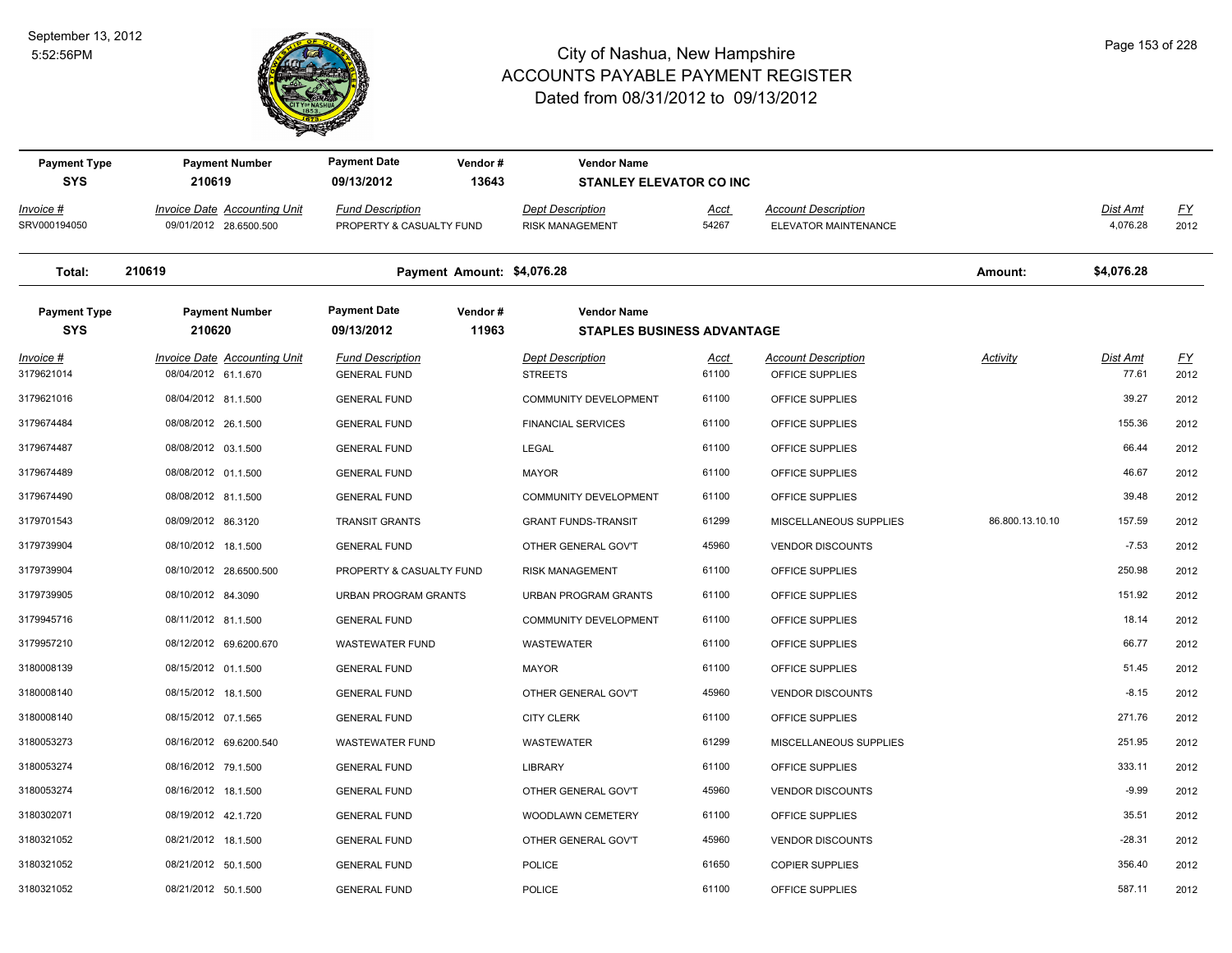

| Total:                            | 210623                                                     | Payment Amount: \$550.00                        |                  |                                                    |                               |                                                    | Amount:                                           | \$550.00           |                   |
|-----------------------------------|------------------------------------------------------------|-------------------------------------------------|------------------|----------------------------------------------------|-------------------------------|----------------------------------------------------|---------------------------------------------------|--------------------|-------------------|
| Invoice #<br>2-124651             | Invoice Date Accounting Unit<br>08/08/2012 61.1001         | <b>Fund Description</b><br>CAPITAL IMPROVEMENTS |                  | <b>Dept Description</b><br>STREETS-CAP IMP         | Acct<br>81100                 | <b>Account Description</b><br>CAPITAL IMPROVEMENTS | Activity<br>1000                                  | Dist Amt<br>550.00 | <u>FY</u><br>2012 |
| <b>Payment Type</b><br><b>SYS</b> | <b>Payment Number</b><br>210623                            | <b>Payment Date</b><br>09/13/2012               | Vendor#<br>11878 | <b>Vendor Name</b>                                 | <b>SWENSON GRANITE CO LLC</b> |                                                    | <b>Payee Name</b><br><b>SWENSON GRANITE WORKS</b> |                    |                   |
| Total:                            | 210622                                                     | Payment Amount: \$42.00                         |                  |                                                    |                               |                                                    | Amount:                                           | \$42.00            |                   |
| <u>Invoice #</u><br>104749        | <b>Invoice Date Accounting Unit</b><br>08/24/2012 57.1.620 | <b>Fund Description</b><br><b>GENERAL FUND</b>  |                  | <b>Dept Description</b><br>CITYWIDE COMMUNICATIONS | <u>Acct</u><br>61705          | <b>Account Description</b><br><b>TIRES</b>         |                                                   | Dist Amt<br>42.00  | <u>FY</u><br>2012 |
| <b>SYS</b>                        | 210622                                                     | 09/13/2012                                      | 13679            | <b>SULLIVAN TIRE INC</b>                           |                               |                                                    | <b>SULLIVAN TIRE COMPANY</b>                      |                    |                   |
| <b>Payment Type</b>               | <b>Payment Number</b>                                      | <b>Payment Date</b>                             | Vendor#          | <b>Vendor Name</b>                                 |                               |                                                    | <b>Payee Name</b>                                 |                    |                   |
| Total:                            | 210621                                                     | Payment Amount: \$559.61                        |                  |                                                    |                               |                                                    | Amount:                                           | \$559.61           |                   |
| 068938                            | 08/21/2012 77.1.650                                        | <b>GENERAL FUND</b>                             |                  | PARKS & RECREATION                                 | 54280                         | <b>BUILDING/GROUNDS</b><br><b>MAINTENANCE</b>      |                                                   | 79.41              | 2012              |
| 068898                            | 08/15/2012 77.1.650                                        | <b>GENERAL FUND</b>                             |                  | PARKS & RECREATION                                 | 54280                         | <b>BUILDING/GROUNDS</b><br><b>MAINTENANCE</b>      |                                                   | 336.60             | 2012              |
| 068782                            | 08/07/2012 77.1.650                                        | <b>GENERAL FUND</b>                             |                  | PARKS & RECREATION                                 | 54280                         | <b>BUILDING/GROUNDS</b><br><b>MAINTENANCE</b>      |                                                   | 143.60             | 2012              |
| Invoice #                         | <b>Invoice Date Accounting Unit</b>                        | <b>Fund Description</b>                         |                  | <b>Dept Description</b>                            | Acct                          | <b>Account Description</b>                         |                                                   | Dist Amt           | <u>FY</u>         |
| <b>Payment Type</b><br><b>SYS</b> | <b>Payment Number</b><br>210621                            | 09/13/2012                                      | Vendor#<br>13650 | <b>STATELINE IRRIGATION</b>                        |                               |                                                    |                                                   |                    |                   |
|                                   |                                                            | <b>Payment Date</b>                             |                  | <b>Vendor Name</b>                                 |                               |                                                    |                                                   |                    |                   |
| Total:                            | 210620                                                     | Payment Amount: \$4,520.94                      |                  |                                                    | Discount:                     | 24.95                                              | Amount:                                           | \$4,524.78         |                   |
| 3181011375                        | 08/29/2012 60.1.665                                        | <b>GENERAL FUND</b>                             |                  | <b>PUBLIC</b><br>WORKS-ADMIN/ENGINEERIN            | 61299                         | MISCELLANEOUS SUPPLIES                             |                                                   | 50.47              | 2012              |
| 3181011374                        | 08/29/2012 18.1.500                                        | <b>GENERAL FUND</b>                             |                  | OTHER GENERAL GOV'T                                | 45960                         | <b>VENDOR DISCOUNTS</b>                            |                                                   | $-11.86$           | 2012              |
| 3181011374                        | 08/29/2012 71.1.500                                        | <b>GENERAL FUND</b>                             |                  | <b>COMMUNITY SERVICES</b>                          | 61100                         | OFFICE SUPPLIES                                    |                                                   | 395.38             | 2012              |
| 3180951706                        | 08/25/2012 81.1.500                                        | <b>GENERAL FUND</b>                             |                  | <b>COMMUNITY DEVELOPMENT</b>                       | 61100                         | OFFICE SUPPLIES                                    |                                                   | 88.06              | 2012              |
| 3180426973                        | 08/24/2012 52.1.500                                        | <b>GENERAL FUND</b>                             |                  | <b>FIRE</b>                                        | 61100                         | OFFICE SUPPLIES                                    |                                                   | 1,133.19           | 2012              |
| 3180426973                        | 08/24/2012 18.1.500                                        | <b>GENERAL FUND</b>                             |                  | OTHER GENERAL GOV'T                                | 45960                         | <b>VENDOR DISCOUNTS</b>                            |                                                   | $-34.00$           | 2012              |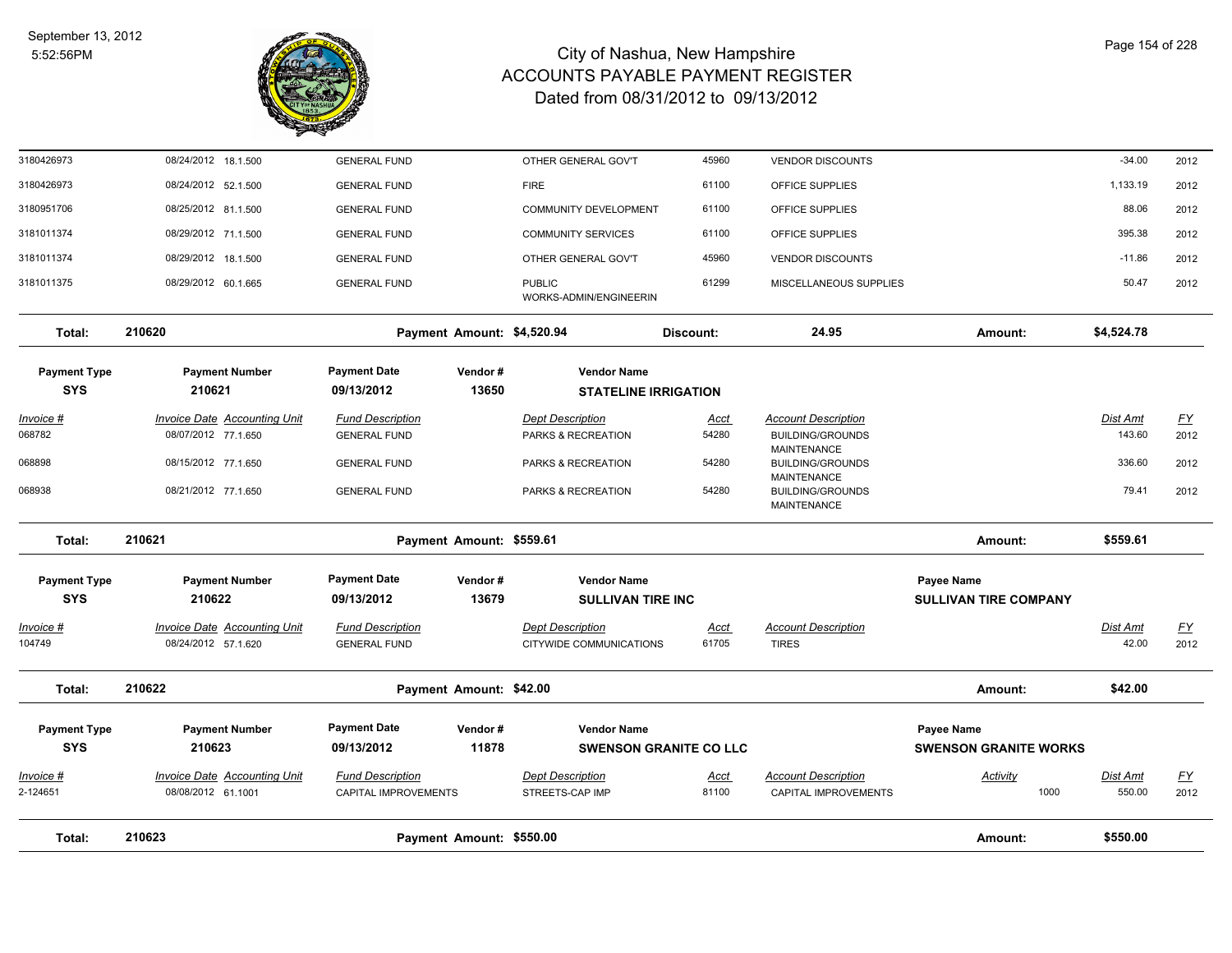

| <b>Payment Type</b>              | <b>Payment Number</b>                                         | <b>Payment Date</b>                               | Vendor#                  | <b>Vendor Name</b>                            |                      |                                                                             |         |                           |                          |
|----------------------------------|---------------------------------------------------------------|---------------------------------------------------|--------------------------|-----------------------------------------------|----------------------|-----------------------------------------------------------------------------|---------|---------------------------|--------------------------|
| <b>SYS</b>                       | 210624                                                        | 09/13/2012                                        | 13773                    | <b>TRUE BLUE CLEANERS</b>                     |                      |                                                                             |         |                           |                          |
| <u> Invoice #</u>                | <b>Invoice Date Accounting Unit</b>                           | <b>Fund Description</b>                           |                          | <b>Dept Description</b>                       | <u>Acct</u>          | <b>Account Description</b>                                                  |         | Dist Amt                  | EY                       |
| 125233                           | 08/27/2012 52.1.625                                           | <b>GENERAL FUND</b>                               |                          | <b>FIRE</b>                                   | 55699                | OTHER CONTRACTED<br><b>SERVICES</b>                                         |         | 30.16                     | 2012                     |
| 125350                           | 08/27/2012 52.1.625                                           | <b>GENERAL FUND</b>                               |                          | <b>FIRE</b>                                   | 55699                | OTHER CONTRACTED                                                            |         | 30.16                     | 2012                     |
| 125365                           | 08/27/2012 52.1.625                                           | <b>GENERAL FUND</b>                               |                          | <b>FIRE</b>                                   | 55699                | <b>SERVICES</b><br>OTHER CONTRACTED<br><b>SERVICES</b>                      |         | 30.16                     | 2012                     |
| Total:                           | 210624                                                        |                                                   | Payment Amount: \$90.48  |                                               |                      |                                                                             | Amount: | \$90.48                   |                          |
| <b>Payment Type</b>              | <b>Payment Number</b>                                         | <b>Payment Date</b>                               | Vendor#                  | <b>Vendor Name</b>                            |                      |                                                                             |         |                           |                          |
| <b>SYS</b>                       | 210625                                                        | 09/13/2012                                        | 13777                    | <b>TUCKAHOE TURF FARMS INC</b>                |                      |                                                                             |         |                           |                          |
| Invoice #<br>5002252             | <b>Invoice Date Accounting Unit</b><br>08/02/2012 77.1.650    | <b>Fund Description</b><br><b>GENERAL FUND</b>    |                          | <b>Dept Description</b><br>PARKS & RECREATION | <u>Acct</u><br>54280 | <b>Account Description</b><br><b>BUILDING/GROUNDS</b><br><b>MAINTENANCE</b> |         | <b>Dist Amt</b><br>175.00 | $\underline{FY}$<br>2012 |
| Total:                           | 210625                                                        |                                                   | Payment Amount: \$175.00 |                                               |                      |                                                                             | Amount: | \$175.00                  |                          |
| <b>Payment Type</b>              | <b>Payment Number</b>                                         | <b>Payment Date</b>                               | Vendor#                  | <b>Vendor Name</b>                            |                      |                                                                             |         |                           |                          |
| <b>SYS</b>                       | 210626                                                        | 09/13/2012                                        | 13797                    | UNIFIRST CORPORATION                          |                      |                                                                             |         |                           |                          |
| <u> Invoice #</u><br>044 4027558 | <b>Invoice Date Accounting Unit</b><br>08/09/2012 69.6200.540 | <b>Fund Description</b><br><b>WASTEWATER FUND</b> |                          | <b>Dept Description</b><br><b>WASTEWATER</b>  | <u>Acct</u><br>61107 | <b>Account Description</b><br><b>CLOTHING &amp; UNIFORMS</b>                |         | <b>Dist Amt</b><br>42.32  | <u>FY</u><br>2012        |
| 044 4027558                      | 08/09/2012 69.6200.670                                        | <b>WASTEWATER FUND</b>                            |                          | <b>WASTEWATER</b>                             | 61107                | <b>CLOTHING &amp; UNIFORMS</b>                                              |         | 236.05                    | 2012                     |
| 044 4028227                      | 08/10/2012 61.1.670                                           | <b>GENERAL FUND</b>                               |                          | <b>STREETS</b>                                | 61107                | <b>CLOTHING &amp; UNIFORMS</b>                                              |         | 262.06                    | 2012                     |
| 044 4028450                      | 08/10/2012 61.1.670                                           | <b>GENERAL FUND</b>                               |                          | <b>STREETS</b>                                | 61107                | <b>CLOTHING &amp; UNIFORMS</b>                                              |         | 294.96                    | 2012                     |
| 044 4030564                      | 08/16/2012 69.6200.540                                        | <b>WASTEWATER FUND</b>                            |                          | <b>WASTEWATER</b>                             | 61107                | <b>CLOTHING &amp; UNIFORMS</b>                                              |         | 42.32                     | 2012                     |
| 044 4030564                      | 08/16/2012 69.6200.670                                        | <b>WASTEWATER FUND</b>                            |                          | <b>WASTEWATER</b>                             | 61107                | <b>CLOTHING &amp; UNIFORMS</b>                                              |         | 246.00                    | 2012                     |
| 044 4031211                      | 08/17/2012 61.1.670                                           | <b>GENERAL FUND</b>                               |                          | <b>STREETS</b>                                | 61107                | <b>CLOTHING &amp; UNIFORMS</b>                                              |         | 262.06                    | 2012                     |
| 044 4031432                      | 08/17/2012 61.1.670                                           | <b>GENERAL FUND</b>                               |                          | <b>STREETS</b>                                | 61107                | <b>CLOTHING &amp; UNIFORMS</b>                                              |         | 294.96                    | 2012                     |
| 044 4033498                      | 08/23/2012 69.6200.540                                        | <b>WASTEWATER FUND</b>                            |                          | WASTEWATER                                    | 61107                | <b>CLOTHING &amp; UNIFORMS</b>                                              |         | 42.32                     | 2012                     |
| 044 4033498                      | 08/23/2012 69.6200.670                                        | <b>WASTEWATER FUND</b>                            |                          | WASTEWATER                                    | 61107                | <b>CLOTHING &amp; UNIFORMS</b>                                              |         | 236.05                    | 2012                     |
| 044 4034145                      | 08/24/2012 61.1.670                                           | <b>GENERAL FUND</b>                               |                          | <b>STREETS</b>                                | 61107                | <b>CLOTHING &amp; UNIFORMS</b>                                              |         | 262.06                    | 2012                     |
| 044 4034375                      | 08/24/2012 61.1.670                                           | <b>GENERAL FUND</b>                               |                          | <b>STREETS</b>                                | 61107                | <b>CLOTHING &amp; UNIFORMS</b>                                              |         | 294.96                    | 2012                     |
| 044 4036471                      | 08/30/2012 69.6200.540                                        | <b>WASTEWATER FUND</b>                            |                          | <b>WASTEWATER</b>                             | 61107                | <b>CLOTHING &amp; UNIFORMS</b>                                              |         | 42.32                     | 2012                     |
| 044 4036471                      | 08/30/2012 69.6200.670                                        | <b>WASTEWATER FUND</b>                            |                          | WASTEWATER                                    | 61107                | <b>CLOTHING &amp; UNIFORMS</b>                                              |         | 246.00                    | 2012                     |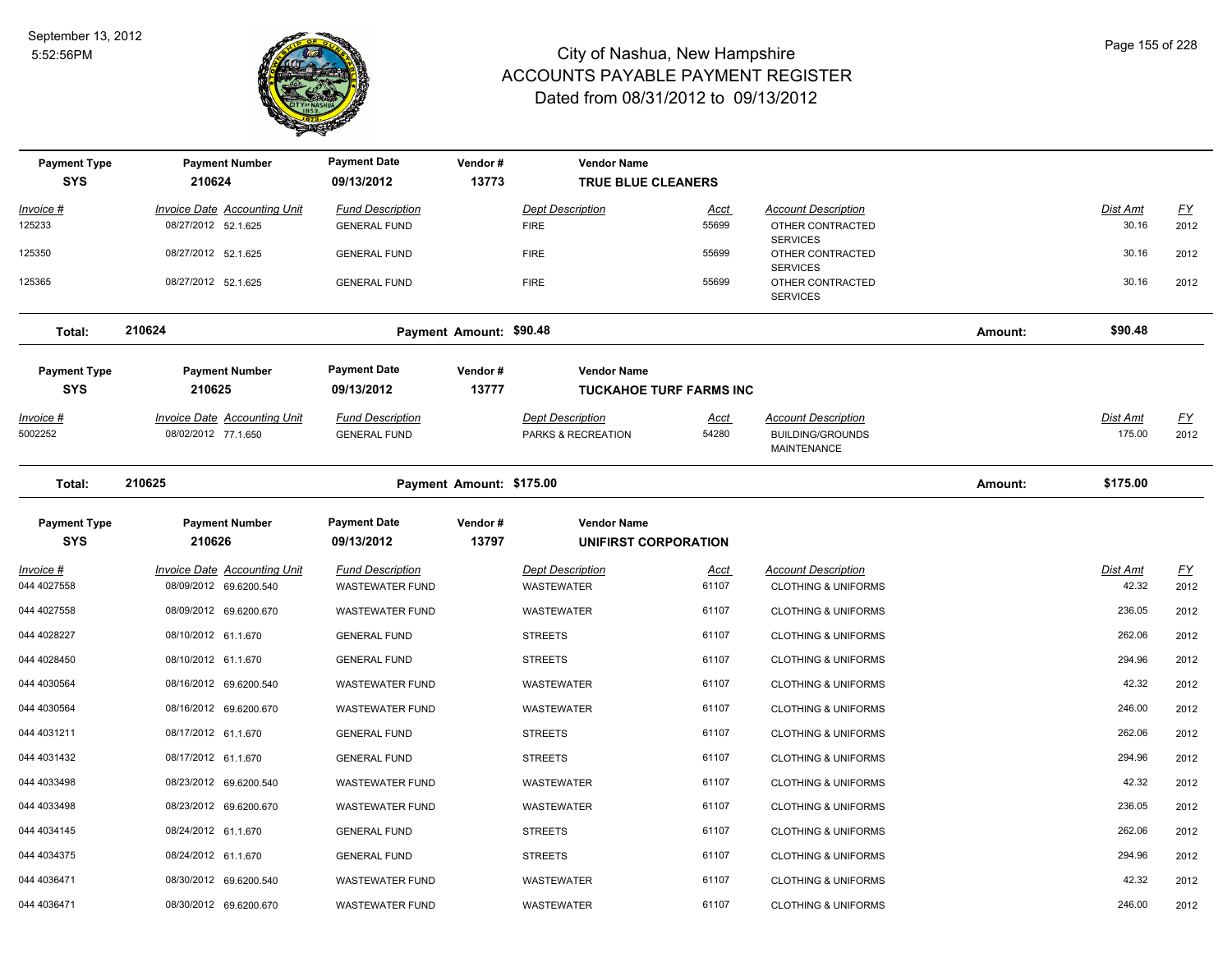

| Total:                            | 210630                                                        |                                                   | Payment Amount: \$5,550.41 |                                               |                      |                                                                     | Amount: | \$5,550.41           |                          |
|-----------------------------------|---------------------------------------------------------------|---------------------------------------------------|----------------------------|-----------------------------------------------|----------------------|---------------------------------------------------------------------|---------|----------------------|--------------------------|
| Invoice #<br>BD723312-030         | Invoice Date Accounting Unit<br>08/20/2012 68.6000.692        | <b>Fund Description</b><br>SOLID WASTE FUND       |                            | <b>Dept Description</b><br><b>SOLID WASTE</b> | Acct<br>53999        | <b>Account Description</b><br>OTHER PROFESSIONAL<br><b>SERVICES</b> |         | Dist Amt<br>5,550.41 | <u>FY</u><br>2012        |
| <b>SYS</b>                        | 210630                                                        | 09/13/2012                                        | 13816                      | <b>USDA APHIS WILDLIFE SERVICES</b>           |                      |                                                                     |         |                      |                          |
| <b>Payment Type</b>               | <b>Payment Number</b>                                         | <b>Payment Date</b>                               | Vendor#                    | <b>Vendor Name</b>                            |                      |                                                                     |         |                      |                          |
| Total:                            | 210629                                                        |                                                   | Payment Amount: \$885.00   |                                               |                      |                                                                     | Amount: | \$885.00             |                          |
| Invoice #<br>8/7/2012-SOLID WASTE | <b>Invoice Date Accounting Unit</b><br>08/07/2012 68.6000.695 | <b>Fund Description</b><br>SOLID WASTE FUND       |                            | <b>Dept Description</b><br><b>SOLID WASTE</b> | <u>Acct</u><br>55699 | <b>Account Description</b><br>OTHER CONTRACTED<br><b>SERVICES</b>   |         | Dist Amt<br>885.00   | $\underline{FY}$<br>2012 |
| <b>Payment Type</b><br><b>SYS</b> | <b>Payment Number</b><br>210629                               | <b>Payment Date</b><br>09/13/2012                 | Vendor#<br>10722           | <b>Vendor Name</b><br>UNIVERSAL SIGNWORKS INC |                      |                                                                     |         |                      |                          |
| Total:                            |                                                               |                                                   |                            |                                               |                      |                                                                     | Amount: |                      |                          |
|                                   | 210628                                                        |                                                   | Payment Amount: \$1,091.46 |                                               |                      |                                                                     |         | \$1,091.46           |                          |
| <u> Invoice #</u><br>RP659008     | <b>Invoice Date Accounting Unit</b><br>08/08/2012 69.6200.670 | <b>Fund Description</b><br><b>WASTEWATER FUND</b> |                            | <b>Dept Description</b><br><b>WASTEWATER</b>  | <b>Acct</b><br>61156 | <b>Account Description</b><br><b>CHEMICALS</b>                      |         | Dist Amt<br>1,091.46 | <u>FY</u><br>2012        |
| <b>SYS</b>                        | 210628                                                        | 09/13/2012                                        | 13645                      | UNIVAR USA INC                                |                      |                                                                     |         |                      |                          |
| <b>Payment Type</b>               | <b>Payment Number</b>                                         | <b>Payment Date</b>                               | Vendor#                    | <b>Vendor Name</b>                            |                      |                                                                     |         |                      |                          |
| Total:                            | 210627                                                        |                                                   | Payment Amount: \$644.40   |                                               |                      |                                                                     | Amount: | \$644.40             |                          |
| 226542                            | 08/01/2012 79.4090                                            | LIB-LOST/DAMAGED BOOK<br><b>FINES</b>             |                            | LIB-LOST/DAMAGED BOOK<br><b>FINES</b>         | 45440                | <b>LIBRARY BOOK FINES</b>                                           |         | 644.40               | 2012                     |
| Invoice #                         | <b>Invoice Date Accounting Unit</b>                           | <b>Fund Description</b>                           |                            | <b>Dept Description</b>                       | <u>Acct</u>          | <b>Account Description</b>                                          |         | Dist Amt             | <u>FY</u>                |
| <b>SYS</b>                        | 210627                                                        | 09/13/2012                                        | 13799                      | UNIQUE MANAGEMENT SERVICES INC                |                      |                                                                     |         |                      |                          |
| <b>Payment Type</b>               | <b>Payment Number</b>                                         | <b>Payment Date</b>                               | Vendor#                    | <b>Vendor Name</b>                            |                      |                                                                     |         |                      |                          |
| Total:                            | 210626                                                        |                                                   | Payment Amount: \$3,378.16 |                                               |                      |                                                                     | Amount: | \$3,378.16           |                          |
| 044 4037337                       | 08/31/2012 61.1.670                                           | <b>GENERAL FUND</b>                               |                            | <b>STREETS</b>                                | 61107                | <b>CLOTHING &amp; UNIFORMS</b>                                      |         | 303.80               | 2012                     |
| 044 4037112                       | 08/31/2012 61.1.670                                           | <b>GENERAL FUND</b>                               |                            | <b>STREETS</b>                                | 61107                | <b>CLOTHING &amp; UNIFORMS</b>                                      |         | 269.92               | 2012                     |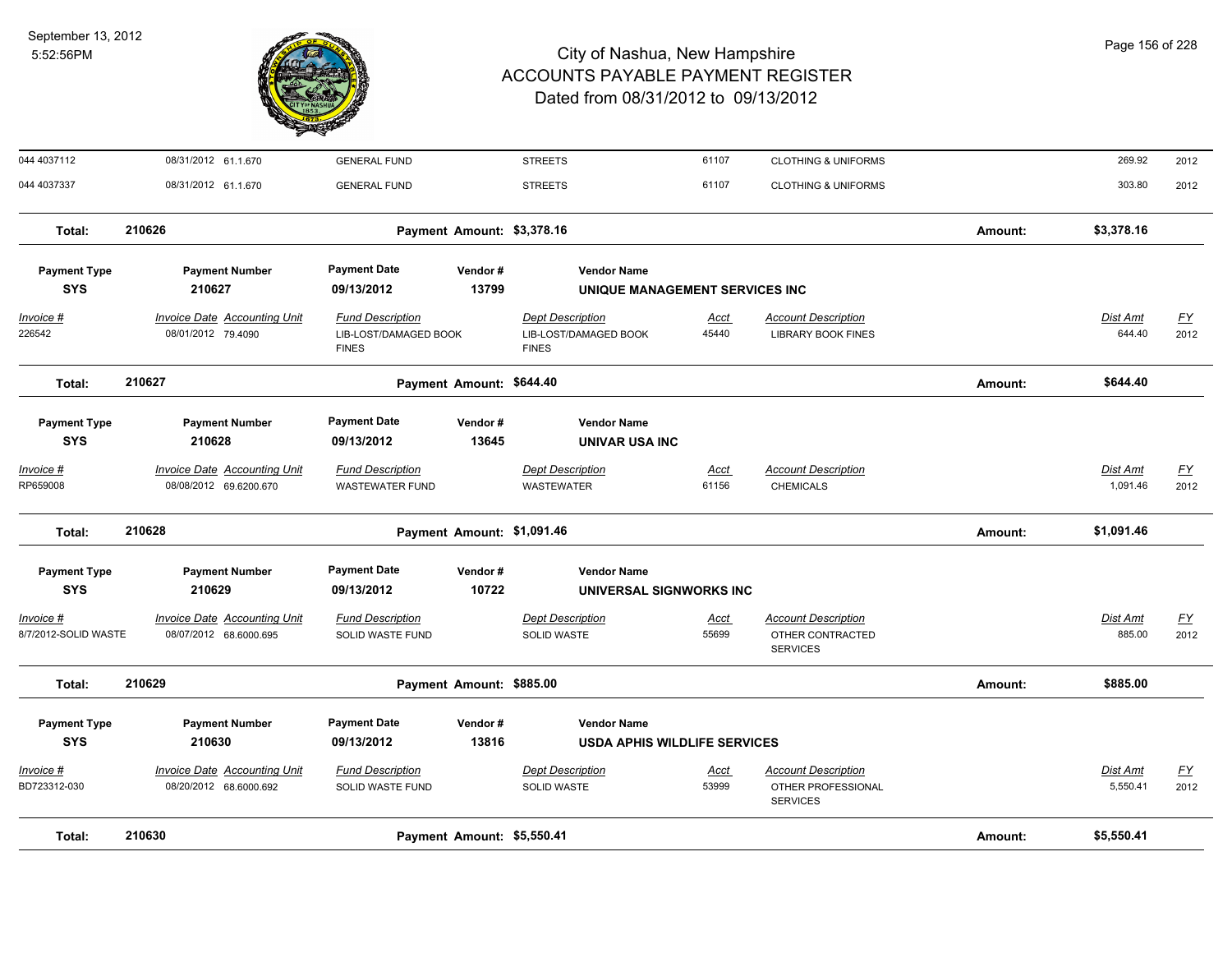

| <b>Payment Type</b><br><b>SYS</b> | <b>Payment Number</b><br>210631                                 | <b>Payment Date</b><br>09/13/2012                                 | Vendor#<br>11371           | <b>Vendor Name</b><br><b>USP OF NEW ENGLAND</b>      |                      |                                                          |                                                 |                           |                          |
|-----------------------------------|-----------------------------------------------------------------|-------------------------------------------------------------------|----------------------------|------------------------------------------------------|----------------------|----------------------------------------------------------|-------------------------------------------------|---------------------------|--------------------------|
| Invoice #<br>18840105             | <b>Invoice Date Accounting Unit</b><br>08/17/2012 61.1.700      | <b>Fund Description</b><br><b>GENERAL FUND</b>                    |                            | <b>Dept Description</b><br><b>STREETS</b>            | Acct<br>61299        | <b>Account Description</b><br>MISCELLANEOUS SUPPLIES     |                                                 | Dist Amt<br>939.70        | $\underline{FY}$<br>2012 |
| Total:                            | 210631                                                          |                                                                   | Payment Amount: \$939.70   |                                                      |                      |                                                          | Amount:                                         | \$939.70                  |                          |
| <b>Payment Type</b><br><b>SYS</b> | <b>Payment Number</b><br>210632                                 | <b>Payment Date</b><br>09/13/2012                                 | Vendor#<br>13844           | <b>Vendor Name</b><br><b>VISION SERVICE PLAN NH</b>  |                      |                                                          | Payee Name<br><b>VISION SERVICE PLAN</b>        |                           |                          |
| Invoice #<br>SEPT/12700751001     | <b>Invoice Date Accounting Unit</b><br>08/16/2012 13.6600.525.S | <b>Fund Description</b><br>BENEFITS SELF INSURANCE<br><b>FUND</b> |                            | <b>Dept Description</b><br>BENEFITS ADMINISTRATION   | <u>Acct</u><br>59020 | <b>Account Description</b><br>VISION POLICIES            |                                                 | Dist Amt<br>2,741.20      | <u>FY</u><br>2012        |
| Total:                            | 210632                                                          |                                                                   | Payment Amount: \$2,741.20 |                                                      |                      |                                                          | Amount:                                         | \$2,741.20                |                          |
| <b>Payment Type</b><br><b>SYS</b> | <b>Payment Number</b><br>210633                                 | <b>Payment Date</b><br>09/13/2012                                 | Vendor#<br>12157           | <b>Vendor Name</b><br><b>VWR SCIENTIFIC PRODUCTS</b> |                      |                                                          |                                                 |                           |                          |
| $Invoice$ #<br>8051486033         | <b>Invoice Date Accounting Unit</b><br>08/29/2012 69.6200.670   | <b>Fund Description</b><br><b>WASTEWATER FUND</b>                 |                            | <b>Dept Description</b><br>WASTEWATER                | Acct<br>61149        | <b>Account Description</b><br><b>LABORATORY SUPPLIES</b> |                                                 | <b>Dist Amt</b><br>680.71 | <u>FY</u><br>2012        |
| 8051486041                        | 08/29/2012 69.6200.670                                          | <b>WASTEWATER FUND</b>                                            |                            | WASTEWATER                                           | 61149                | LABORATORY SUPPLIES                                      |                                                 | 102.60                    | 2012                     |
| 8051503765                        | 08/30/2012 69.6200.670                                          | <b>WASTEWATER FUND</b>                                            |                            | WASTEWATER                                           | 61149                | <b>LABORATORY SUPPLIES</b>                               |                                                 | 55.82                     | 2012                     |
| Total:                            | 210633                                                          |                                                                   | Payment Amount: \$839.13   |                                                      |                      |                                                          | Amount:                                         | \$839.13                  |                          |
| <b>Payment Type</b><br><b>SYS</b> | <b>Payment Number</b><br>210634                                 | <b>Payment Date</b><br>09/13/2012                                 | Vendor#<br>13864           | <b>Vendor Name</b><br><b>WB MASON CO INC</b>         |                      |                                                          |                                                 |                           |                          |
| <b>Invoice #</b><br>106976467     | <b>Invoice Date Accounting Unit</b><br>08/29/2012 79.1.500      | <b>Fund Description</b><br><b>GENERAL FUND</b>                    |                            | <b>Dept Description</b><br><b>LIBRARY</b>            | Acct<br>61650        | <b>Account Description</b><br><b>COPIER SUPPLIES</b>     |                                                 | Dist Amt<br>1,463.96      | $\underline{FY}$<br>2012 |
| Total:                            | 210634                                                          |                                                                   | Payment Amount: \$1,463.96 |                                                      |                      |                                                          | Amount:                                         | \$1,463.96                |                          |
| <b>Payment Type</b><br><b>SYS</b> | <b>Payment Number</b><br>210635                                 | <b>Payment Date</b><br>09/13/2012                                 | Vendor#<br>13737           | <b>Vendor Name</b><br><b>THOMSON WEST</b>            |                      |                                                          | <b>Payee Name</b><br><b>WEST PAYMENT CENTER</b> |                           |                          |
| Invoice #<br>825488940            | Invoice Date Accounting Unit<br>08/04/2012 79.1.760             | <b>Fund Description</b><br><b>GENERAL FUND</b>                    |                            | <b>Dept Description</b><br><b>LIBRARY</b>            | Acct<br>61807        | <b>Account Description</b><br><b>PUBLICATIONS</b>        |                                                 | Dist Amt<br>760.00        | EY<br>2012               |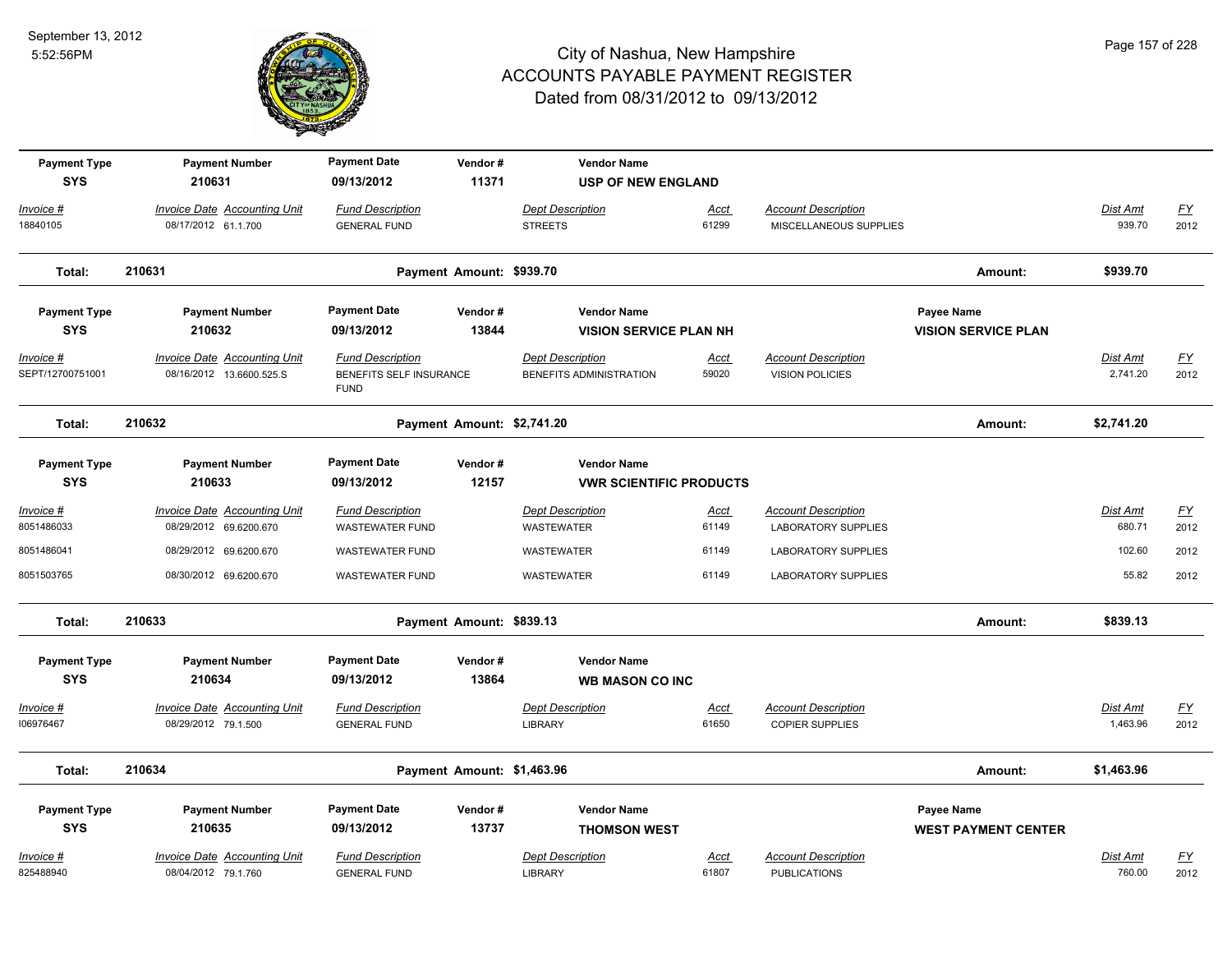

| Total:                            | 210635                                                     |                                                   | Payment Amount: \$760.00   |                                                 |                               |                                                                             | Amount: | \$760.00             |                   |
|-----------------------------------|------------------------------------------------------------|---------------------------------------------------|----------------------------|-------------------------------------------------|-------------------------------|-----------------------------------------------------------------------------|---------|----------------------|-------------------|
| <b>Payment Type</b><br><b>SYS</b> | <b>Payment Number</b><br>210636                            | <b>Payment Date</b><br>09/13/2012                 | Vendor#<br>13897           | <b>Vendor Name</b><br><b>WINDWARD PETROLEUM</b> |                               |                                                                             |         |                      |                   |
| Invoice #<br>5011729              | Invoice Date Accounting Unit<br>08/20/2012 69.6200.670     | <b>Fund Description</b><br><b>WASTEWATER FUND</b> |                            | <b>Dept Description</b><br>WASTEWATER           | Acct<br>54487                 | <b>Account Description</b><br><b>EQUIPMENT REPAIRS &amp;</b><br>MAINTENANCE |         | Dist Amt<br>1,981.24 | <u>FY</u><br>2012 |
| Total:                            | 210636                                                     |                                                   | Payment Amount: \$1,981.24 |                                                 |                               |                                                                             | Amount: | \$1,981.24           |                   |
| <b>Payment Type</b><br><b>SYS</b> | <b>Payment Number</b><br>210637                            | <b>Payment Date</b><br>09/13/2012                 | Vendor#<br>13920           | <b>Vendor Name</b><br>YANKEE TRUCK LLC          |                               |                                                                             |         |                      |                   |
| <u>Invoice #</u><br>283394        | <b>Invoice Date Accounting Unit</b><br>08/21/2012 52.1.630 | <b>Fund Description</b><br><b>GENERAL FUND</b>    |                            | <b>Dept Description</b><br><b>FIRE</b>          | <u>Acct</u><br>61799          | <b>Account Description</b><br><b>VEHICLE PARTS &amp; SUPPLIES</b>           |         | Dist Amt<br>136.44   | <u>FY</u><br>2012 |
| 283560                            | 08/24/2012 52.1.630                                        | <b>GENERAL FUND</b>                               |                            | <b>FIRE</b>                                     | 61799                         | <b>VEHICLE PARTS &amp; SUPPLIES</b>                                         |         | 300.17               | 2012              |
| Total:                            | 210637                                                     |                                                   | Payment Amount: \$436.61   |                                                 |                               |                                                                             | Amount: | \$436.61             |                   |
| <b>Payment Type</b><br><b>SYS</b> | <b>Payment Number</b><br>210638                            | <b>Payment Date</b><br>09/13/2012                 | Vendor#<br>14011           | <b>Vendor Name</b>                              | <b>BAYRING COMMUNICATIONS</b> |                                                                             |         |                      |                   |
| <u>Invoice #</u><br>8/12/2012     | Invoice Date Accounting Unit<br>09/01/2012 91.1.012621     | <b>Fund Description</b><br><b>GENERAL FUND</b>    |                            | <b>Dept Description</b><br><b>SCHOOL</b>        | <u>Acct</u><br>55109          | <b>Account Description</b><br>TELEPHONE-VOICE                               |         | Dist Amt<br>78.00    | <u>FY</u><br>2012 |
| 8/12/2012                         | 09/01/2012 91.1.032621                                     | <b>GENERAL FUND</b>                               |                            | <b>SCHOOL</b>                                   | 55109                         | TELEPHONE-VOICE                                                             |         | 156.00               | 2012              |
| 8/12/2012                         | 09/01/2012 91.1.042621                                     | <b>GENERAL FUND</b>                               |                            | <b>SCHOOL</b>                                   | 55109                         | <b>TELEPHONE-VOICE</b>                                                      |         | 136.50               | 2012              |
| 8/12/2012                         | 09/01/2012 91.1.052621                                     | <b>GENERAL FUND</b>                               |                            | SCHOOL                                          | 55109                         | TELEPHONE-VOICE                                                             |         | 175.50               | 2012              |
| 8/12/2012                         | 09/01/2012 91.1.062621                                     | <b>GENERAL FUND</b>                               |                            | <b>SCHOOL</b>                                   | 55109                         | TELEPHONE-VOICE                                                             |         | 180.63               | 2012              |
| 8/12/2012                         | 09/01/2012 91.1.072621                                     | <b>GENERAL FUND</b>                               |                            | <b>SCHOOL</b>                                   | 55109                         | TELEPHONE-VOICE                                                             |         | 156.00               | 2012              |
| 8/12/2012                         | 09/01/2012 91.1.092621                                     | <b>GENERAL FUND</b>                               |                            | <b>SCHOOL</b>                                   | 55109                         | TELEPHONE-VOICE                                                             |         | 163.00               | 2012              |
| 8/12/2012                         | 09/01/2012 91.1.102621                                     | <b>GENERAL FUND</b>                               |                            | <b>SCHOOL</b>                                   | 55109                         | TELEPHONE-VOICE                                                             |         | 157.32               | 2012              |
| 8/12/2012                         | 09/01/2012 91.1.112621                                     | <b>GENERAL FUND</b>                               |                            | <b>SCHOOL</b>                                   | 55109                         | TELEPHONE-VOICE                                                             |         | 97.50                | 2012              |
| 8/12/2012                         | 09/01/2012 91.1.122621                                     | <b>GENERAL FUND</b>                               |                            | <b>SCHOOL</b>                                   | 55109                         | TELEPHONE-VOICE                                                             |         | 81.03                | 2012              |
| 8/12/2012                         | 09/01/2012 91.1.132621                                     | <b>GENERAL FUND</b>                               |                            | <b>SCHOOL</b>                                   | 55109                         | TELEPHONE-VOICE                                                             |         | 80.28                | 2012              |
| 8/12/2012                         | 09/01/2012 91.1.192621                                     | <b>GENERAL FUND</b>                               |                            | <b>SCHOOL</b>                                   | 55109                         | TELEPHONE-VOICE                                                             |         | 136.50               | 2012              |
| 8/12/2012                         | 09/01/2012 91.1.202621                                     | <b>GENERAL FUND</b>                               |                            | <b>SCHOOL</b>                                   | 55109                         | TELEPHONE-VOICE                                                             |         | 78.00                | 2012              |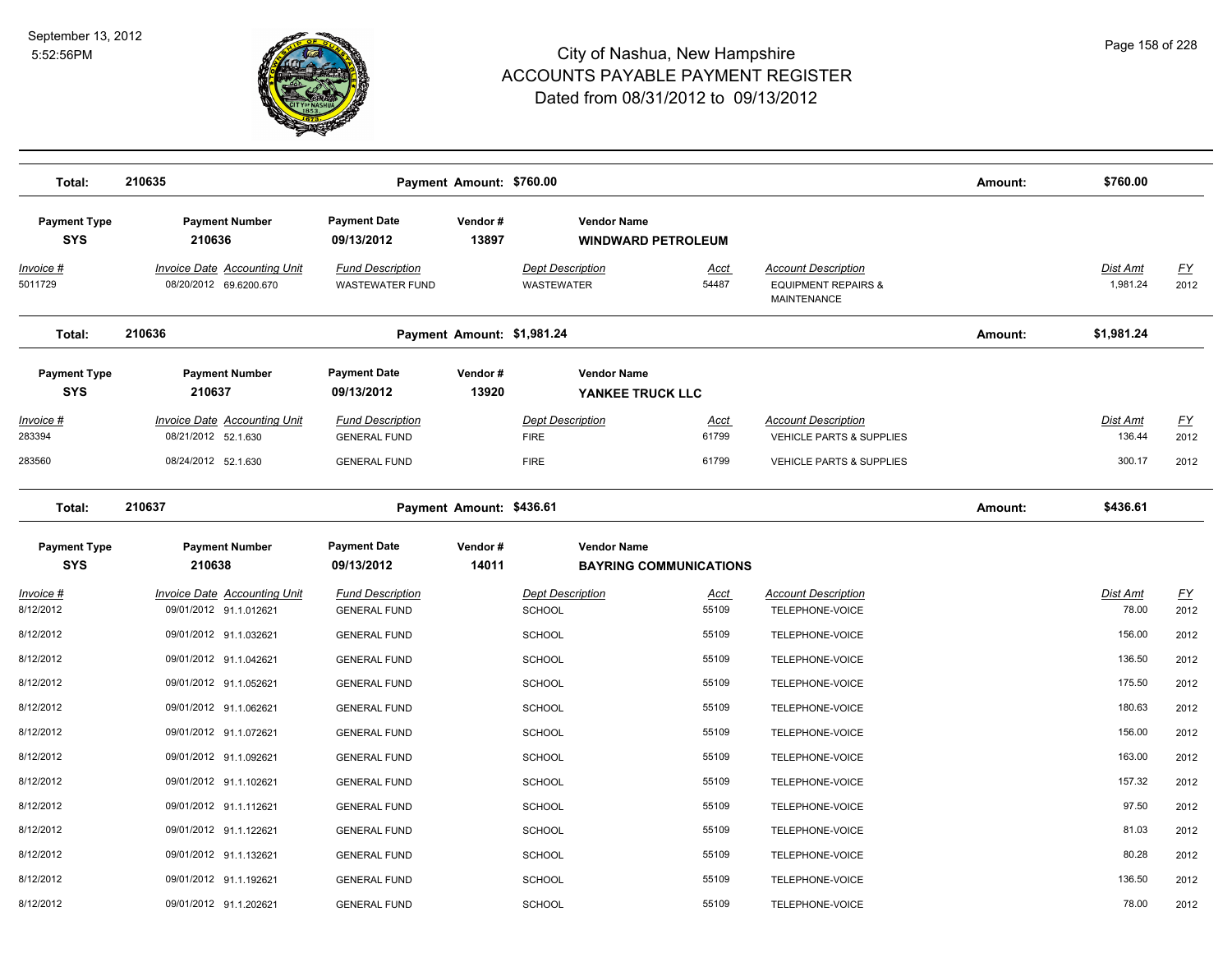

| 8/12/2012 | 09/01/2012 91.1.202621 | <b>GENERAL FUND</b> | <b>SCHOOL</b> | 55109 | TELEPHONE-VOICE | 117.00 | 2012 |
|-----------|------------------------|---------------------|---------------|-------|-----------------|--------|------|
| 8/12/2012 | 09/01/2012 91.1.222621 | <b>GENERAL FUND</b> | <b>SCHOOL</b> | 55109 | TELEPHONE-VOICE | 60.21  | 2012 |
| 8/12/2012 | 09/01/2012 91.1.142621 | <b>GENERAL FUND</b> | <b>SCHOOL</b> | 55109 | TELEPHONE-VOICE | 157.50 | 2012 |
| 8/12/2012 | 09/01/2012 91.1.152621 | <b>GENERAL FUND</b> | <b>SCHOOL</b> | 55109 | TELEPHONE-VOICE | 80.28  | 2012 |
| 8/12/2012 | 09/01/2012 91.1.162621 | <b>GENERAL FUND</b> | <b>SCHOOL</b> | 55109 | TELEPHONE-VOICE | 39.00  | 2012 |
| 8/12/2012 | 09/01/2012 91.1.172621 | <b>GENERAL FUND</b> | <b>SCHOOL</b> | 55109 | TELEPHONE-VOICE | 123.37 | 2012 |
|           |                        |                     |               |       |                 |        |      |

**Total: 210638 Payment Amount: \$2,253.62 Amount: \$2,253.62**

| <b>Payment Type</b><br><b>SYS</b> | <b>Payment Number</b><br>210639                        | <b>Payment Date</b><br>09/13/2012              | Vendor#<br>13291 | <b>Vendor Name</b>                       | <b>PENNICHUCK WATER WORKS INC</b> |                                                        |                    |                   |
|-----------------------------------|--------------------------------------------------------|------------------------------------------------|------------------|------------------------------------------|-----------------------------------|--------------------------------------------------------|--------------------|-------------------|
| Invoice #<br>31829098AUG          | Invoice Date Accounting Unit<br>09/06/2012 91.1.132621 | <b>Fund Description</b><br><b>GENERAL FUND</b> |                  | <b>Dept Description</b><br><b>SCHOOL</b> | <b>Acct</b><br>54141              | <b>Account Description</b><br><b>WATER &amp; SEWER</b> | Dist Amt<br>296.49 | <u>FY</u><br>2012 |
| 49604133AUG                       | 09/06/2012 91.1.042621                                 | <b>GENERAL FUND</b>                            |                  | <b>SCHOOL</b>                            | 54141                             | <b>WATER &amp; SEWER</b>                               | 60.36              | 2012              |
| 60143138AUG                       | 09/06/2012 91.1.112621                                 | <b>GENERAL FUND</b>                            |                  | <b>SCHOOL</b>                            | 54141                             | <b>WATER &amp; SEWER</b>                               | 196.06             | 2012              |
| 60411316AUG                       | 09/06/2012 91.1.092621                                 | <b>GENERAL FUND</b>                            |                  | <b>SCHOOL</b>                            | 54141                             | <b>WATER &amp; SEWER</b>                               | 265.69             | 2012              |
| 60425392AUG                       | 09/06/2012 91.1.112621                                 | <b>GENERAL FUND</b>                            |                  | <b>SCHOOL</b>                            | 54141                             | <b>WATER &amp; SEWER</b>                               | 229.78             | 2012              |
| 70090390AUG                       | 09/06/2012 91.1.182621                                 | <b>GENERAL FUND</b>                            |                  | <b>SCHOOL</b>                            | 54141                             | <b>WATER &amp; SEWER</b>                               | 401.43             | 2012              |
| 70093752AUG                       | 09/06/2012 91.1.042621                                 | <b>GENERAL FUND</b>                            |                  | <b>SCHOOL</b>                            | 54141                             | <b>WATER &amp; SEWER</b>                               | 2,220.89           | 2012              |
| AMHERSTAUG                        | 09/06/2012 91.1.092621                                 | <b>GENERAL FUND</b>                            |                  | <b>SCHOOL</b>                            | 54141                             | <b>WATER &amp; SEWER</b>                               | 87.70              | 2012              |
| <b>BROADAUG</b>                   | 09/06/2012 91.1.122621                                 | <b>GENERAL FUND</b>                            |                  | <b>SCHOOL</b>                            | 54141                             | <b>WATER &amp; SEWER</b>                               | 87.70              | 2012              |
| CHARLOTTAUG                       | 09/06/2012 91.1.132621                                 | <b>GENERAL FUND</b>                            |                  | <b>SCHOOL</b>                            | 54141                             | <b>WATER &amp; SEWER</b>                               | 87.70              | 2012              |
| <b>CHUCKDRUAUG</b>                | 09/06/2012 91.1.042621                                 | <b>GENERAL FUND</b>                            |                  | <b>SCHOOL</b>                            | 54141                             | <b>WATER &amp; SEWER</b>                               | 128.95             | 2012              |

**Total: 210639 Payment Amount: \$4,062.75 Amount: \$4,062.75**

| <b>Payment Type</b><br><b>SYS</b> | <b>Payment Number</b><br>210640                        | <b>Payment Date</b><br>09/13/2012              | Vendor#<br>14702 | <b>Vendor Name</b><br><b>LIBERTY UTILITIES</b> |                      |                                                  |                    |                   |
|-----------------------------------|--------------------------------------------------------|------------------------------------------------|------------------|------------------------------------------------|----------------------|--------------------------------------------------|--------------------|-------------------|
| Invoice #<br>2143AUG3             | Invoice Date Accounting Unit<br>08/31/2012 91.1.142621 | <b>Fund Description</b><br><b>GENERAL FUND</b> |                  | <b>Dept Description</b><br><b>SCHOOL</b>       | <u>Acct</u><br>54114 | <b>Account Description</b><br><b>HEATING GAS</b> | Dist Amt<br>139.41 | <u>FY</u><br>2012 |
| 612651AUG3                        | 09/04/2012 91.1.052621                                 | <b>GENERAL FUND</b>                            |                  | SCHOOL                                         | 54114                | <b>HEATING GAS</b>                               | 44.81              | 2012              |
| 612652AUG3                        | 09/04/2012 91.1.052621                                 | <b>GENERAL FUND</b>                            |                  | SCHOOL                                         | 54114                | <b>HEATING GAS</b>                               | 44.81              | 2012              |
| 612656AUG3                        | 09/04/2012 91.1.052621                                 | <b>GENERAL FUND</b>                            |                  | <b>SCHOOL</b>                                  | 54114                | <b>HEATING GAS</b>                               | 44.81              | 2012              |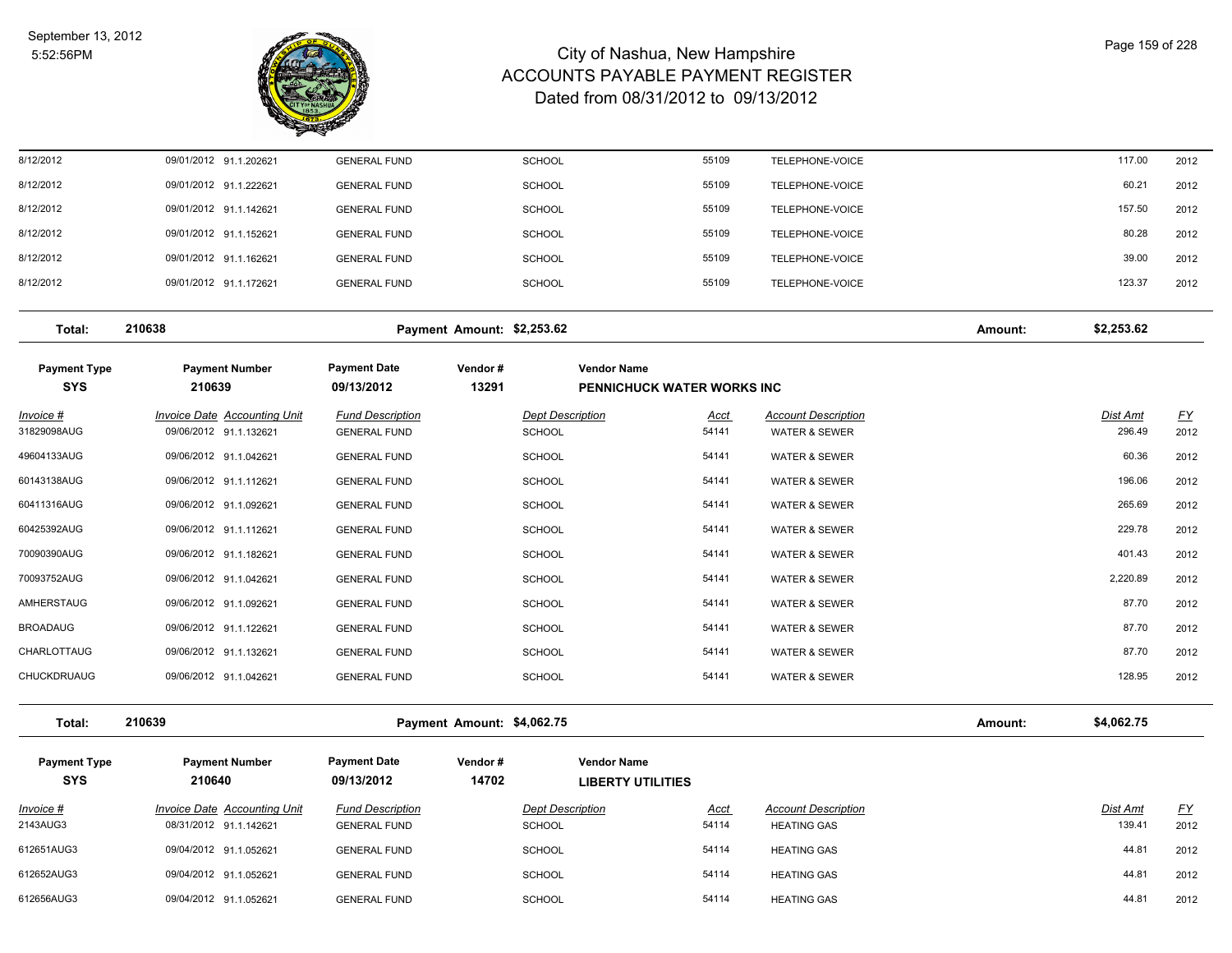

| 612874AUG3                          | 09/04/2012 91.1.052621                                        | <b>GENERAL FUND</b>                            |                             | SCHOOL                                                    | 54114                | <b>HEATING GAS</b>                               |         | 44.81                       | 2012                     |
|-------------------------------------|---------------------------------------------------------------|------------------------------------------------|-----------------------------|-----------------------------------------------------------|----------------------|--------------------------------------------------|---------|-----------------------------|--------------------------|
| 6326482AUG3                         | 09/05/2012 91.1.222621                                        | <b>GENERAL FUND</b>                            |                             | <b>SCHOOL</b>                                             | 54114                | <b>HEATING GAS</b>                               |         | 50.15                       | 2012                     |
| N9000020AUG3                        | 09/05/2012 91.1.172621                                        | <b>GENERAL FUND</b>                            |                             | <b>SCHOOL</b>                                             | 54114                | <b>HEATING GAS</b>                               |         | 147.19                      | 2012                     |
| Total:                              | 210640                                                        |                                                | Payment Amount: \$515.99    |                                                           |                      |                                                  | Amount: | \$515.99                    |                          |
| <b>Payment Type</b><br><b>SYS</b>   | <b>Payment Number</b><br>210641                               | <b>Payment Date</b><br>09/13/2012              | Vendor#<br>13376            | <b>Vendor Name</b><br><b>PUBLIC SERVICE OF NH</b>         |                      |                                                  |         |                             |                          |
| Invoice #<br>G77441101AUG2          | Invoice Date Accounting Unit<br>08/29/2012 91.1.092621        | <b>Fund Description</b><br><b>GENERAL FUND</b> |                             | <b>Dept Description</b><br><b>SCHOOL</b>                  | <u>Acct</u><br>54100 | <b>Account Description</b><br><b>ELECTRICITY</b> |         | <u>Dist Amt</u><br>6,734.62 | $\underline{FY}$<br>2012 |
| G82053321AUG2                       | 08/23/2012 91.1.062621                                        | <b>GENERAL FUND</b>                            |                             | <b>SCHOOL</b>                                             | 54100                | <b>ELECTRICITY</b>                               |         | 5,400.67                    | 2012                     |
| S44816939AUG2                       | 08/28/2012 91.1.172621                                        | <b>GENERAL FUND</b>                            |                             | <b>SCHOOL</b>                                             | 54100                | <b>ELECTRICITY</b>                               |         | 4,139.64                    | 2012                     |
| S45751611AUG2                       | 09/04/2012 91.1.182621                                        | <b>GENERAL FUND</b>                            |                             | SCHOOL                                                    | 54100                | <b>ELECTRICITY</b>                               |         | 2,340.09                    | 2012                     |
| S61415217AUG2                       | 08/27/2012 91.1.132621                                        | <b>GENERAL FUND</b>                            |                             | <b>SCHOOL</b>                                             | 54100                | <b>ELECTRICITY</b>                               |         | 2,226.55                    | 2012                     |
| W01425354AUG2                       | 09/04/2012 91.1.112621                                        | <b>GENERAL FUND</b>                            |                             | <b>SCHOOL</b>                                             | 54100                | <b>ELECTRICITY</b>                               |         | 4,074.56                    | 2012                     |
| Total:                              | 210641                                                        |                                                | Payment Amount: \$24,916.13 |                                                           |                      |                                                  | Amount: | \$24,916.13                 |                          |
| <b>Payment Type</b><br><b>SYS</b>   | <b>Payment Number</b><br>210642                               | <b>Payment Date</b><br>09/13/2012              | Vendor#<br>14216            | <b>Vendor Name</b><br><b>FAIRPOINT COMMUNICATIONS</b>     |                      |                                                  |         |                             |                          |
| $Invoice$ #<br>AUG-12-6035789215116 | <b>Invoice Date Accounting Unit</b><br>08/30/2012 91.1.142621 | <b>Fund Description</b><br><b>GENERAL FUND</b> |                             | <b>Dept Description</b><br><b>SCHOOL</b>                  | <b>Acct</b><br>55109 | <b>Account Description</b><br>TELEPHONE-VOICE    |         | <b>Dist Amt</b><br>30.12    | <u>FY</u><br>2012        |
| Total:                              | 210642                                                        |                                                | Payment Amount: \$30.12     |                                                           |                      |                                                  | Amount: | \$30.12                     |                          |
| <b>Payment Type</b><br><b>SYS</b>   | <b>Payment Number</b><br>210643                               | <b>Payment Date</b><br>09/13/2012              | Vendor#<br>13627            | <b>Vendor Name</b><br><b>SPRINT NEXTEL</b>                |                      |                                                  |         |                             |                          |
| Invoice #<br>483100423-106          | <b>Invoice Date Accounting Unit</b><br>09/05/2012 91.1.012621 | <b>Fund Description</b><br><b>GENERAL FUND</b> |                             | <b>Dept Description</b><br><b>SCHOOL</b>                  | <u>Acct</u><br>55109 | <b>Account Description</b><br>TELEPHONE-VOICE    |         | <b>Dist Amt</b><br>785.80   | $\underline{FY}$<br>2012 |
| Total:                              | 210643                                                        |                                                | Payment Amount: \$785.80    |                                                           |                      |                                                  | Amount: | \$785.80                    |                          |
| <b>Payment Type</b><br><b>SYS</b>   | <b>Payment Number</b><br>210644                               | <b>Payment Date</b><br>09/13/2012              | Vendor#<br>13648            | <b>Vendor Name</b><br><b>STATE OF NH CRIMINAL RECORDS</b> |                      |                                                  |         |                             |                          |
| Invoice #                           | <b>Invoice Date Accounting Unit</b>                           | <b>Fund Description</b>                        |                             | <b>Dept Description</b>                                   | <u>Acct</u>          | <b>Account Description</b>                       |         | Dist Amt                    | <u>FY</u>                |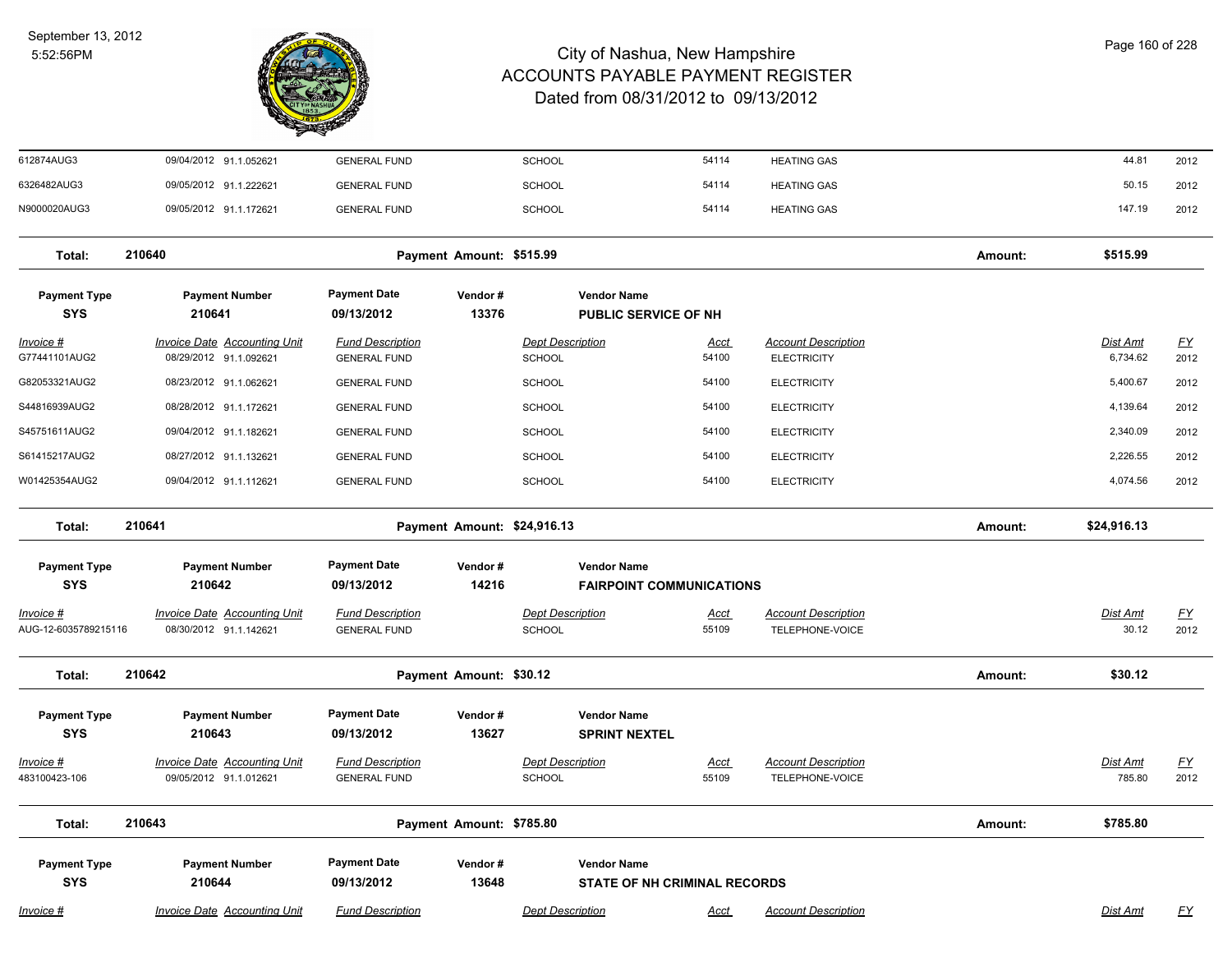

| FP-91112            | 09/11/2012 91.1.012320              | <b>GENERAL FUND</b>                    |                             | SCHOOL                      | 53628                           | CONTRACT SERVICES                                    |                              | 407.50          | 2012      |
|---------------------|-------------------------------------|----------------------------------------|-----------------------------|-----------------------------|---------------------------------|------------------------------------------------------|------------------------------|-----------------|-----------|
| FP-SEPT             | 09/06/2012 91.1.012320              | <b>GENERAL FUND</b>                    |                             | <b>SCHOOL</b>               | 53628                           | CONTRACT SERVICES                                    |                              | 1,636.00        | 2012      |
| Total:              | 210644                              |                                        | Payment Amount: \$2,043.50  |                             |                                 |                                                      | Amount:                      | \$2,043.50      |           |
| <b>Payment Type</b> | <b>Payment Number</b>               | <b>Payment Date</b>                    | Vendor#                     | <b>Vendor Name</b>          |                                 |                                                      | Payee Name                   |                 |           |
| <b>SYS</b>          | 210645                              | 09/13/2012                             | 13913                       |                             | <b>WRIGHT GROUP MCGRAW HILL</b> |                                                      | <b>MCGRAW HILL COMPANIES</b> |                 |           |
| Invoice #           | <b>Invoice Date Accounting Unit</b> | <b>Fund Description</b>                |                             | <b>Dept Description</b>     | Acct                            | <b>Account Description</b>                           |                              | Dist Amt        | <u>FY</u> |
| 68546609001         | 07/23/2012 91.1.201160              | <b>GENERAL FUND</b>                    |                             | SCHOOL                      | 61135                           | EDUCATIONAL SUPPLIES                                 |                              | 5,056.13        | 2012      |
| 68546609001         | 07/23/2012 BS1000                   | <b>GENERAL FUND</b>                    |                             | <b>GENERAL FUND</b>         | 29185                           | <b>LAWSON INVENTORY</b><br><b>SUSPENSE</b>           |                              | $-160.24$       | 2012      |
| 68546609002         | 07/23/2012 91.1.201160              | <b>GENERAL FUND</b>                    |                             | <b>SCHOOL</b>               | 61135                           | EDUCATIONAL SUPPLIES                                 |                              | 973.50          | 2012      |
| 68546609002         | 07/23/2012 BS1000                   | <b>GENERAL FUND</b>                    |                             | <b>GENERAL FUND</b>         | 29185                           | <b>LAWSON INVENTORY</b><br><b>SUSPENSE</b>           |                              | $-15.71$        | 2012      |
| Total:              | 210645                              |                                        | Payment Amount: \$5,853.68  |                             |                                 |                                                      | Amount:                      | \$5,853.68      |           |
| <b>Payment Type</b> | <b>Payment Number</b>               | <b>Payment Date</b>                    | Vendor#                     | <b>Vendor Name</b>          |                                 |                                                      |                              |                 |           |
| <b>SYS</b>          | 210646                              | 09/13/2012                             | 12219                       | <b>A &amp; M ROOFING</b>    |                                 |                                                      |                              |                 |           |
| <b>Invoice #</b>    | <b>Invoice Date Accounting Unit</b> | <b>Fund Description</b>                |                             | <b>Dept Description</b>     | <u>Acct</u>                     | <b>Account Description</b>                           | Activity                     | <b>Dist Amt</b> | <u>FY</u> |
| 1                   | 07/26/2012 91.5800.194600           | SCHOOL CAPITAL PROJECTS<br><b>FUND</b> |                             | SCHOOL                      | 81200                           | <b>BUILDINGS AND</b><br><b>IMPROVEMENTS</b>          | 1011.91.06.30                | 51,839.10       | 2012      |
| 2                   | 08/31/2012 91.5800.194600           | SCHOOL CAPITAL PROJECTS<br><b>FUND</b> |                             | <b>SCHOOL</b>               | 81200                           | <b>BUILDINGS AND</b><br><b>IMPROVEMENTS</b>          | 1011.91.06.30                | 17,820.00       | 2012      |
| Total:              | 210646                              |                                        | Payment Amount: \$69,659.10 |                             |                                 |                                                      | Amount:                      | \$69,659.10     |           |
| <b>Payment Type</b> | <b>Payment Number</b>               | <b>Payment Date</b>                    | Vendor#                     | <b>Vendor Name</b>          |                                 |                                                      |                              |                 |           |
| <b>SYS</b>          | 210647                              | 09/13/2012                             | 12532                       | <b>A - Z QUALITY REPAIR</b> |                                 |                                                      |                              |                 |           |
| Invoice #           | <b>Invoice Date Accounting Unit</b> | <b>Fund Description</b>                |                             | <b>Dept Description</b>     | Acct                            | <b>Account Description</b>                           |                              | <b>Dist Amt</b> | <u>FY</u> |
| 1009                | 08/28/2012 91.1.222620              | <b>GENERAL FUND</b>                    |                             | <b>SCHOOL</b>               | 54487                           | <b>EQUIPMENT REPAIRS &amp;</b><br><b>MAINTENANCE</b> |                              | 355.30          | 2012      |
| Total:              | 210647                              |                                        | Payment Amount: \$355.30    |                             |                                 |                                                      | Amount:                      | \$355.30        |           |
| <b>Payment Type</b> | <b>Payment Number</b>               | <b>Payment Date</b>                    | Vendor#                     | <b>Vendor Name</b>          |                                 |                                                      |                              |                 |           |
| <b>SYS</b>          | 210648                              | 09/13/2012                             | 11728                       | <b>AAPC PUBLISHING</b>      |                                 |                                                      |                              |                 |           |
| Invoice #           | Invoice Date Accounting Unit        | <b>Fund Description</b>                |                             | <b>Dept Description</b>     | Acct                            | <b>Account Description</b>                           |                              | <b>Dist Amt</b> | <u>FY</u> |
| 99091               | 06/12/2012 91.1.062120              | <b>GENERAL FUND</b>                    |                             | <b>SCHOOL</b>               | 61807                           | <b>PUBLICATIONS</b>                                  |                              | 40.95           | 2012      |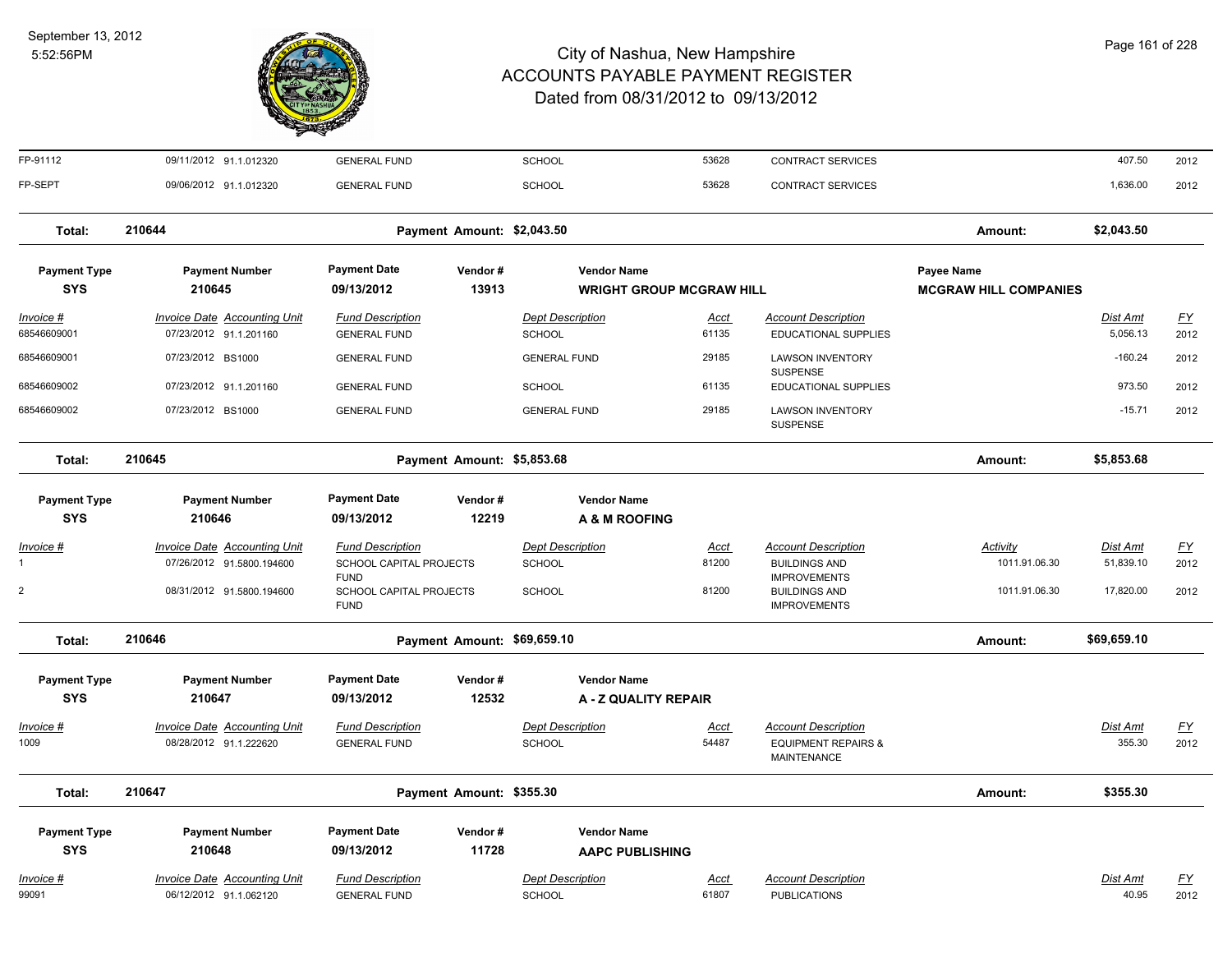

| Total:                            | 210648                                                        | Payment Amount: \$40.95                        |                  |                                          |                                 |                                                           | Amount:                              | \$40.95                      |                   |
|-----------------------------------|---------------------------------------------------------------|------------------------------------------------|------------------|------------------------------------------|---------------------------------|-----------------------------------------------------------|--------------------------------------|------------------------------|-------------------|
| <b>Payment Type</b><br><b>SYS</b> | <b>Payment Number</b><br>210649                               | <b>Payment Date</b><br>09/13/2012              | Vendor#<br>14928 | <b>Vendor Name</b>                       | <b>TANYA ACKERMAN</b>           |                                                           |                                      |                              |                   |
| Invoice #<br>AUG-12               | Invoice Date Accounting Unit<br>08/21/2012 91.1.101124        | <b>Fund Description</b><br><b>GENERAL FUND</b> |                  | <b>Dept Description</b><br>SCHOOL        | Acct<br>61135                   | <b>Account Description</b><br><b>EDUCATIONAL SUPPLIES</b> |                                      | Dist Amt<br>63.43            | FY<br>2012        |
| Total:                            | 210649                                                        | Payment Amount: \$63.43                        |                  |                                          |                                 |                                                           | Amount:                              | \$63.43                      |                   |
| <b>Payment Type</b><br><b>SYS</b> | <b>Payment Number</b><br>210650                               | <b>Payment Date</b><br>09/13/2012              | Vendor#<br>13956 | <b>Vendor Name</b>                       | <b>ADULT LEARNING CENTER</b>    |                                                           |                                      |                              |                   |
| <u> Invoice #</u><br>SEPT-12      | <b>Invoice Date Accounting Unit</b><br>09/01/2012 91.1.991110 | <b>Fund Description</b><br><b>GENERAL FUND</b> |                  | <b>Dept Description</b><br><b>SCHOOL</b> | <b>Acct</b><br>53600            | <b>Account Description</b><br><b>INSTRUCTION SERVICES</b> |                                      | <b>Dist Amt</b><br>27,810.00 | <u>FY</u><br>2012 |
| Total:                            | 210650                                                        |                                                |                  | Payment Amount: \$27,810.00              |                                 |                                                           | Amount:                              | \$27,810.00                  |                   |
| <b>Payment Type</b><br><b>SYS</b> | <b>Payment Number</b><br>210651                               | <b>Payment Date</b><br>09/13/2012              | Vendor#<br>12247 | <b>Vendor Name</b>                       | <b>ROGERS MARKETING</b>         |                                                           | Payee Name<br><b>AIA CORPORATION</b> |                              |                   |
| Invoice #<br>RAA1296978           | Invoice Date Accounting Unit<br>07/27/2012 91.3800.042219     | <b>Fund Description</b><br>SCHOOL GRANTS FUND  |                  | <b>Dept Description</b><br><b>SCHOOL</b> | Acct<br>61299                   | <b>Account Description</b><br>MISCELLANEOUS SUPPLIES      | Activity<br>91.03468.042219          | Dist Amt<br>14.97            | <u>FY</u><br>2012 |
| RAA1296978                        | 07/27/2012 91.3800.042219                                     | <b>SCHOOL GRANTS FUND</b>                      |                  | <b>SCHOOL</b>                            | 61299                           | MISCELLANEOUS SUPPLIES                                    | 91.03468.042219                      | 298.75                       | 2012              |
| Total:                            | 210651                                                        | Payment Amount: \$313.72                       |                  |                                          |                                 |                                                           | Amount:                              | \$313.72                     |                   |
| <b>Payment Type</b><br><b>SYS</b> | <b>Payment Number</b><br>210652                               | <b>Payment Date</b><br>09/13/2012              | Vendor#<br>12295 | <b>Vendor Name</b>                       | <b>AIREX FILTER CORPORATION</b> |                                                           |                                      |                              |                   |
| Invoice #<br>186712               | <b>Invoice Date Accounting Unit</b><br>08/15/2012 91.1.222620 | <b>Fund Description</b><br><b>GENERAL FUND</b> |                  | <b>Dept Description</b><br><b>SCHOOL</b> | Acct<br>61421                   | <b>Account Description</b><br>SUPPLIES, HVAC              |                                      | Dist Amt<br>265.31           | FY<br>2012        |
| 186712                            | 08/15/2012 BS1000                                             | <b>GENERAL FUND</b>                            |                  | <b>GENERAL FUND</b>                      | 29185                           | <b>LAWSON INVENTORY</b><br><b>SUSPENSE</b>                |                                      | $-29.66$                     | 2012              |
| Total:                            | 210652                                                        | Payment Amount: \$235.65                       |                  |                                          |                                 |                                                           | Amount:                              | \$235.65                     |                   |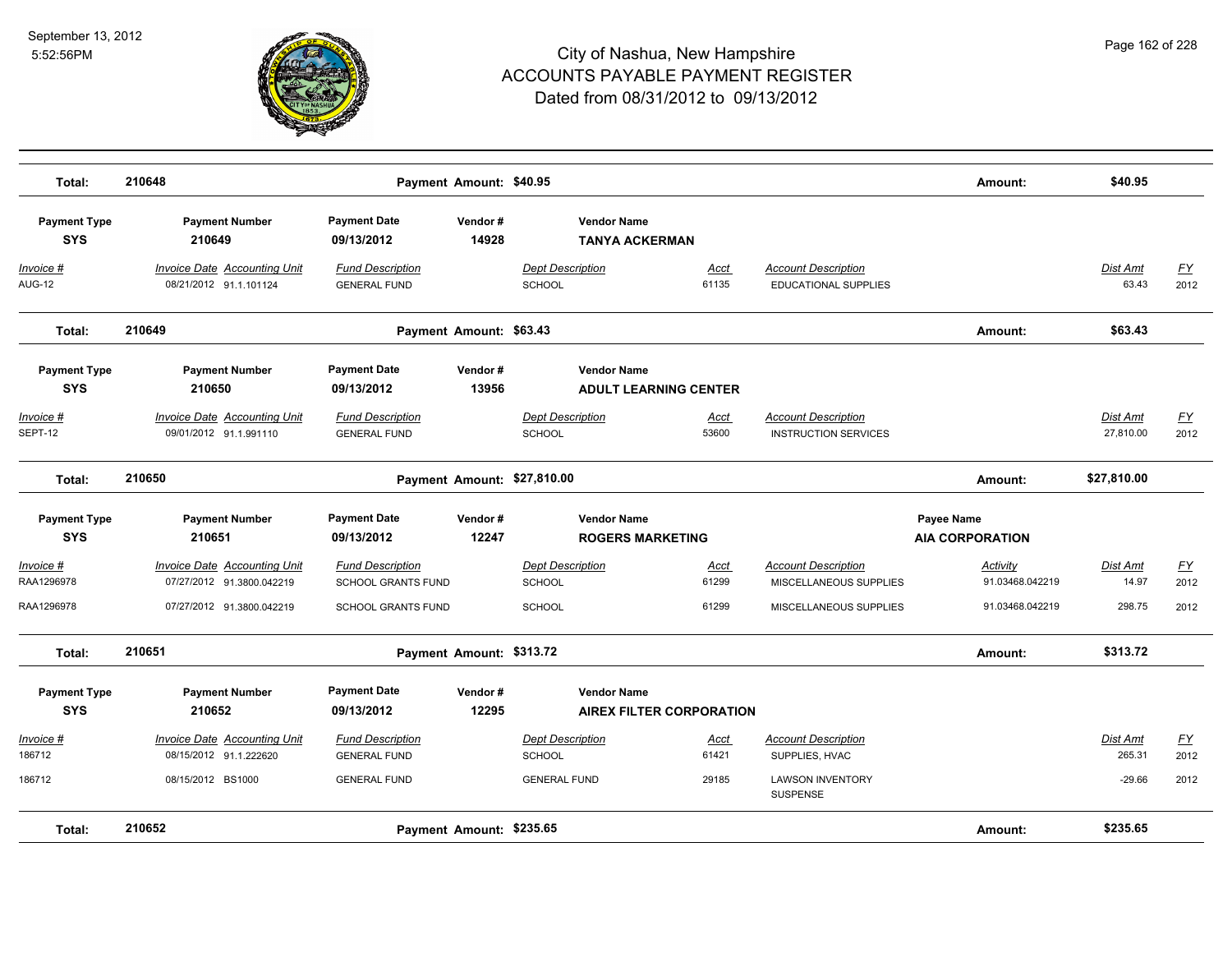

| <b>Payment Type</b><br><b>SYS</b>  | <b>Payment Number</b><br>210653                               | <b>Payment Date</b><br>09/13/2012              | Vendor#<br>13959           |                                          | <b>Vendor Name</b><br><b>ALARMAX DISTRIBUTORS INC</b>           |                      |                                                        |         |                           |                          |
|------------------------------------|---------------------------------------------------------------|------------------------------------------------|----------------------------|------------------------------------------|-----------------------------------------------------------------|----------------------|--------------------------------------------------------|---------|---------------------------|--------------------------|
| Invoice #<br>382978                | Invoice Date Accounting Unit<br>08/28/2012 91.1.222620        | <b>Fund Description</b><br><b>GENERAL FUND</b> |                            | <b>Dept Description</b><br>SCHOOL        |                                                                 | Acct<br>61407        | <b>Account Description</b><br>SUPPLIES, ELECTRICAL     |         | Dist Amt<br>1,536.95      | EY<br>2012               |
| Total:                             | 210653                                                        |                                                | Payment Amount: \$1,536.95 |                                          |                                                                 |                      |                                                        | Amount: | \$1,536.95                |                          |
| <b>Payment Type</b><br><b>SYS</b>  | <b>Payment Number</b><br>210654                               | <b>Payment Date</b><br>09/13/2012              | Vendor#<br>12308           |                                          | <b>Vendor Name</b><br><b>ALPHAGRAPHICS</b>                      |                      |                                                        |         |                           |                          |
| Invoice #<br>44735                 | <b>Invoice Date Accounting Unit</b><br>08/15/2012 91.1.012320 | <b>Fund Description</b><br><b>GENERAL FUND</b> |                            | <b>Dept Description</b><br><b>SCHOOL</b> |                                                                 | Acct<br>55600        | <b>Account Description</b><br><b>PRINTING</b>          |         | Dist Amt<br>1,498.42      | <u>FY</u><br>2012        |
| Total:                             | 210654                                                        |                                                | Payment Amount: \$1,498.42 |                                          |                                                                 |                      |                                                        | Amount: | \$1,498.42                |                          |
| <b>Payment Type</b><br><b>SYS</b>  | <b>Payment Number</b><br>210655                               | <b>Payment Date</b><br>09/13/2012              | Vendor#<br>13971           |                                          | <b>Vendor Name</b><br><b>AMERICAN SECURITY &amp; FIRE PROTE</b> |                      |                                                        |         |                           |                          |
| <u> Invoice #</u><br><b>AUG-10</b> | <b>Invoice Date Accounting Unit</b><br>08/10/2012 91.1.222620 | <b>Fund Description</b><br><b>GENERAL FUND</b> |                            | <b>Dept Description</b><br><b>SCHOOL</b> |                                                                 | <u>Acct</u><br>53628 | <b>Account Description</b><br><b>CONTRACT SERVICES</b> |         | <b>Dist Amt</b><br>320.00 | EY<br>2012               |
| AUG-12/1                           | 08/10/2012 91.1.222620                                        | <b>GENERAL FUND</b>                            |                            | <b>SCHOOL</b>                            |                                                                 | 53628                | CONTRACT SERVICES                                      |         | 85.00                     | 2012                     |
| AUG-2012                           | 08/10/2012 91.1.222620                                        | <b>GENERAL FUND</b>                            |                            | <b>SCHOOL</b>                            |                                                                 | 53628                | CONTRACT SERVICES                                      |         | 875.00                    | 2012                     |
| AUG22-12                           | 08/22/2012 91.1.222620                                        | <b>GENERAL FUND</b>                            |                            | <b>SCHOOL</b>                            |                                                                 | 53628                | CONTRACT SERVICES                                      |         | 1,020.00                  | 2012                     |
| AUG27-12                           | 08/27/2012 91.1.222620                                        | <b>GENERAL FUND</b>                            |                            | <b>SCHOOL</b>                            |                                                                 | 53628                | <b>CONTRACT SERVICES</b>                               |         | 150.00                    | 2012                     |
| AUG29-12                           | 08/29/2012 91.1.222620                                        | <b>GENERAL FUND</b>                            |                            | SCHOOL                                   |                                                                 | 53628                | <b>CONTRACT SERVICES</b>                               |         | 595.00                    | 2012                     |
| Total:                             | 210655                                                        |                                                | Payment Amount: \$3,045.00 |                                          |                                                                 |                      |                                                        | Amount: | \$3,045.00                |                          |
| <b>Payment Type</b><br><b>SYS</b>  | <b>Payment Number</b><br>210656                               | <b>Payment Date</b><br>09/13/2012              | Vendor#<br>14927           |                                          | <b>Vendor Name</b><br><b>ALLISON ANNAND</b>                     |                      |                                                        |         |                           |                          |
| Invoice #<br><b>AUG-12</b>         | Invoice Date Accounting Unit<br>08/17/2012 91.1.181160        | <b>Fund Description</b><br><b>GENERAL FUND</b> |                            | <b>Dept Description</b><br><b>SCHOOL</b> |                                                                 | <u>Acct</u><br>61135 | <b>Account Description</b><br>EDUCATIONAL SUPPLIES     |         | Dist Amt<br>21.96         | $\underline{FY}$<br>2012 |
| Total:                             | 210656                                                        |                                                | Payment Amount: \$21.96    |                                          |                                                                 |                      |                                                        | Amount: | \$21.96                   |                          |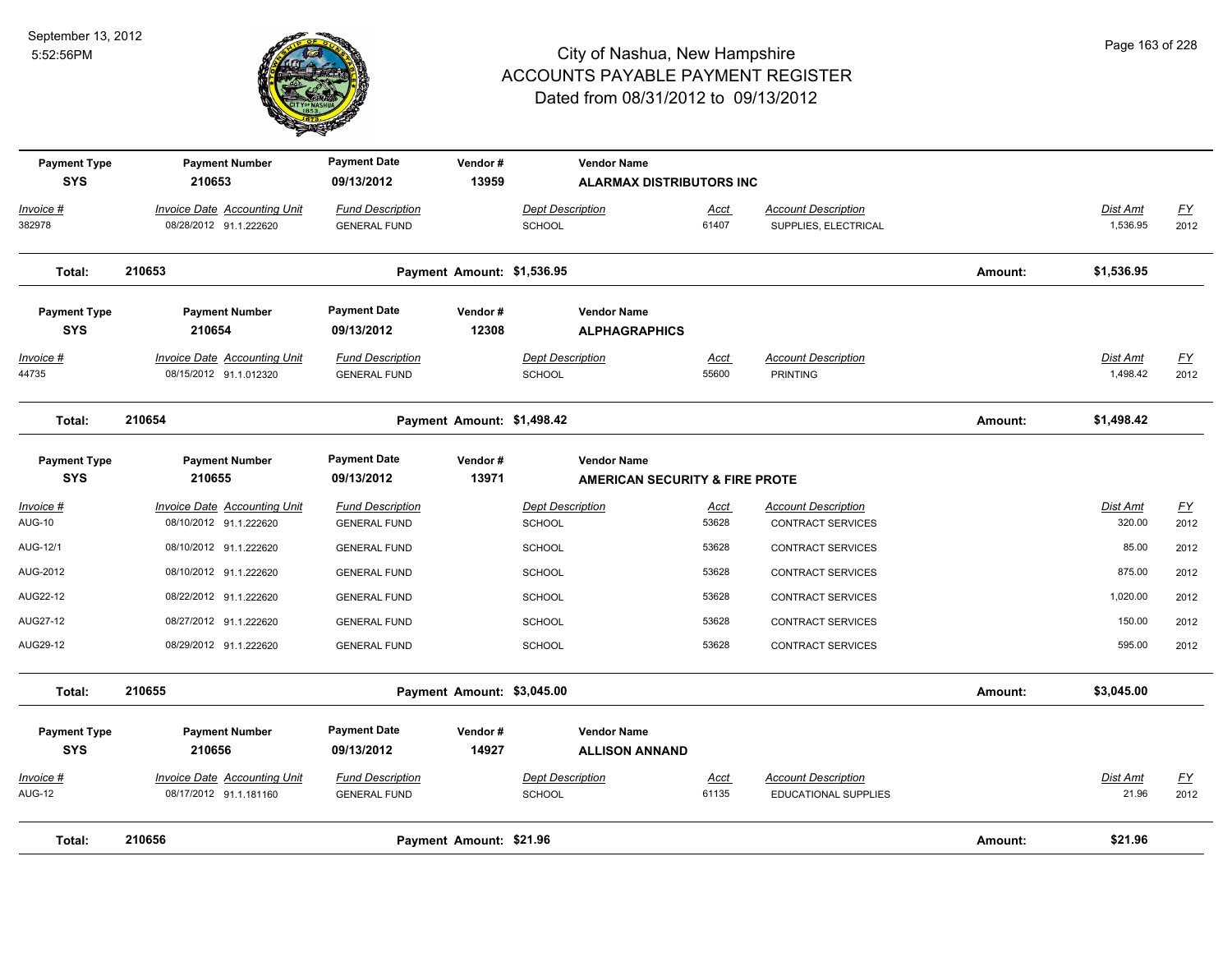

| <b>Payment Type</b><br><b>SYS</b>  | <b>Payment Number</b><br>210657                                  | <b>Payment Date</b><br>09/13/2012              | Vendor#<br>13983         |                                   | <b>Vendor Name</b><br><b>JANICE ARCARO</b>             |                      |                                                                         |                                    |                           |                   |
|------------------------------------|------------------------------------------------------------------|------------------------------------------------|--------------------------|-----------------------------------|--------------------------------------------------------|----------------------|-------------------------------------------------------------------------|------------------------------------|---------------------------|-------------------|
| Invoice #                          | <b>Invoice Date Accounting Unit</b>                              | <b>Fund Description</b>                        |                          | Dept Description                  |                                                        | Acct                 | <b>Account Description</b>                                              |                                    | Dist Amt                  | <u>FY</u>         |
| MILES-AUG                          | 08/31/2012 91.1.012320                                           | <b>GENERAL FUND</b>                            |                          | SCHOOL                            |                                                        | 55307                | MILEAGE REIMBURSEMENTS                                                  |                                    | 31.36                     | 2012              |
| MILES-JUL                          | 07/31/2012 91.1.012320                                           | <b>GENERAL FUND</b>                            |                          | <b>SCHOOL</b>                     |                                                        | 55307                | MILEAGE REIMBURSEMENTS                                                  |                                    | 39.96                     | 2012              |
| Total:                             | 210657                                                           |                                                | Payment Amount: \$71.32  |                                   |                                                        |                      |                                                                         | Amount:                            | \$71.32                   |                   |
| <b>Payment Type</b>                | <b>Payment Number</b>                                            | <b>Payment Date</b>                            | Vendor#                  |                                   | <b>Vendor Name</b>                                     |                      |                                                                         |                                    |                           |                   |
| <b>SYS</b>                         | 210658                                                           | 09/13/2012                                     | 10752                    |                                   | <b>ARCHITECTS FOR LEARNING,LLC</b>                     |                      |                                                                         |                                    |                           |                   |
| <u> Invoice #</u><br>230           | <b>Invoice Date Accounting Unit</b><br>07/18/2012 91.3800.021210 | <b>Fund Description</b><br>SCHOOL GRANTS FUND  |                          | <b>Dept Description</b><br>SCHOOL |                                                        | <u>Acct</u><br>55400 | <b>Account Description</b><br><b>CONFERENCES AND</b><br><b>SEMINARS</b> | <b>Activity</b><br>91.03953.021210 | Dist Amt<br>1,350.00      | <u>FY</u><br>2012 |
| Total:                             | 210658                                                           |                                                |                          | Payment Amount: \$1,350.00        |                                                        |                      |                                                                         | Amount:                            | \$1,350.00                |                   |
| <b>Payment Type</b><br><b>SYS</b>  | <b>Payment Number</b><br>210659                                  | <b>Payment Date</b><br>09/13/2012              | Vendor#<br>13997         |                                   | <b>Vendor Name</b><br><b>MARCIA BAGLEY</b>             |                      |                                                                         |                                    |                           |                   |
| <u> Invoice #</u><br>MILES-AUG     | <b>Invoice Date Accounting Unit</b><br>08/31/2012 91.1.012320    | <b>Fund Description</b><br><b>GENERAL FUND</b> |                          | <b>Dept Description</b><br>SCHOOL |                                                        | <u>Acct</u><br>55307 | <b>Account Description</b><br>MILEAGE REIMBURSEMENTS                    |                                    | <b>Dist Amt</b><br>137.73 | <u>FY</u><br>2012 |
| Total:                             | 210659                                                           |                                                | Payment Amount: \$137.73 |                                   |                                                        |                      |                                                                         | Amount:                            | \$137.73                  |                   |
| <b>Payment Type</b>                | <b>Payment Number</b>                                            | <b>Payment Date</b>                            | Vendor#                  |                                   | <b>Vendor Name</b>                                     |                      |                                                                         |                                    |                           |                   |
| <b>SYS</b>                         | 210660                                                           | 09/13/2012                                     | 11467                    |                                   | <b>DAVID BAILEY</b>                                    |                      |                                                                         |                                    |                           |                   |
| <u> Invoice #</u><br><b>JUL-12</b> | <b>Invoice Date Accounting Unit</b><br>07/31/2012 91.1.031112    | <b>Fund Description</b><br><b>GENERAL FUND</b> |                          | <b>Dept Description</b><br>SCHOOL |                                                        | <u>Acct</u><br>61135 | <b>Account Description</b><br><b>EDUCATIONAL SUPPLIES</b>               |                                    | <b>Dist Amt</b><br>500.00 | <u>FY</u><br>2012 |
| Total:                             | 210660                                                           |                                                | Payment Amount: \$500.00 |                                   |                                                        |                      |                                                                         | Amount:                            | \$500.00                  |                   |
| <b>Payment Type</b><br><b>SYS</b>  | <b>Payment Number</b><br>210661                                  | <b>Payment Date</b><br>09/13/2012              | Vendor#<br>13999         |                                   | <b>Vendor Name</b><br><b>BAILEY POTTERY EQUIP CORP</b> |                      |                                                                         |                                    |                           |                   |
| Invoice #<br>268915-IN             | <b>Invoice Date Accounting Unit</b><br>07/25/2012 91.1.031102    | <b>Fund Description</b><br><b>GENERAL FUND</b> |                          | <b>Dept Description</b><br>SCHOOL |                                                        | <u>Acct</u><br>61135 | <b>Account Description</b><br>EDUCATIONAL SUPPLIES                      |                                    | Dist Amt<br>571.75        | <u>FY</u><br>2012 |
| 268915-IN                          | 07/25/2012 BS1000                                                | <b>GENERAL FUND</b>                            |                          | <b>GENERAL FUND</b>               |                                                        | 29185                | <b>LAWSON INVENTORY</b><br><b>SUSPENSE</b>                              |                                    | 20.17                     | 2012              |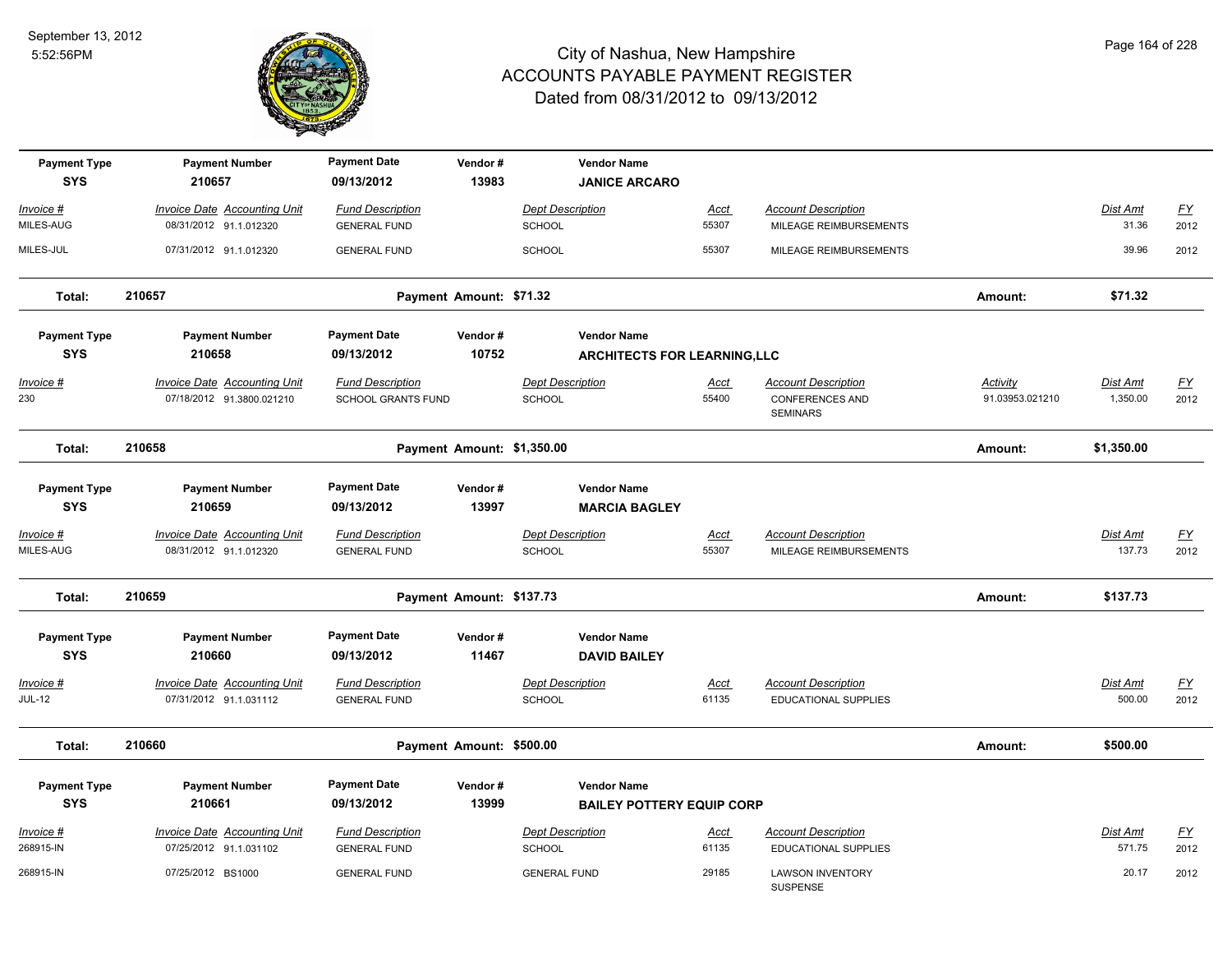

| Total:                            | 210661                                                        | Payment Amount: \$591.92                              |                                          |                                                     |                      |                                                      | Amount: | \$591.92           |                   |
|-----------------------------------|---------------------------------------------------------------|-------------------------------------------------------|------------------------------------------|-----------------------------------------------------|----------------------|------------------------------------------------------|---------|--------------------|-------------------|
| <b>Payment Type</b><br><b>SYS</b> | <b>Payment Number</b><br>210662                               | <b>Payment Date</b><br>Vendor#<br>12369<br>09/13/2012 |                                          | <b>Vendor Name</b><br><b>BARNES &amp; NOBLE INC</b> |                      |                                                      |         |                    |                   |
| Invoice #<br>2375231              | Invoice Date Accounting Unit<br>08/08/2012 91.1.992212        | <b>Fund Description</b><br><b>GENERAL FUND</b>        | <b>Dept Description</b><br><b>SCHOOL</b> |                                                     | Acct<br>61875        | <b>Account Description</b><br><b>BOOKS</b>           |         | Dist Amt<br>268.42 | <u>FY</u><br>2012 |
| SEPT-12                           | 09/07/2012 91.1.031160                                        | <b>GENERAL FUND</b>                                   | <b>SCHOOL</b>                            |                                                     | 61135                | <b>EDUCATIONAL SUPPLIES</b>                          |         | 150.00             | 2012              |
| Total:                            | 210662                                                        | Payment Amount: \$418.42                              |                                          |                                                     |                      |                                                      | Amount: | \$418.42           |                   |
| <b>Payment Type</b><br><b>SYS</b> | <b>Payment Number</b><br>210663                               | <b>Payment Date</b><br>Vendor#<br>09/13/2012<br>12391 |                                          | <b>Vendor Name</b><br><b>BELLETETES INC</b>         |                      |                                                      |         |                    |                   |
| <u> Invoice #</u><br>4570236      | <b>Invoice Date Accounting Unit</b><br>05/07/2012 91.1.222620 | <b>Fund Description</b><br><b>GENERAL FUND</b>        | <b>Dept Description</b><br><b>SCHOOL</b> |                                                     | <u>Acct</u><br>61299 | <b>Account Description</b><br>MISCELLANEOUS SUPPLIES |         | Dist Amt<br>5.55   | <u>FY</u><br>2012 |
| 4578064                           | 06/12/2012 91.1.222620                                        | <b>GENERAL FUND</b>                                   | <b>SCHOOL</b>                            |                                                     | 61299                | MISCELLANEOUS SUPPLIES                               |         | 11.46              | 2012              |
| 4580919                           | 06/25/2012 91.1.222620                                        | <b>GENERAL FUND</b>                                   | <b>SCHOOL</b>                            |                                                     | 61299                | MISCELLANEOUS SUPPLIES                               |         | 118.27             | 2012              |
| 4580980                           | 06/25/2012 91.1.222620                                        | <b>GENERAL FUND</b>                                   | <b>SCHOOL</b>                            |                                                     | 61299                | MISCELLANEOUS SUPPLIES                               |         | 104.84             | 2012              |
| 4581064                           | 06/26/2012 91.1.222620                                        | <b>GENERAL FUND</b>                                   | <b>SCHOOL</b>                            |                                                     | 61299                | MISCELLANEOUS SUPPLIES                               |         | 56.00              | 2012              |
| 4581298                           | 06/27/2012 91.1.222620                                        | <b>GENERAL FUND</b>                                   | <b>SCHOOL</b>                            |                                                     | 61299                | MISCELLANEOUS SUPPLIES                               |         | 42.01              | 2012              |
| 4581600                           | 06/28/2012 91.1.222620                                        | <b>GENERAL FUND</b>                                   | <b>SCHOOL</b>                            |                                                     | 61299                | MISCELLANEOUS SUPPLIES                               |         | 20.13              | 2012              |
| 4581671                           | 06/28/2012 91.1.222620                                        | <b>GENERAL FUND</b>                                   | <b>SCHOOL</b>                            |                                                     | 61299                | MISCELLANEOUS SUPPLIES                               |         | 63.88              | 2012              |
| 4592237                           | 08/20/2012 91.1.222620                                        | <b>GENERAL FUND</b>                                   | <b>SCHOOL</b>                            |                                                     | 61299                | MISCELLANEOUS SUPPLIES                               |         | 18.08              | 2012              |
| 4592846                           | 08/23/2012 91.1.222620                                        | <b>GENERAL FUND</b>                                   | <b>SCHOOL</b>                            |                                                     | 61299                | MISCELLANEOUS SUPPLIES                               |         | 12.73              | 2012              |
| 4592849                           | 08/23/2012 91.1.222620                                        | <b>GENERAL FUND</b>                                   | <b>SCHOOL</b>                            |                                                     | 61299                | MISCELLANEOUS SUPPLIES                               |         | 43.18              | 2012              |
| 4593072                           | 08/24/2012 91.1.222620                                        | <b>GENERAL FUND</b>                                   | <b>SCHOOL</b>                            |                                                     | 61299                | MISCELLANEOUS SUPPLIES                               |         | 54.90              | 2012              |
| 4593649                           | 08/27/2012 91.1.222620                                        | <b>GENERAL FUND</b>                                   | <b>SCHOOL</b>                            |                                                     | 61299                | MISCELLANEOUS SUPPLIES                               |         | 14.17              | 2012              |
| 4593812                           | 08/28/2012 91.1.222620                                        | <b>GENERAL FUND</b>                                   | <b>SCHOOL</b>                            |                                                     | 61299                | MISCELLANEOUS SUPPLIES                               |         | 26.09              | 2012              |
| 4594188                           | 08/30/2012 91.1.222620                                        | <b>GENERAL FUND</b>                                   | <b>SCHOOL</b>                            |                                                     | 61299                | MISCELLANEOUS SUPPLIES                               |         | 29.89              | 2012              |
| Total:                            | 210663                                                        | Payment Amount: \$621.18                              |                                          |                                                     |                      |                                                      | Amount: | \$621.18           |                   |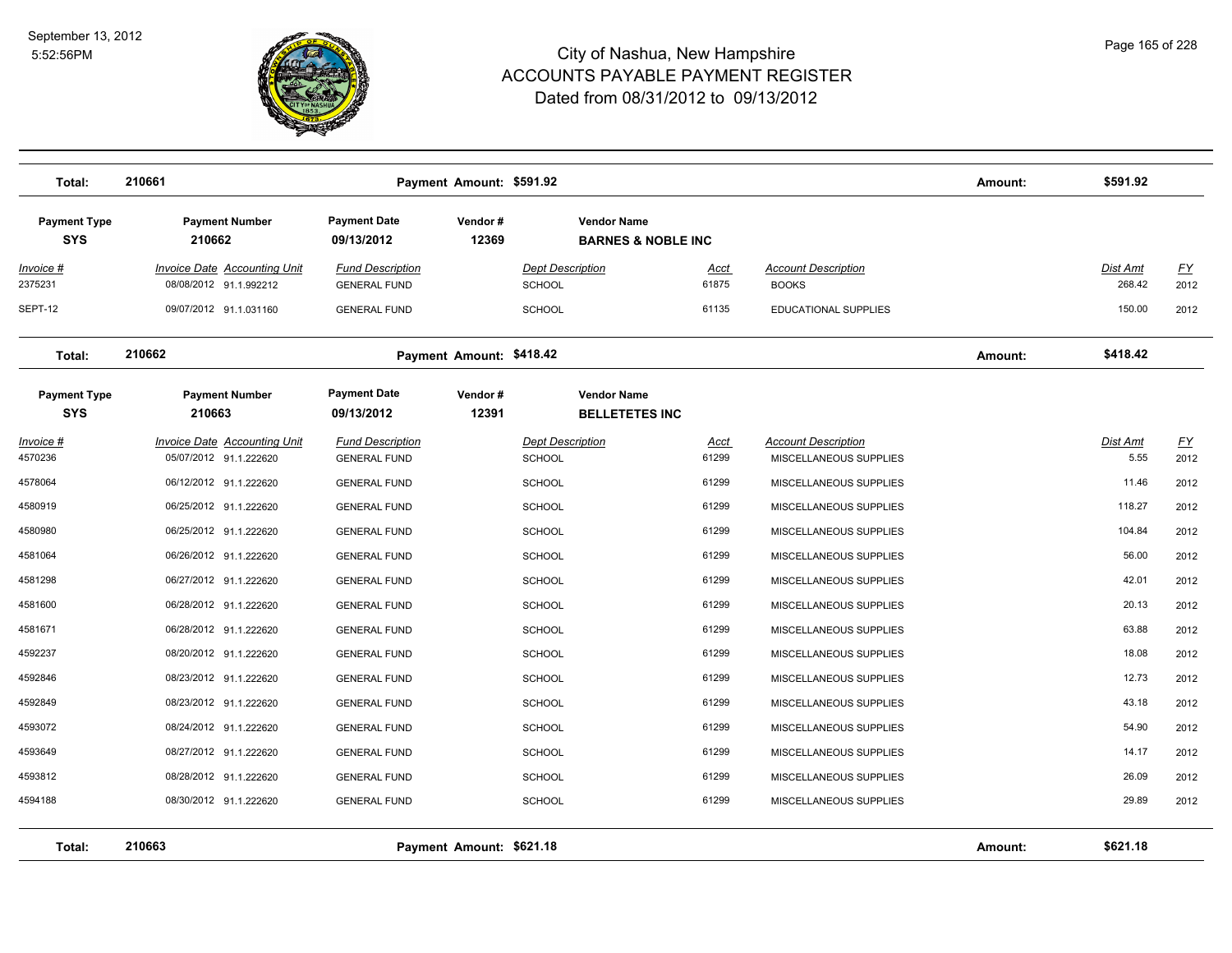

| <b>Payment Type</b><br><b>SYS</b> | <b>Payment Number</b><br>210664     | <b>Payment Date</b><br>09/13/2012 | Vendor#<br>12396         |                         | <b>Vendor Name</b>              |             |                                      |                                       |                 |           |
|-----------------------------------|-------------------------------------|-----------------------------------|--------------------------|-------------------------|---------------------------------|-------------|--------------------------------------|---------------------------------------|-----------------|-----------|
|                                   |                                     |                                   |                          |                         | <b>WILLIAM BENSON</b>           |             |                                      |                                       |                 |           |
| Invoice #                         | Invoice Date Accounting Unit        | <b>Fund Description</b>           |                          | <b>Dept Description</b> |                                 | Acct        | <b>Account Description</b>           |                                       | Dist Amt        | <u>FY</u> |
| 90612-04                          | 09/06/2012 91.1.041440              | <b>GENERAL FUND</b>               |                          | SCHOOL                  |                                 | 55642       | <b>GAME OFFICIALS</b>                |                                       | 80.00           | 2012      |
| 90612-04                          | 09/06/2012 91.1.041470              | <b>GENERAL FUND</b>               |                          | <b>SCHOOL</b>           |                                 | 55642       | <b>GAME OFFICIALS</b>                |                                       | 50.00           | 2012      |
| Total:                            | 210664                              |                                   | Payment Amount: \$130.00 |                         |                                 |             |                                      | Amount:                               | \$130.00        |           |
| <b>Payment Type</b>               | <b>Payment Number</b>               | <b>Payment Date</b>               | Vendor#                  |                         | <b>Vendor Name</b>              |             |                                      |                                       |                 |           |
| <b>SYS</b>                        | 210665                              | 09/13/2012                        | 12402                    |                         | <b>BEST FORD</b>                |             |                                      |                                       |                 |           |
| Invoice #                         | <b>Invoice Date Accounting Unit</b> | <b>Fund Description</b>           |                          | <b>Dept Description</b> |                                 | Acct        | <b>Account Description</b>           |                                       | Dist Amt        | <u>FY</u> |
| 60320471                          | 08/02/2012 91.2201.041490           | DRIVERS EDUCATION                 |                          | <b>SCHOOL</b>           |                                 | 61799       | VEHICLE PARTS & SUPPLIES             |                                       | 46.76           | 2012      |
| Total:                            | 210665                              |                                   | Payment Amount: \$46.76  |                         |                                 |             |                                      | Amount:                               | \$46.76         |           |
| <b>Payment Type</b>               | <b>Payment Number</b>               | <b>Payment Date</b>               | Vendor#                  |                         | <b>Vendor Name</b>              |             |                                      | Payee Name                            |                 |           |
| <b>SYS</b>                        | 210666                              | 09/13/2012                        | 11061                    |                         | <b>PETTY CASH SCHOOLS</b>       |             |                                      | <b>BICENTENNIAL SCHOOL PETTY CASH</b> |                 |           |
| <u>Invoice #</u>                  | <b>Invoice Date Accounting Unit</b> | <b>Fund Description</b>           |                          | <b>Dept Description</b> |                                 | <u>Acct</u> | <b>Account Description</b>           |                                       | <u>Dist Amt</u> | <u>FY</u> |
| 960-968                           | 09/05/2012 91.1.101119              | <b>GENERAL FUND</b>               |                          | SCHOOL                  |                                 | 61135       | EDUCATIONAL SUPPLIES                 |                                       | 72.54           | 2012      |
| 960-968                           | 09/05/2012 91.1.101160              | <b>GENERAL FUND</b>               |                          | <b>SCHOOL</b>           |                                 | 55607       | POSTAGE & DELIVERY                   |                                       | 59.85           | 2012      |
| 960-968                           | 09/05/2012 91.1.102410              | <b>GENERAL FUND</b>               |                          | <b>SCHOOL</b>           |                                 | 61100       | OFFICE SUPPLIES                      |                                       | 65.92           | 2012      |
| Total:                            | 210666                              |                                   | Payment Amount: \$198.31 |                         |                                 |             |                                      | Amount:                               | \$198.31        |           |
| <b>Payment Type</b>               | <b>Payment Number</b>               | <b>Payment Date</b>               | Vendor#                  |                         | <b>Vendor Name</b>              |             |                                      |                                       |                 |           |
| <b>SYS</b>                        | 210667                              | 09/13/2012                        | 12405                    |                         | <b>BIMBO FOODS BAKERIES INC</b> |             |                                      |                                       |                 |           |
| Invoice #                         | <b>Invoice Date Accounting Unit</b> | <b>Fund Description</b>           |                          | <b>Dept Description</b> |                                 | <u>Acct</u> | <b>Account Description</b>           |                                       | Dist Amt        | <u>FY</u> |
| 03637814193                       | 08/27/2012 91.2100.143120           | <b>FOOD SERVICES</b>              |                          | <b>SCHOOL</b>           |                                 | 61214       | FOOD, FOOD SERVICE<br>PROGRAM        |                                       | 77.00           | 2012      |
| 03637814194                       | 08/27/2012 91.2100.203120           | <b>FOOD SERVICES</b>              |                          | <b>SCHOOL</b>           |                                 | 61214       | FOOD, FOOD SERVICE<br>PROGRAM        |                                       | 24.30           | 2012      |
| 03637814237                       | 08/28/2012 91.2100.203120           | <b>FOOD SERVICES</b>              |                          | <b>SCHOOL</b>           |                                 | 61214       | FOOD, FOOD SERVICE<br>PROGRAM        |                                       | 46.35           | 2012      |
| 03637814238                       | 08/28/2012 91.2100.053120           | <b>FOOD SERVICES</b>              |                          | <b>SCHOOL</b>           |                                 | 61214       | FOOD, FOOD SERVICE<br>PROGRAM        |                                       | 127.15          | 2012      |
| 03637814239                       | 08/28/2012 91.2100.063120           | <b>FOOD SERVICES</b>              |                          | <b>SCHOOL</b>           |                                 | 61214       | FOOD, FOOD SERVICE<br>PROGRAM        |                                       | 75.50           | 2012      |
| 03637814240                       | 08/28/2012 91.2100.153120           | <b>FOOD SERVICES</b>              |                          | <b>SCHOOL</b>           |                                 | 61214       | FOOD, FOOD SERVICE<br><b>PROGRAM</b> |                                       | 177.35          | 2012      |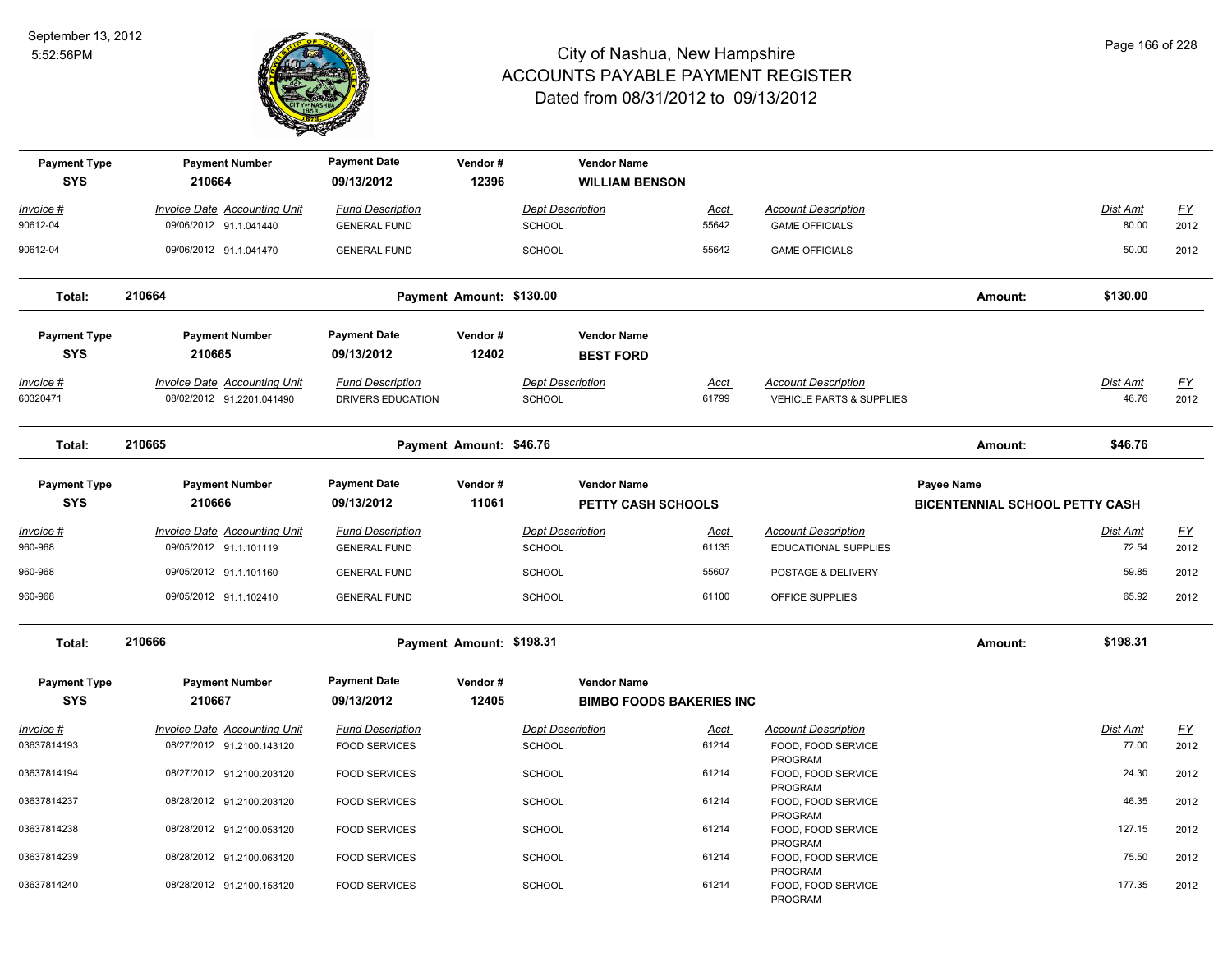

| 03637814381 | 09/04/2012 91.2100.143120 | <b>FOOD SERVICES</b> | <b>SCHOOL</b> | 61214 | FOOD, FOOD SERVICE<br>PROGRAM        | 94.70  | 2012 |
|-------------|---------------------------|----------------------|---------------|-------|--------------------------------------|--------|------|
| 03637814382 | 09/04/2012 91.2100.203120 | <b>FOOD SERVICES</b> | <b>SCHOOL</b> | 61214 | FOOD, FOOD SERVICE<br>PROGRAM        | 105.44 | 2012 |
| 03637814387 | 09/04/2012 91.2100.053120 | <b>FOOD SERVICES</b> | <b>SCHOOL</b> | 61214 | FOOD, FOOD SERVICE<br>PROGRAM        | 207.05 | 2012 |
| 03637814388 | 09/04/2012 91.2100.153120 | <b>FOOD SERVICES</b> | <b>SCHOOL</b> | 61214 | FOOD, FOOD SERVICE<br>PROGRAM        | 277.33 | 2012 |
| 03637814505 | 09/10/2012 91.2100.203120 | <b>FOOD SERVICES</b> | <b>SCHOOL</b> | 61214 | FOOD, FOOD SERVICE<br>PROGRAM        | 121.60 | 2012 |
| 03637814507 | 09/10/2012 91.2100.153120 | <b>FOOD SERVICES</b> | <b>SCHOOL</b> | 61214 | FOOD, FOOD SERVICE<br><b>PROGRAM</b> | 113.50 | 2012 |
| 03637909771 | 08/27/2012 91.2100.103120 | <b>FOOD SERVICES</b> | <b>SCHOOL</b> | 61214 | FOOD, FOOD SERVICE<br><b>PROGRAM</b> | 109.80 | 2012 |
| 03637909772 | 08/27/2012 91.2100.113120 | <b>FOOD SERVICES</b> | <b>SCHOOL</b> | 61214 | FOOD, FOOD SERVICE<br>PROGRAM        | 64.60  | 2012 |
| 03637909773 | 08/27/2012 91.2100.123120 | <b>FOOD SERVICES</b> | <b>SCHOOL</b> | 61214 | FOOD, FOOD SERVICE<br>PROGRAM        | 66.30  | 2012 |
| 03637909774 | 08/27/2012 91.2100.133120 | <b>FOOD SERVICES</b> | <b>SCHOOL</b> | 61214 | FOOD, FOOD SERVICE<br>PROGRAM        | 80.40  | 2012 |
| 03637909775 | 08/27/2012 91.2100.163120 | <b>FOOD SERVICES</b> | <b>SCHOOL</b> | 61214 | FOOD, FOOD SERVICE<br>PROGRAM        | 145.60 | 2012 |
| 03637909776 | 08/27/2012 91.2100.173120 | <b>FOOD SERVICES</b> | <b>SCHOOL</b> | 61214 | FOOD, FOOD SERVICE<br>PROGRAM        | 81.60  | 2012 |
| 03637909777 | 08/27/2012 91.2100.183120 | <b>FOOD SERVICES</b> | <b>SCHOOL</b> | 61214 | FOOD, FOOD SERVICE<br>PROGRAM        | 94.66  | 2012 |
| 03637909780 | 08/27/2012 91.2100.123120 | <b>FOOD SERVICES</b> | <b>SCHOOL</b> | 61214 | FOOD, FOOD SERVICE<br>PROGRAM        | 5.50   | 2012 |
| 03637909781 | 08/27/2012 91.2100.113120 | <b>FOOD SERVICES</b> | <b>SCHOOL</b> | 61214 | FOOD, FOOD SERVICE<br><b>PROGRAM</b> | 4.40   | 2012 |
| 03637909815 | 08/28/2012 91.2100.043120 | <b>FOOD SERVICES</b> | <b>SCHOOL</b> | 61214 | FOOD, FOOD SERVICE<br>PROGRAM        | 5.96   | 2012 |
| 03637909817 | 08/28/2012 91.2100.133120 | <b>FOOD SERVICES</b> | <b>SCHOOL</b> | 61214 | FOOD, FOOD SERVICE<br>PROGRAM        | 80.45  | 2012 |
| 03637909818 | 08/28/2012 91.2100.183120 | <b>FOOD SERVICES</b> | <b>SCHOOL</b> | 61214 | FOOD, FOOD SERVICE<br><b>PROGRAM</b> | 104.20 | 2012 |
| 03637909820 | 08/28/2012 91.2100.103120 | <b>FOOD SERVICES</b> | <b>SCHOOL</b> | 61214 | FOOD, FOOD SERVICE<br><b>PROGRAM</b> | 131.10 | 2012 |
| 03637909821 | 08/28/2012 91.2100.163120 | <b>FOOD SERVICES</b> | <b>SCHOOL</b> | 61214 | FOOD, FOOD SERVICE<br>PROGRAM        | 10.20  | 2012 |
| 03637909823 | 08/28/2012 91.2100.113120 | <b>FOOD SERVICES</b> | <b>SCHOOL</b> | 61214 | FOOD, FOOD SERVICE<br><b>PROGRAM</b> | 46.25  | 2012 |
| 03637909824 | 08/28/2012 91.2100.173120 | <b>FOOD SERVICES</b> | <b>SCHOOL</b> | 61214 | FOOD, FOOD SERVICE<br>PROGRAM        | 77.42  | 2012 |
| 03637909923 | 09/04/2012 91.2100.043120 | <b>FOOD SERVICES</b> | <b>SCHOOL</b> | 61214 | FOOD, FOOD SERVICE<br>PROGRAM        | 122.62 | 2012 |
| 03637909925 | 09/04/2012 91.2100.113120 | <b>FOOD SERVICES</b> | <b>SCHOOL</b> | 61214 | FOOD, FOOD SERVICE<br>PROGRAM        | 52.44  | 2012 |
| 03637909926 | 09/04/2012 91.2100.133120 | <b>FOOD SERVICES</b> | <b>SCHOOL</b> | 61214 | FOOD, FOOD SERVICE<br>PROGRAM        | 46.00  | 2012 |
| 03637909928 | 09/04/2012 91.2100.183120 | <b>FOOD SERVICES</b> | <b>SCHOOL</b> | 61214 | FOOD, FOOD SERVICE<br>PROGRAM        | 57.60  | 2012 |
| 03637909929 | 09/04/2012 91.2100.163120 | <b>FOOD SERVICES</b> | <b>SCHOOL</b> | 61214 | FOOD, FOOD SERVICE<br>PROGRAM        | 111.80 | 2012 |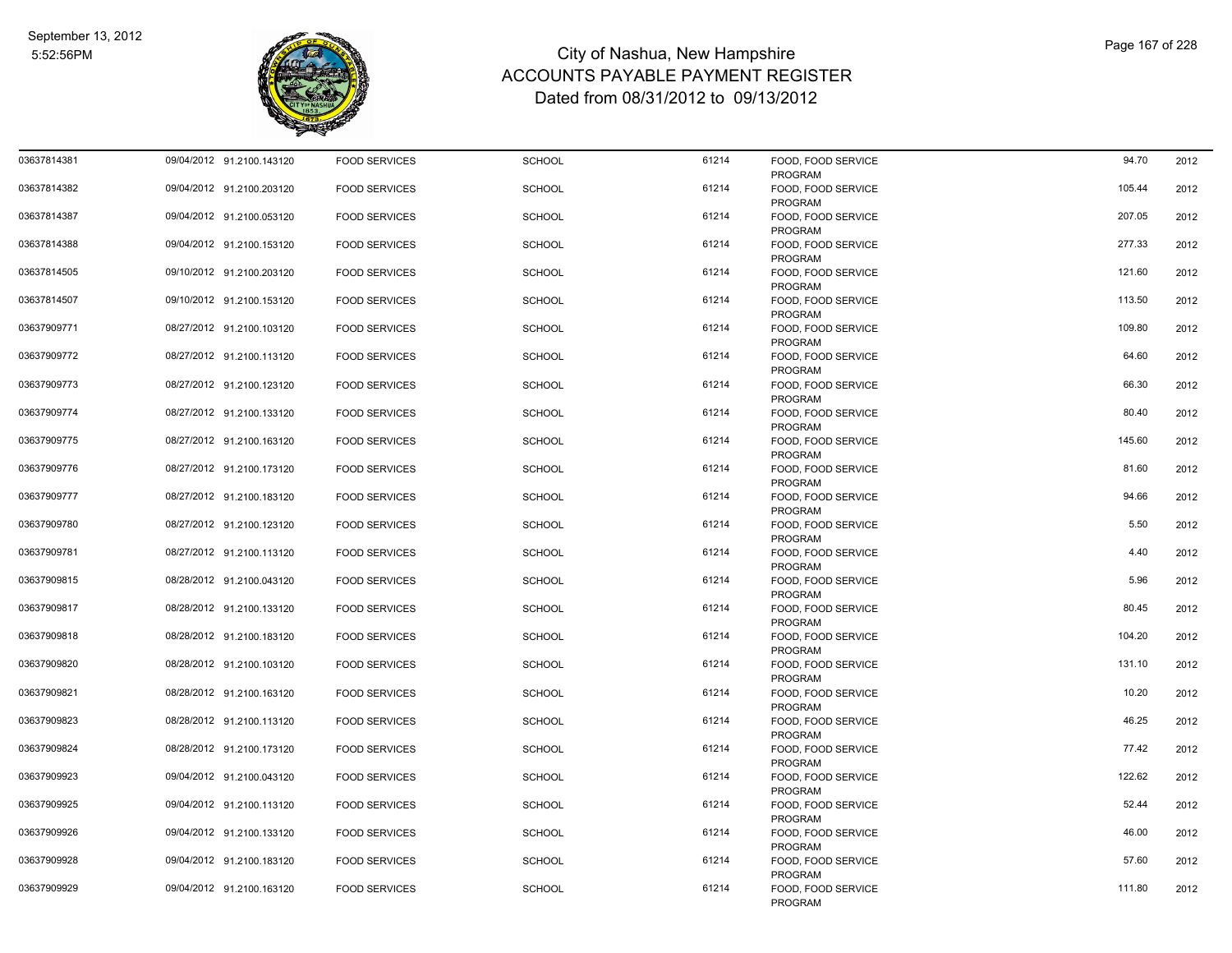

| 03637909930 | 09/04/2012 91.2100.173120 | <b>FOOD SERVICES</b> | <b>SCHOOL</b> | 61214 | FOOD, FOOD SERVICE                       | 73.75  | 2012 |
|-------------|---------------------------|----------------------|---------------|-------|------------------------------------------|--------|------|
| 03637909932 | 09/04/2012 91.2100.103120 | <b>FOOD SERVICES</b> | <b>SCHOOL</b> | 61214 | PROGRAM<br>FOOD, FOOD SERVICE<br>PROGRAM | 52.30  | 2012 |
| 03637910050 | 09/10/2012 91.2100.043120 | <b>FOOD SERVICES</b> | <b>SCHOOL</b> | 61214 | FOOD, FOOD SERVICE<br>PROGRAM            | 194.63 | 2012 |
| 03637910052 | 09/10/2012 91.2100.103120 | <b>FOOD SERVICES</b> | <b>SCHOOL</b> | 61214 | FOOD, FOOD SERVICE<br>PROGRAM            | 47.05  | 2012 |
| 03637910059 | 09/10/2012 91.2100.193120 | <b>FOOD SERVICES</b> | <b>SCHOOL</b> | 61214 | FOOD, FOOD SERVICE<br>PROGRAM            | 38.05  | 2012 |
| 03638219050 | 08/27/2012 91.2100.033120 | <b>FOOD SERVICES</b> | <b>SCHOOL</b> | 61214 | FOOD, FOOD SERVICE<br>PROGRAM            | 72.00  | 2012 |
| 03638219118 | 08/28/2012 91.2100.033120 | <b>FOOD SERVICES</b> | <b>SCHOOL</b> | 61214 | FOOD, FOOD SERVICE<br>PROGRAM            | 71.60  | 2012 |
| 03638219119 | 08/28/2012 91.2100.073120 | <b>FOOD SERVICES</b> | <b>SCHOOL</b> | 61214 | FOOD, FOOD SERVICE<br>PROGRAM            | 11.56  | 2012 |
| 03638219328 | 09/04/2012 91.2100.033120 | <b>FOOD SERVICES</b> | <b>SCHOOL</b> | 61214 | FOOD, FOOD SERVICE<br>PROGRAM            | 194.35 | 2012 |
| 03638219329 | 09/04/2012 91.2100.073120 | <b>FOOD SERVICES</b> | <b>SCHOOL</b> | 61214 | FOOD, FOOD SERVICE<br>PROGRAM            | 25.50  | 2012 |
| 03638219628 | 09/11/2012 91.2100.033120 | <b>FOOD SERVICES</b> | <b>SCHOOL</b> | 61214 | FOOD, FOOD SERVICE<br>PROGRAM            | 111.20 | 2012 |

**Total: 210667 Payment Amount: \$3,838.16 Amount: \$3,838.16 Payment Type Payment Number Payment Date Vendor # Vendor Name Payee Name SYS 09/13/2012** *Invoice # Invoice Date Accounting Unit Fund Description Dept Description Acct Account Description Dist Amt FY*  **210668 11061 PETTY CASH SCHOOLS BIRCH HILL SCHOOL PETTY CASH** 643-651 09/10/2012 91.1.111119 GENERAL FUND SCHOOL 61135 EDUCATIONAL SUPPLIES 19.96 2012 643-651 09/10/2012 91.1.111128 GENERAL FUND SCHOOL 61135 EDUCATIONAL SUPPLIES 50.00 2012 643-651 09/10/2012 91.1.111160 GENERAL FUND SCHOOL 61135 EDUCATIONAL SUPPLIES 39.32 2012 643-651 09/10/2012 91.1.111160 GENERAL FUND SCHOOL 55607 POSTAGE & DELIVERY 40.65 2012 643-651 09/10/2012 91.1.112410 GENERAL FUND SCHOOL 61100 OFFICE SUPPLIES 2.50 2012 **Total: 210668 Payment Amount: \$152.43 Amount: \$152.43**

| Total:                            | 210669                                                        |                                                | Payment Amount: \$700.86 |                                                  |                                                                                   |  | Amount: | \$700.86                  |                   |
|-----------------------------------|---------------------------------------------------------------|------------------------------------------------|--------------------------|--------------------------------------------------|-----------------------------------------------------------------------------------|--|---------|---------------------------|-------------------|
| Invoice #<br>898487               | <b>Invoice Date Accounting Unit</b><br>07/30/2012 91.1.041102 | <b>Fund Description</b><br><b>GENERAL FUND</b> |                          | <b>Dept Description</b><br><b>SCHOOL</b>         | <b>Account Description</b><br><u>Acct</u><br>61135<br><b>EDUCATIONAL SUPPLIES</b> |  |         | <u>Dist Amt</u><br>700.86 | <u>FY</u><br>2012 |
| <b>Payment Type</b><br><b>SYS</b> | <b>Payment Number</b><br>210669                               | <b>Payment Date</b><br>09/13/2012              | Vendor#<br>14029         | <b>Vendor Name</b><br><b>BLICK ART MATERIALS</b> |                                                                                   |  |         |                           |                   |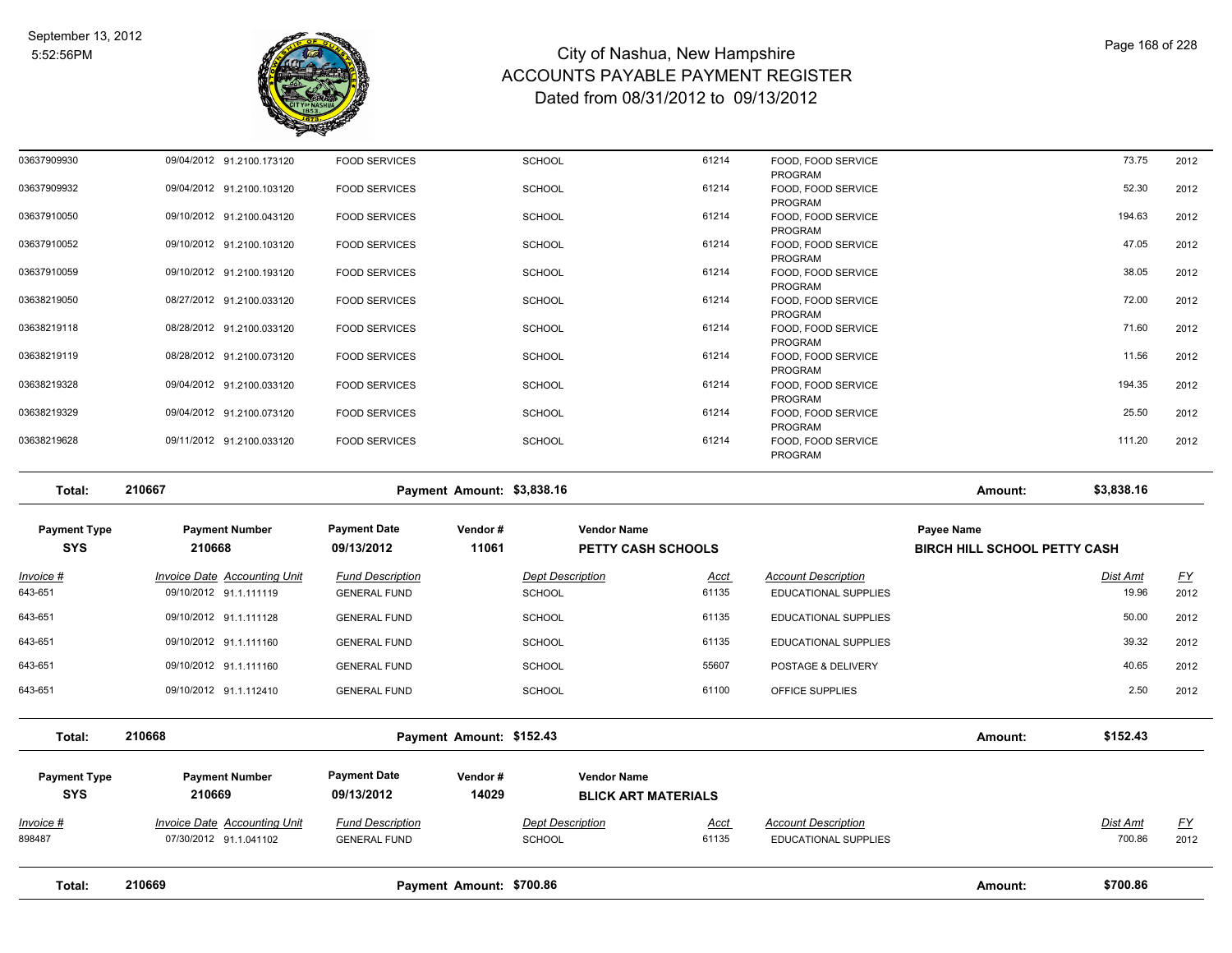

| <b>Payment Type</b><br><b>SYS</b> | <b>Payment Number</b><br>210670                                  | <b>Payment Date</b><br>09/13/2012               | Vendor#<br>12413         | <b>Vendor Name</b>                    |                      |                                                             |         |                          |                                   |
|-----------------------------------|------------------------------------------------------------------|-------------------------------------------------|--------------------------|---------------------------------------|----------------------|-------------------------------------------------------------|---------|--------------------------|-----------------------------------|
|                                   |                                                                  |                                                 |                          | <b>KEVIN BOLDUC</b>                   |                      |                                                             |         |                          |                                   |
| Invoice #                         | <b>Invoice Date Accounting Unit</b>                              | <b>Fund Description</b>                         |                          | <b>Dept Description</b>               | Acct                 | <b>Account Description</b>                                  |         | Dist Amt                 | <u>FY</u>                         |
| 83012-04                          | 08/30/2012 91.1.041443                                           | <b>GENERAL FUND</b>                             |                          | SCHOOL                                | 55642                | <b>GAME OFFICIALS</b>                                       |         | 50.00                    | 2012                              |
| Total:                            | 210670                                                           |                                                 | Payment Amount: \$50.00  |                                       |                      |                                                             | Amount: | \$50.00                  |                                   |
| <b>Payment Type</b>               | <b>Payment Number</b>                                            | <b>Payment Date</b>                             | Vendor#                  | <b>Vendor Name</b>                    |                      |                                                             |         |                          |                                   |
| <b>SYS</b>                        | 210671                                                           | 09/13/2012                                      | 14041                    | <b>BOSTON PIE INC</b>                 |                      |                                                             |         |                          |                                   |
| Invoice #<br>10534                | <b>Invoice Date Accounting Unit</b><br>09/07/2012 91.2100.193120 | <b>Fund Description</b><br><b>FOOD SERVICES</b> |                          | <b>Dept Description</b><br>SCHOOL     | Acct<br>61214        | <b>Account Description</b><br>FOOD, FOOD SERVICE<br>PROGRAM |         | Dist Amt<br>199.50       | $\underline{\mathsf{FY}}$<br>2012 |
| Total:                            | 210671                                                           |                                                 | Payment Amount: \$199.50 |                                       |                      |                                                             | Amount: | \$199.50                 |                                   |
| <b>Payment Type</b>               | <b>Payment Number</b>                                            | <b>Payment Date</b>                             | Vendor#                  | <b>Vendor Name</b>                    |                      |                                                             |         |                          |                                   |
| <b>SYS</b>                        | 210672                                                           | 09/13/2012                                      | 12427                    | <b>DANA BOURASSA</b>                  |                      |                                                             |         |                          |                                   |
| <u> Invoice #</u><br>83112-03     | <b>Invoice Date Accounting Unit</b><br>08/31/2012 91.1.031462    | <b>Fund Description</b><br><b>GENERAL FUND</b>  |                          | <b>Dept Description</b><br>SCHOOL     | <u>Acct</u><br>55642 | <b>Account Description</b><br><b>GAME OFFICIALS</b>         |         | <b>Dist Amt</b><br>80.00 | <u>FY</u><br>2012                 |
| 83112-03                          | 08/31/2012 91.1.031472                                           | <b>GENERAL FUND</b>                             |                          | <b>SCHOOL</b>                         | 55642                | <b>GAME OFFICIALS</b>                                       |         | 50.00                    | 2012                              |
| Total:                            | 210672                                                           |                                                 | Payment Amount: \$130.00 |                                       |                      |                                                             | Amount: | \$130.00                 |                                   |
| <b>Payment Type</b>               | <b>Payment Number</b>                                            | <b>Payment Date</b>                             | Vendor#                  | <b>Vendor Name</b>                    |                      |                                                             |         |                          |                                   |
| <b>SYS</b>                        | 210673                                                           | 09/13/2012                                      | 14048                    | <b>BRIDGEPORT NATIONAL BINDERY IN</b> |                      |                                                             |         |                          |                                   |
| Invoice #                         | <b>Invoice Date Accounting Unit</b>                              | <b>Fund Description</b>                         |                          | <b>Dept Description</b>               | <u>Acct</u>          | <b>Account Description</b>                                  |         | Dist Amt                 | $\underline{FY}$                  |
| 239893                            | 07/31/2012 91.1.041160                                           | <b>GENERAL FUND</b>                             |                          | <b>SCHOOL</b>                         | 61875                | <b>BOOKS</b>                                                |         | 341.20                   | 2012                              |
| 239893                            | 07/31/2012 BS1000                                                | <b>GENERAL FUND</b>                             |                          | <b>GENERAL FUND</b>                   | 29185                | <b>LAWSON INVENTORY</b><br>SUSPENSE                         |         | 10.72                    | 2012                              |
| Total:                            | 210673                                                           |                                                 | Payment Amount: \$351.92 |                                       |                      |                                                             | Amount: | \$351.92                 |                                   |
| <b>Payment Type</b>               | <b>Payment Number</b>                                            | <b>Payment Date</b>                             | Vendor#                  | <b>Vendor Name</b>                    |                      |                                                             |         |                          |                                   |
| <b>SYS</b>                        | 210674                                                           | 09/13/2012                                      | 11563                    | <b>ESTHER BRODEUR</b>                 |                      |                                                             |         |                          |                                   |
| Invoice #                         | <b>Invoice Date Accounting Unit</b>                              | <b>Fund Description</b>                         |                          | <b>Dept Description</b>               | Acct                 | <b>Account Description</b>                                  |         | Dist Amt                 | <u>FY</u>                         |
| SEPT-12                           | 09/13/2012 91.1.041160                                           | <b>GENERAL FUND</b>                             |                          | SCHOOL                                | 61135                | EDUCATIONAL SUPPLIES                                        |         | 81.66                    | 2012                              |
| SEPT-2012                         | 09/05/2012 91.1.041160                                           | <b>GENERAL FUND</b>                             |                          | <b>SCHOOL</b>                         | 61875                | <b>BOOKS</b>                                                |         | 254.24                   | 2012                              |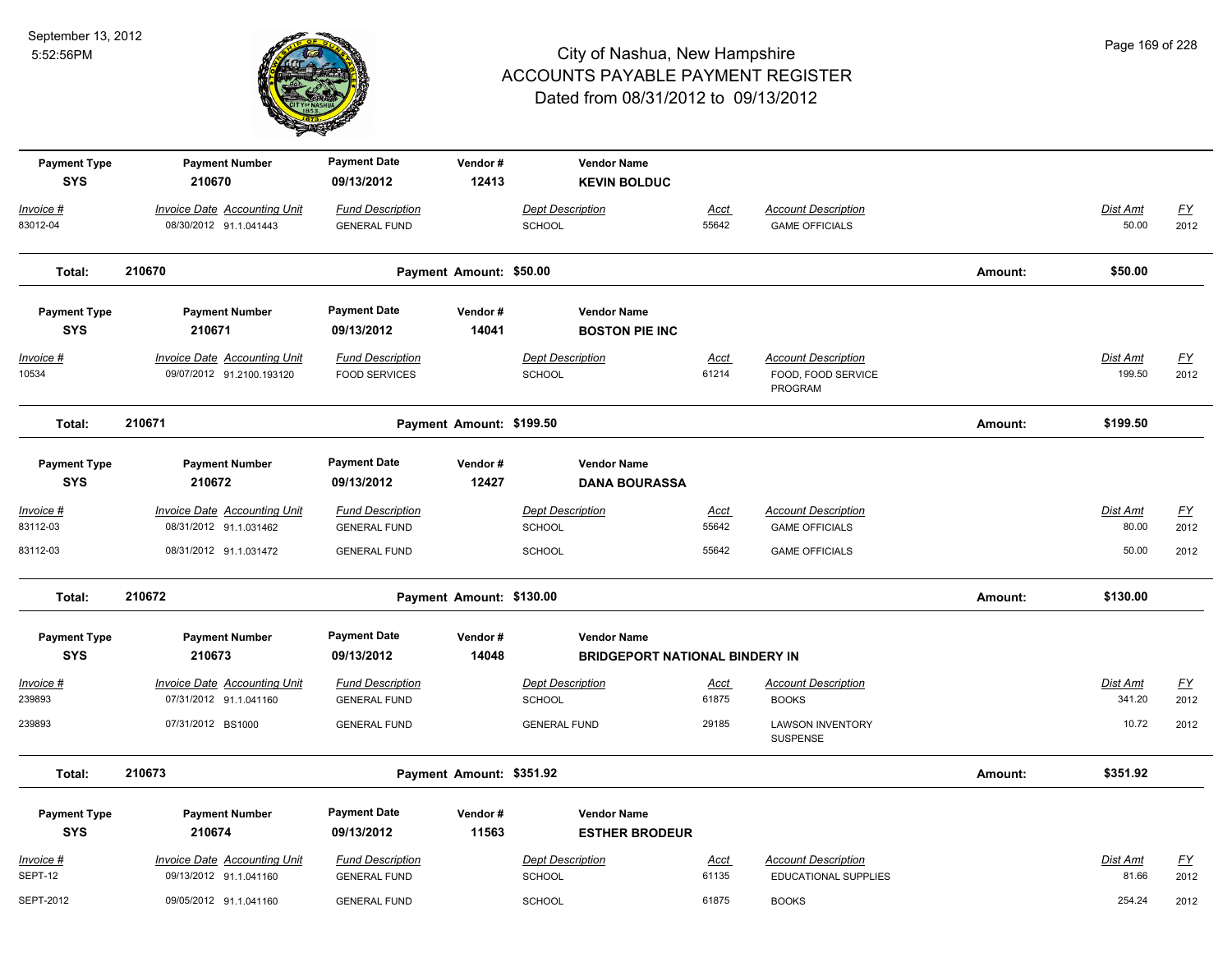

| Total:                            | 210674                                                        |                                                | Payment Amount: \$335.90   |                                          |                                                     |                      |                                                                  | Amount:                       | \$335.90                  |                   |
|-----------------------------------|---------------------------------------------------------------|------------------------------------------------|----------------------------|------------------------------------------|-----------------------------------------------------|----------------------|------------------------------------------------------------------|-------------------------------|---------------------------|-------------------|
| <b>Payment Type</b><br><b>SYS</b> | <b>Payment Number</b><br>210675                               | <b>Payment Date</b><br>09/13/2012              | Vendor#<br>14057           |                                          | <b>Vendor Name</b><br><b>BROX INDUSTRIES INC</b>    |                      |                                                                  |                               |                           |                   |
| Invoice #<br>350843               | <b>Invoice Date Accounting Unit</b><br>07/26/2012 91.1.222630 | <b>Fund Description</b><br><b>GENERAL FUND</b> |                            | <b>Dept Description</b><br><b>SCHOOL</b> |                                                     | <u>Acct</u><br>61599 | <b>Account Description</b><br><b>GROUNDS MAINTENANCE</b>         |                               | Dist Amt<br>147.26        | EY<br>2012        |
| 351808                            | 08/07/2012 91.1.222630                                        | <b>GENERAL FUND</b>                            |                            | SCHOOL                                   |                                                     | 61599                | <b>SUPPLIES</b><br><b>GROUNDS MAINTENANCE</b>                    |                               | 268.79                    | 2012              |
| 351846                            | 08/07/2012 91.1.222630                                        | <b>GENERAL FUND</b>                            |                            | SCHOOL                                   |                                                     | 61599                | <b>SUPPLIES</b><br><b>GROUNDS MAINTENANCE</b><br><b>SUPPLIES</b> |                               | 148.00                    | 2012              |
| Total:                            | 210675                                                        |                                                | Payment Amount: \$564.05   |                                          |                                                     |                      |                                                                  | Amount:                       | \$564.05                  |                   |
| <b>Payment Type</b><br><b>SYS</b> | <b>Payment Number</b><br>210676                               | <b>Payment Date</b><br>09/13/2012              | Vendor#<br>12467           |                                          | <b>Vendor Name</b><br><b>CAPP USA</b>               |                      |                                                                  | Payee Name<br><b>CAPP INC</b> |                           |                   |
| <u>Invoice #</u><br>S1289100.001  | <b>Invoice Date Accounting Unit</b><br>08/23/2012 91.1.222620 | <b>Fund Description</b><br><b>GENERAL FUND</b> |                            | <b>Dept Description</b><br><b>SCHOOL</b> |                                                     | <b>Acct</b><br>61421 | <b>Account Description</b><br>SUPPLIES, HVAC                     |                               | <b>Dist Amt</b><br>240.00 | <u>FY</u><br>2012 |
| Total:                            | 210676                                                        |                                                | Payment Amount: \$240.00   |                                          |                                                     |                      |                                                                  | Amount:                       | \$240.00                  |                   |
| <b>Payment Type</b><br><b>SYS</b> | <b>Payment Number</b><br>210677                               | <b>Payment Date</b><br>09/13/2012              | Vendor#<br>12468           |                                          | <b>Vendor Name</b><br><b>CARD TECH ID</b>           |                      |                                                                  |                               |                           |                   |
| Invoice #<br>18583                | <b>Invoice Date Accounting Unit</b><br>08/17/2012 91.1.041160 | <b>Fund Description</b><br><b>GENERAL FUND</b> |                            | <b>Dept Description</b><br>SCHOOL        |                                                     | <u>Acct</u><br>61299 | <b>Account Description</b><br>MISCELLANEOUS SUPPLIES             |                               | Dist Amt<br>650.00        | EY<br>2012        |
| 18589                             | 08/15/2012 91.1.031160                                        | <b>GENERAL FUND</b>                            |                            | <b>SCHOOL</b>                            |                                                     | 61135                | <b>EDUCATIONAL SUPPLIES</b>                                      |                               | 1,875.00                  | 2012              |
| Total:                            | 210677                                                        |                                                | Payment Amount: \$2,525.00 |                                          |                                                     |                      |                                                                  | Amount:                       | \$2,525.00                |                   |
| <b>Payment Type</b><br><b>SYS</b> | <b>Payment Number</b><br>210678                               | <b>Payment Date</b><br>09/13/2012              | Vendor#<br>12477           |                                          | <b>Vendor Name</b><br><b>CARTRIDGE WORLD NASHUA</b> |                      |                                                                  |                               |                           |                   |
| Invoice #<br>51217                | <b>Invoice Date Accounting Unit</b><br>08/30/2012 91.1.031160 | <b>Fund Description</b><br><b>GENERAL FUND</b> |                            | <b>Dept Description</b><br>SCHOOL        |                                                     | <u>Acct</u><br>61135 | <b>Account Description</b><br><b>EDUCATIONAL SUPPLIES</b>        | Activity                      | Dist Amt<br>351.00        | <u>FY</u><br>2012 |
| 51289                             | 09/05/2012 91.1.041160                                        | <b>GENERAL FUND</b>                            |                            | <b>SCHOOL</b>                            |                                                     | 61135                | <b>EDUCATIONAL SUPPLIES</b>                                      |                               | 321.95                    | 2012              |
| 51301                             | 09/05/2012 91.1.031160                                        | <b>GENERAL FUND</b>                            |                            | <b>SCHOOL</b>                            |                                                     | 61135                | EDUCATIONAL SUPPLIES                                             |                               | 139.98                    | 2012              |
| 51307                             | 09/05/2012 91.3800.991600                                     | <b>SCHOOL GRANTS FUND</b>                      |                            | SCHOOL                                   |                                                     | 61299                | MISCELLANEOUS SUPPLIES                                           | 91.03533.991600               | 145.98                    | 2012              |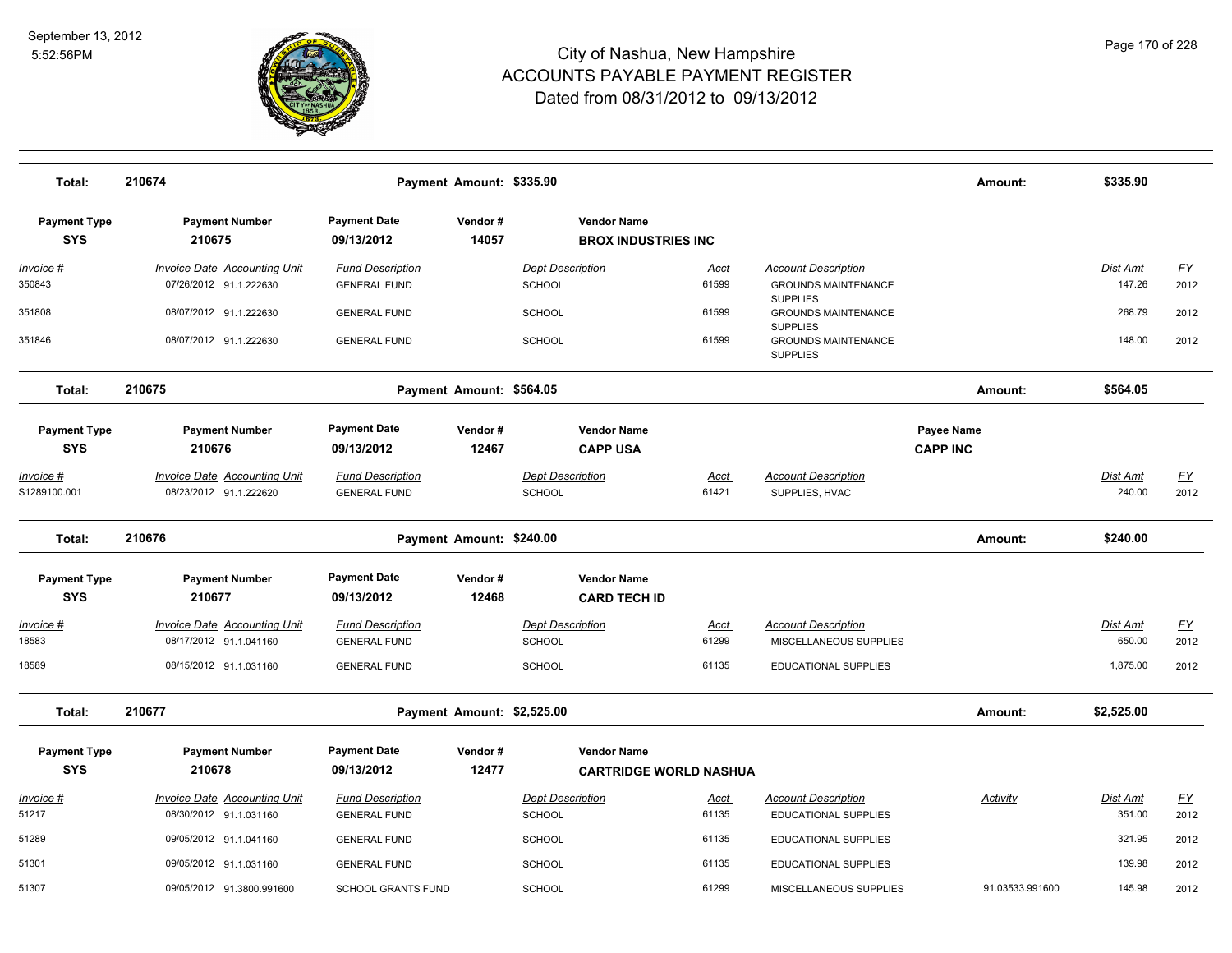

| Total:                            | 210678                                                        |                                                | Payment Amount: \$958.91   |                                          |                                    |                                                           | Amount:                                      | \$958.91                    |                          |
|-----------------------------------|---------------------------------------------------------------|------------------------------------------------|----------------------------|------------------------------------------|------------------------------------|-----------------------------------------------------------|----------------------------------------------|-----------------------------|--------------------------|
| <b>Payment Type</b><br><b>SYS</b> | <b>Payment Number</b><br>210679                               | <b>Payment Date</b><br>09/13/2012              | Vendor#<br>12035           | <b>Vendor Name</b>                       | <b>CASCIO INTERSTATE MUSIC</b>     |                                                           |                                              |                             |                          |
| Invoice #<br>822953               | <b>Invoice Date Accounting Unit</b><br>07/20/2012 91.1.201160 | <b>Fund Description</b><br><b>GENERAL FUND</b> |                            | <b>Dept Description</b><br>SCHOOL        | <u>Acct</u><br>61135               | <b>Account Description</b><br><b>EDUCATIONAL SUPPLIES</b> |                                              | Dist Amt<br>101.16          | $\underline{FY}$<br>2012 |
| 825300                            | 07/30/2012 91.1.201160                                        | <b>GENERAL FUND</b>                            |                            | <b>SCHOOL</b>                            | 61135                              | <b>EDUCATIONAL SUPPLIES</b>                               |                                              | 83.48                       | 2012                     |
| 825300                            | 07/30/2012 BS1000                                             | <b>GENERAL FUND</b>                            |                            | <b>GENERAL FUND</b>                      | 29185                              | <b>LAWSON INVENTORY</b><br><b>SUSPENSE</b>                |                                              | 28.70                       | 2012                     |
| Total:                            | 210679                                                        |                                                | Payment Amount: \$213.34   |                                          |                                    |                                                           | Amount:                                      | \$213.34                    |                          |
| <b>Payment Type</b><br><b>SYS</b> | <b>Payment Number</b><br>210680                               | <b>Payment Date</b><br>09/13/2012              | Vendor#<br>14094           | <b>Vendor Name</b><br><b>CED</b>         |                                    |                                                           |                                              |                             |                          |
| <u>Invoice #</u><br>4423-731683   | <b>Invoice Date Accounting Unit</b><br>07/03/2012 91.1.222620 | <b>Fund Description</b><br><b>GENERAL FUND</b> |                            | <b>Dept Description</b><br><b>SCHOOL</b> | <u>Acct</u><br>61407               | <b>Account Description</b><br>SUPPLIES, ELECTRICAL        |                                              | <b>Dist Amt</b><br>1,420.00 | <u>FY</u><br>2012        |
| 4423-731683                       | 07/03/2012 BS1000                                             | <b>GENERAL FUND</b>                            |                            | <b>GENERAL FUND</b>                      | 29185                              | <b>LAWSON INVENTORY</b><br>SUSPENSE                       |                                              | 667.00                      | 2012                     |
| Total:                            | 210680                                                        |                                                | Payment Amount: \$2,087.00 |                                          |                                    |                                                           | Amount:                                      | \$2,087.00                  |                          |
| <b>Payment Type</b><br><b>SYS</b> | <b>Payment Number</b><br>210681                               | <b>Payment Date</b><br>09/13/2012              | Vendor#<br>12490           | <b>Vendor Name</b>                       | <b>CENGAGE DISTRIBUTION CENTER</b> |                                                           | <b>Payee Name</b><br><b>CENGAGE LEARNING</b> |                             |                          |
| Invoice #<br>96841811             | <b>Invoice Date Accounting Unit</b><br>08/03/2012 91.1.041300 | <b>Fund Description</b><br><b>GENERAL FUND</b> |                            | <b>Dept Description</b><br><b>SCHOOL</b> | <u>Acct</u><br>61875               | <b>Account Description</b><br><b>BOOKS</b>                |                                              | <b>Dist Amt</b><br>117.30   | <u>FY</u><br>2012        |
| 96841811                          | 08/03/2012 91.1.041300                                        | <b>GENERAL FUND</b>                            |                            | <b>SCHOOL</b>                            | 61875                              | <b>BOOKS</b>                                              |                                              | 1,173.00                    | 2012                     |
| Total:                            | 210681                                                        |                                                | Payment Amount: \$1,290.30 |                                          |                                    |                                                           | Amount:                                      | \$1,290.30                  |                          |
| <b>Payment Type</b><br><b>SYS</b> | <b>Payment Number</b><br>210682                               | <b>Payment Date</b><br>09/13/2012              | Vendor#<br>12185           | <b>Vendor Name</b>                       | <b>HEINLE/CENGAGE LEARNING</b>     |                                                           | Payee Name<br><b>CENGAGE LEARNING</b>        |                             |                          |
| Invoice #<br>97060341             | <b>Invoice Date Accounting Unit</b><br>08/24/2012 91.1.031160 | <b>Fund Description</b><br><b>GENERAL FUND</b> |                            | <b>Dept Description</b><br><b>SCHOOL</b> | <u>Acct</u><br>61135               | <b>Account Description</b><br>EDUCATIONAL SUPPLIES        |                                              | Dist Amt<br>11.82           | <u>FY</u><br>2012        |
| 97060341                          | 08/24/2012 91.1.031160                                        | <b>GENERAL FUND</b>                            |                            | <b>SCHOOL</b>                            | 61135                              | EDUCATIONAL SUPPLIES                                      |                                              | 248.06                      | 2012                     |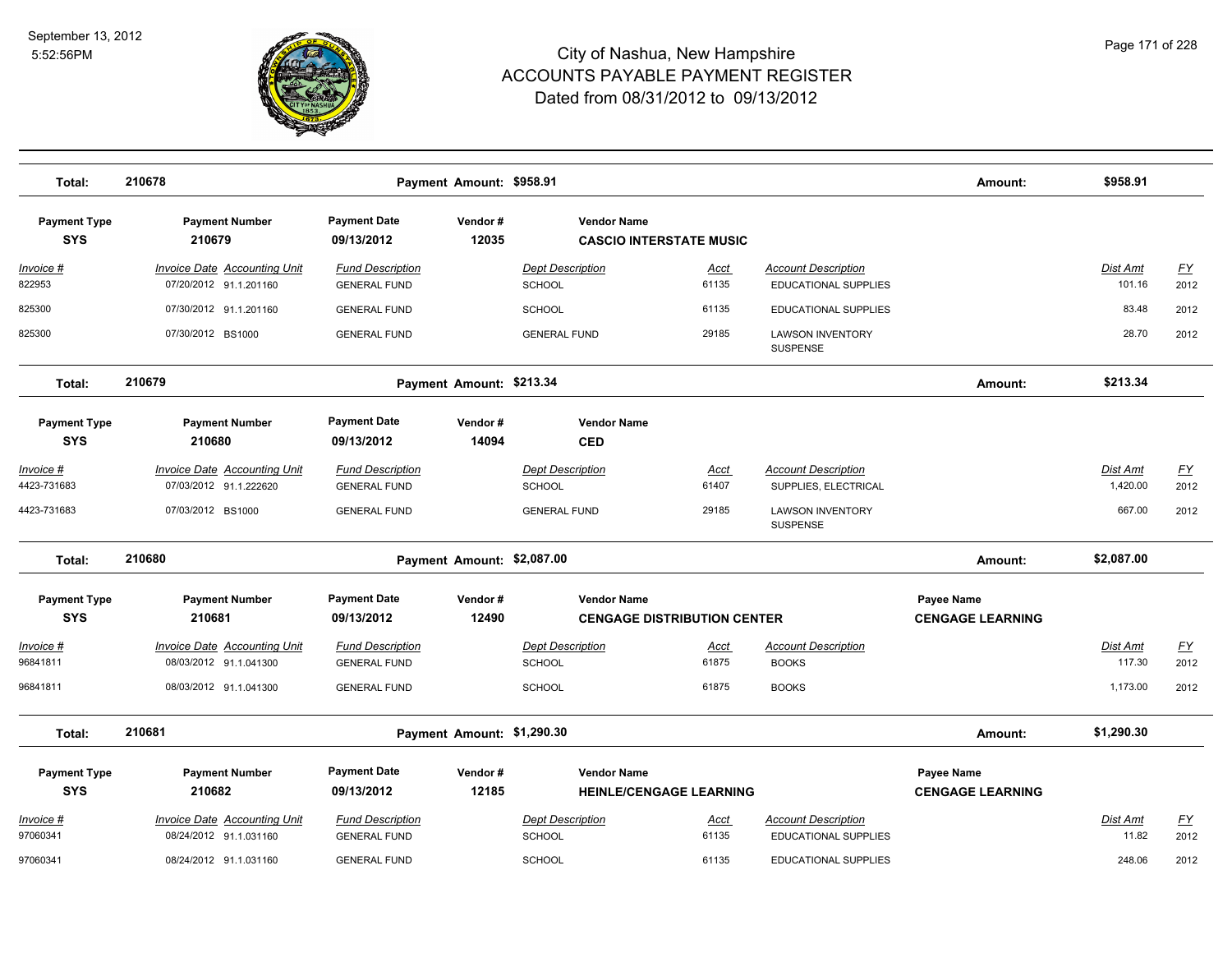

| Total:                            | 210682                                                        |                                                | Payment Amount: \$259.88    |                                                        |                      |                                                          | Amount: | \$259.88           |                   |
|-----------------------------------|---------------------------------------------------------------|------------------------------------------------|-----------------------------|--------------------------------------------------------|----------------------|----------------------------------------------------------|---------|--------------------|-------------------|
| <b>Payment Type</b><br><b>SYS</b> | <b>Payment Number</b><br>210683                               | <b>Payment Date</b><br>09/13/2012              | Vendor#<br>12493            | <b>Vendor Name</b><br><b>CENTRAL PAPER PRODUCTS CO</b> |                      |                                                          |         |                    |                   |
| Invoice #<br>1193671              | Invoice Date Accounting Unit<br>08/20/2012 91.1.222620        | <b>Fund Description</b><br><b>GENERAL FUND</b> |                             | <b>Dept Description</b><br><b>SCHOOL</b>               | Acct<br>61428        | <b>Account Description</b><br><b>JANITORIAL SUPPLIES</b> |         | Dist Amt<br>787.77 | <u>FY</u><br>2012 |
| 1193672                           | 08/20/2012 91.1.222620                                        | <b>GENERAL FUND</b>                            |                             | <b>SCHOOL</b>                                          | 61428                | <b>JANITORIAL SUPPLIES</b>                               |         | 129.63             | 2012              |
| 1193994                           | 08/21/2012 91.1.222620                                        | <b>GENERAL FUND</b>                            |                             | <b>SCHOOL</b>                                          | 61428                | <b>JANITORIAL SUPPLIES</b>                               |         | 16,037.36          | 2012              |
| 1194343                           | 08/22/2012 91.1.222620                                        | <b>GENERAL FUND</b>                            |                             | <b>SCHOOL</b>                                          | 61428                | JANITORIAL SUPPLIES                                      |         | 1,637.30           | 2012              |
| 1194347                           | 08/22/2012 91.1.222620                                        | <b>GENERAL FUND</b>                            |                             | <b>SCHOOL</b>                                          | 61428                | <b>JANITORIAL SUPPLIES</b>                               |         | 1,443.90           | 2012              |
| 1194977                           | 08/24/2012 91.1.222620                                        | <b>GENERAL FUND</b>                            |                             | <b>SCHOOL</b>                                          | 61428                | <b>JANITORIAL SUPPLIES</b>                               |         | 3,061.65           | 2012              |
| 1194983                           | 08/24/2012 91.1.222620                                        | <b>GENERAL FUND</b>                            |                             | <b>SCHOOL</b>                                          | 61428                | <b>JANITORIAL SUPPLIES</b>                               |         | 1,540.60           | 2012              |
| 1194989                           | 08/24/2012 91.2100.053120                                     | <b>FOOD SERVICES</b>                           |                             | <b>SCHOOL</b>                                          | 61299                | MISCELLANEOUS SUPPLIES                                   |         | 1,337.51           | 2012              |
| 1194989 CM                        | 08/29/2012 91.2100.053120                                     | <b>FOOD SERVICES</b>                           |                             | <b>SCHOOL</b>                                          | 61299                | MISCELLANEOUS SUPPLIES                                   |         | $-43.60$           | 2012              |
| 1194995                           | 08/24/2012 91.1.222620                                        | <b>GENERAL FUND</b>                            |                             | <b>SCHOOL</b>                                          | 61428                | <b>JANITORIAL SUPPLIES</b>                               |         | 1,637.30           | 2012              |
| 1195340                           | 08/27/2012 91.2100.143120                                     | <b>FOOD SERVICES</b>                           |                             | <b>SCHOOL</b>                                          | 61299                | MISCELLANEOUS SUPPLIES                                   |         | 442.80             | 2012              |
| 1195396                           | 08/29/2012 91.2100.163120                                     | <b>FOOD SERVICES</b>                           |                             | <b>SCHOOL</b>                                          | 61299                | MISCELLANEOUS SUPPLIES                                   |         | 24.50              | 2012              |
| 1195971                           | 08/29/2012 91.2100.063120                                     | <b>FOOD SERVICES</b>                           |                             | <b>SCHOOL</b>                                          | 61299                | MISCELLANEOUS SUPPLIES                                   |         | 577.88             | 2012              |
| 1196055                           | 08/29/2012 91.2100.033120                                     | <b>FOOD SERVICES</b>                           |                             | <b>SCHOOL</b>                                          | 61299                | MISCELLANEOUS SUPPLIES                                   |         | 13.65              | 2012              |
| 1196058                           | 08/29/2012 91.2100.053120                                     | <b>FOOD SERVICES</b>                           |                             | <b>SCHOOL</b>                                          | 61299                | MISCELLANEOUS SUPPLIES                                   |         | 43.60              | 2012              |
| 1196701                           | 08/31/2012 91.2100.073120                                     | <b>FOOD SERVICES</b>                           |                             | <b>SCHOOL</b>                                          | 61299                | MISCELLANEOUS SUPPLIES                                   |         | 106.20             | 2012              |
| Total:                            | 210683                                                        |                                                | Payment Amount: \$28,778.05 |                                                        |                      |                                                          | Amount: | \$28,778.05        |                   |
| <b>Payment Type</b><br><b>SYS</b> | <b>Payment Number</b><br>210684                               | <b>Payment Date</b><br>09/13/2012              | Vendor#<br>12495            | <b>Vendor Name</b><br><b>JOSEPH CERRA</b>              |                      |                                                          |         |                    |                   |
| Invoice #<br>82412-04             | <b>Invoice Date Accounting Unit</b><br>08/24/2012 91.1.041441 | <b>Fund Description</b><br><b>GENERAL FUND</b> |                             | <b>Dept Description</b><br><b>SCHOOL</b>               | <u>Acct</u><br>55642 | <b>Account Description</b><br><b>GAME OFFICIALS</b>      |         | Dist Amt<br>35.00  | <u>FY</u><br>2012 |
| 90112-04                          | 09/01/2012 91.1.041443                                        | <b>GENERAL FUND</b>                            |                             | <b>SCHOOL</b>                                          | 55642                | <b>GAME OFFICIALS</b>                                    |         | 60.00              | 2012              |
| 90312-03                          | 09/03/2012 91.1.031443                                        | <b>GENERAL FUND</b>                            |                             | <b>SCHOOL</b>                                          | 55642                | <b>GAME OFFICIALS</b>                                    |         | 40.00              | 2012              |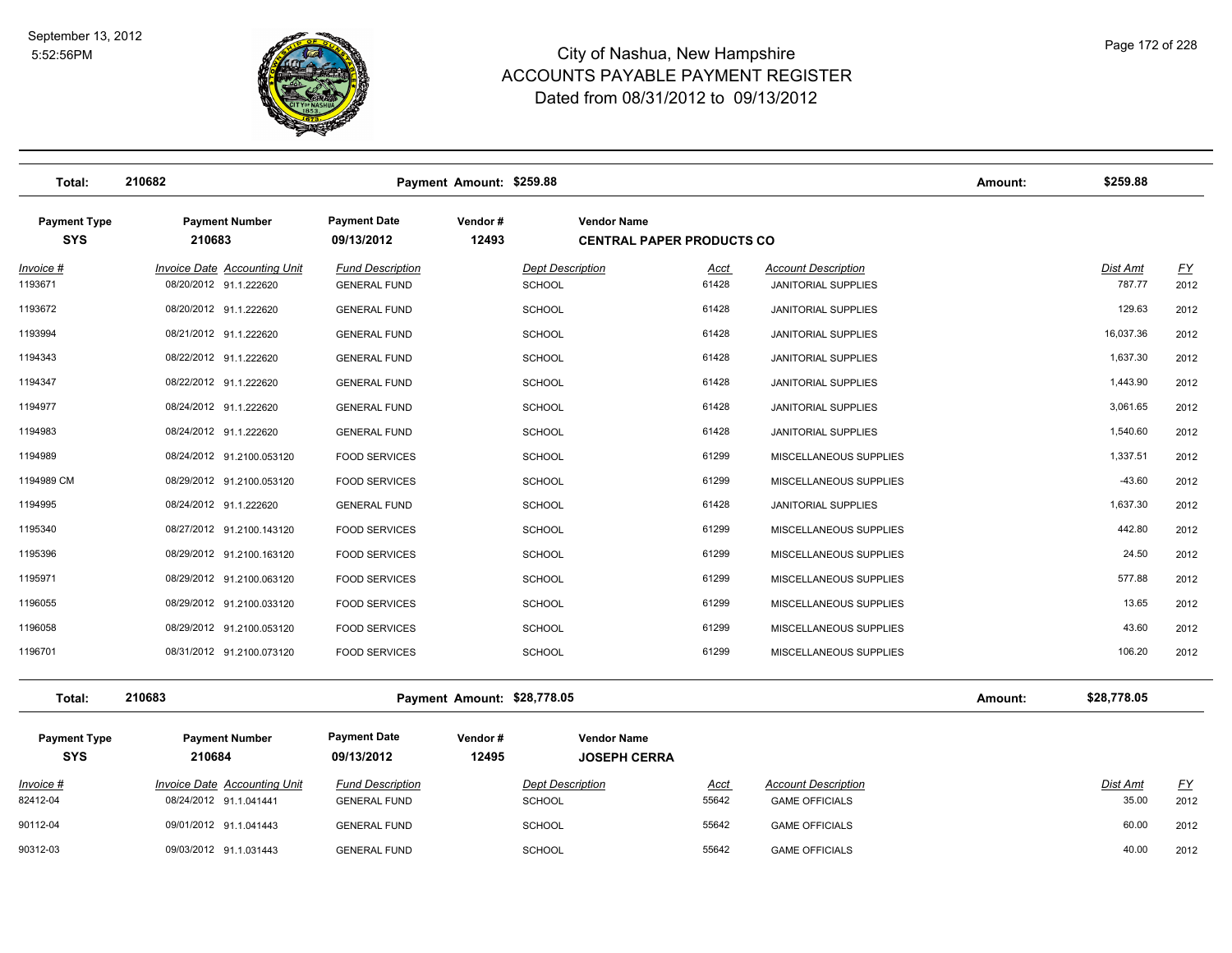

| Total:                            | 210684                                                        |                                                       | Payment Amount: \$135.00    |                                                   |                                   |                                                                   | Amount: | \$135.00             |                          |
|-----------------------------------|---------------------------------------------------------------|-------------------------------------------------------|-----------------------------|---------------------------------------------------|-----------------------------------|-------------------------------------------------------------------|---------|----------------------|--------------------------|
| <b>Payment Type</b><br><b>SYS</b> | <b>Payment Number</b><br>210685                               | <b>Payment Date</b><br>09/13/2012                     | Vendor#<br>10971            | <b>Vendor Name</b><br><b>CHAMPIONS CHOICE INC</b> |                                   |                                                                   |         |                      |                          |
| Invoice #<br>26018                | <b>Invoice Date Accounting Unit</b><br>08/20/2012 TF91.7563   | <b>Fund Description</b><br><b>SCHOOL ATHLETIC ETF</b> |                             | <b>Dept Description</b><br>SCHOOL                 | <u>Acct</u><br>61107              | <b>Account Description</b><br><b>CLOTHING &amp; UNIFORMS</b>      |         | Dist Amt<br>7,280.00 | $\underline{FY}$<br>2012 |
| 26019                             | 08/20/2012 TF91.7563                                          | <b>SCHOOL ATHLETIC ETF</b>                            |                             | <b>SCHOOL</b>                                     | 61107                             | <b>CLOTHING &amp; UNIFORMS</b>                                    |         | 7,280.00             | 2012                     |
| 26020                             | 08/20/2012 TF91.7563                                          | <b>SCHOOL ATHLETIC ETF</b>                            |                             | <b>SCHOOL</b>                                     | 61107                             | <b>CLOTHING &amp; UNIFORMS</b>                                    |         | 1,097.40             | 2012                     |
| 26021                             | 08/20/2012 TF91.7563                                          | SCHOOL ATHLETIC ETF                                   |                             | <b>SCHOOL</b>                                     | 61107                             | <b>CLOTHING &amp; UNIFORMS</b>                                    |         | 59.50                | 2012                     |
| 26022                             | 08/20/2012 TF91.7563                                          | <b>SCHOOL ATHLETIC ETF</b>                            |                             | <b>SCHOOL</b>                                     | 61107                             | <b>CLOTHING &amp; UNIFORMS</b>                                    |         | 67.50                | 2012                     |
| 26023                             | 08/20/2012 TF91.7563                                          | <b>SCHOOL ATHLETIC ETF</b>                            |                             | <b>SCHOOL</b>                                     | 61107                             | <b>CLOTHING &amp; UNIFORMS</b>                                    |         | 79.00                | 2012                     |
| 26024                             | 08/20/2012 TF91.7563                                          | SCHOOL ATHLETIC ETF                                   |                             | <b>SCHOOL</b>                                     | 61107                             | <b>CLOTHING &amp; UNIFORMS</b>                                    |         | 67.50                | 2012                     |
| 26025                             | 08/20/2012 TF91.7563                                          | SCHOOL ATHLETIC ETF                                   |                             | <b>SCHOOL</b>                                     | 61107                             | <b>CLOTHING &amp; UNIFORMS</b>                                    |         | 1,300.00             | 2012                     |
| 26026                             | 08/20/2012 TF91.7563                                          | <b>SCHOOL ATHLETIC ETF</b>                            |                             | <b>SCHOOL</b>                                     | 61107                             | <b>CLOTHING &amp; UNIFORMS</b>                                    |         | 1,098.00             | 2012                     |
| 26027                             | 08/21/2012 TF91.7563                                          | SCHOOL ATHLETIC ETF                                   |                             | <b>SCHOOL</b>                                     | 61107                             | <b>CLOTHING &amp; UNIFORMS</b>                                    |         | 3,800.00             | 2012                     |
| 26028                             | 08/21/2012 TF91.7563                                          | SCHOOL ATHLETIC ETF                                   |                             | <b>SCHOOL</b>                                     | 61107                             | <b>CLOTHING &amp; UNIFORMS</b>                                    |         | 3,800.00             | 2012                     |
| 26029                             | 08/21/2012 TF91.7563                                          | SCHOOL ATHLETIC ETF                                   |                             | <b>SCHOOL</b>                                     | 61107                             | <b>CLOTHING &amp; UNIFORMS</b>                                    |         | 3,958.00             | 2012                     |
| Total:                            | 210685                                                        |                                                       | Payment Amount: \$29,886.90 |                                                   |                                   |                                                                   | Amount: | \$29,886.90          |                          |
| <b>Payment Type</b>               | <b>Payment Number</b>                                         | <b>Payment Date</b>                                   | Vendor#                     | <b>Vendor Name</b>                                |                                   |                                                                   |         |                      |                          |
| <b>SYS</b>                        | 210686                                                        | 09/13/2012                                            | 12499                       |                                                   | <b>CHAPPELL TRACTOR SALES INC</b> |                                                                   |         |                      |                          |
| Invoice #<br>PI39428              | <b>Invoice Date Accounting Unit</b><br>08/14/2012 91.1.222630 | <b>Fund Description</b><br><b>GENERAL FUND</b>        |                             | <b>Dept Description</b><br><b>SCHOOL</b>          | <u>Acct</u><br>51990              | <b>Account Description</b><br>YEAR END PARTIAL WEEK<br>CHARGEBACK |         | Dist Amt<br>25.26    | EY<br>2012               |
| PI41183                           | 09/05/2012 91.1.222630                                        | <b>GENERAL FUND</b>                                   |                             | <b>SCHOOL</b>                                     | 51990                             | YEAR END PARTIAL WEEK<br>CHARGEBACK                               |         | 94.08                | 2012                     |
| Total:                            | 210686                                                        |                                                       | Payment Amount: \$119.34    |                                                   |                                   |                                                                   | Amount: | \$119.34             |                          |
| <b>Payment Type</b><br><b>SYS</b> | <b>Payment Number</b><br>210687                               | <b>Payment Date</b><br>09/13/2012                     | Vendor#<br>14746            | <b>Vendor Name</b><br><b>CHUNKY'S CINEMA</b>      |                                   |                                                                   |         |                      |                          |
| Invoice #<br>SEPT-12              | <b>Invoice Date Accounting Unit</b><br>09/06/2012 91.1.031160 | <b>Fund Description</b><br><b>GENERAL FUND</b>        |                             | <b>Dept Description</b><br><b>SCHOOL</b>          | <u>Acct</u><br>61135              | <b>Account Description</b><br>EDUCATIONAL SUPPLIES                |         | Dist Amt<br>150.00   | <u>FY</u><br>2012        |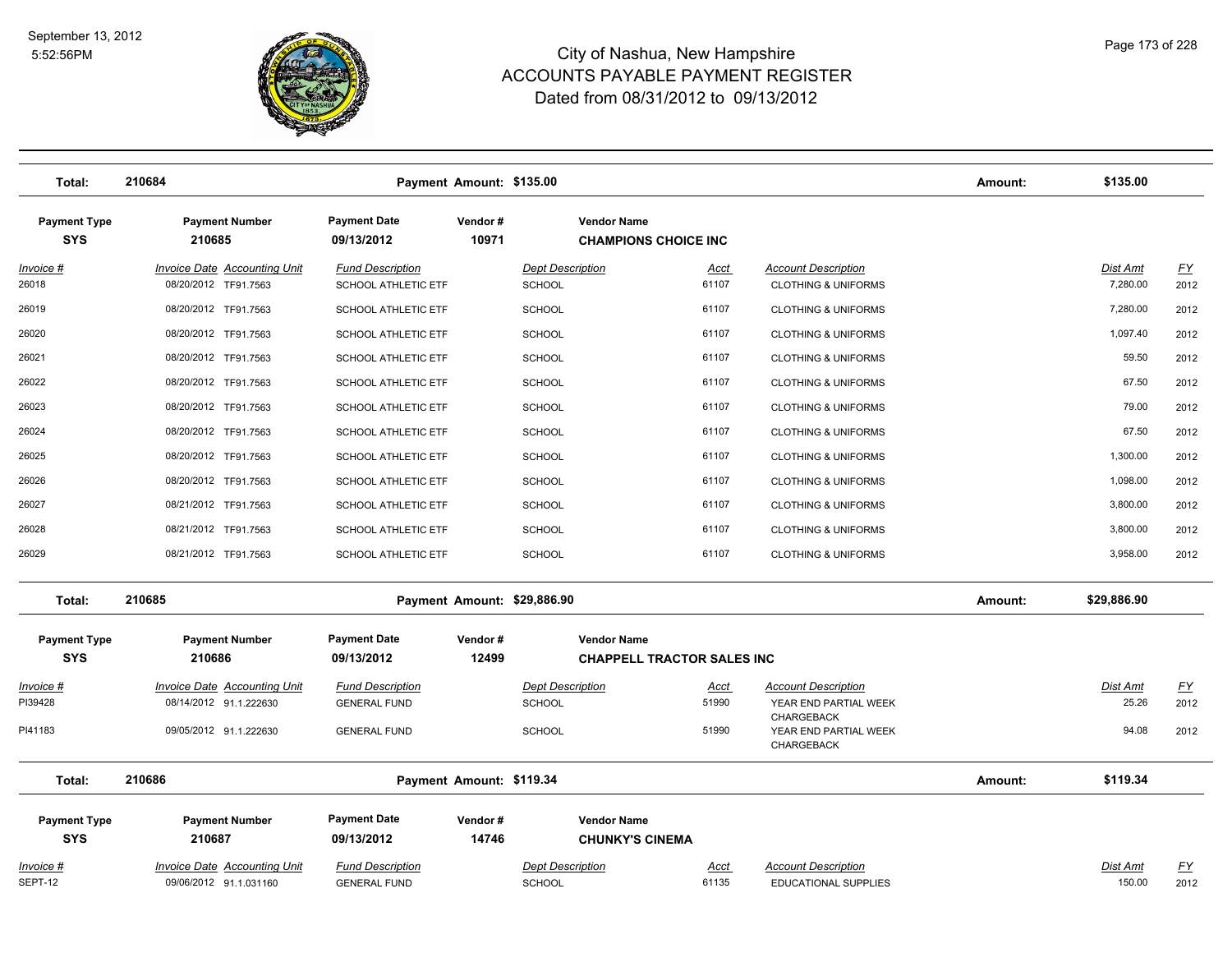

| Total:                            | 210687                                                        |                                                | Payment Amount: \$150.00   |                                          |                                                           |                      |                                                                                    | Amount:         | \$150.00                  |                   |
|-----------------------------------|---------------------------------------------------------------|------------------------------------------------|----------------------------|------------------------------------------|-----------------------------------------------------------|----------------------|------------------------------------------------------------------------------------|-----------------|---------------------------|-------------------|
| <b>Payment Type</b><br><b>SYS</b> | <b>Payment Number</b><br>210688                               | <b>Payment Date</b><br>09/13/2012              | Vendor#<br>10146           |                                          | <b>Vendor Name</b><br><b>WILLIAM R CLOSS III</b>          |                      |                                                                                    |                 |                           |                   |
| Invoice #<br>83112-03             | <b>Invoice Date Accounting Unit</b><br>08/31/2012 91.1.031408 | <b>Fund Description</b><br><b>GENERAL FUND</b> |                            | <b>Dept Description</b><br><b>SCHOOL</b> |                                                           | <u>Acct</u><br>53628 | <b>Account Description</b><br><b>CONTRACT SERVICES</b>                             |                 | <u>Dist Amt</u><br>90.00  | <u>FY</u><br>2012 |
| 90712-03                          | 09/07/2012 91.1.031408                                        | <b>GENERAL FUND</b>                            |                            | <b>SCHOOL</b>                            |                                                           | 53628                | <b>CONTRACT SERVICES</b>                                                           |                 | 45.00                     | 2012              |
| Total:                            | 210688                                                        |                                                | Payment Amount: \$135.00   |                                          |                                                           |                      |                                                                                    | Amount:         | \$135.00                  |                   |
| <b>Payment Type</b><br><b>SYS</b> | <b>Payment Number</b><br>210689                               | <b>Payment Date</b><br>09/13/2012              | Vendor#<br>12540           |                                          | <b>Vendor Name</b><br><b>COMPUTER HUT dba IT INSIDERS</b> |                      |                                                                                    |                 |                           |                   |
| <u>Invoice #</u><br>82748         | <b>Invoice Date Accounting Unit</b><br>08/06/2012 91.1.992225 | <b>Fund Description</b><br><b>GENERAL FUND</b> |                            | <b>Dept Description</b><br>SCHOOL        |                                                           | <u>Acct</u><br>54487 | <b>Account Description</b><br><b>EQUIPMENT REPAIRS &amp;</b><br><b>MAINTENANCE</b> | <b>Activity</b> | <u>Dist Amt</u><br>639.20 | <u>FY</u><br>2012 |
| 82894                             | 08/21/2012 91.3800.161160                                     | <b>SCHOOL GRANTS FUND</b>                      |                            | <b>SCHOOL</b>                            |                                                           | 71999                | MISCELLANEOUS EQUIPMENT                                                            | 91.03372.161160 | 1,183.20                  | 2012              |
| Total:                            | 210689                                                        |                                                | Payment Amount: \$1,822.40 |                                          |                                                           |                      |                                                                                    | Amount:         | \$1,822.40                |                   |
| <b>Payment Type</b><br><b>SYS</b> | <b>Payment Number</b><br>210690                               | <b>Payment Date</b><br>09/13/2012              | Vendor#<br>12552           |                                          | <b>Vendor Name</b><br><b>CONTROL TECHNOLOGIES INC</b>     |                      |                                                                                    |                 |                           |                   |
| Invoice #<br>72890                | <b>Invoice Date Accounting Unit</b><br>06/29/2012 91.1.222620 | <b>Fund Description</b><br><b>GENERAL FUND</b> |                            | <b>Dept Description</b><br><b>SCHOOL</b> |                                                           | <u>Acct</u><br>54243 | <b>Account Description</b><br><b>HVAC MAINTENANCE</b>                              |                 | Dist Amt<br>4,633.00      | <u>FY</u><br>2012 |
| 73371                             | 07/27/2012 91.1.222620                                        | <b>GENERAL FUND</b>                            |                            | <b>SCHOOL</b>                            |                                                           | 61421                | SUPPLIES, HVAC                                                                     |                 | 167.43                    | 2012              |
| 73585                             | 07/31/2012 91.1.222620                                        | <b>GENERAL FUND</b>                            |                            | SCHOOL                                   |                                                           | 61421                | SUPPLIES, HVAC                                                                     |                 | 610.44                    | 2012              |
| Total:                            | 210690                                                        |                                                | Payment Amount: \$5,410.87 |                                          |                                                           |                      |                                                                                    | Amount:         | \$5,410.87                |                   |
| <b>Payment Type</b><br><b>SYS</b> | <b>Payment Number</b><br>210691                               | <b>Payment Date</b><br>09/13/2012              | Vendor#<br>12560           |                                          | <b>Vendor Name</b><br><b>CORRIVEAU ROUTHIER INC</b>       |                      |                                                                                    |                 |                           |                   |
| <u> Invoice #</u><br>265817       | <b>Invoice Date Accounting Unit</b><br>08/27/2012 91.1.222620 | <b>Fund Description</b><br><b>GENERAL FUND</b> |                            | <b>Dept Description</b><br>SCHOOL        |                                                           | <u>Acct</u><br>61299 | <b>Account Description</b><br>MISCELLANEOUS SUPPLIES                               |                 | Dist Amt<br>89.40         | <u>FY</u><br>2012 |
| 265836                            | 08/27/2012 91.1.222620                                        | <b>GENERAL FUND</b>                            |                            | SCHOOL                                   |                                                           | 61299                | MISCELLANEOUS SUPPLIES                                                             |                 | 99.39                     | 2012              |
| 265851                            | 08/28/2012 91.1.222620                                        | <b>GENERAL FUND</b>                            |                            | SCHOOL                                   |                                                           | 61299                | MISCELLANEOUS SUPPLIES                                                             |                 | 18.99                     | 2012              |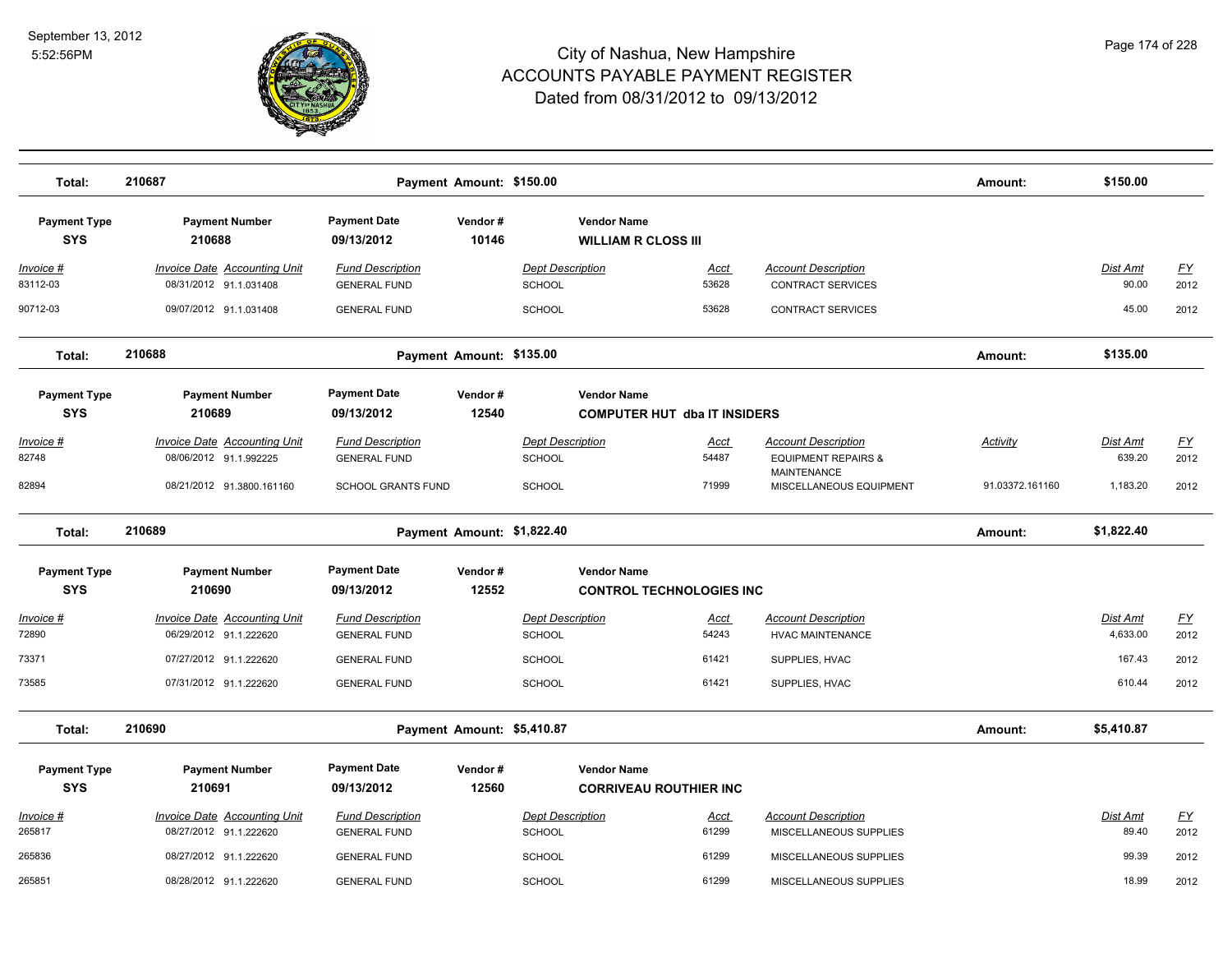

| Total:                            | 210691                          |                                   | Payment Amount: \$207.78 |                                                               |                                      | Amount: | \$207.78 |           |
|-----------------------------------|---------------------------------|-----------------------------------|--------------------------|---------------------------------------------------------------|--------------------------------------|---------|----------|-----------|
| <b>Payment Type</b><br><b>SYS</b> | <b>Payment Number</b><br>210692 | <b>Payment Date</b><br>09/13/2012 | Vendor#<br>14138         | <b>Vendor Name</b><br><b>COSTA FRUIT &amp; PRODUCE CO INC</b> |                                      |         |          |           |
| Invoice #                         | Invoice Date Accounting Unit    | <b>Fund Description</b>           |                          | <b>Dept Description</b><br>Acct                               | <b>Account Description</b>           |         | Dist Amt | <u>FY</u> |
| 2753204                           | 08/21/2012 91.2100.033120       | <b>FOOD SERVICES</b>              | <b>SCHOOL</b>            | 61214                                                         | FOOD, FOOD SERVICE<br><b>PROGRAM</b> |         | 3,027.80 | 2012      |
| 2753512                           | 08/24/2012 91.2100.053120       | <b>FOOD SERVICES</b>              | SCHOOL                   | 61214                                                         | FOOD, FOOD SERVICE<br><b>PROGRAM</b> |         | 6,537.08 | 2012      |
| 2753627                           | 08/21/2012 91.2100.043120       | <b>FOOD SERVICES</b>              | <b>SCHOOL</b>            | 61214                                                         | FOOD, FOOD SERVICE<br><b>PROGRAM</b> |         | 5,445.62 | 2012      |
| 2753850                           | 08/24/2012 91.2100.063120       | <b>FOOD SERVICES</b>              | <b>SCHOOL</b>            | 61214                                                         | FOOD, FOOD SERVICE<br>PROGRAM        |         | 3,624.92 | 2012      |
| 2754757                           | 08/31/2012 91.2100.033120       | <b>FOOD SERVICES</b>              | <b>SCHOOL</b>            | 61214                                                         | FOOD, FOOD SERVICE<br><b>PROGRAM</b> |         | 564.69   | 2012      |
| 2754790                           | 09/04/2012 91.2100.043120       | <b>FOOD SERVICES</b>              | <b>SCHOOL</b>            | 61214                                                         | FOOD, FOOD SERVICE<br>PROGRAM        |         | 761.84   | 2012      |
| 2755545                           | 08/28/2012 91.2100.053120       | <b>FOOD SERVICES</b>              | <b>SCHOOL</b>            | 61214                                                         | FOOD, FOOD SERVICE<br>PROGRAM        |         | 599.52   | 2012      |
| 2755612                           | 08/24/2012 91.2100.033120       | <b>FOOD SERVICES</b>              | <b>SCHOOL</b>            | 61214                                                         | FOOD, FOOD SERVICE<br>PROGRAM        |         | 5,022.09 | 2012      |
| 2755619                           | 08/28/2012 91.2100.033120       | <b>FOOD SERVICES</b>              | <b>SCHOOL</b>            | 61214                                                         | FOOD, FOOD SERVICE<br>PROGRAM        |         | 5,188.36 | 2012      |
| 2755734                           | 08/31/2012 91.2100.073120       | <b>FOOD SERVICES</b>              | <b>SCHOOL</b>            | 61214                                                         | FOOD, FOOD SERVICE<br><b>PROGRAM</b> |         | 811.82   | 2012      |
| 2756555                           | 08/28/2012 91.2100.043120       | <b>FOOD SERVICES</b>              | <b>SCHOOL</b>            | 61214                                                         | FOOD, FOOD SERVICE<br><b>PROGRAM</b> |         | 2,545.22 | 2012      |
| 2760430                           | 09/04/2012 91.2100.053120       | <b>FOOD SERVICES</b>              | <b>SCHOOL</b>            | 61214                                                         | FOOD, FOOD SERVICE<br><b>PROGRAM</b> |         | 875.00   | 2012      |
| 2760512                           | 09/04/2012 91.2100.043120       | <b>FOOD SERVICES</b>              | <b>SCHOOL</b>            | 61214                                                         | FOOD, FOOD SERVICE<br>PROGRAM        |         | 3,552.43 | 2012      |
| 2760549                           | 08/31/2012 91.2100.033120       | <b>FOOD SERVICES</b>              | <b>SCHOOL</b>            | 61214                                                         | FOOD, FOOD SERVICE<br>PROGRAM        |         | 196.48   | 2012      |
| 2765147                           | 09/07/2012 91.2100.053120       | <b>FOOD SERVICES</b>              | <b>SCHOOL</b>            | 61214                                                         | FOOD, FOOD SERVICE<br>PROGRAM        |         | 4,124.14 | 2012      |
| 2765308                           | 09/07/2012 91.2100.033120       | <b>FOOD SERVICES</b>              | <b>SCHOOL</b>            | 61214                                                         | FOOD, FOOD SERVICE<br>PROGRAM        |         | 3,061.76 | 2012      |
| 2765340                           | 09/07/2012 91.2100.043120       | <b>FOOD SERVICES</b>              | <b>SCHOOL</b>            | 61214                                                         | FOOD, FOOD SERVICE<br>PROGRAM        |         | 4,428.21 | 2012      |
| CM723528                          | 08/21/2012 91.2100.033120       | <b>FOOD SERVICES</b>              | <b>SCHOOL</b>            | 61214                                                         | FOOD, FOOD SERVICE<br><b>PROGRAM</b> |         | $-13.38$ | 2012      |
| CM723530                          | 08/21/2012 91.2100.043120       | <b>FOOD SERVICES</b>              | <b>SCHOOL</b>            | 61214                                                         | FOOD, FOOD SERVICE<br><b>PROGRAM</b> |         | $-42.74$ | 2012      |
| CM724430                          | 08/24/2012 91.2100.053120       | <b>FOOD SERVICES</b>              | <b>SCHOOL</b>            | 61214                                                         | FOOD, FOOD SERVICE<br><b>PROGRAM</b> |         | $-9.19$  | 2012      |
| CM724459                          | 08/24/2012 91.2100.033120       | <b>FOOD SERVICES</b>              | SCHOOL                   | 61214                                                         | FOOD, FOOD SERVICE<br>PROGRAM        |         | $-29.07$ | 2012      |
| CM724847                          | 08/29/2012 91.2100.033120       | <b>FOOD SERVICES</b>              | <b>SCHOOL</b>            | 61214                                                         | FOOD, FOOD SERVICE<br>PROGRAM        |         | $-28.36$ | 2012      |
| CN724424                          | 08/24/2012 91.2100.073120       | <b>FOOD SERVICES</b>              | <b>SCHOOL</b>            | 61214                                                         | FOOD, FOOD SERVICE<br>PROGRAM        |         | $-4.91$  | 2012      |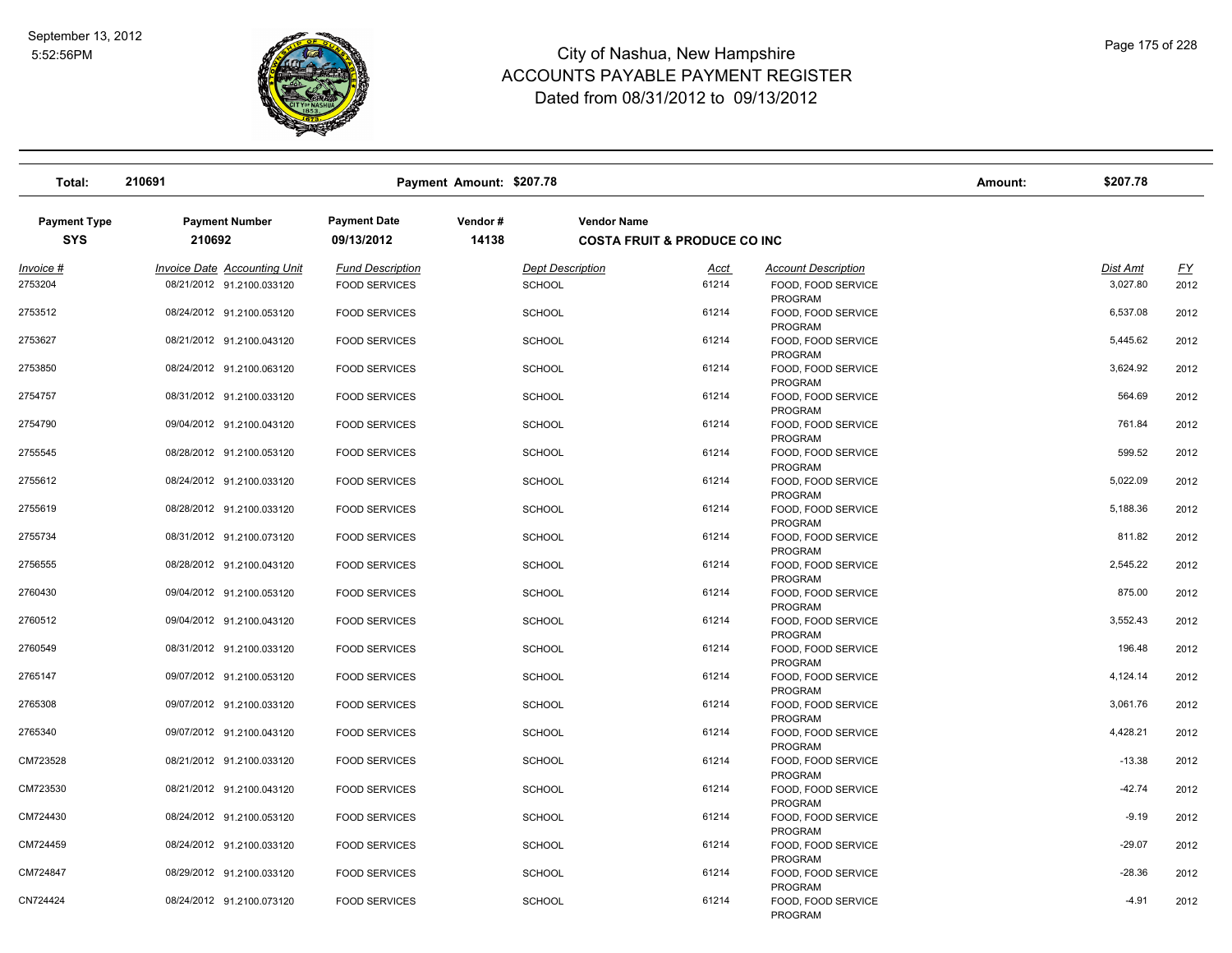

| Total:                            | 210692                                                        |                                                | Payment Amount: \$50,239.33 |                                                                |                      |                                                           | Amount: | \$50,239.33                 |                          |
|-----------------------------------|---------------------------------------------------------------|------------------------------------------------|-----------------------------|----------------------------------------------------------------|----------------------|-----------------------------------------------------------|---------|-----------------------------|--------------------------|
| <b>Payment Type</b><br><b>SYS</b> | <b>Payment Number</b><br>210693                               | <b>Payment Date</b><br>09/13/2012              | Vendor#<br>14145            | <b>Vendor Name</b><br><b>COVART VIRGINIA L</b>                 |                      |                                                           |         |                             |                          |
| Invoice #<br>MILES-AUG            | Invoice Date Accounting Unit<br>08/31/2012 91.1.992322        | <b>Fund Description</b><br><b>GENERAL FUND</b> |                             | <b>Dept Description</b><br><b>SCHOOL</b>                       | <u>Acct</u><br>55307 | <b>Account Description</b><br>MILEAGE REIMBURSEMENTS      |         | Dist Amt<br>7.08            | <u>FY</u><br>2012        |
| Total:                            | 210693                                                        |                                                | Payment Amount: \$7.08      |                                                                |                      |                                                           | Amount: | \$7.08                      |                          |
| <b>Payment Type</b><br><b>SYS</b> | <b>Payment Number</b><br>210694                               | <b>Payment Date</b><br>09/13/2012              | Vendor#<br>10912            | <b>Vendor Name</b><br><b>CUOCO &amp; CORMIER ENG ASSOC INC</b> |                      |                                                           |         |                             |                          |
| <u>Invoice #</u><br>38275         | <b>Invoice Date Accounting Unit</b><br>08/02/2012 91.1.222620 | <b>Fund Description</b><br><b>GENERAL FUND</b> |                             | <b>Dept Description</b><br><b>SCHOOL</b>                       | <u>Acct</u><br>53628 | <b>Account Description</b><br><b>CONTRACT SERVICES</b>    |         | <b>Dist Amt</b><br>2,521.74 | <u>FY</u><br>2012        |
| Total:                            | 210694                                                        |                                                | Payment Amount: \$2,521.74  |                                                                |                      |                                                           | Amount: | \$2,521.74                  |                          |
| <b>Payment Type</b><br><b>SYS</b> | <b>Payment Number</b><br>210695                               | <b>Payment Date</b><br>09/13/2012              | Vendor#<br>12590            | <b>Vendor Name</b><br><b>CUSTOM COMPUTER SPECIALIST INC</b>    |                      |                                                           |         |                             |                          |
| Invoice #<br>85549                | <b>Invoice Date Accounting Unit</b><br>07/23/2012 91.1.992225 | <b>Fund Description</b><br><b>GENERAL FUND</b> |                             | <b>Dept Description</b><br><b>SCHOOL</b>                       | <u>Acct</u><br>53628 | <b>Account Description</b><br><b>CONTRACT SERVICES</b>    |         | Dist Amt<br>21,853.39       | $\underline{FY}$<br>2012 |
| 85549                             | 07/23/2012 BS1000                                             | <b>GENERAL FUND</b>                            |                             | <b>GENERAL FUND</b>                                            | 29185                | <b>LAWSON INVENTORY</b><br><b>SUSPENSE</b>                |         | $-322.39$                   | 2012                     |
| 85781                             | 08/02/2012 91.1.992225                                        | <b>GENERAL FUND</b>                            |                             | <b>SCHOOL</b>                                                  | 53628                | <b>CONTRACT SERVICES</b>                                  |         | 9,459.68                    | 2012                     |
| 85781                             | 08/02/2012 BS1000                                             | <b>GENERAL FUND</b>                            |                             | <b>GENERAL FUND</b>                                            | 29185                | <b>LAWSON INVENTORY</b><br>SUSPENSE                       |         | $-138.27$                   | 2012                     |
| 85966                             | 08/13/2012 91.1.992225                                        | <b>GENERAL FUND</b>                            |                             | <b>SCHOOL</b>                                                  | 71221                | <b>COMPUTER EQUIPMENT</b>                                 |         | 19,297.41                   | 2012                     |
| 85967                             | 08/13/2012 91.1.992225                                        | <b>GENERAL FUND</b>                            |                             | <b>SCHOOL</b>                                                  | 71221                | <b>COMPUTER EQUIPMENT</b>                                 |         | 30,404.18                   | 2012                     |
| 86085A                            | 08/20/2012 91.1.992225                                        | <b>GENERAL FUND</b>                            |                             | <b>SCHOOL</b>                                                  | 53628                | <b>CONTRACT SERVICES</b>                                  |         | 1,654.03                    | 2012                     |
| Total:                            | 210695                                                        |                                                | Payment Amount: \$82,208.03 |                                                                |                      |                                                           | Amount: | \$82,208.03                 |                          |
| <b>Payment Type</b><br><b>SYS</b> | <b>Payment Number</b><br>210696                               | <b>Payment Date</b><br>09/13/2012              | Vendor#<br>14162            | <b>Vendor Name</b><br><b>MARK DAILEANES</b>                    |                      |                                                           |         |                             |                          |
| Invoice #<br><b>JUN-12</b>        | <b>Invoice Date Accounting Unit</b><br>06/21/2012 91.1.051215 | <b>Fund Description</b><br><b>GENERAL FUND</b> |                             | <b>Dept Description</b><br><b>SCHOOL</b>                       | Acct<br>53600        | <b>Account Description</b><br><b>INSTRUCTION SERVICES</b> |         | <b>Dist Amt</b><br>385.28   | <u>FY</u><br>2012        |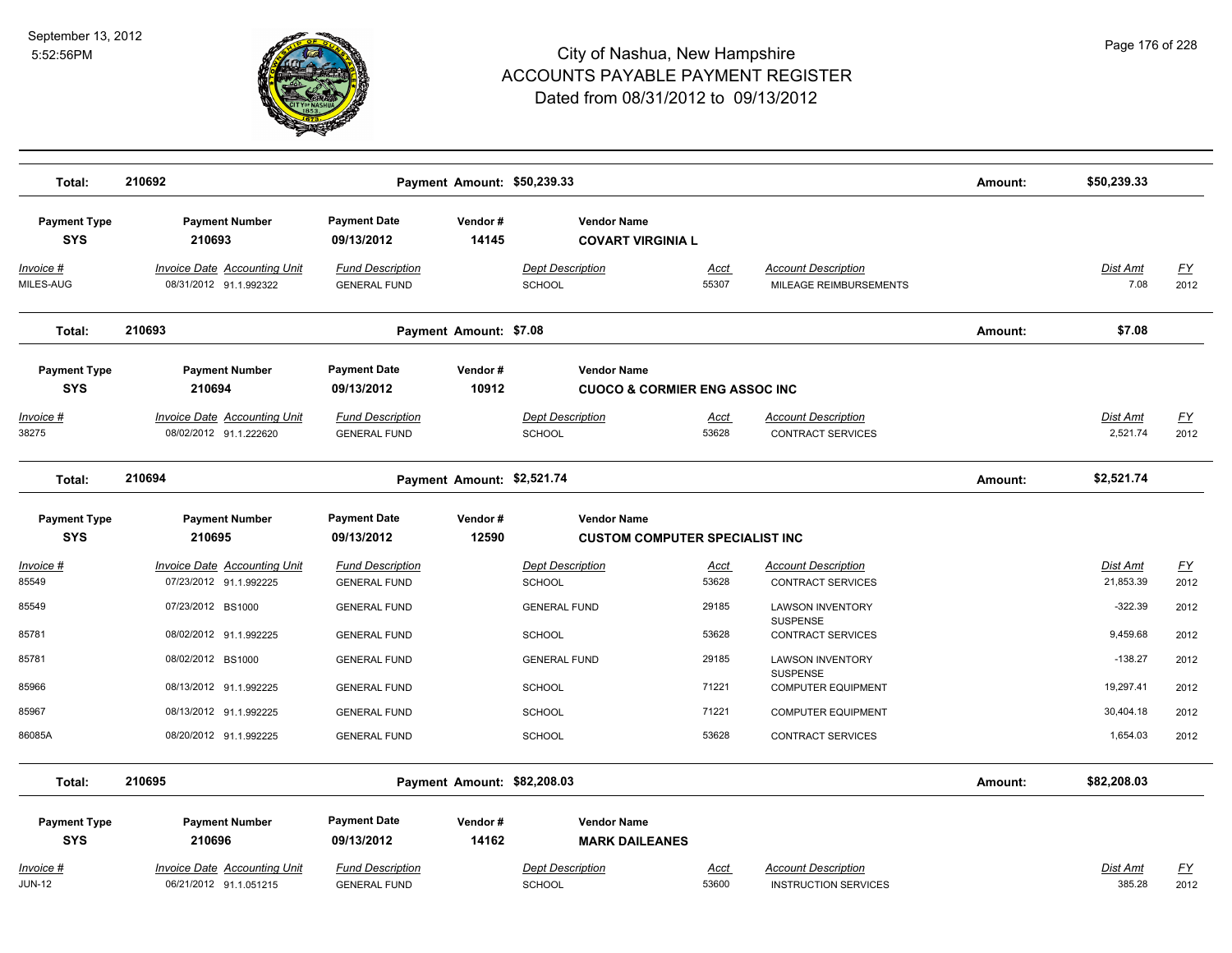

| Total:                            | 210696                                                        |                                                | Payment Amount: \$385.28 |                                             |                      |                                                           | Amount:                    | \$385.28                  |                          |
|-----------------------------------|---------------------------------------------------------------|------------------------------------------------|--------------------------|---------------------------------------------|----------------------|-----------------------------------------------------------|----------------------------|---------------------------|--------------------------|
| <b>Payment Type</b><br><b>SYS</b> | <b>Payment Number</b><br>210697                               | <b>Payment Date</b><br>09/13/2012              | Vendor#<br>12615         | <b>Vendor Name</b><br><b>DEMCO INC</b>      |                      |                                                           | Payee Name<br><b>DEMCO</b> |                           |                          |
| Invoice #<br>4670764              | <b>Invoice Date Accounting Unit</b><br>07/17/2012 91.1.142220 | <b>Fund Description</b><br><b>GENERAL FUND</b> |                          | <b>Dept Description</b><br><b>SCHOOL</b>    | Acct<br>61135        | <b>Account Description</b><br><b>EDUCATIONAL SUPPLIES</b> |                            | Dist Amt<br>196.93        | $\underline{FY}$<br>2012 |
| 4670764                           | 07/17/2012 BS1000                                             | <b>GENERAL FUND</b>                            |                          | <b>GENERAL FUND</b>                         | 29185                | <b>LAWSON INVENTORY</b><br><b>SUSPENSE</b>                |                            | 6.54                      | 2012                     |
| Total:                            | 210697                                                        |                                                | Payment Amount: \$203.47 |                                             |                      |                                                           | Amount:                    | \$203.47                  |                          |
| <b>Payment Type</b><br><b>SYS</b> | <b>Payment Number</b><br>210698                               | <b>Payment Date</b><br>09/13/2012              | Vendor#<br>14174         | <b>Vendor Name</b><br><b>ALLAN DICHARD</b>  |                      |                                                           |                            |                           |                          |
| $Invoice$ #<br>MILES-AUG          | <b>Invoice Date Accounting Unit</b><br>08/31/2012 91.1.222610 | <b>Fund Description</b><br><b>GENERAL FUND</b> |                          | <b>Dept Description</b><br><b>SCHOOL</b>    | <b>Acct</b><br>55307 | <b>Account Description</b><br>MILEAGE REIMBURSEMENTS      |                            | <b>Dist Amt</b><br>169.97 | <u>FY</u><br>2012        |
| Total:                            | 210698                                                        |                                                | Payment Amount: \$169.97 |                                             |                      |                                                           | Amount:                    | \$169.97                  |                          |
| <b>Payment Type</b><br><b>SYS</b> | <b>Payment Number</b><br>210699                               | <b>Payment Date</b><br>09/13/2012              | Vendor#<br>12635         | <b>Vendor Name</b><br><b>DAVID DOMINICI</b> |                      |                                                           |                            |                           |                          |
| Invoice #<br>82812-04             | <b>Invoice Date Accounting Unit</b><br>08/28/2012 91.1.041467 | <b>Fund Description</b><br><b>GENERAL FUND</b> |                          | <b>Dept Description</b><br><b>SCHOOL</b>    | <b>Acct</b><br>55642 | <b>Account Description</b><br><b>GAME OFFICIALS</b>       |                            | Dist Amt<br>60.00         | $\underline{FY}$<br>2012 |
| Total:                            | 210699                                                        |                                                | Payment Amount: \$60.00  |                                             |                      |                                                           | Amount:                    | \$60.00                   |                          |
| <b>Payment Type</b><br><b>SYS</b> | <b>Payment Number</b><br>210700                               | <b>Payment Date</b><br>09/13/2012              | Vendor#<br>14184         | <b>Vendor Name</b><br><b>DANIEL DONOVAN</b> |                      |                                                           |                            |                           |                          |
| Invoice #<br>MILES-AUG            | <b>Invoice Date Accounting Unit</b><br>08/31/2012 91.1.012320 | <b>Fund Description</b><br><b>GENERAL FUND</b> |                          | <b>Dept Description</b><br>SCHOOL           | <u>Acct</u><br>55307 | <b>Account Description</b><br>MILEAGE REIMBURSEMENTS      |                            | <b>Dist Amt</b><br>5.77   | $\underline{FY}$<br>2012 |
| Total:                            | 210700                                                        |                                                | Payment Amount: \$5.77   |                                             |                      |                                                           | Amount:                    | \$5.77                    |                          |
| <b>Payment Type</b><br><b>SYS</b> | <b>Payment Number</b><br>210701                               | <b>Payment Date</b><br>09/13/2012              | Vendor#<br>14944         | <b>Vendor Name</b><br><b>DANA DRAPER</b>    |                      |                                                           |                            |                           |                          |
| Invoice #                         | Invoice Date Accounting Unit                                  | <b>Fund Description</b>                        |                          | <b>Dept Description</b>                     | Acct                 | <b>Account Description</b>                                |                            | <b>Dist Amt</b>           | FY                       |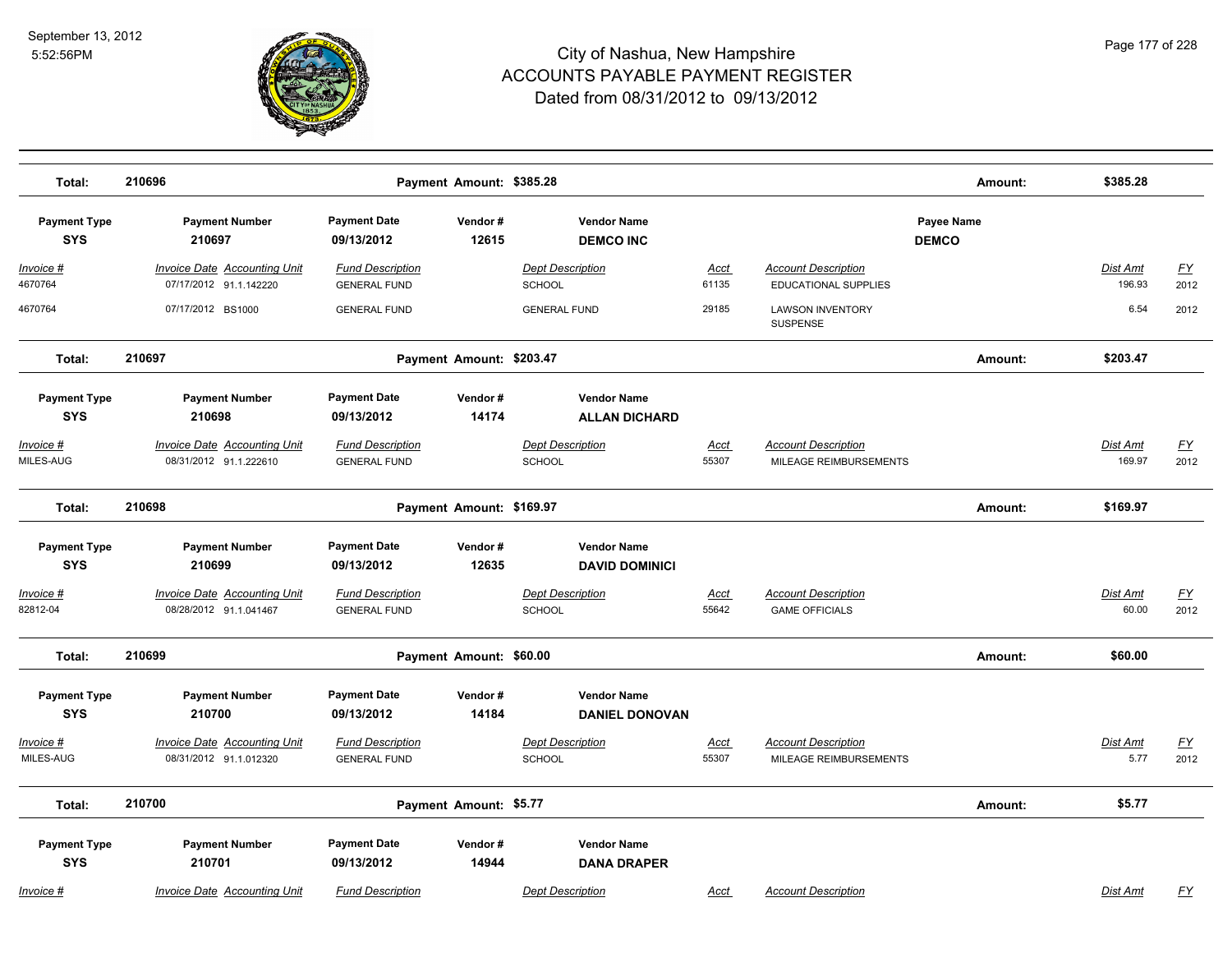

| 90512-03                          | 09/05/2012 91.1.031462                                        | <b>GENERAL FUND</b>                                                                                   |                          | SCHOOL                                   | 55642                | <b>GAME OFFICIALS</b>                                  |                                             | 80.00                       | 2012                              |
|-----------------------------------|---------------------------------------------------------------|-------------------------------------------------------------------------------------------------------|--------------------------|------------------------------------------|----------------------|--------------------------------------------------------|---------------------------------------------|-----------------------------|-----------------------------------|
| 90512-03                          | 09/05/2012 91.1.031472                                        | <b>GENERAL FUND</b>                                                                                   |                          | <b>SCHOOL</b>                            | 55642                | <b>GAME OFFICIALS</b>                                  |                                             | 50.00                       | 2012                              |
| Total:                            | 210701                                                        | Amount:                                                                                               | \$130.00                 |                                          |                      |                                                        |                                             |                             |                                   |
| <b>Payment Type</b><br><b>SYS</b> | <b>Payment Number</b><br>210702                               | <b>Payment Date</b><br>09/13/2012                                                                     | Vendor#<br>12648         | <b>Vendor Name</b><br><b>JOYCE DROWN</b> |                      |                                                        |                                             |                             |                                   |
| Invoice #<br>90412-03             | <b>Invoice Date Accounting Unit</b><br>09/04/2012 91.1.031440 | <b>Fund Description</b><br><b>GENERAL FUND</b>                                                        |                          | <b>Dept Description</b><br>SCHOOL        | Acct<br>55642        | <b>Account Description</b><br><b>GAME OFFICIALS</b>    |                                             | <b>Dist Amt</b><br>80.00    | $\underline{\mathsf{FY}}$<br>2012 |
| 90412-03                          | 09/04/2012 91.1.031470                                        | <b>GENERAL FUND</b>                                                                                   |                          | <b>SCHOOL</b>                            | 55642                | <b>GAME OFFICIALS</b>                                  |                                             | 50.00                       | 2012                              |
| Total:                            | 210702                                                        |                                                                                                       | Payment Amount: \$130.00 |                                          |                      |                                                        | Amount:                                     | \$130.00                    |                                   |
| <b>Payment Type</b><br><b>SYS</b> | <b>Payment Number</b><br>210703                               | <b>Payment Date</b><br>Vendor#<br><b>Vendor Name</b><br>11157<br>09/13/2012<br>DTS.COMMUNICATIONS LLC |                          |                                          |                      |                                                        |                                             |                             |                                   |
| $Invoice$ #<br>89                 | <b>Invoice Date Accounting Unit</b><br>08/14/2012 91.1.091160 | <b>Fund Description</b><br><b>GENERAL FUND</b>                                                        |                          | <b>Dept Description</b><br><b>SCHOOL</b> | <u>Acct</u><br>53628 | <b>Account Description</b><br><b>CONTRACT SERVICES</b> |                                             | <b>Dist Amt</b><br>2,000.00 | <u>FY</u><br>2012                 |
| 89                                | 08/14/2012 91.1.992225                                        | <b>GENERAL FUND</b>                                                                                   |                          | SCHOOL                                   | 53628                | <b>CONTRACT SERVICES</b>                               |                                             | 1,303.25                    | 2012                              |
| Total:                            | 210703<br>Payment Amount: \$3,303.25                          |                                                                                                       |                          |                                          |                      |                                                        | Amount:                                     | \$3,303.25                  |                                   |
| <b>Payment Type</b><br><b>SYS</b> | <b>Payment Number</b><br>210704                               | <b>Payment Date</b><br>09/13/2012                                                                     | Vendor#<br>11331         | <b>Vendor Name</b><br><b>DAN DUPRAT</b>  |                      |                                                        |                                             |                             |                                   |
| Invoice #<br>90312-03             | <b>Invoice Date Accounting Unit</b><br>09/03/2012 91.1.031443 | <b>Fund Description</b><br><b>GENERAL FUND</b>                                                        |                          | <b>Dept Description</b><br>SCHOOL        | Acct<br>55642        | <b>Account Description</b><br><b>GAME OFFICIALS</b>    |                                             | Dist Amt<br>40.00           | <u>FY</u><br>2012                 |
| Total:                            | 210704                                                        | Payment Amount: \$40.00                                                                               |                          |                                          |                      |                                                        |                                             | \$40.00                     |                                   |
| <b>Payment Type</b><br><b>SYS</b> | <b>Payment Number</b><br>210705                               | <b>Payment Date</b><br>09/13/2012                                                                     | Vendor#<br>12659         | <b>Vendor Name</b><br><b>DURACO INC</b>  |                      |                                                        | Payee Name<br><b>DURACO EXPRESS CHICAGO</b> |                             |                                   |
| Invoice #<br>62 62038046          | Invoice Date Accounting Unit<br>08/16/2012 91.1.051160        | <b>Fund Description</b><br><b>GENERAL FUND</b>                                                        |                          | <b>Dept Description</b><br>SCHOOL        | Acct<br>61135        | <b>Account Description</b><br>EDUCATIONAL SUPPLIES     |                                             | Dist Amt<br>413.00          | <u>FY</u><br>2012                 |
| 62 62038046                       | 08/16/2012 BS1000                                             | <b>GENERAL FUND</b>                                                                                   |                          | <b>GENERAL FUND</b>                      | 29185                | <b>LAWSON INVENTORY</b><br><b>SUSPENSE</b>             |                                             | 93.33                       | 2012                              |
| 62 62038054                       | 08/16/2012 91.1.031160                                        | <b>GENERAL FUND</b>                                                                                   |                          | SCHOOL                                   | 61135                | <b>EDUCATIONAL SUPPLIES</b>                            |                                             | 882.74                      | 2012                              |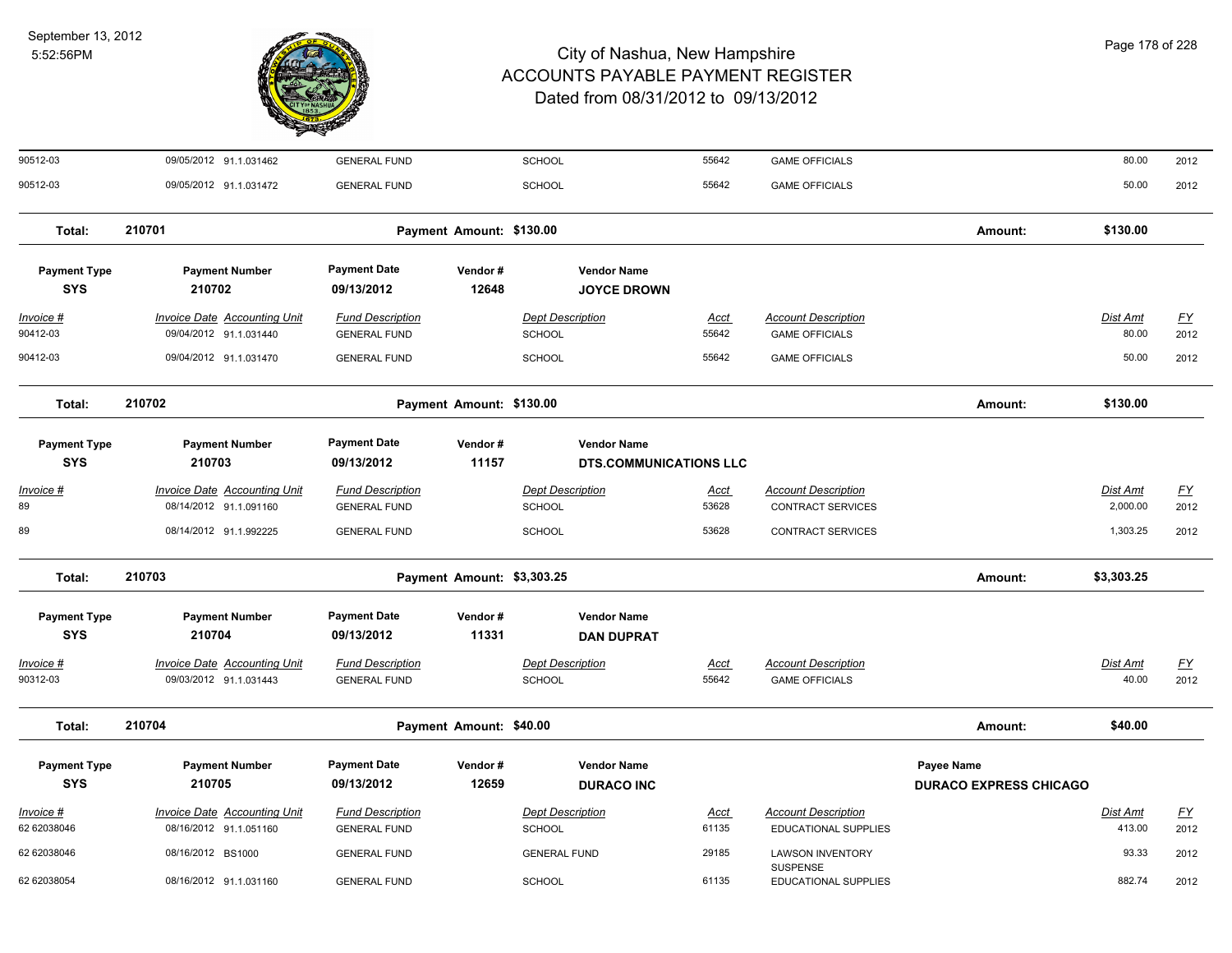

08/16/2012 BS1000 GENERAL FUND GENERAL FUND 29185 LAWSON INVENTORY 121.42 2012 SUSPENSE 62 62038054 121.42 **Total: 210705 Payment Amount: \$1,510.49 Amount: \$1,510.49 Payment Type Payment Number Payment Date Vendor # Vendor Name SYS 09/13/2012** *Invoice # Invoice Date Accounting Unit Fund Description Dept Description Acct Account Description Dist Amt FY*  **210706 12670 EBSCO INFORMATION SERVICES** 7737943 08/17/2012 91.1.202220 GENERAL FUND SCHOOL 61821 PERIODICALS 504.49 2012 7739227 08/08/2012 91.1.032220 GENERAL FUND SCHOOL 61821 PERIODICALS 532.98 2012 08/08/2012 BS1000 GENERAL FUND GENERAL FUND 29185 LAWSON INVENTORY 2012 **SUSPENSE** 7739227 08/08/2012 BS1000 GENERAL FUND 29185 LAWSON INVENTORY -31.21 7739810 08/10/2012 91.1.132220 GENERAL FUND SCHOOL 61821 PERIODICALS -8.39 2012 7739810 08/10/2012 91.1.132220 GENERAL FUND SCHOOL 61821 PERIODICALS 498.50 2012 **Total: 210706 Payment Amount: \$1,496.37 Amount: \$1,496.37 Payment Type Payment Number Payment Date Vendor # Vendor Name SYS 09/13/2012** *Invoice # Invoice Date Accounting Unit Fund Description Dept Description Acct Account Description Dist Amt FY*  **210707 14207 ELAN PUBLISHING CO INC** 260816 08/25/2012 91.1.111121 GENERAL FUND SCHOOL 61135 EDUCATIONAL SUPPLIES 9.64 2012 260816 08/25/2012 91.1.111121 GENERAL FUND SCHOOL 61135 EDUCATIONAL SUPPLIES 34.50 2012 **Total: 210707 Payment Amount: \$44.14 Amount: \$44.14 Payment Type Payment Number Payment Date Vendor # Vendor Name SYS 09/13/2012** *Invoice # Invoice Date Accounting Unit Fund Description Dept Description Acct Account Description Dist Amt FY*  **210708 14208 ELECTRONIX EXPRESS** 402716 08/17/2012 91.1.041370 GENERAL FUND SCHOOL 61135 EDUCATIONAL SUPPLIES 192.30 2012 **Total: 210708 Payment Amount: \$192.30 Amount: \$192.30 Payment Type Payment Number Payment Date Vendor # Vendor Name Payee Name SYS 09/13/2012** *Invoice # Invoice Date Accounting Unit Fund Description Dept Description Acct Account Description Dist Amt FY*  **210709 14201 EAI EDUCATION ERIC ARMIN INC** 562804 07/31/2012 91.1.051111 GENERAL FUND SCHOOL 61135 EDUCATIONAL SUPPLIES 735.19 2012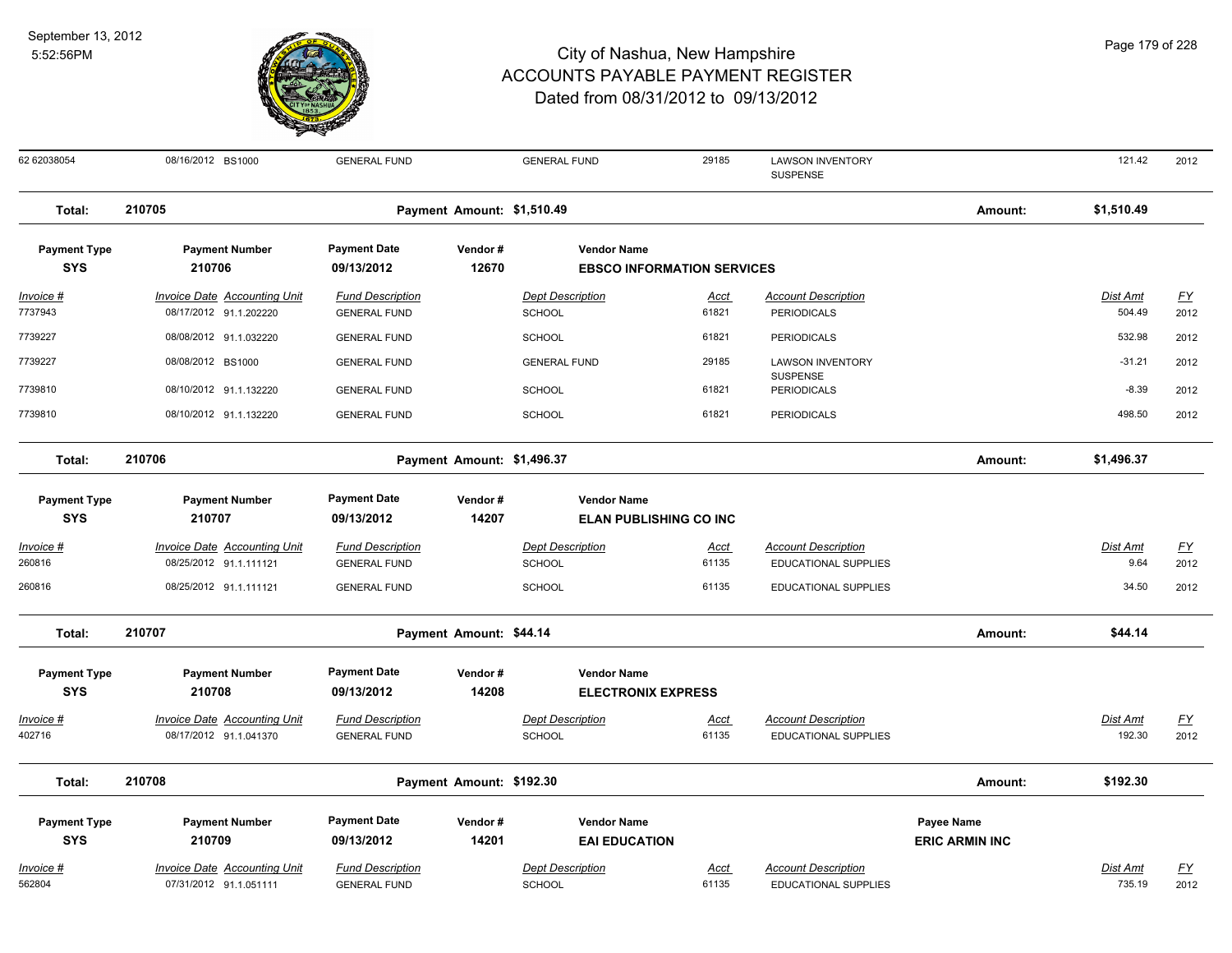

| 562804                      | 07/31/2012 BS1000                                             | <b>GENERAL FUND</b>                            |         | <b>GENERAL FUND</b>                      | 29185                | <b>LAWSON INVENTORY</b><br>SUSPENSE                  |                                       | $-2.33$            | 2012                     |
|-----------------------------|---------------------------------------------------------------|------------------------------------------------|---------|------------------------------------------|----------------------|------------------------------------------------------|---------------------------------------|--------------------|--------------------------|
| Total:                      | 210709<br>Payment Amount: \$732.86                            |                                                |         |                                          |                      |                                                      | Amount:                               | \$732.86           |                          |
| <b>Payment Type</b>         | <b>Payment Number</b>                                         | <b>Payment Date</b>                            | Vendor# | <b>Vendor Name</b>                       |                      |                                                      |                                       |                    |                          |
| <b>SYS</b>                  | 210710                                                        | 09/13/2012                                     | 14213   | <b>VIRGINIA ESSON</b>                    |                      |                                                      |                                       |                    |                          |
| Invoice #<br>MILES-AUG      | <b>Invoice Date Accounting Unit</b><br>08/31/2012 91.1.071160 | <b>Fund Description</b><br><b>GENERAL FUND</b> |         | <b>Dept Description</b><br><b>SCHOOL</b> | <u>Acct</u><br>55307 | <b>Account Description</b><br>MILEAGE REIMBURSEMENTS |                                       | Dist Amt<br>15.98  | $\underline{FY}$<br>2012 |
| Total:                      | 210710                                                        | Payment Amount: \$15.98                        |         |                                          |                      |                                                      | Amount:                               | \$15.98            |                          |
| <b>Payment Type</b>         | <b>Payment Number</b>                                         | <b>Payment Date</b>                            | Vendor# | <b>Vendor Name</b>                       |                      |                                                      | Payee Name                            |                    |                          |
| <b>SYS</b>                  | 210711                                                        | 09/13/2012                                     | 12695   | <b>ETA CUISENAIRE</b>                    |                      |                                                      | <b>ETA HAND2MIND</b>                  |                    |                          |
| <u> Invoice #</u>           | <b>Invoice Date Accounting Unit</b>                           | <b>Fund Description</b>                        |         | <b>Dept Description</b>                  | <b>Acct</b>          | <b>Account Description</b>                           |                                       | Dist Amt           | <u>FY</u>                |
| 50504321                    | 07/25/2012 91.1.051111                                        | <b>GENERAL FUND</b>                            |         | <b>SCHOOL</b>                            | 61135                | EDUCATIONAL SUPPLIES                                 |                                       | 35.90              | 2012                     |
| 50508691                    | 08/17/2012 91.1.051215                                        | <b>GENERAL FUND</b>                            |         | <b>SCHOOL</b>                            | 61135                | EDUCATIONAL SUPPLIES                                 |                                       | 184.46             | 2012                     |
| Total:                      | 210711<br>Payment Amount: \$220.36                            |                                                |         |                                          |                      |                                                      | Amount:                               | \$220.36           |                          |
| <b>Payment Type</b>         | <b>Payment Number</b>                                         | <b>Payment Date</b>                            | Vendor# | <b>Vendor Name</b>                       |                      |                                                      | Payee Name                            |                    |                          |
| <b>SYS</b>                  | 210712                                                        | 09/13/2012                                     | 11061   | <b>PETTY CASH SCHOOLS</b>                |                      |                                                      | <b>FAIRGROUNDS MIDDLE SCH PETTY C</b> |                    |                          |
| <u>Invoice #</u><br>157-162 | <b>Invoice Date Accounting Unit</b><br>09/10/2012 91.1.061160 | <b>Fund Description</b><br><b>GENERAL FUND</b> |         | <b>Dept Description</b><br><b>SCHOOL</b> | <u>Acct</u><br>55607 | <b>Account Description</b><br>POSTAGE & DELIVERY     |                                       | Dist Amt<br>126.58 | $\underline{FY}$<br>2012 |
| Total:                      | 210712                                                        | Payment Amount: \$126.58                       |         |                                          |                      |                                                      | Amount:                               | \$126.58           |                          |
| <b>Payment Type</b>         | <b>Payment Number</b>                                         | <b>Payment Date</b>                            | Vendor# | <b>Vendor Name</b>                       |                      |                                                      |                                       |                    |                          |
| <b>SYS</b>                  | 210713                                                        | 09/13/2012                                     | 14221   | <b>RICHARD FARRENKOPF</b>                |                      |                                                      |                                       |                    |                          |
| Invoice #<br>MILES-AUG      | <b>Invoice Date Accounting Unit</b><br>08/31/2012 91.1.992322 | <b>Fund Description</b><br><b>GENERAL FUND</b> |         | <b>Dept Description</b><br><b>SCHOOL</b> | <u>Acct</u><br>55307 | <b>Account Description</b><br>MILEAGE REIMBURSEMENTS |                                       | Dist Amt<br>97.13  | <u>FY</u><br>2012        |
| Total:                      | 210713<br>Payment Amount: \$97.13                             |                                                |         |                                          |                      |                                                      |                                       | \$97.13            |                          |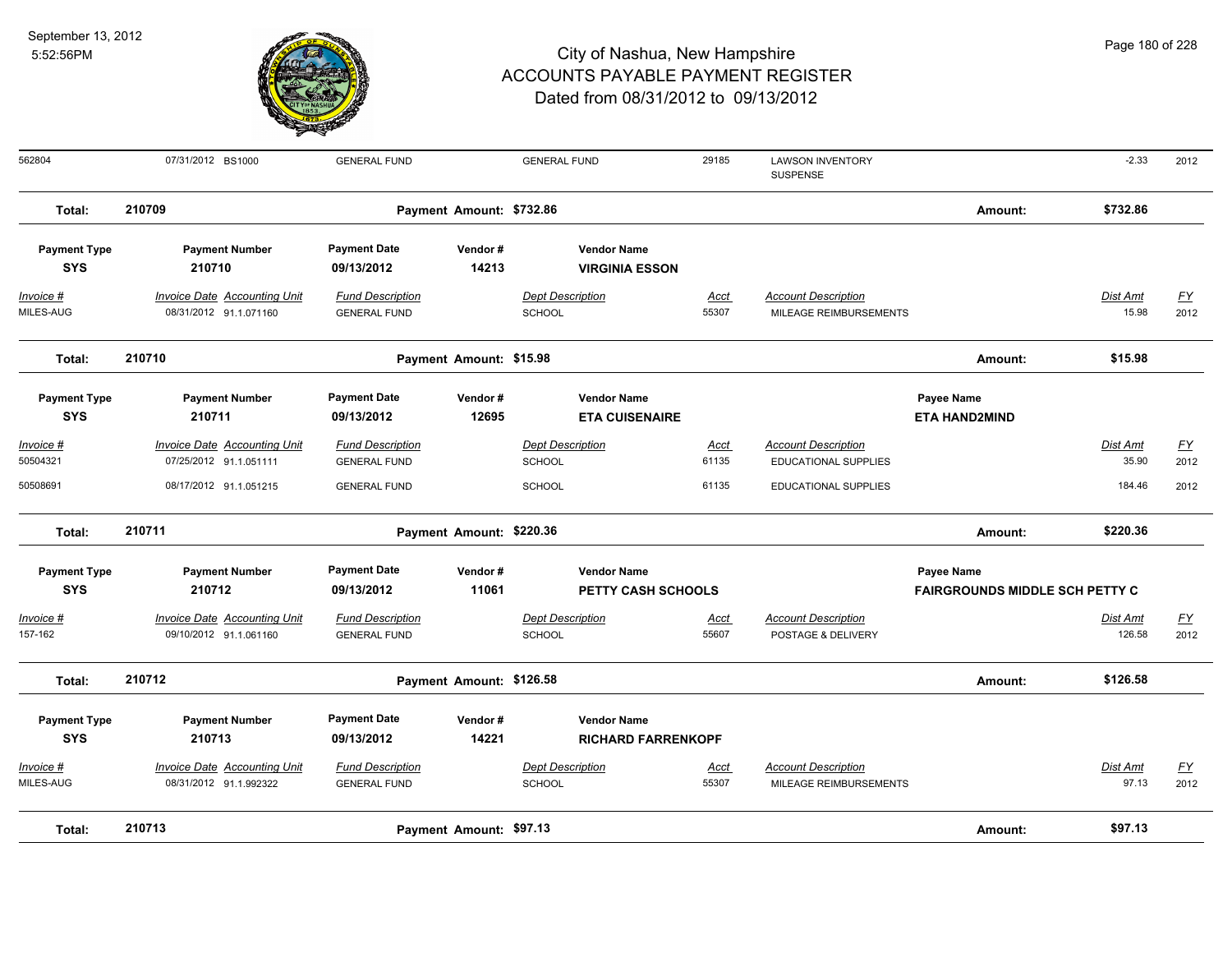

**SYS 09/13/2012**

**Payment Type Payment Number Payment Date Vendor # Vendor Name**

### City of Nashua, New Hampshire ACCOUNTS PAYABLE PAYMENT REGISTER Dated from 08/31/2012 to 09/13/2012

| Invoice #<br><b>AUGUST 15, 2012</b> | <b>Invoice Date Accounting Unit</b><br>08/01/2012 91.3800.231240 | <b>Fund Description</b><br><b>SCHOOL GRANTS FUND</b> | <b>SCHOOL</b>              | <b>Dept Description</b><br>Acct<br>54807       | <b>Account Description</b><br><b>BUILDING RENTAL</b> | Activity<br>91.03763.231240 | <b>Dist Amt</b><br>248.00 | <u>FY</u><br>2012 |
|-------------------------------------|------------------------------------------------------------------|------------------------------------------------------|----------------------------|------------------------------------------------|------------------------------------------------------|-----------------------------|---------------------------|-------------------|
| <b>AUGUST 15, 2012</b>              | 08/01/2012 91.3800.231249                                        | <b>SCHOOL GRANTS FUND</b>                            | <b>SCHOOL</b>              | 54807                                          | <b>BUILDING RENTAL</b>                               | 91.03763.231249             | 3,378.00                  | 2012              |
| SEPTEMBER 2012                      | 09/01/2012 91.3800.231240                                        | <b>SCHOOL GRANTS FUND</b>                            | <b>SCHOOL</b>              | 54807                                          | <b>BUILDING RENTAL</b>                               | 91.03763.231240             | 248.00                    | 2012              |
| SEPTEMBER 2012                      | 09/01/2012 91.3800.231249                                        | <b>SCHOOL GRANTS FUND</b>                            | <b>SCHOOL</b>              | 54807                                          | <b>BUILDING RENTAL</b>                               | 91.03763.231249             | 3,378.00                  | 2012              |
| Total:                              | 210714                                                           |                                                      | Payment Amount: \$7,252.00 |                                                |                                                      | Amount:                     | \$7,252.00                |                   |
| <b>Payment Type</b><br><b>SYS</b>   | <b>Payment Number</b><br>210715                                  | <b>Payment Date</b><br>09/13/2012                    | Vendor#<br>14227           | <b>Vendor Name</b><br><b>FIRST STUDENT INC</b> |                                                      |                             |                           |                   |
| Invoice #                           | Invoice Date Accounting Unit                                     | <b>Fund Description</b>                              |                            | <b>Dept Description</b><br>Acct                | <b>Account Description</b>                           |                             | Dist Amt                  | <u>FY</u>         |
| 17746410                            | 07/17/2012 91.1.991421                                           | <b>GENERAL FUND</b>                                  | <b>SCHOOL</b>              | 55690                                          | REGULAR TRANSPORTATION<br><b>SERVICES</b>            |                             | 522.24                    | 2012              |
| 17746411                            | 07/17/2012 91.1.991421                                           | <b>GENERAL FUND</b>                                  | <b>SCHOOL</b>              | 55690                                          | REGULAR TRANSPORTATION<br><b>SERVICES</b>            |                             | 227.97                    | 2012              |
| 17746412                            | 07/17/2012 91.1.991421                                           | <b>GENERAL FUND</b>                                  | <b>SCHOOL</b>              | 55690                                          | REGULAR TRANSPORTATION<br><b>SERVICES</b>            |                             | 431.19                    | 2012              |
| 17746413                            | 07/17/2012 91.1.991421                                           | <b>GENERAL FUND</b>                                  | <b>SCHOOL</b>              | 55690                                          | REGULAR TRANSPORTATION<br><b>SERVICES</b>            |                             | 261.12                    | 2012              |
| 17746414                            | 07/17/2012 91.1.991421                                           | <b>GENERAL FUND</b>                                  | <b>SCHOOL</b>              | 55690                                          | REGULAR TRANSPORTATION<br><b>SERVICES</b>            |                             | 232.48                    | 2012              |
| 17746484                            | 07/24/2012 91.1.991421                                           | <b>GENERAL FUND</b>                                  | <b>SCHOOL</b>              | 55690                                          | REGULAR TRANSPORTATION<br><b>SERVICES</b>            |                             | 219.80                    | 2012              |
| 17746485                            | 07/24/2012 91.1.991421                                           | <b>GENERAL FUND</b>                                  | <b>SCHOOL</b>              | 55690                                          | REGULAR TRANSPORTATION<br><b>SERVICES</b>            |                             | 262.70                    | 2012              |
| 17746486                            | 07/24/2012 91.1.991421                                           | <b>GENERAL FUND</b>                                  | <b>SCHOOL</b>              | 55690                                          | REGULAR TRANSPORTATION<br><b>SERVICES</b>            |                             | 532.51                    | 2012              |
| 17746487                            | 07/24/2012 91.1.991421                                           | <b>GENERAL FUND</b>                                  | <b>SCHOOL</b>              | 55690                                          | REGULAR TRANSPORTATION<br><b>SERVICES</b>            |                             | 154.28                    | 2012              |
| 17746496                            | 07/24/2012 91.1.991421                                           | <b>GENERAL FUND</b>                                  | <b>SCHOOL</b>              | 55690                                          | REGULAR TRANSPORTATION<br><b>SERVICES</b>            |                             | 442.94                    | 2012              |
| 17746536                            | 07/31/2012 91.1.991421                                           | <b>GENERAL FUND</b>                                  | <b>SCHOOL</b>              | 55690                                          | REGULAR TRANSPORTATION<br><b>SERVICES</b>            |                             | 229.18                    | 2012              |
| 17746537                            | 07/31/2012 91.1.991421                                           | <b>GENERAL FUND</b>                                  | <b>SCHOOL</b>              | 55690                                          | REGULAR TRANSPORTATION<br><b>SERVICES</b>            |                             | 444.75                    | 2012              |
| 17746538                            | 07/31/2012 91.1.991421                                           | <b>GENERAL FUND</b>                                  | <b>SCHOOL</b>              | 55690                                          | REGULAR TRANSPORTATION<br><b>SERVICES</b>            |                             | 447.35                    | 2012              |
| 17746539                            | 07/31/2012 91.1.991421                                           | <b>GENERAL FUND</b>                                  | <b>SCHOOL</b>              | 55690                                          | REGULAR TRANSPORTATION<br><b>SERVICES</b>            |                             | 236.10                    | 2012              |
| 17746582                            | 08/14/2012 91.1.991421                                           | <b>GENERAL FUND</b>                                  | <b>SCHOOL</b>              | 55690                                          | REGULAR TRANSPORTATION<br><b>SERVICES</b>            |                             | 244.20                    | 2012              |
| 17746680                            | 08/22/2012 91.1.041456                                           | <b>GENERAL FUND</b>                                  | <b>SCHOOL</b>              | 55690                                          | REGULAR TRANSPORTATION<br><b>SERVICES</b>            |                             | 150.42                    | 2012              |
| 17746681                            | 08/22/2012 91.1.041455                                           | <b>GENERAL FUND</b>                                  | <b>SCHOOL</b>              | 55690                                          | REGULAR TRANSPORTATION<br><b>SERVICES</b>            |                             | 159.85                    | 2012              |
|                                     |                                                                  |                                                      |                            |                                                |                                                      |                             |                           |                   |

 **210714 12720 FIRST CHURCH**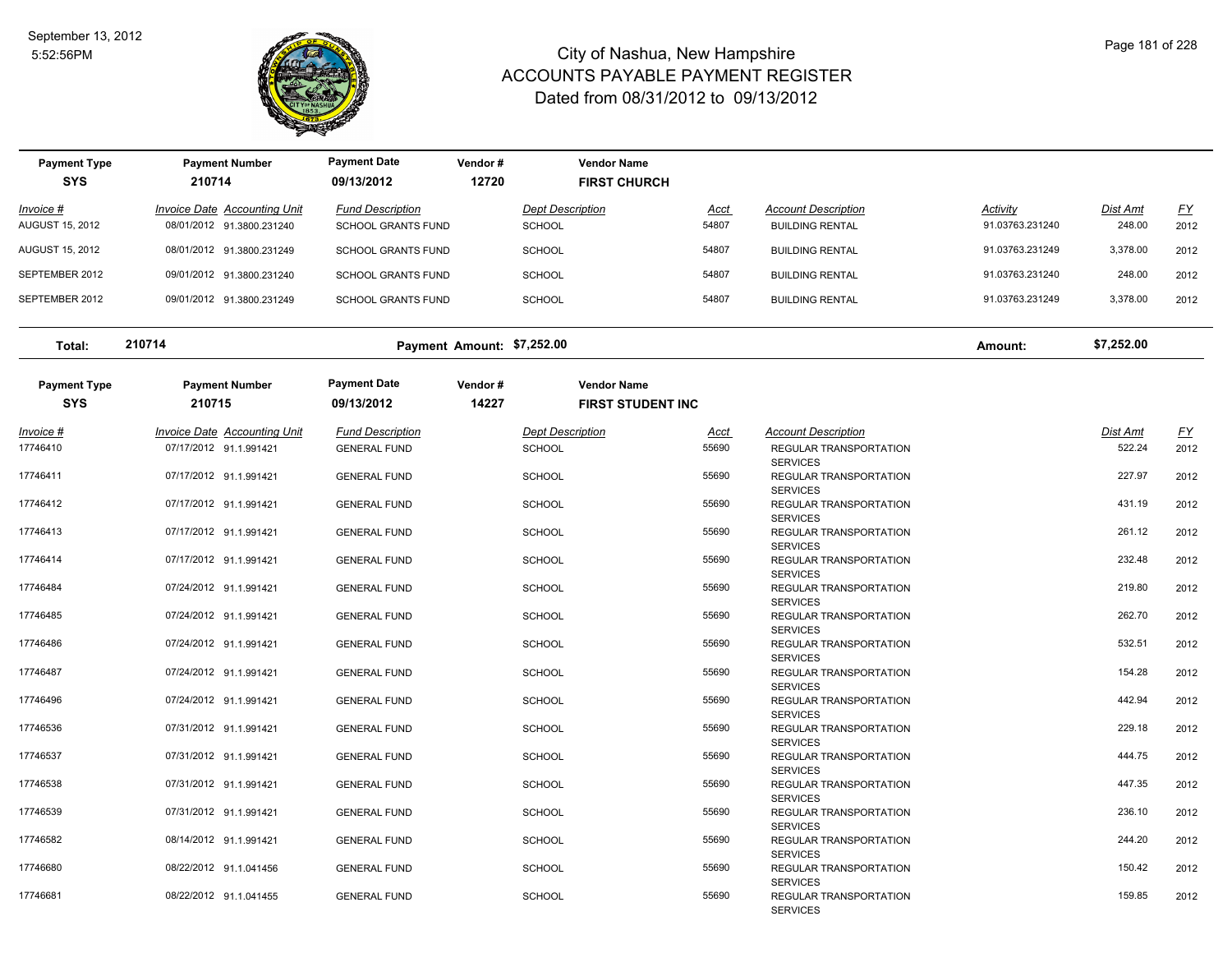

| 17746684 | 08/22/2012 91.1.031456 | <b>GENERAL FUND</b> | <b>SCHOOL</b> | 55690 | REGULAR TRANSPORTATION<br><b>SERVICES</b> | 75.36  | 2012 |
|----------|------------------------|---------------------|---------------|-------|-------------------------------------------|--------|------|
| 17746684 | 08/22/2012 91.1.031467 | <b>GENERAL FUND</b> | <b>SCHOOL</b> | 55690 | REGULAR TRANSPORTATION<br><b>SERVICES</b> | 75.37  | 2012 |
| 17746685 | 08/22/2012 91.1.031456 | <b>GENERAL FUND</b> | <b>SCHOOL</b> | 55690 | REGULAR TRANSPORTATION<br><b>SERVICES</b> | 65.25  | 2012 |
| 17746685 | 08/22/2012 91.1.031467 | <b>GENERAL FUND</b> | <b>SCHOOL</b> | 55690 | REGULAR TRANSPORTATION<br><b>SERVICES</b> | 65.25  | 2012 |
| 17746686 | 08/22/2012 91.1.031441 | <b>GENERAL FUND</b> | <b>SCHOOL</b> | 55690 | REGULAR TRANSPORTATION<br><b>SERVICES</b> | 537.40 | 2012 |
| 17746700 | 08/22/2012 91.1.031455 | <b>GENERAL FUND</b> | <b>SCHOOL</b> | 55690 | REGULAR TRANSPORTATION<br><b>SERVICES</b> | 67.85  | 2012 |
| 17746700 | 08/22/2012 91.1.031466 | <b>GENERAL FUND</b> | SCHOOL        | 55690 | REGULAR TRANSPORTATION<br><b>SERVICES</b> | 67.85  | 2012 |
| 17746728 | 08/28/2012 91.1.041462 | <b>GENERAL FUND</b> | <b>SCHOOL</b> | 55690 | REGULAR TRANSPORTATION<br><b>SERVICES</b> | 172.70 | 2012 |
| 17746729 | 08/28/2012 91.1.041444 | <b>GENERAL FUND</b> | <b>SCHOOL</b> | 55690 | REGULAR TRANSPORTATION<br><b>SERVICES</b> | 226.65 | 2012 |
| 17746730 | 08/28/2012 91.1.041443 | <b>GENERAL FUND</b> | <b>SCHOOL</b> | 55690 | REGULAR TRANSPORTATION<br><b>SERVICES</b> | 124.58 | 2012 |
| 17746731 | 08/28/2012 91.1.041444 | <b>GENERAL FUND</b> | <b>SCHOOL</b> | 55690 | REGULAR TRANSPORTATION<br><b>SERVICES</b> | 176.13 | 2012 |
| 17746732 | 08/28/2012 91.1.041455 | <b>GENERAL FUND</b> | <b>SCHOOL</b> | 55690 | REGULAR TRANSPORTATION<br><b>SERVICES</b> | 67.01  | 2012 |
| 17746732 | 08/28/2012 91.1.041466 | <b>GENERAL FUND</b> | <b>SCHOOL</b> | 55690 | REGULAR TRANSPORTATION<br><b>SERVICES</b> | 67.02  | 2012 |
| 17746733 | 08/28/2012 91.1.041444 | <b>GENERAL FUND</b> | <b>SCHOOL</b> | 55690 | REGULAR TRANSPORTATION<br><b>SERVICES</b> | 187.62 | 2012 |
| 17746734 | 08/28/2012 91.1.041462 | <b>GENERAL FUND</b> | <b>SCHOOL</b> | 55690 | REGULAR TRANSPORTATION<br><b>SERVICES</b> | 223.85 | 2012 |
| 17746735 | 08/28/2012 91.1.041440 | <b>GENERAL FUND</b> | <b>SCHOOL</b> | 55690 | REGULAR TRANSPORTATION<br><b>SERVICES</b> | 203.68 | 2012 |
| 17746737 | 08/28/2012 91.1.031456 | <b>GENERAL FUND</b> | <b>SCHOOL</b> | 55690 | REGULAR TRANSPORTATION<br><b>SERVICES</b> | 218.05 | 2012 |
| 17746738 | 08/28/2012 91.1.031440 | <b>GENERAL FUND</b> | <b>SCHOOL</b> | 55690 | REGULAR TRANSPORTATION<br><b>SERVICES</b> | 207.20 | 2012 |
| 17746739 | 08/28/2012 91.1.031443 | <b>GENERAL FUND</b> | <b>SCHOOL</b> | 55690 | REGULAR TRANSPORTATION<br><b>SERVICES</b> | 118.05 | 2012 |
| 17746740 | 08/28/2012 91.1.031441 | <b>GENERAL FUND</b> | <b>SCHOOL</b> | 55690 | REGULAR TRANSPORTATION<br><b>SERVICES</b> | 333.21 | 2012 |
| 17746761 | 09/04/2012 91.1.031444 | <b>GENERAL FUND</b> | <b>SCHOOL</b> | 55690 | REGULAR TRANSPORTATION<br><b>SERVICES</b> | 262.15 | 2012 |
| 17746763 | 09/04/2012 91.1.061479 | <b>GENERAL FUND</b> | <b>SCHOOL</b> | 55690 | REGULAR TRANSPORTATION<br><b>SERVICES</b> | 48.30  | 2012 |
| 17746764 | 09/04/2012 91.1.031456 | <b>GENERAL FUND</b> | <b>SCHOOL</b> | 55690 | REGULAR TRANSPORTATION<br><b>SERVICES</b> | 78.76  | 2012 |
| 17746764 | 09/04/2012 91.1.031467 | <b>GENERAL FUND</b> | <b>SCHOOL</b> | 55690 | REGULAR TRANSPORTATION<br><b>SERVICES</b> | 78.77  | 2012 |
| 17746765 | 09/04/2012 91.1.031440 | <b>GENERAL FUND</b> | <b>SCHOOL</b> | 55690 | REGULAR TRANSPORTATION<br><b>SERVICES</b> | 77.83  | 2012 |
| 17746765 | 09/04/2012 91.1.031470 | <b>GENERAL FUND</b> | <b>SCHOOL</b> | 55690 | REGULAR TRANSPORTATION<br><b>SERVICES</b> | 77.84  | 2012 |
| 17746766 | 09/04/2012 91.1.031444 | <b>GENERAL FUND</b> | <b>SCHOOL</b> | 55690 | REGULAR TRANSPORTATION<br><b>SERVICES</b> | 271.33 | 2012 |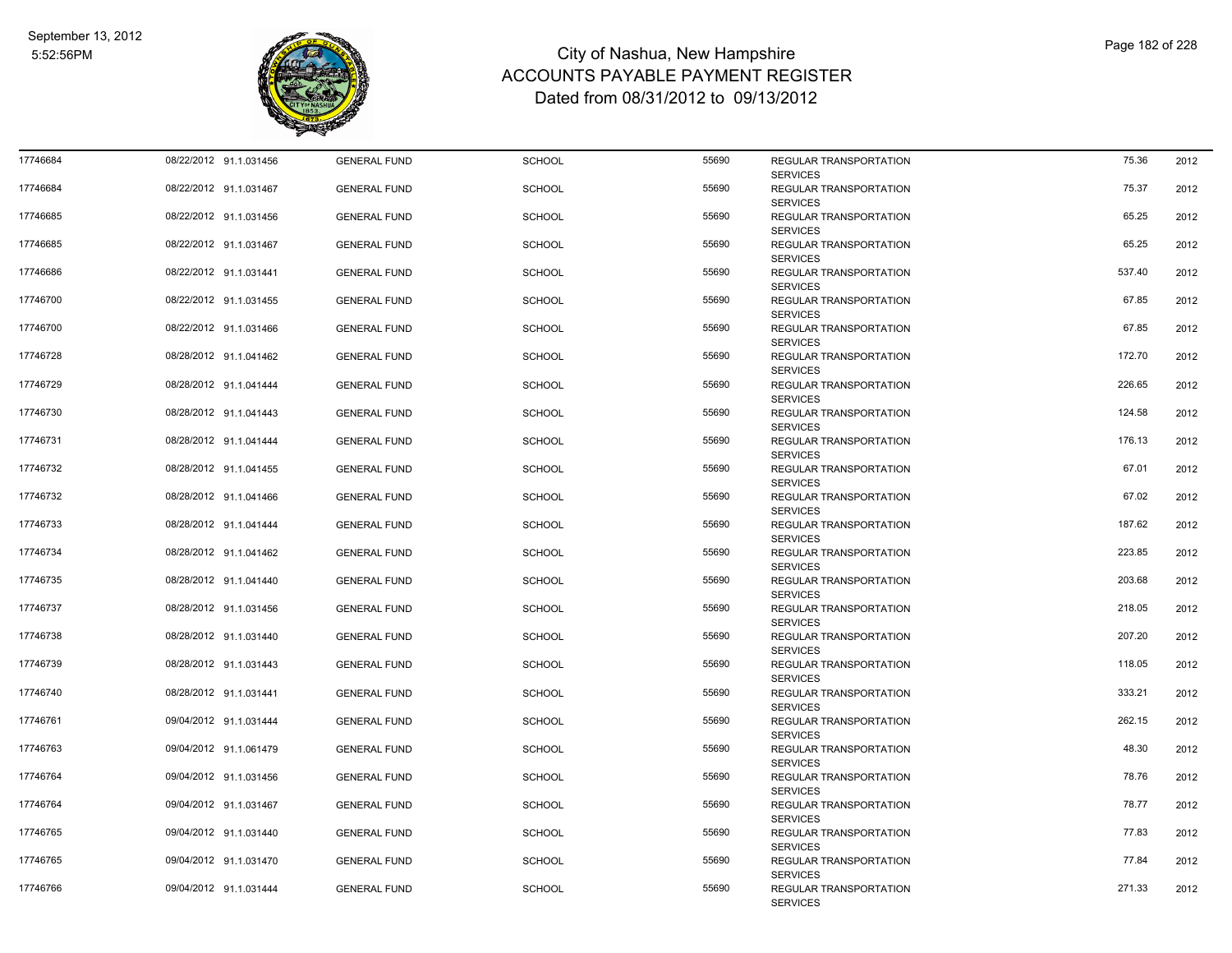

| Total:                            | 210718                                                        |                                                | Payment Amount: \$7,253.83  |                                          |                                                           |                      |                                                                             | Amount: | \$7,253.83                |                   |
|-----------------------------------|---------------------------------------------------------------|------------------------------------------------|-----------------------------|------------------------------------------|-----------------------------------------------------------|----------------------|-----------------------------------------------------------------------------|---------|---------------------------|-------------------|
|                                   |                                                               |                                                |                             |                                          |                                                           |                      |                                                                             |         |                           |                   |
| 820085V-1                         | 07/26/2012 91.1.042220                                        | <b>GENERAL FUND</b>                            |                             | SCHOOL                                   |                                                           | 61821                | <b>PERIODICALS</b>                                                          |         | 1,693.00                  | 2012              |
| 644067F-6                         | 08/16/2012 91.1.152220                                        | <b>GENERAL FUND</b>                            |                             | <b>SCHOOL</b>                            |                                                           | 61814                | <b>MEDIA</b>                                                                |         | 47.19                     | 2012              |
| 642520-2                          | 08/06/2012 91.1.062220                                        | <b>GENERAL FUND</b>                            |                             | <b>SCHOOL</b>                            |                                                           | 61814                | <b>MEDIA</b>                                                                |         | 2,156.89                  | 2012              |
| 639307-1                          | 07/31/2012 91.1.042220                                        | <b>GENERAL FUND</b>                            |                             | <b>SCHOOL</b>                            |                                                           | 61814                | <b>MEDIA</b>                                                                |         | 2,665.63                  | 2012              |
| 637665F-5                         | 07/31/2012 91.1.042220                                        | <b>GENERAL FUND</b>                            |                             | <b>SCHOOL</b>                            |                                                           | 61814                | <b>MEDIA</b>                                                                |         | 675.94                    | 2012              |
| <u> Invoice #</u><br>637098F-0    | <b>Invoice Date Accounting Unit</b><br>07/26/2012 91.1.112220 | <b>Fund Description</b><br><b>GENERAL FUND</b> |                             | <b>Dept Description</b><br>SCHOOL        |                                                           | <b>Acct</b><br>61814 | <b>Account Description</b><br><b>MEDIA</b>                                  |         | Dist Amt<br>15.18         | <u>FY</u><br>2012 |
| <b>Payment Type</b><br><b>SYS</b> | <b>Payment Number</b><br>210718                               | <b>Payment Date</b><br>09/13/2012              | Vendor#<br>12735            |                                          | <b>Vendor Name</b><br><b>FOLLETT LIBRARY RESOURCES</b>    |                      |                                                                             |         |                           |                   |
| Total:                            | 210717                                                        |                                                | Payment Amount: \$819.15    |                                          |                                                           |                      |                                                                             | Amount: | \$819.15                  |                   |
| <u> Invoice #</u><br>1291729A     | <b>Invoice Date Accounting Unit</b><br>07/27/2012 91.1.031105 | <b>Fund Description</b><br><b>GENERAL FUND</b> |                             | <b>Dept Description</b><br>SCHOOL        |                                                           | <b>Acct</b><br>61135 | <b>Account Description</b><br><b>EDUCATIONAL SUPPLIES</b>                   |         | <b>Dist Amt</b><br>819.15 | <u>FY</u><br>2012 |
| <b>Payment Type</b><br><b>SYS</b> | <b>Payment Number</b><br>210717                               | <b>Payment Date</b><br>09/13/2012              | Vendor#<br>14232            |                                          | <b>Vendor Name</b><br><b>FOLLETT EDUCATIONAL SERVICES</b> |                      |                                                                             |         |                           |                   |
| Total:                            | 210716                                                        |                                                | Payment Amount: \$1,660.00  |                                          |                                                           |                      |                                                                             | Amount: | \$1,660.00                |                   |
| <u> Invoice #</u><br>2012059      | <b>Invoice Date Accounting Unit</b><br>08/18/2012 91.1.222620 | <b>Fund Description</b><br><b>GENERAL FUND</b> |                             | <b>Dept Description</b><br><b>SCHOOL</b> |                                                           | <b>Acct</b><br>54280 | <b>Account Description</b><br><b>BUILDING/GROUNDS</b><br><b>MAINTENANCE</b> |         | Dist Amt<br>1,660.00      | <u>FY</u><br>2012 |
| <b>Payment Type</b><br><b>SYS</b> | <b>Payment Number</b><br>210716                               | <b>Payment Date</b><br>09/13/2012              | Vendor#<br>11870            |                                          | <b>Vendor Name</b><br><b>FLAME OUT LLC</b>                |                      |                                                                             |         |                           |                   |
| Total:                            | 210715                                                        |                                                | Payment Amount: \$10,380.27 |                                          |                                                           |                      |                                                                             | Amount: | \$10,380.27               |                   |
| 17746769                          | 09/04/2012 91.1.031450                                        | <b>GENERAL FUND</b>                            |                             | <b>SCHOOL</b>                            |                                                           | 55690                | <b>SERVICES</b><br>REGULAR TRANSPORTATION<br><b>SERVICES</b>                |         | 233.40                    | 2012              |
| 17746768                          | 09/04/2012 91.1.031441                                        | <b>GENERAL FUND</b>                            |                             | SCHOOL                                   |                                                           | 55690                | <b>SERVICES</b><br>REGULAR TRANSPORTATION                                   |         | 542.55                    | 2012              |
| 17746767                          | 09/04/2012 91.1.031466                                        | <b>GENERAL FUND</b>                            |                             | SCHOOL                                   |                                                           | 55690                | <b>SERVICES</b><br>REGULAR TRANSPORTATION                                   |         | 115.09                    | 2012              |
| 17746767                          | 09/04/2012 91.1.031455                                        | <b>GENERAL FUND</b>                            |                             | SCHOOL                                   |                                                           | 55690                | REGULAR TRANSPORTATION                                                      |         | 115.09                    | 2012              |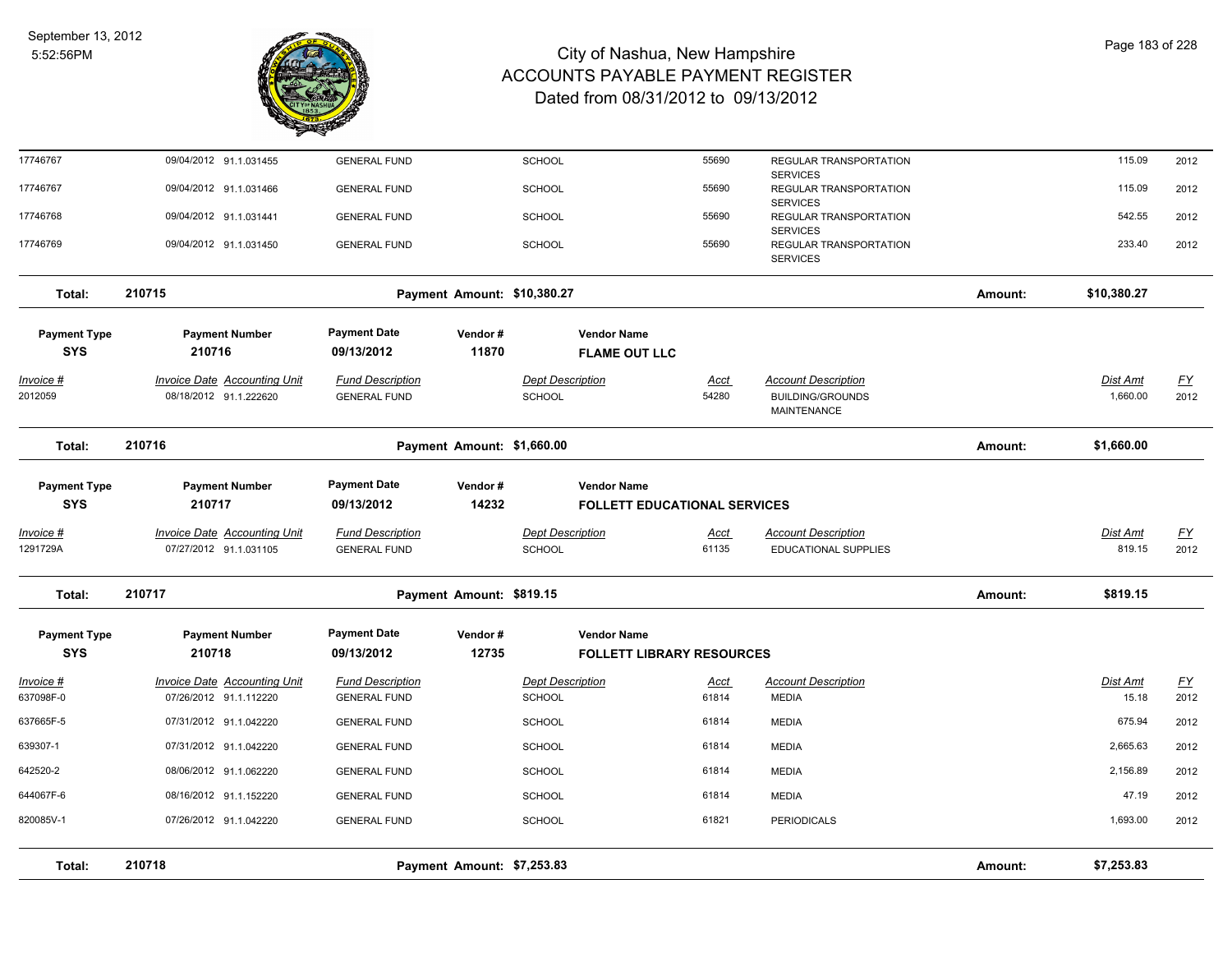

| <b>Payment Type</b>               | <b>Payment Number</b>                                         | <b>Payment Date</b>                            | Vendor#                  | <b>Vendor Name</b>                       |                                  |                                                                      |                                             |                           |                          |
|-----------------------------------|---------------------------------------------------------------|------------------------------------------------|--------------------------|------------------------------------------|----------------------------------|----------------------------------------------------------------------|---------------------------------------------|---------------------------|--------------------------|
| <b>SYS</b>                        | 210719                                                        | 09/13/2012                                     | 11168                    |                                          | <b>FOUR SEASONS PEST CONTROL</b> |                                                                      |                                             |                           |                          |
| <b>Invoice #</b><br>37            | <b>Invoice Date Accounting Unit</b><br>08/21/2012 91.1.222620 | <b>Fund Description</b><br><b>GENERAL FUND</b> |                          | <b>Dept Description</b><br><b>SCHOOL</b> | <u>Acct</u><br>54280             | <b>Account Description</b><br><b>BUILDING/GROUNDS</b><br>MAINTENANCE |                                             | <b>Dist Amt</b><br>249.00 | $\underline{FY}$<br>2012 |
| Total:                            | 210719                                                        |                                                | Payment Amount: \$249.00 |                                          |                                  |                                                                      | Amount:                                     | \$249.00                  |                          |
| <b>Payment Type</b><br><b>SYS</b> | <b>Payment Number</b><br>210720                               | <b>Payment Date</b><br>09/13/2012              | Vendor#<br>12698         | <b>Vendor Name</b><br><b>FWWEBBCO</b>    |                                  |                                                                      | <b>Payee Name</b><br><b>FW WEBB COMPANY</b> |                           |                          |
| Invoice #                         | <b>Invoice Date Accounting Unit</b>                           | <b>Fund Description</b>                        |                          | <b>Dept Description</b>                  | <u>Acct</u>                      | <b>Account Description</b>                                           |                                             | <b>Dist Amt</b>           | $\underline{FY}$         |
| 37322714                          | 08/08/2012 91.1.222620                                        | <b>GENERAL FUND</b>                            |                          | <b>SCHOOL</b>                            | 61414                            | SUPPLIES, PLUMBING                                                   |                                             | 44.73                     | 2012                     |
| 37366289                          | 08/08/2012 91.1.222620                                        | <b>GENERAL FUND</b>                            |                          | <b>SCHOOL</b>                            | 61414                            | SUPPLIES, PLUMBING                                                   |                                             | 21.25                     | 2012                     |
| 37371024                          | 08/08/2012 91.1.222620                                        | <b>GENERAL FUND</b>                            |                          | <b>SCHOOL</b>                            | 61414                            | SUPPLIES, PLUMBING                                                   |                                             | 59.83                     | 2012                     |
| 37371228                          | 08/08/2012 91.1.222620                                        | <b>GENERAL FUND</b>                            |                          | <b>SCHOOL</b>                            | 61414                            | SUPPLIES, PLUMBING                                                   |                                             | 64.36                     | 2012                     |
| 37372992                          | 08/09/2012 91.1.222620                                        | <b>GENERAL FUND</b>                            |                          | <b>SCHOOL</b>                            | 61414                            | SUPPLIES, PLUMBING                                                   |                                             | 34.24                     | 2012                     |
| 37381343                          | 08/09/2012 91.1.222620                                        | <b>GENERAL FUND</b>                            |                          | <b>SCHOOL</b>                            | 61414                            | SUPPLIES, PLUMBING                                                   |                                             | 3.71                      | 2012                     |
| 37383237                          | 08/10/2012 91.1.222620                                        | <b>GENERAL FUND</b>                            |                          | SCHOOL                                   | 61414                            | SUPPLIES, PLUMBING                                                   |                                             | 28.62                     | 2012                     |
| 37384545                          | 08/10/2012 91.1.222620                                        | <b>GENERAL FUND</b>                            |                          | <b>SCHOOL</b>                            | 61414                            | SUPPLIES, PLUMBING                                                   |                                             | 2.38                      | 2012                     |
| 37385392                          | 08/10/2012 91.1.222620                                        | <b>GENERAL FUND</b>                            |                          | SCHOOL                                   | 61414                            | SUPPLIES, PLUMBING                                                   |                                             | 2.77                      | 2012                     |
| 37404547                          | 08/14/2012 91.1.222620                                        | <b>GENERAL FUND</b>                            |                          | <b>SCHOOL</b>                            | 61414                            | SUPPLIES, PLUMBING                                                   |                                             | 11.65                     | 2012                     |
| 37406662                          | 08/14/2012 91.1.222620                                        | <b>GENERAL FUND</b>                            |                          | <b>SCHOOL</b>                            | 61414                            | SUPPLIES, PLUMBING                                                   |                                             | 8.55                      | 2012                     |
| 37411526                          | 08/14/2012 91.1.222620                                        | <b>GENERAL FUND</b>                            |                          | <b>SCHOOL</b>                            | 61414                            | SUPPLIES, PLUMBING                                                   |                                             | 10.02                     | 2012                     |
| 37418016                          | 08/15/2012 91.1.222620                                        | <b>GENERAL FUND</b>                            |                          | <b>SCHOOL</b>                            | 61414                            | SUPPLIES, PLUMBING                                                   |                                             | 20.63                     | 2012                     |
| 37443733                          | 08/20/2012 91.1.222620                                        | <b>GENERAL FUND</b>                            |                          | <b>SCHOOL</b>                            | 61414                            | SUPPLIES, PLUMBING                                                   |                                             | 5.57                      | 2012                     |
| 37453886                          | 08/21/2012 91.1.222620                                        | <b>GENERAL FUND</b>                            |                          | <b>SCHOOL</b>                            | 61414                            | SUPPLIES, PLUMBING                                                   |                                             | 171.28                    | 2012                     |
| 37474631                          | 08/23/2012 91.1.222620                                        | <b>GENERAL FUND</b>                            |                          | <b>SCHOOL</b>                            | 61414                            | SUPPLIES, PLUMBING                                                   |                                             | 86.97                     | 2012                     |
| 37479460                          | 08/24/2012 91.1.222620                                        | <b>GENERAL FUND</b>                            |                          | <b>SCHOOL</b>                            | 61414                            | SUPPLIES, PLUMBING                                                   |                                             | 11.84                     | 2012                     |
| 37492458                          | 08/24/2012 91.1.222620                                        | <b>GENERAL FUND</b>                            |                          | <b>SCHOOL</b>                            | 61414                            | SUPPLIES, PLUMBING                                                   |                                             | 15.90                     | 2012                     |
| 37492617                          | 08/24/2012 91.1.222620                                        | <b>GENERAL FUND</b>                            |                          | <b>SCHOOL</b>                            | 61414                            | SUPPLIES, PLUMBING                                                   |                                             | 107.14                    | 2012                     |
| 37494143                          | 08/24/2012 91.1.222620                                        | <b>GENERAL FUND</b>                            |                          | <b>SCHOOL</b>                            | 61414                            | SUPPLIES, PLUMBING                                                   |                                             | 40.59                     | 2012                     |
| 37494951                          | 08/24/2012 91.1.222620                                        | <b>GENERAL FUND</b>                            |                          | <b>SCHOOL</b>                            | 61414                            | SUPPLIES, PLUMBING                                                   |                                             | 19.28                     | 2012                     |
| 37495010                          | 08/24/2012 91.1.222620                                        | <b>GENERAL FUND</b>                            |                          | SCHOOL                                   | 61414                            | SUPPLIES, PLUMBING                                                   |                                             | 108.87                    | 2012                     |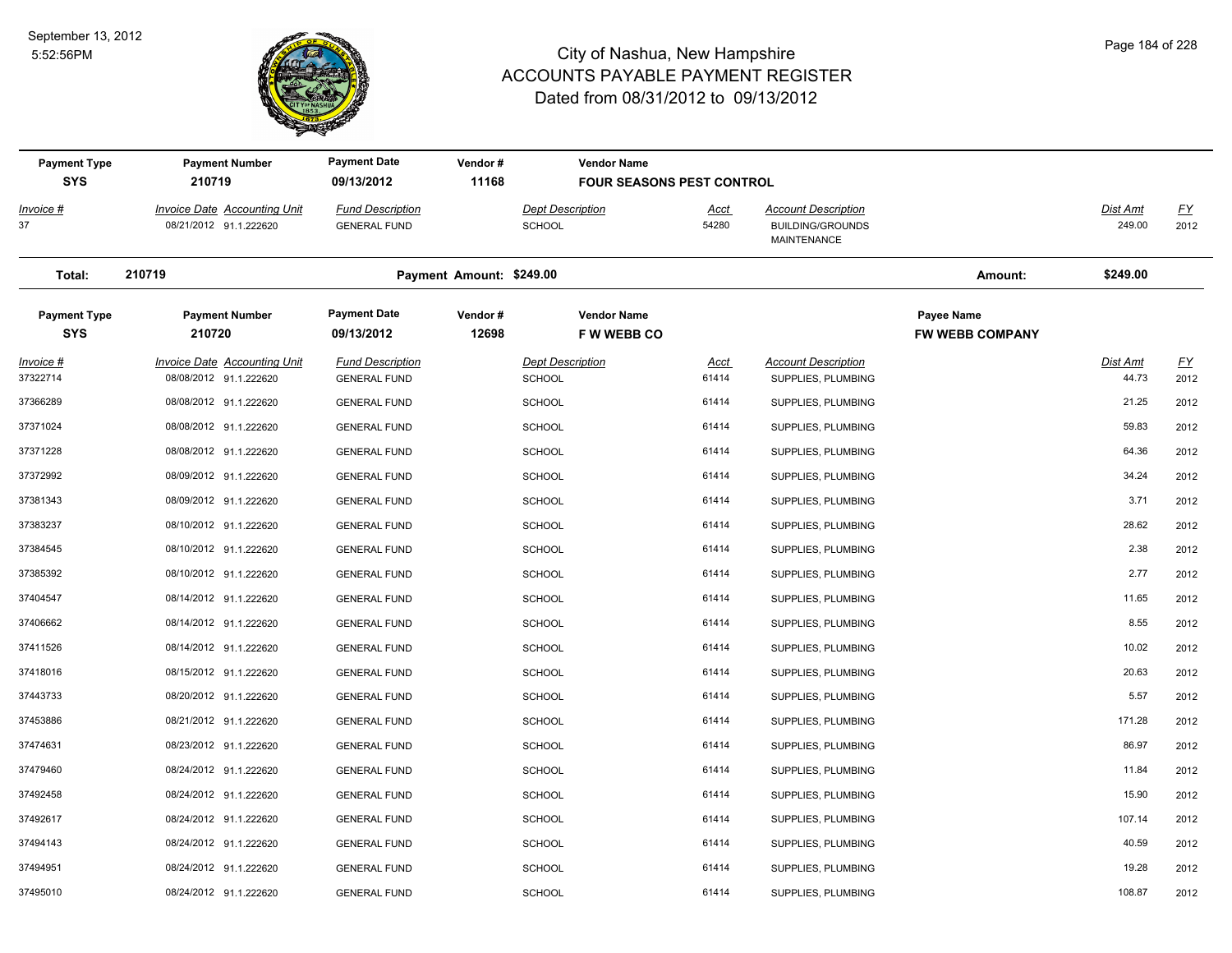

| Total:                            | 210720                          |                                   | Payment Amount: \$880.18 |                                                  |       |                                      | Amount: | \$880.18 |           |
|-----------------------------------|---------------------------------|-----------------------------------|--------------------------|--------------------------------------------------|-------|--------------------------------------|---------|----------|-----------|
| <b>Payment Type</b><br><b>SYS</b> | <b>Payment Number</b><br>210721 | <b>Payment Date</b><br>09/13/2012 | Vendor#<br>14247         | <b>Vendor Name</b><br><b>GARELICK FARMS LYNN</b> |       |                                      |         |          |           |
| Invoice #                         | Invoice Date Accounting Unit    | <b>Fund Description</b>           |                          | <b>Dept Description</b>                          | Acct  | <b>Account Description</b>           |         | Dist Amt | <u>FY</u> |
| 9709056                           | 08/25/2012 91.2100.133120       | <b>FOOD SERVICES</b>              |                          | <b>SCHOOL</b>                                    | 61214 | FOOD, FOOD SERVICE<br>PROGRAM        |         | 156.18   | 2012      |
| 9709606                           | 08/25/2012 91.2100.113120       | <b>FOOD SERVICES</b>              |                          | <b>SCHOOL</b>                                    | 61214 | FOOD, FOOD SERVICE<br>PROGRAM        |         | 310.50   | 2012      |
| 9709607                           | 08/25/2012 91.2100.123120       | <b>FOOD SERVICES</b>              |                          | <b>SCHOOL</b>                                    | 61214 | FOOD, FOOD SERVICE<br>PROGRAM        |         | 236.57   | 2012      |
| 9709608                           | 08/25/2012 91.2100.183120       | <b>FOOD SERVICES</b>              |                          | <b>SCHOOL</b>                                    | 61214 | FOOD, FOOD SERVICE<br>PROGRAM        |         | 266.79   | 2012      |
| 9709610                           | 08/25/2012 91.2100.063120       | <b>FOOD SERVICES</b>              |                          | <b>SCHOOL</b>                                    | 61214 | FOOD, FOOD SERVICE<br>PROGRAM        |         | 614.46   | 2012      |
| 9709611                           | 08/25/2012 91.2100.163120       | <b>FOOD SERVICES</b>              |                          | <b>SCHOOL</b>                                    | 61214 | FOOD, FOOD SERVICE<br>PROGRAM        |         | 217.79   | 2012      |
| 9709612                           | 08/25/2012 91.2100.043120       | <b>FOOD SERVICES</b>              |                          | <b>SCHOOL</b>                                    | 61214 | FOOD, FOOD SERVICE<br><b>PROGRAM</b> |         | 560.33   | 2012      |
| 9709613                           | 08/25/2012 91.2100.073120       | <b>FOOD SERVICES</b>              |                          | <b>SCHOOL</b>                                    | 61214 | FOOD, FOOD SERVICE<br><b>PROGRAM</b> |         | 467.40   | 2012      |
| 9709614                           | 08/25/2012 91.2100.053120       | <b>FOOD SERVICES</b>              |                          | <b>SCHOOL</b>                                    | 61214 | FOOD, FOOD SERVICE<br><b>PROGRAM</b> |         | 441.00   | 2012      |
| 9723888                           | 09/01/2012 91.2100.033120       | <b>FOOD SERVICES</b>              |                          | <b>SCHOOL</b>                                    | 61214 | FOOD, FOOD SERVICE<br>PROGRAM        |         | 1,146.57 | 2012      |
| 9723889                           | 09/01/2012 91.2100.133120       | <b>FOOD SERVICES</b>              |                          | <b>SCHOOL</b>                                    | 61214 | FOOD, FOOD SERVICE<br>PROGRAM        |         | 181.42   | 2012      |
| 9723890                           | 09/01/2012 91.2100.113120       | <b>FOOD SERVICES</b>              |                          | <b>SCHOOL</b>                                    | 61214 | FOOD, FOOD SERVICE<br>PROGRAM        |         | 145.52   | 2012      |
| 9723891                           | 09/01/2012 91.2100.123120       | <b>FOOD SERVICES</b>              |                          | <b>SCHOOL</b>                                    | 61214 | FOOD, FOOD SERVICE<br>PROGRAM        |         | 173.17   | 2012      |
| 9723892                           | 09/01/2012 91.2100.183120       | <b>FOOD SERVICES</b>              |                          | <b>SCHOOL</b>                                    | 61214 | FOOD, FOOD SERVICE<br>PROGRAM        |         | 152.55   | 2012      |
| 9723893                           | 09/01/2012 91.2100.093120       | <b>FOOD SERVICES</b>              |                          | <b>SCHOOL</b>                                    | 61214 | FOOD, FOOD SERVICE<br>PROGRAM        |         | 167.65   | 2012      |
| 9723894                           | 09/01/2012 91.2100.143120       | <b>FOOD SERVICES</b>              |                          | <b>SCHOOL</b>                                    | 61214 | FOOD, FOOD SERVICE<br>PROGRAM        |         | 700.51   | 2012      |
| 9723895                           | 09/01/2012 91.2100.153120       | <b>FOOD SERVICES</b>              |                          | <b>SCHOOL</b>                                    | 61214 | FOOD, FOOD SERVICE<br><b>PROGRAM</b> |         | 580.19   | 2012      |
| 9723896                           | 09/01/2012 91.2100.063120       | <b>FOOD SERVICES</b>              |                          | <b>SCHOOL</b>                                    | 61214 | FOOD, FOOD SERVICE<br><b>PROGRAM</b> |         | 602.85   | 2012      |
| 9723897                           | 09/01/2012 91.2100.193120       | <b>FOOD SERVICES</b>              |                          | <b>SCHOOL</b>                                    | 61214 | FOOD, FOOD SERVICE<br>PROGRAM        |         | 401.27   | 2012      |
| 9723898                           | 09/01/2012 91.2100.163120       | <b>FOOD SERVICES</b>              |                          | <b>SCHOOL</b>                                    | 61214 | FOOD, FOOD SERVICE<br>PROGRAM        |         | 244.32   | 2012      |
| 9723899                           | 09/01/2012 91.2100.203120       | <b>FOOD SERVICES</b>              |                          | <b>SCHOOL</b>                                    | 61214 | FOOD, FOOD SERVICE<br>PROGRAM        |         | 486.00   | 2012      |
| 9723900                           | 09/01/2012 91.2100.053120       | <b>FOOD SERVICES</b>              |                          | <b>SCHOOL</b>                                    | 61214 | FOOD, FOOD SERVICE<br>PROGRAM        |         | 1,599.11 | 2012      |
| 9723902                           | 09/01/2012 91.2100.103120       | <b>FOOD SERVICES</b>              |                          | <b>SCHOOL</b>                                    | 61214 | FOOD, FOOD SERVICE<br>PROGRAM        |         | 479.02   | 2012      |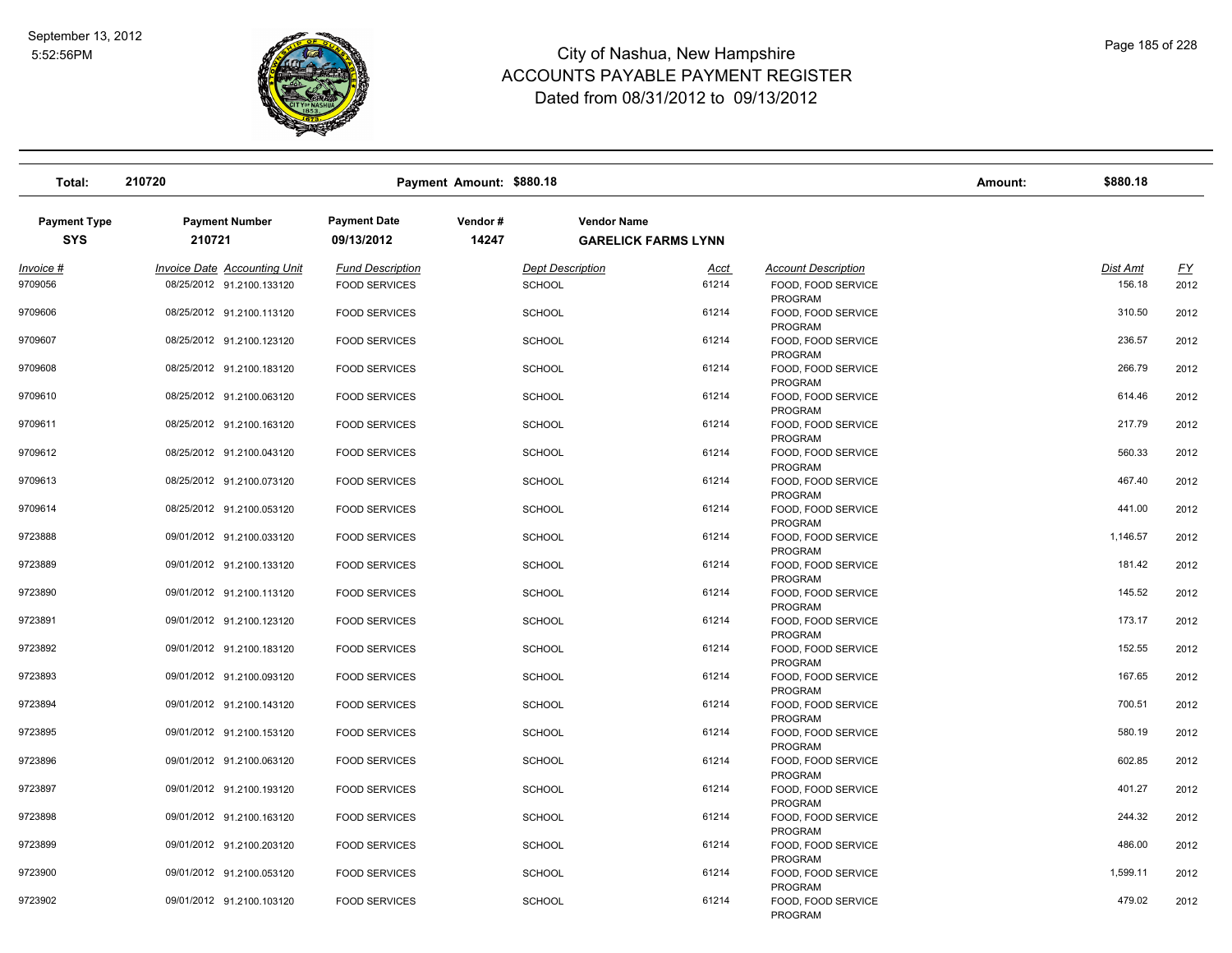

| 9723903                           | 09/01/2012 91.2100.173120                                        | <b>FOOD SERVICES</b>                                 |                             | SCHOOL                            | 61214                                                     | FOOD, FOOD SERVICE<br>PROGRAM                        |                                                     | 536.02                      | 2012              |
|-----------------------------------|------------------------------------------------------------------|------------------------------------------------------|-----------------------------|-----------------------------------|-----------------------------------------------------------|------------------------------------------------------|-----------------------------------------------------|-----------------------------|-------------------|
| 9723904                           | 09/01/2012 91.2100.073120                                        | <b>FOOD SERVICES</b>                                 |                             | SCHOOL                            | 61214                                                     | FOOD, FOOD SERVICE<br>PROGRAM                        |                                                     | 938.82                      | 2012              |
| Total:                            | 210721                                                           |                                                      | Payment Amount: \$11,806.01 |                                   |                                                           |                                                      | Amount:                                             | \$11,806.01                 |                   |
| <b>Payment Type</b><br><b>SYS</b> | <b>Payment Number</b><br>210722                                  | <b>Payment Date</b><br>09/13/2012                    | Vendor#<br>10230            |                                   | <b>Vendor Name</b><br><b>GEORGE WASHINGTON UNIVERSITY</b> |                                                      | Payee Name<br><b>GEORGE WASHINGTON UNIV-TUITION</b> |                             |                   |
| Invoice #<br>G48183795            | Invoice Date Accounting Unit<br>09/10/2012 91.3800.991260        | <b>Fund Description</b><br><b>SCHOOL GRANTS FUND</b> |                             | <b>Dept Description</b><br>SCHOOL | Acct<br>55300                                             | <b>Account Description</b><br><b>TRAVEL</b>          | Activity<br>91.03772.991260                         | <b>Dist Amt</b><br>1,942.00 | <u>FY</u><br>2012 |
| Total:                            | 210722                                                           |                                                      | Payment Amount: \$1,942.00  |                                   |                                                           |                                                      | Amount:                                             | \$1,942.00                  |                   |
| <b>Payment Type</b><br><b>SYS</b> | <b>Payment Number</b><br>210723                                  | <b>Payment Date</b><br>09/13/2012                    | Vendor#<br>14255            |                                   | <b>Vendor Name</b><br><b>GILLS PIZZA CO</b>               |                                                      |                                                     |                             |                   |
| $Invoice$ #                       | <b>Invoice Date Accounting Unit</b>                              | <b>Fund Description</b>                              |                             | <b>Dept Description</b>           | <u>Acct</u>                                               | <b>Account Description</b>                           |                                                     | Dist Amt                    | <u>FY</u>         |
| 5337                              | 08/30/2012 91.2100.033120                                        | <b>FOOD SERVICES</b>                                 |                             | SCHOOL                            | 61214                                                     | FOOD, FOOD SERVICE<br>PROGRAM                        |                                                     | 312.00                      | 2012              |
| 5338                              | 08/30/2012 91.2100.043120                                        | <b>FOOD SERVICES</b>                                 |                             | <b>SCHOOL</b>                     | 61214                                                     | FOOD, FOOD SERVICE<br>PROGRAM                        |                                                     | 312.00                      | 2012              |
| 5339                              | 08/30/2012 91.2100.073120                                        | <b>FOOD SERVICES</b>                                 |                             | <b>SCHOOL</b>                     | 61214                                                     | FOOD, FOOD SERVICE<br>PROGRAM                        |                                                     | 561.60                      | 2012              |
| 5340                              | 08/30/2012 91.2100.063120                                        | <b>FOOD SERVICES</b>                                 |                             | <b>SCHOOL</b>                     | 61214                                                     | FOOD, FOOD SERVICE<br>PROGRAM                        |                                                     | 545.50                      | 2012              |
| 5341                              | 08/30/2012 91.2100.053120                                        | <b>FOOD SERVICES</b>                                 |                             | <b>SCHOOL</b>                     | 61214                                                     | FOOD, FOOD SERVICE<br>PROGRAM                        |                                                     | 494.00                      | 2012              |
| 5398                              | 09/07/2012 91.2100.033120                                        | <b>FOOD SERVICES</b>                                 |                             | <b>SCHOOL</b>                     | 61214                                                     | FOOD, FOOD SERVICE<br>PROGRAM                        |                                                     | 546.00                      | 2012              |
| 5399                              | 09/07/2012 91.2100.043120                                        | <b>FOOD SERVICES</b>                                 |                             | <b>SCHOOL</b>                     | 61214                                                     | FOOD, FOOD SERVICE<br>PROGRAM                        |                                                     | 650.00                      | 2012              |
| Total:                            | 210723                                                           |                                                      | Payment Amount: \$3,421.10  |                                   |                                                           |                                                      | Amount:                                             | \$3,421.10                  |                   |
| <b>Payment Type</b><br><b>SYS</b> | <b>Payment Number</b><br>210724                                  | <b>Payment Date</b><br>09/13/2012                    | Vendor#<br>12778            |                                   | <b>Vendor Name</b><br><b>GIOVANNIS</b>                    |                                                      |                                                     |                             |                   |
| Invoice #<br>NASHUA NORTH         | <b>Invoice Date Accounting Unit</b><br>09/04/2012 91.2207.991600 | <b>Fund Description</b><br>ADULT ED/CONTINUING ED    |                             | <b>Dept Description</b><br>SCHOOL | Acct<br>61299                                             | <b>Account Description</b><br>MISCELLANEOUS SUPPLIES |                                                     | Dist Amt<br>128.41          | <u>FY</u><br>2012 |
| Total:                            | 210724                                                           |                                                      | Payment Amount: \$128.41    |                                   |                                                           |                                                      | Amount:                                             | \$128.41                    |                   |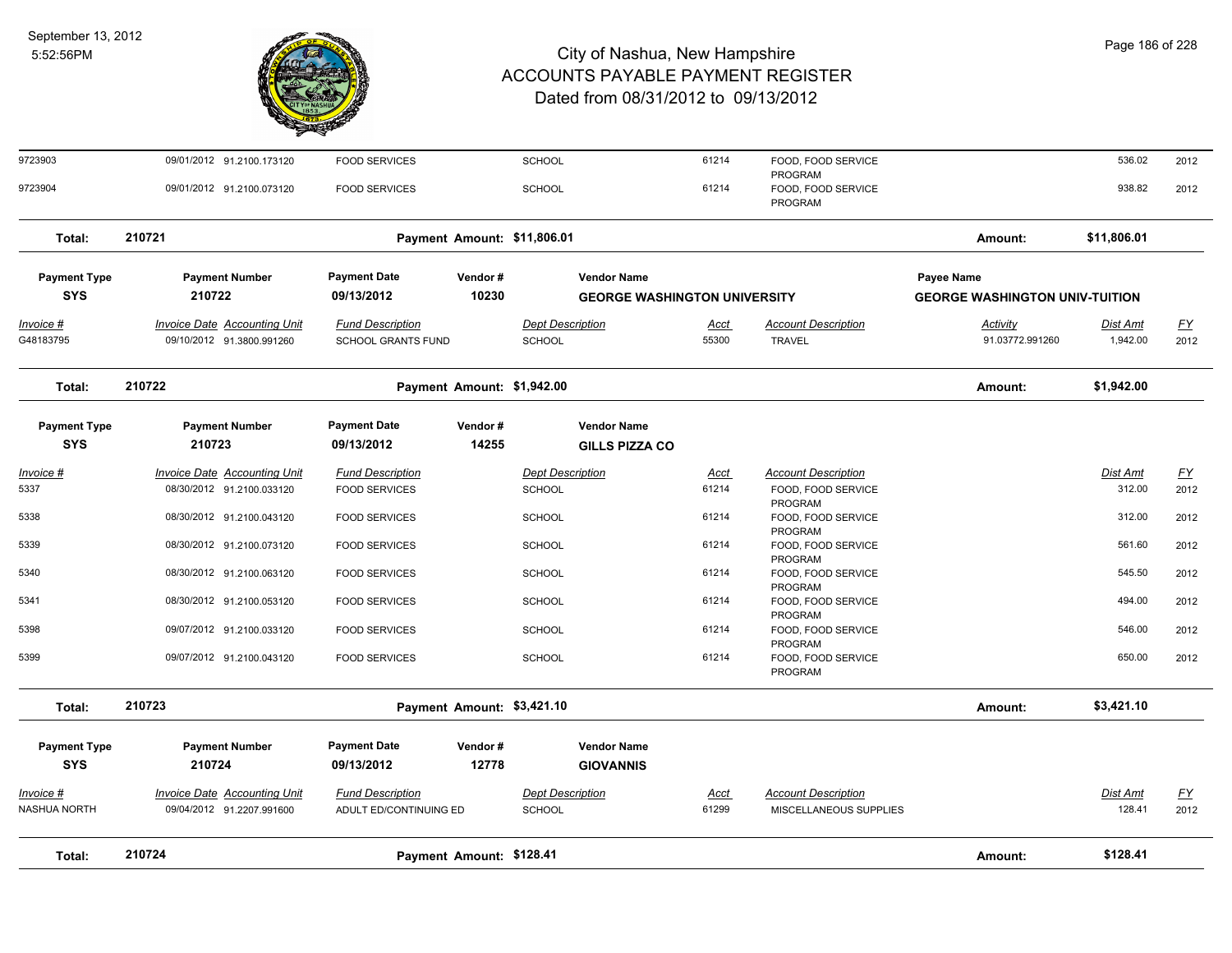

| <b>Payment Type</b><br><b>SYS</b> | <b>Payment Number</b><br>210725                               | <b>Payment Date</b><br>09/13/2012              | Vendor#<br>14260           | <b>Vendor Name</b><br><b>GOPHER SPORTS</b> |                      |                                                    |                             |                           |                   |
|-----------------------------------|---------------------------------------------------------------|------------------------------------------------|----------------------------|--------------------------------------------|----------------------|----------------------------------------------------|-----------------------------|---------------------------|-------------------|
| <u>Invoice #</u>                  | <b>Invoice Date Accounting Unit</b>                           | <b>Fund Description</b>                        |                            | <b>Dept Description</b>                    | <u>Acct</u>          | <b>Account Description</b>                         |                             | Dist Amt                  | EY                |
| 8523363                           | 08/21/2012 91.1.061108                                        | <b>GENERAL FUND</b>                            |                            | <b>SCHOOL</b>                              | 61135                | EDUCATIONAL SUPPLIES                               |                             | 579.03                    | 2012              |
| 8523363                           | 08/21/2012 BS1000                                             | <b>GENERAL FUND</b>                            |                            | <b>GENERAL FUND</b>                        | 29185                | <b>LAWSON INVENTORY</b><br>SUSPENSE                |                             | 98.40                     | 2012              |
| Total:                            | 210725                                                        |                                                | Payment Amount: \$677.43   |                                            |                      |                                                    | Amount:                     | \$677.43                  |                   |
| <b>Payment Type</b><br><b>SYS</b> | <b>Payment Number</b><br>210726                               | <b>Payment Date</b><br>09/13/2012              | Vendor#<br>14260           | <b>Vendor Name</b><br><b>GOPHER SPORTS</b> |                      |                                                    | Payee Name<br><b>GOPHER</b> |                           |                   |
| Invoice #<br>8508961              | <b>Invoice Date Accounting Unit</b><br>07/17/2012 91.1.061108 | <b>Fund Description</b><br><b>GENERAL FUND</b> |                            | <b>Dept Description</b><br><b>SCHOOL</b>   | <b>Acct</b><br>61135 | <b>Account Description</b><br>EDUCATIONAL SUPPLIES |                             | Dist Amt<br>395.15        | EY<br>2012        |
| 8508961                           | 07/17/2012 BS1000                                             | <b>GENERAL FUND</b>                            |                            | <b>GENERAL FUND</b>                        | 29185                | <b>LAWSON INVENTORY</b>                            |                             | $-98.50$                  | 2012              |
| 8512867                           | 07/27/2012 91.1.141108                                        | <b>GENERAL FUND</b>                            |                            | SCHOOL                                     | 61135                | SUSPENSE<br>EDUCATIONAL SUPPLIES                   |                             | 407.40                    | 2012              |
| 8512867                           | 07/27/2012 BS1000                                             | <b>GENERAL FUND</b>                            |                            | <b>GENERAL FUND</b>                        | 29185                | <b>LAWSON INVENTORY</b>                            |                             | $-9.97$                   | 2012              |
| 8513353                           | 07/30/2012 91.1.051108                                        | <b>GENERAL FUND</b>                            |                            | <b>SCHOOL</b>                              | 61135                | <b>SUSPENSE</b><br>EDUCATIONAL SUPPLIES            |                             | 106.14                    | 2012              |
| 8513353                           | 07/30/2012 91.1.051108                                        | <b>GENERAL FUND</b>                            |                            | <b>SCHOOL</b>                              | 61135                | <b>EDUCATIONAL SUPPLIES</b>                        |                             | 1,440.88                  | 2012              |
| Total:                            | 210726                                                        |                                                | Payment Amount: \$2,241.10 |                                            |                      |                                                    | Amount:                     | \$2,241.10                |                   |
| <b>Payment Type</b><br><b>SYS</b> | <b>Payment Number</b><br>210727                               | <b>Payment Date</b><br>09/13/2012              | Vendor#<br>10853           | <b>Vendor Name</b><br><b>GRAINGER</b>      |                      |                                                    |                             |                           |                   |
| <u>Invoice #</u><br>9894311100    | <b>Invoice Date Accounting Unit</b><br>08/06/2012 91.1.222620 | <b>Fund Description</b><br><b>GENERAL FUND</b> |                            | <b>Dept Description</b><br>SCHOOL          | <b>Acct</b><br>61421 | <b>Account Description</b><br>SUPPLIES, HVAC       |                             | <b>Dist Amt</b><br>260.00 | <u>FY</u><br>2012 |
| 9900936445                        | 08/13/2012 91.1.222620                                        | <b>GENERAL FUND</b>                            |                            | <b>SCHOOL</b>                              | 61421                | SUPPLIES, HVAC                                     |                             | 1,050.00                  | 2012              |
| 9905713583                        | 08/20/2012 91.1.222620                                        | <b>GENERAL FUND</b>                            |                            | <b>SCHOOL</b>                              | 61421                | SUPPLIES, HVAC                                     |                             | 310.36                    | 2012              |
| 9909317472                        | 08/23/2012 91.1.222620                                        | <b>GENERAL FUND</b>                            |                            | <b>SCHOOL</b>                              | 61421                | SUPPLIES, HVAC                                     |                             | 158.86                    | 2012              |
| 9910616375                        | 08/24/2012 91.1.222620                                        | <b>GENERAL FUND</b>                            |                            | <b>SCHOOL</b>                              | 61421                | SUPPLIES, HVAC                                     |                             | 67.90                     | 2012              |
| 9910616383                        | 08/24/2012 91.1.222620                                        | <b>GENERAL FUND</b>                            |                            | <b>SCHOOL</b>                              | 61421                | SUPPLIES, HVAC                                     |                             | 72.05                     | 2012              |
| 9910985788                        | 08/24/2012 91.1.222620                                        | <b>GENERAL FUND</b>                            |                            | <b>SCHOOL</b>                              | 61421                | SUPPLIES, HVAC                                     |                             | 152.75                    | 2012              |
| 9913060852                        | 08/28/2012 91.1.222620                                        | <b>GENERAL FUND</b>                            |                            | <b>SCHOOL</b>                              | 61421                | SUPPLIES, HVAC                                     |                             | 20.55                     | 2012              |
| 9914457685                        | 08/29/2012 91.1.222620                                        | <b>GENERAL FUND</b>                            |                            | SCHOOL                                     | 61421                | SUPPLIES, HVAC                                     |                             | 1,349.18                  | 2012              |
| 9914457685                        | 08/29/2012 BS1000                                             | <b>GENERAL FUND</b>                            |                            | <b>GENERAL FUND</b>                        | 29185                | <b>LAWSON INVENTORY</b><br><b>SUSPENSE</b>         |                             | $-397.38$                 | 2012              |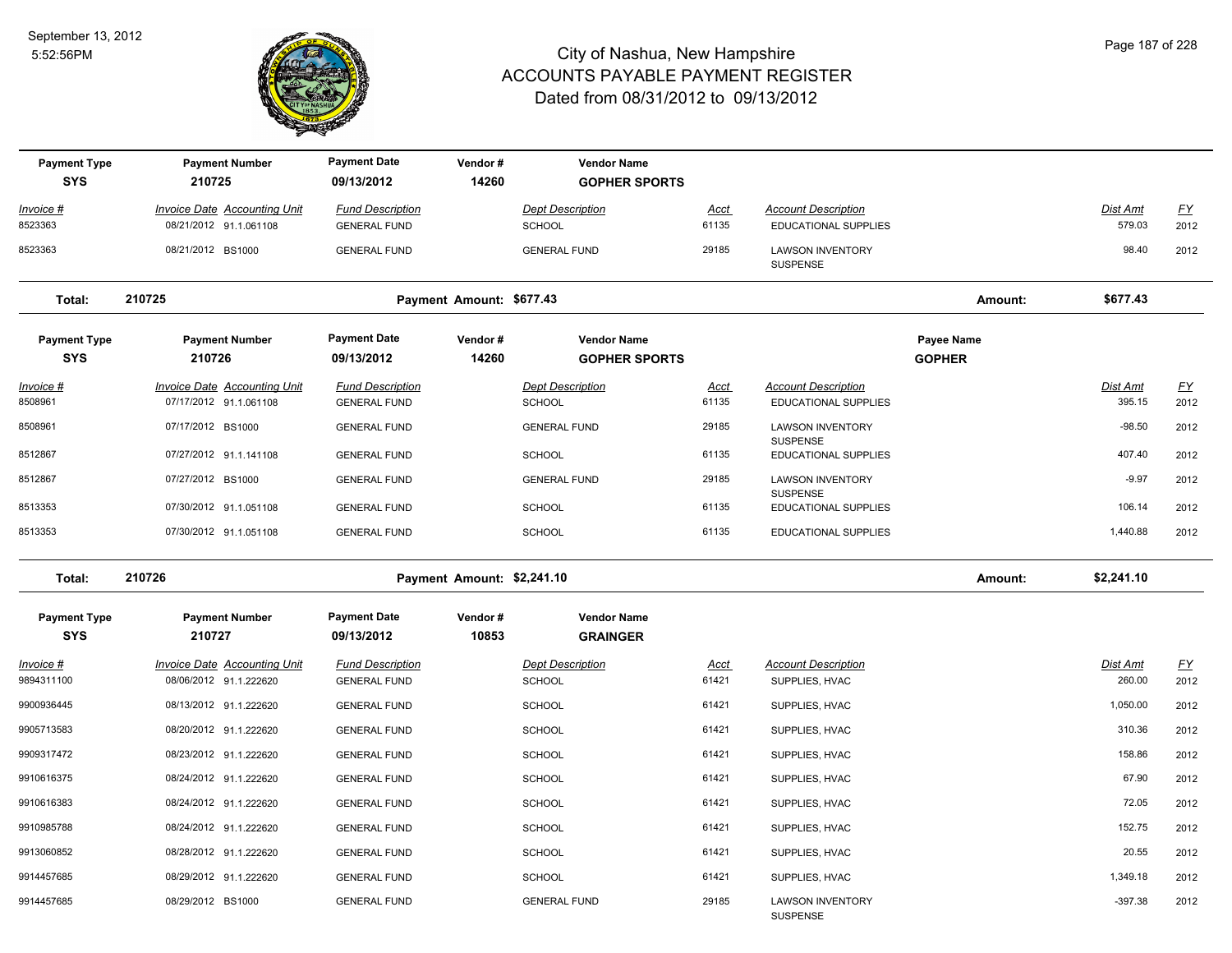

| Total:                            | 210727                                                        |                                                | Payment Amount: \$3,044.27 |                                                            |                      |                                                        | Amount: | \$3,044.27                |                          |
|-----------------------------------|---------------------------------------------------------------|------------------------------------------------|----------------------------|------------------------------------------------------------|----------------------|--------------------------------------------------------|---------|---------------------------|--------------------------|
| <b>Payment Type</b><br><b>SYS</b> | <b>Payment Number</b><br>210728                               | <b>Payment Date</b><br>09/13/2012              | Vendor#<br>12798           | <b>Vendor Name</b><br><b>GRANITE STATE SHUTTLE SERVICE</b> |                      |                                                        |         |                           |                          |
| Invoice #<br>600812               | Invoice Date Accounting Unit<br>09/01/2012 91.1.012320        | <b>Fund Description</b><br><b>GENERAL FUND</b> |                            | <b>Dept Description</b><br><b>SCHOOL</b>                   | Acct<br>53628        | <b>Account Description</b><br><b>CONTRACT SERVICES</b> |         | Dist Amt<br>24.00         | <u>FY</u><br>2012        |
| Total:                            | 210728                                                        |                                                | Payment Amount: \$24.00    |                                                            |                      |                                                        | Amount: | \$24.00                   |                          |
| <b>Payment Type</b><br><b>SYS</b> | <b>Payment Number</b><br>210729                               | <b>Payment Date</b><br>09/13/2012              | Vendor#<br>14948           | <b>Vendor Name</b><br><b>MICHAEL GRONDIN</b>               |                      |                                                        |         |                           |                          |
| <u>Invoice #</u><br>90812-04      | <b>Invoice Date Accounting Unit</b><br>09/08/2012 91.1.041441 | <b>Fund Description</b><br><b>GENERAL FUND</b> |                            | <b>Dept Description</b><br>SCHOOL                          | <b>Acct</b><br>55642 | <b>Account Description</b><br><b>GAME OFFICIALS</b>    |         | <b>Dist Amt</b><br>80.00  | <u>FY</u><br>2012        |
| Total:                            | 210729                                                        |                                                | Payment Amount: \$80.00    |                                                            |                      |                                                        | Amount: | \$80.00                   |                          |
| <b>Payment Type</b><br><b>SYS</b> | <b>Payment Number</b><br>210730                               | <b>Payment Date</b><br>09/13/2012              | Vendor#<br>11956           | <b>Vendor Name</b><br><b>GYM CLOSET</b>                    |                      |                                                        |         |                           |                          |
| Invoice #<br>153490-00            | <b>Invoice Date Accounting Unit</b><br>07/16/2012 91.1.131108 | <b>Fund Description</b><br><b>GENERAL FUND</b> |                            | <b>Dept Description</b><br>SCHOOL                          | <u>Acct</u><br>61135 | <b>Account Description</b><br>EDUCATIONAL SUPPLIES     |         | <b>Dist Amt</b><br>272.58 | $\underline{FY}$<br>2012 |
| 153490-00                         | 07/16/2012 BS1000                                             | <b>GENERAL FUND</b>                            |                            | <b>GENERAL FUND</b>                                        | 29185                | <b>LAWSON INVENTORY</b><br>SUSPENSE                    |         | $-0.01$                   | 2012                     |
| Total:                            | 210730                                                        |                                                | Payment Amount: \$272.57   |                                                            |                      |                                                        | Amount: | \$272.57                  |                          |
| <b>Payment Type</b><br><b>SYS</b> | <b>Payment Number</b><br>210731                               | <b>Payment Date</b><br>09/13/2012              | Vendor#<br>14946           | <b>Vendor Name</b><br><b>STEPHEN R HALL</b>                |                      |                                                        |         |                           |                          |
| Invoice #<br>90712-03             | <b>Invoice Date Accounting Unit</b><br>09/07/2012 91.1.031441 | <b>Fund Description</b><br><b>GENERAL FUND</b> |                            | <b>Dept Description</b><br>SCHOOL                          | Acct<br>55642        | <b>Account Description</b><br><b>GAME OFFICIALS</b>    |         | <b>Dist Amt</b><br>80.00  | $\underline{FY}$<br>2012 |
| Total:                            | 210731                                                        |                                                | Payment Amount: \$80.00    |                                                            |                      |                                                        | Amount: | \$80.00                   |                          |
| <b>Payment Type</b><br><b>SYS</b> | <b>Payment Number</b><br>210732                               | <b>Payment Date</b><br>09/13/2012              | Vendor#<br>12846           | <b>Vendor Name</b><br><b>HEATING SPECIALTIES OF NH INC</b> |                      |                                                        |         |                           |                          |
| Invoice #                         | Invoice Date Accounting Unit                                  | <b>Fund Description</b>                        |                            | <b>Dept Description</b>                                    | Acct                 | <b>Account Description</b>                             |         | Dist Amt                  | FY                       |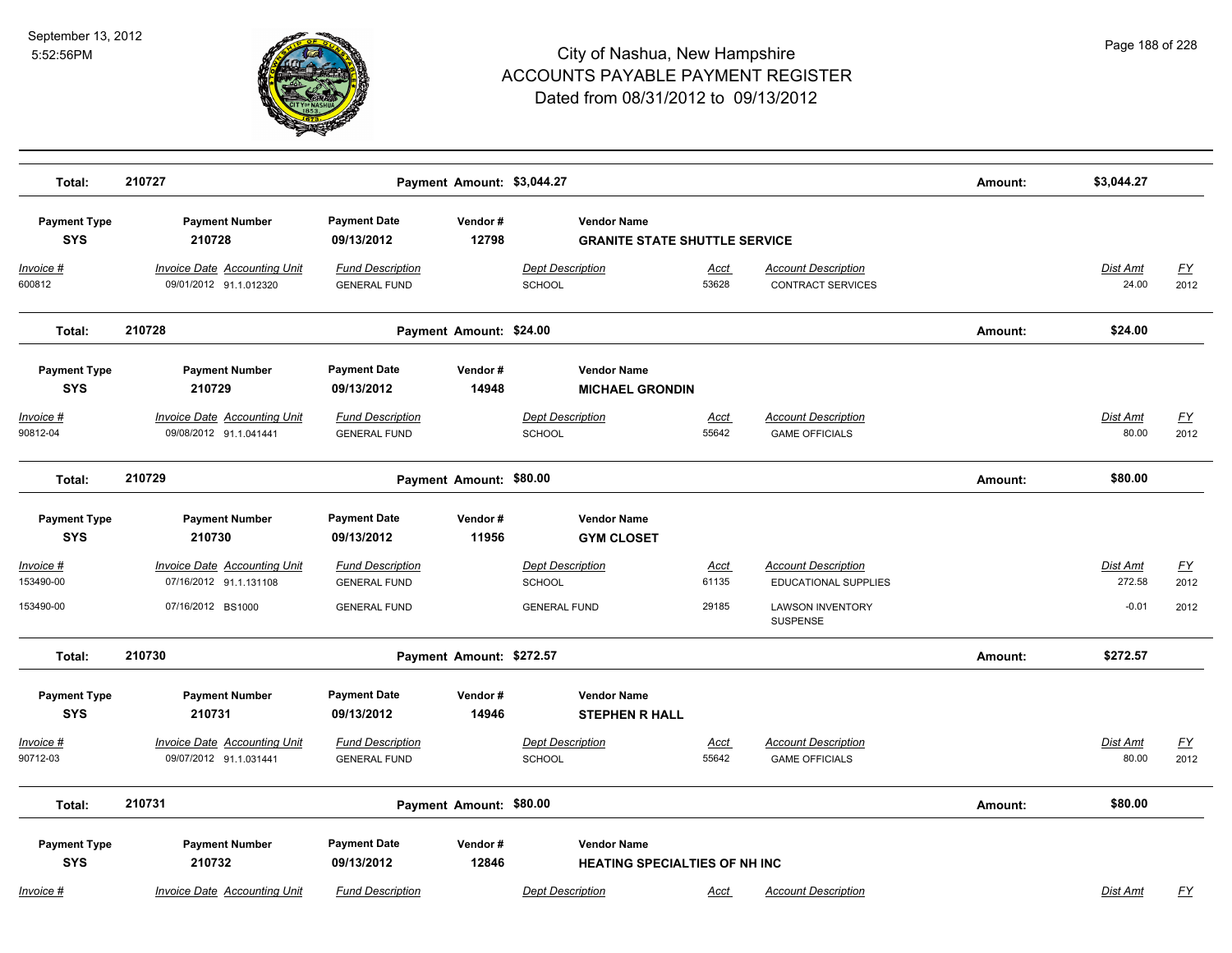

| B 47275             | 08/02/2012 91.1.222620              | <b>GENERAL FUND</b>     |                             | <b>SCHOOL</b>           | 61421                             | SUPPLIES, HVAC                  |                                  | 330.90          | 2012             |
|---------------------|-------------------------------------|-------------------------|-----------------------------|-------------------------|-----------------------------------|---------------------------------|----------------------------------|-----------------|------------------|
| Total:              | 210732                              |                         | Payment Amount: \$330.90    |                         |                                   |                                 | Amount:                          | \$330.90        |                  |
| <b>Payment Type</b> | <b>Payment Number</b>               | <b>Payment Date</b>     | Vendor#                     | <b>Vendor Name</b>      |                                   |                                 |                                  |                 |                  |
| <b>SYS</b>          | 210733                              | 09/13/2012              | 12852                       |                         | <b>MICHAEL HENDERSON</b>          |                                 |                                  |                 |                  |
| Invoice #           | <b>Invoice Date Accounting Unit</b> | <b>Fund Description</b> |                             | <b>Dept Description</b> | <u>Acct</u>                       | <b>Account Description</b>      |                                  | Dist Amt        | $\underline{FY}$ |
| 90612-04            | 09/06/2012 91.1.041472              | <b>GENERAL FUND</b>     |                             | <b>SCHOOL</b>           | 55642                             | <b>GAME OFFICIALS</b>           |                                  | 60.00           | 2012             |
| Total:              | 210733                              |                         | Payment Amount: \$60.00     |                         |                                   |                                 | Amount:                          | \$60.00         |                  |
| <b>Payment Type</b> | <b>Payment Number</b>               | <b>Payment Date</b>     | Vendor#                     | <b>Vendor Name</b>      |                                   |                                 |                                  |                 |                  |
| <b>SYS</b>          | 210734                              | 09/13/2012              | 12853                       | <b>HENRY SCHEIN INC</b> |                                   |                                 |                                  |                 |                  |
| <u> Invoice #</u>   | <b>Invoice Date Accounting Unit</b> | <b>Fund Description</b> |                             | <b>Dept Description</b> | <u>Acct</u>                       | <b>Account Description</b>      |                                  | <u>Dist Amt</u> | <u>FY</u>        |
| 4531806-02          | 08/30/2012 91.1.182130              | <b>GENERAL FUND</b>     |                             | <b>SCHOOL</b>           | 61142                             | <b>MEDICAL SUPPLIES</b>         |                                  | 6.89            | 2012             |
| Total:              | 210734                              |                         | Payment Amount: \$6.89      |                         |                                   |                                 | Amount:                          | \$6.89          |                  |
| <b>Payment Type</b> | <b>Payment Number</b>               | <b>Payment Date</b>     | Vendor#                     | <b>Vendor Name</b>      |                                   |                                 | <b>Payee Name</b>                |                 |                  |
| <b>SYS</b>          | 210735                              | 09/13/2012              | 12864                       | <b>HOLT MCDOUGAL</b>    |                                   |                                 | HM RECEIVABLES CO. II,LLC        |                 |                  |
| Invoice #           | <b>Invoice Date Accounting Unit</b> | <b>Fund Description</b> |                             | <b>Dept Description</b> | <u>Acct</u>                       | <b>Account Description</b>      |                                  | Dist Amt        | <u>FY</u>        |
| 948592287           | 08/03/2012 91.1.992212              | <b>GENERAL FUND</b>     |                             | <b>SCHOOL</b>           | 61875                             | <b>BOOKS</b>                    |                                  | 14,051.52       | 2012             |
| 948592287           | 08/03/2012 BS1000                   | <b>GENERAL FUND</b>     |                             | <b>GENERAL FUND</b>     | 29185                             | <b>LAWSON INVENTORY</b>         |                                  | 0.96            | 2012             |
| 948592288           | 08/03/2012 91.1.992212              | <b>GENERAL FUND</b>     |                             | <b>SCHOOL</b>           | 61875                             | <b>SUSPENSE</b><br><b>BOOKS</b> |                                  | 14,706.70       | 2012             |
| 948592288           | 08/03/2012 BS1000                   | <b>GENERAL FUND</b>     |                             | <b>GENERAL FUND</b>     | 29185                             | <b>LAWSON INVENTORY</b>         |                                  | 736.39          | 2012             |
| 948730990           | 08/30/2012 91.1.992212              | <b>GENERAL FUND</b>     |                             | <b>SCHOOL</b>           | 61875                             | SUSPENSE<br><b>BOOKS</b>        |                                  | 28,544.10       | 2012             |
| Total:              | 210735                              |                         | Payment Amount: \$58,039.67 |                         |                                   |                                 | Amount:                          | \$58,039.67     |                  |
| <b>Payment Type</b> | <b>Payment Number</b>               | <b>Payment Date</b>     | Vendor#                     | <b>Vendor Name</b>      |                                   |                                 | <b>Payee Name</b>                |                 |                  |
| <b>SYS</b>          | 210736                              | 09/13/2012              | 14309                       |                         | <b>HOME DEPOT CREDIT SERVICES</b> |                                 | <b>HOME DEPOT CREDIT SERVICE</b> |                 |                  |
| Invoice #           | <b>Invoice Date Accounting Unit</b> | <b>Fund Description</b> |                             | <b>Dept Description</b> | Acct                              | <b>Account Description</b>      |                                  | Dist Amt        | <u>FY</u>        |
| 7022937             | 08/30/2012 91.1.051375              | <b>GENERAL FUND</b>     |                             | SCHOOL                  | 61135                             | <b>EDUCATIONAL SUPPLIES</b>     |                                  | 16.32           | 2012             |
| 9020689             | 08/28/2012 91.1.071375              | <b>GENERAL FUND</b>     |                             | <b>SCHOOL</b>           | 61135                             | <b>EDUCATIONAL SUPPLIES</b>     |                                  | 6.96            | 2012             |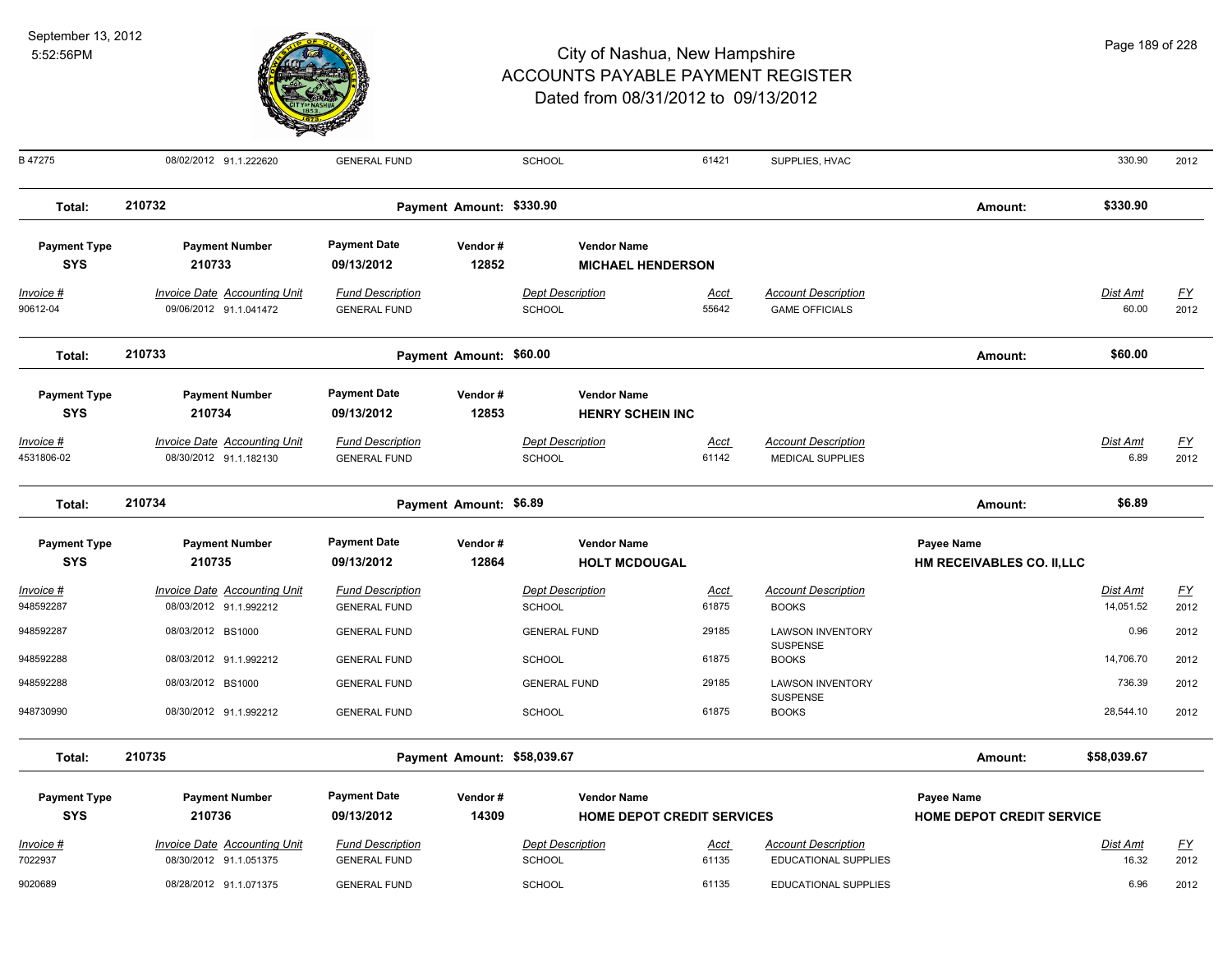

| Total:                            | 210736                                                           |                                                      | Payment Amount: \$23.28    |                                                    |                      |                                                                             | Amount:                            | \$23.28              |                                   |
|-----------------------------------|------------------------------------------------------------------|------------------------------------------------------|----------------------------|----------------------------------------------------|----------------------|-----------------------------------------------------------------------------|------------------------------------|----------------------|-----------------------------------|
| <b>Payment Type</b><br><b>SYS</b> | <b>Payment Number</b><br>210737                                  | <b>Payment Date</b><br>09/13/2012                    | Vendor#<br>14330           | <b>Vendor Name</b><br><b>SCOTT INSINGA</b>         |                      |                                                                             |                                    |                      |                                   |
| Invoice #<br><b>AUG-12</b>        | <b>Invoice Date Accounting Unit</b><br>09/07/2012 91.2212.991408 | <b>Fund Description</b><br>ATHLETICS REVENUE FUND    |                            | <b>Dept Description</b><br>SCHOOL                  | Acct<br>61299        | <b>Account Description</b><br>MISCELLANEOUS SUPPLIES                        |                                    | Dist Amt<br>52.64    | $\underline{FY}$<br>2012          |
| AUG23-12                          | 09/07/2012 91.2212.991408                                        | ATHLETICS REVENUE FUND                               |                            | SCHOOL                                             | 61299                | MISCELLANEOUS SUPPLIES                                                      |                                    | 47.24                | 2012                              |
| <b>SEP-12</b>                     | 09/11/2012 91.2212.991408                                        | ATHLETICS REVENUE FUND                               |                            | SCHOOL                                             | 61299                | MISCELLANEOUS SUPPLIES                                                      |                                    | 77.76                | 2012                              |
| Total:                            | 210737                                                           |                                                      | Payment Amount: \$177.64   |                                                    |                      |                                                                             | Amount:                            | \$177.64             |                                   |
| <b>Payment Type</b><br><b>SYS</b> | <b>Payment Number</b><br>210738                                  | <b>Payment Date</b><br>09/13/2012                    | Vendor#<br>12899           | <b>Vendor Name</b><br><b>INTERIM HEALTH CARE</b>   |                      |                                                                             |                                    |                      |                                   |
| Invoice #<br>4087016              | <b>Invoice Date Accounting Unit</b><br>08/10/2012 91.3800.022190 | <b>Fund Description</b><br><b>SCHOOL GRANTS FUND</b> |                            | <b>Dept Description</b><br>SCHOOL                  | <u>Acct</u><br>53628 | <b>Account Description</b><br><b>CONTRACT SERVICES</b>                      | <b>Activity</b><br>91.03953.022190 | Dist Amt<br>797.00   | $\underline{\mathsf{FY}}$<br>2012 |
| 4102528                           | 08/17/2012 91.3800.022190                                        | <b>SCHOOL GRANTS FUND</b>                            |                            | <b>SCHOOL</b>                                      | 53628                | <b>CONTRACT SERVICES</b>                                                    | 91.03953.022190                    | 147.00               | 2012                              |
| 41025281                          | 08/17/2012 91.3800.022190                                        | <b>SCHOOL GRANTS FUND</b>                            |                            | SCHOOL                                             | 53628                | <b>CONTRACT SERVICES</b>                                                    | 91.03953.022190                    | 663.00               | 2012                              |
| Total:                            | 210738                                                           |                                                      | Payment Amount: \$1,607.00 |                                                    |                      |                                                                             | Amount:                            | \$1,607.00           |                                   |
| <b>Payment Type</b><br><b>SYS</b> | <b>Payment Number</b><br>210739                                  | <b>Payment Date</b><br>09/13/2012                    | Vendor#<br>12922           | <b>Vendor Name</b><br><b>JOHN DEERE LANDSCAPES</b> |                      |                                                                             |                                    |                      |                                   |
| Invoice #<br>62445031             | Invoice Date Accounting Unit<br>08/23/2012 91.1.222630           | <b>Fund Description</b><br><b>GENERAL FUND</b>       |                            | <b>Dept Description</b><br><b>SCHOOL</b>           | Acct<br>61599        | <b>Account Description</b><br><b>GROUNDS MAINTENANCE</b><br><b>SUPPLIES</b> |                                    | Dist Amt<br>3,312.00 | <u>FY</u><br>2012                 |
| Total:                            | 210739                                                           |                                                      | Payment Amount: \$3,312.00 |                                                    |                      |                                                                             | Amount:                            | \$3,312.00           |                                   |
| <b>Payment Type</b><br><b>SYS</b> | <b>Payment Number</b><br>210740                                  | <b>Payment Date</b><br>09/13/2012                    | Vendor#<br>12939           | <b>Vendor Name</b><br><b>KAMCO SUPPLY CORP</b>     |                      |                                                                             |                                    |                      |                                   |
| Invoice #<br>1988471              | Invoice Date Accounting Unit<br>07/20/2012 91.1.222620           | <b>Fund Description</b><br><b>GENERAL FUND</b>       |                            | <b>Dept Description</b><br><b>SCHOOL</b>           | Acct<br>54280        | <b>Account Description</b><br><b>BUILDING/GROUNDS</b><br><b>MAINTENANCE</b> |                                    | Dist Amt<br>1,433.14 | <u>FY</u><br>2012                 |
| Total:                            | 210740                                                           |                                                      | Payment Amount: \$1,433.14 |                                                    |                      |                                                                             | Amount:                            | \$1,433.14           |                                   |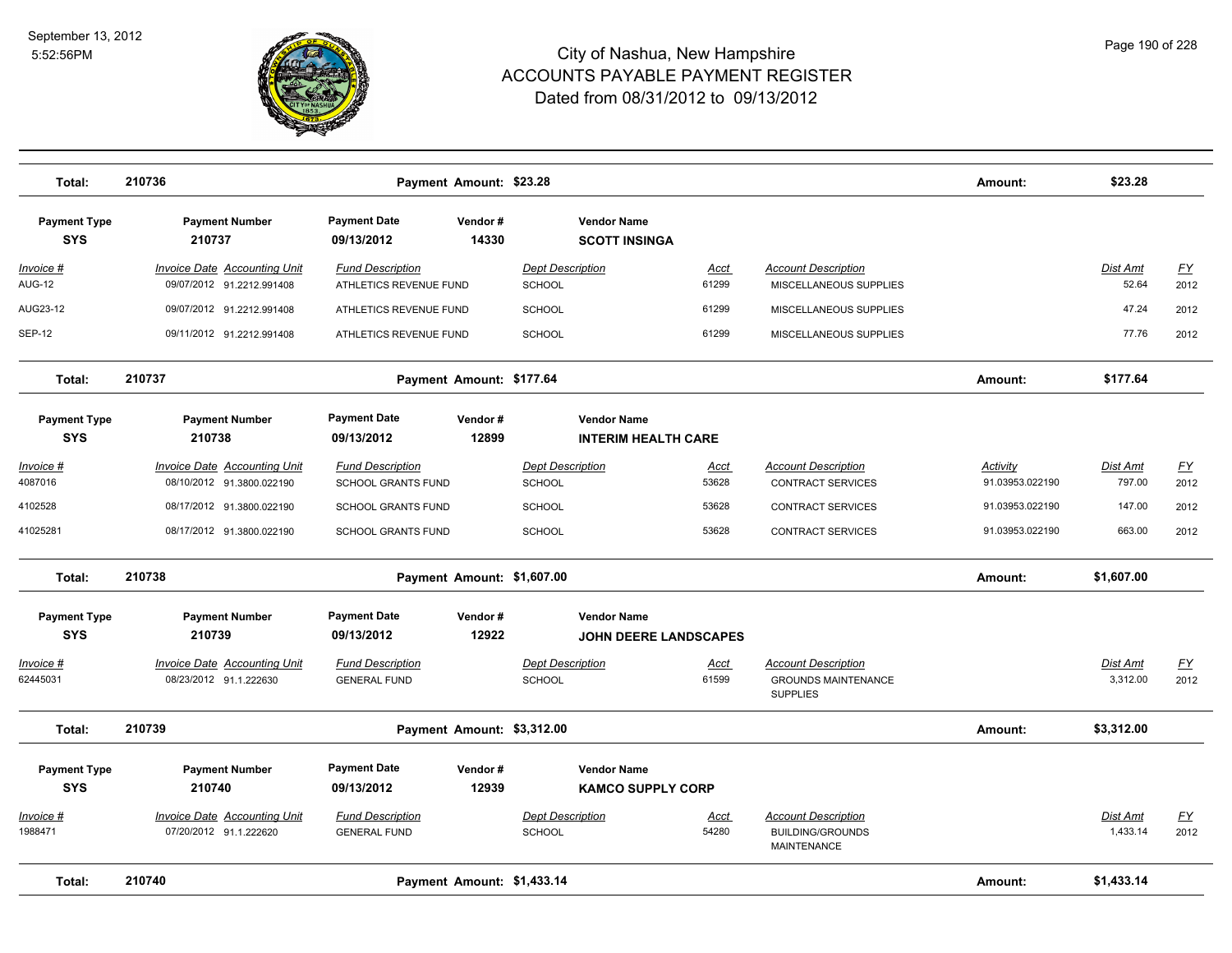

| <b>Payment Type</b><br><b>SYS</b> | <b>Payment Number</b><br>210741                                  | <b>Payment Date</b><br>09/13/2012                 | Vendor#<br>12943         | <b>Vendor Name</b><br><b>MARCIA KEANE</b>     |                      |                                                      |         |                           |                          |
|-----------------------------------|------------------------------------------------------------------|---------------------------------------------------|--------------------------|-----------------------------------------------|----------------------|------------------------------------------------------|---------|---------------------------|--------------------------|
| Invoice #                         | <b>Invoice Date Accounting Unit</b>                              | <b>Fund Description</b>                           |                          | <b>Dept Description</b>                       | <b>Acct</b>          | <b>Account Description</b>                           |         | Dist Amt                  | $\underline{FY}$         |
| 90712-04                          | 09/07/2012 91.1.041462                                           | <b>GENERAL FUND</b>                               |                          | SCHOOL                                        | 55642                | <b>GAME OFFICIALS</b>                                |         | 80.00                     | 2012                     |
| 90712-04                          | 09/07/2012 91.1.041472                                           | <b>GENERAL FUND</b>                               |                          | SCHOOL                                        | 55642                | <b>GAME OFFICIALS</b>                                |         | 50.00                     | 2012                     |
| Total:                            | 210741                                                           |                                                   | Payment Amount: \$130.00 |                                               |                      |                                                      | Amount: | \$130.00                  |                          |
| <b>Payment Type</b>               | <b>Payment Number</b>                                            | <b>Payment Date</b>                               | Vendor#                  | <b>Vendor Name</b>                            |                      |                                                      |         |                           |                          |
| <b>SYS</b>                        | 210742                                                           | 09/13/2012                                        | 14362                    | <b>JEANETTE KIMBELL</b>                       |                      |                                                      |         |                           |                          |
| Invoice #<br>AUGUST MILEAGE       | <b>Invoice Date Accounting Unit</b><br>08/31/2012 91.2120.993120 | <b>Fund Description</b><br>SUMMER FEEDING PROGRAM |                          | <b>Dept Description</b><br>SCHOOL             | <b>Acct</b><br>61299 | <b>Account Description</b><br>MISCELLANEOUS SUPPLIES |         | Dist Amt<br>169.00        | $\underline{FY}$<br>2012 |
| Total:                            | 210742                                                           |                                                   | Payment Amount: \$169.00 |                                               |                      |                                                      | Amount: | \$169.00                  |                          |
| <b>Payment Type</b><br><b>SYS</b> | <b>Payment Number</b><br>210743                                  | <b>Payment Date</b><br>09/13/2012                 | Vendor#<br>14949         | <b>Vendor Name</b><br><b>ERIN KNOETIG</b>     |                      |                                                      |         |                           |                          |
| <u>Invoice #</u><br><b>AUG-12</b> | <b>Invoice Date Accounting Unit</b><br>09/12/2012 91.1.041102    | <b>Fund Description</b><br><b>GENERAL FUND</b>    |                          | <b>Dept Description</b><br><b>SCHOOL</b>      | <u>Acct</u><br>61135 | <b>Account Description</b><br>EDUCATIONAL SUPPLIES   |         | <b>Dist Amt</b><br>275.88 | <u>FY</u><br>2012        |
| Total:                            | 210743                                                           |                                                   | Payment Amount: \$275.88 |                                               |                      |                                                      | Amount: | \$275.88                  |                          |
| <b>Payment Type</b><br><b>SYS</b> | <b>Payment Number</b><br>210744                                  | <b>Payment Date</b><br>09/13/2012                 | Vendor#<br>12970         | <b>Vendor Name</b><br><b>JOSEPH KURTA</b>     |                      |                                                      |         |                           |                          |
| Invoice #<br>83012-04             | <b>Invoice Date Accounting Unit</b><br>08/30/2012 91.1.041467    | <b>Fund Description</b><br><b>GENERAL FUND</b>    |                          | <b>Dept Description</b><br><b>SCHOOL</b>      | <b>Acct</b><br>55642 | <b>Account Description</b><br><b>GAME OFFICIALS</b>  |         | <b>Dist Amt</b><br>60.00  | <u>FY</u><br>2012        |
| Total:                            | 210744                                                           |                                                   | Payment Amount: \$60.00  |                                               |                      |                                                      | Amount: | \$60.00                   |                          |
| <b>Payment Type</b><br><b>SYS</b> | <b>Payment Number</b><br>210745                                  | <b>Payment Date</b><br>09/13/2012                 | Vendor#<br>12986         | <b>Vendor Name</b><br><b>MICHAEL LAROCQUE</b> |                      |                                                      |         |                           |                          |
| Invoice #                         | <b>Invoice Date Accounting Unit</b>                              | <b>Fund Description</b>                           |                          | <b>Dept Description</b>                       | Acct                 | <b>Account Description</b>                           |         | Dist Amt                  | EY                       |
| 90712-04                          | 09/07/2012 91.1.041462                                           | <b>GENERAL FUND</b>                               |                          | SCHOOL                                        | 55642                | <b>GAME OFFICIALS</b>                                |         | 80.00                     | 2012                     |
| 90712-04                          | 09/07/2012 91.1.041472                                           | <b>GENERAL FUND</b>                               |                          | SCHOOL                                        | 55642                | <b>GAME OFFICIALS</b>                                |         | 50.00                     | 2012                     |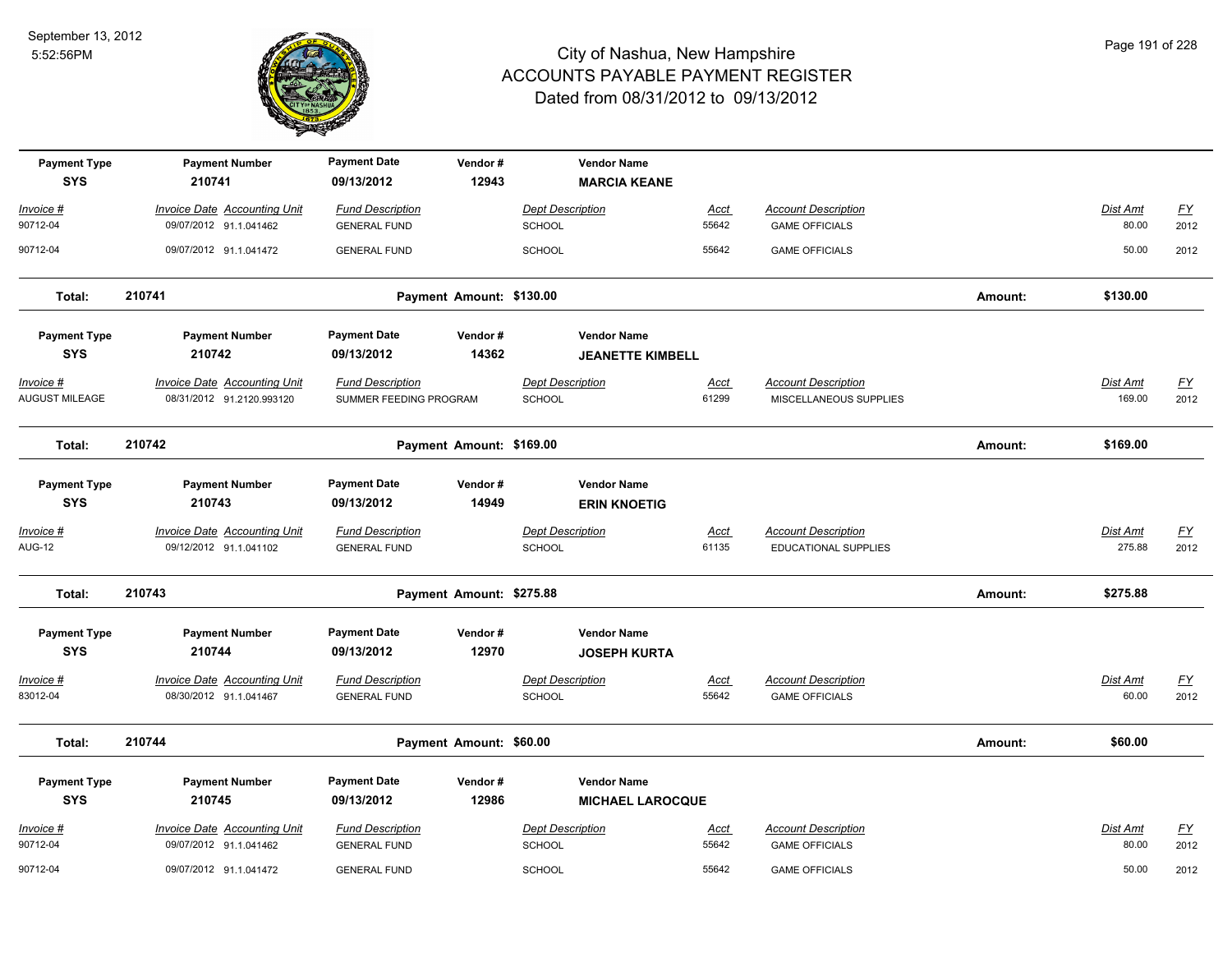

| Total:                               | 210745                                                           | Payment Amount: \$130.00                                     |                          |                                                          |                      |                                                           | Amount:                     | \$130.00                 |                                   |
|--------------------------------------|------------------------------------------------------------------|--------------------------------------------------------------|--------------------------|----------------------------------------------------------|----------------------|-----------------------------------------------------------|-----------------------------|--------------------------|-----------------------------------|
| <b>Payment Type</b><br><b>SYS</b>    | <b>Payment Number</b><br>210746                                  | <b>Payment Date</b><br>09/13/2012                            | Vendor#<br>14386         | <b>Vendor Name</b><br><b>DONNA LATINA</b>                |                      |                                                           |                             |                          |                                   |
| Invoice #<br>MILES-AUG               | Invoice Date Accounting Unit<br>09/10/2012 91.1.992322           | <b>Fund Description</b><br><b>GENERAL FUND</b>               |                          | Dept Description<br><b>SCHOOL</b>                        | <b>Acct</b><br>55307 | <b>Account Description</b><br>MILEAGE REIMBURSEMENTS      |                             | Dist Amt<br>62.16        | <u>FY</u><br>2012                 |
| Total:                               | 210746                                                           | Payment Amount: \$62.16                                      |                          |                                                          |                      |                                                           | Amount:                     | \$62.16                  |                                   |
| <b>Payment Type</b><br><b>SYS</b>    | <b>Payment Number</b><br>210747                                  | <b>Payment Date</b><br>09/13/2012                            | Vendor#<br>14947         | <b>Vendor Name</b><br><b>CORETTA LEE</b>                 |                      |                                                           |                             |                          |                                   |
| $Invoice$ #<br>90312-03              | <b>Invoice Date Accounting Unit</b><br>09/03/2012 91.1.031443    | <b>Fund Description</b><br><b>GENERAL FUND</b>               |                          | <b>Dept Description</b><br>SCHOOL                        | <b>Acct</b><br>55642 | <b>Account Description</b><br><b>GAME OFFICIALS</b>       |                             | <b>Dist Amt</b><br>40.00 | <u>FY</u><br>2012                 |
| Total:                               | 210747                                                           |                                                              | Payment Amount: \$40.00  |                                                          |                      |                                                           | Amount:                     | \$40.00                  |                                   |
| <b>Payment Type</b><br><b>SYS</b>    | <b>Payment Number</b><br>210748                                  | <b>Payment Date</b><br>09/13/2012                            | Vendor#<br>14400         | <b>Vendor Name</b><br><b>RITA LEWANDOWSKI</b>            |                      |                                                           |                             |                          |                                   |
| Invoice #<br><b>AUG-12</b>           | <b>Invoice Date Accounting Unit</b><br>09/07/2012 91.3800.161271 | <b>Fund Description</b><br>SCHOOL GRANTS FUND                |                          | <b>Dept Description</b><br><b>SCHOOL</b>                 | <b>Acct</b><br>61135 | <b>Account Description</b><br><b>EDUCATIONAL SUPPLIES</b> | Activity<br>91.03763.161271 | Dist Amt<br>376.05       | <u>FY</u><br>2012                 |
| <b>JUN-12</b>                        | 09/12/2012 91.1.161160                                           | <b>GENERAL FUND</b>                                          |                          | SCHOOL                                                   | 61135                | <b>EDUCATIONAL SUPPLIES</b>                               |                             | 199.96                   | 2012                              |
| Total:                               | 210748                                                           |                                                              | Payment Amount: \$576.01 |                                                          |                      |                                                           | Amount:                     | \$576.01                 |                                   |
| <b>Payment Type</b><br><b>SYS</b>    | <b>Payment Number</b><br>210749                                  | <b>Payment Date</b><br>09/13/2012                            | Vendor#<br>14681         | <b>Vendor Name</b><br>LIFE SPACE CRISIS INTERVENTION     |                      |                                                           |                             |                          |                                   |
| <u> Invoice #</u><br><b>LSCI1532</b> | <b>Invoice Date Accounting Unit</b><br>08/15/2012 91.1.022140    | <b>Fund Description</b><br><b>GENERAL FUND</b>               |                          | <b>Dept Description</b><br>SCHOOL                        | <u>Acct</u><br>61249 | <b>Account Description</b><br><b>TESTING MATERIALS</b>    |                             | Dist Amt<br>315.65       | <u>FY</u><br>2012                 |
| Total:                               | 210749                                                           |                                                              | Payment Amount: \$315.65 |                                                          |                      |                                                           | Amount:                     | \$315.65                 |                                   |
| <b>Payment Type</b>                  | <b>Payment Number</b>                                            | <b>Payment Date</b>                                          | Vendor#                  | <b>Vendor Name</b>                                       |                      |                                                           |                             |                          |                                   |
| <b>SYS</b><br>Invoice #<br>90112-04  | 210750<br>Invoice Date Accounting Unit<br>09/01/2012 91.1.041443 | 09/13/2012<br><b>Fund Description</b><br><b>GENERAL FUND</b> | 14914                    | <b>PETER LIMBEK</b><br><b>Dept Description</b><br>SCHOOL | <b>Acct</b><br>55642 | <b>Account Description</b><br><b>GAME OFFICIALS</b>       |                             | <b>Dist Amt</b><br>40.00 | $\underline{\mathsf{FY}}$<br>2012 |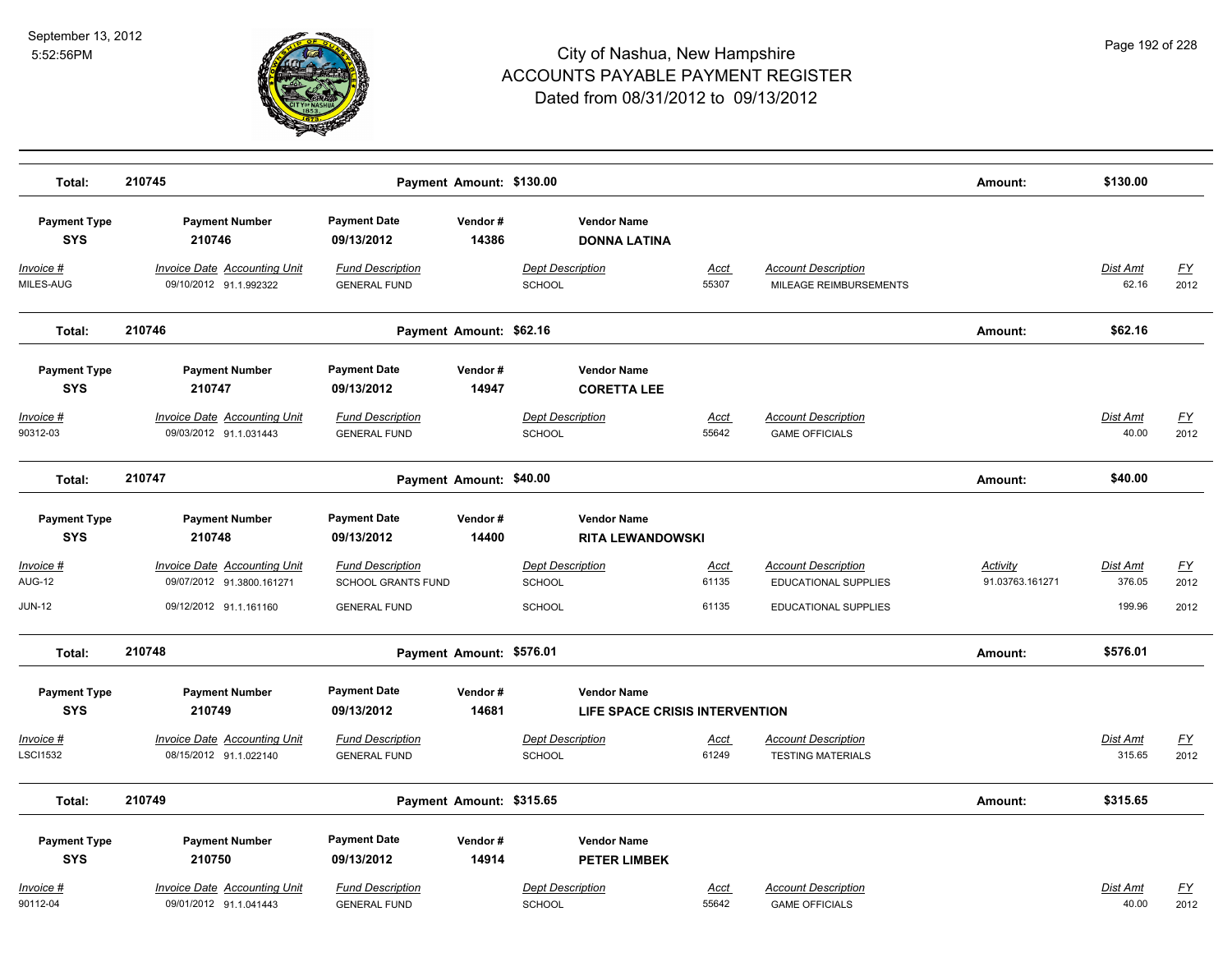

| Total:                                         | 210750                                                                 |                                                              | Payment Amount: \$40.00    |                                   |                                                                 |                |                                                      | Amount: | \$40.00            |                                   |
|------------------------------------------------|------------------------------------------------------------------------|--------------------------------------------------------------|----------------------------|-----------------------------------|-----------------------------------------------------------------|----------------|------------------------------------------------------|---------|--------------------|-----------------------------------|
| <b>Payment Type</b><br><b>SYS</b>              | <b>Payment Number</b><br>210751                                        | <b>Payment Date</b><br>09/13/2012                            | Vendor#<br>14407           |                                   | <b>Vendor Name</b><br><b>LINEN &amp; SHADE BIN INC</b>          |                |                                                      |         |                    |                                   |
| Invoice #<br>21645                             | <b>Invoice Date Accounting Unit</b><br>08/12/2012 91.1.222620          | <b>Fund Description</b><br><b>GENERAL FUND</b>               |                            | Dept Description<br>SCHOOL        |                                                                 | Acct<br>61299  | <b>Account Description</b><br>MISCELLANEOUS SUPPLIES |         | Dist Amt<br>15.00  | <u>FY</u><br>2012                 |
| 21656                                          | 08/15/2012 91.1.222620                                                 | <b>GENERAL FUND</b>                                          |                            | <b>SCHOOL</b>                     |                                                                 | 61299          | MISCELLANEOUS SUPPLIES                               |         | 405.00             | 2012                              |
| Total:                                         | 210751                                                                 |                                                              | Payment Amount: \$420.00   |                                   |                                                                 |                |                                                      | Amount: | \$420.00           |                                   |
| <b>Payment Type</b><br><b>SYS</b><br>Invoice # | <b>Payment Number</b><br>210752<br><b>Invoice Date Accounting Unit</b> | <b>Payment Date</b><br>09/13/2012<br><b>Fund Description</b> | Vendor#<br>14417           | <b>Dept Description</b>           | <b>Vendor Name</b><br><b>MARK LUCAS</b>                         | <u>Acct</u>    | <b>Account Description</b>                           |         | <b>Dist Amt</b>    | <u>FY</u>                         |
| MILES-AUG<br>Total:                            | 09/06/2012 91.1.992322<br>210752                                       | <b>GENERAL FUND</b>                                          | Payment Amount: \$45.51    | SCHOOL                            |                                                                 | 55307          | MILEAGE REIMBURSEMENTS                               | Amount: | 45.51<br>\$45.51   | 2012                              |
| <b>Payment Type</b><br><b>SYS</b>              | <b>Payment Number</b><br>210753                                        | <b>Payment Date</b><br>09/13/2012                            | Vendor#<br>13035           |                                   | <b>Vendor Name</b><br><b>M &amp; M ELECTRICAL SUPPLY CO INC</b> |                |                                                      |         |                    |                                   |
| Invoice #                                      | Invoice Date Accounting Unit                                           | <b>Fund Description</b>                                      |                            | <b>Dept Description</b>           |                                                                 | <u>Acct</u>    | <b>Account Description</b>                           |         | Dist Amt           | <u>FY</u>                         |
| 26790<br>27111                                 | 08/22/2012 91.1.222620<br>08/21/2012 91.1.222620                       | <b>GENERAL FUND</b><br><b>GENERAL FUND</b>                   |                            | SCHOOL<br><b>SCHOOL</b>           |                                                                 | 61407<br>61407 | SUPPLIES, ELECTRICAL<br>SUPPLIES, ELECTRICAL         |         | 87.44<br>1,969.17  | 2012<br>2012                      |
| Total:                                         | 210753                                                                 |                                                              | Payment Amount: \$2,056.61 |                                   |                                                                 |                |                                                      | Amount: | \$2,056.61         |                                   |
| <b>Payment Type</b><br><b>SYS</b>              | <b>Payment Number</b><br>210754                                        | <b>Payment Date</b><br>09/13/2012                            | Vendor#<br>14420           |                                   | <b>Vendor Name</b><br><b>M SAUNDERS INC</b>                     |                |                                                      |         |                    |                                   |
| <u> Invoice #</u><br>648873 - 1087             | <b>Invoice Date Accounting Unit</b><br>08/27/2012 91.2100.153120       | <b>Fund Description</b><br><b>FOOD SERVICES</b>              |                            | <b>Dept Description</b><br>SCHOOL |                                                                 | Acct<br>61214  | <b>Account Description</b><br>FOOD, FOOD SERVICE     |         | Dist Amt<br>313.43 | $\underline{\mathsf{FY}}$<br>2012 |
| 648874 - 1077                                  | 08/27/2012 91.2100.053120                                              | <b>FOOD SERVICES</b>                                         |                            | <b>SCHOOL</b>                     |                                                                 | 61214          | PROGRAM<br>FOOD, FOOD SERVICE                        |         | 353.86             | 2012                              |
| 648876 - 1075                                  | 08/27/2012 91.2100.203120                                              | <b>FOOD SERVICES</b>                                         |                            | SCHOOL                            |                                                                 | 61214          | PROGRAM<br>FOOD, FOOD SERVICE                        |         | 244.69             | 2012                              |
| 649064 - 1071                                  | 08/22/2012 91.2100.033120                                              | <b>FOOD SERVICES</b>                                         |                            | <b>SCHOOL</b>                     |                                                                 | 61214          | PROGRAM<br>FOOD, FOOD SERVICE<br>PROGRAM             |         | 228.91             | 2012                              |
| 649216 - 1086                                  | 08/24/2012 91.2100.063120                                              | <b>FOOD SERVICES</b>                                         |                            | <b>SCHOOL</b>                     |                                                                 | 61214          | FOOD, FOOD SERVICE<br>PROGRAM                        |         | 270.04             | 2012                              |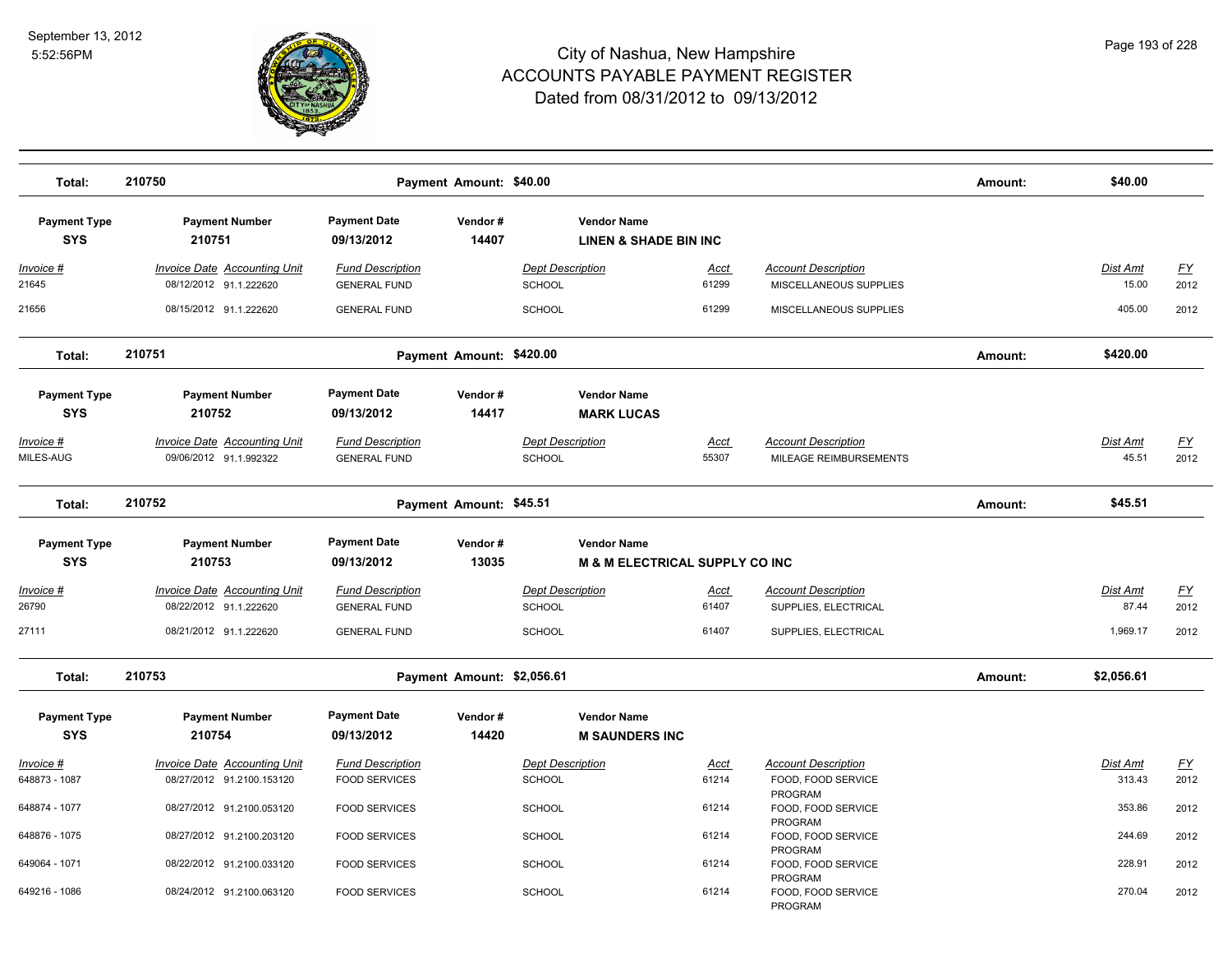

| 649424 - 1090 | 08/24/2012 91.2100.123120 | <b>FOOD SERVICES</b> | <b>SCHOOL</b> | 61214 | FOOD, FOOD SERVICE<br>PROGRAM        | 230.02 | 2012 |
|---------------|---------------------------|----------------------|---------------|-------|--------------------------------------|--------|------|
| 649427 - 1090 | 08/28/2012 91.2100.123120 | <b>FOOD SERVICES</b> | <b>SCHOOL</b> | 61214 | FOOD, FOOD SERVICE<br>PROGRAM        | 13.50  | 2012 |
| 649436 - 1080 | 08/27/2012 91.2100.173120 | <b>FOOD SERVICES</b> | <b>SCHOOL</b> | 61214 | FOOD, FOOD SERVICE<br>PROGRAM        | 205.07 | 2012 |
| 649442 - 1084 | 08/27/2012 91.2100.163120 | <b>FOOD SERVICES</b> | <b>SCHOOL</b> | 61214 | FOOD, FOOD SERVICE<br>PROGRAM        | 116.77 | 2012 |
| 649484 - 1082 | 08/27/2012 91.2100.133120 | <b>FOOD SERVICES</b> | <b>SCHOOL</b> | 61214 | FOOD, FOOD SERVICE<br>PROGRAM        | 152.56 | 2012 |
| 649485 - 1074 | 08/27/2012 91.2100.093120 | <b>FOOD SERVICES</b> | <b>SCHOOL</b> | 61214 | FOOD, FOOD SERVICE<br>PROGRAM        | 190.58 | 2012 |
| 649487 - 1085 | 08/27/2012 91.2100.183120 | <b>FOOD SERVICES</b> | <b>SCHOOL</b> | 61214 | FOOD, FOOD SERVICE<br>PROGRAM        | 85.27  | 2012 |
| 649658 - 1073 | 08/27/2012 91.2100.143120 | <b>FOOD SERVICES</b> | <b>SCHOOL</b> | 61214 | FOOD, FOOD SERVICE<br>PROGRAM        | 183.80 | 2012 |
| 650063 - 1085 | 08/28/2012 91.2100.183120 | <b>FOOD SERVICES</b> | <b>SCHOOL</b> | 61214 | FOOD, FOOD SERVICE<br>PROGRAM        | 13.00  | 2012 |
| 650070 - 1074 | 08/28/2012 91.2100.093120 | <b>FOOD SERVICES</b> | <b>SCHOOL</b> | 61214 | FOOD, FOOD SERVICE<br>PROGRAM        | 9.00   | 2012 |
| 650206 - 1083 | 08/29/2012 91.2100.073120 | <b>FOOD SERVICES</b> | <b>SCHOOL</b> | 61214 | FOOD, FOOD SERVICE<br>PROGRAM        | 292.40 | 2012 |
| 650211 - 1077 | 08/29/2012 91.2100.053120 | <b>FOOD SERVICES</b> | <b>SCHOOL</b> | 61214 | FOOD, FOOD SERVICE<br>PROGRAM        | 246.52 | 2012 |
| 650220 - 1076 | 08/29/2012 91.2100.113120 | <b>FOOD SERVICES</b> | <b>SCHOOL</b> | 61214 | FOOD, FOOD SERVICE<br>PROGRAM        | 55.90  | 2012 |
| 650222 - 1086 | 08/29/2012 91.2100.063120 | <b>FOOD SERVICES</b> | <b>SCHOOL</b> | 61214 | FOOD, FOOD SERVICE<br>PROGRAM        | 150.75 | 2012 |
| 650386 - 1086 | 08/30/2012 91.2100.063120 | <b>FOOD SERVICES</b> | <b>SCHOOL</b> | 61214 | FOOD, FOOD SERVICE<br><b>PROGRAM</b> | 54.42  | 2012 |
| 650393 - 1083 | 08/30/2012 91.2100.073120 | <b>FOOD SERVICES</b> | <b>SCHOOL</b> | 61214 | FOOD, FOOD SERVICE<br>PROGRAM        | 275.15 | 2012 |
| 650401 - 1087 | 09/04/2012 91.2100.153120 | <b>FOOD SERVICES</b> | <b>SCHOOL</b> | 61214 | FOOD, FOOD SERVICE<br>PROGRAM        | 587.19 | 2012 |
| 650402 - 1077 | 09/04/2012 91.2100.053120 | <b>FOOD SERVICES</b> | <b>SCHOOL</b> | 61214 | FOOD, FOOD SERVICE<br>PROGRAM        | 700.92 | 2012 |
| 650403 - 1089 | 09/04/2012 91.2100.193120 | <b>FOOD SERVICES</b> | <b>SCHOOL</b> | 61214 | FOOD, FOOD SERVICE<br>PROGRAM        | 346.96 | 2012 |
| 650404 - 1075 | 09/04/2012 91.2100.203120 | <b>FOOD SERVICES</b> | <b>SCHOOL</b> | 61214 | FOOD, FOOD SERVICE<br>PROGRAM        | 189.06 | 2012 |
| 650585 - 1084 | 09/04/2012 91.2100.163120 | <b>FOOD SERVICES</b> | <b>SCHOOL</b> | 61214 | FOOD, FOOD SERVICE<br>PROGRAM        | 256.99 | 2012 |
| 650609 - 1078 | 09/04/2012 91.2100.103120 | <b>FOOD SERVICES</b> | <b>SCHOOL</b> | 61214 | FOOD, FOOD SERVICE<br>PROGRAM        | 77.45  | 2012 |
| 650643 - 1083 | 09/04/2012 91.2100.073120 | <b>FOOD SERVICES</b> | <b>SCHOOL</b> | 61214 | FOOD, FOOD SERVICE<br>PROGRAM        | 323.75 | 2012 |
| 650644 - 1072 | 08/31/2012 91.2100.043120 | <b>FOOD SERVICES</b> | <b>SCHOOL</b> | 61214 | FOOD, FOOD SERVICE<br>PROGRAM        | 952.90 | 2012 |
| 650645 - 1082 | 09/04/2012 91.2100.133120 | <b>FOOD SERVICES</b> | <b>SCHOOL</b> | 61214 | FOOD, FOOD SERVICE<br>PROGRAM        | 275.68 | 2012 |
| 650648 - 1085 | 09/04/2012 91.2100.183120 | <b>FOOD SERVICES</b> | <b>SCHOOL</b> | 61214 | FOOD, FOOD SERVICE<br>PROGRAM        | 213.56 | 2012 |
| 650652 - 1071 | 09/04/2012 91.2100.033120 | <b>FOOD SERVICES</b> | <b>SCHOOL</b> | 61214 | FOOD, FOOD SERVICE<br>PROGRAM        | 672.94 | 2012 |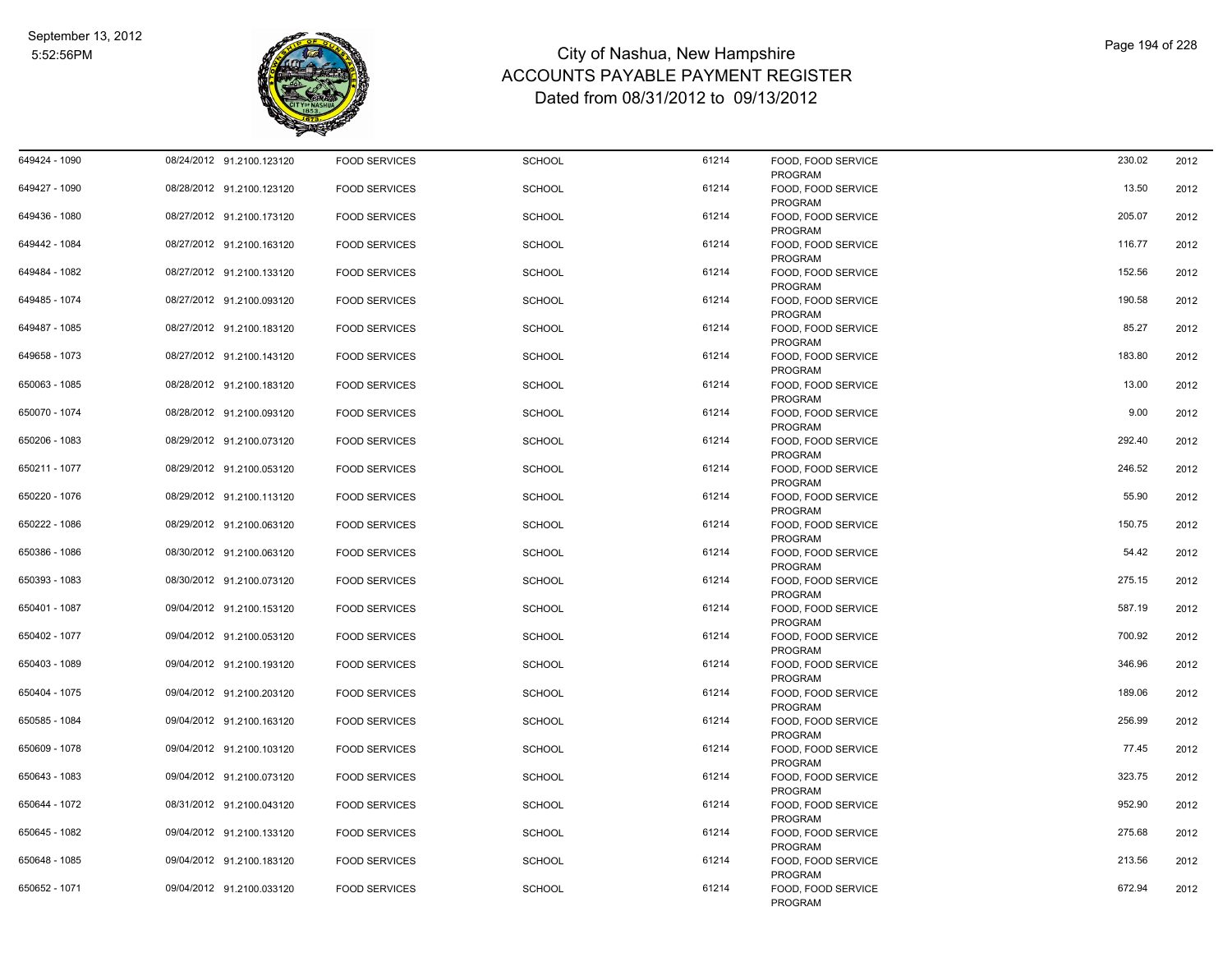

| Total:              | 210755<br>Payment Amount: \$130.00  |                         |                             |                           |                               |         | \$130.00    |           |
|---------------------|-------------------------------------|-------------------------|-----------------------------|---------------------------|-------------------------------|---------|-------------|-----------|
| 90512-03            | 09/05/2012 91.1.031472              | <b>GENERAL FUND</b>     | <b>SCHOOL</b>               | 55642                     | <b>GAME OFFICIALS</b>         |         | 50.00       | 2012      |
| 90512-03            | 09/05/2012 91.1.031462              | <b>GENERAL FUND</b>     | <b>SCHOOL</b>               | 55642                     | <b>GAME OFFICIALS</b>         |         | 80.00       | 2012      |
| Invoice #           | <b>Invoice Date Accounting Unit</b> | <b>Fund Description</b> | <b>Dept Description</b>     | Acct                      | <b>Account Description</b>    |         | Dist Amt    | <u>FY</u> |
| <b>SYS</b>          | 210755                              | 09/13/2012              | 13047                       | <b>WILLIAM MAKARAWICZ</b> |                               |         |             |           |
| <b>Payment Type</b> | <b>Payment Number</b>               | <b>Payment Date</b>     | Vendor#                     | <b>Vendor Name</b>        |                               |         |             |           |
|                     |                                     |                         |                             |                           |                               |         |             |           |
| Total:              | 210754                              |                         | Payment Amount: \$12,852.46 |                           |                               | Amount: | \$12,852.46 |           |
|                     |                                     |                         |                             |                           | PROGRAM                       |         |             |           |
| 652649 - 1072       | 09/12/2012 91.2100.043120           | <b>FOOD SERVICES</b>    | <b>SCHOOL</b>               | 61214                     | FOOD, FOOD SERVICE            |         | 621.80      | 2012      |
| 652481 - 1071       | 09/11/2012 91.2100.033120           | <b>FOOD SERVICES</b>    | <b>SCHOOL</b>               | 61214                     | FOOD, FOOD SERVICE<br>PROGRAM |         | 100.56      | 2012      |
|                     |                                     |                         |                             |                           | PROGRAM                       |         |             |           |
| 652068 - 1073       | 09/11/2012 91.2100.143120           | <b>FOOD SERVICES</b>    | <b>SCHOOL</b>               | 61214                     | PROGRAM<br>FOOD, FOOD SERVICE |         | 31.95       | 2012      |
| 652030 - 1071       | 09/10/2012 91.2100.033120           | <b>FOOD SERVICES</b>    | <b>SCHOOL</b>               | 61214                     | FOOD, FOOD SERVICE            |         | 407.45      | 2012      |
| 651739 - 1090       | 09/07/2012 91.2100.123120           | <b>FOOD SERVICES</b>    | <b>SCHOOL</b>               | 61214                     | FOOD, FOOD SERVICE<br>PROGRAM |         | 267.36      | 2012      |
|                     |                                     |                         |                             |                           | PROGRAM                       |         |             |           |
| 651736 - 1072       | 09/07/2012 91.2100.043120           | <b>FOOD SERVICES</b>    | <b>SCHOOL</b>               | 61214                     | FOOD, FOOD SERVICE            |         | 689.78      | 2012      |
| 651733 - 1083       | 09/07/2012 91.2100.073120           | <b>FOOD SERVICES</b>    | <b>SCHOOL</b>               | 61214                     | FOOD, FOOD SERVICE<br>PROGRAM |         | 123.75      | 2012      |
|                     |                                     |                         |                             |                           | PROGRAM                       |         |             |           |
| 651546 - 1083       | 09/06/2012 91.2100.073120           | <b>FOOD SERVICES</b>    | <b>SCHOOL</b>               | 61214                     | PROGRAM<br>FOOD, FOOD SERVICE |         | 25.04       | 2012      |
| 651529 - 1089       | 09/11/2012 91.2100.193120           | <b>FOOD SERVICES</b>    | <b>SCHOOL</b>               | 61214                     | FOOD, FOOD SERVICE            |         | 346.77      | 2012      |
|                     |                                     |                         |                             |                           | PROGRAM                       |         |             |           |
| 651526 - 1087       | 09/10/2012 91.2100.153120           | <b>FOOD SERVICES</b>    | <b>SCHOOL</b>               | 61214                     | PROGRAM<br>FOOD, FOOD SERVICE |         | 579.91      | 2012      |
| 651404 - 1077       | 09/05/2012 91.2100.053120           | <b>FOOD SERVICES</b>    | <b>SCHOOL</b>               | 61214                     | FOOD, FOOD SERVICE            |         | 5.75        | 2012      |
| 651335 - 1083       | 09/05/2012 91.2100.073120           | <b>FOOD SERVICES</b>    | <b>SCHOOL</b>               | 61214                     | FOOD, FOOD SERVICE<br>PROGRAM |         | 152.65      | 2012      |
|                     |                                     |                         |                             |                           | PROGRAM                       |         |             |           |
| 651323 - 1089       | 09/05/2012 91.2100.193120           | <b>FOOD SERVICES</b>    | <b>SCHOOL</b>               | 61214                     | FOOD, FOOD SERVICE            |         | 19.90       | 2012      |
| 651279 - 1073       | 09/05/2012 91.2100.143120           | <b>FOOD SERVICES</b>    | <b>SCHOOL</b>               | 61214                     | FOOD, FOOD SERVICE<br>PROGRAM |         | 63.90       | 2012      |
|                     |                                     |                         |                             |                           | PROGRAM                       |         |             |           |
| 650681 - 1080       | 09/04/2012 91.2100.173120           | <b>FOOD SERVICES</b>    | <b>SCHOOL</b>               | 61214                     | FOOD, FOOD SERVICE            |         | 213.02      | 2012      |
| 650671 - 1076       | 08/31/2012 91.2100.113120           | <b>FOOD SERVICES</b>    | <b>SCHOOL</b>               | 61214                     | FOOD, FOOD SERVICE<br>PROGRAM |         | 201.43      | 2012      |
|                     |                                     |                         |                             |                           | PROGRAM                       |         |             |           |
| 650665 - 1073       | 09/04/2012 91.2100.143120           | <b>FOOD SERVICES</b>    | <b>SCHOOL</b>               | 61214                     | FOOD, FOOD SERVICE            |         | 367.05      | 2012      |
| 650657 - 1072       | 09/04/2012 91.2100.043120           | <b>FOOD SERVICES</b>    | SCHOOL                      | 61214                     | FOOD, FOOD SERVICE<br>PROGRAM |         | 351.35      | 2012      |
|                     |                                     |                         |                             |                           |                               |         |             |           |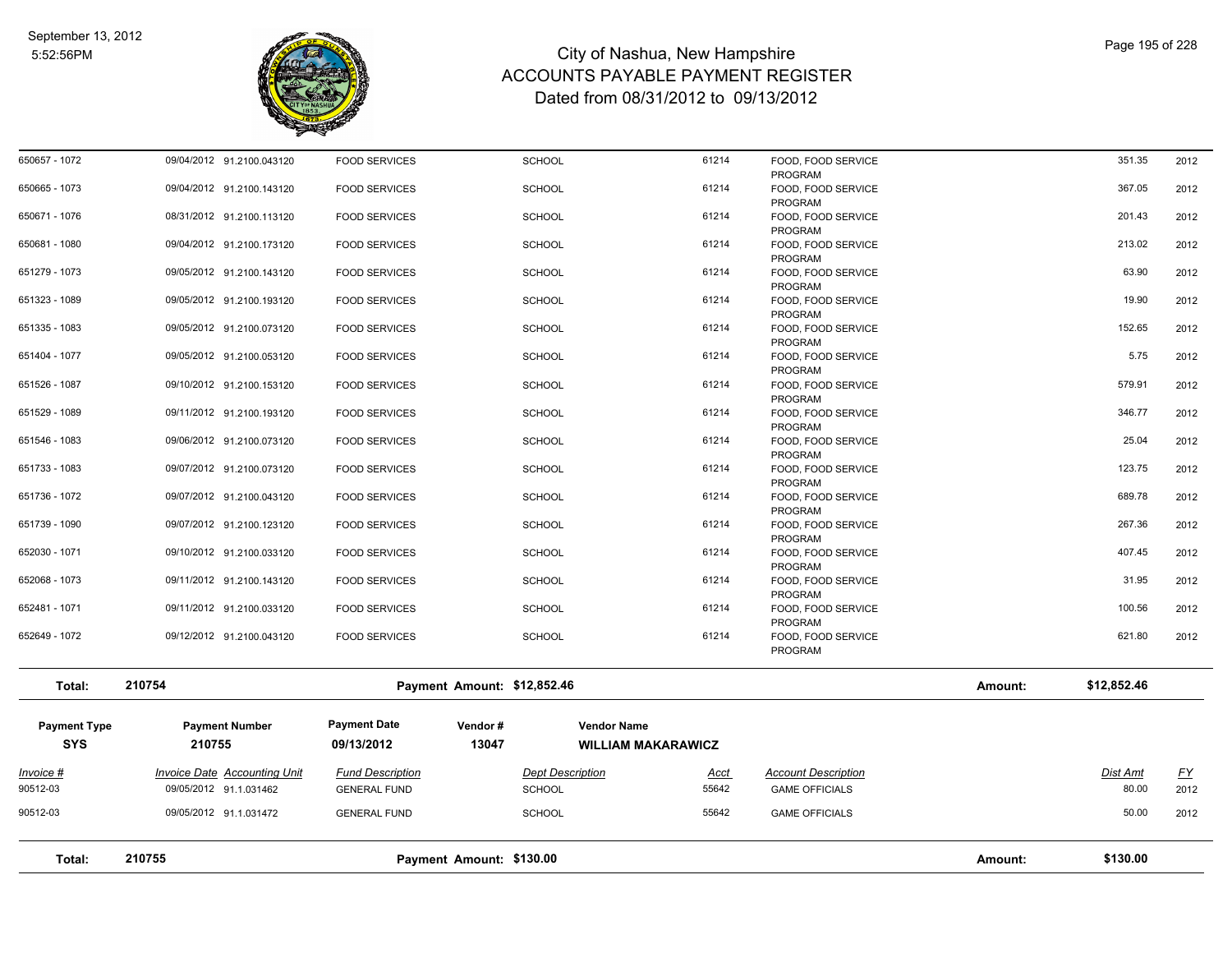

| <b>Payment Type</b><br><b>SYS</b> | <b>Payment Number</b><br>210756                                  | <b>Payment Date</b><br>09/13/2012                    | Vendor#<br>11280 | <b>Vendor Name</b>                                     | <b>MARKET BASKET ACCT 2589096</b> |                                                                      |                                    |                             |                          |
|-----------------------------------|------------------------------------------------------------------|------------------------------------------------------|------------------|--------------------------------------------------------|-----------------------------------|----------------------------------------------------------------------|------------------------------------|-----------------------------|--------------------------|
| Invoice #                         | Invoice Date Accounting Unit                                     | <b>Fund Description</b>                              |                  | <b>Dept Description</b>                                | Acct                              | <b>Account Description</b>                                           |                                    | Dist Amt                    | $\underline{FY}$         |
| 111514-131                        | 07/23/2012 91.1.031300                                           | <b>GENERAL FUND</b>                                  |                  | <b>SCHOOL</b>                                          | 61135                             | EDUCATIONAL SUPPLIES                                                 |                                    | 341.24                      | 2012                     |
| 117241-131                        | 07/25/2012 91.1.031300                                           | <b>GENERAL FUND</b>                                  |                  | <b>SCHOOL</b>                                          | 61135                             | EDUCATIONAL SUPPLIES                                                 |                                    | 15.45                       | 2012                     |
| 128768-131                        | 07/30/2012 91.1.031300                                           | <b>GENERAL FUND</b>                                  |                  | <b>SCHOOL</b>                                          | 61135                             | EDUCATIONAL SUPPLIES                                                 |                                    | 133.17                      | 2012                     |
| 133427-103                        | 08/29/2012 91.2222.991490                                        | AFTER SCHOOL PROGRAM                                 |                  | <b>SCHOOL</b>                                          | 61299                             | MISCELLANEOUS SUPPLIES                                               |                                    | 16.78                       | 2012                     |
| 193233-112                        | 08/28/2012 91.2222.991490                                        | AFTER SCHOOL PROGRAM                                 |                  | <b>SCHOOL</b>                                          | 61299                             | MISCELLANEOUS SUPPLIES                                               |                                    | 31.96                       | 2012                     |
| Total:                            | 210756                                                           | Payment Amount: \$538.60                             |                  |                                                        |                                   |                                                                      | Amount:                            | \$538.60                    |                          |
| <b>Payment Type</b><br><b>SYS</b> | <b>Payment Number</b><br>210757                                  | <b>Payment Date</b><br>09/13/2012                    | Vendor#<br>11260 | <b>Vendor Name</b><br><b>MICHAEL K MARSHALL</b>        |                                   |                                                                      |                                    |                             |                          |
| Invoice #<br>184                  | <b>Invoice Date Accounting Unit</b><br>08/18/2012 91.3800.992210 | <b>Fund Description</b><br><b>SCHOOL GRANTS FUND</b> |                  | <b>Dept Description</b><br><b>SCHOOL</b>               | <u>Acct</u><br>53628              | <b>Account Description</b><br><b>CONTRACT SERVICES</b>               | <b>Activity</b><br>91.03502.992210 | <b>Dist Amt</b><br>1,022.80 | $\underline{FY}$<br>2012 |
| Total:                            | 210757                                                           | Payment Amount: \$1,022.80                           |                  |                                                        |                                   |                                                                      | Amount:                            | \$1,022.80                  |                          |
| <b>Payment Type</b>               | <b>Payment Number</b>                                            | <b>Payment Date</b>                                  | Vendor#          | <b>Vendor Name</b>                                     |                                   |                                                                      |                                    |                             |                          |
| <b>SYS</b>                        | 210758                                                           | 09/13/2012                                           | 13063            |                                                        | <b>MARVELL PLATE GLASS INC</b>    |                                                                      |                                    |                             |                          |
| <u> Invoice #</u><br>3689         | <b>Invoice Date Accounting Unit</b><br>08/18/2012 91.1.222620    | <b>Fund Description</b><br><b>GENERAL FUND</b>       |                  | <b>Dept Description</b><br>SCHOOL                      | <u>Acct</u><br>54280              | <b>Account Description</b><br><b>BUILDING/GROUNDS</b><br>MAINTENANCE |                                    | <b>Dist Amt</b><br>90.00    | <u>FY</u><br>2012        |
| Total:                            | 210758                                                           | Payment Amount: \$90.00                              |                  |                                                        |                                   |                                                                      | Amount:                            | \$90.00                     |                          |
| <b>Payment Type</b><br><b>SYS</b> | <b>Payment Number</b><br>210759                                  | <b>Payment Date</b><br>09/13/2012                    | Vendor#<br>11005 | <b>Vendor Name</b><br><b>MARY MORSE</b>                |                                   |                                                                      |                                    |                             |                          |
| <u> Invoice #</u><br>8/20-8/30    | <b>Invoice Date Accounting Unit</b><br>08/31/2012 91.3800.021210 | <b>Fund Description</b><br>SCHOOL GRANTS FUND        |                  | <b>Dept Description</b><br><b>SCHOOL</b>               | <u>Acct</u><br>53628              | <b>Account Description</b><br><b>CONTRACT SERVICES</b>               | <b>Activity</b><br>91.03953.021210 | <b>Dist Amt</b><br>1,455.26 | <u>FY</u><br>2012        |
| Total:                            | 210759                                                           | Payment Amount: \$1,455.26                           |                  |                                                        |                                   |                                                                      | Amount:                            | \$1,455.26                  |                          |
| <b>Payment Type</b><br><b>SYS</b> | <b>Payment Number</b><br>210760                                  | <b>Payment Date</b><br>09/13/2012                    | Vendor#<br>13067 | <b>Vendor Name</b><br><b>MAYNARD &amp; LESIEUR INC</b> |                                   |                                                                      |                                    |                             |                          |
| <u> Invoice #</u>                 | <b>Invoice Date Accounting Unit</b>                              | <b>Fund Description</b>                              |                  | <b>Dept Description</b>                                | Acct                              | <b>Account Description</b>                                           |                                    | <b>Dist Amt</b>             | $\underline{FY}$         |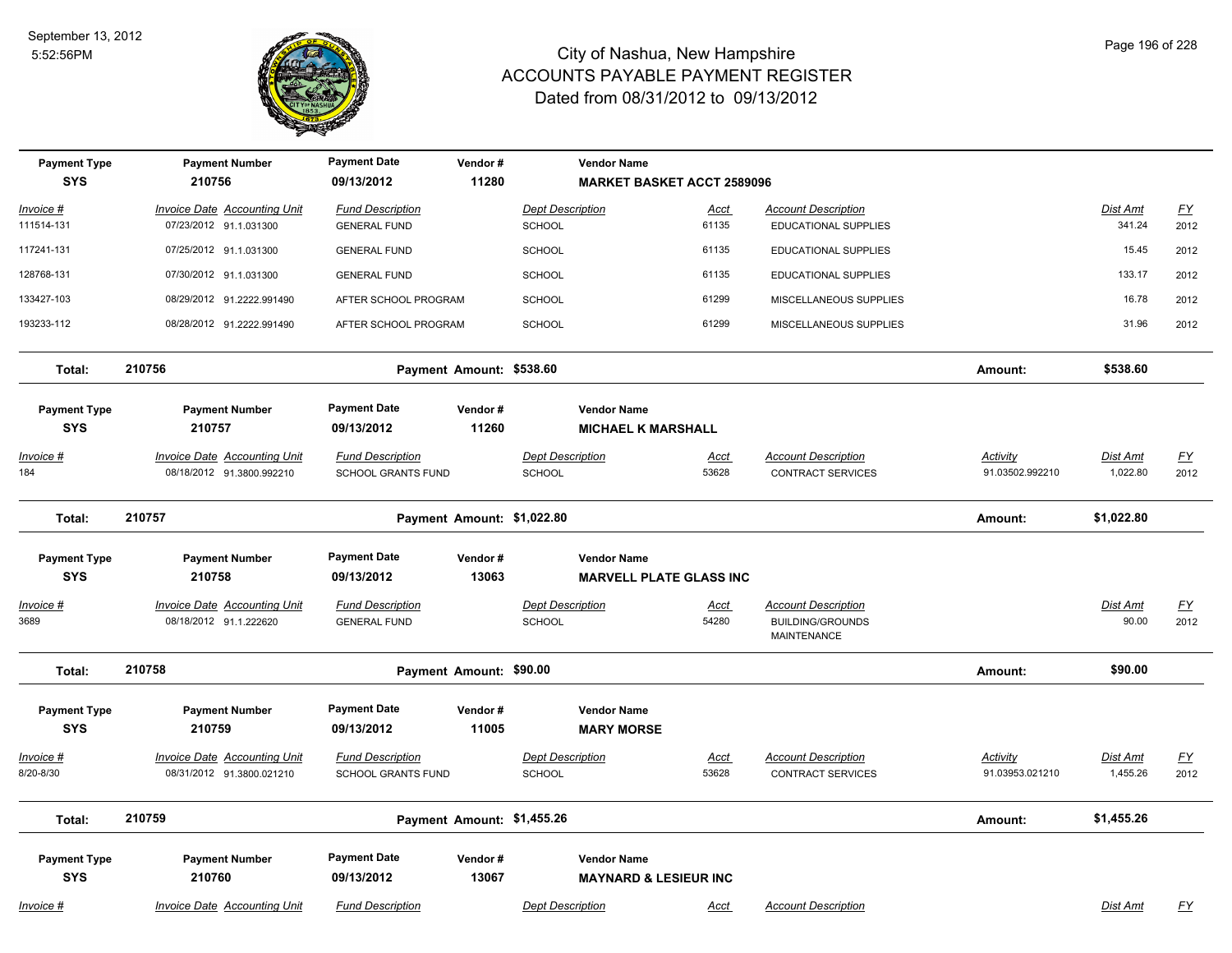

| 45020               | 08/20/2012 91.1.222620              | <b>GENERAL FUND</b>       |         | <b>SCHOOL</b>              |                              | 54600       | <b>VEHICLE REPAIRS &amp;</b><br><b>MAINTENANCE</b> |                     | 160.00          | 2012      |
|---------------------|-------------------------------------|---------------------------|---------|----------------------------|------------------------------|-------------|----------------------------------------------------|---------------------|-----------------|-----------|
| 45094               | 08/21/2012 91.1.222620              | <b>GENERAL FUND</b>       |         | <b>SCHOOL</b>              |                              | 54600       | <b>VEHICLE REPAIRS &amp;</b>                       |                     | 160.00          | 2012      |
| 45255               | 08/23/2012 91.1.222620              | <b>GENERAL FUND</b>       |         | <b>SCHOOL</b>              |                              | 54600       | <b>MAINTENANCE</b><br><b>VEHICLE REPAIRS &amp;</b> |                     | 20.95           | 2012      |
|                     |                                     |                           |         |                            |                              |             | <b>MAINTENANCE</b>                                 |                     |                 |           |
| Total:              | 210760                              | Payment Amount: \$340.95  |         |                            |                              |             |                                                    | Amount:             | \$340.95        |           |
| <b>Payment Type</b> | <b>Payment Number</b>               | <b>Payment Date</b>       | Vendor# |                            | <b>Vendor Name</b>           |             |                                                    |                     |                 |           |
| <b>SYS</b>          | 210761                              | 09/13/2012                | 13077   |                            | <b>MCGRAW HILL COMPANIES</b> |             |                                                    |                     |                 |           |
|                     |                                     |                           |         |                            |                              |             |                                                    |                     |                 |           |
| Invoice #           | <b>Invoice Date Accounting Unit</b> | <b>Fund Description</b>   |         | <b>Dept Description</b>    |                              | <u>Acct</u> | <b>Account Description</b>                         |                     | Dist Amt        | <u>FY</u> |
| 68913977001         | 08/15/2012 91.1.041300              | <b>GENERAL FUND</b>       |         | SCHOOL                     |                              | 61875       | <b>BOOKS</b>                                       |                     | 1,513.24        | 2012      |
| Total:              | 210761                              |                           |         | Payment Amount: \$1,513.24 |                              |             |                                                    | Amount:             | \$1,513.24      |           |
| <b>Payment Type</b> | <b>Payment Number</b>               | <b>Payment Date</b>       | Vendor# |                            | <b>Vendor Name</b>           |             |                                                    | Payee Name          |                 |           |
| <b>SYS</b>          | 210762                              | 09/13/2012                | 10287   |                            | <b>MEDICALESHOP INC</b>      |             |                                                    | <b>MEDICALESHOP</b> |                 |           |
| <u>Invoice #</u>    | <b>Invoice Date Accounting Unit</b> | <b>Fund Description</b>   |         | <b>Dept Description</b>    |                              | Acct        | <b>Account Description</b>                         | <b>Activity</b>     | <u>Dist Amt</u> | <u>FY</u> |
| 2720                | 08/21/2012 91.3800.021210           | <b>SCHOOL GRANTS FUND</b> |         | <b>SCHOOL</b>              |                              | 71999       | MISCELLANEOUS EQUIPMENT                            | 91.03953.021210     | 1,750.00        | 2012      |
| 2721                | 08/21/2012 91.3800.021210           | <b>SCHOOL GRANTS FUND</b> |         | <b>SCHOOL</b>              |                              | 71999       | MISCELLANEOUS EQUIPMENT                            | 91.03953.021210     | 1,376.00        | 2012      |
| Total:              | 210762                              |                           |         | Payment Amount: \$3,126.00 |                              |             |                                                    | Amount:             | \$3,126.00      |           |
| <b>Payment Type</b> | <b>Payment Number</b>               | <b>Payment Date</b>       | Vendor# |                            | <b>Vendor Name</b>           |             |                                                    |                     |                 |           |
| <b>SYS</b>          | 210763                              | 09/13/2012                | 13087   |                            | <b>DENNIS MELANSON</b>       |             |                                                    |                     |                 |           |
| Invoice #           | <b>Invoice Date Accounting Unit</b> | <b>Fund Description</b>   |         | <b>Dept Description</b>    |                              | <u>Acct</u> | <b>Account Description</b>                         |                     | Dist Amt        | <u>FY</u> |
| 82412-04            | 08/24/2012 91.1.041467              | <b>GENERAL FUND</b>       |         | SCHOOL                     |                              | 55642       | <b>GAME OFFICIALS</b>                              |                     | 60.00           | 2012      |
| 82412-04/2          | 08/24/2012 91.1.041456              | <b>GENERAL FUND</b>       |         | <b>SCHOOL</b>              |                              | 55642       | <b>GAME OFFICIALS</b>                              |                     | 80.00           | 2012      |
| Total:              | 210763                              | Payment Amount: \$140.00  |         |                            |                              |             |                                                    | Amount:             | \$140.00        |           |
|                     |                                     |                           |         |                            |                              |             |                                                    |                     |                 |           |
| <b>Payment Type</b> | <b>Payment Number</b>               | <b>Payment Date</b>       | Vendor# |                            | <b>Vendor Name</b>           |             |                                                    |                     |                 |           |
| <b>SYS</b>          | 210764                              | 09/13/2012                | 14911   |                            | <b>BRENDA MERRILL</b>        |             |                                                    |                     |                 |           |
| Invoice #           | <b>Invoice Date Accounting Unit</b> | <b>Fund Description</b>   |         | <b>Dept Description</b>    |                              | <b>Acct</b> | <b>Account Description</b>                         |                     | Dist Amt        | <u>FY</u> |
| MILEAGE             | 09/10/2012 91.1.022190              | <b>GENERAL FUND</b>       |         | SCHOOL                     |                              | 53614       | PUPIL SUPPORT SERVICES                             |                     | 533.35          | 2012      |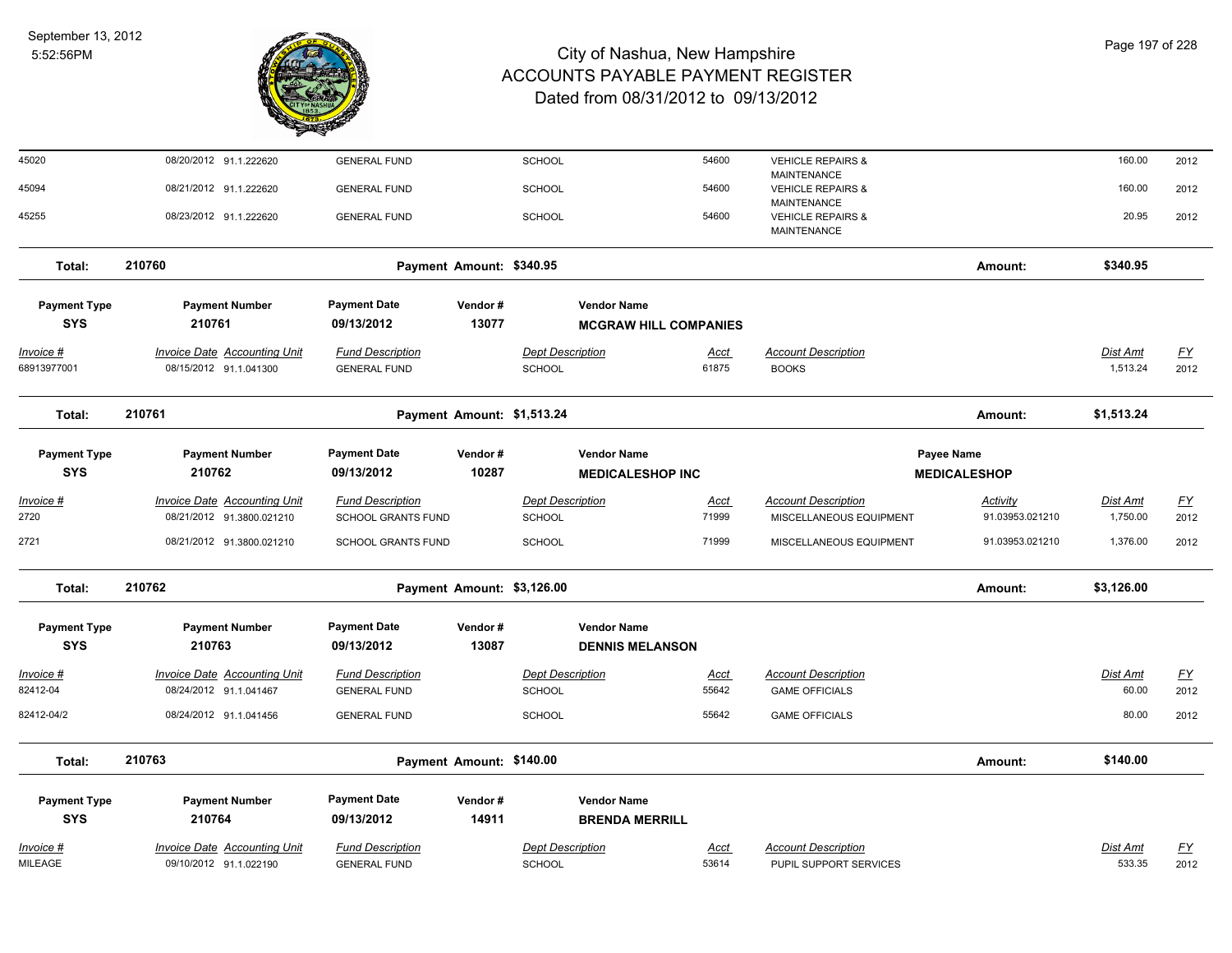

| Total:                                                          | 210764                                                                                           | Payment Amount: \$533.35                                                            |                  |                                                                                          |                      |                                                                             | Amount:  | \$533.35                 |                   |
|-----------------------------------------------------------------|--------------------------------------------------------------------------------------------------|-------------------------------------------------------------------------------------|------------------|------------------------------------------------------------------------------------------|----------------------|-----------------------------------------------------------------------------|----------|--------------------------|-------------------|
| <b>Payment Type</b><br><b>SYS</b>                               | <b>Payment Number</b><br>210765                                                                  | <b>Payment Date</b><br>Vendor#<br>13099<br>09/13/2012                               |                  | <b>Vendor Name</b><br><b>MIDWEST TECHNOLOGY PRODUCTS</b>                                 |                      |                                                                             |          |                          |                   |
| Invoice #<br>2041552-01                                         | <b>Invoice Date Accounting Unit</b><br>08/15/2012 91.1.051375                                    | <b>Fund Description</b><br><b>GENERAL FUND</b>                                      |                  | Dept Description<br><b>SCHOOL</b>                                                        | <u>Acct</u><br>61135 | <b>Account Description</b><br>EDUCATIONAL SUPPLIES                          |          | Dist Amt<br>20.60        | <u>FY</u><br>2012 |
| 2041552-01                                                      | 08/15/2012 91.1.051375                                                                           | <b>GENERAL FUND</b>                                                                 |                  | <b>SCHOOL</b>                                                                            | 61135                | EDUCATIONAL SUPPLIES                                                        |          | 206.00                   | 2012              |
| Total:                                                          | 210765                                                                                           | Payment Amount: \$226.60                                                            |                  |                                                                                          |                      |                                                                             | Amount:  | \$226.60                 |                   |
| <b>Payment Type</b><br><b>SYS</b><br>Invoice #<br><b>AUG-12</b> | <b>Payment Number</b><br>210766<br><b>Invoice Date Accounting Unit</b><br>09/10/2012 91.1.101119 | <b>Payment Date</b><br>09/13/2012<br><b>Fund Description</b><br><b>GENERAL FUND</b> | Vendor#<br>14918 | <b>Vendor Name</b><br><b>BROOKE MONTWILL</b><br><b>Dept Description</b><br><b>SCHOOL</b> | <u>Acct</u><br>61135 | <b>Account Description</b><br>EDUCATIONAL SUPPLIES                          |          | <b>Dist Amt</b><br>65.24 | <u>FY</u><br>2012 |
| Total:                                                          | 210766                                                                                           | Payment Amount: \$65.24                                                             |                  |                                                                                          |                      |                                                                             | Amount:  | \$65.24                  |                   |
| <b>Payment Type</b><br><b>SYS</b><br>Invoice #                  | <b>Payment Number</b><br>210767<br><b>Invoice Date Accounting Unit</b>                           | <b>Payment Date</b><br>09/13/2012<br><b>Fund Description</b>                        | Vendor#<br>14917 | <b>Vendor Name</b><br><b>SEAN T MURPHY</b><br>Dept Description                           | <u>Acct</u>          | <b>Account Description</b>                                                  |          | Dist Amt                 | <u>FY</u>         |
| 82812-03<br>Total:                                              | 08/28/2012 91.1.031455<br>210767                                                                 | <b>GENERAL FUND</b><br>Payment Amount: \$80.00                                      |                  | <b>SCHOOL</b>                                                                            | 55642                | <b>GAME OFFICIALS</b>                                                       | Amount:  | 80.00<br>\$80.00         | 2012              |
| <b>Payment Type</b><br><b>SYS</b>                               | <b>Payment Number</b><br>210768                                                                  | <b>Payment Date</b><br>09/13/2012                                                   | Vendor#<br>13139 | <b>Vendor Name</b><br><b>NASHUA GLASS</b>                                                |                      |                                                                             |          |                          |                   |
| Invoice #<br>75407                                              | <b>Invoice Date Accounting Unit</b><br>08/20/2012 91.1.222620                                    | <b>Fund Description</b><br><b>GENERAL FUND</b>                                      |                  | <b>Dept Description</b><br><b>SCHOOL</b>                                                 | <b>Acct</b><br>54280 | <b>Account Description</b><br><b>BUILDING/GROUNDS</b><br><b>MAINTENANCE</b> |          | Dist Amt<br>280.00       | <u>FY</u><br>2012 |
| Total:                                                          | 210768                                                                                           | Payment Amount: \$280.00                                                            |                  |                                                                                          |                      |                                                                             | Amount:  | \$280.00                 |                   |
| <b>Payment Type</b><br><b>SYS</b>                               | <b>Payment Number</b><br>210769                                                                  | <b>Payment Date</b><br>09/13/2012                                                   | Vendor#<br>14950 | <b>Vendor Name</b><br><b>NASHUA TRANSIT SYSTEM</b>                                       |                      |                                                                             |          |                          |                   |
| Invoice #                                                       | <b>Invoice Date Accounting Unit</b>                                                              | <b>Fund Description</b>                                                             |                  | <b>Dept Description</b>                                                                  | Acct                 | <b>Account Description</b>                                                  | Activity | Dist Amt                 | FY                |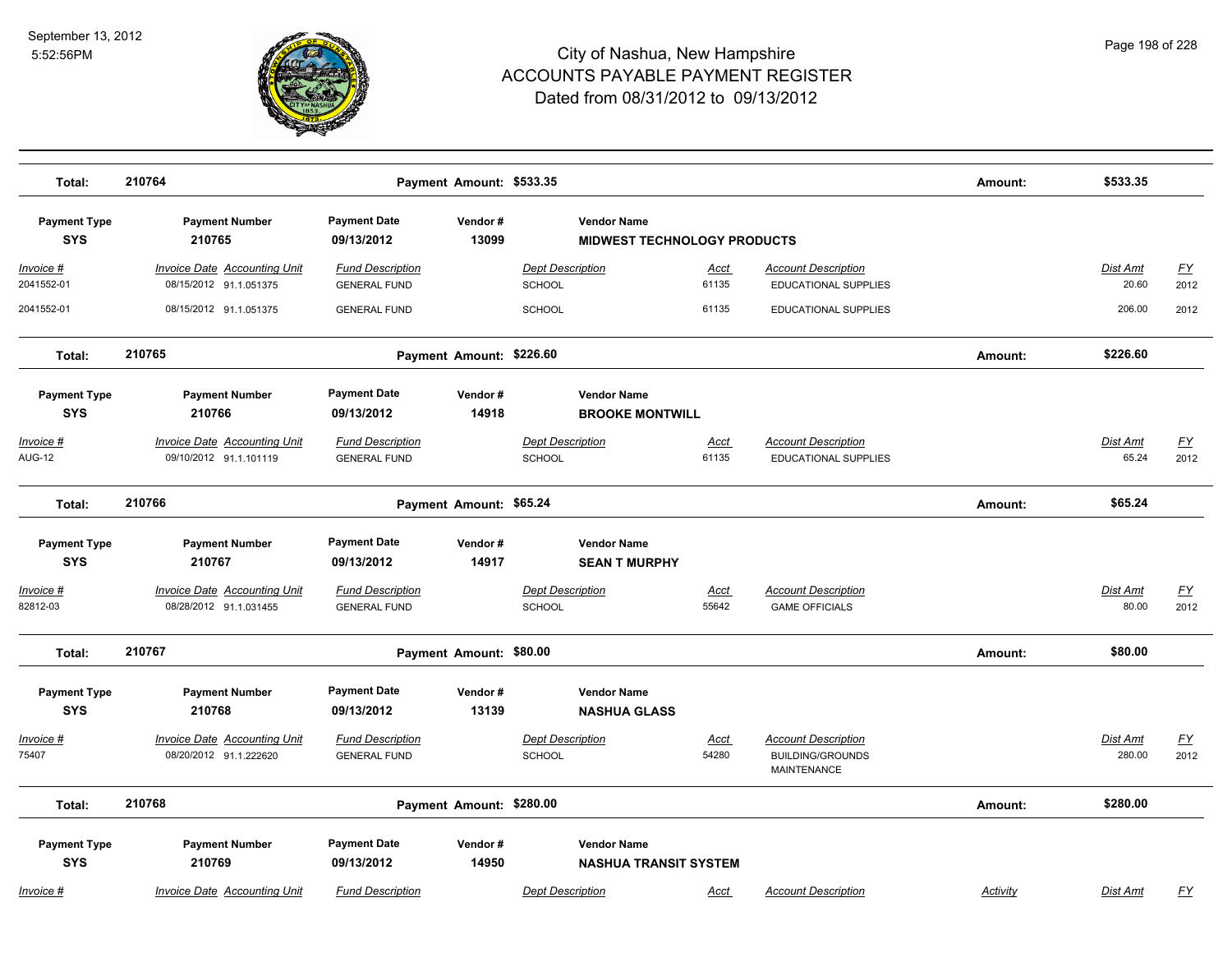

| $\mathbf{1}$                      | 09/04/2012 91.3800.991600                                        | SCHOOL GRANTS FUND                              |                            | SCHOOL                                   |                                                             | 55690                | REGULAR TRANSPORTATION<br><b>SERVICES</b>                | 91.03533.991600                  | 300.00               | 2012              |
|-----------------------------------|------------------------------------------------------------------|-------------------------------------------------|----------------------------|------------------------------------------|-------------------------------------------------------------|----------------------|----------------------------------------------------------|----------------------------------|----------------------|-------------------|
| Total:                            | 210769                                                           |                                                 | Payment Amount: \$300.00   |                                          |                                                             |                      |                                                          | Amount:                          | \$300.00             |                   |
| <b>Payment Type</b><br><b>SYS</b> | <b>Payment Number</b><br>210770                                  | <b>Payment Date</b><br>09/13/2012               | Vendor#<br>14513           |                                          | <b>Vendor Name</b><br><b>NATIONWIDE SALES &amp; SERVICE</b> |                      |                                                          |                                  |                      |                   |
| Invoice #<br>178977               | Invoice Date Accounting Unit<br>08/24/2012 91.1.222620           | <b>Fund Description</b><br><b>GENERAL FUND</b>  |                            | <b>Dept Description</b><br>SCHOOL        |                                                             | <u>Acct</u><br>61428 | <b>Account Description</b><br><b>JANITORIAL SUPPLIES</b> |                                  | Dist Amt<br>385.73   | <u>FY</u><br>2012 |
| Total:                            | 210770                                                           |                                                 | Payment Amount: \$385.73   |                                          |                                                             |                      |                                                          | Amount:                          | \$385.73             |                   |
| <b>Payment Type</b><br><b>SYS</b> | <b>Payment Number</b><br>210771                                  | <b>Payment Date</b><br>09/13/2012               | Vendor#<br>11474           |                                          | <b>Vendor Name</b><br><b>PEARSON ASSESSMENTS</b>            |                      |                                                          | Payee Name<br><b>NCS PEARSON</b> |                      |                   |
| <u>Invoice #</u><br>3727377       | <b>Invoice Date Accounting Unit</b><br>08/24/2012 91.1.022140    | <b>Fund Description</b><br><b>GENERAL FUND</b>  |                            | <b>Dept Description</b><br>SCHOOL        |                                                             | <u>Acct</u><br>61249 | <b>Account Description</b><br><b>TESTING MATERIALS</b>   | <b>Activity</b>                  | Dist Amt<br>2,811.17 | <u>FY</u><br>2012 |
| 3727742                           | 08/24/2012 91.1.022140                                           | <b>GENERAL FUND</b>                             |                            | SCHOOL                                   |                                                             | 61249                | <b>TESTING MATERIALS</b>                                 |                                  | 3,026.24             | 2012              |
| 3729572                           | 08/27/2012 91.3800.021210                                        | <b>SCHOOL GRANTS FUND</b>                       |                            | SCHOOL                                   |                                                             | 61875                | <b>BOOKS</b>                                             | 91.03953.021210                  | 2,001.73             | 2012              |
| Total:                            | 210771                                                           |                                                 | Payment Amount: \$7,839.14 |                                          |                                                             |                      |                                                          | Amount:                          | \$7,839.14           |                   |
| <b>Payment Type</b><br><b>SYS</b> | <b>Payment Number</b><br>210772                                  | <b>Payment Date</b><br>09/13/2012               | Vendor#<br>13161           |                                          | <b>Vendor Name</b><br><b>SANDRA NEDEAU</b>                  |                      |                                                          |                                  |                      |                   |
| Invoice #<br>82812-04             | Invoice Date Accounting Unit<br>08/28/2012 91.1.041456           | <b>Fund Description</b><br><b>GENERAL FUND</b>  |                            | <b>Dept Description</b><br><b>SCHOOL</b> |                                                             | Acct<br>55642        | <b>Account Description</b><br><b>GAME OFFICIALS</b>      |                                  | Dist Amt<br>80.00    | <u>FY</u><br>2012 |
| 90512-03                          | 09/05/2012 91.1.031456                                           | <b>GENERAL FUND</b>                             |                            | <b>SCHOOL</b>                            |                                                             | 55642                | <b>GAME OFFICIALS</b>                                    |                                  | 80.00                | 2012              |
| Total:                            | 210772                                                           |                                                 | Payment Amount: \$160.00   |                                          |                                                             |                      |                                                          | Amount:                          | \$160.00             |                   |
| <b>Payment Type</b><br><b>SYS</b> | <b>Payment Number</b><br>210773                                  | <b>Payment Date</b><br>09/13/2012               | Vendor#<br>14521           |                                          | <b>Vendor Name</b><br><b>NEW ENGLAND ICE CREAM</b>          |                      |                                                          |                                  |                      |                   |
| Invoice #<br>2291939              | <b>Invoice Date Accounting Unit</b><br>08/23/2012 91.2100.153120 | <b>Fund Description</b><br><b>FOOD SERVICES</b> |                            | <b>Dept Description</b><br>SCHOOL        |                                                             | <b>Acct</b><br>61214 | <b>Account Description</b><br>FOOD, FOOD SERVICE         |                                  | Dist Amt<br>432.35   | <u>FY</u><br>2012 |
| 2291944                           | 08/23/2012 91.2100.203120                                        | <b>FOOD SERVICES</b>                            |                            | <b>SCHOOL</b>                            |                                                             | 61214                | PROGRAM<br>FOOD, FOOD SERVICE                            |                                  | 232.76               | 2012              |
| 2292526                           | 08/30/2012 91.2100.113120                                        | <b>FOOD SERVICES</b>                            |                            | <b>SCHOOL</b>                            |                                                             | 61214                | PROGRAM<br>FOOD, FOOD SERVICE<br>PROGRAM                 |                                  | 157.61               | 2012              |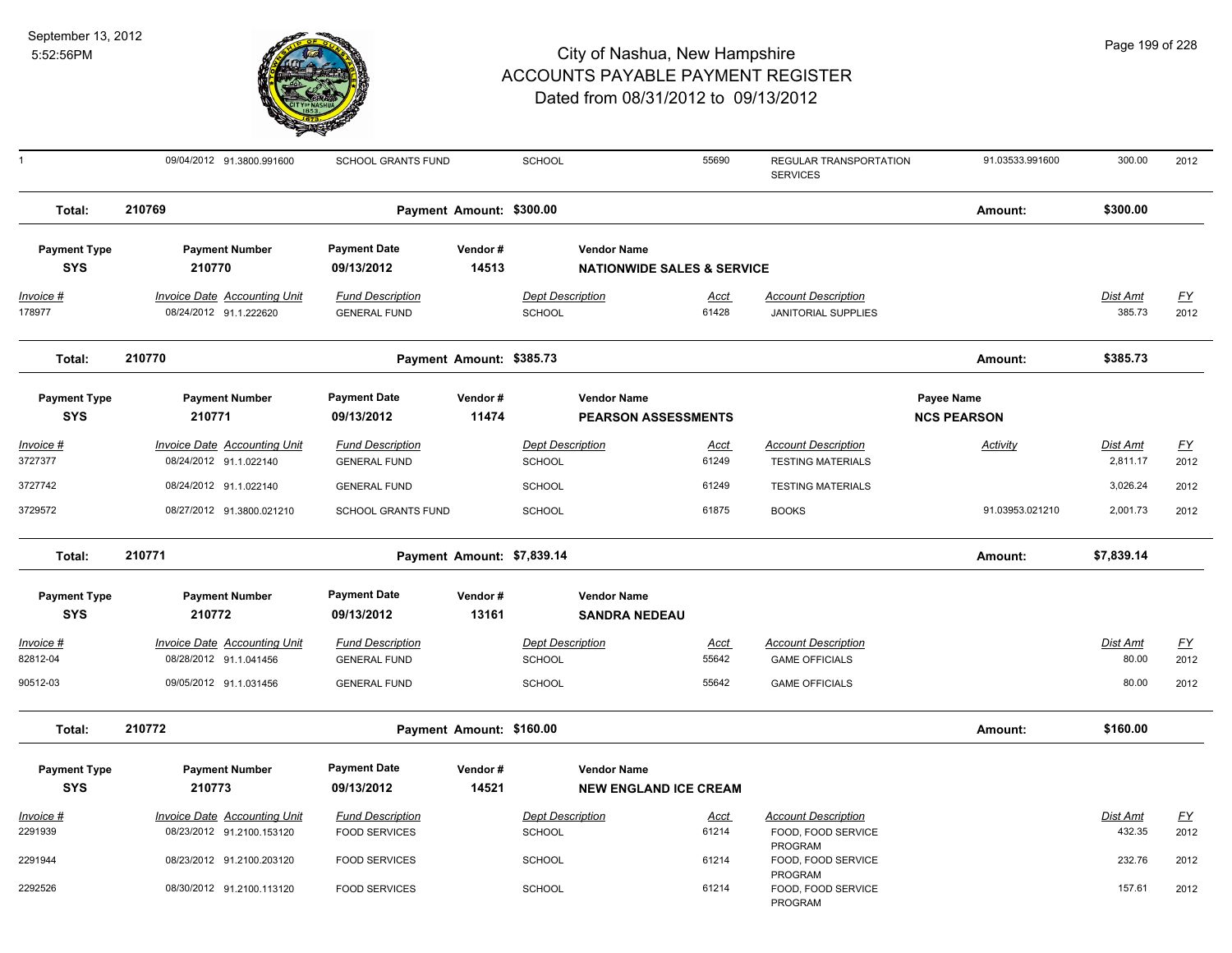

| 2292527                                            | 08/30/2012 91.2100.183120                                     | <b>FOOD SERVICES</b>                           |                            | SCHOOL                     | 61214                                                    | FOOD, FOOD SERVICE                                        |         | 119.97               | 2012              |
|----------------------------------------------------|---------------------------------------------------------------|------------------------------------------------|----------------------------|----------------------------|----------------------------------------------------------|-----------------------------------------------------------|---------|----------------------|-------------------|
| 2292597                                            | 08/30/2012 91.2100.173120                                     | <b>FOOD SERVICES</b>                           |                            | SCHOOL                     | 61214                                                    | PROGRAM<br>FOOD, FOOD SERVICE<br>PROGRAM                  |         | 242.91               | 2012              |
| 2292603                                            | 08/30/2012 91.2100.143120                                     | <b>FOOD SERVICES</b>                           |                            | SCHOOL                     | 61214                                                    | FOOD, FOOD SERVICE<br>PROGRAM                             |         | 304.98               | 2012              |
| 2292604                                            | 08/30/2012 91.2100.063120                                     | <b>FOOD SERVICES</b>                           |                            | SCHOOL                     | 61214                                                    | FOOD, FOOD SERVICE<br>PROGRAM                             |         | 333.80               | 2012              |
| 2292647                                            | 08/30/2012 91.2100.073120                                     | <b>FOOD SERVICES</b>                           |                            | SCHOOL                     | 61214                                                    | FOOD, FOOD SERVICE<br>PROGRAM                             |         | 135.40               | 2012              |
| 2292669                                            | 08/30/2012 91.2100.043120                                     | <b>FOOD SERVICES</b>                           |                            | SCHOOL                     | 61214                                                    | FOOD, FOOD SERVICE<br>PROGRAM                             |         | 168.72               | 2012              |
| 2292670                                            | 08/30/2012 91.2100.123120                                     | <b>FOOD SERVICES</b>                           |                            | SCHOOL                     | 61214                                                    | FOOD, FOOD SERVICE<br>PROGRAM                             |         | 254.36               | 2012              |
| 2292672                                            | 08/30/2012 91.2100.113120                                     | <b>FOOD SERVICES</b>                           |                            | SCHOOL                     | 61214                                                    | FOOD, FOOD SERVICE<br>PROGRAM                             |         | 284.60               | 2012              |
| 2292779                                            | 08/30/2012 91.2100.103120                                     | <b>FOOD SERVICES</b>                           |                            | <b>SCHOOL</b>              | 61214                                                    | FOOD, FOOD SERVICE<br>PROGRAM                             |         | 282.80               | 2012              |
| 2292780                                            | 08/30/2012 91.2100.163120                                     | <b>FOOD SERVICES</b>                           |                            | <b>SCHOOL</b>              | 61214                                                    | FOOD, FOOD SERVICE<br>PROGRAM                             |         | 365.82               | 2012              |
| Total:                                             | 210773                                                        |                                                | Payment Amount: \$3,316.08 |                            |                                                          |                                                           | Amount: | \$3,316.08           |                   |
| <b>Payment Type</b><br><b>SYS</b>                  | <b>Payment Number</b><br>210774                               | <b>Payment Date</b><br>09/13/2012              | Vendor#<br>11318           |                            | <b>Vendor Name</b><br><b>NEW HAMPSHIRE STATE LIBRARY</b> |                                                           |         |                      |                   |
|                                                    |                                                               |                                                |                            |                            |                                                          |                                                           |         |                      |                   |
| <u> Invoice #</u><br>2012-13 EBSCO<br><b>GROUP</b> | <b>Invoice Date Accounting Unit</b><br>09/04/2012 91.1.991160 | <b>Fund Description</b><br><b>GENERAL FUND</b> |                            | Dept Description<br>SCHOOL | <u>Acct</u><br>53600                                     | <b>Account Description</b><br><b>INSTRUCTION SERVICES</b> |         | Dist Amt<br>3,250.00 | <u>FY</u><br>2012 |
| Total:                                             | 210774                                                        |                                                | Payment Amount: \$3,250.00 |                            |                                                          |                                                           | Amount: | \$3,250.00           |                   |
| <b>Payment Type</b><br><b>SYS</b>                  | <b>Payment Number</b><br>210775                               | <b>Payment Date</b><br>09/13/2012              | Vendor#<br>11028           |                            | <b>Vendor Name</b><br>TREASURER STATE OF NH              |                                                           |         |                      |                   |
| <u>Invoice #</u>                                   | <b>Invoice Date Accounting Unit</b>                           | <b>Fund Description</b>                        |                            | <b>Dept Description</b>    | Acct                                                     | <b>Account Description</b>                                |         | Dist Amt             | <u>FY</u>         |
| C411145                                            | 08/16/2012 91.1.222620                                        | <b>GENERAL FUND</b>                            |                            | <b>SCHOOL</b>              | 61299                                                    | MISCELLANEOUS SUPPLIES                                    |         | 208.00               | 2012              |
| C411151                                            | 08/16/2012 91.1.222620                                        | <b>GENERAL FUND</b>                            |                            | <b>SCHOOL</b>              | 61299                                                    | MISCELLANEOUS SUPPLIES                                    |         | 27.48                | 2012              |
| C411165                                            | 08/17/2012 91.1.222620                                        | <b>GENERAL FUND</b>                            |                            | SCHOOL                     | 61299                                                    | MISCELLANEOUS SUPPLIES                                    |         | 27.44                | 2012              |
| Total:                                             | 210775                                                        |                                                | Payment Amount: \$262.92   |                            |                                                          |                                                           | Amount: | \$262.92             |                   |
| <b>Payment Type</b><br><b>SYS</b>                  | <b>Payment Number</b><br>210776                               | <b>Payment Date</b><br>09/13/2012              | Vendor#<br>13185           |                            | <b>Vendor Name</b>                                       |                                                           |         |                      |                   |
|                                                    |                                                               |                                                |                            |                            | <b>NHSAA</b>                                             |                                                           |         |                      |                   |
| Invoice #                                          | <b>Invoice Date Accounting Unit</b>                           | <b>Fund Description</b>                        |                            | <b>Dept Description</b>    | <b>Acct</b>                                              | <b>Account Description</b>                                |         | Dist Amt             | <u>FY</u>         |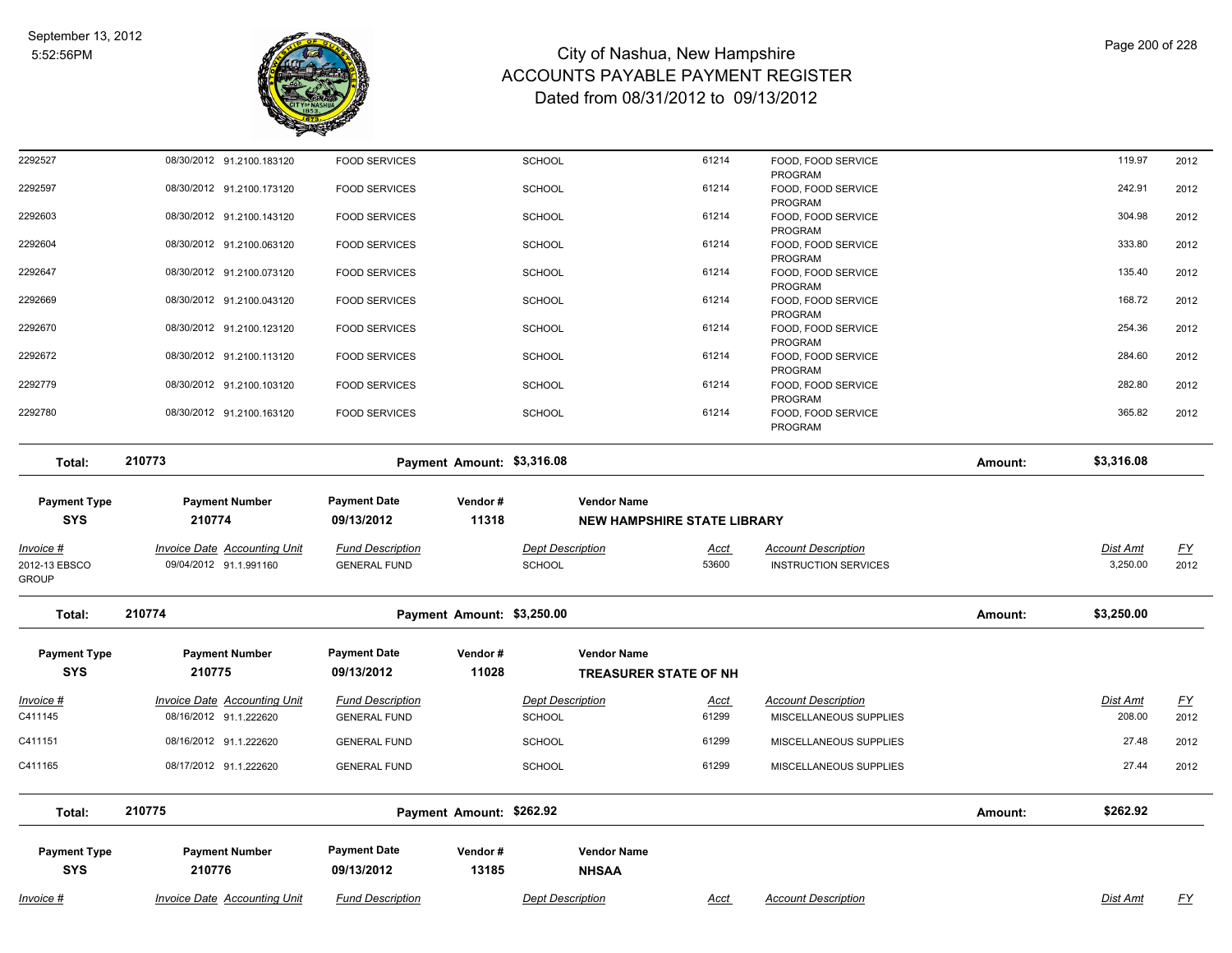

|  |  | Page 201 of 228 |
|--|--|-----------------|
|--|--|-----------------|

| SESC2011-12                       | 08/13/2012 91.1.021210                                        | <b>GENERAL FUND</b>                            |                          | <b>SCHOOL</b>                            | 55400                                 | <b>CONFERENCES AND</b><br><b>SEMINARS</b>                 |         | 750.00                   | 2012              |
|-----------------------------------|---------------------------------------------------------------|------------------------------------------------|--------------------------|------------------------------------------|---------------------------------------|-----------------------------------------------------------|---------|--------------------------|-------------------|
| Total:                            | 210776                                                        |                                                | Payment Amount: \$750.00 |                                          |                                       |                                                           | Amount: | \$750.00                 |                   |
| <b>Payment Type</b><br><b>SYS</b> | <b>Payment Number</b><br>210777                               | <b>Payment Date</b><br>09/13/2012              | Vendor#<br>14943         | <b>Vendor Name</b>                       | <b>KARIN O'DONNELL</b>                |                                                           |         |                          |                   |
| Invoice #<br><b>AUG-12</b>        | <b>Invoice Date Accounting Unit</b><br>09/12/2012 91.1.182130 | <b>Fund Description</b><br><b>GENERAL FUND</b> |                          | <b>Dept Description</b><br><b>SCHOOL</b> | <u>Acct</u><br>61142                  | <b>Account Description</b><br><b>MEDICAL SUPPLIES</b>     |         | Dist Amt<br>46.95        | <u>FY</u><br>2012 |
| Total:                            | 210777                                                        |                                                | Payment Amount: \$46.95  |                                          |                                       |                                                           | Amount: | \$46.95                  |                   |
| <b>Payment Type</b><br><b>SYS</b> | <b>Payment Number</b><br>210778                               | <b>Payment Date</b><br>09/13/2012              | Vendor#<br>13212         | <b>Vendor Name</b>                       | <b>OCCUPATIONAL HEALTH CTRS SOUTH</b> |                                                           |         |                          |                   |
| $Invoice$ #<br>1202111013         | <b>Invoice Date Accounting Unit</b><br>06/05/2012 91.1.042130 | <b>Fund Description</b><br><b>GENERAL FUND</b> |                          | <b>Dept Description</b><br><b>SCHOOL</b> | Acct<br>61142                         | <b>Account Description</b><br><b>MEDICAL SUPPLIES</b>     |         | <b>Dist Amt</b><br>39.50 | <u>FY</u><br>2012 |
| Total:                            | 210778                                                        |                                                | Payment Amount: \$39.50  |                                          |                                       |                                                           | Amount: | \$39.50                  |                   |
| <b>Payment Type</b><br><b>SYS</b> | <b>Payment Number</b><br>210779                               | <b>Payment Date</b><br>09/13/2012              | Vendor#<br>11652         | <b>Vendor Name</b><br>PAR, INC           |                                       |                                                           |         |                          |                   |
| Invoice #<br>543954               | <b>Invoice Date Accounting Unit</b><br>08/23/2012 91.1.022140 | <b>Fund Description</b><br><b>GENERAL FUND</b> |                          | <b>Dept Description</b><br><b>SCHOOL</b> | <u>Acct</u><br>61249                  | <b>Account Description</b><br><b>TESTING MATERIALS</b>    |         | Dist Amt<br>2.00         | <u>FY</u><br>2012 |
| 543954                            | 08/23/2012 91.1.022140                                        | <b>GENERAL FUND</b>                            |                          | <b>SCHOOL</b>                            | 61249                                 | <b>TESTING MATERIALS</b>                                  |         | 66.00                    | 2012              |
| Total:                            | 210779                                                        |                                                | Payment Amount: \$68.00  |                                          |                                       |                                                           | Amount: | \$68.00                  |                   |
| <b>Payment Type</b><br><b>SYS</b> | <b>Payment Number</b><br>210780                               | <b>Payment Date</b><br>09/13/2012              | Vendor#<br>13258         | <b>Vendor Name</b>                       | <b>MALCOLM PARADISE</b>               |                                                           |         |                          |                   |
| Invoice #<br><b>AUG-12</b>        | <b>Invoice Date Accounting Unit</b><br>09/10/2012 91.1.031300 | <b>Fund Description</b><br><b>GENERAL FUND</b> |                          | <b>Dept Description</b><br>SCHOOL        | Acct<br>61135                         | <b>Account Description</b><br><b>EDUCATIONAL SUPPLIES</b> |         | Dist Amt<br>98.54        | <u>FY</u><br>2012 |
| Total:                            | 210780                                                        |                                                | Payment Amount: \$98.54  |                                          |                                       |                                                           | Amount: | \$98.54                  |                   |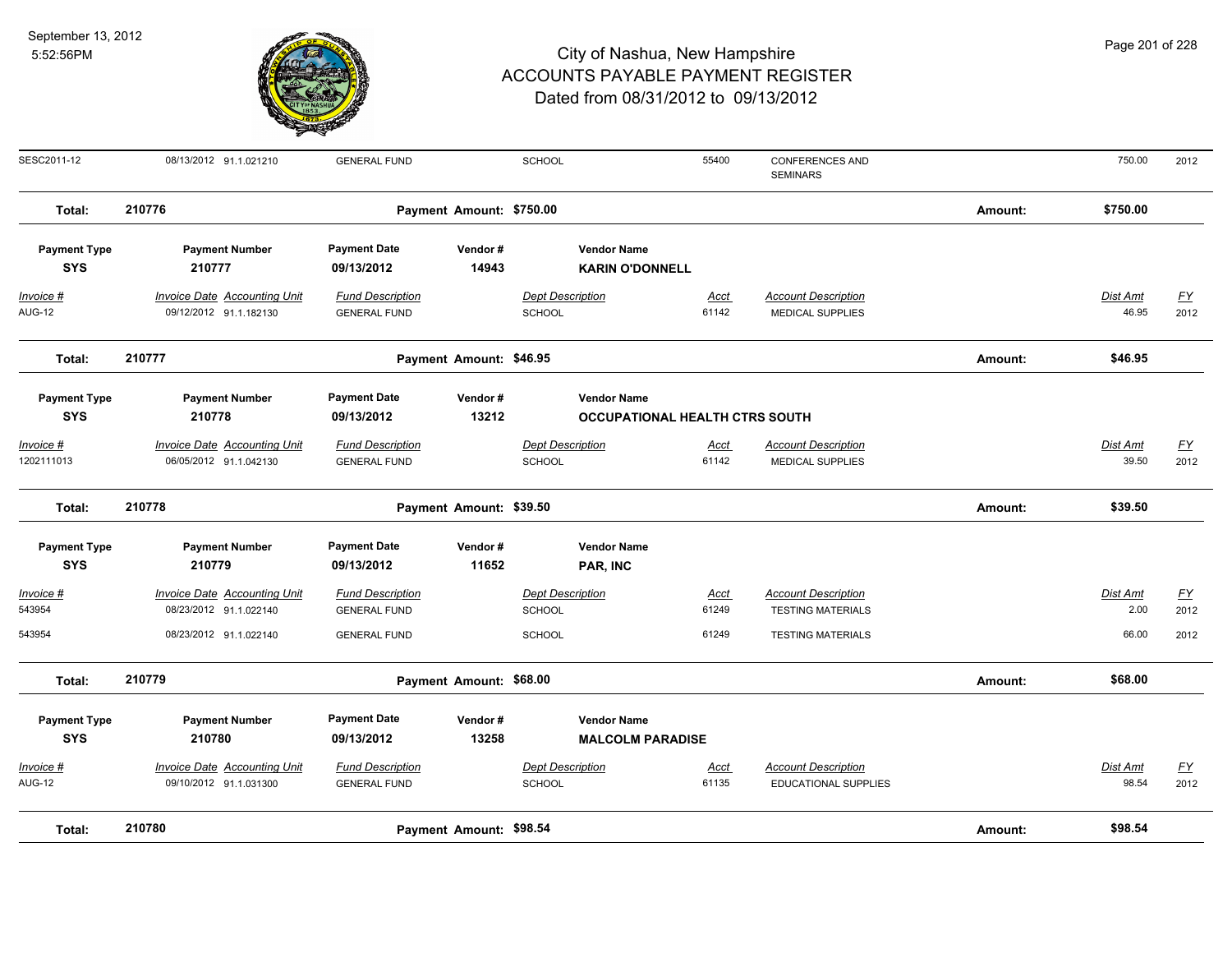

| <b>Payment Type</b>     | <b>Payment Number</b>                                            | <b>Payment Date</b>                                  | Vendor#                    |                                          | <b>Vendor Name</b>           |                      |                                                        | Payee Name                         |                             |                   |
|-------------------------|------------------------------------------------------------------|------------------------------------------------------|----------------------------|------------------------------------------|------------------------------|----------------------|--------------------------------------------------------|------------------------------------|-----------------------------|-------------------|
| <b>SYS</b>              | 210781                                                           | 09/13/2012                                           | 14462                      |                                          | <b>MEDCO SUPPLY INC</b>      |                      |                                                        | PATTERSON MEDICAL SUPPLY INC       |                             |                   |
| Invoice #               | <b>Invoice Date Accounting Unit</b>                              | <b>Fund Description</b>                              |                            | <b>Dept Description</b>                  |                              | Acct                 | <b>Account Description</b>                             |                                    | Dist Amt                    | <u>FY</u>         |
| 41565452                | 08/24/2012 91.1.031408                                           | <b>GENERAL FUND</b>                                  |                            | <b>SCHOOL</b>                            |                              | 61142                | <b>MEDICAL SUPPLIES</b>                                |                                    | 304.39                      | 2012              |
| Total:                  | 210781                                                           |                                                      | Payment Amount: \$304.39   |                                          |                              |                      |                                                        | Amount:                            | \$304.39                    |                   |
| <b>Payment Type</b>     | <b>Payment Number</b>                                            | <b>Payment Date</b>                                  | Vendor#                    |                                          | <b>Vendor Name</b>           |                      |                                                        | Payee Name                         |                             |                   |
| <b>SYS</b>              | 210782                                                           | 09/13/2012                                           | 10580                      |                                          | PATTERSON MEDICAL SUPPLY INC |                      |                                                        | <b>PATTERSON MEDICAL</b>           |                             |                   |
| Invoice #<br>7571000719 | <b>Invoice Date Accounting Unit</b><br>08/22/2012 91.3800.021210 | <b>Fund Description</b><br><b>SCHOOL GRANTS FUND</b> |                            | <b>Dept Description</b><br>SCHOOL        |                              | Acct<br>71999        | <b>Account Description</b><br>MISCELLANEOUS EQUIPMENT  | <b>Activity</b><br>91.03953.021210 | <u>Dist Amt</u><br>4,524.04 | <u>FY</u><br>2012 |
| Total:                  | 210782                                                           |                                                      | Payment Amount: \$4,524.04 |                                          |                              |                      |                                                        | Amount:                            | \$4,524.04                  |                   |
| <b>Payment Type</b>     | <b>Payment Number</b>                                            | <b>Payment Date</b>                                  | Vendor#                    |                                          | <b>Vendor Name</b>           |                      |                                                        |                                    |                             |                   |
| <b>SYS</b>              | 210783                                                           | 09/13/2012                                           | 10364                      |                                          | <b>TERESA PAWLETKO</b>       |                      |                                                        |                                    |                             |                   |
| Invoice #<br>2012-95    | <b>Invoice Date Accounting Unit</b><br>09/06/2012 91.3800.021210 | <b>Fund Description</b><br>SCHOOL GRANTS FUND        |                            | <b>Dept Description</b><br><b>SCHOOL</b> |                              | Acct<br>53628        | <b>Account Description</b><br><b>CONTRACT SERVICES</b> | Activity<br>91.03953.021210        | Dist Amt<br>1,680.00        | <u>FY</u><br>2012 |
| Total:                  | 210783                                                           |                                                      | Payment Amount: \$1,680.00 |                                          |                              |                      |                                                        | Amount:                            | \$1,680.00                  |                   |
| <b>Payment Type</b>     | <b>Payment Number</b>                                            | <b>Payment Date</b>                                  | Vendor#                    |                                          | <b>Vendor Name</b>           |                      |                                                        |                                    |                             |                   |
| <b>SYS</b>              | 210784                                                           | 09/13/2012                                           | 11059                      |                                          | PCI EDUCATIONAL PUBLISHING   |                      |                                                        |                                    |                             |                   |
| Invoice #<br>855700     | <b>Invoice Date Accounting Unit</b><br>08/14/2012 91.1.031160    | <b>Fund Description</b><br><b>GENERAL FUND</b>       |                            | <b>Dept Description</b><br>SCHOOL        |                              | Acct<br>61875        | <b>Account Description</b><br><b>BOOKS</b>             |                                    | <b>Dist Amt</b><br>239.96   | <u>FY</u><br>2012 |
| 855700                  | 08/14/2012 91.1.031160                                           | <b>GENERAL FUND</b>                                  |                            | <b>SCHOOL</b>                            |                              | 61875                | <b>BOOKS</b>                                           |                                    | 1,599.70                    | 2012              |
| Total:                  | 210784                                                           |                                                      | Payment Amount: \$1,839.66 |                                          |                              |                      |                                                        | Amount:                            | \$1,839.66                  |                   |
| <b>Payment Type</b>     | <b>Payment Number</b>                                            | <b>Payment Date</b>                                  | Vendor#                    |                                          | <b>Vendor Name</b>           |                      |                                                        |                                    |                             |                   |
| <b>SYS</b>              | 210785                                                           | 09/13/2012                                           | 13276                      |                                          | PEABODY SUPPLY CO            |                      |                                                        |                                    |                             |                   |
| Invoice #<br>4167       | <b>Invoice Date Accounting Unit</b><br>08/20/2012 91.1.222620    | <b>Fund Description</b><br><b>GENERAL FUND</b>       |                            | Dept Description<br>SCHOOL               |                              | <u>Acct</u><br>61414 | <b>Account Description</b><br>SUPPLIES, PLUMBING       |                                    | Dist Amt<br>58.57           | <u>FY</u><br>2012 |
| 4590                    | 08/21/2012 91.1.222620                                           | <b>GENERAL FUND</b>                                  |                            | <b>SCHOOL</b>                            |                              | 61414                | SUPPLIES, PLUMBING                                     |                                    | 52.83                       | 2012              |
| 5898                    | 08/22/2012 91.1.222620                                           | <b>GENERAL FUND</b>                                  |                            | <b>SCHOOL</b>                            |                              | 61414                | SUPPLIES, PLUMBING                                     |                                    | 410.16                      | 2012              |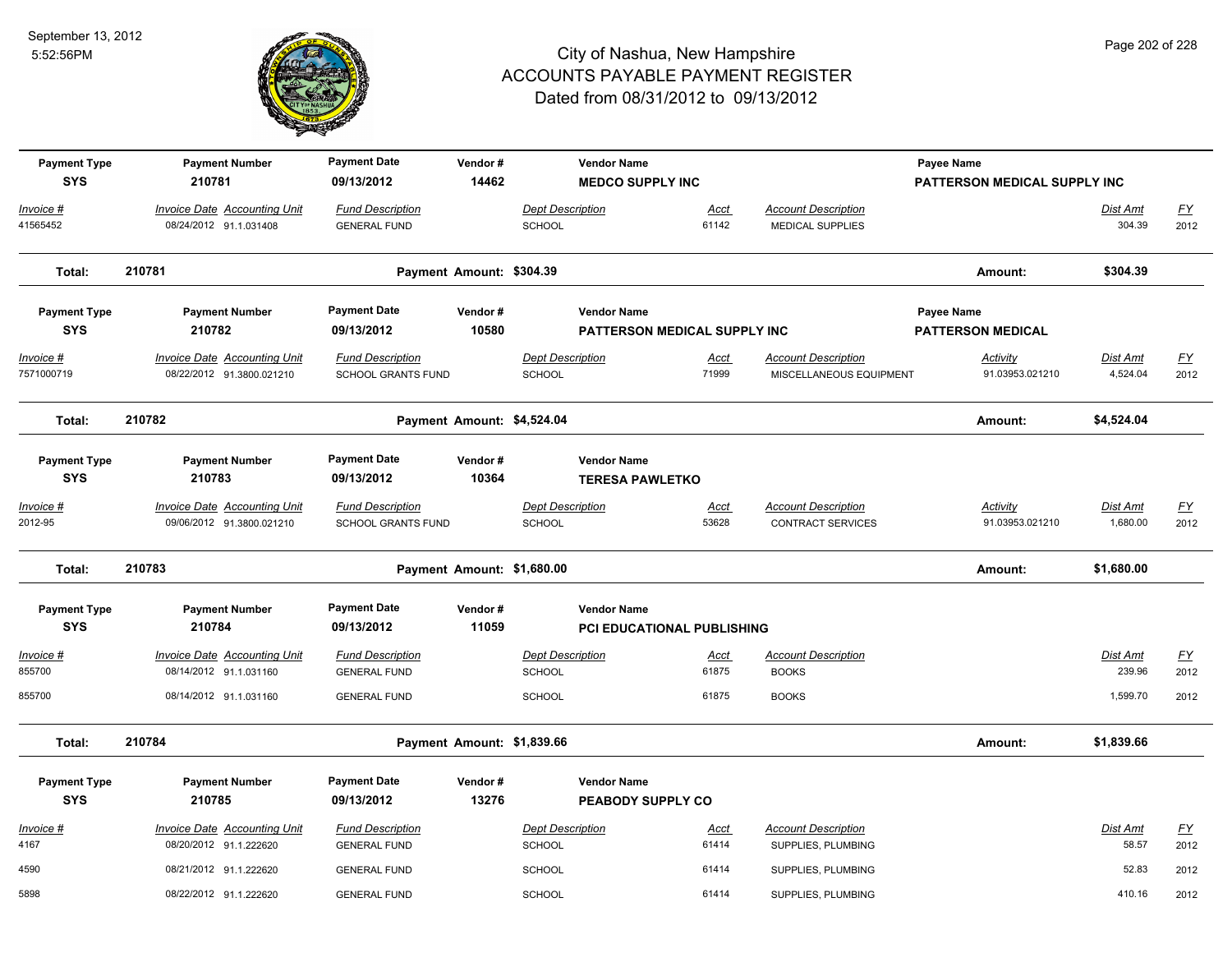

| 5899                              | 08/22/2012 91.1.222620                                        | <b>GENERAL FUND</b>                            |                            | <b>SCHOOL</b>                                       | 61414                | SUPPLIES, PLUMBING                                 |                                            | 8.78                 | 2012                     |
|-----------------------------------|---------------------------------------------------------------|------------------------------------------------|----------------------------|-----------------------------------------------------|----------------------|----------------------------------------------------|--------------------------------------------|----------------------|--------------------------|
| 5900                              | 08/22/2012 91.1.222620                                        | <b>GENERAL FUND</b>                            |                            | <b>SCHOOL</b>                                       | 61414                | SUPPLIES, PLUMBING                                 |                                            | 90.25                | 2012                     |
| 5901                              | 08/22/2012 91.1.222620                                        | <b>GENERAL FUND</b>                            |                            | <b>SCHOOL</b>                                       | 61414                | SUPPLIES, PLUMBING                                 |                                            | 245.39               | 2012                     |
| 5902                              | 08/22/2012 91.1.222620                                        | <b>GENERAL FUND</b>                            |                            | <b>SCHOOL</b>                                       | 61414                | SUPPLIES, PLUMBING                                 |                                            | 74.60                | 2012                     |
| 6360                              | 08/24/2012 91.1.222620                                        | <b>GENERAL FUND</b>                            |                            | <b>SCHOOL</b>                                       | 61414                | SUPPLIES, PLUMBING                                 |                                            | 353.00               | 2012                     |
| 6361                              | 08/24/2012 91.1.222620                                        | <b>GENERAL FUND</b>                            |                            | SCHOOL                                              | 61414                | SUPPLIES, PLUMBING                                 |                                            | 36.16                | 2012                     |
| Total:                            | 210785                                                        |                                                | Payment Amount: \$1,329.74 |                                                     |                      |                                                    | Amount:                                    | \$1,329.74           |                          |
| <b>Payment Type</b><br><b>SYS</b> | <b>Payment Number</b><br>210786                               | <b>Payment Date</b><br>09/13/2012              | Vendor#<br>13278           | <b>Vendor Name</b><br><b>PEARSON EDUCATION</b>      |                      |                                                    |                                            |                      |                          |
| Invoice #<br>BK 67034330          | <b>Invoice Date Accounting Unit</b><br>08/20/2012 91.1.041160 | <b>Fund Description</b><br><b>GENERAL FUND</b> |                            | <b>Dept Description</b><br>SCHOOL                   | <u>Acct</u><br>61875 | <b>Account Description</b><br><b>BOOKS</b>         |                                            | Dist Amt<br>3,527.28 | <u>FY</u><br>2012        |
| Total:                            | 210786                                                        |                                                | Payment Amount: \$3,527.28 |                                                     |                      |                                                    | Amount:                                    | \$3,527.28           |                          |
| <b>Payment Type</b>               | <b>Payment Number</b>                                         | <b>Payment Date</b>                            | Vendor#                    | <b>Vendor Name</b>                                  |                      |                                                    | Payee Name                                 |                      |                          |
| <b>SYS</b>                        | 210787                                                        | 09/13/2012                                     | 13280                      | <b>PEARSON LEARNING GROUP</b>                       |                      |                                                    | <b>PEARSON EDUCATION</b>                   |                      |                          |
| <u> Invoice #</u><br>BK 67066927  | <b>Invoice Date Accounting Unit</b><br>08/21/2012 91.1.041160 | <b>Fund Description</b><br><b>GENERAL FUND</b> |                            | <b>Dept Description</b><br><b>SCHOOL</b>            | <u>Acct</u><br>61875 | <b>Account Description</b><br><b>BOOKS</b>         |                                            | Dist Amt<br>102.88   | <u>FY</u><br>2012        |
| BK 67066927                       | 08/21/2012 91.1.041160                                        | <b>GENERAL FUND</b>                            |                            | <b>SCHOOL</b>                                       | 61875                | <b>BOOKS</b>                                       |                                            | 1,028.79             | 2012                     |
| Total:                            | 210787                                                        |                                                | Payment Amount: \$1,131.67 |                                                     |                      |                                                    | Amount:                                    | \$1,131.67           |                          |
| <b>Payment Type</b><br><b>SYS</b> | <b>Payment Number</b><br>210788                               | <b>Payment Date</b><br>09/13/2012              | Vendor#<br>13282           | <b>Vendor Name</b><br><b>PEARSON SCOTT FORESMAN</b> |                      |                                                    | Payee Name<br><b>PEARSON EDUCATION INC</b> |                      |                          |
| Invoice #<br>4021591354           | <b>Invoice Date Accounting Unit</b><br>07/19/2012 91.1.121160 | <b>Fund Description</b><br><b>GENERAL FUND</b> |                            | <b>Dept Description</b><br><b>SCHOOL</b>            | Acct<br>61135        | <b>Account Description</b><br>EDUCATIONAL SUPPLIES |                                            | Dist Amt<br>2,364.25 | $\underline{FY}$<br>2012 |
| Total:                            | 210788                                                        |                                                | Payment Amount: \$2,364.25 |                                                     |                      |                                                    | Amount:                                    | \$2,364.25           |                          |
| <b>Payment Type</b><br><b>SYS</b> | <b>Payment Number</b><br>210789                               | <b>Payment Date</b><br>09/13/2012              | Vendor#<br>14945           | <b>Vendor Name</b><br><b>TOM PELLETIER</b>          |                      |                                                    |                                            |                      |                          |
| Invoice #                         | <b>Invoice Date Accounting Unit</b>                           | <b>Fund Description</b>                        |                            | <b>Dept Description</b>                             | Acct                 | <b>Account Description</b>                         |                                            | <b>Dist Amt</b>      | <u>FY</u>                |
| 83012-03                          | 08/30/2012 91.1.031443                                        | <b>GENERAL FUND</b>                            |                            | SCHOOL                                              | 55642                | <b>GAME OFFICIALS</b>                              |                                            | 50.00                | 2012                     |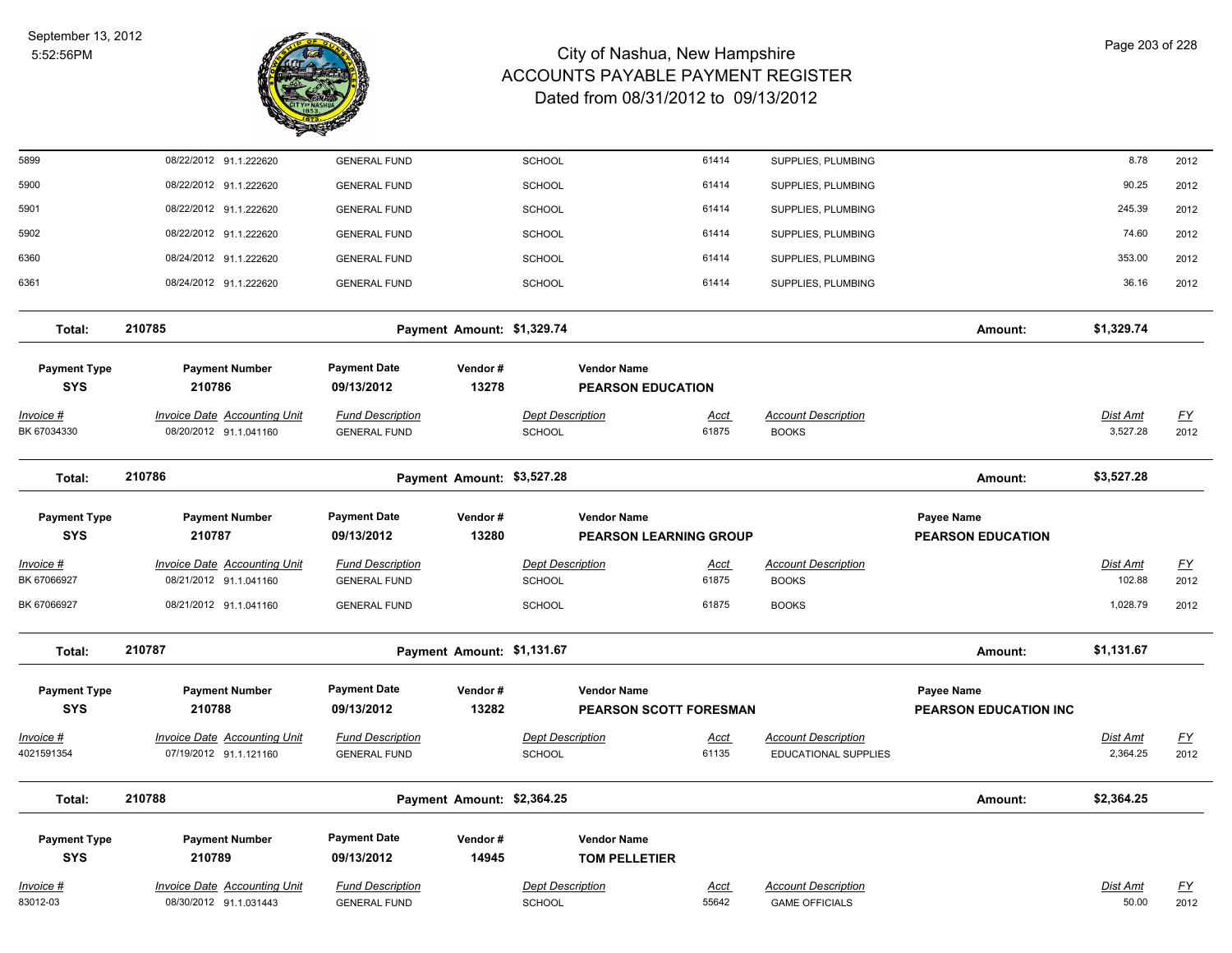

| Total:                            | 210789                                                           |                                                      | Payment Amount: \$50.00    |                                               |                      |                                                                            | Amount:                     | \$50.00              |                          |
|-----------------------------------|------------------------------------------------------------------|------------------------------------------------------|----------------------------|-----------------------------------------------|----------------------|----------------------------------------------------------------------------|-----------------------------|----------------------|--------------------------|
| <b>Payment Type</b><br><b>SYS</b> | <b>Payment Number</b><br>210790                                  | <b>Payment Date</b><br>09/13/2012                    | Vendor#<br>13296           | <b>Vendor Name</b><br>PERFORMANCE REHAB INC   |                      |                                                                            |                             |                      |                          |
| Invoice #<br>229                  | Invoice Date Accounting Unit<br>09/04/2012 91.1.031408           | <b>Fund Description</b><br><b>GENERAL FUND</b>       |                            | <b>Dept Description</b><br>SCHOOL             | Acct<br>53628        | <b>Account Description</b><br><b>CONTRACT SERVICES</b>                     |                             | Dist Amt<br>2,712.20 | $\underline{FY}$<br>2012 |
| 229                               | 09/04/2012 91.1.041408                                           | <b>GENERAL FUND</b>                                  |                            | <b>SCHOOL</b>                                 | 53628                | CONTRACT SERVICES                                                          |                             | 2,712.20             | 2012                     |
| Total:                            | 210790                                                           |                                                      | Payment Amount: \$5,424.40 |                                               |                      |                                                                            | Amount:                     | \$5,424.40           |                          |
| <b>Payment Type</b><br><b>SYS</b> | <b>Payment Number</b><br>210791                                  | <b>Payment Date</b><br>09/13/2012                    | Vendor#<br>12244           | <b>Vendor Name</b><br><b>PORTLAND POTTERY</b> |                      |                                                                            |                             |                      |                          |
| <u> Invoice #</u><br>206481       | <b>Invoice Date Accounting Unit</b><br>08/21/2012 91.1.031102    | <b>Fund Description</b><br><b>GENERAL FUND</b>       |                            | <b>Dept Description</b><br><b>SCHOOL</b>      | Acct<br>61135        | <b>Account Description</b><br>EDUCATIONAL SUPPLIES                         |                             | Dist Amt<br>2.24     | <u>FY</u><br>2012        |
| 206481                            | 08/21/2012 91.1.031102                                           | <b>GENERAL FUND</b>                                  |                            | <b>SCHOOL</b>                                 | 61135                | <b>EDUCATIONAL SUPPLIES</b>                                                |                             | 6,600.75             | 2012                     |
| 206481                            | 08/21/2012 BS1000                                                | <b>GENERAL FUND</b>                                  |                            | <b>GENERAL FUND</b>                           | 29185                | <b>LAWSON INVENTORY</b><br>SUSPENSE                                        |                             | 0.02                 | 2012                     |
| Total:                            | 210791                                                           |                                                      | Payment Amount: \$6,603.01 |                                               |                      |                                                                            | Amount:                     | \$6,603.01           |                          |
| <b>Payment Type</b><br><b>SYS</b> | <b>Payment Number</b><br>210792                                  | <b>Payment Date</b><br>09/13/2012                    | Vendor#<br>13347           | <b>Vendor Name</b><br><b>PREMIER AGENDAS</b>  |                      |                                                                            |                             |                      |                          |
| Invoice #<br>204500275044         | Invoice Date Accounting Unit<br>08/13/2012 91.1.031160           | <b>Fund Description</b><br><b>GENERAL FUND</b>       |                            | <b>Dept Description</b><br><b>SCHOOL</b>      | Acct<br>61135        | <b>Account Description</b><br><b>EDUCATIONAL SUPPLIES</b>                  |                             | Dist Amt<br>2,214.00 | EY<br>2012               |
| Total:                            | 210792                                                           |                                                      | Payment Amount: \$2,214.00 |                                               |                      |                                                                            | Amount:                     | \$2,214.00           |                          |
| <b>Payment Type</b><br><b>SYS</b> | <b>Payment Number</b><br>210793                                  | <b>Payment Date</b><br>09/13/2012                    | Vendor#<br>13390           | <b>Vendor Name</b><br>R & L SUPPLY            |                      |                                                                            |                             |                      |                          |
| Invoice #<br>S-222                | <b>Invoice Date Accounting Unit</b><br>09/11/2012 91.3800.231249 | <b>Fund Description</b><br><b>SCHOOL GRANTS FUND</b> |                            | <b>Dept Description</b><br>SCHOOL             | <u>Acct</u><br>54450 | <b>Account Description</b><br>OFFICE EQUIP REPAIRS &<br><b>MAINTENANCE</b> | Activity<br>91.03763.231249 | Dist Amt<br>80.00    | $\underline{FY}$<br>2012 |
| Total:                            | 210793                                                           |                                                      | Payment Amount: \$80.00    |                                               |                      |                                                                            | Amount:                     | \$80.00              |                          |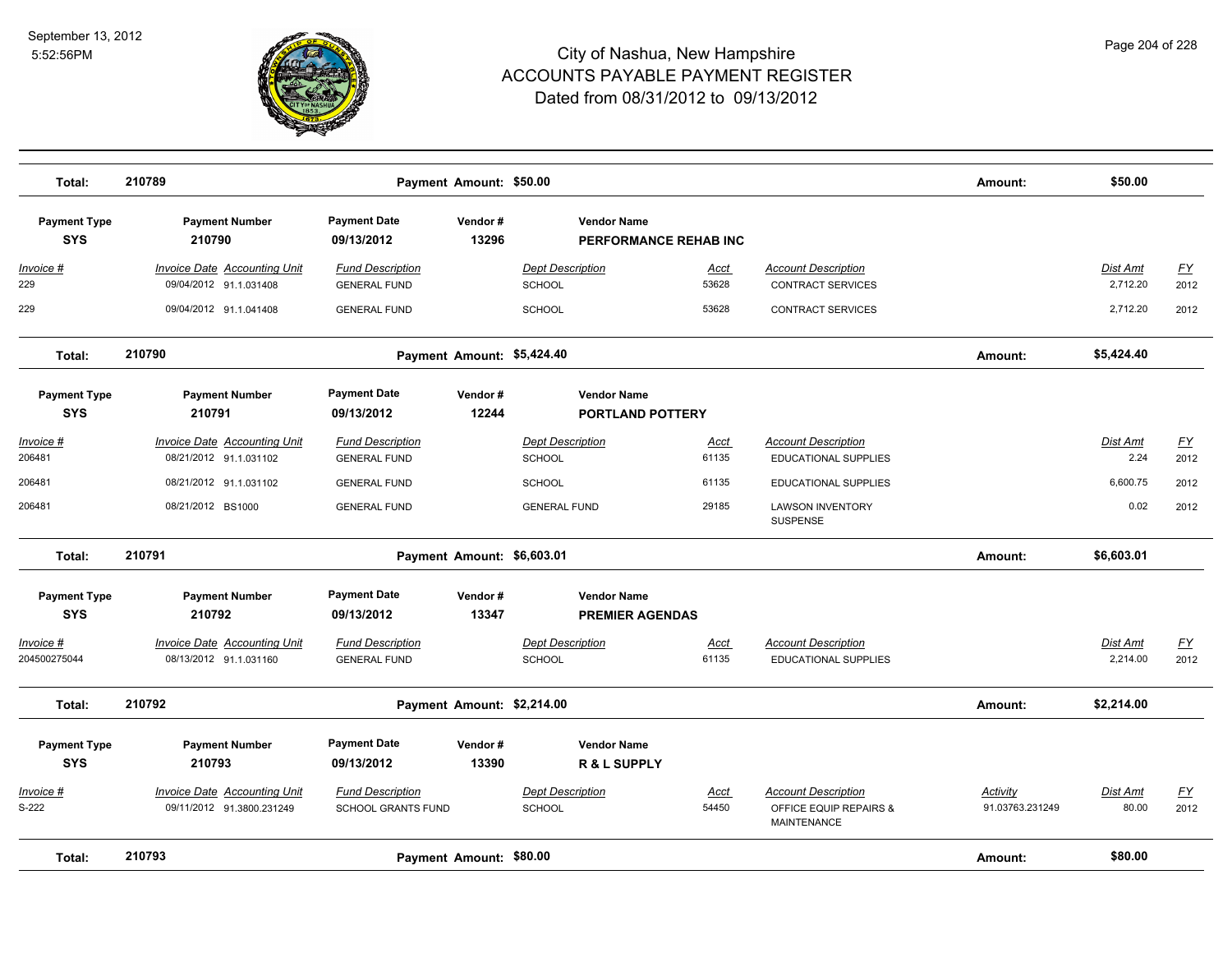

| <b>Payment Type</b>               | <b>Payment Number</b>                                         | <b>Payment Date</b>                            | Vendor#                  |                                          | <b>Vendor Name</b>                 |                      |                                                        |         |                    |                           |
|-----------------------------------|---------------------------------------------------------------|------------------------------------------------|--------------------------|------------------------------------------|------------------------------------|----------------------|--------------------------------------------------------|---------|--------------------|---------------------------|
| <b>SYS</b>                        | 210794                                                        | 09/13/2012                                     | 13392                    |                                          | R WHITE EQUIPMENT CENTER INC       |                      |                                                        |         |                    |                           |
| Invoice #                         | <b>Invoice Date Accounting Unit</b>                           | <b>Fund Description</b>                        |                          | <b>Dept Description</b>                  |                                    | Acct                 | <b>Account Description</b>                             |         | Dist Amt           | $\underline{\mathsf{FY}}$ |
| 11839                             | 08/06/2012 91.1.222630                                        | <b>GENERAL FUND</b>                            |                          | SCHOOL                                   |                                    | 51990                | YEAR END PARTIAL WEEK<br>CHARGEBACK                    |         | 19.95              | 2012                      |
| 11842                             | 08/16/2012 91.1.222630                                        | <b>GENERAL FUND</b>                            |                          | <b>SCHOOL</b>                            |                                    | 51990                | YEAR END PARTIAL WEEK<br>CHARGEBACK                    |         | 19.95              | 2012                      |
| 11895                             | 08/27/2012 91.1.222630                                        | <b>GENERAL FUND</b>                            |                          | <b>SCHOOL</b>                            |                                    | 51990                | YEAR END PARTIAL WEEK<br>CHARGEBACK                    |         | 45.00              | 2012                      |
| Total:                            | 210794                                                        |                                                | Payment Amount: \$84.90  |                                          |                                    |                      |                                                        | Amount: | \$84.90            |                           |
| <b>Payment Type</b>               | <b>Payment Number</b>                                         | <b>Payment Date</b>                            | Vendor#                  |                                          | <b>Vendor Name</b>                 |                      |                                                        |         |                    |                           |
| <b>SYS</b>                        | 210795                                                        | 09/13/2012                                     | 11408                    |                                          | <b>DAVID RAUSEO</b>                |                      |                                                        |         |                    |                           |
| Invoice #                         | <b>Invoice Date Accounting Unit</b>                           | <b>Fund Description</b>                        |                          | <b>Dept Description</b>                  |                                    | Acct                 | <b>Account Description</b>                             |         | Dist Amt           | <u>FY</u>                 |
| MILES-AUG                         | 08/31/2012 91.1.012320                                        | <b>GENERAL FUND</b>                            |                          | <b>SCHOOL</b>                            |                                    | 55307                | MILEAGE REIMBURSEMENTS                                 |         | 11.52              | 2012                      |
| Total:                            | 210795                                                        |                                                | Payment Amount: \$11.52  |                                          |                                    |                      |                                                        | Amount: | \$11.52            |                           |
| <b>Payment Type</b>               | <b>Payment Number</b>                                         | <b>Payment Date</b>                            | Vendor#                  |                                          | <b>Vendor Name</b>                 |                      |                                                        |         |                    |                           |
| <b>SYS</b>                        | 210796                                                        | 09/13/2012                                     | 13410                    |                                          | <b>REALLY GOOD STUFF INC</b>       |                      |                                                        |         |                    |                           |
| <u>Invoice #</u>                  | <b>Invoice Date Accounting Unit</b>                           | <b>Fund Description</b>                        |                          | <b>Dept Description</b>                  |                                    | Acct                 | <b>Account Description</b>                             |         | <b>Dist Amt</b>    | EY                        |
| 4061878                           | 08/22/2012 91.1.111119                                        | <b>GENERAL FUND</b>                            |                          | <b>SCHOOL</b>                            |                                    | 61135                | EDUCATIONAL SUPPLIES                                   |         | 62.53              | 2012                      |
| 4061882                           | 08/22/2012 91.1.111122                                        | <b>GENERAL FUND</b>                            |                          | SCHOOL                                   |                                    | 61135                | EDUCATIONAL SUPPLIES                                   |         | $-7.99$            | 2012                      |
| 4061882                           | 08/22/2012 91.1.111122                                        | <b>GENERAL FUND</b>                            |                          | <b>SCHOOL</b>                            |                                    | 61135                | <b>EDUCATIONAL SUPPLIES</b>                            |         | 90.85              | 2012                      |
| Total:                            | 210796                                                        |                                                | Payment Amount: \$145.39 |                                          |                                    |                      |                                                        | Amount: | \$145.39           |                           |
| <b>Payment Type</b>               | <b>Payment Number</b>                                         | <b>Payment Date</b>                            | Vendor#                  |                                          | <b>Vendor Name</b>                 |                      |                                                        |         |                    |                           |
| <b>SYS</b>                        | 210797                                                        | 09/13/2012                                     | 10634                    |                                          | <b>RELIABLE ASSET RECOVERY INC</b> |                      |                                                        |         |                    |                           |
| Invoice #<br>1232                 | <b>Invoice Date Accounting Unit</b><br>09/05/2012 91.1.992225 | <b>Fund Description</b><br><b>GENERAL FUND</b> |                          | <b>Dept Description</b><br><b>SCHOOL</b> |                                    | <u>Acct</u><br>53628 | <b>Account Description</b><br><b>CONTRACT SERVICES</b> |         | Dist Amt<br>442.20 | $\underline{FY}$<br>2012  |
| Total:                            | 210797                                                        |                                                | Payment Amount: \$442.20 |                                          |                                    |                      |                                                        | Amount: | \$442.20           |                           |
|                                   |                                                               | <b>Payment Date</b>                            | Vendor#                  |                                          | <b>Vendor Name</b>                 |                      |                                                        |         |                    |                           |
| <b>Payment Type</b><br><b>SYS</b> | <b>Payment Number</b><br>210798                               | 09/13/2012                                     | 11513                    |                                          | <b>PAULA REYNOLDS</b>              |                      |                                                        |         |                    |                           |
|                                   |                                                               |                                                |                          |                                          |                                    |                      |                                                        |         |                    |                           |
| Invoice #                         | <b>Invoice Date Accounting Unit</b>                           | <b>Fund Description</b>                        |                          | <b>Dept Description</b>                  |                                    | Acct                 | <b>Account Description</b>                             |         | Dist Amt           | EY                        |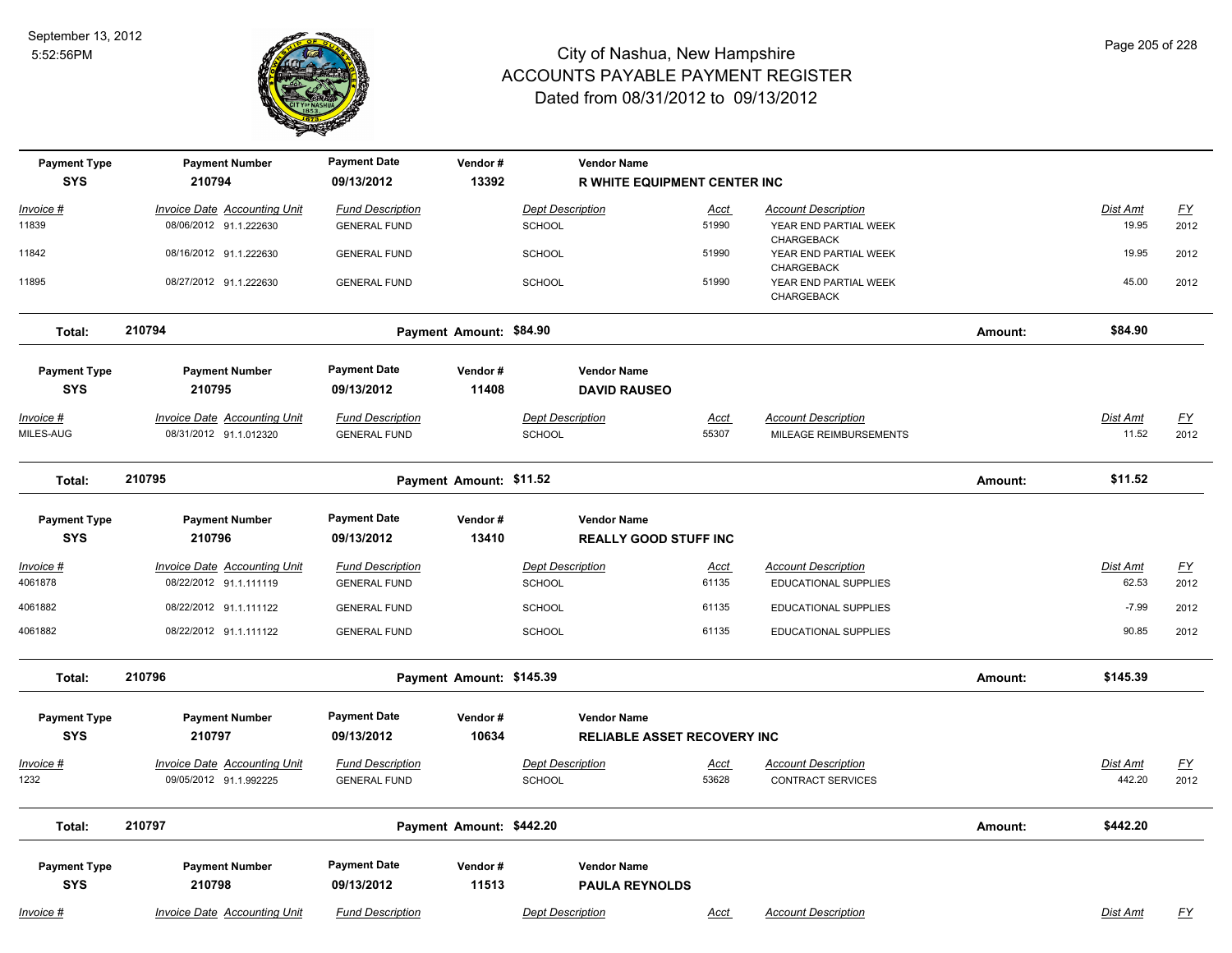

| <b>JUL-12</b>              | 09/12/2012 91.1.201210              | <b>GENERAL FUND</b>       |                            | <b>SCHOOL</b>            | 61135                | <b>EDUCATIONAL SUPPLIES</b>                                      |                                    | 10.95                       | 2012      |
|----------------------------|-------------------------------------|---------------------------|----------------------------|--------------------------|----------------------|------------------------------------------------------------------|------------------------------------|-----------------------------|-----------|
| <b>JUL-12</b>              | 09/12/2012 91.1.202410              | <b>GENERAL FUND</b>       |                            | SCHOOL                   | 61100                | OFFICE SUPPLIES                                                  |                                    | 10.95                       | 2012      |
| Total:                     | 210798                              |                           | Payment Amount: \$21.90    |                          |                      |                                                                  | Amount:                            | \$21.90                     |           |
| <b>Payment Type</b>        | <b>Payment Number</b>               | <b>Payment Date</b>       | Vendor#                    | <b>Vendor Name</b>       |                      |                                                                  | <b>Payee Name</b>                  |                             |           |
| <b>SYS</b>                 | 210799                              | 09/13/2012                | 11023                      | ALL AMERICAN SPORTS CORP |                      |                                                                  | RIDDELL/ALL AMERICAN SPORTS CO     |                             |           |
| $Invoice$ #                | <b>Invoice Date Accounting Unit</b> | <b>Fund Description</b>   |                            | <b>Dept Description</b>  | <u>Acct</u>          | <b>Account Description</b>                                       |                                    | <u>Dist Amt</u>             | <u>FY</u> |
| 60195019                   | 08/13/2012 91.1.041429              | <b>GENERAL FUND</b>       |                            | <b>SCHOOL</b>            | 54487                | <b>EQUIPMENT REPAIRS &amp;</b><br>MAINTENANCE                    |                                    | 384.15                      | 2012      |
| 60195019                   | 08/13/2012 91.1.041432              | <b>GENERAL FUND</b>       |                            | <b>SCHOOL</b>            | 55628                | LAUNDRY & CLEANING<br><b>SERVICES</b>                            |                                    | 163.08                      | 2012      |
| 60195019                   | 08/13/2012 91.1.041433              | <b>GENERAL FUND</b>       |                            | SCHOOL                   | 55628                | LAUNDRY & CLEANING<br><b>SERVICES</b>                            |                                    | 163.08                      | 2012      |
| 60195019                   | 08/13/2012 91.1.041436              | <b>GENERAL FUND</b>       |                            | <b>SCHOOL</b>            | 55628                | LAUNDRY & CLEANING<br><b>SERVICES</b>                            |                                    | 311.77                      | 2012      |
| 60195019                   | 08/13/2012 91.1.041437              | <b>GENERAL FUND</b>       |                            | <b>SCHOOL</b>            | 55628                | LAUNDRY & CLEANING<br><b>SERVICES</b>                            |                                    | 239.83                      | 2012      |
| 60195019                   | 08/13/2012 91.1.041440              | <b>GENERAL FUND</b>       |                            | <b>SCHOOL</b>            | 54487                | <b>EQUIPMENT REPAIRS &amp;</b><br>MAINTENANCE                    |                                    | 402.91                      | 2012      |
| 60195019                   | 08/13/2012 91.1.041441              | <b>GENERAL FUND</b>       |                            | <b>SCHOOL</b>            | 54487                | <b>EQUIPMENT REPAIRS &amp;</b><br><b>MAINTENANCE</b>             |                                    | 3,948.74                    | 2012      |
| 60195019                   | 08/13/2012 BS1000                   | <b>GENERAL FUND</b>       |                            | <b>GENERAL FUND</b>      | 29185                | <b>LAWSON INVENTORY</b><br><b>SUSPENSE</b>                       |                                    | $-269.16$                   | 2012      |
| 94910174                   | 08/15/2012 91.1.041429              | <b>GENERAL FUND</b>       |                            | <b>SCHOOL</b>            | 54487                | <b>EQUIPMENT REPAIRS &amp;</b>                                   |                                    | 16.30                       | 2012      |
| 94910174                   | 08/15/2012 91.1.041432              | <b>GENERAL FUND</b>       |                            | SCHOOL                   | 55628                | <b>MAINTENANCE</b><br>LAUNDRY & CLEANING                         |                                    | 6.92                        | 2012      |
| 94910174                   | 08/15/2012 91.1.041433              | <b>GENERAL FUND</b>       |                            | <b>SCHOOL</b>            | 55628                | <b>SERVICES</b><br>LAUNDRY & CLEANING                            |                                    | 6.92                        | 2012      |
| 94910174                   | 08/15/2012 91.1.041436              | <b>GENERAL FUND</b>       |                            | <b>SCHOOL</b>            | 55628                | <b>SERVICES</b><br><b>LAUNDRY &amp; CLEANING</b>                 |                                    | 13.23                       | 2012      |
| 94910174                   | 08/15/2012 91.1.041437              | <b>GENERAL FUND</b>       |                            | <b>SCHOOL</b>            | 55628                | <b>SERVICES</b><br>LAUNDRY & CLEANING                            |                                    | 10.18                       | 2012      |
| 94910174                   | 08/15/2012 91.1.041440              | <b>GENERAL FUND</b>       |                            | SCHOOL                   | 54487                | <b>SERVICES</b><br><b>EQUIPMENT REPAIRS &amp;</b>                |                                    | 17.09                       | 2012      |
| 94910174                   | 08/15/2012 91.1.041441              | <b>GENERAL FUND</b>       |                            | <b>SCHOOL</b>            | 54487                | MAINTENANCE<br><b>EQUIPMENT REPAIRS &amp;</b>                    |                                    | 167.53                      | 2012      |
| 94910174                   | 08/15/2012 BS1000                   | <b>GENERAL FUND</b>       |                            | <b>GENERAL FUND</b>      | 29185                | <b>MAINTENANCE</b><br><b>LAWSON INVENTORY</b><br><b>SUSPENSE</b> |                                    | $-11.13$                    | 2012      |
| Total:                     | 210799                              |                           | Payment Amount: \$5,571.44 |                          |                      |                                                                  | Amount:                            | \$5,571.44                  |           |
| <b>Payment Type</b>        | <b>Payment Number</b>               | <b>Payment Date</b>       | Vendor#                    | <b>Vendor Name</b>       |                      |                                                                  |                                    |                             |           |
| <b>SYS</b>                 | 210800                              | 09/13/2012                | 13446                      | <b>RIFTON EQUIPMENT</b>  |                      |                                                                  |                                    |                             |           |
| <u>Invoice #</u><br>957PA1 | <b>Invoice Date Accounting Unit</b> | <b>Fund Description</b>   |                            | <b>Dept Description</b>  | <u>Acct</u><br>71999 | <b>Account Description</b>                                       | <b>Activity</b><br>91.03953.021210 | <b>Dist Amt</b><br>$-75.00$ | <u>FY</u> |
|                            | 08/22/2012 91.3800.021210           | <b>SCHOOL GRANTS FUND</b> |                            | SCHOOL                   |                      | MISCELLANEOUS EQUIPMENT                                          |                                    |                             | 2012      |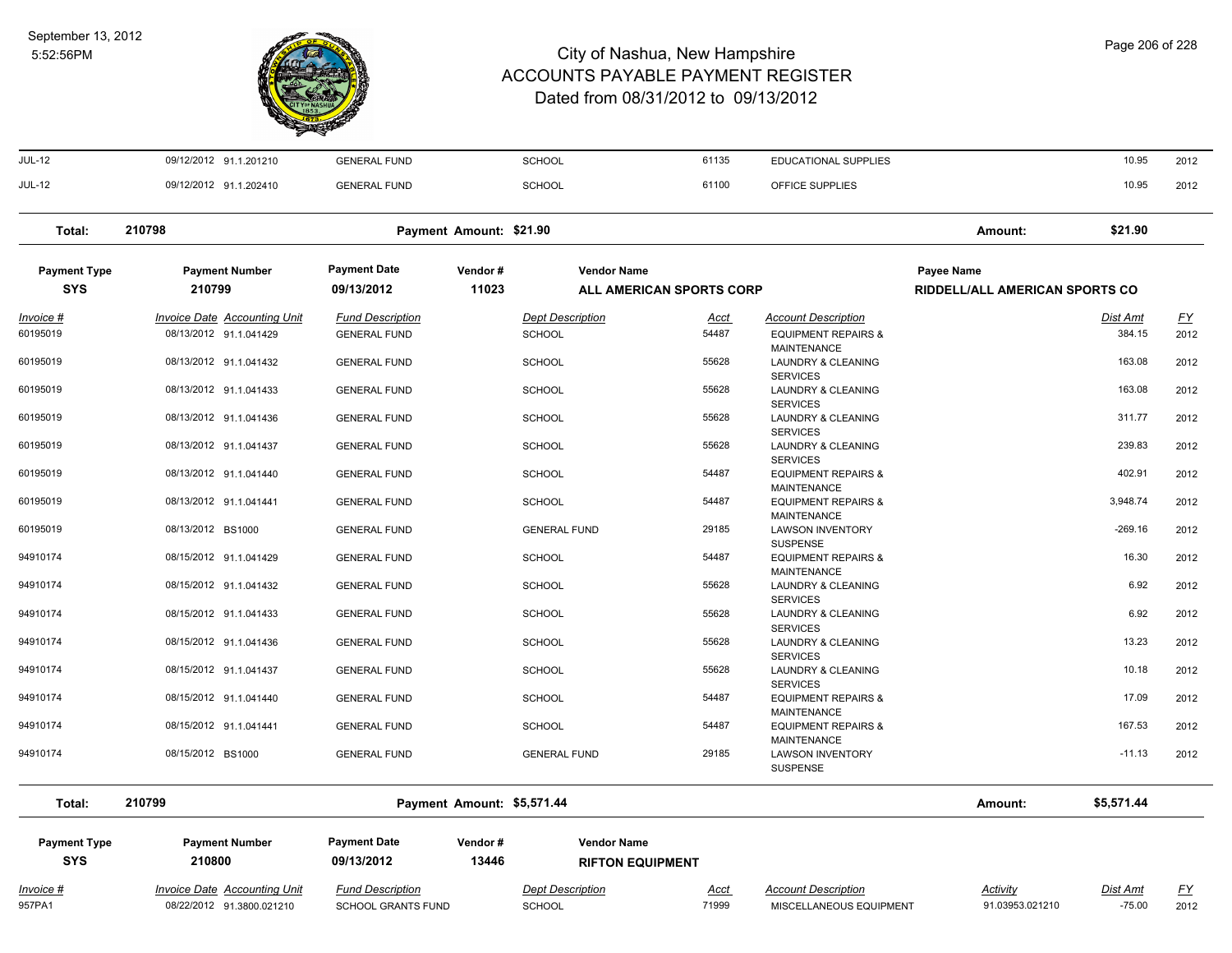

| 957PA1                            | 08/22/2012 91.3800.021210                                     | <b>SCHOOL GRANTS FUND</b>                      |                            | <b>SCHOOL</b>                            |                                               | 71999                | MISCELLANEOUS EQUIPMENT                                   | 91.03953.021210 | 300.00            | 2012              |
|-----------------------------------|---------------------------------------------------------------|------------------------------------------------|----------------------------|------------------------------------------|-----------------------------------------------|----------------------|-----------------------------------------------------------|-----------------|-------------------|-------------------|
| 958PA1                            | 08/24/2012 91.3800.021210                                     | <b>SCHOOL GRANTS FUND</b>                      |                            | <b>SCHOOL</b>                            |                                               | 71999                | MISCELLANEOUS EQUIPMENT                                   | 91.03953.021210 | $-62.50$          | 2012              |
| 958PA1                            | 08/24/2012 91.3800.021210                                     | <b>SCHOOL GRANTS FUND</b>                      |                            | <b>SCHOOL</b>                            |                                               | 71999                | MISCELLANEOUS EQUIPMENT                                   | 91.03953.021210 | 250.00            | 2012              |
| 959PA1                            | 08/24/2012 91.3800.021210                                     | <b>SCHOOL GRANTS FUND</b>                      |                            | <b>SCHOOL</b>                            | 71999                                         |                      | MISCELLANEOUS EQUIPMENT                                   | 91.03953.021210 | $-135.00$         | 2012              |
| 959PA1                            | 08/24/2012 91.3800.021210                                     | <b>SCHOOL GRANTS FUND</b>                      |                            | <b>SCHOOL</b>                            | 71999                                         |                      | MISCELLANEOUS EQUIPMENT                                   | 91.03953.021210 | 540.00            | 2012              |
| 960PA1                            | 08/24/2012 91.3800.021210                                     | <b>SCHOOL GRANTS FUND</b>                      |                            | <b>SCHOOL</b>                            | 71999                                         |                      | MISCELLANEOUS EQUIPMENT                                   | 91.03953.021210 | $-62.50$          | 2012              |
| 960PA1                            | 08/24/2012 91.3800.021210                                     | <b>SCHOOL GRANTS FUND</b>                      |                            | <b>SCHOOL</b>                            | 71999                                         |                      | MISCELLANEOUS EQUIPMENT                                   | 91.03953.021210 | 250.00            | 2012              |
| 961PA1                            | 08/24/2012 91.3800.021210                                     | <b>SCHOOL GRANTS FUND</b>                      |                            | <b>SCHOOL</b>                            |                                               | 71999                | MISCELLANEOUS EQUIPMENT                                   | 91.03953.021210 | $-97.50$          | 2012              |
| 961PA1                            | 08/24/2012 91.3800.021210                                     | <b>SCHOOL GRANTS FUND</b>                      |                            | <b>SCHOOL</b>                            |                                               | 71999                | MISCELLANEOUS EQUIPMENT                                   | 91.03953.021210 | 390.00            | 2012              |
| Total:                            | 210800                                                        |                                                | Payment Amount: \$1,297.50 |                                          |                                               |                      |                                                           | Amount:         | \$1,297.50        |                   |
| <b>Payment Type</b><br><b>SYS</b> | <b>Payment Number</b><br>210801                               | <b>Payment Date</b><br>09/13/2012              | Vendor#<br>13458           |                                          | <b>Vendor Name</b><br><b>GERARD ROBICHAUD</b> |                      |                                                           |                 |                   |                   |
| Invoice #                         | Invoice Date Accounting Unit                                  | <b>Fund Description</b>                        |                            | <b>Dept Description</b>                  |                                               | Acct                 | <b>Account Description</b>                                |                 | Dist Amt          | <u>FY</u>         |
| 90112-04                          | 09/01/2012 91.1.041443                                        | <b>GENERAL FUND</b>                            |                            | <b>SCHOOL</b>                            |                                               | 55642                | <b>GAME OFFICIALS</b>                                     |                 | 40.00             | 2012              |
|                                   |                                                               |                                                |                            |                                          |                                               |                      |                                                           |                 |                   |                   |
| Total:                            | 210801                                                        |                                                | Payment Amount: \$40.00    |                                          |                                               |                      |                                                           | Amount:         | \$40.00           |                   |
| <b>Payment Type</b>               | <b>Payment Number</b>                                         | <b>Payment Date</b>                            | Vendor#                    |                                          | <b>Vendor Name</b>                            |                      |                                                           |                 |                   |                   |
| <b>SYS</b>                        | 210802                                                        | 09/13/2012                                     | 14785                      |                                          | <b>S &amp; S WORLDWIDE</b>                    |                      |                                                           |                 |                   |                   |
| <u> Invoice #</u><br>7456381      | <b>Invoice Date Accounting Unit</b><br>08/28/2012 91.1.191108 | <b>Fund Description</b><br><b>GENERAL FUND</b> |                            | <b>Dept Description</b><br><b>SCHOOL</b> |                                               | <b>Acct</b><br>61135 | <b>Account Description</b><br><b>EDUCATIONAL SUPPLIES</b> |                 | Dist Amt<br>84.99 | <u>FY</u><br>2012 |
| Total:                            | 210802                                                        |                                                | Payment Amount: \$84.99    |                                          |                                               |                      |                                                           | Amount:         | \$84.99           |                   |
| <b>Payment Type</b>               | <b>Payment Number</b>                                         | <b>Payment Date</b>                            | Vendor#                    |                                          | <b>Vendor Name</b>                            |                      |                                                           |                 |                   |                   |
| <b>SYS</b>                        | 210803                                                        | 09/13/2012                                     | 13504                      |                                          | <b>SANEL AUTO PARTS CO</b>                    |                      |                                                           |                 |                   |                   |
| Invoice #                         | <b>Invoice Date Accounting Unit</b>                           | <b>Fund Description</b>                        |                            | <b>Dept Description</b>                  |                                               | Acct                 | <b>Account Description</b>                                |                 | Dist Amt          | <u>FY</u>         |
| 2NL9200                           | 08/07/2012 91.1.222620                                        | <b>GENERAL FUND</b>                            |                            | <b>SCHOOL</b>                            |                                               | 54600                | <b>VEHICLE REPAIRS &amp;</b><br><b>MAINTENANCE</b>        |                 | 63.06             | 2012              |
| 2NM0167                           | 08/08/2012 91.1.222620                                        | <b>GENERAL FUND</b>                            |                            | <b>SCHOOL</b>                            |                                               | 54600                | <b>VEHICLE REPAIRS &amp;</b><br><b>MAINTENANCE</b>        |                 | 7.91              | 2012              |
| 2NN1459                           | 08/09/2012 91.1.222620                                        | <b>GENERAL FUND</b>                            |                            | <b>SCHOOL</b>                            | 54600                                         |                      | <b>VEHICLE REPAIRS &amp;</b><br><b>MAINTENANCE</b>        |                 | 40.64             | 2012              |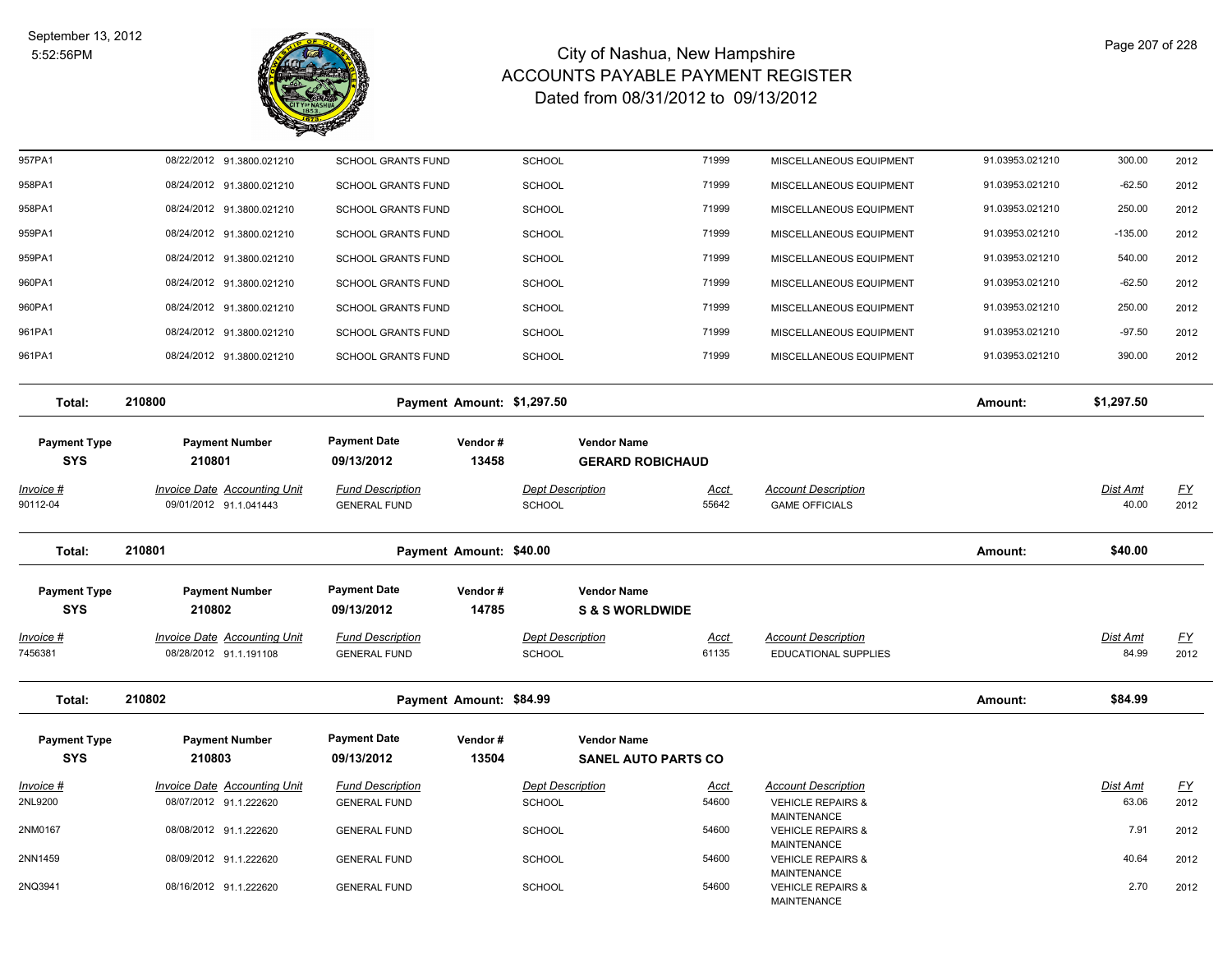

| Total:<br><b>Payment Type</b><br><b>SYS</b> | 08/16/2012 91.1.031113<br>210804<br><b>Payment Number</b><br>210805<br><b>Invoice Date Accounting Unit</b><br>08/02/2012 91.1.101124 | <b>GENERAL FUND</b><br><b>Payment Date</b><br>09/13/2012<br><b>Fund Description</b><br><b>GENERAL FUND</b> | Payment Amount: \$371.74<br>Vendor#<br>11712 | <b>Vendor Name</b><br><b>LISA SAUNDERS</b><br><b>Dept Description</b><br><b>SCHOOL</b> | <u>Acct</u><br>61135 | <b>Account Description</b><br><b>EDUCATIONAL SUPPLIES</b> | Amount: | \$371.74<br>Dist Amt<br>224.74 | <u>FY</u><br>2012 |
|---------------------------------------------|--------------------------------------------------------------------------------------------------------------------------------------|------------------------------------------------------------------------------------------------------------|----------------------------------------------|----------------------------------------------------------------------------------------|----------------------|-----------------------------------------------------------|---------|--------------------------------|-------------------|
| 49004681<br><u> Invoice #</u><br>8158       |                                                                                                                                      |                                                                                                            |                                              |                                                                                        |                      |                                                           |         |                                |                   |
|                                             |                                                                                                                                      |                                                                                                            |                                              |                                                                                        |                      |                                                           |         |                                |                   |
|                                             |                                                                                                                                      |                                                                                                            |                                              |                                                                                        |                      |                                                           |         |                                |                   |
|                                             |                                                                                                                                      |                                                                                                            |                                              |                                                                                        |                      |                                                           |         |                                |                   |
|                                             |                                                                                                                                      |                                                                                                            |                                              |                                                                                        |                      |                                                           |         |                                |                   |
|                                             |                                                                                                                                      |                                                                                                            |                                              | <b>SCHOOL</b>                                                                          | 61135                | EDUCATIONAL SUPPLIES                                      |         | 281.20                         | 2012              |
| Invoice #<br>49003713                       | Invoice Date Accounting Unit<br>08/13/2012 91.1.031113                                                                               | <b>Fund Description</b><br><b>GENERAL FUND</b>                                                             |                                              | <b>Dept Description</b><br>SCHOOL                                                      | Acct<br>61135        | <b>Account Description</b><br><b>EDUCATIONAL SUPPLIES</b> |         | Dist Amt<br>90.54              | EY<br>2012        |
| <b>Payment Type</b><br><b>SYS</b>           | <b>Payment Number</b><br>210804                                                                                                      | <b>Payment Date</b><br>09/13/2012                                                                          | Vendor#<br>13508                             | <b>Vendor Name</b><br><b>SARGENT WELCH</b>                                             |                      |                                                           |         |                                |                   |
|                                             |                                                                                                                                      |                                                                                                            |                                              |                                                                                        |                      |                                                           |         |                                |                   |
| Total:                                      | 210803                                                                                                                               |                                                                                                            | Payment Amount: \$603.17                     |                                                                                        |                      |                                                           | Amount: | \$603.17                       |                   |
| 2NY8907                                     | 08/31/2012 91.1.222620                                                                                                               | <b>GENERAL FUND</b>                                                                                        |                                              | <b>SCHOOL</b>                                                                          | 54600                | <b>VEHICLE REPAIRS &amp;</b><br><b>MAINTENANCE</b>        |         | 69.99                          | 2012              |
|                                             | 08/30/2012 91.1.222620                                                                                                               | <b>GENERAL FUND</b>                                                                                        |                                              | <b>SCHOOL</b>                                                                          |                      | <b>VEHICLE REPAIRS &amp;</b><br><b>MAINTENANCE</b>        |         |                                | 2012              |
| 2NY0117                                     |                                                                                                                                      |                                                                                                            |                                              |                                                                                        | 54600                | <b>MAINTENANCE</b>                                        |         | 10.20                          |                   |
| 2NX7261                                     | 08/29/2012 91.1.222620                                                                                                               | <b>GENERAL FUND</b>                                                                                        |                                              | <b>SCHOOL</b>                                                                          | 54600                | <b>MAINTENANCE</b><br><b>VEHICLE REPAIRS &amp;</b>        |         | 31.85                          | 2012              |
| 2NX7260                                     | 08/29/2012 91.1.222620                                                                                                               | <b>GENERAL FUND</b>                                                                                        |                                              | <b>SCHOOL</b>                                                                          | 54600                | <b>MAINTENANCE</b><br><b>VEHICLE REPAIRS &amp;</b>        |         | 186.25                         | 2012              |
| 2NX0441                                     | 08/28/2012 91.1.222620                                                                                                               | <b>GENERAL FUND</b>                                                                                        |                                              | <b>SCHOOL</b>                                                                          | 54600                | <b>MAINTENANCE</b><br><b>VEHICLE REPAIRS &amp;</b>        |         | 67.92                          | 2012              |
| 2NU5280                                     | 08/23/2012 91.1.222620                                                                                                               | <b>GENERAL FUND</b>                                                                                        |                                              | <b>SCHOOL</b>                                                                          | 54600                | MAINTENANCE<br><b>VEHICLE REPAIRS &amp;</b>               |         | 20.46                          | 2012              |
| 2NU2649                                     | 08/23/2012 91.1.222620                                                                                                               | <b>GENERAL FUND</b>                                                                                        |                                              | <b>SCHOOL</b>                                                                          | 54600                | <b>VEHICLE REPAIRS &amp;</b>                              |         | 4.04                           | 2012              |
| 2NT4302                                     | 08/22/2012 91.1.222620                                                                                                               | <b>GENERAL FUND</b>                                                                                        |                                              | <b>SCHOOL</b>                                                                          | 54600                | <b>VEHICLE REPAIRS &amp;</b><br><b>MAINTENANCE</b>        |         | 47.40                          | 2012              |
| 2NT2106                                     | 08/21/2012 91.1.222620                                                                                                               | <b>GENERAL FUND</b>                                                                                        |                                              | <b>SCHOOL</b>                                                                          | 54600                | <b>VEHICLE REPAIRS &amp;</b><br><b>MAINTENANCE</b>        |         | 9.96                           | 2012              |
| 2NS1298                                     | 08/20/2012 91.1.222620                                                                                                               | <b>GENERAL FUND</b>                                                                                        |                                              | <b>SCHOOL</b>                                                                          | 54600                | <b>VEHICLE REPAIRS &amp;</b><br><b>MAINTENANCE</b>        |         | 10.20                          | 2012              |
|                                             | 08/16/2012 91.1.222620                                                                                                               | <b>GENERAL FUND</b>                                                                                        |                                              | <b>SCHOOL</b>                                                                          |                      | <b>VEHICLE REPAIRS &amp;</b><br><b>MAINTENANCE</b>        |         |                                | 2012              |
|                                             |                                                                                                                                      |                                                                                                            |                                              |                                                                                        | 54600                | <b>MAINTENANCE</b>                                        |         | 10.20                          |                   |
| 2NQ8298                                     |                                                                                                                                      |                                                                                                            |                                              | <b>SCHOOL</b>                                                                          | 54600                | <b>VEHICLE REPAIRS &amp;</b>                              |         | 20.39                          |                   |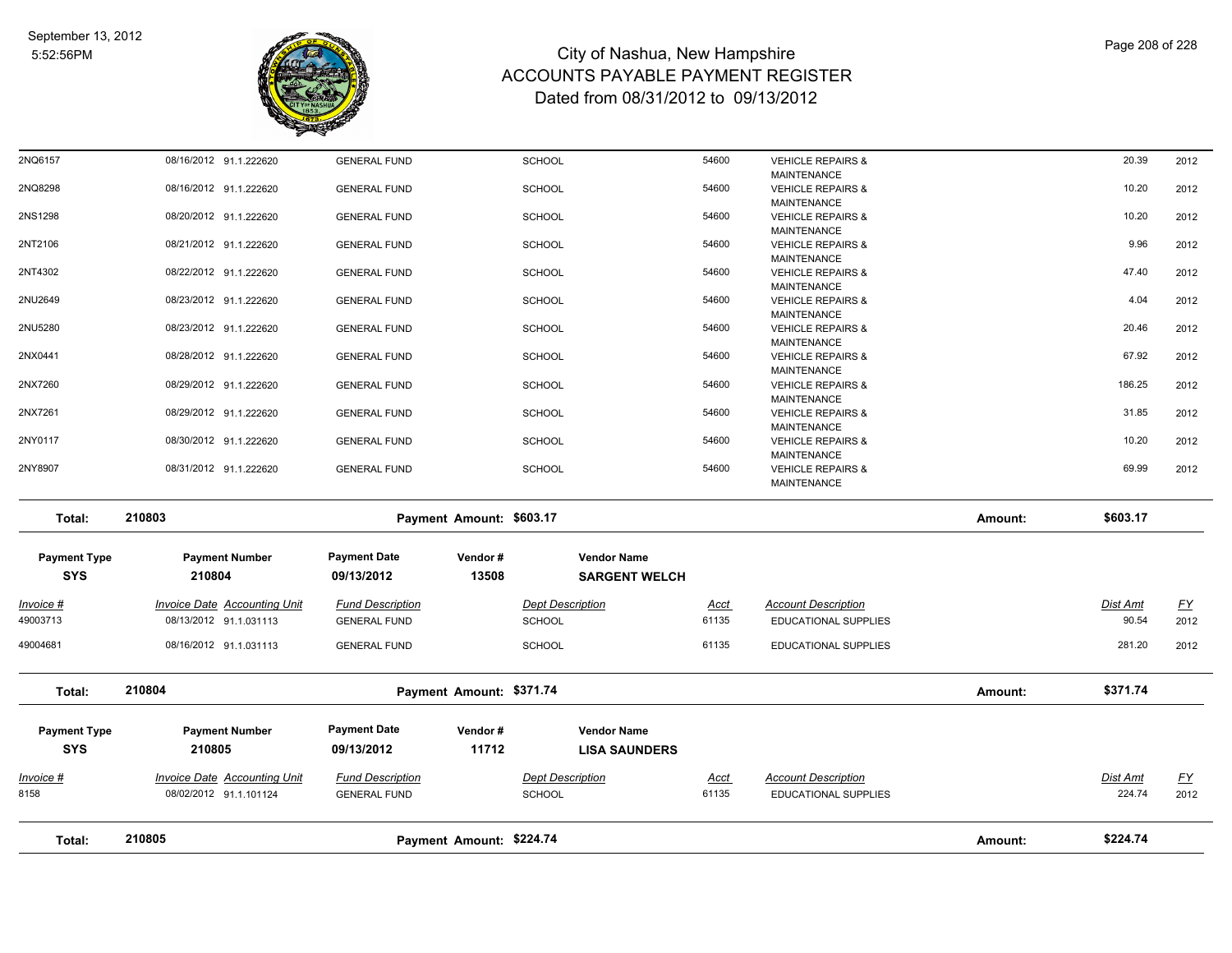

| <b>Payment Type</b><br><b>SYS</b> | <b>Payment Number</b><br>210806                               | <b>Payment Date</b><br>09/13/2012              | Vendor#<br>14942         | <b>Vendor Name</b><br><b>APRILLE SAYER</b>                 |                      |                                                           |                                           |                    |                                   |
|-----------------------------------|---------------------------------------------------------------|------------------------------------------------|--------------------------|------------------------------------------------------------|----------------------|-----------------------------------------------------------|-------------------------------------------|--------------------|-----------------------------------|
| Invoice #<br>MILES-JUL            | Invoice Date Accounting Unit<br>09/07/2012 91.1.992322        | <b>Fund Description</b><br><b>GENERAL FUND</b> |                          | <b>Dept Description</b><br><b>SCHOOL</b>                   | Acct<br>55307        | <b>Account Description</b><br>MILEAGE REIMBURSEMENTS      |                                           | Dist Amt<br>119.44 | EY<br>2012                        |
| Total:                            | 210806                                                        |                                                | Payment Amount: \$119.44 |                                                            |                      |                                                           | Amount:                                   | \$119.44           |                                   |
| <b>Payment Type</b><br><b>SYS</b> | <b>Payment Number</b><br>210807                               | <b>Payment Date</b><br>09/13/2012              | Vendor#<br>13513         | <b>Vendor Name</b><br><b>SCANTRON CORP</b>                 |                      |                                                           |                                           |                    |                                   |
| Invoice #<br>6204291              | <b>Invoice Date Accounting Unit</b><br>08/13/2012 91.1.031160 | <b>Fund Description</b><br><b>GENERAL FUND</b> |                          | <b>Dept Description</b><br><b>SCHOOL</b>                   | <u>Acct</u><br>61135 | <b>Account Description</b><br><b>EDUCATIONAL SUPPLIES</b> |                                           | Dist Amt<br>188.00 | $\underline{FY}$<br>2012          |
| 6204291                           | 08/13/2012 BS1000                                             | <b>GENERAL FUND</b>                            |                          | <b>GENERAL FUND</b>                                        | 29185                | <b>LAWSON INVENTORY</b><br>SUSPENSE                       |                                           | $-6.44$            | 2012                              |
| Total:                            | 210807                                                        |                                                | Payment Amount: \$181.56 |                                                            |                      |                                                           | Amount:                                   | \$181.56           |                                   |
| <b>Payment Type</b><br><b>SYS</b> | <b>Payment Number</b><br>210808                               | <b>Payment Date</b><br>09/13/2012              | Vendor#<br>13519         | <b>Vendor Name</b><br><b>SCHOLASTIC CLASSROOM MAGAZINE</b> |                      |                                                           | Payee Name<br><b>SCHOLASTIC</b>           |                    |                                   |
| Invoice #<br>M4914799             | <b>Invoice Date Accounting Unit</b><br>07/19/2012 91.1.071115 | <b>Fund Description</b><br><b>GENERAL FUND</b> |                          | <b>Dept Description</b><br><b>SCHOOL</b>                   | Acct<br>61821        | <b>Account Description</b><br>PERIODICALS                 |                                           | Dist Amt<br>863.39 | <u>FY</u><br>2012                 |
| M4914799                          | 07/19/2012 BS1000                                             | <b>GENERAL FUND</b>                            |                          | <b>GENERAL FUND</b>                                        | 29185                | <b>LAWSON INVENTORY</b><br>SUSPENSE                       |                                           | 0.01               | 2012                              |
| Total:                            | 210808                                                        |                                                | Payment Amount: \$863.40 |                                                            |                      |                                                           | Amount:                                   | \$863.40           |                                   |
| <b>Payment Type</b><br><b>SYS</b> | <b>Payment Number</b><br>210809                               | <b>Payment Date</b><br>09/13/2012              | Vendor#<br>11020         | <b>Vendor Name</b><br><b>SCHOLASTIC INC</b>                |                      |                                                           | Payee Name<br><b>SCHOLASTIC MAGAZINES</b> |                    |                                   |
| Invoice #<br>M4927329             | Invoice Date Accounting Unit<br>08/01/2012 91.1.051215        | <b>Fund Description</b><br><b>GENERAL FUND</b> |                          | <b>Dept Description</b><br><b>SCHOOL</b>                   | <u>Acct</u><br>61135 | <b>Account Description</b><br><b>EDUCATIONAL SUPPLIES</b> |                                           | Dist Amt<br>46.75  | $\underline{\mathsf{FY}}$<br>2012 |
| M4927329                          | 08/01/2012 BS1000                                             | <b>GENERAL FUND</b>                            |                          | <b>GENERAL FUND</b>                                        | 29185                | <b>LAWSON INVENTORY</b><br>SUSPENSE                       |                                           | 1.10               | 2012                              |
| Total:                            | 210809                                                        |                                                | Payment Amount: \$47.85  |                                                            |                      |                                                           | Amount:                                   | \$47.85            |                                   |
| <b>Payment Type</b><br><b>SYS</b> | <b>Payment Number</b><br>210810                               | <b>Payment Date</b><br>09/13/2012              | Vendor#<br>13524         | <b>Vendor Name</b><br><b>SCHOOL NURSE SUPPLY INC</b>       |                      |                                                           |                                           |                    |                                   |
| Invoice #<br>400467-IN            | <b>Invoice Date Accounting Unit</b><br>08/01/2012 91.1.102130 | <b>Fund Description</b><br><b>GENERAL FUND</b> |                          | <b>Dept Description</b><br><b>SCHOOL</b>                   | Acct<br>61142        | <b>Account Description</b><br><b>MEDICAL SUPPLIES</b>     |                                           | Dist Amt<br>482.55 | $\underline{FY}$<br>2012          |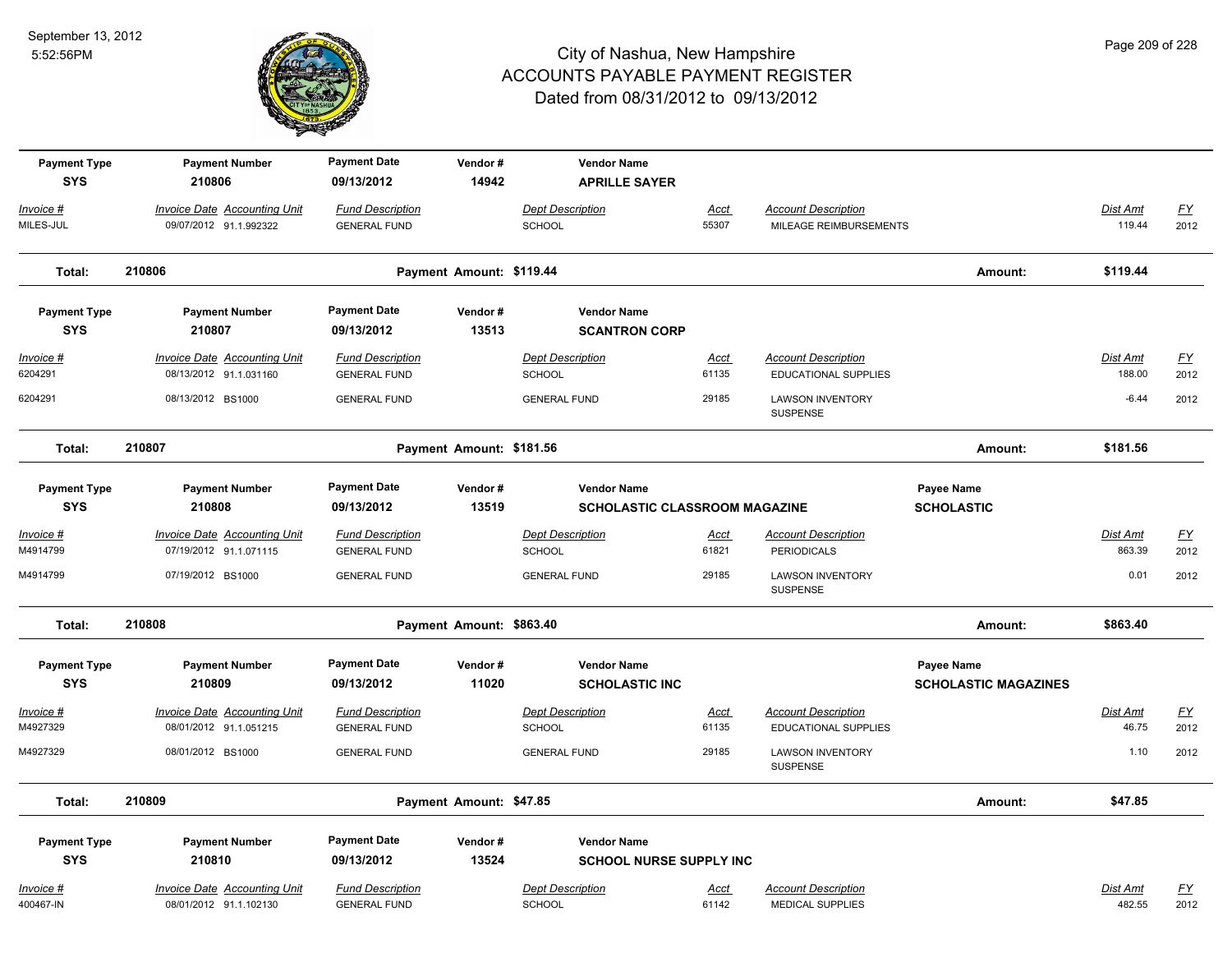

08/01/2012 BS1000 GENERAL FUND GENERAL FUND 29185 LAWSON INVENTORY -28.95 2012 SUSPENSE 400467-IN 08/01/2012 BS1000 GENERAL FUND 29185 LAWSON INVENTORY -28.95 **Total: 210810 Payment Amount: \$453.60 Amount: \$453.60 Payment Type Payment Number Payment Date Vendor # Vendor Name SYS 09/13/2012** *Invoice # Invoice Date Accounting Unit Fund Description Dept Description Acct Account Description Dist Amt FY*  **210811 13526 SCHOOL SPECIALTY** 07/28/2012 91.1.181160 GENERAL FUND SCHOOL 61135 EDUCATIONAL SUPPLIES 387.01 2012 07/28/2012 91.1.041102 GENERAL FUND SCHOOL 61135 EDUCATIONAL SUPPLIES 1,190.32 2012 07/28/2012 91.1.041102 GENERAL FUND SCHOOL 61135 EDUCATIONAL SUPPLIES 1,658.93 2012 08/10/2012 91.1.201121 GENERAL FUND SCHOOL 61135 EDUCATIONAL SUPPLIES 248.37 2012 08/13/2012 91.1.201121 GENERAL FUND SCHOOL 61135 EDUCATIONAL SUPPLIES 260.44 2012 08/13/2012 91.1.201120 GENERAL FUND SCHOOL 61135 EDUCATIONAL SUPPLIES 273.65 2012 08/13/2012 91.1.201120 GENERAL FUND SCHOOL 61135 EDUCATIONAL SUPPLIES 239.86 2012 08/13/2012 91.1.041102 GENERAL FUND SCHOOL 61135 EDUCATIONAL SUPPLIES 8.09 2012 08/13/2012 91.1.041102 GENERAL FUND SCHOOL 61135 EDUCATIONAL SUPPLIES 109.67 2012 08/13/2012 91.1.041102 GENERAL FUND SCHOOL 61135 EDUCATIONAL SUPPLIES 10.38 2012 08/16/2012 91.1.201120 GENERAL FUND SCHOOL 61135 EDUCATIONAL SUPPLIES 6.75 2012 08/20/2012 91.1.201117 GENERAL FUND SCHOOL 61135 EDUCATIONAL SUPPLIES 23.70 2012 08/20/2012 91.1.201121 GENERAL FUND SCHOOL 61135 EDUCATIONAL SUPPLIES 11.45 2012 08/20/2012 91.1.201121 GENERAL FUND SCHOOL 61135 EDUCATIONAL SUPPLIES 7.78 2012 08/20/2012 91.1.201121 GENERAL FUND SCHOOL 61135 EDUCATIONAL SUPPLIES 3.89 2012 08/20/2012 91.1.111122 GENERAL FUND SCHOOL 61135 EDUCATIONAL SUPPLIES 4.32 2012 08/20/2012 91.1.181160 GENERAL FUND SCHOOL 61135 EDUCATIONAL SUPPLIES 22.80 2012 08/21/2012 91.1.201260 GENERAL FUND SCHOOL 61135 EDUCATIONAL SUPPLIES 13.34 2012 08/21/2012 91.1.201112 GENERAL FUND SCHOOL 61135 EDUCATIONAL SUPPLIES 3.67 2012 08/21/2012 91.1.201122 GENERAL FUND SCHOOL 61135 EDUCATIONAL SUPPLIES 7.34 2012 08/21/2012 91.1.201119 GENERAL FUND SCHOOL 61135 EDUCATIONAL SUPPLIES 12.10 2012 08/21/2012 91.1.201120 GENERAL FUND SCHOOL 61135 EDUCATIONAL SUPPLIES 7.86 2012 08/21/2012 91.1.151117 GENERAL FUND SCHOOL 61135 EDUCATIONAL SUPPLIES 1.97 2012 08/21/2012 91.1.111119 GENERAL FUND SCHOOL 61135 EDUCATIONAL SUPPLIES 3.06 2012 08/21/2012 91.1.121119 GENERAL FUND SCHOOL 61135 EDUCATIONAL SUPPLIES 6.67 2012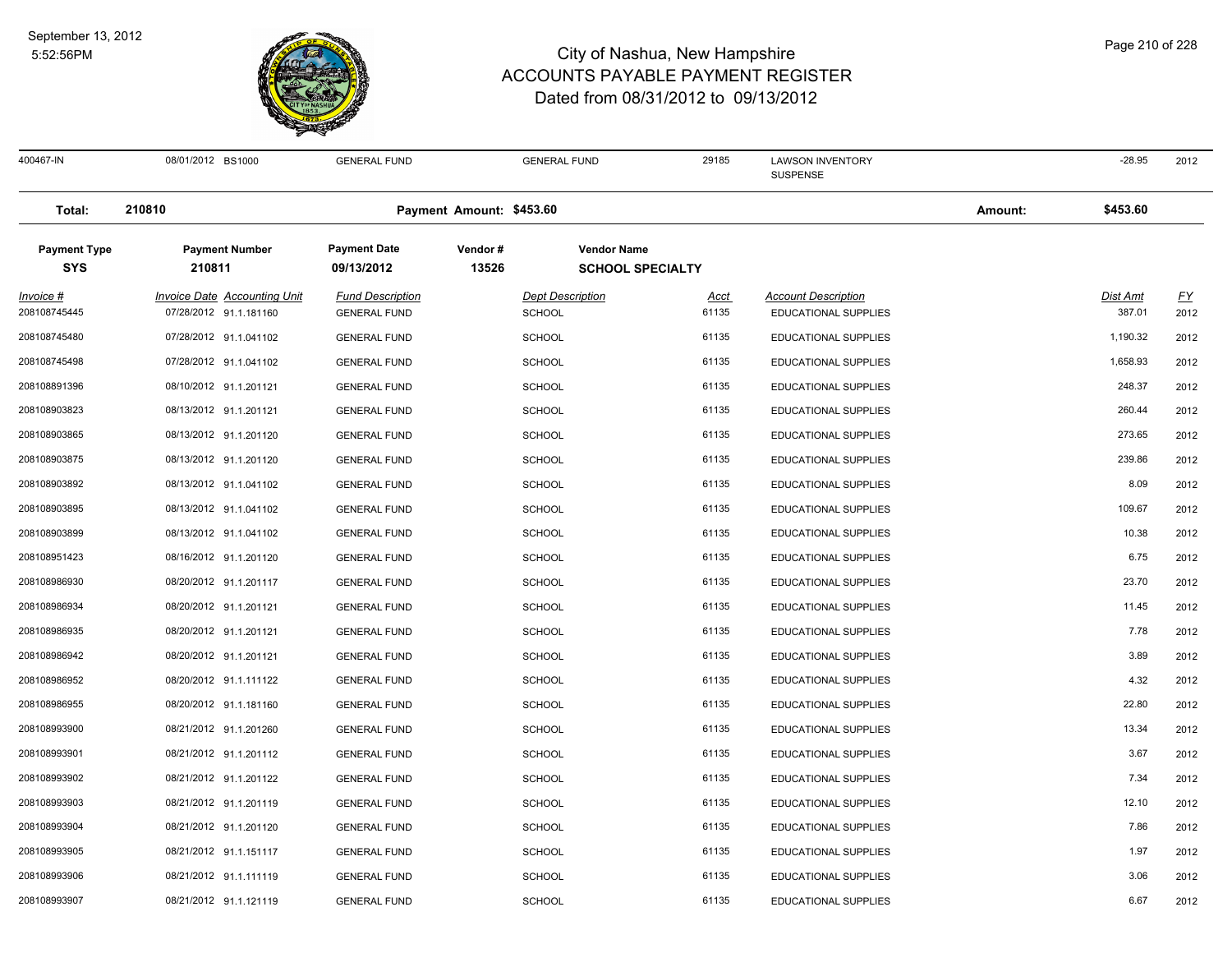

| Total:                            | 210812                                                        |                                                | Payment Amount: \$63.16                  |                                            |                                                      | Amount: | \$63.16           |                   |
|-----------------------------------|---------------------------------------------------------------|------------------------------------------------|------------------------------------------|--------------------------------------------|------------------------------------------------------|---------|-------------------|-------------------|
| Invoice #<br>MILES-AUG            | <b>Invoice Date Accounting Unit</b><br>08/31/2012 91.1.012320 | <b>Fund Description</b><br><b>GENERAL FUND</b> | <b>Dept Description</b><br><b>SCHOOL</b> | <u>Acct</u><br>55307                       | <b>Account Description</b><br>MILEAGE REIMBURSEMENTS |         | Dist Amt<br>63.16 | <u>FY</u><br>2012 |
| <b>Payment Type</b><br><b>SYS</b> | <b>Payment Number</b><br>210812                               | <b>Payment Date</b><br>09/13/2012              | Vendor#<br>13561                         | <b>Vendor Name</b><br><b>ALTHEA SHEAFF</b> |                                                      |         |                   |                   |
| Total:                            | 210811                                                        |                                                | Payment Amount: \$8,992.50               |                                            |                                                      | Amount: | \$8,992.50        |                   |
| 208109043088                      | 08/24/2012 91.1.101117                                        | <b>GENERAL FUND</b>                            | <b>SCHOOL</b>                            | 61135                                      | EDUCATIONAL SUPPLIES                                 |         | 32.65             | 2012              |
| 208109026901                      | 08/23/2012 91.1.201102                                        | <b>GENERAL FUND</b>                            | <b>SCHOOL</b>                            | 61135                                      | EDUCATIONAL SUPPLIES                                 |         | 14.02             | 2012              |
| 208109026896                      | 08/23/2012 91.1.101220                                        | <b>GENERAL FUND</b>                            | <b>SCHOOL</b>                            | 61135                                      | EDUCATIONAL SUPPLIES                                 |         | 231.75            | 2012              |
| 208109026882                      | 08/23/2012 91.1.101121                                        | <b>GENERAL FUND</b>                            | <b>SCHOOL</b>                            | 61135                                      | EDUCATIONAL SUPPLIES                                 |         | 18.58             | 2012              |
| 208109015743                      | 08/22/2012 91.1.071102                                        | <b>GENERAL FUND</b>                            | <b>SCHOOL</b>                            | 61135                                      | EDUCATIONAL SUPPLIES                                 |         | 820.73            | 2012              |
| 208109015739                      | 08/22/2010 91.1.071102                                        | <b>GENERAL FUND</b>                            | <b>SCHOOL</b>                            | 61135                                      | EDUCATIONAL SUPPLIES                                 |         | 1,409.09          | 2012              |
| 208109015737                      | 08/22/2012 91.1.171120                                        | <b>GENERAL FUND</b>                            | <b>SCHOOL</b>                            | 61135                                      | EDUCATIONAL SUPPLIES                                 |         | 548.88            | 2012              |
| 208109015730                      | 08/22/2012 91.1.191160                                        | <b>GENERAL FUND</b>                            | <b>SCHOOL</b>                            | 61135                                      | EDUCATIONAL SUPPLIES                                 |         | 122.54            | 2012              |
| 208109015728                      | 08/22/2012 91.1.201120                                        | <b>GENERAL FUND</b>                            | <b>SCHOOL</b>                            | 61135                                      | EDUCATIONAL SUPPLIES                                 |         | 5.78              | 2012              |
| 208109015724                      | 08/22/2012 91.1.201119                                        | <b>GENERAL FUND</b>                            | <b>SCHOOL</b>                            | 61135                                      | EDUCATIONAL SUPPLIES                                 |         | 8.16              | 2012              |
| 208109015722                      | 08/22/2012 91.1.201210                                        | <b>GENERAL FUND</b>                            | <b>SCHOOL</b>                            | 61135                                      | <b>EDUCATIONAL SUPPLIES</b>                          |         | 3.67              | 2012              |
| 208109015718                      | 08/22/2012 91.1.101121                                        | <b>GENERAL FUND</b>                            | <b>SCHOOL</b>                            | 61135                                      | EDUCATIONAL SUPPLIES                                 |         | 188.67            | 2012              |
| 208109015717                      | 08/22/2012 91.1.101122                                        | <b>GENERAL FUND</b>                            | <b>SCHOOL</b>                            | 61135                                      | EDUCATIONAL SUPPLIES                                 |         | 142.38            | 2012              |
| 208109015716                      | 08/22/2012 91.1.101120                                        | <b>GENERAL FUND</b>                            | <b>SCHOOL</b>                            | 61135                                      | EDUCATIONAL SUPPLIES                                 |         | 148.92            | 2012              |
| 208109015714                      | 08/22/2012 91.1.101119                                        | <b>GENERAL FUND</b>                            | <b>SCHOOL</b>                            | 61135                                      | EDUCATIONAL SUPPLIES                                 |         | 100.93            | 2012              |
| 208109015712                      | 08/22/2012 91.1.101120                                        | <b>GENERAL FUND</b>                            | <b>SCHOOL</b>                            | 61135                                      | EDUCATIONAL SUPPLIES                                 |         | 34.53             | 2012              |
| 208109015711                      | 08/22/2012 91.1.101124                                        | <b>GENERAL FUND</b>                            | <b>SCHOOL</b>                            | 61135                                      | EDUCATIONAL SUPPLIES                                 |         | 82.36             | 2012              |
| 208109015710                      | 08/22/2012 91.1.101121                                        | <b>GENERAL FUND</b>                            | <b>SCHOOL</b>                            | 61135                                      | EDUCATIONAL SUPPLIES                                 |         | 136.77            | 2012              |
| 208109015709                      | 08/22/2012 91.1.101122                                        | <b>GENERAL FUND</b>                            | <b>SCHOOL</b>                            | 61135                                      | EDUCATIONAL SUPPLIES                                 |         | 113.47            | 2012              |
| 208109015704                      | 08/22/2012 91.1.101117                                        | <b>GENERAL FUND</b>                            | <b>SCHOOL</b>                            | 61135                                      | EDUCATIONAL SUPPLIES                                 |         | 257.68            | 2012              |
| 208108993910                      | 08/21/2012 91.1.071102                                        | <b>GENERAL FUND</b>                            | <b>SCHOOL</b>                            | 61135                                      | EDUCATIONAL SUPPLIES                                 |         | 5.46              | 2012              |
| 208108993909                      | 08/21/2012 91.1.071102                                        | <b>GENERAL FUND</b>                            | <b>SCHOOL</b>                            | 61135                                      | EDUCATIONAL SUPPLIES                                 |         | 42.06             | 2012              |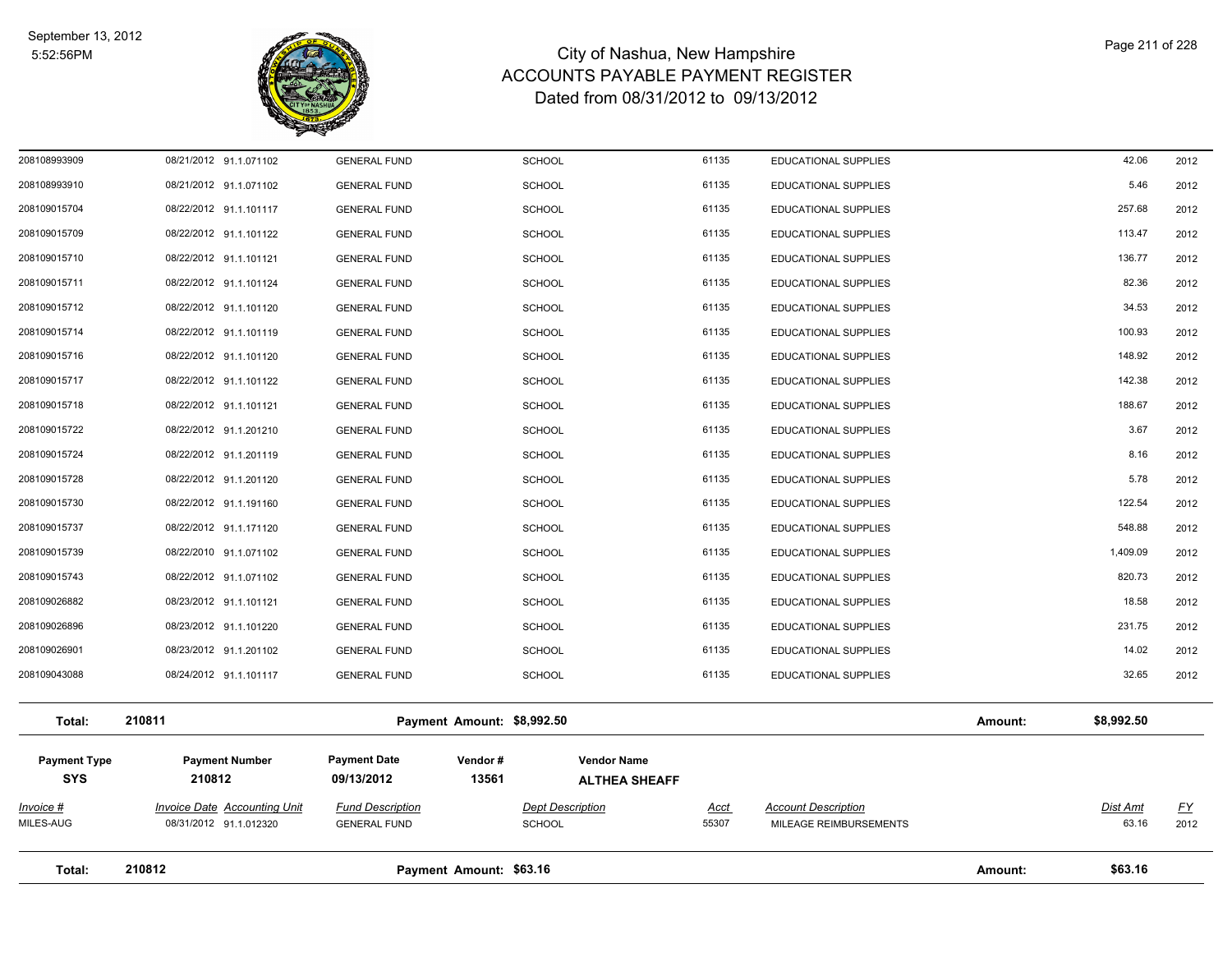

| <b>Payment Type</b><br><b>SYS</b> | <b>Payment Number</b><br>210813                               | <b>Payment Date</b><br>09/13/2012                    | Vendor#<br>11287         | <b>Vendor Name</b><br><b>NURSES PRN INC</b>          |                      |                                                                      | Payee Name<br><b>SILVER TOUCH HHC</b> |                           |                                   |
|-----------------------------------|---------------------------------------------------------------|------------------------------------------------------|--------------------------|------------------------------------------------------|----------------------|----------------------------------------------------------------------|---------------------------------------|---------------------------|-----------------------------------|
| Invoice #<br>449141               | Invoice Date Accounting Unit<br>08/28/2012 91.3800.022190     | <b>Fund Description</b><br><b>SCHOOL GRANTS FUND</b> |                          | <b>Dept Description</b><br><b>SCHOOL</b>             | Acct<br>53628        | <b>Account Description</b><br><b>CONTRACT SERVICES</b>               | Activity<br>91.03953.022190           | Dist Amt<br>360.00        | $\underline{FY}$<br>2012          |
| Total:                            | 210813                                                        |                                                      | Payment Amount: \$360.00 |                                                      |                      |                                                                      | Amount:                               | \$360.00                  |                                   |
| <b>Payment Type</b><br><b>SYS</b> | <b>Payment Number</b><br>210814                               | <b>Payment Date</b><br>09/13/2012                    | Vendor#<br>13588         | <b>Vendor Name</b><br><b>JULIE SLATTERY</b>          |                      |                                                                      |                                       |                           |                                   |
| Invoice #<br><b>AUG-12</b>        | <b>Invoice Date Accounting Unit</b><br>08/15/2012 91.1.101119 | <b>Fund Description</b><br><b>GENERAL FUND</b>       |                          | <b>Dept Description</b><br><b>SCHOOL</b>             | <b>Acct</b><br>61135 | <b>Account Description</b><br><b>EDUCATIONAL SUPPLIES</b>            |                                       | Dist Amt<br>56.53         | $\underline{FY}$<br>2012          |
| Total:                            | 210814                                                        |                                                      | Payment Amount: \$56.53  |                                                      |                      |                                                                      | Amount:                               | \$56.53                   |                                   |
| <b>Payment Type</b><br><b>SYS</b> | <b>Payment Number</b><br>210815                               | <b>Payment Date</b><br>09/13/2012                    | Vendor#<br>13643         | <b>Vendor Name</b><br><b>STANLEY ELEVATOR CO INC</b> |                      |                                                                      |                                       |                           |                                   |
| Invoice #<br>193517               | <b>Invoice Date Accounting Unit</b><br>07/27/2012 91.1.222620 | <b>Fund Description</b><br><b>GENERAL FUND</b>       |                          | <b>Dept Description</b><br><b>SCHOOL</b>             | <u>Acct</u><br>54280 | <b>Account Description</b><br><b>BUILDING/GROUNDS</b><br>MAINTENANCE |                                       | <b>Dist Amt</b><br>498.00 | <u>FY</u><br>2012                 |
| Total:                            | 210815                                                        |                                                      | Payment Amount: \$498.00 |                                                      |                      |                                                                      | Amount:                               | \$498.00                  |                                   |
| <b>Payment Type</b><br><b>SYS</b> | <b>Payment Number</b><br>210816                               | <b>Payment Date</b><br>09/13/2012                    | Vendor#<br>11963         | <b>Vendor Name</b><br>STAPLES BUSINESS ADVANTAGE     |                      |                                                                      |                                       |                           |                                   |
| Invoice #<br>3179372460           | <b>Invoice Date Accounting Unit</b><br>08/02/2012 91.1.041360 | <b>Fund Description</b><br><b>GENERAL FUND</b>       |                          | <b>Dept Description</b><br><b>SCHOOL</b>             | <u>Acct</u><br>61135 | <b>Account Description</b><br>EDUCATIONAL SUPPLIES                   | <b>Activity</b>                       | Dist Amt<br>$-13.57$      | $\underline{\mathsf{FY}}$<br>2012 |
| 3179372460                        | 08/02/2012 91.1.041360                                        | <b>GENERAL FUND</b>                                  |                          | <b>SCHOOL</b>                                        | 61135                | EDUCATIONAL SUPPLIES                                                 |                                       | 452.44                    | 2012                              |
| 3179372461                        | 08/02/2012 91.1.041340                                        | <b>GENERAL FUND</b>                                  |                          | <b>SCHOOL</b>                                        | 61135                | EDUCATIONAL SUPPLIES                                                 |                                       | $-17.41$                  | 2012                              |
| 3179372461                        | 08/02/2012 91.1.041340                                        | <b>GENERAL FUND</b>                                  |                          | <b>SCHOOL</b>                                        | 61135                | EDUCATIONAL SUPPLIES                                                 |                                       | 580.20                    | 2012                              |
| 3180053253                        | 08/16/2012 91.1.031160                                        | <b>GENERAL FUND</b>                                  |                          | <b>SCHOOL</b>                                        | 61135                | EDUCATIONAL SUPPLIES                                                 |                                       | 650.72                    | 2012                              |
| 3180287219                        | 08/18/2012 91.1.012320                                        | <b>GENERAL FUND</b>                                  |                          | <b>SCHOOL</b>                                        | 61100                | OFFICE SUPPLIES                                                      |                                       | 47.76                     | 2012                              |
| 3180321039                        | 08/21/2012 91.1.071160                                        | <b>GENERAL FUND</b>                                  |                          | <b>SCHOOL</b>                                        | 61135                | <b>EDUCATIONAL SUPPLIES</b>                                          |                                       | 75.85                     | 2012                              |
| 3180321042                        | 08/21/2012 91.1.202410                                        | <b>GENERAL FUND</b>                                  |                          | <b>SCHOOL</b>                                        | 61100                | OFFICE SUPPLIES                                                      |                                       | $-11.90$                  | 2012                              |
| 3180321042                        | 08/21/2012 91.1.202410                                        | <b>GENERAL FUND</b>                                  |                          | <b>SCHOOL</b>                                        | 61100                | OFFICE SUPPLIES                                                      |                                       | 396.69                    | 2012                              |
| 3180352518                        | 08/22/2012 91.1.191160                                        | <b>GENERAL FUND</b>                                  |                          | <b>SCHOOL</b>                                        | 61135                | <b>EDUCATIONAL SUPPLIES</b>                                          |                                       | 52.70                     | 2012                              |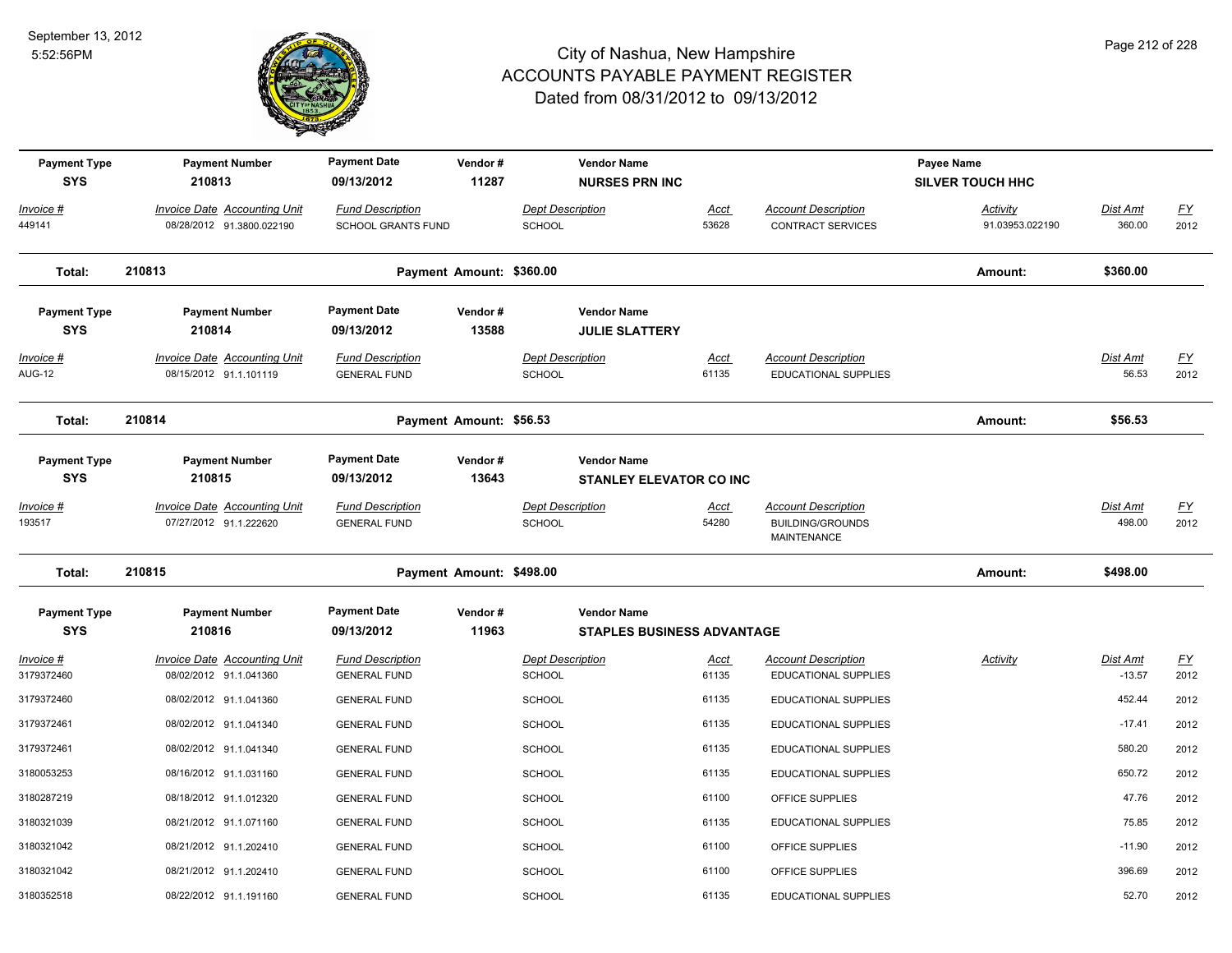

| Total:                            | 210818                                                        | Payment Amount: \$1,003.00                     |                          |                                          |                                                           |                      |                                                       | Amount:                                       | \$1,003.00           |                          |
|-----------------------------------|---------------------------------------------------------------|------------------------------------------------|--------------------------|------------------------------------------|-----------------------------------------------------------|----------------------|-------------------------------------------------------|-----------------------------------------------|----------------------|--------------------------|
|                                   |                                                               |                                                |                          |                                          |                                                           |                      |                                                       |                                               |                      |                          |
| <u>Invoice #</u><br>30402         | <b>Invoice Date Accounting Unit</b><br>07/26/2012 91.1.071160 | <b>Fund Description</b><br><b>GENERAL FUND</b> |                          | <b>Dept Description</b><br><b>SCHOOL</b> |                                                           | <u>Acct</u><br>71999 | <b>Account Description</b><br>MISCELLANEOUS EQUIPMENT |                                               | Dist Amt<br>1,003.00 | <u>FY</u><br>2012        |
| <b>Payment Type</b><br><b>SYS</b> | <b>Payment Number</b><br>210818                               | <b>Payment Date</b><br>09/13/2012              | Vendor#<br>13691         |                                          | <b>Vendor Name</b><br><b>SURPLUS OFFICE EQUIPMENT INC</b> |                      |                                                       | Payee Name<br><b>SURPLUS OFFICE EQUIPMENT</b> |                      |                          |
| Total:                            | 210817                                                        |                                                | Payment Amount: \$190.00 |                                          |                                                           |                      |                                                       | Amount:                                       | \$190.00             |                          |
| 90412-04                          | 09/04/2012 91.1.041472                                        | <b>GENERAL FUND</b>                            |                          | <b>SCHOOL</b>                            |                                                           | 55642                | <b>GAME OFFICIALS</b>                                 |                                               | 60.00                | 2012                     |
| 83112-03                          | 08/31/2012 91.1.031472                                        | <b>GENERAL FUND</b>                            |                          | <b>SCHOOL</b>                            |                                                           | 55642                | <b>GAME OFFICIALS</b>                                 |                                               | 50.00                | 2012                     |
| <u>Invoice #</u><br>83112-03      | <b>Invoice Date Accounting Unit</b><br>08/31/2012 91.1.031462 | <b>Fund Description</b><br><b>GENERAL FUND</b> |                          | <b>Dept Description</b><br>SCHOOL        |                                                           | <u>Acct</u><br>55642 | <b>Account Description</b><br><b>GAME OFFICIALS</b>   |                                               | Dist Amt<br>80.00    | $\underline{FY}$<br>2012 |
| <b>Payment Type</b><br><b>SYS</b> | <b>Payment Number</b><br>210817                               | <b>Payment Date</b><br>09/13/2012              | Vendor#<br>13662         |                                          | <b>Vendor Name</b><br><b>DEBRA STOLL</b>                  |                      |                                                       |                                               |                      |                          |
| Total:                            | 210816                                                        | Payment Amount: \$3,671.45                     |                          |                                          |                                                           |                      |                                                       | Amount:                                       | \$3,671.45           |                          |
| 3181047418                        | 08/30/2012 91.3800.991490                                     | <b>SCHOOL GRANTS FUND</b>                      |                          | <b>SCHOOL</b>                            |                                                           | 61299                | MISCELLANEOUS SUPPLIES                                | 91.03463.991490                               | 345.80               | 2012                     |
| 3180965842                        | 08/26/2012 91.1.031160                                        | <b>GENERAL FUND</b>                            |                          | <b>SCHOOL</b>                            |                                                           | 61135                | EDUCATIONAL SUPPLIES                                  |                                               | 29.98                | 2012                     |
| 3180951705                        | 08/25/2012 91.1.101160                                        | <b>GENERAL FUND</b>                            |                          | <b>SCHOOL</b>                            |                                                           | 61135                | <b>EDUCATIONAL SUPPLIES</b>                           |                                               | 103.77               | 2012                     |
| 3180951702                        | 08/25/2012 91.1.111160                                        | <b>GENERAL FUND</b>                            |                          | <b>SCHOOL</b>                            |                                                           | 61135                | EDUCATIONAL SUPPLIES                                  |                                               | 83.76                | 2012                     |
| 3180426972                        | 08/24/2012 91.3800.231249                                     | <b>SCHOOL GRANTS FUND</b>                      |                          | <b>SCHOOL</b>                            |                                                           | 61135                | EDUCATIONAL SUPPLIES                                  | 91.03762.231249                               | 7.60                 | 2012                     |
| 3180426971                        | 08/24/2012 91.1.072410                                        | <b>GENERAL FUND</b>                            |                          | <b>SCHOOL</b>                            |                                                           | 61100                | OFFICE SUPPLIES                                       |                                               | 56.48                | 2012                     |
| 3180426970                        | 08/24/2012 91.1.072410                                        | <b>GENERAL FUND</b>                            |                          | <b>SCHOOL</b>                            |                                                           | 61100                | OFFICE SUPPLIES                                       |                                               | 14.99                | 2012                     |
| 3180385052                        | 08/23/2012 91.1.111122                                        | <b>GENERAL FUND</b>                            |                          | <b>SCHOOL</b>                            |                                                           | 61135                | EDUCATIONAL SUPPLIES                                  |                                               | 131.52               | 2012                     |
| 3180385051                        | 08/23/2012 91.1.031160                                        | <b>GENERAL FUND</b>                            |                          | SCHOOL                                   |                                                           | 61135                | EDUCATIONAL SUPPLIES                                  |                                               | 49.90                | 2012                     |
| 3180352521                        | 08/22/2012 91.3800.231249                                     | <b>SCHOOL GRANTS FUND</b>                      |                          | <b>SCHOOL</b>                            |                                                           | 61135                | EDUCATIONAL SUPPLIES                                  | 91.03762.231249                               | 46.78                | 2012                     |
| 3180352520                        | 08/22/2012 91.1.182410                                        | <b>GENERAL FUND</b>                            |                          | <b>SCHOOL</b>                            |                                                           | 61100                | OFFICE SUPPLIES                                       |                                               | 256.94               | 2012                     |
| 3180352520                        | 08/22/2012 91.1.182410                                        | <b>GENERAL FUND</b>                            |                          | <b>SCHOOL</b>                            |                                                           | 61100                | OFFICE SUPPLIES                                       |                                               | $-7.71$              | 2012                     |
| 3180352519                        | 08/22/2012 91.1.071160                                        | <b>GENERAL FUND</b>                            |                          | SCHOOL                                   |                                                           | 61135                | <b>EDUCATIONAL SUPPLIES</b>                           |                                               | 348.62               | 2012                     |
| 3180352519                        | 08/22/2012 91.1.071160                                        | <b>GENERAL FUND</b>                            |                          | <b>SCHOOL</b>                            |                                                           | 61135                | EDUCATIONAL SUPPLIES                                  |                                               | $-10.46$             | 2012                     |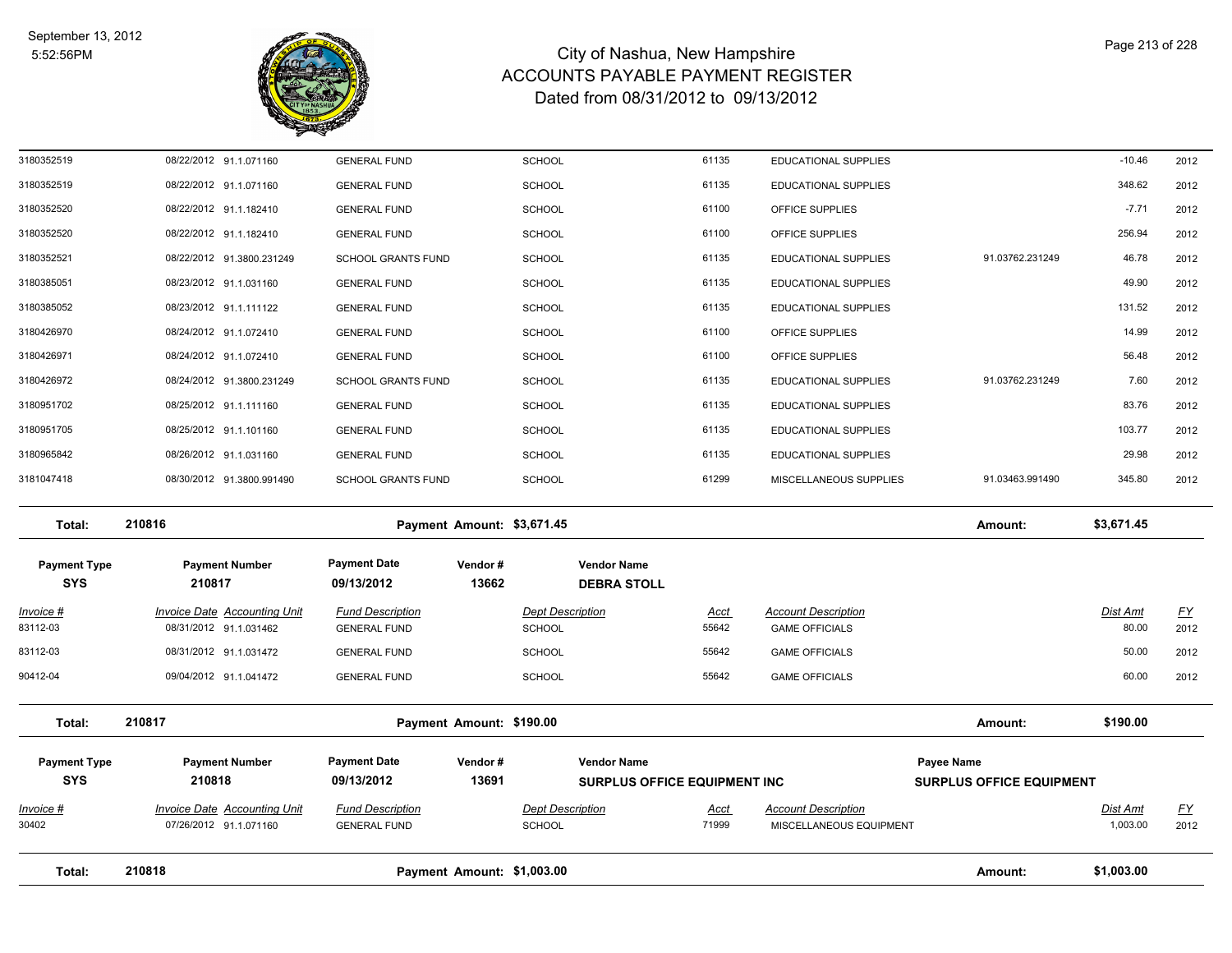

| <b>Payment Type</b><br><b>SYS</b> | <b>Payment Number</b><br>210819                                  | <b>Payment Date</b><br>09/13/2012                    | Vendor#<br>13695           | <b>Vendor Name</b><br><b>CHERRIE SWANN</b>      |                      |                                                           |                                    |                      |                                   |
|-----------------------------------|------------------------------------------------------------------|------------------------------------------------------|----------------------------|-------------------------------------------------|----------------------|-----------------------------------------------------------|------------------------------------|----------------------|-----------------------------------|
| Invoice #<br><b>AUG-12</b>        | <b>Invoice Date Accounting Unit</b><br>08/28/2012 91.1.041210    | <b>Fund Description</b><br><b>GENERAL FUND</b>       |                            | <b>Dept Description</b><br>SCHOOL               | Acct<br>61135        | <b>Account Description</b><br>EDUCATIONAL SUPPLIES        |                                    | Dist Amt<br>35.98    | <u>FY</u><br>2012                 |
| Total:                            | 210819                                                           |                                                      | Payment Amount: \$35.98    |                                                 |                      |                                                           | Amount:                            | \$35.98              |                                   |
| <b>Payment Type</b><br><b>SYS</b> | <b>Payment Number</b><br>210820                                  | <b>Payment Date</b><br>09/13/2012                    | Vendor#<br>14941           | <b>Vendor Name</b><br><b>ELEANOR SZUM</b>       |                      |                                                           |                                    |                      |                                   |
| <u> Invoice #</u><br>SEPT-12      | <b>Invoice Date Accounting Unit</b><br>09/04/2012 91.1.181160    | <b>Fund Description</b><br><b>GENERAL FUND</b>       |                            | <b>Dept Description</b><br><b>SCHOOL</b>        | Acct<br>61135        | <b>Account Description</b><br><b>EDUCATIONAL SUPPLIES</b> |                                    | Dist Amt<br>159.76   | $\underline{FY}$<br>2012          |
| Total:                            | 210820                                                           |                                                      | Payment Amount: \$159.76   |                                                 |                      |                                                           | Amount:                            | \$159.76             |                                   |
| <b>Payment Type</b><br><b>SYS</b> | <b>Payment Number</b><br>210821                                  | <b>Payment Date</b><br>09/13/2012                    | Vendor#<br>14747           | <b>Vendor Name</b><br><b>TARGET</b>             |                      |                                                           |                                    |                      |                                   |
| <u>Invoice #</u><br>SEPT-12       | <b>Invoice Date Accounting Unit</b><br>09/07/2012 91.1.031160    | <b>Fund Description</b><br><b>GENERAL FUND</b>       |                            | <b>Dept Description</b><br><b>SCHOOL</b>        | <u>Acct</u><br>61135 | <b>Account Description</b><br><b>EDUCATIONAL SUPPLIES</b> |                                    | Dist Amt<br>150.00   | $\underline{\mathsf{FY}}$<br>2012 |
| Total:                            | 210821                                                           |                                                      | Payment Amount: \$150.00   |                                                 |                      |                                                           | Amount:                            | \$150.00             |                                   |
| <b>Payment Type</b><br><b>SYS</b> | <b>Payment Number</b><br>210822                                  | <b>Payment Date</b><br>09/13/2012                    | Vendor#<br>13715           | <b>Vendor Name</b><br><b>TEACHERS DISCOVERY</b> |                      |                                                           |                                    |                      |                                   |
| Invoice #<br>P040152201018        | Invoice Date Accounting Unit<br>08/15/2012 91.1.041113           | <b>Fund Description</b><br><b>GENERAL FUND</b>       |                            | <b>Dept Description</b><br><b>SCHOOL</b>        | Acct<br>61135        | <b>Account Description</b><br><b>EDUCATIONAL SUPPLIES</b> |                                    | Dist Amt<br>0.05     | $\underline{\mathsf{FY}}$<br>2012 |
| P040152201018                     | 08/15/2012 91.1.041113                                           | <b>GENERAL FUND</b>                                  |                            | <b>SCHOOL</b>                                   | 61135                | <b>EDUCATIONAL SUPPLIES</b>                               |                                    | 569.70               | 2012                              |
| Total:                            | 210822                                                           |                                                      | Payment Amount: \$569.75   |                                                 |                      |                                                           | Amount:                            | \$569.75             |                                   |
| <b>Payment Type</b><br><b>SYS</b> | <b>Payment Number</b><br>210823                                  | <b>Payment Date</b><br>09/13/2012                    | Vendor#<br>13718           | <b>Vendor Name</b><br>THE TELEGRAPH             |                      |                                                           |                                    |                      |                                   |
| <u> Invoice #</u><br>1209286      | <b>Invoice Date Accounting Unit</b><br>08/16/2012 91.3800.991600 | <b>Fund Description</b><br><b>SCHOOL GRANTS FUND</b> |                            | <b>Dept Description</b><br>SCHOOL               | Acct<br>55500        | <b>Account Description</b><br><b>ADVERTISING</b>          | <b>Activity</b><br>91.03533.991600 | Dist Amt<br>1,250.00 | <u>FY</u><br>2012                 |
| Total:                            | 210823                                                           |                                                      | Payment Amount: \$1,250.00 |                                                 |                      |                                                           | Amount:                            | \$1,250.00           |                                   |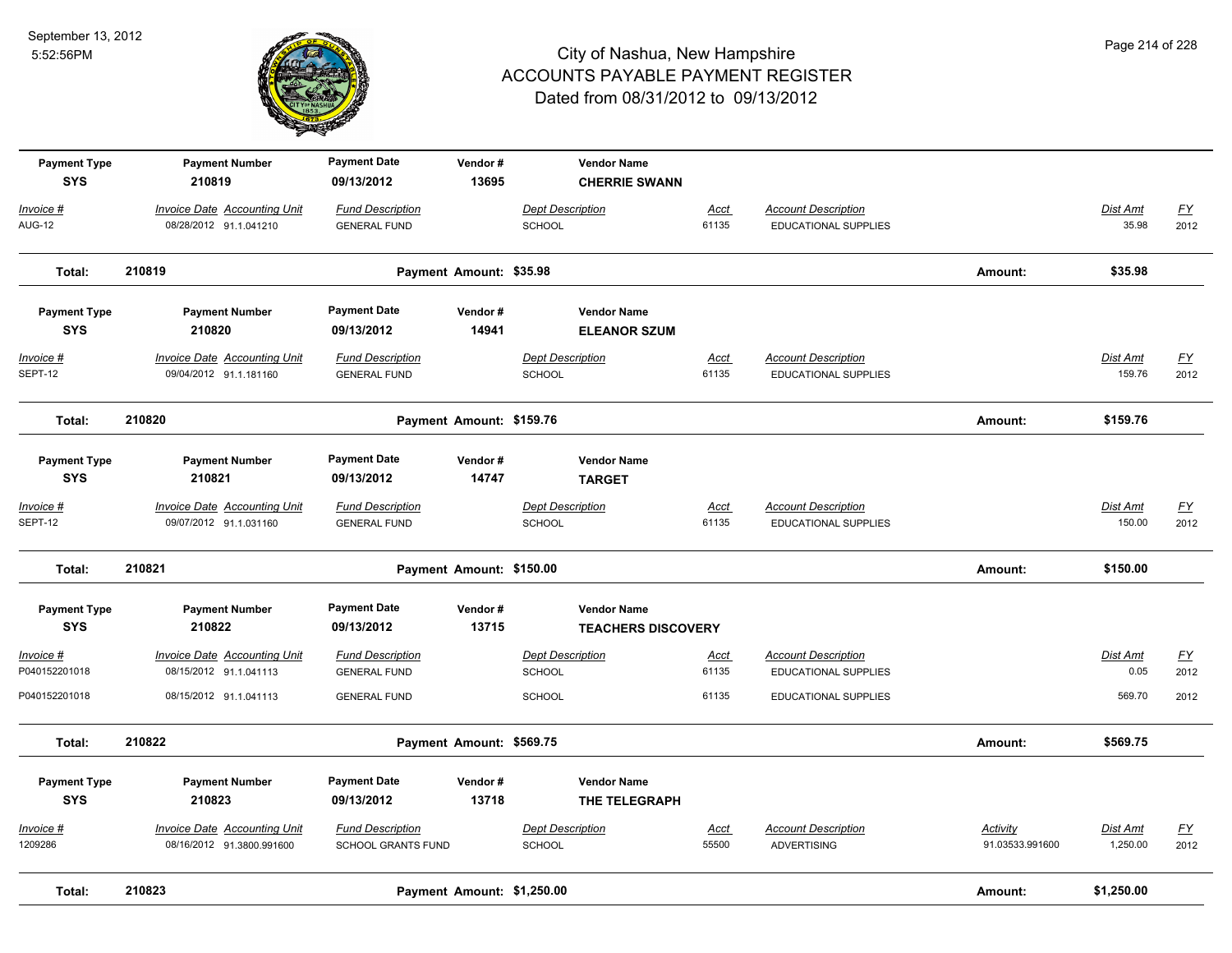

| <b>Payment Type</b>    | <b>Payment Number</b>                                         | <b>Payment Date</b>                            | Vendor#                    | <b>Vendor Name</b>                       |                                |                                                 |                     |                      |                          |
|------------------------|---------------------------------------------------------------|------------------------------------------------|----------------------------|------------------------------------------|--------------------------------|-------------------------------------------------|---------------------|----------------------|--------------------------|
| <b>SYS</b>             | 210824                                                        | 09/13/2012                                     | 11564                      |                                          | TELEPHONE NETWORK TECHNOLOGIES |                                                 |                     |                      |                          |
| Invoice #              | <b>Invoice Date Accounting Unit</b>                           | <b>Fund Description</b>                        |                            | <b>Dept Description</b>                  | <u>Acct</u>                    | <b>Account Description</b>                      |                     | Dist Amt             | $\underline{FY}$         |
| 55555                  | 08/28/2012 91.1.222620                                        | <b>GENERAL FUND</b>                            |                            | <b>SCHOOL</b>                            | 54487                          | <b>EQUIPMENT REPAIRS &amp;</b><br>MAINTENANCE   |                     | 239.00               | 2012                     |
| Total:                 | 210824                                                        |                                                | Payment Amount: \$239.00   |                                          |                                |                                                 | Amount:             | \$239.00             |                          |
| <b>Payment Type</b>    | <b>Payment Number</b>                                         | <b>Payment Date</b>                            | Vendor#                    | <b>Vendor Name</b>                       |                                |                                                 | Payee Name          |                      |                          |
| <b>SYS</b>             | 210825                                                        | 09/13/2012                                     | 13861                      | <b>WATER CHEMICALS INC</b>               |                                |                                                 | THE METRO GROUP INC |                      |                          |
| Invoice #<br>PI 326688 | <b>Invoice Date Accounting Unit</b><br>07/01/2012 91.1.222620 | <b>Fund Description</b><br><b>GENERAL FUND</b> |                            | <b>Dept Description</b><br><b>SCHOOL</b> | <u>Acct</u><br>53628           | <b>Account Description</b><br>CONTRACT SERVICES |                     | Dist Amt<br>1,177.00 | $\underline{FY}$<br>2012 |
| Total:                 | 210825                                                        |                                                | Payment Amount: \$1,177.00 |                                          |                                |                                                 | Amount:             | \$1,177.00           |                          |
| <b>Payment Type</b>    | <b>Payment Number</b>                                         | <b>Payment Date</b>                            | Vendor#                    | <b>Vendor Name</b>                       |                                |                                                 |                     |                      |                          |
| <b>SYS</b>             | 210826                                                        | 09/13/2012                                     | 13735                      | <b>BROOKS THOMPSON</b>                   |                                |                                                 |                     |                      |                          |
| $Invoice$ #            | <b>Invoice Date Accounting Unit</b>                           | <b>Fund Description</b>                        |                            | <b>Dept Description</b>                  | <u>Acct</u>                    | <b>Account Description</b>                      | <b>Activity</b>     | <b>Dist Amt</b>      | <u>FY</u>                |
| <b>SEP-12</b>          | 09/06/2012 91.3800.231249                                     | <b>SCHOOL GRANTS FUND</b>                      |                            | SCHOOL                                   | 61428                          | <b>JANITORIAL SUPPLIES</b>                      | 91.03763.231249     | 29.98                | 2012                     |
| Total:                 | 210826                                                        |                                                | Payment Amount: \$29.98    |                                          |                                |                                                 | Amount:             | \$29.98              |                          |
| <b>Payment Type</b>    | <b>Payment Number</b>                                         | <b>Payment Date</b>                            | Vendor#                    | <b>Vendor Name</b>                       |                                |                                                 |                     |                      |                          |
| <b>SYS</b>             | 210827                                                        | 09/13/2012                                     | 13742                      | <b>TIME FOR KIDS</b>                     |                                |                                                 |                     |                      |                          |
| Invoice #              | Invoice Date Accounting Unit                                  | <b>Fund Description</b>                        |                            | <b>Dept Description</b>                  | Acct                           | <b>Account Description</b>                      |                     | Dist Amt             | <u>FY</u>                |
| SEPT-12                | 08/14/2012 91.1.992212                                        | <b>GENERAL FUND</b>                            |                            | <b>SCHOOL</b>                            | 61830                          | <b>SUBSCRIPTIONS</b>                            |                     | 548.08               | 2012                     |
| Total:                 | 210827                                                        |                                                | Payment Amount: \$548.08   |                                          |                                |                                                 | Amount:             | \$548.08             |                          |
| <b>Payment Type</b>    | <b>Payment Number</b>                                         | <b>Payment Date</b>                            | Vendor#                    | <b>Vendor Name</b>                       |                                |                                                 |                     |                      |                          |
| <b>SYS</b>             | 210828                                                        | 09/13/2012                                     | 13742                      | <b>TIME FOR KIDS</b>                     |                                |                                                 |                     |                      |                          |
| Invoice #              | Invoice Date Accounting Unit                                  | <b>Fund Description</b>                        |                            | <b>Dept Description</b>                  | Acct                           | <b>Account Description</b>                      |                     | Dist Amt             | $\underline{FY}$         |
| <b>AUG-12</b>          | 08/14/2012 91.1.992212                                        | <b>GENERAL FUND</b>                            |                            | <b>SCHOOL</b>                            | 61830                          | <b>SUBSCRIPTIONS</b>                            |                     | 265.20               | 2012                     |
| <b>JUL-12</b>          | 07/30/2012 91.1.071160                                        | <b>GENERAL FUND</b>                            |                            | <b>SCHOOL</b>                            | 61135                          | <b>EDUCATIONAL SUPPLIES</b>                     |                     | 325.20               | 2012                     |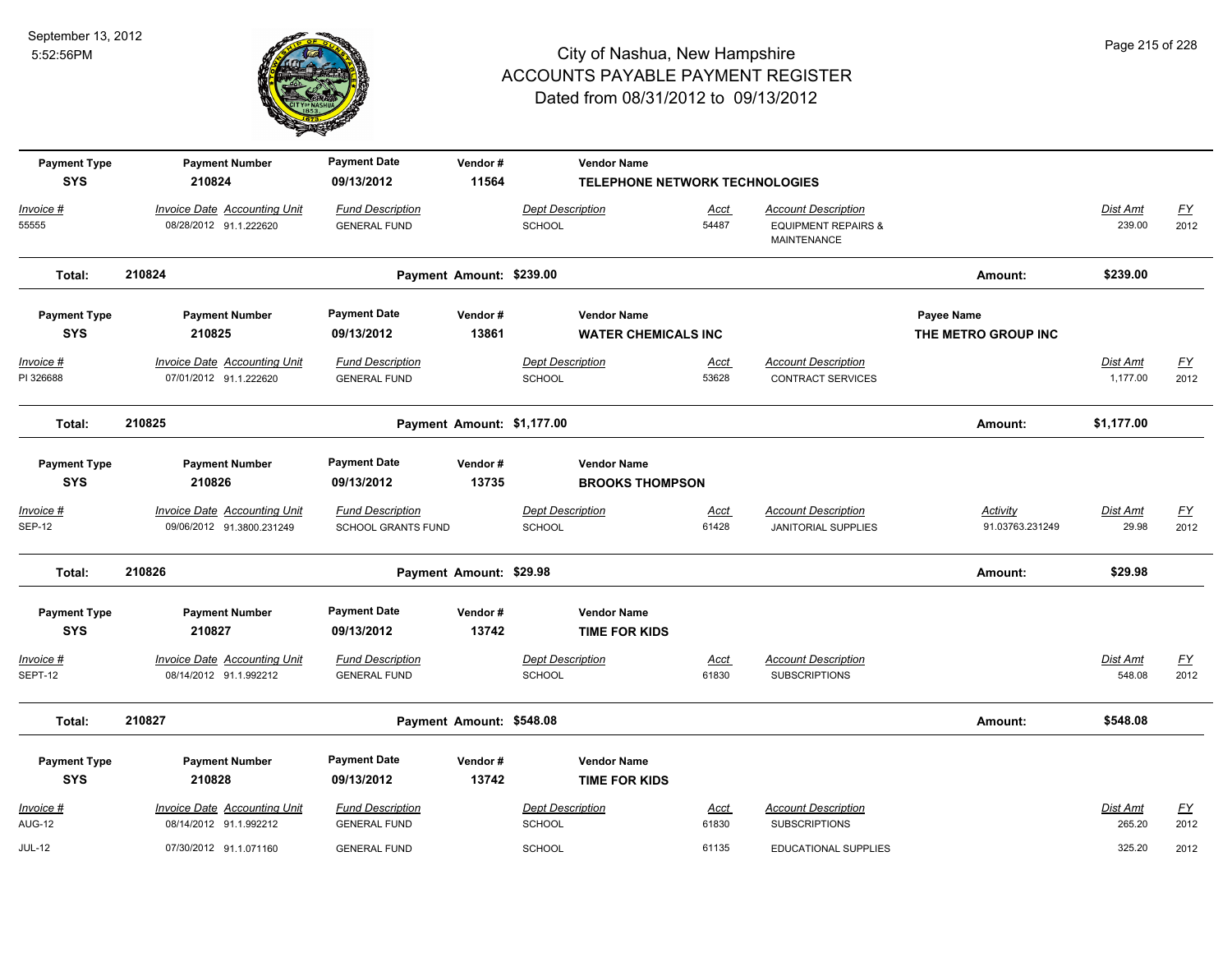

| Total:                            | 210828                                                           |                                                | Payment Amount: \$590.40 |                                               |                               |                                                     | Amount:                     | \$590.40                 |                   |
|-----------------------------------|------------------------------------------------------------------|------------------------------------------------|--------------------------|-----------------------------------------------|-------------------------------|-----------------------------------------------------|-----------------------------|--------------------------|-------------------|
| <b>Payment Type</b><br><b>SYS</b> | <b>Payment Number</b><br>210829                                  | <b>Payment Date</b><br>09/13/2012              | Vendor#<br>13753         | <b>Vendor Name</b>                            | <b>TOTAL AIR SUPPLY INC</b>   |                                                     |                             |                          |                   |
| Invoice #                         | <b>Invoice Date Accounting Unit</b>                              | <b>Fund Description</b>                        |                          | <b>Dept Description</b>                       | Acct                          | <b>Account Description</b>                          |                             | <b>Dist Amt</b>          | <u>FY</u>         |
| 22747                             | 08/13/2012 91.1.222620                                           | <b>GENERAL FUND</b>                            |                          | <b>SCHOOL</b>                                 | 61414                         | SUPPLIES, PLUMBING                                  |                             | 69.78                    | 2012              |
| 24440                             | 08/23/2012 91.1.222620                                           | <b>GENERAL FUND</b>                            |                          | <b>SCHOOL</b>                                 | 61414                         | SUPPLIES, PLUMBING                                  |                             | 216.62                   | 2012              |
| 24440                             | 08/23/2012 BS1000                                                | <b>GENERAL FUND</b>                            |                          | <b>GENERAL FUND</b>                           | 29185                         | <b>LAWSON INVENTORY</b>                             |                             | $-42.51$                 | 2012              |
| 25030                             | 08/28/2012 91.1.222620                                           | <b>GENERAL FUND</b>                            |                          | <b>SCHOOL</b>                                 | 61414                         | <b>SUSPENSE</b><br>SUPPLIES, PLUMBING               |                             | 313.18                   | 2012              |
| 25092                             | 08/28/2012 91.1.222620                                           | <b>GENERAL FUND</b>                            |                          | <b>SCHOOL</b>                                 | 61414                         | SUPPLIES, PLUMBING                                  |                             | 114.04                   | 2012              |
| 25312                             | 08/29/2012 91.1.222620                                           | <b>GENERAL FUND</b>                            |                          | <b>SCHOOL</b>                                 | 61414                         | SUPPLIES, PLUMBING                                  |                             | 181.37                   | 2012              |
| 37867                             | 08/21/2012 91.1.222620                                           | <b>GENERAL FUND</b>                            |                          | SCHOOL                                        | 61414                         | SUPPLIES, PLUMBING                                  |                             | 42.50                    | 2012              |
| 38067                             | 08/28/2012 91.1.222620                                           | <b>GENERAL FUND</b>                            |                          | <b>SCHOOL</b>                                 | 61414                         | SUPPLIES, PLUMBING                                  |                             | 37.90                    | 2012              |
| Total:                            | 210829                                                           |                                                | Payment Amount: \$932.88 |                                               |                               |                                                     | Amount:                     | \$932.88                 |                   |
| <b>Payment Type</b><br><b>SYS</b> | <b>Payment Number</b><br>210830                                  | <b>Payment Date</b><br>09/13/2012              | Vendor#<br>13770         | <b>Vendor Name</b><br><b>PATRICK TREMBLAY</b> |                               |                                                     |                             |                          |                   |
| Invoice #<br>82412-04             | <b>Invoice Date Accounting Unit</b><br>08/24/2012 91.1.041456    | <b>Fund Description</b><br><b>GENERAL FUND</b> |                          | <b>Dept Description</b><br><b>SCHOOL</b>      | <u>Acct</u><br>55642          | <b>Account Description</b><br><b>GAME OFFICIALS</b> |                             | <b>Dist Amt</b><br>80.00 | <u>FY</u><br>2012 |
| Total:                            | 210830                                                           |                                                | Payment Amount: \$80.00  |                                               |                               |                                                     | Amount:                     | \$80.00                  |                   |
| <b>Payment Type</b><br><b>SYS</b> | <b>Payment Number</b><br>210831                                  | <b>Payment Date</b><br>09/13/2012              | Vendor#<br>11843         | <b>Vendor Name</b>                            | <b>TRINITY BAPTIST CHURCH</b> |                                                     |                             |                          |                   |
| Invoice #<br>$\overline{4}$       | <b>Invoice Date Accounting Unit</b><br>09/10/2012 91.3800.992210 | <b>Fund Description</b><br>SCHOOL GRANTS FUND  |                          | <b>Dept Description</b><br><b>SCHOOL</b>      | <u>Acct</u><br>53628          | <b>Account Description</b><br>CONTRACT SERVICES     | Activity<br>91.03502.992210 | Dist Amt<br>400.00       | <u>FY</u><br>2012 |
| 5                                 | 09/10/2012 91.3800.992210                                        | <b>SCHOOL GRANTS FUND</b>                      |                          | <b>SCHOOL</b>                                 | 53628                         | CONTRACT SERVICES                                   | 91.03502.992210             | 200.00                   | 2012              |
| Total:                            | 210831                                                           |                                                | Payment Amount: \$600.00 |                                               |                               |                                                     | Amount:                     | \$600.00                 |                   |
| <b>Payment Type</b><br><b>SYS</b> | <b>Payment Number</b><br>210832                                  | <b>Payment Date</b><br>09/13/2012              | Vendor#<br>11237         | <b>Vendor Name</b>                            | UNIVERSITY OF OREGON          |                                                     |                             |                          |                   |
| Invoice #                         | <b>Invoice Date Accounting Unit</b>                              | <b>Fund Description</b>                        |                          | <b>Dept Description</b>                       | Acct                          | <b>Account Description</b>                          |                             | Dist Amt                 | <u>FY</u>         |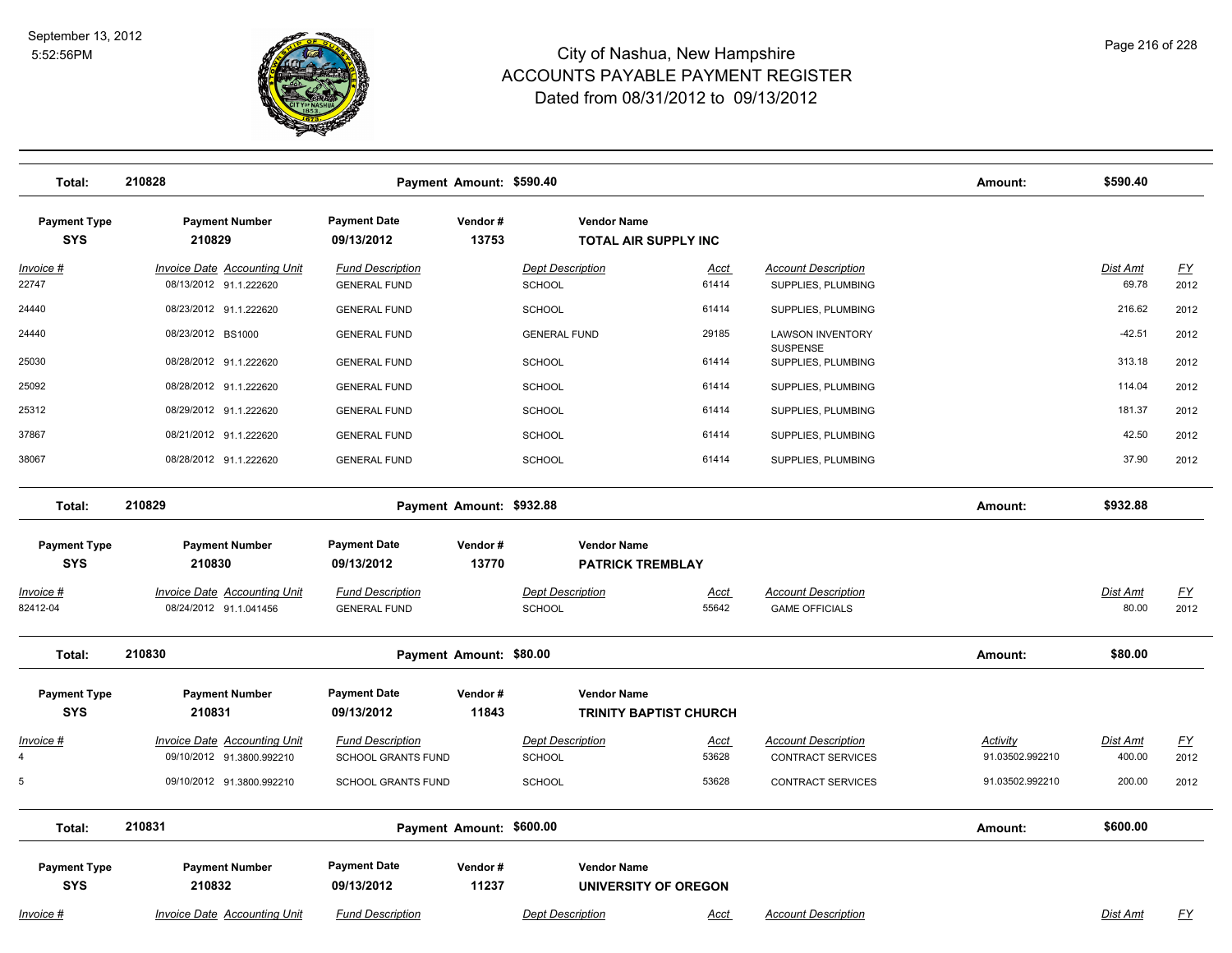

| 12-03901-B BIRCH                  | 04/02/2012 91.1.111160                                        | <b>GENERAL FUND</b>                            |                            | SCHOOL                                          | 61135                | <b>EDUCATIONAL SUPPLIES</b>                                      |         | 21.00                     | 2012              |
|-----------------------------------|---------------------------------------------------------------|------------------------------------------------|----------------------------|-------------------------------------------------|----------------------|------------------------------------------------------------------|---------|---------------------------|-------------------|
| HILL<br>12-03901-B BROAD ST       | 04/02/2012 91.1.121160                                        | <b>GENERAL FUND</b>                            |                            | <b>SCHOOL</b>                                   | 61135                | <b>EDUCATIONAL SUPPLIES</b>                                      |         | 132.00                    | 2012              |
| Total:                            | 210832                                                        |                                                | Payment Amount: \$153.00   |                                                 |                      |                                                                  | Amount: | \$153.00                  |                   |
| <b>Payment Type</b><br><b>SYS</b> | <b>Payment Number</b><br>210833                               | <b>Payment Date</b><br>09/13/2012              | Vendor#<br>14748           | <b>Vendor Name</b><br><b>UNO CHIGAGO GRILL</b>  |                      |                                                                  |         |                           |                   |
| $Invoice$ #<br>SEPT-12            | <b>Invoice Date Accounting Unit</b><br>09/07/2012 91.1.031160 | <b>Fund Description</b><br><b>GENERAL FUND</b> |                            | <b>Dept Description</b><br>SCHOOL               | Acct<br>61135        | <b>Account Description</b><br>EDUCATIONAL SUPPLIES               |         | Dist Amt<br>150.00        | <u>FY</u><br>2012 |
| Total:                            | 210833                                                        |                                                | Payment Amount: \$150.00   |                                                 |                      |                                                                  | Amount: | \$150.00                  |                   |
| <b>Payment Type</b><br><b>SYS</b> | <b>Payment Number</b><br>210834                               | <b>Payment Date</b><br>09/13/2012              | Vendor#<br>13812           | <b>Vendor Name</b><br><b>URBAN TREE SERVICE</b> |                      |                                                                  |         |                           |                   |
| $Invoice$ #<br>S52562             | <b>Invoice Date Accounting Unit</b><br>08/07/2012 91.1.222630 | <b>Fund Description</b><br><b>GENERAL FUND</b> |                            | <b>Dept Description</b><br>SCHOOL               | <u>Acct</u><br>61599 | <b>Account Description</b><br><b>GROUNDS MAINTENANCE</b>         |         | <b>Dist Amt</b><br>600.00 | <u>FY</u><br>2012 |
| S52563                            | 08/07/2012 91.1.222630                                        | <b>GENERAL FUND</b>                            |                            | SCHOOL                                          | 61599                | <b>SUPPLIES</b><br><b>GROUNDS MAINTENANCE</b><br><b>SUPPLIES</b> |         | 310.00                    | 2012              |
| S52564                            | 08/07/2012 91.1.222630                                        | <b>GENERAL FUND</b>                            |                            | <b>SCHOOL</b>                                   | 61599                | <b>GROUNDS MAINTENANCE</b><br><b>SUPPLIES</b>                    |         | 297.00                    | 2012              |
| S52565                            | 08/07/2012 91.1.222630                                        | <b>GENERAL FUND</b>                            |                            | SCHOOL                                          | 61599                | <b>GROUNDS MAINTENANCE</b><br><b>SUPPLIES</b>                    |         | 600.00                    | 2012              |
| S52605                            | 08/08/2012 91.1.222630                                        | <b>GENERAL FUND</b>                            |                            | <b>SCHOOL</b>                                   | 61599                | <b>GROUNDS MAINTENANCE</b><br><b>SUPPLIES</b>                    |         | 300.00                    | 2012              |
| S52606                            | 08/08/2012 91.1.222630                                        | <b>GENERAL FUND</b>                            |                            | <b>SCHOOL</b>                                   | 61599                | <b>GROUNDS MAINTENANCE</b><br><b>SUPPLIES</b>                    |         | 297.00                    | 2012              |
| S52607                            | 08/08/2012 91.1.222630                                        | <b>GENERAL FUND</b>                            |                            | <b>SCHOOL</b>                                   | 61599                | <b>GROUNDS MAINTENANCE</b><br><b>SUPPLIES</b>                    |         | 125.00                    | 2012              |
| S52608                            | 08/08/2012 91.1.222630                                        | <b>GENERAL FUND</b>                            |                            | SCHOOL                                          | 61599                | GROUNDS MAINTENANCE<br><b>SUPPLIES</b>                           |         | 296.00                    | 2012              |
| Total:                            | 210834                                                        |                                                | Payment Amount: \$2,825.00 |                                                 |                      |                                                                  | Amount: | \$2,825.00                |                   |
| <b>Payment Type</b>               | <b>Payment Number</b>                                         | <b>Payment Date</b>                            | Vendor#                    | <b>Vendor Name</b>                              |                      |                                                                  |         |                           |                   |
| <b>SYS</b>                        | 210835                                                        | 09/13/2012                                     | 14720                      | <b>DANIELLE VELLO</b>                           |                      |                                                                  |         |                           |                   |
| $Invoice$ #<br>MILES-AUG          | <b>Invoice Date Accounting Unit</b><br>08/31/2012 91.1.992322 | <b>Fund Description</b><br><b>GENERAL FUND</b> |                            | <b>Dept Description</b><br>SCHOOL               | <b>Acct</b><br>55307 | <b>Account Description</b><br>MILEAGE REIMBURSEMENTS             |         | Dist Amt<br>41.76         | <u>FY</u><br>2012 |
| Total:                            | 210835                                                        |                                                | Payment Amount: \$41.76    |                                                 |                      |                                                                  | Amount: | \$41.76                   |                   |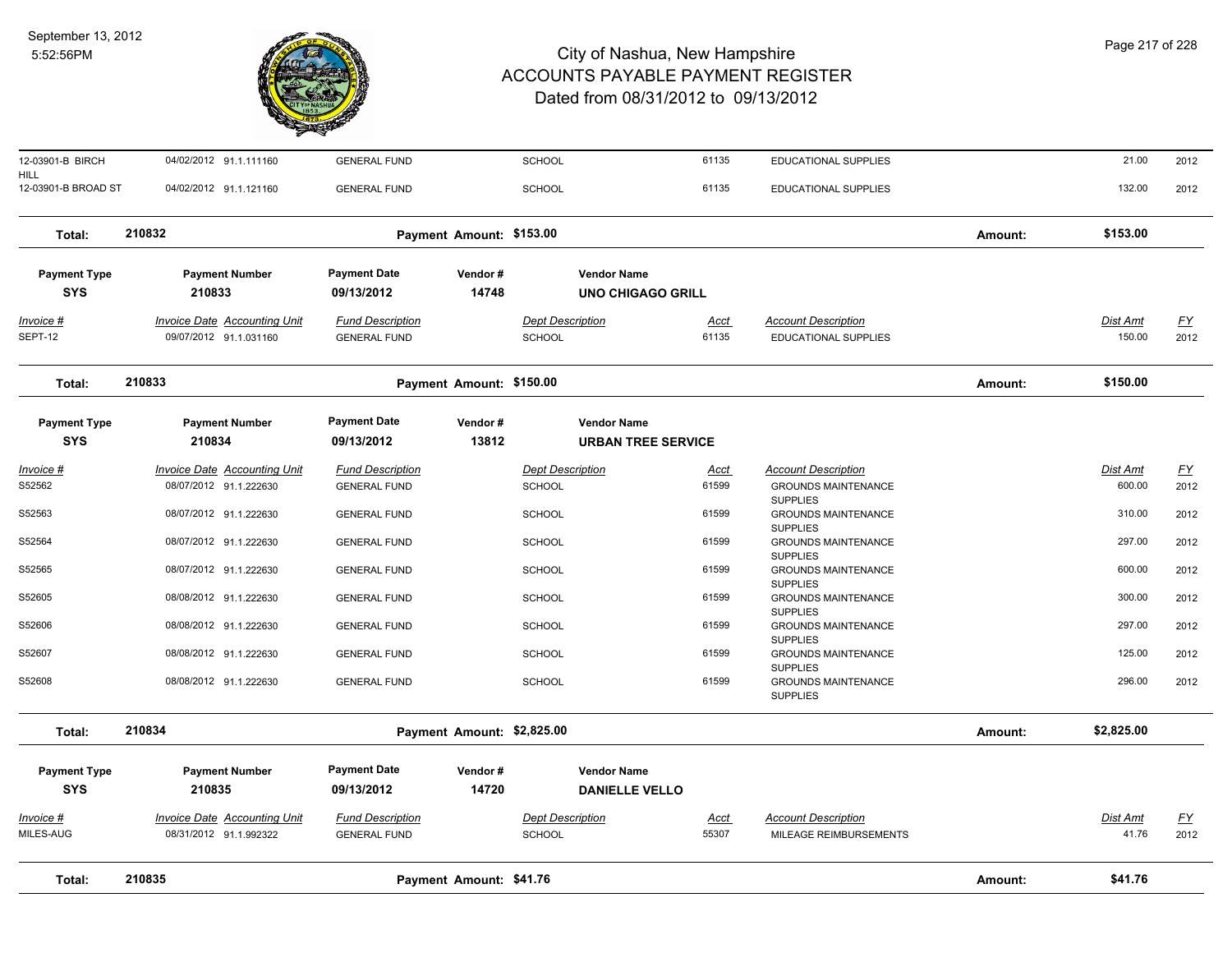

| Page 218 of 228 |  |  |
|-----------------|--|--|
|                 |  |  |

| <b>Payment Type</b><br><b>SYS</b>   | <b>Payment Number</b><br>210836                                                    | <b>Payment Date</b><br>09/13/2012                                     | Vendor#<br>13857           | <b>Vendor Name</b><br><b>WAL-MART</b>                           |                               |                                                                                                             |         |                                     |                           |
|-------------------------------------|------------------------------------------------------------------------------------|-----------------------------------------------------------------------|----------------------------|-----------------------------------------------------------------|-------------------------------|-------------------------------------------------------------------------------------------------------------|---------|-------------------------------------|---------------------------|
| Invoice #<br>TR7572                 | Invoice Date Accounting Unit<br>08/24/2012 91.1.031300                             | <b>Fund Description</b><br><b>GENERAL FUND</b>                        |                            | <b>Dept Description</b><br><b>SCHOOL</b>                        | Acct<br>61135                 | <b>Account Description</b><br>EDUCATIONAL SUPPLIES                                                          |         | Dist Amt<br>71.63                   | <u>FY</u><br>2012         |
| Total:                              | 210836                                                                             |                                                                       | Payment Amount: \$71.63    |                                                                 |                               |                                                                                                             | Amount: | \$71.63                             |                           |
| <b>Payment Type</b><br><b>SYS</b>   | <b>Payment Number</b><br>210837                                                    | <b>Payment Date</b><br>09/13/2012                                     | Vendor#<br>13864           | <b>Vendor Name</b><br><b>WB MASON CO INC</b>                    |                               |                                                                                                             |         |                                     |                           |
| Invoice #<br>6825522                | <b>Invoice Date Accounting Unit</b><br>08/21/2012 91.1.121160                      | <b>Fund Description</b><br><b>GENERAL FUND</b>                        |                            | <b>Dept Description</b><br><b>SCHOOL</b>                        | Acct<br>61100                 | <b>Account Description</b><br>OFFICE SUPPLIES                                                               |         | Dist Amt<br>1,161.20                | <u>FY</u><br>2012         |
| 6963963                             | 08/28/2012 91.1.012320                                                             | <b>GENERAL FUND</b>                                                   |                            | <b>SCHOOL</b>                                                   | 61100                         | OFFICE SUPPLIES                                                                                             |         | 290.30                              | 2012                      |
| 6977879                             | 08/29/2012 91.1.111160                                                             | <b>GENERAL FUND</b>                                                   |                            | <b>SCHOOL</b>                                                   | 61100                         | OFFICE SUPPLIES                                                                                             |         | 1,277.32                            | 2012                      |
| 6978809                             | 08/29/2012 91.1.191160                                                             | <b>GENERAL FUND</b>                                                   |                            | <b>SCHOOL</b>                                                   | 61135                         | EDUCATIONAL SUPPLIES                                                                                        |         | 870.90                              | 2012                      |
| Total:                              | 210837                                                                             |                                                                       | Payment Amount: \$3,599.72 |                                                                 |                               |                                                                                                             | Amount: | \$3,599.72                          |                           |
| <b>Payment Type</b><br><b>SYS</b>   | <b>Payment Number</b><br>210838                                                    | <b>Payment Date</b><br>09/13/2012                                     | Vendor#<br>12192           | <b>Vendor Name</b><br><b>WD MATTHEWS MACHINERY CO</b>           |                               |                                                                                                             |         |                                     |                           |
| $Invoice$ #<br>SR144027<br>SR144027 | <b>Invoice Date Accounting Unit</b><br>07/30/2012 91.1.222620<br>07/30/2012 BS1000 | <b>Fund Description</b><br><b>GENERAL FUND</b><br><b>GENERAL FUND</b> |                            | <b>Dept Description</b><br><b>SCHOOL</b><br><b>GENERAL FUND</b> | <u>Acct</u><br>54600<br>29185 | <b>Account Description</b><br><b>VEHICLE REPAIRS &amp;</b><br><b>MAINTENANCE</b><br><b>LAWSON INVENTORY</b> |         | <b>Dist Amt</b><br>1,499.98<br>6.99 | <u>FY</u><br>2012<br>2012 |
|                                     |                                                                                    |                                                                       |                            |                                                                 |                               | SUSPENSE                                                                                                    |         |                                     |                           |
| Total:                              | 210838                                                                             |                                                                       | Payment Amount: \$1,506.97 |                                                                 |                               |                                                                                                             | Amount: | \$1,506.97                          |                           |
| <b>Payment Type</b><br><b>SYS</b>   | <b>Payment Number</b><br>210839                                                    | <b>Payment Date</b><br>09/13/2012                                     | Vendor#<br>14915           | <b>Vendor Name</b><br><b>ASHLEY WHOLEY</b>                      |                               |                                                                                                             |         |                                     |                           |
| Invoice #<br>82412-04               | <b>Invoice Date Accounting Unit</b><br>08/24/2012 91.1.041408                      | <b>Fund Description</b><br><b>GENERAL FUND</b>                        |                            | <b>Dept Description</b><br>SCHOOL                               | Acct<br>53628                 | <b>Account Description</b><br><b>CONTRACT SERVICES</b>                                                      |         | Dist Amt<br>90.00                   | <u>FY</u><br>2012         |
| Total:                              | 210839                                                                             |                                                                       | Payment Amount: \$90.00    |                                                                 |                               |                                                                                                             | Amount: | \$90.00                             |                           |
| <b>Payment Type</b><br><b>SYS</b>   | <b>Payment Number</b><br>210840                                                    | <b>Payment Date</b><br>09/13/2012                                     | Vendor#<br>14916           | <b>Vendor Name</b><br><b>RANDALL E WILBERT</b>                  |                               |                                                                                                             |         |                                     |                           |
| Invoice #                           | <b>Invoice Date Accounting Unit</b>                                                | <b>Fund Description</b>                                               |                            | <b>Dept Description</b>                                         | <b>Acct</b>                   | <b>Account Description</b>                                                                                  |         | Dist Amt                            | <u>FY</u>                 |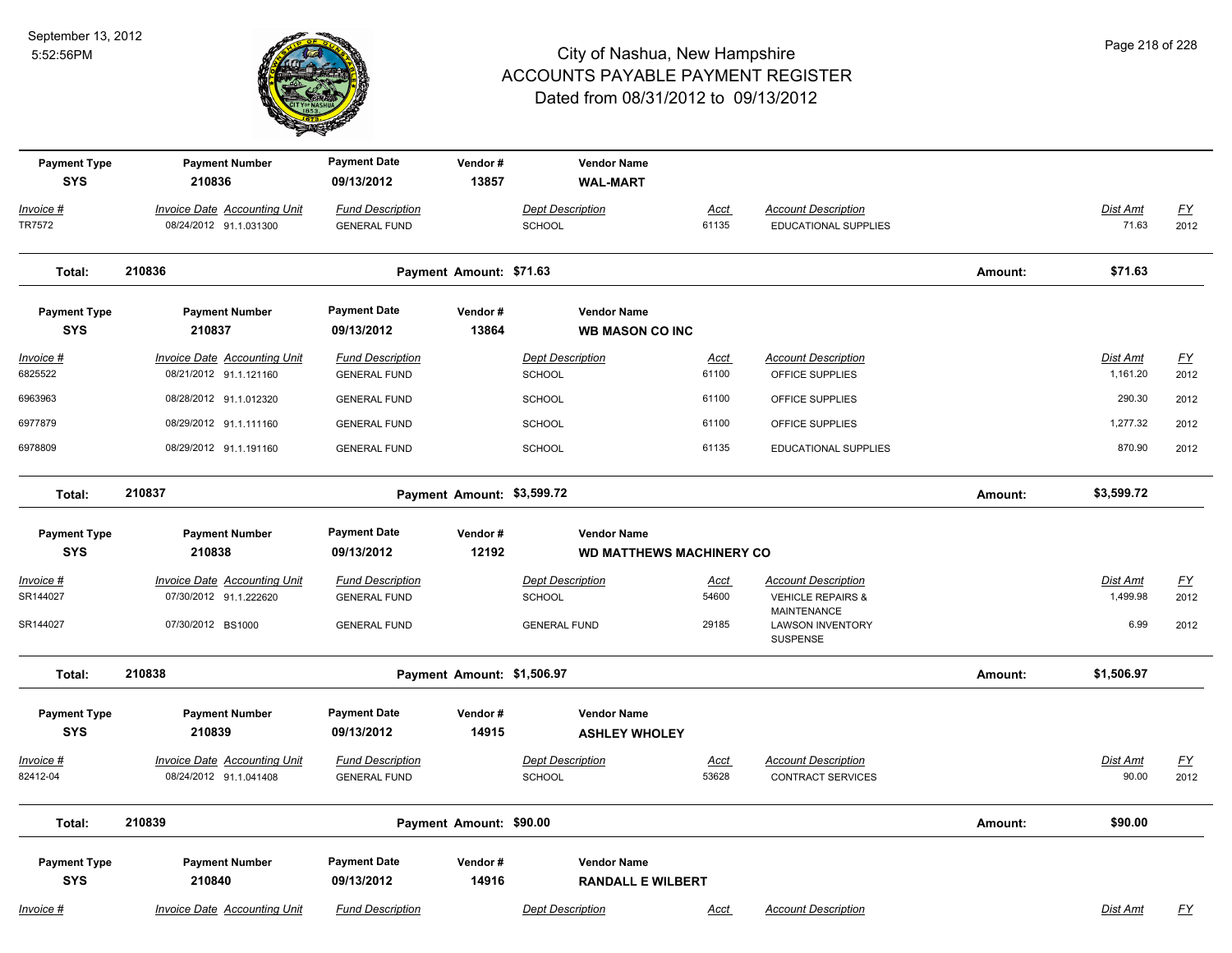

| 83012-03                          | 08/30/2012 91.1.031443                                        | <b>GENERAL FUND</b>                            |                         | SCHOOL                            |                                                      | 55642                | <b>GAME OFFICIALS</b>                                     |         | 50.00                    | 2012                              |
|-----------------------------------|---------------------------------------------------------------|------------------------------------------------|-------------------------|-----------------------------------|------------------------------------------------------|----------------------|-----------------------------------------------------------|---------|--------------------------|-----------------------------------|
| Total:                            | 210840                                                        |                                                | Payment Amount: \$50.00 |                                   |                                                      |                      |                                                           | Amount: | \$50.00                  |                                   |
| <b>Payment Type</b><br><b>SYS</b> | <b>Payment Number</b><br>210841                               | <b>Payment Date</b><br>09/13/2012              | Vendor#<br>11364        |                                   | <b>Vendor Name</b><br><b>SUSAN WILBORG</b>           |                      |                                                           |         |                          |                                   |
| Invoice #<br>MILES-AUG            | Invoice Date Accounting Unit<br>08/31/2012 91.1.992322        | <b>Fund Description</b><br><b>GENERAL FUND</b> |                         | <b>Dept Description</b><br>SCHOOL |                                                      | Acct<br>55307        | <b>Account Description</b><br>MILEAGE REIMBURSEMENTS      |         | Dist Amt<br>8.44         | <u>FY</u><br>2012                 |
| Total:                            | 210841                                                        |                                                | Payment Amount: \$8.44  |                                   |                                                      |                      |                                                           | Amount: | \$8.44                   |                                   |
| <b>Payment Type</b><br><b>SYS</b> | <b>Payment Number</b><br>210842                               | <b>Payment Date</b><br>09/13/2012              | Vendor#<br>13891        |                                   | <b>Vendor Name</b><br><b>BRIAN WILLIAMS</b>          |                      |                                                           |         |                          |                                   |
| Invoice #<br>90712-03             | <b>Invoice Date Accounting Unit</b><br>09/07/2012 91.1.031441 | <b>Fund Description</b><br><b>GENERAL FUND</b> |                         | <b>Dept Description</b><br>SCHOOL |                                                      | <u>Acct</u><br>55642 | <b>Account Description</b><br><b>GAME OFFICIALS</b>       |         | <b>Dist Amt</b><br>80.00 | <u>FY</u><br>2012                 |
| Total:                            | 210842                                                        |                                                | Payment Amount: \$80.00 |                                   |                                                      |                      |                                                           | Amount: | \$80.00                  |                                   |
| <b>Payment Type</b><br><b>SYS</b> | <b>Payment Number</b><br>210843                               | <b>Payment Date</b><br>09/13/2012              | Vendor#<br>11356        |                                   | <b>Vendor Name</b><br><b>WOODWORKER'S SUPPLY INC</b> |                      |                                                           |         |                          |                                   |
| Invoice #<br>8188969-2            | Invoice Date Accounting Unit<br>08/10/2012 91.1.051375        | <b>Fund Description</b><br><b>GENERAL FUND</b> |                         | <b>Dept Description</b><br>SCHOOL |                                                      | Acct<br>61135        | <b>Account Description</b><br><b>EDUCATIONAL SUPPLIES</b> |         | Dist Amt<br>22.55        | <u>FY</u><br>2012                 |
| Total:                            | 210843                                                        |                                                | Payment Amount: \$22.55 |                                   |                                                      |                      |                                                           | Amount: | \$22.55                  |                                   |
| <b>Payment Type</b><br><b>SYS</b> | <b>Payment Number</b><br>210844                               | <b>Payment Date</b><br>09/13/2012              | Vendor#<br>12108        |                                   | <b>Vendor Name</b><br><b>Z &amp; Z PUBLICATIONS</b>  |                      |                                                           |         |                          |                                   |
| Invoice #<br>1875                 | Invoice Date Accounting Unit<br>08/09/2012 91.1.161112        | <b>Fund Description</b><br><b>GENERAL FUND</b> |                         | <b>Dept Description</b><br>SCHOOL |                                                      | Acct<br>61135        | <b>Account Description</b><br><b>EDUCATIONAL SUPPLIES</b> |         | Dist Amt<br>96.00        | $\underline{\mathsf{FY}}$<br>2012 |
| Total:                            | 210844                                                        |                                                | Payment Amount: \$96.00 |                                   |                                                      |                      |                                                           | Amount: | \$96.00                  |                                   |
| <b>Payment Type</b><br><b>SYS</b> | <b>Payment Number</b><br>210845                               | <b>Payment Date</b><br>09/13/2012              | Vendor#<br>12339        |                                   | <b>Vendor Name</b><br><b>APPLE NASHUA LLC</b>        |                      |                                                           |         |                          |                                   |
| $Invoice$ #                       | <b>Invoice Date Accounting Unit</b>                           | <b>Fund Description</b>                        |                         | <b>Dept Description</b>           |                                                      | Acct                 | <b>Account Description</b>                                |         | Dist Amt                 | $\underline{FY}$                  |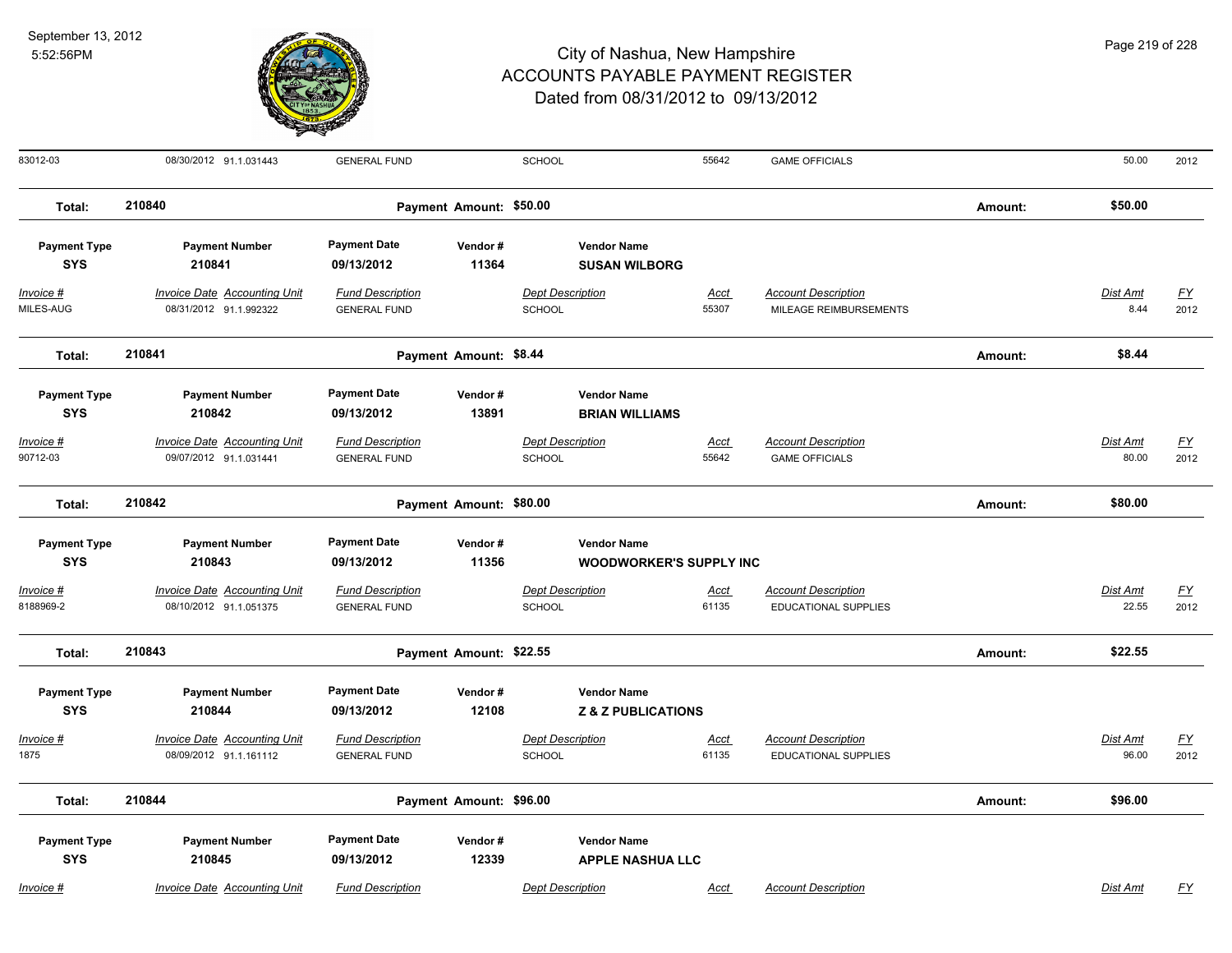

| 356982CLAIM              | 08/28/2012 28.6500.890                                        | PROPERTY & CASUALTY FUND                            | <b>RISK MANAGEMENT</b>                            | 59207                             | WORKERS COMPENSATION<br><b>CLAIMS</b>                               |         | 466.00             | 2012                     |
|--------------------------|---------------------------------------------------------------|-----------------------------------------------------|---------------------------------------------------|-----------------------------------|---------------------------------------------------------------------|---------|--------------------|--------------------------|
| 356982CLAIM              | 08/28/2012 28.6500.890                                        | PROPERTY & CASUALTY FUND                            | <b>RISK MANAGEMENT</b>                            | 59207                             | WORKERS COMPENSATION<br><b>CLAIMS</b>                               |         | 623.00             | 2012                     |
| Total:                   | 210845                                                        | Payment Amount: \$1,089.00                          |                                                   |                                   |                                                                     | Amount: | \$1,089.00         |                          |
| <b>Payment Type</b>      | <b>Payment Number</b>                                         | <b>Payment Date</b><br>Vendor#                      | <b>Vendor Name</b>                                |                                   |                                                                     |         |                    |                          |
| <b>SYS</b>               | 210846                                                        | 09/13/2012<br>11369                                 |                                                   | <b>APPLE THERAPY MANCHESTER</b>   |                                                                     |         |                    |                          |
| Invoice #<br>355382CLAIM | <b>Invoice Date Accounting Unit</b><br>08/21/2012 28.6500.890 | <b>Fund Description</b><br>PROPERTY & CASUALTY FUND | <b>Dept Description</b><br><b>RISK MANAGEMENT</b> | Acct<br>59207                     | <b>Account Description</b><br>WORKERS COMPENSATION<br><b>CLAIMS</b> |         | Dist Amt<br>326.00 | $\underline{FY}$<br>2012 |
| Total:                   | 210846                                                        | Payment Amount: \$326.00                            |                                                   |                                   |                                                                     | Amount: | \$326.00           |                          |
| <b>Payment Type</b>      | <b>Payment Number</b>                                         | <b>Payment Date</b><br>Vendor#                      | <b>Vendor Name</b>                                |                                   |                                                                     |         |                    |                          |
| <b>SYS</b>               | 210847                                                        | 12350<br>09/13/2012                                 |                                                   | <b>ASSOCIATED RADIOLOGISTS PA</b> |                                                                     |         |                    |                          |
| Invoice #                | <b>Invoice Date Accounting Unit</b>                           | <b>Fund Description</b>                             | <b>Dept Description</b>                           | <u>Acct</u>                       | <b>Account Description</b>                                          |         | <b>Dist Amt</b>    | <u>FY</u>                |
| 6771042                  | 08/22/2012 28.6500.890                                        | PROPERTY & CASUALTY FUND                            | <b>RISK MANAGEMENT</b>                            | 59207                             | WORKERS COMPENSATION                                                |         | 26.00              | 2012                     |
| 7049034 18811            | 08/08/2012 28.6500.895                                        | PROPERTY & CASUALTY FUND                            | <b>RISK MANAGEMENT</b>                            | 59207                             | <b>CLAIMS</b><br>WORKERS COMPENSATION<br><b>CLAIMS</b>              |         | 23.00              | 2012                     |
| Total:                   | 210847                                                        | Payment Amount: \$49.00                             |                                                   |                                   |                                                                     | Amount: | \$49.00            |                          |
| <b>Payment Type</b>      | <b>Payment Number</b>                                         | <b>Payment Date</b><br>Vendor#                      | <b>Vendor Name</b>                                |                                   |                                                                     |         |                    |                          |
| <b>SYS</b>               | 210848                                                        | 11396<br>09/13/2012                                 | <b>CLAIMS BUREAU US INC</b>                       |                                   |                                                                     |         |                    |                          |
| Invoice #                | <b>Invoice Date Accounting Unit</b>                           | <b>Fund Description</b>                             | <b>Dept Description</b>                           | <u>Acct</u>                       | <b>Account Description</b>                                          |         | Dist Amt           | $\underline{FY}$         |
| 2868                     | 08/24/2012 28.6500.895                                        | PROPERTY & CASUALTY FUND                            | <b>RISK MANAGEMENT</b>                            | 59207                             | WORKERS COMPENSATION<br><b>CLAIMS</b>                               |         | 1,162.25           | 2012                     |
| Total:                   | 210848                                                        | Payment Amount: \$1,162.25                          |                                                   |                                   |                                                                     | Amount: | \$1,162.25         |                          |
| <b>Payment Type</b>      | <b>Payment Number</b>                                         | <b>Payment Date</b><br>Vendor#                      | <b>Vendor Name</b>                                |                                   |                                                                     |         |                    |                          |
| <b>SYS</b>               | 210849                                                        | 09/13/2012<br>11450                                 | <b>CULLENCOLLIMORE PLLC</b>                       |                                   |                                                                     |         |                    |                          |
| Invoice #                | <b>Invoice Date Accounting Unit</b>                           | <b>Fund Description</b>                             | <b>Dept Description</b>                           | <u>Acct</u>                       | <b>Account Description</b>                                          |         | Dist Amt           | <u>FY</u>                |
| 3021                     | 08/08/2012 28.6500.895                                        | PROPERTY & CASUALTY FUND                            | <b>RISK MANAGEMENT</b>                            | 59225                             | <b>GENERAL LIABILITY CLAIMS</b>                                     |         | 192.50             | 2012                     |
| 3023                     | 08/08/2012 28.6500.895                                        | PROPERTY & CASUALTY FUND                            | <b>RISK MANAGEMENT</b>                            | 59207                             | <b>WORKERS COMPENSATION</b><br><b>CLAIMS</b>                        |         | 210.00             | 2012                     |
| 3029                     | 08/17/2012 28.6500.895                                        | PROPERTY & CASUALTY FUND                            | <b>RISK MANAGEMENT</b>                            | 59225                             | <b>GENERAL LIABILITY CLAIMS</b>                                     |         | 1,103.50           | 2012                     |
| 3030                     | 08/17/2012 28.6500.895                                        | PROPERTY & CASUALTY FUND                            | <b>RISK MANAGEMENT</b>                            | 59225                             | <b>GENERAL LIABILITY CLAIMS</b>                                     |         | 6,777.33           | 2012                     |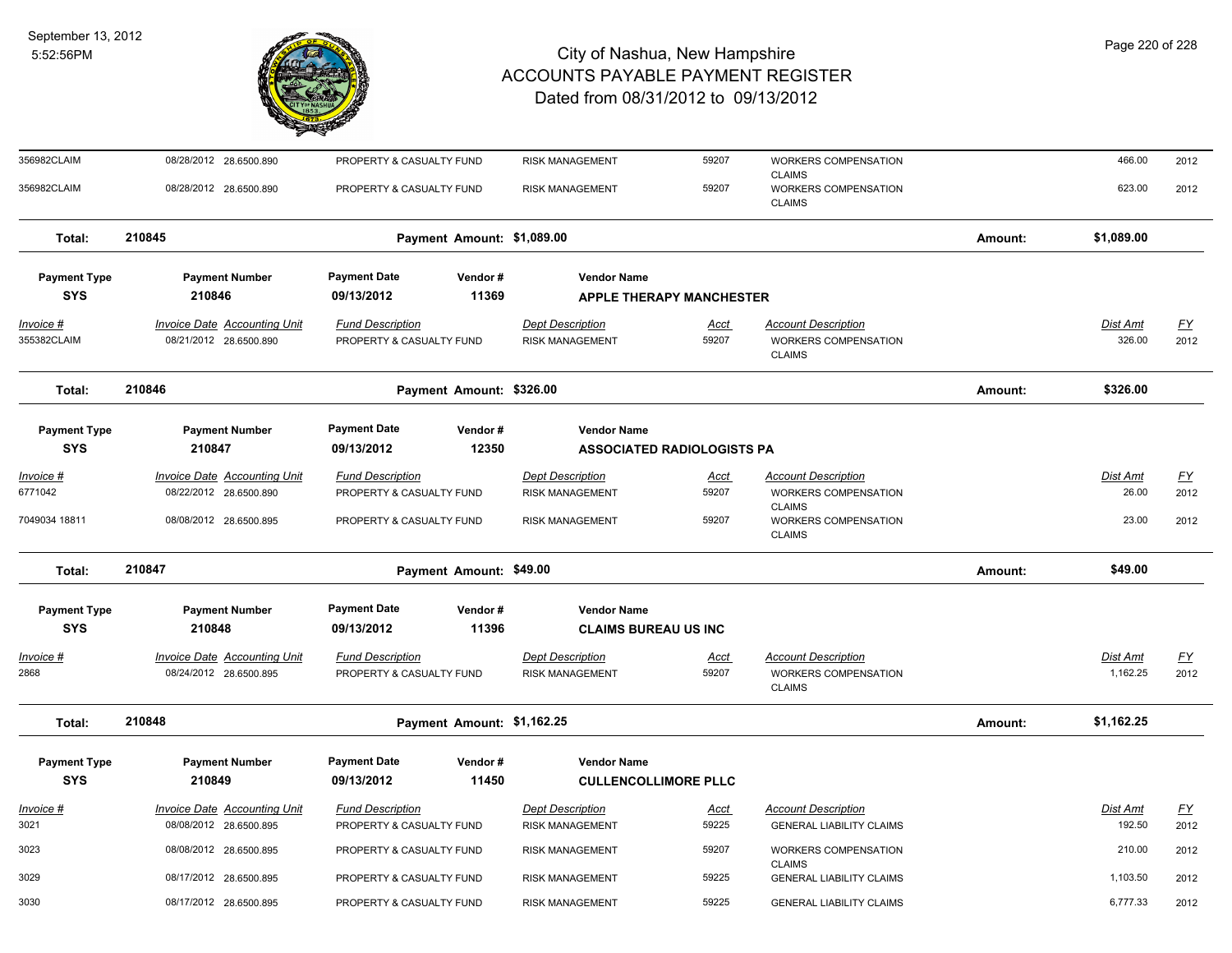

| 3031                              | 08/17/2012 28.6500.895                                        | PROPERTY & CASUALTY FUND                            |                             | <b>RISK MANAGEMENT</b>                            | 59225                                 | <b>GENERAL LIABILITY CLAIMS</b>                                            |                                                     | 367.50                      | 2012              |
|-----------------------------------|---------------------------------------------------------------|-----------------------------------------------------|-----------------------------|---------------------------------------------------|---------------------------------------|----------------------------------------------------------------------------|-----------------------------------------------------|-----------------------------|-------------------|
| 3032                              | 08/17/2012 28.6500.895                                        | PROPERTY & CASUALTY FUND                            |                             | <b>RISK MANAGEMENT</b>                            | 59225                                 | <b>GENERAL LIABILITY CLAIMS</b>                                            |                                                     | 428.00                      | 2012              |
| 3033                              | 08/17/2012 28.6500.895                                        | PROPERTY & CASUALTY FUND                            |                             | <b>RISK MANAGEMENT</b>                            | 59225                                 | <b>GENERAL LIABILITY CLAIMS</b>                                            |                                                     | 583.00                      | 2012              |
| 3034                              | 08/17/2012 28.6500.895                                        | PROPERTY & CASUALTY FUND                            |                             | <b>RISK MANAGEMENT</b>                            | 59225                                 | <b>GENERAL LIABILITY CLAIMS</b>                                            |                                                     | 1,774.00                    | 2012              |
| Total:                            | 210849                                                        |                                                     | Payment Amount: \$11,435.83 |                                                   |                                       |                                                                            | Amount:                                             | \$11,435.83                 |                   |
| <b>Payment Type</b><br><b>SYS</b> | <b>Payment Number</b><br>210850                               | <b>Payment Date</b><br>09/13/2012                   | Vendor#<br>12679            | <b>Vendor Name</b><br><b>ELLIOT HOSPITAL</b>      |                                       |                                                                            |                                                     |                             |                   |
| Invoice #<br>628412600            | Invoice Date Accounting Unit<br>08/27/2012 28.6500.895        | <b>Fund Description</b><br>PROPERTY & CASUALTY FUND |                             | <b>Dept Description</b><br><b>RISK MANAGEMENT</b> | Acct<br>59207                         | <b>Account Description</b><br>WORKERS COMPENSATION<br><b>CLAIMS</b>        |                                                     | Dist Amt<br>112.55          | <u>FY</u><br>2012 |
| Total:                            | 210850                                                        |                                                     | Payment Amount: \$112.55    |                                                   |                                       |                                                                            | Amount:                                             | \$112.55                    |                   |
| <b>Payment Type</b><br><b>SYS</b> | <b>Payment Number</b><br>210851                               | <b>Payment Date</b><br>09/13/2012                   | Vendor#<br>12743            | <b>Vendor Name</b>                                | <b>FOUR SEASONS ORTHOPAEDIC CTR P</b> |                                                                            | Payee Name<br><b>FOUR SEASONS ORTHOPEDIC CENTER</b> |                             |                   |
| <u> Invoice #</u>                 | <b>Invoice Date Accounting Unit</b>                           | <b>Fund Description</b>                             |                             | <b>Dept Description</b>                           | Acct                                  | <b>Account Description</b>                                                 |                                                     | Dist Amt                    | <u>FY</u>         |
| 10051447 18780                    | 08/23/2012 28.6500.890                                        | PROPERTY & CASUALTY FUND                            |                             | <b>RISK MANAGEMENT</b>                            | 59225                                 | <b>GENERAL LIABILITY CLAIMS</b>                                            |                                                     | 584.00                      | 2012              |
| 1218254 18796                     | 08/23/2012 28.6500.890                                        | PROPERTY & CASUALTY FUND                            |                             | <b>RISK MANAGEMENT</b>                            | 59207                                 | WORKERS COMPENSATION<br><b>CLAIMS</b>                                      |                                                     | 456.00                      | 2012              |
| 325233 18781                      | 08/22/2012 28.6500.895                                        | PROPERTY & CASUALTY FUND                            |                             | <b>RISK MANAGEMENT</b>                            | 59207                                 | WORKERS COMPENSATION<br><b>CLAIMS</b>                                      |                                                     | 155.00                      | 2012              |
| Total:                            | 210851                                                        |                                                     | Payment Amount: \$1,195.00  |                                                   |                                       |                                                                            | Amount:                                             | \$1,195.00                  |                   |
| <b>Payment Type</b><br><b>SYS</b> | <b>Payment Number</b><br>210852                               | <b>Payment Date</b><br>09/13/2012                   | Vendor#<br>11921            | <b>Vendor Name</b><br><b>HERNER CHIROPRACTIC</b>  |                                       |                                                                            |                                                     |                             |                   |
| Invoice #<br>KRAEL002             | <b>Invoice Date Accounting Unit</b><br>08/24/2012 28.6500.895 | <b>Fund Description</b><br>PROPERTY & CASUALTY FUND |                             | <b>Dept Description</b><br><b>RISK MANAGEMENT</b> | Acct<br>59207                         | <b>Account Description</b><br>WORKERS COMPENSATION<br><b>CLAIMS</b>        |                                                     | <u>Dist Amt</u><br>1,280.00 | <u>FY</u><br>2012 |
| Total:                            | 210852                                                        |                                                     | Payment Amount: \$1,280.00  |                                                   |                                       |                                                                            | Amount:                                             | \$1,280.00                  |                   |
| <b>Payment Type</b><br><b>SYS</b> | <b>Payment Number</b><br>210853                               | <b>Payment Date</b><br>09/13/2012                   | Vendor#<br>13212            | <b>Vendor Name</b>                                | <b>OCCUPATIONAL HEALTH CTRS SOUTH</b> |                                                                            |                                                     |                             |                   |
| Invoice #<br>I34-1255161266 18806 | <b>Invoice Date Accounting Unit</b><br>08/18/2012 28.6500.895 | <b>Fund Description</b><br>PROPERTY & CASUALTY FUND |                             | <b>Dept Description</b><br><b>RISK MANAGEMENT</b> | <u>Acct</u><br>59207                  | <b>Account Description</b><br><b>WORKERS COMPENSATION</b><br><b>CLAIMS</b> |                                                     | Dist Amt<br>636.83          | <u>FY</u><br>2012 |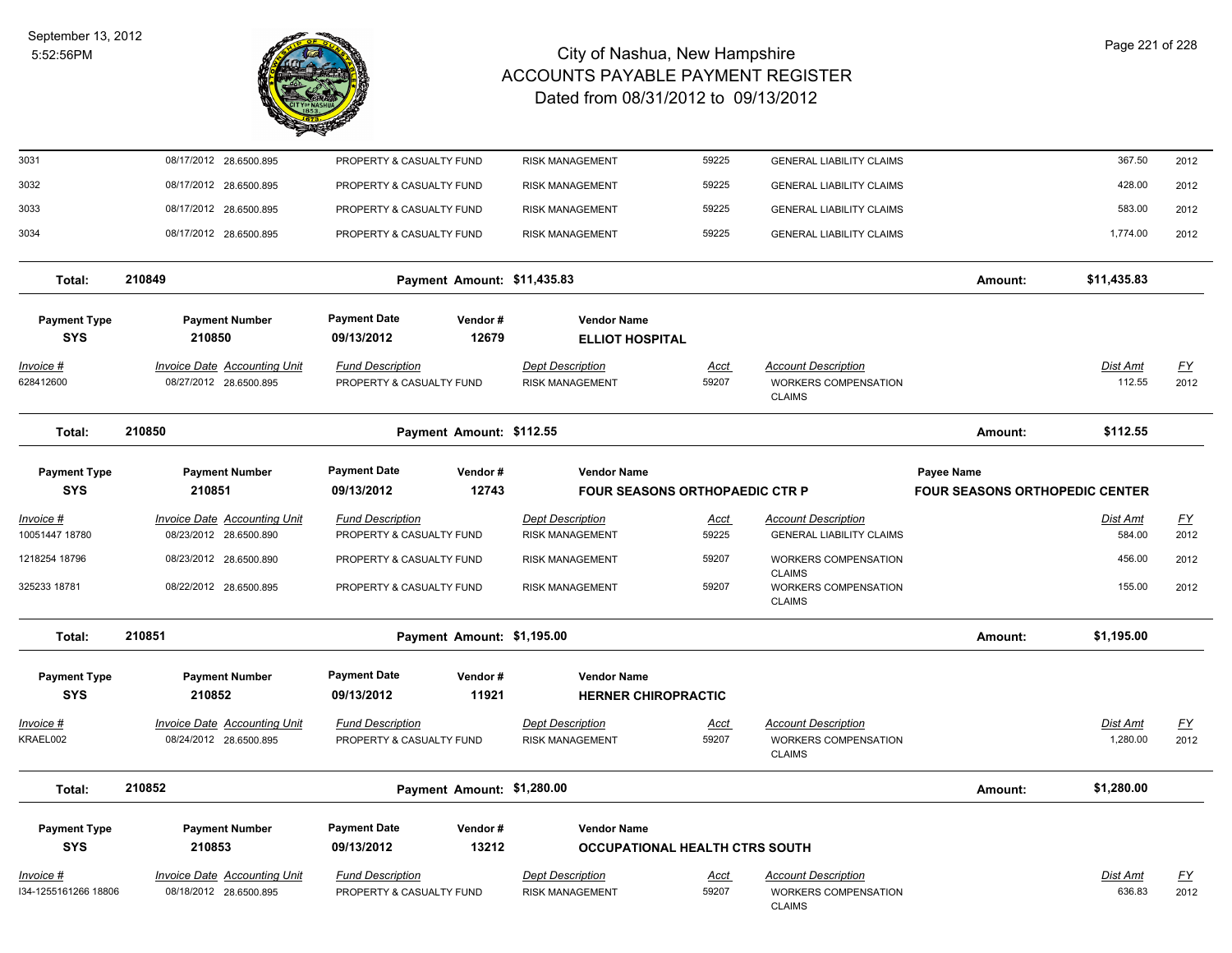

| Total:                            | 210855                                                        | Payment Amount: \$2,431.62                            |                                                   |                                      |                                                                     | Amount: | \$2,431.62           |                   |
|-----------------------------------|---------------------------------------------------------------|-------------------------------------------------------|---------------------------------------------------|--------------------------------------|---------------------------------------------------------------------|---------|----------------------|-------------------|
| <u>Invoice #</u><br>37657808      | <b>Invoice Date Accounting Unit</b><br>08/26/2012 28.6500.895 | <b>Fund Description</b><br>PROPERTY & CASUALTY FUND   | <b>Dept Description</b><br><b>RISK MANAGEMENT</b> | <u>Acct</u><br>59207                 | <b>Account Description</b><br>WORKERS COMPENSATION<br><b>CLAIMS</b> |         | Dist Amt<br>2,431.62 | <u>FY</u><br>2012 |
| <b>Payment Type</b><br><b>SYS</b> | <b>Payment Number</b><br>210855                               | <b>Payment Date</b><br>Vendor#<br>13666<br>09/13/2012 | <b>Vendor Name</b>                                | <b>STONERIVER PHARMACY SOLUTIONS</b> |                                                                     |         |                      |                   |
| Total:                            | 210854                                                        | Payment Amount: \$18,248.65                           |                                                   |                                      |                                                                     | Amount: | \$18,248.65          |                   |
| SRN2460837                        | 08/23/2012 28.6500.895                                        | PROPERTY & CASUALTY FUND                              | <b>RISK MANAGEMENT</b>                            | 59207                                | <b>WORKERS COMPENSATION</b><br><b>CLAIMS</b>                        |         | 2,277.65             | 2012              |
| SRN2460758                        | 08/23/2012 28.6500.890                                        | PROPERTY & CASUALTY FUND                              | <b>RISK MANAGEMENT</b>                            | 59207                                | WORKERS COMPENSATION<br><b>CLAIMS</b>                               |         | 5,761.61             | 2012              |
| SRN2459315                        | 08/22/2012 28.6500.890                                        | PROPERTY & CASUALTY FUND                              | <b>RISK MANAGEMENT</b>                            | 59207                                | <b>CLAIMS</b><br>WORKERS COMPENSATION<br><b>CLAIMS</b>              |         | 365.48               | 2012              |
| SRN2458154                        | 08/21/2012 28.6500.890                                        | PROPERTY & CASUALTY FUND                              | <b>RISK MANAGEMENT</b>                            | 59207                                | <b>CLAIMS</b><br>WORKERS COMPENSATION                               |         | 5,969.94             | 2012              |
| SRN2457933                        | 08/21/2012 28.6500.890                                        | PROPERTY & CASUALTY FUND                              | <b>RISK MANAGEMENT</b>                            | 59207                                | <b>CLAIMS</b><br>WORKERS COMPENSATION                               |         | 777.73               | 2012              |
| SRN2457894                        | 08/21/2012 28.6500.890                                        | PROPERTY & CASUALTY FUND                              | <b>RISK MANAGEMENT</b>                            | 59207                                | <b>CLAIMS</b><br>WORKERS COMPENSATION                               |         | 159.81               | 2012              |
| SRN2454997                        | 08/18/2012 28.6500.890                                        | PROPERTY & CASUALTY FUND                              | <b>RISK MANAGEMENT</b>                            | 59207                                | <b>CLAIMS</b><br>WORKERS COMPENSATION                               |         | 233.80               | 2012              |
| SRN2454974                        | 08/20/2012 28.6500.890                                        | PROPERTY & CASUALTY FUND                              | <b>RISK MANAGEMENT</b>                            | 59207                                | <b>CLAIMS</b><br>WORKERS COMPENSATION                               |         | 665.85               | 2012              |
| SRN2454935                        | 08/20/2012 28.6500.890                                        | PROPERTY & CASUALTY FUND                              | <b>RISK MANAGEMENT</b>                            | 59207                                | <b>CLAIMS</b><br>WORKERS COMPENSATION                               |         | 814.84               | 2012              |
| SRN2454872                        | 08/18/2012 28.6500.890                                        | PROPERTY & CASUALTY FUND                              | <b>RISK MANAGEMENT</b>                            | 59207                                | <b>CLAIMS</b><br>WORKERS COMPENSATION                               |         | 483.88               | 2012              |
| Invoice #<br>SRN2437661           | Invoice Date Accounting Unit<br>08/06/2012 28.6500.895        | <b>Fund Description</b><br>PROPERTY & CASUALTY FUND   | <b>Dept Description</b><br><b>RISK MANAGEMENT</b> | Acct<br>59207                        | <b>Account Description</b><br><b>WORKERS COMPENSATION</b>           |         | Dist Amt<br>738.06   | <u>FY</u><br>2012 |
| <b>SYS</b>                        | 210854                                                        | 09/13/2012<br>13597                                   |                                                   | <b>SO NH REGIONAL MEDICAL CENTER</b> |                                                                     |         |                      |                   |
| <b>Payment Type</b>               | <b>Payment Number</b>                                         | <b>Payment Date</b><br>Vendor#                        | <b>Vendor Name</b>                                |                                      |                                                                     |         |                      |                   |
| Total:                            | 210853                                                        | Payment Amount: \$1,664.68                            |                                                   |                                      |                                                                     | Amount: | \$1,664.68           |                   |
| I34-1255168294                    | 08/16/2012 28.6500.890                                        | PROPERTY & CASUALTY FUND                              | <b>RISK MANAGEMENT</b>                            | 59207                                | WORKERS COMPENSATION<br><b>CLAIMS</b>                               |         | 235.14               | 2012              |
| I34-1255168294                    | 08/16/2012 28.6500.890                                        | PROPERTY & CASUALTY FUND                              | <b>RISK MANAGEMENT</b>                            | 59207                                | <b>WORKERS COMPENSATION</b><br><b>CLAIMS</b>                        |         | 400.28               | 2012              |
| I34-1255168294                    | 08/16/2012 28.6500.890                                        | PROPERTY & CASUALTY FUND                              | <b>RISK MANAGEMENT</b>                            | 59207                                | WORKERS COMPENSATION<br><b>CLAIMS</b>                               |         | 157.29               | 2012              |
| I34-1255167845                    | 08/10/2012 28.6500.890                                        | PROPERTY & CASUALTY FUND                              | <b>RISK MANAGEMENT</b>                            | 59207                                | <b>WORKERS COMPENSATION</b><br><b>CLAIMS</b>                        |         | 235.14               | 2012              |
|                                   |                                                               |                                                       |                                                   |                                      |                                                                     |         |                      |                   |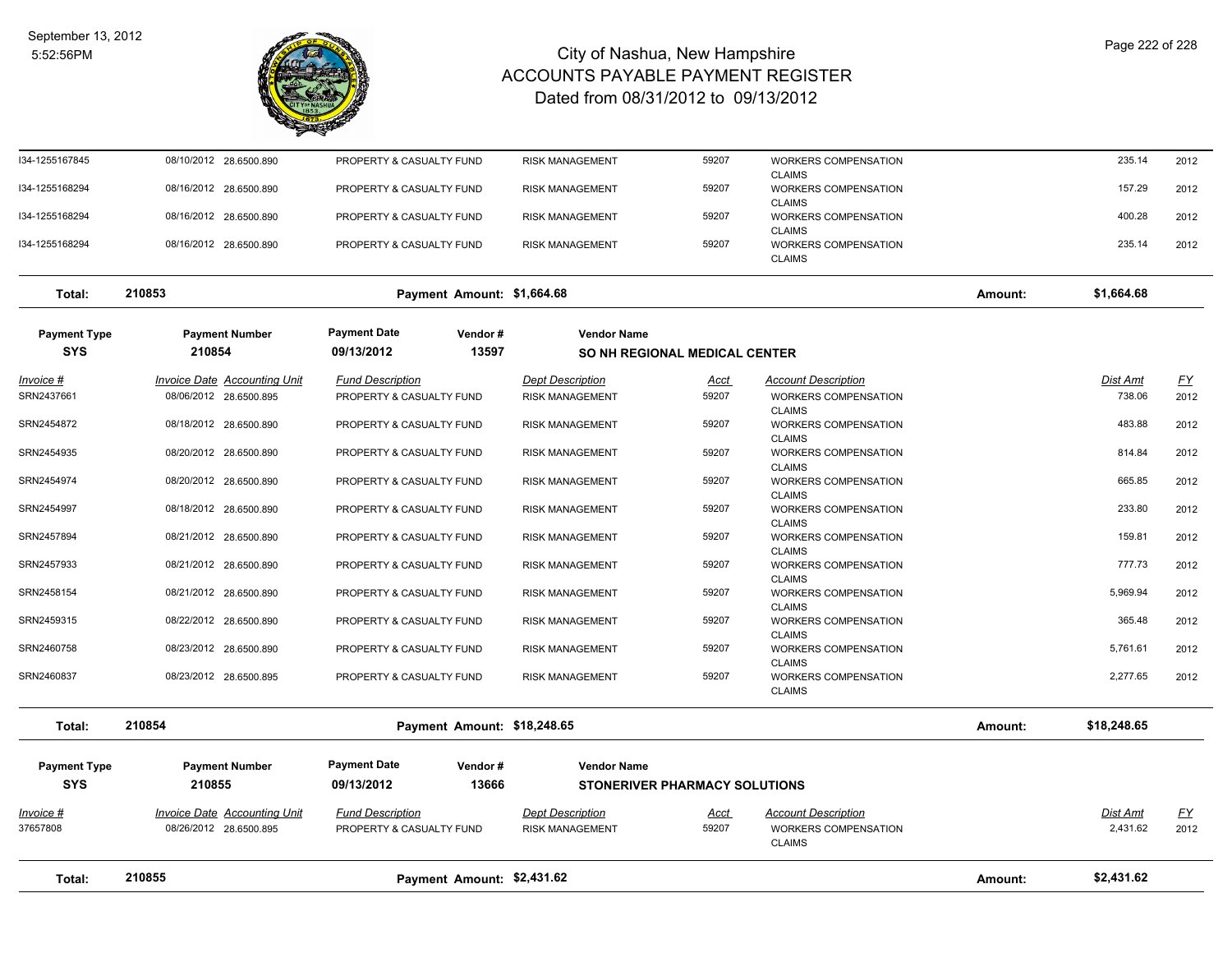

| Page 223 of 228 |  |  |
|-----------------|--|--|
|                 |  |  |

| <b>Payment Type</b><br><b>SYS</b> | <b>Payment Number</b><br>210856                            | <b>Payment Date</b><br>09/13/2012              | Vendor#<br>999000993       | <b>Vendor Name</b><br><b>HSBC</b>                         |                      |                                                               |         |                           |                   |
|-----------------------------------|------------------------------------------------------------|------------------------------------------------|----------------------------|-----------------------------------------------------------|----------------------|---------------------------------------------------------------|---------|---------------------------|-------------------|
| Invoice #<br>TAX REFUND 8636      | <b>Invoice Date Accounting Unit</b><br>09/12/2012 BS1000   | <b>Fund Description</b><br><b>GENERAL FUND</b> |                            | <b>Dept Description</b><br><b>GENERAL FUND</b>            | <u>Acct</u><br>11200 | <b>Account Description</b><br>PROPERTY TAX RECEIVABLE<br>2012 |         | Dist Amt<br>1,845.36      | <u>FY</u><br>2012 |
| Total:                            | 210856                                                     |                                                | Payment Amount: \$1,845.36 |                                                           |                      |                                                               | Amount: | \$1,845.36                |                   |
| <b>Payment Type</b><br><b>SYS</b> | <b>Payment Number</b><br>210857                            | <b>Payment Date</b><br>09/13/2012              | Vendor#<br>13372           | <b>Vendor Name</b><br><b>PSNH</b>                         |                      |                                                               |         |                           |                   |
| Invoice #<br>30411-4945189        | <b>Invoice Date Accounting Unit</b><br>09/05/2012 75.1.500 | <b>Fund Description</b><br><b>GENERAL FUND</b> |                            | <b>Dept Description</b><br><b>WELFARE ASSISTANCE</b>      | Acct<br>55800        | <b>Account Description</b><br><b>GENERAL ASSISTANCE</b>       |         | Dist Amt<br>115.23        | FY<br>2012        |
| 36222-1946810                     | 09/10/2012 75.1.500                                        | <b>GENERAL FUND</b>                            |                            | <b>WELFARE ASSISTANCE</b>                                 | 55800                | <b>GENERAL ASSISTANCE</b>                                     |         | 387.06                    | 2012              |
| 40636-5908467                     | 09/05/2012 75.1.500                                        | <b>GENERAL FUND</b>                            |                            | <b>WELFARE ASSISTANCE</b>                                 | 55800                | <b>GENERAL ASSISTANCE</b>                                     |         | 73.35                     | 2012              |
| 41671-5908472                     | 09/06/2012 75.1.500                                        | <b>GENERAL FUND</b>                            |                            | <b>WELFARE ASSISTANCE</b>                                 | 55800                | <b>GENERAL ASSISTANCE</b>                                     |         | 67.58                     | 2012              |
| 41723-6908804                     | 09/06/2012 75.1.500                                        | <b>GENERAL FUND</b>                            |                            | <b>WELFARE ASSISTANCE</b>                                 | 55800                | <b>GENERAL ASSISTANCE</b>                                     |         | 197.00                    | 2012              |
| Total:                            | 210857                                                     |                                                | Payment Amount: \$840.22   |                                                           |                      |                                                               | Amount: | \$840.22                  |                   |
| <b>Payment Type</b>               | <b>Payment Number</b>                                      | <b>Payment Date</b>                            | Vendor#                    | <b>Vendor Name</b>                                        |                      |                                                               |         |                           |                   |
| <b>SYS</b>                        | 210858                                                     | 09/13/2012                                     | 11498                      | <b>18-24 ASH STREET LLC</b>                               |                      |                                                               |         |                           |                   |
| Invoice #<br>33884-6908796        | <b>Invoice Date Accounting Unit</b><br>08/31/2012 75.1.500 | <b>Fund Description</b><br><b>GENERAL FUND</b> |                            | <b>Dept Description</b><br><b>WELFARE ASSISTANCE</b>      | <u>Acct</u><br>55810 | <b>Account Description</b><br>RENTAL ASSISTANCE               |         | <b>Dist Amt</b><br>650.00 | <u>FY</u><br>2012 |
| Total:                            | 210858                                                     |                                                | Payment Amount: \$650.00   |                                                           |                      |                                                               | Amount: | \$650.00                  |                   |
| <b>Payment Type</b><br><b>SYS</b> | <b>Payment Number</b><br>210859                            | <b>Payment Date</b><br>09/13/2012              | Vendor#<br>11938           | <b>Vendor Name</b><br><b>237 MAIN ST LLC</b>              |                      |                                                               |         |                           |                   |
| Invoice #<br>7898-5908469         | <b>Invoice Date Accounting Unit</b><br>09/05/2012 75.1.500 | <b>Fund Description</b><br><b>GENERAL FUND</b> |                            | <b>Dept Description</b><br><b>WELFARE ASSISTANCE</b>      | Acct<br>55810        | <b>Account Description</b><br>RENTAL ASSISTANCE               |         | <b>Dist Amt</b><br>600.00 | <u>FY</u><br>2012 |
| Total:                            | 210859                                                     |                                                | Payment Amount: \$600.00   |                                                           |                      |                                                               | Amount: | \$600.00                  |                   |
| <b>Payment Type</b><br><b>SYS</b> | <b>Payment Number</b><br>210860                            | <b>Payment Date</b><br>09/13/2012              | Vendor#<br>12258           | <b>Vendor Name</b><br><b>35 TO 37 CROWN ST REALTY LLC</b> |                      |                                                               |         |                           |                   |
| Invoice #                         | <b>Invoice Date Accounting Unit</b>                        | <b>Fund Description</b>                        |                            | <b>Dept Description</b>                                   | <u>Acct</u>          | <b>Account Description</b>                                    |         | Dist Amt                  | <u>FY</u>         |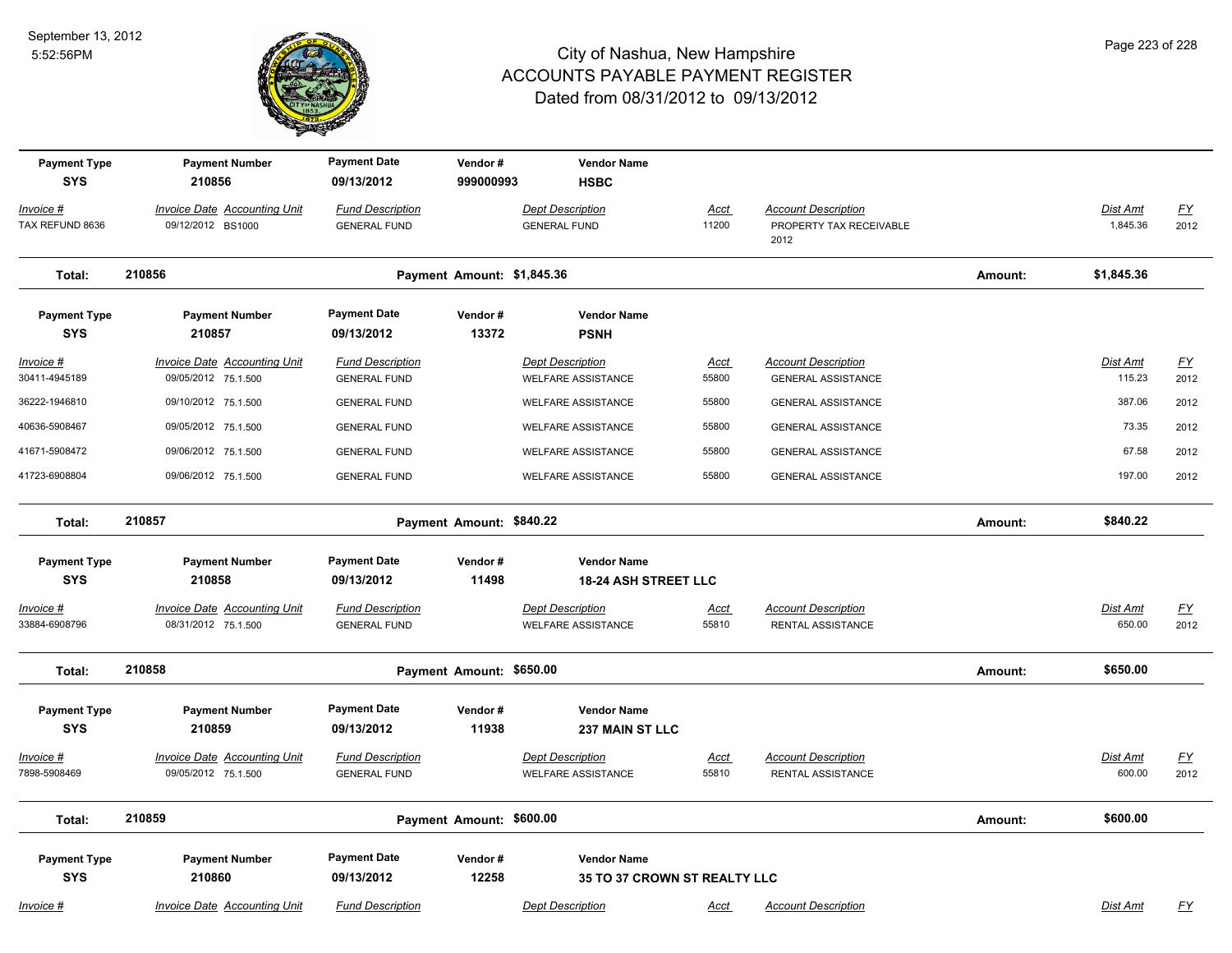

39244-4945169 08/27/2012 75.1.500 GENERAL FUND WELFARE ASSISTANCE 55810 RENTAL ASSISTANCE 640.00 2012 **Total: 210860 Payment Amount: \$640.00 Amount: \$640.00 Payment Type Payment Number Payment Date Vendor # Vendor Name SYS 09/13/2012** *Invoice # Invoice Date Accounting Unit Fund Description Dept Description Acct Account Description Dist Amt FY*  **210861 12260 82 WEST HOLLIS ST LLC** 41191-4945187 09/05/2012 75.1.500 GENERAL FUND WELFARE ASSISTANCE 55810 RENTAL ASSISTANCE 225.00 2012 **Total: 210861 Payment Amount: \$225.00 Amount: \$225.00 Payment Type Payment Number Payment Date Vendor # Vendor Name SYS 09/13/2012** *Invoice # Invoice Date Accounting Unit Fund Description Dept Description Acct Account Description Dist Amt FY*  **210862 12200 LUCAS ALMONTE** 41593-6908809 09/10/2012 75.1.500 GENERAL FUND WELFARE ASSISTANCE 55810 RENTAL ASSISTANCE 1,100.00 2012 **Total: 210862 Payment Amount: \$1,100.00 Amount: \$1,100.00 Payment Type Payment Number Payment Date Vendor # Vendor Name SYS 09/13/2012** *Invoice # Invoice Date Accounting Unit Fund Description Dept Description Acct Account Description Dist Amt FY*  **210863 10902 THE FRONT DOOR AGENCY INC** 41680-5908453 08/29/2012 75.1.500 GENERAL FUND WELFARE ASSISTANCE 55810 RENTAL ASSISTANCE 350.00 2012 41690-5908452 08/29/2012 75.1.500 GENERAL FUND WELFARE ASSISTANCE 55810 RENTAL ASSISTANCE 350.00 2012 **Total: 210863 Payment Amount: \$700.00 Amount: \$700.00 Payment Type Payment Number Payment Date Vendor # Vendor Name SYS 09/13/2012** *Invoice # Invoice Date Accounting Unit Fund Description Dept Description Acct Account Description Dist Amt FY*  **210864 12765 GAUTHIER REALTY** 41644-6908799 08/31/2012 75.1.500 GENERAL FUND WELFARE ASSISTANCE 55810 RENTAL ASSISTANCE 1,179.21 2012 **Total: 210864 Payment Amount: \$1,179.21 Amount: \$1,179.21 Payment Type Payment Number Payment Date Vendor # Vendor Name SYS 09/13/2012** *Invoice # Invoice Date Accounting Unit Fund Description Dept Description Acct Account Description Dist Amt FY*  **210865 12983 LAPOINTE OLIVER MARIE GABE & D**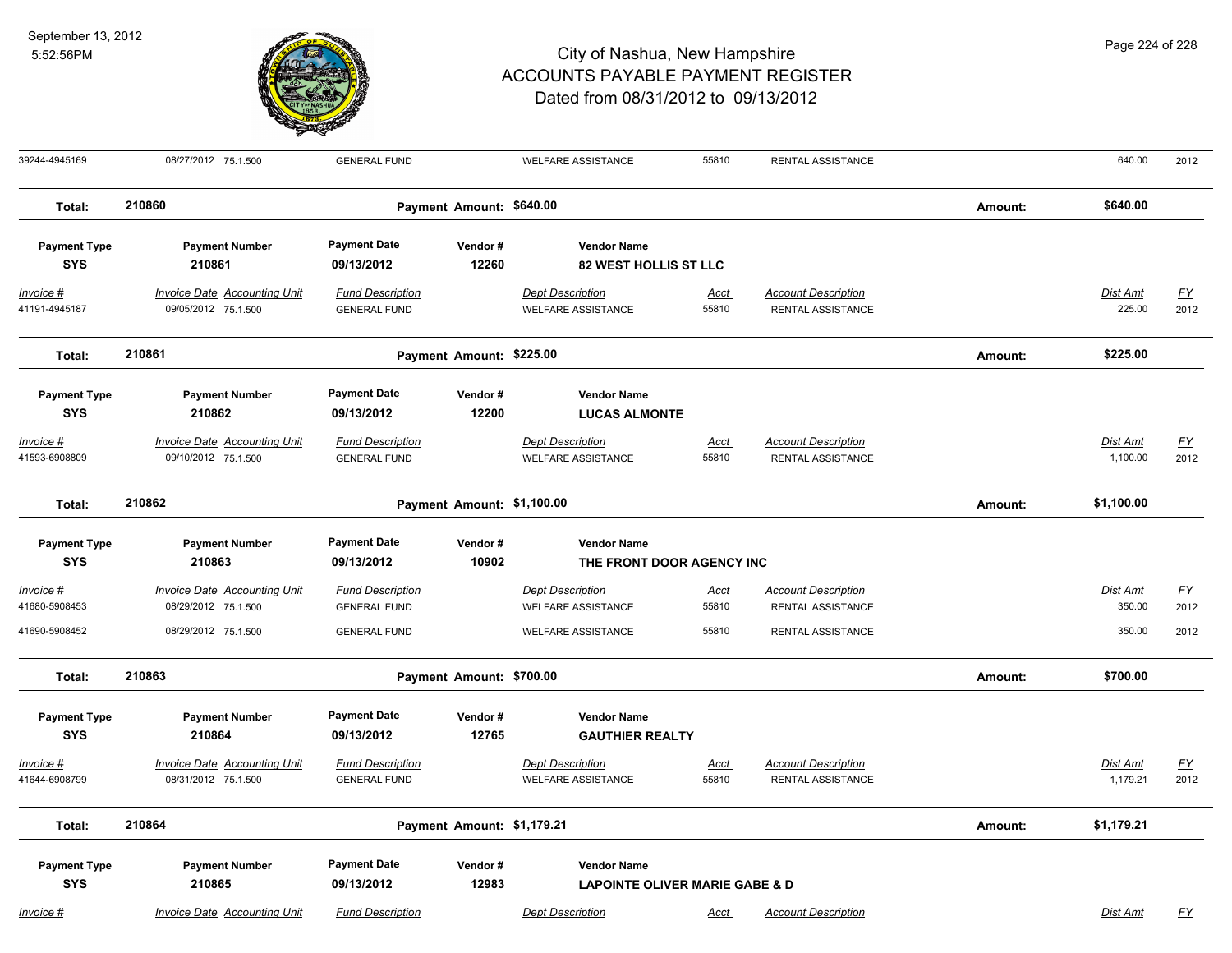

| Page 225 of 228 |  |  |  |
|-----------------|--|--|--|
|-----------------|--|--|--|

| 41697-7901389                                                     | 08/31/2012 75.1.500                                                                           | <b>GENERAL FUND</b>                                                                 |                          | <b>WELFARE ASSISTANCE</b>                                                                           | 55810                | RENTAL ASSISTANCE                                      |         | 875.00                    | 2012              |
|-------------------------------------------------------------------|-----------------------------------------------------------------------------------------------|-------------------------------------------------------------------------------------|--------------------------|-----------------------------------------------------------------------------------------------------|----------------------|--------------------------------------------------------|---------|---------------------------|-------------------|
| Total:                                                            | 210865                                                                                        |                                                                                     | Payment Amount: \$875.00 |                                                                                                     |                      |                                                        | Amount: | \$875.00                  |                   |
| <b>Payment Type</b><br><b>SYS</b>                                 | <b>Payment Number</b><br>210866                                                               | <b>Payment Date</b><br>09/13/2012                                                   | Vendor#<br>12989         | <b>Vendor Name</b><br><b>JOHN W LATVIS</b>                                                          |                      |                                                        |         |                           |                   |
| <b>Invoice #</b><br>37449-6908802                                 | <b>Invoice Date Accounting Unit</b><br>09/06/2012 75.1.500                                    | <b>Fund Description</b><br><b>GENERAL FUND</b>                                      |                          | <b>Dept Description</b><br><b>WELFARE ASSISTANCE</b>                                                | <u>Acct</u><br>55810 | <b>Account Description</b><br><b>RENTAL ASSISTANCE</b> |         | <b>Dist Amt</b><br>750.00 | <u>FY</u><br>2012 |
| Total:                                                            | 210866                                                                                        |                                                                                     | Payment Amount: \$750.00 |                                                                                                     |                      |                                                        | Amount: | \$750.00                  |                   |
| <b>Payment Type</b><br><b>SYS</b><br>$Invoice$ #<br>41677-6908788 | <b>Payment Number</b><br>210867<br><b>Invoice Date Accounting Unit</b><br>08/28/2012 75.1.500 | <b>Payment Date</b><br>09/13/2012<br><b>Fund Description</b><br><b>GENERAL FUND</b> | Vendor#<br>13024         | <b>Vendor Name</b><br><b>RAYMOND LORDEN</b><br><b>Dept Description</b><br><b>WELFARE ASSISTANCE</b> | <b>Acct</b><br>55810 | <b>Account Description</b><br>RENTAL ASSISTANCE        |         | <b>Dist Amt</b><br>400.00 | <u>FY</u><br>2012 |
| Total:                                                            | 210867                                                                                        | Payment Amount: \$400.00                                                            |                          |                                                                                                     |                      |                                                        |         | \$400.00                  |                   |
| <b>Payment Type</b><br><b>SYS</b>                                 | <b>Payment Number</b><br>210868                                                               | <b>Payment Date</b><br>09/13/2012                                                   | Vendor#<br>11734         | <b>Vendor Name</b><br><b>LOUIS MICHAUD</b>                                                          |                      |                                                        |         |                           |                   |
| Invoice #<br>41355-7901307                                        | <b>Invoice Date Accounting Unit</b><br>07/30/2012 75.1.500                                    | <b>Fund Description</b><br><b>GENERAL FUND</b>                                      |                          | <b>Dept Description</b><br><b>WELFARE ASSISTANCE</b>                                                | <u>Acct</u><br>55810 | <b>Account Description</b><br>RENTAL ASSISTANCE        |         | Dist Amt<br>750.00        | <u>FY</u><br>2012 |
| Total:                                                            | 210868                                                                                        |                                                                                     | Payment Amount: \$750.00 |                                                                                                     |                      |                                                        | Amount: | \$750.00                  |                   |
| <b>Payment Type</b><br><b>SYS</b>                                 | <b>Payment Number</b><br>210869                                                               | <b>Payment Date</b><br>09/13/2012                                                   | Vendor#<br>14882         | <b>Vendor Name</b><br><b>SANCHE RAMIREZ</b>                                                         |                      |                                                        |         |                           |                   |
| Invoice #<br>36585-4945181                                        | Invoice Date Accounting Unit<br>09/04/2012 75.1.500                                           | <b>Fund Description</b><br><b>GENERAL FUND</b>                                      |                          | <b>Dept Description</b><br><b>WELFARE ASSISTANCE</b>                                                | <u>Acct</u><br>55810 | <b>Account Description</b><br>RENTAL ASSISTANCE        |         | Dist Amt<br>650.00        | <u>FY</u><br>2012 |
| Total:                                                            | 210869                                                                                        |                                                                                     | Payment Amount: \$650.00 |                                                                                                     |                      |                                                        | Amount: | \$650.00                  |                   |
| <b>Payment Type</b><br><b>SYS</b>                                 | <b>Payment Number</b><br>210870                                                               | <b>Payment Date</b><br>09/13/2012                                                   | Vendor#<br>14709         | <b>Vendor Name</b><br><b>SNHS MANAGEMENT INC</b>                                                    |                      |                                                        |         |                           |                   |
| Invoice #<br>40776-7901314                                        | <b>Invoice Date Accounting Unit</b><br>08/01/2012 75.1.500                                    | <b>Fund Description</b><br><b>GENERAL FUND</b>                                      |                          | <b>Dept Description</b><br><b>WELFARE ASSISTANCE</b>                                                | <u>Acct</u><br>55810 | <b>Account Description</b><br>RENTAL ASSISTANCE        |         | Dist Amt<br>156.00        | <u>FY</u><br>2012 |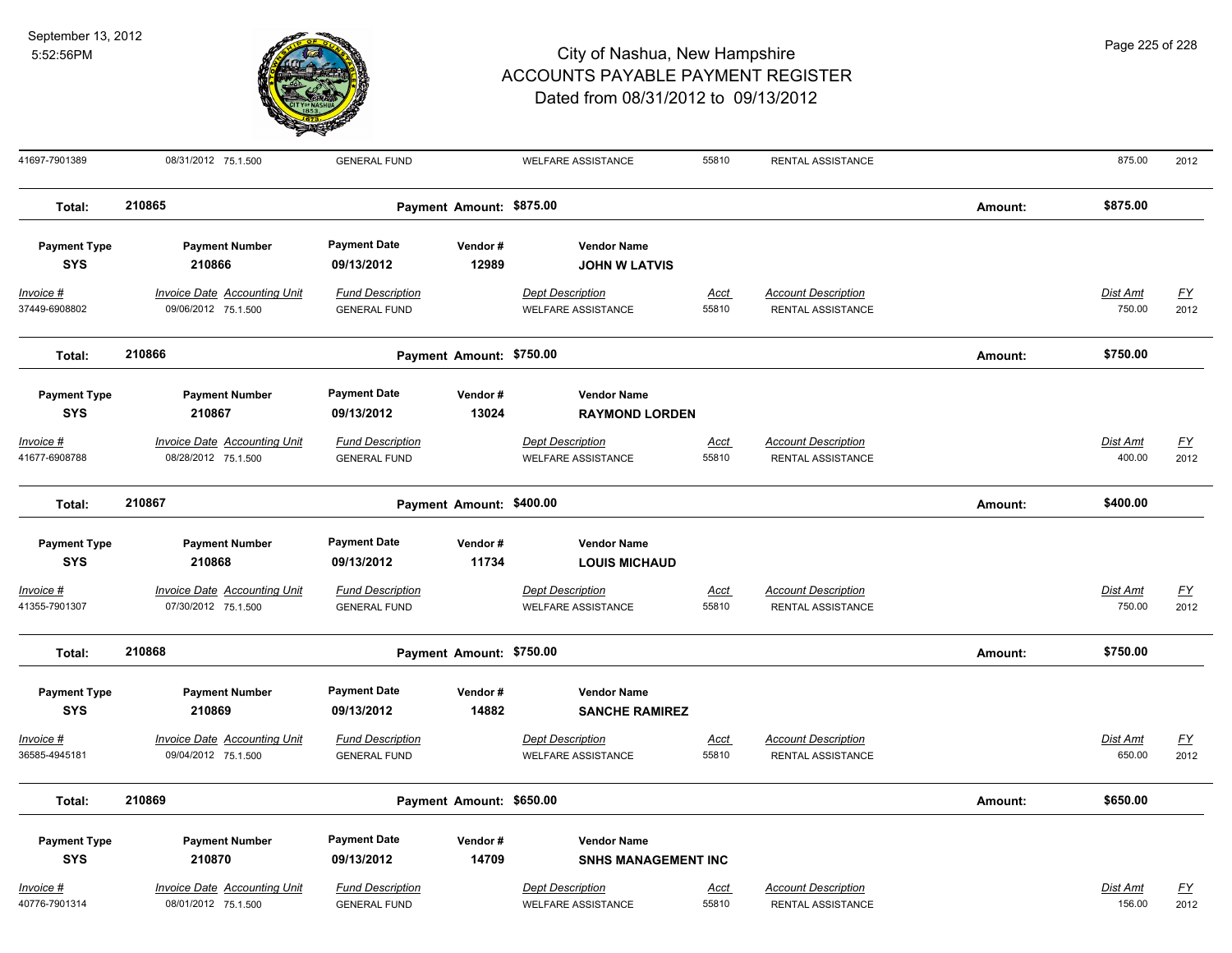

Page 226 of 228

| 41673-7901354                                 | 08/17/2012 75.1.500                                        | <b>GENERAL FUND</b>                                            |                          | <b>WELFARE ASSISTANCE</b>                            | 55810                | RENTAL ASSISTANCE                                        |         | 520.00                    | 2012                     |
|-----------------------------------------------|------------------------------------------------------------|----------------------------------------------------------------|--------------------------|------------------------------------------------------|----------------------|----------------------------------------------------------|---------|---------------------------|--------------------------|
| Total:                                        | 210870                                                     | Payment Amount: \$676.00                                       |                          |                                                      |                      |                                                          |         | \$676.00                  |                          |
| <b>Payment Type</b><br><b>SYS</b>             | <b>Payment Number</b><br>210871                            | <b>Payment Date</b><br>09/13/2012                              | Vendor#<br>13769         | <b>Vendor Name</b><br><b>LISE TREMBLAY</b>           |                      |                                                          |         |                           |                          |
| Invoice #<br>41064-4945192                    | <b>Invoice Date Accounting Unit</b><br>09/06/2012 75.1.500 | <b>Fund Description</b><br><b>GENERAL FUND</b>                 |                          | <b>Dept Description</b><br><b>WELFARE ASSISTANCE</b> | <u>Acct</u><br>55810 | <b>Account Description</b><br>RENTAL ASSISTANCE          |         | Dist Amt<br>395.97        | <u>FY</u><br>2012        |
| Total:                                        | 210871                                                     | Payment Amount: \$395.97                                       |                          |                                                      |                      |                                                          | Amount: | \$395.97                  |                          |
| <b>Payment Type</b><br><b>SYS</b>             | <b>Payment Number</b><br>210872                            | <b>Payment Date</b><br>09/13/2012                              | Vendor#<br>14969         | <b>Vendor Name</b><br><b>ROBERT CLAUSS</b>           |                      |                                                          |         |                           |                          |
| $Invoice$ #<br>FOOTBALL CAMP-<br>7/16/12      | <b>Invoice Date Accounting Unit</b><br>09/12/2012 77.2503  | <b>Fund Description</b><br>PARKS & REC PROGRAMS<br><b>FUND</b> |                          | <b>Dept Description</b><br>PARKS & REC PROGRAMS      | Acct<br>51400        | <b>Account Description</b><br><b>WAGES TEMP-SEASONAL</b> |         | <b>Dist Amt</b><br>225.00 | <u>FY</u><br>2012        |
| Total:                                        | 210872                                                     | Payment Amount: \$225.00                                       |                          |                                                      |                      |                                                          | Amount: | \$225.00                  |                          |
| <b>Payment Type</b><br><b>SYS</b>             | <b>Payment Number</b><br>210873                            | <b>Payment Date</b><br>09/13/2012                              | Vendor#<br>10219         | <b>Vendor Name</b><br><b>BENJAMIN FRELIN</b>         |                      |                                                          |         |                           |                          |
| Invoice #<br>FOOTBALL CAMP-<br>7/16/12        | <b>Invoice Date Accounting Unit</b><br>09/12/2012 77.2503  | <b>Fund Description</b><br>PARKS & REC PROGRAMS<br><b>FUND</b> |                          | <b>Dept Description</b><br>PARKS & REC PROGRAMS      | <u>Acct</u><br>51400 | <b>Account Description</b><br><b>WAGES TEMP-SEASONAL</b> |         | Dist Amt<br>225.00        | <u>FY</u><br>2012        |
| Total:                                        | 210873                                                     |                                                                | Payment Amount: \$225.00 |                                                      |                      |                                                          | Amount: | \$225.00                  |                          |
| <b>Payment Type</b><br><b>SYS</b>             | <b>Payment Number</b><br>210874                            | <b>Payment Date</b><br>09/13/2012                              | Vendor#<br>14650         | <b>Vendor Name</b><br><b>MOLLY GAUDET</b>            |                      |                                                          |         |                           |                          |
| Invoice #<br><b>CAMP STAFF</b><br>7/30/12-8/3 | <b>Invoice Date Accounting Unit</b><br>07/31/2012 77.2503  | <b>Fund Description</b><br>PARKS & REC PROGRAMS<br><b>FUND</b> |                          | <b>Dept Description</b><br>PARKS & REC PROGRAMS      | <u>Acct</u><br>51400 | <b>Account Description</b><br>WAGES TEMP-SEASONAL        |         | <b>Dist Amt</b><br>300.00 | $\underline{FY}$<br>2012 |
| Total:                                        | 210874                                                     | Payment Amount: \$300.00                                       |                          |                                                      |                      |                                                          | Amount: | \$300.00                  |                          |
| <b>Payment Type</b><br><b>SYS</b>             | <b>Payment Number</b><br>210875                            | <b>Payment Date</b><br>09/13/2012                              | Vendor#<br>14667         | <b>Vendor Name</b><br><b>STELLAR APPAREL</b>         |                      |                                                          |         |                           |                          |
| Invoice #                                     | <b>Invoice Date Accounting Unit</b>                        | <b>Fund Description</b>                                        |                          | <b>Dept Description</b>                              | Acct                 | <b>Account Description</b>                               |         | Dist Amt                  | <u>FY</u>                |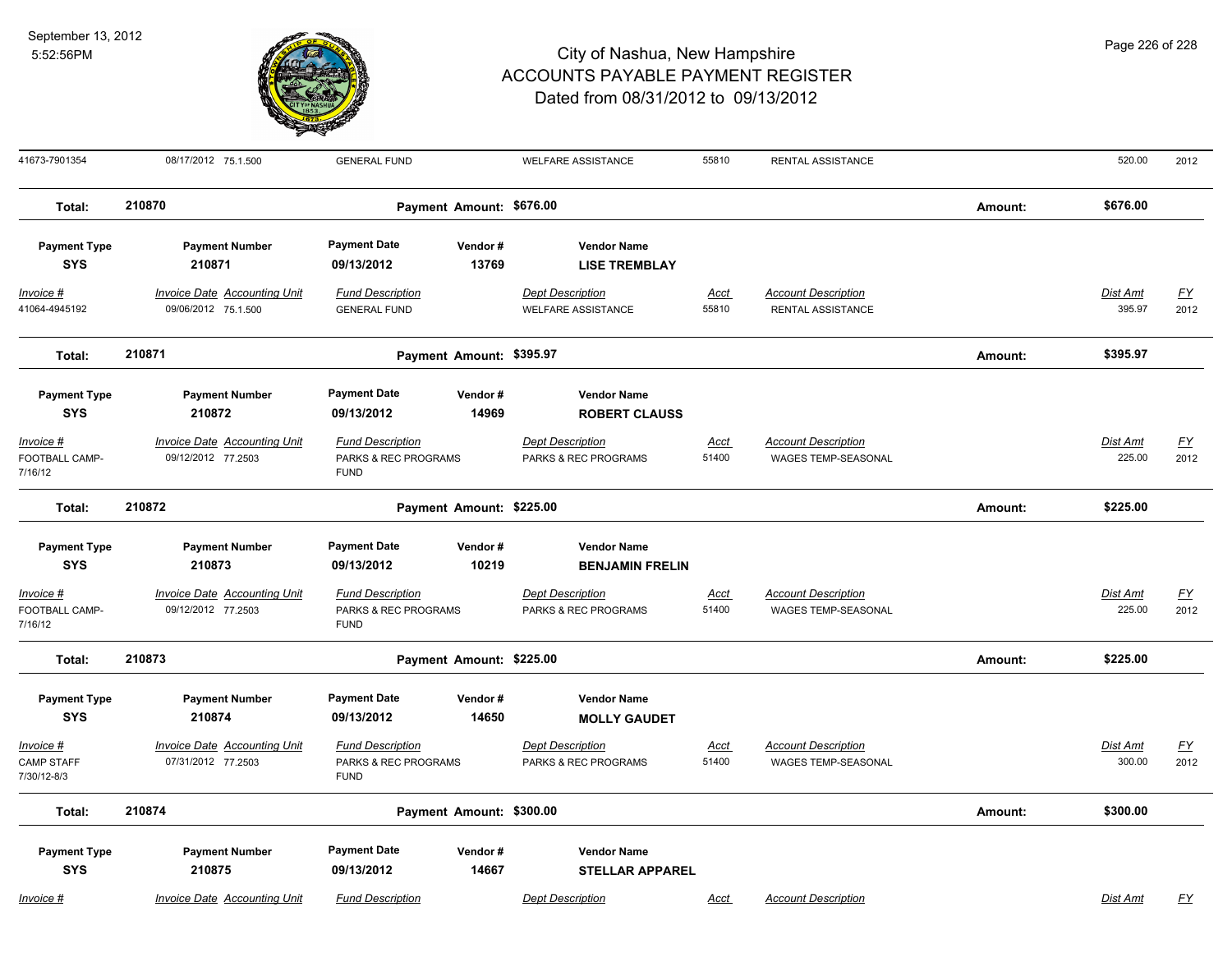